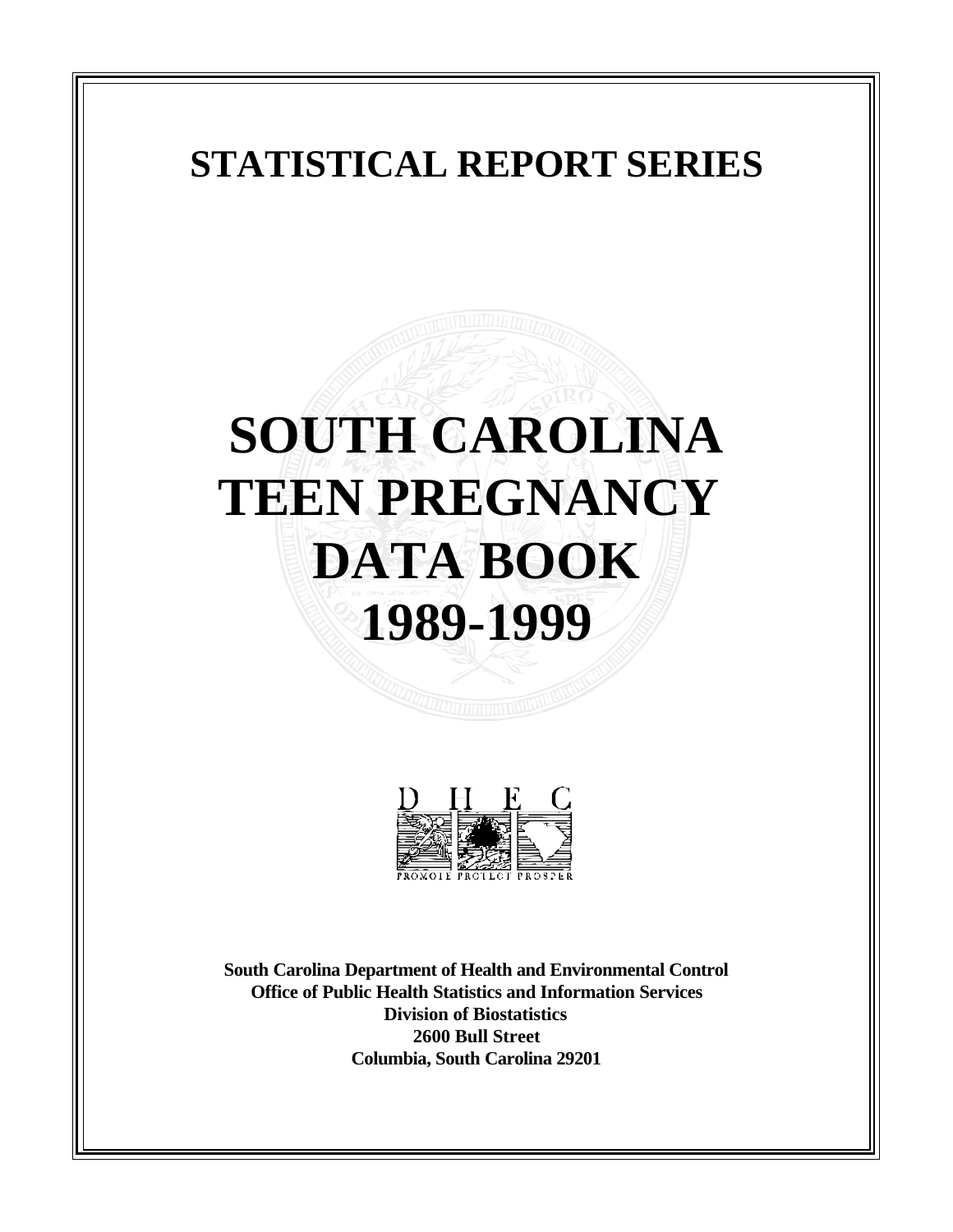## **Table of Contents**

| <b>Introduction</b> |                              |     |
|---------------------|------------------------------|-----|
| <b>Section I</b>    | Ages 10-14 By County By Race |     |
| <b>Section II</b>   | Ages 14-17 By County By Race | 48  |
| <b>Section III</b>  | Ages 15-17 By County By Race | 95  |
| <b>Section IV</b>   | Ages 18-19 By County By Race | 142 |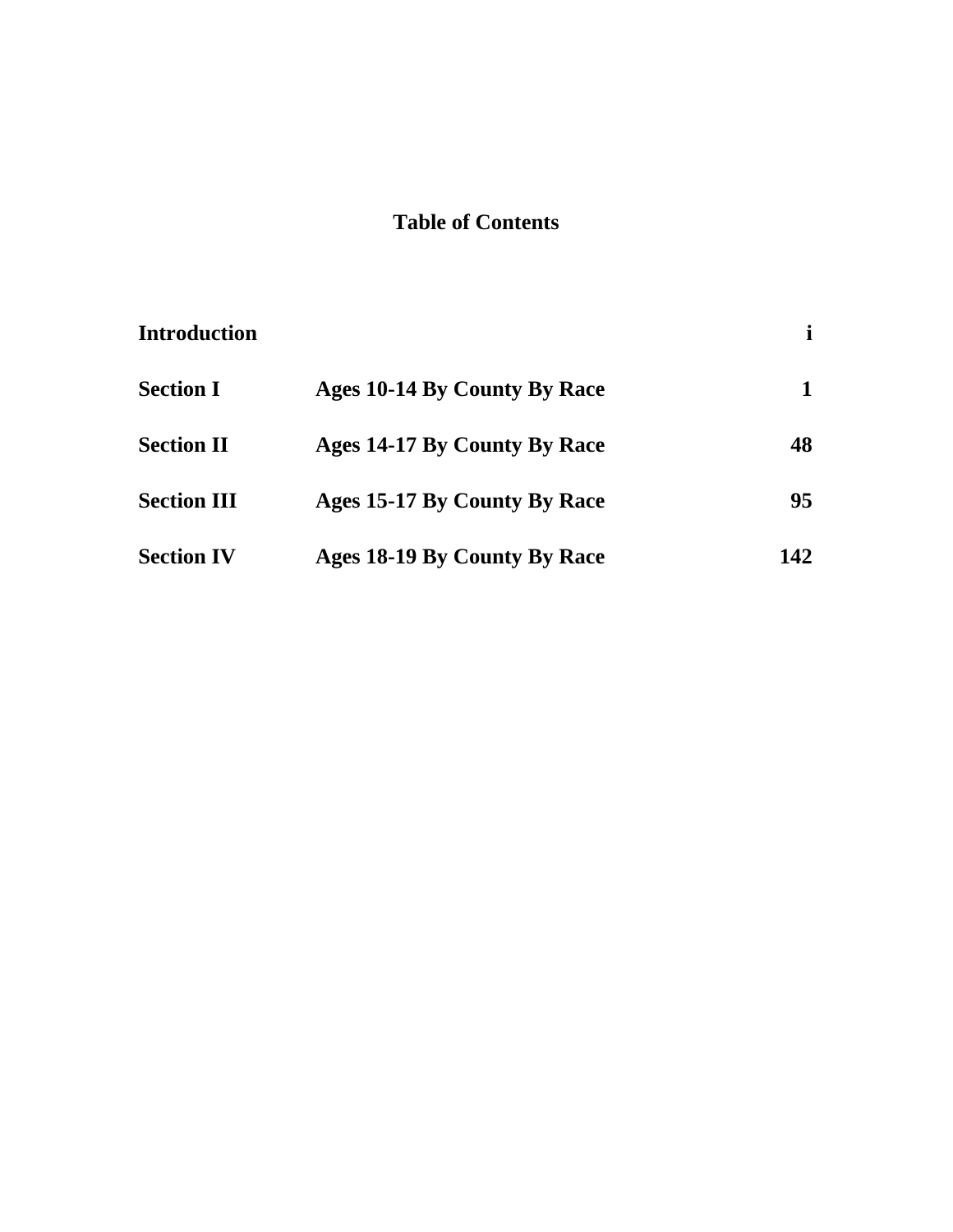### **Introduction**

<span id="page-2-0"></span>This is the sixth volume in a series of teen pregnancy data books produced by the South Carolina Department of Health and Environmental Control (SCDHEC). Teen pregnancy events in the lives of South Carolina residents over the past decade are documented in this current volume.

Since 1994, SC teen pregnancy data has been presented for four commonly requested age groups of adolescents: 10-14, 15-17, 18-19 and the traditional 14-17.

The Office of Public Health Statistics and Information Services (PHSIS) collects data on reported to SCDHEC; therefore, presented statistics should be representative of live births, abortions, and fetal deaths that occur in the lives of SC residents.

In this report, estimated pregnancies are defined as the number of live births plus the number of abortions plus the number of fetal deaths.

Estimated pregnancies  $=$  live births  $=$  abortions  $=$  fetal deaths

Fetal deaths are defined as fetal deaths that meet the criteria of  $20<sup>+</sup>$  weeks gestation (length of pregnancy) and/or fetal weight of  $350^+$  grams.

Fetal death  $= 20<sup>+</sup>$  weeks gestation and/or Fetal death = fetal weight of  $350^{\circ}$  grams

The Office of Research and Statistical Services (ORSS) provides population estimates. These estimates are computed from information available to ORSS; intercensal population (1988- 1989,91-99) should be recognized as estimates. The 1990 population is directly from census data. Rates published in this volume may differ from previous reports due to revised population estimates.

Any comments, questions or requests concerning the SOUTH CAROLINA TEEN PREGNANCY DATA BOOK, VOL. 6, should be directed to:

> Division of Biostatistics Office of Public Health Statistics and Information Services South Carolina Department of Health and Environmental Control 2600 Bull Street Columbia, SC 29201 Phone: (803) 898-3649 Fax: (803) 898-3661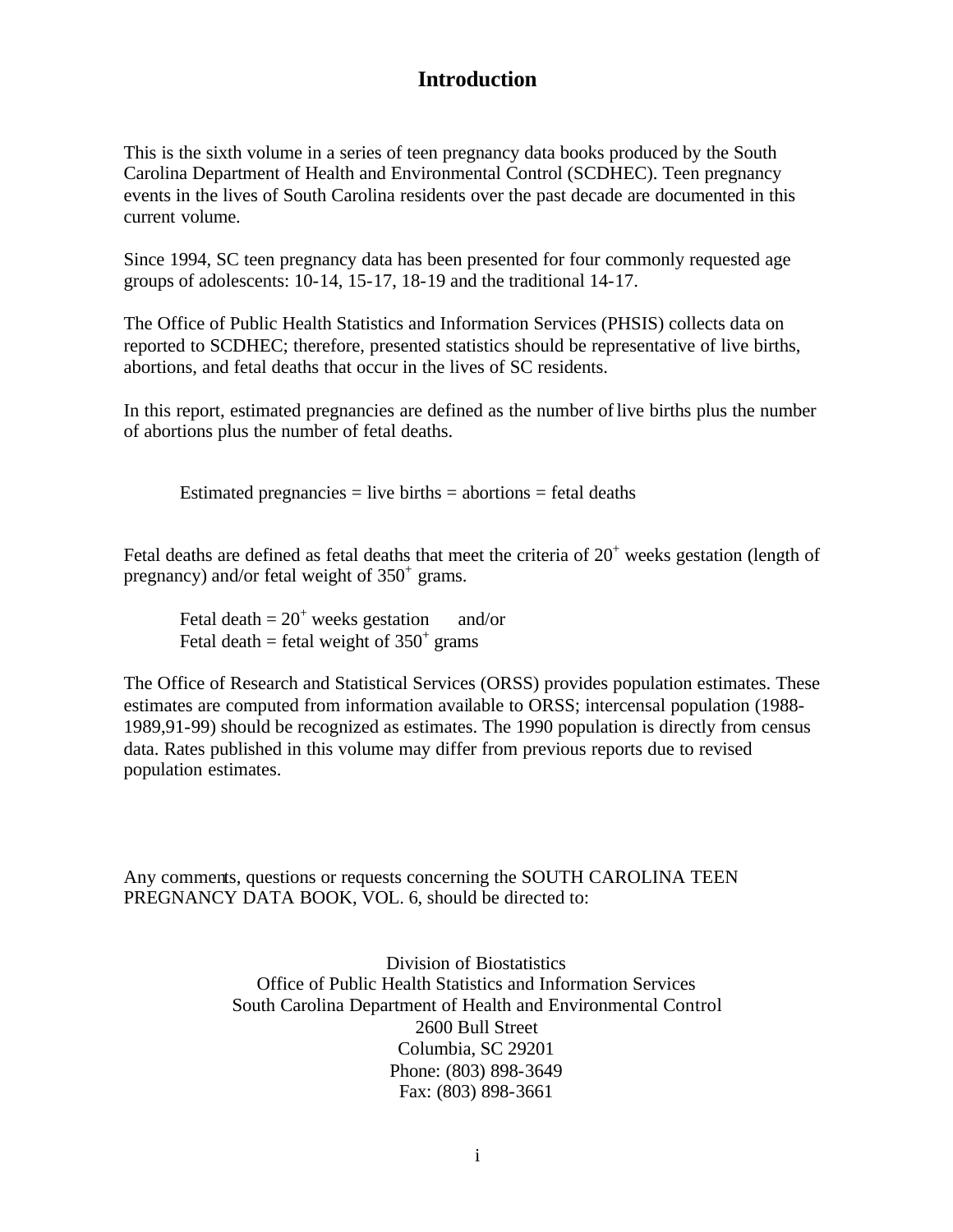#### South Carolina Teenage Pregnancy Data Population, Estimated Pregnancies<sup>1</sup>, Live Births to Unmarried Mothers, Fetal Deaths Abortions and Out-of-State Abortions<sup>2</sup>, with Rates<sup>3</sup> Female Residents Age 10-14, 1989-1999

<span id="page-3-0"></span>

|      | Population | Est. Pregnancies |      | <b>Live Births</b> |      | Unmarried     |                  | <b>Fetal Deaths</b> |      | Abortions |      | $O-O-S$     |
|------|------------|------------------|------|--------------------|------|---------------|------------------|---------------------|------|-----------|------|-------------|
| Year |            | Number           | Rate | Number             | Rate | Number        | <b>T</b> Percent | Number              | Rate | Number    | Rate | Abortions   |
|      |            |                  |      |                    |      |               |                  |                     |      |           |      |             |
|      |            |                  |      |                    |      | Total*        |                  |                     |      |           |      |             |
|      |            |                  |      |                    |      |               |                  |                     |      |           |      |             |
| 1989 | 121,490    | 436              | 3.6  | 262                | 2.2  | 247           | 94.3             | $\,6$               | 22.4 | 168       | 1.4  | 52          |
| 1990 | 123,780    | 439              | 3.5  | 274                | 2.2  | 256           | 93.4             | $\bf8$              | 28.4 | 157       | 1.3  | 44          |
| 1991 | 127,120    | 409              | 3.2  | 271                | 2.1  | 259           | 95.6             | 3                   | 10.9 | 135       | 1.1  | 39          |
| 1992 | 128,660    | 409              | 3.2  | 267                | 2.1  | 251           | 94.0             | 4                   | 14.8 | 138       | 1.1  | 31          |
| 1993 | 129,560    | 433              | 3.3  | 256                | 2.0  | 230           | 89.8             | 1                   | 3.9  | 176       | 1.4  | 44          |
| 1994 | 130,880    | 403              | 3.1  | 268                | 2.0  | 243           | 90.7             | 6                   | 21.9 | 129       | 1.0  | 32          |
| 1995 | 131,100    | 420              | 3.2  | 283                | 2.2  | 256           | 90.5             | 6                   | 20.8 | 131       | 1.0  | 31          |
| 1996 | 132,070    | 361              | 2.7  | 235                | 1.8  | 205           | 87.2             | 3                   | 12.6 | 123       | 0.9  | 34          |
| 1997 | 128,240    | 316              | 2.5  | 203                | 1.6  | 169           | 83.3             | 3                   | 14.6 | 110       | 0.9  | 21          |
| 1998 | 129,720    | 320              | 2.5  | 231                | 1.8  | 207           | 89.6             | 3                   | 12.8 | 86        | 0.7  | 18          |
| 1999 | 131,000    | 309              | 2.4  | 208                | 1.6  | 185           | 88.9             | $\overline{7}$      | 32.6 | 94        | 0.7  | 27          |
|      |            |                  |      |                    |      |               |                  |                     |      |           |      |             |
|      |            |                  |      |                    |      | White         |                  |                     |      |           |      |             |
|      |            |                  |      |                    |      |               |                  |                     |      |           |      |             |
| 1989 | 74,080     | 121              | 1.6  | 60                 | 0.8  | 48            | 80.0             |                     | 0    | 61        | 0.8  | 13          |
| 1990 | 74,200     | 113              | 1.5  | 55                 | 0.7  | 39            | 70.9             | 3                   | 51.7 | 55        | 0.7  | 15          |
| 1991 | 75,990     | 104              | 1.4  | 44                 | 0.6  | 38            | 86.4             |                     | 0    | 60        | 0.8  | 16          |
| 1992 | 77,010     | 98               | 1.3  | 44                 | 0.6  | 32            | 72.7             | 1                   | 22.2 | 53        | 0.7  | $\mathsf 9$ |
| 1993 | 77,700     | 121              | 1.6  | 57                 | 0.7  | 39            | 68.4             |                     | 0    | 64        | 0.8  | 15          |
| 1994 | 78,520     | 109              | 1.4  | 60                 | 0.8  | 39            | 65.0             |                     | 0    | 49        | 0.6  | 12          |
| 1995 | 78,830     | 126              | 1.6  | 65                 | 0.8  | 42            | 64.6             | $\overline{c}$      | 29.9 | 59        | 0.7  | 11          |
| 1996 | 79,550     | 117              | 1.5  | 69                 | 0.9  | 46            | 66.7             |                     | 0    | 48        | 0.6  | $10$        |
| 1997 | 77,520     | 106              | 1.4  | 55                 | 0.7  | 36            | 65.5             |                     | 0    | 51        | 0.7  | 12          |
| 1998 | 78,750     | 97               | 1.2  | 61                 | 0.8  | 46            | 75.4             | 1                   | 16.1 | 35        | 0.4  | $\mathbf 5$ |
| 1999 | 79,390     | 99               | 1.2  | 57                 | 0.7  | 39            | 68.4             | $\overline{2}$      | 33.9 | 40        | 0.5  | 11          |
|      |            |                  |      |                    |      |               |                  |                     |      |           |      |             |
|      |            |                  |      |                    |      | Black & Other |                  |                     |      |           |      |             |
|      |            |                  |      |                    |      |               |                  |                     |      |           |      |             |
| 1989 | 47,410     | 315              | 6.6  | 202                | 4.3  | 199           | 98.5             | $\,6$               | 28.8 | 107       | 2.3  | 39          |
| 1990 | 49,570     | 326              | 6.6  | 219                | 4.4  | 217           | 99.1             | 5                   | 22.3 | 102       | 2.1  | 29          |
| 1991 | 51,120     | 305              | 6.0  | 227                | 4.4  | 221           | 97.4             | 3                   | 13.0 | 75        | 1.5  | 23          |
| 1992 | 51,650     | 311              | 6.0  | 223                | 4.3  | 219           | 98.2             | 3 <sup>1</sup>      | 13.3 | 85        | 1.6  | 22          |
| 1993 | 51,860     | 310              | 6.0  | 199                | 3.8  | 191           | 96.0             | 1                   | 5.0  | 110       | 2.1  | 28          |
| 1994 | 52,360     | 294              | 5.6  | 208                | 4.0  | 204           | 98.1             | 6                   | 28.0 | 80        | 1.5  | 20          |
| 1995 | 52,270     | 294              | 5.6  | 218                | 4.2  | 214           | 98.2             | $\vert 4 \vert$     | 18.0 | 72        | 1.4  | 20          |
| 1996 | 52,510     | 243              | 4.6  | 166                | 3.2  | 159           | 95.8             | $\mathbf{3}$        | 17.8 | 74        | 1.4  | 23          |
| 1997 | 50,720     | 209              | 4.1  | 148                | 2.9  | 133           | 89.9             | $\overline{3}$      | 19.9 | 58        | 1.1  | 8           |
| 1998 | 50,970     | 223              | 4.4  | 170                | 3.3  | 161           | 94.7             | $\overline{2}$      | 11.6 | 51        | 1.0  | 13          |
| 1999 | 51,610     | 208              | 4.0  | 151                | 2.9  | 146           | 96.7             | 5                   | 32.1 | 52        | 1.0  | 14          |

 $1$  Estimated pregnancies equal total live births plus abortions plus fetal deaths to girls 10-14

<sup>2</sup> Beginning in 1983, abortion statistics contain out-of-state (O-O-S) abortions

<sup>3</sup> Estimated Pregnancies, Live Births and Abortions: Rates calculated per 1,000 population Fetal deaths: Rates calculated per 1,000 live births plus fetal deaths Live Births to Unmarried mothers-Percentage represents percent of all live births to girls 10-14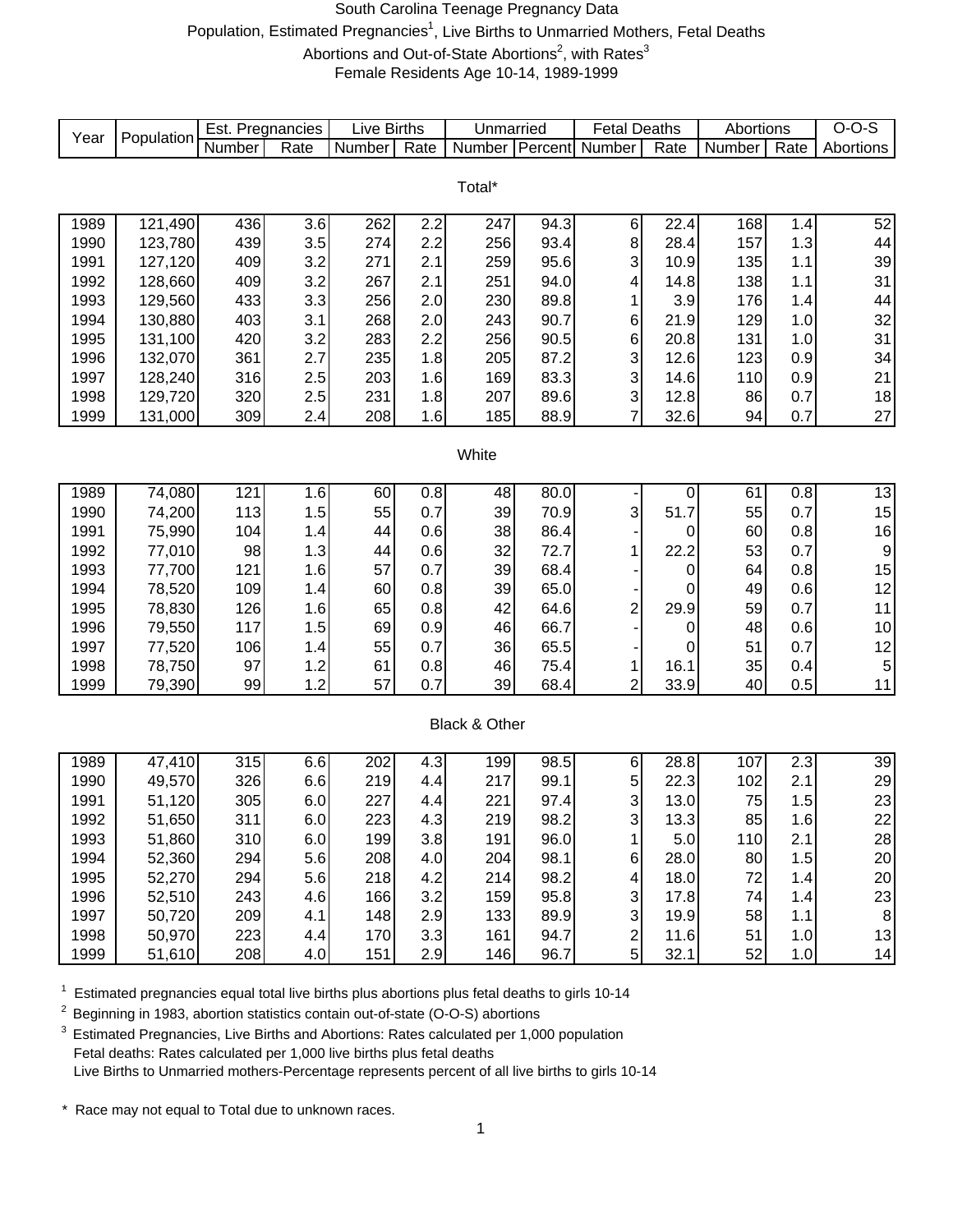#### Abbeville County Teenage Pregnancy Data Population, Estimated Pregnancies<sup>1</sup>, Live Births to Unmarried Mothers, Fetal Deaths Abortions and Out-of-State Abortions<sup>2</sup>, with Rates<sup>3</sup>

Female Residents Age 10-14, 1989-1999

|      |            | Est. Pregnancies          |             | <b>Live Births</b> |             | Unmarried               |       | <b>Fetal Deaths</b> |      | Abortions               |                  | $O-O-S$   |
|------|------------|---------------------------|-------------|--------------------|-------------|-------------------------|-------|---------------------|------|-------------------------|------------------|-----------|
| Year | Population | <b>Number</b>             | Rate        | Number             | Rate        | Number Percent          |       | Number              | Rate | Number                  | Rate             | Abortions |
|      |            |                           |             |                    |             |                         |       |                     |      |                         |                  |           |
|      |            |                           |             |                    |             | Total*                  |       |                     |      |                         |                  |           |
|      |            |                           |             |                    |             |                         |       |                     |      |                         |                  |           |
| 1989 | 890        | 3                         | 3.4         | 3                  | 3.4         | $\overline{c}$          | 66.7  |                     | 0    |                         | 0                |           |
| 1990 | 870        |                           | 0           |                    | 0           |                         | 0     |                     | 0    |                         | 0                |           |
| 1991 | 880        | 5                         | 5.7         | 2                  | 2.3         | $\overline{\mathbf{c}}$ | 100.0 |                     | 0    | 3                       | 3.4              |           |
| 1992 | 890        | 3                         | 3.4         |                    | 1.1         | 1                       | 100.0 |                     | 0    | $\overline{\mathbf{c}}$ | 2.2              |           |
| 1993 | 890        | 3                         | 3.4         |                    | $\mathbf 0$ |                         | 0     |                     | 0    | 3                       | 3.4              |           |
| 1994 | 890        | $\overline{\mathbf{c}}$   | 2.2         |                    | $\mathbf 0$ |                         | 0     |                     | 0    | $\overline{\mathbf{c}}$ | 2.2              |           |
| 1995 | 890        | $\overline{7}$            | 7.9         | 6                  | 6.7         | 6                       | 100.0 |                     | 0    | 1                       | 1.1              |           |
| 1996 | 890        | $\ensuremath{\mathsf{3}}$ | 3.4         |                    | 1.1         | 1                       | 100.0 |                     | 0    | 2                       | 2.2              |           |
| 1997 | 850        | $\overline{\mathbf{c}}$   | 2.4         | $\overline{c}$     | 2.4         | 2                       | 100.0 |                     | 0    |                         | $\boldsymbol{0}$ |           |
| 1998 | 860        | $\mathbf{1}$              | 1.2         |                    | 0           |                         | 0     |                     | 0    | 1                       | 1.2              |           |
| 1999 | 860        | $\overline{a}$            | 2.3         | 1                  | 1.2         |                         | 0     |                     | 0    | 1                       | 1.2              |           |
|      |            |                           |             |                    |             |                         |       |                     |      |                         |                  |           |
|      |            |                           |             |                    |             | White                   |       |                     |      |                         |                  |           |
| 1989 | 540        | 1                         | 1.9         | 1                  | 1.9         |                         | 0     |                     | 0    |                         | $\pmb{0}$        |           |
| 1990 | 560        |                           | 0           |                    | 0           |                         | 0     |                     | 0    |                         | 0                |           |
| 1991 | 560        | 3                         | 5.4         |                    | 1.8         | 1                       | 100.0 |                     | 0    | $\overline{\mathbf{c}}$ | 3.6              |           |
| 1992 | 560        |                           | 0           |                    | 0           |                         | 0     |                     | 0    |                         | 0                |           |
| 1993 | 570        | 2                         | 3.5         |                    | 0           |                         | 0     |                     | 0    | $\overline{\mathbf{c}}$ | 3.5              |           |
| 1994 | 570        |                           | 0           |                    | 0           |                         | 0     |                     | 0    |                         | 0                |           |
| 1995 | 570        | $\overline{\mathbf{c}}$   | 3.5         |                    | 1.8         | 1                       | 100.0 |                     | 0    | 1                       | 1.8              |           |
| 1996 | 570        | 1                         | 1.8         |                    | 0           |                         | 0     |                     | 0    | 1                       | 1.8              |           |
| 1997 | 540        | 2                         | 3.7         | $\overline{c}$     | 3.7         | 2                       | 100.0 |                     | 0    |                         | 0                |           |
| 1998 | 550        |                           | 0           |                    | 0           |                         | 0     |                     | 0    |                         | $\pmb{0}$        |           |
| 1999 | 550        | 1                         | 1.8         | 1                  | 1.8         |                         | 0     |                     | 0    |                         | $\pmb{0}$        |           |
|      |            |                           |             |                    |             |                         |       |                     |      |                         |                  |           |
|      |            |                           |             |                    |             | Black & Other           |       |                     |      |                         |                  |           |
|      |            |                           |             |                    |             |                         |       |                     |      |                         |                  |           |
| 1989 | 350        | 2                         | 5.7         | 2                  | 5.7         | 2                       | 100.0 |                     | 0    |                         | 0                |           |
| 1990 | 320        |                           | 0           |                    | 0           |                         | 0     |                     | 0    |                         | 0                |           |
| 1991 | 320        | $\mathbf{2}$              | 6.3         | 1                  | 3.1         | 1                       | 100.0 |                     | 0    | 1                       | 3.1              |           |
| 1992 | 320        | $\mathbf{3}$              | 9.4         | 1                  | 3.1         | 1.                      | 100.0 |                     | 0    | 2                       | 6.3              |           |
| 1993 | 320        |                           | 3.1         |                    | 0           |                         | 0     |                     | 0    | 1                       | 3.1              |           |
| 1994 | 320        | 2                         | 6.3         |                    | 0           |                         | 0     |                     | 0    | $\overline{\mathbf{c}}$ | 6.3              |           |
| 1995 | 330        | 5                         | 15.2        | 5                  | 15.2        | 5                       | 100.0 |                     | 0    |                         | 0                |           |
| 1996 | 330        | $\overline{\mathbf{c}}$   | 6.1         |                    | 3.0         |                         | 100.0 |                     | 0    | 1                       | 3.0              |           |
| 1997 | 310        |                           | $\mathbf 0$ |                    | $\pmb{0}$   |                         | 0     |                     | 0    |                         | 0                |           |
| 1998 | 310        | 1                         | 3.2         |                    | $\pmb{0}$   |                         | 0     |                     | 0    | 1                       | 3.2              | 1         |
| 1999 | 310        | 1                         | 3.2         |                    | 0           |                         | 0     |                     | 0    | 1                       | 3.2              |           |

 $1$  Estimated pregnancies equal total live births plus abortions plus fetal deaths to girls 10-14

2 Beginning in 1983, abortion statistics contain out-of-state (O-O-S) abortions

<sup>3</sup> Estimated Pregnancies, Live Births and Abortions: Rates calculated per 1,000 population Fetal deaths: Rates calculated per 1,000 live births plus fetal deaths Live Births to Unmarried mothers-Percentage represents percent of all live births to girls 10-14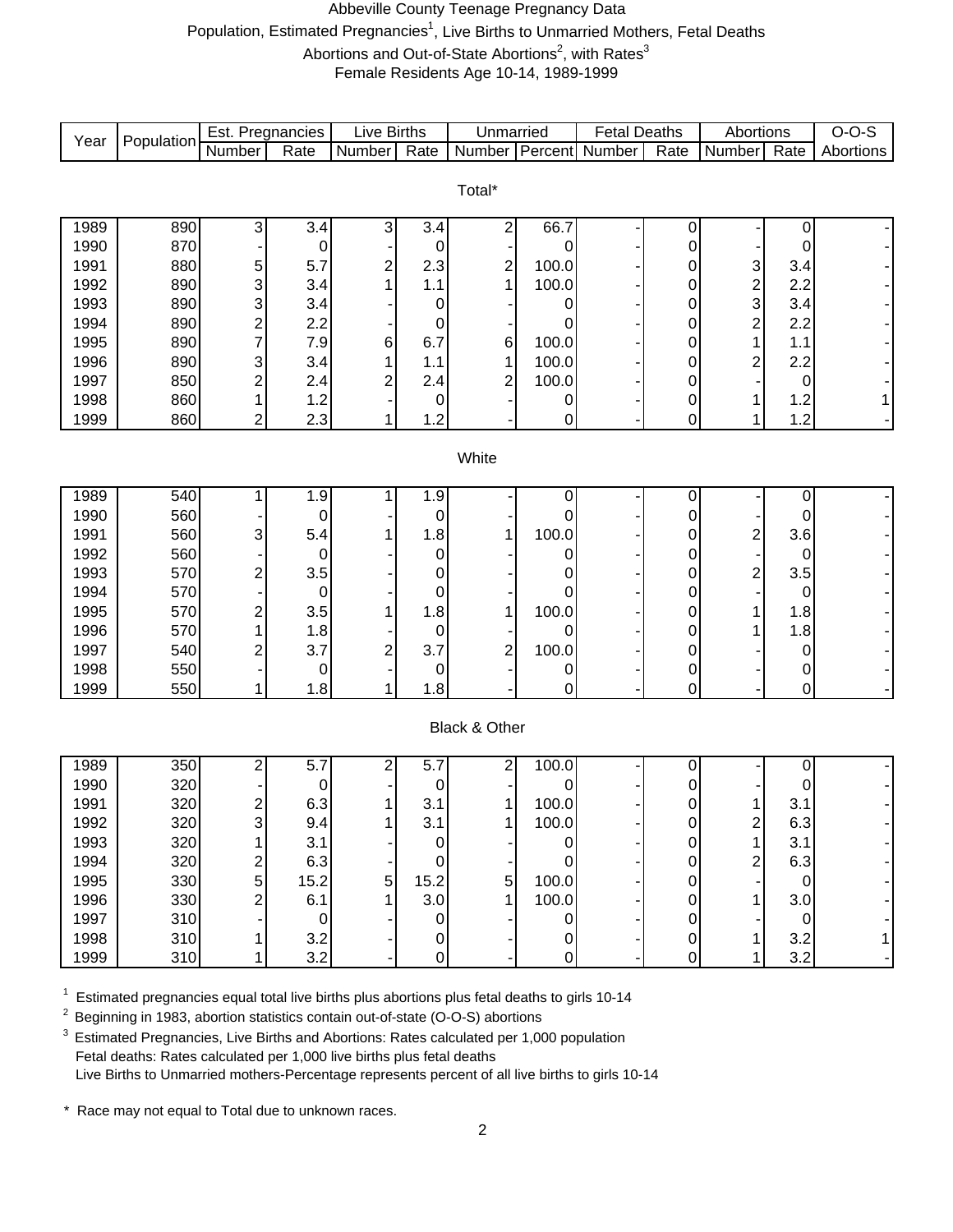#### Aiken County Teenage Pregnancy Data Population, Estimated Pregnancies<sup>1</sup>, Live Births to Unmarried Mothers, Fetal Deaths Abortions and Out-of-State Abortions<sup>2</sup>, with Rates<sup>3</sup> Female Residents Age 10-14, 1989-1999

| Year | Population | Est. Pregnancies        |      | <b>Live Births</b>      |      | Unmarried      |         | <b>Fetal Deaths</b> |             | Abortions               |             | $O-O-S$                                                |
|------|------------|-------------------------|------|-------------------------|------|----------------|---------|---------------------|-------------|-------------------------|-------------|--------------------------------------------------------|
|      |            | Number                  | Rate | Number                  | Rate | <b>Number</b>  | Percent | Number              | Rate        | Number                  | Rate        | Abortions                                              |
|      |            |                         |      |                         |      |                |         |                     |             |                         |             |                                                        |
|      |            |                         |      |                         |      | Total*         |         |                     |             |                         |             |                                                        |
| 1989 | 4,650      | 10                      | 2.2  | 8                       | 1.7  | 8              | 100.0   |                     | $\mathbf 0$ | $\overline{2}$          | 0.4         | 1                                                      |
| 1990 | 4,490      | 13                      | 2.9  | 10                      | 2.2  | 8              | 80.0    |                     | 0           | 3                       | 0.7         |                                                        |
| 1991 | 4,700      | 11                      | 2.3  | $\,6$                   | 1.3  | 6              | 100.0   |                     | 0           | 5                       | 1.1         | $\begin{array}{c}\n 2 \\  3 \\  2 \\  6\n \end{array}$ |
| 1992 | 4,800      | 10                      | 2.1  | 6                       | 1.3  | 5              | 83.3    |                     | 0           | 4                       | 0.8         |                                                        |
| 1993 | 4,830      | 15                      | 3.1  | 7                       | 1.4  | 6              | 85.7    |                     | 0           | 8                       | $1.7$       |                                                        |
| 1994 | 4,930      | 10                      | 2.0  | 9                       | 1.8  | 9              | 100.0   |                     | 0           | 1                       | 0.2         | 1                                                      |
| 1995 | 4,970      | 18                      | 3.6  | 15                      | 3.0  | 13             | 86.7    | 1                   | 62.5        | $\frac{2}{2}$           | 0.4         |                                                        |
| 1996 | 4,970      | 12                      | 2.4  | 10                      | 2.0  | $\overline{7}$ | 70.0    |                     | 0           |                         | 0.4         | 1                                                      |
| 1997 | 4,780      | 11                      | 2.3  | 7                       | 1.5  | 5              | 71.4    |                     | 0           | 4                       | 0.8         | $\overline{\mathbf{c}}$                                |
| 1998 | 4,720      | $\,6$                   | 1.3  | $\sqrt{5}$              | 1.1  | 5              | 100.0   |                     | 0           | 1                       | 0.2         |                                                        |
| 1999 | 4,740      | $\bf 8$                 | 1.7  | 4                       | 0.8  | 4              | 100.0   |                     | 0           | 4                       | 0.8         | $\vert 4 \vert$                                        |
|      |            |                         |      |                         |      |                |         |                     |             |                         |             |                                                        |
|      |            |                         |      |                         |      | White          |         |                     |             |                         |             |                                                        |
| 1989 | 2,980      | 3                       | 1.0  | 1                       | 0.3  | 1              | 100.0   |                     | 0           | $\overline{\mathbf{c}}$ | 0.7         | 1                                                      |
| 1990 | 3,010      | $\overline{\mathbf{c}}$ | 0.7  |                         | 0.3  |                | 0       |                     | 0           | 1                       | 0.3         | 1                                                      |
| 1991 | 3,140      | $\overline{7}$          | 2.2  | 3                       | 1.0  | 3              | 100.0   |                     | 0           | 4                       | 1.3         | 3                                                      |
| 1992 | 3,210      | 5                       | 1.6  | 3                       | 0.9  | $\overline{c}$ | 66.7    |                     | 0           | $\overline{\mathbf{c}}$ | 0.6         | 1                                                      |
| 1993 | 3,230      | 6                       | 1.9  |                         | 0.3  |                | 0       |                     | 0           | 5                       | 1.5         | 4                                                      |
| 1994 | 3,290      | $\overline{\mathbf{c}}$ | 0.6  |                         | 0.3  | 1              | 100.0   |                     | 0           | 1                       | 0.3         |                                                        |
| 1995 | 3,320      | 7                       | 2.1  | 6                       | 1.8  | 4              | 66.7    |                     | 0           | 1                       | 0.3         |                                                        |
| 1996 | 3,320      | 3                       | 0.9  | 3                       | 0.9  | 1              | 33.3    |                     | 0           |                         | 0           |                                                        |
| 1997 | 3,190      | 4                       | 1.3  | $\overline{\mathbf{c}}$ | 0.6  |                | 0       |                     | 0           | $\overline{\mathbf{c}}$ | 0.6         |                                                        |
| 1998 | 3,170      | $\overline{\mathbf{c}}$ | 0.6  | $\overline{c}$          | 0.6  | $\frac{2}{3}$  | 100.0   |                     | 0           |                         | 0           |                                                        |
| 1999 | 3,170      | 5                       | 1.6  | 3                       | 0.9  |                | 100.0   |                     | 0           | $\overline{2}$          | 0.6         | $\mathbf{2}$                                           |
|      |            |                         |      |                         |      | Black & Other  |         |                     |             |                         |             |                                                        |
|      |            |                         |      |                         |      |                |         |                     |             |                         |             |                                                        |
| 1989 | 1,660      | 7                       | 4.2  | 7                       | 4.2  | 7              | 100.0   |                     | 0           |                         | $\pmb{0}$   |                                                        |
| 1990 | 1,480      | 11                      | 7.4  | 9                       | 6.1  | $\,$ 8 $\,$    | 88.9    |                     | 0           | $\overline{\mathbf{c}}$ | 1.4         |                                                        |
| 1991 | 1,560      | 4                       | 2.6  | 3                       | 1.9  | 3              | 100.0   |                     | 0           | 1                       | 0.6         |                                                        |
| 1992 | 1,590      | 5                       | 3.1  | 3                       | 1.9  | 3              | 100.0   |                     | O           | $\overline{a}$          | 1.3         |                                                        |
| 1993 | 1,600      | 9                       | 5.6  | 6                       | 3.8  | $\,6$          | 100.0   |                     | 0           | 3                       | 1.9         | $\overline{\mathbf{c}}$                                |
| 1994 | 1,640      | 8                       | 4.9  | 8                       | 4.9  | 8              | 100.0   |                     | 0           |                         | $\mathbf 0$ |                                                        |
| 1995 | 1,650      | 11                      | 6.7  | 9                       | 5.5  | 9              | 100.0   |                     | 100.0       | 1                       | 0.6         |                                                        |
| 1996 | 1,650      | 9                       | 5.5  | 7                       | 4.2  | $\,6$          | 85.7    |                     | 0           | $\overline{\mathbf{c}}$ | 1.2         |                                                        |
| 1997 | 1,590      | 7                       | 4.4  | 5                       | 3.1  | 5              | 100.0   |                     | 0           | $\overline{c}$          | 1.3         |                                                        |
| 1998 | 1,560      | 4                       | 2.6  | 3                       | 1.9  | $\mathbf{3}$   | 100.0   |                     | 0           | $\mathbf 1$             | 0.6         |                                                        |
| 1999 | 1,570      | 3                       | 1.9  |                         | 0.6  | $\mathbf{1}$   | 100.0   |                     | 0           | $\overline{c}$          | 1.3         | $\overline{c}$                                         |

 $1$  Estimated pregnancies equal total live births plus abortions plus fetal deaths to girls 10-14

<sup>2</sup> Beginning in 1983, abortion statistics contain out-of-state (O-O-S) abortions

<sup>3</sup> Estimated Pregnancies, Live Births and Abortions: Rates calculated per 1,000 population Fetal deaths: Rates calculated per 1,000 live births plus fetal deaths Live Births to Unmarried mothers-Percentage represents percent of all live births to girls 10-14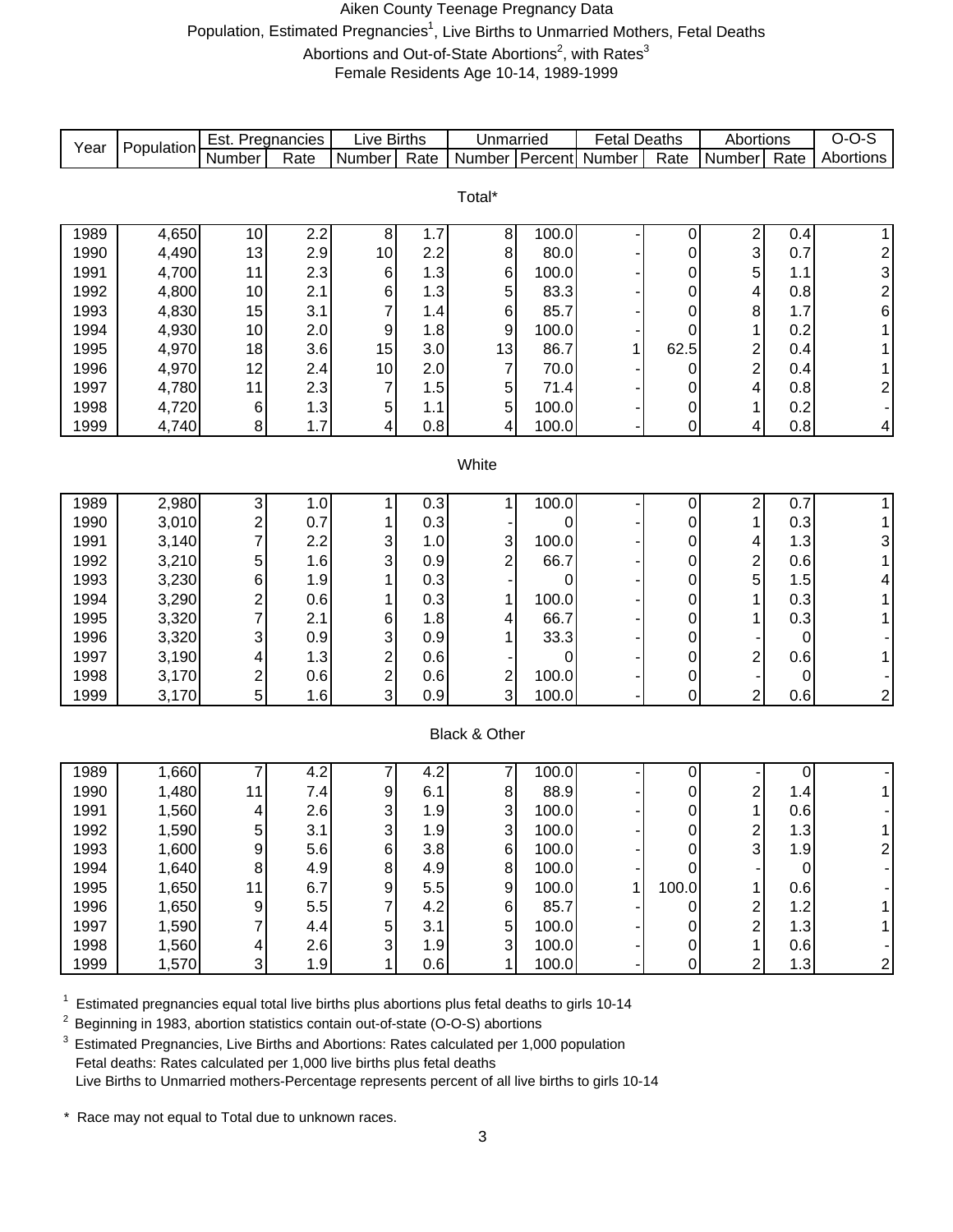#### Allendale County Teenage Pregnancy Data Population, Estimated Pregnancies<sup>1</sup>, Live Births to Unmarried Mothers, Fetal Deaths Abortions and Out-of-State Abortions<sup>2</sup>, with Rates<sup>3</sup> Female Residents Age 10-14, 1989-1999

| $v_{\text{ear}}$ |            | Est.<br>Pregnancies |      | ∟lve ' | <b>Births</b> | Unmarried |                  | ⊡eta⊩  | Deaths | Abortions |      |           |
|------------------|------------|---------------------|------|--------|---------------|-----------|------------------|--------|--------|-----------|------|-----------|
|                  | Population | Number              | Rate | Number | Rate          | Number    | <b>IPercentl</b> | Number | Rate   | Number    | Rate | Abortions |

| Total* |     |   |      |                |     |   |       |  |   |   |     |   |  |
|--------|-----|---|------|----------------|-----|---|-------|--|---|---|-----|---|--|
| 1989   | 380 |   | 10.5 | ົ              | 7.9 | 3 | 100.0 |  |   |   | 2.6 | ۰ |  |
| 1990   | 480 | ◠ | 4.2  | ◠              | 4.2 | 2 | 100.0 |  | 0 |   |     |   |  |
| 1991   | 490 | 3 | 6.1  | ◠              | 4.1 | 2 | 100.0 |  | 0 |   | 2.0 |   |  |
| 1992   | 480 | 4 | 8.3  | 3              | 6.3 | 3 | 100.0 |  | 0 |   | 2.1 |   |  |
| 1993   | 490 | ◠ | 4.1  |                |     |   |       |  | 0 | ⌒ | 4.1 |   |  |
| 1994   | 480 | 3 | 6.3  | C              | 4.2 | 2 | 100.0 |  | 0 |   | 2.1 |   |  |
| 1995   | 480 |   | 2.1  |                | 2.1 |   | 100.0 |  | 0 | - |     |   |  |
| 1996   | 470 | 3 | 6.4  | 3              | 6.4 | 3 | 100.0 |  | 0 |   |     |   |  |
| 1997   | 430 |   | 0    |                |     |   |       |  | 0 |   |     |   |  |
| 1998   | 430 | 3 | 7.0  | 3 <sub>l</sub> | 7.0 | 3 | 100.0 |  | 0 |   |     |   |  |
| 1999   | 420 | 4 | 9.5  | 4              | 9.5 | 4 | 100.0 |  | 0 |   |     |   |  |

#### **White**

| 1989 | 110 |   |    |   |   |   |   |  |
|------|-----|---|----|---|---|---|---|--|
| 1990 | 80  |   | 0  |   |   |   |   |  |
| 1991 | 80  | 0 | 0  | 0 |   | - |   |  |
| 1992 | 80  | 0 | 0  | 0 | ⌒ | - |   |  |
| 1993 | 90  | 0 | 01 | 0 | ⌒ | - |   |  |
| 1994 | 80  | 0 | 01 | 0 |   | - |   |  |
| 1995 | 80  | 0 | 0  | 0 | ⌒ | - |   |  |
| 1996 | 80  | 0 | n. | 0 | ⌒ | - |   |  |
| 1997 | 80  | 0 | 0  | 0 |   | - |   |  |
| 1998 | 80  | 0 | 0  | 0 | ⌒ |   | ◠ |  |
| 1999 | 80  | 0 | 0  | 0 |   |   |   |  |

#### Black & Other

| 1989 | 270 | 4 | 14.8 | $\sim$ | 11.1                                     | 3            | 100.0 | u |   | 3.7<br>⇁ |  |
|------|-----|---|------|--------|------------------------------------------|--------------|-------|---|---|----------|--|
| 1990 | 400 | ົ | 5.0  | ◠      | 5.0                                      | C<br>∠       | 100.0 | 0 |   |          |  |
| 1991 | 400 | 3 | 7.5  | ◠      | 5.0                                      | ⌒<br>∠       | 100.0 | 0 |   | 2.5      |  |
| 1992 | 400 | 4 | 10.0 | ◠      | 7.5 <sub>1</sub>                         | 3            | 100.0 | 0 |   | 2.5      |  |
| 1993 | 410 | ◠ | 4.9  |        |                                          |              |       | 0 | ⌒ | 4.9      |  |
| 1994 | 400 | 3 | 7.5  | ົ      | 5.0                                      | ⌒            | 100.0 | 0 |   | 2.5      |  |
| 1995 | 390 |   | 2.6  |        | 2.6                                      |              | 100.0 | 0 |   |          |  |
| 1996 | 390 | 3 | 7.7  | ◠      | $\overline{\phantom{a}}$<br>$.7^{\circ}$ | $\mathbf{3}$ | 100.0 | 0 |   |          |  |
| 1997 | 360 |   | 0    |        |                                          |              |       | 0 |   |          |  |
| 1998 | 350 | 3 | 8.6  | 3      | 8.6                                      | 3            | 100.0 | 0 |   |          |  |
| 1999 | 350 | 4 | 11.4 |        | 11.4                                     | 4            | 100.0 | 0 |   |          |  |

 $1$  Estimated pregnancies equal total live births plus abortions plus fetal deaths to girls 10-14

2 Beginning in 1983, abortion statistics contain out-of-state (O-O-S) abortions

<sup>3</sup> Estimated Pregnancies, Live Births and Abortions: Rates calculated per 1,000 population Fetal deaths: Rates calculated per 1,000 live births plus fetal deaths Live Births to Unmarried mothers-Percentage represents percent of all live births to girls 10-14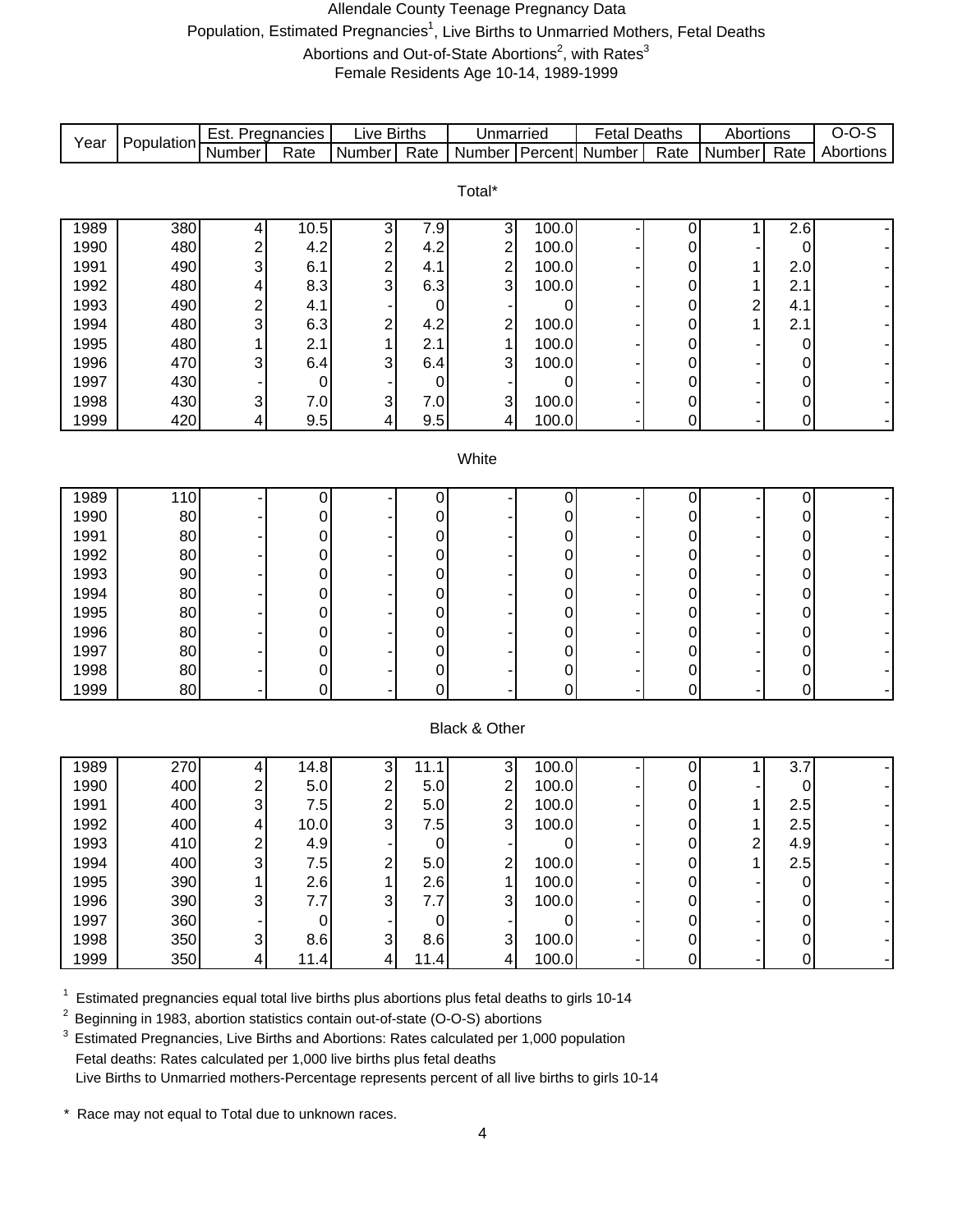#### Anderson County Teenage Pregnancy Data Population, Estimated Pregnancies<sup>1</sup>, Live Births to Unmarried Mothers, Fetal Deaths Abortions and Out-of-State Abortions<sup>2</sup>, with Rates<sup>3</sup> Female Residents Age 10-14, 1989-1999

Number Rate Number Rate Number Percent Number Rate Number Rate 1989 | 5,160 | 17 | 3.3 | 12 | 2.3 | 9 | 75.0 | - | 0 | 5 | 1.0 | 1 1990 | 5,080 | 21 | 4.1 | 8 | 1.6 | 6 | 75.0 | - | 0 | 13 | 2.6 | 5 1991 | 5,140 | 18 | 3.5 | 9 | 1.8 | 9 | 100.0 | - | 0 | 9 | 1.8 | 2 1992 | 5,210 | 17 | 3.3 | 13 | 2.5 | 13 | 100.0 | - | 0 | 4 | 0.8 | 1 1993 | 5,240 | 22 | 4.2 | 12 | 2.3 | 10 | 83.3 | - | 0 | 10 | 1.9 | 4 1994 5,370 10 1.9 6 1.1 5 83.3 1 142.9 3 0.6 - 1995 | 5,430 | 18 | 3.3 | 11 | 2.0 | 11 | 100.0 | - | 0 | 7 | 1.3 | 1 1996 | 5,500 | 15 | 2.7 | 11 | 2.0 | 11 | 100.0 | - | 0 | 4 | 0.7 | 1 1997 | 5,290 | 16 | 3.0 | 8 | 1.5 | 6 | 75.0 | - 0 | 8 | 1.5 | -1998 | 5,430 | 12 | 2.2 | 9 | 1.7 | 8 | 88.9 | - | 0 | 3 | 0.6 | -1999 | 5,460 | 15 | 2.7 | 8 | 1.5 | 6 | 75.0 | - | 0 | 7 | 1.3 | -1989 | 4,100 | 10 | 2.4 | 5 | 1.2 | 3 | 60.0 | - | 0 | 5 | 1.2 | 1 1990 | 3,960 | 10 | 2.5 | 3 | 0.8 | 1 | 33.3 | - | 0 | 7 | 1.8 | 2 1991 | 4,000 | 7 | 1.8 | 1 | 0.3 | 1 | 100.0 | - | 0 | 6 | 1.5 | 1 1992 | 4,060 | 6 | 1.5 | 3 | 0.7 | 3 | 100.0 | - | 0 | 3 | 0.7 | 1 1993 | 4,070 | 10 | 2.5 | 6 | 1.5 | 4 | 66.7 | - | 0 | 4 | 1.0 | 1 1994 | 4,180 | 3 | 0.7 | 1 | 0.2 | - | 0 | - | 0 | 2 | 0.5 | -1995 | 4,230 | 8 | 1.9 | 4 | 0.9 | 4 | 100.0 | - | 0 | 4 | 0.9 | -1996 | 4,280 | 6 | 1.4 | 4 | 0.9 | 4 | 100.0 | - | 0 | 2 | 0.5 | -1997 | 4,120 | 11 | 2.7 | 3 | 0.7 | 2 | 66.7 | - | 0 | 8 | 1.9 | -1998 | 4,230 | 7 | 1.7 | 5 | 1.2 | 4 | 80.0 | - | 0 | 2 | 0.5 | -1999 | 4,250 | 10 | 2.4 | 5 | 1.2 | 3 | 60.0 | - | 0 | 5 | 1.2 | -1989 | 1,050 | 7 | 6.7 | 7 | 6.7 | 6 | 85.7 | - | 0 | - | 0 | -1990 1,120 11 9.8 5 4.5 5 100.0 - 0 6 5.4 3 1991 | 1,140 | 11 | 9.6 | 8 | 7.0 | 8 | 100.0 | - | 0 | 3 | 2.6 | 1 1992 | 1,160 | 11 | 9.5 | 10 | 8.6 | 10 | 100.0 | - | 0 | 1 | 0.9 | -1993 | 1,160 | 12 | 10.3 | 6 | 5.2 | 6 | 100.0 | - | 0 | 6 | 5.2 | 3 1994 | 1,190 | 7 | 5.9 | 5 | 4.2 | 5 | 100.0 | 1 | 166.7 | 1 | 0.8 | -1995 | 1,210 | 10 | 8.3 | 7 | 5.8 | 7 | 100.0 | - | 0 | 3 | 2.5 | 1 1996 | 1,220 | 9 | 7.4 | 7 | 5.7 | 7 | 100.0 | - | 0 | 2 | 1.6 | 1 1997 | 1,170 | 5 | 4.3 | 5 | 4.3 | 4 | 80.0 | - | 0 | - | 0 | -1998 | 1,190 | 5 | 4.2 | 4 | 3.4 | 4 | 100.0 | - | 0 | 1 | 0.8 | -1999 | 1,210 | 5 | 4.1 | 3 | 2.5 | 3 | 100.0 | - | 0 | 2 | 1.7 | -Live Births **White** Black & Other Total\* Unmarried | Fetal Deaths | Abortions | O-O-S Year Population Est. Pregnancies Live Births | Unmarried | Fetal Deaths | Abortions | O-O-S<br>Year Population Number Rate Number Rate Number Percent Number Rate Number Rate Abortions

1 <sup>1</sup> Estimated pregnancies equal total live births plus abortions plus fetal deaths to girls 10-14<br><sup>2</sup> Beginning in 1983, abortion statistics contain out-of-state (O-O-S) abortions

2 Beginning in 1983, abortion statistics contain out-of-state (O-O-S) abortions

 $3$  Estimated Pregnancies, Live Births and Abortions: Rates calculated per 1,000 population Fetal deaths: Rates calculated per 1,000 live births plus fetal deaths Live Births to Unmarried mothers-Percentage represents percent of all live births to girls 10-14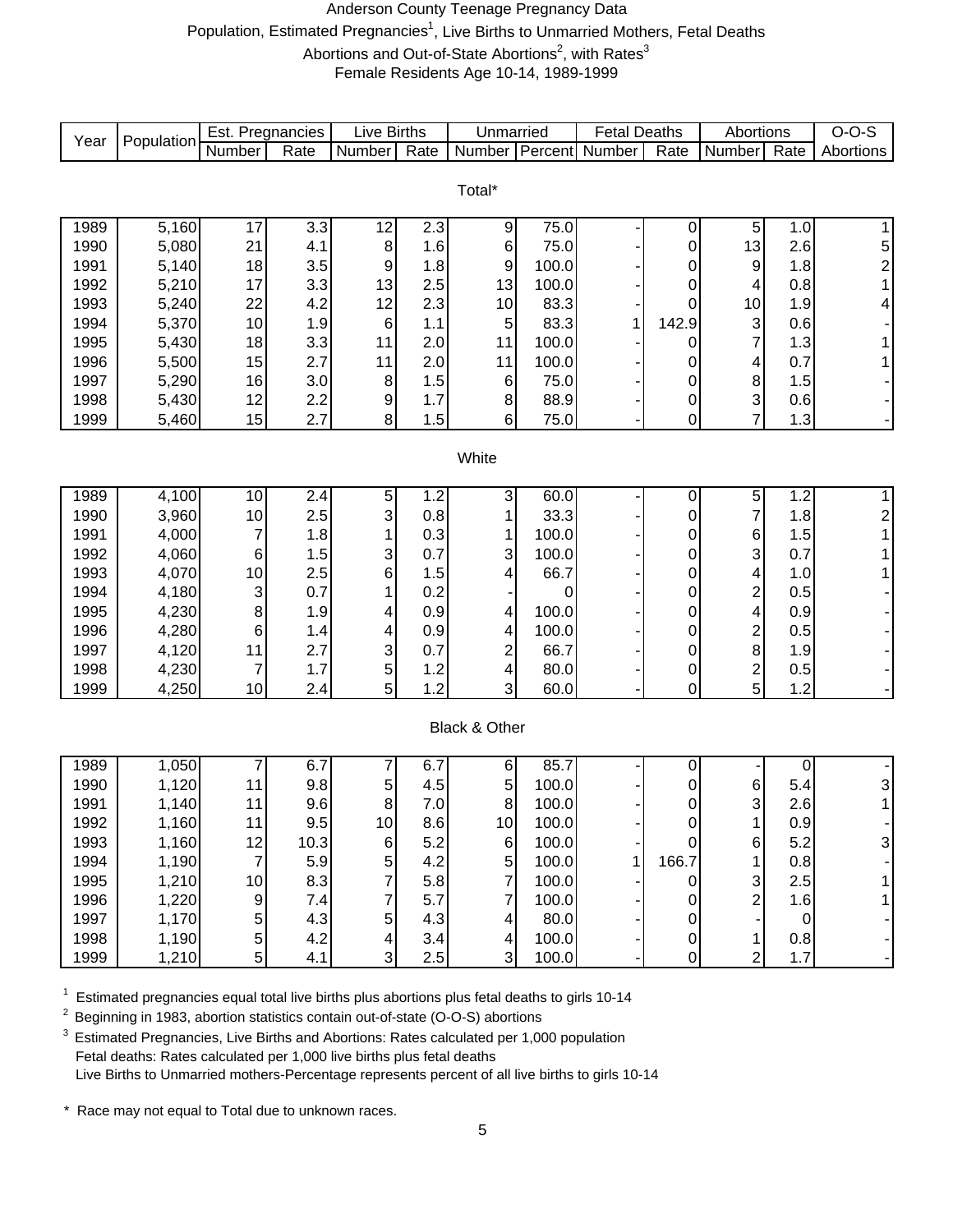#### Bamberg County Teenage Pregnancy Data Population, Estimated Pregnancies<sup>1</sup>, Live Births to Unmarried Mothers, Fetal Deaths Abortions and Out-of-State Abortions<sup>2</sup>, with Rates<sup>3</sup> Female Residents Age 10-14, 1989-1999

|                                        | Est. Pregnancies | Live Births             |                  | Unmarried       |       | <b>Fetal Deaths</b>   |           | Abortions      |                | $O-O-S$   |
|----------------------------------------|------------------|-------------------------|------------------|-----------------|-------|-----------------------|-----------|----------------|----------------|-----------|
| Population<br>Year<br>Number           | Rate             | Number                  | Rate             | Number          |       | <b>Percent</b> Number | Rate      | Number         | Rate           | Abortions |
|                                        |                  |                         |                  |                 |       |                       |           |                |                |           |
|                                        |                  |                         |                  | Total*          |       |                       |           |                |                |           |
|                                        |                  |                         |                  |                 |       |                       |           |                |                |           |
| 1989<br>640<br>6                       | 9.4              | 4                       | 6.3              | $\vert 4 \vert$ | 100.0 |                       | 0         | 2              | 3.1            |           |
| 690<br>1990<br>4                       | 5.8              | 3                       | 4.3              | 3               | 100.0 |                       | 0         | 1              | 1.4            |           |
| 1991<br>700<br>3                       | 4.3              | $\overline{\mathbf{c}}$ | 2.9              | $\overline{c}$  | 100.0 |                       | 0         | 1              | 1.4            |           |
| 1992<br>700<br>3                       | 4.3              | 3                       | 4.3              | $\overline{a}$  | 66.7  |                       | 0         |                | $\mathbf 0$    |           |
| 1993<br>690<br>$\overline{c}$          | 2.9              | $\overline{2}$          | 2.9              | $\overline{2}$  | 100.0 |                       | 0         |                | 0              |           |
| 1994<br>690                            | 1.4              |                         | $\pmb{0}$        |                 | 0     |                       | 0         | 1              | 1.4            |           |
| 690<br>1995<br>5                       | 7.2              | 5                       | 7.2              | 5               | 100.0 |                       | 0         |                | $\mathbf 0$    |           |
| 1996<br>690                            | 1.4              |                         | 1.4              | 1               | 100.0 |                       | 0         |                | $\mathbf 0$    |           |
| 640<br>1997<br>3                       | 4.7              |                         | 1.6              | 1               | 100.0 |                       | 0         | 2              | 3.1            |           |
| 630<br>1998<br>$\overline{\mathbf{c}}$ | 3.2              |                         | 1.6              | 1               | 100.0 |                       | 0         | 1              | 1.6            |           |
| 3<br>1999<br>620                       | 4.8              | $\overline{2}$          | 3.2              | 2               | 100.0 | 1                     | 333.3     |                | $\pmb{0}$      |           |
|                                        |                  |                         |                  |                 |       |                       |           |                |                |           |
|                                        |                  |                         |                  | White           |       |                       |           |                |                |           |
|                                        |                  |                         |                  |                 |       |                       |           |                |                |           |
| 1989<br>260                            | 0                |                         | 0                |                 | 0     |                       | 0         |                | $\pmb{0}$      |           |
| 200<br>1990                            | 0                |                         | 0                |                 | 0     |                       | 0         |                | $\mathbf 0$    |           |
| 210<br>1991                            | 4.8              |                         | 0                |                 | 0     |                       | 0         | 1              | 4.8            |           |
| 210<br>1992                            | 4.8              |                         | 4.8              |                 | 0     |                       | 0         |                | $\mathbf 0$    |           |
| 1993<br>200                            | 0                |                         | 0                |                 | 0     |                       | 0         |                | 0              |           |
| 1994<br>200                            | 0                |                         | 0                |                 | 0     |                       | 0         |                | 0              |           |
| 200<br>1995                            | 5.0              | 1                       | 5.0              | 1               | 100.0 |                       | 0         |                | 0              |           |
| 200<br>1996                            | 0                |                         | 0                |                 | 0     |                       | 0         |                | 0              |           |
| 190<br>1997                            | 0                |                         | 0                |                 | 0     |                       | 0         |                | $\pmb{0}$      |           |
| 190<br>1998                            | 0                |                         | 0                |                 | 0     |                       | 0         |                | $\pmb{0}$      |           |
| 190<br>1999<br>1                       | 5.3              | 1                       | 5.3              | 1               | 100.0 |                       | 0         |                | $\overline{0}$ |           |
|                                        |                  |                         |                  |                 |       |                       |           |                |                |           |
|                                        |                  |                         |                  | Black & Other   |       |                       |           |                |                |           |
| 1989<br>380<br>6                       | 15.8             | 4                       | 10.5             | 4               | 100.0 |                       | 0         | 2              | 5.3            |           |
| 490<br>1990<br>4                       | 8.2              | 3                       | 6.1              | 3               | 100.0 |                       | 0         | 1              | 2.0            |           |
| 500<br>1991<br>2                       | 4.0              | 2                       | 4.0              | $\mathbf{2}$    | 100.0 |                       | 0         |                | $\pmb{0}$      |           |
| 1992<br>500<br>2                       | 4.0              | $\overline{\mathbf{c}}$ | 4.0              | $\mathbf{2}$    | 100.0 |                       | 0         |                | $\pmb{0}$      |           |
| 490<br>1993<br>$\overline{c}$          | 4.1              | $\overline{c}$          | 4.1              | $\mathbf{2}$    | 100.0 |                       | 0         |                | $\mathbf 0$    |           |
| 1994<br>490                            | 2.0              |                         | $\boldsymbol{0}$ |                 | 0     |                       | $\pmb{0}$ | $\mathbf{1}$   | 2.0            |           |
| 1995<br>490                            | 8.2              | 4                       | 8.2              | 4               | 100.0 |                       | 0         |                | $\mathbf 0$    |           |
| 1996<br>490                            | 2.0              | 1                       | 2.0              | 1               | 100.0 |                       | 0         |                | 0              |           |
| 450<br>1997<br>3                       | 6.7              | 1                       | 2.2              | 1               | 100.0 |                       | 0         | $\overline{a}$ | 4.4            |           |
| 440<br>1998<br>2                       | 4.5              | 1                       | 2.3              | 1               | 100.0 |                       | 0         | 1              | 2.3            |           |
| 430<br>$\overline{2}$<br>1999          | 4.7              |                         | 2.3              | 1               | 100.0 | 1                     | 500.0     |                | $\overline{0}$ |           |

 $1$  Estimated pregnancies equal total live births plus abortions plus fetal deaths to girls 10-14

<sup>2</sup> Beginning in 1983, abortion statistics contain out-of-state (O-O-S) abortions

<sup>3</sup> Estimated Pregnancies, Live Births and Abortions: Rates calculated per 1,000 population Fetal deaths: Rates calculated per 1,000 live births plus fetal deaths Live Births to Unmarried mothers-Percentage represents percent of all live births to girls 10-14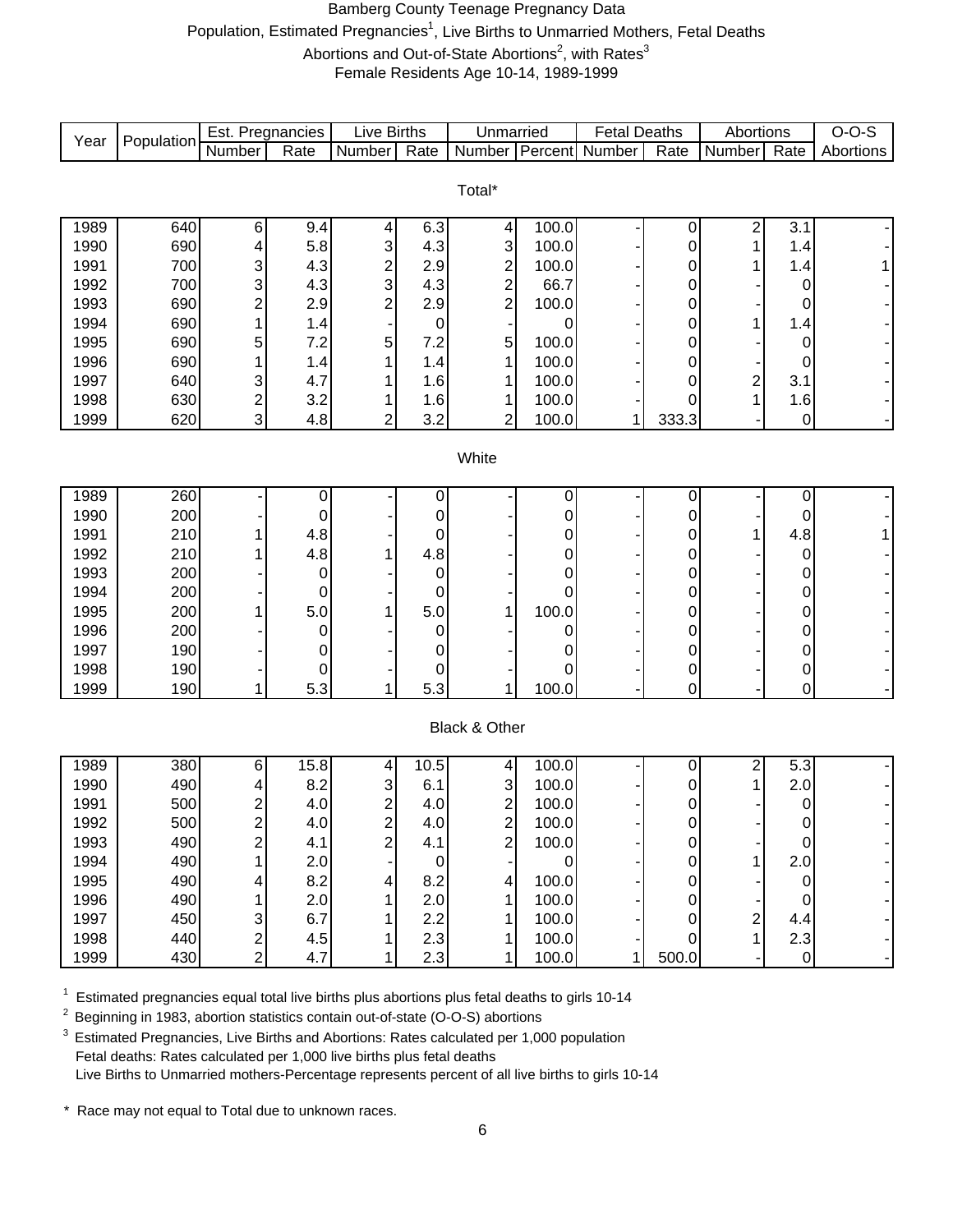#### Barnwell County Teenage Pregnancy Data Population, Estimated Pregnancies<sup>1</sup>, Live Births to Unmarried Mothers, Fetal Deaths Abortions and Out-of-State Abortions<sup>2</sup>, with Rates<sup>3</sup>

Female Residents Age 10-14, 1989-1999

|              |            | Est. Pregnancies        |                | <b>Live Births</b> |                  | Unmarried               |                | <b>Fetal Deaths</b> |        | Abortions                                 |             | $O-O-S$   |
|--------------|------------|-------------------------|----------------|--------------------|------------------|-------------------------|----------------|---------------------|--------|-------------------------------------------|-------------|-----------|
| Year         | Population | Number                  | Rate           | Number             | Rate             | Number                  |                | Percent Number      | Rate   | Number                                    | Rate        | Abortions |
|              |            |                         |                |                    |                  |                         |                |                     |        |                                           |             |           |
|              |            |                         |                |                    |                  | Total*                  |                |                     |        |                                           |             |           |
|              |            |                         |                |                    |                  |                         |                |                     |        |                                           |             |           |
| 1989         | 860        | 6                       | 7.0            | 4                  | 4.7<br>4.7       | $\overline{\mathbf{r}}$ | 100.0<br>100.0 |                     | 0      | 2                                         | 2.3         | 2         |
| 1990<br>1991 | 860<br>880 | 6                       | 7.0<br>6.8     | 4                  | 4.5              | 4                       | 100.0          |                     | 0      | $\overline{\mathbf{c}}$<br>$\overline{c}$ | 2.3<br>2.3  |           |
| 1992         | 900        | 6<br>8                  | 8.9            | 4<br>7             | 7.8              | 4<br>$\overline{7}$     | 100.0          |                     | 0<br>0 | 1                                         | 1.1         |           |
| 1993         | 900        |                         | $\mathbf 0$    |                    | 0                |                         | 0              |                     | 0      |                                           | 0           |           |
| 1994         | 920        | $\overline{\mathbf{c}}$ | 2.2            |                    | 0                |                         | 0              |                     | 0      | $\overline{\mathbf{c}}$                   | 2.2         |           |
| 1995         | 920        | 5                       | 5.4            | 4                  | 4.3              | 4                       | 100.0          | 1                   | 200.0  |                                           | 0           |           |
| 1996         | 930        | 3                       | 3.2            |                    | 1.1              | 1                       | 100.0          |                     | 0      | $\overline{c}$                            | 2.2         |           |
| 1997         | 890        | 4                       | 4.5            | 4                  | 4.5              | 3                       | 75.0           |                     | 0      |                                           | 0           |           |
| 1998         | 890        | 6                       | 6.7            | 5                  | 5.6              | $\sqrt{5}$              | 100.0          |                     | 0      | 1                                         | 1.1         |           |
| 1999         | 880        | 1                       | 1.1            |                    | 1.1              | 1                       | 100.0          |                     | 0      |                                           | $\mathbf 0$ |           |
|              |            |                         |                |                    |                  |                         |                |                     |        |                                           |             |           |
|              |            |                         |                |                    |                  | White                   |                |                     |        |                                           |             |           |
|              |            |                         |                |                    |                  |                         |                |                     |        |                                           |             |           |
| 1989         | 280        | $\overline{c}$          | 7.1            | 2                  | 7.1              | $\overline{c}$          | 100.0          |                     | 0      |                                           | $\pmb{0}$   |           |
| 1990         | 390        |                         | $\mathbf 0$    |                    | 0                |                         | 0              |                     | 0      |                                           | 0           |           |
| 1991         | 390        |                         | 2.6            |                    | 0                |                         | 0              |                     | 0      | 1                                         | 2.6         |           |
| 1992         | 400        |                         | 2.5            |                    | 2.5              | 1                       | 100.0          |                     | 0      |                                           | 0           |           |
| 1993         | 400        |                         | 0              |                    | 0                |                         | 0              |                     | 0      |                                           | 0           |           |
| 1994         | 410        |                         | 0              |                    | 0                |                         | 0              |                     | 0      |                                           | 0           |           |
| 1995         | 410        | 2                       | 4.9            |                    | 2.4              | 1                       | 100.0          | 1                   | 500.0  |                                           | 0           |           |
| 1996         | 410        |                         | 2.4            |                    | 0                |                         | 0              |                     | 0      | 1                                         | 2.4         |           |
| 1997         | 400        | $\overline{c}$          | 5.0            | $\overline{c}$     | 5.0              | 1                       | 50.0           |                     | 0      |                                           | 0           |           |
| 1998         | 400        |                         | 2.5            |                    | 2.5              | 1                       | 100.0          |                     | 0      |                                           | $\pmb{0}$   |           |
| 1999         | 390        |                         | $\overline{0}$ |                    | $\mathbf 0$      |                         | 0              |                     | 0      |                                           | $\mathbf 0$ |           |
|              |            |                         |                |                    |                  |                         |                |                     |        |                                           |             |           |
|              |            |                         |                |                    |                  | Black & Other           |                |                     |        |                                           |             |           |
| 1989         | 570        | 4                       | 7.0            | 2                  | 3.5              | $\overline{a}$          | 100.0          |                     | 0      | $\overline{\mathbf{c}}$                   | 3.5         | 2         |
| 1990         | 480        | 6                       | 12.5           | 4                  | 8.3              | 4                       | 100.0          |                     | 0      | $\overline{\mathbf{c}}$                   | 4.2         | 1         |
| 1991         | 490        | 5                       | 10.2           | 4                  | 8.2              | 4                       | 100.0          |                     | 0      | $\mathbf{1}$                              | 2.0         |           |
| 1992         | 500        | <sup>'</sup>            | 14.0           | 6                  | 12.0             | 6                       | 100.0          |                     | 0      | 1                                         | 2.0         |           |
| 1993         | 500        |                         | 0              |                    | $\overline{0}$   |                         | 0              |                     | 0      |                                           | 0           |           |
| 1994         | 510        | 2                       | 3.9            |                    | $\boldsymbol{0}$ |                         | 0              |                     | 0      | $\overline{\mathbf{c}}$                   | 3.9         |           |
| 1995         | 510        | 3                       | 5.9            | 3                  | 5.9              | 3                       | 100.0          |                     | 0      |                                           | 0           |           |
| 1996         | 510        | $\overline{c}$          | 3.9            |                    | 2.0              |                         | 100.0          |                     | 0      | 1                                         | 2.0         |           |
| 1997         | 490        | $\overline{\mathbf{c}}$ | 4.1            | 2                  | 4.1              | 2                       | 100.0          |                     | 0      |                                           | 0           |           |
| 1998         | 490        | $\mathbf 5$             | 10.2           | 4                  | 8.2              | 4                       | 100.0          |                     | 0      | 1                                         | 2.0         |           |
| 1999         | 490        | 1                       | 2.0            |                    | 2.0              | 1                       | 100.0          |                     | 0      |                                           | $\mathbf 0$ |           |

 $1$  Estimated pregnancies equal total live births plus abortions plus fetal deaths to girls 10-14

2 Beginning in 1983, abortion statistics contain out-of-state (O-O-S) abortions

<sup>3</sup> Estimated Pregnancies, Live Births and Abortions: Rates calculated per 1,000 population Fetal deaths: Rates calculated per 1,000 live births plus fetal deaths Live Births to Unmarried mothers-Percentage represents percent of all live births to girls 10-14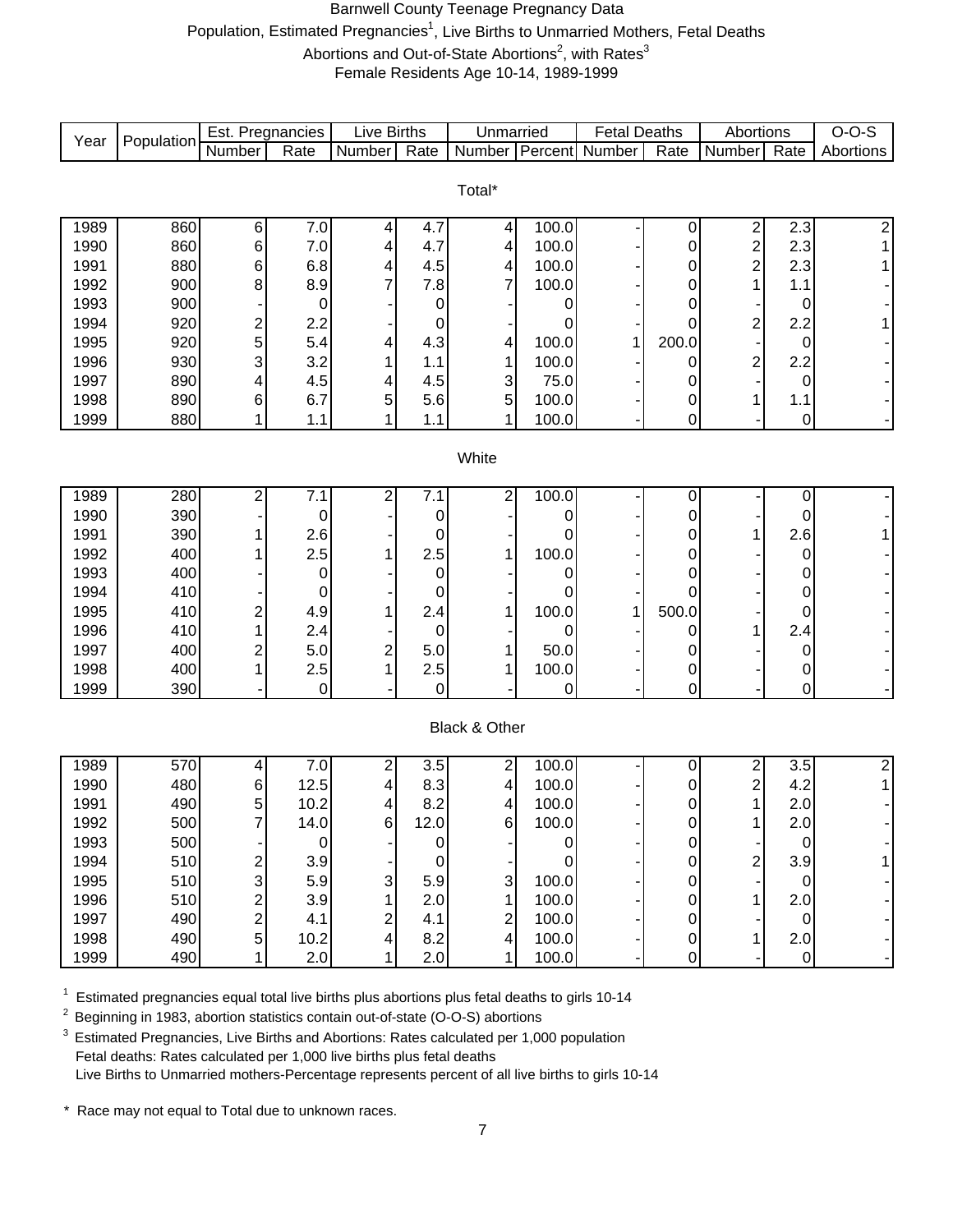#### Beaufort County Teenage Pregnancy Data

Population, Estimated Pregnancies<sup>1</sup>, Live Births to Unmarried Mothers, Fetal Deaths

Abortions and Out-of-State Abortions<sup>2</sup>, with Rates<sup>3</sup>

Female Residents Age 10-14, 1989-1999

|              |                | Est. Pregnancies             |            | <b>Live Births</b>           |             | Unmarried               |                | <b>Fetal Deaths</b>   |           | Abortions                    |            | $O-O-S$                 |
|--------------|----------------|------------------------------|------------|------------------------------|-------------|-------------------------|----------------|-----------------------|-----------|------------------------------|------------|-------------------------|
| Year         | Population     | Number                       | Rate       | Number                       | Rate        | <b>Number</b>           |                | <b>Percent</b> Number | Rate      | Number                       | Rate       | Abortions               |
|              |                |                              |            |                              |             |                         |                |                       |           |                              |            |                         |
|              |                |                              |            |                              |             | Total*                  |                |                       |           |                              |            |                         |
| 1989         | 2,750          | 7                            | 2.5        | 4                            | 1.5         | $\vert 4 \vert$         | 100.0          | 1                     | 200.0     | 2                            | 0.7        | $\overline{\mathbf{c}}$ |
| 1990         | 2,590          | 9                            | 3.5        | 4                            | 1.5         | $\overline{3}$          | 75.0           |                       | 0         | 5                            | 1.9        | $\overline{2}$          |
| 1991         | 2,700          | 4                            | 1.5        | $\overline{\mathbf{c}}$      | 0.7         | $\mathbf{1}$            | 50.0           |                       | 0         | $\overline{\mathbf{c}}$      | 0.7        |                         |
| 1992         | 2,770          | 12                           | 4.3        | $\overline{7}$               | 2.5         | $\overline{7}$          | 100.0          |                       | 0         | 5                            | 1.8        | $\overline{\mathbf{c}}$ |
| 1993         | 2,810          | 12                           | 4.3        | 6                            | 2.1         | 6 <sup>1</sup>          | 100.0          |                       | 0         | 6                            | 2.1        | $\overline{\mathbf{c}}$ |
| 1994         | 2,930          | 10                           | 3.4        | 7                            | 2.4         | $6 \mid$                | 85.7           |                       | 0         | 3                            | 1.0        | $\overline{c}$          |
| 1995<br>1996 | 3,010<br>3,100 | 12<br>10                     | 4.0<br>3.2 | 7<br>5                       | 2.3<br>1.6  | 6 <sup>1</sup><br>5     | 85.7<br>100.0  |                       | 0<br>0    | 5<br>5                       | 1.7<br>1.6 | $\mathbf{1}$<br>3       |
| 1997         | 3,120          | 5                            | 1.6        | $\overline{\mathbf{c}}$      | 0.6         | $\overline{c}$          | 100.0          |                       | 0         | 3                            | 1.0        | 1                       |
| 1998         | 3,100          | 7                            | 2.3        | 5                            | 1.6         | 5                       | 100.0          |                       | 0         | $\overline{\mathbf{c}}$      | 0.6        |                         |
| 1999         | 3,160          | 11                           | 3.5        | $\overline{7}$               | 2.2         | 6 <sup>1</sup>          | 85.7           |                       | 0         | 4                            | 1.3        | $\boldsymbol{2}$        |
|              |                |                              |            |                              |             |                         |                |                       |           |                              |            |                         |
|              |                |                              |            |                              |             | White                   |                |                       |           |                              |            |                         |
| 1989         | 1,590          | 1                            | 0.6        |                              | 0           |                         | 0              |                       | 0         | 1                            | 0.6        | 1                       |
| 1990         | 1,420          | 2                            | 1.4        | 1                            | 0.7         |                         | 0              |                       | 0         | 1                            | 0.7        | 1                       |
| 1991         | 1,480          | 1                            | 0.7        |                              | 0           |                         | 0              |                       | 0         | 1                            | 0.7        |                         |
| 1992         | 1,520          |                              | 0          |                              | 0           |                         | 0              |                       | 0         |                              | 0          |                         |
| 1993         | 1,540          | 3                            | 1.9        |                              | $\mathbf 0$ |                         | 0              |                       | 0         | 3                            | 1.9        |                         |
| 1994<br>1995 | 1,600<br>1,650 | $\overline{\mathbf{c}}$<br>3 | 1.3<br>1.8 | 1<br>$\overline{\mathbf{c}}$ | 0.6<br>1.2  | $\mathbf{1}$            | 0<br>50.0      |                       | 0<br>0    | 1                            | 0.6<br>0.6 | 1                       |
| 1996         | 1,690          | 4                            | 2.4        | $\overline{2}$               | 1.2         | $\overline{c}$          | 100.0          |                       | 0         | 1<br>$\overline{\mathbf{c}}$ | 1.2        |                         |
| 1997         | 1,720          | $\overline{\mathbf{c}}$      | 1.2        |                              | $\pmb{0}$   |                         | 0              |                       | 0         | $\overline{c}$               | 1.2        | 1                       |
| 1998         | 1,720          | 1                            | 0.6        |                              | 0           |                         | 0              |                       | 0         | $\mathbf{1}$                 | 0.6        |                         |
| 1999         | 1,750          | 4                            | 2.3        | $\overline{2}$               | 1.1         | $\mathbf{1}$            | 50.0           |                       | 0         | $\overline{2}$               | 1.1        | 1                       |
|              |                |                              |            |                              |             |                         |                |                       |           |                              |            |                         |
|              |                |                              |            |                              |             | Black & Other           |                |                       |           |                              |            |                         |
| 1989         | 1,160          | 6                            | 5.2        | 4                            | 3.4         | 4                       | 100.0          | 1                     | 200.0     | 1                            | 0.9        | 1                       |
| 1990         | 1,170          | 7                            | 6.0        | 3                            | 2.6         | $\overline{3}$          | 100.0          |                       | 0         | 4                            | 3.4        | 1                       |
| 1991         | 1,220          | 3                            | 2.5        | $\overline{2}$               | 1.6         | 1                       | 50.0           |                       | 0         | 1                            | 0.8        |                         |
| 1992         | 1,260          | 12                           | 9.5        | $\overline{7}$               | 5.6         | $\overline{7}$<br>$\,6$ | 100.0          |                       | $\pmb{0}$ | 5                            | 4.0        | $\overline{\mathbf{c}}$ |
| 1993<br>1994 | 1,270<br>1,330 | 9<br>8                       | 7.1<br>6.0 | 6<br>6                       | 4.7<br>4.5  | 6                       | 100.0<br>100.0 |                       | 0<br>0    | 3<br>$\overline{\mathbf{c}}$ | 2.4<br>1.5 | $\overline{\mathbf{c}}$ |
| 1995         | 1,360          | 9                            | 6.6        | 5                            | 3.7         | 5                       | 100.0          |                       | 0         | 4                            | 2.9        |                         |
| 1996         | 1,410          | 6                            | 4.3        | 3                            | 2.1         | 3                       | 100.0          |                       | 0         | 3                            | 2.1        | 3                       |
| 1997         | 1,400          | 3                            | 2.1        | $\overline{\mathbf{c}}$      | 1.4         | $\overline{\mathbf{c}}$ | 100.0          |                       | 0         |                              | 0.7        |                         |
| 1998         | 1,380          | $\,6$                        | 4.3        | 5                            | 3.6         | 5 <sup>1</sup>          | 100.0          |                       | 0         |                              | 0.7        |                         |
| 1999         | 1,410          | $\overline{7}$               | 5.0        | 5                            | 3.5         | 5 <sup>1</sup>          | 100.0          |                       | 0         | $\overline{c}$               | 1.4        | 1                       |

 $1$  Estimated pregnancies equal total live births plus abortions plus fetal deaths to girls 10-14

<sup>2</sup> Beginning in 1983, abortion statistics contain out-of-state (O-O-S) abortions

<sup>3</sup> Estimated Pregnancies, Live Births and Abortions: Rates calculated per 1,000 population Fetal deaths: Rates calculated per 1,000 live births plus fetal deaths Live Births to Unmarried mothers-Percentage represents percent of all live births to girls 10-14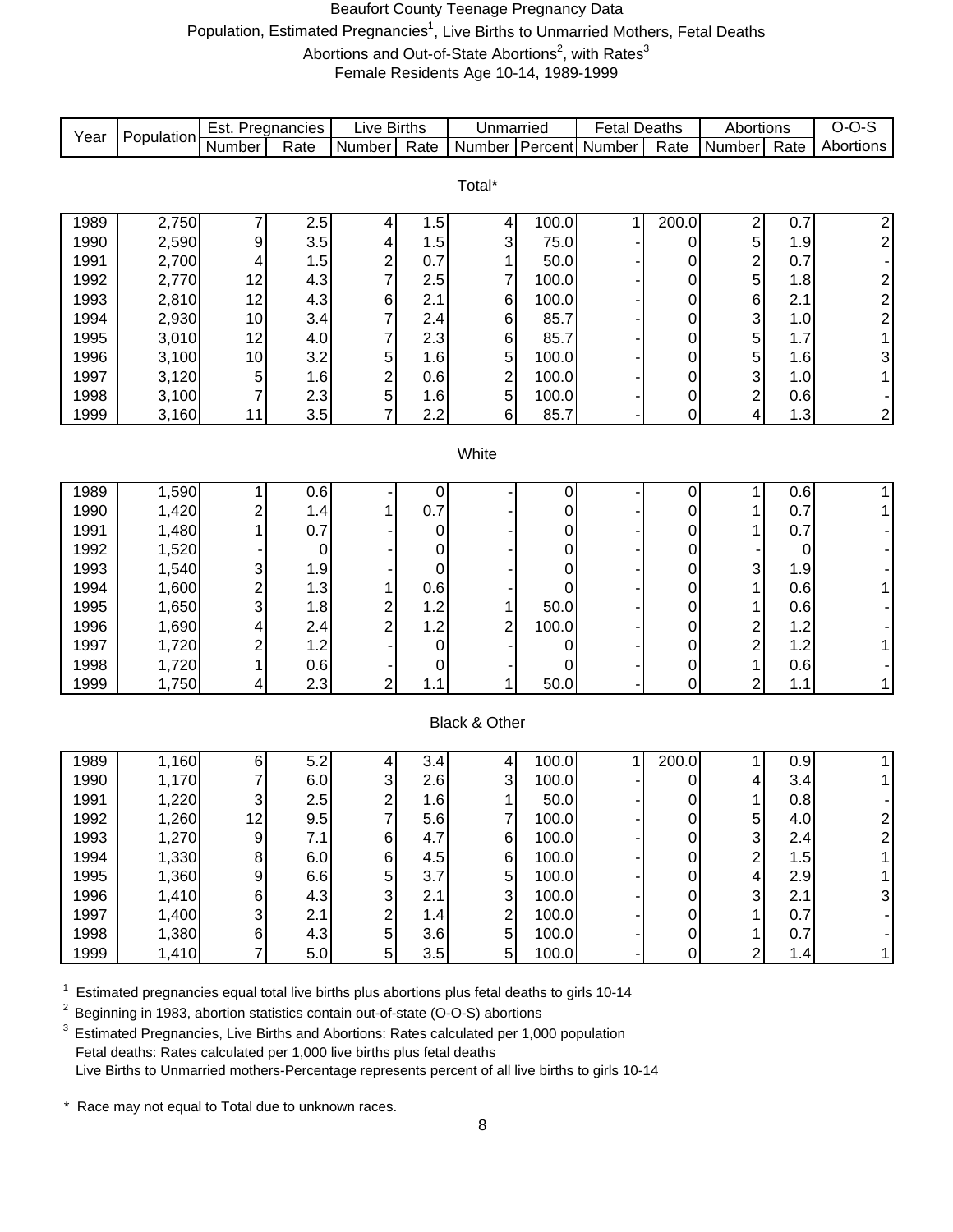#### Berkeley County Teenage Pregnancy Data

Population, Estimated Pregnancies<sup>1</sup>, Live Births to Unmarried Mothers, Fetal Deaths

Abortions and Out-of-State Abortions<sup>2</sup>, with Rates<sup>3</sup>

Female Residents Age 10-14, 1989-1999

| Year         | Population | Est. Pregnancies        |      | <b>Live Births</b>      |            | Unmarried                                 |                | <b>Fetal Deaths</b> |                | Abortions                 |                  | $O-O-S$        |
|--------------|------------|-------------------------|------|-------------------------|------------|-------------------------------------------|----------------|---------------------|----------------|---------------------------|------------------|----------------|
|              |            | Number                  | Rate | Number                  | Rate       | Number Percent Number                     |                |                     | Rate           | Number                    | Rate             | Abortions      |
|              |            |                         |      |                         |            |                                           |                |                     |                |                           |                  |                |
|              |            |                         |      |                         |            | Total*                                    |                |                     |                |                           |                  |                |
| 1989         | 5,730      |                         | 1.2  | 4                       | 0.7        | $\overline{\mathbf{r}}$                   | 100.0          |                     | 0              | $\ensuremath{\mathsf{3}}$ | 0.5              |                |
| 1990         | 5,290      | 4                       | 0.8  | $\overline{\mathbf{c}}$ | 0.4        | $\overline{\mathbf{c}}$                   | 100.0          |                     | 0              | $\overline{\mathbf{c}}$   | 0.4              |                |
| 1991         | 5,520      | 9                       | 1.6  | 7                       | 1.3        | $\overline{7}$                            | 100.0          |                     | 0              | $\overline{\mathbf{c}}$   | 0.4              |                |
| 1992         | 5,640      | 12                      | 2.1  | 7                       | 1.2        | 7                                         | 100.0          |                     | 0              | 5                         | 0.9              | 1              |
| 1993         | 5,790      | 17                      | 2.9  | 8                       | 1.4        | $\overline{7}$                            | 87.5           |                     | 0              | 9                         | 1.6              | 1              |
| 1994         | 5,750      | 12                      | 2.1  | 6                       | 1.0        | 6                                         | 100.0          |                     | 0              | $\,6$                     | 1.0              |                |
| 1995         | 5,600      | 8                       | 1.4  | $\overline{\mathbf{c}}$ | 0.4        | $\overline{c}$                            | 100.0          |                     | 0              | $\,6$                     | 1.1              | 1              |
| 1996         | 5,490      | 18                      | 3.3  | 8                       | 1.5        | 6                                         | 75.0           |                     | 0              | 10                        | 1.8              |                |
| 1997         | 5,410      | 14                      | 2.6  | 8                       | 1.5        | $\bf 8$                                   | 100.0          |                     | 0              | $\,6$                     | 1.1              | $\frac{2}{3}$  |
| 1998         | 5,370      | 8                       | 1.5  | 5                       | 0.9        | $\mathbf 5$                               | 100.0          |                     | 0              | 3                         | 0.6              |                |
| 1999         | 5,550      | 10                      | 1.8  | 3                       | 0.5        | 3                                         | 100.0          | 1                   | 250.0          | $\,6$                     | 1.1              | 1              |
|              |            |                         |      |                         |            |                                           |                |                     |                |                           |                  |                |
|              |            |                         |      |                         |            | White                                     |                |                     |                |                           |                  |                |
|              |            |                         |      |                         |            |                                           |                |                     |                |                           |                  |                |
| 1989         | 3,920      | 5                       | 1.3  | 3                       | 0.8        | 3                                         | 100.0          |                     | $\pmb{0}$      | $\overline{\mathbf{c}}$   | 0.5              |                |
| 1990         | 3,650      |                         | 0.3  |                         | $\pmb{0}$  |                                           | 0              |                     | 0              | 1                         | 0.3              |                |
| 1991         | 3,790      | 6                       | 1.6  | 4                       | 1.1        | 4                                         | 100.0          |                     | 0              |                           | 0.5              |                |
| 1992         | 3,870      | 7                       | 1.8  | $\overline{\mathbf{c}}$ | 0.5        | $\overline{\mathbf{c}}$                   | 100.0          |                     | 0              | $\frac{2}{5}$             | 1.3              | 1              |
| 1993         | 3,970      | 10                      | 2.5  | 4                       | 1.0        | 3                                         | 75.0           |                     | 0              | $\,6$                     | 1.5              |                |
| 1994         | 3,940      | 7                       | 1.8  | 4                       | 1.0        | 4                                         | 100.0          |                     | 0              | 3                         | 0.8              |                |
| 1995         | 3,840      | 3                       | 0.8  |                         | 0          |                                           | 0              |                     | 0              | 3                         | 0.8              |                |
| 1996         | 3,760      | 8                       | 2.1  | 4                       | 1.1        | 2                                         | 50.0           |                     | 0              | 4                         | 1.1              |                |
| 1997         | 3,720      | 8                       | 2.2  | 5                       | 1.3        | $\overline{5}$                            | 100.0          |                     | 0              | 3                         | 0.8              | $\overline{2}$ |
| 1998         | 3,710      | 4                       | 1.1  | $\overline{2}$          | 0.5        | $\overline{c}$                            | 100.0          |                     | 0              | $\overline{\mathbf{c}}$   | 0.5              |                |
| 1999         | 3,820      | 5                       | 1.3  |                         | $\Omega$   |                                           | 0              | 1                   | 1000.0         | 4                         | 1.0              |                |
|              |            |                         |      |                         |            |                                           |                |                     |                |                           |                  |                |
|              |            |                         |      |                         |            | Black & Other                             |                |                     |                |                           |                  |                |
|              |            |                         |      |                         |            |                                           |                |                     |                |                           |                  |                |
| 1989         | 1,810      | 2                       | 1.1  | 1                       | 0.6        | 1                                         | 100.0          |                     | 0              | 1                         | 0.6              |                |
| 1990         | 1,650      | 3                       | 1.8  | 2                       | 1.2        | 2                                         | 100.0          |                     | 0              | 1                         | 0.6              |                |
| 1991         | 1,730      | 3                       | 1.7  | 3                       | 1.7        | 3                                         | 100.0          |                     | 0              |                           | $\pmb{0}$        |                |
| 1992         | 1,770      | 5                       | 2.8  | 5                       | 2.8        | 5                                         | 100.0          |                     | $\pmb{0}$      |                           | $\boldsymbol{0}$ |                |
| 1993         | 1,820      | $\overline{\mathbf{7}}$ | 3.8  | 4                       | 2.2        | $\overline{\mathbf{4}}$                   | 100.0          |                     | $\overline{0}$ | $\ensuremath{\mathsf{3}}$ | 1.6              | 1              |
| 1994         | 1,800      | 5                       | 2.8  | $\frac{2}{2}$           | 1.1        | $\overline{\mathbf{c}}$<br>$\overline{2}$ | 100.0          |                     | $\pmb{0}$      | $\mathsf 3$<br>3          | 1.7              |                |
| 1995         | 1,760      | 5                       | 2.8  |                         | 1.1        |                                           | 100.0          |                     | $\mathbf 0$    |                           | 1.7              | 1              |
| 1996<br>1997 | 1,720      | 10                      | 5.8  | 4<br>$\mathfrak{S}$     | 2.3        | 4<br>$\ensuremath{\mathsf{3}}$            | 100.0<br>100.0 |                     | $\pmb{0}$<br>0 | $\,6$<br>3                | 3.5              | $\overline{c}$ |
|              | 1,700      | 6                       | 3.5  | $\mathbf{3}$            | 1.8        |                                           |                |                     |                |                           | 1.8              | $\mathbf{1}$   |
| 1998         | 1,660      | 4                       | 2.4  | 3                       | 1.8<br>1.7 | 3<br>$\overline{3}$                       | 100.0          |                     | 0              | 1                         | 0.6<br>1.2       |                |
| 1999         | 1,730      | 5                       | 2.9  |                         |            |                                           | 100.0          |                     | 0              | $\overline{2}$            |                  | 1              |

 $1$  Estimated pregnancies equal total live births plus abortions plus fetal deaths to girls 10-14

2 Beginning in 1983, abortion statistics contain out-of-state (O-O-S) abortions

<sup>3</sup> Estimated Pregnancies, Live Births and Abortions: Rates calculated per 1,000 population Fetal deaths: Rates calculated per 1,000 live births plus fetal deaths Live Births to Unmarried mothers-Percentage represents percent of all live births to girls 10-14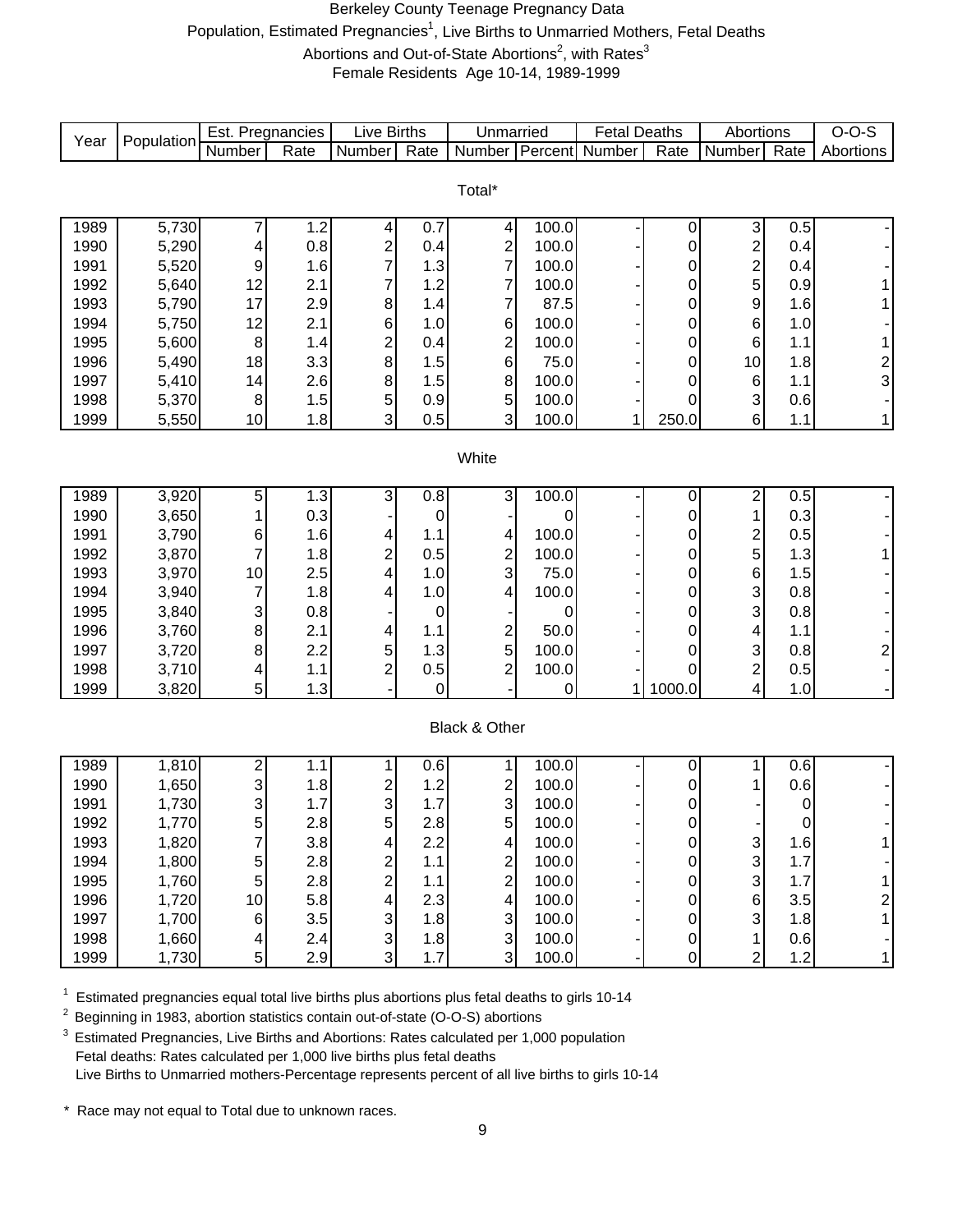#### Calhoun County Teenage Pregnancy Data

Population, Estimated Pregnancies<sup>1</sup>, Live Births to Unmarried Mothers, Fetal Deaths

Abortions and Out-of-State Abortions<sup>2</sup>, with Rates<sup>3</sup>

Female Residents Age 10-14, 1989-1999

| Year | Population                                                                                          | Est. Pregnancies |                  | Live Births             |                     | Unmarried               |                     | <b>Fetal Deaths</b> |                | Abortions      |                  | $O-O-S$   |
|------|-----------------------------------------------------------------------------------------------------|------------------|------------------|-------------------------|---------------------|-------------------------|---------------------|---------------------|----------------|----------------|------------------|-----------|
|      |                                                                                                     | Number           | Rate             | Number                  | Rate                | Number                  |                     | Percent Number      | Rate           | Number         | Rate             | Abortions |
|      |                                                                                                     |                  |                  |                         |                     |                         |                     |                     |                |                |                  |           |
|      |                                                                                                     |                  |                  |                         |                     | Total*                  |                     |                     |                |                |                  |           |
| 1989 | 450                                                                                                 |                  | 2.2              | 1                       | 2.2                 | 1                       | 100.0               |                     | 0              |                | 0                |           |
| 1990 | 480                                                                                                 | 4                | 8.3              | 4                       | 8.3                 | 4                       | 100.0               |                     | 0              |                | 0                |           |
| 1991 | 490                                                                                                 | 3                | 6.1              | $\overline{c}$          | 4.1                 | $\overline{c}$          | 100.0               |                     | 333.3          |                | 0                |           |
| 1992 | 490                                                                                                 | $\overline{c}$   | 4.1              |                         | 2.0                 |                         | 0                   |                     | 0              | $\mathbf{1}$   | 2.0              |           |
| 1993 | 490                                                                                                 | 4                | 8.2              | $\overline{\mathbf{c}}$ | 4.1                 |                         | 100.0               |                     | 0              | $\overline{c}$ | 4.1              |           |
| 1994 | 500                                                                                                 | $\overline{c}$   | 4.0              | $\overline{c}$          | 4.0                 | $\frac{2}{2}$           | 100.0               |                     | 0              |                | 0                |           |
| 1995 | 500                                                                                                 |                  | 2.0              | 1                       | 2.0                 | $\overline{1}$          | 100.0               |                     | 0              |                | 0                |           |
| 1996 | 520                                                                                                 | 3                | 5.8              | 3                       | 5.8                 | $\overline{\mathbf{c}}$ | 66.7                |                     | $\mathbf 0$    |                | 0                |           |
| 1997 | 490                                                                                                 |                  | 2.0              |                         | 2.0                 |                         | 0                   |                     | 0              |                | 0                |           |
| 1998 | 500                                                                                                 |                  | 2.0              |                         | 2.0                 | 1                       | 100.0               |                     | 0              |                | 0                |           |
| 1999 | 500                                                                                                 |                  | $\boldsymbol{0}$ |                         | $\overline{0}$      |                         | $\pmb{0}$           |                     | 0              |                | 0                |           |
|      |                                                                                                     |                  |                  |                         |                     |                         |                     |                     |                |                |                  |           |
|      |                                                                                                     |                  |                  |                         |                     | White                   |                     |                     |                |                |                  |           |
| 1989 | 190                                                                                                 |                  | 0                |                         | $\overline{0}$      |                         | 0                   |                     | 0              |                | $\boldsymbol{0}$ |           |
| 1990 | 190                                                                                                 |                  | 0                |                         | $\overline{0}$      |                         | $\pmb{0}$           |                     | 0              |                | 0                |           |
| 1991 | 190                                                                                                 |                  | 0                |                         | $\pmb{0}$           |                         | 0                   |                     | 0              |                | 0                |           |
| 1992 | 200                                                                                                 |                  | 0                |                         | $\pmb{0}$           |                         | $\pmb{0}$           |                     | 0              |                | 0                |           |
| 1993 | 200                                                                                                 |                  | 5.0              |                         | 5.0                 | 1                       | 100.0               |                     | $\mathbf 0$    |                | 0                |           |
| 1994 | 200                                                                                                 |                  | $\mathbf 0$      |                         | $\boldsymbol{0}$    |                         | 0                   |                     | $\mathbf 0$    |                | 0                |           |
| 1995 | 200                                                                                                 |                  | 0                |                         | 0                   |                         | 0                   |                     | $\mathbf 0$    |                | 0                |           |
| 1996 | 210                                                                                                 |                  | 0                |                         | 0                   |                         | 0                   |                     | $\mathbf 0$    |                | 0                |           |
| 1997 | 190                                                                                                 |                  | $\mathbf 0$      |                         | $\mathsf{O}\xspace$ |                         | 0                   |                     | $\mathbf 0$    |                | 0                |           |
| 1998 | 200                                                                                                 |                  | $\pmb{0}$        |                         | $\overline{0}$      |                         | $\mathsf{O}\xspace$ |                     | 0              |                | 0                |           |
| 1999 | 200                                                                                                 |                  | 0                |                         | $\overline{0}$      |                         | $\mathbf 0$         |                     | $\overline{0}$ |                | 0                |           |
|      |                                                                                                     |                  |                  |                         |                     |                         |                     |                     |                |                |                  |           |
|      |                                                                                                     |                  |                  |                         |                     | Black & Other           |                     |                     |                |                |                  |           |
| 1989 | 260                                                                                                 |                  | 3.8              | 1                       | 3.8                 | 1                       | 100.0               |                     | 0              |                | 0                |           |
| 1990 | 290                                                                                                 | 4                | 13.8             | 4                       | 13.8                | 4                       | 100.0               |                     | 0              |                | 0                |           |
| 1991 | 290                                                                                                 | 3                | 10.3             | $\boldsymbol{2}$        | 6.9                 | $\overline{c}$          | 100.0               | 1                   | 333.3          |                | 0                |           |
| 1992 | 290                                                                                                 | C<br>۷           | 6.9              |                         | 3.4                 |                         |                     |                     |                |                | 3.4              |           |
| 1993 | 290                                                                                                 | 3                | 10.3             |                         | 3.4                 | 1                       | 100.0               |                     | 0              | 2              | 6.9              |           |
| 1994 | 300                                                                                                 |                  | 6.7              | 2                       | 6.7                 | 2                       | 100.0               |                     | 0              |                | 0                |           |
| 1995 | 300                                                                                                 |                  | 3.3              |                         | 3.3                 | 1                       | 100.0               |                     | 0              |                |                  |           |
| 1996 | 310                                                                                                 |                  | 9.7              | 3                       | 9.7                 | 2                       | 66.7                |                     | 0              |                | 0                |           |
| 1997 | 290                                                                                                 |                  | 3.4              |                         | 3.4                 |                         | 0                   |                     | 0              |                | 0                |           |
| 1998 | 300                                                                                                 |                  | 3.3              |                         | 3.3                 | 1                       | 100.0               |                     | 0              |                | 0                |           |
| 1999 | 300                                                                                                 |                  | 0                |                         | $\Omega$            |                         | $\overline{0}$      |                     | 0              |                | 0                |           |
|      | $^1$ Estimated programation oqual total live births plus abortions plus fotal doaths to girls 10,14 |                  |                  |                         |                     |                         |                     |                     |                |                |                  |           |

Estimated pregnancies equal total live births plus abortions plus fetal deaths to girls 10-14

 $2$  Beginning in 1983, abortion statistics contain out-of-state (O-O-S) abortions

<sup>3</sup> Estimated Pregnancies, Live Births and Abortions: Rates calculated per 1,000 population Fetal deaths: Rates calculated per 1,000 live births plus fetal deaths Live Births to Unmarried mothers-Percentage represents percent of all live births to girls 10-14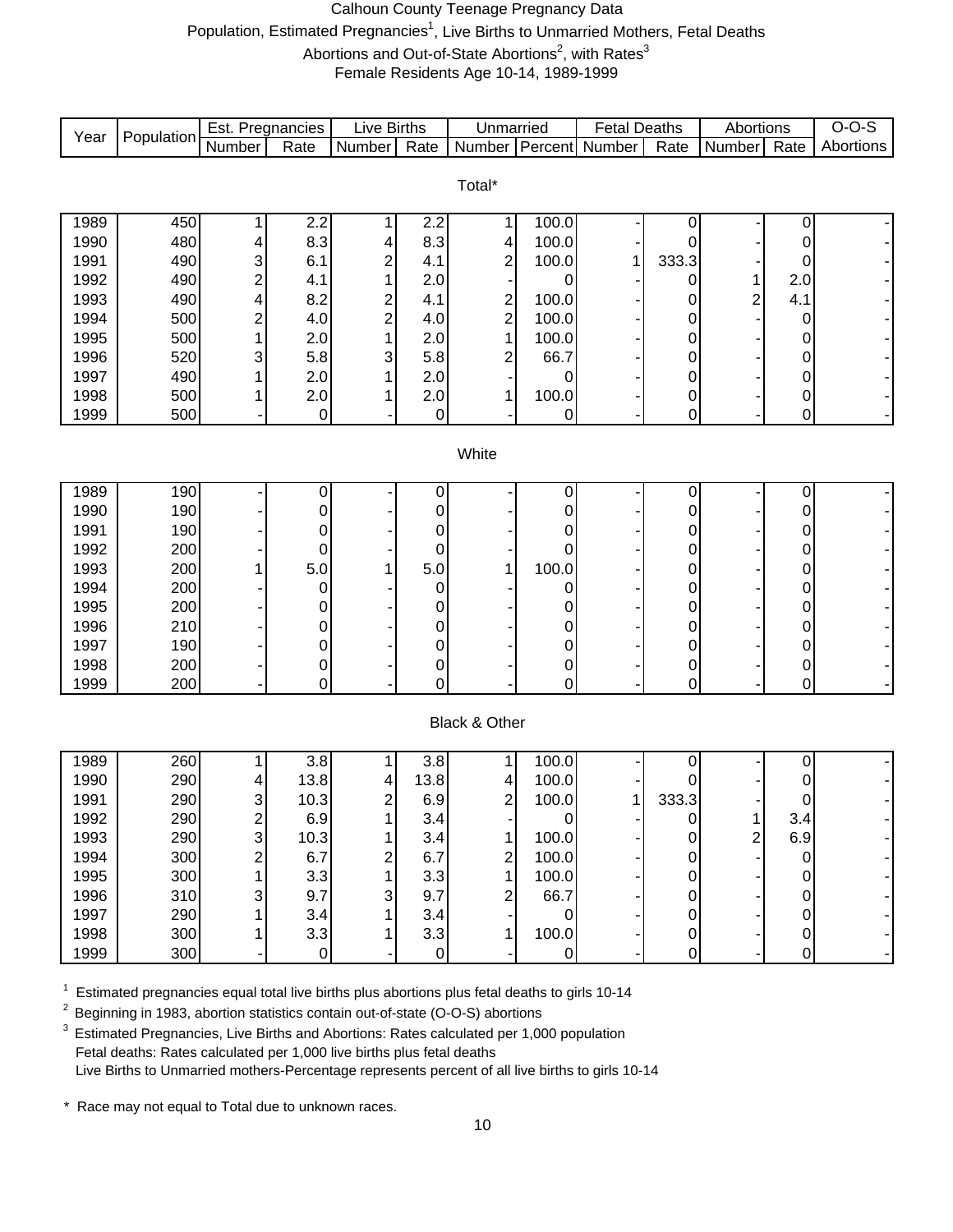#### Charleston County Teenage Pregnancy Data Population, Estimated Pregnancies<sup>1</sup>, Live Births to Unmarried Mothers, Fetal Deaths Abortions and Out-of-State Abortions<sup>2</sup>, with Rates<sup>3</sup> Female Residents Age 10-14, 1989-1999

| Year         | Population     | Est. Pregnancies |            | Live Births                                        |            | Unmarried               |           | <b>Fetal Deaths</b>   |             | Abortions        |             | $O-O-S$                   |
|--------------|----------------|------------------|------------|----------------------------------------------------|------------|-------------------------|-----------|-----------------------|-------------|------------------|-------------|---------------------------|
|              |                | Number           | Rate       | Number                                             | Rate       |                         |           | Number Percent Number | Rate        | Number           | Rate        | Abortions                 |
|              |                |                  |            |                                                    |            |                         |           |                       |             |                  |             |                           |
|              |                |                  |            |                                                    |            | Total*                  |           |                       |             |                  |             |                           |
| 1989         | 8,920          | 30               | 3.4        | 20                                                 | 2.2        | 20                      | 100.0     |                       | 0           | 10               | 1.1         | $\mathbf{1}$              |
| 1990         | 9,020          | 52               | 5.8        | 27                                                 | 3.0        | 27                      | 100.0     | 1                     | 35.7        | 24               | 2.7         | 1                         |
| 1991         | 9,350          | 35               | 3.7        | 21                                                 | 2.2        | 20                      | 95.2      | 1                     | 45.5        | 13               | 1.4         | 4                         |
| 1992         | 9,370          | 49               | 5.2        | 27                                                 | 2.9        | 27                      | 100.0     |                       | 0           | 22               | 2.3         | $\ensuremath{\mathsf{3}}$ |
| 1993         | 9,370          | 46               | 4.9        | 29                                                 | 3.1        | 28                      | 96.6      | 1                     | 33.3        | 16               | 1.7         | 4                         |
| 1994         | 9,030          | 38               | 4.2        | 22                                                 | 2.4        | 20                      | 90.9      | 1                     | 43.5        | 15               | 1.7         | $\mathbf 1$               |
| 1995         | 8,670          | 44               | 5.1        | 25                                                 | 2.9        | 25                      | 100.0     |                       | 0           | 19               | 2.2         | $\,6$                     |
| 1996         | 8,540          | 37               | 4.3        | 22                                                 | 2.6        | 21                      | 95.5      |                       | 0           | 15               | 1.8         | $\vert 4 \vert$           |
| 1997         | 8,690          | 16               | 1.8        | 10                                                 | 1.2        | 9                       | 90.0      |                       | 0           | 6                | 0.7         |                           |
| 1998         | 9,460          | 29               | 3.1        | 20                                                 | 2.1        | 19                      | 95.0      | 1                     | 47.6        | $\,8\,$          | 0.8         | $\frac{2}{2}$             |
| 1999         | 9,550          | 30               | 3.1        | 20                                                 | 2.1        | 20                      | 100.0     |                       | 0           | 10               | 1.0         | 4                         |
|              |                |                  |            |                                                    |            |                         |           |                       |             |                  |             |                           |
|              |                |                  |            |                                                    |            | White                   |           |                       |             |                  |             |                           |
|              |                |                  |            |                                                    |            |                         |           |                       |             |                  |             |                           |
| 1989         | 4,320          | 4                | 0.9        | $\ensuremath{\mathsf{3}}$                          | 0.7        | $\mathbf{3}$            | 100.0     |                       | $\pmb{0}$   | 1                | 0.2         |                           |
| 1990         | 4,390          | 9                | 2.1        | $\overline{\mathbf{c}}$                            | 0.5        | $\overline{\mathbf{c}}$ | 100.0     |                       | 0           | 7                | 1.6         |                           |
| 1991         | 4,530          | 7                | 1.5        | 6                                                  | 1.3        | $\sqrt{5}$              | 83.3      |                       | 0           | 1                | 0.2         |                           |
| 1992<br>1993 | 4,540<br>4,540 | 8                | 1.8        | 3                                                  | 0.7<br>0.4 | 3                       | 100.0     |                       | 0           | 5                | 1.1         |                           |
| 1994         | 4,380          | 4<br>5           | 0.9<br>1.1 | $\overline{\mathbf{c}}$<br>$\overline{\mathbf{c}}$ | 0.5        | $\mathbf{1}$            | 50.0<br>0 |                       | 0<br>0      | $\frac{2}{3}$    | 0.4<br>0.7  | $\overline{c}$            |
| 1995         | 4,200          | 8                | 1.9        | 1                                                  | 0.2        | 1                       | 100.0     |                       | 0           | $\overline{7}$   | 1.7         | 1                         |
| 1996         | 4,140          | 6                | 1.4        | 3                                                  | 0.7        | 2                       | 66.7      |                       | 0           | 3                | 0.7         |                           |
| 1997         | 4,230          |                  | 0.2        |                                                    | 0          |                         | 0         |                       | 0           | 1                | 0.2         | 1                         |
| 1998         | 4,630          | 5                | 1.1        | $\ensuremath{\mathsf{3}}$                          | 0.6        | $\mathbf{2}$            | 66.7      |                       | 0           | 2                | 0.4         |                           |
| 1999         | 4,660          | 4                | 0.9        | 4                                                  | 0.9        | $\overline{\mathbf{r}}$ | 100.0     |                       | 0           |                  | $\mathbf 0$ |                           |
|              |                |                  |            |                                                    |            |                         |           |                       |             |                  |             |                           |
|              |                |                  |            |                                                    |            | Black & Other           |           |                       |             |                  |             |                           |
|              |                |                  |            |                                                    |            |                         |           |                       |             |                  |             |                           |
| 1989         | 4,600          | 26               | 5.7        | 17                                                 | 3.7        | 17                      | 100.0     |                       | 0           | $\boldsymbol{9}$ | 2.0         | 1 <sup>1</sup>            |
| 1990         | 4,620          | 43               | 9.3        | 25                                                 | 5.4        | 25                      | 100.0     | 1                     | 38.5        | 17               | 3.7         | 1                         |
| 1991         | 4,820          | 28               | 5.8        | 15                                                 | 3.1        | 15                      | 100.0     | 1                     | 62.5        | 12               | 2.5         | $\vert 4 \vert$           |
| 1992         | 4,830          | 41               | 8.5        | 24                                                 | 5.0        | 24                      | 100.0     |                       | O           | 17               | 3.5         | $\overline{3}$            |
| 1993         | 4,830          | 42               | 8.7        | 27                                                 | 5.6        | 27                      | 100.0     | $\mathbf{1}$          | 35.7        | 14               | 2.9         | $\mathbf{2}$              |
| 1994         | 4,650          | 33               | 7.1        | 20                                                 | 4.3        | 20                      | 100.0     | 1                     | 47.6        | 12               | 2.6         | $\mathbf{1}$              |
| 1995         | 4,470          | 36               | 8.1        | 24                                                 | 5.4        | 24                      | 100.0     |                       | 0           | 12               | 2.7         | $\overline{5}$            |
| 1996         | 4,400          | 31               | 7.0        | 19                                                 | 4.3        | 19                      | 100.0     |                       | 0           | 12               | 2.7         | $\overline{\mathbf{4}}$   |
| 1997         | 4,450          | 15               | 3.4        | 10                                                 | 2.2        | $\overline{9}$          | 90.0      |                       | $\mathbf 0$ | $\sqrt{5}$       | 1.1         | $\mathbf{1}$              |
| 1998         | 4,830          | 24               | 5.0        | 17                                                 | 3.5        | 17                      | 100.0     | 1                     | 55.6        | $6 \mid$         | 1.2         | $\frac{2}{3}$             |
| 1999         | 4,890          | 25               | 5.1        | 16                                                 | 3.3        | 16                      | 100.0     |                       | 0           | $\boldsymbol{9}$ | 1.8         |                           |

 $1$  Estimated pregnancies equal total live births plus abortions plus fetal deaths to girls 10-14

<sup>2</sup> Beginning in 1983, abortion statistics contain out-of-state (O-O-S) abortions

<sup>3</sup> Estimated Pregnancies, Live Births and Abortions: Rates calculated per 1,000 population Fetal deaths: Rates calculated per 1,000 live births plus fetal deaths Live Births to Unmarried mothers-Percentage represents percent of all live births to girls 10-14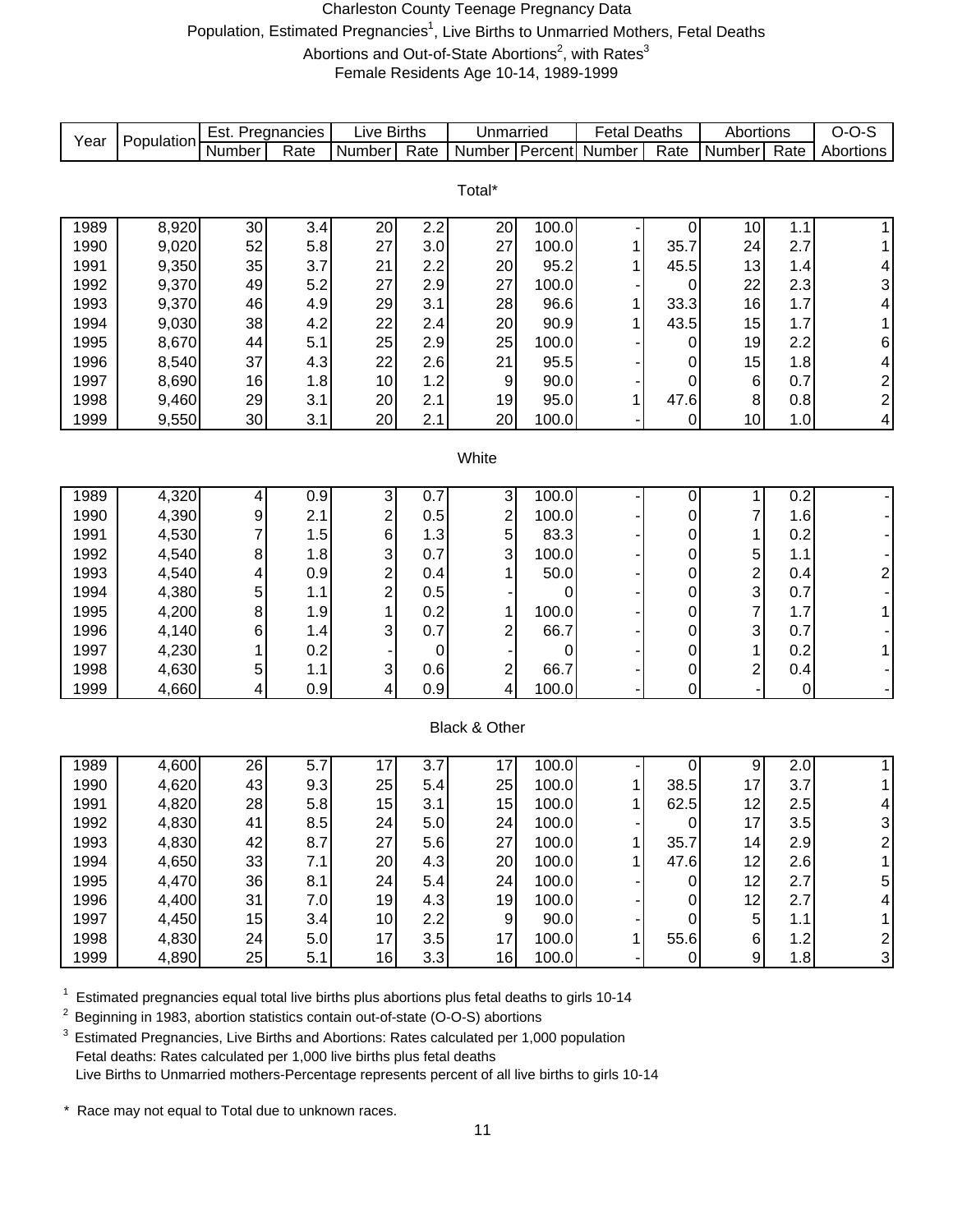#### Cherokee County Teenage Pregnancy Data Population, Estimated Pregnancies<sup>1</sup>, Live Births to Unmarried Mothers, Fetal Deaths Abortions and Out-of-State Abortions<sup>2</sup>, with Rates<sup>3</sup> Female Residents Age 10-14, 1989-1999

Number Rate Number Rate Number Percent Number Rate Number Rate 1989 | 1,540 | 5 | 3.2 | 4 | 2.6 | 4 | 100.0 | - | 0 | 1 | 0.6 | 1 1990 | 1,620 | 4 | 2.5 | 2 | 1.2 | 2 | 100.0 | - | 0 | 2 | 1.2 | 1 1991 | 1,660 | 12 | 7.2 | 7 | 4.2 | 7 | 100.0 | - | 0 | 5 | 3.0 | 4 1992 | 1,670 | 9 | 5.4 | 7 | 4.2 | 6 | 85.7 | - | 0 | 2 | 1.2 | -1993 | 1,680 | 8 | 4.8 | 5 | 3.0 | 4 | 80.0 | - | 0 | 3 | 1.8 | -1994 | 1,710 | 7 | 4.1 | 6 | 3.5 | 4 | 66.7 | - | 0 | 1 | 0.6 | -1995 | 1,730 | 7 | 4.0 | 5 | 2.9 | 3 | 60.0 | - | 0 | 2 | 1.2 | -1996 | 1,760 | 14 | 8.0 | 11 | 6.3 | 10 | 90.9 | 1 | 83.3 | 2 | 1.1 | -1997 | 1,690 | 5 | 3.0 | 5 | 3.0 | 5 | 100.0 | - | 0 | - | 0 | 1998 | 1,730 | 4 | 2.3 | 3 | 1.7 | 3 | 100.0 | - | 0 | 1 | 0.6 | -1999 | 1,760 | 7 | 4.0 | 6 | 3.4 | 6 | 100.0 | - | 0 | 1 | 0.6 | -1989 | 1,130 | - | 0 | - | 0 | - | 0 | - | 0 | - | 0 | - | 0 | -1990 | 1,130 | - | 0 | - | 0 | - | 0 | - | 0 | - | 0 | - | 0 | -1991 | 1,160 | 3 | 2.6 | 1 | 0.9 | 1 | 100.0 | - | 0 | 2 | 1.7 | 1 1992 | 1,170 | 1 | 0.9 | 1 | 0.9 | - | 0 | - | 0 | - | 0 | -1993 | 1,170 | 2 | 1.7 | - | 0 | - | 0 | - | 0 | 2 | 1.7 | -1994 | 1,190 | 2 | 1.7 | 2 | 1.7 | 1 | 50.0 | - | 0 | - | 0 | -1995 | 1,210 | 4 | 3.3 | 2 | 1.7 | - | 0 | - | 0 | 2 | 1.7 | -1996 | 1,230 | 6 | 4.9 | 5 | 4.1 | 4 | 80.0 | - | 0 | 1 | 0.8 | -1997 | 1,180 | 3 | 2.5 | 3 | 2.5 | 3 | 100.0 | - | 0 | - | 0 | -1998 | 1,210 | 2 | 1.7 | 2 | 1.7 | 2 | 100.0 | - | 0 | - | 0 | -1999 | 1,230 | 3 | 2.4 | 3 | 2.4 | 3 | 100.0 | - | 0 | - | 0 | -1989 | 410 | 5 | 12.2 | 4 | 9.8 | 4 | 100.0 | - | 0 | 1 | 2.4 | 1 1990 | 490 | 4 | 8.2 | 2 | 4.1 | 2 | 100.0 | - | 0 | 2 | 4.1 | 1 1991 | 500 9 18.0 6 12.0 6 100.0 - 0 3 6.0 3 1992 | 510| 8| 15.7| 6| 11.8| 6| 100.0| -| 0| 2| 3.9| -1993 | 510 | 6 11.8 5 9.8 | 4 80.0 - 0 1 2.0 -1994 | 520| 5| 9.6| 4| 7.7| 3| 75.0| -| 0| 1| 1.9| -1995 | 520 | 3 | 5.8 | 3 | 5.8 | 3 | 100.0 | - | 0 | - | 0 | -1996 | 530 | 8 15.1 | 6 11.3 | 6 100.0 | 1 142.9 | 1 1.9 | -1997 | 510 | 2 | 3.9 | 2 | 3.9 | 2 | 100.0 | - | 0 | - | 0 | -1998 | 520 | 2 | 3.8 | 1 | 1.9 | 1 | 100.0 | - | 0 | 1 | 1.9 | -1999 | 530 | 4 | 7.5 | 3 | 5.7 | 3 | 100.0 | - | 0 | 1 | 1.9 | -Live Births **White** Black & Other Total\* Unmarried | Fetal Deaths | Abortions | O-O-S Year Population Est. Pregnancies Live Births | Unmarried | Fetal Deaths | Abortions | O-O-S<br>Number | Rate | Number | Rate | Number | Rate | Number | Percent | Number | Rate | Number | Rate | Abortions

1 <sup>1</sup> Estimated pregnancies equal total live births plus abortions plus fetal deaths to girls 10-14<br><sup>2</sup> Beginning in 1983, abortion statistics contain out-of-state (O-O-S) abortions

2 Beginning in 1983, abortion statistics contain out-of-state (O-O-S) abortions

Estimated Pregnancies, Live Births and Abortions: Rates calculated per 1,000 population Fetal deaths: Rates calculated per 1,000 live births plus fetal deaths Live Births to Unmarried mothers-Percentage represents percent of all live births to girls 10-14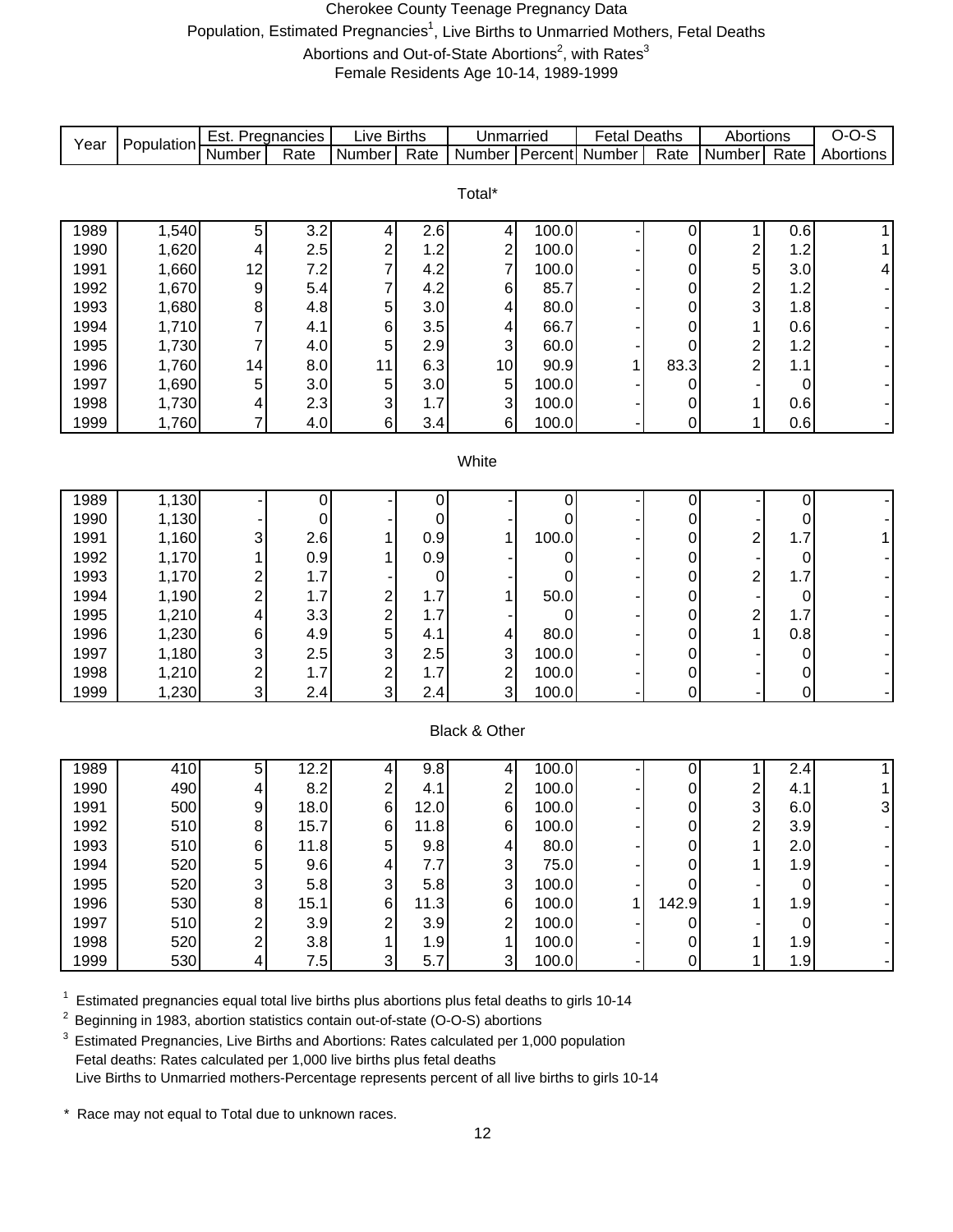#### Chester County Teenage Pregnancy Data Population, Estimated Pregnancies<sup>1</sup>, Live Births to Unmarried Mothers, Fetal Deaths Abortions and Out-of-State Abortions<sup>2</sup>, with Rates<sup>3</sup>

Female Residents Age 10-14, 1989-1999

| Year         | Population | Est. Pregnancies        |             | Live Births             |             | Unmarried               |             | <b>Fetal Deaths</b> |                  | Abortions               |                | $O-O-S$   |
|--------------|------------|-------------------------|-------------|-------------------------|-------------|-------------------------|-------------|---------------------|------------------|-------------------------|----------------|-----------|
|              |            | Number                  | Rate        | <b>Number</b>           | Rate        | Number Percent Number   |             |                     | Rate             | <b>Number</b>           | Rate           | Abortions |
|              |            |                         |             |                         |             |                         |             |                     |                  |                         |                |           |
|              |            |                         |             |                         |             | Total*                  |             |                     |                  |                         |                |           |
| 1989         | 1,090      | 3                       | 2.8         | 3                       | 2.8         | 3                       | 100.0       |                     | $\mathbf 0$      |                         | $\mathbf 0$    |           |
| 1990         | 1,200      | $\overline{c}$          | 1.7         |                         | 0.8         |                         | 0           |                     | 0                | 1                       | 0.8            |           |
| 1991         | 1,220      | 3                       | 2.5         |                         | 0.8         | 1                       | 100.0       |                     | 0                | $\overline{\mathbf{c}}$ | 1.6            |           |
| 1992         | 1,220      | 6                       | 4.9         | $\overline{\mathbf{c}}$ | 1.6         | $\overline{\mathbf{c}}$ | 100.0       |                     | 0                | 4                       | 3.3            | 3         |
| 1993         | 1,230      | 4                       | 3.3         |                         | 1.6         | $\overline{1}$          | 50.0        |                     | 0                | $\overline{2}$          | 1.6            |           |
| 1994         | 1,230      | 7                       | 5.7         | $\frac{2}{7}$           | 5.7         |                         | 71.4        |                     | 0                |                         | 0              |           |
| 1995         | 1,230      | 3                       | 2.4         | 3                       | 2.4         | $\frac{5}{3}$           | 100.0       |                     | 0                |                         | 0              |           |
| 1996         | 1,250      | 5                       | 4.0         | 5                       | 4.0         | 5                       | 100.0       |                     | 0                |                         | 0              |           |
| 1997         | 1,190      | 6                       | 5.0         | 4                       | 3.4         | 4                       | 100.0       |                     | 0                | $\overline{\mathbf{c}}$ | 1.7            |           |
| 1998         | 1,230      | $\overline{\mathbf{c}}$ | 1.6         | 1                       | 0.8         | 1                       | 100.0       |                     | $\boldsymbol{0}$ | $\mathbf{1}$            | 0.8            |           |
| 1999         | 1,240      | 3                       | 2.4         | 3                       | 2.4         | $\overline{c}$          | 66.7        |                     | 0                |                         | 0              |           |
|              |            |                         |             |                         |             |                         |             |                     |                  |                         |                |           |
|              |            |                         |             |                         |             | White                   |             |                     |                  |                         |                |           |
|              |            |                         |             |                         |             |                         |             |                     |                  |                         |                |           |
| 1989         | 610        |                         | 1.6         |                         | 1.6         |                         | 100.0       |                     | 0                |                         | $\pmb{0}$      |           |
| 1990         | 610        |                         | $\mathbf 0$ |                         | 0           |                         | 0           |                     | 0                |                         | 0              |           |
| 1991         | 620        |                         | 1.6         |                         | 0           |                         | 0           |                     | 0                |                         | 1.6            |           |
| 1992         | 620        |                         | 1.6         |                         | 0           |                         | 0           |                     | 0                |                         | 1.6            |           |
| 1993         | 630        |                         | $\mathbf 0$ |                         | 0           |                         | 0           |                     | 0                |                         | 0              |           |
| 1994         | 630        | 2                       | 3.2         | 2                       | 3.2         |                         | 0           |                     | 0                |                         | 0              |           |
| 1995         | 630        |                         | $\mathbf 0$ |                         | $\mathbf 0$ |                         | 0           |                     | 0                |                         | 0              |           |
| 1996         | 640        |                         | 1.6         | 1                       | 1.6         | 1                       | 100.0       |                     | 0                |                         | 0              |           |
| 1997<br>1998 | 610<br>630 |                         | 1.6         |                         | 0           |                         | 0           |                     | 0                |                         | 1.6            |           |
| 1999         | 640        | 3                       | 1.6<br>4.7  | 3                       | 0<br>4.7    | $\overline{c}$          | 0<br>66.7   |                     | 0<br>$\mathbf 0$ |                         | 1.6<br>0       |           |
|              |            |                         |             |                         |             |                         |             |                     |                  |                         |                |           |
|              |            |                         |             |                         |             | Black & Other           |             |                     |                  |                         |                |           |
|              |            |                         |             |                         |             |                         |             |                     |                  |                         |                |           |
| 1989         | 480        | $\overline{c}$          | 4.2         | $\overline{c}$          | 4.2         | 2                       | 100.0       |                     | 0                |                         | 0              |           |
| 1990         | 580        | $\overline{c}$          | 3.4         |                         | 1.7         |                         | 0           |                     | 0                |                         | 1.7            |           |
| 1991         | 600        | $\overline{c}$          | 3.3         |                         | 1.7         | 1                       | 100.0       |                     | 0                | 1                       | 1.7            |           |
| 1992         | 600        | 5                       | 8.3         | $\overline{\mathbf{c}}$ | 3.3         | 2                       | 100.0       |                     | 0                | 3                       | 5.0            |           |
| 1993         | 600        |                         | 6.7         |                         | 3.3         | 1                       | 50.0        |                     | 0                | $\overline{2}$          | 3.3            |           |
| 1994         | 600        | 5                       | 8.3         | $\frac{2}{5}$           | 8.3         | 5                       | 100.0       |                     | 0                |                         | 0              |           |
| 1995         | 600        | 3                       | 5.0         | 3                       | 5.0         | 3                       | 100.0       |                     | 0                |                         | 0              |           |
| 1996         | 610        |                         | 6.6         | 4                       | 6.6         | 4                       | 100.0       |                     | 0                |                         | 0              |           |
| 1997         | 580        | 5                       | 8.6         | 4                       | 6.9         | 4                       | 100.0       |                     | 0                | 1                       | 1.7            |           |
| 1998         | 600        |                         | 1.7         |                         | 1.7         | 1                       | 100.0       |                     | 0                |                         | 0              |           |
| 1999         | 610        |                         | $\mathbf 0$ |                         | $\pmb{0}$   |                         | $\mathbf 0$ |                     | $\mathbf 0$      |                         | $\overline{0}$ |           |

 $1$  Estimated pregnancies equal total live births plus abortions plus fetal deaths to girls 10-14

<sup>2</sup> Beginning in 1983, abortion statistics contain out-of-state (O-O-S) abortions

<sup>3</sup> Estimated Pregnancies, Live Births and Abortions: Rates calculated per 1,000 population Fetal deaths: Rates calculated per 1,000 live births plus fetal deaths Live Births to Unmarried mothers-Percentage represents percent of all live births to girls 10-14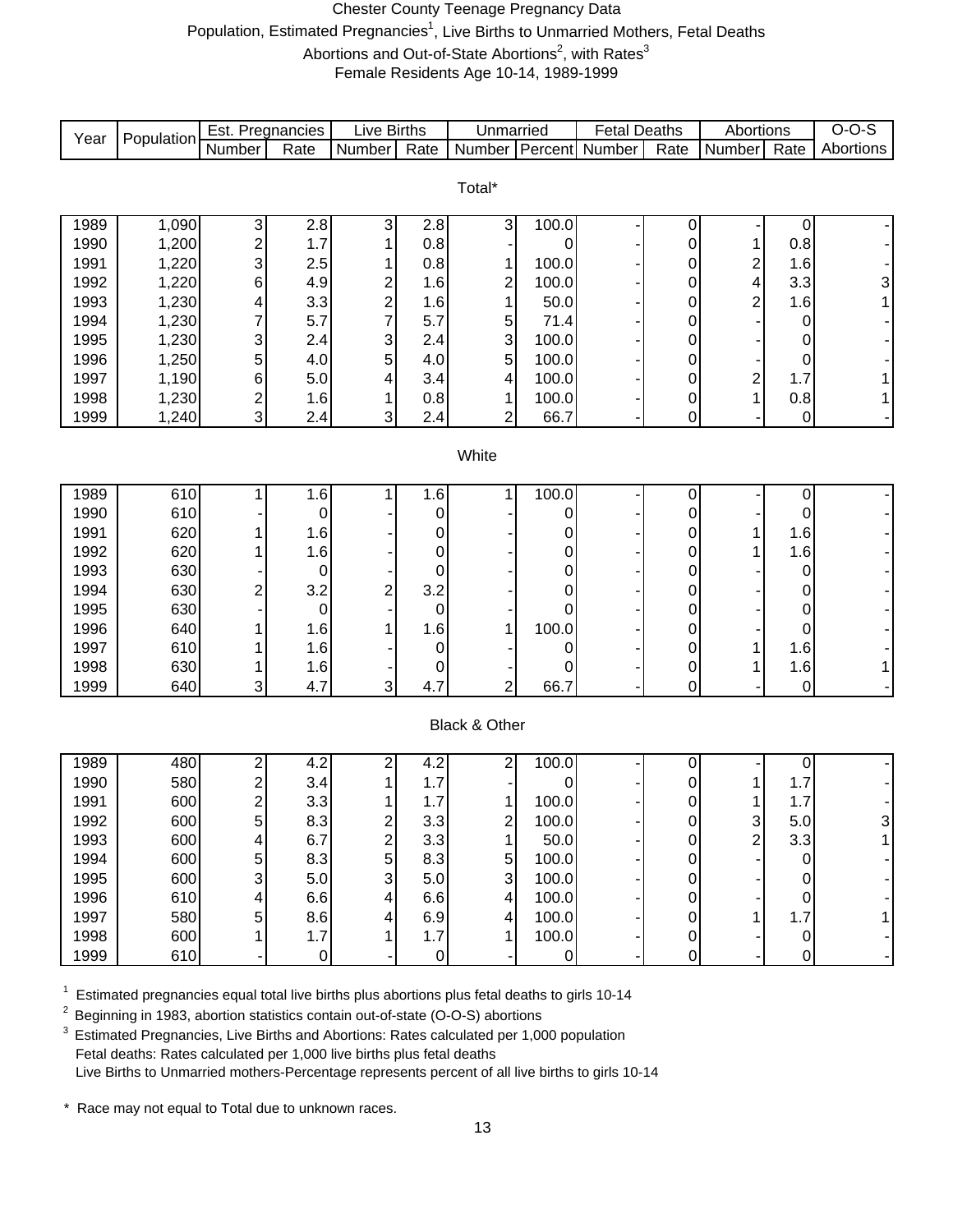#### Chesterfield County Teenage Pregnancy Data Population, Estimated Pregnancies<sup>1</sup>, Live Births to Unmarried Mothers, Fetal Deaths Abortions and Out-of-State Abortions<sup>2</sup>, with Rates<sup>3</sup> Female Residents Age 10-14, 1989-1999

|      |            | Est. Pregnancies        |                  | Live Births                        |      | Unmarried                      |         | <b>Fetal Deaths</b> |           | Abortions      |                     | $O-O-S$                 |
|------|------------|-------------------------|------------------|------------------------------------|------|--------------------------------|---------|---------------------|-----------|----------------|---------------------|-------------------------|
| Year | Population | Number                  | Rate             | Number                             | Rate | Number                         | Percent | Number              | Rate      | Number         | Rate                | Abortions               |
|      |            |                         |                  |                                    |      |                                |         |                     |           |                |                     |                         |
|      |            |                         |                  |                                    |      | Total*                         |         |                     |           |                |                     |                         |
|      |            |                         |                  |                                    |      |                                |         |                     |           |                |                     |                         |
| 1989 | 1,370      | 6                       | 4.4              | 5                                  | 3.6  | 5 <sub>l</sub>                 | 100.0   |                     | 0         | 1              | 0.7                 |                         |
| 1990 | 1,460      | 4                       | 2.7              | 3                                  | 2.1  | 3                              | 100.0   |                     | 0         | 1              | 0.7                 |                         |
| 1991 | 1,490      | 5                       | 3.4              | 4                                  | 2.7  | 4                              | 100.0   |                     | 0         | 1              | 0.7                 |                         |
| 1992 | 1,490      | 5                       | 3.4              | 4                                  | 2.7  | 4                              | 100.0   |                     | 0         | $\mathbf{1}$   | 0.7                 |                         |
| 1993 | 1,490      | 3                       | 2.0              | 3                                  | 2.0  | 3                              | 100.0   |                     | 0         |                | $\mathbf 0$         |                         |
| 1994 | 1,500      | 8                       | 5.3              | $\,6\,$                            | 4.0  | 6                              | 100.0   |                     | 0         | 2              | 1.3                 | $\overline{\mathbf{c}}$ |
| 1995 | 1,510      | 4                       | 2.6              | 3                                  | 2.0  | 3                              | 100.0   |                     | 0         | $\mathbf{1}$   | 0.7                 | $\overline{1}$          |
| 1996 | 1,520      | 9                       | 5.9              | 7                                  | 4.6  | 4                              | 57.1    |                     | 0         | $\overline{c}$ | 1.3                 | $\overline{\mathbf{c}}$ |
| 1997 | 1,440      | 5                       | 3.5              | 5                                  | 3.5  | 4                              | 80.0    |                     | 0         |                | $\mathbf 0$         |                         |
| 1998 | 1,490      | $\overline{c}$          | 1.3              | $\overline{\mathbf{c}}$            | 1.3  | $\mathbf{2}$                   | 100.0   |                     | 0         |                | 0                   |                         |
| 1999 | 1,500      | 4                       | 2.7              | $\overline{3}$                     | 2.0  | $\overline{2}$                 | 66.7    |                     | 0         | 1              | 0.7                 |                         |
|      |            |                         |                  |                                    |      |                                |         |                     |           |                |                     |                         |
|      |            |                         |                  |                                    |      | White                          |         |                     |           |                |                     |                         |
|      |            |                         |                  |                                    |      |                                |         |                     |           |                |                     |                         |
| 1989 | 820        | 1                       | 1.2              | 1                                  | 1.2  | 1                              | 100.0   |                     | 0         |                | $\pmb{0}$           |                         |
| 1990 | 840        |                         | 0                |                                    | 0    |                                | 0       |                     | 0         |                | $\mathbf 0$         |                         |
| 1991 | 850        |                         | 1.2              |                                    | 0    |                                | 0       |                     | 0         | 1              | 1.2                 |                         |
| 1992 | 850        |                         | 1.2              | 1                                  | 1.2  | 1                              | 100.0   |                     | 0         |                | $\mathbf 0$         |                         |
| 1993 | 850        |                         | 1.2              | 1                                  | 1.2  | 1                              | 100.0   |                     | 0         |                | 0                   |                         |
| 1994 | 850        |                         | 0                |                                    | 0    |                                | 0       |                     | 0         |                | $\mathbf 0$         |                         |
| 1995 | 860        |                         | 1.2              |                                    | 0    |                                | 0       |                     | 0         | $\mathbf{1}$   | 1.2                 |                         |
| 1996 | 860        | 5                       | 5.8              | 3                                  | 3.5  |                                | 0       |                     | 0         | 2              | 2.3                 | $\overline{c}$          |
| 1997 | 830        |                         | $\boldsymbol{0}$ |                                    | 0    |                                | 0       |                     | 0         |                | $\mathbf 0$         |                         |
| 1998 | 860        |                         | 0                |                                    | 0    |                                | 0       |                     | 0         |                | $\pmb{0}$           |                         |
| 1999 | 860        | 1                       | 1.2              | 1                                  | 1.2  |                                | 0       |                     | 0         |                | $\mathsf{O}\xspace$ |                         |
|      |            |                         |                  |                                    |      |                                |         |                     |           |                |                     |                         |
|      |            |                         |                  |                                    |      | Black & Other                  |         |                     |           |                |                     |                         |
|      |            |                         |                  |                                    |      |                                |         |                     |           |                |                     |                         |
| 1989 | 550        | 5                       | 9.1              | 4                                  | 7.3  | 4                              | 100.0   |                     | 0         | 1              | 1.8                 |                         |
| 1990 | 630        | 4                       | 6.3              | 3                                  | 4.8  | $\ensuremath{\mathsf{3}}$      | 100.0   |                     | 0         | 1              | 1.6                 |                         |
| 1991 | 640        | 4                       | 6.3              | 4                                  | 6.3  | $\vert 4 \vert$                | 100.0   |                     | 0         |                | $\pmb{0}$           |                         |
| 1992 | 640        | 4                       | 6.3              | $\mathbf{3}$                       | 4.7  | $\mathbf{3}$<br>$\overline{2}$ | 100.0   |                     | 0         | 1              | 1.6                 |                         |
| 1993 | 640        | 2                       | 3.1              | $\overline{\mathbf{c}}$<br>$\,6\,$ | 3.1  | 6                              | 100.0   |                     | $\pmb{0}$ |                | $\overline{0}$      |                         |
| 1994 | 650        | 8                       | 12.3             |                                    | 9.2  |                                | 100.0   |                     | 0         | $\overline{a}$ | 3.1                 | $\overline{c}$          |
| 1995 | 650        | 3                       | 4.6              | $\mathsf 3$                        | 4.6  | 3                              | 100.0   |                     | 0         |                | $\mathbf 0$         |                         |
| 1996 | 650        | 4                       | 6.2              | 4                                  | 6.2  | 4                              | 100.0   |                     | 0         |                | $\pmb{0}$           |                         |
| 1997 | 620        | 5                       | 8.1              | 5                                  | 8.1  | $\vert 4 \vert$                | 80.0    |                     | 0         |                | $\mathbf 0$         |                         |
| 1998 | 640        | $\overline{\mathbf{c}}$ | 3.1              | $\overline{a}$                     | 3.1  | $\mathbf{2}$                   | 100.0   |                     | $\pmb{0}$ |                | $\overline{O}$      |                         |
| 1999 | 650        | 3                       | 4.6              | $\overline{2}$                     | 3.1  | $\overline{2}$                 | 100.0   |                     | 0         | 1              | 1.5                 |                         |

 $1$  Estimated pregnancies equal total live births plus abortions plus fetal deaths to girls 10-14

<sup>2</sup> Beginning in 1983, abortion statistics contain out-of-state (O-O-S) abortions

<sup>3</sup> Estimated Pregnancies, Live Births and Abortions: Rates calculated per 1,000 population Fetal deaths: Rates calculated per 1,000 live births plus fetal deaths Live Births to Unmarried mothers-Percentage represents percent of all live births to girls 10-14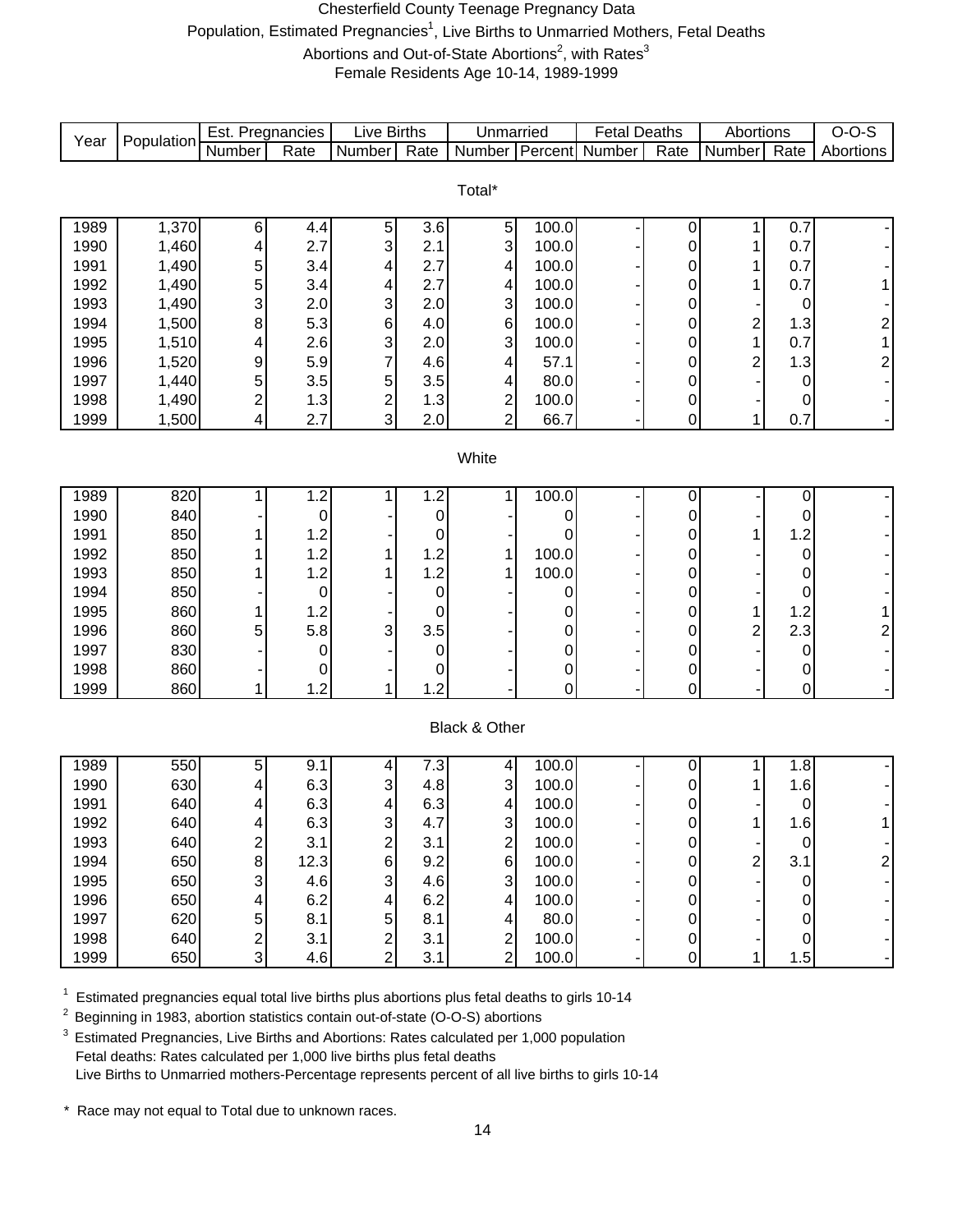#### Clarendon County Teenage Pregnancy Data Population, Estimated Pregnancies<sup>1</sup>, Live Births to Unmarried Mothers, Fetal Deaths Abortions and Out-of-State Abortions<sup>2</sup>, with Rates<sup>3</sup> Female Residents Age 10-14, 1989-1999

| Year         | Population | Est. Pregnancies |                  | <b>Live Births</b>      |             | Unmarried                               |                | <b>Fetal Deaths</b> |           | Abortions               |                   | $O-O-S$                  |
|--------------|------------|------------------|------------------|-------------------------|-------------|-----------------------------------------|----------------|---------------------|-----------|-------------------------|-------------------|--------------------------|
|              |            | Number           | Rate             | Number                  | Rate        | Number                                  |                | Percent Number      | Rate      | Number                  | $\overline{Rate}$ | Abortions                |
|              |            |                  |                  |                         |             |                                         |                |                     |           |                         |                   |                          |
|              |            |                  |                  |                         |             | Total*                                  |                |                     |           |                         |                   |                          |
| 1989         | 1,110      | 4                | $\overline{3.6}$ | 1                       | 0.9         | 1                                       | 100.0          |                     | $\pmb{0}$ | $\sqrt{3}$              | 2.7               |                          |
| 1990         | 1,140      | 1                | 0.9              |                         | 0.9         | 1                                       | 100.0          |                     | 0         |                         | 0                 |                          |
| 1991         | 1,160      | 5                | 4.3              | 2                       | 1.7         |                                         | 100.0          |                     | 0         | 3                       | 2.6               |                          |
| 1992         | 1,170      | $\overline{c}$   | 1.7              | $\overline{c}$          | 1.7         | $\frac{2}{2}$                           | 100.0          |                     | 0         |                         | 0                 |                          |
| 1993         | 1,170      | 1                | 0.9              | 1                       | 0.9         | $\mathbf{1}$                            | 100.0          |                     | 0         |                         | 0                 |                          |
| 1994         | 1,190      | 5                | 4.2              | 5                       | 4.2         | 5                                       | 100.0          |                     | 0         |                         | 0                 |                          |
| 1995         | 1,190      | $\overline{c}$   | 1.7              |                         | 0.8         | $\mathbf 1$                             | 100.0          |                     | 0         | 1                       | 0.8               |                          |
| 1996         | 1,190      | 6                | 5.0              | 6                       | 5.0         | 5                                       | 83.3           |                     | 0         |                         | 0                 |                          |
| 1997         | 1,120      | 3                | 2.7              | $\overline{c}$          | 1.8         |                                         | 100.0          |                     | 0         | 1                       | 0.9               |                          |
| 1998         | 1,110      | 3                | 2.7              | 3                       | 2.7         | $\frac{2}{3}$                           | 100.0          |                     | 0         |                         | 0                 |                          |
| 1999         | 1,120      | 5                | 4.5              | 4                       | 3.6         | $\overline{\mathbf{4}}$                 | 100.0          |                     | 0         | 1                       | 0.9               | 1                        |
|              |            |                  |                  |                         |             |                                         |                |                     |           |                         |                   |                          |
|              |            |                  |                  |                         |             | White                                   |                |                     |           |                         |                   |                          |
|              |            |                  |                  |                         |             |                                         |                |                     |           |                         |                   |                          |
| 1989         | 380        | 1                | 2.6              |                         | 0           |                                         | 0              |                     | 0         | 1                       | 2.6               |                          |
| 1990         | 370        |                  | $\mathbf 0$      |                         | $\mathbf 0$ |                                         | 0              |                     | 0         |                         | $\boldsymbol{0}$  |                          |
| 1991         | 380        |                  | 2.6              |                         | $\mathsf 0$ |                                         | 0              |                     | 0         | 1                       | 2.6               |                          |
| 1992<br>1993 | 380<br>380 |                  | $\mathbf 0$      |                         | $\mathbf 0$ |                                         | 0              |                     | 0         |                         | 0                 |                          |
| 1994         | 390        |                  | 0<br>0           |                         | 0<br>0      |                                         | 0<br>0         |                     | 0<br>0    |                         | 0<br>0            |                          |
| 1995         | 390        |                  | 0                |                         | 0           |                                         | 0              |                     | 0         |                         | 0                 |                          |
| 1996         | 390        |                  | 0                |                         | $\mathbf 0$ |                                         | 0              |                     | 0         |                         | 0                 |                          |
| 1997         | 370        |                  | 0                |                         | $\mathbf 0$ |                                         | 0              |                     | 0         |                         | 0                 |                          |
| 1998         | 370        |                  | $\mathbf 0$      |                         | 0           |                                         | 0              |                     | 0         |                         | 0                 |                          |
| 1999         | 370        | 1                | 2.7              |                         | 0           |                                         | $\overline{0}$ |                     | 0         | 1                       | 2.7               | 1                        |
|              |            |                  |                  |                         |             |                                         |                |                     |           |                         |                   |                          |
|              |            |                  |                  |                         |             | Black & Other                           |                |                     |           |                         |                   |                          |
|              |            |                  |                  |                         |             |                                         |                |                     |           |                         |                   |                          |
| 1989         | 720        | 3                | 4.2              |                         | 1.4         | 1                                       | 100.0          |                     | 0         | 2                       | 2.8               |                          |
| 1990         | 770        | 1                | 1.3              |                         | 1.3         | 1                                       | 100.0          |                     | 0         |                         | 0                 |                          |
| 1991         | 780        | 4                | 5.1              | 2                       | 2.6         | $\begin{array}{c}\n2 \\ 2\n\end{array}$ | 100.0          |                     | 0         | $\overline{\mathbf{c}}$ | 2.6               |                          |
| 1992         | 790        | 2                | 2.5              | $\overline{\mathbf{c}}$ | 2.5         |                                         | 100.0          |                     | 0         |                         | 0                 |                          |
| 1993         | 790        | 1                | 1.3              | 1                       | 1.3         | $\mathbf 1$                             | 100.0          |                     | 0         |                         | $\pmb{0}$         |                          |
| 1994         | 800        | 5                | 6.3              | 5                       | 6.3         | 5                                       | 100.0          |                     | 0         |                         | 0                 |                          |
| 1995         | 800        | $\overline{c}$   | 2.5              | 1                       | 1.3         | 1                                       | 100.0          |                     | 0         |                         | 1.3               |                          |
| 1996         | 800        | 6                | 7.5              | 6                       | 7.5         | 5                                       | 83.3           |                     | 0         |                         | 0                 |                          |
| 1997         | 750        | 3                | 4.0              | $\mathbf 2$             | 2.7         | $\overline{\mathbf{c}}$                 | 100.0          |                     | 0         |                         | 1.3               |                          |
| 1998         | 750        | 3                | 4.0              | $\mathsf 3$             | 4.0         | $\mathbf{3}$                            | 100.0          |                     | $\pmb{0}$ |                         | $\boldsymbol{0}$  |                          |
| 1999         | 750        | 4                | 5.3              | 4                       | 5.3         | $\vert 4 \vert$                         | 100.0          |                     | 0         |                         | $\mathbf 0$       | $\overline{\phantom{a}}$ |

 $1$  Estimated pregnancies equal total live births plus abortions plus fetal deaths to girls 10-14

2 Beginning in 1983, abortion statistics contain out-of-state (O-O-S) abortions

<sup>3</sup> Estimated Pregnancies, Live Births and Abortions: Rates calculated per 1,000 population Fetal deaths: Rates calculated per 1,000 live births plus fetal deaths Live Births to Unmarried mothers-Percentage represents percent of all live births to girls 10-14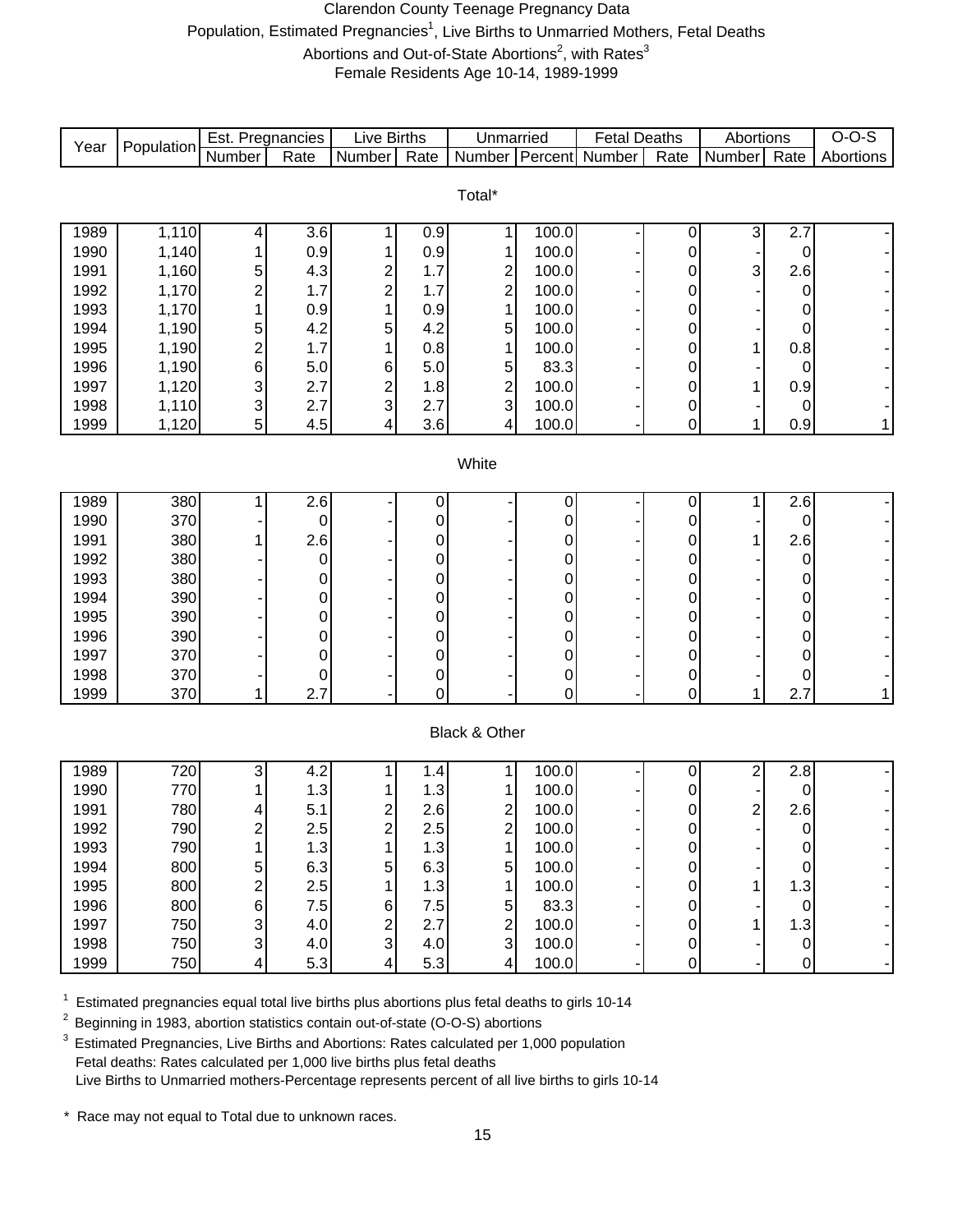#### Colleton County Teenage Pregnancy Data Population, Estimated Pregnancies<sup>1</sup>, Live Births to Unmarried Mothers, Fetal Deaths Abortions and Out-of-State Abortions<sup>2</sup>, with Rates<sup>3</sup> Female Residents Age 10-14, 1989-1999

| Year | Population | Est. Pregnancies |             | <b>Live Births</b> |                  | Unmarried     |                | <b>Fetal Deaths</b> |                | Abortions |                | $O-O-S$   |
|------|------------|------------------|-------------|--------------------|------------------|---------------|----------------|---------------------|----------------|-----------|----------------|-----------|
|      |            | Number           | Rate        | Number             | Rate             | <b>Number</b> | Percent        | Number              | Rate           | Number    | Rate           | Abortions |
|      |            |                  |             |                    |                  |               |                |                     |                |           |                |           |
|      |            |                  |             |                    |                  | Total*        |                |                     |                |           |                |           |
| 1989 | 1,330      | 4                | 3.0         | 1                  | 0.8              | 1             | 100.0          |                     | 0              | 3         | 2.3            |           |
| 1990 | 1,410      | 4                | 2.8         | 4                  | 2.8              | 3             | 75.0           |                     | 0              |           | 0              |           |
| 1991 | 1,450      | 4                | 2.8         | 3                  | 2.1              | 3             | 100.0          |                     | 0              | 1         | 0.7            |           |
| 1992 | 1,460      | $\overline{c}$   | 1.4         |                    | 0.7              | 1             | 100.0          |                     | 0              | 1         | 0.7            |           |
| 1993 | 1,470      |                  | $\mathbf 0$ |                    | $\pmb{0}$        |               | 0              |                     | 0              |           | 0              |           |
| 1994 | 1,490      | 1                | 0.7         |                    | 0.7              | 1             | 100.0          |                     | 0              |           | 0              |           |
| 1995 | 1,510      | 3                | 2.0         | 2                  | 1.3              | 1             | 50.0           |                     | 0              | 1         | 0.7            |           |
| 1996 | 1,520      | $\overline{c}$   | 1.3         | 1                  | 0.7              | 1             | 100.0          |                     | 0              | 1         | 0.7            |           |
| 1997 | 1,440      | 4                | 2.8         | 3                  | 2.1              | 3             | 100.0          |                     | 0              | 1         | 0.7            |           |
| 1998 | 1,450      | 3                | 2.1         | $\boldsymbol{2}$   | 1.4              | 1             | 50.0           |                     | $\pmb{0}$      | 1         | 0.7            |           |
| 1999 | 1,460      | $\overline{c}$   | 1.4         | $\overline{2}$     | 1.4              | 1             | 50.0           |                     | 0              |           | $\pmb{0}$      |           |
|      |            |                  |             |                    |                  |               |                |                     |                |           |                |           |
|      |            |                  |             |                    |                  | White         |                |                     |                |           |                |           |
| 1989 | 660        |                  |             |                    |                  |               |                |                     |                |           |                |           |
| 1990 | 640        | $\overline{c}$   | 0<br>3.1    | 2                  | $\pmb{0}$<br>3.1 | 1             | 0<br>50.0      |                     | $\pmb{0}$<br>0 |           | $\pmb{0}$<br>0 |           |
| 1991 | 650        |                  | 1.5         |                    | 0                |               | 0              |                     | 0              |           | 1.5            |           |
| 1992 | 660        |                  | $\mathbf 0$ |                    | 0                |               | 0              |                     | 0              |           | 0              |           |
| 1993 | 660        |                  | 0           |                    | $\mathbf 0$      |               | 0              |                     | 0              |           | 0              |           |
| 1994 | 670        |                  | $\mathbf 0$ |                    | 0                |               | 0              |                     | 0              |           | 0              |           |
| 1995 | 680        | 2                | 2.9         |                    | 1.5              |               | 0              |                     | 0              | 1         | 1.5            |           |
| 1996 | 680        | 1                | 1.5         |                    | 1.5              | 1             | 100.0          |                     | 0              |           | 0              |           |
| 1997 | 650        |                  | 1.5         |                    | 0                |               | 0              |                     | 0              |           | 1.5            |           |
| 1998 | 660        |                  | $\mathbf 0$ |                    | 0                |               | 0              |                     | 0              |           | 0              |           |
| 1999 | 660        |                  | $\mathbf 0$ |                    | 0                |               | $\overline{0}$ |                     | $\overline{0}$ |           | 0              |           |
|      |            |                  |             |                    |                  |               |                |                     |                |           |                |           |
|      |            |                  |             |                    |                  | Black & Other |                |                     |                |           |                |           |
| 1989 | 670        | 4                | 6.0         | 1                  | 1.5              | 1             | 100.0          |                     | 0              | 3         | 4.5            |           |
| 1990 | 770        | $\overline{c}$   | 2.6         | 2                  | 2.6              |               | 100.0          |                     | 0              |           | 0              |           |
| 1991 | 800        | 3                | 3.8         | 3                  | 3.8              | $\frac{2}{3}$ | 100.0          |                     | 0              |           | 0              |           |
| 1992 | 810        | ۷                | 2.5         |                    | 1.2              |               | 100.0          |                     | O              |           | 1.2            |           |
| 1993 | 810        |                  | $\pmb{0}$   |                    | 0                |               | 0              |                     | 0              |           | 0              |           |
| 1994 | 820        |                  | 1.2         |                    | 1.2              | 1             | 100.0          |                     | 0              |           | 0              |           |
| 1995 | 830        |                  | 1.2         |                    | 1.2              | 1             | 100.0          |                     | 0              |           | 0              |           |
| 1996 | 840        |                  | 1.2         |                    | $\mathbf 0$      |               | 0              |                     | 0              | 1         | 1.2            |           |
| 1997 | 790        | 3                | 3.8         | 3                  | 3.8              | 3             | 100.0          |                     | 0              |           | $\mathbf 0$    |           |
| 1998 | 790        | 3                | 3.8         | $\overline{c}$     | 2.5              | 1             | 50.0           |                     | 0              | 1         | 1.3            |           |
| 1999 | 800        | $\overline{2}$   | 2.5         | $\overline{2}$     | 2.5              | 1             | 50.0           |                     | 0              |           | $\mathbf 0$    |           |

 $1$  Estimated pregnancies equal total live births plus abortions plus fetal deaths to girls 10-14

<sup>2</sup> Beginning in 1983, abortion statistics contain out-of-state (O-O-S) abortions

<sup>3</sup> Estimated Pregnancies, Live Births and Abortions: Rates calculated per 1,000 population Fetal deaths: Rates calculated per 1,000 live births plus fetal deaths Live Births to Unmarried mothers-Percentage represents percent of all live births to girls 10-14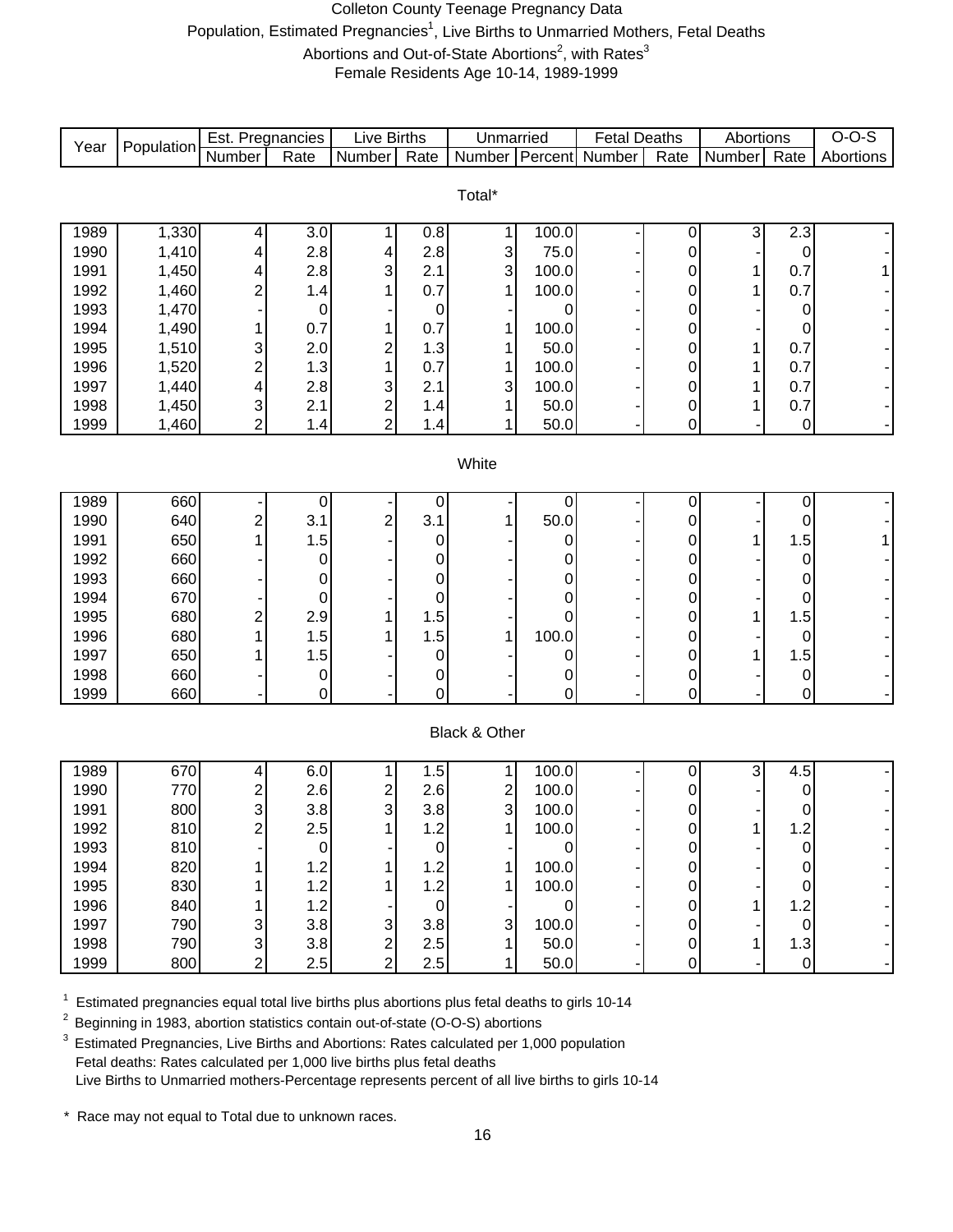#### Darlington County Teenage Pregnancy Data Population, Estimated Pregnancies<sup>1</sup>, Live Births to Unmarried Mothers, Fetal Deaths Abortions and Out-of-State Abortions<sup>2</sup>, with Rates<sup>3</sup> Female Residents Age 10-14, 1989-1999

| Year | Population | Est. Pregnancies |      | <b>Live Births</b> |           | Unmarried                 |       | <b>Fetal Deaths</b> |                | Abortions                 |             | $O-O-S$       |
|------|------------|------------------|------|--------------------|-----------|---------------------------|-------|---------------------|----------------|---------------------------|-------------|---------------|
|      |            | Number           | Rate | Number             | Rate      | Number                    |       | Percent Number      | Rate           | Number                    | Rate        | Abortions     |
|      |            |                  |      |                    |           |                           |       |                     |                |                           |             |               |
|      |            |                  |      |                    |           | Total*                    |       |                     |                |                           |             |               |
| 1989 | 2,560      | 10               | 3.9  | 4                  | 1.6       | $\mathbf{3}$              | 75.0  | 1                   | 200.0          | $\mathbf 5$               | 2.0         | 1             |
| 1990 | 2,490      | 7                | 2.8  | 5                  | 2.0       | 4                         | 80.0  |                     | 0              | $\overline{\mathbf{c}}$   | 0.8         | 1             |
| 1991 | 2,540      | 8                | 3.1  | 7                  | 2.8       | 6                         | 85.7  |                     | 0              | 1                         | 0.4         |               |
| 1992 | 2,570      | 9                | 3.5  |                    | 2.7       | $\overline{7}$            | 100.0 |                     | 0              | $\overline{\mathbf{c}}$   | 0.8         |               |
| 1993 | 2,530      | 8                | 3.2  | 7                  | 2.8       | $\overline{7}$            | 100.0 |                     | 0              | 1                         | 0.4         |               |
| 1994 | 2,620      | 11               | 4.2  | 8                  | 3.1       | 8                         | 100.0 |                     | 0              | 3                         | 1.1         |               |
| 1995 | 2,630      | $\,6$            | 2.3  | 5                  | 1.9       | 4                         | 80.0  |                     | 0              | 1                         | 0.4         |               |
| 1996 | 2,640      | 9                | 3.4  | 9                  | 3.4       | 8                         | 88.9  |                     | 0              |                           | 0           |               |
| 1997 | 2,510      | 8                | 3.2  |                    | 2.8       | 6                         | 85.7  | 1                   | 125.0          |                           | 0           |               |
| 1998 | 2,540      | 8                | 3.1  | 6                  | 2.4       | 5                         | 83.3  |                     | 0              | $\overline{\mathbf{c}}$   | 0.8         | $2\vert$      |
| 1999 | 2,530      | 10               | 4.0  | 9                  | 3.6       | 8                         | 88.9  |                     | 0              | 1                         | 0.4         |               |
|      |            |                  |      |                    |           |                           |       |                     |                |                           |             |               |
|      |            |                  |      |                    |           | White                     |       |                     |                |                           |             |               |
|      |            |                  |      |                    |           |                           |       |                     |                |                           |             |               |
| 1989 | 1,280      | دن               | 2.3  | 1                  | 0.8       |                           | 0     |                     | 0              | 2                         | 1.6         |               |
| 1990 | 1,200      | $\overline{c}$   | 1.7  | 2                  | 1.7       | 1                         | 50.0  |                     | $\mathbf 0$    |                           | $\pmb{0}$   |               |
| 1991 | 1,220      | 1                | 0.8  |                    | 0.8       | 1                         | 100.0 |                     | 0              |                           | 0           |               |
| 1992 | 1,240      |                  | 0    |                    | $\pmb{0}$ |                           | 0     |                     | 0              |                           | 0           |               |
| 1993 | 1,220      | 1                | 0.8  |                    | 0.8       | 1                         | 100.0 |                     | 0              |                           | 0           |               |
| 1994 | 1,260      | 4                | 3.2  |                    | 0.8       | 1                         | 100.0 |                     | 0              | 3                         | 2.4         |               |
| 1995 | 1,270      |                  | 0.8  |                    | 0.8       |                           | 0     |                     | 0              |                           | 0           |               |
| 1996 | 1,270      |                  | 0.8  |                    | 0.8       |                           | 0     |                     | 0              |                           | 0           |               |
| 1997 | 1,210      |                  | 0.8  |                    | 0.8       | 1                         | 100.0 |                     | 0              |                           | 0           |               |
| 1998 | 1,230      |                  | 0    |                    | 0         |                           | 0     |                     | 0              |                           | 0           |               |
| 1999 | 1,220      | 4                | 3.3  | 3                  | 2.5       | $\overline{2}$            | 66.7  |                     | $\overline{0}$ | 1                         | 0.8         |               |
|      |            |                  |      |                    |           |                           |       |                     |                |                           |             |               |
|      |            |                  |      |                    |           | Black & Other             |       |                     |                |                           |             |               |
| 1989 | 1,280      | 7                | 5.5  | 3                  | 2.3       | $\ensuremath{\mathsf{3}}$ | 100.0 | 1                   | 250.0          | $\ensuremath{\mathsf{3}}$ | 2.3         | 11            |
| 1990 | 1,280      | 5                | 3.9  | 3                  | 2.3       | 3                         | 100.0 |                     | 0              | 2                         | 1.6         | $\mathbf{1}$  |
| 1991 | 1,320      | 7                | 5.3  | 6                  | 4.5       | 5                         | 83.3  |                     | 0              | 1                         | 0.8         |               |
| 1992 | 1,330      | 9                | 6.8  | 7                  | 5.3       | $\overline{7}$            | 100.0 |                     | 0              | $\overline{\mathbf{c}}$   | 1.5         |               |
| 1993 | 1,310      | $\overline{7}$   | 5.3  | 6                  | 4.6       | $\,6$                     | 100.0 |                     | $\pmb{0}$      | 1                         | 0.8         |               |
| 1994 | 1,360      |                  | 5.1  | 7                  | 5.1       | $\overline{7}$            | 100.0 |                     | 0              |                           | $\mathbf 0$ |               |
| 1995 | 1,360      | 5                | 3.7  | 4                  | 2.9       | $\overline{\mathbf{4}}$   | 100.0 |                     | $\mathbf 0$    | 1                         | 0.7         |               |
| 1996 | 1,370      | 8                | 5.8  | 8                  | 5.8       | 8                         | 100.0 |                     | $\Omega$       |                           | 0           |               |
| 1997 | 1,300      | 7                | 5.4  | 6                  | 4.6       | $\overline{5}$            | 83.3  |                     | 142.9          |                           | 0           |               |
| 1998 | 1,310      | 8                | 6.1  | $\,6$              | 4.6       | 5 <sup>1</sup>            | 83.3  |                     | 0              | $\mathbf{2}$              | 1.5         |               |
| 1999 | 1,310      | $\,6$            | 4.6  | 6                  | 4.6       | $6 \mid$                  | 100.0 |                     | 0              |                           | $\mathbf 0$ | $\frac{2}{1}$ |

 $1$  Estimated pregnancies equal total live births plus abortions plus fetal deaths to girls 10-14

2 Beginning in 1983, abortion statistics contain out-of-state (O-O-S) abortions

<sup>3</sup> Estimated Pregnancies, Live Births and Abortions: Rates calculated per 1,000 population Fetal deaths: Rates calculated per 1,000 live births plus fetal deaths Live Births to Unmarried mothers-Percentage represents percent of all live births to girls 10-14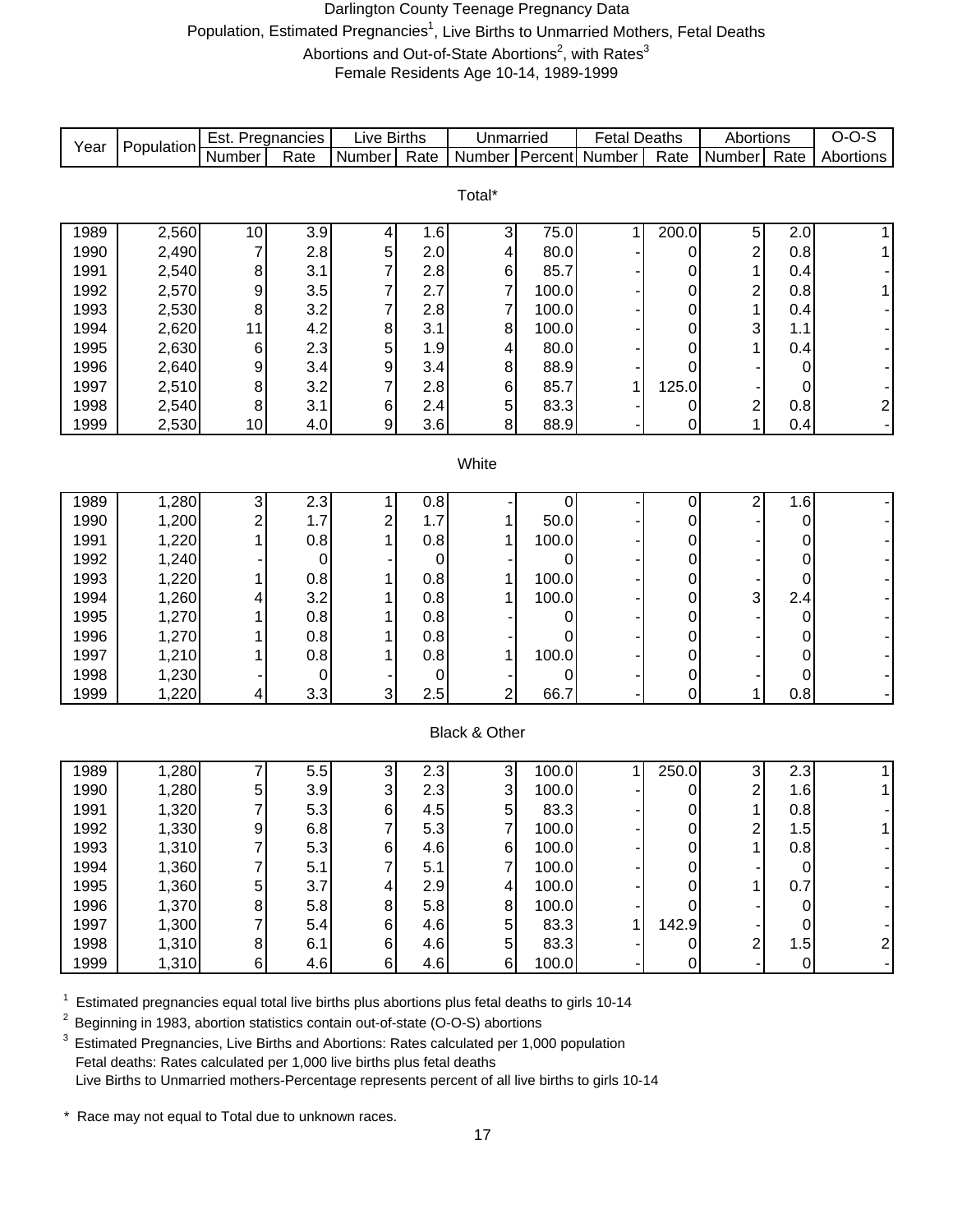#### Dillon County Teenage Pregnancy Data Population, Estimated Pregnancies<sup>1</sup>, Live Births to Unmarried Mothers, Fetal Deaths Abortions and Out-of-State Abortions<sup>2</sup>, with Rates<sup>3</sup> Female Residents Age 10-14, 1989-1999

|      |            | Est. Pregnancies |                  | <b>Live Births</b>        |                   | Unmarried                 |         | <b>Fetal Deaths</b> |             | Abortions               |             | $O-O-S$        |
|------|------------|------------------|------------------|---------------------------|-------------------|---------------------------|---------|---------------------|-------------|-------------------------|-------------|----------------|
| Year | Population | Number           | Rate             | Number                    | $\overline{Rate}$ | Number                    | Percent | Number              | Rate        | Number                  | Rate        | Abortions      |
|      |            |                  |                  |                           |                   |                           |         |                     |             |                         |             |                |
|      |            |                  |                  |                           |                   | Total*                    |         |                     |             |                         |             |                |
| 1989 | 1,460      | 7                | 4.8              | $\,$ 5 $\,$               | 3.4               | $\overline{5}$            | 100.0   | 1                   | 166.7       | 1                       | 0.7         | 1              |
| 1990 | 1,310      | 6                | 4.6              | 5                         | 3.8               | 5                         | 100.0   |                     | 0           | 1                       | 0.8         | 1              |
| 1991 | 1,330      | 8                | 6.0              | 5                         | 3.8               | 5                         | 100.0   |                     | 0           | 3                       | 2.3         | 3 <sup>1</sup> |
| 1992 | 1,330      | 4                | 3.0              | $\overline{c}$            | 1.5               | $\overline{\mathbf{c}}$   | 100.0   |                     | 0           | $\overline{c}$          | 1.5         |                |
| 1993 | 1,310      | 3                | 2.3              | 3                         | 2.3               | 3                         | 100.0   |                     | 0           |                         | 0           |                |
| 1994 | 1,350      | 4                | 3.0              | 4                         | 3.0               | 4                         | 100.0   |                     | 0           |                         | 0           |                |
| 1995 | 1,350      | 5                | 3.7              | 5                         | 3.7               | 5                         | 100.0   |                     | 0           |                         | 0           |                |
| 1996 | 1,340      | 3                | 2.2              | $\overline{c}$            | 1.5               | $\overline{c}$            | 100.0   |                     | 0           | 1                       | 0.7         |                |
| 1997 | 1,280      | 5                | 3.9              | 4                         | 3.1               | 4                         | 100.0   |                     | 0           | 1                       | 0.8         | 1              |
| 1998 | 1,290      | 3                | 2.3              | 3                         | 2.3               | 3                         | 100.0   |                     | 0           |                         | 0           |                |
| 1999 | 1,280      | 3                | 2.3              | $\overline{2}$            | 1.6               | $\overline{2}$            | 100.0   |                     | 0           | 1                       | 0.8         |                |
|      |            |                  |                  |                           |                   |                           |         |                     |             |                         |             |                |
|      |            |                  |                  |                           |                   | White                     |         |                     |             |                         |             |                |
| 1989 | 620        | 2                | 3.2              | 1                         | 1.6               | 1                         | 100.0   |                     | $\mathbf 0$ | 1                       | 1.6         | $\mathbf{1}$   |
| 1990 | 560        | 1                | 1.8              |                           | 1.8               | 1                         | 100.0   |                     | 0           |                         | 0           |                |
| 1991 | 560        | 2                | 3.6              |                           | 1.8               | 1                         | 100.0   |                     | 0           | 1                       | 1.8         | 1              |
| 1992 | 570        |                  | 1.8              |                           | $\,0\,$           |                           | 0       |                     | 0           | 1                       | 1.8         |                |
| 1993 | 560        |                  | $\pmb{0}$        |                           | 0                 |                           | 0       |                     | 0           |                         | 0           |                |
| 1994 | 570        |                  | 1.8              |                           | 1.8               | 1                         | 100.0   |                     | 0           |                         | 0           |                |
| 1995 | 570        |                  | 1.8              |                           | 1.8               | 1                         | 100.0   |                     | 0           |                         | 0           |                |
| 1996 | 570        |                  | $\mathbf 0$      |                           | 0                 |                           | 0       |                     | 0           |                         | 0           |                |
| 1997 | 550        |                  | 1.8              |                           | 0                 |                           | 0       |                     | 0           | 1                       | 1.8         | 1              |
| 1998 | 550        |                  | $\mathbf 0$      |                           | $\mathbf 0$       |                           | 0       |                     | 0           |                         | 0           |                |
| 1999 | 550        | 1                | 1.8              |                           | 0                 |                           | 0       |                     | 0           | 1                       | 1.8         |                |
|      |            |                  |                  |                           |                   |                           |         |                     |             |                         |             |                |
|      |            |                  |                  |                           |                   | Black & Other             |         |                     |             |                         |             |                |
| 1989 | 850        | 5                | $\overline{5.9}$ | 4                         | 4.7               | 4                         | 100.0   | 1                   | 200.0       |                         | 0           |                |
| 1990 | 750        | 5                | 6.7              | 4                         | 5.3               | 4                         | 100.0   |                     | 0           | 1                       | 1.3         | 1              |
| 1991 | 760        | 6                | 7.9              | 4                         | 5.3               | $\overline{4}$            | 100.0   |                     | 0           | $\overline{\mathbf{c}}$ | 2.6         | $2\vert$       |
| 1992 | 770        | 3                | 3.9              | 2                         | 2.6               | $\overline{\mathbf{c}}$   | 100.0   |                     | 0           | 1                       | 1.3         |                |
| 1993 | 750        | 3                | 4.0              | 3                         | 4.0               | 3                         | 100.0   |                     | 0           |                         | 0           |                |
| 1994 | 780        | 3                | 3.8              | 3                         | 3.8               | 3                         | 100.0   |                     | 0           |                         | 0           |                |
| 1995 | 780        | 4                | 5.1              | 4                         | 5.1               | 4                         | 100.0   |                     | 0           |                         | 0           |                |
| 1996 | 770        | 3                | 3.9              | 2                         | 2.6               | $\overline{\mathbf{c}}$   | 100.0   |                     | 0           | 1                       | 1.3         |                |
| 1997 | 740        | 4                | 5.4              | 4                         | 5.4               | 4                         | 100.0   |                     | 0           |                         | $\mathbf 0$ |                |
| 1998 | 740        | 3                | 4.1              | $\ensuremath{\mathsf{3}}$ | 4.1               | $\ensuremath{\mathsf{3}}$ | 100.0   |                     | 0           |                         | $\pmb{0}$   |                |
| 1999 | 740        | 2                | 2.7              | $\overline{2}$            | 2.7               | $\overline{2}$            | 100.0   |                     | 0           |                         | 0           |                |

 $1$  Estimated pregnancies equal total live births plus abortions plus fetal deaths to girls 10-14

2 Beginning in 1983, abortion statistics contain out-of-state (O-O-S) abortions

<sup>3</sup> Estimated Pregnancies, Live Births and Abortions: Rates calculated per 1,000 population Fetal deaths: Rates calculated per 1,000 live births plus fetal deaths Live Births to Unmarried mothers-Percentage represents percent of all live births to girls 10-14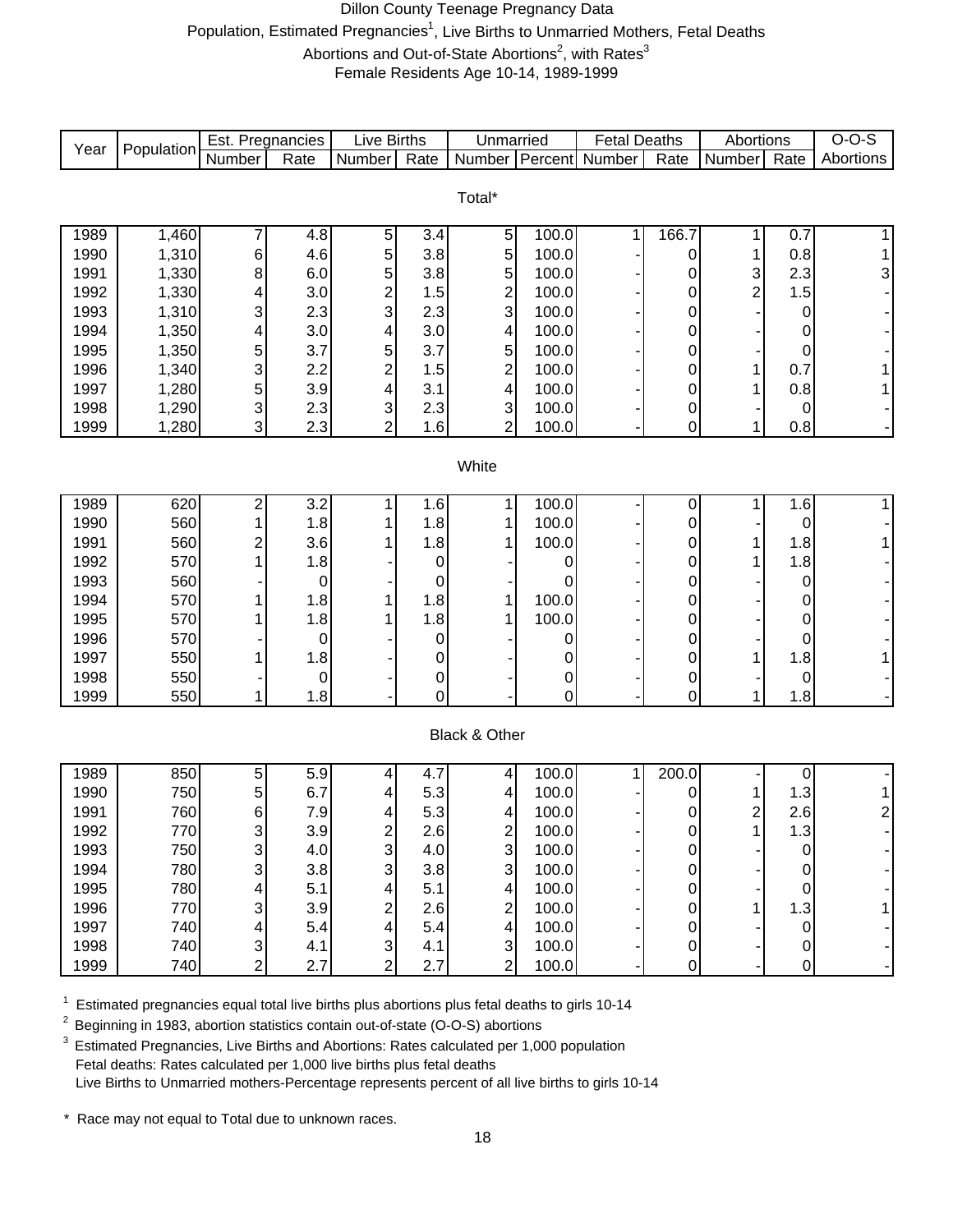#### Dorchester County Teenage Pregnancy Data Population, Estimated Pregnancies<sup>1</sup>, Live Births to Unmarried Mothers, Fetal Deaths Abortions and Out-of-State Abortions<sup>2</sup>, with Rates<sup>3</sup> Female Residents Age 10-14, 1989-1999

Number Rate Number Rate Number Percent Number Rate Number Rate 1989 3,480 5 1.4 3 0.9 3 100.0 - 0 2 0.6 1 1990 | 3,150 | 1 | 0.3 | - | 0 | - | 0 | - | 0 | 1 | 0.3 | -1991 | 3,310 | 6 | 1.8 | 3 | 0.9 | 3 | 100.0 | - | 0 | 3 | 0.9 | -1992 | 3,360 | 9 | 2.7 | 3 | 0.9 | 3 | 100.0 | - | 0 | 6 | 1.8 | 1 1993 | 3,470 | 5 | 1.4 | 2 | 0.6 | 2 | 100.0 | - | 0 | 3 | 0.9 | -1994 | 3,440 | 5 | 1.5 | 4 | 1.2 | 2 | 50.0 | - | 0 | 1 | 0.3 | 1 1995 | 3,250 | 9 | 2.8 | 4 | 1.2 | 3 | 75.0 | - | 0 | 5 | 1.5 | -1996 | 3,240 | 6 | 1.9 | 3 | 0.9 | 3 | 100.0 | - | 0 | 3 | 0.9 | -1997 | 3,370 | 4 | 1.2 | 1 | 0.3 | 1 | 100.0 | - | 0 | 3 | 0.9 | -1998 | 3,220 | 4 | 1.2 | 2 | 0.6 | 2 | 100.0 | - | 0 | 2 | 0.6 | -1999 | 3,310 | 5 | 1.5 | 2 | 0.6 | 2 | 100.0 | - | 0 | 3 | 0.9 | 1 1989 | 2,400 | 3 | 1.3 | 2 | 0.8 | 2 | 100.0 | - | 0 | 1 | 0.4 | -1990 | 2,230| -| 0| -| 0| -| 0| -| 0| -| 0| -1991 | 2,330 | 1 | 0.4 | - | 0 | - | 0 | - | 0 | 0.4 | -1992 | 2,370 | 3| 1.3| - -| 0| -| 0| -| 0| 3| 1.3| 1 1993 | 2,450 | 2 | 0.8 | - | 0 | - | 0 | - | 0 | 2 | 0.8 | -1994 | 2,420 | 1 | 0.4 | 1 | 0.4 | - | 0 | - | 0 | - | 0 | -1995 | 2,290 | 5| 2.2| 2| 0.9| 1| 50.0| -| 0| 3| 1.3| -1996 | 2,290 | 3 | 1.3 | 2 | 0.9 | 2 | 100.0 | - | 0 | 1 | 0.4 | -1997 | 2,380 | 1 | 0.4 | - | 0 | - | 0 | - | 0 | 0.4 | -1998 | 2,280 | 2 | 0.9 | - | 0 | - | 0 | - | 0 | 2 | 0.9 | -1999 | 2,340 | 2 | 0.9 | - | 0 | - | 0 | - | 0 | 2 | 0.9 | 1 1989 | 1,070 | 2 | 1.9 | 1 | 0.9 | 1 | 100.0 | - | 0 | 1 | 0.9 | 1 1990 | 920 | 1 1.1 | - 0 - 0 - 0 - 0 1 1.1 | 1991 | 980 |5 | 5.1 | 3 | 3.1 | 3 | 100.0 | - | 0 | 2 | 2.0 | -1992 | 990 | 6 |6.1 | 3 |3.0 | 3 |100.0 | - 0 | 3 |3.0 | -1993 | 1,020 | 3 | 2.9 | 2 | 2.0 | 2 | 100.0 | - | 0 | 1 | 1.0 | -1994 | 1,010 | 4 | 4.0 | 3 | 3.0 | 2 | 66.7 | - | 0 | 1 | 1.0 | 1 1995 | 960 | 4 | 4.2 | 2 | 2.1 | 2 | 100.0 | - | 0 | 2 | 2.1 | -1996 | 960 | 3 | 3.1 | 1 | 1.0 | 1 | 100.0 | - | 0 | 2 | 2.1 | -1997 | 1,000 | 3 | 3.0 | 1 | 1.0 | 1 | 100.0 | - 0 | 2 | 2.0 | -1998 | 940 |2 | 2.1 | 2 | 2.1 | 2 | 100.0 | - | 0 | - | 0 | -1999 | 970 | 3 | 3.1 | 2 | 2.1 | 2 | 100.0 | - | 0 | 1 | 1.0 | -Live Births **White** Black & Other Total\* Unmarried | Fetal Deaths | Abortions | O-O-S Year Population Est. Pregnancies Live Births | Unmarried | Fetal Deaths | Abortions | O-O-S<br>Number | Rate | Number | Rate | Number | Rate | Number | Percent | Number | Rate | Number | Rate | Abortions

1 <sup>1</sup> Estimated pregnancies equal total live births plus abortions plus fetal deaths to girls 10-14<br><sup>2</sup> Beginning in 1983, abortion statistics contain out-of-state (O-O-S) abortions

2 Beginning in 1983, abortion statistics contain out-of-state (O-O-S) abortions

Estimated Pregnancies, Live Births and Abortions: Rates calculated per 1,000 population Fetal deaths: Rates calculated per 1,000 live births plus fetal deaths Live Births to Unmarried mothers-Percentage represents percent of all live births to girls 10-14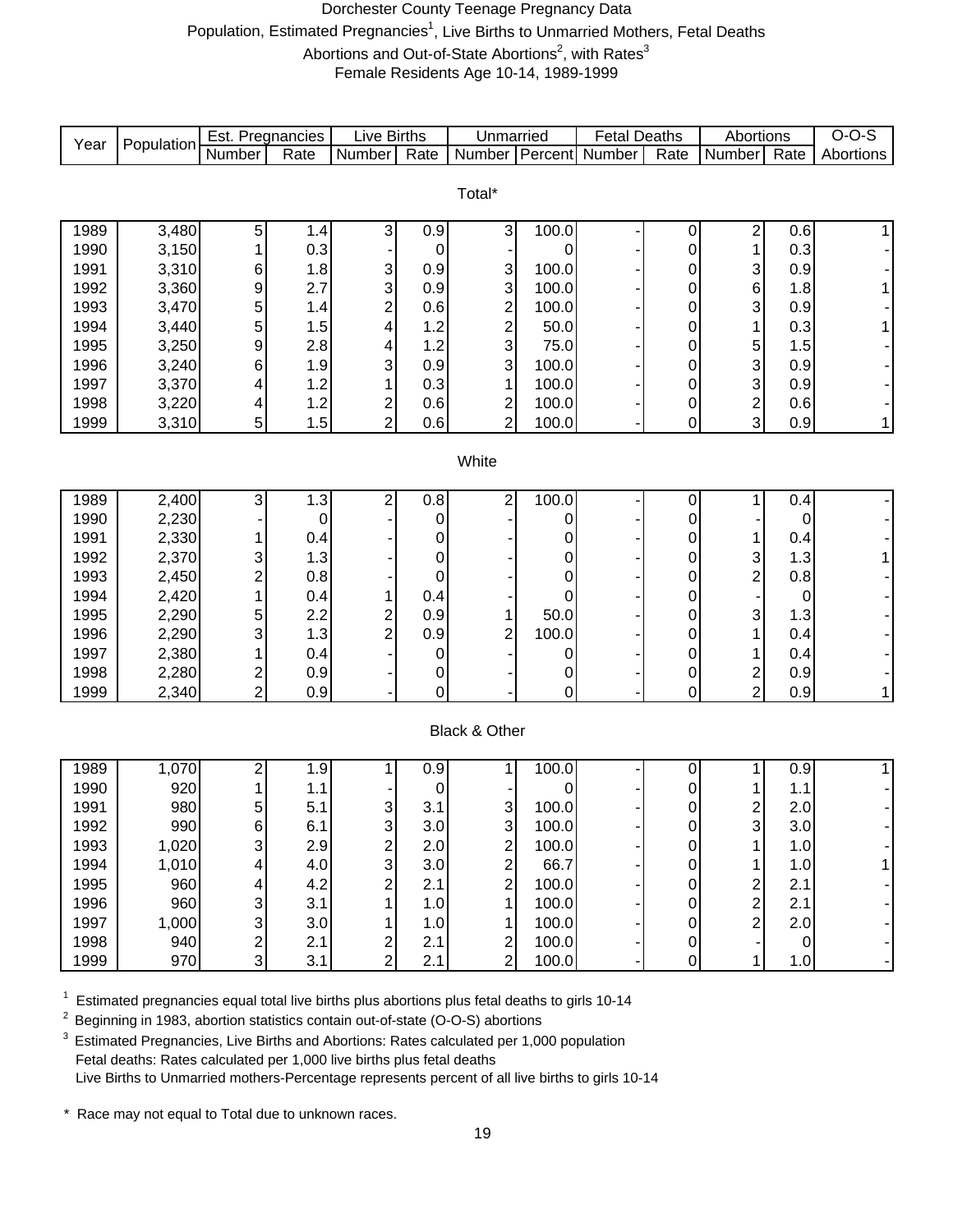#### Edgefield County Teenage Pregnancy Data Population, Estimated Pregnancies<sup>1</sup>, Live Births to Unmarried Mothers, Fetal Deaths Abortions and Out-of-State Abortions<sup>2</sup>, with Rates<sup>3</sup>

Female Residents Age 10-14, 1989-1999

| Year         | Population | Est. Pregnancies        |                    | <b>Live Births</b> |                    | Unmarried                      |            | <b>Fetal Deaths</b> |                  | Abortions               |        | $O-O-S$                 |
|--------------|------------|-------------------------|--------------------|--------------------|--------------------|--------------------------------|------------|---------------------|------------------|-------------------------|--------|-------------------------|
|              |            | Number                  | Rate               | <b>Number</b>      | $\overline{Rate}$  | <b>Number</b>                  | Percent    | Number              | Rate             | Number                  | Rate   | Abortions               |
|              |            |                         |                    |                    |                    |                                |            |                     |                  |                         |        |                         |
|              |            |                         |                    |                    |                    | Total*                         |            |                     |                  |                         |        |                         |
| 1989         | 800        |                         |                    | 3                  | 3.8                |                                | 100.0      |                     |                  |                         | 2.5    |                         |
| 1990         | 710        | 5<br>$\overline{c}$     | 6.3<br>2.8         |                    | 1.4                | $\ensuremath{\mathsf{3}}$<br>1 | 100.0      |                     | 0<br>0           | $\overline{c}$<br>1     | 1.4    |                         |
| 1991         | 720        | 1                       | 1.4                |                    | 1.4                | 1                              | 100.0      |                     | 0                |                         | 0      |                         |
| 1992         | 730        |                         | 0                  |                    | $\boldsymbol{0}$   |                                | 0          |                     | 0                |                         | 0      |                         |
| 1993         | 730        | 2                       | 2.7                | 2                  | 2.7                | $\overline{\mathbf{c}}$        | 100.0      |                     | 0                |                         | 0      |                         |
| 1994         | 750        | 1                       | 1.3                | 1                  | 1.3                | 1                              | 100.0      |                     | 0                |                         | 0      |                         |
| 1995         | 750        | 3                       | 4.0                |                    | 1.3                |                                | 0          |                     | 0                | $\overline{\mathbf{c}}$ | 2.7    | $\overline{\mathbf{c}}$ |
| 1996         | 740        | 2                       | 2.7                |                    | 1.4                | 1                              | 100.0      |                     | 0                | 1                       | 1.4    |                         |
| 1997         | 710        | $\overline{\mathbf{c}}$ | 2.8                | 2                  | 2.8                | $\overline{\mathbf{c}}$        | 100.0      |                     | 0                |                         | 0      |                         |
| 1998         | 720        | 3                       | 4.2                | 3                  | 4.2                | $\mathsf 3$                    | 100.0      |                     | $\boldsymbol{0}$ |                         | 0      |                         |
| 1999         | 720        | 5                       | 6.9                | 4                  | 5.6                | 4                              | 100.0      |                     | 0                | 1                       | 1.4    | 1                       |
|              |            |                         |                    |                    |                    |                                |            |                     |                  |                         |        |                         |
|              |            |                         |                    |                    |                    | White                          |            |                     |                  |                         |        |                         |
|              |            |                         |                    |                    |                    |                                |            |                     |                  |                         |        |                         |
| 1989         | 390        |                         | 0                  |                    | 0                  |                                | 0          |                     | 0                |                         | 0      |                         |
| 1990         | 300        |                         | 3.3                |                    | 0                  |                                | 0          |                     | $\mathbf 0$      | 1                       | 3.3    |                         |
| 1991         | 300        |                         | 0                  |                    | 0                  |                                | 0          |                     | 0                |                         | 0      |                         |
| 1992         | 310        |                         | 0                  |                    | 0                  |                                | 0          |                     | 0                |                         | 0      |                         |
| 1993<br>1994 | 310<br>310 |                         | 0<br>0             |                    | 0<br>0             |                                | 0<br>0     |                     | 0<br>0           |                         | 0<br>0 |                         |
| 1995         | 320        | 3                       | 9.4                |                    | 3.1                |                                | 0          |                     | 0                | 2                       | 6.3    | 2                       |
| 1996         | 310        |                         | 0                  |                    | $\boldsymbol{0}$   |                                | 0          |                     | 0                |                         | 0      |                         |
| 1997         | 300        |                         | 0                  |                    | 0                  |                                | 0          |                     | 0                |                         | 0      |                         |
| 1998         | 300        | 1                       | 3.3                |                    | 3.3                | 1                              | 100.0      |                     | 0                |                         | 0      |                         |
| 1999         | 300        | 2                       | 6.7                | 1                  | 3.3                | 1                              | 100.0      |                     | 0                | 1                       | 3.3    | 1                       |
|              |            |                         |                    |                    |                    |                                |            |                     |                  |                         |        |                         |
|              |            |                         |                    |                    |                    | Black & Other                  |            |                     |                  |                         |        |                         |
|              |            |                         |                    |                    |                    |                                |            |                     |                  |                         |        |                         |
| 1989         | 400        | 5                       | 12.5               | 3                  | 7.5                | 3                              | 100.0      |                     | 0                | 2                       | 5.0    |                         |
| 1990         | 410        | 1                       | 2.4                |                    | 2.4                | 1                              | 100.0      |                     | $\mathbf 0$      |                         | 0      |                         |
| 1991         | 420        | 1                       | 2.4                | 1                  | 2.4                | 1                              | 100.0      |                     | 0                |                         | 0      |                         |
| 1992         | 420        |                         | 0                  |                    | $\mathbf 0$        |                                |            |                     | 0                |                         | 0      |                         |
| 1993         | 420        | 2                       | 4.8                | 2                  | 4.8                | $\overline{\mathbf{c}}$<br>1   | 100.0      |                     | 0                |                         | 0      |                         |
| 1994<br>1995 | 430<br>430 |                         | 2.3<br>$\mathbf 0$ |                    | 2.3<br>$\mathbf 0$ |                                | 100.0<br>0 |                     | $\pmb{0}$        |                         | 0<br>0 |                         |
| 1996         | 430        |                         | 4.7                |                    | 2.3                | 1                              | 100.0      |                     | 0<br>0           | 1                       | 2.3    |                         |
| 1997         | 410        | 2                       | 4.9                | 2                  | 4.9                | $\overline{\mathbf{c}}$        | 100.0      |                     | 0                |                         | 0      |                         |
| 1998         | 410        | 2                       | 4.9                | $\sqrt{2}$         | 4.9                |                                | 100.0      |                     | 0                |                         | 0      |                         |
| 1999         | 410        | 3                       | 7.3                | 3                  | 7.3                | $\frac{2}{3}$                  | 100.0      |                     | 0                |                         | 0      |                         |
|              |            |                         |                    |                    |                    |                                |            |                     |                  |                         |        |                         |

 $1$  Estimated pregnancies equal total live births plus abortions plus fetal deaths to girls 10-14

<sup>2</sup> Beginning in 1983, abortion statistics contain out-of-state (O-O-S) abortions

<sup>3</sup> Estimated Pregnancies, Live Births and Abortions: Rates calculated per 1,000 population Fetal deaths: Rates calculated per 1,000 live births plus fetal deaths Live Births to Unmarried mothers-Percentage represents percent of all live births to girls 10-14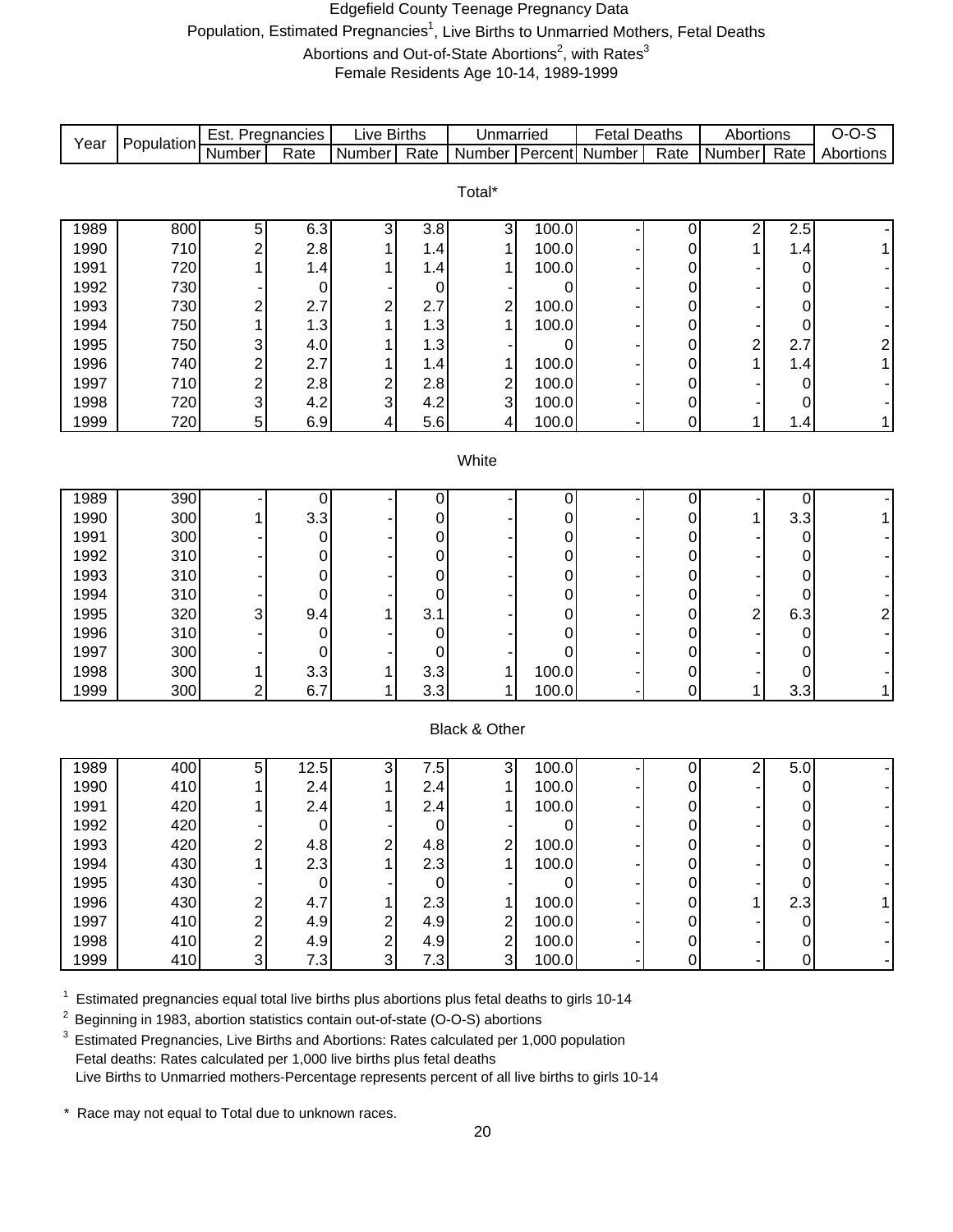#### Fairfield County Teenage Pregnancy Data Population, Estimated Pregnancies<sup>1</sup>, Live Births to Unmarried Mothers, Fetal Deaths Abortions and Out-of-State Abortions<sup>2</sup>, with Rates<sup>3</sup> Female Residents Age 10-14, 1989-1999

| Year         | Population | Est. Pregnancies        |                    | <b>Live Births</b>        |                  | Unmarried                 |        | <b>Fetal Deaths</b> |                            | Abortions               |                    | $O-O-S$                 |
|--------------|------------|-------------------------|--------------------|---------------------------|------------------|---------------------------|--------|---------------------|----------------------------|-------------------------|--------------------|-------------------------|
|              |            | Number                  | Rate               | Number                    | Rate             | Number                    |        | Percent Number      | Rate                       | Number                  | Rate               | Abortions               |
|              |            |                         |                    |                           |                  |                           |        |                     |                            |                         |                    |                         |
|              |            |                         |                    |                           |                  | Total*                    |        |                     |                            |                         |                    |                         |
| 1989         | 810        | 3                       | 3.7                | $\ensuremath{\mathsf{3}}$ | 3.7              | 3                         | 100.0  |                     | 0                          |                         | 0                  |                         |
| 1990         | 900        | 3                       | 3.3                | 2                         | 2.2              | $\overline{c}$            | 100.0  |                     | 0                          | 1                       | 1.1                |                         |
| 1991         | 920        | $\overline{\mathbf{c}}$ | 2.2                |                           | $\mathbf 0$      |                           | 0      |                     | 0                          | $\overline{\mathbf{c}}$ | 2.2                |                         |
| 1992         | 910        | 5                       | 5.5                | 2                         | 2.2              | 1                         | 50.0   |                     | $\mathbf 0$                | 3                       | 3.3                |                         |
| 1993         | 930        | 4                       | 4.3                | 1                         | 1.1              | 1                         | 100.0  |                     | 0                          | 3                       | 3.2                |                         |
| 1994         | 920        | $\overline{c}$          | 2.2                |                           | 0                |                           | 0      |                     | 0                          | $\overline{\mathbf{c}}$ | 2.2                | 2                       |
| 1995         | 920        | 1                       | 1.1                |                           | 1.1              | 1                         | 100.0  |                     | 0                          |                         | 0                  |                         |
| 1996         | 910        | 4                       | 4.4                | 3                         | 3.3              | 3                         | 100.0  |                     | $\mathbf 0$                | 1                       | 1.1                |                         |
| 1997         | 860        | $\overline{c}$          | 2.3                |                           | $\mathbf 0$      |                           | 0      |                     | 0                          | $\overline{\mathbf{c}}$ | 2.3                |                         |
| 1998         | 850        | 4                       | 4.7                | 2                         | 2.4              |                           | 100.0  |                     | 0                          | $\overline{2}$          | 2.4                |                         |
| 1999         | 860        | 3                       | 3.5                | 3                         | 3.5              | $\frac{2}{2}$             | 66.7   |                     | 0                          |                         | $\boldsymbol{0}$   |                         |
|              |            |                         |                    |                           |                  |                           |        |                     |                            |                         |                    |                         |
|              |            |                         |                    |                           |                  | White                     |        |                     |                            |                         |                    |                         |
|              |            |                         |                    |                           |                  |                           |        |                     |                            |                         |                    |                         |
| 1989         | 280        |                         | $\boldsymbol{0}$   |                           | $\boldsymbol{0}$ |                           | 0      |                     | 0                          |                         | 0                  |                         |
| 1990         | 270        | 1                       | 3.7                |                           | 3.7              | 1                         | 100.0  |                     | 0                          |                         | 0                  |                         |
| 1991         | 280        |                         | $\boldsymbol{0}$   |                           | $\pmb{0}$        |                           | 0      |                     | 0                          |                         | 0                  |                         |
| 1992         | 280        |                         | 3.6                |                           | 0                |                           | 0      |                     | 0                          | 1                       | 3.6                |                         |
| 1993         | 280        |                         | $\mathbf 0$        |                           | 0                |                           | 0      |                     | 0                          |                         | 0                  |                         |
| 1994         | 280        |                         | 0                  |                           | 0                |                           | 0      |                     | 0                          |                         | 0                  |                         |
| 1995         | 280        |                         | $\mathbf 0$        |                           | 0                |                           | 0      |                     | 0                          |                         | 0                  |                         |
| 1996         | 270        | $\overline{c}$          | 7.4                | 2                         | 7.4              | $\overline{\mathbf{c}}$   | 100.0  |                     | $\mathbf 0$                |                         | 0                  |                         |
| 1997<br>1998 | 260<br>260 |                         | $\mathbf 0$<br>3.8 |                           | 0<br>0           |                           | 0      |                     | 0                          | 1                       | 0                  |                         |
| 1999         | 260        | 1<br>1                  | 3.8                | 1                         | 3.8              |                           | 0<br>0 |                     | $\mathbf 0$<br>$\mathbf 0$ |                         | 3.8<br>$\mathbf 0$ |                         |
|              |            |                         |                    |                           |                  |                           |        |                     |                            |                         |                    |                         |
|              |            |                         |                    |                           |                  | Black & Other             |        |                     |                            |                         |                    |                         |
|              |            |                         |                    |                           |                  |                           |        |                     |                            |                         |                    |                         |
| 1989         | 530        | 3                       | 5.7                | $\ensuremath{\mathsf{3}}$ | 5.7              | $\ensuremath{\mathsf{3}}$ | 100.0  |                     | $\mathbf 0$                |                         | 0                  |                         |
| 1990         | 630        | $\overline{c}$          | 3.2                |                           | 1.6              | 1                         | 100.0  |                     | 0                          | 1                       | 1.6                |                         |
| 1991         | 640        | $\overline{\mathbf{c}}$ | 3.1                |                           | $\pmb{0}$        |                           | 0      |                     | 0                          | $\mathbf{2}$            | 3.1                | 1                       |
| 1992         | 640        | 4                       | 6.3                | $\overline{\mathbf{c}}$   | 3.1              | 1                         | 50.0   |                     | 0                          | $\overline{2}$          | 3.1                |                         |
| 1993         | 650        | 4                       | 6.2                | 1                         | 1.5              | 1                         | 100.0  |                     | $\pmb{0}$                  | 3                       | 4.6                |                         |
| 1994         | 640        | $\overline{c}$          | 3.1                |                           | $\boldsymbol{0}$ |                           | 0      |                     | $\pmb{0}$                  | $\overline{\mathbf{c}}$ | 3.1                | $\overline{\mathbf{c}}$ |
| 1995         | 640        |                         | 1.6                |                           | 1.6              | 1                         | 100.0  |                     | $\pmb{0}$                  |                         | 0                  |                         |
| 1996         | 630        | $\overline{c}$          | 3.2                |                           | 1.6              | 1                         | 100.0  |                     | 0                          | 1                       | 1.6                |                         |
| 1997         | 600        | $\overline{\mathbf{c}}$ | 3.3                |                           | $\mathbf 0$      |                           | 0      |                     | 0                          | $\overline{c}$          | 3.3                |                         |
| 1998         | 590        | 3                       | 5.1                | 2                         | 3.4              | $\frac{2}{2}$             | 100.0  |                     | 0                          | $\mathbf{1}$            | 1.7                |                         |
| 1999         | 600        | $\overline{2}$          | 3.3                | $\overline{2}$            | 3.3              |                           | 100.0  |                     | 0                          |                         | $\pmb{0}$          |                         |

 $1$  Estimated pregnancies equal total live births plus abortions plus fetal deaths to girls 10-14

<sup>2</sup> Beginning in 1983, abortion statistics contain out-of-state (O-O-S) abortions

<sup>3</sup> Estimated Pregnancies, Live Births and Abortions: Rates calculated per 1,000 population Fetal deaths: Rates calculated per 1,000 live births plus fetal deaths Live Births to Unmarried mothers-Percentage represents percent of all live births to girls 10-14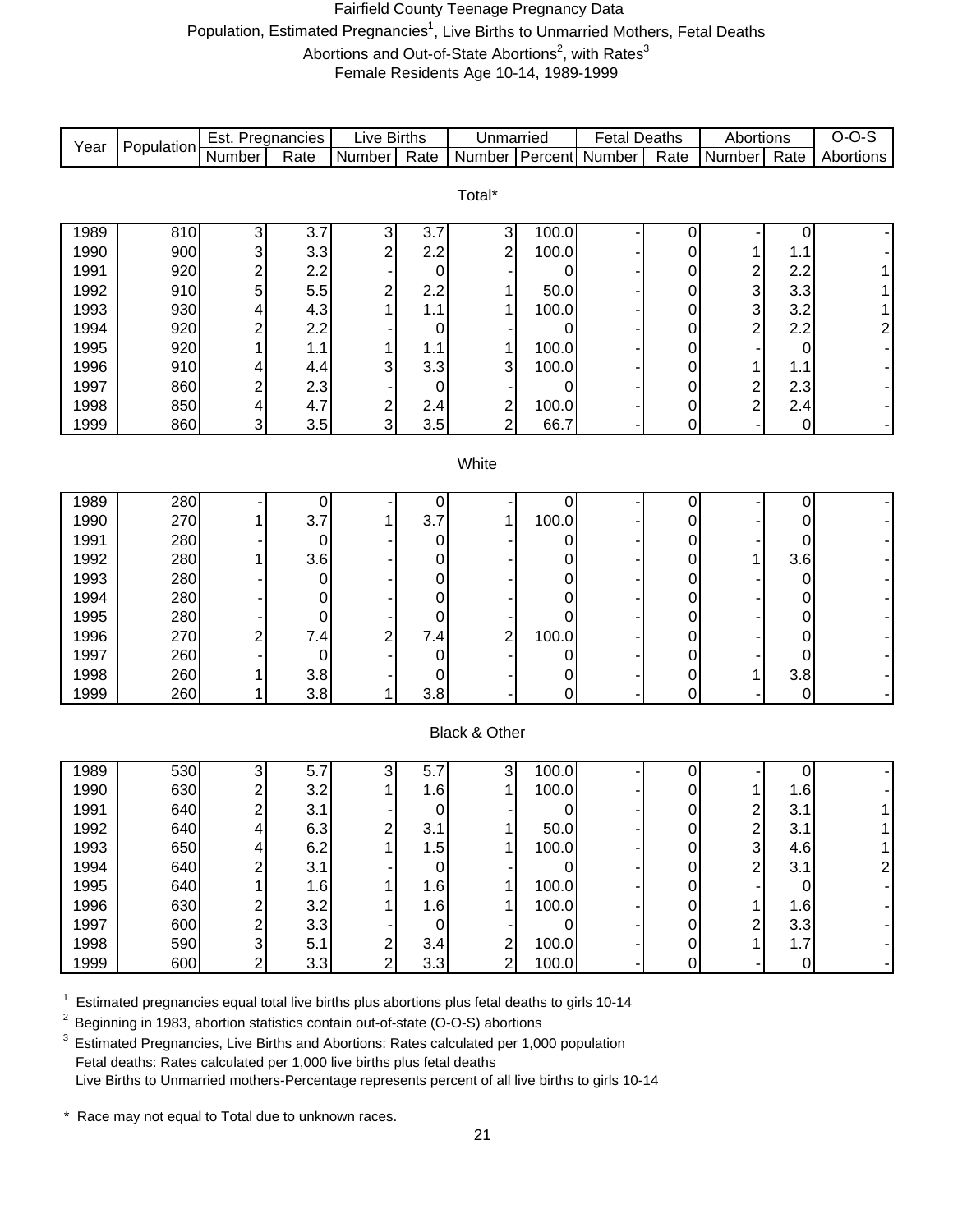#### Florence County Teenage Pregnancy Data Population, Estimated Pregnancies<sup>1</sup>, Live Births to Unmarried Mothers, Fetal Deaths Abortions and Out-of-State Abortions<sup>2</sup>, with Rates<sup>3</sup> Female Residents Age 10-14, 1989-1999

| Year | Population     | Est. Pregnancies |                  | <b>Live Births</b> |            | Unmarried               |       | <b>Fetal Deaths</b> |                  | Abortions                    |                | $O-O-S$                   |
|------|----------------|------------------|------------------|--------------------|------------|-------------------------|-------|---------------------|------------------|------------------------------|----------------|---------------------------|
|      |                | Number           | Rate             | Number             | Rate       | Number                  |       | Percent Number      | Rate             | Number                       | Rate           | Abortions                 |
|      |                |                  |                  |                    |            |                         |       |                     |                  |                              |                |                           |
|      |                |                  |                  |                    |            | Total*                  |       |                     |                  |                              |                |                           |
| 1989 |                |                  | $\overline{3.2}$ |                    |            |                         | 92.3  |                     |                  |                              |                |                           |
| 1990 | 4,670<br>4,710 | 15<br>17         | 3.6              | 13<br>12           | 2.8<br>2.5 | 12<br>12                | 100.0 |                     | 0<br>0           | $\overline{\mathbf{c}}$<br>5 | 0.4<br>1.1     | $\mathbf{1}$              |
| 1991 | 4,850          | 20               | 4.1              | 18                 | 3.7        | 17                      | 94.4  |                     | 0                | $\overline{\mathbf{c}}$      | 0.4            |                           |
| 1992 | 4,910          | 9                | 1.8              | 9                  | 1.8        | $\overline{7}$          | 77.8  |                     | 0                |                              | 0              |                           |
| 1993 | 4,880          | 16               | 3.3              | 12                 | 2.5        | 12                      | 100.0 |                     | 0                | 4                            | 0.8            | 1                         |
| 1994 | 5,020          | 21               | 4.2              | 16                 | 3.2        | 15                      | 93.8  |                     | 0                | 5                            | 1.0            | $\ensuremath{\mathsf{3}}$ |
| 1995 | 5,080          | 8                | 1.6              | 6                  | 1.2        | 5                       | 83.3  |                     | 0                | $\overline{c}$               | 0.4            | $\overline{\mathbf{c}}$   |
| 1996 | 5,110          | 4                | 0.8              | 3                  | 0.6        | 3                       | 100.0 |                     | 0                | 1                            | 0.2            |                           |
| 1997 | 4,900          | 8                | 1.6              | 6                  | 1.2        | 5                       | 83.3  |                     | 0                | $\overline{2}$               | 0.4            | 1                         |
| 1998 | 4,880          | 9                | 1.8              | 9                  | 1.8        | $\overline{7}$          | 77.8  |                     | 0                |                              | 0              |                           |
| 1999 | 4,890          | 8                | 1.6              | 8                  | 1.6        | 8                       | 100.0 |                     | 0                |                              | 0              |                           |
|      |                |                  |                  |                    |            |                         |       |                     |                  |                              |                |                           |
|      |                |                  |                  |                    |            | White                   |       |                     |                  |                              |                |                           |
|      |                |                  |                  |                    |            |                         |       |                     |                  |                              |                |                           |
| 1989 | 2,570          | 3                | 1.2              | 3                  | 1.2        | $\overline{2}$          | 66.7  |                     | $\mathbf 0$      |                              | $\mathbf 0$    |                           |
| 1990 | 2,400          | 1                | 0.4              |                    | $\pmb{0}$  |                         | 0     |                     | 0                | 1                            | 0.4            |                           |
| 1991 | 2,460          | $\overline{c}$   | 0.8              | 2                  | 0.8        |                         | 100.0 |                     | 0                |                              | $\mathbf 0$    |                           |
| 1992 | 2,490          | 4                | 1.6              | 4                  | 1.6        | $\frac{2}{3}$           | 75.0  |                     | 0                |                              | 0              |                           |
| 1993 | 2,480          | 3                | 1.2              |                    | 0.4        | 1                       | 100.0 |                     | 0                |                              | 0.8            |                           |
| 1994 | 2,550          | 4                | 1.6              | 2                  | 0.8        | 1                       | 50.0  |                     | 0                | $\frac{2}{2}$                | 0.8            |                           |
| 1995 | 2,580          | $\overline{c}$   | 0.8              |                    | 0.4        |                         | 0     |                     | 0                | 1                            | 0.4            | 1                         |
| 1996 | 2,590          | 1                | 0.4              |                    | 0          |                         | 0     |                     | 0                | 1                            | 0.4            |                           |
| 1997 | 2,500          | $\overline{c}$   | 0.8              | 2                  | 0.8        | 1                       | 50.0  |                     | 0                |                              | 0              |                           |
| 1998 | 2,500          | 4                | 1.6              | 4                  | 1.6        | $\overline{\mathbf{c}}$ | 50.0  |                     | $\mathbf 0$      |                              | 0              |                           |
| 1999 | 2,480          | 1                | 0.4              | 1                  | 0.4        | $\overline{1}$          | 100.0 |                     | $\overline{0}$   |                              | $\mathbf 0$    |                           |
|      |                |                  |                  |                    |            |                         |       |                     |                  |                              |                |                           |
|      |                |                  |                  |                    |            | Black & Other           |       |                     |                  |                              |                |                           |
| 1989 | 2,110          | 12               | 5.7              | 10                 | 4.7        | 10                      | 100.0 |                     | $\mathbf 0$      | $\overline{\mathbf{c}}$      | 0.9            | 1                         |
| 1990 | 2,310          | 16               | 6.9              | 12                 | 5.2        | 12                      | 100.0 |                     | 0                | 4                            | 1.7            |                           |
| 1991 | 2,390          | 18               | 7.5              | 16                 | 6.7        | 15                      | 93.8  |                     | 0                | $\overline{c}$               | 0.8            |                           |
| 1992 | 2,420          | $\overline{5}$   | 2.1              | 5                  | 2.1        | $\vert 4 \vert$         | 80.0  |                     | 0                |                              | 0              |                           |
| 1993 | 2,400          | 13               | 5.4              | 11                 | 4.6        | 11                      | 100.0 |                     | $\pmb{0}$        |                              | 0.8            | 1                         |
| 1994 | 2,470          | 17               | 6.9              | 14                 | 5.7        | 14                      | 100.0 |                     | $\pmb{0}$        | $\frac{2}{3}$                | 1.2            | $\mathbf{2}$              |
| 1995 | 2,500          | 6                | 2.4              | 5                  | 2.0        | $\sqrt{5}$              | 100.0 |                     | $\pmb{0}$        | 1                            | 0.4            | 1                         |
| 1996 | 2,510          | 3                | 1.2              | 3                  | 1.2        | 3                       | 100.0 |                     | 0                |                              | 0              |                           |
| 1997 | 2,410          | 6                | 2.5              | 4                  | 1.7        | 4                       | 100.0 |                     | $\boldsymbol{0}$ | $\overline{c}$               | 0.8            | 1                         |
| 1998 | 2,390          | 5                | 2.1              | $\mathbf 5$        | 2.1        | $\sqrt{5}$              | 100.0 |                     | 0                |                              | $\mathbf 0$    |                           |
| 1999 | 2,400          | $\overline{7}$   | 2.9              | 7                  | 2.9        | $\overline{7}$          | 100.0 |                     | 0                |                              | $\overline{0}$ | - 1                       |

 $1$  Estimated pregnancies equal total live births plus abortions plus fetal deaths to girls 10-14

<sup>2</sup> Beginning in 1983, abortion statistics contain out-of-state (O-O-S) abortions

<sup>3</sup> Estimated Pregnancies, Live Births and Abortions: Rates calculated per 1,000 population Fetal deaths: Rates calculated per 1,000 live births plus fetal deaths Live Births to Unmarried mothers-Percentage represents percent of all live births to girls 10-14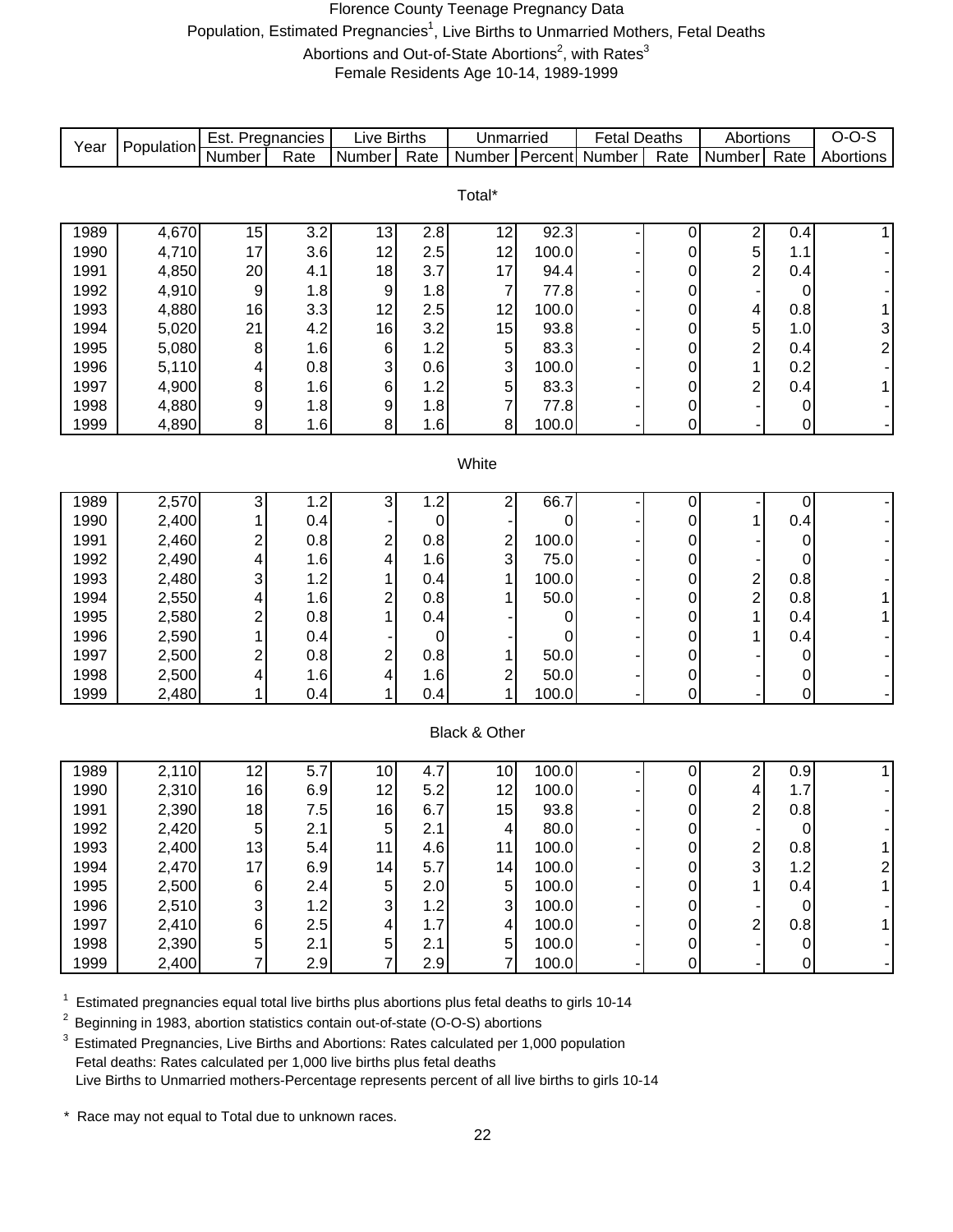#### Georgetown County Teenage Pregnancy Data Population, Estimated Pregnancies<sup>1</sup>, Live Births to Unmarried Mothers, Fetal Deaths Abortions and Out-of-State Abortions<sup>2</sup>, with Rates<sup>3</sup> Female Residents Age 10-14, 1989-1999

|      |            | Est. Pregnancies |             | <b>Live Births</b>      |           | Unmarried               |       | <b>Fetal Deaths</b> |                | Abortions               |                  | $O-O-S$   |
|------|------------|------------------|-------------|-------------------------|-----------|-------------------------|-------|---------------------|----------------|-------------------------|------------------|-----------|
| Year | Population | Number           | Rate        | Number                  | Rate      | Number Percent          |       | Number              | Rate           | Number                  | Rate             | Abortions |
|      |            |                  |             |                         |           |                         |       |                     |                |                         |                  |           |
|      |            |                  |             |                         |           | Total*                  |       |                     |                |                         |                  |           |
|      |            |                  |             |                         |           |                         |       |                     |                |                         |                  |           |
| 1989 | 2,290      | 9                | 3.9         | 5                       | 2.2       | 5                       | 100.0 |                     | 0              | 4                       | 1.7              | 1         |
| 1990 | 2,060      | 5                | 2.4         | 1                       | 0.5       | $\mathbf{1}$            | 100.0 |                     | 0              | 4                       | 1.9              |           |
| 1991 | 2,140      | 5                | 2.3         | $\overline{\mathbf{c}}$ | 0.9       | 2                       | 100.0 |                     | 0              | 3                       | 1.4              |           |
| 1992 | 2,190      | 7                | 3.2         | 6                       | 2.7       | 5                       | 83.3  |                     | 0              | 1                       | 0.5              |           |
| 1993 | 2,180      | 7                | 3.2         | 3                       | 1.4       | $\overline{\mathbf{c}}$ | 66.7  |                     | 0              | 4                       | 1.8              |           |
| 1994 | 2,240      | 5                | 2.2         | 3                       | 1.3       | 3                       | 100.0 | 1                   | 250.0          | 1                       | 0.4              |           |
| 1995 | 2,280      | 9                | 3.9         | 6                       | 2.6       | $\,6$                   | 100.0 |                     | 0              | 3                       | 1.3              |           |
| 1996 | 2,310      | 6                | 2.6         | 4                       | 1.7       | 4                       | 100.0 |                     | 0              | $\overline{\mathbf{c}}$ | 0.9              |           |
| 1997 | 2,220      | 3                | 1.4         | 3                       | 1.4       | 3                       | 100.0 |                     | 0              |                         | 0                |           |
| 1998 | 2,180      | 5                | 2.3         | $\frac{2}{2}$           | 0.9       | $\overline{c}$          | 100.0 |                     | 0              | 3                       | 1.4              | 1         |
| 1999 | 2,210      | 3                | 1.4         |                         | 0.9       | 1                       | 50.0  |                     | 0              | 1                       | 0.5              |           |
|      |            |                  |             |                         |           |                         |       |                     |                |                         |                  |           |
|      |            |                  |             |                         |           | White                   |       |                     |                |                         |                  |           |
| 1989 | 1,090      | 3                | 2.8         |                         | 0         |                         | 0     |                     | $\pmb{0}$      | 3                       | 2.8              |           |
| 1990 | 890        | $\overline{2}$   | 2.2         |                         | 0         |                         | 0     |                     | $\pmb{0}$      | $\overline{\mathbf{c}}$ | 2.2              |           |
| 1991 | 920        |                  | 1.1         |                         | 0         |                         | 0     |                     | 0              | 1                       | 1.1              |           |
| 1992 | 940        |                  | 1.1         |                         | 1.1       |                         | 0     |                     | 0              |                         | 0                |           |
| 1993 | 940        | 3                | 3.2         |                         | 1.1       | 1                       | 100.0 |                     | 0              | $\overline{\mathbf{c}}$ | 2.1              |           |
| 1994 | 960        |                  | 1.0         | 1                       | 1.0       | 1                       | 100.0 |                     | 0              |                         | 0                |           |
| 1995 | 980        | 4                | 4.1         | 2                       | 2.0       | $\overline{2}$          | 100.0 |                     | $\pmb{0}$      | $\overline{\mathbf{c}}$ | 2.0              |           |
| 1996 | 990        |                  | 1.0         |                         | 0         |                         | 0     |                     | $\pmb{0}$      | 1                       | 1.0              |           |
| 1997 | 960        |                  | $\mathbf 0$ |                         | $\pmb{0}$ |                         | 0     |                     | $\pmb{0}$      |                         | $\boldsymbol{0}$ |           |
| 1998 | 950        |                  | 1.1         |                         | $\pmb{0}$ |                         | 0     |                     | $\pmb{0}$      | 1                       | 1.1              |           |
| 1999 | 960        | 1                | 1.0         | 1                       | 1.0       |                         | 0     |                     | $\overline{0}$ |                         | $\mathbf 0$      |           |
|      |            |                  |             |                         |           |                         |       |                     |                |                         |                  |           |
|      |            |                  |             |                         |           | Black & Other           |       |                     |                |                         |                  |           |
|      |            |                  |             |                         |           |                         |       |                     |                |                         |                  |           |
| 1989 | 1,210      | 6                | 5.0         | 5                       | 4.1       | 5                       | 100.0 |                     | 0              | 1                       | 0.8              | 1         |
| 1990 | 1,170      | 3                | 2.6         | 1                       | 0.9       | 1                       | 100.0 |                     | 0              | 2                       | 1.7              |           |
| 1991 | 1,220      | 4                | 3.3         | 2                       | 1.6       | $\mathbf{2}$            | 100.0 |                     | $\pmb{0}$      | $\overline{\mathbf{c}}$ | 1.6              |           |
| 1992 | 1,250      | 6                | 4.8         | $5\vert$                | 4.0       | 5 <sup>1</sup>          | 100.0 |                     | $\mathbf 0$    | 1.                      | 0.8              |           |
| 1993 | 1,250      |                  | 3.2         | $\overline{\mathbf{c}}$ | 1.6       | 1                       | 50.0  |                     | $\Omega$       | $\overline{\mathbf{c}}$ | 1.6              |           |
| 1994 | 1,280      |                  | 3.1         | $\overline{c}$          | 1.6       | 2                       | 100.0 | 1                   | 333.3          | 1                       | 0.8              |           |
| 1995 | 1,300      | 5                | 3.8         | 4                       | 3.1       | $\overline{\mathbf{4}}$ | 100.0 |                     | $\overline{0}$ | 1                       | 0.8              |           |
| 1996 | 1,320      | 5                | 3.8         | 4                       | 3.0       | 4                       | 100.0 |                     | 0              | 1                       | 0.8              |           |
| 1997 | 1,260      | 3                | 2.4         | 3                       | 2.4       | $\mathsf 3$             | 100.0 |                     | 0              |                         | $\mathbf 0$      |           |
| 1998 | 1,240      | 4                | 3.2         | 2                       | 1.6       | $\overline{c}$          | 100.0 |                     | $\pmb{0}$      | $\overline{\mathbf{c}}$ | 1.6              | 1         |
| 1999 | 1,260      | $\overline{2}$   | 1.6         |                         | 0.8       | 1                       | 100.0 |                     | 0              | 1                       | 0.8              |           |

 $1$  Estimated pregnancies equal total live births plus abortions plus fetal deaths to girls 10-14

2 Beginning in 1983, abortion statistics contain out-of-state (O-O-S) abortions

<sup>3</sup> Estimated Pregnancies, Live Births and Abortions: Rates calculated per 1,000 population Fetal deaths: Rates calculated per 1,000 live births plus fetal deaths Live Births to Unmarried mothers-Percentage represents percent of all live births to girls 10-14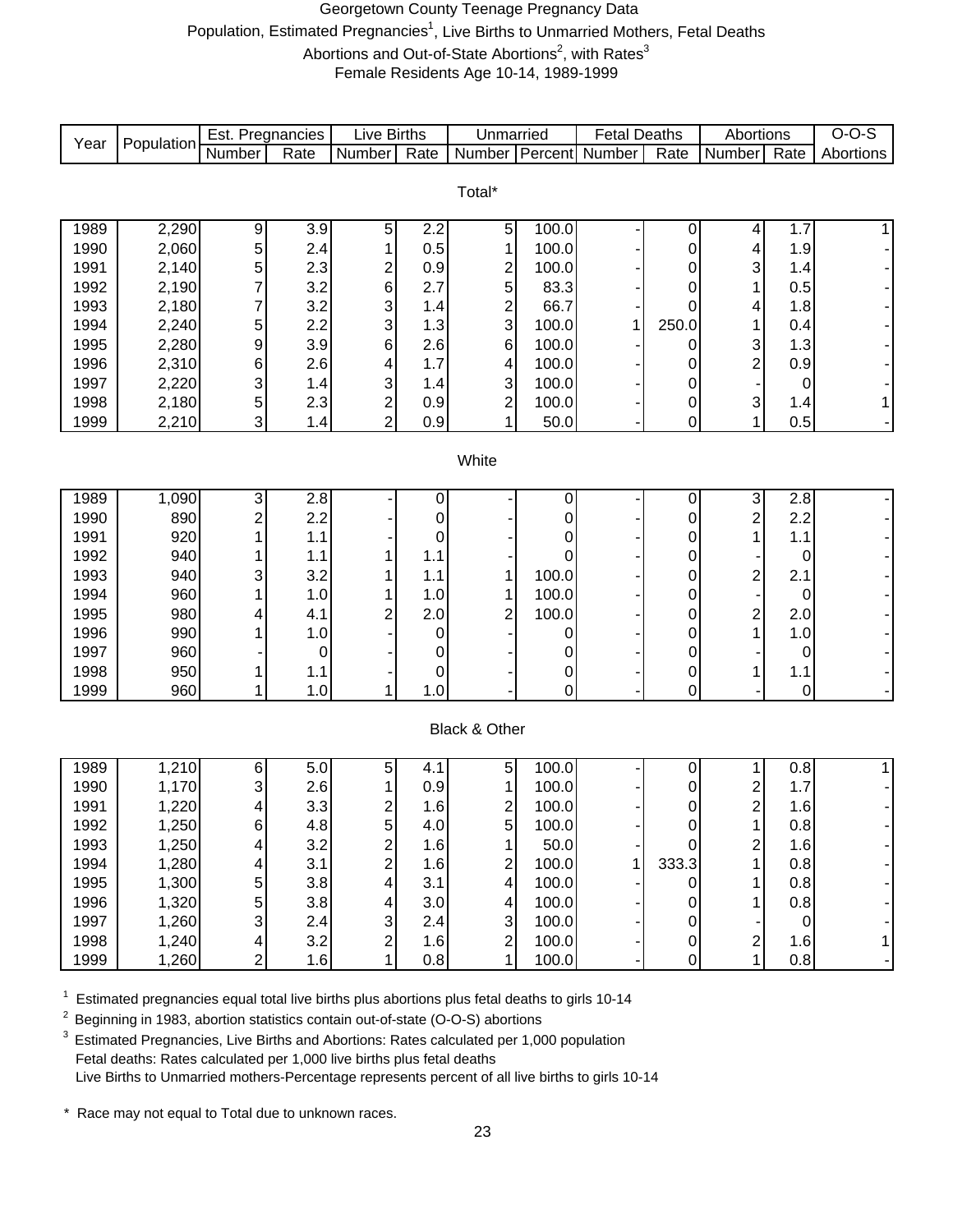#### Greenville County Teenage Pregnancy Data Population, Estimated Pregnancies<sup>1</sup>, Live Births to Unmarried Mothers, Fetal Deaths Abortions and Out-of-State Abortions<sup>2</sup>, with Rates<sup>3</sup> Female Residents Age 10-14, 1989-1999

| Year         | Population     | Est. Pregnancies |                  | <b>Live Births</b>      |            | Unmarried                              |                | <b>Fetal Deaths</b> |                  | Abortions                        |            | $O-O-S$                 |
|--------------|----------------|------------------|------------------|-------------------------|------------|----------------------------------------|----------------|---------------------|------------------|----------------------------------|------------|-------------------------|
|              |                | Number           | Rate             | Number                  | Rate       | Number                                 | <b>Percent</b> | Number              | Rate             | Number                           | Rate       | Abortions               |
|              |                |                  |                  |                         |            |                                        |                |                     |                  |                                  |            |                         |
|              |                |                  |                  |                         |            | Total*                                 |                |                     |                  |                                  |            |                         |
| 1989         | 10,300         | $\overline{27}$  | $\overline{2.6}$ | 14                      | 1.4        | 12                                     | 85.7           |                     | 0                | $\overline{13}$                  | 1.3        | $\overline{\mathbf{4}}$ |
| 1990         | 10,320         | 36               | 3.5              | 27                      | 2.6        | 23                                     | 85.2           | $\overline{c}$      | 69.0             | $\overline{7}$                   | 0.7        | $\mathbf{1}$            |
| 1991         | 10,500         | 35               | 3.3              | 23                      | 2.2        | 22                                     | 95.7           |                     | 0                | 12                               | 1.1        | $\overline{\mathbf{c}}$ |
| 1992         | 10,630         | 26               | 2.4              | 16                      | 1.5        | 14                                     | 87.5           |                     | 0                | 10                               | 0.9        | $\mathbf{1}$            |
| 1993         | 10,730         | 30               | 2.8              | 18                      | 1.7        | 16                                     | 88.9           |                     | 0                | 12                               | 1.1        | 3                       |
| 1994         | 10,880         | 31               | 2.8              | 18                      | 1.7        | 16                                     | 88.9           |                     | 0                | 13                               | 1.2        |                         |
| 1995         | 11,030         | 42               | 3.8              | 28                      | 2.5        | 26                                     | 92.9           |                     | 0                | 14                               | 1.3        | $\frac{2}{3}$           |
| 1996         | 11,200         | 36               | 3.2              | 25                      | 2.2        | 19                                     | 76.0           |                     | 0                | 11                               | 1.0        | $\overline{c}$          |
| 1997         | 10,820         | 23               | 2.1              | 12                      | 1.1        | $\bf 8$                                | 66.7           |                     | 0                | 11                               | 1.0        |                         |
| 1998         | 11,040         | 20               | 1.8              | 17                      | 1.5        | 13                                     | 76.5           |                     | 0                | $\ensuremath{\mathsf{3}}$        | 0.3        |                         |
| 1999         | 11,170         | 24               | 2.1              | 19                      | 1.7        | 17                                     | 89.5           | 1                   | 50.0             | 4                                | 0.4        |                         |
|              |                |                  |                  |                         |            |                                        |                |                     |                  |                                  |            |                         |
| White        |                |                  |                  |                         |            |                                        |                |                     |                  |                                  |            |                         |
|              |                |                  |                  |                         |            |                                        |                |                     |                  |                                  |            |                         |
| 1989         | 7,820          | 11               | 1.4              | 4                       | 0.5        | 4                                      | 100.0          |                     | 0                | 7                                | 0.9        | 1 <sup>1</sup>          |
| 1990         | 7,810          | 18               | 2.3              | 11                      | 1.4        | $\overline{7}$                         | 63.6           | $\overline{c}$      | 153.8            | 5                                | 0.6        |                         |
| 1991         | 7,920          | 9                | 1.1              | $\,6$                   | 0.8        | 5                                      | 83.3           |                     | 0                | 3                                | 0.4        | 1                       |
| 1992         | 8,010          | 10               | 1.2              | $\overline{\mathbf{c}}$ | 0.2        | 1                                      | 50.0           |                     | 0                | 8                                | 1.0        | 1                       |
| 1993         | 8,090          | 10               | 1.2              | $\overline{\mathbf{c}}$ | 0.2        | 1                                      | 50.0           |                     | 0                | 8                                | 1.0        |                         |
| 1994         | 8,200          | 11               | 1.3              | 4                       | 0.5        | 3                                      | 75.0           |                     | 0                | $\overline{7}$<br>$\overline{7}$ | 0.9        | 1                       |
| 1995<br>1996 | 8,310<br>8,440 | 11<br>11         | 1.3<br>1.3       | 4<br>9                  | 0.5<br>1.1 | 4                                      | 100.0<br>44.4  |                     | 0                |                                  | 0.8<br>0.2 | 1                       |
| 1997         | 8,160          | 12               | 1.5              | 4                       | 0.5        | 4                                      | 50.0           |                     | 0<br>0           | $\overline{\mathbf{c}}$<br>8     | 1.0        |                         |
| 1998         | 8,340          | 10               | 1.2              | $\,8\,$                 | 1.0        | $\overline{\mathbf{c}}$<br>$\,$ 6 $\,$ | 75.0           |                     | 0                | $\boldsymbol{2}$                 | 0.2        |                         |
| 1999         | 8,440          | 11               | 1.3              | 8                       | 0.9        | $\overline{7}$                         | 87.5           |                     | $\mathbf 0$      | 3                                | 0.4        |                         |
|              |                |                  |                  |                         |            |                                        |                |                     |                  |                                  |            |                         |
|              |                |                  |                  |                         |            | Black & Other                          |                |                     |                  |                                  |            |                         |
|              |                |                  |                  |                         |            |                                        |                |                     |                  |                                  |            |                         |
| 1989         | 2,490          | 16               | 6.4              | 10                      | 4.0        | 8 <sup>1</sup>                         | 80.0           |                     | 0                | 6                                | 2.4        | 3                       |
| 1990         | 2,520          | 18               | 7.1              | 16                      | 6.3        | 16                                     | 100.0          |                     | 0                | $\overline{\mathbf{c}}$          | 0.8        | 1 <sup>1</sup>          |
| 1991         | 2,580          | 26               | 10.1             | 17                      | 6.6        | 17                                     | 100.0          |                     | 0                | 9                                | 3.5        | $\mathbf{1}$            |
| 1992         | 2,610          | 16               | 6.1              | 14                      | 5.4        | 13                                     | 92.9           |                     | 0                | 2                                | 0.8        |                         |
| 1993         | 2,640          | 20               | 7.6              | 16                      | 6.1        | 15                                     | 93.8           |                     | $\,0\,$          | $\overline{\mathbf{4}}$          | 1.5        | $\overline{3}$          |
| 1994         | 2,680          | 20               | 7.5              | 14                      | 5.2        | 13                                     | 92.9           |                     | 0                | $\,6$                            | 2.2        | $\mathbf{1}$            |
| 1995         | 2,710          | 31               | 11.4             | 24                      | 8.9        | 22                                     | 91.7           |                     | $\mathbf 0$      | $\overline{7}$                   | 2.6        | $\overline{\mathbf{c}}$ |
| 1996         | 2,750          | 25               | 9.1              | 16                      | 5.8        | 15                                     | 93.8           |                     | $\boldsymbol{0}$ | 9                                | 3.3        | $\overline{2}$          |
| 1997         | 2,650          | 11               | 4.2              | 8                       | 3.0        | $\,6$                                  | 75.0           |                     | 0                | 3                                | 1.1        |                         |
| 1998         | 2,700          | 10               | 3.7              | $\boldsymbol{9}$        | 3.3        | $\overline{7}$                         | 77.8           |                     | 0                | 1                                | 0.4        |                         |
| 1999         | 2,730          | 13               | 4.8              | 11                      | 4.0        | 10                                     | 90.9           | 1                   | 83.3             | 1                                | 0.4        |                         |

 $1$  Estimated pregnancies equal total live births plus abortions plus fetal deaths to girls 10-14

2 Beginning in 1983, abortion statistics contain out-of-state (O-O-S) abortions

 $3$  Estimated Pregnancies, Live Births and Abortions: Rates calculated per 1,000 population Fetal deaths: Rates calculated per 1,000 live births plus fetal deaths Live Births to Unmarried mothers-Percentage represents percent of all live births to girls 10-14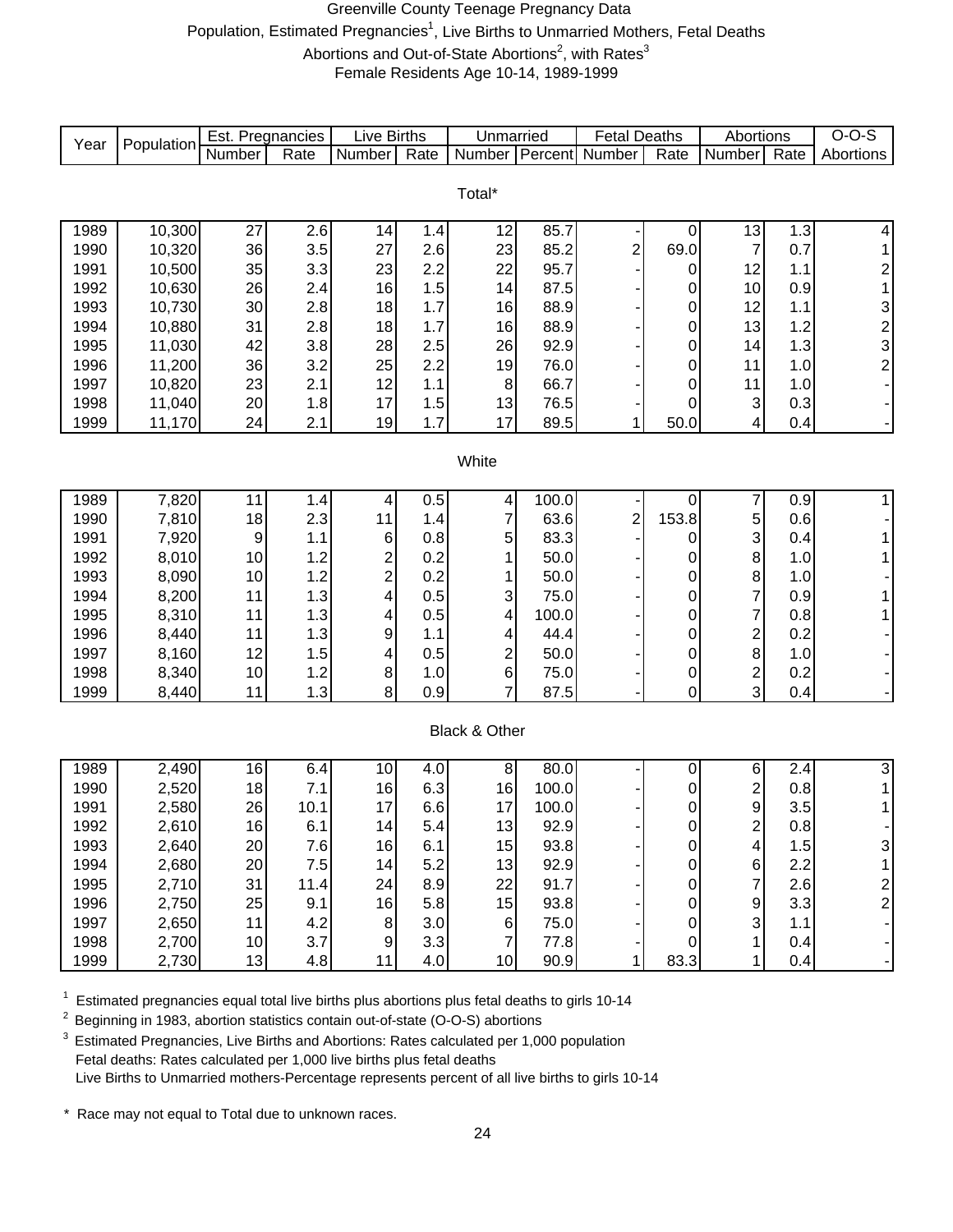#### Greenwood County Teenage Pregnancy Data Population, Estimated Pregnancies<sup>1</sup>, Live Births to Unmarried Mothers, Fetal Deaths Abortions and Out-of-State Abortions<sup>2</sup>, with Rates<sup>3</sup> Female Residents Age 10-14, 1989-1999

Number Rate Number Rate Number Percent Number Rate Number Rate 1989 | 1,800 | 13 | 7.2 | 6 | 3.3 | 6 | 100.0 | - | 0 | 7 | 3.9 | 3 1990 | 2,050 | 8 | 3.9 | 5 | 2.4 | 5 | 100.0 | - | 0 | 3 | 1.5 | 1 1991 | 2,080 | 8 | 3.8 | 7 | 3.4 | 6 | 85.7 | - | 0 | 1 | 0.5 | -1992 | 2,090 | 7 | 3.3 | 3 | 1.4 | 3 | 100.0 | - | 0 | 4 | 1.9 | 1 1993 | 2,100 | 12 | 5.7 | 4 | 1.9 | 3 | 75.0 | - | 0 | 8 | 3.8 | 1 1994 | 2,120 | 6 | 2.8 | 3 | 1.4 | 3 | 100.0 | - | 0 | 3 | 1.4 | -1995 | 2,140 | 9 | 4.2 | 5 | 2.3 | 4 | 80.0 | 1 | 166.7 | 3 | 1.4 | -1996 2,170 9 4.1 7 3.2 5 71.4 - 0 2 0.9 - 1997 2,080 14 6.7 6 2.9 5 83.3 1 142.9 7 3.4 - 1998 | 2,070 | 10 | 4.8 | 8 | 3.9 | 8 | 100.0 | - | 0 | 2 | 1.0 | -1999 | 2,060 | 11 | 5.3 | 6 | 2.9 | 6 | 100.0 | 2 | 250.0 | 3 | 1.5 | -1989 | 1,060 | 2 | 1.9 | - | 0 | - | 0 | - | 0 | 2 | 1.9 | -1990 | 1,210 | 2 | 1.7 | 1 | 0.8 | 1 | 100.0 | - | 0 | 1 | 0.8 | 1 1991 | 1,230 | 3 | 2.4 | 2 | 1.6 | 1 | 50.0 | - | 0 | 1 | 0.8 | -1992 | 1,240 | 1 | 0.8 | - | 0 | - | 0 | - | 0 | 1 | 0.8 | -1993 | 1,240 | 4 | 3.2 | 1 | 0.8 | 1 | 100.0 | - | 0 | 3 | 2.4 | -1994 | 1,250 | 2 | 1.6 | 1 | 0.8 | 1 | 100.0 | - | 0 | 1 | 0.8 | -1995 | 1,260 | 1 | 1,0.8 | 1 | 0.8 | 1 | 0.8 | 0 | - | 0 | - | 0 | -1996 | 1,280 | 3 | 2.3 | 3 | 2.3 | 1 | 33.3 | - | 0 | - | 0 | 1997 | 1,240 | 2 | 1.6 | 1 | 0.8 | - | 0 | - | 0 | 1 | 0.8 | -1998 | 1,230 | 1 | 1,0.8 | 1 | 1,00.0 | 1 | 100.0 | 0 | 0 | 0 | 1999 | 1,220 | 3 | 2.5 | - | 0 | - | 0 | 1 | 1000.0 | 2 | 1.6 | -1989 | 740 | 11 | 14.9 | 6 | 8.1 | 6 | 100.0 | - | 0 | 5 | 6.8 | 3 1990 | 830 | 6 | 7.2 | 4 | 4.8 | 4 | 100.0 | - | 0 | 2 | 2.4 | -1991 | 850 | 5 | 5.9 | 5 | 5.9 | 5 | 100.0 | - | 0 | - | 0 | -1992 | 860 | 6 | 7.0 | 3 | 3.5 | 3 | 100.0 | - | 0 | 3 | 3.5 | 1 1993 | 860 | 8 | 9.3 | 3 | 3.5 | 2 | 66.7 | - | 0 | 5 | 5.8 | 1 1994 | 870 | 4 4.6 | 2 2.3 | 2 100.0 | - 0 2 2.3 | -1995 | 880 | 8 | 9.1 | 4 | 4.5 | 4 | 100.0 | 1 | 200.0 | 3 | 3.4 | -1996 | 890 | 6 6.7 | 4 4.5 | 4 100.0 |- 0 | 2 2.2 | -1997 | 840 | 12 | 14.3 | 5 | 6.0 | 5 | 100.0 | 1 | 166.7 | 6 | 7.1 | -1998 | 840 | 9 10.7 | 7 | 8.3 | 7 | 100.0 | - | 0 | 2 | 2.4 | -1999 | 840| 8| 9.5| 6| 7.1| 6| 100.0| 1| 142.9| 1| 1.2| -Live Births **White** Black & Other Total\* Unmarried | Fetal Deaths | Abortions | O-O-S Year Population Est. Pregnancies Live Births | Unmarried | Fetal Deaths | Abortions | O-O-S<br>Number | Rate | Number | Rate | Number | Rate | Number | Percent | Number | Rate | Number | Rate | Abortions

1 <sup>1</sup> Estimated pregnancies equal total live births plus abortions plus fetal deaths to girls 10-14<br><sup>2</sup> Beginning in 1983, abortion statistics contain out-of-state (O-O-S) abortions

2 Beginning in 1983, abortion statistics contain out-of-state (O-O-S) abortions

Estimated Pregnancies, Live Births and Abortions: Rates calculated per 1,000 population Fetal deaths: Rates calculated per 1,000 live births plus fetal deaths Live Births to Unmarried mothers-Percentage represents percent of all live births to girls 10-14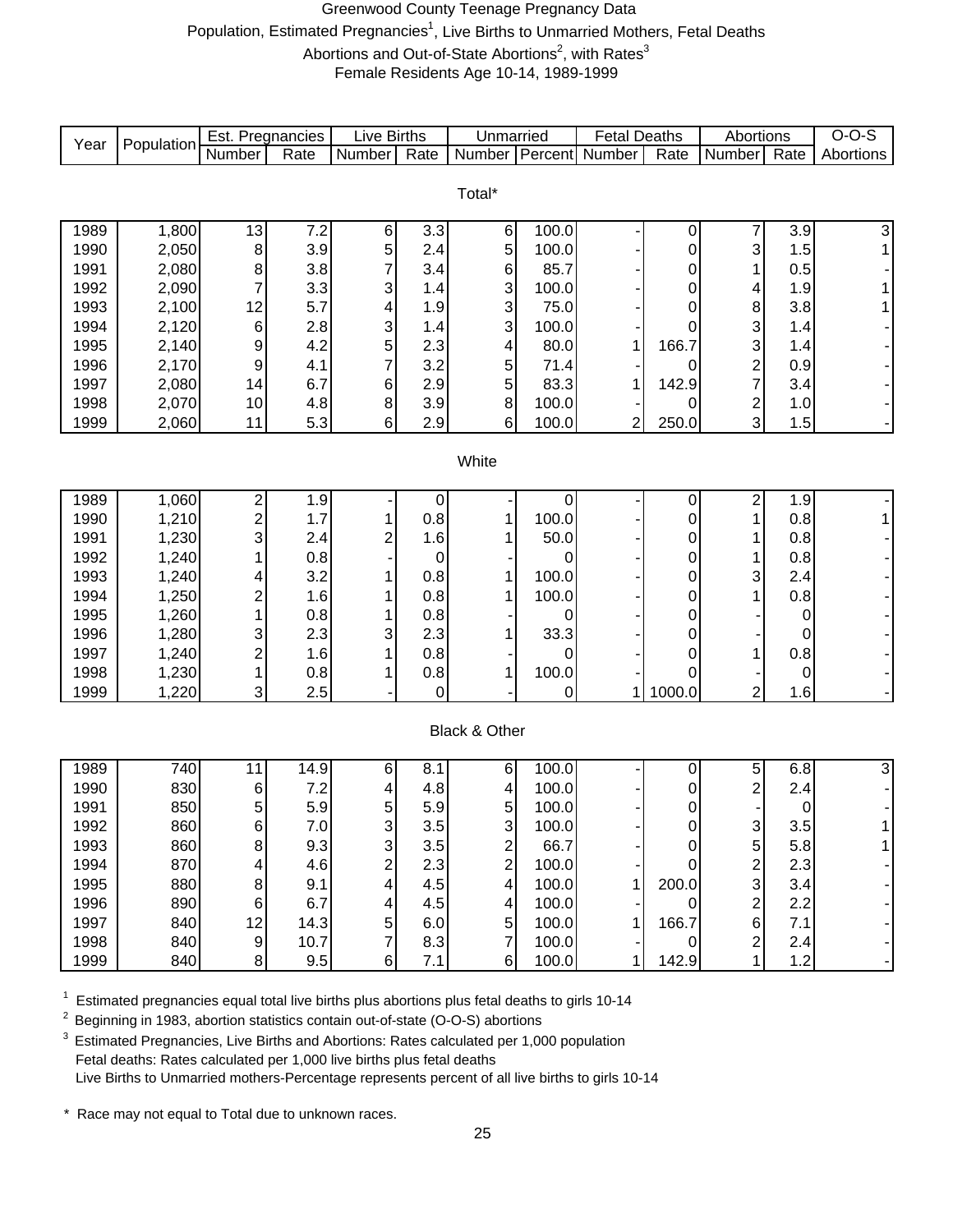#### Hampton County Teenage Pregnancy Data Population, Estimated Pregnancies<sup>1</sup>, Live Births to Unmarried Mothers, Fetal Deaths Abortions and Out-of-State Abortions<sup>2</sup>, with Rates<sup>3</sup> Female Residents Age 10-14, 1989-1999

| Year  | Population | Est. Pregnancies |             | Live Births   |                     | Unmarried               |           | <b>Fetal Deaths</b>   |           | Abortions               |                  | $O-O-S$          |
|-------|------------|------------------|-------------|---------------|---------------------|-------------------------|-----------|-----------------------|-----------|-------------------------|------------------|------------------|
|       |            | Number           | Rate        | Number        | Rate                |                         |           | Number Percent Number | Rate      | Number                  | Rate             | <b>Abortions</b> |
|       |            |                  |             |               |                     |                         |           |                       |           |                         |                  |                  |
|       |            |                  |             |               |                     | Total*                  |           |                       |           |                         |                  |                  |
| 1989  | 780        | 4                | 5.1         | 4             | 5.1                 | 4                       | 100.0     |                       | 0         |                         | 0                |                  |
| 1990  | 820        | $\overline{c}$   | 2.4         |               | 1.2                 | 1                       | 100.0     |                       | 0         | 1                       | 1.2              |                  |
| 1991  | 830        |                  | 1.2         |               | 1.2                 | 1                       | 100.0     |                       | 0         |                         | 0                |                  |
| 1992  | 840        | $\overline{c}$   | 2.4         | 2             | 2.4                 | $\overline{\mathbf{c}}$ | 100.0     |                       | 0         |                         | 0                |                  |
| 1993  | 830        | $\overline{c}$   | 2.4         |               | 2.4                 | $\overline{c}$          | 100.0     |                       | 0         |                         | 0                |                  |
| 1994  | 860        |                  | 8.1         | $\frac{2}{5}$ | 5.8                 | 5                       | 100.0     |                       | 0         |                         | 2.3              |                  |
| 1995  | 870        | 5                | 5.7         | 3             | 3.4                 | 3                       | 100.0     |                       | 0         | $\frac{2}{2}$           | 2.3              |                  |
| 1996  | 870        |                  | 1.1         |               | 0                   |                         | 0         |                       | 0         | 1                       | 1.1              |                  |
| 1997  | 820        | $\overline{c}$   | 2.4         |               | 0                   |                         | 0         |                       | 0         | $\overline{\mathbf{c}}$ | 2.4              | 1                |
| 1998  | 810        |                  | 1.2         |               | 0                   |                         | 0         |                       | 0         | 1                       | 1.2              |                  |
| 1999  | 810        |                  | 1.2         |               | $\mathsf{O}\xspace$ |                         | 0         |                       | 0         | 1                       | 1.2              |                  |
|       |            |                  |             |               |                     |                         |           |                       |           |                         |                  |                  |
| White |            |                  |             |               |                     |                         |           |                       |           |                         |                  |                  |
| 1989  | 260        |                  | 0           |               | 0                   |                         | 0         |                       | $\pmb{0}$ |                         | 0                |                  |
| 1990  | 250        |                  | 4.0         |               | 0                   |                         | 0         |                       | 0         |                         | 4.0              |                  |
| 1991  | 250        |                  | 0           |               | 0                   |                         | 0         |                       | 0         |                         | 0                |                  |
| 1992  | 250        |                  | 0           |               | 0                   |                         | 0         |                       | 0         |                         | 0                |                  |
| 1993  | 250        |                  | 0           |               | 0                   |                         | 0         |                       | 0         |                         | 0                |                  |
| 1994  | 260        |                  | 3.8         |               | 3.8                 | 1                       | 100.0     |                       | 0         |                         | 0                |                  |
| 1995  | 260        | 3                | 11.5        | 2             | 7.7                 | 2                       | 100.0     |                       | 0         | 1                       | 3.8              |                  |
| 1996  | 260        |                  | 0           |               | 0                   |                         | 0         |                       | 0         |                         | 0                |                  |
| 1997  | 240        |                  | 0           |               | 0                   |                         | 0         |                       | 0         |                         | 0                |                  |
| 1998  | 240        |                  | 0           |               | 0                   |                         | 0         |                       | 0         |                         | 0                |                  |
| 1999  | 240        | 1                | 4.2         |               | 0                   |                         | 0         |                       | 0         | 1                       | 4.2              |                  |
|       |            |                  |             |               |                     |                         |           |                       |           |                         |                  |                  |
|       |            |                  |             |               |                     | Black & Other           |           |                       |           |                         |                  |                  |
| 1989  | 520        | 4                | 7.7         | 4             | 7.7                 | $\vert 4 \vert$         | 100.0     |                       | 0         |                         | $\boldsymbol{0}$ |                  |
| 1990  | 580        |                  | 1.7         |               | 1.7                 | 1                       | 100.0     |                       | 0         |                         | $\boldsymbol{0}$ |                  |
| 1991  | 590        |                  | 1.7         |               | 1.7                 | $\mathbf{1}$            | 100.0     |                       | 0         |                         | 0                |                  |
| 1992  | 590        | 2                | 3.4         |               | 3.4                 | $\mathbf{2}$            | 100.0     |                       | O         |                         | O                |                  |
| 1993  | 590        | $\overline{2}$   | 3.4         | $\frac{2}{2}$ | 3.4                 | $\overline{c}$          | 100.0     |                       | 0         |                         | $\mathbf 0$      |                  |
| 1994  | 610        | 6                | 9.8         | 4             | 6.6                 | $\overline{\mathbf{4}}$ | 100.0     |                       | 0         | $\overline{\mathbf{c}}$ | 3.3              |                  |
| 1995  | 610        | 2                | 3.3         |               | 1.6                 | 1                       | 100.0     |                       | 0         | 1                       | 1.6              | 1                |
| 1996  | 610        |                  | 1.6         |               | $\boldsymbol{0}$    |                         | 0         |                       | 0         | 1                       | 1.6              |                  |
| 1997  | 570        | $\overline{c}$   | 3.5         |               | 0                   |                         | 0         |                       | 0         | $\overline{\mathbf{c}}$ | 3.5              | 1                |
| 1998  | 570        |                  | 1.8         |               | $\mathsf{O}\xspace$ |                         | $\pmb{0}$ |                       | 0         | $\mathbf 1$             | 1.8              |                  |
| 1999  | 570        |                  | $\mathbf 0$ |               | $\mathsf{O}\xspace$ |                         | 0         |                       | 0         |                         | $\pmb{0}$        |                  |

 $1$  Estimated pregnancies equal total live births plus abortions plus fetal deaths to girls 10-14

2 Beginning in 1983, abortion statistics contain out-of-state (O-O-S) abortions

<sup>3</sup> Estimated Pregnancies, Live Births and Abortions: Rates calculated per 1,000 population Fetal deaths: Rates calculated per 1,000 live births plus fetal deaths Live Births to Unmarried mothers-Percentage represents percent of all live births to girls 10-14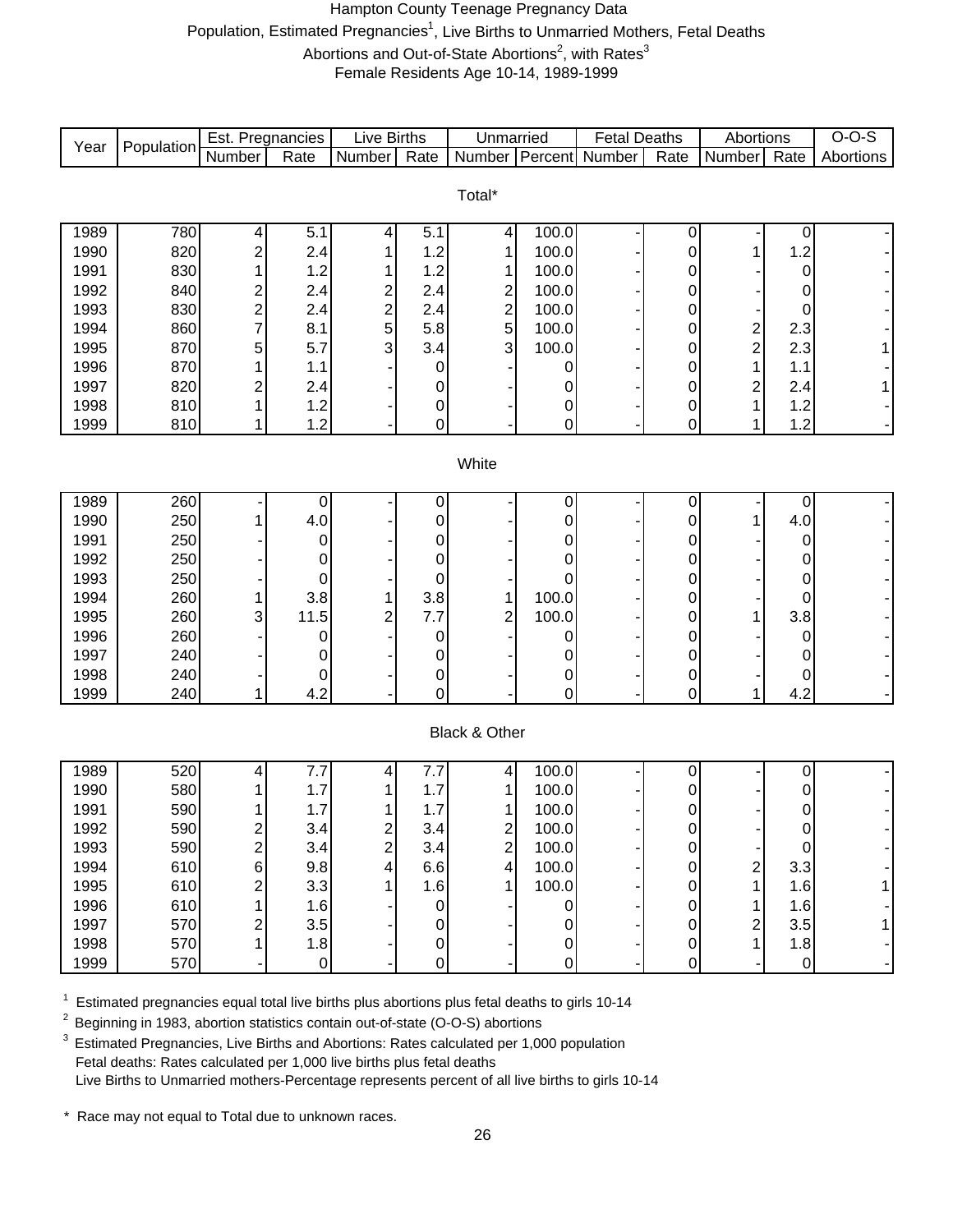#### Horry County Teenage Pregnancy Data Population, Estimated Pregnancies<sup>1</sup>, Live Births to Unmarried Mothers, Fetal Deaths Abortions and Out-of-State Abortions<sup>2</sup>, with Rates<sup>3</sup> Female Residents Age 10-14, 1989-1999

|              |                | Est. Pregnancies |            | <b>Live Births</b>      |                   | Unmarried               |               | <b>Fetal Deaths</b> |                | Abortions                 |                  | $O-O-S$                 |
|--------------|----------------|------------------|------------|-------------------------|-------------------|-------------------------|---------------|---------------------|----------------|---------------------------|------------------|-------------------------|
| Year         | Population     | Number           | Rate       | Number                  | $\overline{Rate}$ | Number Percent          |               | Number              | Rate           | Number                    | Rate             | Abortions               |
|              |                |                  |            |                         |                   |                         |               |                     |                |                           |                  |                         |
|              |                |                  |            |                         |                   | Total*                  |               |                     |                |                           |                  |                         |
|              |                |                  |            |                         |                   |                         |               |                     |                |                           |                  |                         |
| 1989         | 4,520          | 16               | 3.5        | 10                      | 2.2<br>2.5        | 10<br>11                | 100.0<br>91.7 |                     | $\pmb{0}$      | 6                         | 1.3<br>1.2       | $\overline{\mathbf{4}}$ |
| 1990<br>1991 | 4,880<br>5,080 | 18               | 3.7        | 12<br>11                |                   | 11                      | 100.0         |                     | 0              | 6                         |                  | 3                       |
| 1992         | 5,200          | 14               | 2.8<br>2.7 | $\, 8$                  | 2.2<br>1.5        | 8                       | 100.0         | 1                   | 0<br>111.1     | 3<br>5                    | 0.6<br>1.0       | 1                       |
| 1993         | 5,380          | 14<br>21         | 3.9        | 13                      | 2.4               | 12                      | 92.3          |                     | 0              | 8                         | 1.5              | $\overline{\mathbf{4}}$ |
| 1994         | 5,220          | 20               | 3.8        | 18                      | 3.4               | 17                      | 94.4          | 1                   | 52.6           | 1                         | 0.2              |                         |
| 1995         | 5,390          | 16               | 3.0        | 13                      | 2.4               | 12                      | 92.3          |                     | 0              | 3                         | 0.6              | $\overline{\mathbf{c}}$ |
| 1996         | 5,590          | 15               | 2.7        | $\boldsymbol{9}$        | 1.6               | $\overline{7}$          | 77.8          |                     | 0              | 6                         | 1.1              | $\mathbf 1$             |
| 1997         | 5,580          | 14               | 2.5        | 10                      | 1.8               | 10                      | 100.0         |                     | $\mathbf 0$    | 4                         | 0.7              |                         |
| 1998         | 5,620          | 15               | 2.7        | 10                      | 1.8               | 10                      | 100.0         |                     | $\pmb{0}$      | 5                         | 0.9              | ვ<br>ვ                  |
| 1999         | 5,720          | 14               | 2.4        | 8                       | 1.4               | $\,6$                   | 75.0          |                     | 0              | 6                         | 1.0              | $\vert 4 \vert$         |
|              |                |                  |            |                         |                   |                         |               |                     |                |                           |                  |                         |
| White        |                |                  |            |                         |                   |                         |               |                     |                |                           |                  |                         |
|              |                |                  |            |                         |                   |                         |               |                     |                |                           |                  |                         |
| 1989         | 3,040          | 5                | 1.6        | 2                       | 0.7               | 2                       | 100.0         |                     | $\pmb{0}$      | 3                         | 1.0              |                         |
| 1990         | 3,440          | 5                | 1.5        | 1                       | 0.3               |                         | 0             |                     | $\pmb{0}$      | 4                         | 1.2              | $\frac{3}{2}$           |
| 1991         | 3,570          | $\overline{c}$   | 0.6        | 1                       | 0.3               | 1                       | 100.0         |                     | 0              | 1                         | 0.3              | $\mathbf{1}$            |
| 1992         | 3,650          | 5                | 1.4        | $\overline{\mathbf{c}}$ | 0.5               | 2                       | 100.0         |                     | $\pmb{0}$      | 3                         | 0.8              |                         |
| 1993         | 3,780          | 6                | 1.6        | $\overline{c}$          | 0.5               | $\mathbf{1}$            | 50.0          |                     | 0              | 4                         | 1.1              | 3                       |
| 1994         | 3,660          | 7                | 1.9        | 6                       | 1.6               | 5                       | 83.3          |                     | 0              | 1                         | 0.3              |                         |
| 1995         | 3,780          | 5                | 1.3        | 3                       | 0.8               | $\frac{2}{3}$           | 66.7          |                     | 0              | $\frac{2}{3}$             | 0.5              | 1                       |
| 1996         | 3,930          | 7                | 1.8        | 4                       | 1.0               |                         | 75.0          |                     | 0              |                           | 0.8              |                         |
| 1997         | 3,920          | 7                | 1.8        | 3                       | 0.8               | 3                       | 100.0         |                     | 0              | 4                         | 1.0              |                         |
| 1998         | 3,960          | 6                | 1.5        | $\overline{\mathbf{c}}$ | 0.5               | $\overline{c}$          | 100.0         |                     | $\pmb{0}$      | 4                         | 1.0              | $\frac{3}{2}$           |
| 1999         | 4,020          | $\,6$            | 1.5        | $\overline{2}$          | 0.5               | 1                       | 50.0          |                     | $\mathbf 0$    | 4                         | 1.0              | $\mathbf{2}$            |
|              |                |                  |            |                         |                   |                         |               |                     |                |                           |                  |                         |
|              |                |                  |            |                         |                   | Black & Other           |               |                     |                |                           |                  |                         |
| 1989         | 1,490          | 11               | 7.4        | 8                       | 5.4               | $\bf 8$                 | 100.0         |                     | 0              | $\ensuremath{\mathsf{3}}$ | 2.0              | 1                       |
| 1990         | 1,440          | 13               | 9.0        | 11                      | 7.6               | 11                      | 100.0         |                     | 0              | $\overline{\mathbf{c}}$   | 1.4              | 1                       |
| 1991         | 1,520          | 12               | 7.9        | 10                      | 6.6               | 10                      | 100.0         |                     | 0              | $\overline{\mathbf{c}}$   | 1.3              |                         |
| 1992         | 1,550          | 9                | 5.8        | $6 \mid$                | 3.9               | 6                       | 100.0         | 1 <sup>1</sup>      | 142.9          | 2                         | 1.3              |                         |
| 1993         | 1,610          | 15               | 9.3        | 11                      | 6.8               | 11                      | 100.0         |                     | $\overline{0}$ | 4                         | 2.5              | 1                       |
| 1994         | 1,560          | 13               | 8.3        | 12                      | 7.7               | 12                      | 100.0         | 1                   | 76.9           |                           | $\boldsymbol{0}$ |                         |
| 1995         | 1,610          | 11               | 6.8        | 10                      | 6.2               | 10                      | 100.0         |                     | $\mathbf 0$    | 1                         | 0.6              | 1                       |
| 1996         | 1,670          | 8                | 4.8        | 5                       | 3.0               | $\overline{\mathbf{4}}$ | 80.0          |                     | 0              | 3                         | 1.8              | 1                       |
| 1997         | 1,660          |                  | 4.2        | 7                       | 4.2               | 7                       | 100.0         |                     | 0              |                           | $\mathbf 0$      |                         |
| 1998         | 1,660          | 9                | 5.4        | 8 <sup>1</sup>          | 4.8               | $\bf 8$                 | 100.0         |                     | $\pmb{0}$      | 1                         | 0.6              | 1                       |
| 1999         | 1,700          | 7                | 4.1        | 6 <sup>1</sup>          | 3.5               | 5 <sup>1</sup>          | 83.3          |                     | $\mathbf 0$    | 1                         | 0.6              | 1                       |

 $1$  Estimated pregnancies equal total live births plus abortions plus fetal deaths to girls 10-14

<sup>2</sup> Beginning in 1983, abortion statistics contain out-of-state (O-O-S) abortions

<sup>3</sup> Estimated Pregnancies, Live Births and Abortions: Rates calculated per 1,000 population Fetal deaths: Rates calculated per 1,000 live births plus fetal deaths Live Births to Unmarried mothers-Percentage represents percent of all live births to girls 10-14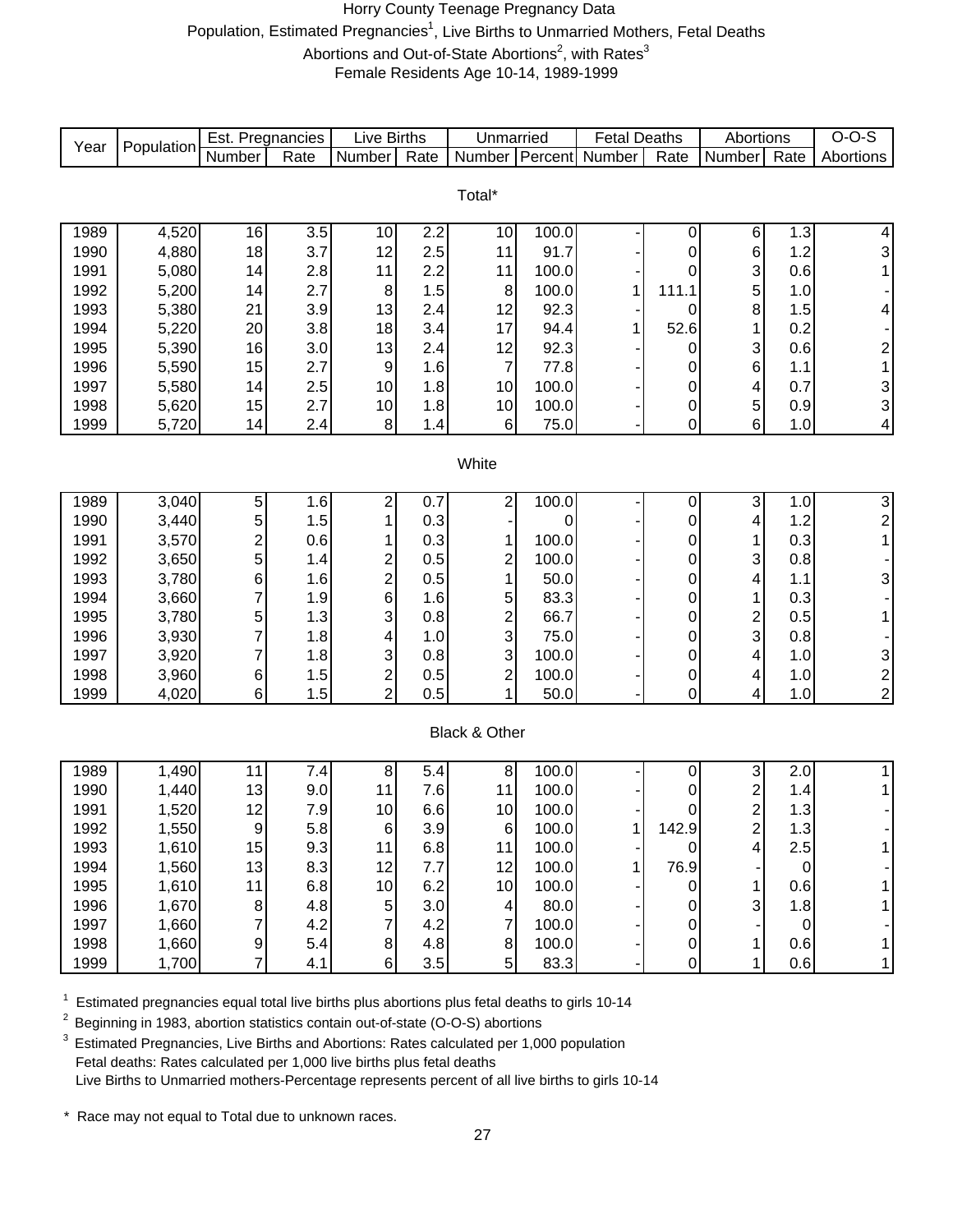#### Jasper County Teenage Pregnancy Data Population, Estimated Pregnancies<sup>1</sup>, Live Births to Unmarried Mothers, Fetal Deaths Abortions and Out-of-State Abortions<sup>2</sup>, with Rates<sup>3</sup> Female Residents Age 10-14, 1989-1999

Number Rate Number Rate Number Percent Number Rate Number Rate 1989 | 660 | 2 | 3.0 | - | 0 | - | 0 | - | 0 | 2 | 3.0 | 1 1990 | 670 | 1 | 1.5 | - 0 | - 0 | 1 | 1000.0 | 0 | 0 | -1991 | 690 | 6 | 8.7 | 3 | 4.3 | 3 | 100.0 | - | 0 | 3 | 4.3 | 2 1992 | 690 | 1 | 1.4 | 1 | 1.4 | 1 | 100.0 | - | 0 | - | 0 | -1993 | 690| -| 0| -| 0| -| 0| -| 0| -| 0| -1994 | 700 | 4 | 5.7 | 3 | 4.3 | 3 | 100.0 | - | 0 | 1 | 1.4 | -1995 | 720 | 2 | 2.8 | 1 | 1.4 | 1 | 100.0 | - | 0 | 1 | 1.4 | -1996 | 710 | 1 | 1.4 | 1 | 1.4 | 1 | 100.0 | - | 0 | - | 0 | -1997 | 680 | 6 | 8.8 | 4 | 5.9 | 4 | 100.0 | - | 0 | 2 | 2.9 | 1 1998 | 680 | 1 | 1.5 | 1 | 1.5 | 1 | 100.0 | - | 0 | - | 0 | -1999 | 690 | 1 | 1.4 | 1 | 1.4 | 1 | 100.0 | - | 0 | - | 0 | -1989 | 270 | - | 0 | - | 0 | - | 0 | - | 0 | - | 0 | - | 0 | -1990 | 200| -| 0| -| 0| -| 0| -| 0| -| 0| -1991 | 200 |2 | 10.0 | - | 0 | - | 0 | - | 0 | 2 | 10.0 | 1 1992 | 200| -| 0| -| 0| -| 0| -| 0| -| 0| -1993 | 200 | -| 0 | -| 0 | -| 0 | -| 0 | -| 0 | -| 0 | -| 0 | -| 0 | -| 0 | -| 0 | -1994 | 210 | 1 | 4.8 | 1 | 4.8 | 1 | 100.0 | - | 0 | - | 0 | -1995 | 210 | - | 0 | - | 0 | - | 0 | - | 0 | - | 0 | - | 0 | - | 0 | - | 0 | - | 0 | -1996 210 - 0 - 0 - 0 - 0 - 0 - 1997 | 200 | 1 | 5.0 | - | 0 | - | 0 | - | 0 | 1 | 5.0 | 1 Live Births **White** Total\* Unmarried | Fetal Deaths | Abortions | O-O-S Year Population Est. Pregnancies Live Births | Unmarried | Fetal Deaths | Abortions | O-O-S<br>Number | Rate | Number | Rate | Number | Rate | Number | Percent | Number | Rate | Number | Rate | Abortions

#### Black & Other

1998 200 - 0 - 0 - 0 - 0 - 0 - 1999 | 200| -| 0| -| 0| -| 0| -| 0| -| 0| -

| 1989 | 390 | ⌒ | 5.   |   |          |                |       |        | ົ | 5.1              |  |
|------|-----|---|------|---|----------|----------------|-------|--------|---|------------------|--|
| 1990 | 470 |   | 2.1  |   |          |                |       | 1000.0 |   |                  |  |
| 1991 | 480 | 4 | 8.3  | 3 | 6.3      | 3 <sub>l</sub> | 100.0 | 0      |   | ົ<br>2.1         |  |
| 1992 | 490 |   | 2.0  |   | 2.0      |                | 100.0 | 0      |   |                  |  |
| 1993 | 490 |   | 0    |   |          |                |       | 0      |   |                  |  |
| 1994 | 500 | 3 | 6.0  | ⌒ | 4.0      | ົ              | 100.0 | 0      |   | 2.0              |  |
| 1995 | 510 | ົ | 3.9  |   | 2.0      |                | 100.0 | 0      |   | 2.0 <sub>l</sub> |  |
| 1996 | 500 |   | 2.0  |   | 2.0      |                | 100.0 | 0      |   | 0                |  |
| 1997 | 480 | 5 | 10.4 |   | 8.3      | 4              | 100.0 | 0      |   | 2.1              |  |
| 1998 | 480 |   | 2.1  |   | ົ<br>2.1 |                | 100.0 | 0      |   |                  |  |
| 1999 | 490 |   | 2.0  |   | 2.0      |                | 100.0 | 0      |   |                  |  |

1 <sup>1</sup> Estimated pregnancies equal total live births plus abortions plus fetal deaths to girls 10-14<br><sup>2</sup> Beginning in 1983, abortion statistics contain out-of-state (O-O-S) abortions

2 Beginning in 1983, abortion statistics contain out-of-state (O-O-S) abortions

 $3$  Estimated Pregnancies, Live Births and Abortions: Rates calculated per 1,000 population Fetal deaths: Rates calculated per 1,000 live births plus fetal deaths Live Births to Unmarried mothers-Percentage represents percent of all live births to girls 10-14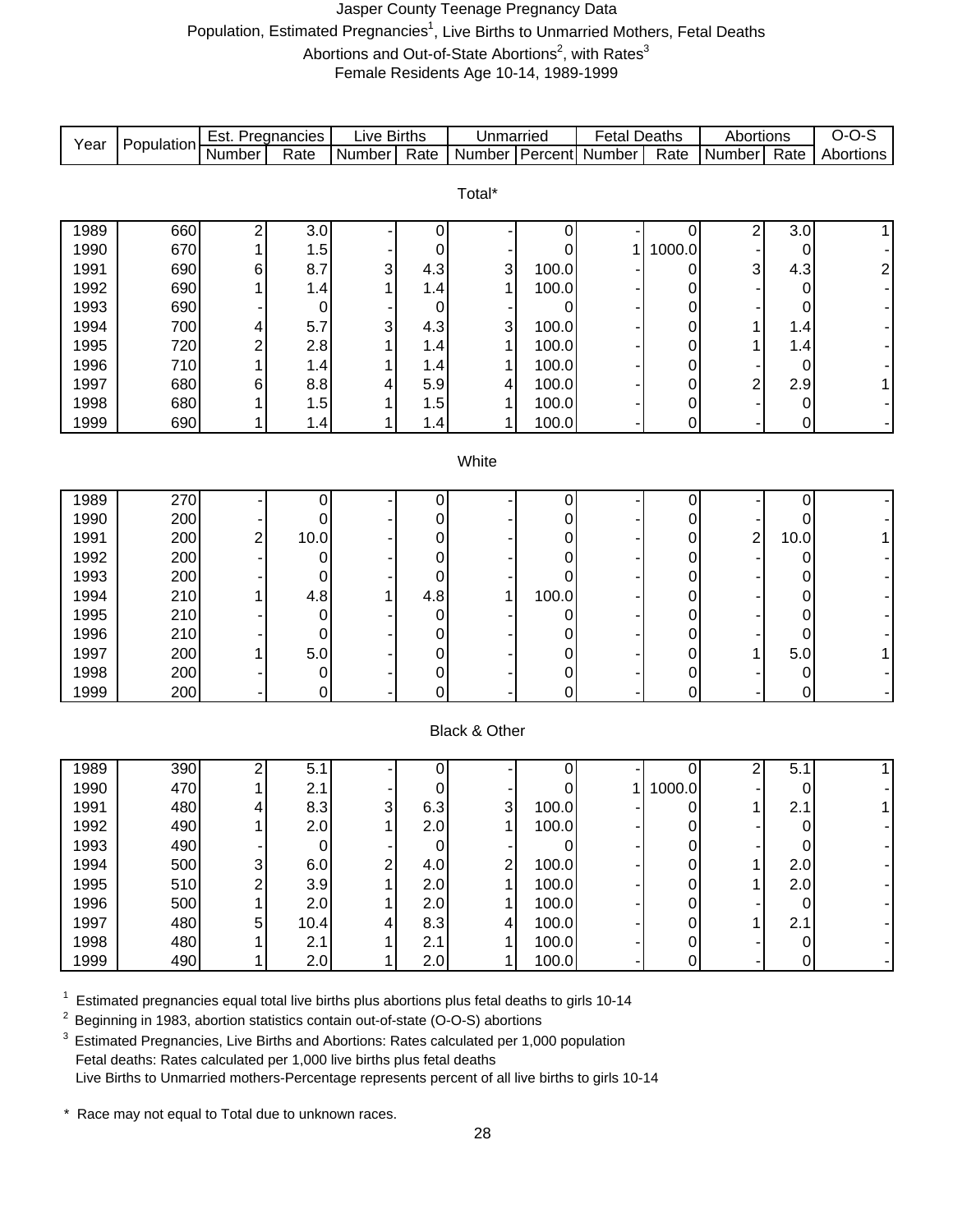#### Kershaw County Teenage Pregnancy Data Population, Estimated Pregnancies<sup>1</sup>, Live Births to Unmarried Mothers, Fetal Deaths Abortions and Out-of-State Abortions<sup>2</sup>, with Rates<sup>3</sup>

Female Residents Age 10-14, 1989-1999

| Year         | Population     | Est. Pregnancies             |                  | Live Births    |             | Unmarried                              |                  | <b>Fetal Deaths</b> |             | Abortions               |          | $O-O-S$   |
|--------------|----------------|------------------------------|------------------|----------------|-------------|----------------------------------------|------------------|---------------------|-------------|-------------------------|----------|-----------|
|              |                | Number                       | Rate             | Number         | Rate        | <b>Number</b>                          | <b>T</b> Percent | Number              | Rate        | Number                  | Rate     | Abortions |
|              |                |                              |                  |                |             |                                        |                  |                     |             |                         |          |           |
|              |                |                              |                  |                |             | Total*                                 |                  |                     |             |                         |          |           |
|              |                |                              |                  |                |             |                                        |                  |                     |             |                         |          |           |
| 1989         | 1,780          | 4                            | $\overline{2.2}$ | 4              | 2.2         | 4                                      | 100.0            |                     | 0           |                         | 0        |           |
| 1990         | 1,630          | 3                            | 1.8              | 3              | 1.8         | 3                                      | 100.0            |                     | 0           |                         | 0        |           |
| 1991         | 1,670<br>1,690 | $\overline{c}$               | 1.2              | $\frac{2}{5}$  | 1.2         | $\frac{2}{5}$                          | 100.0            |                     | 0           |                         | 0        |           |
| 1992<br>1993 | 1,700          | 8                            | 4.7              | 1              | 3.0         | 1                                      | 100.0<br>100.0   |                     | 0           | 3<br>1                  | 1.8      |           |
| 1994         | 1,750          | $\overline{\mathbf{c}}$<br>3 | 1.2<br>1.7       | 3              | 0.6<br>1.7  |                                        | 66.7             |                     | 0           |                         | 0.6      |           |
| 1995         | 1,770          | 3                            | 1.7              |                | 0.6         | $\overline{\mathbf{c}}$<br>$\mathbf 1$ | 100.0            |                     | 0           | $\overline{\mathbf{c}}$ | 0        |           |
| 1996         | 1,780          | 1                            | 0.6              |                | 0.6         |                                        | 0                |                     | 0<br>0      |                         | 1.1      |           |
| 1997         | 1,710          | 3                            | 1.8              | $\overline{c}$ | 1.2         | $\overline{\mathbf{c}}$                | 100.0            |                     | 0           | 1                       | 0<br>0.6 |           |
| 1998         | 1,720          | 3                            | 1.7              | 1              | 0.6         | 1                                      | 100.0            |                     | 0           | $\overline{\mathbf{c}}$ | 1.2      |           |
| 1999         | 1,740          | 1                            | 0.6              |                | $\mathbf 0$ |                                        | 0                |                     | $\mathbf 0$ | 1                       | 0.6      |           |
|              |                |                              |                  |                |             |                                        |                  |                     |             |                         |          |           |
| White        |                |                              |                  |                |             |                                        |                  |                     |             |                         |          |           |
|              |                |                              |                  |                |             |                                        |                  |                     |             |                         |          |           |
| 1989         | 1,210          | 1                            | 0.8              | 1              | 0.8         | 1                                      | 100.0            |                     | 0           |                         | 0        |           |
| 1990         | 1,070          |                              | 0.9              |                | 0.9         | 1                                      | 100.0            |                     | 0           |                         | 0        |           |
| 1991         | 1,090          |                              | 0.9              |                | 0.9         | 1                                      | 100.0            |                     | 0           |                         | 0        |           |
| 1992         | 1,100          | $\overline{c}$               | 1.8              |                | 0.9         | 1                                      | 100.0            |                     | 0           | 1                       | 0.9      |           |
| 1993         | 1,110          |                              | 0.9              |                | 0.9         | 1                                      | 100.0            |                     | 0           |                         | 0        |           |
| 1994         | 1,140          |                              | 0.9              |                | 0.9         |                                        | O                |                     | 0           |                         | 0        |           |
| 1995         | 1,150          |                              | 0.9              |                | $\mathbf 0$ |                                        | O                |                     | 0           | 1                       | 0.9      |           |
| 1996         | 1,160          |                              | 0.9              | 1              | 0.9         |                                        | 0                |                     | 0           |                         | 0        |           |
| 1997         | 1,120          | $\overline{\mathbf{c}}$      | 1.8              | $\overline{c}$ | 1.8         | $\overline{c}$                         | 100.0            |                     | 0           |                         | 0        |           |
| 1998         | 1,130          | 1                            | 0.9              |                | $\pmb{0}$   |                                        | 0                |                     | 0           | 1                       | 0.9      |           |
| 1999         | 1,130          |                              | $\mathbf 0$      |                | 0           |                                        | $\overline{0}$   |                     | 0           |                         | 0        |           |
|              |                |                              |                  |                |             |                                        |                  |                     |             |                         |          |           |
|              |                |                              |                  |                |             | Black & Other                          |                  |                     |             |                         |          |           |
|              |                |                              |                  |                |             |                                        |                  |                     |             |                         |          |           |
| 1989         | 570            | 3                            | $\overline{5.3}$ | 3              | 5.3         | 3                                      | 100.0            |                     | 0           |                         | 0        |           |
| 1990         | 570            | $\overline{c}$               | 3.5              | 2              | 3.5         | $\overline{\mathbf{c}}$                | 100.0            |                     | 0           |                         | 0        |           |
| 1991         | 580            | 1                            | 1.7              | 1              | 1.7         | $\overline{1}$                         | 100.0            |                     | 0           |                         | 0        |           |
| 1992         | 590            | 6                            | 10.2             | 4              | 6.8         | 4                                      | 100.0            |                     | O           | 2                       | 3.4      |           |
| 1993         | 600            |                              | 1.7              |                | $\Omega$    |                                        | 0                |                     | 0           |                         | 1.7      |           |
| 1994         | 610            |                              | 3.3              | 2              | 3.3         | $\overline{\mathbf{c}}$                | 100.0            |                     | 0           |                         | 0        |           |
| 1995         | 620            | 2                            | 3.2              |                | 1.6         | 1                                      | 100.0            |                     | 0           |                         | 1.6      |           |
| 1996         | 620            |                              | 0                |                | 0           |                                        | 0                |                     | 0           |                         | 0        |           |
| 1997         | 600            |                              | 1.7              |                |             |                                        |                  |                     | 0           |                         | 1.7      |           |
| 1998         | 600            | 2                            | 3.3              |                | 1.7         |                                        | 100.0            |                     | 0           |                         | 1.7      |           |
| 1999         | 610            |                              | 1.6              |                | $\pmb{0}$   |                                        | 0                |                     | 0           |                         | 1.6      |           |

 $1$  Estimated pregnancies equal total live births plus abortions plus fetal deaths to girls 10-14

<sup>2</sup> Beginning in 1983, abortion statistics contain out-of-state (O-O-S) abortions

 $3$  Estimated Pregnancies, Live Births and Abortions: Rates calculated per 1,000 population Fetal deaths: Rates calculated per 1,000 live births plus fetal deaths Live Births to Unmarried mothers-Percentage represents percent of all live births to girls 10-14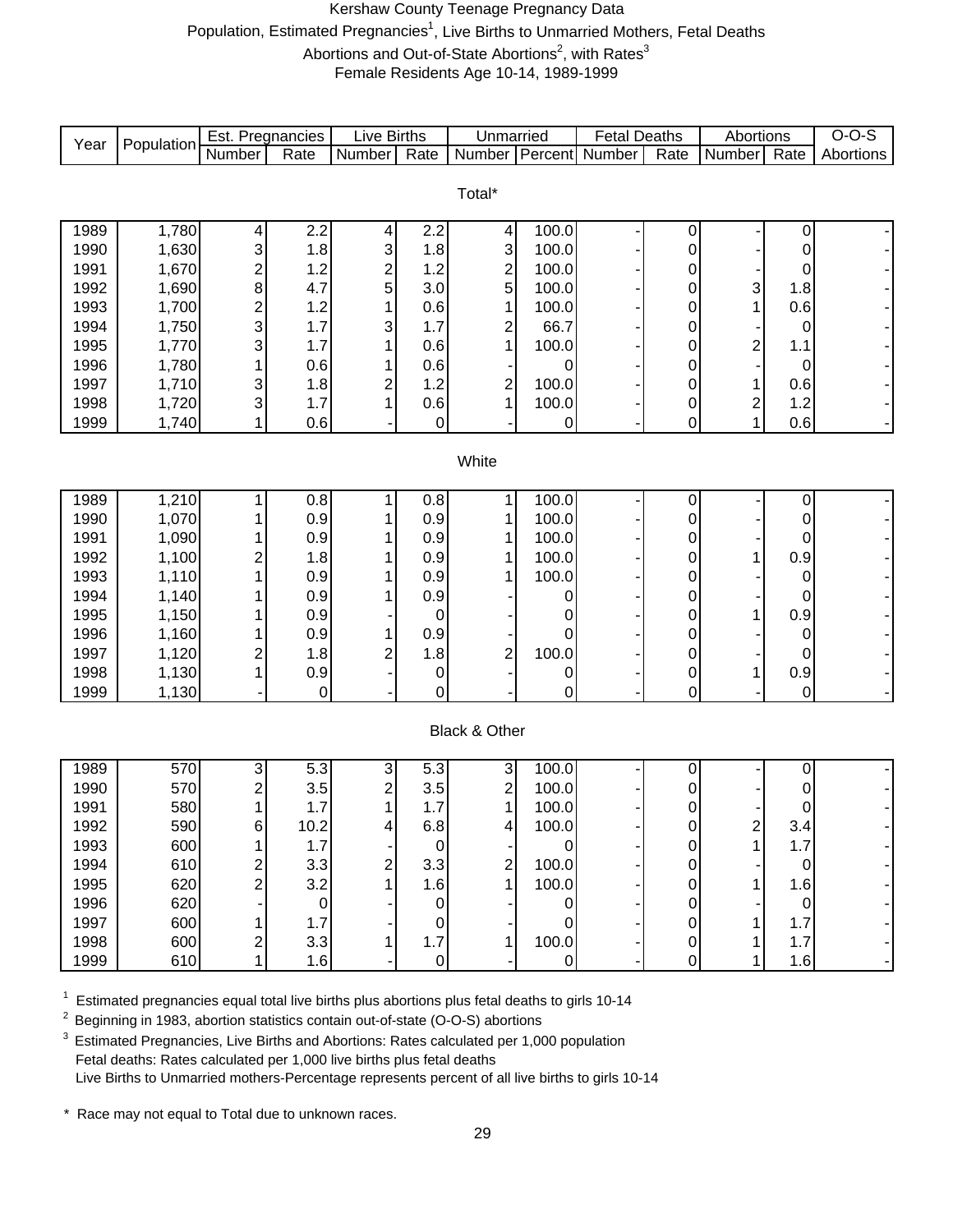#### Lancaster County Teenage Pregnancy Data Population, Estimated Pregnancies<sup>1</sup>, Live Births to Unmarried Mothers, Fetal Deaths Abortions and Out-of-State Abortions<sup>2</sup>, with Rates<sup>3</sup>

Female Residents Age 10-14, 1989-1999

| Year         | Population     | Est. Pregnancies        |                    | <b>Live Births</b>      |          | Unmarried                                 |            | <b>Fetal Deaths</b> |                | Abortions               |                  | $O-O-S$                                    |
|--------------|----------------|-------------------------|--------------------|-------------------------|----------|-------------------------------------------|------------|---------------------|----------------|-------------------------|------------------|--------------------------------------------|
|              |                | <b>Number</b>           | Rate               | Number                  | Rate     | <b>Number</b>                             | Percent    | Number              | Rate           | Number                  | Rate             | Abortions                                  |
|              |                |                         |                    |                         |          |                                           |            |                     |                |                         |                  |                                            |
|              |                |                         |                    |                         |          | Total*                                    |            |                     |                |                         |                  |                                            |
| 1989         | 2,150          | 8                       | $\overline{3.7}$   | 4                       | 1.9      | 4                                         | 100.0      | 1                   | 200.0          | 3                       | 1.4              | 2                                          |
| 1990         | 2,010          | 7                       | 3.5                | 4                       | 2.0      | 3                                         | 75.0       | $\overline{c}$      | 333.3          | 1                       | 0.5              | 1                                          |
| 1991         | 2,040          | 11                      | 5.4                | 8                       | 3.9      | $\overline{7}$                            | 87.5       |                     | 0              | 3                       | 1.5              | 3                                          |
| 1992         | 2,050          | 9                       | 4.4                | 7                       | 3.4      | $\overline{7}$                            | 100.0      |                     | 0              | $\overline{\mathbf{c}}$ | 1.0              |                                            |
| 1993         | 2,040          | 12                      | 5.9                | 9                       | 4.4      | 7                                         | 77.8       |                     | 0              | 3                       | 1.5              |                                            |
| 1994         | 2,070          | 14                      | 6.8                | 9                       | 4.3      | 6                                         | 66.7       |                     | 0              | 5                       | 2.4              | $\begin{array}{c} 2 \\ 2 \\ 5 \end{array}$ |
| 1995         | 2,090          | 10                      | 4.8                | 8                       | 3.8      | $\overline{7}$                            | 87.5       |                     | $\mathbf 0$    | $\overline{\mathbf{c}}$ | 1.0              | $\overline{\mathbf{c}}$                    |
| 1996         | 2,120          | $\overline{\mathbf{c}}$ | 0.9                |                         | 0.5      | 1                                         | 100.0      |                     | 0              |                         | 0.5              | 1                                          |
| 1997         | 2,040          | $\,6$                   | 2.9                | 6                       | 2.9      | 6                                         | 100.0      |                     | 0              |                         | 0                |                                            |
| 1998         | 2,080          | 9                       | 4.3                | 8                       | 3.8      | 7                                         | 87.5       |                     | 0              | 1                       | 0.5              |                                            |
| 1999         | 2,090          | 5                       | 2.4                | 4                       | 1.9      | 4                                         | 100.0      |                     | $\overline{0}$ | 1                       | 0.5              | $\mathbf{1}$                               |
|              |                |                         |                    |                         |          |                                           |            |                     |                |                         |                  |                                            |
| White        |                |                         |                    |                         |          |                                           |            |                     |                |                         |                  |                                            |
|              |                |                         |                    |                         |          |                                           |            |                     |                |                         |                  |                                            |
| 1989         | 1,510          | $\overline{\mathbf{c}}$ | 1.3                | 1                       | 0.7      | 1                                         | 100.0      |                     | 0              | 1                       | 0.7              |                                            |
| 1990         | 1,350          | 3                       | 2.2                |                         | 0.7      |                                           | 0          | 1                   | 500.0          | 1                       | 0.7              |                                            |
| 1991         | 1,370          |                         | $\mathbf 0$        |                         | 0        |                                           | 0          |                     | 0              |                         | 0                |                                            |
| 1992         | 1,370          | 1                       | 0.7                | 1                       | 0.7      | 1                                         | 100.0      |                     | 0              |                         | 0                |                                            |
| 1993         | 1,370          | 8                       | 5.8                | 6                       | 4.4      | 4                                         | 66.7       |                     | 0              | $\overline{\mathbf{c}}$ | 1.5              | $\overline{\mathbf{c}}$                    |
| 1994         | 1,380          | 6                       | 4.3                | 5                       | 3.6      | $\overline{\mathbf{c}}$<br>$\overline{2}$ | 40.0       |                     | 0              | 1                       | 0.7              | 1                                          |
| 1995<br>1996 | 1,390<br>1,410 | 4                       | 2.9<br>$\mathbf 0$ | 3                       | 2.2      |                                           | 66.7       |                     | 0              | 1                       | 0.7              |                                            |
| 1997         | 1,370          | $\overline{\mathbf{c}}$ | 1.5                | $\overline{\mathbf{c}}$ | 0<br>1.5 | $\overline{\mathbf{c}}$                   | 0<br>100.0 |                     | 0<br>0         |                         | 0<br>0           |                                            |
| 1998         | 1,400          | 4                       | 2.9                | 4                       | 2.9      | $\mathbf{3}$                              | 75.0       |                     | 0              |                         | 0                |                                            |
| 1999         | 1,400          | 3                       | 2.1                | $\overline{2}$          | 1.4      | $\overline{2}$                            | 100.0      |                     | 0              | 1                       | 0.7              | $\mathbf{1}$                               |
|              |                |                         |                    |                         |          |                                           |            |                     |                |                         |                  |                                            |
|              |                |                         |                    |                         |          | Black & Other                             |            |                     |                |                         |                  |                                            |
|              |                |                         |                    |                         |          |                                           |            |                     |                |                         |                  |                                            |
| 1989         | 640            | 6                       | 9.4                | 3                       | 4.7      | 3                                         | 100.0      | 1                   | 250.0          | 2                       | $\overline{3.1}$ | $\overline{2}$                             |
| 1990         | 660            | 4                       | 6.1                | 3                       | 4.5      | 3                                         | 100.0      | 1                   | 250.0          |                         | 0                |                                            |
| 1991         | 680            | 11                      | 16.2               | 8                       | 11.8     | $\overline{7}$                            | 87.5       |                     | 0              | 3                       | 4.4              | $\ensuremath{\mathsf{3}}$                  |
| 1992         | 680            | 8 <sup>1</sup>          | 11.8               | 6                       | 8.8      | 6                                         | 100.0      |                     | 0              | 2                       | 2.9              | 2                                          |
| 1993         | 680            | 4                       | 5.9                | 3                       | 4.4      | 3                                         | 100.0      |                     | 0              | 1                       | 1.5              |                                            |
| 1994         | 690            | 8                       | 11.6               | 4                       | 5.8      | 4                                         | 100.0      |                     | 0              | 4                       | 5.8              | 4                                          |
| 1995         | 690            | 6                       | 8.7                | 5                       | 7.2      | 5                                         | 100.0      |                     | 0              |                         | 1.4              |                                            |
| 1996         | 700            | 2                       | 2.9                |                         | 1.4      | 1                                         | 100.0      |                     | 0              |                         | 1.4              |                                            |
| 1997         | 670            | 4                       | 6.0                | 4                       | 6.0      | 4                                         | 100.0      |                     | 0              |                         | $\mathbf 0$      |                                            |
| 1998         | 680            | 5                       | 7.4                | 4                       | 5.9      | 4                                         | 100.0      |                     | 0              | 1                       | 1.5              | 1                                          |
| 1999         | 690            | $\overline{2}$          | 2.9                | 2                       | 2.9      | $\overline{2}$                            | 100.0      |                     | 0              |                         | $\mathbf 0$      |                                            |

 $1$  Estimated pregnancies equal total live births plus abortions plus fetal deaths to girls 10-14

<sup>2</sup> Beginning in 1983, abortion statistics contain out-of-state (O-O-S) abortions

 $3$  Estimated Pregnancies, Live Births and Abortions: Rates calculated per 1,000 population Fetal deaths: Rates calculated per 1,000 live births plus fetal deaths Live Births to Unmarried mothers-Percentage represents percent of all live births to girls 10-14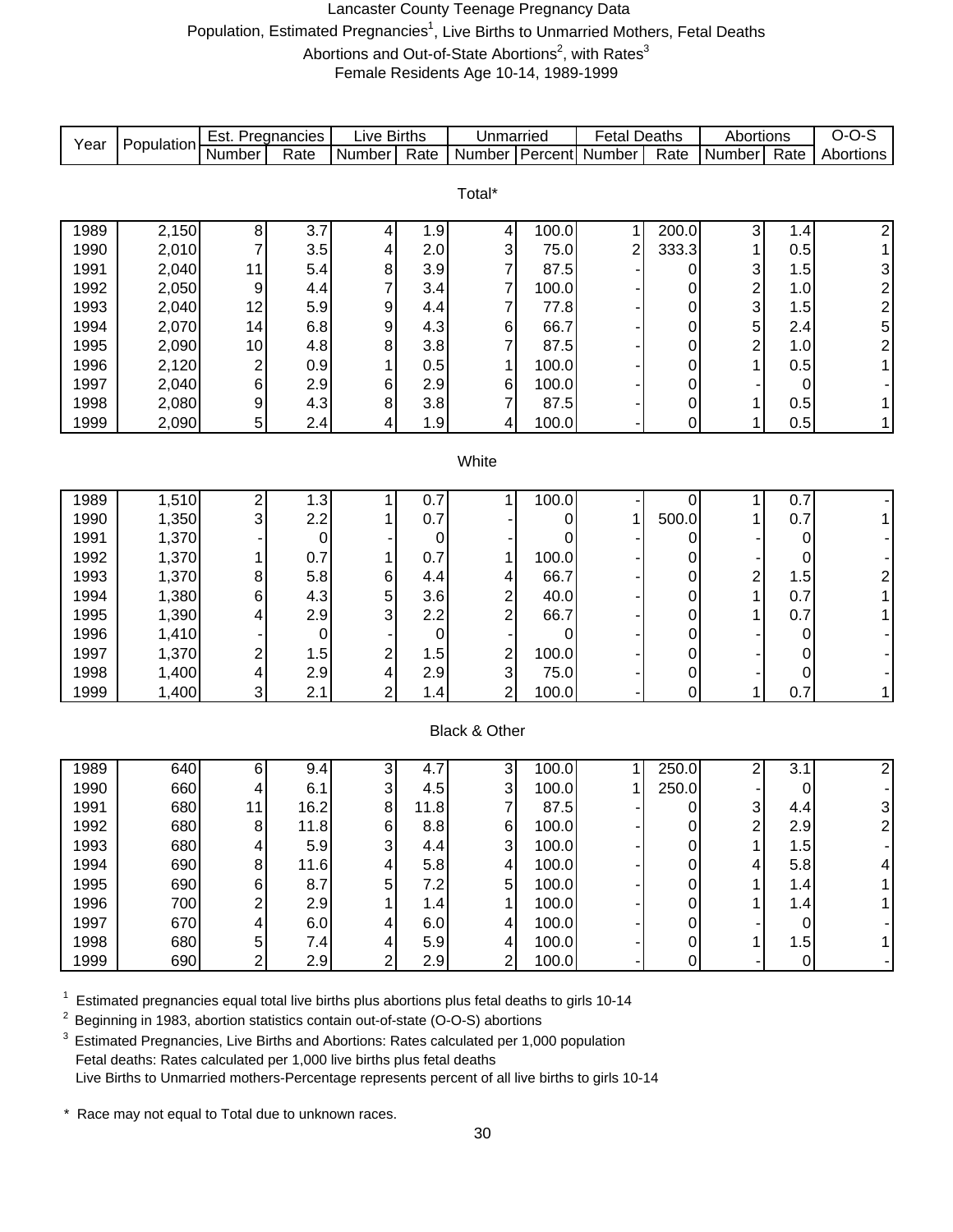#### Laurens County Teenage Pregnancy Data Population, Estimated Pregnancies<sup>1</sup>, Live Births to Unmarried Mothers, Fetal Deaths Abortions and Out-of-State Abortions<sup>2</sup>, with Rates<sup>3</sup>

Female Residents Age 10-14, 1989-1999

| Population<br>Year<br><b>Percent</b> Number<br>Number<br>Number<br>Rate<br>Rate<br>Number<br>Rate<br>Rate<br>Number<br>Total*                                                                             | Abortions               |  |  |  |  |  |  |  |  |  |  |  |
|-----------------------------------------------------------------------------------------------------------------------------------------------------------------------------------------------------------|-------------------------|--|--|--|--|--|--|--|--|--|--|--|
|                                                                                                                                                                                                           |                         |  |  |  |  |  |  |  |  |  |  |  |
|                                                                                                                                                                                                           |                         |  |  |  |  |  |  |  |  |  |  |  |
|                                                                                                                                                                                                           |                         |  |  |  |  |  |  |  |  |  |  |  |
| 1,750<br>4.6<br>6<br>$\overline{\mathbf{c}}$<br>1989<br>8<br>3.4<br>$\,6$<br>100.0<br>1.1<br>0                                                                                                            |                         |  |  |  |  |  |  |  |  |  |  |  |
| 4.7<br>6.7<br>9<br>9<br>100.0<br>1990<br>1,930<br>13<br>4<br>2.1<br>0                                                                                                                                     | 3                       |  |  |  |  |  |  |  |  |  |  |  |
| $\overline{\mathbf{c}}$<br>$\overline{\mathbf{c}}$<br>1,950<br>100.0<br>6<br>3.1<br>1991<br>4.1<br>1.0<br>8<br>0                                                                                          |                         |  |  |  |  |  |  |  |  |  |  |  |
| 6<br>6<br>1992<br>1,970<br>5.1<br>3.0<br>100.0<br>142.9<br>3<br>10<br>1<br>1.5                                                                                                                            |                         |  |  |  |  |  |  |  |  |  |  |  |
| 5<br>1993<br>1,990<br>4.5<br>100.0<br>2.0<br>2.5<br>9<br>4<br>$\overline{\mathbf{4}}$<br>0                                                                                                                |                         |  |  |  |  |  |  |  |  |  |  |  |
| $\overline{\mathbf{c}}$<br>1994<br>2,000<br>13<br>6.5<br>5.5<br>90.9<br>10<br>1.0<br>11<br>0                                                                                                              |                         |  |  |  |  |  |  |  |  |  |  |  |
| $\mathbf{3}$<br>2,030<br>$\,6$<br>3.0<br>1995<br>$\boldsymbol{9}$<br>4.4<br>$\,6$<br>100.0<br>1.5<br>0                                                                                                    |                         |  |  |  |  |  |  |  |  |  |  |  |
| 1996<br>2,050<br>4.9<br>$\mathbf{3}$<br>75.0<br>6<br>10<br>4<br>2.0<br>2.9<br>0                                                                                                                           | $\overline{\mathbf{c}}$ |  |  |  |  |  |  |  |  |  |  |  |
| 5<br>1997<br>1,950<br>4.6<br>2.6<br>2.1<br>$\mathbf{1}$<br>25.0<br>9<br>4<br>0                                                                                                                            |                         |  |  |  |  |  |  |  |  |  |  |  |
| 7<br>1998<br>5.4<br>85.7<br>2,020<br>11<br>3.5<br>6<br>$\overline{4}$<br>2.0<br>0                                                                                                                         |                         |  |  |  |  |  |  |  |  |  |  |  |
| 3<br>$\overline{2}$<br>2<br>1999<br>$\sqrt{5}$<br>2.5<br>1.5<br>66.7<br>2,010<br>0<br>1.0                                                                                                                 |                         |  |  |  |  |  |  |  |  |  |  |  |
|                                                                                                                                                                                                           |                         |  |  |  |  |  |  |  |  |  |  |  |
| White                                                                                                                                                                                                     |                         |  |  |  |  |  |  |  |  |  |  |  |
|                                                                                                                                                                                                           |                         |  |  |  |  |  |  |  |  |  |  |  |
| 1989<br>1,180<br>2<br>1.7<br>0.8<br>$\mathbf{1}$<br>100.0<br>$\pmb{0}$<br>1<br>0.8<br>1                                                                                                                   |                         |  |  |  |  |  |  |  |  |  |  |  |
| 0.8<br>0.8<br>1990<br>100.0<br>1,270<br>1<br>0<br>3.1                                                                                                                                                     | $\boldsymbol{0}$        |  |  |  |  |  |  |  |  |  |  |  |
| 1991<br>1,290<br>0<br>3.1<br>0<br>4<br>0<br>4<br>$\overline{\mathbf{c}}$<br>1,300<br>3<br>2.3<br>0.8<br>1<br>100.0<br>1992<br>1.5<br>0<br>1                                                               |                         |  |  |  |  |  |  |  |  |  |  |  |
| $\overline{2}$<br>3<br>1993<br>2.3<br>0.8<br>$1.5$<br>1,310<br>1<br>100.0<br>0<br>1                                                                                                                       |                         |  |  |  |  |  |  |  |  |  |  |  |
| 3<br>$\overline{\mathbf{c}}$<br>1,320<br>3<br>2.3<br>1994<br>2.3<br>66.7<br>0                                                                                                                             | 0                       |  |  |  |  |  |  |  |  |  |  |  |
| 3<br>2.2<br>3<br>1995<br>1,340<br>3<br>2.2<br>100.0<br>0                                                                                                                                                  | 0                       |  |  |  |  |  |  |  |  |  |  |  |
| 3.0<br>1996<br>1,350<br>0.7<br>$\mathbf{1}$<br>100.0<br>3<br>2.2<br>1<br>0<br>4                                                                                                                           |                         |  |  |  |  |  |  |  |  |  |  |  |
| $\overline{\mathbf{c}}$<br>1997<br>1,280<br>3.1<br>2<br>1.6<br>50.0<br>1.6<br>$\mathbf{1}$<br>0<br>4                                                                                                      |                         |  |  |  |  |  |  |  |  |  |  |  |
| 1,330<br>1.5<br>1998<br>2<br>1<br>0.8<br>$\mathbf{1}$<br>100.0<br>1<br>0.8<br>0                                                                                                                           |                         |  |  |  |  |  |  |  |  |  |  |  |
| 1,330<br>4<br>3.0<br>3<br>2.3<br>$\overline{2}$<br>66.7<br>0.8<br>1999<br>0<br>1                                                                                                                          |                         |  |  |  |  |  |  |  |  |  |  |  |
|                                                                                                                                                                                                           |                         |  |  |  |  |  |  |  |  |  |  |  |
| Black & Other                                                                                                                                                                                             |                         |  |  |  |  |  |  |  |  |  |  |  |
|                                                                                                                                                                                                           |                         |  |  |  |  |  |  |  |  |  |  |  |
| 1989<br>$\overline{10.5}$<br>570<br>5<br>8.8<br>$\sqrt{5}$<br>100.0<br>1<br>1.8<br>6<br>0                                                                                                                 |                         |  |  |  |  |  |  |  |  |  |  |  |
| 1990<br>650<br>12<br>18.5<br>$\, 8$<br>12.3<br>8<br>6.2<br>100.0<br>0<br>4                                                                                                                                | 3                       |  |  |  |  |  |  |  |  |  |  |  |
| $\overline{c}$<br>$\overline{\mathbf{c}}$<br>670<br>6.0<br>2<br>3.0<br>3.0<br>1991<br>100.0<br>0<br>4<br>1                                                                                                |                         |  |  |  |  |  |  |  |  |  |  |  |
| 1992<br>670<br>10.4<br>5<br>7.5<br>5 <sub>l</sub><br>100.0<br>166.7<br>1.5<br>1.<br><sup>'</sup><br>$\mathbf{3}$<br>680<br>8.8<br>3<br>100.0<br>$\ensuremath{\mathsf{3}}$<br>1993<br>4.4<br>4.4<br>6<br>0 |                         |  |  |  |  |  |  |  |  |  |  |  |
| $\overline{\mathbf{c}}$<br>$\bf 8$<br>$\bf 8$<br>1994<br>680<br>14.7<br>11.8<br>100.0<br>2.9<br>10<br>0                                                                                                   |                         |  |  |  |  |  |  |  |  |  |  |  |
| 3<br>3<br>3<br>1995<br>690<br>8.7<br>4.3<br>100.0<br>4.3<br>6<br>0                                                                                                                                        |                         |  |  |  |  |  |  |  |  |  |  |  |
| 3<br>3<br>4.3<br>2<br>1996<br>700<br>8.6<br>66.7<br>4.3<br>0<br>6                                                                                                                                         |                         |  |  |  |  |  |  |  |  |  |  |  |
| $\overline{c}$<br>3<br>1997<br>670<br>7.5<br>3.0<br>4.5<br>5<br>$\boldsymbol{0}$<br>0                                                                                                                     |                         |  |  |  |  |  |  |  |  |  |  |  |
| $\,6\,$<br>5 <sup>1</sup><br>83.3<br>$\mathsf 3$<br>1998<br>690<br>13.0<br>8.7<br>9<br>4.3<br>0                                                                                                           |                         |  |  |  |  |  |  |  |  |  |  |  |
| 1999<br>690<br>1.4<br>$\pmb{0}$<br>0<br>0<br>1<br>1.4                                                                                                                                                     |                         |  |  |  |  |  |  |  |  |  |  |  |

 $1$  Estimated pregnancies equal total live births plus abortions plus fetal deaths to girls 10-14

2 Beginning in 1983, abortion statistics contain out-of-state (O-O-S) abortions

<sup>3</sup> Estimated Pregnancies, Live Births and Abortions: Rates calculated per 1,000 population Fetal deaths: Rates calculated per 1,000 live births plus fetal deaths Live Births to Unmarried mothers-Percentage represents percent of all live births to girls 10-14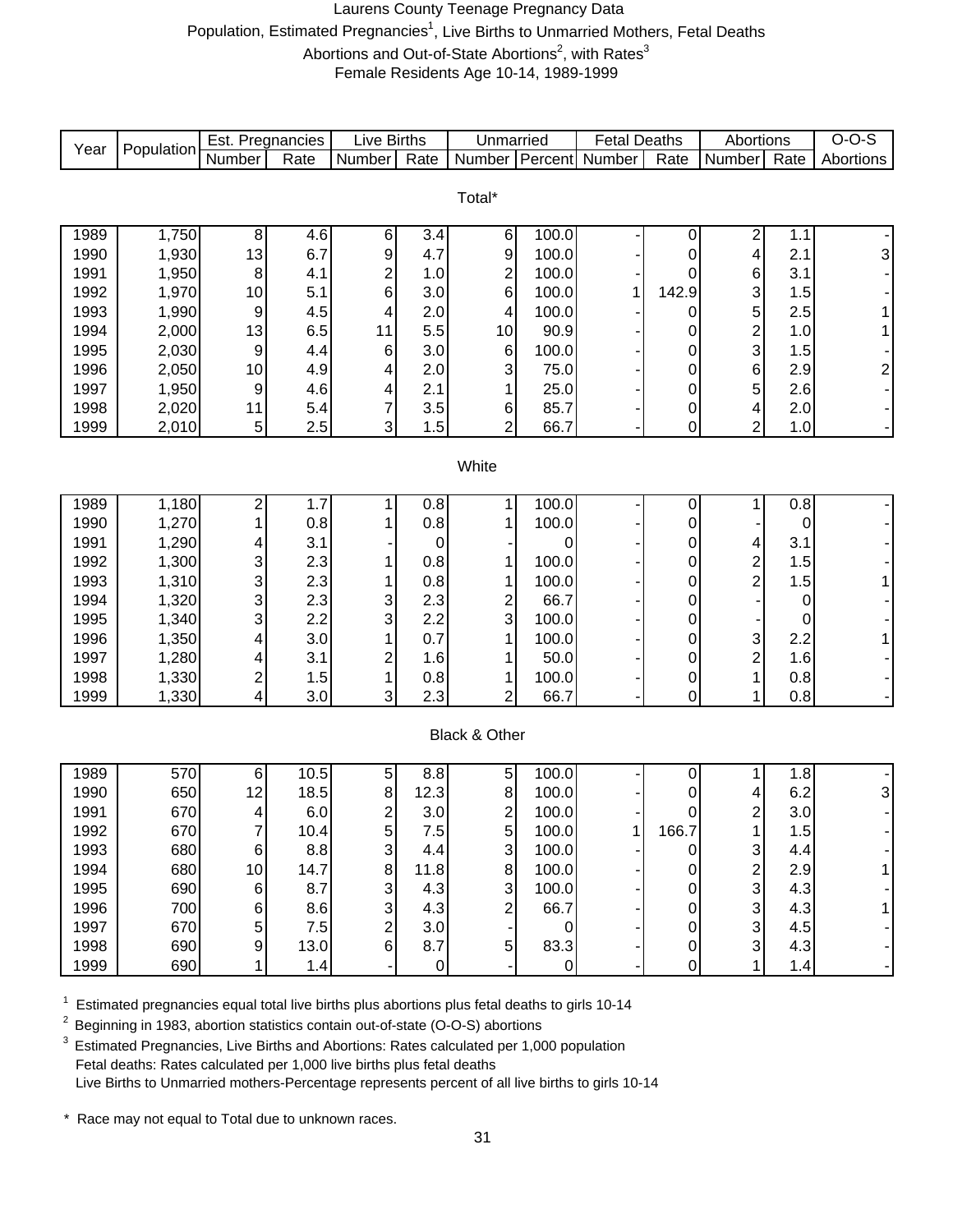#### Lee County Teenage Pregnancy Data Population, Estimated Pregnancies<sup>1</sup>, Live Births to Unmarried Mothers, Fetal Deaths Abortions and Out-of-State Abortions<sup>2</sup>, with Rates<sup>3</sup> Female Residents Age 10-14, 1989-1999

|       |            | Est. Pregnancies |             | <b>Live Births</b>        |             | Unmarried             |             | <b>Fetal Deaths</b> |                | Abortions      |                        | $O-O-S$   |
|-------|------------|------------------|-------------|---------------------------|-------------|-----------------------|-------------|---------------------|----------------|----------------|------------------------|-----------|
| Year  | Population | <b>Number</b>    | Rate        | Number                    | Rate        | Number Percent Number |             |                     | Rate           | Number         | Rate                   | Abortions |
|       |            |                  |             |                           |             |                       |             |                     |                |                |                        |           |
|       |            |                  |             |                           |             | Total*                |             |                     |                |                |                        |           |
| 1989  | 820        | 4                | 4.9         | 2                         | 2.4         | 2                     | 100.0       |                     | 0              | 2              | 2.4                    |           |
| 1990  | 840        | 5                | 6.0         | 3                         | 3.6         | 3                     | 100.0       |                     | 0              | $\overline{c}$ | 2.4                    |           |
| 1991  | 850        | $\overline{c}$   | 2.4         | 2                         | 2.4         | $\overline{c}$        | 100.0       |                     | 0              |                | $\mathbf 0$            |           |
| 1992  | 850        | $\overline{c}$   | 2.4         | 1                         | 1.2         | $\mathbf{1}$          | 100.0       |                     | 0              | 1              | 1.2                    |           |
| 1993  | 840        | $\overline{2}$   | 2.4         | 2                         | 2.4         | 2                     | 100.0       |                     | 0              |                | $\pmb{0}$              |           |
| 1994  | 850        |                  | 0           |                           | $\pmb{0}$   |                       | 0           |                     | 0              |                | $\pmb{0}$              |           |
| 1995  | 850        | 3                | 3.5         | 3                         | 3.5         | 3                     | 100.0       |                     | 0              |                | $\pmb{0}$              |           |
| 1996  | 850        |                  | 1.2         | 1                         | 1.2         | 1                     | 100.0       |                     | 0              |                | $\pmb{0}$              |           |
| 1997  | 800        |                  | 1.3         |                           | 1.3         | 1                     | 100.0       |                     | 0              |                | $\pmb{0}$              |           |
| 1998  | 800        | 4                | 5.0         | 3                         | 3.8         | 3                     | 100.0       | 1                   | 250.0          |                | $\mathbf 0$            |           |
| 1999  | 790        | 3                | 3.8         | $\overline{2}$            | 2.5         | $\overline{2}$        | 100.0       |                     | 0              | 1              | 1.3                    |           |
|       |            |                  |             |                           |             |                       |             |                     |                |                |                        |           |
| White |            |                  |             |                           |             |                       |             |                     |                |                |                        |           |
| 1989  |            |                  |             |                           |             |                       |             |                     |                |                |                        |           |
| 1990  | 260<br>190 |                  | 0<br>0      |                           | 0<br>0      |                       | 0<br>0      |                     | $\pmb{0}$<br>0 |                | $\pmb{0}$<br>$\pmb{0}$ |           |
| 1991  | 190        |                  | 0           |                           | 0           |                       | 0           |                     | 0              |                | 0                      |           |
| 1992  | 190        |                  | 0           |                           | 0           |                       | 0           |                     | 0              |                | 0                      |           |
| 1993  | 190        |                  | 0           |                           | 0           |                       | 0           |                     | 0              |                | 0                      |           |
| 1994  | 190        |                  | 0           |                           | 0           |                       | 0           |                     | 0              |                | 0                      |           |
| 1995  | 190        |                  | 0           |                           | 0           |                       | 0           |                     | 0              |                | 0                      |           |
| 1996  | 190        |                  | 0           |                           | 0           |                       | 0           |                     | 0              |                | 0                      |           |
| 1997  | 180        |                  | 0           |                           | $\mathbf 0$ |                       | 0           |                     | 0              |                | $\pmb{0}$              |           |
| 1998  | 180        |                  | 5.6         |                           | $\mathbf 0$ |                       | 0           | 1                   | 1000.0         |                | 0                      |           |
| 1999  | 180        |                  | $\mathbf 0$ |                           | 0           |                       | $\mathbf 0$ |                     | 0              |                | $\overline{0}$         |           |
|       |            |                  |             |                           |             |                       |             |                     |                |                |                        |           |
|       |            |                  |             |                           |             | Black & Other         |             |                     |                |                |                        |           |
| 1989  | 560        | 4                | 7.1         | 2                         | 3.6         | $\mathbf{2}$          | 100.0       |                     | 0              | 2              | 3.6                    |           |
| 1990  | 650        | 5                | 7.7         | 3                         | 4.6         | $\mathsf 3$           | 100.0       |                     | 0              | 2              | 3.1                    |           |
| 1991  | 650        | $\overline{c}$   | 3.1         | 2                         | 3.1         | $\mathbf{2}$          | 100.0       |                     | 0              |                | $\pmb{0}$              |           |
| 1992  | 660        | 2                | 3.0         | 1                         | 1.5         | 1                     | 100.0       |                     | 0              | 1 <sup>1</sup> | 1.5                    |           |
| 1993  | 650        | $\overline{2}$   | 3.1         | 2                         | 3.1         | $\overline{c}$        | 100.0       |                     | 0              |                | $\mathbf 0$            |           |
| 1994  | 660        |                  | 0           |                           | $\mathbf 0$ |                       | 0           |                     | 0              |                | 0                      |           |
| 1995  | 660        | 3                | 4.5         | 3                         | 4.5         | 3                     | 100.0       |                     | 0              |                | 0                      |           |
| 1996  | 650        |                  | 1.5         |                           | 1.5         | 1                     | 100.0       |                     | 0              |                | 0                      |           |
| 1997  | 620        |                  | 1.6         | 1                         | 1.6         | 1                     | 100.0       |                     | 0              |                | $\pmb{0}$              |           |
| 1998  | 610        | 3                | 4.9         | $\ensuremath{\mathsf{3}}$ | 4.9         | $\mathbf{3}$          | 100.0       |                     | 0              |                | $\mathbf 0$            |           |
| 1999  | 610        | 3                | 4.9         | 2                         | 3.3         | $\overline{2}$        | 100.0       |                     | 0              | 1              | 1.6                    |           |

 $1$  Estimated pregnancies equal total live births plus abortions plus fetal deaths to girls 10-14

<sup>2</sup> Beginning in 1983, abortion statistics contain out-of-state (O-O-S) abortions

<sup>3</sup> Estimated Pregnancies, Live Births and Abortions: Rates calculated per 1,000 population Fetal deaths: Rates calculated per 1,000 live births plus fetal deaths Live Births to Unmarried mothers-Percentage represents percent of all live births to girls 10-14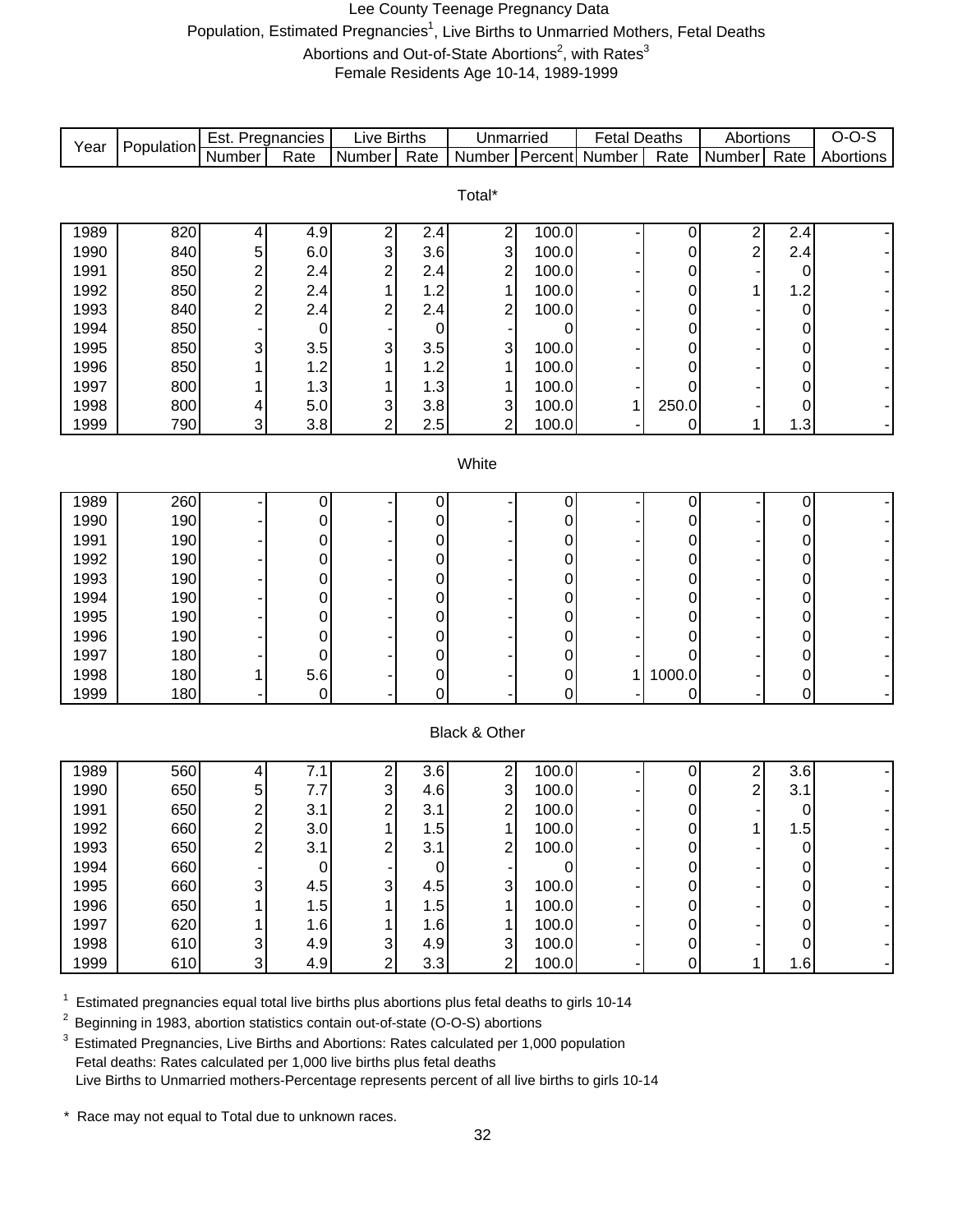#### Lexington County Teenage Pregnancy Data Population, Estimated Pregnancies<sup>1</sup>, Live Births to Unmarried Mothers, Fetal Deaths Abortions and Out-of-State Abortions<sup>2</sup>, with Rates<sup>3</sup> Female Residents Age 10-14, 1989-1999

| Year         | Population     | Est. Pregnancies |            | <b>Live Births</b>      |            | Unmarried               |              | <b>Fetal Deaths</b> |                     | Abortions               |            | $O-O-S$        |
|--------------|----------------|------------------|------------|-------------------------|------------|-------------------------|--------------|---------------------|---------------------|-------------------------|------------|----------------|
|              |                | Number           | Rate       | Number                  | Rate       | Number                  | Percent      | Number              | Rate                | Number                  | Rate       | Abortions      |
|              |                |                  |            |                         |            |                         |              |                     |                     |                         |            |                |
|              |                |                  |            |                         |            | Total*                  |              |                     |                     |                         |            |                |
| 1989         | 6,190          | 12               | 1.9        | 6                       | 1.0        | 6                       | 100.0        |                     | 0                   | 6                       | 1.0        |                |
| 1990         | 5,900          | 14               | 2.4        | 9                       | 1.5        | 9                       | 100.0        |                     | 0                   | 5                       | 0.8        | $\mathbf{2}$   |
| 1991         | 6,120          | 10               | 1.6        | 2                       | 0.3        |                         | 100.0        |                     | 0                   | 8                       | 1.3        |                |
| 1992         | 6,300          | 12               | 1.9        | 7                       | 1.1        | $\frac{2}{5}$           | 71.4         | 1                   | 125.0               | 4                       | 0.6        | 1              |
| 1993         | 6,370          | 12               | 1.9        | 8                       | 1.3        | 5                       | 62.5         |                     | 0                   | 4                       | 0.6        |                |
| 1994         | 6,630          | $\boldsymbol{9}$ | 1.4        | 3                       | 0.5        | 3                       | 100.0        |                     | 0                   | 6                       | 0.9        | $\mathbf{2}$   |
| 1995         | 6,800          | 13               | 1.9        | 8                       | 1.2        | 5                       | 62.5         |                     | 0                   | 5                       | 0.7        |                |
| 1996         | 6,930          | 15               | 2.2        | 7                       | 1.0        | 6                       | 85.7         |                     | 0                   | 8                       | 1.2        | $\overline{3}$ |
| 1997         | 6,830          | $\boldsymbol{7}$ | 1.0        | 5                       | 0.7        | $\mathsf 3$             | 60.0         |                     | $\mathbf 0$         | $\overline{\mathbf{c}}$ | 0.3        |                |
| 1998         | 6,940          | 10               | 1.4        | 7                       | 1.0        | $\overline{7}$          | 100.0        |                     | 0                   | $\mathbf{3}$            | 0.4        |                |
| 1999         | 7,020          | 10               | 1.4        | 7                       | 1.0        | $\,6$                   | 85.7         |                     | 0                   | 3                       | 0.4        |                |
|              |                |                  |            |                         |            |                         |              |                     |                     |                         |            |                |
| White        |                |                  |            |                         |            |                         |              |                     |                     |                         |            |                |
|              |                |                  |            |                         |            |                         |              |                     |                     |                         |            |                |
| 1989         | 5,330          | 7                | 1.3        | 3                       | 0.6        | ىن                      | 100.0        |                     | 0                   | 4                       | 0.8        |                |
| 1990         | 5,040          | 7                | 1.4        | 5                       | 1.0        | 5                       | 100.0        |                     | $\mathbf 0$         | $\overline{\mathbf{c}}$ | 0.4        | $\mathbf{1}$   |
| 1991         | 5,220          | 7                | 1.3        |                         | 0          |                         | 0            |                     | 0                   | $\overline{7}$          | 1.3        |                |
| 1992         | 5,370          | 6                | 1.1        | 4                       | 0.7        | $\overline{\mathbf{c}}$ | 50.0         | 1                   | 200.0               | 1                       | 0.2        | 1              |
| 1993         | 5,430          | 5                | 0.9        | 3                       | 0.6        | 1                       | 33.3         |                     | 0                   | $\frac{2}{3}$           | 0.4        |                |
| 1994         | 5,660          | 4                | 0.7        |                         | 0.2        | 1                       | 100.0        |                     | 0                   |                         | 0.5        | 2              |
| 1995         | 5,790          | 7                | 1.2        | 4                       | 0.7        | 1                       | 25.0         |                     | 0                   | 3<br>$\overline{7}$     | 0.5        |                |
| 1996         | 5,910<br>5,820 | 13               | 2.2<br>0.7 | 6<br>3                  | 1.0        | 5                       | 83.3<br>66.7 |                     | 0                   |                         | 1.2        | $2\vert$       |
| 1997<br>1998 | 5,920          | 4                | $0.8\,$    | 3                       | 0.5<br>0.5 | $\frac{2}{3}$           | 100.0        |                     | 0                   | 1<br>$\boldsymbol{2}$   | 0.2<br>0.3 | - 1            |
| 1999         | 5,990          | 5<br>3           | 0.5        | $\overline{2}$          | 0.3        | 1                       | 50.0         |                     | 0<br>$\overline{0}$ | 1                       | 0.2        |                |
|              |                |                  |            |                         |            |                         |              |                     |                     |                         |            |                |
|              |                |                  |            |                         |            | Black & Other           |              |                     |                     |                         |            |                |
|              |                |                  |            |                         |            |                         |              |                     |                     |                         |            |                |
| 1989         | 860            | 5                | 5.8        | 3                       | 3.5        | $\overline{3}$          | 100.0        |                     | 0                   | 2                       | 2.3        |                |
| 1990         | 860            | 7                | 8.1        | 4                       | 4.7        | 4                       | 100.0        |                     | 0                   | 3                       | 3.5        | 1              |
| 1991         | 900            | 3                | 3.3        | 2                       | 2.2        | $\overline{\mathbf{c}}$ | 100.0        |                     | 0                   | 1                       | 1.1        |                |
| 1992         | 930            | 6                | 6.5        | 3                       | 3.2        | 3                       | 100.0        |                     | $\cup$              | 3                       | 3.2        |                |
| 1993         | 940            | 7                | 7.4        | 5                       | 5.3        | $\overline{4}$          | 80.0         |                     | 0                   |                         | 2.1        |                |
| 1994         | 980            | 5                | 5.1        | $\overline{\mathbf{c}}$ | 2.0        | $\overline{\mathbf{c}}$ | 100.0        |                     | 0                   | $\frac{2}{3}$           | 3.1        |                |
| 1995         | 1,000          | 6                | 6.0        | 4                       | 4.0        | 4                       | 100.0        |                     | 0                   | $\overline{c}$          | 2.0        |                |
| 1996         | 1,020          | 2                | 2.0        |                         | 1.0        | 1                       | 100.0        |                     | 0                   | 1                       | 1.0        | 1              |
| 1997         | 1,010          | 3                | 3.0        | $\overline{\mathbf{c}}$ | 2.0        | 1                       | 50.0         |                     | 0                   |                         | 1.0        |                |
| 1998         | 1,020          | 5                | 4.9        | 4                       | 3.9        | $\vert 4 \vert$         | 100.0        |                     | 0                   | 1                       | 1.0        |                |
| 1999         | 1,030          | 7                | 6.8        | 5                       | 4.9        | $\overline{5}$          | 100.0        |                     | 0                   | $\overline{2}$          | 1.9        |                |

 $1$  Estimated pregnancies equal total live births plus abortions plus fetal deaths to girls 10-14

<sup>2</sup> Beginning in 1983, abortion statistics contain out-of-state (O-O-S) abortions

<sup>3</sup> Estimated Pregnancies, Live Births and Abortions: Rates calculated per 1,000 population Fetal deaths: Rates calculated per 1,000 live births plus fetal deaths Live Births to Unmarried mothers-Percentage represents percent of all live births to girls 10-14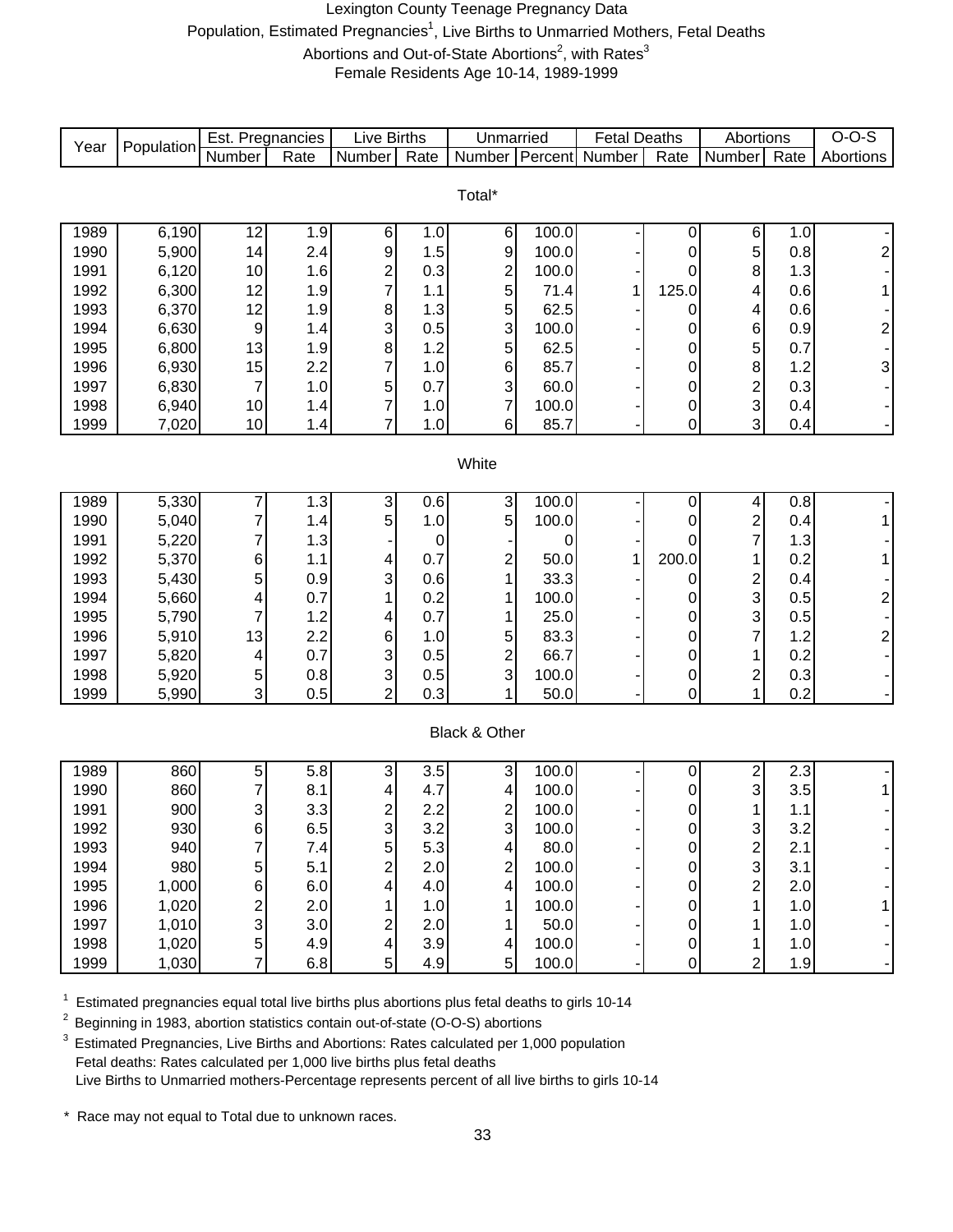# McCormick County Teenage Pregnancy Data Population, Estimated Pregnancies<sup>1</sup>, Live Births to Unmarried Mothers, Fetal Deaths Abortions and Out-of-State Abortions<sup>2</sup>, with Rates<sup>3</sup>

Female Residents Age 10-14, 1989-1999

| Number Percent Number<br>Total*<br>1989<br>270<br>3.7<br>3.7<br>0<br>0<br>1<br>0<br>330<br>100.0<br>$\overline{c}$<br>1990<br>9.1<br>3.0<br>6.1<br>3<br>0<br>330<br>1991<br>0<br>0<br>0<br>0<br>0<br>330<br>1992<br>0<br>0<br>0<br>0<br>0<br>340<br>100.0<br>1993<br>5.9<br>2.9<br>2.9<br>$\overline{c}$<br>0<br>1<br>340<br>2.9<br>1994<br>2.9<br>0<br>0<br>0<br>1<br>1995<br>340<br>5.9<br>2.9<br>100.0<br>2.9<br>$\overline{c}$<br>0<br>1<br>1996<br>350<br>$\overline{2}$<br>5.7<br>2.9<br>2.9<br>100.0<br>0<br>1<br>1<br>310<br>1997<br>0<br>0<br>0<br>0<br>0<br>320<br>1998<br>3.1<br>100.0<br>3.1<br>0<br>0<br>1<br>310<br>3.2<br>1999<br>3.2<br>100.0<br>$\pmb{0}$<br>1<br>0<br>1<br>White<br>1989<br>80<br>0<br>0<br>0<br>0<br>0<br>100<br>1990<br>0<br>0<br>0<br>0<br>0<br>100<br>1991<br>0<br>0<br>0<br>0<br>0<br>100<br>1992<br>0<br>0<br>0<br>0<br>0<br>110<br>1993<br>0<br>0<br>0<br>0<br>0<br>1994<br>110<br>9.1<br>9.1<br>0<br>1<br>0<br>1<br>0<br>110<br>1995<br>0<br>0<br>0<br>0<br>0<br>9.1<br>100.0<br>1996<br>110<br>9.1<br>0<br>0<br>90<br>1997<br>0<br>0<br>0<br>0<br>0<br>1998<br>100<br>0<br>0<br>0<br>0<br>0<br>100<br>0<br>1999<br>0<br>0<br>0<br>0<br><b>Black &amp; Other</b><br>1989<br>$5.\overline{3}$<br>190<br>5.3<br>0<br>0<br>0<br>1<br>230<br>4.3<br>$\overline{c}$<br>8.7<br>1990<br>13.0<br>100.0<br>3<br>0<br>1<br>230<br>1991<br>0<br>0<br>0<br>$\pmb{0}$<br>0<br>1992<br>230<br>0<br>0<br>0<br>0<br>0<br>1993<br>240<br>8.3<br>4.2<br>100.0<br>4.2<br>2<br>1<br>0<br>1<br>1994<br>230<br>$\mathbf 0$<br>0<br>0<br>$\pmb{0}$<br>0<br>100.0<br>240<br>8.3<br>4.2<br>1995<br>4.2<br>$\overline{c}$<br>1<br>0<br>4.2<br>240<br>4.2<br>1996<br>$\pmb{0}$<br>0<br>0<br>220<br>1997<br>$\pmb{0}$<br>$\pmb{0}$<br>0<br>0<br>0<br>220<br>4.5<br>4.5<br>100.0<br>1998<br>$\pmb{0}$<br>0<br>220<br>1999<br>4.5<br>4.5<br>100.0<br>0<br>0<br>1 | Year | Population | Est. Pregnancies |      | <b>Live Births</b> |      | Unmarried | <b>Fetal Deaths</b> |                   | Abortions |      | $O-O-S$   |
|------------------------------------------------------------------------------------------------------------------------------------------------------------------------------------------------------------------------------------------------------------------------------------------------------------------------------------------------------------------------------------------------------------------------------------------------------------------------------------------------------------------------------------------------------------------------------------------------------------------------------------------------------------------------------------------------------------------------------------------------------------------------------------------------------------------------------------------------------------------------------------------------------------------------------------------------------------------------------------------------------------------------------------------------------------------------------------------------------------------------------------------------------------------------------------------------------------------------------------------------------------------------------------------------------------------------------------------------------------------------------------------------------------------------------------------------------------------------------------------------------------------------------------------------------------------------------------------------------------------------------------------------------------------------------------------------------------------------------------------------------------------------------------------------------------------------------------------------------------------------------|------|------------|------------------|------|--------------------|------|-----------|---------------------|-------------------|-----------|------|-----------|
|                                                                                                                                                                                                                                                                                                                                                                                                                                                                                                                                                                                                                                                                                                                                                                                                                                                                                                                                                                                                                                                                                                                                                                                                                                                                                                                                                                                                                                                                                                                                                                                                                                                                                                                                                                                                                                                                              |      |            | <b>Number</b>    | Rate | <b>Number</b>      | Rate |           |                     | $\overline{Rate}$ | Number    | Rate | Abortions |
|                                                                                                                                                                                                                                                                                                                                                                                                                                                                                                                                                                                                                                                                                                                                                                                                                                                                                                                                                                                                                                                                                                                                                                                                                                                                                                                                                                                                                                                                                                                                                                                                                                                                                                                                                                                                                                                                              |      |            |                  |      |                    |      |           |                     |                   |           |      |           |
|                                                                                                                                                                                                                                                                                                                                                                                                                                                                                                                                                                                                                                                                                                                                                                                                                                                                                                                                                                                                                                                                                                                                                                                                                                                                                                                                                                                                                                                                                                                                                                                                                                                                                                                                                                                                                                                                              |      |            |                  |      |                    |      |           |                     |                   |           |      |           |
|                                                                                                                                                                                                                                                                                                                                                                                                                                                                                                                                                                                                                                                                                                                                                                                                                                                                                                                                                                                                                                                                                                                                                                                                                                                                                                                                                                                                                                                                                                                                                                                                                                                                                                                                                                                                                                                                              |      |            |                  |      |                    |      |           |                     |                   |           |      |           |
|                                                                                                                                                                                                                                                                                                                                                                                                                                                                                                                                                                                                                                                                                                                                                                                                                                                                                                                                                                                                                                                                                                                                                                                                                                                                                                                                                                                                                                                                                                                                                                                                                                                                                                                                                                                                                                                                              |      |            |                  |      |                    |      |           |                     |                   |           |      |           |
|                                                                                                                                                                                                                                                                                                                                                                                                                                                                                                                                                                                                                                                                                                                                                                                                                                                                                                                                                                                                                                                                                                                                                                                                                                                                                                                                                                                                                                                                                                                                                                                                                                                                                                                                                                                                                                                                              |      |            |                  |      |                    |      |           |                     |                   |           |      |           |
|                                                                                                                                                                                                                                                                                                                                                                                                                                                                                                                                                                                                                                                                                                                                                                                                                                                                                                                                                                                                                                                                                                                                                                                                                                                                                                                                                                                                                                                                                                                                                                                                                                                                                                                                                                                                                                                                              |      |            |                  |      |                    |      |           |                     |                   |           |      |           |
|                                                                                                                                                                                                                                                                                                                                                                                                                                                                                                                                                                                                                                                                                                                                                                                                                                                                                                                                                                                                                                                                                                                                                                                                                                                                                                                                                                                                                                                                                                                                                                                                                                                                                                                                                                                                                                                                              |      |            |                  |      |                    |      |           |                     |                   |           |      |           |
|                                                                                                                                                                                                                                                                                                                                                                                                                                                                                                                                                                                                                                                                                                                                                                                                                                                                                                                                                                                                                                                                                                                                                                                                                                                                                                                                                                                                                                                                                                                                                                                                                                                                                                                                                                                                                                                                              |      |            |                  |      |                    |      |           |                     |                   |           |      |           |
|                                                                                                                                                                                                                                                                                                                                                                                                                                                                                                                                                                                                                                                                                                                                                                                                                                                                                                                                                                                                                                                                                                                                                                                                                                                                                                                                                                                                                                                                                                                                                                                                                                                                                                                                                                                                                                                                              |      |            |                  |      |                    |      |           |                     |                   |           |      |           |
|                                                                                                                                                                                                                                                                                                                                                                                                                                                                                                                                                                                                                                                                                                                                                                                                                                                                                                                                                                                                                                                                                                                                                                                                                                                                                                                                                                                                                                                                                                                                                                                                                                                                                                                                                                                                                                                                              |      |            |                  |      |                    |      |           |                     |                   |           |      |           |
|                                                                                                                                                                                                                                                                                                                                                                                                                                                                                                                                                                                                                                                                                                                                                                                                                                                                                                                                                                                                                                                                                                                                                                                                                                                                                                                                                                                                                                                                                                                                                                                                                                                                                                                                                                                                                                                                              |      |            |                  |      |                    |      |           |                     |                   |           |      |           |
|                                                                                                                                                                                                                                                                                                                                                                                                                                                                                                                                                                                                                                                                                                                                                                                                                                                                                                                                                                                                                                                                                                                                                                                                                                                                                                                                                                                                                                                                                                                                                                                                                                                                                                                                                                                                                                                                              |      |            |                  |      |                    |      |           |                     |                   |           |      |           |
|                                                                                                                                                                                                                                                                                                                                                                                                                                                                                                                                                                                                                                                                                                                                                                                                                                                                                                                                                                                                                                                                                                                                                                                                                                                                                                                                                                                                                                                                                                                                                                                                                                                                                                                                                                                                                                                                              |      |            |                  |      |                    |      |           |                     |                   |           |      |           |
|                                                                                                                                                                                                                                                                                                                                                                                                                                                                                                                                                                                                                                                                                                                                                                                                                                                                                                                                                                                                                                                                                                                                                                                                                                                                                                                                                                                                                                                                                                                                                                                                                                                                                                                                                                                                                                                                              |      |            |                  |      |                    |      |           |                     |                   |           |      |           |
|                                                                                                                                                                                                                                                                                                                                                                                                                                                                                                                                                                                                                                                                                                                                                                                                                                                                                                                                                                                                                                                                                                                                                                                                                                                                                                                                                                                                                                                                                                                                                                                                                                                                                                                                                                                                                                                                              |      |            |                  |      |                    |      |           |                     |                   |           |      |           |
|                                                                                                                                                                                                                                                                                                                                                                                                                                                                                                                                                                                                                                                                                                                                                                                                                                                                                                                                                                                                                                                                                                                                                                                                                                                                                                                                                                                                                                                                                                                                                                                                                                                                                                                                                                                                                                                                              |      |            |                  |      |                    |      |           |                     |                   |           |      |           |
|                                                                                                                                                                                                                                                                                                                                                                                                                                                                                                                                                                                                                                                                                                                                                                                                                                                                                                                                                                                                                                                                                                                                                                                                                                                                                                                                                                                                                                                                                                                                                                                                                                                                                                                                                                                                                                                                              |      |            |                  |      |                    |      |           |                     |                   |           |      |           |
|                                                                                                                                                                                                                                                                                                                                                                                                                                                                                                                                                                                                                                                                                                                                                                                                                                                                                                                                                                                                                                                                                                                                                                                                                                                                                                                                                                                                                                                                                                                                                                                                                                                                                                                                                                                                                                                                              |      |            |                  |      |                    |      |           |                     |                   |           |      |           |
|                                                                                                                                                                                                                                                                                                                                                                                                                                                                                                                                                                                                                                                                                                                                                                                                                                                                                                                                                                                                                                                                                                                                                                                                                                                                                                                                                                                                                                                                                                                                                                                                                                                                                                                                                                                                                                                                              |      |            |                  |      |                    |      |           |                     |                   |           |      |           |
|                                                                                                                                                                                                                                                                                                                                                                                                                                                                                                                                                                                                                                                                                                                                                                                                                                                                                                                                                                                                                                                                                                                                                                                                                                                                                                                                                                                                                                                                                                                                                                                                                                                                                                                                                                                                                                                                              |      |            |                  |      |                    |      |           |                     |                   |           |      |           |
|                                                                                                                                                                                                                                                                                                                                                                                                                                                                                                                                                                                                                                                                                                                                                                                                                                                                                                                                                                                                                                                                                                                                                                                                                                                                                                                                                                                                                                                                                                                                                                                                                                                                                                                                                                                                                                                                              |      |            |                  |      |                    |      |           |                     |                   |           |      |           |
|                                                                                                                                                                                                                                                                                                                                                                                                                                                                                                                                                                                                                                                                                                                                                                                                                                                                                                                                                                                                                                                                                                                                                                                                                                                                                                                                                                                                                                                                                                                                                                                                                                                                                                                                                                                                                                                                              |      |            |                  |      |                    |      |           |                     |                   |           |      |           |
|                                                                                                                                                                                                                                                                                                                                                                                                                                                                                                                                                                                                                                                                                                                                                                                                                                                                                                                                                                                                                                                                                                                                                                                                                                                                                                                                                                                                                                                                                                                                                                                                                                                                                                                                                                                                                                                                              |      |            |                  |      |                    |      |           |                     |                   |           |      |           |
|                                                                                                                                                                                                                                                                                                                                                                                                                                                                                                                                                                                                                                                                                                                                                                                                                                                                                                                                                                                                                                                                                                                                                                                                                                                                                                                                                                                                                                                                                                                                                                                                                                                                                                                                                                                                                                                                              |      |            |                  |      |                    |      |           |                     |                   |           |      |           |
|                                                                                                                                                                                                                                                                                                                                                                                                                                                                                                                                                                                                                                                                                                                                                                                                                                                                                                                                                                                                                                                                                                                                                                                                                                                                                                                                                                                                                                                                                                                                                                                                                                                                                                                                                                                                                                                                              |      |            |                  |      |                    |      |           |                     |                   |           |      |           |
|                                                                                                                                                                                                                                                                                                                                                                                                                                                                                                                                                                                                                                                                                                                                                                                                                                                                                                                                                                                                                                                                                                                                                                                                                                                                                                                                                                                                                                                                                                                                                                                                                                                                                                                                                                                                                                                                              |      |            |                  |      |                    |      |           |                     |                   |           |      |           |
|                                                                                                                                                                                                                                                                                                                                                                                                                                                                                                                                                                                                                                                                                                                                                                                                                                                                                                                                                                                                                                                                                                                                                                                                                                                                                                                                                                                                                                                                                                                                                                                                                                                                                                                                                                                                                                                                              |      |            |                  |      |                    |      |           |                     |                   |           |      |           |
|                                                                                                                                                                                                                                                                                                                                                                                                                                                                                                                                                                                                                                                                                                                                                                                                                                                                                                                                                                                                                                                                                                                                                                                                                                                                                                                                                                                                                                                                                                                                                                                                                                                                                                                                                                                                                                                                              |      |            |                  |      |                    |      |           |                     |                   |           |      |           |
|                                                                                                                                                                                                                                                                                                                                                                                                                                                                                                                                                                                                                                                                                                                                                                                                                                                                                                                                                                                                                                                                                                                                                                                                                                                                                                                                                                                                                                                                                                                                                                                                                                                                                                                                                                                                                                                                              |      |            |                  |      |                    |      |           |                     |                   |           |      |           |
|                                                                                                                                                                                                                                                                                                                                                                                                                                                                                                                                                                                                                                                                                                                                                                                                                                                                                                                                                                                                                                                                                                                                                                                                                                                                                                                                                                                                                                                                                                                                                                                                                                                                                                                                                                                                                                                                              |      |            |                  |      |                    |      |           |                     |                   |           |      |           |
|                                                                                                                                                                                                                                                                                                                                                                                                                                                                                                                                                                                                                                                                                                                                                                                                                                                                                                                                                                                                                                                                                                                                                                                                                                                                                                                                                                                                                                                                                                                                                                                                                                                                                                                                                                                                                                                                              |      |            |                  |      |                    |      |           |                     |                   |           |      |           |
|                                                                                                                                                                                                                                                                                                                                                                                                                                                                                                                                                                                                                                                                                                                                                                                                                                                                                                                                                                                                                                                                                                                                                                                                                                                                                                                                                                                                                                                                                                                                                                                                                                                                                                                                                                                                                                                                              |      |            |                  |      |                    |      |           |                     |                   |           |      |           |
|                                                                                                                                                                                                                                                                                                                                                                                                                                                                                                                                                                                                                                                                                                                                                                                                                                                                                                                                                                                                                                                                                                                                                                                                                                                                                                                                                                                                                                                                                                                                                                                                                                                                                                                                                                                                                                                                              |      |            |                  |      |                    |      |           |                     |                   |           |      |           |
|                                                                                                                                                                                                                                                                                                                                                                                                                                                                                                                                                                                                                                                                                                                                                                                                                                                                                                                                                                                                                                                                                                                                                                                                                                                                                                                                                                                                                                                                                                                                                                                                                                                                                                                                                                                                                                                                              |      |            |                  |      |                    |      |           |                     |                   |           |      |           |
|                                                                                                                                                                                                                                                                                                                                                                                                                                                                                                                                                                                                                                                                                                                                                                                                                                                                                                                                                                                                                                                                                                                                                                                                                                                                                                                                                                                                                                                                                                                                                                                                                                                                                                                                                                                                                                                                              |      |            |                  |      |                    |      |           |                     |                   |           |      |           |
|                                                                                                                                                                                                                                                                                                                                                                                                                                                                                                                                                                                                                                                                                                                                                                                                                                                                                                                                                                                                                                                                                                                                                                                                                                                                                                                                                                                                                                                                                                                                                                                                                                                                                                                                                                                                                                                                              |      |            |                  |      |                    |      |           |                     |                   |           |      |           |
|                                                                                                                                                                                                                                                                                                                                                                                                                                                                                                                                                                                                                                                                                                                                                                                                                                                                                                                                                                                                                                                                                                                                                                                                                                                                                                                                                                                                                                                                                                                                                                                                                                                                                                                                                                                                                                                                              |      |            |                  |      |                    |      |           |                     |                   |           |      |           |

 $1$  Estimated pregnancies equal total live births plus abortions plus fetal deaths to girls 10-14

<sup>2</sup> Beginning in 1983, abortion statistics contain out-of-state (O-O-S) abortions

<sup>3</sup> Estimated Pregnancies, Live Births and Abortions: Rates calculated per 1,000 population Fetal deaths: Rates calculated per 1,000 live births plus fetal deaths Live Births to Unmarried mothers-Percentage represents percent of all live births to girls 10-14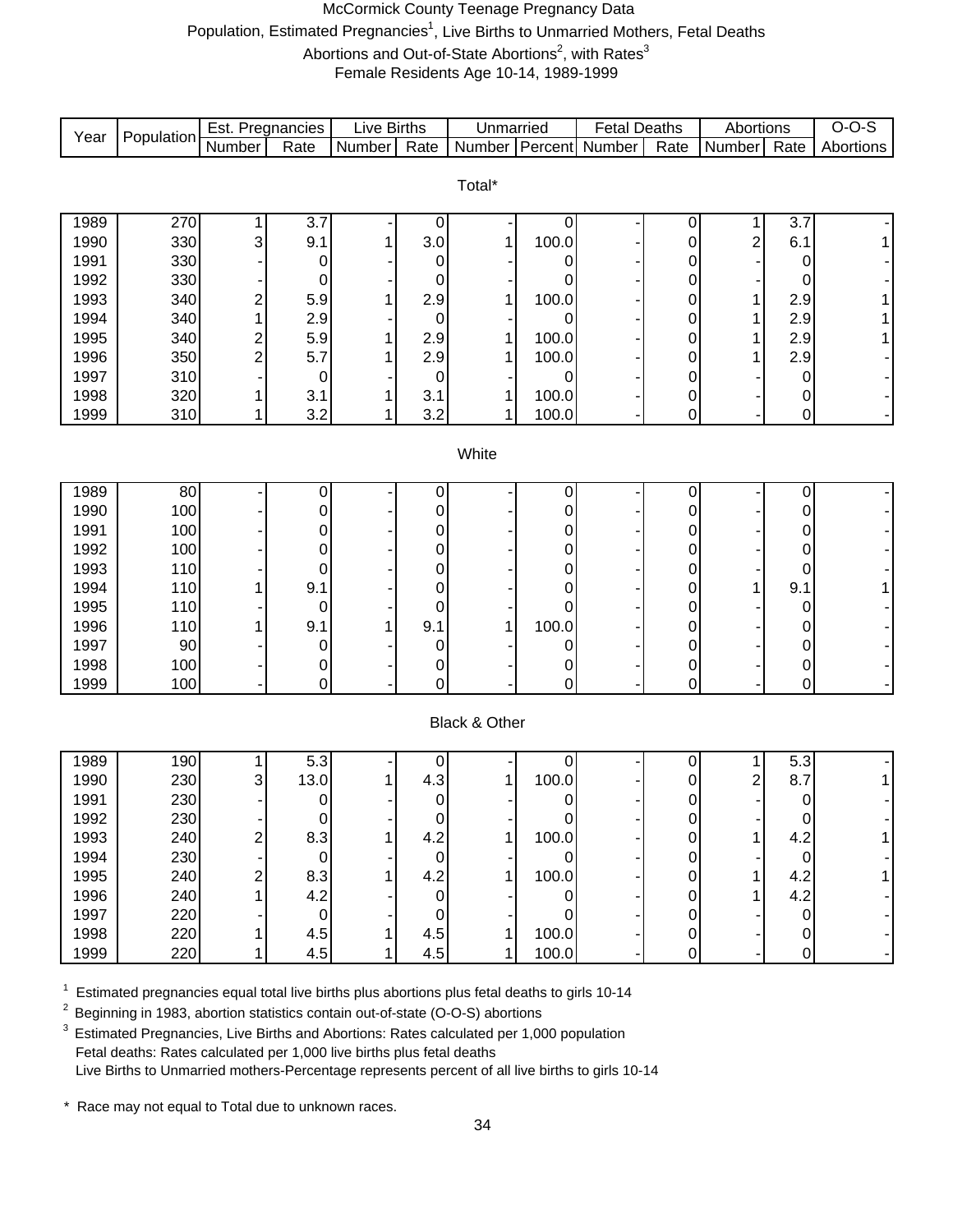# Marion County Teenage Pregnancy Data Population, Estimated Pregnancies<sup>1</sup>, Live Births to Unmarried Mothers, Fetal Deaths Abortions and Out-of-State Abortions<sup>2</sup>, with Rates<sup>3</sup> Female Residents Age 10-14, 1989-1999

| Year         | Population     | Est. Pregnancies        |                  | <b>Live Births</b>                |            | Unmarried                       |                | <b>Fetal Deaths</b>   |        | Abortions               |                               | $O-O-S$   |
|--------------|----------------|-------------------------|------------------|-----------------------------------|------------|---------------------------------|----------------|-----------------------|--------|-------------------------|-------------------------------|-----------|
|              |                | Number                  | Rate             | Number                            | Rate       | <b>Number</b>                   |                | <b>Percent</b> Number | Rate   | Number                  | Rate                          | Abortions |
|              |                |                         |                  |                                   |            |                                 |                |                       |        |                         |                               |           |
|              |                |                         |                  |                                   |            | Total*                          |                |                       |        |                         |                               |           |
| 1989         | 1,570          | 6                       | 3.8              | 4                                 | 2.5        | $\vert 4 \vert$                 | 100.0          |                       | 0      | 2                       | 1.3                           |           |
| 1990         | 1,620          | 6                       | 3.7              | 5                                 | 3.1        | $\sqrt{5}$                      | 100.0          |                       | 0      | 1                       | 0.6                           |           |
| 1991         | 1,660          | 7                       | 4.2              | 5                                 | 3.0        | 4                               | 80.0           |                       | 0      | $\overline{\mathbf{c}}$ | 1.2                           |           |
| 1992         | 1,670          | 4                       | 2.4              | $\overline{c}$                    | 1.2        | $\overline{c}$                  | 100.0          | 1                     | 333.3  | 1                       | 0.6                           |           |
| 1993         | 1,650          | 4                       | 2.4              | 4                                 | 2.4        | 4                               | 100.0          |                       | 0      |                         | 0                             |           |
| 1994         | 1,700          | 10                      | 5.9              | 9                                 | 5.3        | 9                               | 100.0          |                       | 0      | 1                       | 0.6                           |           |
| 1995         | 1,700          | $\overline{c}$          | 1.2              | $\overline{\mathbf{c}}$           | 1.2        | $\overline{\mathbf{c}}$         | 100.0          |                       | 0      |                         | $\mathbf 0$                   |           |
| 1996         | 1,680          | $\overline{c}$          | 1.2              | $\overline{c}$                    | 1.2        | 1                               | 50.0           |                       | 0      |                         | 0                             |           |
| 1997         | 1,580          | 7                       | 4.4              | $\,6$                             | 3.8        | 5                               | 83.3           |                       | 0      | 1                       | 0.6                           | 1         |
| 1998<br>1999 | 1,560<br>1,550 | 5<br>3                  | 3.2<br>1.9       | 5<br>3                            | 3.2<br>1.9 | 4<br>$\overline{2}$             | 80.0<br>66.7   |                       | 0<br>0 |                         | 0<br>0                        |           |
|              |                |                         |                  |                                   |            |                                 |                |                       |        |                         |                               |           |
|              |                |                         |                  |                                   |            | White                           |                |                       |        |                         |                               |           |
|              |                |                         |                  |                                   |            |                                 |                |                       |        |                         |                               |           |
| 1989         | 610            | 2                       | $\overline{3.3}$ | 1                                 | 1.6        | $\mathbf{1}$                    | 100.0          |                       | 0      | 1                       | 1.6                           |           |
| 1990         | 570            |                         | 1.8              |                                   | 0          |                                 | 0              |                       | 0      | 1                       | 1.8                           |           |
| 1991         | 580            |                         | 0                |                                   | 0          |                                 | 0              |                       | 0      |                         | 0                             |           |
| 1992         | 580            |                         | 0                |                                   | 0          |                                 | 0              |                       | 0      |                         | 0                             |           |
| 1993         | 580            |                         | 0                |                                   | 0          |                                 | 0              |                       | 0      |                         | 0                             |           |
| 1994         | 590            |                         | 0                |                                   | 0          |                                 | 0              |                       | 0      |                         | 0                             |           |
| 1995         | 590            |                         | 0                |                                   | 0          |                                 | 0              |                       | 0      |                         | 0                             |           |
| 1996         | 590            |                         | 0                |                                   | 0          |                                 | 0              |                       | 0      |                         | 0                             |           |
| 1997<br>1998 | 560            |                         | 0                |                                   | 0          |                                 | 0              |                       | 0      |                         | 0                             |           |
| 1999         | 550<br>550     | 1                       | 1.8<br>1.8       | 1                                 | 1.8<br>1.8 |                                 | 0<br>0         |                       | 0<br>0 |                         | 0<br>0                        |           |
|              |                |                         |                  |                                   |            |                                 |                |                       |        |                         |                               |           |
|              |                |                         |                  |                                   |            | Black & Other                   |                |                       |        |                         |                               |           |
|              |                |                         |                  |                                   |            |                                 |                |                       |        |                         |                               |           |
| 1989         | 960            | $\overline{\mathbf{4}}$ | 4.2              | $\ensuremath{\mathsf{3}}$         | 3.1        | $\mathbf{3}$                    | 100.0          |                       | 0      | 1                       | 1.0                           |           |
| 1990         | 1,050          | 5                       | 4.8              | 5                                 | 4.8        | $\overline{5}$                  | 100.0          |                       | 0      |                         | 0                             |           |
| 1991         | 1,080          | 7                       | 6.5              | 5 <sup>1</sup>                    | 4.6        | $\overline{4}$                  | 80.0           |                       | 0      | 2                       | 1.9                           |           |
| 1992         | 1,090          | 4                       | 3.7              | $\mathbf{2}$                      | 1.8        | $\mathbf{2}$                    | 100.0          | $\mathbf{1}$          | 333.3  | 1                       | 0.9                           |           |
| 1993         | 1,080          | 4                       | 3.7              | $\overline{\mathbf{4}}$           | 3.7        | 4                               | 100.0          |                       | 0      |                         | 0                             |           |
| 1994         | 1,100          | 10                      | 9.1              | $\overline{9}$                    | 8.2        | $\mathsf g$                     | 100.0          |                       | 0      | 1                       | 0.9                           |           |
| 1995         | 1,100          | 2                       | 1.8              | $\overline{2}$                    | 1.8        | $\overline{2}$                  | 100.0          |                       | 0      |                         | 0                             |           |
| 1996         | 1,100          | 2                       | 1.8              | $\overline{2}$                    | 1.8        | $\mathbf{1}$                    | 50.0           |                       | 0      |                         | 0                             |           |
| 1997         | 1,030          | 6                       | 5.8              | 6 <sup>1</sup>                    | 5.8        | 5 <sup>1</sup>                  | 83.3           |                       | 0      |                         | 0                             |           |
| 1998<br>1999 | 1,010<br>1,010 | 4<br>$\overline{c}$     | 4.0<br>2.0       | $\vert 4 \vert$<br>$\overline{2}$ | 4.0<br>2.0 | $\vert 4 \vert$<br>$\mathbf{2}$ | 100.0<br>100.0 |                       | 0<br>0 |                         | $\overline{0}$<br>$\mathbf 0$ |           |
|              |                |                         |                  |                                   |            |                                 |                |                       |        |                         |                               |           |

 $1$  Estimated pregnancies equal total live births plus abortions plus fetal deaths to girls 10-14

<sup>2</sup> Beginning in 1983, abortion statistics contain out-of-state (O-O-S) abortions

<sup>3</sup> Estimated Pregnancies, Live Births and Abortions: Rates calculated per 1,000 population Fetal deaths: Rates calculated per 1,000 live births plus fetal deaths Live Births to Unmarried mothers-Percentage represents percent of all live births to girls 10-14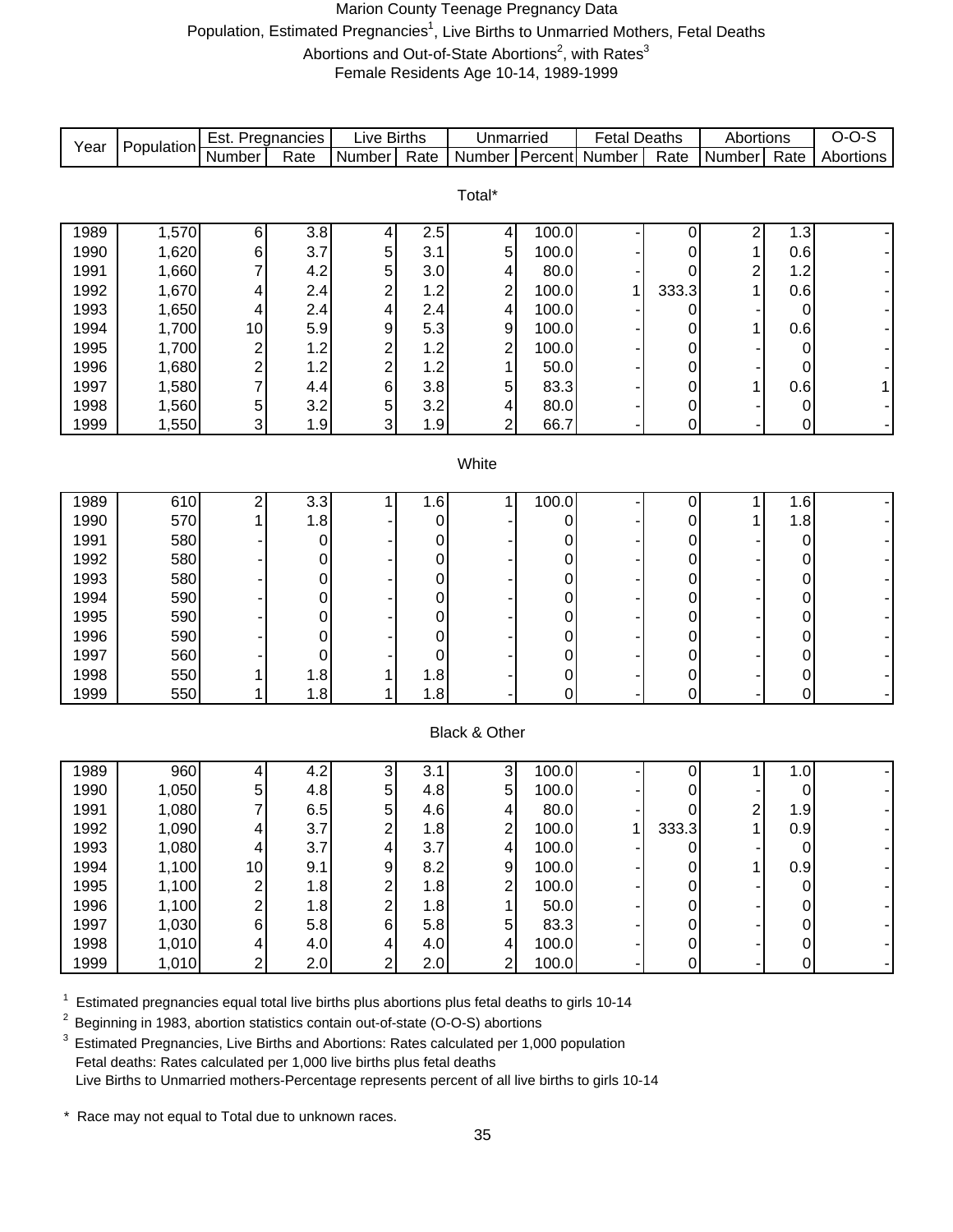# Marlboro County Teenage Pregnancy Data Population, Estimated Pregnancies<sup>1</sup>, Live Births to Unmarried Mothers, Fetal Deaths Abortions and Out-of-State Abortions<sup>2</sup>, with Rates<sup>3</sup> Female Residents Age 10-14, 1989-1999

| Year         | Population     | Est. Pregnancies        |                  | Live Births             |            | Unmarried                                  |               | <b>Fetal Deaths</b> |           | Abortions                    |                  | $O-O-S$        |
|--------------|----------------|-------------------------|------------------|-------------------------|------------|--------------------------------------------|---------------|---------------------|-----------|------------------------------|------------------|----------------|
|              |                | Number                  | Rate             | Number                  | Rate       | <b>Number</b>                              | Percent       | Number              | Rate      | Number                       | Rate             | Abortions      |
|              |                |                         |                  |                         |            |                                            |               |                     |           |                              |                  |                |
|              |                |                         |                  |                         |            | Total*                                     |               |                     |           |                              |                  |                |
|              |                |                         |                  |                         |            |                                            |               |                     |           |                              |                  |                |
| 1989<br>1990 | 1,320<br>1,230 | 6                       | 4.5<br>3.3       | 3<br>$\overline{c}$     | 2.3<br>1.6 | 3<br>1                                     | 100.0<br>50.0 |                     | 0         | 3<br>$\overline{\mathbf{c}}$ | 2.3<br>1.6       | $\overline{c}$ |
| 1991         | 1,250          | 4<br>$\overline{c}$     | 1.6              |                         | 0.8        | 1                                          | 100.0         |                     | 0<br>0    | 1                            | 0.8              |                |
| 1992         | 1,250          | 8                       | 6.4              |                         | 5.6        | $\overline{7}$                             | 100.0         |                     | 0         |                              | 0.8              |                |
| 1993         | 1,220          | 5                       | 4.1              | 4                       | 3.3        | 4                                          | 100.0         |                     | 0         | 1                            | 0.8              |                |
| 1994         | 1,270          | $\overline{\mathbf{c}}$ | 1.6              | $\overline{\mathbf{c}}$ | 1.6        |                                            | 100.0         |                     | 0         |                              | 0                |                |
| 1995         | 1,270          | 3                       | 2.4              | $\overline{c}$          | 1.6        | $\begin{array}{c} 2 \\ 2 \\ 2 \end{array}$ | 100.0         |                     | 0         |                              | 0.8              |                |
| 1996         | 1,250          | 3                       | 2.4              | $\overline{c}$          | 1.6        |                                            | 100.0         | 1                   | 333.3     |                              | 0                |                |
| 1997         | 1,150          | 1                       | 0.9              |                         | 0.9        | $\mathbf{1}$                               | 100.0         |                     | 0         |                              | 0                |                |
| 1998         | 1,150          | 1                       | 0.9              |                         | 0.9        | 1                                          | 100.0         |                     | 0         |                              | 0                |                |
| 1999         | 1,150          | 5                       | 4.3              | 4                       | 3.5        | 4                                          | 100.0         |                     | 0         | 1                            | 0.9              | 1              |
|              |                |                         |                  |                         |            |                                            |               |                     |           |                              |                  |                |
|              |                |                         |                  |                         |            | White                                      |               |                     |           |                              |                  |                |
|              |                |                         |                  |                         |            |                                            |               |                     |           |                              |                  |                |
| 1989         | 530            | 2                       | $\overline{3.8}$ |                         | 1.9        | 1                                          | 100.0         |                     | 0         | 1                            | 1.9              |                |
| 1990         | 460            | $\overline{2}$          | 4.3              |                         | 2.2        |                                            | 0             |                     | 0         | 1                            | 2.2              |                |
| 1991         | 460            |                         | 0                |                         | 0          |                                            | 0             |                     | 0         |                              | 0                |                |
| 1992         | 460            |                         | 0                |                         | 0          |                                            | 0             |                     | 0         |                              | 0                |                |
| 1993         | 450            | 2                       | 4.4              | 2                       | 4.4        | $\overline{\mathbf{c}}$                    | 100.0         |                     | 0         |                              | 0                |                |
| 1994         | 470            |                         | 0                |                         | 0          |                                            | 0             |                     | 0         |                              | 0                |                |
| 1995         | 470            |                         | 0                |                         | 0          |                                            | 0             |                     | 0         |                              | 0                |                |
| 1996         | 460            |                         | 2.2              |                         | 2.2        | 1                                          | 100.0         |                     | 0         |                              | 0                |                |
| 1997         | 420            |                         | $\mathbf 0$      |                         | $\pmb{0}$  |                                            | 0             |                     | 0         |                              | 0                |                |
| 1998         | 430            |                         | 0                |                         | 0          |                                            | 0             |                     | 0         |                              | 0                |                |
| 1999         | 420            | 1                       | 2.4              |                         | 0          |                                            | 0             |                     | 0         | 1                            | 2.4              | 1              |
|              |                |                         |                  |                         |            | Black & Other                              |               |                     |           |                              |                  |                |
|              |                |                         |                  |                         |            |                                            |               |                     |           |                              |                  |                |
| 1989         | 800            | 4                       | $\overline{5.0}$ | 2                       | 2.5        | 2                                          | 100.0         |                     | $\pmb{0}$ | 2                            | 2.5              | 2              |
| 1990         | 780            | 2                       | 2.6              |                         | 1.3        | 1                                          | 100.0         |                     | 0         | 1                            | 1.3              | 1              |
| 1991         | 790            | $\overline{2}$          | 2.5              |                         | 1.3        | 1                                          | 100.0         |                     | 0         |                              | 1.3              |                |
| 1992         | 790            | 8                       | 10.1             |                         | 8.9        | ſ                                          | 100.0         |                     | 0         | 1                            | 1.3              |                |
| 1993         | 770            | 3                       | 3.9              | $\overline{\mathbf{c}}$ | 2.6        |                                            | 100.0         |                     | 0         | 1                            | 1.3              |                |
| 1994         | 800            | 2                       | 2.5              | $\overline{c}$          | 2.5        | $\frac{2}{2}$                              | 100.0         |                     | 0         |                              | 0                |                |
| 1995         | 800            | 3                       | 3.8              | $\overline{c}$          | 2.5        | $\overline{2}$                             | 100.0         |                     | 0         | 1                            | 1.3              |                |
| 1996         | 790            | $\overline{c}$          | 2.5              |                         | 1.3        | 1                                          | 100.0         | 1                   | 500.0     |                              | 0                |                |
| 1997         | 730            |                         | 1.4              |                         | 1.4        | 1                                          | 100.0         |                     | 0         |                              | 0                |                |
| 1998         | 730            |                         | 1.4              |                         | 1.4        | 1                                          | 100.0         |                     | 0         |                              | 0                |                |
| 1999         | 730            | 4                       | 5.5              | 4                       | 5.5        | 4                                          | 100.0         |                     | 0         |                              | $\boldsymbol{0}$ |                |

 $1$  Estimated pregnancies equal total live births plus abortions plus fetal deaths to girls 10-14

<sup>2</sup> Beginning in 1983, abortion statistics contain out-of-state (O-O-S) abortions

<sup>3</sup> Estimated Pregnancies, Live Births and Abortions: Rates calculated per 1,000 population Fetal deaths: Rates calculated per 1,000 live births plus fetal deaths Live Births to Unmarried mothers-Percentage represents percent of all live births to girls 10-14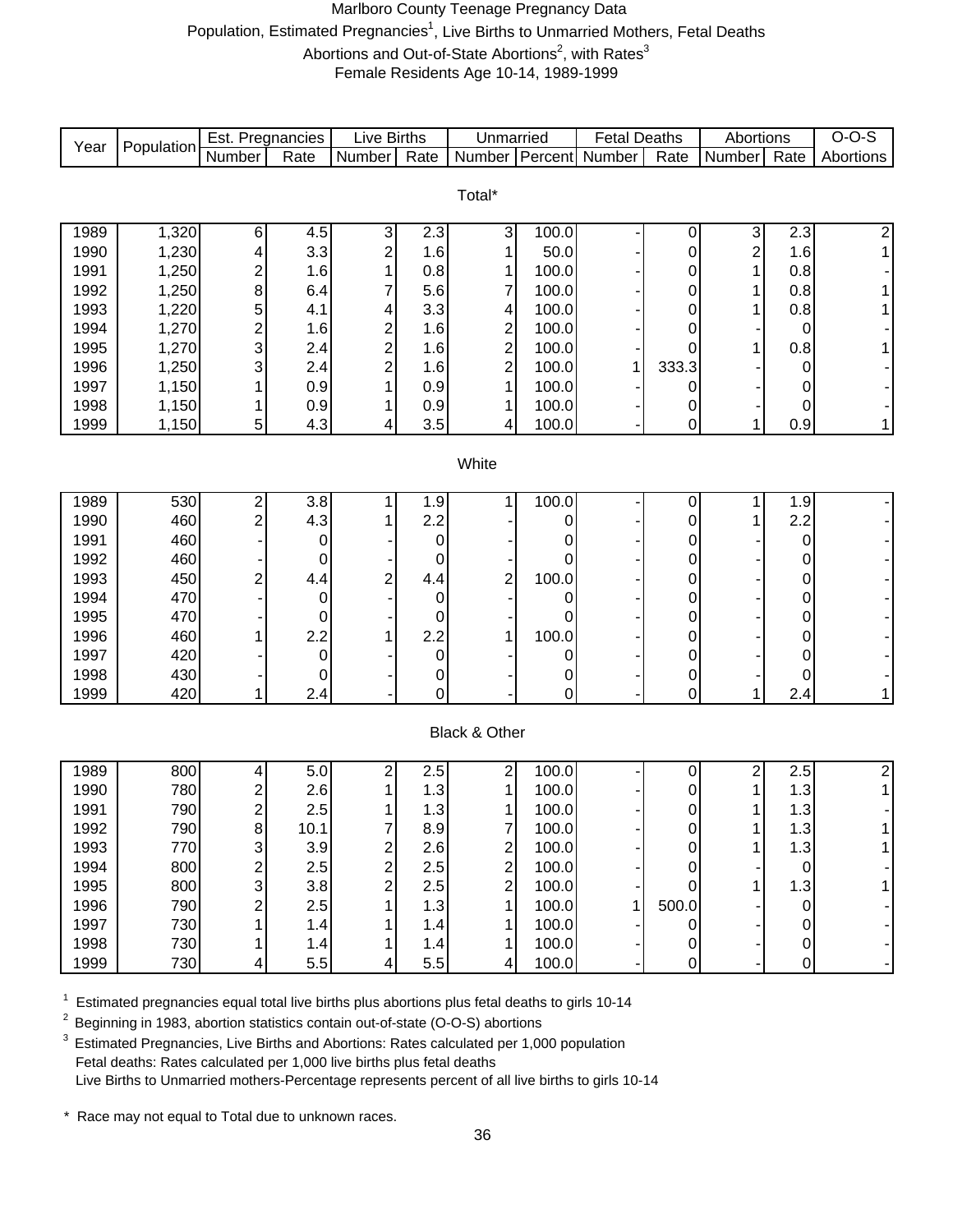# Newberry County Teenage Pregnancy Data Population, Estimated Pregnancies<sup>1</sup>, Live Births to Unmarried Mothers, Fetal Deaths Abortions and Out-of-State Abortions<sup>2</sup>, with Rates<sup>3</sup>

Female Residents Age 10-14, 1989-1999

| Year         | Population     | Est. Pregnancies        |                    | <b>Live Births</b>               |            | Unmarried                 |                | <b>Fetal Deaths</b> |        | Abortions               |             | $O-O-S$   |
|--------------|----------------|-------------------------|--------------------|----------------------------------|------------|---------------------------|----------------|---------------------|--------|-------------------------|-------------|-----------|
|              |                | Number                  | Rate               | Number                           | Rate       | Number Percent            |                | Number              | Rate   | Number                  | Rate        | Abortions |
|              |                |                         |                    |                                  |            |                           |                |                     |        |                         |             |           |
|              |                |                         |                    |                                  |            | Total*                    |                |                     |        |                         |             |           |
| 1989         | 1,010          | 5                       | 5.0                | 3                                | 3.0        | 2                         | 66.7           |                     | 0      | 2                       | 2.0         |           |
| 1990         | 1,160          | 3                       | 2.6                | $\overline{\mathbf{c}}$          | 1.7        |                           | 100.0          |                     | 0      | 1                       | 0.9         |           |
| 1991         | 1,180          | $\overline{\mathbf{c}}$ | 1.7                | $\overline{\mathbf{c}}$          | 1.7        | $\frac{2}{2}$             | 100.0          |                     | 0      |                         | 0           |           |
| 1992         | 1,180          | 6                       | 5.1                | 3                                | 2.5        | $\overline{2}$            | 66.7           |                     | 0      | 3                       | 2.5         |           |
| 1993         | 1,180          | $\overline{\mathbf{c}}$ | 1.7                |                                  | 0          |                           | 0              |                     | 0      | $\overline{\mathbf{c}}$ | 1.7         |           |
| 1994         | 1,190          | 5                       | 4.2                | 4                                | 3.4        | $\ensuremath{\mathsf{3}}$ | 75.0           |                     | 0      | 1                       | 0.8         |           |
| 1995         | 1,200          | 7                       | 5.8                | 5                                | 4.2        | 5                         | 100.0          |                     | 0      | $\overline{\mathbf{c}}$ | $1.7$       |           |
| 1996<br>1997 | 1,200<br>1,140 | 4<br>6                  | 3.3<br>5.3         | $\overline{c}$<br>$\overline{c}$ | 1.7<br>1.8 | 2                         | 100.0<br>0     |                     | 0<br>0 | $\overline{c}$<br>4     | 1.7<br>3.5  |           |
| 1998         | 1,160          |                         | 0.9                |                                  | 0.9        | 1                         | 100.0          |                     | 0      |                         | 0           |           |
| 1999         | 1,150          | 4                       | 3.5                | $\overline{2}$                   | 1.7        | $\overline{2}$            | 100.0          | 1                   | 333.3  | 1                       | 0.9         | 1         |
|              |                |                         |                    |                                  |            |                           |                |                     |        |                         |             |           |
|              |                |                         |                    |                                  |            | White                     |                |                     |        |                         |             |           |
|              |                |                         |                    |                                  |            |                           |                |                     |        |                         |             |           |
| 1989         | 610            |                         | 1.6                |                                  | 1.6        |                           | 0              |                     | 0      |                         | 0           |           |
| 1990         | 670            | $\overline{c}$          | 3.0                |                                  | 1.5        | 1                         | 100.0          |                     | 0      | 1                       | 1.5         |           |
| 1991         | 680            |                         | 1.5                |                                  | 1.5        | 1                         | 100.0          |                     | 0      |                         | 0           |           |
| 1992<br>1993 | 680<br>680     | $\overline{c}$          | 2.9<br>$\mathbf 0$ |                                  | 1.5        |                           | 0<br>0         |                     | 0      | 1                       | 1.5<br>0    |           |
| 1994         | 680            | 3                       | 4.4                | $\overline{c}$                   | 0<br>2.9   | 1                         | 50.0           |                     | 0<br>0 | 1                       | 1.5         |           |
| 1995         | 690            |                         | 1.4                |                                  | 0          |                           | 0              |                     | 0      |                         | 1.4         |           |
| 1996         | 690            | $\overline{\mathbf{c}}$ | 2.9                |                                  | 1.4        | 1                         | 100.0          |                     | 0      |                         | 1.4         |           |
| 1997         | 660            | 3                       | 4.5                | 2                                | 3.0        |                           | 0              |                     | 0      |                         | 1.5         |           |
| 1998         | 670            |                         | $\mathbf 0$        |                                  | $\pmb{0}$  |                           | 0              |                     | 0      |                         | $\pmb{0}$   |           |
| 1999         | 660            |                         | 0                  |                                  | 0          |                           | 0              |                     | 0      |                         | $\pmb{0}$   |           |
|              |                |                         |                    |                                  |            |                           |                |                     |        |                         |             |           |
|              |                |                         |                    |                                  |            | Black & Other             |                |                     |        |                         |             |           |
|              |                |                         |                    |                                  |            |                           |                |                     |        |                         |             |           |
| 1989<br>1990 | 400<br>490     | 4                       | 10.0               | 2                                | 5.0        | 2<br>1                    | 100.0<br>100.0 |                     | 0      | 2                       | 5.0         |           |
| 1991         | 500            |                         | 2.0<br>2.0         |                                  | 2.0<br>2.0 | 1                         | 100.0          |                     | 0<br>0 |                         | 0<br>0      |           |
| 1992         | 500            | 4                       | 8.0                | $\overline{\mathbf{c}}$          | 4.0        | $\overline{c}$            | 100.0          |                     | 0      |                         | 4.0         |           |
| 1993         | 500            |                         | 4.0                |                                  | 0          |                           | 0              |                     | 0      | $\frac{2}{2}$           | 4.0         |           |
| 1994         | 500            | 2                       | 4.0                | 2                                | 4.0        | $\overline{\mathbf{c}}$   | 100.0          |                     | 0      |                         | 0           |           |
| 1995         | 510            | 6                       | 11.8               | 5                                | 9.8        | 5                         | 100.0          |                     | 0      | 1                       | 2.0         |           |
| 1996         | 510            | 2                       | 3.9                |                                  | 2.0        | 1                         | 100.0          |                     | 0      | 1                       | 2.0         |           |
| 1997         | 480            | 3                       | 6.3                |                                  | $\pmb{0}$  |                           | 0              |                     | 0      | 3                       | 6.3         |           |
| 1998         | 490            |                         | 2.0                |                                  | 2.0        | 1                         | 100.0          |                     | 0      |                         | $\mathbf 0$ |           |
| 1999         | 490            | 4                       | 8.2                | $\overline{2}$                   | 4.1        | $\overline{2}$            | 100.0          |                     | 333.3  | 1                       | 2.0         | 1         |

 $1$  Estimated pregnancies equal total live births plus abortions plus fetal deaths to girls 10-14

<sup>2</sup> Beginning in 1983, abortion statistics contain out-of-state (O-O-S) abortions

<sup>3</sup> Estimated Pregnancies, Live Births and Abortions: Rates calculated per 1,000 population Fetal deaths: Rates calculated per 1,000 live births plus fetal deaths Live Births to Unmarried mothers-Percentage represents percent of all live births to girls 10-14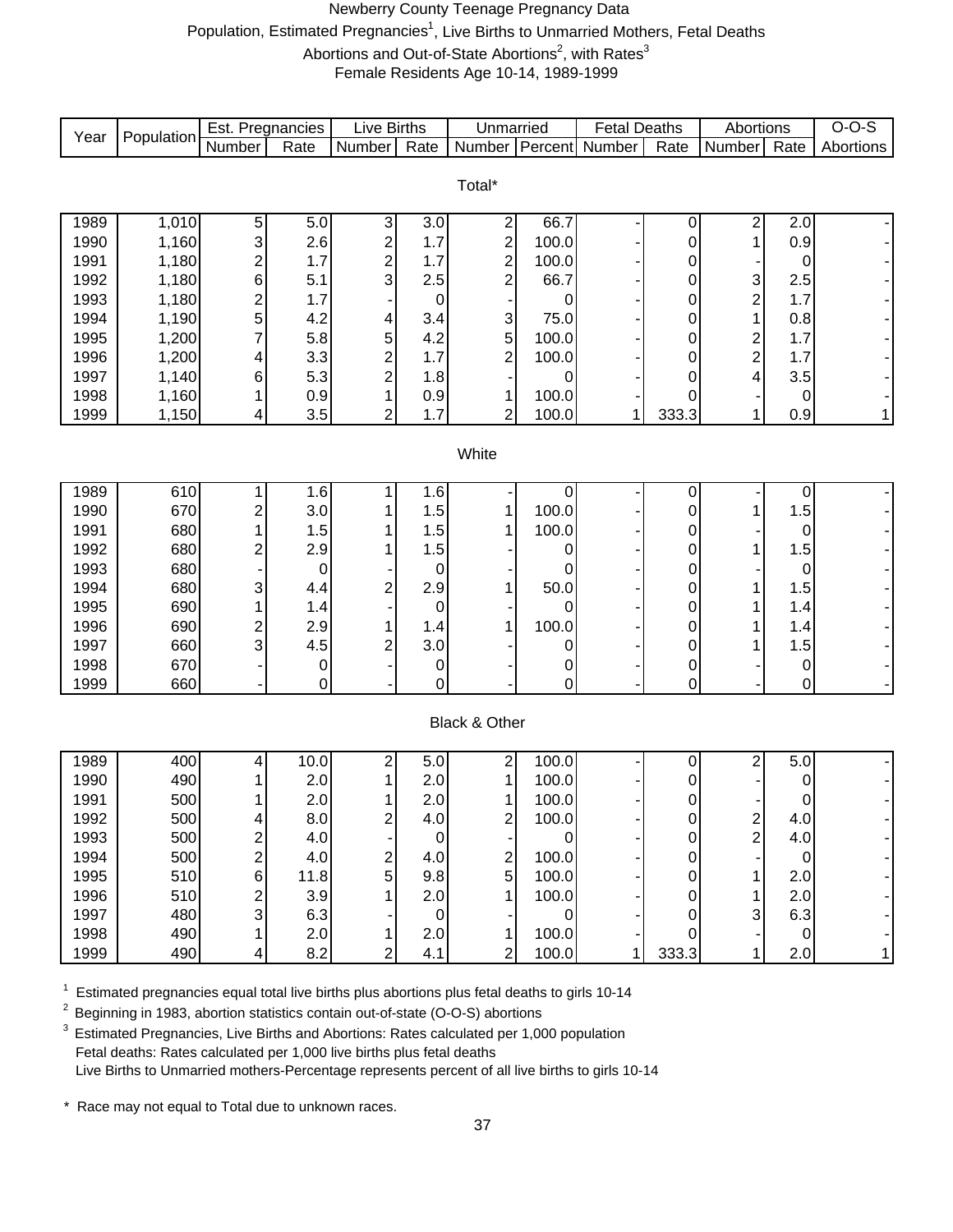# Oconee County Teenage Pregnancy Data Population, Estimated Pregnancies<sup>1</sup>, Live Births to Unmarried Mothers, Fetal Deaths Abortions and Out-of-State Abortions<sup>2</sup>, with Rates<sup>3</sup> Female Residents Age 10-14, 1989-1999

| Year | Population | Est. Pregnancies        |             | <b>Live Births</b> |                  | Unmarried                    |       | <b>Fetal Deaths</b> |                  | Abortions               |      | $O-O-S$   |
|------|------------|-------------------------|-------------|--------------------|------------------|------------------------------|-------|---------------------|------------------|-------------------------|------|-----------|
|      |            | Number                  | Rate        | Number             | Rate             | Number                       |       | Percent Number      | Rate             | Number                  | Rate | Abortions |
|      |            |                         |             |                    |                  |                              |       |                     |                  |                         |      |           |
|      |            |                         |             |                    |                  | Total*                       |       |                     |                  |                         |      |           |
| 1989 | 2,030      | 14                      | 6.9         | 8                  | 3.9              | 6                            | 75.0  |                     |                  | 6                       | 3.0  |           |
| 1990 | 1,940      | $\overline{\mathbf{c}}$ | 1.0         | 1                  | 0.5              | 1                            | 100.0 |                     | 0<br>$\mathbf 0$ | 1                       | 0.5  |           |
| 1991 | 1,980      | 4                       | 2.0         | 3                  | 1.5              |                              | 66.7  |                     | 0                | 1                       | 0.5  |           |
| 1992 | 2,000      | 6                       | 3.0         | 3                  | 1.5              | $\overline{\mathbf{c}}$<br>3 | 100.0 |                     | $\mathbf 0$      | 3                       | 1.5  |           |
| 1993 | 2,040      | $\overline{c}$          | 1.0         | 1                  | 0.5              |                              | 0     |                     | $\mathbf 0$      | 1                       | 0.5  |           |
| 1994 | 2,060      | 3                       | 1.5         | 3                  | 1.5              | 1                            | 33.3  |                     | 0                |                         | 0    |           |
| 1995 | 2,090      | 4                       | 1.9         |                    | 0.5              |                              | 0     |                     | $\mathbf 0$      | 3                       | 1.4  |           |
| 1996 | 2,130      |                         | 0.5         |                    | $\mathbf 0$      |                              | 0     |                     | $\mathbf 0$      | 1                       | 0.5  |           |
| 1997 | 2,050      | 4                       | 2.0         | 2                  | 1.0              | 1                            | 50.0  |                     | $\mathbf 0$      | $\overline{\mathbf{c}}$ | 1.0  |           |
| 1998 | 2,040      | 4                       | 2.0         | 4                  | 2.0              | $\overline{\mathbf{c}}$      | 50.0  |                     | $\mathbf 0$      |                         | 0    |           |
| 1999 | 2,060      | 4                       | 1.9         | $\overline{2}$     | 1.0              | $\overline{1}$               | 50.0  |                     | 0                | $\overline{2}$          | 1.0  |           |
|      |            |                         |             |                    |                  |                              |       |                     |                  |                         |      |           |
|      |            |                         |             |                    |                  | White                        |       |                     |                  |                         |      |           |
|      |            |                         |             |                    |                  |                              |       |                     |                  |                         |      |           |
| 1989 | 1,740      | 11                      | 6.3         | 7                  | 4.0              | $\mathbf 5$                  | 71.4  |                     | 0                | 4                       | 2.3  | 1         |
| 1990 | 1,690      | $\overline{\mathbf{c}}$ | 1.2         |                    | 0.6              | 1                            | 100.0 |                     | 0                | 1                       | 0.6  |           |
| 1991 | 1,720      | 1                       | 0.6         |                    | 0.6              |                              | 0     |                     | 0                |                         | 0    |           |
| 1992 | 1,740      | 4                       | 2.3         | $\overline{c}$     | 1.1              | $\overline{\mathbf{c}}$      | 100.0 |                     | 0                | 2                       | 1.1  |           |
| 1993 | 1,780      | 1                       | 0.6         | 1                  | 0.6              |                              | 0     |                     | 0                |                         | 0    |           |
| 1994 | 1,790      | $\overline{\mathbf{c}}$ | 1.1         | 2                  | 1.1              |                              | 0     |                     | $\mathbf 0$      |                         | 0    |           |
| 1995 | 1,820      | $\overline{c}$          | 1.1         |                    | 0                |                              | 0     |                     | $\mathbf 0$      | $\overline{\mathbf{c}}$ | 1.1  |           |
| 1996 | 1,850      | 1                       | 0.5         |                    | 0                |                              | 0     |                     | 0                | $\mathbf{1}$            | 0.5  |           |
| 1997 | 1,780      | 4                       | 2.2         | 2                  | 1.1              | 1                            | 50.0  |                     | 0                | $\overline{\mathbf{c}}$ | 1.1  |           |
| 1998 | 1,780      | 3                       | 1.7         | $\mathsf 3$        | 1.7              | 1                            | 33.3  |                     | 0                |                         | 0    |           |
| 1999 | 1,800      | 3                       | 1.7         | $\overline{2}$     | 1.1              | $\mathbf{1}$                 | 50.0  |                     | 0                | $\mathbf{1}$            | 0.6  |           |
|      |            |                         |             |                    |                  |                              |       |                     |                  |                         |      |           |
|      |            |                         |             |                    |                  | Black & Other                |       |                     |                  |                         |      |           |
| 1989 | 290        | 3                       | 10.3        | 1                  | $\overline{3.4}$ | 1                            | 100.0 |                     | $\mathbf 0$      | $\overline{2}$          | 6.9  |           |
| 1990 | 250        |                         | 0           |                    | 0                |                              | 0     |                     | 0                |                         | 0    |           |
| 1991 | 260        | 3                       | 11.5        | 2                  | 7.7              | $\overline{\mathbf{c}}$      | 100.0 |                     | 0                | 1                       | 3.8  | 1         |
| 1992 | 260        | $\overline{c}$          | 7.7         |                    | 3.8              | $\overline{A}$               | 100.0 |                     | 0                | 1                       | 3.8  |           |
| 1993 | 270        |                         | 3.7         |                    | $\pmb{0}$        |                              | 0     |                     | $\pmb{0}$        | 1                       | 3.7  |           |
| 1994 | 270        |                         | 3.7         |                    | 3.7              |                              | 100.0 |                     | 0                |                         | 0    |           |
| 1995 | 270        | 2                       | 7.4         |                    | 3.7              |                              | 0     |                     | 0                |                         | 3.7  |           |
| 1996 | 280        |                         | $\mathbf 0$ |                    | 0                |                              |       |                     | 0                |                         | 0    |           |
| 1997 | 270        |                         | $\mathbf 0$ |                    | 0                |                              | 0     |                     | 0                |                         | 0    |           |
| 1998 | 260        |                         | 3.8         |                    | 3.8              |                              | 100.0 |                     | 0                |                         | 0    |           |
| 1999 | 260        | 1                       | 3.8         |                    | $\mathsf 0$      |                              | 0     |                     | $\mathbf 0$      | 1                       | 3.8  |           |

 $1$  Estimated pregnancies equal total live births plus abortions plus fetal deaths to girls 10-14

<sup>2</sup> Beginning in 1983, abortion statistics contain out-of-state (O-O-S) abortions

 $3$  Estimated Pregnancies, Live Births and Abortions: Rates calculated per 1,000 population Fetal deaths: Rates calculated per 1,000 live births plus fetal deaths Live Births to Unmarried mothers-Percentage represents percent of all live births to girls 10-14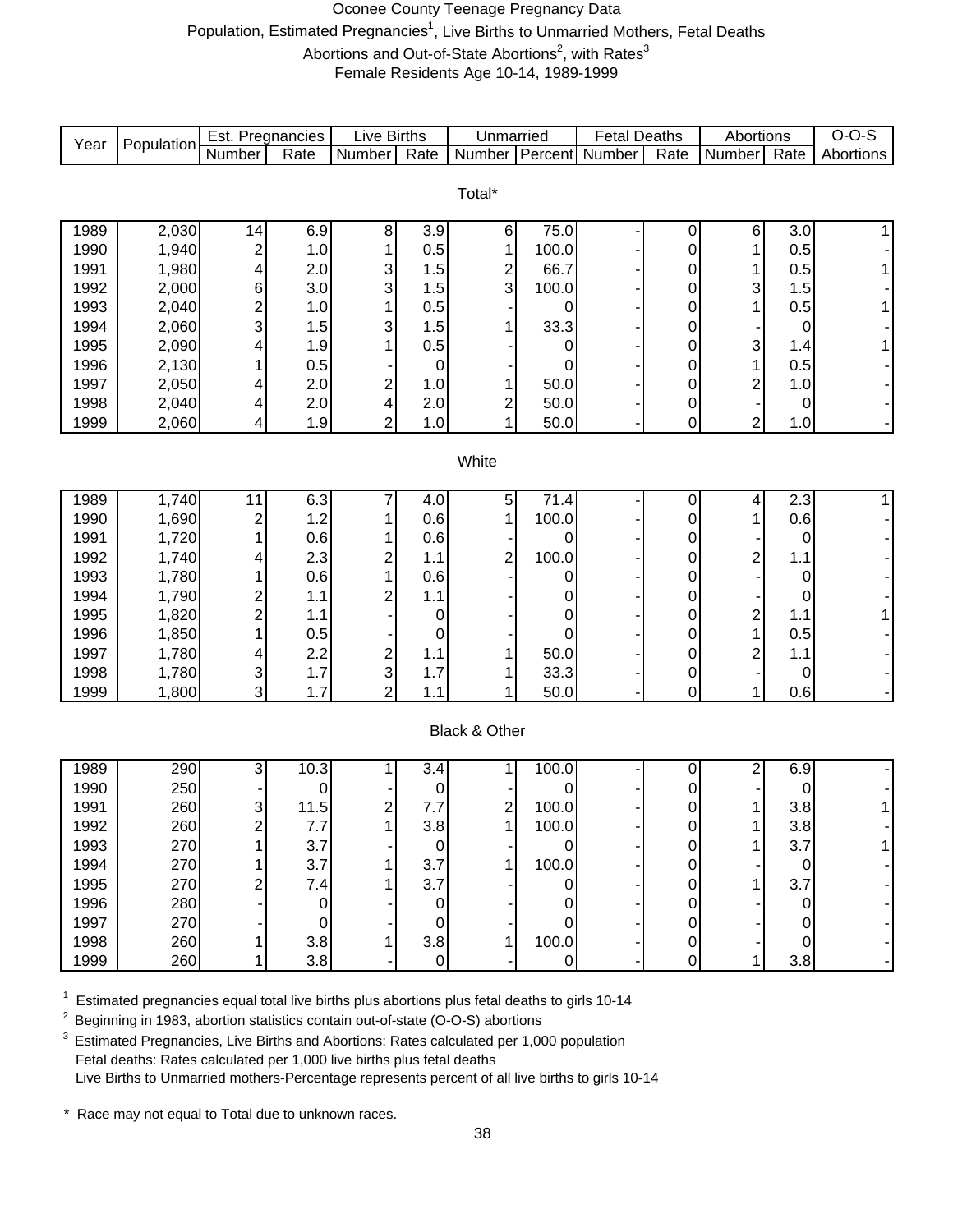# Orangeburg County Teenage Pregnancy Data Population, Estimated Pregnancies<sup>1</sup>, Live Births to Unmarried Mothers, Fetal Deaths Abortions and Out-of-State Abortions<sup>2</sup>, with Rates<sup>3</sup>

Female Residents Age 10-14, 1989-1999

| Year | Population | Est. Pregnancies        |                  | Live Births      |                  | Unmarried        |       | <b>Fetal Deaths</b> |             | Abortions                 |       | $O-O-S$       |
|------|------------|-------------------------|------------------|------------------|------------------|------------------|-------|---------------------|-------------|---------------------------|-------|---------------|
|      |            | Number                  | Rate             | Number           | Rate             | Number           |       | Percent Number      | Rate        | Number                    | Rate  | Abortions     |
|      |            |                         |                  |                  |                  |                  |       |                     |             |                           |       |               |
|      |            |                         |                  |                  |                  | Total*           |       |                     |             |                           |       |               |
| 1989 | 3,260      | 12                      | $\overline{3.7}$ | $\,6$            | 1.8              | 6                | 100.0 |                     | 0           | 6                         | 1.8   |               |
| 1990 | 3,270      | 20                      | 6.1              | 16               | 4.9              | 16               | 100.0 |                     | 0           | 4                         | 1.2   | 1             |
| 1991 | 3,340      | 11                      | 3.3              | $\overline{7}$   | 2.1              | $\,6$            | 85.7  |                     | 0           | 4                         | 1.2   |               |
| 1992 | 3,370      | 15                      | 4.5              | 10               | 3.0              | 10               | 100.0 |                     | 0           | 5                         | 1.5   | 2             |
| 1993 | 3,360      | 18                      | 5.4              | 10               | 3.0              | 8                | 80.0  |                     | 0           | 8                         | 2.4   |               |
| 1994 | 3,410      | 10                      | 2.9              | $6\phantom{1}6$  | 1.8              | 6                | 100.0 |                     | 0           | 4                         | 1.2   |               |
| 1995 | 3,400      | 13                      | 3.8              | 10               | 2.9              | 10               | 100.0 |                     | 90.9        | $\overline{\mathbf{c}}$   | 0.6   |               |
| 1996 | 3,390      | 13                      | 3.8              | 10               | 2.9              | 10               | 100.0 |                     | 90.9        | $\overline{c}$            | 0.6   |               |
| 1997 | 3,180      | 11                      | 3.5              | 6                | 1.9              | 5                | 83.3  |                     | 0           | 5                         | 1.6   |               |
| 1998 | 3,170      | 14                      | 4.4              | 7                | 2.2              | 5                | 71.4  |                     | 0           | $\overline{7}$            | 2.2   |               |
| 1999 | 3,150      | 11                      | 3.5              | 9                | 2.9              | 9                | 100.0 |                     | 0           | $\overline{2}$            | 0.6   |               |
|      |            |                         |                  |                  |                  |                  |       |                     |             |                           |       |               |
|      |            |                         |                  |                  |                  | White            |       |                     |             |                           |       |               |
| 1989 | 1,290      | 3                       | 2.3              |                  | 0                |                  | 0     |                     | $\mathbf 0$ | 3                         | 2.3   |               |
| 1990 | 1,060      | $\overline{\mathbf{c}}$ | 1.9              |                  | 0.9              | 1                | 100.0 |                     | 0           | 1                         | 0.9   |               |
| 1991 | 1,080      | 3                       | 2.8              |                  | 0.9              |                  | 0     |                     | 0           | 2                         | 1.9   |               |
| 1992 | 1,080      | 1                       | 0.9              |                  | $\boldsymbol{0}$ |                  | 0     |                     | 0           | 1                         | 0.9   |               |
| 1993 | 1,080      | 4                       | 3.7              | 3                | 2.8              | $\overline{c}$   | 66.7  |                     | 0           | 1                         | 0.9   |               |
| 1994 | 1,100      | 4                       | 3.6              |                  | 0.9              | $\mathbf 1$      | 100.0 |                     | 0           | 3                         | 2.7   |               |
| 1995 | 1,090      |                         | 0.9              |                  | 0.9              | 1                | 100.0 |                     | 0           |                           | 0     |               |
| 1996 | 1,090      |                         | 0                |                  | 0                |                  | 0     |                     | 0           |                           | 0     |               |
| 1997 | 1,030      | 4                       | 3.9              |                  | 1.0              | 1                | 100.0 |                     | $\mathbf 0$ | $\ensuremath{\mathsf{3}}$ | 2.9   |               |
| 1998 | 1,030      |                         | 1.0              |                  | 0                |                  | 0     |                     | $\mathbf 0$ | 1                         | 1.0   |               |
| 1999 | 1,020      |                         | $\mathbf 0$      |                  | 0                |                  | 0     |                     | $\mathbf 0$ |                           | 0     |               |
|      |            |                         |                  |                  |                  |                  |       |                     |             |                           |       |               |
|      |            |                         |                  |                  |                  | Black & Other    |       |                     |             |                           |       |               |
| 1989 | 1,960      | 9                       | 4.6              | 6                | $\overline{3.1}$ | 6                | 100.0 |                     | 0           | 3                         | 1.5   |               |
| 1990 | 2,210      | 18                      | 8.1              | 15               | 6.8              | 15               | 100.0 |                     | 0           | 3                         | 1.4   |               |
| 1991 | 2,270      | 8                       | 3.5              | 6                | 2.6              | 6                | 100.0 |                     | 0           | $\boldsymbol{2}$          | 0.9   |               |
| 1992 | 2,280      | 14                      | 6.1              | 10               | 4.4              | 10               | 100.0 |                     | $\Omega$    | $\boldsymbol{\Lambda}$    | $1.8$ | $\mathcal{D}$ |
| 1993 | 2,280      | 14                      | 6.1              | $\boldsymbol{7}$ | 3.1              | 6                | 85.7  |                     | 0           | 7                         | 3.1   |               |
| 1994 | 2,310      | 6                       | 2.6              | 5                | 2.2              | 5                | 100.0 |                     | $\pmb{0}$   |                           | 0.4   |               |
| 1995 | 2,310      | 12                      | 5.2              | $\boldsymbol{9}$ | 3.9              | $\boldsymbol{9}$ | 100.0 |                     | 100.0       | 2                         | 0.9   |               |
| 1996 | 2,300      | 13                      | 5.7              | 10               | 4.3              | 10               | 100.0 |                     | 90.9        | $\overline{c}$            | 0.9   |               |
| 1997 | 2,150      | $\overline{7}$          | 3.3              | $\mathbf 5$      | 2.3              | 4                | 80.0  |                     | $\pmb{0}$   | $\overline{\mathbf{c}}$   | 0.9   |               |
| 1998 | 2,130      | 13                      | 6.1              | $\overline{7}$   | 3.3              | $\overline{5}$   | 71.4  |                     | 0           | $\mathbf 6$               | 2.8   |               |
| 1999 | 2,130      | 11                      | 5.2              | 9                | 4.2              | $\overline{9}$   | 100.0 |                     | 0           | $\overline{c}$            | 0.9   |               |

 $1$  Estimated pregnancies equal total live births plus abortions plus fetal deaths to girls 10-14

<sup>2</sup> Beginning in 1983, abortion statistics contain out-of-state (O-O-S) abortions

 $3$  Estimated Pregnancies, Live Births and Abortions: Rates calculated per 1,000 population Fetal deaths: Rates calculated per 1,000 live births plus fetal deaths Live Births to Unmarried mothers-Percentage represents percent of all live births to girls 10-14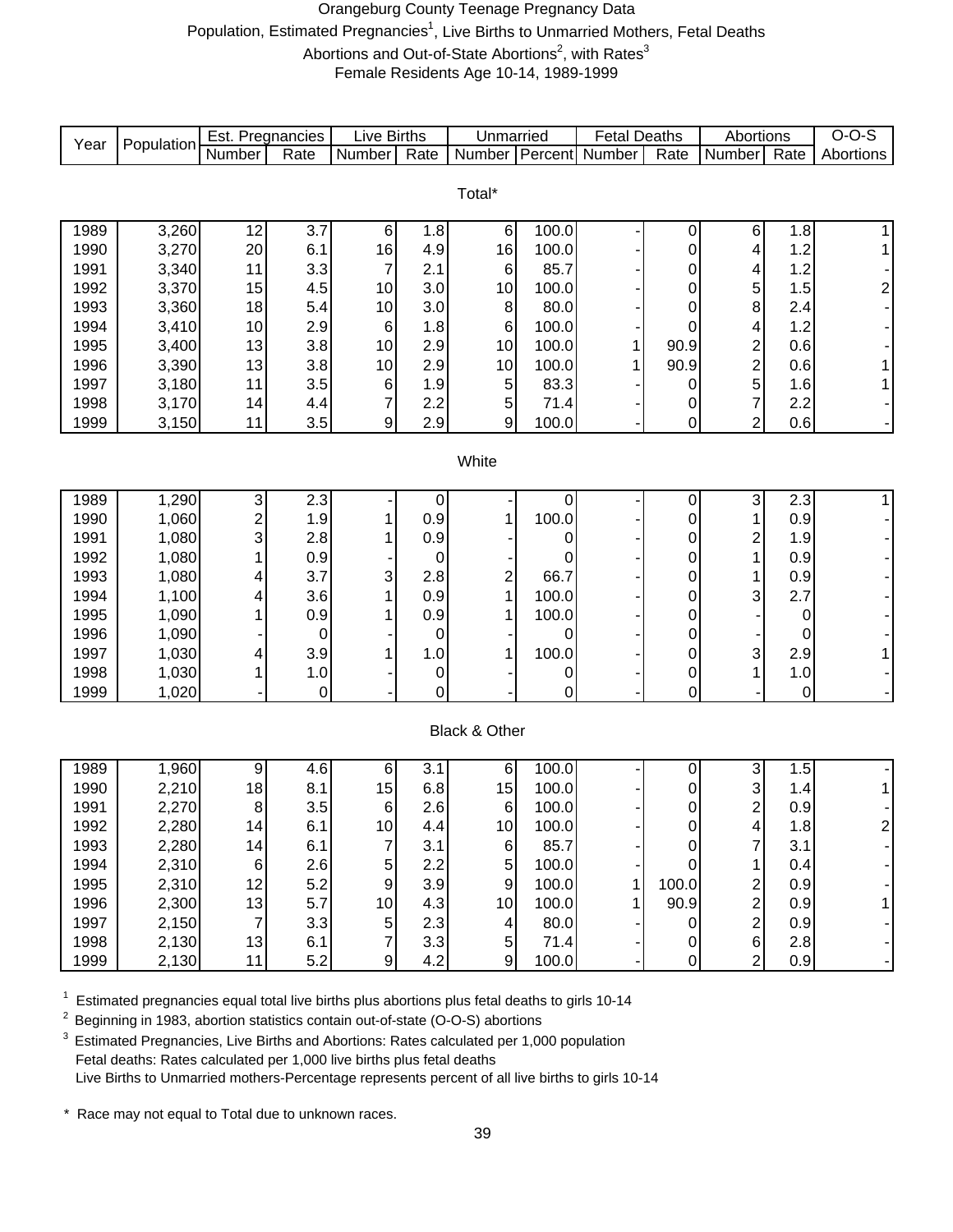# Pickens County Teenage Pregnancy Data Population, Estimated Pregnancies<sup>1</sup>, Live Births to Unmarried Mothers, Fetal Deaths Abortions and Out-of-State Abortions<sup>2</sup>, with Rates<sup>3</sup>

Female Residents Age 10-14, 1989-1999

| Year         | Population     | Est. Pregnancies |            | <b>Live Births</b>        |             | Unmarried                |              | <b>Fetal Deaths</b>   |                     | Abortions                                  |                  | $O-O-S$        |
|--------------|----------------|------------------|------------|---------------------------|-------------|--------------------------|--------------|-----------------------|---------------------|--------------------------------------------|------------------|----------------|
|              |                | Number           | Rate       | Number                    | Rate        |                          |              | Number Percent Number | Rate                | Number                                     | Rate             | Abortions      |
|              |                |                  |            |                           |             |                          |              |                       |                     |                                            |                  |                |
|              |                |                  |            |                           |             | Total*                   |              |                       |                     |                                            |                  |                |
| 1989         | 2,660          | 6                | 2.3        | 3                         | 1.1         | 3                        | 100.0        |                       | 0                   | 3                                          | 1.1              |                |
| 1990         | 2,900          | 9                | 3.1        | 5                         | 1.7         | 5                        | 100.0        |                       | 0                   | 4                                          | 1.4              | $\overline{2}$ |
| 1991         | 3,020          | 4                | 1.3        | $\overline{\mathbf{c}}$   | 0.7         | $\overline{c}$           | 100.0        |                       | 0                   | $\overline{\mathbf{c}}$                    | 0.7              |                |
| 1992         | 3,070          | 5                | 1.6        | 3                         | 1.0         | 1                        | 33.3         |                       | 0                   | $\overline{\mathbf{c}}$                    | 0.7              |                |
| 1993         | 3,100          | 11               | 3.5        | 6                         | 1.9         | 4                        | 66.7         |                       | $\pmb{0}$           | 5                                          | 1.6              | 1              |
| 1994         | 3,150          | $\,6$            | 1.9        | 3                         | 1.0         | 3                        | 100.0        |                       | $\pmb{0}$           | 3                                          | 1.0              | 1              |
| 1995         | 3,190          | 5                | 1.6        | 4                         | 1.3         | 3                        | 75.0         |                       | 0                   | 1                                          | 0.3              |                |
| 1996         | 3,240          | 3                | 0.9        | 1                         | 0.3         | 1                        | 100.0        |                       | 0                   | $\overline{\mathbf{c}}$                    | 0.6              | 1              |
| 1997         | 3,170          | 5                | 1.6        | 4                         | 1.3         | 3                        | 75.0         |                       | 0                   | 1                                          | 0.3              |                |
| 1998         | 3,260          | 7                | 2.1        | 5                         | 1.5         | $\overline{c}$           | 40.0         |                       | $\mathsf{O}\xspace$ | $\boldsymbol{2}$                           | 0.6              | 1 <sup>1</sup> |
| 1999         | 3,260          | $\sqrt{5}$       | 1.5        | $\overline{2}$            | 0.6         | 1                        | 50.0         |                       | $\overline{0}$      | $\overline{3}$                             | 0.9              |                |
|              |                |                  |            |                           |             |                          |              |                       |                     |                                            |                  |                |
|              |                |                  |            |                           |             | White                    |              |                       |                     |                                            |                  |                |
|              |                |                  |            |                           |             |                          |              |                       |                     |                                            |                  |                |
| 1989         | 2,460          | 5                | 2.0        | $\ensuremath{\mathsf{3}}$ | 1.2         | 3                        | 100.0        |                       | $\Omega$            | $\overline{\mathbf{c}}$                    | 0.8              |                |
| 1990         | 2,660          | 8                | 3.0        | 5                         | 1.9         | 5                        | 100.0        |                       | $\overline{0}$      | $\overline{3}$                             | 1.1              | $2\vert$       |
| 1991         | 2,760          | 3                | 1.1        |                           | 0.4         | 1                        | 100.0        |                       | 0                   | $\begin{array}{c} 2 \\ 2 \\ 3 \end{array}$ | 0.7              |                |
| 1992         | 2,810          | 5                | 1.8        | 3                         | 1.1         |                          | 33.3         |                       | 0                   |                                            | 0.7              |                |
| 1993         | 2,840          | 8                | 2.8        | 5                         | 1.8         | 3                        | 60.0         |                       | 0                   |                                            | 1.1              |                |
| 1994         | 2,880          | 4                | 1.4        | 3                         | 1.0         | 3                        | 100.0        |                       | 0                   | 1                                          | 0.3              |                |
| 1995         | 2,920          | 3                | 1.0        | $\overline{c}$            | 0.7         | 1                        | 50.0         |                       | 0                   | 1                                          | 0.3              |                |
| 1996         | 2,960          | 1                | 0.3        | 1                         | 0.3         | 1                        | 100.0        |                       | 0                   |                                            | $\mathbf 0$      |                |
| 1997         | 2,900          | 4                | 1.4        | 3                         | 1.0         | 3                        | 100.0        |                       | 0                   | 1                                          | 0.3              |                |
| 1998<br>1999 | 2,980<br>2,980 | $\,6$            | 2.0<br>1.3 | 4<br>$\overline{2}$       | 1.3<br>0.7  | $\mathbf{1}$<br>1        | 25.0<br>50.0 |                       | 0<br>0              | $\frac{2}{2}$                              | 0.7<br>0.7       | $\mathbf{1}$   |
|              |                | 4                |            |                           |             |                          |              |                       |                     |                                            |                  |                |
|              |                |                  |            |                           |             | <b>Black &amp; Other</b> |              |                       |                     |                                            |                  |                |
|              |                |                  |            |                           |             |                          |              |                       |                     |                                            |                  |                |
| 1989         | 200            | 1                | 5.0        |                           | 0           |                          | 0            |                       | $\overline{0}$      | 1                                          | 5.0              |                |
| 1990         | 250            | 1                | 4.0        |                           | 0           |                          | 0            |                       | $\overline{0}$      | 1                                          | 4.0              |                |
| 1991         | 260            | 1                | 3.8        | 1                         | 3.8         | 1                        | 100.0        |                       | $\pmb{0}$           |                                            | $\pmb{0}$        |                |
| 1992         | 260            |                  | O          |                           | U           |                          |              |                       | U                   |                                            | O                |                |
| 1993         | 260            | 3                | 11.5       |                           | 3.8         |                          | 100.0        |                       | $\overline{0}$      |                                            | 7.7              |                |
| 1994         | 270            | 2                | 7.4        |                           | 0           |                          | 0            |                       | $\pmb{0}$           | $\frac{2}{2}$                              | 7.4              |                |
| 1995         | 270            | 2                | 7.4        | 2                         | 7.4         | 2                        | 100.0        |                       | $\pmb{0}$           |                                            | $\pmb{0}$        |                |
| 1996         | 280            | $\overline{c}$   | 7.1        |                           | $\mathbf 0$ |                          | 0            |                       | $\pmb{0}$           | $\overline{\mathbf{c}}$                    | 7.1              |                |
| 1997         | 270            |                  | 3.7        |                           | 3.7         |                          | 0            |                       | 0                   |                                            | $\boldsymbol{0}$ |                |
| 1998         | 280            |                  | 3.6        |                           | 3.6         | 1                        | 100.0        |                       | 0                   |                                            | $\mathbf 0$      |                |
| 1999         | 280            | 1                | 3.6        |                           | $\pmb{0}$   |                          | $\mathbf 0$  |                       | 0                   | 1                                          | 3.6              |                |

 $1$  Estimated pregnancies equal total live births plus abortions plus fetal deaths to girls 10-14

<sup>2</sup> Beginning in 1983, abortion statistics contain out-of-state (O-O-S) abortions

<sup>3</sup> Estimated Pregnancies, Live Births and Abortions: Rates calculated per 1,000 population Fetal deaths: Rates calculated per 1,000 live births plus fetal deaths Live Births to Unmarried mothers-Percentage represents percent of all live births to girls 10-14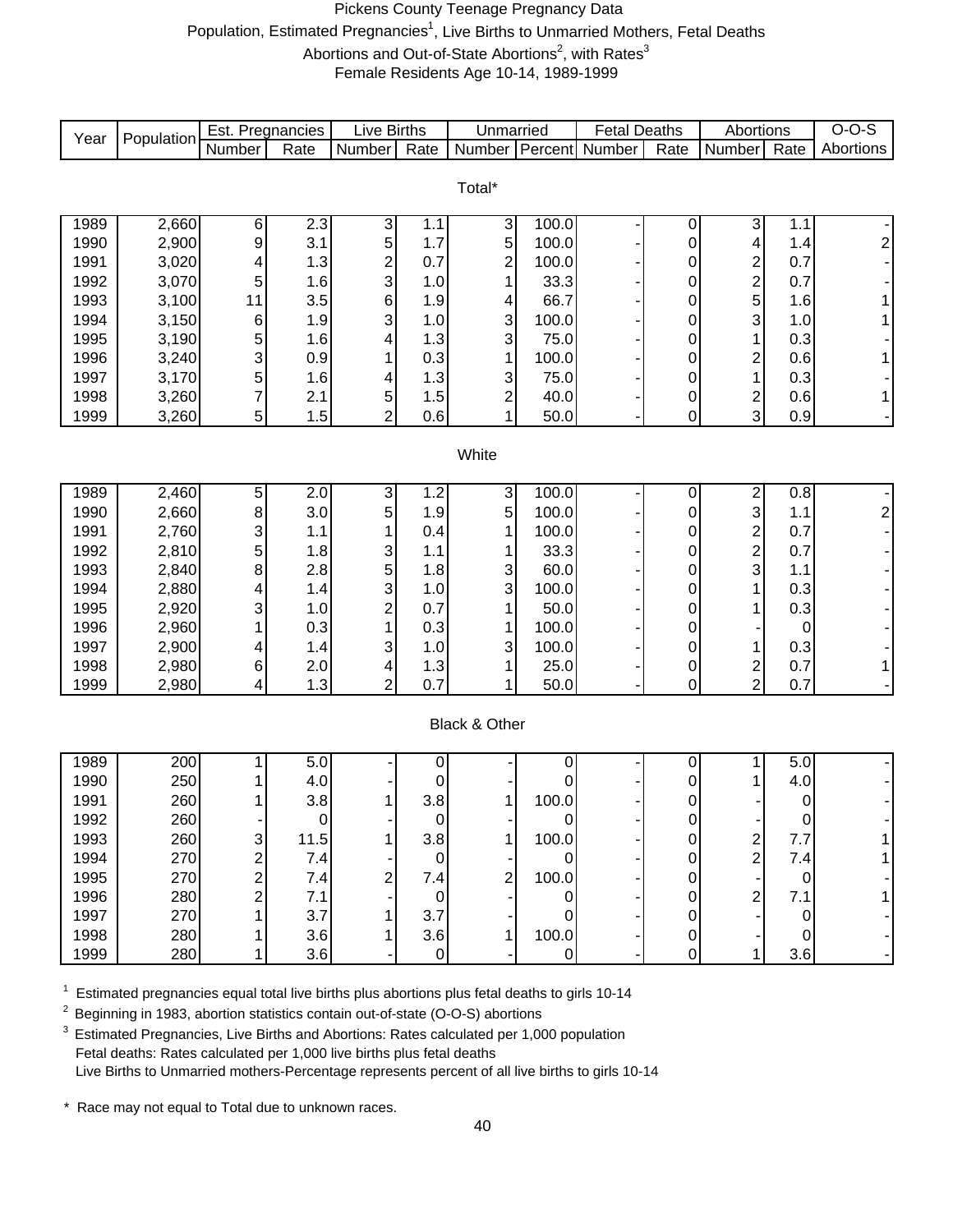# Richland County Teenage Pregnancy Data Population, Estimated Pregnancies<sup>1</sup>, Live Births to Unmarried Mothers, Fetal Deaths Abortions and Out-of-State Abortions<sup>2</sup>, with Rates<sup>3</sup> Female Residents Age 10-14, 1989-1999

| Year         | Population | Est. Pregnancies |            | <b>Live Births</b> |            | Unmarried      |               | <b>Fetal Deaths</b>   |                | Abortions               |             | $O-O-S$          |
|--------------|------------|------------------|------------|--------------------|------------|----------------|---------------|-----------------------|----------------|-------------------------|-------------|------------------|
|              |            | Number           | Rate       | Number             | Rate       |                |               | Number Percent Number | Rate           | Number                  | Rate        | Abortions        |
|              |            |                  |            |                    |            |                |               |                       |                |                         |             |                  |
|              |            |                  |            |                    |            | Total*         |               |                       |                |                         |             |                  |
|              | 7,660      |                  |            |                    |            |                |               |                       |                |                         |             |                  |
| 1989<br>1990 | 8,930      | 46<br>46         | 6.0<br>5.2 | 20<br>26           | 2.6<br>2.9 | 20<br>25       | 100.0<br>96.2 |                       | $\pmb{0}$      | 26<br>20                | 3.4<br>2.2  | $\boldsymbol{7}$ |
| 1991         | 9,150      | 42               | 4.6        | 32                 | 3.5        | 32             | 100.0         |                       | 0              | 10                      | 1.1         | $\frac{2}{2}$    |
| 1992         | 9,240      | 32               | 3.5        | 22                 | 2.4        | 21             | 95.5          |                       | 0              | 10                      | 1.1         |                  |
| 1993         | 9,230      | 32               | 3.5        | 14                 | 1.5        | 11             | 78.6          |                       | 0<br>0         | 18                      | 2.0         | 5                |
| 1994         | 9,400      | 35               | 3.7        | 15                 | 1.6        | 15             | 100.0         | 1                     | 62.5           | 19                      | 2.0         | 1                |
| 1995         | 9,110      | 25               | 2.7        | 17                 | 1.9        | 16             | 94.1          | 1                     | 55.6           | $\overline{7}$          | 0.8         |                  |
| 1996         | 9,200      | 23               | 2.5        | 13                 | 1.4        | 13             | 100.0         |                       | 0              | 10                      | 1.1         | 1                |
| 1997         | 9,070      | 24               | 2.6        | 15                 | 1.7        | 15             | 100.0         |                       | 0              | $\boldsymbol{9}$        | 1.0         |                  |
| 1998         | 9,140      | 28               | 3.1        | 18                 | 2.0        | 16             | 88.9          |                       | $\mathbf 0$    | 10                      | 1.1         |                  |
| 1999         | 9,210      | 21               | 2.3        | 11                 | 1.2        | 11             | 100.0         |                       | $\mathbf 0$    | 10                      | 1.1         | $\mathbf{1}$     |
|              |            |                  |            |                    |            |                |               |                       |                |                         |             |                  |
|              |            |                  |            |                    |            | White          |               |                       |                |                         |             |                  |
|              |            |                  |            |                    |            |                |               |                       |                |                         |             |                  |
| 1989         | 3,070      | 3                | 1.0        | 1                  | 0.3        | 1              | 100.0         |                       | $\pmb{0}$      | $\overline{\mathbf{c}}$ | 0.7         |                  |
| 1990         | 3,860      | 7                | 1.8        | 3                  | 0.8        | $\mathbf{2}$   | 66.7          |                       | 0              | 4                       | 1.0         |                  |
| 1991         | 3,940      | 7                | 1.8        | 3                  | 0.8        | 3              | 100.0         |                       | 0              | 4                       | 1.0         |                  |
| 1992         | 3,970      | 4                | 1.0        | 1                  | 0.3        |                | 0             |                       | 0              | 3                       | 0.8         |                  |
| 1993         | 3,970      | $\overline{c}$   | 0.5        | 2                  | 0.5        |                | 0             |                       | 0              |                         | 0           |                  |
| 1994         | 4,040      | 4                | 1.0        | 1                  | 0.2        | 1              | 100.0         |                       | 0              | 3                       | 0.7         |                  |
| 1995         | 3,920      | 4                | 1.0        |                    | 0          |                | 0             |                       | 0              | 4                       | 1.0         |                  |
| 1996         | 3,960      | 6                | 1.5        |                    | 0          |                | 0             |                       | 0              | 6                       | 1.5         | 1                |
| 1997         | 3,940      |                  | 0.3        |                    | 0          |                | 0             |                       | 0              | 1                       | 0.3         |                  |
| 1998         | 3,990      | 7                | 1.8        | 3                  | 0.8        | $\overline{c}$ | 66.7          |                       | $\pmb{0}$      | 4                       | 1.0         |                  |
| 1999         | 4,020      | 1                | 0.2        | 1                  | 0.2        | 1              | 100.0         |                       | 0              |                         | $\mathbf 0$ |                  |
|              |            |                  |            |                    |            |                |               |                       |                |                         |             |                  |
|              |            |                  |            |                    |            | Black & Other  |               |                       |                |                         |             |                  |
| 1989         | 4,590      | 43               | 9.4        | 19                 | 4.1        | 19             | 100.0         |                       | $\pmb{0}$      | 24                      | 5.2         | 7                |
| 1990         | 5,060      | 39               | 7.7        | 23                 | 4.5        | 23             | 100.0         |                       | 0              | 16                      | 3.2         |                  |
| 1991         | 5,210      | 35               | 6.7        | 29                 | 5.6        | 29             | 100.0         |                       | 0              | 6                       | 1.2         | $\frac{2}{2}$    |
| 1992         | 5,260      | 28               | 5.3        | 21                 | 4.0        | 21             | 100.0         |                       | $\mathbf 0$    |                         | 1.3         |                  |
| 1993         | 5,260      | 29               | 5.5        | 12                 | 2.3        | 11             | 91.7          |                       | $\pmb{0}$      | L<br>17                 | 3.2         | 5                |
| 1994         | 5,360      | 31               | 5.8        | 14                 | 2.6        | 14             | 100.0         | 1 <sup>1</sup>        | 66.7           | 16                      | 3.0         | $\overline{1}$   |
| 1995         | 5,190      | 21               | 4.0        | 17                 | 3.3        | 16             | 94.1          | 1                     | 55.6           | 3                       | 0.6         |                  |
| 1996         | 5,240      | 17               | 3.2        | 13                 | 2.5        | 13             | 100.0         |                       | $\overline{0}$ | 4                       | 0.8         |                  |
| 1997         | 5,130      | 23               | 4.5        | 15                 | 2.9        | 15             | 100.0         |                       | 0              | 8                       | 1.6         |                  |
| 1998         | 5,150      | 21               | 4.1        | 15                 | 2.9        | 14             | 93.3          |                       | $\mathbf 0$    | $\,6$                   | 1.2         |                  |
| 1999         | 5,190      | 20               | 3.9        | 10                 | 1.9        | 10             | 100.0         |                       | 0              | 10                      | 1.9         | 1                |

 $1$  Estimated pregnancies equal total live births plus abortions plus fetal deaths to girls 10-14

<sup>2</sup> Beginning in 1983, abortion statistics contain out-of-state (O-O-S) abortions

<sup>3</sup> Estimated Pregnancies, Live Births and Abortions: Rates calculated per 1,000 population Fetal deaths: Rates calculated per 1,000 live births plus fetal deaths Live Births to Unmarried mothers-Percentage represents percent of all live births to girls 10-14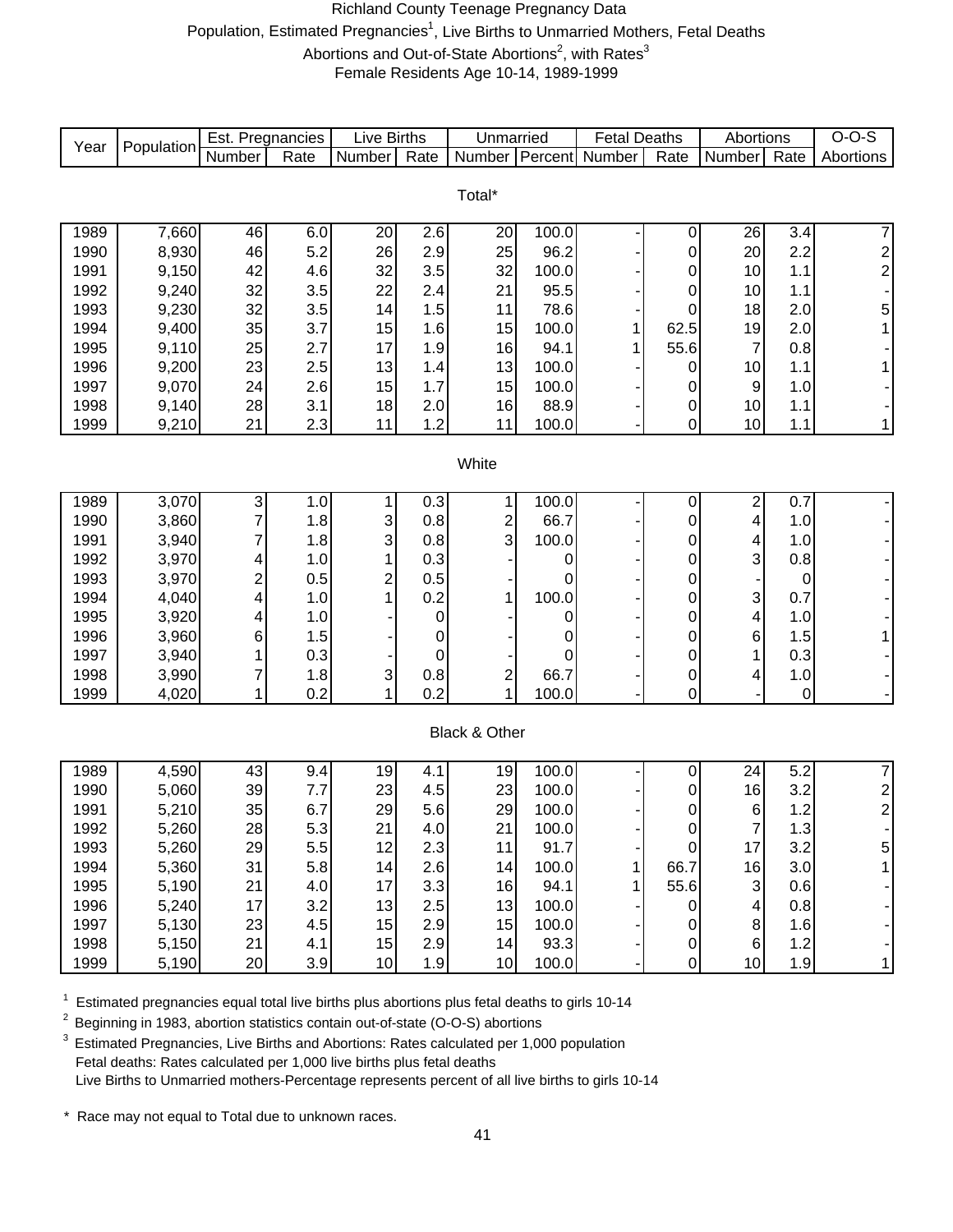# Saluda County Teenage Pregnancy Data Population, Estimated Pregnancies<sup>1</sup>, Live Births to Unmarried Mothers, Fetal Deaths Abortions and Out-of-State Abortions<sup>2</sup>, with Rates<sup>3</sup> Female Residents Age 10-14, 1989-1999

|      |            | Est. Pregnancies          |                  | Live Births    |                  | Unmarried               |                  | <b>Fetal Deaths</b>   |           | Abortions      |             | $O-O-S$   |
|------|------------|---------------------------|------------------|----------------|------------------|-------------------------|------------------|-----------------------|-----------|----------------|-------------|-----------|
| Year | Population | Number                    | Rate             | Number         | Rate             |                         |                  | Number Percent Number | Rate      | Number         | Rate        | Abortions |
|      |            |                           |                  |                |                  |                         |                  |                       |           |                |             |           |
|      |            |                           |                  |                |                  | Total*                  |                  |                       |           |                |             |           |
|      |            |                           |                  |                |                  |                         |                  |                       |           |                |             |           |
| 1989 | 660        | 3                         | 4.5              | 3              | 4.5              | $\mathbf{2}$            | 66.7             |                       | 0         |                | 0           |           |
| 1990 | 610        |                           | 1.6              | 1              | 1.6              | $\mathbf{1}$            | 100.0            |                       | 0         |                | 0           |           |
| 1991 | 620        |                           | 1.6              |                | 0                |                         | 0                |                       | 0         |                | 1.6         |           |
| 1992 | 620        | 3                         | 4.8              | 2              | 3.2              | $\overline{c}$          | 100.0            |                       | 0         |                | 1.6         |           |
| 1993 | 620        | 4                         | 6.5              | 4              | 6.5              | $\overline{\mathbf{r}}$ | 100.0            |                       | 0         |                | 0           |           |
| 1994 | 640        | $\overline{\mathbf{c}}$   | 3.1              |                | 0                |                         | 0                |                       | 0         | 2              | 3.1         |           |
| 1995 | 640        | 1                         | 1.6              | 1              | 1.6              | 1                       | 100.0            |                       | 0         |                | 0           |           |
| 1996 | 640        |                           | 0                |                | 0                |                         | 0                |                       | 0         |                | 0           |           |
| 1997 | 600        | 2                         | 3.3              | $\overline{2}$ | 3.3              | 1                       | 50.0             |                       | 0         |                | 0           |           |
| 1998 | 600        |                           | 0                |                | 0                |                         | 0                |                       | 0         |                | 0           |           |
| 1999 | 600        |                           | 0                |                | 0                |                         | 0                |                       | 0         |                | 0           |           |
|      |            |                           |                  |                |                  |                         |                  |                       |           |                |             |           |
|      |            |                           |                  |                |                  | White                   |                  |                       |           |                |             |           |
|      |            |                           |                  |                |                  |                         |                  |                       |           |                |             |           |
| 1989 | 380        |                           | $\overline{2.6}$ | 1              | $\overline{2.6}$ |                         | 0                |                       | 0         |                | $\mathbf 0$ |           |
| 1990 | 340        |                           | 0                |                | $\mathbf 0$      |                         | 0                |                       | 0         |                | 0           |           |
| 1991 | 340        |                           | 0                |                | 0                |                         | 0                |                       | 0         |                | 0           |           |
| 1992 | 340        |                           | 0                |                | 0                |                         | 0                |                       | 0         |                | 0           |           |
| 1993 | 340        |                           | 0                |                | 0                |                         | 0                |                       | 0         |                | 0           |           |
| 1994 | 350        |                           | 0                |                | 0                |                         | 0                |                       | 0         |                | 0           |           |
| 1995 | 350        |                           | 0                |                | 0                |                         | 0                |                       | 0         |                | 0           |           |
| 1996 | 350        |                           | 0                |                | 0                |                         | 0                |                       | 0         |                | $\mathbf 0$ |           |
| 1997 | 330        |                           | 3.0              |                | 3.0              |                         | 0                |                       | 0         |                | 0           |           |
| 1998 | 330        |                           | 0                |                | 0                |                         | 0                |                       | 0         |                | 0           |           |
| 1999 | 330        |                           | 0                |                | 0                |                         | 0                |                       | 0         |                | 0           |           |
|      |            |                           |                  |                |                  |                         |                  |                       |           |                |             |           |
|      |            |                           |                  |                |                  | Black & Other           |                  |                       |           |                |             |           |
|      |            |                           |                  |                |                  |                         |                  |                       |           |                |             |           |
| 1989 | 280        | 2                         | 7.1              | 2              | 7.1              | $\mathbf{2}$            | 100.0            |                       | 0         |                | 0           |           |
| 1990 | 280        |                           | 3.6              | 1              | 3.6              | $\mathbf{1}$            | 100.0            |                       | 0         |                | 0           |           |
| 1991 | 280        | 1                         | 3.6              |                | $\pmb{0}$        |                         | 0                |                       | 0         | 1              | 3.6         |           |
| 1992 | 280        | $\ensuremath{\mathsf{3}}$ | 10.7             | $\mathbf{2}$   | 7.1              | $\overline{2}$          | 100.0            |                       | 0         | 1              | 3.6         |           |
| 1993 | 280        | 4                         | 14.3             | 4              | 14.3             | $\vert 4 \vert$         | 100.0            |                       | 0         |                | 0           |           |
| 1994 | 290        | 2                         | 6.9              |                | $\mathbf 0$      |                         | 0                |                       | 0         | $\overline{c}$ | 6.9         |           |
| 1995 | 290        |                           | 3.4              | 1              | 3.4              | $\mathbf{1}$            | 100.0            |                       | 0         |                | 0           |           |
| 1996 | 290        |                           | $\mathbf 0$      |                | $\mathbf 0$      |                         | 0                |                       | 0         |                | 0           |           |
| 1997 | 270        |                           | 3.7              | 1              | 3.7              | $\mathbf{1}$            | 100.0            |                       | 0         |                | $\mathbf 0$ |           |
| 1998 | 270        |                           | 0                |                | $\pmb{0}$        |                         | $\boldsymbol{0}$ |                       | $\pmb{0}$ |                | $\mathbf 0$ |           |
| 1999 | 270        |                           | 0                |                | $\mathbf 0$      |                         | 0                |                       | 0         |                | 0           |           |

 $1$  Estimated pregnancies equal total live births plus abortions plus fetal deaths to girls 10-14

<sup>2</sup> Beginning in 1983, abortion statistics contain out-of-state (O-O-S) abortions

<sup>3</sup> Estimated Pregnancies, Live Births and Abortions: Rates calculated per 1,000 population Fetal deaths: Rates calculated per 1,000 live births plus fetal deaths Live Births to Unmarried mothers-Percentage represents percent of all live births to girls 10-14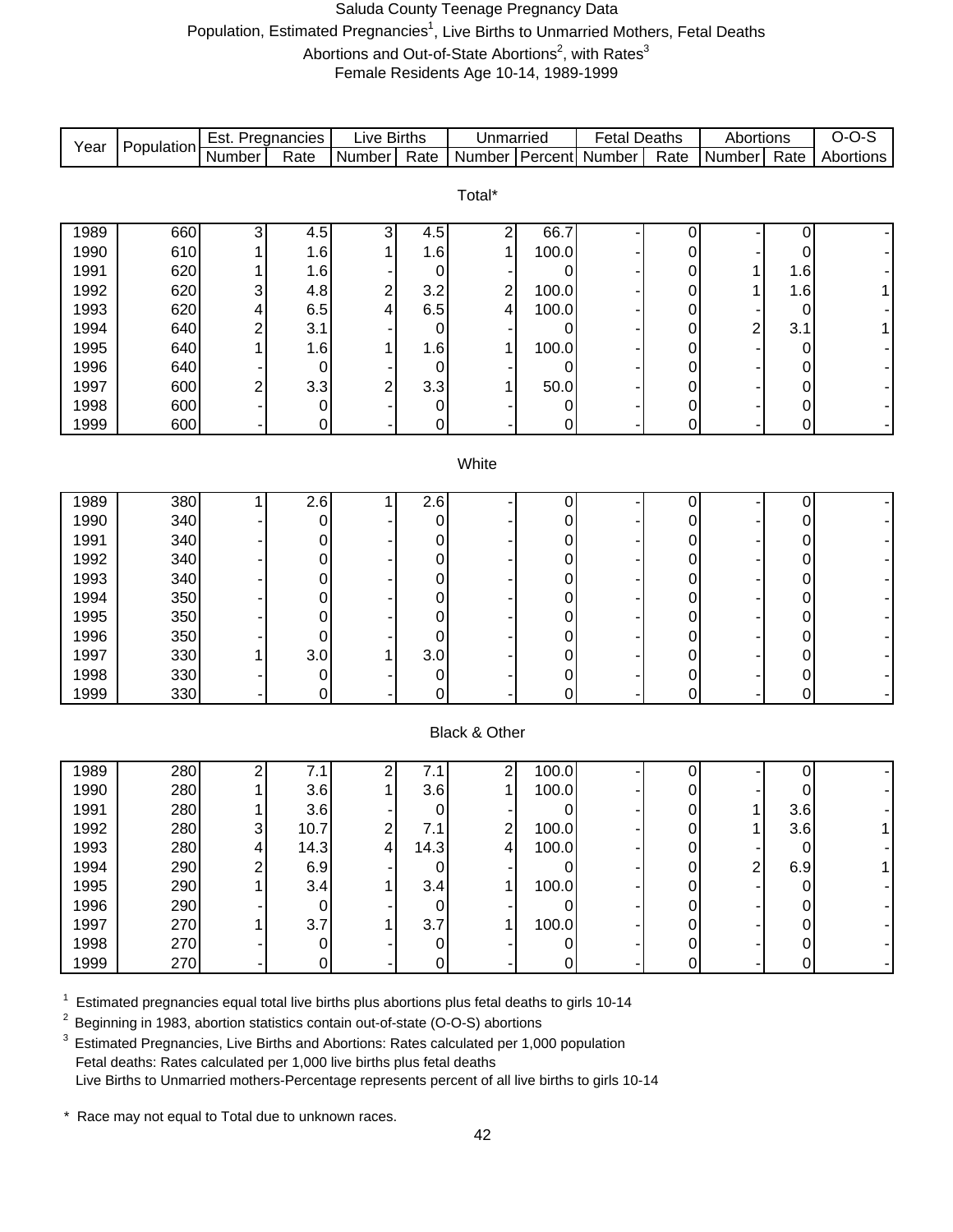# Spartanburg County Teenage Pregnancy Data Population, Estimated Pregnancies<sup>1</sup>, Live Births to Unmarried Mothers, Fetal Deaths Abortions and Out-of-State Abortions<sup>2</sup>, with Rates<sup>3</sup> Female Residents Age 10-14, 1989-1999

|              |                | Est. Pregnancies |            | <b>Live Births</b> |            | Unmarried               |              | <b>Fetal Deaths</b> |                   | Abortions               |            | $O-O-S$        |
|--------------|----------------|------------------|------------|--------------------|------------|-------------------------|--------------|---------------------|-------------------|-------------------------|------------|----------------|
| Year         | Population     | Number           | Rate       | Number             | Rate       | Number                  | Percent      | Number              | Rate              | Number                  | Rate       | Abortions      |
|              |                |                  |            |                    |            |                         |              |                     |                   |                         |            |                |
|              |                |                  |            |                    |            | Total*                  |              |                     |                   |                         |            |                |
|              |                |                  |            |                    |            |                         |              |                     |                   |                         |            |                |
| 1989         | 6,810          | 32               | 4.7        | 20                 | 2.9        | $\overline{17}$         | 85.0         | 1                   | 47.6              | 11                      | 1.6        | 3              |
| 1990         | 7,540          | 24               | 3.2        | 14                 | 1.9        | 14                      | 100.0        |                     | 0                 | 10                      | 1.3        | 3 <sup>1</sup> |
| 1991         | 7,710          | 22               | 2.9        | 14                 | 1.8        | 14                      | 100.0        | 1                   | 66.7              | $\overline{7}$          | 0.9        | $\mathbf{2}$   |
| 1992         | 7,780          | 23               | 3.0        | 17                 | 2.2        | 17                      | 100.0        |                     | 0                 | 6                       | 0.8        | 1              |
| 1993         | 7,860          | 26               | 3.3        | 16                 | 2.0        | 15                      | 93.8         |                     | 0                 | 10                      | 1.3        | $\frac{2}{2}$  |
| 1994         | 7,940          | 27               | 3.4        | 17                 | 2.1        | 16                      | 94.1         |                     | 0                 | 10                      | 1.3        |                |
| 1995<br>1996 | 8,030          | 29               | 3.6        | 23<br>13           | 2.9        | 19<br>11                | 82.6<br>84.6 | 1                   | 41.7              | 5                       | 0.6<br>0.7 |                |
| 1997         | 8,120<br>7,810 | 19<br>21         | 2.3<br>2.7 | 13                 | 1.6<br>1.7 | 8                       | 61.5         |                     | 0                 | 6<br>8                  | 1.0        | 1              |
| 1998         | 7,890          | 18               | 2.3        | 11                 | 1.4        | 10                      | 90.9         |                     | 0<br>0            | 7                       | 0.9        | 1              |
| 1999         | 7,920          | 14               | 1.8        | 8                  | 1.0        | 5 <sup>1</sup>          | 62.5         | 1                   | 111.1             | 5                       | 0.6        | 1              |
|              |                |                  |            |                    |            |                         |              |                     |                   |                         |            |                |
|              |                |                  |            |                    |            | White                   |              |                     |                   |                         |            |                |
|              |                |                  |            |                    |            |                         |              |                     |                   |                         |            |                |
| 1989         | 5,030          | 14               | 2.8        | 7                  | 1.4        | $\overline{4}$          | 57.1         |                     | 0                 | 7                       | 1.4        | $\overline{2}$ |
| 1990         | 5,450          | 8                | 1.5        | 3                  | 0.6        | 3                       | 100.0        |                     | 0                 | 5                       | 0.9        | 1              |
| 1991         | 5,560          | 7                | 1.3        | 3                  | 0.5        | 3                       | 100.0        |                     | 0                 | 4                       | 0.7        | 1              |
| 1992         | 5,610          | 9                | 1.6        | 5                  | 0.9        | 5                       | 100.0        |                     | 0                 | 4                       | 0.7        |                |
| 1993         | 5,670          | 9                | 1.6        | 6                  | 1.1        | 5                       | 83.3         |                     | 0                 | 3                       | 0.5        |                |
| 1994         | 5,720          | 13               | 2.3        | 5                  | 0.9        | 5                       | 100.0        |                     | 0                 | $\bf8$                  | 1.4        | $\mathbf{2}$   |
| 1995         | 5,790          | 12               | 2.1        | $\overline{7}$     | 1.2        | 3                       | 42.9         | 1                   | 125.0             | 4                       | 0.7        |                |
| 1996         | 5,850          | 8                | 1.4        | 5                  | 0.9        | 3                       | 60.0         |                     | 0                 | 3                       | 0.5        | 1              |
| 1997         | 5,610          | 8                | 1.4        | 4                  | 0.7        | $\mathbf{1}$            | 25.0         |                     | 0                 | $\overline{\mathbf{4}}$ | 0.7        |                |
| 1998         | 5,700          | 9                | 1.6        | 4                  | 0.7        | 3                       | 75.0         |                     | 0                 | 5                       | 0.9        |                |
| 1999         | 5,710          | 4                | 0.7        | $\overline{2}$     | 0.4        | 1                       | 50.0         |                     | 0                 | $\overline{2}$          | 0.4        |                |
|              |                |                  |            |                    |            | Black & Other           |              |                     |                   |                         |            |                |
|              |                |                  |            |                    |            |                         |              |                     |                   |                         |            |                |
| 1989         | 1,790          | 18               | 10.1       | 13                 | 7.3        | 13                      | 100.0        | 1                   | $\overline{71}.4$ | 4                       | 2.2        | 1              |
| 1990         | 2,090          | 16               | 7.7        | 11                 | 5.3        | 11                      | 100.0        |                     | 0                 | 5                       | 2.4        | $2\vert$       |
| 1991         | 2,150          | 15               | $7.0\,$    | 11                 | 5.1        | 11                      | 100.0        | 1                   | 83.3              | 3                       | 1.4        | 1              |
| 1992         | 2,170          | 14               | 6.5        | 12                 | 5.5        | 12                      | 100.0        |                     | 0                 | $\overline{\mathbf{c}}$ | 0.9        | 1 <sup>1</sup> |
| 1993         | 2,190          | 16               | 7.3        | 10                 | 4.6        | 10                      | 100.0        |                     | 0                 | 6                       | 2.7        | 1              |
| 1994         | 2,220          | 14               | 6.3        | 12                 | 5.4        | 11                      | 91.7         |                     | 0                 | $\overline{\mathbf{c}}$ | 0.9        |                |
| 1995         | 2,240          | 17               | 7.6        | 16                 | 7.1        | 16                      | 100.0        |                     | 0                 | 1                       | 0.4        |                |
| 1996         | 2,270          | 11               | 4.8        | $\bf 8$            | 3.5        | $\bf 8$                 | 100.0        |                     | 0                 | 3                       | 1.3        |                |
| 1997         | 2,190          | 13               | 5.9        | $\boldsymbol{9}$   | 4.1        | $\overline{7}$          | 77.8         |                     | 0                 | 4                       | 1.8        |                |
| 1998         | 2,190          | 9                | 4.1        | $\overline{7}$     | 3.2        | $\overline{\mathbf{7}}$ | 100.0        |                     | 0                 | $\frac{2}{3}$           | 0.9        | 1              |
| 1999         | 2,210          | 10               | 4.5        | 6                  | 2.7        | $\overline{4}$          | 66.7         | 1                   | 142.9             |                         | 1.4        | 1              |

 $1$  Estimated pregnancies equal total live births plus abortions plus fetal deaths to girls 10-14

2 Beginning in 1983, abortion statistics contain out-of-state (O-O-S) abortions

 $3$  Estimated Pregnancies, Live Births and Abortions: Rates calculated per 1,000 population Fetal deaths: Rates calculated per 1,000 live births plus fetal deaths Live Births to Unmarried mothers-Percentage represents percent of all live births to girls 10-14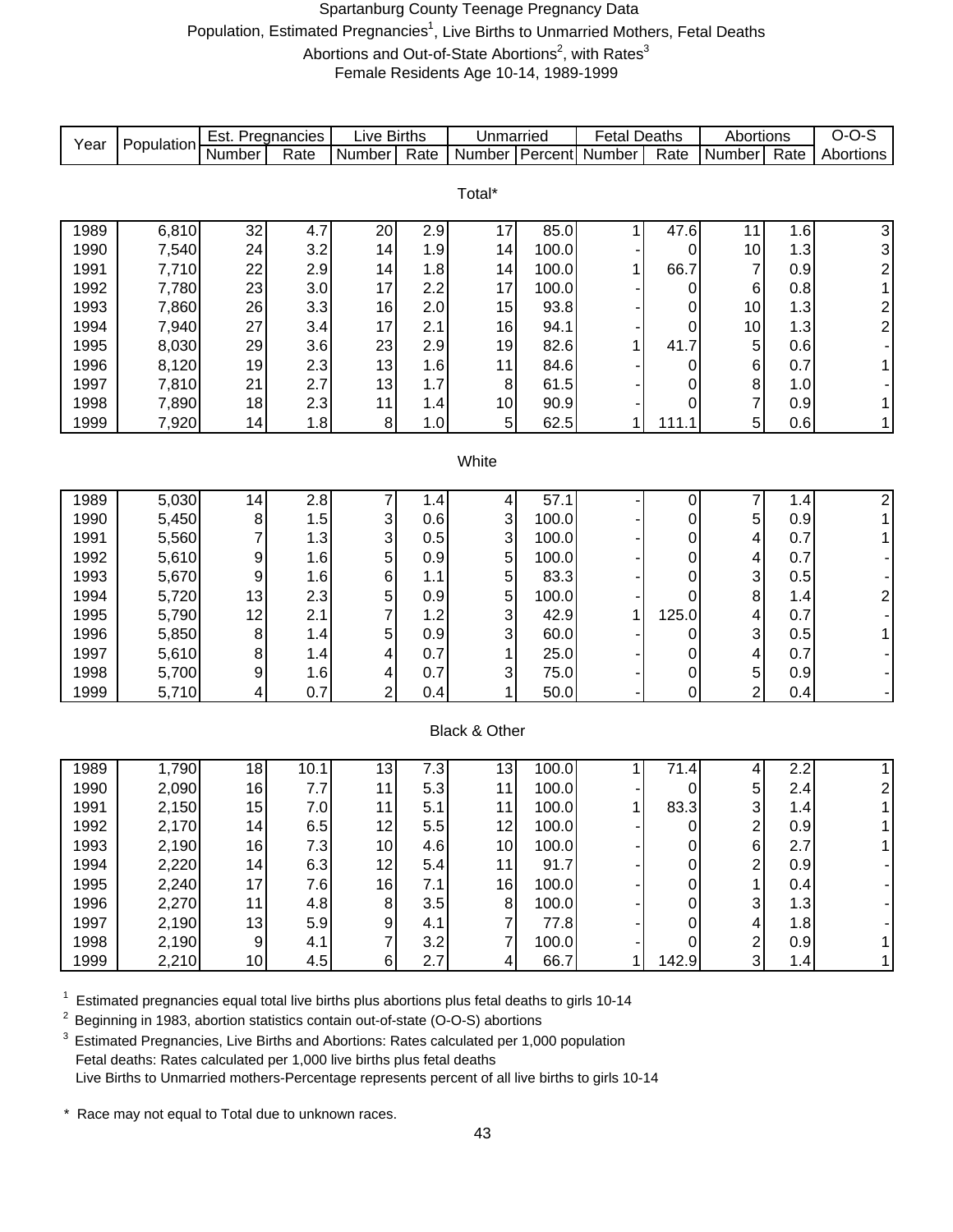# Sumter County Teenage Pregnancy Data Population, Estimated Pregnancies<sup>1</sup>, Live Births to Unmarried Mothers, Fetal Deaths Abortions and Out-of-State Abortions<sup>2</sup>, with Rates<sup>3</sup> Female Residents Age 10-14, 1989-1999

| Year | Population | Est. Pregnancies        |             | <b>Live Births</b>      |      | Unmarried               |       | <b>Fetal Deaths</b>   |           | Abortions               |           | $O-O-S$        |
|------|------------|-------------------------|-------------|-------------------------|------|-------------------------|-------|-----------------------|-----------|-------------------------|-----------|----------------|
|      |            | Number                  | Rate        | Number                  | Rate |                         |       | Number Percent Number | Rate      | Number                  | Rate      | Abortions      |
|      |            |                         |             |                         |      |                         |       |                       |           |                         |           |                |
|      |            |                         |             |                         |      | Total*                  |       |                       |           |                         |           |                |
|      |            |                         |             |                         |      |                         |       |                       |           |                         |           |                |
| 1989 | 3,730      | 16                      | 4.3         | 11                      | 2.9  | 11                      | 100.0 | 1                     | 83.3      | 4                       | 1.1       | $\overline{2}$ |
| 1990 | 3,820      | 13                      | 3.4         | 10                      | 2.6  | 10                      | 100.0 | 1                     | 90.9      | $\overline{\mathbf{c}}$ | 0.5       |                |
| 1991 | 3,910      | 12                      | 3.1         | 10                      | 2.6  | 10                      | 100.0 |                       | 0         | $\overline{\mathbf{c}}$ | 0.5       | $\mathbf{1}$   |
| 1992 | 3,940      | 10                      | 2.5         | 8                       | 2.0  | 8                       | 100.0 |                       | 0         | $\overline{c}$          | 0.5       |                |
| 1993 | 4,000      | 19                      | 4.8         | 15                      | 3.8  | 15                      | 100.0 |                       | 0         | 4                       | 1.0       |                |
| 1994 | 3,990      | 12                      | 3.0         | 8                       | 2.0  | 8                       | 100.0 | 1                     | 111.1     | 3                       | 0.8       |                |
| 1995 | 3,990      | 13                      | 3.3         | 6                       | 1.5  | 6                       | 100.0 |                       | 0         | $\overline{7}$          | 1.8       | 1              |
| 1996 | 4,010      | $\overline{7}$          | 1.7         | 3                       | 0.7  | 3                       | 100.0 |                       | 0         | 4                       | 1.0       |                |
| 1997 | 3,820      | $\, 8$                  | 2.1         | 4                       | 1.0  | 4                       | 100.0 |                       | 200.0     | 3                       | 0.8       |                |
| 1998 | 3,800      | 11                      | 2.9         | $\overline{7}$          | 1.8  | $\overline{7}$          | 100.0 |                       | 125.0     | 3                       | 0.8       | 2<br>1         |
| 1999 | 4,000      | 12                      | 3.0         | 9                       | 2.3  | $9\,$                   | 100.0 |                       | 0         | 3                       | 0.8       | $\overline{2}$ |
|      |            |                         |             |                         |      |                         |       |                       |           |                         |           |                |
|      |            |                         |             |                         |      | White                   |       |                       |           |                         |           |                |
|      |            |                         |             |                         |      |                         |       |                       |           |                         |           |                |
| 1989 | 1,720      |                         | 1.2         |                         | 0    |                         | 0     |                       | 0         | 2                       | 1.2       |                |
| 1990 | 1,780      | $\frac{2}{2}$           | 1.1         | $\overline{\mathbf{c}}$ | 1.1  | $\overline{\mathbf{c}}$ | 100.0 |                       | 0         |                         | 0         |                |
| 1991 | 1,820      | $\mathbf{1}$            | 0.5         | 1                       | 0.5  | $\mathbf{1}$            | 100.0 |                       | 0         |                         | 0         |                |
| 1992 | 1,830      |                         | 0           |                         | 0    |                         | 0     |                       | 0         |                         | 0         |                |
| 1993 | 1,860      | 1                       | 0.5         | 1                       | 0.5  | 1                       | 100.0 |                       | 0         |                         | 0         |                |
| 1994 | 1,850      | $\overline{\mathbf{c}}$ | 1.1         |                         | 0    |                         | 0     |                       | 0         | $\overline{\mathbf{c}}$ | 1.1       |                |
| 1995 | 1,850      | $\overline{3}$          | 1.6         | $\overline{c}$          | 1.1  | $\overline{\mathbf{c}}$ | 100.0 |                       | 0         | $\mathbf{1}$            | 0.5       |                |
| 1996 | 1,860      | $\mathbf{1}$            | 0.5         | 1                       | 0.5  | 1                       | 100.0 |                       | 0         |                         | $\pmb{0}$ |                |
| 1997 | 1,760      |                         | $\mathbf 0$ |                         | 0    |                         | 0     |                       | 0         |                         | 0         |                |
| 1998 | 1,760      | $\mathbf{1}$            | 0.6         | 1                       | 0.6  | 1                       | 100.0 |                       | 0         |                         | 0         |                |
| 1999 | 1,850      | 1                       | 0.5         |                         | 0    |                         | 0     |                       | 0         | 1                       | 0.5       | 1              |
|      |            |                         |             |                         |      |                         |       |                       |           |                         |           |                |
|      |            |                         |             |                         |      | Black & Other           |       |                       |           |                         |           |                |
|      |            |                         |             |                         |      |                         |       |                       |           |                         |           |                |
| 1989 | 2,010      | 14                      | 7.0         | 11                      | 5.5  | 11                      | 100.0 | 1                     | 83.3      | 2                       | 1.0       | $\overline{2}$ |
| 1990 | 2,040      | 11                      | 5.4         | 8                       | 3.9  | 8                       | 100.0 | 1                     | 111.1     | $\overline{\mathbf{c}}$ | 1.0       |                |
| 1991 | 2,100      | 11                      | 5.2         | 9                       | 4.3  | 9                       | 100.0 |                       | 0         | $\overline{\mathbf{c}}$ | 1.0       | 1              |
| 1992 | 2,110      | 10                      | 4.7         | 8                       | 3.8  | 8 <sup>1</sup>          | 100.0 |                       | $\pmb{0}$ |                         | 0.9       |                |
| 1993 | 2,140      | 18                      | 8.4         | 14                      | 6.5  | 14                      | 100.0 |                       | 0         | $\overline{c}$<br>4     | 1.9       |                |
| 1994 | 2,140      | 10 <sub>1</sub>         | 4.7         | 8                       | 3.7  | $\bf 8$                 | 100.0 | 1                     | 111.1     | 1                       | 0.5       |                |
| 1995 | 2,140      |                         | 4.7         |                         | 1.9  |                         | 100.0 |                       |           |                         | 2.8       |                |
|      |            | 10                      |             | 4                       |      | 4                       |       |                       | 0         | 6                       |           | 1              |
| 1996 | 2,150      | $6 \mid$                | 2.8         | 2                       | 0.9  | $\boldsymbol{2}$        | 100.0 |                       | 0         | 4                       | 1.9       |                |
| 1997 | 2,060      | 8 <sup>1</sup>          | 3.9         | 4                       | 1.9  | $\overline{\mathbf{4}}$ | 100.0 |                       | 200.0     | 3                       | 1.5       | $\overline{c}$ |
| 1998 | 2,040      | 10 <sup>1</sup>         | 4.9         | 6                       | 2.9  | 6                       | 100.0 | 1                     | 142.9     | $\overline{3}$          | 1.5       | $\mathbf{1}$   |
| 1999 | 2,150      | 11                      | 5.1         | 9                       | 4.2  | $\mathsf{g}$            | 100.0 |                       | 0         | $\overline{c}$          | 0.9       | $\mathbf 1$    |

 $1$  Estimated pregnancies equal total live births plus abortions plus fetal deaths to girls 10-14

<sup>2</sup> Beginning in 1983, abortion statistics contain out-of-state (O-O-S) abortions

<sup>3</sup> Estimated Pregnancies, Live Births and Abortions: Rates calculated per 1,000 population Fetal deaths: Rates calculated per 1,000 live births plus fetal deaths Live Births to Unmarried mothers-Percentage represents percent of all live births to girls 10-14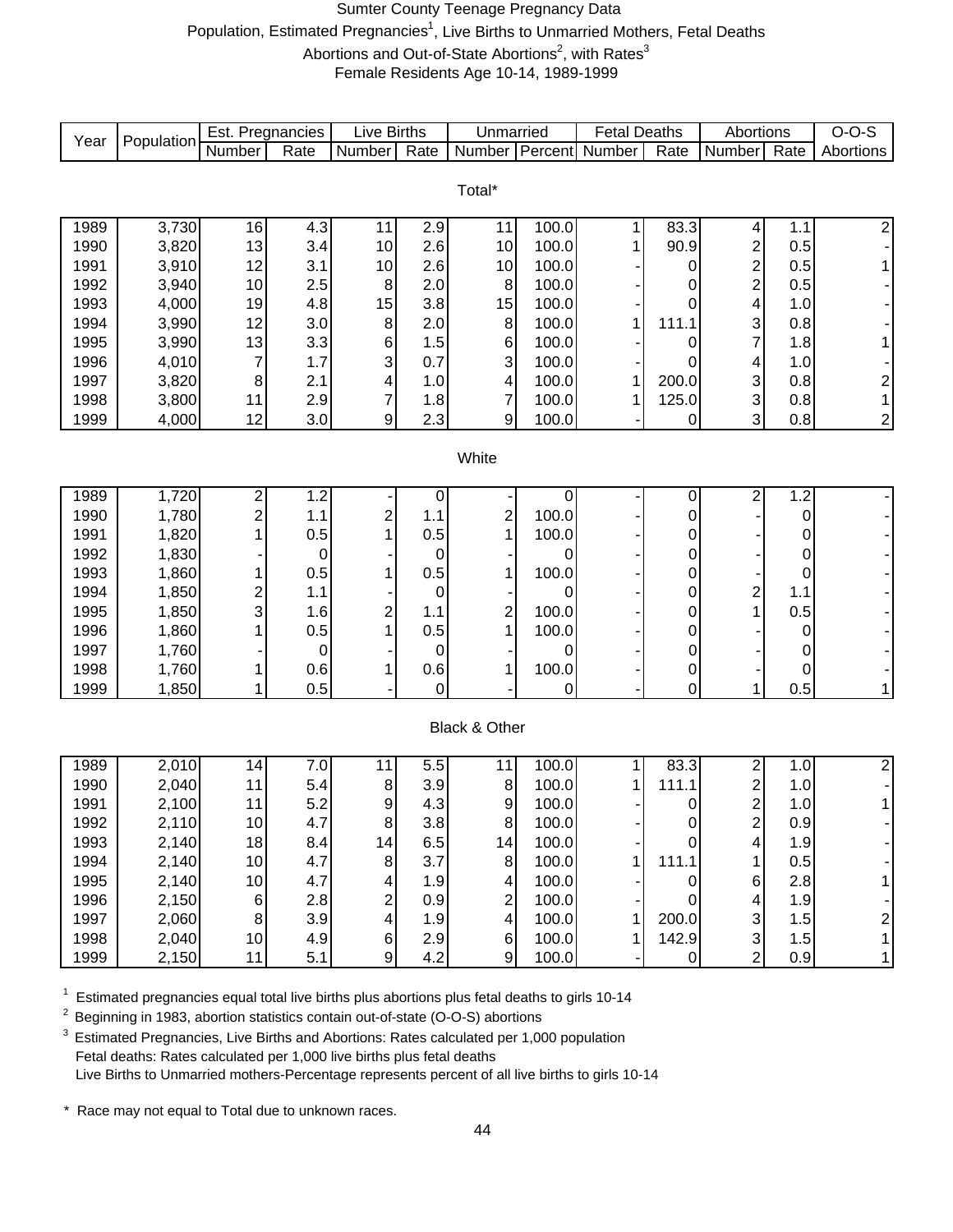# Union County Teenage Pregnancy Data Population, Estimated Pregnancies<sup>1</sup>, Live Births to Unmarried Mothers, Fetal Deaths Abortions and Out-of-State Abortions<sup>2</sup>, with Rates<sup>3</sup> Female Residents Age 10-14, 1989-1999

|      |            | Est. Pregnancies        |             | <b>Live Births</b>               |             | Unmarried                 |           | <b>Fetal Deaths</b> |             | Abortions               |                     | $O-O-S$   |
|------|------------|-------------------------|-------------|----------------------------------|-------------|---------------------------|-----------|---------------------|-------------|-------------------------|---------------------|-----------|
| Year | Population | Number                  | Rate        | Number                           | Rate        | Number Percent            |           | Number              | Rate        | Number                  | Rate                | Abortions |
|      |            |                         |             |                                  |             |                           |           |                     |             |                         |                     |           |
|      |            |                         |             |                                  |             | Total*                    |           |                     |             |                         |                     |           |
|      |            |                         |             |                                  |             |                           |           |                     |             |                         |                     |           |
| 1989 | 1,040      | 3                       | 2.9         | 2                                | 1.9         | $\overline{\mathbf{c}}$   | 100.0     |                     | 0           | 1                       | 1.0                 |           |
| 1990 | 1,100      | 4                       | 3.6         | $\overline{\mathbf{c}}$          | 1.8         | 1                         | 50.0      |                     | 0           | $\overline{\mathbf{c}}$ | 1.8                 |           |
| 1991 | 1,120      | $\overline{\mathbf{c}}$ | 1.8         |                                  | 0.9         | 1                         | 100.0     |                     | 0           | 1                       | 0.9                 | 1         |
| 1992 | 1,120      | 3                       | 2.7         | 3                                | 2.7         | 3                         | 100.0     |                     | 0           |                         | $\boldsymbol{0}$    |           |
| 1993 | 1,110      | $\,6$                   | 5.4         | 3                                | 2.7         | 3                         | 100.0     |                     | 0           | 3                       | 2.7                 |           |
| 1994 | 1,120      | $\overline{c}$          | 1.8         | $\overline{c}$                   | 1.8         |                           | 50.0      |                     | 0           |                         | $\boldsymbol{0}$    |           |
| 1995 | 1,130      | $\,6$                   | 5.3         | $\overline{c}$<br>$\overline{2}$ | 1.8         |                           | 50.0      |                     | 0           | 4                       | 3.5                 |           |
| 1996 | 1,120      | 3                       | 2.7         |                                  | 1.8         |                           | 50.0      |                     | 0           |                         | 0.9                 | 1         |
| 1997 | 1,050      |                         | 0           |                                  | $\mathbf 0$ |                           | 0         |                     | 0           |                         | 0                   |           |
| 1998 | 1,050      | 4                       | 3.8         | 4                                | 3.8         | 3                         | 75.0      |                     | 0           |                         | 0                   |           |
| 1999 | 1,040      | 2                       | 1.9         |                                  | 1.0         | 1                         | 100.0     |                     | 0           | 1                       | 1.0                 |           |
|      |            |                         |             |                                  |             | White                     |           |                     |             |                         |                     |           |
|      |            |                         |             |                                  |             |                           |           |                     |             |                         |                     |           |
| 1989 | 640        | 2                       | 3.1         | 2                                | 3.1         | $\sqrt{2}$                | 100.0     |                     | 0           |                         | 0                   |           |
| 1990 | 680        |                         | 1.5         |                                  | 1.5         |                           | 0         |                     | 0           |                         | 0                   |           |
| 1991 | 680        |                         | 1.5         |                                  | 0           |                           |           |                     | 0           | 1                       | 1.5                 | 1         |
| 1992 | 690        |                         | $\mathbf 0$ |                                  | 0           |                           | 0         |                     | 0           |                         | $\boldsymbol{0}$    |           |
| 1993 | 680        | $\overline{c}$          | 2.9         |                                  | 1.5         |                           | 100.0     |                     | 0           | 1                       | 1.5                 |           |
| 1994 | 690        |                         | 1.4         |                                  | 1.4         |                           | 0         |                     | 0           |                         | $\pmb{0}$           |           |
| 1995 | 690        | $\overline{c}$          | 2.9         |                                  | 1.4         |                           | 0         |                     | 0           |                         | 1.4                 |           |
| 1996 | 690        |                         | 1.4         |                                  | 1.4         |                           | 0         |                     | 0           |                         | 0                   |           |
| 1997 | 650        |                         | 0           |                                  | 0           |                           | 0         |                     | 0           |                         | 0                   |           |
| 1998 | 650        |                         | 0           |                                  | 0           |                           | 0         |                     | 0           |                         | 0                   |           |
| 1999 | 640        | 1                       | 1.6         |                                  | 0           |                           | 0         |                     | 0           |                         | 1.6                 |           |
|      |            |                         |             |                                  |             |                           |           |                     |             |                         |                     |           |
|      |            |                         |             |                                  |             | Black & Other             |           |                     |             |                         |                     |           |
|      |            |                         |             |                                  |             |                           |           |                     |             |                         |                     |           |
| 1989 | 400        |                         | 2.5         |                                  | 0           |                           | 0         |                     | 0           | 1                       | 2.5                 |           |
| 1990 | 430        | 3                       | 7.0         |                                  | 2.3         | 1                         | 100.0     |                     | 0           | $\overline{c}$          | 4.7                 |           |
| 1991 | 430        |                         | 2.3         |                                  | 2.3         | 1                         | 100.0     |                     | 0           |                         | $\pmb{0}$           |           |
| 1992 | 430        | 3                       | 7.0         | 3                                | 7.0         | $\sqrt{3}$                | 100.0     |                     | 0           |                         | 0                   |           |
| 1993 | 430        |                         | 9.3         | $\overline{\mathbf{c}}$          | 4.7         | $\overline{2}$            | 100.0     |                     | 0           | 2                       | 4.7                 |           |
| 1994 | 430        |                         | 2.3         |                                  | 2.3         | 1                         | 100.0     |                     | 0           |                         | $\mathbf 0$         |           |
| 1995 | 440        | 4                       | 9.1         |                                  | 2.3         | 1                         | 100.0     |                     | 0           | $\mathbf{3}$            | 6.8                 |           |
| 1996 | 440        | 2                       | 4.5         |                                  | 2.3         | 1                         | 100.0     |                     | $\pmb{0}$   | 1                       | 2.3                 | 1         |
| 1997 | 410        |                         | 0           |                                  | $\mathbf 0$ |                           | $\pmb{0}$ |                     | $\pmb{0}$   |                         | $\mathbf 0$         |           |
| 1998 | 400        | 4                       | 10.0        | 4                                | 10.0        | $\ensuremath{\mathsf{3}}$ | 75.0      |                     | $\mathbf 0$ |                         | $\pmb{0}$           |           |
| 1999 | 400        | 1                       | 2.5         |                                  | 2.5         | 1                         | 100.0     |                     | 0           |                         | $\mathsf{O}\xspace$ |           |

 $1$  Estimated pregnancies equal total live births plus abortions plus fetal deaths to girls 10-14

2 Beginning in 1983, abortion statistics contain out-of-state (O-O-S) abortions

 $3$  Estimated Pregnancies, Live Births and Abortions: Rates calculated per 1,000 population Fetal deaths: Rates calculated per 1,000 live births plus fetal deaths Live Births to Unmarried mothers-Percentage represents percent of all live births to girls 10-14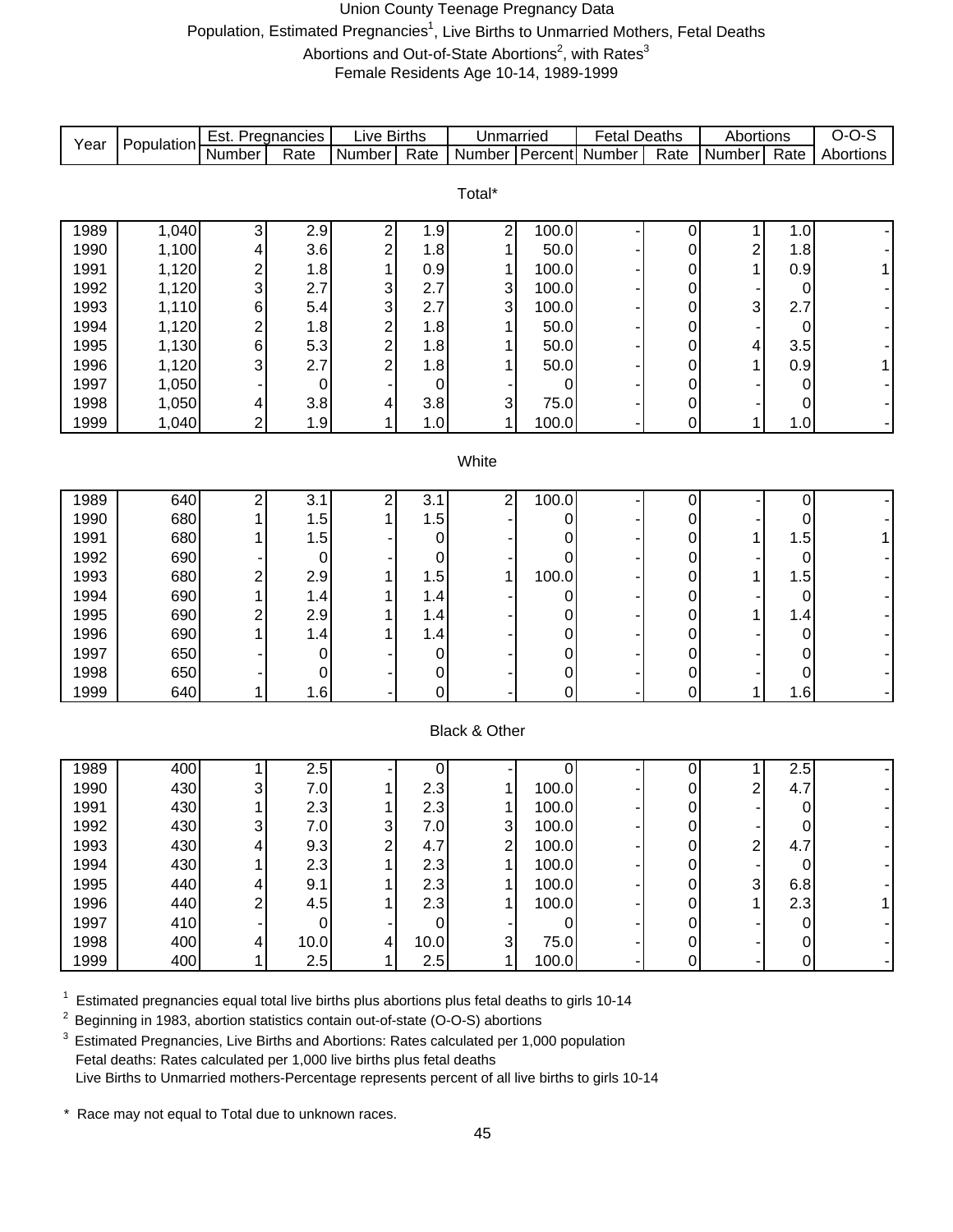# Williamsburg County Teenage Pregnancy Data Population, Estimated Pregnancies<sup>1</sup>, Live Births to Unmarried Mothers, Fetal Deaths Abortions and Out-of-State Abortions<sup>2</sup>, with Rates<sup>3</sup> Female Residents Age 10-14, 1989-1999

| Year | Population | Est. Pregnancies |                  | Live Births    |                  | Unmarried               |       | <b>Fetal Deaths</b>   |           | Abortions                 |                  | $O-O-S$   |
|------|------------|------------------|------------------|----------------|------------------|-------------------------|-------|-----------------------|-----------|---------------------------|------------------|-----------|
|      |            | Number           | Rate             | Number         | Rate             |                         |       | Number Percent Number | Rate      | Number                    | Rate             | Abortions |
|      |            |                  |                  |                |                  |                         |       |                       |           |                           |                  |           |
|      |            |                  |                  |                |                  | Total*                  |       |                       |           |                           |                  |           |
| 1989 | 1,700      | 6                | 3.5              | 3              | 1.8              | $\overline{3}$          | 100.0 |                       |           | $\ensuremath{\mathsf{3}}$ | 1.8              | 1         |
| 1990 | 1,780      |                  | 3.9              | $\,6$          | 3.4              | 6                       | 100.0 |                       | 0<br>0    | 1                         | 0.6              |           |
| 1991 | 1,800      |                  | 3.3              | 5              | 2.8              | 5                       | 100.0 |                       | 0         | 1                         | 0.6              |           |
| 1992 | 1,800      | 6<br>3           | 1.7              | 3              | 1.7              | 3                       | 100.0 |                       | 0         |                           | 0                |           |
| 1993 | 1,790      | $\overline{c}$   | 1.1              |                | 0                |                         | 0     |                       | 0         | $\overline{\mathbf{c}}$   | 1.1              |           |
| 1994 | 1,830      | $\overline{c}$   | 1.1              | 2              | 1.1              | $\overline{\mathbf{c}}$ | 100.0 |                       | 0         |                           | 0                |           |
| 1995 | 1,820      | $\overline{c}$   | 1.1              | $\overline{c}$ | 1.1              | $\overline{c}$          | 100.0 |                       | 0         |                           | 0                |           |
| 1996 | 1,810      |                  | 0.6              |                | 0.6              | $\mathbf{1}$            | 100.0 |                       | 0         |                           | 0                |           |
| 1997 | 1,710      | $\overline{c}$   | 1.2              |                | 0.6              | 1                       | 100.0 |                       | 0         | 1                         | 0.6              |           |
| 1998 | 1,680      | $\overline{c}$   | 1.2              | 2              | 1.2              | $\overline{c}$          | 100.0 |                       | 0         |                           | 0                |           |
| 1999 | 1,670      | 1                | 0.6              | 1              | 0.6              | $\mathbf{1}$            | 100.0 |                       | 0         |                           | 0                |           |
|      |            |                  |                  |                |                  |                         |       |                       |           |                           |                  |           |
|      |            |                  |                  |                |                  | White                   |       |                       |           |                           |                  |           |
|      |            |                  |                  |                |                  |                         |       |                       |           |                           |                  |           |
| 1989 | 460        |                  | $\overline{2.2}$ |                | 0                |                         | 0     |                       | 0         | 1                         | $\overline{2.2}$ |           |
| 1990 | 450        |                  | $\mathbf 0$      |                | 0                |                         | 0     |                       | 0         |                           | 0                |           |
| 1991 | 450        |                  | 0                |                | 0                |                         | 0     |                       | 0         |                           | 0                |           |
| 1992 | 450        |                  | 0                |                | 0                |                         | 0     |                       | 0         |                           | 0                |           |
| 1993 | 450        |                  | 2.2              |                | 0                |                         | 0     |                       | 0         | 1                         | 2.2              |           |
| 1994 | 460        |                  | $\mathbf 0$      |                | 0                |                         | 0     |                       | 0         |                           | 0                |           |
| 1995 | 460        |                  | 0                |                | 0                |                         | 0     |                       | 0         |                           | 0                |           |
| 1996 | 450        |                  | 0                |                | $\mathbf 0$      |                         | 0     |                       | 0         |                           | 0                |           |
| 1997 | 430        |                  | 2.3              |                | 0                |                         | 0     |                       | 0         | 1                         | 2.3              |           |
| 1998 | 430        | 2                | 4.7              | 2              | 4.7              | $\overline{c}$          | 100.0 |                       | 0         |                           | 0                |           |
| 1999 | 420        |                  | 0                |                | 0                |                         | 0     |                       | 0         |                           | 0                |           |
|      |            |                  |                  |                |                  |                         |       |                       |           |                           |                  |           |
|      |            |                  |                  |                |                  | Black & Other           |       |                       |           |                           |                  |           |
|      |            |                  |                  |                |                  |                         |       |                       |           |                           |                  |           |
| 1989 | 1,240      | 5                | 4.0              | 3              | 2.4              | $\mathbf{3}$            | 100.0 |                       | 0         | $\overline{\mathbf{c}}$   | 1.6              | 1         |
| 1990 | 1,340      | 7                | 5.2              | $\,6$          | 4.5              | $\,6$                   | 100.0 |                       | 0         | 1                         | 0.7              | 1         |
| 1991 | 1,350      | 6                | 4.4              | 5              | 3.7              | $\sqrt{5}$              | 100.0 |                       | 0         | 1                         | 0.7              | 1         |
| 1992 | 1,350      | 3                | 2.2              | 3              | 2.2              | $\overline{3}$          | 100.0 |                       | 0         |                           | 0                |           |
| 1993 | 1,340      |                  | 0.7              |                | $\pmb{0}$        |                         | 0     |                       | $\pmb{0}$ | 1                         | 0.7              |           |
| 1994 | 1,370      |                  | 1.5              | 2              | 1.5              | $\overline{c}$          | 100.0 |                       | 0         |                           | $\mathbf 0$      |           |
| 1995 | 1,370      |                  | 1.5              | $\overline{c}$ | 1.5              | $\overline{2}$          | 100.0 |                       | 0         |                           | 0                |           |
| 1996 | 1,360      |                  | 0.7              |                | 0.7              | 1                       | 100.0 |                       | 0         |                           | 0                |           |
| 1997 | 1,280      |                  | 0.8              |                | 0.8              | 1                       | 100.0 |                       | 0         |                           | 0                |           |
| 1998 | 1,260      |                  | $\mathbf 0$      |                | $\boldsymbol{0}$ |                         | 0     |                       | 0         |                           | $\pmb{0}$        |           |
| 1999 | 1,250      | 1                | 0.8              | 1              | 0.8              | 1                       | 100.0 |                       | 0         |                           | 0                |           |

 $1$  Estimated pregnancies equal total live births plus abortions plus fetal deaths to girls 10-14

2 Beginning in 1983, abortion statistics contain out-of-state (O-O-S) abortions

<sup>3</sup> Estimated Pregnancies, Live Births and Abortions: Rates calculated per 1,000 population Fetal deaths: Rates calculated per 1,000 live births plus fetal deaths Live Births to Unmarried mothers-Percentage represents percent of all live births to girls 10-14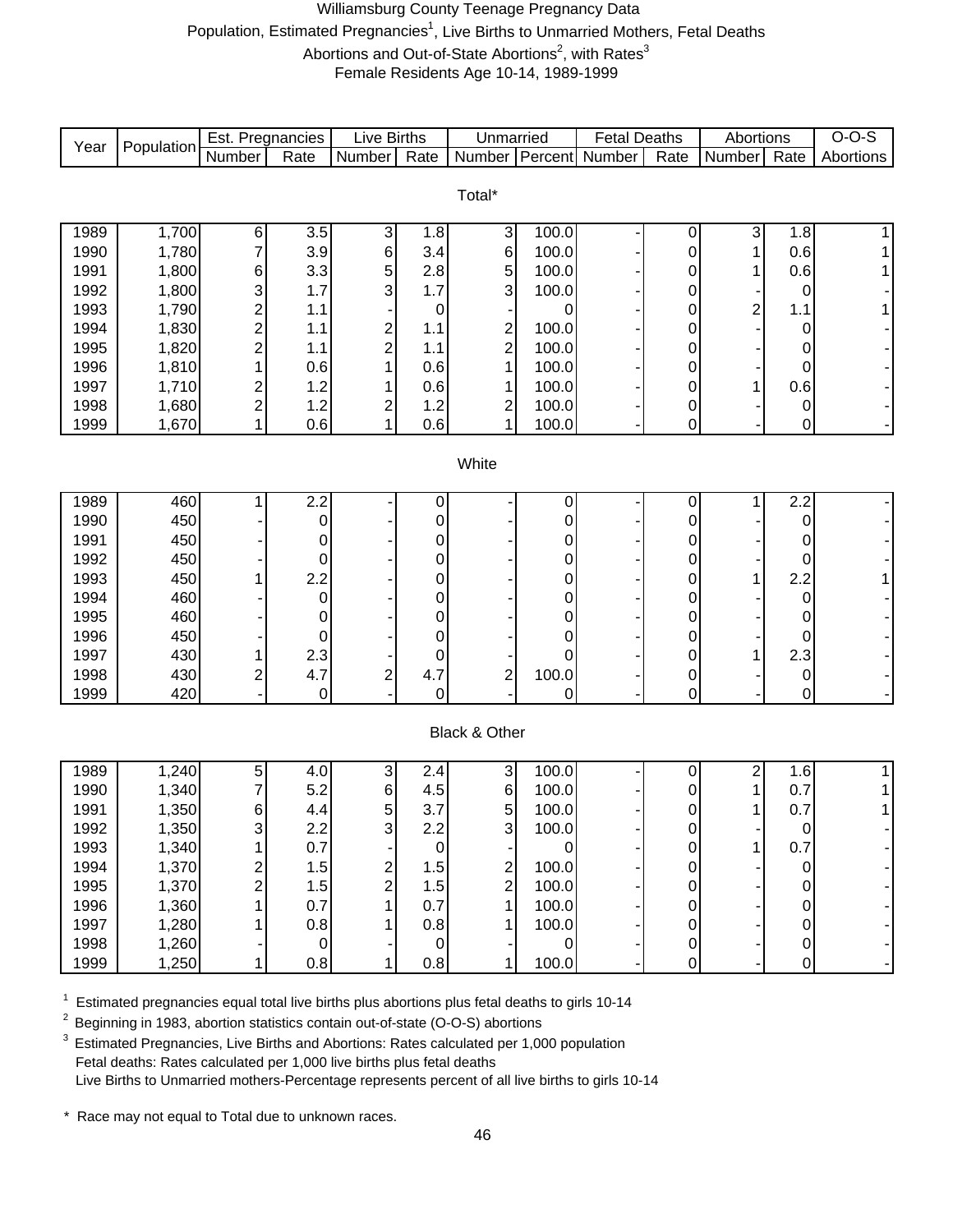# York County Teenage Pregnancy Data Population, Estimated Pregnancies<sup>1</sup>, Live Births to Unmarried Mothers, Fetal Deaths Abortions and Out-of-State Abortions<sup>2</sup>, with Rates<sup>3</sup> Female Residents Age 10-14, 1989-1999

|              |                | Est. Pregnancies |            | Live Births               |                  | Unmarried               |               | <b>Fetal Deaths</b> |                     | Abortions               |            | $O-O-S$                                     |
|--------------|----------------|------------------|------------|---------------------------|------------------|-------------------------|---------------|---------------------|---------------------|-------------------------|------------|---------------------------------------------|
| Year         | Population     | Number           | Rate       | Number                    | Rate             | Number Percent          |               | Number              | Rate                | Number                  | Rate       | Abortions                                   |
|              |                |                  |            |                           |                  |                         |               |                     |                     |                         |            |                                             |
|              |                |                  |            |                           |                  | Total*                  |               |                     |                     |                         |            |                                             |
|              |                |                  |            |                           |                  |                         |               |                     |                     |                         |            |                                             |
| 1989         | 4,130          | 15               | 3.6        | 7                         | 1.7              | 7                       | 100.0         |                     | 0                   | 8                       | 1.9        |                                             |
| 1990         | 4,500          | 19               | 4.2        | 9                         | 2.0              | $\bf 8$                 | 88.9          | 1                   | 100.0               | 9                       | 2.0        | 8<br>7<br>3<br>5                            |
| 1991         | 4,640          | 21               | 4.5        | 18                        | 3.9              | 16                      | 88.9          |                     | 0                   | 3                       | 0.6        |                                             |
| 1992         | 4,720          | 13               | 2.8        | $\bf 8$                   | 1.7              | 8                       | 100.0         |                     | 0                   | 5                       | 1.1        |                                             |
| 1993         | 4,830          | 13               | 2.7        | 10<br>$\boldsymbol{9}$    | 2.1              | 10                      | 100.0<br>88.9 |                     | 0                   | 3                       | 0.6<br>0.6 | $\begin{array}{c} -3 \\ 2 \\ 4 \end{array}$ |
| 1994         | 4,860          | 12               | 2.5        |                           | 1.9              | $\bf 8$                 | 91.7          |                     | 0                   | 3<br>3                  |            |                                             |
| 1995         | 4,950          | 15<br>13         | 3.0        | 12<br>$\boldsymbol{9}$    | 2.4<br>1.8       | 11                      | 100.0         |                     | 0                   |                         | 0.6<br>0.8 |                                             |
| 1996<br>1997 | 5,070<br>4,970 | 13               | 2.6<br>2.6 | 12                        | 2.4              | 9<br>10                 | 83.3          |                     | 0<br>0              | 4<br>1                  | 0.2        | $\mathbf 1$                                 |
| 1998         | 5,090          |                  | 2.9        | 11                        | 2.2              | 11                      | 100.0         |                     |                     |                         | 0.8        | $\overline{\mathbf{4}}$                     |
| 1999         | 5,210          | 15<br>8          | 1.5        | $\overline{7}$            | 1.3              | 6                       | 85.7          |                     | 0<br>$\overline{0}$ | 4<br>1                  | 0.2        | $\mathbf{1}$                                |
|              |                |                  |            |                           |                  |                         |               |                     |                     |                         |            |                                             |
|              |                |                  |            |                           |                  | White                   |               |                     |                     |                         |            |                                             |
|              |                |                  |            |                           |                  |                         |               |                     |                     |                         |            |                                             |
| 1989         | 3,030          | 1                | 0.3        |                           | $\boldsymbol{0}$ |                         | $\mathbf 0$   |                     | $\boldsymbol{0}$    | 1                       | 0.3        | $\overline{1}$                              |
| 1990         | 3,330          | 6                | 1.8        | $\ensuremath{\mathsf{3}}$ | 0.9              | $\overline{\mathbf{c}}$ | 66.7          |                     | 0                   | 3                       | 0.9        |                                             |
| 1991         | 3,440          | 5                | 1.5        | 3                         | 0.9              | $\overline{c}$          | 66.7          |                     | 0                   |                         | 0.6        | 2 <sub>0</sub>                              |
| 1992         | 3,490          | 4                | 1.1        | 1                         | 0.3              | $\mathbf{1}$            | 100.0         |                     | 0                   | $\frac{2}{3}$           | 0.9        |                                             |
| 1993         | 3,570          | 5                | 1.4        |                           | 0.6              | $\overline{c}$          | 100.0         |                     | 0                   | 3                       | 0.8        | $\overline{\phantom{a}}$                    |
| 1994         | 3,600          | 5                | 1.4        | $\frac{2}{3}$             | 0.8              | $\overline{2}$          | 66.7          |                     | 0                   | $\overline{2}$          | 0.6        |                                             |
| 1995         | 3,660          | 5                | 1.4        | 5                         | 1.4              | 4                       | 80.0          |                     | 0                   |                         | 0          |                                             |
| 1996         | 3,750          | 5                | 1.3        | 3                         | 0.8              | 3                       | 100.0         |                     | 0                   | $\overline{\mathbf{c}}$ | 0.5        | $\begin{array}{c} 2 \\ 2 \\ 1 \end{array}$  |
| 1997         | 3,670          | 6                | 1.6        | 5                         | 1.4              | $\mathbf{3}$            | 60.0          |                     | 0                   | $\mathbf 1$             | 0.3        |                                             |
| 1998         | 3,770          | $\,$ 5 $\,$      | 1.3        | 4                         | 1.1              | 4                       | 100.0         |                     | 0                   | 1                       | 0.3        | $\mathbf 1$                                 |
| 1999         | 3,850          | $\overline{2}$   | 0.5        | $\overline{2}$            | 0.5              | 1                       | 50.0          |                     | 0                   |                         | 0          | $\overline{\phantom{a}}$                    |
|              |                |                  |            |                           |                  |                         |               |                     |                     |                         |            |                                             |
|              |                |                  |            |                           |                  | Black & Other           |               |                     |                     |                         |            |                                             |
|              |                |                  |            |                           |                  |                         |               |                     |                     |                         |            |                                             |
| 1989         | 1,100          | 14               | 12.7       | 7                         | 6.4              | 7                       | 100.0         |                     | 0                   | 7                       | 6.4        | $\overline{7}$                              |
| 1990         | 1,160          | 13               | 11.2       | 6                         | 5.2              | $\,6$                   | 100.0         | 1                   | 142.9               | 6                       | 5.2        | 5                                           |
| 1991         | 1,210          | 16               | 13.2       | 15                        | 12.4             | 14                      | 93.3          |                     | 0                   | 1                       | 0.8        | $\mathbf{1}$                                |
| 1992         | 1,230          | $\boldsymbol{9}$ | 7.3        | $\overline{7}$            | 5.7              | $\boldsymbol{7}$        | 100.0         |                     | $\pmb{0}$           | $\overline{\mathbf{c}}$ | 1.6        | $\overline{\mathbf{c}}$                     |
| 1993         | 1,260          | 8                | 6.3        | $\bf 8$                   | 6.3              | $\bf 8$                 | 100.0         |                     | $\overline{0}$      |                         | $\Omega$   | ÷                                           |
| 1994         | 1,270          |                  | 5.5        | $\,6$                     | 4.7              | $\,6$                   | 100.0         |                     | $\pmb{0}$           | 1                       | 0.8        | $\mathbf 1$                                 |
| 1995         | 1,290          | 10               | 7.8        | 7                         | 5.4              | $\overline{7}$          | 100.0         |                     | $\boldsymbol{0}$    | 3                       | 2.3        | $\begin{array}{c} 2 \\ 1 \end{array}$       |
| 1996         | 1,320          | 7                | 5.3        | 6                         | 4.5              | 6                       | 100.0         |                     | 0                   | 1                       | 0.8        |                                             |
| 1997         | 1,310          | 7                | 5.3        | $\overline{7}$            | 5.3              | $\overline{7}$          | 100.0         |                     | 0                   |                         | 0          | $\overline{\phantom{a}}$                    |
| 1998         | 1,320          | $10$             | 7.6        | $\overline{7}$            | 5.3              | $\overline{7}$          | 100.0         |                     | 0                   | 3                       | 2.3        | $\mathsf 3$                                 |
| 1999         | 1,360          | $\,6$            | 4.4        | 5                         | 3.7              | 5 <sup>1</sup>          | 100.0         |                     | 0                   | 1                       | 0.7        | $\mathbf{1}$                                |

 $1$  Estimated pregnancies equal total live births plus abortions plus fetal deaths to girls 10-14

 $2$  Beginning in 1983, abortion statistics contain out-of-state (O-O-S) abortions

<sup>3</sup> Estimated Pregnancies, Live Births and Abortions: Rates calculated per 1,000 population Fetal deaths: Rates calculated per 1,000 live births plus fetal deaths Live Births to Unmarried mothers-Percentage represents percent of all live births to girls 10-14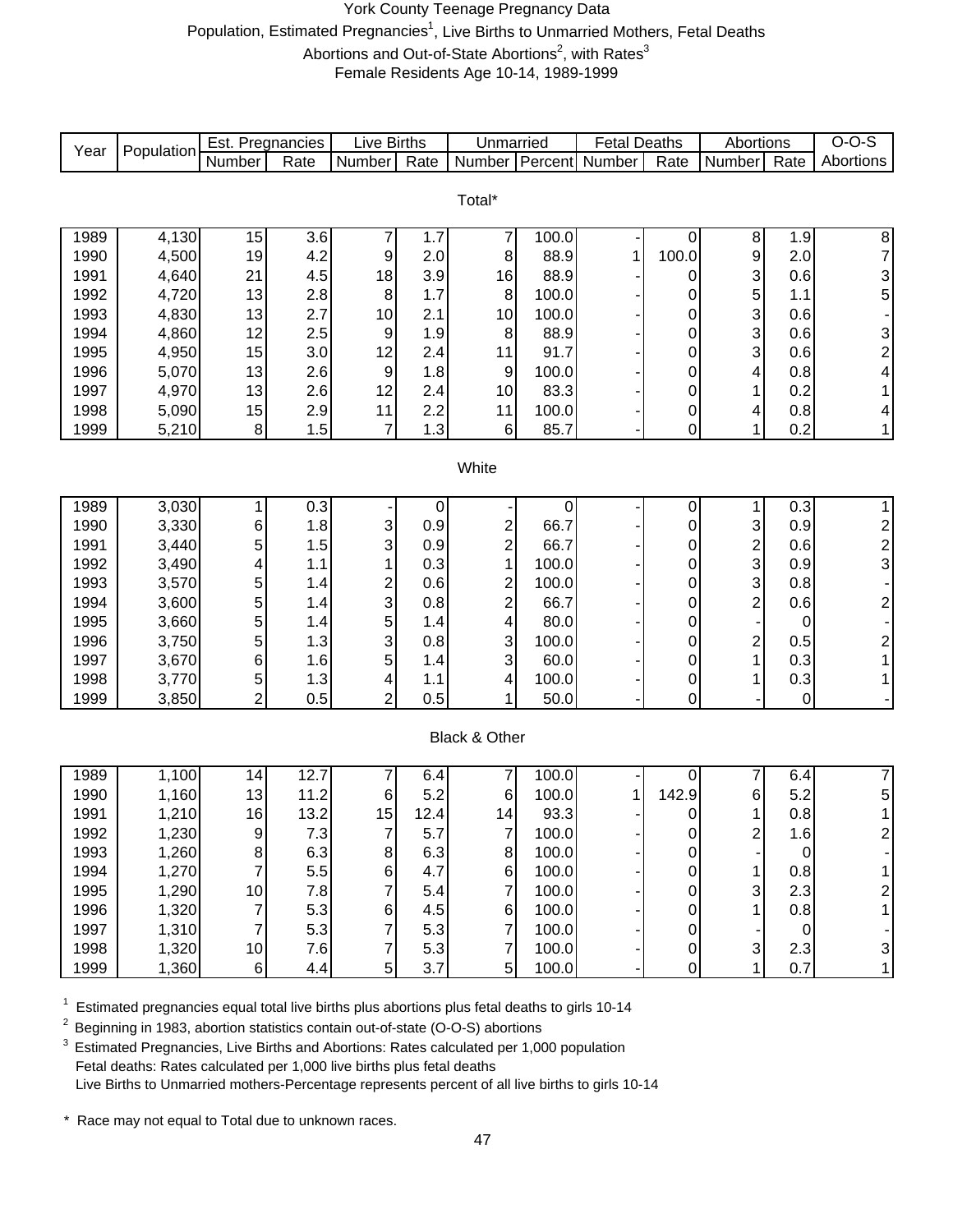# South Carolina Teenage Pregnancy Data

# Population, Estimated Pregnancies<sup>1</sup>, Live Births, Live Births to Unmarried Mothers, Fetal Deaths,

Abortions and Out-of-State Abortions<sup>2</sup>, with Rates<sup>3</sup>

Female Residence Age 14-17, 1989-1999

|                                                                                                               | Population                                                                                    | Est. Pregnancies |      | Live Births              |      | Unmarried              |      | <b>Fetal Deaths</b> |      | Abortions |      | $O-O-S$   |  |
|---------------------------------------------------------------------------------------------------------------|-----------------------------------------------------------------------------------------------|------------------|------|--------------------------|------|------------------------|------|---------------------|------|-----------|------|-----------|--|
| Year                                                                                                          |                                                                                               | Number           | Rate | Number                   | Rate | Number Percent         |      | Number              | Rate | Number    | Rate | Abortions |  |
|                                                                                                               |                                                                                               |                  |      |                          |      | Total*                 |      |                     |      |           |      |           |  |
|                                                                                                               |                                                                                               |                  |      |                          |      |                        |      |                     |      |           |      |           |  |
| 1989                                                                                                          | 102,740                                                                                       | 5668             | 55.2 | 3792                     | 36.9 | 2782                   | 73.4 | 50                  | 13.0 | 1826      | 17.8 | 361       |  |
| 1990                                                                                                          | 106,540                                                                                       | 5435             | 51.0 | 3746                     | 35.2 | 2778                   | 74.2 | 57                  | 15.0 | 1632      | 15.3 | 406       |  |
| 1991                                                                                                          | 103,790                                                                                       | 5200             | 50.1 | 3781                     | 36.4 | 2891                   | 76.5 | 44                  | 11.5 | 1375      | 13.2 | 308       |  |
| 1992                                                                                                          | 105,040                                                                                       | 4939             | 47.0 | 3634                     | 34.6 | 2822                   | 77.7 | 47                  | 12.8 | 1258      | 12.0 | 319       |  |
| 1993                                                                                                          | 105,750                                                                                       | 4738             | 44.8 | 3461                     | 32.7 | 2652                   | 76.6 | 61                  | 17.3 | 1216      | 11.5 | 308       |  |
| 1994                                                                                                          | 106,820                                                                                       | 5079             | 47.5 | 3711                     | 34.7 | 2831                   | 76.3 | 68                  | 18.0 | 1300      | 12.2 | 330       |  |
| 1995                                                                                                          | 106,970                                                                                       | 4804             | 44.9 | 3615                     | 33.8 | 2674                   | 74.0 | 43                  | 11.8 | 1146      | 10.7 | 233       |  |
| 1996                                                                                                          | 107,780                                                                                       | 4595             | 42.6 | 3448                     | 32.0 | 2378                   | 69.0 | 49                  | 14.0 | 1098      | 10.2 | 256       |  |
| 1997                                                                                                          | 107,110                                                                                       | 4498             | 42.0 | 3408                     | 31.8 | 2336                   | 68.5 | 53                  | 15.3 | 1037      | 9.7  | 237       |  |
| 1998                                                                                                          | 109,300                                                                                       | 4274             | 39.1 | 3397                     | 31.1 | 2357                   | 69.4 | 46                  | 13.4 | 831       | 7.6  | 125       |  |
| 1999                                                                                                          | 109,710                                                                                       | 4128             | 37.6 | 3225                     | 29.4 | 2212                   | 68.6 | 45                  | 13.8 | 858       | 7.8  | 239       |  |
|                                                                                                               |                                                                                               |                  |      |                          |      |                        |      |                     |      |           |      |           |  |
| White                                                                                                         |                                                                                               |                  |      |                          |      |                        |      |                     |      |           |      |           |  |
| 63,720<br>$\overline{16.3}$<br>1989<br>2548<br>40.0<br>1499<br>23.5<br>44.7<br>6.0<br>1040<br>188<br>670<br>9 |                                                                                               |                  |      |                          |      |                        |      |                     |      |           |      |           |  |
| 1990                                                                                                          | 65,640                                                                                        | 2417             | 36.8 | 1528                     | 23.3 | 735                    | 48.1 | 23                  | 14.8 | 866       | 13.2 | 214       |  |
| 1991                                                                                                          | 63,350                                                                                        | 2253             | 35.6 | 1504                     | 23.7 | 770                    | 51.2 | 16                  | 10.5 | 733       | 11.6 | 189       |  |
| 1992                                                                                                          | 64,190                                                                                        | 2053             | 32.0 | 1362                     | 21.2 | 702                    | 51.5 | 14                  | 10.2 | 677       | 10.5 | 188       |  |
| 1993                                                                                                          | 64,740                                                                                        | 1997             | 30.8 | 1340                     | 20.7 | 691                    | 51.6 | 17                  | 12.5 | 640       | 9.9  | 173       |  |
| 1994                                                                                                          | 65,400                                                                                        | 2166             | 33.1 | 1473                     | 22.5 | 780                    | 53.0 | 23                  | 15.4 | 670       | 10.2 | 183       |  |
| 1995                                                                                                          | 65,630                                                                                        | 2103             | 32.0 | 1509                     | 23.0 | 793                    | 52.6 | 12                  | 7.9  | 582       | 8.9  | 101       |  |
| 1996                                                                                                          | 66,240                                                                                        | 2037             | 30.8 | 1430                     | 21.6 | 682                    | 47.7 | 17                  | 11.7 | 590       | 8.9  | 123       |  |
| 1997                                                                                                          | 64,560                                                                                        | 2042             | 31.6 | 1458                     | 22.6 | 715                    | 49.0 | 13                  | 8.8  | 571       | 8.8  | 134       |  |
| 1998                                                                                                          | 66,050                                                                                        | 1957             | 29.6 | 1479                     | 22.4 | 735                    | 49.7 | 10                  | 6.7  | 468       | 7.1  | 66        |  |
| 1999                                                                                                          | 66,580                                                                                        | 1858             | 27.9 | 1389                     | 20.9 | 668                    | 48.1 | 15                  | 10.7 | 454       | 6.8  | 115       |  |
|                                                                                                               |                                                                                               |                  |      |                          |      | <b>Black and Other</b> |      |                     |      |           |      |           |  |
|                                                                                                               |                                                                                               |                  |      |                          |      |                        |      |                     |      |           |      |           |  |
| 1989                                                                                                          | 39,020                                                                                        | 3117             | 79.9 | 2293                     | 58.8 | 2112                   | 92.1 | 41                  | 17.6 | 783       | 20.1 | 171       |  |
| 1990                                                                                                          | 40,900                                                                                        | 3015             | 73.7 | 2218                     | 54.2 | 2043                   | 92.1 | 34                  | 15.1 | 763       | 18.7 | 190       |  |
| 1991                                                                                                          | 40,430                                                                                        | 2944             | 72.8 | 2277                     | 56.3 | 2121                   | 93.1 | 28                  | 12.1 | 639       | 15.8 | 116       |  |
| 1992                                                                                                          | 40,850                                                                                        | 2882             | 70.6 | 2272                     | 55.6 | 2120                   | 93.3 | 33                  | 14.3 | 577       | 14.1 | 127       |  |
| 1993                                                                                                          | 41,010                                                                                        | 2736             | 66.7 | 2121                     | 51.7 | 1961                   | 92.5 | 44                  | 20.3 | 571       | 13.9 | 131       |  |
| 1994                                                                                                          | 41,420                                                                                        | 2904             | 70.1 | 2237                     | 54.0 | 2050                   | 91.6 | 44                  | 19.3 | 623       | 15.0 | 140       |  |
| 1995                                                                                                          | 41,340                                                                                        | 2699             | 65.3 | 2105                     | 50.9 | 1880                   | 89.3 | 31                  | 14.5 | 563       | 13.6 | 131       |  |
| 1996                                                                                                          | 41,540                                                                                        | 2555             | 61.5 | 2018                     | 48.6 | 1696                   | 84.0 | 32                  | 15.6 | 505       | 12.2 | 130       |  |
| 1997                                                                                                          | 42,560                                                                                        | 2454             | 57.7 | 1950                     | 45.8 | 1621                   | 83.1 | 40                  | 20.1 | 464       | 10.9 | 101       |  |
| 1998                                                                                                          | 43,240                                                                                        | 2314             | 53.5 | 1918                     | 44.4 | 1622                   | 84.6 | 36                  | 18.4 | 360       | 8.3  | 56        |  |
| 1999                                                                                                          | 43,140                                                                                        | 2263             | 52.5 | 1834                     | 42.5 | 1543                   | 84.1 | 30                  | 16.1 | 399       | 9.2  | 119       |  |
|                                                                                                               |                                                                                               |                  |      |                          |      |                        |      |                     |      |           |      |           |  |
|                                                                                                               | Estimated pregnancies equal total live births plus abortions plus fetal deaths to girls 14-17 |                  |      |                          |      |                        |      |                     |      |           |      |           |  |
|                                                                                                               | Beginning in 1983, abortion statistics contain out-of-state (O-O-S) abortions.                |                  |      | وعواريماهم ومغوال وموجئة |      |                        |      |                     |      |           |      |           |  |

Estimated Pregnancies, Live Births and Abortions: Rates calculated per 1,000 population Fetal deaths: Rates calculated per 1,000 live births plus fetal deaths Live Births to Unmarried mothers-Percentage represents percent of all live births to girls 14-17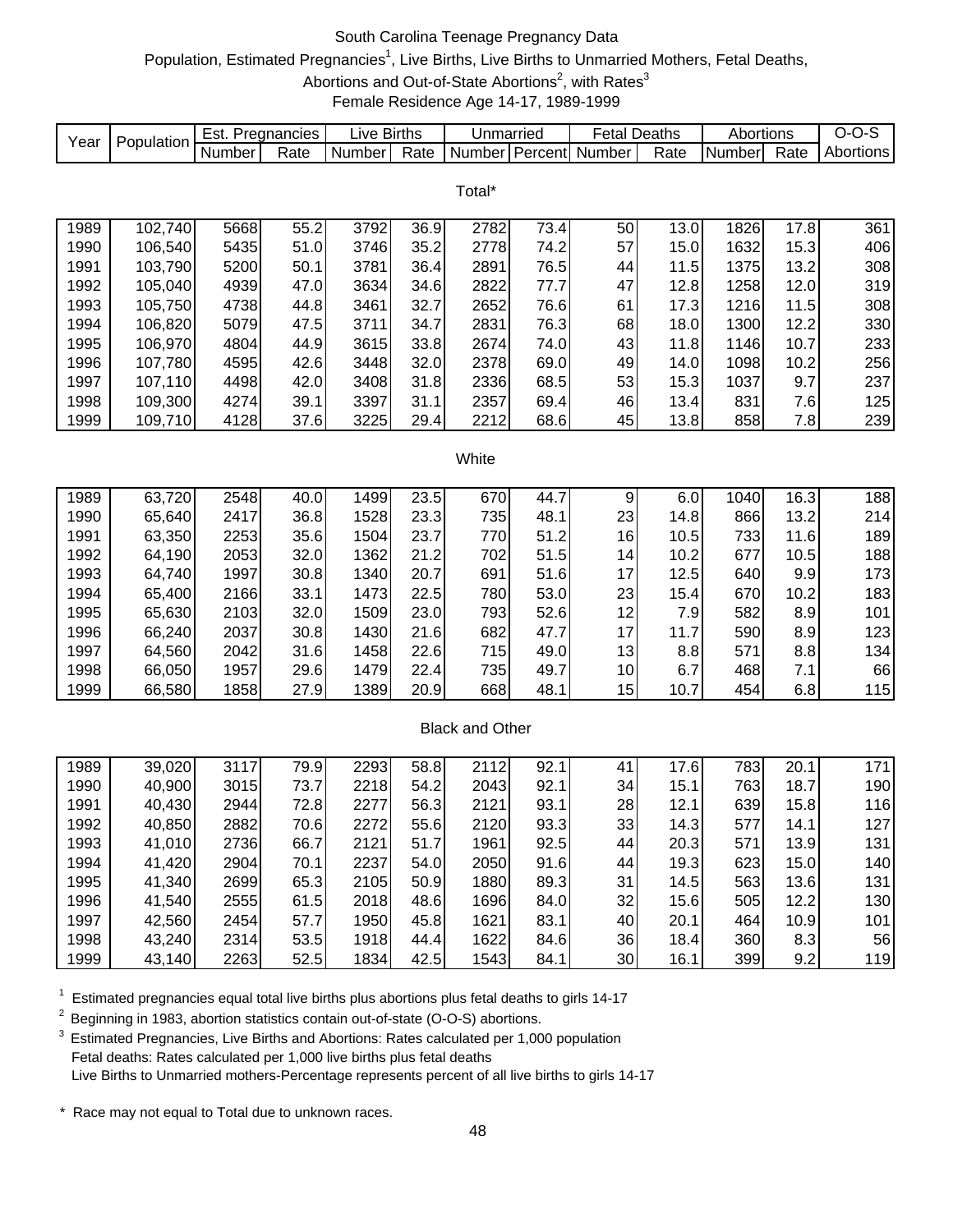# Abbeville County Teenage Pregnancy Data Population, Estimated Pregnancies<sup>1</sup>, Live Births, Live Births to Unmarried Mothers, Fetal Deaths,

# Abortions and Out-of-State Abortions<sup>2</sup>, with Rates<sup>3</sup>

Female Residence Age 14-17, 1989-1999

| Year         | Population |                | Est. Pregnancies | Live Births               |              | Unmarried              |              | <b>Fetal Deaths</b> |              | Abortions               |              | $O-O-S$                      |
|--------------|------------|----------------|------------------|---------------------------|--------------|------------------------|--------------|---------------------|--------------|-------------------------|--------------|------------------------------|
|              |            | Number         | Rate             | Number                    | Rate         | Number                 |              | Percent Number      | Rate         | Number                  | Rate         | Abortions                    |
|              |            |                |                  |                           |              |                        |              |                     |              |                         |              |                              |
|              |            |                |                  |                           |              | Total*                 |              |                     |              |                         |              |                              |
|              |            |                |                  |                           |              |                        |              |                     |              |                         |              |                              |
| 1989         | 760        | 36             | 47.4             | 32                        | 42.1         | 23                     | 71.9         |                     | 0            | 4                       | 5.3          |                              |
| 1990         | 740        | 25             | 33.8             | 21                        | 28.4         | 15                     | 71.4         |                     | 0            | 4                       | 5.4          | 1                            |
| 1991         | 710        | 34             | 47.9             | 27                        | 38.0         | 19                     | 70.4         |                     | 0            | 7                       | 9.9          |                              |
| 1992<br>1993 | 720        | 27<br>34       | 37.5<br>47.2     | 17                        | 23.6<br>25.0 | 16                     | 94.1<br>88.9 | 1                   | 55.6<br>52.6 | $\boldsymbol{9}$<br>15  | 12.5         | $\ensuremath{\mathsf{3}}$    |
| 1994         | 720<br>720 | 36             | 50.0             | 18<br>26                  | 36.1         | 16<br>20               | 76.9         | 1                   | 37.0         | 9                       | 20.8<br>12.5 | 4<br>$\overline{c}$          |
| 1995         | 720        | 42             | 58.3             | 35                        | 48.6         | 27                     |              |                     | 27.8         |                         | 8.3          |                              |
| 1996         | 720        | 27             | 37.5             | 20                        | 27.8         | 14                     | 77.1<br>70.0 |                     |              | 6<br>7                  | 9.7          |                              |
| 1997         | 710        | 34             | 47.9             | 26                        | 36.6         | 21                     | 80.8         |                     | 0            | 8                       | 11.3         |                              |
| 1998         | 730        | 32             | 43.8             | 24                        | 32.9         | 20                     | 83.3         |                     | 0<br>0       | $\bf 8$                 | 11.0         | $\overline{\mathbf{c}}$<br>1 |
| 1999         | 720        | 34             | 47.2             | 28                        | 38.9         | 16                     | 57.1         | 1                   | 34.5         | 5                       | 6.9          |                              |
|              |            |                |                  |                           |              |                        |              |                     |              |                         |              |                              |
|              |            |                |                  |                           |              | White                  |              |                     |              |                         |              |                              |
|              |            |                |                  |                           |              |                        |              |                     |              |                         |              |                              |
| 1989         | 440        | 20             | 45.5             | 17                        | 38.6         | 8                      | 47.1         |                     | 0            | 3                       | 6.8          |                              |
| 1990         | 450        | 11             | 24.4             | 9                         | 20.0         | 5                      | 55.6         |                     | 0            | $\overline{\mathbf{c}}$ | 4.4          | 1                            |
| 1991         | 430        | 17             | 39.5             | 12                        | 27.9         | 4                      | 33.3         |                     | 0            | 5                       | 11.6         |                              |
| 1992         | 430        | $\overline{7}$ | 16.3             | $\ensuremath{\mathsf{3}}$ | 7.0          | $\overline{c}$         | 66.7         |                     | 0            | 4                       | 9.3          | $\sqrt{2}$                   |
| 1993         | 430        | 15             | 34.9             | 6                         | 14.0         | 4                      | 66.7         | 1                   | 142.9        | 8                       | 18.6         | 1                            |
| 1994         | 430        | 13             | 30.2             | 13                        | 30.2         | 7                      | 53.8         |                     | 0            |                         | 0            |                              |
| 1995         | 440        | 20             | 45.5             | 18                        | 40.9         | 10                     | 55.6         |                     | 52.6         | 1                       | 2.3          |                              |
| 1996         | 430        | 12             | 27.9             | 8                         | 18.6         | 3                      | 37.5         |                     | 0            | 4                       | 9.3          |                              |
| 1997         | 420        | 17             | 40.5             | 14                        | 33.3         | 9                      | 64.3         |                     | 0            | 3                       | 7.1          |                              |
| 1998         | 430        | 12             | 27.9             | 10                        | 23.3         | 6                      | 60.0         |                     | 0            | $\overline{\mathbf{c}}$ | 4.7          |                              |
| 1999         | 430        | 16             | 37.2             | 15                        | 34.9         | 6                      | 40.0         |                     | 0            | 1                       | 2.3          |                              |
|              |            |                |                  |                           |              |                        |              |                     |              |                         |              |                              |
|              |            |                |                  |                           |              | <b>Black and Other</b> |              |                     |              |                         |              |                              |
|              |            |                |                  |                           |              |                        |              |                     |              |                         |              |                              |
| 1989         | 320        | 16             | 50.0             | 15                        | 46.9         | 15                     | 100.0        |                     | 0            | 1                       | 3.1          |                              |
| 1990         | 290        | 14             | 48.3             | 12                        | 41.4         | 10                     | 83.3         |                     | 0            | 2                       | 6.9          |                              |
| 1991         | 290        | 17             | 58.6             | 15                        | 51.7         | 15                     | 100.0        |                     | 0            | $\overline{\mathbf{c}}$ | 6.9          |                              |
| 1992         | 290        | 20             | 69.0             | 14                        | 48.3         | 14                     | 100.0        | 1                   | 66.7         | 5                       | 17.2         | 1 <sup>1</sup>               |
| 1993         | 290        | 19             | 65.5             | 12                        | 41.4         | 12                     | 100.0        |                     | 0            | $\boldsymbol{7}$        | 24.1         | 3                            |
| 1994         | 290        | 23             | 79.3             | 13                        | 44.8         | 13                     | 100.0        |                     | 71.4         | 9                       | 31.0         | 2                            |
| 1995         | 290        | 22             | 75.9             | 17                        | 58.6         | 17                     | 100.0        |                     | 0            | 5                       | 17.2         |                              |
| 1996         | 290        | 15             | 51.7             | 12                        | 41.4         | 11                     | 91.7         |                     | 0            | 3                       | 10.3         |                              |
| 1997         | 290        | 17             | 58.6             | 12                        | 41.4         | 12                     | 100.0        |                     | 0            | 5                       | 17.2         |                              |
| 1998         | 290        | 20             | 69.0             | 14                        | 48.3         | 14                     | 100.0        |                     | $\mathbf 0$  | 6                       | 20.7         |                              |
| 1999         | 290        | 18             | 62.1             | 13                        | 44.8         | 10                     | 76.9         | 1                   | 71.4         | 4                       | 13.8         |                              |

 $1$  Estimated pregnancies equal total live births plus abortions plus fetal deaths to girls 14-17

<sup>2</sup> Beginning in 1983, abortion statistics contain out-of-state (O-O-S) abortions.

<sup>3</sup> Estimated Pregnancies, Live Births and Abortions: Rates calculated per 1,000 population Fetal deaths: Rates calculated per 1,000 live births plus fetal deaths Live Births to Unmarried mothers-Percentage represents percent of all live births to girls 14-17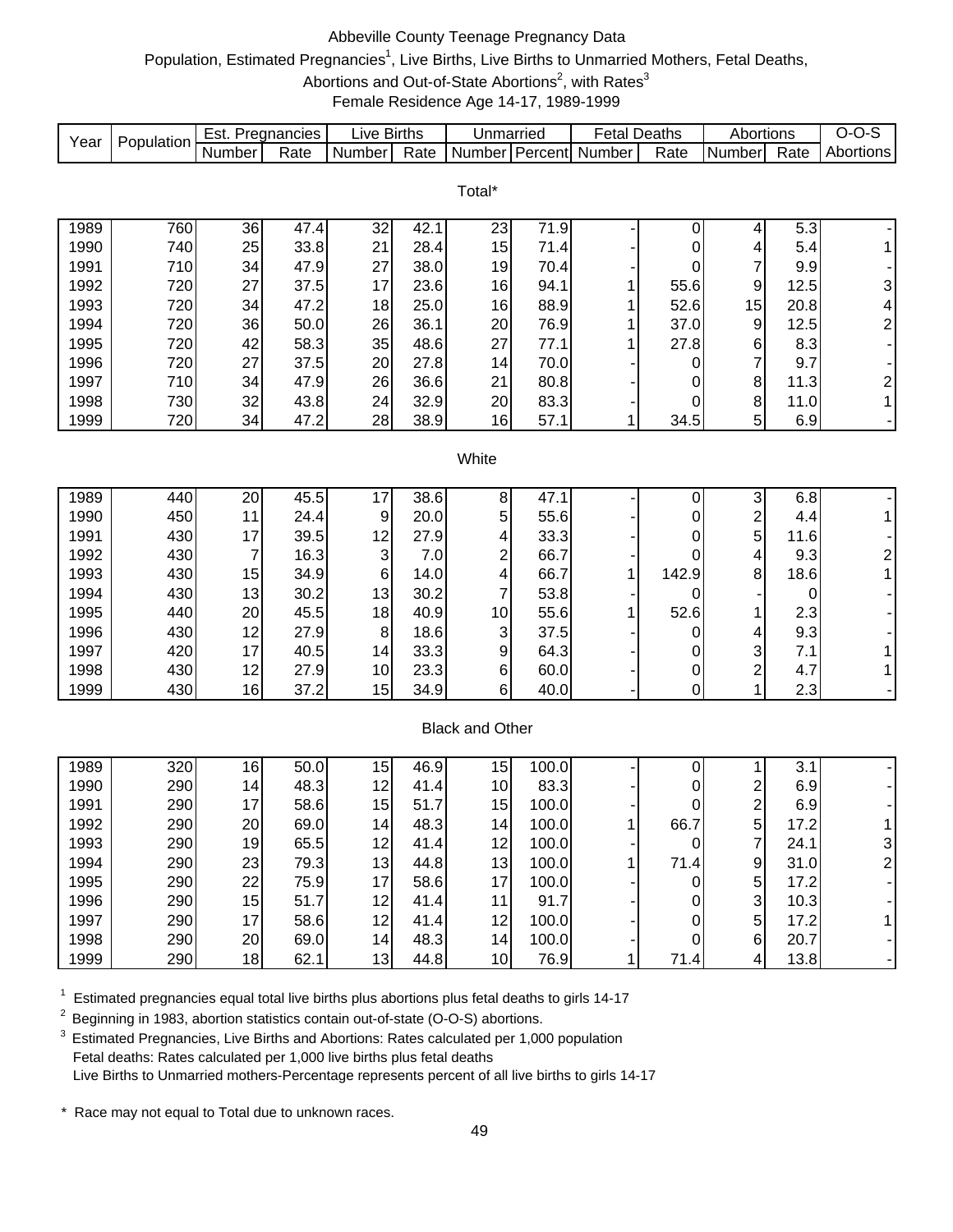# Aiken County Teenage Pregnancy Data

# Population, Estimated Pregnancies<sup>1</sup>, Live Births, Live Births to Unmarried Mothers, Fetal Deaths,

Abortions and Out-of-State Abortions<sup>2</sup>, with Rates<sup>3</sup>

Female Residence Age 14-17, 1989-1999

|      | Population. | Est.   | Pregnancies | IVA.   | <b>Births</b> | Unmarried |         | etal   | Deaths | Abortions |      | J-1<br>◡  |
|------|-------------|--------|-------------|--------|---------------|-----------|---------|--------|--------|-----------|------|-----------|
| Year |             | Number | Rate        | Number | Rate          | Number    | Percent | Number | Rate   | INumberl  | Rate | Abortions |

Total\*

| 1989 | 3,650 | 153 | 41.9 | 15  | 31.5 | 85  | 73.9 | 3 | 25.4 | 35              | 9.6              | 24             |
|------|-------|-----|------|-----|------|-----|------|---|------|-----------------|------------------|----------------|
| 1990 | 3,530 | 166 | 47.0 | 109 | 30.9 | 77  | 70.6 |   | 9.1  | 56              | 15.9             | 39             |
| 1991 | 3,510 | 187 | 53.3 | 138 | 39.3 | 99  | 71.7 |   | 0    | 49              | 14.0             | 32             |
| 1992 | 3,590 | 152 | 42.3 | 112 | 31.2 | 82  | 73.2 |   | 0    | 40              | 11.1             | 29             |
| 1993 | 3,610 | 160 | 44.3 | 110 | 30.5 | 84  | 76.4 | ⌒ | 17.9 | 48              | 13.3             | 34             |
| 1994 | 3,680 | 158 | 42.9 | 131 | 35.6 | 101 | 77.1 |   | 7.61 | 26              | 7.1              | 17             |
| 1995 | 3,710 | 189 | 50.9 | 148 | 39.9 | 108 | 73.0 | 4 | 26.3 | 37              | 10.0             | 21             |
| 1996 | 3,710 | 152 | 41.0 | 118 | 31.8 | 85  | 72.0 | ົ | 16.7 | 32 <sub>1</sub> | 8.6              | 20             |
| 1997 | 3,640 | 172 | 47.3 | 143 | 39.3 | 103 | 72.0 | 3 | 20.5 | 26              | 7.1              | 13             |
| 1998 | 3,640 | 138 | 37.9 | 129 | 35.4 | 84  | 65.1 |   | 7.7  | 8               | 2.2 <sub>1</sub> | $\overline{2}$ |
| 1999 | 3,630 | 136 | 37.5 | 103 | 28.4 | 77  | 74.8 | ⌒ | 19.0 | 31              | 8.5              | 27             |

#### **White**

| 1989 | 2,420 | 87  | 36.0 | 63 | 26.0 | 33 | 52.4 | 15.6 | 23              | 9.5  | 16              |
|------|-------|-----|------|----|------|----|------|------|-----------------|------|-----------------|
| 1990 | 2,400 | 103 | 42.9 | 62 | 25.8 | 35 | 56.5 | 15.9 | 40              | 16.7 | 27              |
| 1991 | 2,360 | 103 | 43.6 | 71 | 30.1 | 38 | 53.5 | 0    | 32              | 13.6 | 22              |
| 1992 | 2,420 | 93  | 38.4 | 70 | 28.9 | 41 | 58.6 |      | 23              | 9.5  | 16              |
| 1993 | 2,430 | 79  | 32.5 | 59 | 24.3 | 35 | 59.3 |      | 20              | 8.2  | 14 <sub>1</sub> |
| 1994 | 2,480 | 81  | 32.7 | 62 | 25.0 | 34 | 54.8 | 15.9 | 18              | 7.31 | 13              |
| 1995 | 2,500 | 106 | 42.4 | 84 | 33.6 | 49 | 58.3 | 11.8 | 21              | 8.4  | 12              |
| 1996 | 2,500 | 86  | 34.4 | 68 | 27.2 | 41 | 60.3 | 14.5 | 17 <sub>l</sub> | 6.8  | 10              |
| 1997 | 2,420 | 93  | 38.4 | 82 | 33.9 | 47 | 57.3 |      | 11l             | 4.5  | 6               |
| 1998 | 2,410 | 79  | 32.8 | 74 | 30.7 | 34 | 45.9 | 0    | 5               | 2.1  |                 |
| 1999 | 2,420 | 64  | 26.4 | 47 | 19.4 | 27 | 57.4 | 20.8 | 16              | 6.6  | 15              |

## Black and Other

| 1989 | 1,230 | 66 | 53.7 | 52 | 42.3 | 52 | 100.0 |   | 37.0 | 12              | 9.8  | 8  |
|------|-------|----|------|----|------|----|-------|---|------|-----------------|------|----|
| 1990 | 1,130 | 63 | 55.8 | 47 | 41.6 | 42 | 89.4  |   |      | 16              | 14.2 | 12 |
| 1991 | 1,140 | 84 | 73.7 | 67 | 58.8 | 61 | 91.0  |   |      | 17 <sub>1</sub> | 14.9 | 10 |
| 1992 | 1,170 | 59 | 50.4 | 42 | 35.9 | 41 | 97.6  |   |      | 17 <sub>1</sub> | 14.5 | 13 |
| 1993 | 1,180 | 81 | 68.6 | 51 | 43.2 | 49 | 96.1  |   | 37.7 | 28              | 23.7 | 20 |
| 1994 | 1,200 | 77 | 64.2 | 69 | 57.5 | 67 | 97.1  |   |      | 8               | 6.7  |    |
| 1995 | 1,210 | 82 | 67.8 | 63 | 52.1 | 58 | 92.1  | 3 | 45.5 | 16              | 13.2 |    |
| 1996 | 1,210 | 66 | 54.5 | 50 | 41.3 | 44 | 88.0  |   | 19.6 | 15              | 12.4 | 10 |
| 1997 | 1,230 | 79 | 64.2 | 61 | 49.6 | 56 | 91.8  | 3 | 46.9 | 15              | 12.2 |    |
| 1998 | 1,220 | 59 | 48.4 | 55 | 45.1 | 50 | 90.9  |   | 17.9 | 3               | 2.5  |    |
| 1999 | 1,220 | 69 | 56.6 | 54 | 44.3 | 49 | 90.7  |   | 18.2 | 14 <sub>1</sub> | 11.5 |    |

 $1$  Estimated pregnancies equal total live births plus abortions plus fetal deaths to girls 14-17

<sup>2</sup> Beginning in 1983, abortion statistics contain out-of-state (O-O-S) abortions.

<sup>3</sup> Estimated Pregnancies, Live Births and Abortions: Rates calculated per 1,000 population Fetal deaths: Rates calculated per 1,000 live births plus fetal deaths Live Births to Unmarried mothers-Percentage represents percent of all live births to girls 14-17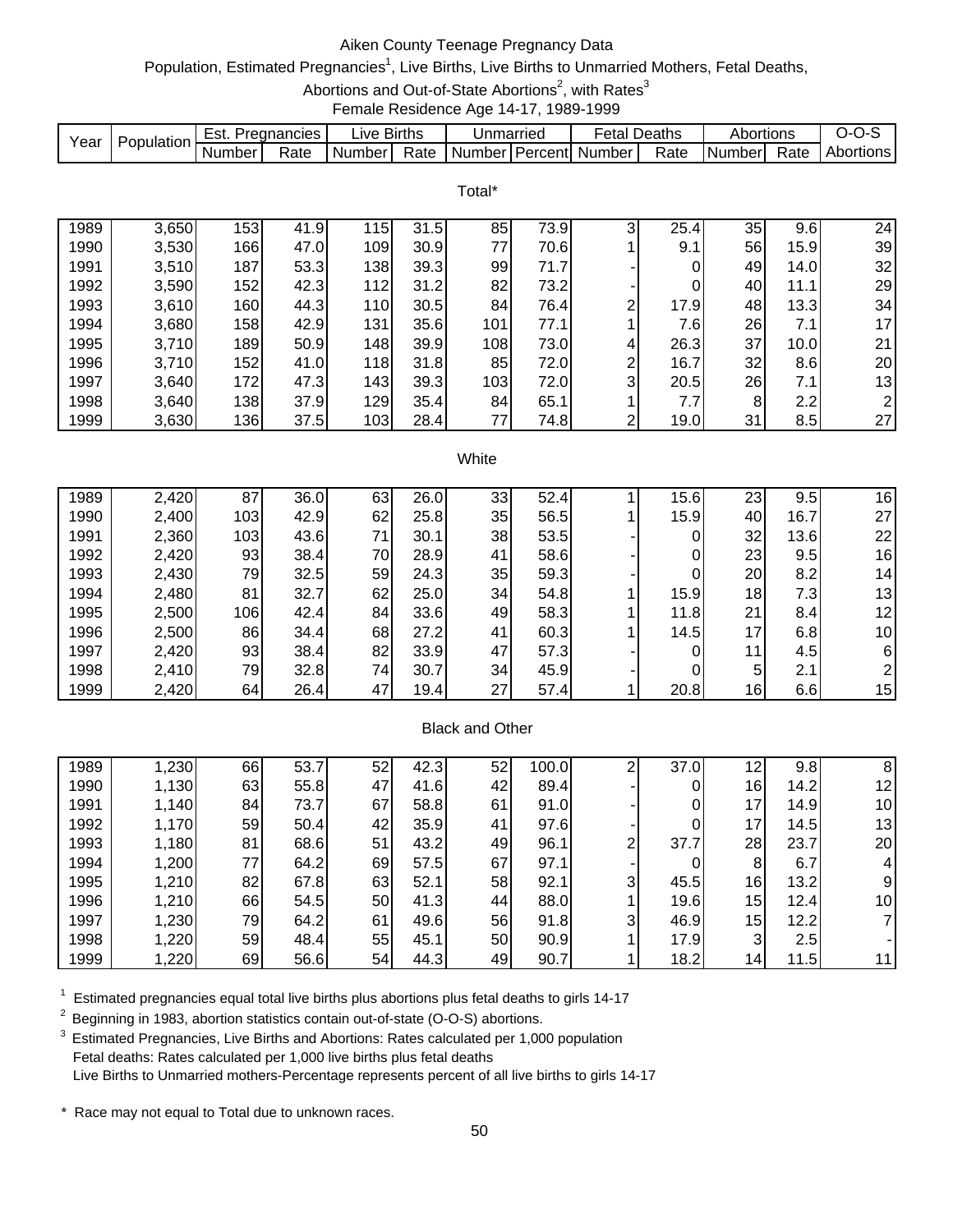# Allendale County Teenage Pregnancy Data

# Population, Estimated Pregnancies<sup>1</sup>, Live Births, Live Births to Unmarried Mothers, Fetal Deaths,

Abortions and Out-of-State Abortions<sup>2</sup>, with Rates<sup>3</sup>

Female Residence Age 14-17, 1989-1999

|      | Population | ESt.   | Pregnancies | ∟lve '  | <b>Births</b> | Unmarried |                | etal   | Deaths | Abortions |      | J-1              |
|------|------------|--------|-------------|---------|---------------|-----------|----------------|--------|--------|-----------|------|------------------|
| Year |            | Number | Rate        | NumberT | Rate          | Number    | <b>Percent</b> | Number | Rate   | I Numberl | Rate | <b>Abortions</b> |

|      |     |                 |       |    |      | Total* |       |      |                 |      |   |
|------|-----|-----------------|-------|----|------|--------|-------|------|-----------------|------|---|
| 1989 | 320 | 32              | 100.0 | 22 | 68.8 | 20     | 90.9  | 43.5 | 9               | 28.1 |   |
| 1990 | 370 | 19              | 51.4  | 14 | 37.8 | 12     | 85.7  | 66.7 | 4               | 10.8 |   |
| 1991 | 360 | 26              | 72.2  | 21 | 58.3 | 17     | 81.0  | 45.5 | 4               | 11.1 |   |
| 1992 | 360 | 31              | 86.1  | 21 | 58.3 | 20     | 95.2  | 0    | 10 <sup>1</sup> | 27.8 | 3 |
| 1993 | 360 | 30              | 83.3  | 23 | 63.9 | 23     | 100.0 | 0    | ⇁               | 19.4 |   |
| 1994 | 360 | 29              | 80.6  | 21 | 58.3 | 20     | 95.2  | 45.5 | 7               | 19.4 |   |
| 1995 | 350 | 26              | 74.3  | 20 | 57.1 | 18     | 90.0  | 0    | $6 \,$          | 17.1 | ົ |
| 1996 | 350 | 32 <sub>1</sub> | 91.4  | 28 | 80.0 | 18     | 64.3  | 34.5 | 3               | 8.6  | っ |
| 1997 | 340 | 23              | 67.6  | 22 | 64.7 | 15     | 68.2  | 0    |                 | 2.9  |   |
| 1998 | 340 | 15              | 44.1  | 14 | 41.2 | 13     | 92.9  | 66.7 |                 | 0    |   |
| 1999 | 330 | 29              | 87.9  | 22 | 66.7 | 19     | 86.4  |      |                 | 21.2 |   |
|      |     |                 |       |    |      |        |       |      |                 |      |   |

#### **White**

| 1989 | 90 |                | 11.1 |   |      |   |       |       |   | 11.1 |  |
|------|----|----------------|------|---|------|---|-------|-------|---|------|--|
| 1990 | 90 | 4              | 44.4 |   | 11.1 |   | 100.0 |       | 3 | 33.3 |  |
| 1991 | 80 | 5              | 62.5 | 3 | 37.5 |   |       | 250.0 |   | 12.5 |  |
| 1992 | 80 |                | 12.5 |   | 12.5 |   |       |       |   |      |  |
| 1993 | 80 | $\mathbf{3}$   | 37.5 | ◠ | 25.0 | ົ | 100.0 |       |   | 12.5 |  |
| 1994 | 80 |                |      |   |      |   |       |       |   |      |  |
| 1995 | 80 |                | 12.5 |   | 12.5 |   | 100.0 |       |   |      |  |
| 1996 | 80 |                | 12.5 |   | 12.5 |   |       |       |   |      |  |
| 1997 | 80 | 3 <sub>l</sub> | 37.5 | 3 | 37.5 |   | 33.3  |       |   |      |  |
| 1998 | 80 |                |      |   |      |   |       |       |   |      |  |
| 1999 | 80 | ົ              | 25.0 | ⌒ | 25.0 |   |       |       |   | υι   |  |

### Black and Other

| 1989 | 230 | 31              | 134.8 | 22 | 95.7  | 20              | 90.9  | 43.5 | 8  | 34.8 |  |
|------|-----|-----------------|-------|----|-------|-----------------|-------|------|----|------|--|
| 1990 | 290 | 15 <sup>1</sup> | 51.7  | 13 | 44.8  | 11              | 84.6  | 71.4 |    | 3.4  |  |
| 1991 | 280 | 21              | 75.0  | 18 | 64.3  | 17              | 94.4  |      | 3  | 10.7 |  |
| 1992 | 280 | 30              | 107.1 | 20 | 71.4  | 20              | 100.0 |      | 10 | 35.7 |  |
| 1993 | 280 | 27              | 96.4  | 21 | 75.0  | 21              | 100.0 |      | 6  | 21.4 |  |
| 1994 | 280 | 29              | 103.6 | 21 | 75.0  | 20              | 95.2  | 45.5 | 7  | 25.0 |  |
| 1995 | 270 | 25              | 92.6  | 19 | 70.4  | 17              | 89.5  |      | 6  | 22.2 |  |
| 1996 | 270 | 31              | 114.8 | 27 | 100.0 | 18              | 66.7  | 35.7 | 3  | 11.1 |  |
| 1997 | 260 | 20              | 76.9  | 19 | 73.1  | 14 <sub>1</sub> | 73.7  |      |    | 3.8  |  |
| 1998 | 260 | 15              | 57.7  | 14 | 53.8  | 13 <sub>1</sub> | 92.9  | 66.7 |    |      |  |
| 1999 | 250 | 27              | 108.0 | 20 | 80.0  | 19              | 95.0  |      |    | 28.0 |  |

 $1$  Estimated pregnancies equal total live births plus abortions plus fetal deaths to girls 14-17

<sup>2</sup> Beginning in 1983, abortion statistics contain out-of-state (O-O-S) abortions.

3 Estimated Pregnancies, Live Births and Abortions: Rates calculated per 1,000 population Fetal deaths: Rates calculated per 1,000 live births plus fetal deaths Live Births to Unmarried mothers-Percentage represents percent of all live births to girls 14-17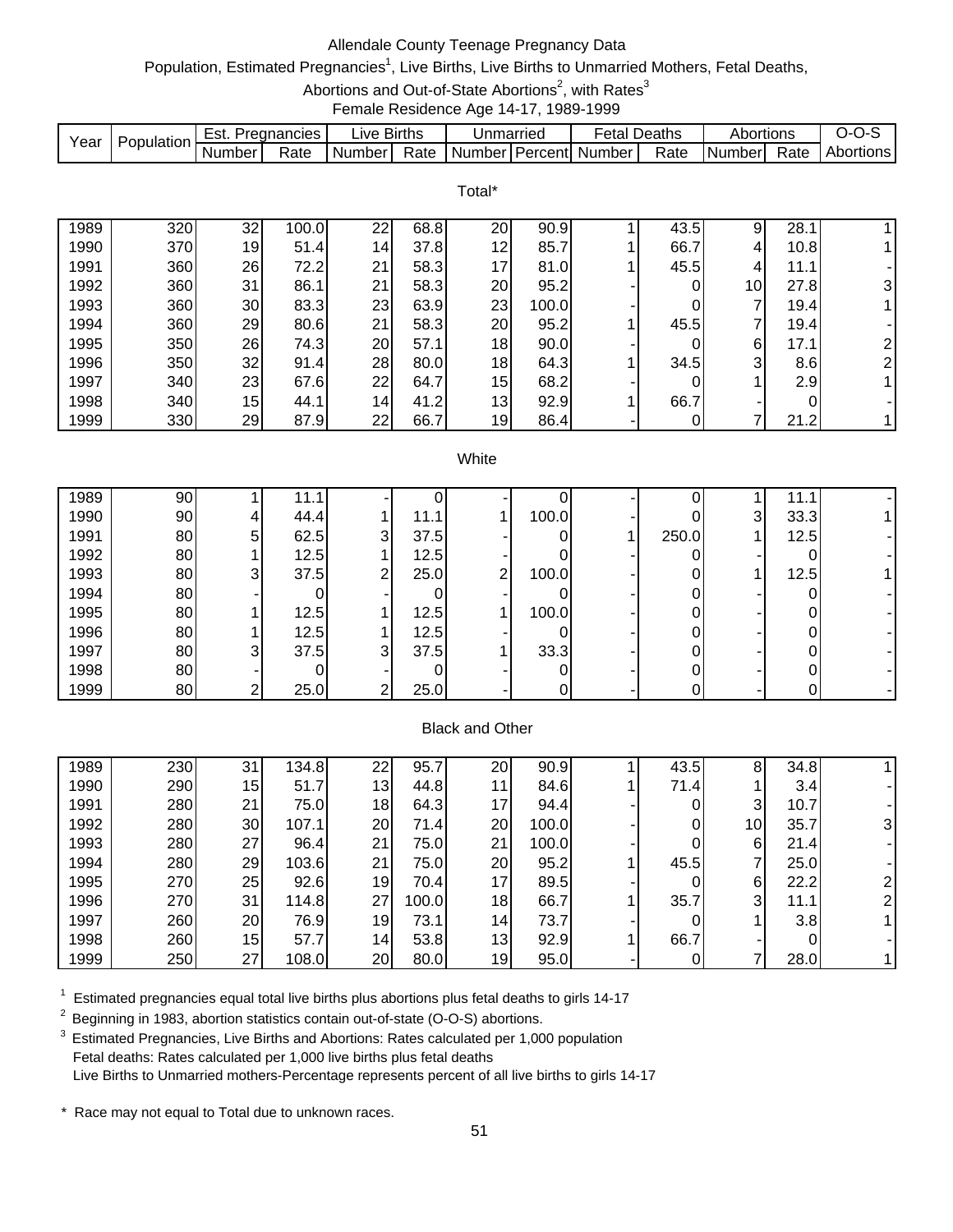# Anderson County Teenage Pregnancy Data

# Population, Estimated Pregnancies<sup>1</sup>, Live Births, Live Births to Unmarried Mothers, Fetal Deaths,

Abortions and Out-of-State Abortions<sup>2</sup>, with Rates<sup>3</sup>

Female Residence Age 14-17, 1989-1999

|      | Population. | Est.     | Pregnancies | ∟lVe ′ | <b>Births</b> | Unmarriec           | -etal    | Deaths | Abortions |      | $\overline{ }$ |
|------|-------------|----------|-------------|--------|---------------|---------------------|----------|--------|-----------|------|----------------|
| Year |             | . Number | Rate        | Number | Rate          | l Number l Percentl | . Number | Rate   | l Numberl | Rate | Abortions      |

Total\*

| 1989 | 4,320 | 206 | 47.7 | 147 | 34.0 | 77 | 52.4 |   |      | 59  | 13.7 | 5              |
|------|-------|-----|------|-----|------|----|------|---|------|-----|------|----------------|
| 1990 | 4,260 | 220 | 51.6 | 151 | 35.4 | 87 | 57.6 |   | 6.6  | 68  | 16.0 | 12             |
| 1991 | 4,090 | 190 | 46.5 | 142 | 34.7 | 77 | 54.2 |   | 0    | 48  | 11.7 | 5              |
| 1992 | 4,150 | 200 | 48.2 | 163 | 39.3 | 90 | 55.2 |   | 6.1  | 36  | 8.7  | 6              |
| 1993 | 4,160 | 212 | 51.0 | 167 | 40.1 | 79 | 47.3 |   | 6.0  | 44  | 10.6 | 3              |
| 1994 | 4,270 | 197 | 46.1 | 147 | 34.4 | 78 | 53.1 | 3 | 20.0 | 47  | 11.0 | 9 <sub>l</sub> |
| 1995 | 4,320 | 236 | 54.6 | 176 | 40.7 | 89 | 50.6 |   |      | 60  | 13.9 | 4              |
| 1996 | 4,380 | 203 | 46.3 | 145 | 33.1 | 68 | 46.9 |   | 0    | 58  | 13.2 | 3              |
| 1997 | 4,240 | 187 | 44.1 | 143 | 33.7 | 67 | 46.9 |   | 0    | 441 | 10.4 | 5              |
| 1998 | 4,360 | 207 | 47.5 | 167 | 38.3 | 86 | 51.5 |   | 6.0  | 39  | 8.9  | $\overline{2}$ |
| 1999 | 4,370 | 176 | 40.3 | 144 | 33.0 | 65 | 45.1 |   |      | 32  | 7.3  | 2              |

#### **White**

| 1989 | 3,370 | 144        | 42.7 | 98  | 29.1 | 32 | 32.7<br>⇁ |   |      | 46 | 13.6 |                |
|------|-------|------------|------|-----|------|----|-----------|---|------|----|------|----------------|
| 1990 | 3,310 | 136        | 41.1 | 94  | 28.4 | 40 | 42.6      |   | 11   | 41 | 12.4 | 5              |
| 1991 | 3,160 | <b>118</b> | 37.3 | 87  | 27.5 | 30 | 34.5      |   |      | 31 | 9.8  | 3              |
| 1992 | 3,210 | 123        | 38.3 | 94  | 29.3 | 40 | 42.6      |   | 10.5 | 28 | 8.7  | 3              |
| 1993 | 3,220 | 145        | 45.0 | 119 | 37.0 | 45 | 37.8      |   |      | 26 | 8.1  |                |
| 1994 | 3,300 | 125        | 37.9 | 89  | 27.0 | 34 | 38.2      | ◠ | 22.0 | 34 | 10.3 | 6 <sub>l</sub> |
| 1995 | 3,340 | 164        | 49.1 | 120 | 35.9 | 43 | 35.8      |   |      | 44 | 13.2 |                |
| 1996 | 3,380 | 138        | 40.8 | 90  | 26.6 | 29 | 32.2      |   |      | 48 | 14.2 | 3 <sub>l</sub> |
| 1997 | 3,230 | 120        | 37.2 | 85  | 26.3 | 29 | 34.1      |   |      | 35 | 10.8 | 5              |
| 1998 | 3,330 | 131        | 39.3 | 101 | 30.3 | 38 | 37.6      |   |      | 30 | 9.0  |                |
| 1999 | 3,340 | $123$      | 36.8 | 98  | 29.3 | 34 | 34.7      |   |      | 25 | 7.5  | 2              |

### Black and Other

| 1989 | 950   | 62 | 65.3 | 49 | 51.6 | 45 | 91.8 | υ    | 13              | 13.7<br>7        |   |
|------|-------|----|------|----|------|----|------|------|-----------------|------------------|---|
| 1990 | 950   | 84 | 88.4 | 57 | 60.0 | 47 | 82.5 |      | 27              | 28.4             |   |
| 1991 | 930   | 72 | 77.4 | 55 | 59.1 | 47 | 85.5 |      | 7               | 18.3             |   |
| 1992 | 940   | 76 | 80.9 | 69 | 73.4 | 50 | 72.5 | 0    |                 | 7.4              |   |
| 1993 | 940   | 67 | 71.3 | 48 | 51.1 | 34 | 70.8 | 20.4 | 18              | 19.1             |   |
| 1994 | 970   | 72 | 74.2 | 58 | 59.8 | 44 | 75.9 | 16.9 | 13 <sub>l</sub> | 13.4             |   |
| 1995 | 980   | 72 | 73.5 | 56 | 57.1 | 46 | 82.1 | 0    | 16              | 16.3             | 4 |
| 1996 | 990   | 65 | 65.7 | 55 | 55.6 | 39 | 70.9 |      | 10 <sub>1</sub> | 10.1             |   |
| 1997 | 1,010 | 67 | 66.3 | 58 | 57.4 | 38 | 65.5 | 0    | 9               | 8.9 <sup>1</sup> |   |
| 1998 | 1,030 | 76 | 73.8 | 66 | 64.1 | 48 | 72.7 | 14.9 | 9               | 8.7              |   |
| 1999 | 1,030 | 53 | 51.5 | 46 | 44.7 | 31 | 67.4 |      |                 | 6.8              |   |

 $1$  Estimated pregnancies equal total live births plus abortions plus fetal deaths to girls 14-17

<sup>2</sup> Beginning in 1983, abortion statistics contain out-of-state (O-O-S) abortions.

<sup>3</sup> Estimated Pregnancies, Live Births and Abortions: Rates calculated per 1,000 population Fetal deaths: Rates calculated per 1,000 live births plus fetal deaths Live Births to Unmarried mothers-Percentage represents percent of all live births to girls 14-17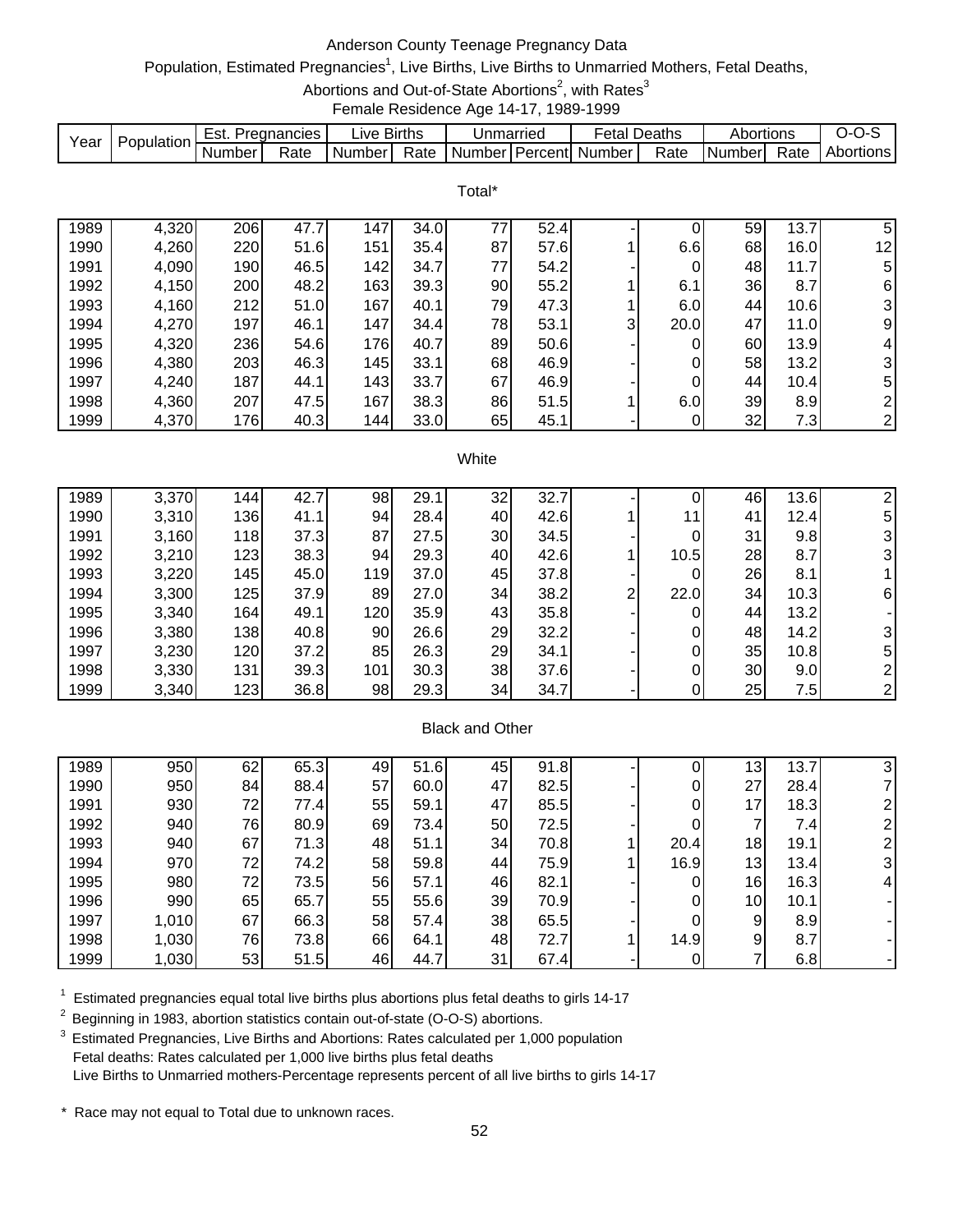# Bamberg County Teenage Pregnancy Data

## Population, Estimated Pregnancies<sup>1</sup>, Live Births, Live Births to Unmarried Mothers, Fetal Deaths,

Abortions and Out-of-State Abortions<sup>2</sup>, with Rates<sup>3</sup>

Female Residence Age 14-17, 1989-1999

|      | Population. | Est.   | Pregnancies | ∟l∨e     | <b>Births</b> | Unmarriec |                | etal   | Deaths | Abortions |      | J-1       |
|------|-------------|--------|-------------|----------|---------------|-----------|----------------|--------|--------|-----------|------|-----------|
| Yeaı |             | Number | Rate        | l Number | Rate          | Number    | <b>Percent</b> | Number | Rate   | I Number  | Rate | Abortions |

Total\*

|      |     |           |      |                 |      | .               |      |   |       |    |      |                |
|------|-----|-----------|------|-----------------|------|-----------------|------|---|-------|----|------|----------------|
| 1989 | 600 | 32        | 53.3 | 17              | 28.3 | 15              | 88.2 |   |       | 15 | 25.0 |                |
| 1990 | 700 | 31        | 44.3 | 23              | 32.9 | 19              | 82.6 |   | 41.7  | ⇁  | 10.0 |                |
| 1991 | 680 | 39        | 57.4 | 31              | 45.6 | 26              | 83.9 |   |       | 8  | 11.8 | ⌒              |
| 1992 | 680 | 29        | 42.6 | 26              | 38.2 | 22              | 84.6 |   | 0     | 3  | 4.4I |                |
| 1993 | 670 | 17        | 25.4 | 11              | 16.4 | 8               | 72.7 | ◠ | 153.8 | 4  | 6.0  |                |
| 1994 | 670 | 26        | 38.8 | 18 <sub>l</sub> | 26.9 | 17              | 94.4 |   | 52.6  | ⇁  | 10.4 | $\overline{2}$ |
| 1995 | 670 | 28        | 41.8 | 25              | 37.3 | 21              | 84.0 |   | 0     | 3  | 4.5  |                |
| 1996 | 670 | 26        | 38.8 | 19              | 28.4 | 14 <sub>1</sub> | 73.7 |   | 50.0  | 6  | 9.0  |                |
| 1997 | 650 | <b>24</b> | 36.9 | 15              | 23.1 | 13              | 86.7 | ົ | 117.6 | ⇁  | 10.8 |                |
| 1998 | 660 | 23        | 34.8 | 19              | 28.8 | 14 <sub>1</sub> | 73.7 |   |       | 4  | 6.1  |                |
| 1999 | 640 | 25        | 39.1 | 17              | 26.6 | 14              | 82.4 | 3 | 150.0 | 5  | 7.8  |                |

#### **White**

| 1989 | 200 | 5  | 25.0 |   | 15.0 |   | 33.3  |       | ⌒ | 10.0 |  |
|------|-----|----|------|---|------|---|-------|-------|---|------|--|
| 1990 | 170 | 5  | 29.4 | ົ | 11.8 |   |       |       | 3 | 17.6 |  |
| 1991 | 170 | 9  | 52.9 | 6 | 35.3 | 3 | 50.0  |       | 3 | 17.6 |  |
| 1992 | 170 | 5  | 29.4 | ີ | 17.6 |   |       |       | ⌒ | 11.8 |  |
| 1993 | 160 | 4  | 25.0 | ີ | 18.8 |   |       |       |   | 6.3  |  |
| 1994 | 160 | 61 | 37.5 |   | 25.0 | 3 | 75.0  | 200.0 |   | 6.3  |  |
| 1995 | 160 | 4  | 25.0 |   | 25.0 | 3 | 75.0  |       |   |      |  |
| 1996 | 160 | 3  | 18.8 | 3 | 18.8 |   |       |       |   |      |  |
| 1997 | 150 | 3  | 20.0 |   | 6.7  |   | 100.0 |       | ⌒ | 13.3 |  |
| 1998 | 150 | 5  | 33.3 |   | 26.7 |   | 25.0  |       |   | 6.7  |  |
| 1999 | 150 | ⌒  | 13.3 |   | 13.3 | ົ | 100.0 |       |   |      |  |

### Black and Other

| 1989 | 400 | 27 | 67.5 | 14              | 35.0 | $\mathsf{I}4$   | 100.0 |   |       | $\mathsf{13}^{\prime}$ | 32.5 |  |
|------|-----|----|------|-----------------|------|-----------------|-------|---|-------|------------------------|------|--|
| 1990 | 530 | 26 | 49.1 | 21              | 39.6 | 19              | 90.5  |   | 45.5  | 4                      | 7.5  |  |
| 1991 | 510 | 30 | 58.8 | 25              | 49.0 | 23              | 92.0  |   |       | 5                      | 9.8  |  |
| 1992 | 510 | 24 | 47.1 | 23              | 45.1 | 22              | 95.7  |   |       |                        | 2.0  |  |
| 1993 | 510 | 13 | 25.5 | 8               | 15.7 | 8               | 100.0 | ົ | 200.0 | 3                      | 5.9  |  |
| 1994 | 510 | 20 | 39.2 | 14              | 27.5 | 14              | 100.0 |   |       | 6                      | 11.8 |  |
| 1995 | 510 | 24 | 47.1 | 21              | 41.2 | 18              | 85.7  |   |       | 3                      | 5.9  |  |
| 1996 | 510 | 23 | 45.1 | 16              | 31.4 | 14 <sub>1</sub> | 87.5  |   | 58.8  | 6                      | 11.8 |  |
| 1997 | 500 | 21 | 42.0 | 14              | 28.0 | 12              | 85.7  | ົ | 125.0 | 5                      | 10.0 |  |
| 1998 | 500 | 18 | 36.0 | 15 <sub>1</sub> | 30.0 | 13              | 86.7  |   |       | 3                      | 6.0  |  |
| 1999 | 490 | 23 | 46.9 | 15              | 30.6 | 12 <sub>1</sub> | 80.0  | 3 | 166.7 | 5                      | 10.2 |  |

 $1$  Estimated pregnancies equal total live births plus abortions plus fetal deaths to girls 14-17

<sup>2</sup> Beginning in 1983, abortion statistics contain out-of-state (O-O-S) abortions.

<sup>3</sup> Estimated Pregnancies, Live Births and Abortions: Rates calculated per 1,000 population Fetal deaths: Rates calculated per 1,000 live births plus fetal deaths Live Births to Unmarried mothers-Percentage represents percent of all live births to girls 14-17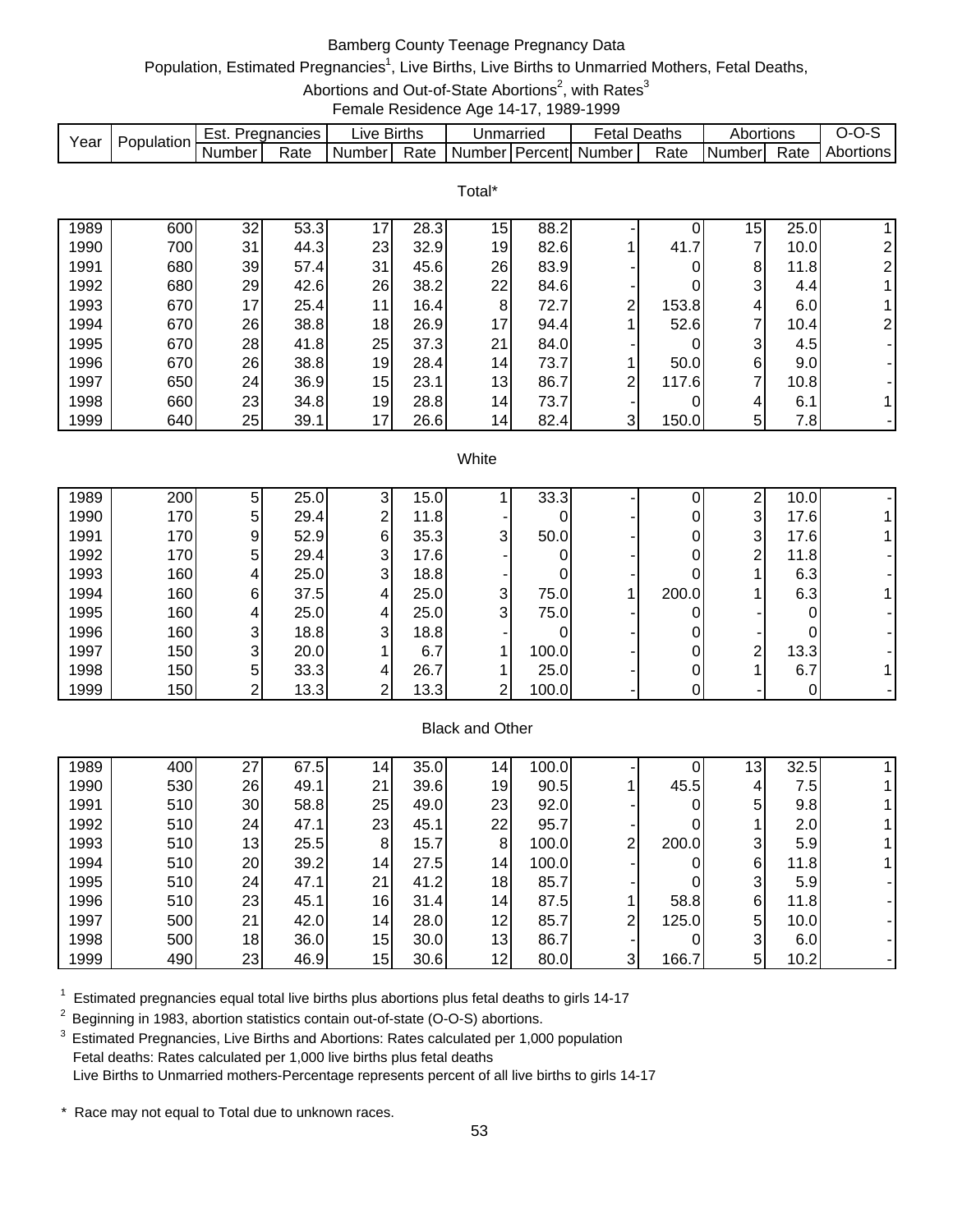# Barnwell County Teenage Pregnancy Data

# Population, Estimated Pregnancies<sup>1</sup>, Live Births, Live Births to Unmarried Mothers, Fetal Deaths,

Abortions and Out-of-State Abortions<sup>2</sup>, with Rates<sup>3</sup>

Female Residence Age 14-17, 1989-1999

|      | Population | Est.   | Pregnancies | Live Births |      | Unmarried |                  | ∹etal  | Deaths | Abortions |      | J-1       |
|------|------------|--------|-------------|-------------|------|-----------|------------------|--------|--------|-----------|------|-----------|
| Year |            | Number | Rate        | Number I    | Rate | Number    | <b>I</b> Percent | Number | Rate   | I Numberl | Rate | Abortions |

|      |     |    |      |                 |      | Total* |      |      |                 |      |                |
|------|-----|----|------|-----------------|------|--------|------|------|-----------------|------|----------------|
| 1989 | 670 | 40 | 59.7 | 31              | 46.3 | 23     | 74.2 |      | 9               | 13.4 | 3              |
| 1990 | 650 | 42 | 64.6 | 29              | 44.6 | 20     | 69.0 | 0    | 13 <sub>l</sub> | 20.0 | 3              |
| 1991 | 630 | 36 | 57.1 | 26              | 41.3 | 22     | 84.6 |      | 10              | 15.9 | 2              |
| 1992 | 640 | 41 | 64.1 | 34              | 53.1 | 30     | 88.2 | 28.6 | 6               | 9.4  | 4              |
| 1993 | 640 | 45 | 70.3 | 34              | 53.1 | 27     | 79.4 |      | 11              | 17.2 | 6              |
| 1994 | 650 | 45 | 69.2 | 32              | 49.2 | 25     | 78.1 | 30.3 | 12 <sub>1</sub> | 18.5 |                |
| 1995 | 660 | 33 | 50.0 | 24              | 36.4 | 20     | 83.3 | 40.0 | 8               | 12.1 | 3              |
| 1996 | 660 | 28 | 42.4 | 22              | 33.3 | 17     | 77.3 |      | 6               | 9.1  | $\overline{2}$ |
| 1997 | 660 | 44 | 66.7 | 31              | 47.0 | 23     | 74.2 | 31.3 | 12              | 18.2 |                |
| 1998 | 660 | 41 | 62.1 | 36              | 54.5 | 26     | 72.2 | 27.0 | 4               | 6.1  | $\overline{2}$ |
| 1999 | 660 | 33 | 50.0 | 30 <sub>1</sub> | 45.5 | 20     | 66.7 |      | 3               | 4.5  |                |

#### **White**

| 1989 | 270 | 17              | 63.0 | 13              | 48.1 | ь  | 46.2 |      |   | 14.8 |   |
|------|-----|-----------------|------|-----------------|------|----|------|------|---|------|---|
| 1990 | 300 | 18              | 60.0 | 12 <sub>1</sub> | 40.0 | 3  | 25.0 |      | 6 | 20.0 |   |
| 1991 | 290 | 12 <sub>1</sub> | 41.4 | 8               | 27.6 | 4  | 50.0 |      | 4 | 13.8 |   |
| 1992 | 300 | 13              | 43.3 | 10 <sup>1</sup> | 33.3 | 6  | 60.0 |      | 3 | 10.0 | 3 |
| 1993 | 300 | 14              | 46.7 | 8               | 26.7 | 3  | 37.5 |      | 6 | 20.0 |   |
| 1994 | 300 | 15              | 50.0 | 11              | 36.7 | 61 | 54.5 |      | 4 | 13.3 |   |
| 1995 | 300 | 16              | 53.3 | 10 <sup>1</sup> | 33.3 |    | 70.0 | 90.9 | 5 | 16.7 |   |
| 1996 | 310 |                 | 22.6 | 4               | 12.9 | ົ  | 50.0 |      | 3 | 9.7  |   |
| 1997 | 300 | 16              | 53.3 | 9               | 30.0 | 3  | 33.3 |      |   | 23.3 |   |
| 1998 | 300 | 20              | 66.7 | 17 <sub>l</sub> | 56.7 | 8  | 47.1 | 55.6 | ⌒ | 6.7  |   |
| 1999 | 300 | 12              | 40.0 |                 | 36.7 | 5  | 45.5 |      |   | 3.3  |   |

### Black and Other

| 1989 | 400 | 23 | 57.5 | 18              | 45.0 | 17 | 94.4  |      | 5 | 12.5 |   |
|------|-----|----|------|-----------------|------|----|-------|------|---|------|---|
| 1990 | 340 | 24 | 70.6 | 17              | 50.0 | 17 | 100.0 |      |   | 20.6 | 3 |
| 1991 | 340 | 24 | 70.6 | 18              | 52.9 | 18 | 100.0 |      | 6 | 17.6 |   |
| 1992 | 350 | 28 | 80.0 | 24              | 68.6 | 24 | 100.0 | 40.0 | 3 | 8.6  |   |
| 1993 | 340 | 31 | 91.2 | 26              | 76.5 | 24 | 92.3  |      | 5 | 14.7 |   |
| 1994 | 350 | 30 | 85.7 | 21              | 60.0 | 19 | 90.5  | 45.5 | 8 | 22.9 |   |
| 1995 | 350 | 17 | 48.6 | 14              | 40.0 | 13 | 92.9  |      | 3 | 8.6  |   |
| 1996 | 350 | 21 | 60.0 | 18 <sub>1</sub> | 51.4 | 15 | 83.3  |      | 3 | 8.6  |   |
| 1997 | 360 | 28 | 77.8 | 22              | 61.1 | 20 | 90.9  | 43.5 | 5 | 13.9 |   |
| 1998 | 360 | 21 | 58.3 | 19              | 52.8 | 18 | 94.7  |      | ◠ | 5.6  |   |
| 1999 | 360 | 21 | 58.3 | 19              | 52.8 | 15 | 78.9  |      | ⌒ | 5.6  |   |

 $1$  Estimated pregnancies equal total live births plus abortions plus fetal deaths to girls 14-17

<sup>2</sup> Beginning in 1983, abortion statistics contain out-of-state (O-O-S) abortions.

<sup>3</sup> Estimated Pregnancies, Live Births and Abortions: Rates calculated per 1,000 population Fetal deaths: Rates calculated per 1,000 live births plus fetal deaths Live Births to Unmarried mothers-Percentage represents percent of all live births to girls 14-17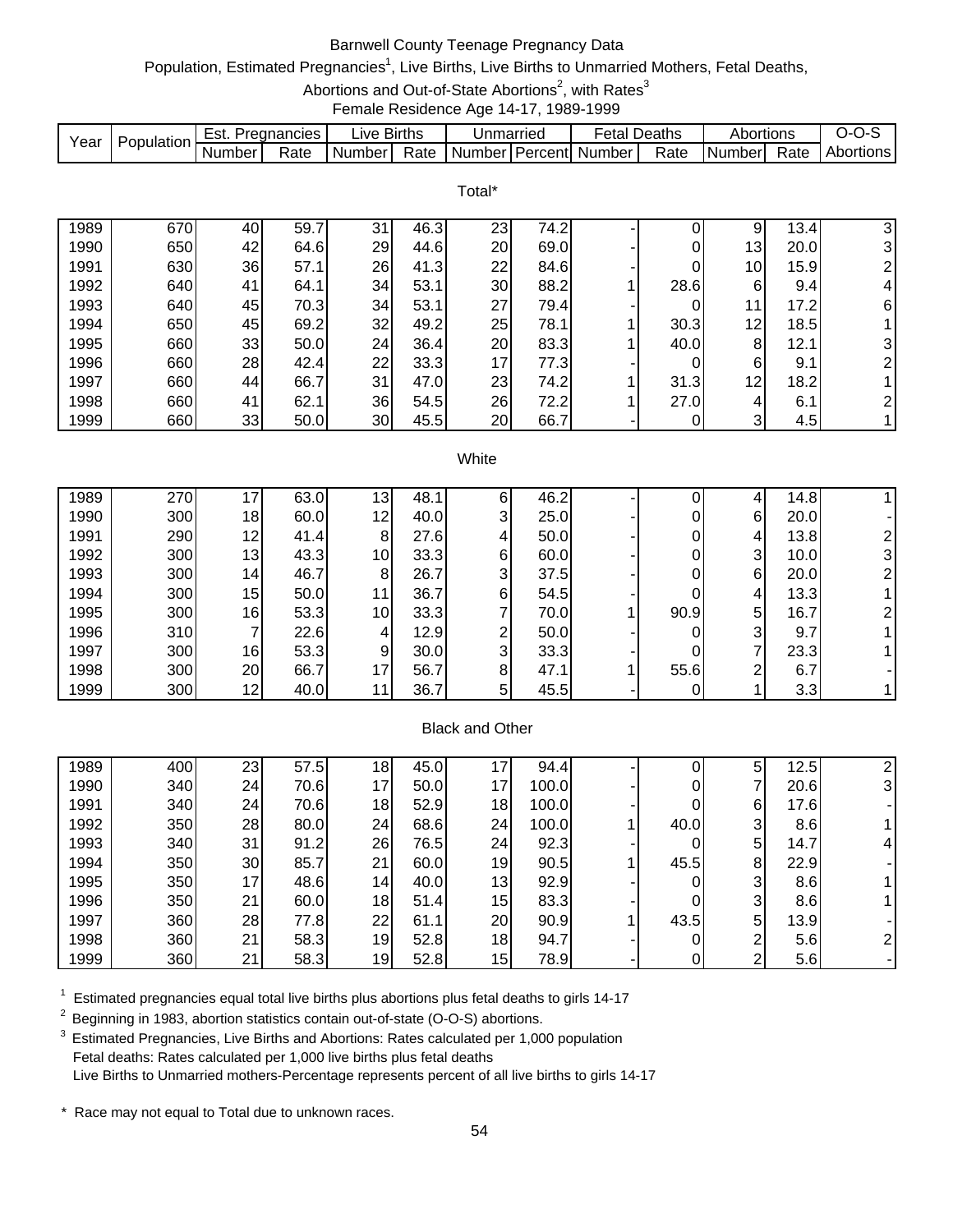# Beaufort County Teenage Pregnancy Data

# Population, Estimated Pregnancies<sup>1</sup>, Live Births, Live Births to Unmarried Mothers, Fetal Deaths,

Abortions and Out-of-State Abortions<sup>2</sup>, with Rates<sup>3</sup>

Female Residence Age 14-17, 1989-1999

|      | Population | ੮st.   | Pregnancies | .ive   | <b>Births</b> | Unmarriec        | -etal  | Deaths | Abortions  |           | ,,,<br>- 75 |
|------|------------|--------|-------------|--------|---------------|------------------|--------|--------|------------|-----------|-------------|
| Year |            | Number | Rate        | Number | Rate          | ⊥NumberTPercentL | Number | Rate   | I Number I | -<br>Rate | Abortions   |

|      |       |     |      |    |      | Total* |      |   |      |    |      |                |
|------|-------|-----|------|----|------|--------|------|---|------|----|------|----------------|
| 1989 | 2,070 | 106 | 51.2 | 75 | 36.2 | 61     | 81.3 |   | 13.2 | 30 | 14.5 | 8              |
| 1990 | 2,200 | 127 | 57.7 | 78 | 35.5 | 56     | 71.8 |   | 0    | 49 | 22.3 | 15             |
| 1991 | 2,190 | 84  | 38.4 | 62 | 28.3 | 50     | 80.6 |   | 0    | 22 | 10.0 | 4              |
| 1992 | 2,240 | 130 | 58.0 | 91 | 40.6 | 74     | 81.3 |   | 10.9 | 38 | 17.0 | 5 <sub>l</sub> |
| 1993 | 2,280 | 99  | 43.4 | 65 | 28.5 | 55     | 84.6 | 2 | 29.9 | 32 | 14.0 | 12             |
| 1994 | 2,370 | 133 | 56.1 | 97 | 40.9 | 77     | 79.4 | 2 | 20.2 | 34 | 14.3 | 6              |
| 1995 | 2,440 | 113 | 46.3 | 84 | 34.4 | 66     | 78.6 |   | 11.8 | 28 | 11.5 | 8              |
| 1996 | 2,510 | 98  | 39.0 | 59 | 23.5 | 40     | 67.8 | 4 | 63.5 | 35 | 13.9 |                |
| 1997 | 2,500 | 113 | 45.2 | 76 | 30.4 | 56     | 73.7 | 4 | 50.0 | 33 | 13.2 | 8              |
| 1998 | 2,490 | 99  | 39.8 | 76 | 30.5 | 49     | 64.5 | 2 | 25.6 | 21 | 8.4  |                |
| 1999 | 2,610 | 122 | 46.7 | 83 | 31.8 | 56     | 67.5 |   | 0    | 39 | 14.9 | 16             |

#### **White**

| 1989 | 1,130 | 36 | 31.9 |     | 15.0 |                 | 41.2 |   |      | 19              | 16.8 | 5              |
|------|-------|----|------|-----|------|-----------------|------|---|------|-----------------|------|----------------|
| 1990 | 1,270 | 54 | 42.5 | 28  | 22.0 | 11              | 39.3 |   |      | 26              | 20.5 | 10             |
| 1991 | 1,250 | 29 | 23.2 | 18  | 14.4 | 9               | 50.0 |   |      | 11              | 8.8  |                |
| 1992 | 1,280 | 44 | 34.4 | 23  | 18.0 | 10 <sub>1</sub> | 43.5 |   |      | 21              | 16.4 | 4              |
| 1993 | 1,300 | 25 | 19.2 | 11l | 8.5  | 5 <sup>1</sup>  | 45.5 |   | 83.3 | 13              | 10.0 | 5              |
| 1994 | 1,350 | 48 | 35.6 | 26  | 19.3 | 12              | 46.2 |   |      | 22              | 16.3 | 3              |
| 1995 | 1,390 | 48 | 34.5 | 33  | 23.7 | 17              | 51.5 |   | 29.4 | 14 <sub>1</sub> | 10.1 | 31             |
| 1996 | 1,430 | 51 | 35.7 | 27  | 18.9 | 13              | 48.1 |   | 35.7 | 23              | 16.1 | 5              |
| 1997 | 1,410 | 44 | 31.2 | 24  | 17.0 | 11              | 45.8 |   | 40.0 | 19              | 13.5 | $\overline{4}$ |
| 1998 | 1,400 | 41 | 29.3 | 26  | 18.6 | 8               | 30.8 | ⌒ | 71.4 | 13              | 9.3  |                |
| 1999 | 1,490 | 60 | 40.3 | 40  | 26.8 | 21              | 52.5 |   |      | 20              | 13.4 | $6 \mid$       |

### Black and Other

| 1989 | 940   | 70 | 74.5 | 58 | 61.7 | 54 | 93.1 |                | 16.9  |                 | 7<br>11.7 |    |
|------|-------|----|------|----|------|----|------|----------------|-------|-----------------|-----------|----|
| 1990 | 930   | 73 | 78.5 | 50 | 53.8 | 45 | 90.0 |                |       | 23              | 24.7      | 5  |
| 1991 | 940   | 55 | 58.5 | 44 | 46.8 | 41 | 93.2 |                |       | 11              | 11.7      |    |
| 1992 | 960   | 86 | 89.6 | 68 | 70.8 | 64 | 94.1 |                | 14.5l | 17 <sub>1</sub> | 17.7      |    |
| 1993 | 980   | 74 | 75.5 | 54 | 55.1 | 50 | 92.6 |                | 18.2  | 19 <sub>l</sub> | 19.4      |    |
| 1994 | 1,020 | 85 | 83.3 | 71 | 69.6 | 65 | 91.5 | ⌒              | 27.4  | 12 <sub>1</sub> | 11.8      |    |
| 1995 | 1,050 | 65 | 61.9 | 51 | 48.6 | 49 | 96.1 |                | 0     | 14 <sub>1</sub> | 13.3      | 5  |
| 1996 | 1,080 | 47 | 43.5 | 32 | 29.6 | 27 | 84.4 | 3 <sub>l</sub> | 85.7  | 12 <sub>1</sub> | 11.1      |    |
| 1997 | 1,100 | 69 | 62.7 | 52 | 47.3 | 45 | 86.5 | 3 <sub>l</sub> | 54.5  | 14 <sub>1</sub> | 12.7      |    |
| 1998 | 1,090 | 58 | 53.2 | 50 | 45.9 | 41 | 82.0 |                |       | 8               | 7.3       |    |
| 1999 | 1,120 | 62 | 55.4 | 43 | 38.4 | 35 | 81.4 |                |       | 19              | 17.0      | 10 |

 $1$  Estimated pregnancies equal total live births plus abortions plus fetal deaths to girls 14-17

<sup>2</sup> Beginning in 1983, abortion statistics contain out-of-state (O-O-S) abortions.

<sup>3</sup> Estimated Pregnancies, Live Births and Abortions: Rates calculated per 1,000 population Fetal deaths: Rates calculated per 1,000 live births plus fetal deaths Live Births to Unmarried mothers-Percentage represents percent of all live births to girls 14-17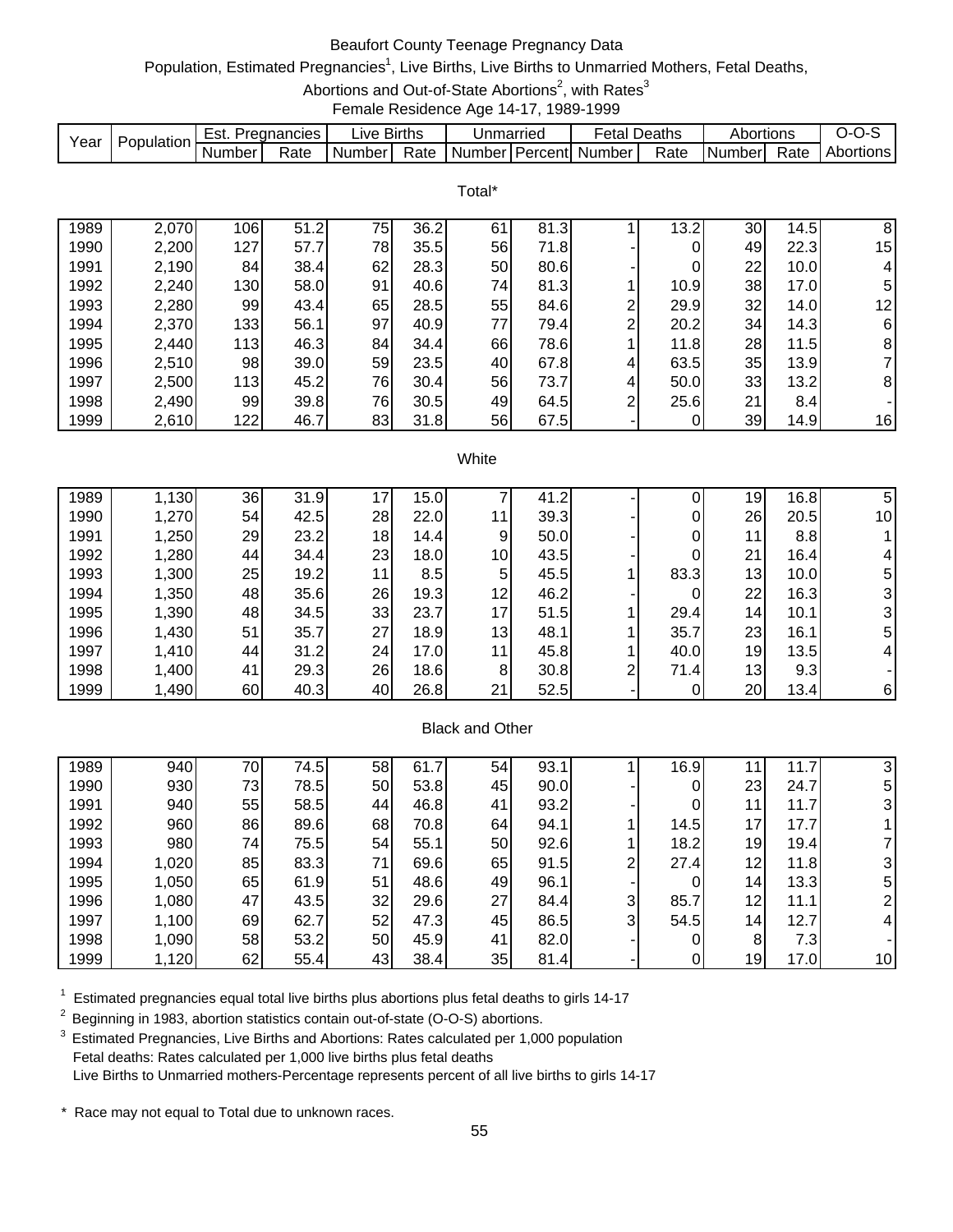# Berkeley County Teenage Pregnancy Data

# Population, Estimated Pregnancies<sup>1</sup>, Live Births, Live Births to Unmarried Mothers, Fetal Deaths,

Abortions and Out-of-State Abortions<sup>2</sup>, with Rates<sup>3</sup>

Female Residence Age 14-17, 1989-1999

|      | Population | Est.   | Pregnancies | _ive   | <b>Births</b> | Unmarried |         | -etal  | Deaths | Abortions      |      |           |
|------|------------|--------|-------------|--------|---------------|-----------|---------|--------|--------|----------------|------|-----------|
| Year |            | Number | Rate        | Number | Rate          | Number    | Percent | Number | Rate   | <b>INumber</b> | Rate | Abortions |

Total\*

| 1989 | 4,310 | 216 | 50.1 | 122 | 28.3 | 81 | 66.4 |   | 16.1 | 92 | 21.3             | 9                      |
|------|-------|-----|------|-----|------|----|------|---|------|----|------------------|------------------------|
| 1990 | 3,960 | 176 | 44.4 | 116 | 29.3 | 80 | 69.0 |   |      | 60 | 15.2             | 51                     |
| 1991 | 3,920 | 185 | 47.2 | 123 | 31.4 | 84 | 68.3 |   | 0    | 62 | 15.8             | 61                     |
| 1992 | 4,010 | 159 | 39.7 | 104 | 25.9 | 77 | 74.0 | ົ | 18.9 | 53 | 13.2             | 4                      |
| 1993 | 4,110 | 202 | 49.1 | 121 | 29.4 | 84 | 69.4 |   | 8.2  | 80 | 19.5             | 11                     |
| 1994 | 4,080 | 179 | 43.9 | 115 | 28.2 | 97 | 84.3 | ⌒ | 17.1 | 62 | 15.2             | 4                      |
| 1995 | 3,980 | 150 | 37.7 | 98  | 24.6 | 62 | 63.3 |   | 10.1 | 51 | 12.8             | 3                      |
| 1996 | 3,900 | 182 | 46.7 | 125 | 32.1 | 77 | 61.6 |   | 7.9  | 56 | 14.4             | 10 <sup>1</sup>        |
| 1997 | 3,920 | 167 | 42.6 | 124 | 31.6 | 86 | 69.4 | 4 | 31.3 | 39 | 9.9 <sub>l</sub> | 4                      |
| 1998 | 3,940 | 154 | 39.1 | 112 | 28.4 | 86 | 76.8 | ົ | 17.5 | 40 | 10.2             |                        |
| 1999 | 4,040 | 150 | 37.1 | 101 | 25.0 | 72 | 71.3 | 3 | 28.8 | 46 | 11.4             | $\mathsf{2}\mathsf{l}$ |

#### **White**

| 1989 | 3,060 | 137 | 44.8 | 72 | 23.5 | 35 | 48.6 |   |      | 65 | 21.2 | 6  |
|------|-------|-----|------|----|------|----|------|---|------|----|------|----|
| 1990 | 2,740 | 124 | 45.3 | 82 | 29.9 | 49 | 59.8 |   |      | 42 | 15.3 |    |
| 1991 | 2,690 | 124 | 46.1 | 82 | 30.5 | 46 | 56.1 |   |      | 42 | 15.6 | 5  |
| 1992 | 2,750 | 105 | 38.2 | 60 | 21.8 | 36 | 60.0 |   | 16.4 | 44 | 16.0 |    |
| 1993 | 2,830 | 130 | 45.9 | 75 | 26.5 | 44 | 58.7 |   | 13.2 | 54 | 19.1 | 5. |
| 1994 | 2,810 | 111 | 39.5 | 71 | 25.3 | 56 | 78.9 |   | 13.9 | 39 | 13.9 |    |
| 1995 | 2,730 | 90  | 33.0 | 56 | 20.5 | 26 | 46.4 |   |      | 34 | 12.5 |    |
| 1996 | 2,680 | 107 | 39.9 | 76 | 28.4 | 38 | 50.0 |   | 13.0 | 30 | 11.2 |    |
| 1997 | 2,640 | 108 | 40.9 | 81 | 30.7 | 50 | 61.7 | ◠ | 24.1 | 25 | 9.5  | 3  |
| 1998 | 2,670 | 91  | 34.1 | 64 | 24.0 | 47 | 73.4 |   |      | 27 | 10.1 |    |
| 1999 | 2,740 | 84  | 30.7 | 49 | 17.9 | 27 | 55.1 | ົ | 39.2 | 33 | 12.0 |    |

### Black and Other

| 1989 | 1,250 | 79 | 63.2 | 50 | 40.0 | 46 | 92.0 |   | 38.5 | 27              | 21.6 |   |
|------|-------|----|------|----|------|----|------|---|------|-----------------|------|---|
| 1990 | 1,220 | 52 | 42.6 | 34 | 27.9 | 31 | 91.2 |   |      | 18              | 14.8 | 3 |
| 1991 | 1,230 | 61 | 49.6 | 41 | 33.3 | 38 | 92.7 |   |      | 20              | 16.3 |   |
| 1992 | 1,250 | 54 | 43.2 | 44 | 35.2 | 41 | 93.2 |   | 22.2 | 9               | 7.2  |   |
| 1993 | 1,290 | 71 | 55.0 | 46 | 35.7 | 40 | 87.0 |   | 0    | 25              | 19.4 | 5 |
| 1994 | 1,280 | 67 | 52.3 | 44 | 34.4 | 41 | 93.2 |   | 22.2 | 22              | 17.2 |   |
| 1995 | 1,250 | 60 | 48.0 | 42 | 33.6 | 36 | 85.7 |   | 23.3 | 17              | 13.6 |   |
| 1996 | 1,220 | 75 | 61.5 | 49 | 40.2 | 39 | 79.6 |   |      | 26              | 21.3 | 8 |
| 1997 | 1,270 | 59 | 46.5 | 43 | 33.9 | 36 | 83.7 | ົ | 44.4 | 14 <sub>1</sub> | 11.0 |   |
| 1998 | 1,280 | 63 | 49.2 | 48 | 37.5 | 39 | 81.3 | ົ | 40.0 | 13 <sub>1</sub> | 10.2 |   |
| 1999 | 1,300 | 66 | 50.8 | 52 | 40.0 | 45 | 86.5 |   | 18.9 | 13              | 10.0 |   |

 $1$  Estimated pregnancies equal total live births plus abortions plus fetal deaths to girls 14-17

<sup>2</sup> Beginning in 1983, abortion statistics contain out-of-state (O-O-S) abortions.

3 Estimated Pregnancies, Live Births and Abortions: Rates calculated per 1,000 population Fetal deaths: Rates calculated per 1,000 live births plus fetal deaths Live Births to Unmarried mothers-Percentage represents percent of all live births to girls 14-17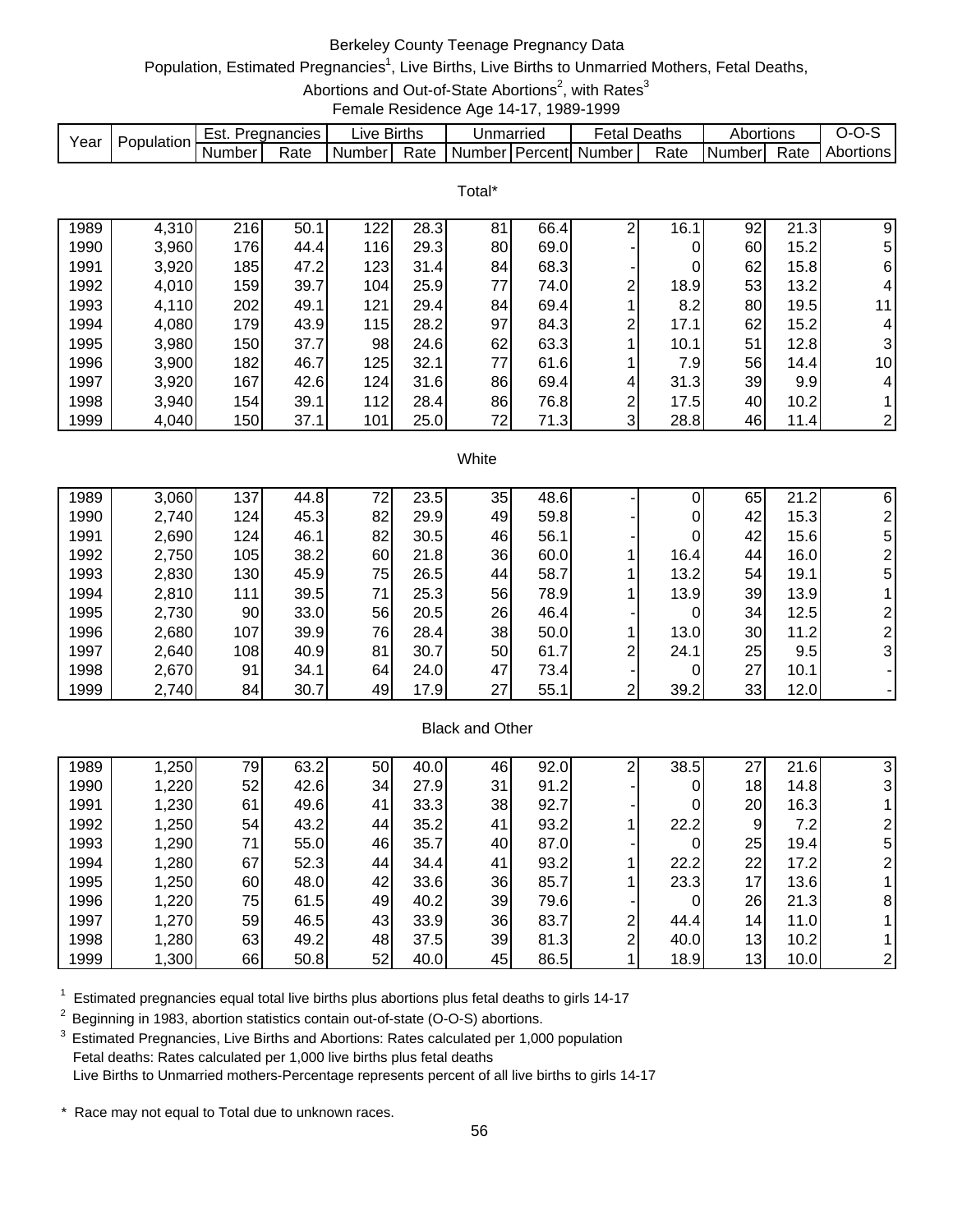# Calhoun County Teenage Pregnancy Data

# Population, Estimated Pregnancies<sup>1</sup>, Live Births, Live Births to Unmarried Mothers, Fetal Deaths,

Abortions and Out-of-State Abortions<sup>2</sup>, with Rates<sup>3</sup>

Female Residence Age 14-17, 1989-1999

|      | Population | ੮st.   | Pregnancies | .ive   | <b>Births</b> | Unmarriec        | -etal  | Deaths | Abortions  |           | ,,,<br>- 75 |
|------|------------|--------|-------------|--------|---------------|------------------|--------|--------|------------|-----------|-------------|
| Year |            | Number | Rate        | Number | Rate          | ⊥NumberTPercentL | Number | Rate   | I Number I | -<br>Rate | Abortions   |

|      |     |    |      |                 |      | Total*          |      |      |                |      |             |
|------|-----|----|------|-----------------|------|-----------------|------|------|----------------|------|-------------|
| 1989 | 360 | 18 | 50.0 | 13              | 36.1 | 12              | 92.3 |      | 5              | 13.9 |             |
| 1990 | 400 | 19 | 47.5 | 16              | 40.0 | 15              | 93.8 |      | $\mathbf{3}$   | 7.5  | $\mathbf 1$ |
| 1991 | 390 | 27 | 69.2 | 19              | 48.7 | 14              | 73.7 | 50.0 | 7              | 17.9 |             |
| 1992 | 390 | 18 | 46.2 | 16              | 41.0 | 15              | 93.8 |      | 2              | 5.1  |             |
| 1993 | 390 | 23 | 59.0 | 17              | 43.6 | 14              | 82.4 |      | $6 \mid$       | 15.4 | $\mathbf 1$ |
| 1994 | 400 | 28 | 70.0 | 23              | 57.5 | 15              | 65.2 |      | 5              | 12.5 | ۰.          |
| 1995 | 400 | 16 | 40.0 | 9               | 22.5 | 6               | 66.7 |      | 7              | 17.5 | ٠           |
| 1996 | 410 | 20 | 48.8 | 18              | 43.9 | 11              | 61.1 |      | 2              | 4.9I | ٠           |
| 1997 | 400 | 19 | 47.5 | 14              | 35.0 | 8               | 57.1 |      | 5              | 12.5 |             |
| 1998 | 420 | 18 | 42.9 | 15              | 35.7 | 10 <sub>l</sub> | 66.7 |      | 3 <sub>l</sub> | 7.1  |             |
| 1999 | 420 | 10 | 23.8 | 10 <sub>1</sub> | 23.8 |                 | 70.0 |      | ۰              |      | ۰.          |

### **White**

| 1989 | 160 |   | 12.5 |   | 6.3  |       |  |   | 6.3  |  |
|------|-----|---|------|---|------|-------|--|---|------|--|
| 1990 | 160 |   | 12.5 |   | 6.3  |       |  |   | 6.3  |  |
| 1991 | 150 | 6 | 40.0 | 3 | 20.0 | 33.3  |  | 3 | 20.0 |  |
| 1992 | 150 |   | 6.7  |   | 6.7  | 100.0 |  |   |      |  |
| 1993 | 150 | 4 | 26.7 | 3 | 20.0 | 33.3  |  |   | 6.7  |  |
| 1994 | 160 | 5 | 31.3 | 3 | 18.8 | 33.3  |  | ⌒ | 12.5 |  |
| 1995 | 160 |   | 6.3  |   |      |       |  |   | 6.3  |  |
| 1996 | 160 | ົ | 18.8 | 3 | 18.8 | 33.3  |  |   |      |  |
| 1997 | 150 | 4 | 26.7 | 3 | 20.0 | 33.3  |  |   | 6.7  |  |
| 1998 | 160 |   | 25.0 | ◠ | 12.5 |       |  | ⌒ | 12.5 |  |
| 1999 | 160 |   | 12.5 | ⌒ | 12.5 | 50.0  |  |   |      |  |

### Black and Other

| 1989 | 200 | 16              | 80.0 | 12              | 60.0 | 12              | 100.0 |      |   | 20.0 |  |
|------|-----|-----------------|------|-----------------|------|-----------------|-------|------|---|------|--|
| 1990 | 240 | 17              | 70.8 | 15              | 62.5 | 15              | 100.0 | 0    | ົ | 8.3  |  |
| 1991 | 240 | 21              | 87.5 | 16              | 66.7 | 13 <sub>1</sub> | 81.3  | 58.8 | 4 | 16.7 |  |
| 1992 | 240 | 17              | 70.8 | 15              | 62.5 | 14 <sub>1</sub> | 93.3  |      | ⌒ | 8.3  |  |
| 1993 | 240 | 19              | 79.2 | 14              | 58.3 | 13              | 92.9  | 0    | 5 | 20.8 |  |
| 1994 | 250 | 23              | 92.0 | 20              | 80.0 | 14              | 70.0  |      | 3 | 12.0 |  |
| 1995 | 250 | 15              | 60.0 | 9               | 36.0 | 6               | 66.7  |      | 6 | 24.0 |  |
| 1996 | 250 | 17              | 68.0 | 15              | 60.0 | 10              | 66.7  |      | ⌒ | 8.0  |  |
| 1997 | 250 | 15              | 60.0 | 11              | 44.0 |                 | 63.6  |      | 4 | 16.0 |  |
| 1998 | 260 | 14 <sub>1</sub> | 53.8 | 13 <sub>1</sub> | 50.0 | 10              | 76.9  |      |   | 3.8  |  |
| 1999 | 260 | 8               | 30.8 | 8               | 30.8 | 6               | 75.0  |      |   |      |  |

 $1$  Estimated pregnancies equal total live births plus abortions plus fetal deaths to girls 14-17

<sup>2</sup> Beginning in 1983, abortion statistics contain out-of-state (O-O-S) abortions.

<sup>3</sup> Estimated Pregnancies, Live Births and Abortions: Rates calculated per 1,000 population Fetal deaths: Rates calculated per 1,000 live births plus fetal deaths Live Births to Unmarried mothers-Percentage represents percent of all live births to girls 14-17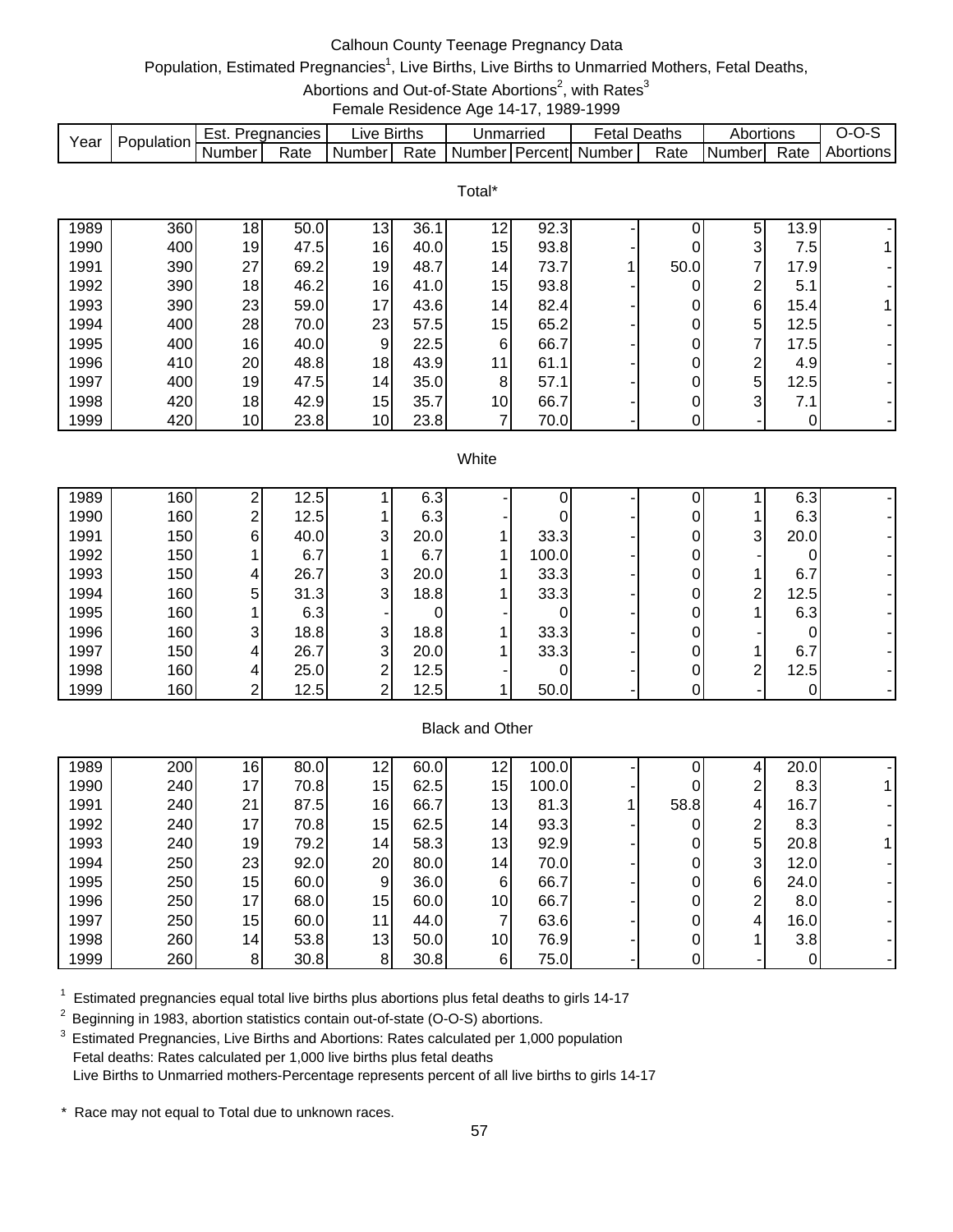# Charleston County Teenage Pregnancy Data

## Population, Estimated Pregnancies<sup>1</sup>, Live Births, Live Births to Unmarried Mothers, Fetal Deaths,

Abortions and Out-of-State Abortions<sup>2</sup>, with Rates<sup>3</sup>

Female Residence Age 14-17, 1989-1999

| Year | Population | ≘st.     | Pregnancies | ∟ive Births |      | Unmarried          | etal   | Deaths | Abortions |      | ,.        |
|------|------------|----------|-------------|-------------|------|--------------------|--------|--------|-----------|------|-----------|
|      |            | . Number | Rate        | Number      | Rate | I Number I Percent | Number | Rate   | Number    | Rate | Abortions |

Total\*

| 1989 | 7,570 | 474 | 62.6 | 293 | 38.7 | 260 | 88.7 | 3 | 10.1 | 178 | 23.5 | 21              |
|------|-------|-----|------|-----|------|-----|------|---|------|-----|------|-----------------|
| 1990 | 8,070 | 447 | 55.4 | 269 | 33.3 | 233 | 86.6 | 6 | 21.8 | 172 | 21.3 | 19              |
| 1991 | 7,930 | 429 | 54.1 | 297 | 37.5 | 258 | 86.9 | 8 | 26.2 | 124 | 15.6 | 14              |
| 1992 | 7,950 | 453 | 57.0 | 322 | 40.5 | 281 | 87.3 |   | 0    | 131 | 16.5 | 15 <sub>1</sub> |
| 1993 | 7,960 | 405 | 50.9 | 277 | 34.8 | 239 | 86.3 | 3 | 10.7 | 125 | 15.7 | 11              |
| 1994 | 7,670 | 398 | 51.9 | 256 | 33.4 | 217 | 84.8 | 4 | 15.4 | 138 | 18.0 | 22              |
| 1995 | 7,360 | 368 | 50.0 | 237 | 32.2 | 187 | 78.9 | 3 | 12.5 | 128 | 17.4 | 16              |
| 1996 | 7,250 | 355 | 49.0 | 239 | 33.0 | 184 | 77.0 | ⌒ | 8.3  | 114 | 15.7 | 17              |
| 1997 | 7,570 | 319 | 42.1 | 220 | 29.1 | 180 | 81.8 | 4 | 17.9 | 95  | 12.5 | 12              |
| 1998 | 8,240 | 329 | 39.9 | 236 | 28.6 | 195 | 82.6 | 6 | 24.8 | 87  | 10.6 | $\overline{2}$  |
| 1999 | 8,280 | 309 | 37.3 | 215 | 26.0 | 190 | 88.4 |   | 4.6  | 93  | 11.2 | 15              |

#### **White**

| 1989 | 3,800 | 1631 | 42.9 | 75 | 19.7 | 51 | 68.0 |   |      | 88 | 23.2 |                |
|------|-------|------|------|----|------|----|------|---|------|----|------|----------------|
| 1990 | 4,470 | 155  | 34.7 | 75 | 16.8 | 45 | 60.0 |   | 13.2 | 79 | 17.7 | 8              |
| 1991 | 4,340 | 143  | 32.9 | 85 | 19.6 | 57 | 67.1 |   | 11.6 | 57 | 13.1 |                |
| 1992 | 4,350 | 121  | 27.8 | 68 | 15.6 | 43 | 63.2 |   |      | 53 | 12.2 | 61             |
| 1993 | 4,350 | 121  | 27.8 | 66 | 15.2 | 41 | 62.1 | ⌒ | 29.4 | 53 | 12.2 | 5              |
| 1994 | 4,190 | 124  | 29.6 | 67 | 16.0 | 36 | 53.7 |   | 14.7 | 56 | 13.4 | 9 <sub>l</sub> |
| 1995 | 4,030 | 130  | 32.3 | 73 | 18.1 | 42 | 57.5 |   |      | 57 | 14.1 |                |
| 1996 | 3,970 | 101  | 25.4 | 54 | 13.6 | 30 | 55.6 |   |      | 47 | 11.8 | 4              |
| 1997 | 4,060 | 91   | 22.4 | 46 | 11.3 | 28 | 60.9 |   | 21.3 | 44 | 10.8 | 4              |
| 1998 | 4,410 | 94   | 21.3 | 56 | 12.7 | 33 | 58.9 |   |      | 38 | 8.6  |                |
| 1999 | 4,450 | 84   | 18.9 | 43 | 9.7  | 30 | 69.8 |   |      | 41 | 9.2  | 5              |

### Black and Other

| 1989 | 3,770 | 310 | 82.2 | 218              | 57.8 | 209 | 95.9 | ົ              | 13.6 | 89 | 23.6 | 14 |
|------|-------|-----|------|------------------|------|-----|------|----------------|------|----|------|----|
| 1990 | 3,590 | 292 | 81.3 | 194.             | 54.0 | 188 | 96.9 | 5              | 25.1 | 93 | 25.9 | 11 |
| 1991 | 3,590 | 285 | 79.4 | 212              | 59.1 | 201 | 94.8 |                | 32.0 | 66 | 18.4 | 11 |
| 1992 | 3,600 | 331 | 91.9 | 254              | 70.6 | 238 | 93.7 |                | 0    | 77 | 21.4 | 8  |
| 1993 | 3,600 | 284 | 78.9 | 211              | 58.6 | 198 | 93.8 |                | 4.7  | 72 | 20.0 | 6  |
| 1994 | 3,470 | 273 | 78.7 | 188              | 54.2 | 180 | 95.7 | 31             | 15.7 | 82 | 23.6 | 13 |
| 1995 | 3,340 | 237 | 71.0 | 164              | 49.1 | 145 | 88.4 | 3 <sub>l</sub> | 18.0 | 70 | 21.0 | 8  |
| 1996 | 3,280 | 254 | 77.4 | 185 <sub>1</sub> | 56.4 | 154 | 83.2 | ົ              | 10.7 | 67 | 20.4 | 13 |
| 1997 | 3,510 | 228 | 65.0 | 174              | 49.6 | 152 | 87.4 | $\mathbf{3}$   | 16.9 | 51 | 14.5 | 8  |
| 1998 | 3,830 | 235 | 61.4 | 180              | 47.0 | 162 | 90.0 | 6              | 32.3 | 49 | 12.8 |    |
| 1999 | 3,830 | 224 | 58.5 | 172              | 44.9 | 160 | 93.0 |                | 5.8  | 51 | 13.3 | 9  |

 $1$  Estimated pregnancies equal total live births plus abortions plus fetal deaths to girls 14-17

2 Beginning in 1983, abortion statistics contain out-of-state (O-O-S) abortions.

<sup>3</sup> Estimated Pregnancies, Live Births and Abortions: Rates calculated per 1,000 population Fetal deaths: Rates calculated per 1,000 live births plus fetal deaths Live Births to Unmarried mothers-Percentage represents percent of all live births to girls 14-17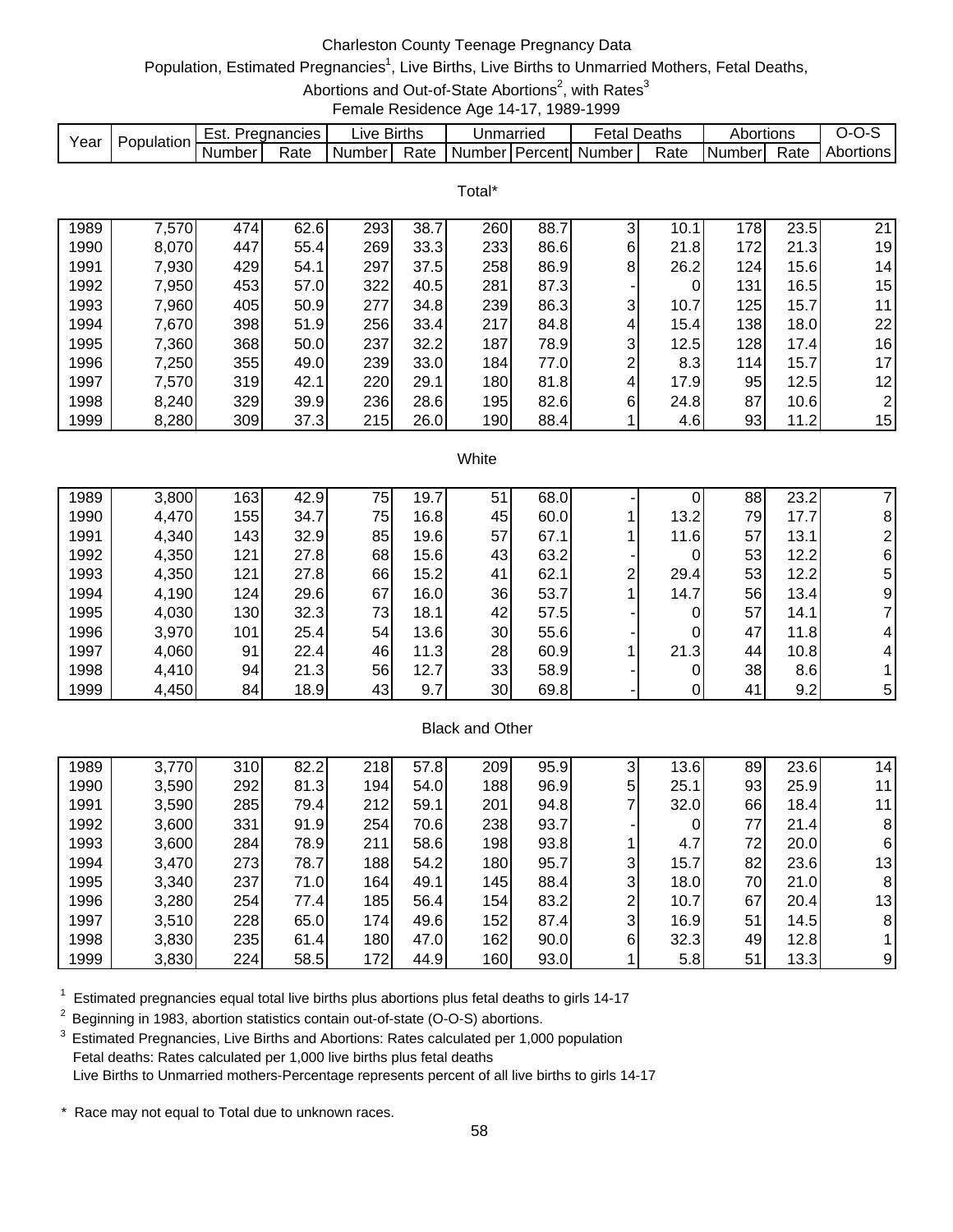# Cherokee County Teenage Pregnancy Data

# Population, Estimated Pregnancies<sup>1</sup>, Live Births, Live Births to Unmarried Mothers, Fetal Deaths,

Abortions and Out-of-State Abortions<sup>2</sup>, with Rates<sup>3</sup>

Female Residence Age 14-17, 1989-1999

|      | Population | ESt.   | Pregnancies | ∟ive   | <b>Births</b> | Unmarried |           | Fetal  | Deaths | Abortions |      | ,,,,      |
|------|------------|--------|-------------|--------|---------------|-----------|-----------|--------|--------|-----------|------|-----------|
| Yeaı |            | Number | Rate        | Number | Rate          | Number    | ⊺PercentI | Number | Rate   | Numberl   | Rate | Abortions |

Total\*

| 1989 | ,380  | 102 | 73.9 | 75 | 54.3 | 47 | 62.7 |   |      | 27              | 19.6 | 6               |
|------|-------|-----|------|----|------|----|------|---|------|-----------------|------|-----------------|
| 1990 | 1,420 | 105 | 73.9 | 84 | 59.2 | 49 | 58.3 |   |      | 21              | 14.8 | 6               |
| 1991 | 1,380 | 105 | 76.1 | 78 | 56.5 | 46 | 59.0 |   | 12.7 | 26              | 18.8 | 10 <sup>1</sup> |
| 1992 | 1,390 | 74  | 53.2 | 60 | 43.2 | 40 | 66.7 |   |      | 14              | 10.1 | 5               |
| 1993 | 1,400 | 73  | 52.1 | 55 | 39.3 | 40 | 72.7 |   |      | 18              | 12.9 | 6               |
| 1994 | 1,420 | 86  | 60.6 | 70 | 49.3 | 45 | 64.3 | 3 | 41.1 | 13              | 9.2  | 6               |
| 1995 | 1,440 | 77  | 53.5 | 66 | 45.8 | 41 | 62.1 | ⌒ | 29.4 | 9               | 6.3  |                 |
| 1996 | 1,460 | 89  | 61.0 | 73 | 50.0 | 51 | 69.9 | ⌒ | 26.7 | 14 <sub>1</sub> | 9.6  | 4               |
| 1997 | 1,430 | 84  | 58.7 | 72 | 50.3 | 46 | 63.9 | ⌒ | 27.0 | 10              | 7.0  | $\overline{2}$  |
| 1998 | 1,480 | 81  | 54.7 | 68 | 45.9 | 40 | 58.8 |   | 14.5 | 12              | 8.1  | $\overline{2}$  |
| 1999 | ,500  | 77  | 51.3 | 62 | 41.3 | 41 | 66.1 |   | 15.9 | 14              | 9.3  | 5               |

#### **White**

| 1989 | 1,040 | 60 | 57.7 | 39 | 37.5 | 15 | 38.5 |   |      | ິ               | 20.2 | 5 |
|------|-------|----|------|----|------|----|------|---|------|-----------------|------|---|
| 1990 | 990   | 57 | 57.6 | 46 | 46.5 | 18 | 39.1 |   |      | 11              | 11.1 |   |
| 1991 | 950   | 62 | 65.3 | 44 | 46.3 | 17 | 38.6 |   | 22.2 | 17.             | 17.9 | 5 |
| 1992 | 960   | 39 | 40.6 | 32 | 33.3 | 14 | 43.8 |   |      |                 | 7.3  |   |
| 1993 | 970   | 37 | 38.1 | 27 | 27.8 | 13 | 48.1 |   |      | 10 <sub>1</sub> | 10.3 |   |
| 1994 | 980   | 46 | 46.9 | 36 | 36.7 | 19 | 52.8 |   |      | 10              | 10.2 | 3 |
| 1995 | 990   | 46 | 46.5 | 40 | 40.4 | 18 | 45.0 | ⌒ | 47.6 | 4               | 4.0  |   |
| 1996 | 1,010 | 53 | 52.5 | 41 | 40.6 | 22 | 53.7 |   | 23.8 | 11.             | 10.9 | 3 |
| 1997 | 970   | 54 | 55.7 | 43 | 44.3 | 20 | 46.5 |   | 22.7 | 10              | 10.3 |   |
| 1998 | 1,000 | 53 | 53.0 | 47 | 47.0 | 23 | 48.9 |   |      | 6               | 6.0  |   |
| 1999 | 1,020 | 43 | 42.2 | 35 | 34.3 | 18 | 51.4 |   | 27.8 |                 | 6.9  | 3 |

### Black and Other

| 1989 | 340 | 42 | 123.5 | 36 | 105.9 | 32 | 88.9 |    |      | 6               | 17.6 |   |
|------|-----|----|-------|----|-------|----|------|----|------|-----------------|------|---|
| 1990 | 430 | 48 | 111.6 | 38 | 88.4  | 31 | 81.6 |    |      | 10 <sub>1</sub> | 23.3 |   |
| 1991 | 430 | 43 | 100.0 | 34 | 79.1  | 29 | 85.3 |    |      | 9               | 20.9 | 5 |
| 1992 | 430 | 34 | 79.1  | 28 | 65.1  | 26 | 92.9 |    |      | 6               | 14.0 |   |
| 1993 | 430 | 36 | 83.7  | 28 | 65.1  | 27 | 96.4 |    | 0    | 8               | 18.6 | 3 |
| 1994 | 440 | 40 | 90.9  | 34 | 77.3  | 26 | 76.5 | 31 | 81.1 | 3               | 6.8  |   |
| 1995 | 440 | 31 | 70.5  | 26 | 59.1  | 23 | 88.5 |    |      | 5               | 11.4 |   |
| 1996 | 450 | 36 | 80.0  | 32 | 71.1  | 29 | 90.6 |    | 30.3 | 3               | 6.7  |   |
| 1997 | 460 | 30 | 65.2  | 29 | 63.0  | 26 | 89.7 |    | 33.3 |                 |      |   |
| 1998 | 480 | 28 | 58.3  | 21 | 43.8  | 17 | 81.0 |    | 45.5 | 6               | 12.5 |   |
| 1999 | 480 | 34 | 70.8  | 27 | 56.3  | 23 | 85.2 |    |      |                 | 14.6 |   |

 $1$  Estimated pregnancies equal total live births plus abortions plus fetal deaths to girls 14-17

<sup>2</sup> Beginning in 1983, abortion statistics contain out-of-state (O-O-S) abortions.

<sup>3</sup> Estimated Pregnancies, Live Births and Abortions: Rates calculated per 1,000 population Fetal deaths: Rates calculated per 1,000 live births plus fetal deaths Live Births to Unmarried mothers-Percentage represents percent of all live births to girls 14-17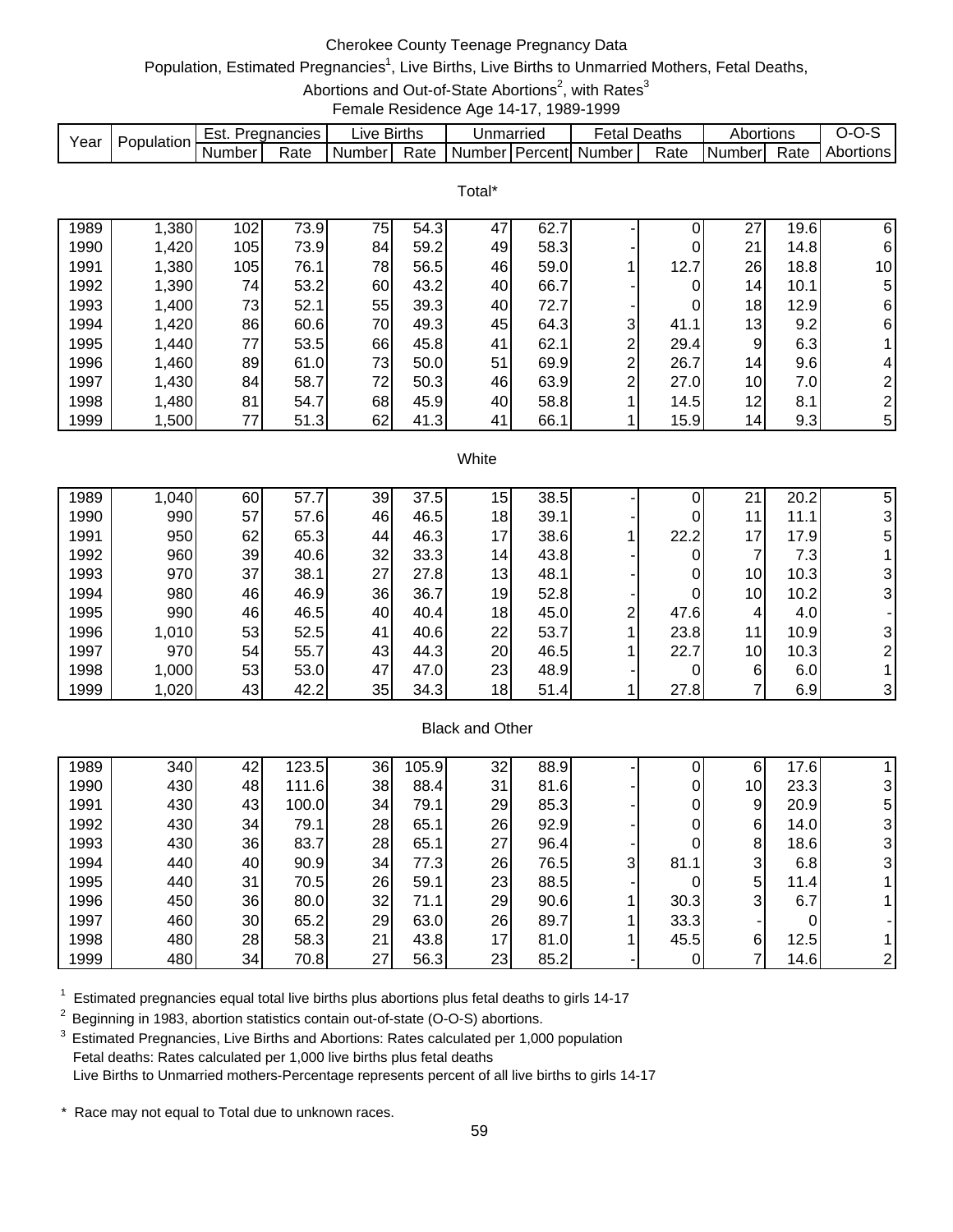# Chester County Teenage Pregnancy Data

## Population, Estimated Pregnancies<sup>1</sup>, Live Births, Live Births to Unmarried Mothers, Fetal Deaths,

Abortions and Out-of-State Abortions<sup>2</sup>, with Rates<sup>3</sup>

Female Residence Age 14-17, 1989-1999

|      |            | ∵ Est. | Pregnancies | ∟ive     | <b>Births</b> | Jnmarried           |                  | -etal  | Deaths | Abortions |      | J-1<br>- 750 |
|------|------------|--------|-------------|----------|---------------|---------------------|------------------|--------|--------|-----------|------|--------------|
| Year | Population | Number | Rate        | Number I | Rate          | Number <sup>1</sup> | <b>I</b> Percent | Number | Rate   | I Numberl | Rate | Abortions    |

|      |       |    |      |    |      | Total* |      |   |                |                 |      |                 |
|------|-------|----|------|----|------|--------|------|---|----------------|-----------------|------|-----------------|
| 1989 | 940   | 57 | 60.6 | 43 | 45.7 | 24     | 55.8 |   |                | 14 <sub>1</sub> | 14.9 | 8               |
| 1990 | 970   | 60 | 61.9 | 42 | 43.3 | 28     | 66.7 | ົ | 45.5           | 16              | 16.5 | 10              |
| 1991 | 950   | 68 | 71.6 | 45 | 47.4 | 35     | 77.8 |   | $\overline{0}$ | 23              | 24.2 |                 |
| 1992 | 950   | 67 | 70.5 | 46 | 48.4 | 37     | 80.4 |   | 0              | 21              | 22.1 | 13              |
| 1993 | 950   | 55 | 57.9 | 38 | 40.0 | 31     | 81.6 |   | 0              | 17              | 17.9 | 10 <sup>1</sup> |
| 1994 | 960   | 72 | 75.0 | 61 | 63.5 | 50     | 82.0 |   | 0              | 11              | 11.5 | 10 <sup>1</sup> |
| 1995 | 960   | 50 | 52.1 | 46 | 47.9 | 41     | 89.1 |   | 21.3           | 3               | 3.1  | 2 <sub>1</sub>  |
| 1996 | 970   | 52 | 53.6 | 47 | 48.5 | 37     | 78.7 |   | $\overline{0}$ | 5               | 5.2  | 4               |
| 1997 | 950   | 66 | 69.5 | 57 | 60.0 | 47     | 82.5 |   | 0              | 9               | 9.5  | 8               |
| 1998 | 990   | 52 | 52.5 | 47 | 47.5 | 39     | 83.0 |   | 0              | 5               | 5.1  | 51              |
| 1999 | 1,000 | 52 | 52.0 | 41 | 41.0 | 32     | 78.0 |   | 23.8           | 10 <sub>1</sub> | 10.0 | 8 <sup>1</sup>  |

### **White**

| 1989 | 530 | 18 <sub>1</sub> | 34.0 | 13'             | 24.5 |    | 15.4 <sub>1</sub> |      | 5               | 9.4  |   |
|------|-----|-----------------|------|-----------------|------|----|-------------------|------|-----------------|------|---|
| 1990 | 480 | 26              | 54.2 | 15              | 31.3 | 6  | 40.0              | 62.5 | 10 <sup>1</sup> | 20.8 | 8 |
| 1991 | 460 | 36              | 78.3 | 22              | 47.8 | 13 | 59.1              |      | 14 <sub>l</sub> | 30.4 | 5 |
| 1992 | 460 | 26              | 56.5 | 14 <sub>1</sub> | 30.4 | 8  | 57.1              |      | 12              | 26.1 | 6 |
| 1993 | 470 | 25              | 53.2 | 13              | 27.7 | 61 | 46.2              |      | 12              | 25.5 | 8 |
| 1994 | 470 | 23              | 48.9 | 19              | 40.4 | 8  | 42.1              |      | 4               | 8.5  |   |
| 1995 | 470 | 16              | 34.0 | 13              | 27.7 | 8  | 61.5              | 71.4 | ◠               | 4.3  |   |
| 1996 | 480 | 18              | 37.5 | 17              | 35.4 | 9  | 52.9              |      |                 | 2.1  |   |
| 1997 | 460 | 22              | 47.8 | 19              | 41.3 | 11 | 57.9              |      | 3               | 6.5  |   |
| 1998 | 480 | 9               | 18.8 | 8               | 16.7 | 3  | 37.5              |      |                 | 2.1  |   |
| 1999 | 480 | 20              | 41.7 | 16              | 33.3 | 8  | 50.0              |      | 4               | 8.3  |   |

### Black and Other

| 1989 | 410 | 39   | 95.   | 30 | 73.2 | 22 | 73.3  |      | 9 | 22.0 |   |
|------|-----|------|-------|----|------|----|-------|------|---|------|---|
| 1990 | 490 | 34 I | 69.4  | 27 | 55.1 | 22 | 81.5  | 35.7 | 6 | 12.2 |   |
| 1991 | 480 | 32   | 66.7  | 23 | 47.9 | 22 | 95.7  |      | 9 | 18.8 |   |
| 1992 | 480 | 41   | 85.4  | 32 | 66.7 | 29 | 90.6  |      | 9 | 18.8 |   |
| 1993 | 480 | 30   | 62.5  | 25 | 52.1 | 25 | 100.0 |      | 5 | 10.4 |   |
| 1994 | 490 | 49   | 100.0 | 42 | 85.7 | 42 | 100.0 |      | ⇁ | 14.3 | 6 |
| 1995 | 490 | 34   | 69.4  | 33 | 67.3 | 33 | 100.0 |      |   | 2.0  |   |
| 1996 | 500 | 34   | 68.0  | 30 | 60.0 | 28 | 93.3  |      | 4 | 8.0  |   |
| 1997 | 500 | 44   | 88.0  | 38 | 76.0 | 36 | 94.7  |      | 6 | 12.0 | 6 |
| 1998 | 520 | 43   | 82.7  | 39 | 75.0 | 36 | 92.3  |      |   | 7.7  | 4 |
| 1999 | 520 | 32   | 61.5  | 25 | 48.1 | 24 | 96.0  | 38.5 | 6 | 11.5 | 6 |

 $1$  Estimated pregnancies equal total live births plus abortions plus fetal deaths to girls 14-17

<sup>2</sup> Beginning in 1983, abortion statistics contain out-of-state (O-O-S) abortions.

<sup>3</sup> Estimated Pregnancies, Live Births and Abortions: Rates calculated per 1,000 population Fetal deaths: Rates calculated per 1,000 live births plus fetal deaths Live Births to Unmarried mothers-Percentage represents percent of all live births to girls 14-17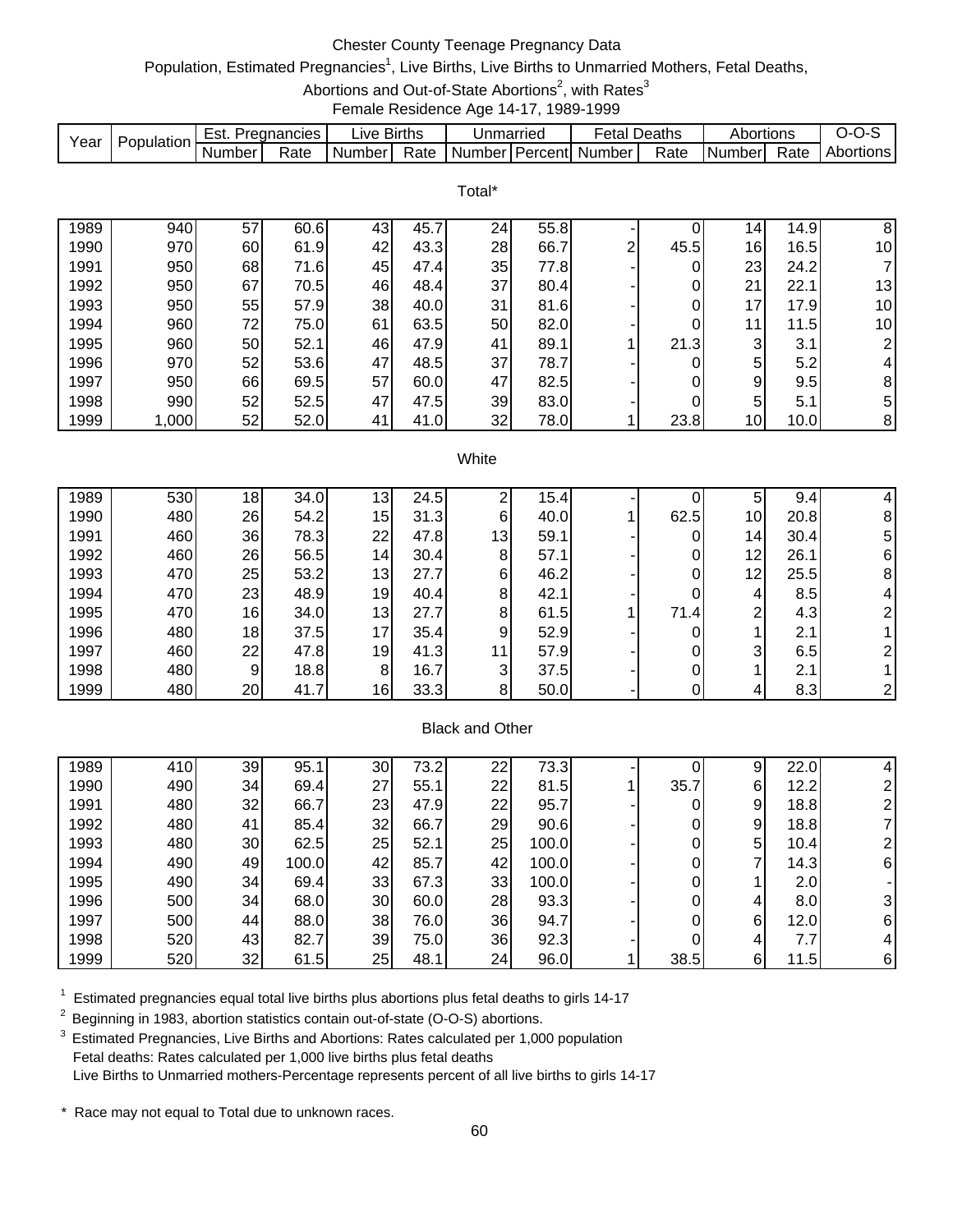# Chesterfield County Teenage Pregnancy Data

# Population, Estimated Pregnancies<sup>1</sup>, Live Births, Live Births to Unmarried Mothers, Fetal Deaths,

Abortions and Out-of-State Abortions<sup>2</sup>, with Rates<sup>3</sup>

Female Residence Age 14-17, 1989-1999

| Year | Population | Est. Pregnancies |      | Live Births | Unmarried | <b>Fetal Deaths</b>              |      | Abortions     |      | 0-0-S       |
|------|------------|------------------|------|-------------|-----------|----------------------------------|------|---------------|------|-------------|
|      |            | <b>Number</b>    | Rate | Number      |           | Rate   Number   Percent   Number | Rate | <b>Number</b> | Rate | Abortions l |
|      |            |                  |      |             |           |                                  |      |               |      |             |
|      |            |                  |      |             | Total*    |                                  |      |               |      |             |

| 1989 | 1,130 | 50 | 44.2 | 42 | 37.2 | 33 | 78.6 |   |      | 8               | 7<br>7.1         | 4              |
|------|-------|----|------|----|------|----|------|---|------|-----------------|------------------|----------------|
| 1990 | 1,180 | 62 | 52.5 | 51 | 43.2 | 39 | 76.5 |   | 19.2 | 10 <sub>1</sub> | 8.5              | 91             |
| 1991 | 1,140 | 57 | 50.0 | 46 | 40.4 | 35 | 76.1 |   | 21.3 | 10              | 8.8              | 8              |
| 1992 | 1,140 | 56 | 49.1 | 46 | 40.4 | 41 | 89.1 |   |      | 10              | 8.8              | 51             |
| 1993 | 1,140 | 54 | 47.4 | 46 | 40.4 | 37 | 80.4 |   | 21.3 | ⇁               | 6.1              | 51             |
| 1994 | 1,150 | 76 | 66.1 | 58 | 50.4 | 47 | 81.0 | ⌒ | 33.3 | 16              | 13.9             | 14             |
| 1995 | 1,160 | 60 | 51.7 | 48 | 41.4 | 34 | 70.8 |   | 20.4 | 11              | 9.5              | 9              |
| 1996 | 1,160 | 72 | 62.1 | 56 | 48.3 | 33 | 58.9 |   |      | 16              | 13.8             | 14             |
| 1997 | 1,130 | 63 | 55.8 | 53 | 46.9 | 30 | 56.6 |   | 18.5 | 9               | 8.0 <sub>l</sub> |                |
| 1998 | 1,180 | 48 | 40.7 | 44 | 37.3 | 24 | 54.5 |   |      | 4               | 3.4              | 31             |
| 1999 | 1,180 | 55 | 46.6 | 48 | 40.7 | 37 | 77.1 |   | 20.4 | 6               | 5.1              | 5 <sup>1</sup> |

#### **White**

| 1989 | 640 | 17              | 26.6 | 3               | 20.3 | ь               | 46.2 |   |      |    | 6.3  |                 |
|------|-----|-----------------|------|-----------------|------|-----------------|------|---|------|----|------|-----------------|
| 1990 | 690 | 23              | 33.3 | 16              | 23.2 | 5               | 31.3 |   |      |    | 10.1 |                 |
| 1991 | 660 | 24              | 36.4 | 17              | 25.8 | 8               | 47.1 |   | 55.6 | 6  | 9.1  |                 |
| 1992 | 660 | 17 <sub>1</sub> | 25.8 | 13 <sub>l</sub> | 19.7 | 10              | 76.9 |   |      | 4  | 6.1  |                 |
| 1993 | 660 | 25              | 37.9 | 21              | 31.8 | 13              | 61.9 |   |      | 4  | 6.1  | 3               |
| 1994 | 660 | 29              | 43.9 | 20              | 30.3 | 10 <sup>1</sup> | 50.0 | ⌒ | 90.9 |    | 10.6 |                 |
| 1995 | 670 | 20              | 29.9 | 15              | 22.4 | 4               | 26.7 |   |      | 5  | 7.5I |                 |
| 1996 | 670 | 30              | 44.8 | 19              | 28.4 | 4               | 21.1 |   |      | 11 | 16.4 | 10 <sub>1</sub> |
| 1997 | 640 | 28              | 43.8 | 25              | 39.1 | 9               | 36.0 |   |      | 3  | 4.7  |                 |
| 1998 | 670 | 25              | 37.3 | 21              | 31.3 | 8               | 38.1 |   |      |    | 6.0  | 3               |
| 1999 | 670 | 20              | 29.9 | 18              | 26.9 | 8               | 44.4 |   |      | ົ  | 3.0  |                 |

### Black and Other

| 1989 | 490 | 33 | 67.3 | 29 | 59.2 | 27 | 93.1 |      |   | 8.2  |   |
|------|-----|----|------|----|------|----|------|------|---|------|---|
| 1990 | 490 | 39 | 79.6 | 35 | 71.4 | 34 | 97.1 | 27.8 | 3 | 6.1  |   |
| 1991 | 480 | 33 | 68.8 | 29 | 60.4 | 27 | 93.1 |      |   | 8.3  | 4 |
| 1992 | 480 | 39 | 81.3 | 33 | 68.8 | 31 | 93.9 | 0    | 6 | 12.5 |   |
| 1993 | 480 | 29 | 60.4 | 25 | 52.1 | 24 | 96.0 | 38.5 | 3 | 6.3  |   |
| 1994 | 480 | 47 | 97.9 | 38 | 79.2 | 37 | 97.4 |      | 9 | 18.8 |   |
| 1995 | 490 | 40 | 81.6 | 33 | 67.3 | 30 | 90.9 | 29.4 | 6 | 12.2 | 6 |
| 1996 | 490 | 42 | 85.7 | 37 | 75.5 | 29 | 78.4 |      | 5 | 10.2 |   |
| 1997 | 490 | 35 | 71.4 | 28 | 57.1 | 21 | 75.0 | 34.5 | 6 | 12.2 | 6 |
| 1998 | 510 | 23 | 45.1 | 23 | 45.1 | 16 | 69.6 |      |   |      |   |
| 1999 | 510 | 35 | 68.6 | 30 | 58.8 | 29 | 96.7 | 32.3 |   | 7.8  |   |

 $1$  Estimated pregnancies equal total live births plus abortions plus fetal deaths to girls 14-17

<sup>2</sup> Beginning in 1983, abortion statistics contain out-of-state (O-O-S) abortions.

<sup>3</sup> Estimated Pregnancies, Live Births and Abortions: Rates calculated per 1,000 population Fetal deaths: Rates calculated per 1,000 live births plus fetal deaths Live Births to Unmarried mothers-Percentage represents percent of all live births to girls 14-17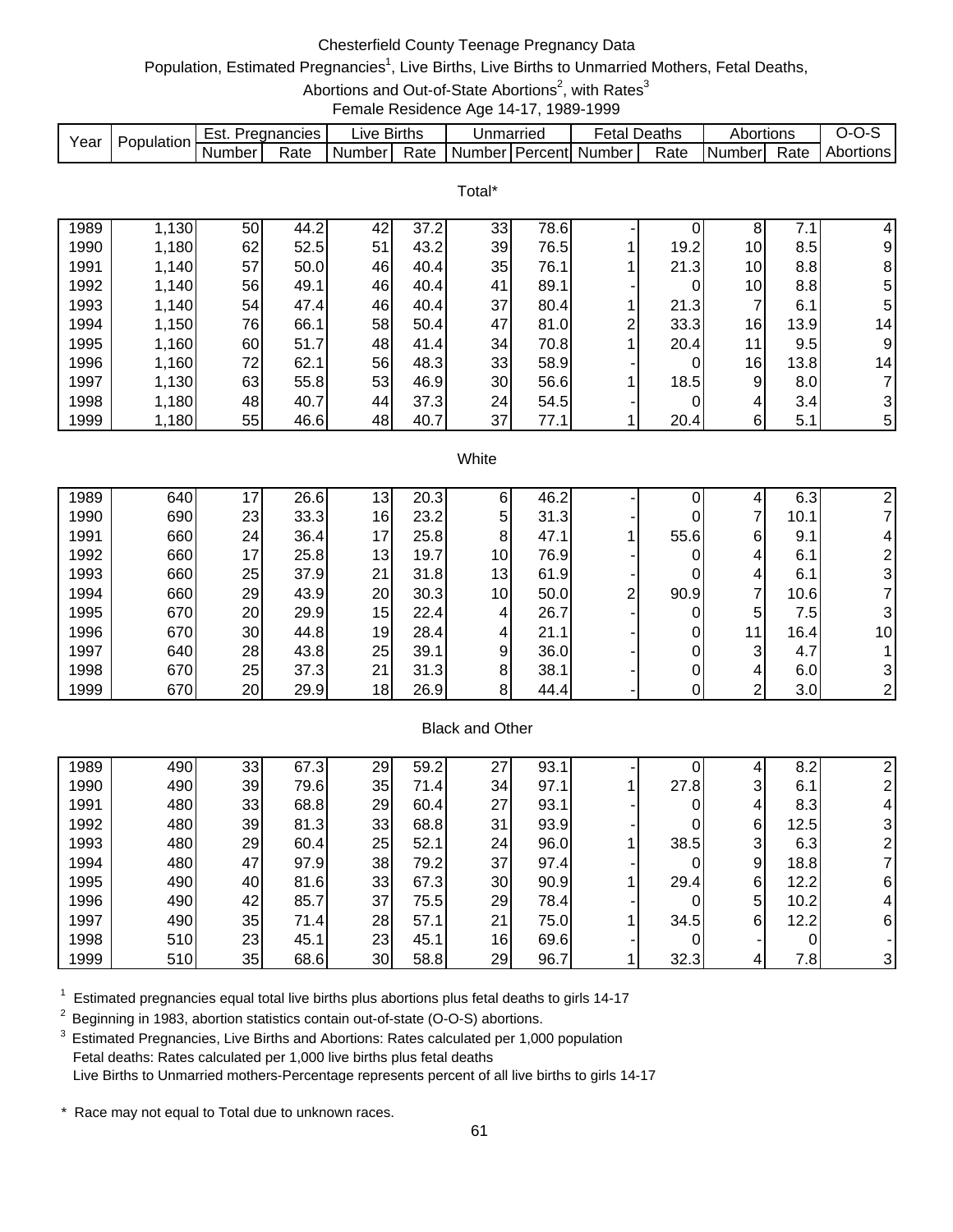# Clarendon County Teenage Pregnancy Data

## Population, Estimated Pregnancies<sup>1</sup>, Live Births, Live Births to Unmarried Mothers, Fetal Deaths,

Abortions and Out-of-State Abortions<sup>2</sup>, with Rates<sup>3</sup>

Female Residence Age 14-17, 1989-1999

|      | Population | ESI.   | Pregnancies | ∟l∨e ˈ   | <b>Births</b> | Unmarried |                | etal   | Deaths | Abortions |      | ,,,              |
|------|------------|--------|-------------|----------|---------------|-----------|----------------|--------|--------|-----------|------|------------------|
| Year |            | Number | Rate        | Number I | Rate          | Number    | <b>Percent</b> | Number | Rate   | I Numberl | Rate | <b>Abortions</b> |

|      |     |    |      |    |      | Total* |      |   |      |                 |      |                |
|------|-----|----|------|----|------|--------|------|---|------|-----------------|------|----------------|
| 1989 | 870 | 60 | 69.0 | 42 | 48.3 | 36     | 85.7 |   | 23.3 | 17              | 19.5 |                |
| 1990 | 860 | 56 | 65.1 | 45 | 52.3 | 32     | 71.1 |   | 0    | 11              | 12.8 | 4              |
| 1991 | 830 | 47 | 56.6 | 35 | 42.2 | 31     | 88.6 |   | 27.8 | 11              | 13.3 |                |
| 1992 | 840 | 43 | 51.2 | 38 | 45.2 | 29     | 76.3 | ົ | 50.0 | 3               | 3.6  |                |
| 1993 | 840 | 36 | 42.9 | 27 | 32.1 | 24     | 88.9 |   | 0    | 9               | 10.7 | $\overline{2}$ |
| 1994 | 850 | 50 | 58.8 | 35 | 41.2 | 33     | 94.3 |   | 27.8 | 14 <sub>1</sub> | 16.5 | 5 <sub>l</sub> |
| 1995 | 850 | 37 | 43.5 | 31 | 36.5 | 27     | 87.1 |   |      | 6               | 7.1  |                |
| 1996 | 850 | 47 | 55.3 | 42 | 49.4 | 38     | 90.5 |   |      | 5               | 5.9  |                |
| 1997 | 840 | 38 | 45.2 | 26 | 31.0 | 20     | 76.9 |   | 37.0 | 11              | 13.1 | $\overline{2}$ |
| 1998 | 840 | 42 | 50.0 | 39 | 46.4 | 36     | 92.3 |   | 25.0 | 2               | 2.4  |                |
| 1999 | 830 | 47 | 56.6 | 43 | 51.8 | 34     | 79.1 | ົ | 44.4 | 2               | 2.4  |                |

#### **White**

| 1989 | 360 | 9               | 25.0 |                 | 19.4 <sub>1</sub> |    | 42.9 |   |       |   | 5.6  |  |
|------|-----|-----------------|------|-----------------|-------------------|----|------|---|-------|---|------|--|
| 1990 | 310 | 14              | 45.2 | 13              | 41.9              | ⌒  | 15.4 |   |       |   | 3.2  |  |
| 1991 | 300 | 91              | 30.0 |                 | 23.3              | 3  | 42.9 |   |       | ◠ | 6.7  |  |
| 1992 | 300 | 11              | 36.7 | 8               | 26.7              | ◠  | 25.0 | ⌒ | 200.0 |   | 3.3  |  |
| 1993 | 300 | 81              | 26.7 | 6               | 20.0              | 3  | 50.0 |   |       | ົ | 6.7  |  |
| 1994 | 310 | 17 <sup>1</sup> | 54.8 | 14 <sub>1</sub> | 45.2              | 12 | 85.7 |   |       | 3 | 9.7  |  |
| 1995 | 310 | 9 <sub>l</sub>  | 29.0 |                 | 22.6              | 4  | 57.1 |   |       | ⌒ | 6.5  |  |
| 1996 | 310 | 61              | 19.4 | 5               | 16.1              | 4  | 80.0 |   |       |   | 3.2  |  |
| 1997 | 290 | 81              | 27.6 | 5               | 17.2              | ◠  | 40.0 |   |       | 3 | 10.3 |  |
| 1998 | 290 | 81              | 27.6 | 8               | 27.6              | 6  | 75.0 |   |       |   | 0.0  |  |
| 1999 | 290 | 10 <sup>1</sup> | 34.5 |                 | 31.0              |    | 44.4 |   |       |   | 3.4  |  |

### Black and Other

| 1989 | 510 | 51 | 100.0 | 35 | 68.6 | 33 | 94.3  |   | 27.8 | 15              | 29.4 |  |
|------|-----|----|-------|----|------|----|-------|---|------|-----------------|------|--|
| 1990 | 550 | 42 | 76.4  | 32 | 58.2 | 30 | 93.8  |   |      | 10              | 18.2 |  |
| 1991 | 530 | 38 | 71.7  | 28 | 52.8 | 28 | 100.0 |   | 34.5 | 9               | 17.0 |  |
| 1992 | 540 | 32 | 59.3  | 30 | 55.6 | 27 | 90.0  |   |      | ⌒               | 3.7  |  |
| 1993 | 540 | 28 | 51.9  | 21 | 38.9 | 21 | 100.0 |   |      | ⇁               | 13.0 |  |
| 1994 | 540 | 32 | 59.3  | 21 | 38.9 | 21 | 100.0 |   | 45.5 | 10 <sub>1</sub> | 18.5 |  |
| 1995 | 540 | 28 | 51.9  | 24 | 44.4 | 23 | 95.8  |   |      |                 | 7.4  |  |
| 1996 | 550 | 41 | 74.5  | 37 | 67.3 | 34 | 91.9  |   |      |                 | 7.3  |  |
| 1997 | 550 | 30 | 54.5  | 21 | 38.2 | 18 | 85.7  |   | 45.5 | 8               | 14.5 |  |
| 1998 | 550 | 34 | 61.8  | 31 | 56.4 | 30 | 96.8  |   | 31.3 | ⌒               | 3.6  |  |
| 1999 | 540 | 37 | 68.5  | 34 | 63.0 | 30 | 88.2  | ⌒ | 55.6 |                 | 1.9  |  |

 $1$  Estimated pregnancies equal total live births plus abortions plus fetal deaths to girls 14-17

<sup>2</sup> Beginning in 1983, abortion statistics contain out-of-state (O-O-S) abortions.

3 Estimated Pregnancies, Live Births and Abortions: Rates calculated per 1,000 population Fetal deaths: Rates calculated per 1,000 live births plus fetal deaths Live Births to Unmarried mothers-Percentage represents percent of all live births to girls 14-17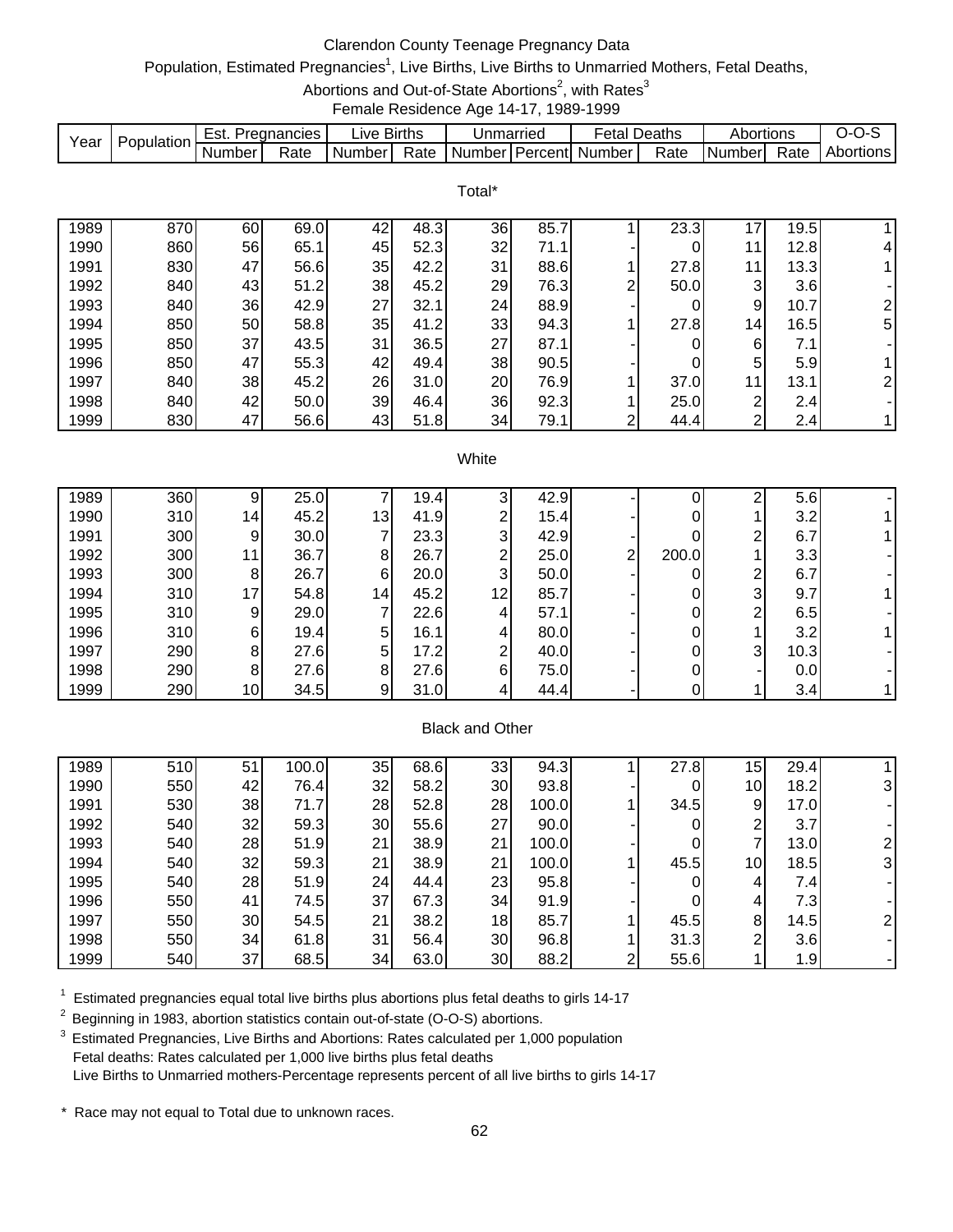# Colleton County Teenage Pregnancy Data

## Population, Estimated Pregnancies<sup>1</sup>, Live Births, Live Births to Unmarried Mothers, Fetal Deaths,

Abortions and Out-of-State Abortions<sup>2</sup>, with Rates<sup>3</sup>

Female Residence Age 14-17, 1989-1999

|      | Population. | Est.     | Pregnancies | ∟lVe ′ | <b>Births</b> | Unmarriec           | -etal    | Deaths | Abortions |      | $I - 1$   |
|------|-------------|----------|-------------|--------|---------------|---------------------|----------|--------|-----------|------|-----------|
| Year |             | . Number | Rate        | Number | Rate          | l Number l Percentl | . Number | Rate   | l Numberl | Rate | Abortions |

|      |       |    |      |    |      | Total* |      |      |                 |      |    |
|------|-------|----|------|----|------|--------|------|------|-----------------|------|----|
| 1989 | 1,090 | 66 | 60.6 | 44 | 40.4 | 31     | 70.5 |      | 22              | 20.2 | ۰. |
| 1990 | 1,110 | 62 | 55.9 | 40 | 36.0 | 32     | 80.0 | 0    | 22              | 19.8 | 4  |
| 1991 | 1,090 | 63 | 57.8 | 48 | 44.0 | 37     | 77.1 | 0    | 15              | 13.8 |    |
| 1992 | 1,100 | 65 | 59.1 | 48 | 43.6 | 40     | 83.3 | 0    | 17              | 15.5 |    |
| 1993 | 1,110 | 58 | 52.3 | 47 | 42.3 | 36     | 76.6 |      | 11              | 9.9  |    |
| 1994 | 1,130 | 65 | 57.5 | 50 | 44.2 | 36     | 72.0 | 19.6 | 14              | 12.4 |    |
| 1995 | 1,140 | 69 | 60.5 | 56 | 49.1 | 43     | 76.8 | 0    | 13              | 11.4 |    |
| 1996 | 1,140 | 57 | 50.0 | 44 | 38.6 | 23     | 52.3 | 0    | 13              | 11.4 |    |
| 1997 | 1,130 | 56 | 49.6 | 38 | 33.6 | 29     | 76.3 | 25.6 | 17              | 15.0 | 4  |
| 1998 | 1,140 | 41 | 36.0 | 37 | 32.5 | 26     | 70.3 | 26.3 | 3               | 2.6  |    |
| 1999 | 1,140 | 46 | 40.4 | 36 | 31.6 | 19     | 52.8 |      | 10 <sub>l</sub> | 8.8  |    |

### **White**

| 1989 | 530 | 30 | 56.6 |    | 32.  |                | 41.2 |      | 13 | 24.5 |  |
|------|-----|----|------|----|------|----------------|------|------|----|------|--|
| 1990 | 500 | 16 | 32.0 |    | 14.0 | 4              | 57.1 |      | 9  | 18.0 |  |
| 1991 | 490 | 27 | 55.1 | 17 | 34.7 |                | 41.2 |      | 10 | 20.4 |  |
| 1992 | 490 | 28 | 57.1 | 16 | 32.7 | 9              | 56.3 |      | 12 | 24.5 |  |
| 1993 | 500 | 20 | 40.0 | 12 | 24.0 | 5 <sup>1</sup> | 41.7 |      | 8  | 16.0 |  |
| 1994 | 500 | 24 | 48.0 | 17 | 34.0 |                | 41.2 | 55.6 | 6  | 12.0 |  |
| 1995 | 510 | 29 | 56.9 | 21 | 41.2 | 12             | 57.1 |      | 8  | 15.7 |  |
| 1996 | 510 | 25 | 49.0 | 20 | 39.2 | 4              | 20.0 |      | 5  | 9.8  |  |
| 1997 | 490 | 19 | 38.8 | 13 | 26.5 |                | 53.8 | 71.4 | 5  | 10.2 |  |
| 1998 | 500 | 17 | 34.0 | 14 | 28.0 | 6              | 42.9 |      | 3  | 6.0  |  |
| 1999 | 500 | 25 | 50.0 | 19 | 38.0 | 5              | 26.3 |      | 6  | 12.0 |  |

### Black and Other

| 1989 | 560 | 36 | 64.3 | 27 | 48.2 | 24  | 88.9 |      | 9               | 16.1 |   |
|------|-----|----|------|----|------|-----|------|------|-----------------|------|---|
| 1990 | 610 | 46 | 75.4 | 33 | 54.1 | 28  | 84.8 |      | 13 <sub>l</sub> | 21.3 |   |
| 1991 | 610 | 36 | 59.0 | 31 | 50.8 | 30  | 96.8 |      | 5               | 8.2  |   |
| 1992 | 610 | 37 | 60.7 | 32 | 52.5 | 31  | 96.9 |      | 5               | 8.2  |   |
| 1993 | 620 | 38 | 61.3 | 35 | 56.5 | 31  | 88.6 |      | 3               | 4.8  |   |
| 1994 | 620 | 41 | 66.1 | 33 | 53.2 | 29  | 87.9 |      | 8               | 12.9 |   |
| 1995 | 630 | 40 | 63.5 | 35 | 55.6 | 31  | 88.6 |      | 5               | 7.9  |   |
| 1996 | 640 | 32 | 50.0 | 24 | 37.5 | 19  | 79.2 |      | 8               | 12.5 |   |
| 1997 | 640 | 37 | 57.8 | 25 | 39.1 | 22  | 88.0 |      | 12 <sub>1</sub> | 18.8 | 4 |
| 1998 | 650 | 24 | 36.9 | 23 | 35.4 | 20  | 87.0 | 41.7 |                 |      |   |
| 1999 | 640 | 21 | 32.8 | 17 | 26.6 | 14, | 82.4 |      |                 | 6.3  |   |

 $1$  Estimated pregnancies equal total live births plus abortions plus fetal deaths to girls 14-17

<sup>2</sup> Beginning in 1983, abortion statistics contain out-of-state (O-O-S) abortions.

<sup>3</sup> Estimated Pregnancies, Live Births and Abortions: Rates calculated per 1,000 population Fetal deaths: Rates calculated per 1,000 live births plus fetal deaths Live Births to Unmarried mothers-Percentage represents percent of all live births to girls 14-17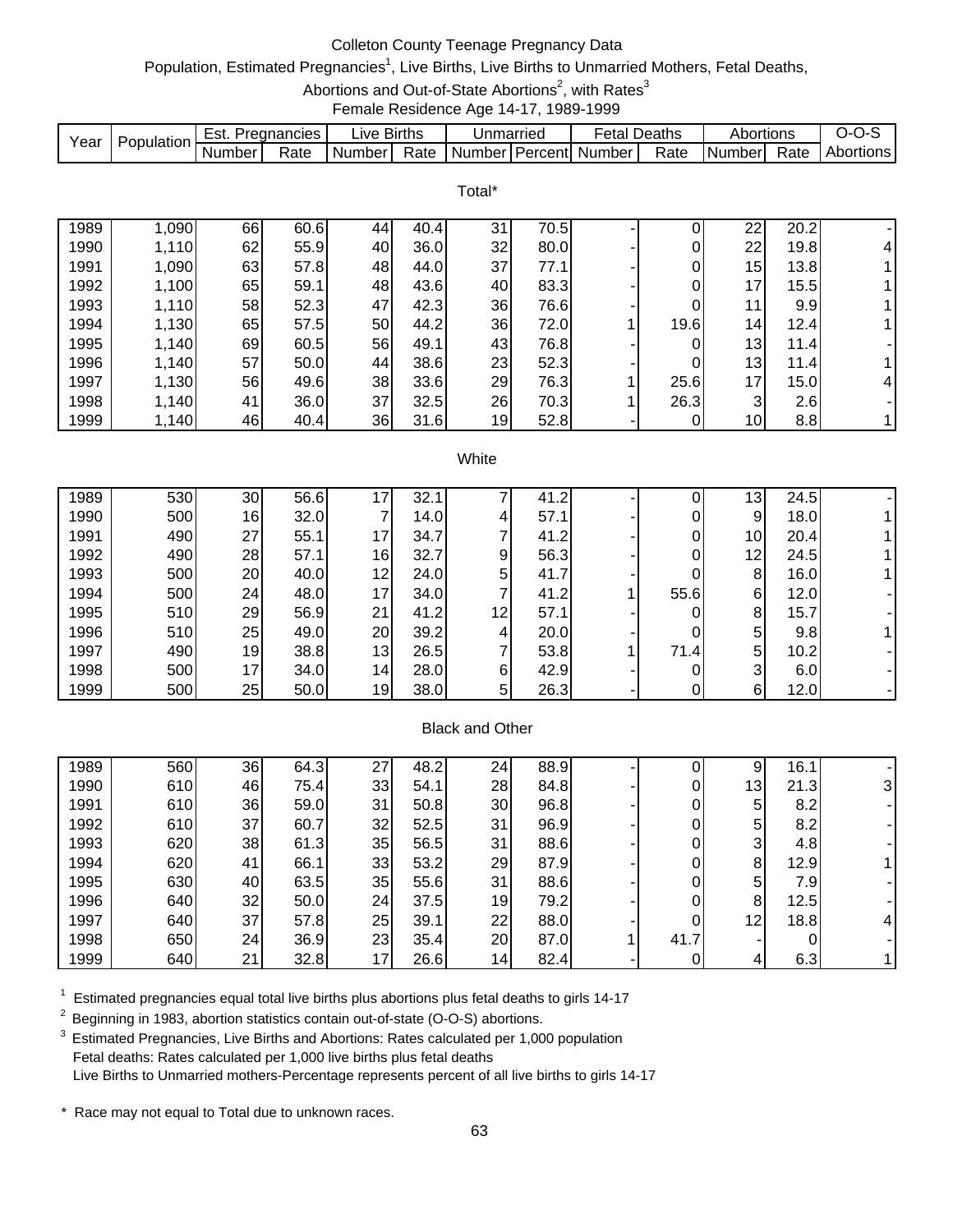# Darlington County Teenage Pregnancy Data

## Population, Estimated Pregnancies<sup>1</sup>, Live Births, Live Births to Unmarried Mothers, Fetal Deaths,

Abortions and Out-of-State Abortions<sup>2</sup>, with Rates<sup>3</sup>

Female Residence Age 14-17, 1989-1999

|      | Population | ESL.   | Pregnancies | ∟ive   | <b>Births</b> | Unmarriec          | -etal  | Deaths | Abortions |      | $\overline{ }$ |
|------|------------|--------|-------------|--------|---------------|--------------------|--------|--------|-----------|------|----------------|
| Year |            | Number | Rate        | Number | Rate          | Number I Percent I | Number | Rate   | Numberl   | Rate | Abortions      |

|      |       |     |      |    |      | Total* |      |   |      |                 |     |                |
|------|-------|-----|------|----|------|--------|------|---|------|-----------------|-----|----------------|
| 1989 | 2,100 | 119 | 56.7 | 98 | 46.7 | 81     | 82.7 | ⌒ | 20.0 | 19              | 9.0 |                |
|      |       |     |      |    |      |        |      | ⌒ |      |                 |     | 5              |
| 1990 | 2,120 | 97  | 45.8 | 78 | 36.8 | 63     | 80.8 |   | 25.0 | 17 <sub>1</sub> | 8.0 | 5              |
| 1991 | 2,060 | 100 | 48.5 | 85 | 41.3 | 69     | 81.2 |   | 11.6 | 14 <sub>l</sub> | 6.8 |                |
| 1992 | 2,090 | 110 | 52.6 | 95 | 45.5 | 88     | 92.6 |   | 0    | 15              | 7.2 | 5 <sup>1</sup> |
| 1993 | 2,050 | 104 | 50.7 | 90 | 43.9 | 76     | 84.4 | 4 | 42.6 | 10 <sub>l</sub> | 4.9 | $\overline{2}$ |
| 1994 | 2,120 | 109 | 51.4 | 95 | 44.8 | 77     | 81.1 |   | 0    | 14              | 6.6 | 2              |
| 1995 | 2,130 | 94  | 44.1 | 81 | 38.0 | 71     | 87.7 |   | 12.2 | 12              | 5.6 | 4              |
| 1996 | 2,140 | 87  | 40.7 | 78 | 36.4 | 57     | 73.1 |   | 12.7 | 8               | 3.7 | $\overline{2}$ |
| 1997 | 2,120 | 85  | 40.1 | 81 | 38.2 | 65     | 80.2 |   | 12.2 | 3               | 1.4 | 2              |
| 1998 | 2,160 | 87  | 40.3 | 81 | 37.5 | 60     | 74.1 |   | 12.2 | 5               | 2.3 | 2 <sub>l</sub> |
| 1999 | 2,140 | 77  | 36.0 | 74 | 34.6 | 61     | 82.4 |   | 13.3 | 2               | 0.9 |                |

#### **White**

| 1989 | 1,110 | 40 | 36.0 | ົ<br>ے | 24.3 | 12              | 44.4 |      | Ι3 | 11.7             | 3 |
|------|-------|----|------|--------|------|-----------------|------|------|----|------------------|---|
| 1990 | 1,080 | 26 | 24.1 | 19     | 17.6 | 11              | 57.9 | 50.0 | 6  | 5.6              |   |
| 1991 | 1,030 | 33 | 32.0 | 28     | 27.2 | 19              | 67.9 |      | 5  | 4.9              |   |
| 1992 | 1,040 | 29 | 27.9 | 24     | 23.1 | 18              | 75.0 |      | 5  | 4.8              |   |
| 1993 | 1,030 | 21 | 20.4 | 16     | 15.5 | $6 \mid$        | 37.5 |      | 5  | 4.9              |   |
| 1994 | 1,060 | 33 | 31.1 | 25     | 23.6 | 13              | 52.0 |      | 8  | 7.5              |   |
| 1995 | 1,070 | 28 | 26.2 | 24     | 22.4 | 17              | 70.8 |      | 4  | 3.7              |   |
| 1996 | 1,070 | 23 | 21.5 | 21     | 19.6 | 10 <sub>l</sub> | 47.6 |      | ົ  | 1.9              |   |
| 1997 | 1,050 | 29 | 27.6 | 28     | 26.7 | 17              | 60.7 |      |    | 1.0 <sub>l</sub> |   |
| 1998 | 1,060 | 25 | 23.6 | 22     | 20.8 | 10 <sub>l</sub> | 45.5 |      | 3  | 2.8              |   |
| 1999 | 1,050 | 20 | 19.0 | 19     | 18.1 | 11 <sub>1</sub> | 57.9 |      |    | 1.0              |   |

### Black and Other

| 1989 | 1,000 | 79 | 79.0 | 71 | 71.0 | 69  | 97.2 |   | 27.4 | 6               | 6.0  |   |
|------|-------|----|------|----|------|-----|------|---|------|-----------------|------|---|
| 1990 | 1,050 | 71 | 67.6 | 59 | 56.2 | 52  | 88.1 |   | 16.7 |                 | 10.5 |   |
| 1991 | 1,030 | 67 | 65.0 | 57 | 55.3 | 50  | 87.7 |   | 17.2 | 9               | 8.7  |   |
| 1992 | 1,040 | 81 | 77.9 | 71 | 68.3 | 70  | 98.6 |   | 0    | 10 <sup>1</sup> | 9.6  | 4 |
| 1993 | 1,030 | 83 | 80.6 | 74 | 71.8 | 70  | 94.6 | 4 | 51.3 | 5               | 4.9  |   |
| 1994 | 1,060 | 76 | 71.7 | 70 | 66.0 | 64  | 91.4 |   |      | $6 \,$          | 5.7  |   |
| 1995 | 1,070 | 66 | 61.7 | 57 | 53.3 | 54I | 94.7 |   | 17.2 | 8               | 7.5  |   |
| 1996 | 1,070 | 64 | 59.8 | 57 | 53.3 | 47  | 82.5 |   | 17.2 | 6               | 5.6  |   |
| 1997 | 1,080 | 56 | 51.9 | 53 | 49.1 | 48  | 90.6 |   | 18.5 | っ               | 1.9  |   |
| 1998 | 1,100 | 62 | 56.4 | 59 | 53.6 | 50  | 84.7 |   | 16.7 | ⌒               | 1.8  |   |
| 1999 | 1,090 | 57 | 52.3 | 55 | 50.5 | 50  | 90.9 |   | 17.9 |                 | 0.9  |   |

 $1$  Estimated pregnancies equal total live births plus abortions plus fetal deaths to girls 14-17

<sup>2</sup> Beginning in 1983, abortion statistics contain out-of-state (O-O-S) abortions.

<sup>3</sup> Estimated Pregnancies, Live Births and Abortions: Rates calculated per 1,000 population Fetal deaths: Rates calculated per 1,000 live births plus fetal deaths Live Births to Unmarried mothers-Percentage represents percent of all live births to girls 14-17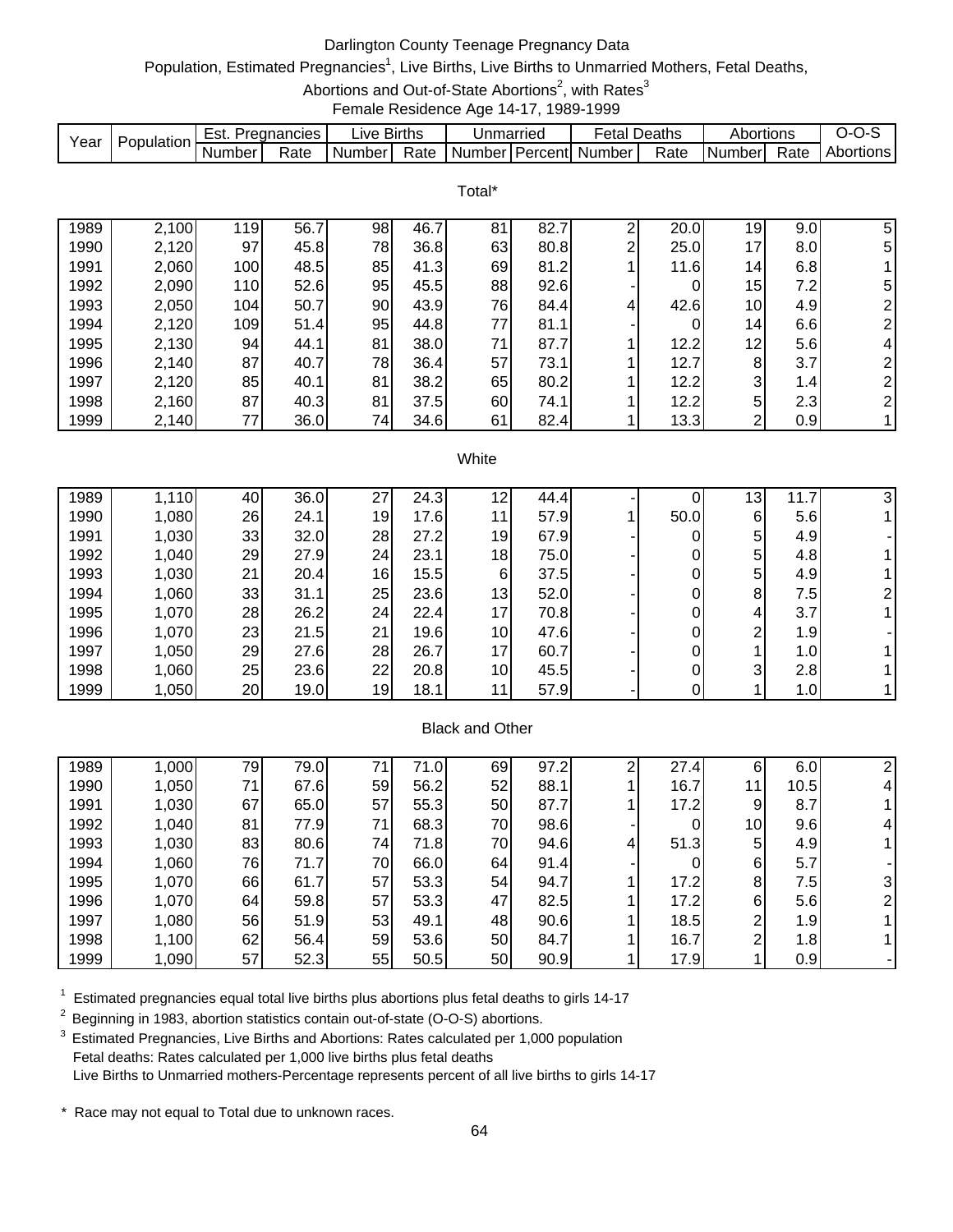# Dillon County Teenage Pregnancy Data

## Population, Estimated Pregnancies<sup>1</sup>, Live Births, Live Births to Unmarried Mothers, Fetal Deaths,

Abortions and Out-of-State Abortions<sup>2</sup>, with Rates<sup>3</sup>

Female Residence Age 14-17, 1989-1999

|      | Population | Est.   | Pregnancies | ∟ive Births |      | Unmarried |            | <b>Fetal Deaths</b> |      | Abortions |      | ∵~∪<br>   |
|------|------------|--------|-------------|-------------|------|-----------|------------|---------------------|------|-----------|------|-----------|
| Year |            | Number | Rate        | Number      | Rate | Numberl   | l Percentl | Number              | Rate | Number    | Rate | Abortions |

Total\*

| 1989 | ,160  | 56 | 48.3 | 51 | 44.0 | 42 | 82.4 |   |      | 5      | 4.3 |    |
|------|-------|----|------|----|------|----|------|---|------|--------|-----|----|
| 1990 | 1,010 | 71 | 70.3 | 63 | 62.4 | 55 | 87.3 |   | 15.6 |        | 6.9 | 5  |
| 1991 | 970   | 64 | 66.0 | 58 | 59.8 | 45 | 77.6 |   | 16.9 | 5      | 5.2 | 4  |
| 1992 | 970   | 68 | 70.1 | 57 | 58.8 | 52 | 91.2 | 5 | 80.6 | 6      | 6.2 | 3  |
| 1993 | 960   | 69 | 71.9 | 64 | 66.7 | 54 | 84.4 |   |      | 5      | 5.2 |    |
| 1994 | 980   | 76 | 77.6 | 71 | 72.4 | 64 | 90.1 |   | 13.9 | 4      | 4.1 | ົ  |
| 1995 | 990   | 62 | 62.6 | 55 | 55.6 | 48 | 87.3 |   |      | ⇁      | 7.1 |    |
| 1996 | 980   | 56 | 57.1 | 52 | 53.1 | 49 | 94.2 |   | 18.9 | 3      | 3.1 | 31 |
| 1997 | 970   | 51 | 52.6 | 47 | 48.5 | 39 | 83.0 |   | 20.8 | 3      | 3.1 | 31 |
| 1998 | 980   | 48 | 49.0 | 47 | 48.0 | 39 | 83.0 |   |      |        | 1.0 |    |
| 1999 | 970   | 44 | 45.4 | 42 | 43.3 | 39 | 92.9 |   | 0    | ◠<br>∠ | 2.1 |    |

#### **White**

| 1989 | 510 | 16              | 31.4 | $\overline{4}$  | 27.5 | 8               | 57.7 |      |   | 3.9 |   |
|------|-----|-----------------|------|-----------------|------|-----------------|------|------|---|-----|---|
| 1990 | 470 | 17 <sub>1</sub> | 36.2 | 14 <sub>1</sub> | 29.8 | 8               | 57.1 |      | 3 | 6.4 |   |
| 1991 | 440 | $22 \,$         | 50.0 | 17              | 38.6 | 6               | 35.3 | 55.6 | 4 | 9.1 | 3 |
| 1992 | 440 | 12 <sub>1</sub> | 27.3 | 8               | 18.2 | 5               | 62.5 |      | 4 | 9.1 |   |
| 1993 | 440 | 22              | 50.0 | 19              | 43.2 | 14              | 73.7 |      | 3 | 6.8 |   |
| 1994 | 450 | 22              | 48.9 | 20              | 44.4 | 15              | 75.0 |      | ົ | 4.4 |   |
| 1995 | 450 | 20              | 44.4 | 16              | 35.6 | 11              | 68.8 |      | 4 | 8.9 |   |
| 1996 | 450 | 14 <sub>1</sub> | 31.1 | 13              | 28.9 | 11              | 84.6 | 71.4 |   |     |   |
| 1997 | 430 | 16              | 37.2 | 14              | 32.6 | 8               | 57.1 |      | ົ | 4.7 |   |
| 1998 | 440 | 19              | 43.2 | 18              | 40.9 | 13 <sub>1</sub> | 72.2 |      |   | 2.3 |   |
| 1999 | 430 | 10 <sub>l</sub> | 23.3 | 8               | 18.6 | 6               | 75.0 |      | ⌒ | 4.7 |   |

### Black and Other

| 1989 | 650 | 40 | 61.5  | 37 | 56.9 | 34 | 91.9 |   |      | ົ | 4.6              |  |
|------|-----|----|-------|----|------|----|------|---|------|---|------------------|--|
| 1990 | 540 | 54 | 100.0 | 49 | 90.7 | 47 | 95.9 |   | 20.0 |   | 7.4              |  |
| 1991 | 530 | 42 | 79.2  | 41 | 77.4 | 39 | 95.1 |   |      |   | .9'<br>4         |  |
| 1992 | 530 | 56 | 105.7 | 49 | 92.5 | 47 | 95.9 | 5 | 92.6 | ◠ | 3.8              |  |
| 1993 | 520 | 47 | 90.4  | 45 | 86.5 | 40 | 88.9 |   |      | ◠ | 3.8 <sub>l</sub> |  |
| 1994 | 540 | 54 | 100.0 | 51 | 94.4 | 49 | 96.1 |   | 19.2 | ⌒ | 3.7              |  |
| 1995 | 540 | 42 | 77.8  | 39 | 72.2 | 37 | 94.9 |   |      | 3 | 5.6              |  |
| 1996 | 530 | 42 | 79.2  | 39 | 73.6 | 38 | 97.4 |   |      | 3 | 5.7              |  |
| 1997 | 540 | 35 | 64.8  | 33 | 61.1 | 31 | 93.9 |   | 29.4 |   | 1.9              |  |
| 1998 | 550 | 29 | 52.7  | 29 | 52.7 | 26 | 89.7 |   |      |   |                  |  |
| 1999 | 540 | 34 | 63.0  | 34 | 63.0 | 33 | 97.1 |   |      |   |                  |  |

 $1$  Estimated pregnancies equal total live births plus abortions plus fetal deaths to girls 14-17

<sup>2</sup> Beginning in 1983, abortion statistics contain out-of-state (O-O-S) abortions.

<sup>3</sup> Estimated Pregnancies, Live Births and Abortions: Rates calculated per 1,000 population Fetal deaths: Rates calculated per 1,000 live births plus fetal deaths Live Births to Unmarried mothers-Percentage represents percent of all live births to girls 14-17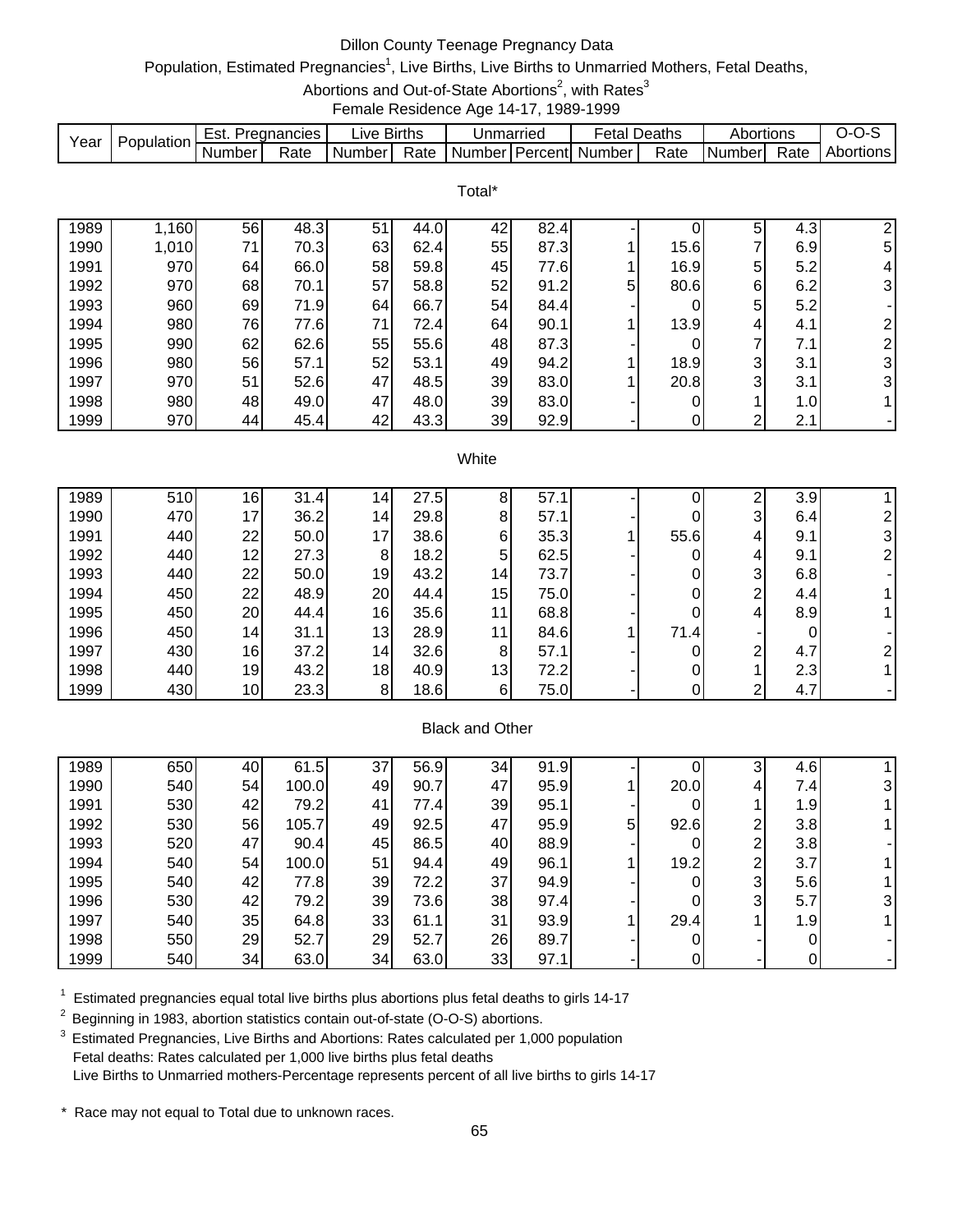# Dorchester County Teenage Pregnancy Data

## Population, Estimated Pregnancies<sup>1</sup>, Live Births, Live Births to Unmarried Mothers, Fetal Deaths,

Abortions and Out-of-State Abortions<sup>2</sup>, with Rates<sup>3</sup>

Female Residence Age 14-17, 1989-1999

|      | Population | Est.   | Pregnancies | ∟ive   | <b>Births</b> | Unmarriec           |         | ∙etal  | Deaths | Abortions |      | $I - 1$   |
|------|------------|--------|-------------|--------|---------------|---------------------|---------|--------|--------|-----------|------|-----------|
| Year |            | Number | Rate        | Number | Rate          | Number <sup>1</sup> | Percent | Number | Rate   | Number    | Rate | Abortions |

|      |       |     |      |    |      | Total* |      |   |      |    |      |                |
|------|-------|-----|------|----|------|--------|------|---|------|----|------|----------------|
| 1989 | 2,800 | 116 | 41.4 | 70 | 25.0 | 58     | 82.9 |   |      | 46 | 16.4 | 2              |
| 1990 | 2,430 | 107 | 44.0 | 66 | 27.2 | 41     | 62.1 |   | 14.9 | 40 | 16.5 | 5              |
| 1991 | 2,420 | 113 | 46.7 | 66 | 27.3 | 43     | 65.2 |   | 14.9 | 46 | 19.0 | 11             |
| 1992 | 2,460 | 92  | 37.4 | 50 | 20.3 | 41     | 82.0 |   | 0    | 42 | 17.1 | 3 <sub>l</sub> |
| 1993 | 2,540 | 85  | 33.5 | 57 | 22.4 | 47     | 82.5 |   | 0    | 28 | 11.0 | 3 <sup>1</sup> |
| 1994 | 2,510 | 89  | 35.5 | 54 | 21.5 | 33     | 61.1 |   | 0    | 35 | 13.9 | 6              |
| 1995 | 2,380 | 101 | 42.4 | 70 | 29.4 | 47     | 67.1 |   |      | 31 | 13.0 | $\overline{2}$ |
| 1996 | 2,370 | 94  | 39.7 | 69 | 29.1 | 35     | 50.7 |   | 14.3 | 24 | 10.1 | 5              |
| 1997 | 2,510 | 78  | 31.1 | 48 | 19.1 | 30     | 62.5 |   | 0    | 30 | 12.0 | 8              |
| 1998 | 2,420 | 90  | 37.2 | 61 | 25.2 | 48     | 78.7 | ⌒ | 31.7 | 27 | 11.2 | 2 <sub>1</sub> |
| 1999 | 2,480 | 73  | 29.4 | 44 | 17.7 | 33     | 75.0 | ົ | 43.5 | 27 | 10.9 | 3 <sup>1</sup> |

#### **White**

| 1989 | 1,970 |    | 39.1 | 42 | 21<br>.3 | 31 | 73.8 |   |      | 35              | 17.8 |                 |
|------|-------|----|------|----|----------|----|------|---|------|-----------------|------|-----------------|
| 1990 | 1,730 | 64 | 37.0 | 37 | 21.4     | 16 | 43.2 |   |      | 27              | 15.6 |                 |
| 1991 | 1,710 | 75 | 43.9 | 44 | 25.7     | 25 | 56.8 |   |      | 31              | 18.1 | 10 <sub>1</sub> |
| 1992 | 1,730 | 54 | 31.2 | 25 | 14.5     | 17 | 68.0 |   |      | 29              | 16.8 | 3               |
| 1993 | 1,790 | 57 | 31.8 | 36 | 20.1     | 27 | 75.0 |   |      | 21              | 11.7 |                 |
| 1994 | 1,780 | 50 | 28.1 | 29 | 16.3     | 15 | 51.7 |   |      | 21              | 11.8 |                 |
| 1995 | 1,680 | 49 | 29.2 | 28 | 16.7     | 16 | 57.1 |   |      | 21              | 12.5 |                 |
| 1996 | 1,680 | 60 | 35.7 | 43 | 25.6     | 15 | 34.9 |   |      | 17 <sub>1</sub> | 10.1 |                 |
| 1997 | 1,740 | 47 | 27.0 | 28 | 16.1     | 15 | 53.6 |   |      | 19              | 10.9 | 3               |
| 1998 | 1,690 | 53 | 31.4 | 36 | 21.3     | 25 | 69.4 |   | 27.0 | 16              | 9.5  |                 |
| 1999 | 1,730 | 43 | 24.9 | 21 | 12.1     | 13 | 61.9 | ົ | 87.0 | 20              | 11.6 |                 |

### Black and Other

| 1989 | 830 | 39 | 47.0 | 28 | 33.7 | 27 | 96.4 |      |                 | 13.3 |   |
|------|-----|----|------|----|------|----|------|------|-----------------|------|---|
| 1990 | 700 | 43 | 61.4 | 29 | 41.4 | 25 | 86.2 | 33.3 | 13              | 18.6 |   |
| 1991 | 710 | 38 | 53.5 | 22 | 31.0 | 18 | 81.8 | 43.5 | 15              | 21.1 |   |
| 1992 | 720 | 38 | 52.8 | 25 | 34.7 | 24 | 96.0 |      | 13 <sub>l</sub> | 18.1 |   |
| 1993 | 750 | 27 | 36.0 | 21 | 28.0 | 20 | 95.2 | 0    | 6               | 8.0  |   |
| 1994 | 740 | 38 | 51.4 | 25 | 33.8 | 18 | 72.0 | 0    | 13 <sub>l</sub> | 17.6 |   |
| 1995 | 700 | 52 | 74.3 | 42 | 60.0 | 31 | 73.8 |      | 10 <sub>1</sub> | 14.3 |   |
| 1996 | 700 | 34 | 48.6 | 26 | 37.1 | 20 | 76.9 | 37.0 |                 | 10.0 |   |
| 1997 | 770 | 31 | 40.3 | 20 | 26.0 | 15 | 75.0 | 0    | 11              | 14.3 | 5 |
| 1998 | 740 | 36 | 48.6 | 25 | 33.8 | 23 | 92.0 | 38.5 | 10 <sub>1</sub> | 13.5 |   |
| 1999 | 750 | 30 | 40.0 | 23 | 30.7 | 20 | 87.0 |      |                 | 9.3  |   |

 $1$  Estimated pregnancies equal total live births plus abortions plus fetal deaths to girls 14-17

<sup>2</sup> Beginning in 1983, abortion statistics contain out-of-state (O-O-S) abortions.

<sup>3</sup> Estimated Pregnancies, Live Births and Abortions: Rates calculated per 1,000 population Fetal deaths: Rates calculated per 1,000 live births plus fetal deaths Live Births to Unmarried mothers-Percentage represents percent of all live births to girls 14-17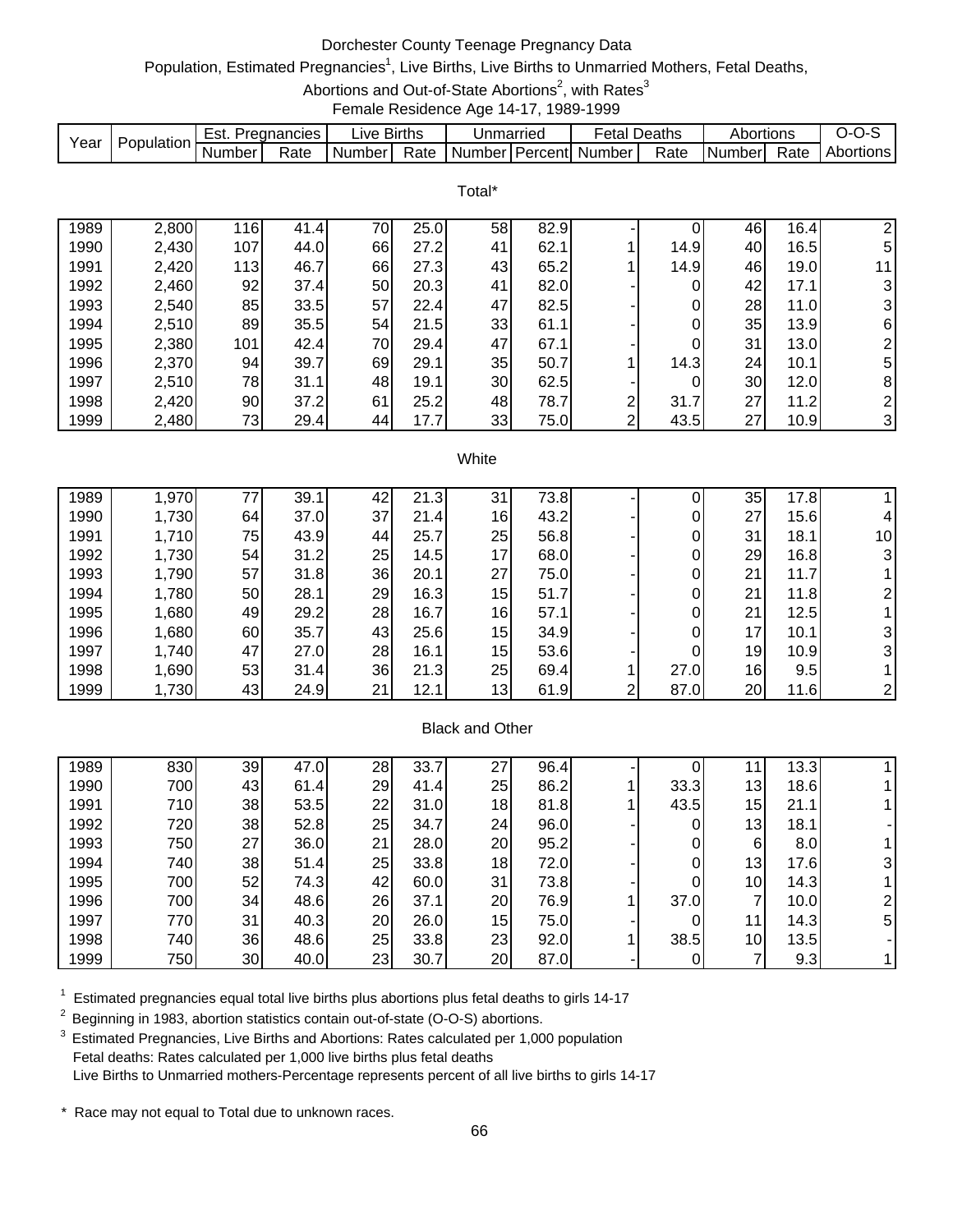# Edgefield County Teenage Pregnancy Data

## Population, Estimated Pregnancies<sup>1</sup>, Live Births, Live Births to Unmarried Mothers, Fetal Deaths,

Abortions and Out-of-State Abortions<sup>2</sup>, with Rates<sup>3</sup>

Female Residence Age 14-17, 1989-1999

|      | Population | ∵ Est. | Pregnancies | ∟l∨e '   | Births | Unmarried |            | Fetal  | Deaths | Abortions |      | J-1       |
|------|------------|--------|-------------|----------|--------|-----------|------------|--------|--------|-----------|------|-----------|
| Year |            | Number | Rate        | Number I | Rate   | Number    | l Percentl | Number | Rate   | I Numberl | Rate | Abortions |

Total\*

| 1989 | 620 | 31 | 50.0 | 23 | 37.1 | 16 | 69.6  |      | 8 | 12.9 | 21             |
|------|-----|----|------|----|------|----|-------|------|---|------|----------------|
| 1990 | 550 | 27 | 49.1 | 19 | 34.5 | 18 | 94.7  |      | 8 | 14.5 | 71             |
| 1991 | 530 | 22 | 41.5 | 19 | 35.8 | 16 | 84.2  |      | 3 | 5.7  | $\overline{2}$ |
| 1992 | 530 | 24 | 45.3 | 19 | 35.8 | 17 | 89.5  |      | 5 | 9.4  | 3              |
| 1993 | 540 | 24 | 44.4 | 21 | 38.9 | 19 | 90.5  |      | 3 | 5.6  |                |
| 1994 | 550 | 28 | 50.9 | 25 | 45.5 | 25 | 100.0 | 38.5 | ⌒ | 3.6  |                |
| 1995 | 550 | 22 | 40.0 | 16 | 29.1 | 12 | 75.0  |      | 6 | 10.9 | 61             |
| 1996 | 540 | 22 | 40.7 | 18 | 33.3 | 15 | 83.3  | 52.6 | 3 | 5.6  | 21             |
| 1997 | 540 | 27 | 50.0 | 18 | 33.3 | 14 | 77.8  |      | 9 | 16.7 | $\overline{4}$ |
| 1998 | 550 | 27 | 49.1 | 25 | 45.5 | 21 | 84.0  | 38.5 |   | 1.8  |                |
| 1999 | 540 | 22 | 40.7 | 17 | 31.5 | 15 | 88.2  |      | 5 | 9.3  | $5\vert$       |

#### **White**

| 1989 | 280 |    | 39.3 | 8  | 28.6 |   | 12.5  |       |   | 10.7 |   |
|------|-----|----|------|----|------|---|-------|-------|---|------|---|
| 1990 | 240 |    | 29.2 | 4  | 16.7 | 3 | 75.0  |       | 3 | 12.5 |   |
| 1991 | 230 | 61 | 26.1 | 4  | 17.4 |   | 25.0  |       | ⌒ | 8.7  |   |
| 1992 | 230 | 5  | 21.7 | 5  | 21.7 | 3 | 60.0  |       |   |      |   |
| 1993 | 230 | 41 | 17.4 |    | 17.4 | ⌒ | 50.0  |       |   |      |   |
| 1994 | 230 | 61 | 26.1 |    | 17.4 | 4 | 100.0 | 200.0 |   | 4.3  |   |
| 1995 | 230 | 81 | 34.8 | 6  | 26.1 | 3 | 50.0  |       | ⌒ | 8.7  |   |
| 1996 | 230 |    | 30.4 | 6  | 26.1 | 4 | 66.7  | 142.9 |   |      |   |
| 1997 | 220 | 9  | 40.9 | 6  | 27.3 | 3 | 50.0  |       | 3 | 13.6 |   |
| 1998 | 230 | 11 | 47.8 | 10 | 43.5 | 6 | 60.0  |       |   | 4.3  |   |
| 1999 | 230 | 9  | 39.1 | 5  | 21.7 | 3 | 60.0  |       |   | 17.4 | 4 |

### Black and Other

| 1989 | 340 | 20 | 58.8 | 15              | 44.1 | 15              | 100.0 |      | 5 | 14.7 |                |
|------|-----|----|------|-----------------|------|-----------------|-------|------|---|------|----------------|
| 1990 | 310 | 20 | 64.5 | 15 <sub>1</sub> | 48.4 | 15              | 100.0 |      | 5 | 16.1 | 5              |
| 1991 | 300 | 16 | 53.3 | 15              | 50.0 | 15              | 100.0 |      |   | 3.3  |                |
| 1992 | 310 | 19 | 61.3 | 14              | 45.2 | 14              | 100.0 |      | 5 | 16.1 | 3              |
| 1993 | 310 | 20 | 64.5 | 17              | 54.8 | 17 <sub>1</sub> | 100.0 |      | 3 | 9.7  |                |
| 1994 | 310 | 22 | 71.0 | 21              | 67.7 | 21              | 100.0 |      |   | 3.2  |                |
| 1995 | 310 | 14 | 45.2 | 10              | 32.3 | 9               | 90.0  |      | 4 | 12.9 | 4              |
| 1996 | 310 | 15 | 48.4 | 12              | 38.7 | 11 <sub>1</sub> | 91.7  |      | 3 | 9.7  | ົ              |
| 1997 | 320 | 18 | 56.3 | 12              | 37.5 | 11              | 91.7  | 0    | 6 | 18.8 | 3 <sub>l</sub> |
| 1998 | 320 | 16 | 50.0 | 15 <sub>1</sub> | 46.9 | 15              | 100.0 | 62.5 | - | 0.01 |                |
| 1999 | 320 | 13 | 40.6 | 12              | 37.5 | 12              | 100.0 |      |   | 3.1  |                |

 $1$  Estimated pregnancies equal total live births plus abortions plus fetal deaths to girls 14-17

<sup>2</sup> Beginning in 1983, abortion statistics contain out-of-state (O-O-S) abortions.

<sup>3</sup> Estimated Pregnancies, Live Births and Abortions: Rates calculated per 1,000 population Fetal deaths: Rates calculated per 1,000 live births plus fetal deaths Live Births to Unmarried mothers-Percentage represents percent of all live births to girls 14-17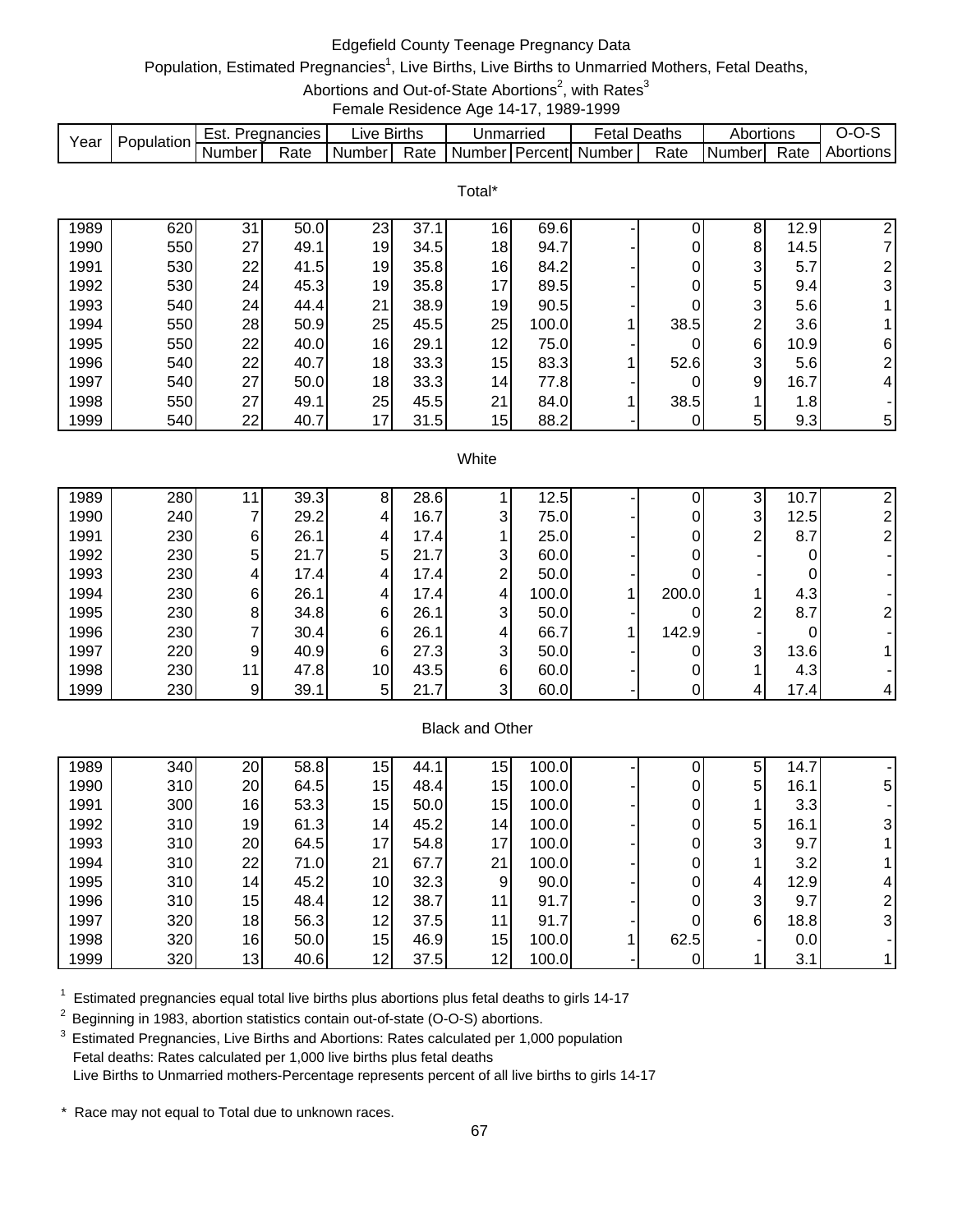# Fairfield County Teenage Pregnancy Data

# Population, Estimated Pregnancies<sup>1</sup>, Live Births, Live Births to Unmarried Mothers, Fetal Deaths,

Abortions and Out-of-State Abortions<sup>2</sup>, with Rates<sup>3</sup>

Female Residence Age 14-17, 1989-1999

|      |             | Est.   | Pregnancies | ∟ive Births |      | Unmarried           | ∙etal  | Deaths | Abortions     |      |           |
|------|-------------|--------|-------------|-------------|------|---------------------|--------|--------|---------------|------|-----------|
| Year | Population. | Number | Rate        | Number      | Rate | l Number I Percentl | Number | Rate   | <b>Number</b> | Rate | Abortions |

Total\*

| 1989 | 750 | 44 | 58.7 | 29 | 38.  | 24 | 82.8 |   |       | 15 | 20.0 |                |
|------|-----|----|------|----|------|----|------|---|-------|----|------|----------------|
| 1990 | 750 | 48 | 64.0 | 29 | 38.7 | 27 | 93.1 |   |       | 19 | 25.3 | 3              |
| 1991 | 730 | 36 | 49.3 | 24 | 32.9 | 22 | 91.7 |   |       | 12 | 16.4 | 4              |
| 1992 | 720 | 44 | 61.1 | 34 | 47.2 | 29 | 85.3 |   |       | 10 | 13.9 | $\overline{3}$ |
| 1993 | 740 | 28 | 37.8 | 20 | 27.0 | 17 | 85.0 |   |       | 8  | 10.8 |                |
| 1994 | 730 | 47 | 64.4 | 32 | 43.8 | 26 | 81.3 |   |       | 15 | 20.5 | $\overline{3}$ |
| 1995 | 730 | 42 | 57.5 | 33 | 45.2 | 27 | 81.8 |   |       | 9  | 12.3 | 3              |
| 1996 | 720 | 32 | 44.4 | 27 | 37.5 | 22 | 81.5 |   |       | 5  | 6.9  |                |
| 1997 | 710 | 40 | 56.3 | 25 | 35.2 | 22 | 88.0 | 3 | 107.1 | 12 | 16.9 |                |
| 1998 | 710 | 34 | 47.9 | 23 | 32.4 | 18 | 78.3 |   |       | 11 | 15.5 | $\mathbf{2}$   |
| 1999 | 710 | 30 | 42.3 | 23 | 32.4 | 19 | 82.6 |   |       | –  | 9.9  |                |

#### **White**

| 1989 | 260 | 12              | 46.2 | 8 | 30.8 |   | 50.0 |  |   | 15.4 |  |
|------|-----|-----------------|------|---|------|---|------|--|---|------|--|
| 1990 | 210 | 9               | 42.9 |   | 33.3 | 5 | 71.4 |  | ົ | 9.5  |  |
| 1991 | 200 | 10 <sup>1</sup> | 50.0 |   | 35.0 | 5 | 71.4 |  | 3 | 15.0 |  |
| 1992 | 200 | 10 <sup>1</sup> | 50.0 | 9 | 45.0 | 5 | 55.6 |  |   | 5.0  |  |
| 1993 | 200 | ົ               | 15.0 | ົ | 10.0 |   | 0.0  |  |   | 5.0  |  |
| 1994 | 200 | 9               | 45.0 | 9 | 45.0 | 4 | 44.4 |  |   | 0.0  |  |
| 1995 | 200 | 10 <sup>1</sup> | 50.0 |   | 35.0 | 4 | 57.1 |  | 3 | 15.0 |  |
| 1996 | 200 | 8               | 40.0 |   | 35.0 | 6 | 85.7 |  |   | 5.0  |  |
| 1997 | 190 | 8               | 42.1 | 5 | 26.3 | 3 | 60.0 |  | 3 | 15.8 |  |
| 1998 | 190 |                 | 36.8 |   | 21.1 | 3 | 75.0 |  | 3 | 15.8 |  |
| 1999 | 190 | 11              | 57.9 | 6 | 31.6 | 5 | 83.3 |  | 5 | 26.3 |  |

### Black and Other

| 1989 | 490 | 32 | 65.3 | 21 | 42.9 | 20              | 95.2  |    |       |    | 22.4 |  |
|------|-----|----|------|----|------|-----------------|-------|----|-------|----|------|--|
| 1990 | 540 | 39 | 72.2 | 22 | 40.7 | 22              | 100.0 |    |       | 7  | 31.5 |  |
| 1991 | 530 | 26 | 49.1 | 17 | 32.1 | 17              | 100.0 |    |       | 9  | 17.0 |  |
| 1992 | 520 | 34 | 65.4 | 25 | 48.1 | 24              | 96.0  |    |       | 9  | 17.3 |  |
| 1993 | 530 | 25 | 47.2 | 18 | 34.0 | 17              | 94.4  |    |       |    | 13.2 |  |
| 1994 | 530 | 38 | 71.7 | 23 | 43.4 | 22              | 95.7  |    |       | 15 | 28.3 |  |
| 1995 | 530 | 32 | 60.4 | 26 | 49.1 | 23              | 88.5  |    |       | 6  | 11.3 |  |
| 1996 | 520 | 24 | 46.2 | 20 | 38.5 | 16              | 80.0  |    |       |    | 7.7  |  |
| 1997 | 520 | 32 | 61.5 | 20 | 38.5 | 19              | 95.0  | 3. | 130.4 | 9  | 17.3 |  |
| 1998 | 520 | 27 | 51.9 | 19 | 36.5 | 15              | 78.9  |    |       | 8  | 15.4 |  |
| 1999 | 520 | 19 | 36.5 | 17 | 32.7 | 14 <sub>1</sub> | 82.4  |    |       | ົ  | 3.8  |  |

 $1$  Estimated pregnancies equal total live births plus abortions plus fetal deaths to girls 14-17

<sup>2</sup> Beginning in 1983, abortion statistics contain out-of-state (O-O-S) abortions.

<sup>3</sup> Estimated Pregnancies, Live Births and Abortions: Rates calculated per 1,000 population Fetal deaths: Rates calculated per 1,000 live births plus fetal deaths Live Births to Unmarried mothers-Percentage represents percent of all live births to girls 14-17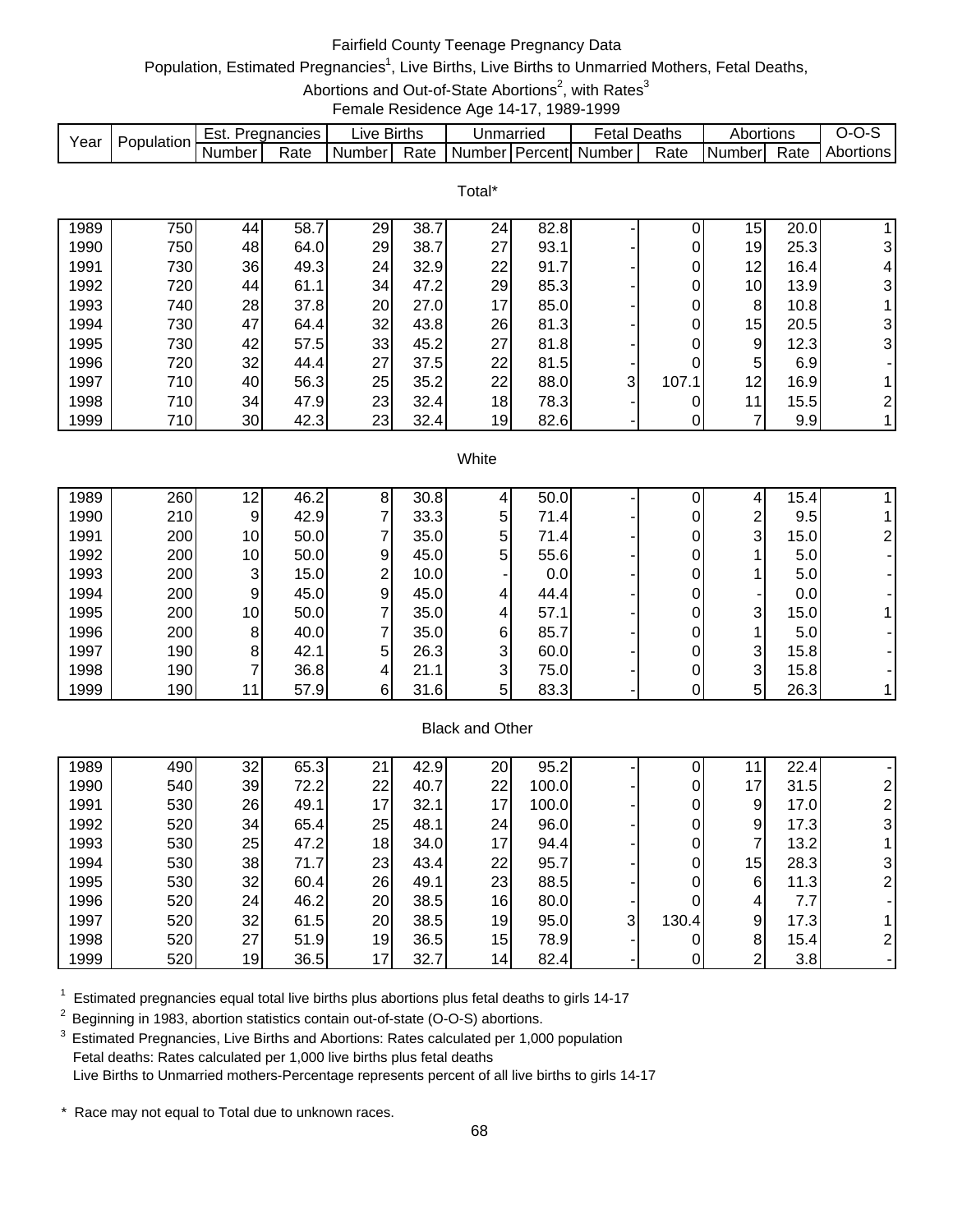# Florence County Teenage Pregnancy Data

# Population, Estimated Pregnancies<sup>1</sup>, Live Births, Live Births to Unmarried Mothers, Fetal Deaths,

Abortions and Out-of-State Abortions<sup>2</sup>, with Rates<sup>3</sup>

Female Residence Age 14-17, 1989-1999

| Year | Population | ⊨st.   | Pregnancies | ∟ive   | <b>Births</b> | Unmarriec |         | -etal Deaths |      | Abortions  |      | ,,,,<br>- ت |
|------|------------|--------|-------------|--------|---------------|-----------|---------|--------------|------|------------|------|-------------|
|      |            | Number | Rate        | Number | Rate          | Numberl   | Percent | Number       | Rate | I Number I | Rate | Abortions   |

Total\*

| 1989 | 3,790 | 189 | 49.9 | 162              | 42.7 | 127 | 78.4 |   |      | 27 | 7.1 | 4              |
|------|-------|-----|------|------------------|------|-----|------|---|------|----|-----|----------------|
| 1990 | 3,800 | 183 | 48.2 | 161              | 42.4 | 124 | 77.0 |   |      | 22 | 5.8 | 6              |
| 1991 | 3,720 | 179 | 48.1 | 160 <sub>1</sub> | 43.0 | 131 | 81.9 | 5 | 30.3 | 14 | 3.8 | $\overline{2}$ |
| 1992 | 3,770 | 147 | 39.0 | 132              | 35.0 | 109 | 82.6 |   | 7.51 | 14 | 3.7 | 3              |
| 1993 | 3,750 | 153 | 40.8 | 136              | 36.3 | 107 | 78.7 | 3 | 21.6 | 14 | 3.7 | 5              |
| 1994 | 3,850 | 152 | 39.5 | 122              | 31.7 | 95  | 77.9 | ົ | 16.1 | 28 | 7.3 | 8              |
| 1995 | 3,900 | 160 | 41.0 | 142 <sub>1</sub> | 36.4 | 116 | 81.7 | ົ | 13.9 | 16 | 4.1 |                |
| 1996 | 3,920 | 140 | 35.7 | 127              | 32.4 | 106 | 83.5 | 3 | 23.1 | 10 | 2.6 | $\overline{3}$ |
| 1997 | 3,880 | 139 | 35.8 | 122              | 31.4 | 96  | 78.7 |   | 8.1  | 16 | 4.1 | 7              |
| 1998 | 3,900 | 121 | 31.0 | 109              | 27.9 | 82  | 75.2 | ົ | 18.0 | 10 | 2.6 | 4              |
| 1999 | 3,870 | 119 | 30.7 | 105 <sub>1</sub> | 27.1 | 83  | 79.0 | 3 | 27.8 | 11 | 2.8 | 9              |

#### **White**

| 1989 | 2,100 | 61 | 29.0 | 44 | 21<br>$\cdot 0$ | 19              | 43.2 |      |    | 8.  |                |
|------|-------|----|------|----|-----------------|-----------------|------|------|----|-----|----------------|
| 1990 | 2,000 | 71 | 35.5 | 58 | 29.0            | 30              | 51.7 |      | 13 | 6.5 | 5              |
| 1991 | 1,930 | 47 | 24.4 | 41 | 21.2            | 22              | 53.7 |      | 6  | 3.1 |                |
| 1992 | 1,960 | 42 | 21.4 | 33 | 16.8            | 15              | 45.5 |      | 9  | 4.6 |                |
| 1993 | 1,950 | 48 | 24.6 | 40 | 20.5            | 18              | 45.0 |      | 8  | 4.1 |                |
| 1994 | 2,000 | 49 | 24.5 | 34 | 17.0            | 15              | 44.1 |      | 15 | 7.5 |                |
| 1995 | 2,030 | 48 | 23.6 | 40 | 19.7            | 22              | 55.0 |      | 8  | 3.9 | 4              |
| 1996 | 2,040 | 45 | 22.1 | 39 | 19.1            | 25              | 64.1 | 25.0 | 5  | 2.5 | 3              |
| 1997 | 1,960 | 46 | 23.5 | 36 | 18.4            | 20              | 55.6 |      | 10 | 5.1 | 6              |
| 1998 | 1,980 | 45 | 22.7 | 41 | 20.7            | 21              | 51.2 |      | 4  | 2.0 | 3              |
| 1999 | 1,970 | 35 | 17.8 | 32 | 16.2            | 14 <sub>1</sub> | 43.8 |      | 3  | 1.5 | 3 <sub>l</sub> |

### Black and Other

| 1989 | 1,680 | 128 | 76.2 | 118 | 70.2 | 108 <sub>1</sub> | 91.5 |   |      | 10              | 6.0 |   |
|------|-------|-----|------|-----|------|------------------|------|---|------|-----------------|-----|---|
| 1990 | 1,800 | 112 | 62.2 | 103 | 57.2 | 94               | 91.3 |   | 0    | 9               | 5.0 |   |
| 1991 | 1,790 | 132 | 73.7 | 119 | 66.5 | 109              | 91.6 | 5 | 40.3 | 8               | 4.5 |   |
| 1992 | 1,810 | 105 | 58.0 | 99  | 54.7 | 94               | 94.9 |   | 10.0 | 5               | 2.8 |   |
| 1993 | 1,800 | 105 | 58.3 | 96  | 53.3 | 89               | 92.7 | 3 | 30.3 | 6               | 3.3 |   |
| 1994 | 1,850 | 103 | 55.7 | 88  | 47.6 | 80               | 90.9 | ⌒ | 22.2 | 13 <sub>1</sub> | 7.0 | 5 |
| 1995 | 1,880 | 112 | 59.6 | 102 | 54.3 | 94               | 92.2 | ◠ | 19.2 | 8               | 4.3 |   |
| 1996 | 1,880 | 95  | 50.5 | 88  | 46.8 | 81               | 92.0 | ◠ | 22.2 | 5               | 2.7 |   |
| 1997 | 1,910 | 93  | 48.7 | 86  | 45.0 | 76               | 88.4 |   | 11.5 | 6               | 3.1 |   |
| 1998 | 1,930 | 76  | 39.4 | 68  | 35.2 | 61               | 89.7 | ົ | 28.6 | 6               | 3.1 |   |
| 1999 | .900  | 84  | 44.2 | 73  | 38.4 | 69               | 94.5 | 3 | 39.5 | 8               | 4.2 | 6 |

 $1$  Estimated pregnancies equal total live births plus abortions plus fetal deaths to girls 14-17

<sup>2</sup> Beginning in 1983, abortion statistics contain out-of-state (O-O-S) abortions.

<sup>3</sup> Estimated Pregnancies, Live Births and Abortions: Rates calculated per 1,000 population Fetal deaths: Rates calculated per 1,000 live births plus fetal deaths Live Births to Unmarried mothers-Percentage represents percent of all live births to girls 14-17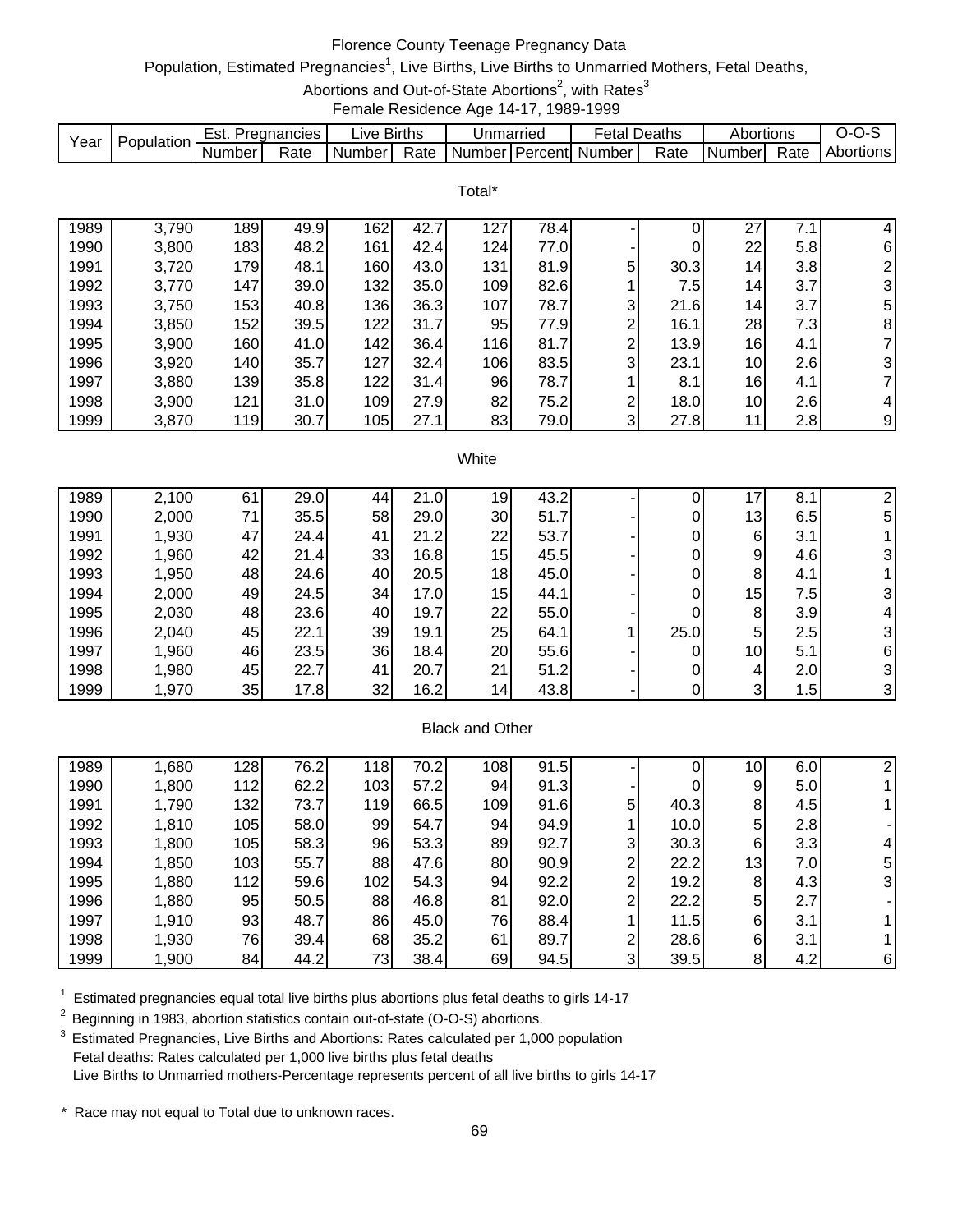# Georgetown County Teenage Pregnancy Data

# Population, Estimated Pregnancies<sup>1</sup>, Live Births, Live Births to Unmarried Mothers, Fetal Deaths,

Abortions and Out-of-State Abortions<sup>2</sup>, with Rates<sup>3</sup>

Female Residence Age 14-17, 1989-1999

|      |            | ESI.   | Pregnancies | _ive   | <b>Births</b> | Unmarriec |         | ∹etal F | Deaths | Abortions      |           | J-1<br>$\cdot$ $\cdot$ |
|------|------------|--------|-------------|--------|---------------|-----------|---------|---------|--------|----------------|-----------|------------------------|
| Year | Population | Number | Rate        | Number | Rate          | Numberl   | Percent | Number  | Rate   | <b>Numberl</b> | -<br>Rate | Abortions              |

Total\*

| 1989 | 1,710 | 83 | 48.5 | 58 | 33.9 | 46 | 79.3 |      | 25 | 14.6 |                |
|------|-------|----|------|----|------|----|------|------|----|------|----------------|
| 1990 | 1,500 | 87 | 58.0 | 56 | 37.3 | 38 | 67.9 |      | 31 | 20.7 | 3              |
| 1991 | ,480  | 83 | 56.1 | 55 | 37.2 | 40 | 72.7 |      | 28 | 18.9 | 5              |
| 1992 | 1,520 | 59 | 38.8 | 48 | 31.6 | 38 | 79.2 |      | 11 | 7.2  | $\overline{2}$ |
| 1993 | 1,510 | 68 | 45.0 | 55 | 36.4 | 40 | 72.7 | 17.9 | 12 | 7.9  |                |
| 1994 | 1,550 | 81 | 52.3 | 58 | 37.4 | 44 | 75.9 | 16.9 | 22 | 14.2 |                |
| 1995 | 1,580 | 74 | 46.8 | 63 | 39.9 | 46 | 73.0 |      | 11 | 7.0  |                |
| 1996 | 1,600 | 62 | 38.8 | 49 | 30.6 | 36 | 73.5 |      | 13 | 8.1  | $\overline{3}$ |
| 1997 | 1,590 | 78 | 49.1 | 60 | 37.7 | 41 | 68.3 |      | 18 | 11.3 |                |
| 1998 | 1,570 | 61 | 38.9 | 48 | 30.6 | 33 | 68.8 | 20.4 | 12 | 7.6  | $\overline{2}$ |
| 1999 | ,580  | 57 | 36.1 | 50 | 31.6 | 35 | 70.0 | 19.6 | 6  | 3.8  |                |

#### **White**

| 1989 | 800 | 25              | 31.3 |                 | 13.8 |                 | 9.1  |      | 4              | 17.5 |   |
|------|-----|-----------------|------|-----------------|------|-----------------|------|------|----------------|------|---|
| 1990 | 660 | 36              | 54.5 | 21              | 31.8 | 6               | 28.6 | 0    | 15             | 22.7 |   |
| 1991 | 650 | 32              | 49.2 | 18              | 27.7 | 6               | 33.3 | 0    | 14             | 21.5 | ⌒ |
| 1992 | 660 | 20              | 30.3 | 14              | 21.2 | 8               | 57.1 | 0    | 6              | 9.1  |   |
| 1993 | 660 | 22              | 33.3 | 18              | 27.3 | 6               | 33.3 | 0    | 4              | 6.1  |   |
| 1994 | 680 | 33              | 48.5 | 25              | 36.8 | 16              | 64.0 | 0    | 8              | 11.8 |   |
| 1995 | 690 | 27              | 39.1 | 22              | 31.9 | 8 <sub>l</sub>  | 36.4 | 0    | 5 <sup>1</sup> | 7.2  |   |
| 1996 | 700 | 21              | 30.0 | 14 <sub>1</sub> | 20.0 | 4               | 28.6 | 0    | 7              | 10.0 |   |
| 1997 | 680 | 17 <sub>1</sub> | 25.0 | 12 <sub>1</sub> | 17.6 | 4               | 33.3 | 0    | 5 <sup>1</sup> | 7.4  |   |
| 1998 | 670 | 20              | 29.9 | 13              | 19.4 |                 | 53.8 | 71.4 | 6              | 9.0  |   |
| 1999 | 680 | 20              | 29.4 | 17              | 25.0 | 10 <sup>1</sup> | 58.8 | 55.6 | ົ              | 2.9  |   |
|      |     |                 |      |                 |      |                 |      |      |                |      |   |

# Black and Other

| 1989 | 910 | 58 | 63.7 | 47 | 51.6 | 45 | 95.7 |      |                 | 12.  |  |
|------|-----|----|------|----|------|----|------|------|-----------------|------|--|
| 1990 | 830 | 51 | 61.4 | 35 | 42.2 | 32 | 91.4 |      | 16              | 19.3 |  |
| 1991 | 830 | 51 | 61.4 | 37 | 44.6 | 34 | 91.9 |      | 14 <sub>1</sub> | 16.9 |  |
| 1992 | 850 | 39 | 45.9 | 34 | 40.0 | 30 | 88.2 | 0    | 5               | 5.9  |  |
| 1993 | 850 | 46 | 54.1 | 37 | 43.5 | 34 | 91.9 | 26.3 | 8               | 9.4  |  |
| 1994 | 870 | 48 | 55.2 | 33 | 37.9 | 28 | 84.8 | 29.4 | 14              | 16.1 |  |
| 1995 | 890 | 47 | 52.8 | 41 | 46.1 | 38 | 92.7 |      | 6               | 6.7  |  |
| 1996 | 900 | 41 | 45.6 | 35 | 38.9 | 32 | 91.4 |      | 6               | 6.7  |  |
| 1997 | 910 | 61 | 67.0 | 48 | 52.7 | 37 | 77.1 |      | 13 <sub>1</sub> | 14.3 |  |
| 1998 | 900 | 41 | 45.6 | 35 | 38.9 | 26 | 74.3 |      | 6               | 6.7  |  |
| 1999 | 900 | 37 | 41.1 | 33 | 36.7 | 25 | 75.8 |      | 4               | 4.4  |  |

 $1$  Estimated pregnancies equal total live births plus abortions plus fetal deaths to girls 14-17

2 Beginning in 1983, abortion statistics contain out-of-state (O-O-S) abortions.

<sup>3</sup> Estimated Pregnancies, Live Births and Abortions: Rates calculated per 1,000 population Fetal deaths: Rates calculated per 1,000 live births plus fetal deaths Live Births to Unmarried mothers-Percentage represents percent of all live births to girls 14-17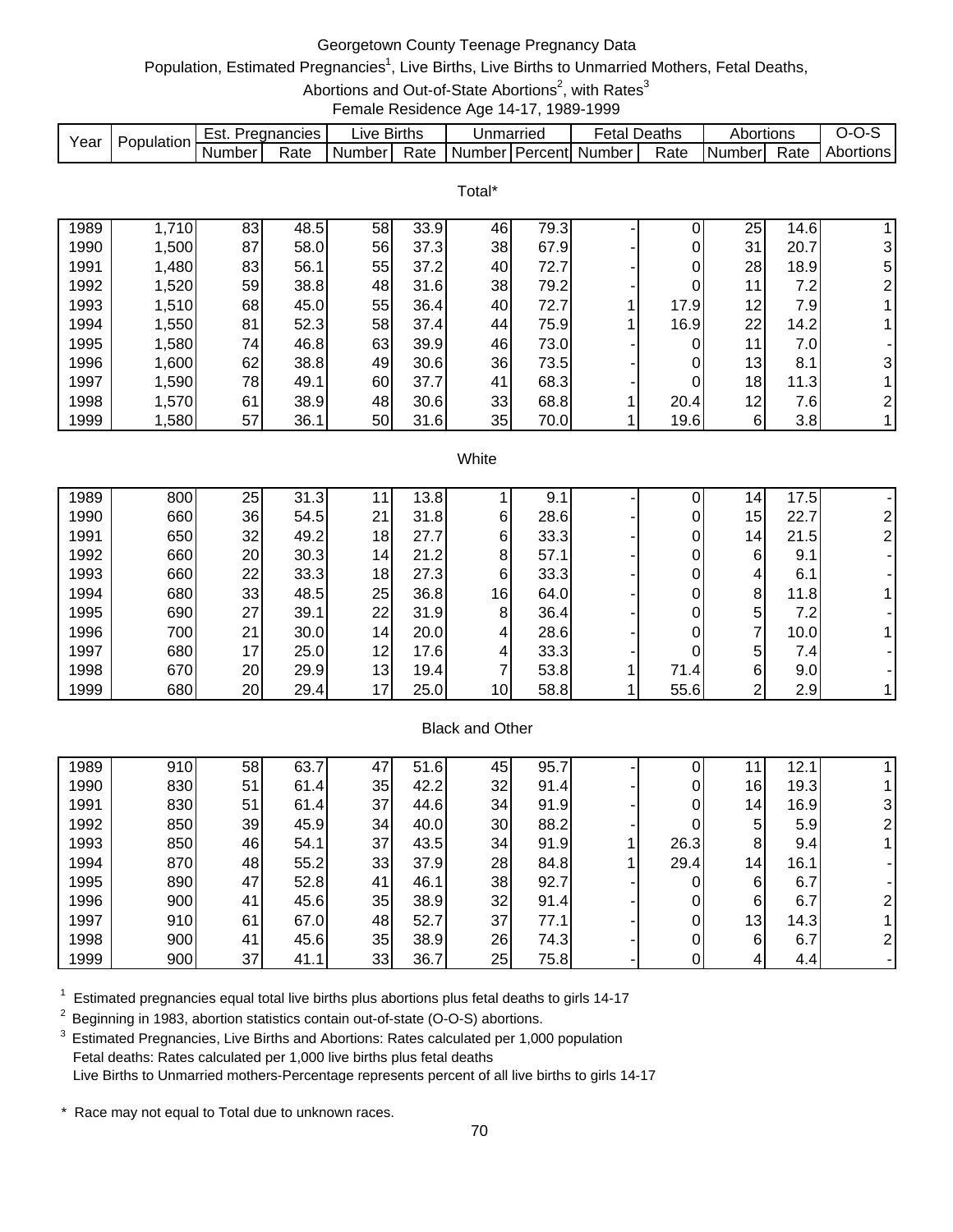# Greenville County Teenage Pregnancy Data

# Population, Estimated Pregnancies<sup>1</sup>, Live Births, Live Births to Unmarried Mothers, Fetal Deaths,

Abortions and Out-of-State Abortions<sup>2</sup>, with Rates<sup>3</sup>

Female Residence Age 14-17, 1989-1999

|      | Population | Est.     | Pregnancies | ∟ive   | <b>Births</b> | Unmarriec |         | ∙etal  | Deaths | Abortions |      | $I - I$   |
|------|------------|----------|-------------|--------|---------------|-----------|---------|--------|--------|-----------|------|-----------|
| Year |            | . Number | Rate        | Number | Rate          | Number!   | Percent | Number | Rate   | Number    | Rate | Abortions |

Total\*

| 1989 | 8,720 | 438 | 50.2 | 275 | 31.5 | 167 | 60.7 | 5 | 17.9 | 158 | 18.1 | 13             |
|------|-------|-----|------|-----|------|-----|------|---|------|-----|------|----------------|
| 1990 | 9,150 | 424 | 46.3 | 293 | 32.0 | 207 | 70.6 | 4 | 13.5 | 127 | 13.9 | 13             |
| 1991 | 8,800 | 380 | 43.2 | 281 | 31.9 | 201 | 71.5 |   | 3.5  | 98  | 11.1 | 9.             |
| 1992 | 8,910 | 391 | 43.9 | 287 | 32.2 | 195 | 67.9 |   | 23.8 | 97  | 10.9 | 15             |
| 1993 | 8,990 | 357 | 39.7 | 254 | 28.3 | 189 | 74.4 | 8 | 30.5 | 95  | 10.6 | 21             |
| 1994 | 9,120 | 372 | 40.8 | 266 | 29.2 | 176 | 66.2 |   | 3.7  | 105 | 11.5 | 17             |
| 1995 | 9,240 | 370 | 40.0 | 257 | 27.8 | 170 | 66.1 | 3 | 11.5 | 110 | 11.9 | 17             |
| 1996 | 9,390 | 364 | 38.8 | 264 | 28.1 | 166 | 62.9 | ົ | 7.5I | 98  | 10.4 | 12             |
| 1997 | 9,220 | 342 | 37.1 | 249 | 27.0 | 141 | 56.6 | ⇁ | 27.3 | 86  | 9.3  | 12             |
| 1998 | 9,470 | 312 | 32.9 | 234 | 24.7 | 130 | 55.6 | 4 | 16.8 | 74  | 7.8  | $\overline{2}$ |
| 1999 | 9,530 | 306 | 32.1 | 246 | 25.8 | 147 | 59.8 | 3 | 12.0 | 57  | 6.0  | 5              |

#### **White**

| 1989 | 6,800 | 261 | 38.4 | 149  | 21.9 | 53 | 35.6 |   | 6.   | 111 | 16.3 |                 |
|------|-------|-----|------|------|------|----|------|---|------|-----|------|-----------------|
| 1990 | 7,030 | 241 | 34.3 | 145  | 20.6 | 68 | 46.9 | 3 | 20.3 | 93  | 13.2 | 12              |
| 1991 | 6,720 | 203 | 30.2 | 1441 | 21.4 | 70 | 48.6 |   | 6.9  | 58  | 8.6  | 5               |
| 1992 | 6,800 | 212 | 31.2 | 143  | 21.0 | 63 | 44.1 | 6 | 40.3 | 63  | 9.3  | 10              |
| 1993 | 6,870 | 170 | 24.7 | 104  | 15.1 | 48 | 46.2 | 3 | 28.0 | 63  | 9.2  | 13              |
| 1994 | 6,960 | 209 | 30.0 | 143  | 20.5 | 67 | 46.9 |   | 6.9  | 65  | 9.3  | 12 <sub>1</sub> |
| 1995 | 7,060 | 171 | 24.2 | 113  | 16.0 | 49 | 43.4 |   | 8.8  | 57  | 8.1  | 4               |
| 1996 | 7,170 | 203 | 28.3 | 140  | 19.5 | 65 | 46.4 |   |      | 63  | 8.8  | 5               |
| 1997 | 6,940 | 189 | 27.2 | 126  | 18.2 | 44 | 34.9 | 3 | 23.3 | 60  | 8.6  | 10 <sub>1</sub> |
| 1998 | 7,140 | 181 | 25.4 | 131  | 18.3 | 50 | 38.2 | ⌒ | 15.0 | 48  | 6.7  |                 |
| 1999 | 7,200 | 184 | 25.6 | 146  | 20.3 | 72 | 49.3 |   |      | 38  | 5.3  | 3               |

#### Black and Other

| 1989 | 1,920 | 177 | 92.2 | 126              | 65.6 | 114 | 90.5 |   | 30.8 | 47              | 24.5 | 6  |
|------|-------|-----|------|------------------|------|-----|------|---|------|-----------------|------|----|
| 1990 | 2,120 | 183 | 86.3 | 148              | 69.8 | 139 | 93.9 |   | 6.7  | 34              | 16.0 |    |
| 1991 | 2,080 | 177 | 85.1 | 137              | 65.9 | 131 | 95.6 |   | 0    | 40              | 19.2 | 4  |
| 1992 | 2,110 | 179 | 84.8 | 144              | 68.2 | 132 | 91.7 |   | 6.9  | 34              | 16.1 | 5  |
| 1993 | 2,130 | 186 | 87.3 | 150              | 70.4 | 141 | 94.0 | 5 | 32.3 | 31              | 14.6 |    |
| 1994 | 2,160 | 163 | 75.5 | 123              | 56.9 | 109 | 88.6 |   | 0    | 40 <sup>I</sup> | 18.5 | 5  |
| 1995 | 2,190 | 199 | 90.9 | 144 <sub>1</sub> | 65.8 | 121 | 84.0 | ົ | 13.7 | 53              | 24.2 | 13 |
| 1996 | 2,220 | 161 | 72.5 | 124              | 55.9 | 101 | 81.5 | C | 15.9 | 35              | 15.8 |    |
| 1997 | 2,280 | 153 | 67.1 | 123              | 53.9 | 97  | 78.9 | 4 | 31.5 | 26              | 11.4 |    |
| 1998 | 2,340 | 131 | 56.0 | 103              | 44.0 | 80  | 77.7 | ົ | 19.0 | 26              | 11.1 |    |
| 1999 | 2,330 | 121 | 51.9 | 100 <sub>1</sub> | 42.9 | 75  | 75.0 | 3 | 29.1 | 18              | 7.7  |    |

 $1$  Estimated pregnancies equal total live births plus abortions plus fetal deaths to girls 14-17

<sup>2</sup> Beginning in 1983, abortion statistics contain out-of-state (O-O-S) abortions.

<sup>3</sup> Estimated Pregnancies, Live Births and Abortions: Rates calculated per 1,000 population Fetal deaths: Rates calculated per 1,000 live births plus fetal deaths Live Births to Unmarried mothers-Percentage represents percent of all live births to girls 14-17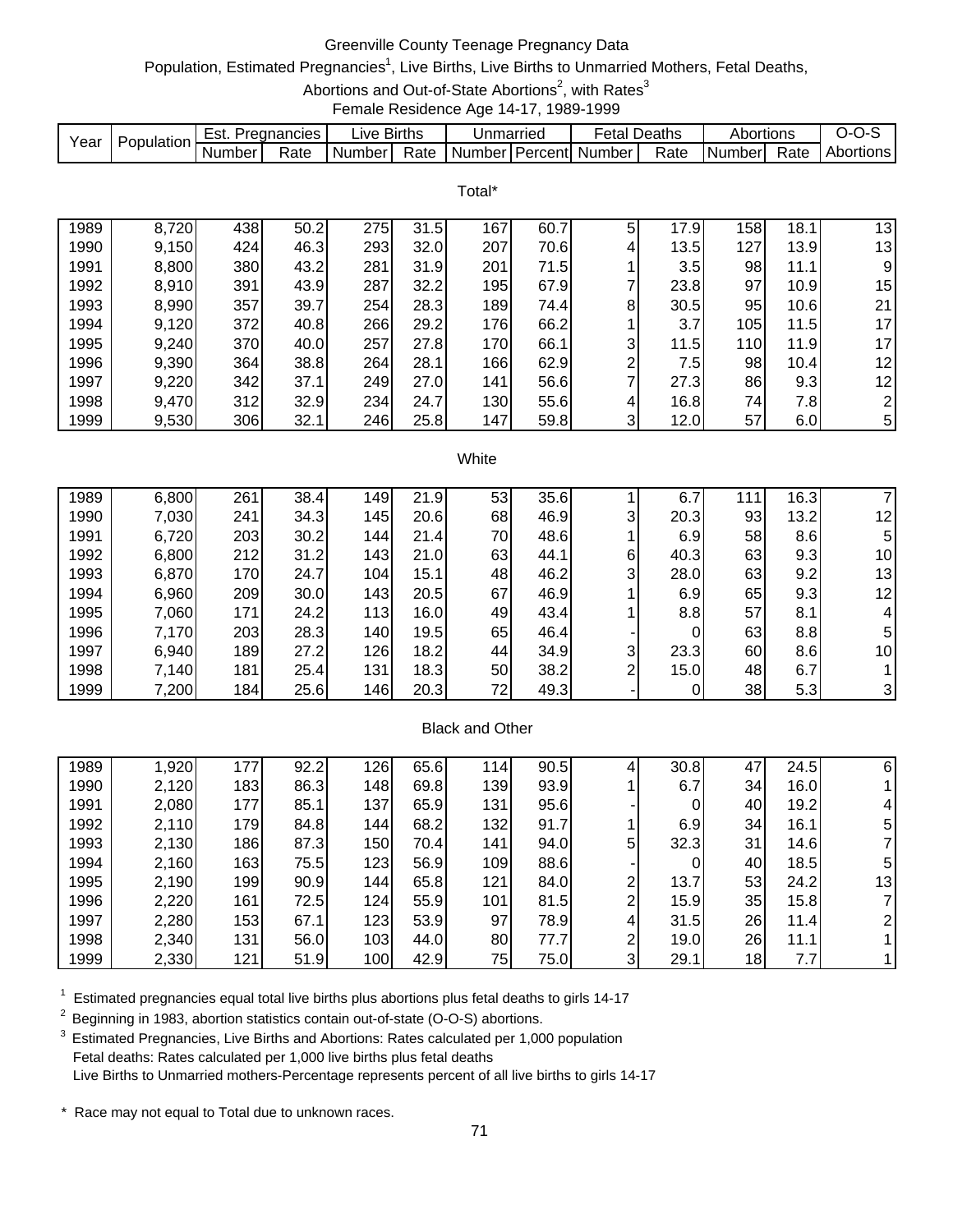# Greenwood County Teenage Pregnancy Data

# Population, Estimated Pregnancies<sup>1</sup>, Live Births, Live Births to Unmarried Mothers, Fetal Deaths,

Abortions and Out-of -State Abortions<sup>2</sup>, with Rates<sup>3</sup>

Female Residence Age 14-17, 1989-1999

|      | Population | ESI.     | Pregnancies | -ive   | <b>Births</b> | Unmarriec         | -etal  | Deaths | Abortions |      | $I - I$   |
|------|------------|----------|-------------|--------|---------------|-------------------|--------|--------|-----------|------|-----------|
| Year |            | . Number | Rate        | Number | Rate          | Number I Percentl | Number | Rate   | I Numberl | Rate | Abortions |

Total\*

| 1989 | 1,670 | 122 | 73.1 | 77               | 46.1 | 62 | 80.5 | っ | 37.5 | 42 | 25.1             | 6              |
|------|-------|-----|------|------------------|------|----|------|---|------|----|------------------|----------------|
| 1990 | 1,880 | 122 | 64.9 | 83               | 44.1 | 71 | 85.5 |   |      | 39 | 20.7             | 6              |
| 1991 | 1,810 | 111 | 61.3 | 81               | 44.8 | 66 | 81.5 |   | 12.2 | 29 | 16.0             | 5              |
| 1992 | 1,820 | 92  | 50.5 | 63               | 34.6 | 55 | 87.3 |   | 15.6 | 28 | 15.4             | 5              |
| 1993 | 1,830 | 122 | 66.7 | 82               | 44.8 | 69 | 84.1 |   |      | 40 | 21.9             | $6 \,$         |
| 1994 | 1,850 | 119 | 64.3 | 94               | 50.8 | 81 | 86.2 | ົ | 20.8 | 23 | 12.4             |                |
| 1995 | 1,870 | 133 | 71.1 | 104 <sub>l</sub> | 55.6 | 92 | 88.5 |   | 9.5  | 28 | 15.0             | 31             |
| 1996 | 1,890 | 118 | 62.4 | 90               | 47.6 | 65 | 72.2 |   | 11.0 | 27 | 14.3             |                |
| 1997 | 1,880 | 115 | 61.2 | 92               | 48.9 | 80 | 87.0 |   |      | 23 | 12.2             | $\overline{2}$ |
| 1998 | 1,880 | 106 | 56.4 | 82               | 43.6 | 70 | 85.4 |   | 12.0 | 23 | 12.2             | 2 <sub>l</sub> |
| 1999 | 1,870 | 83  | 44.4 | 66               | 35.3 | 52 | 78.8 | ົ | 29.4 | 15 | 8.0 <sub>l</sub> |                |

#### **White**

| 1989 | 1,020 | 55 | 53.9 | 29 | 28.4 |    | 58.6 | 33.3 | 25              | 24.5 |              |
|------|-------|----|------|----|------|----|------|------|-----------------|------|--------------|
| 1990 | 1,190 | 49 | 41.2 | 27 | 22.7 | 18 | 66.7 |      | 22              | 18.5 |              |
| 1991 | 1,130 | 47 | 41.6 | 29 | 25.7 | 17 | 58.6 | 33.3 | 17              | 15.0 | 4            |
| 1992 | 1,140 | 34 | 29.8 | 23 | 20.2 | 15 | 65.2 |      | 11              | 9.6  |              |
| 1993 | 1,140 | 47 | 41.2 | 30 | 26.3 | 19 | 63.3 |      | 17 <sub>1</sub> | 14.9 | $\mathbf{3}$ |
| 1994 | 1,150 | 41 | 35.7 | 29 | 25.2 | 17 | 58.6 | 33.3 | 11              | 9.6  |              |
| 1995 | 1,160 | 44 | 37.9 | 32 | 27.6 | 20 | 62.5 |      | 12 <sub>1</sub> | 10.3 |              |
| 1996 | 1,180 | 49 | 41.5 | 39 | 33.1 | 19 | 48.7 | 25.0 | 9               | 7.6  |              |
| 1997 | 1,150 | 47 | 40.9 | 40 | 34.8 | 29 | 72.5 |      |                 | 6.1  |              |
| 1998 | 1,160 | 48 | 41.4 | 37 | 31.9 | 26 | 70.3 |      | 11 <sub>1</sub> | 9.5  |              |
| 1999 | 1,150 | 44 | 38.3 | 34 | 29.6 | 22 | 64.7 | 28.6 | 9               | 7.8  |              |

# Black and Other

| 1989 | 650 | 67 | 103.1 | 48 | 73.8  | 45 | 93.8  | ⌒ | 40.0 | 7               | 26.2 |   |
|------|-----|----|-------|----|-------|----|-------|---|------|-----------------|------|---|
| 1990 | 700 | 73 | 104.3 | 56 | 80.0  | 53 | 94.6  |   |      | 17              | 24.3 |   |
| 1991 | 680 | 64 | 94.1  | 52 | 76.5  | 49 | 94.2  |   |      | 12              | 17.6 |   |
| 1992 | 690 | 58 | 84.1  | 40 | 58.0  | 40 | 100.0 |   | 24.4 | 17 <sub>1</sub> | 24.6 |   |
| 1993 | 690 | 75 | 108.7 | 52 | 75.4  | 50 | 96.2  |   | 0    | 23              | 33.3 | 3 |
| 1994 | 700 | 78 | 111.4 | 65 | 92.9  | 64 | 98.5  |   | 15.2 | 12              | 17.1 |   |
| 1995 | 700 | 89 | 127.1 | 72 | 102.9 | 72 | 100.0 |   | 13.7 | 16              | 22.9 |   |
| 1996 | 710 | 69 | 97.2  | 51 | 71.8  | 46 | 90.2  |   |      | 18              | 25.4 |   |
| 1997 | 730 | 68 | 93.2  | 52 | 71.2  | 51 | 98.1  |   |      | 16 <sub>1</sub> | 21.9 |   |
| 1998 | 730 | 58 | 79.5  | 45 | 61.6  | 44 | 97.8  |   | 21.7 | 12              | 16.4 |   |
| 1999 | 720 | 39 | 54.2  | 32 | 44.4  | 30 | 93.8  |   | 30.3 | 6               | 8.3  |   |

 $1$  Estimated pregnancies equal total live births plus abortions plus fetal deaths to girls 14-17

<sup>2</sup> Beginning in 1983, abortion statistics contain out-of-state (O-O-S) abortions.

<sup>3</sup> Estimated Pregnancies, Live Births and Abortions: Rates calculated per 1,000 population Fetal deaths: Rates calculated per 1,000 live births plus fetal deaths Live Births to Unmarried mothers-Percentage represents percent of all live births to girls 14-17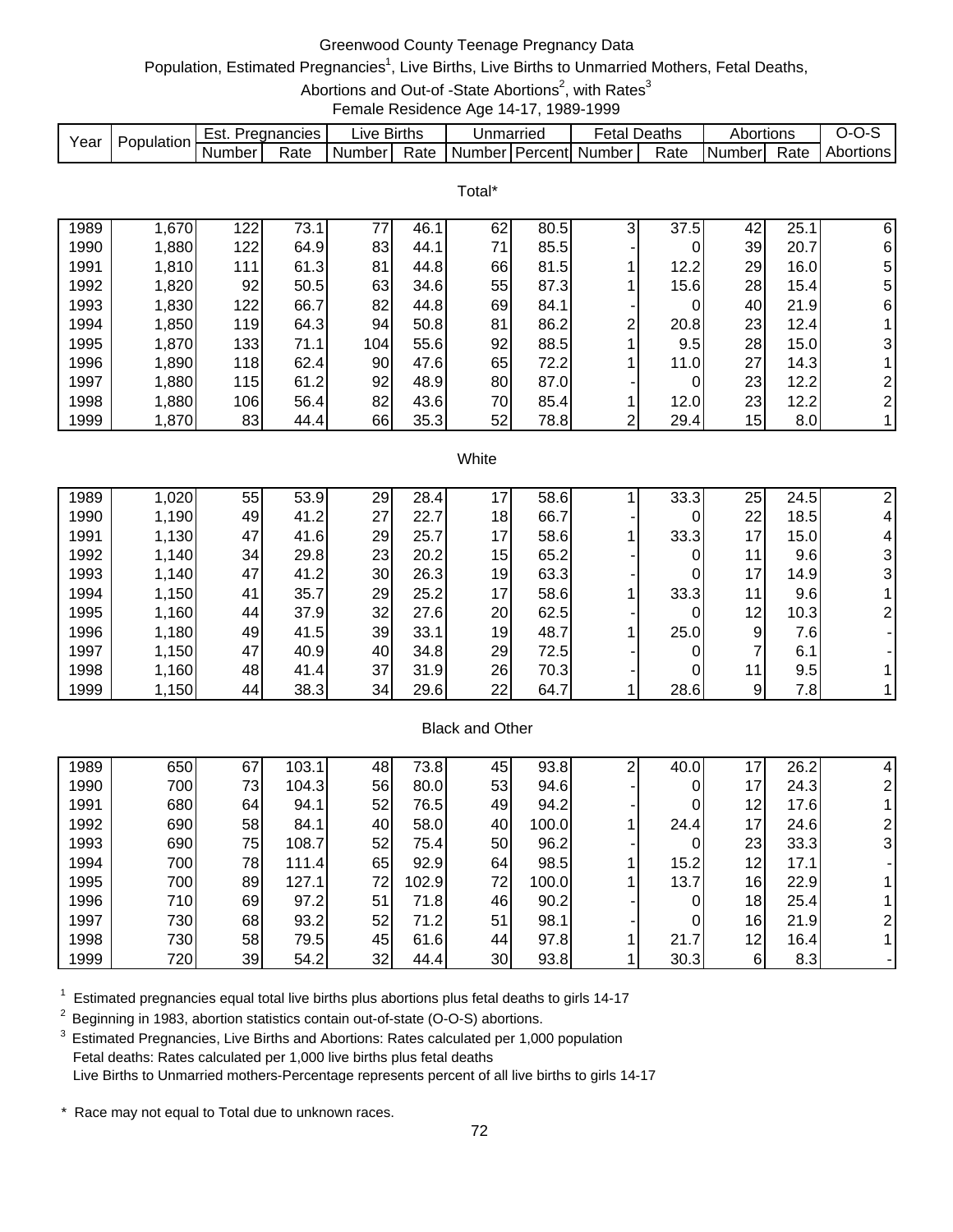# Hampton County Teenage Pregnancy Data

# Population, Estimated Pregnancies<sup>1</sup>, Live Births, Live Births to Unmarried Mothers, Fetal Deaths,

Abortions and Out-of-State Abortions<sup>2</sup>, with Rates<sup>3</sup>

Female Residence Age 14-17, 1989-1999

| Year | Population | Est.   | Pregnancies | ∟ive F | <b>Births</b> | Unmarried |                | Fetal  | Deaths | Abortions     |      | ∵~∪<br>   |
|------|------------|--------|-------------|--------|---------------|-----------|----------------|--------|--------|---------------|------|-----------|
|      |            | Number | Rate        | Number | Rate          | Number    | <b>Percent</b> | Number | Rate   | <b>Number</b> | Rate | Abortions |

Total\*

| 1989 | 610 | 44 | 72.1 | 35 | 57.4 | 24              | 68.6 | 54.1 |                 | 11.5 |              |
|------|-----|----|------|----|------|-----------------|------|------|-----------------|------|--------------|
| 1990 | 640 | 25 | 39.1 | 23 | 35.9 | 18              | 78.3 |      | っ               | 3.1  |              |
| 1991 | 610 | 39 | 63.9 | 33 | 54.1 | 30              | 90.9 |      | 6               | 9.8  | 21           |
| 1992 | 620 | 45 | 72.6 | 34 | 54.8 | 28              | 82.4 | 28.6 | 10 <sub>1</sub> | 16.1 | 21           |
| 1993 | 610 | 28 | 45.9 | 25 | 41.0 | 21              | 84.0 |      | 3               | 4.9  |              |
| 1994 | 640 | 37 | 57.8 | 25 | 39.1 | 20              | 80.0 | 38.5 |                 | 17.2 |              |
| 1995 | 640 | 37 | 57.8 | 32 | 50.0 | 30              | 93.8 |      | 5               | 7.8  | 41           |
| 1996 | 640 | 29 | 45.3 | 22 | 34.4 | 13              | 59.1 |      |                 | 10.9 |              |
| 1997 | 630 | 22 | 34.9 | 16 | 25.4 | 12              | 75.0 |      | 6               | 9.5  |              |
| 1998 | 630 | 26 | 41.3 | 22 | 34.9 | 10 <sup>1</sup> | 45.5 |      | 4               | 6.3  |              |
| 1999 | 620 | 31 | 50.0 | 26 | 41.9 | 16              | 61.5 | 37.0 | 4               | 6.5  | $\mathsf{2}$ |

#### **White**

| 1989 | 220 | 13 <sub>1</sub> | 59.1 | 12              | 54.5 |   | 33.3 |  |   | 4.5  |  |
|------|-----|-----------------|------|-----------------|------|---|------|--|---|------|--|
| 1990 | 220 | 61              | 27.3 | 5               | 22.7 |   | 20.0 |  |   | 4.5  |  |
| 1991 | 200 | 61              | 30.0 | 4               | 20.0 | 3 | 75.0 |  | ⌒ | 10.0 |  |
| 1992 | 210 | 91              | 42.9 | 6               | 28.6 | ົ | 33.3 |  | 3 | 14.3 |  |
| 1993 | 200 | $\overline{4}$  | 20.0 | 4               | 20.0 | ◠ | 50.0 |  |   |      |  |
| 1994 | 210 | 91              | 42.9 | 5               | 23.8 | ◠ | 40.0 |  | 4 | 19.0 |  |
| 1995 | 210 | 9               | 42.9 | 8               | 38.1 | 6 | 75.0 |  |   | 4.8  |  |
| 1996 | 210 | 14              | 66.7 | 10 <sub>l</sub> | 47.6 | 3 | 30.0 |  | 4 | 19.0 |  |
| 1997 | 200 | 61              | 30.0 | 5               | 25.0 | ◠ | 40.0 |  |   | 5.0  |  |
| 1998 | 200 | 10 <sup>1</sup> | 50.0 |                 | 35.0 |   | 0.0  |  | 3 | 15.0 |  |
| 1999 | 200 | 11              | 55.0 | 10 <sub>l</sub> | 50.0 | ⌒ | 20.0 |  |   | 5.0  |  |

## Black and Other

| 1989 | 390 | 31 | 79.5 | 23 | 59.0 | 20 | 87.0  | ⌒ | 80.0 | 6 | 15.4 <sub>1</sub> |  |
|------|-----|----|------|----|------|----|-------|---|------|---|-------------------|--|
| 1990 | 420 | 19 | 45.2 | 18 | 42.9 | 17 | 94.4  |   |      |   | 2.4               |  |
| 1991 | 410 | 33 | 80.5 | 29 | 70.7 | 27 | 93.1  |   |      |   | 9.8               |  |
| 1992 | 410 | 36 | 87.8 | 28 | 68.3 | 26 | 92.9  |   | 34.5 |   | 17.1              |  |
| 1993 | 410 | 24 | 58.5 | 21 | 51.2 | 19 | 90.5  |   | 0    | 3 | 7.3               |  |
| 1994 | 430 | 28 | 65.1 | 20 | 46.5 | 18 | 90.0  |   | 47.6 |   | 16.3              |  |
| 1995 | 430 | 28 | 65.1 | 24 | 55.8 | 24 | 100.0 |   |      |   | 9.3               |  |
| 1996 | 430 | 15 | 34.9 | 12 | 27.9 | 10 | 83.3  |   |      | 3 | 7.0               |  |
| 1997 | 430 | 16 | 37.2 | 11 | 25.6 | 10 | 90.9  |   |      | 5 | 11.6              |  |
| 1998 | 430 | 16 | 37.2 | 15 | 34.9 | 10 | 66.7  |   |      |   | 2.3               |  |
| 1999 | 420 | 20 | 47.6 | 16 | 38.1 | 14 | 87.5  |   | 58.8 | 3 | 7.1               |  |

 $1$  Estimated pregnancies equal total live births plus abortions plus fetal deaths to girls 14-17

<sup>2</sup> Beginning in 1983, abortion statistics contain out-of-state (O-O-S) abortions.

<sup>3</sup> Estimated Pregnancies, Live Births and Abortions: Rates calculated per 1,000 population Fetal deaths: Rates calculated per 1,000 live births plus fetal deaths Live Births to Unmarried mothers-Percentage represents percent of all live births to girls 14-17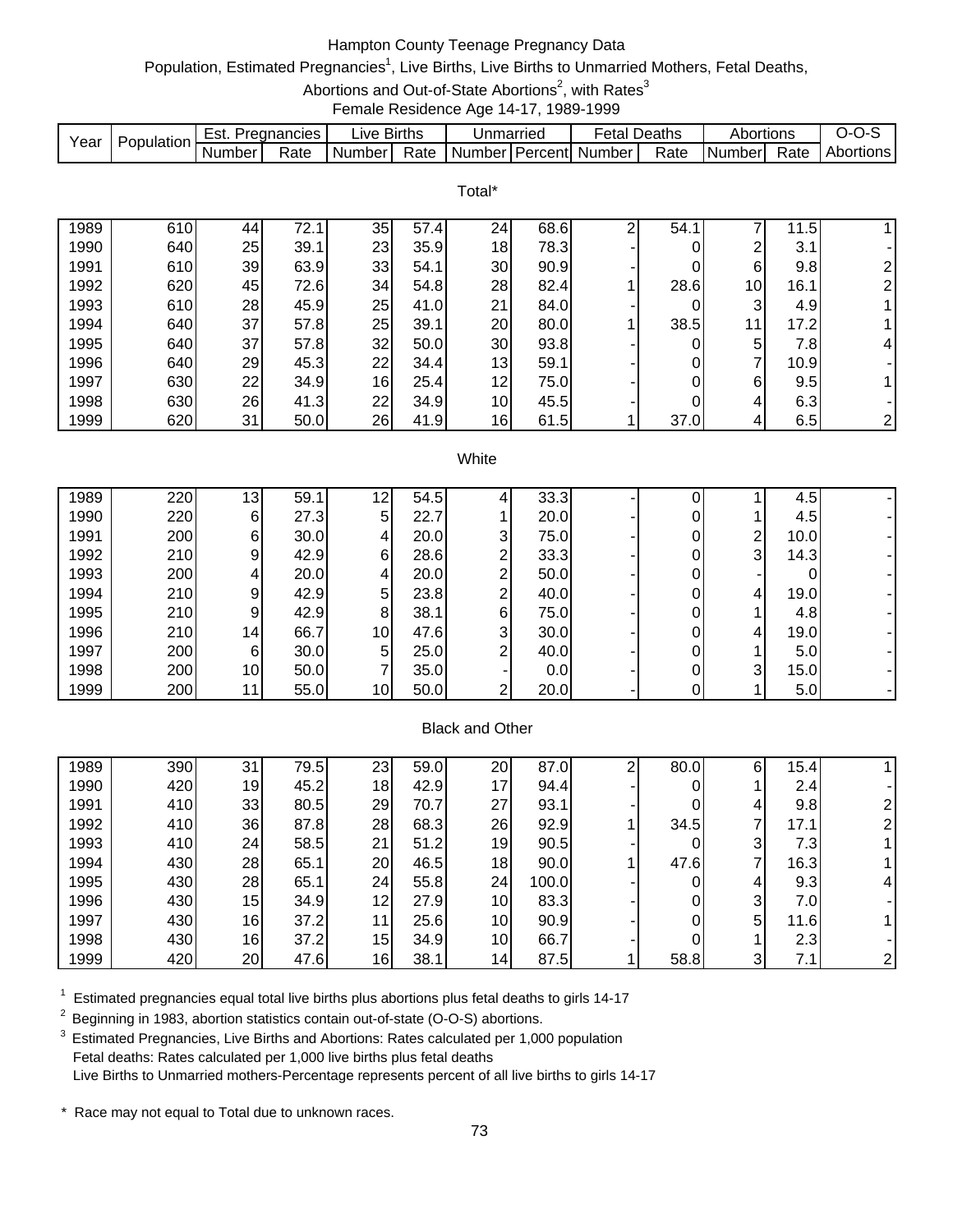# Horry County Teenage Pregnancy Data

# Population, Estimated Pregnancies<sup>1</sup>, Live Births, Live Births to Unmarried Mothers, Fetal Deaths,

Abortions and Out-of-State Abortions<sup>2</sup>, with Rates<sup>3</sup>

Female Residence Age 14-17, 1989-1999

|      | Population. | ⊨st.   | Pregnancies | ive Births. |      | Unmarried |            | -etal  | Deaths | Abortions |      | J-1<br>- 750 |
|------|-------------|--------|-------------|-------------|------|-----------|------------|--------|--------|-----------|------|--------------|
| Year |             | Number | Rate        | Number      | Rate | Number    | l Percentl | Number | Rate   | Numberl   | Rate | Abortions    |

Total\*

| 1989 | 3,630 | 220 | 60.6 | 1431             | 39.4 | 106 | 74.1 |                |      | 77 | 21.2 | 23 |
|------|-------|-----|------|------------------|------|-----|------|----------------|------|----|------|----|
| 1990 | 3,890 | 195 | 50.1 | 140              | 36.0 | 98  | 70.0 | ⌒              | 14.1 | 53 | 13.6 | 17 |
| 1991 | 3,840 | 186 | 48.4 | 135              | 35.2 | 107 | 79.3 |                | 0    | 51 | 13.3 | 16 |
| 1992 | 3,930 | 180 | 45.8 | 138              | 35.1 | 111 | 80.4 | ົ              | 14.3 | 40 | 10.2 | 18 |
| 1993 | 4,070 | 170 | 41.8 | 121              | 29.7 | 93  | 76.9 | ⌒              | 16.3 | 47 | 11.5 | 18 |
| 1994 | 3,950 | 195 | 49.4 | 143              | 36.2 | 116 | 81.1 |                | 6.9  | 51 | 12.9 | 21 |
| 1995 | 4,080 | 185 | 45.3 | 141              | 34.6 | 100 | 70.9 | 3              | 20.8 | 41 | 10.0 | 7  |
| 1996 | 4,230 | 180 | 42.6 | 130 <sub>1</sub> | 30.7 | 88  | 67.7 | $\overline{4}$ | 29.9 | 46 | 10.9 | 13 |
| 1997 | 4,260 | 185 | 43.4 | 133              | 31.2 | 103 | 77.4 |                | 0    | 52 | 12.2 | 24 |
| 1998 | 4,340 | 185 | 42.6 | 149              | 34.3 | 94  | 63.1 |                | 0    | 36 | 8.3  | 14 |
| 1999 | 4,400 | 160 | 36.4 | 116              | 26.4 | 61  | 52.6 | ົ              | 16.9 | 42 | 9.5  | 20 |

#### **White**

| 1989 | 2,510 | 118 | 47.0 | 67 | 26.7 | 36 | 53.7 |   |      | 51 | 20.3 | 15 <sub>1</sub> |
|------|-------|-----|------|----|------|----|------|---|------|----|------|-----------------|
| 1990 | 2,830 | 110 | 38.9 | 68 | 24.0 | 34 | 50.0 |   | 14.5 | 41 | 14.5 | 14 <sub>1</sub> |
| 1991 | 2,770 | 90  | 32.5 | 57 | 20.6 | 33 | 57.9 |   |      | 33 | 11.9 | 12              |
| 1992 | 2,840 | 87  | 30.6 | 55 | 19.4 | 32 | 58.2 |   |      | 32 | 11.3 | 16              |
| 1993 | 2,940 | 85  | 28.9 | 49 | 16.7 | 24 | 49.0 |   |      | 36 | 12.2 | 17              |
| 1994 | 2,850 | 93  | 32.6 | 58 | 20.4 | 38 | 65.5 |   |      | 35 | 12.3 | 17              |
| 1995 | 2,940 | 94  | 32.0 | 70 | 23.8 | 40 | 57.1 |   | 14.1 | 23 | 7.8I |                 |
| 1996 | 3,050 | 99  | 32.5 | 62 | 20.3 | 30 | 48.4 | ົ | 31.3 | 35 | 11.5 | 9               |
| 1997 | 3,020 | 112 | 37.1 | 70 | 23.2 | 51 | 72.9 |   |      | 42 | 13.9 | 18              |
| 1998 | 3,090 | 107 | 34.6 | 75 | 24.3 | 44 | 58.7 |   |      | 32 | 10.4 | 11              |
| 1999 | 3,130 | 104 | 33.2 | 73 | 23.3 | 30 | 41.1 |   |      | 31 | 9.9  | 14              |

## Black and Other

| 1989 | 1,120 | 101 | 90.2 | 76 | 67.9 | 70 | 92.1 |   |      | 25              | 22.3 |   |
|------|-------|-----|------|----|------|----|------|---|------|-----------------|------|---|
| 1990 | 1,060 | 85  | 80.2 | 72 | 67.9 | 64 | 88.9 |   | 13.7 | 12              | 11.3 |   |
| 1991 | 1,070 | 96  | 89.7 | 78 | 72.9 | 74 | 94.9 |   |      | 18              | 16.8 |   |
| 1992 | 1,090 | 93  | 85.3 | 83 | 76.1 | 79 | 95.2 | ົ | 23.5 | 8               | 7.3  |   |
| 1993 | 1,130 | 85  | 75.2 | 72 | 63.7 | 69 | 95.8 | ົ | 27.0 | 11              | 9.7  |   |
| 1994 | 1,100 | 102 | 92.7 | 85 | 77.3 | 78 | 91.8 |   | 11.6 | 16              | 14.5 | 4 |
| 1995 | 1,130 | 91  | 80.5 | 71 | 62.8 | 60 | 84.5 | ົ | 27.4 | 18              | 15.9 | 4 |
| 1996 | 1,180 | 81  | 68.6 | 68 | 57.6 | 58 | 85.3 | ົ | 28.6 | 11              | 9.3  |   |
| 1997 | 1,240 | 73  | 58.9 | 63 | 50.8 | 52 | 82.5 |   | 0    | 10 <sub>1</sub> | 8.1  | 6 |
| 1998 | 1,250 | 77  | 61.6 | 74 | 59.2 | 50 | 67.6 |   | 0    | 3               | 2.4  |   |
| 1999 | 1,270 | 55  | 43.3 | 43 | 33.9 | 31 | 72.1 | ົ | 44.4 | 10 <sub>l</sub> | 7.9  | 5 |

 $1$  Estimated pregnancies equal total live births plus abortions plus fetal deaths to girls 14-17

<sup>2</sup> Beginning in 1983, abortion statistics contain out-of-state (O-O-S) abortions.

<sup>3</sup> Estimated Pregnancies, Live Births and Abortions: Rates calculated per 1,000 population Fetal deaths: Rates calculated per 1,000 live births plus fetal deaths Live Births to Unmarried mothers-Percentage represents percent of all live births to girls 14-17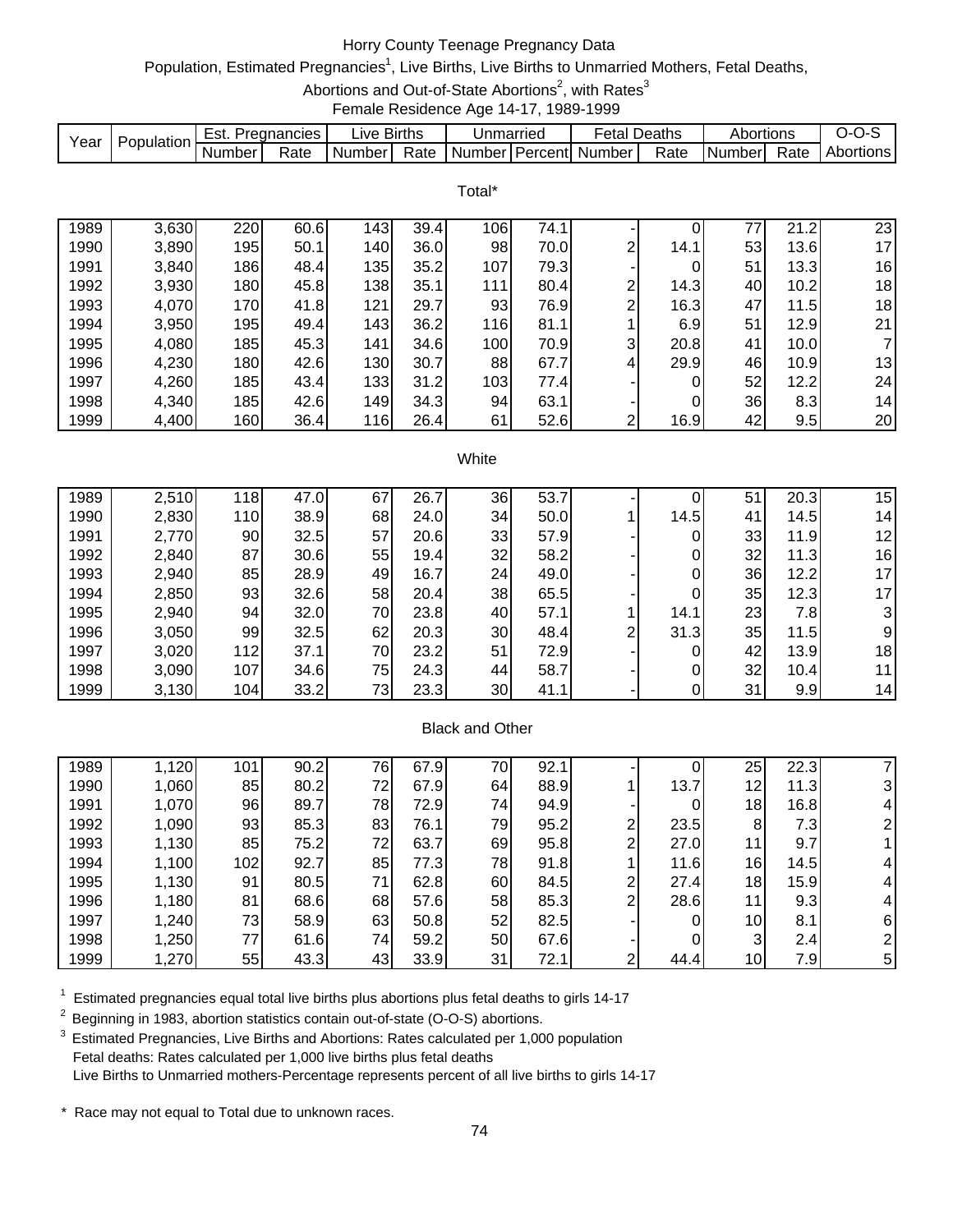# Jasper County Teenage Pregnancy Data

# Population, Estimated Pregnancies<sup>1</sup>, Live Births, Live Births to Unmarried Mothers, Fetal Deaths,

Abortions and Out-of-State Abortions<sup>2</sup>, with Rates<sup>3</sup>

Female Residence Age 14-17, 1989-1999

|      |            | Est.   | Pregnancies | _ive   | <b>Births</b> | Unmarried |             | Fetal  | Deaths | Abortions     |      | J-1       |
|------|------------|--------|-------------|--------|---------------|-----------|-------------|--------|--------|---------------|------|-----------|
| Year | Population | Number | Rate        | Number | Rate          | Number    | ∶I PercentI | Number | Rate   | <b>Number</b> | Rate | Abortions |

|      |     |    |      |                 |      | Total* |      |                |                |                 |      |                |
|------|-----|----|------|-----------------|------|--------|------|----------------|----------------|-----------------|------|----------------|
| 1989 | 490 | 32 | 65.3 | 23              | 46.9 | 17     | 73.9 |                |                | 9               | 18.4 | 2              |
| 1990 | 500 | 42 | 84.0 | 30 <sub>1</sub> | 60.0 | 22     | 73.3 | 3 <sub>l</sub> | 90.9           | 9               | 18.0 | $\overline{2}$ |
| 1991 | 490 | 39 | 79.6 | 30              | 61.2 | 24     | 80.0 |                | 32.3           | 8               | 16.3 | $\overline{3}$ |
| 1992 | 490 | 31 | 63.3 | 24              | 49.0 | 22     | 91.7 |                | 40.0           | 6               | 12.2 | 2 <sub>1</sub> |
| 1993 | 490 | 25 | 51.0 | 15              | 30.6 | 11     | 73.3 |                |                | 10 <sup>1</sup> | 20.4 | 3 <sup>1</sup> |
| 1994 | 500 | 34 | 68.0 | 26              | 52.0 | 22     | 84.6 |                | 0              | 8               | 16.0 | 5              |
| 1995 | 510 | 31 | 60.8 | 23              | 45.1 | 22     | 95.7 |                | $\overline{0}$ | 8               | 15.7 | 3 <sup>1</sup> |
| 1996 | 500 | 27 | 54.0 | 27              | 54.0 | 18     | 66.7 |                | 0              | ۰               | 0.0  |                |
| 1997 | 510 | 31 | 60.8 | 25              | 49.0 | 16     | 64.0 |                | 0              | 6               | 11.8 | 4              |
| 1998 | 510 | 36 | 70.6 | 32              | 62.7 | 24     | 75.0 |                | 0              | 4               | 7.8  |                |
| 1999 | 510 | 23 | 45.1 | 17              | 33.3 | 15     | 88.2 |                | $\mathbf{0}$   | 6               | 11.8 | $\mathbf{2}$   |

#### **White**

| 1989 | 180 | 12              | 66.7 | 9 | 50.0 | ۍ | 33.3 |       | 3              | 16.7 |  |
|------|-----|-----------------|------|---|------|---|------|-------|----------------|------|--|
| 1990 | 170 | 8               | 47.1 | 5 | 29.4 |   |      |       | 3              | 17.6 |  |
| 1991 | 160 | 15              | 93.8 | 9 | 56.3 | 4 | 44.4 | 100.0 | 5              | 31.3 |  |
| 1992 | 160 | 11              | 68.8 |   | 43.8 | 5 | 71.4 |       | 4              | 25.0 |  |
| 1993 | 160 | 6               | 37.5 | 4 | 25.0 |   | 25.0 |       | 2              | 12.5 |  |
| 1994 | 160 | 8               | 50.0 | 5 | 31.3 | ົ | 40.0 |       | 3              | 18.8 |  |
| 1995 | 170 |                 | 41.2 |   | 23.5 | 3 | 75.0 |       | 3 <sub>l</sub> | 17.6 |  |
| 1996 | 170 | 6               | 35.3 | 6 | 35.3 | ◠ | 33.3 |       |                |      |  |
| 1997 | 160 | 6               | 37.5 | 4 | 25.0 |   |      |       | 2              | 12.5 |  |
| 1998 | 160 | 10 <sub>1</sub> | 62.5 | 9 | 56.3 | 5 | 55.6 |       |                | 6.3  |  |
| 1999 | 160 | ົ<br>J          | 18.8 | 3 | 18.8 |   | 33.3 |       |                |      |  |

## Black and Other

| 1989 | 310 | 20   | 64.5  | 14 | 45.2 | 14. | 100.0 |    |       | 6 | 19.4             |   |
|------|-----|------|-------|----|------|-----|-------|----|-------|---|------------------|---|
| 1990 | 330 | 34 I | 103.0 | 25 | 75.8 | 22  | 88.0  | 31 | 107.1 | 6 | 18.2             |   |
| 1991 | 330 | 24   | 72.7  | 21 | 63.6 | 20  | 95.2  |    |       | 3 | 9.1              |   |
| 1992 | 330 | 20   | 60.6  | 17 | 51.5 | 17  | 100.0 |    | 55.6  | ⌒ | 6.1              |   |
| 1993 | 330 | 19   | 57.6  | 11 | 33.3 | 10  | 90.9  |    |       | 8 | 24.2             | 3 |
| 1994 | 330 | 26   | 78.8  | 21 | 63.6 | 20  | 95.2  |    |       | 5 | 15.2             |   |
| 1995 | 340 | 24   | 70.6  | 19 | 55.9 | 19  | 100.0 |    |       | 5 | 14.7             |   |
| 1996 | 340 | 21   | 61.8  | 21 | 61.8 | 16  | 76.2  |    |       |   |                  |   |
| 1997 | 350 | 25   | 71.4  | 21 | 60.0 | 16  | 76.2  |    |       | 4 | 11.4             | 3 |
| 1998 | 340 | 26   | 76.5  | 23 | 67.6 | 19  | 82.6  |    |       | 3 | 8.8 <sub>l</sub> |   |
| 1999 | 350 | 20   | 57.1  | 14 | 40.0 | 14  | 100.0 |    |       | 6 | 17.1             |   |

 $1$  Estimated pregnancies equal total live births plus abortions plus fetal deaths to girls 14-17

<sup>2</sup> Beginning in 1983, abortion statistics contain out-of-state (O-O-S) abortions.

<sup>3</sup> Estimated Pregnancies, Live Births and Abortions: Rates calculated per 1,000 population Fetal deaths: Rates calculated per 1,000 live births plus fetal deaths Live Births to Unmarried mothers-Percentage represents percent of all live births to girls 14-17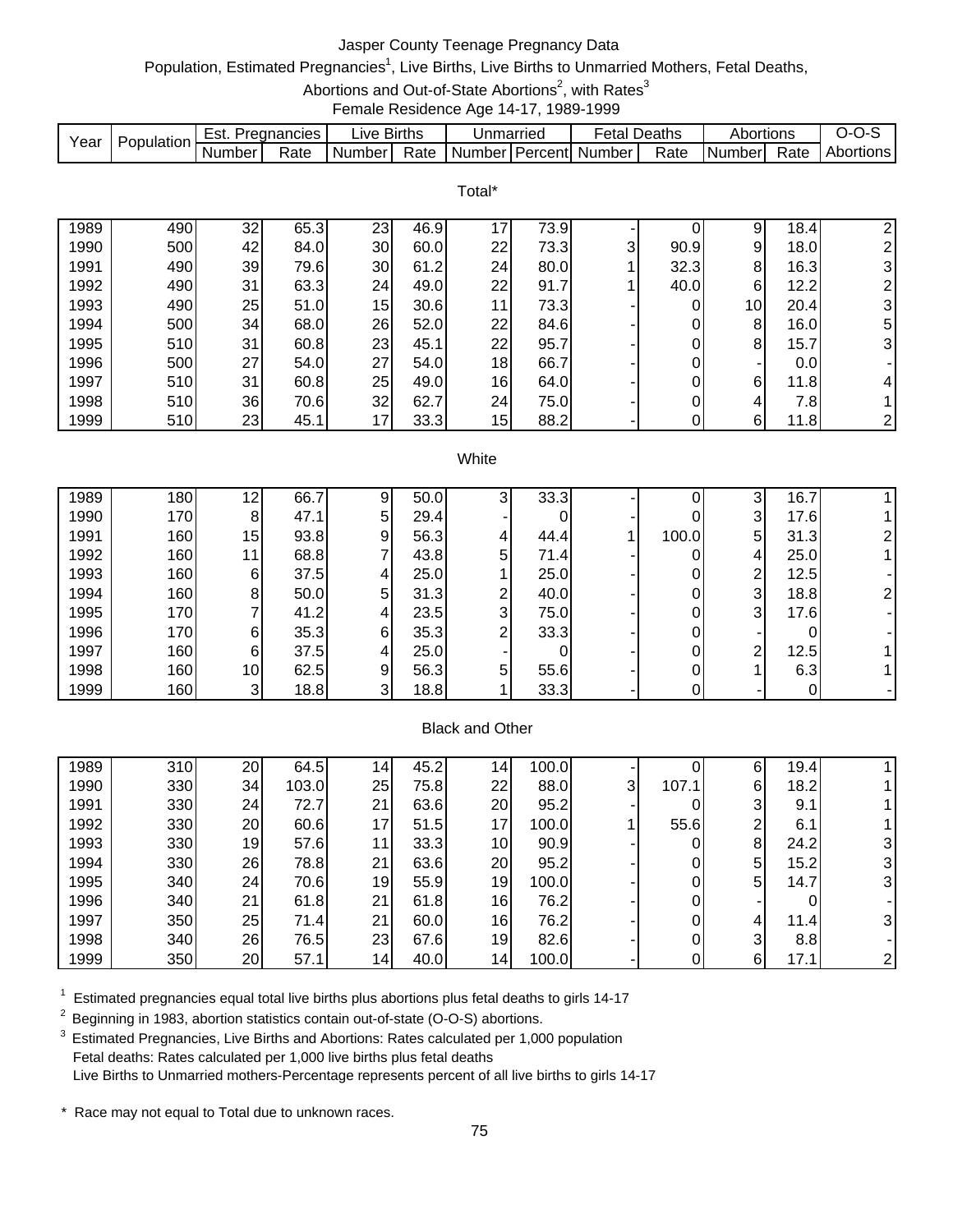# Kershaw County Teenage Pregnancy Data

# Population, Estimated Pregnancies<sup>1</sup>, Live Births, Live Births to Unmarried Mothers, Fetal Deaths,

Abortions and Out-of-State Abortions<sup>2</sup>, with Rates<sup>3</sup>

Female Residence Age 14-17, 1989-1999

|      | Population | Est.   | Pregnancies | _ive l | <b>Births</b> | Unmarried |             | Fetal. | Deaths | Abortions     |      | ∍-ט-י     |
|------|------------|--------|-------------|--------|---------------|-----------|-------------|--------|--------|---------------|------|-----------|
| Year |            | Number | Rate        | Number | Rate          | Number    | 1 Percent l | Number | Rate   | <b>Number</b> | Rate | Abortions |
|      |            |        |             |        |               |           |             |        |        |               |      |           |

Total\*

| 1989 | 1,420 | 60 | 42.3 | 41 | 28.9 | 31 | 75.6 |      | 19 | 13.4 | 5 |
|------|-------|----|------|----|------|----|------|------|----|------|---|
| 1990 | 1,290 | 53 | 41.1 | 35 | 27.1 | 25 | 71.4 | 0    | 18 | 14.0 |   |
| 1991 | 1,260 | 53 | 42.1 | 34 | 27.0 | 22 | 64.7 | 0    | 19 | 15.1 | 3 |
| 1992 | 1,270 | 61 | 48.0 | 39 | 30.7 | 30 | 76.9 | 0    | 22 | 17.3 | 3 |
| 1993 | 1,280 | 73 | 57.0 | 50 | 39.1 | 32 | 64.0 | 0    | 23 | 18.0 |   |
| 1994 | 1,310 | 61 | 46.6 | 46 | 35.1 | 33 | 71.7 | 21.3 | 14 | 10.7 | ⌒ |
| 1995 | 1,330 | 55 | 41.4 | 41 | 30.8 | 30 | 73.2 |      | 14 | 10.5 |   |
| 1996 | 1,340 | 68 | 50.7 | 52 | 38.8 | 31 | 59.6 | 18.9 | 15 | 11.2 |   |
| 1997 | 1,320 | 59 | 44.7 | 41 | 31.1 | 15 | 36.6 | 23.8 | 17 | 12.9 | 3 |
| 1998 | 1,340 | 45 | 33.6 | 29 | 21.6 | 11 | 37.9 |      | 16 | 11.9 | 4 |
| 1999 | 1,350 | 64 | 47.4 | 50 | 37.0 | 27 | 54.0 |      | 14 | 10.4 | 5 |

#### **White**

| 1989 | 950 | 35 | 36.8 | 2٠              | 22.7 | 12 | 57.7 |      | 14              | 14.7 | 3 |
|------|-----|----|------|-----------------|------|----|------|------|-----------------|------|---|
| 1990 | 870 | 33 | 37.9 | 19              | 21.8 | 9  | 47.4 |      | 14              | 16.1 |   |
| 1991 | 840 | 30 | 35.7 | 21              | 25.0 | 10 | 47.6 |      | 9               | 10.7 |   |
| 1992 | 850 | 33 | 38.8 | 19              | 22.4 | 11 | 57.9 |      | 14 <sub>1</sub> | 16.5 |   |
| 1993 | 860 | 37 | 43.0 | 26              | 30.2 | 9  | 34.6 |      | 11              | 12.8 |   |
| 1994 | 880 | 31 | 35.2 | 22              | 25.0 | 9  | 40.9 | 43.5 | 8               | 9.1  |   |
| 1995 | 890 | 27 | 30.3 | 19              | 21.3 | 10 | 52.6 |      | 8               | 9.0  |   |
| 1996 | 890 | 37 | 41.6 | 29              | 32.6 | 12 | 41.4 | 33.3 |                 | 7.9  |   |
| 1997 | 870 | 25 | 28.7 | 16              | 18.4 | 4  | 25.0 | 58.8 | 8               | 9.2  |   |
| 1998 | 880 | 26 | 29.5 | 16 <sup>1</sup> | 18.2 | ◠  | 12.5 |      | 10 <sub>1</sub> | 11.4 |   |
| 1999 | 890 | 37 | 41.6 | 30              | 33.7 | 13 | 43.3 |      |                 | 7.9  |   |

## Black and Other

| 1989 | 470 | 25 | 53.2 | 20 | 42.6 | 19              | 95.0  |  | 5               | 10.6 |  |
|------|-----|----|------|----|------|-----------------|-------|--|-----------------|------|--|
| 1990 | 420 | 20 | 47.6 | 16 | 38.1 | 16              | 100.0 |  |                 | 9.5  |  |
| 1991 | 420 | 23 | 54.8 | 13 | 31.0 | 12              | 92.3  |  | 10 <sub>1</sub> | 23.8 |  |
| 1992 | 420 | 28 | 66.7 | 20 | 47.6 | 19              | 95.0  |  | 8               | 19.0 |  |
| 1993 | 430 | 36 | 83.7 | 24 | 55.8 | 23              | 95.8  |  | 12              | 27.9 |  |
| 1994 | 440 | 30 | 68.2 | 24 | 54.5 | 24              | 100.0 |  | 6               | 13.6 |  |
| 1995 | 440 | 28 | 63.6 | 22 | 50.0 | 20              | 90.9  |  | 6               | 13.6 |  |
| 1996 | 450 | 31 | 68.9 | 23 | 51.1 | 19              | 82.6  |  | 8               | 17.8 |  |
| 1997 | 450 | 34 | 75.6 | 25 | 55.6 | 11 <sub>1</sub> | 44.0  |  | 9               | 20.0 |  |
| 1998 | 460 | 19 | 41.3 | 13 | 28.3 | 9               | 69.2  |  | 6               | 13.0 |  |
| 1999 | 460 | 27 | 58.7 | 20 | 43.5 | 14 <sub>1</sub> | 70.0  |  |                 | 15.2 |  |

 $1$  Estimated pregnancies equal total live births plus abortions plus fetal deaths to girls 14-17

<sup>2</sup> Beginning in 1983, abortion statistics contain out-of-state (O-O-S) abortions.

3 Estimated Pregnancies, Live Births and Abortions: Rates calculated per 1,000 population Fetal deaths: Rates calculated per 1,000 live births plus fetal deaths Live Births to Unmarried mothers-Percentage represents percent of all live births to girls 14-17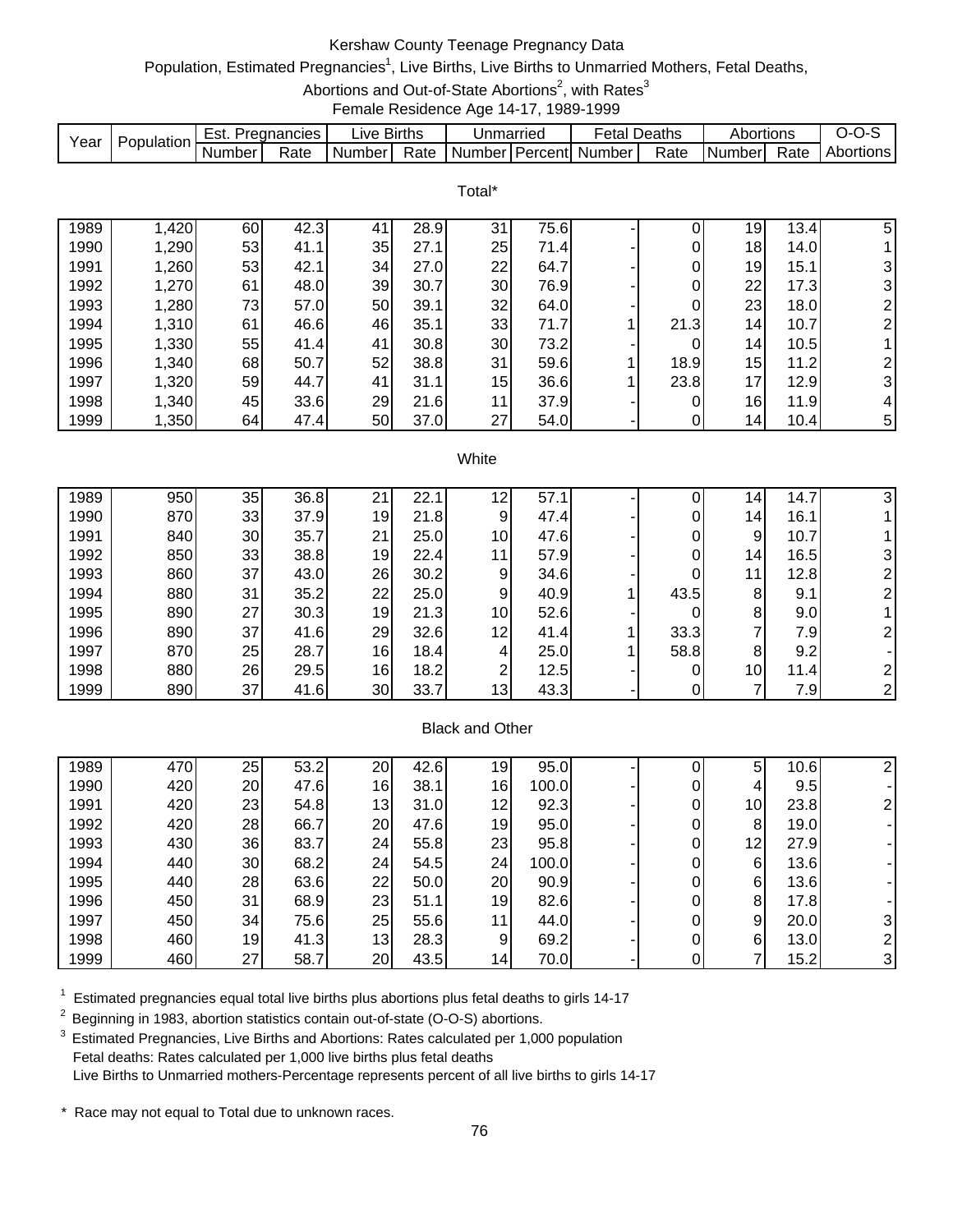# Lancaster County Teenage Pregnancy Data

# Population, Estimated Pregnancies<sup>1</sup>, Live Births, Live Births to Unmarried Mothers, Fetal Deaths,

Abortions and Out-of-State Abortions<sup>2</sup>, with Rates<sup>3</sup>

Female Residence Age 14-17, 1989-1999

|      |            | Est.   | Pregnancies | ∟ive Births |      | Unmarried | Fetal                     | Deaths | Abortions |      | $J-I$     |
|------|------------|--------|-------------|-------------|------|-----------|---------------------------|--------|-----------|------|-----------|
| Year | Population | Number | Rate        | Number I    | Rate |           | l NumberTPercentl Number_ | Rate   | I Numberl | Rate | Abortions |

|      |       |     |      |    |      | Total* |      |   |      |    |      |    |
|------|-------|-----|------|----|------|--------|------|---|------|----|------|----|
| 1989 | 1,840 | 102 | 55.4 | 68 | 37.0 | 42     | 61.8 | ⌒ | 28.6 | 32 | 17.4 | 24 |
| 1990 | 1,690 | 101 | 59.8 | 73 | 43.2 | 51     | 69.9 | 3 | 39.5 | 25 | 14.8 | 21 |
| 1991 | 1,630 | 105 | 64.4 | 77 | 47.2 | 49     | 63.6 | ⌒ | 25.3 | 26 | 16.0 | 21 |
| 1992 | 1,640 | 89  | 54.3 | 66 | 40.2 | 48     | 72.7 | ົ | 29.4 | 21 | 12.8 | 19 |
| 1993 | 1,630 | 82  | 50.3 | 67 | 41.1 | 45     | 67.2 | ⌒ | 29.0 | 13 | 8.0  | 11 |
| 1994 | 1,660 | 93  | 56.0 | 71 | 42.8 | 46     | 64.8 | ⌒ | 27.4 | 20 | 12.0 | 20 |
| 1995 | 1,670 | 86  | 51.5 | 73 | 43.7 | 52     | 71.2 |   | 0    | 13 | 7.8  | 12 |
| 1996 | 1,690 | 90  | 53.3 | 77 | 45.6 | 45     | 58.4 |   | 0    | 13 | 7.7  | 11 |
| 1997 | 1,670 | 69  | 41.3 | 64 | 38.3 | 39     | 60.9 |   | 0    | 5  | 3.0  | 4  |
| 1998 | 1,710 | 72  | 42.1 | 64 | 37.4 | 47     | 73.4 |   | 0    | 8  | 4.7  | 7  |
| 1999 | 1,710 | 64  | 37.4 | 56 | 32.7 | 36     | 64.3 |   | 17.5 | 7  | 4.1  | 5  |

#### **White**

| 1989 | 1,330 | 50 | 37.6 | 30 | 22.6 | 8               | 26.7 |   |      | 20       | 15.0 | 14 <sub>1</sub> |
|------|-------|----|------|----|------|-----------------|------|---|------|----------|------|-----------------|
| 1990 | 1,160 | 46 | 39.7 | 28 | 24.1 | 9               | 32.1 | ⌒ | 66.7 | 16       | 13.8 | 14 <sub>1</sub> |
| 1991 | 1,110 | 49 | 44.1 | 32 | 28.8 | 14              | 43.8 |   | 30.3 | 16       | 14.4 | 13              |
| 1992 | 1,110 | 41 | 36.9 | 30 | 27.0 | 20              | 66.7 |   |      | 11       | 9.9  | 10              |
| 1993 | 1,110 | 42 | 37.8 | 33 | 29.7 | 16              | 48.5 |   |      | 9        | 8.1  | 9               |
| 1994 | 1,120 | 46 | 41.1 | 34 | 30.4 | 11              | 32.4 |   |      | 12       | 10.7 | 12              |
| 1995 | 1,130 | 34 | 30.1 | 28 | 24.8 | 12              | 42.9 |   |      | 6        | 5.3  | 5               |
| 1996 | 1,150 | 42 | 36.5 | 36 | 31.3 | 15              | 41.7 |   |      | 6        | 5.2  | 6               |
| 1997 | 1,100 | 37 | 33.6 | 34 | 30.9 | 14 <sub>1</sub> | 41.2 |   |      | 3        | 2.7  |                 |
| 1998 | 1,140 | 39 | 34.2 | 36 | 31.6 | 22              | 61.1 |   |      | 3        | 2.6  |                 |
| 1999 | 1,140 | 35 | 30.7 | 28 | 24.6 | 14              | 50.0 |   | 35   | $6\vert$ | 5.3  |                 |

# Black and Other

| 1989 | 510 | 52 | 102.0 | 38 | 74.5 | 34 | 89.5 |   | 50.0 | 12                       | 23.5             | 10 <sub>1</sub> |
|------|-----|----|-------|----|------|----|------|---|------|--------------------------|------------------|-----------------|
| 1990 | 540 | 54 | 100.0 | 45 | 83.3 | 42 | 93.3 |   | 21.7 | 8                        | 14.8             | 61              |
| 1991 | 530 | 56 | 105.7 | 45 | 84.9 | 35 | 77.8 |   | 21.7 | 10                       | 18.9             | 8               |
| 1992 | 530 | 48 | 90.6  | 36 | 67.9 | 28 | 77.8 | ⌒ | 52.6 | 10 <sub>l</sub>          | 18.9             | 9               |
| 1993 | 530 | 40 | 75.5  | 34 | 64.2 | 29 | 85.3 | ⌒ | 55.6 | 4                        | 7.5              |                 |
| 1994 | 540 | 47 | 87.0  | 37 | 68.5 | 35 | 94.6 | ⌒ | 51.3 | 8                        | 14.8             | 8               |
| 1995 | 540 | 52 | 96.3  | 45 | 83.3 | 40 | 88.9 |   |      | $\overline{\phantom{a}}$ | 13.0             |                 |
| 1996 | 550 | 48 | 87.3  | 41 | 74.5 | 30 | 73.2 |   |      | ⇁                        | 12.7             | 5               |
| 1997 | 560 | 32 | 57.1  | 30 | 53.6 | 25 | 83.3 |   |      | 2                        | 3.6              |                 |
| 1998 | 570 | 32 | 56.1  | 28 | 49.1 | 25 | 89.3 |   |      | 4                        | 7.0 <sub>l</sub> | 31              |
| 1999 | 570 | 29 | 50.9  | 28 | 49.1 | 22 | 78.6 |   |      |                          | 1.8              |                 |

 $1$  Estimated pregnancies equal total live births plus abortions plus fetal deaths to girls 14-17

<sup>2</sup> Beginning in 1983, abortion statistics contain out-of-state (O-O-S) abortions.

<sup>3</sup> Estimated Pregnancies, Live Births and Abortions: Rates calculated per 1,000 population Fetal deaths: Rates calculated per 1,000 live births plus fetal deaths Live Births to Unmarried mothers-Percentage represents percent of all live births to girls 14-17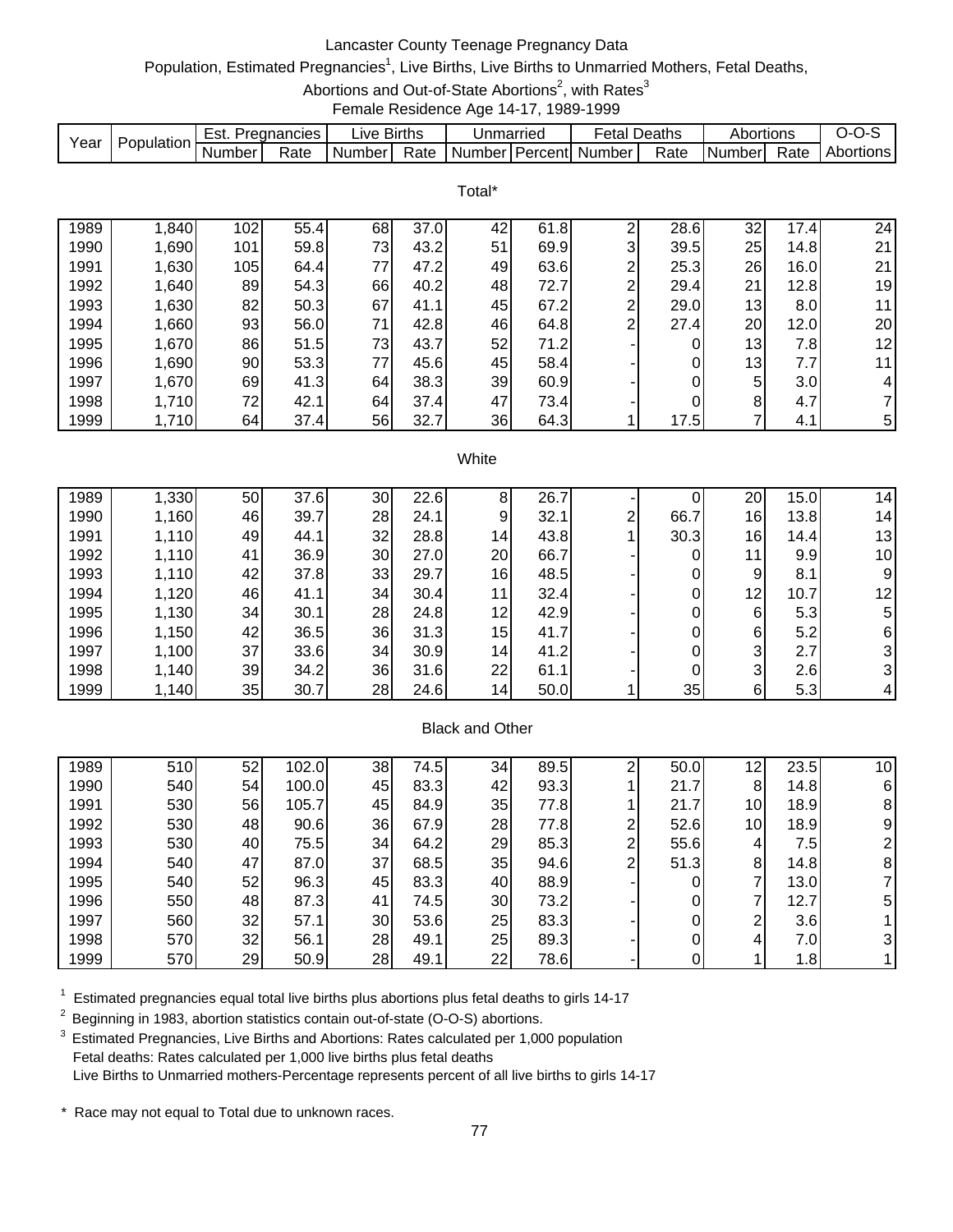# Laurens County Teenage Pregnancy Data

# Population, Estimated Pregnancies<sup>1</sup>, Live Births, Live Births to Unmarried Mothers, Fetal Deaths,

Abortions and Out-of-State Abortions<sup>2</sup>, with Rates<sup>3</sup>

Female Residence Age 14-17, 1989-1999

|      |            | Est.     | Pregnancies | IV <sub>e</sub> | <b>Births</b> | Unmarried |                  | Fetal  | Deaths | Abortions     |      | . J-1     |
|------|------------|----------|-------------|-----------------|---------------|-----------|------------------|--------|--------|---------------|------|-----------|
| Year | Population | . Number | Rate        | . Number        | Rate          | Number    | <b>I</b> Percent | Number | Rate   | <b>Number</b> | Rate | Abortions |

Total\*

| 1989 | ,540  | 127 | 82.5 | 87 | 56.5 | 67 | 77.0I |   | 11.4 | 39              | 25.3 | 3              |
|------|-------|-----|------|----|------|----|-------|---|------|-----------------|------|----------------|
| 1990 | 1,820 | 125 | 68.7 | 90 | 49.5 | 72 | 80.0  | 4 | 42.6 | 31              | 17.0 | 8              |
| 1991 | 1,750 | 100 | 57.1 | 77 | 44.0 | 64 | 83.1  |   | 12.8 | 22              | 12.6 | 4              |
| 1992 | 1,760 | 86  | 48.9 | 69 | 39.2 | 51 | 73.9  |   |      | 17              | 9.7  |                |
| 1993 | 1,780 | 87  | 48.9 | 72 | 40.4 | 53 | 73.6  |   | 13.7 | 14 <sub>1</sub> | 7.9  | 4              |
| 1994 | 1,790 | 98  | 54.7 | 81 | 45.3 | 69 | 85.2  |   |      | 17              | 9.5  | $\mathbf{3}$   |
| 1995 | 1,810 | 94  | 51.9 | 63 | 34.8 | 46 | 73.0  | 3 | 45.5 | 28              | 15.5 | 2 <sub>1</sub> |
| 1996 | 1,840 | 102 | 55.4 | 67 | 36.4 | 45 | 67.2  |   | 14.7 | 34              | 18.5 |                |
| 1997 | 1,810 | 72  | 39.8 | 50 | 27.6 | 33 | 66.0  |   |      | 22              | 12.2 |                |
| 1998 | ,860  | 89  | 47.8 | 75 | 40.3 | 59 | 78.7  |   | 13.2 | 13              | 7.0  |                |
| 1999 | 1,850 | 94  | 50.8 | 74 | 40.0 | 44 | 59.5  |   | 13.3 | 19              | 10.3 |                |

#### **White**

| 1989 | 1,010 | 52 | 51.5 | 30 | 29.7 | 13 <sub>1</sub> | 43.3 |   | 32.3 | <b>O4</b> | 20.8 |   |
|------|-------|----|------|----|------|-----------------|------|---|------|-----------|------|---|
| 1990 | 1,210 | 54 | 44.6 | 38 | 31.4 | 22              | 57.9 | 3 | 73.2 | 13        | 10.7 |   |
| 1991 | 1,160 | 45 | 38.8 | 31 | 26.7 | 18              | 58.1 |   | 31.3 | 13        | 11.2 |   |
| 1992 | 1,170 | 43 | 36.8 | 31 | 26.5 | 15              | 48.4 |   |      | 12        | 10.3 |   |
| 1993 | 1,180 | 45 | 38.1 | 34 | 28.8 | 16              | 47.1 |   |      | 11        | 9.3  | 4 |
| 1994 | 1,180 | 41 | 34.7 | 30 | 25.4 | 19              | 63.3 |   |      | 11        | 9.3  |   |
| 1995 | 1,200 | 59 | 49.2 | 48 | 40.0 | 32              | 66.7 |   | 20.4 | 10        | 8.3  |   |
| 1996 | 1,220 | 52 | 42.6 | 34 | 27.9 | 18              | 52.9 |   |      | 18        | 14.8 |   |
| 1997 | 1,180 | 48 | 40.7 | 33 | 28.0 | 19              | 57.6 |   |      | 15        | 12.7 |   |
| 1998 | 1,210 | 43 | 35.5 | 36 | 29.8 | 21              | 58.3 |   |      | 7         | 5.8  |   |
| 1999 | 1,210 | 60 | 49.6 | 48 | 39.7 | 24              | 50.0 |   | 20.4 | 11        | 9.1  |   |

## Black and Other

| 1989 | 530 | 75 | 141.5 | 57 | 107.5 | 54              | 94.7  |   |       | 18 <sub>1</sub> | 34.0             |   |
|------|-----|----|-------|----|-------|-----------------|-------|---|-------|-----------------|------------------|---|
| 1990 | 600 | 71 | 118.3 | 52 | 86.7  | 50              | 96.2  |   | 18.9  | 18              | 30.0             | 6 |
| 1991 | 590 | 55 | 93.2  | 46 | 78.0  | 46              | 100.0 |   |       | 9               | 15.3             |   |
| 1992 | 600 | 43 | 71.7  | 38 | 63.3  | 36              | 94.7  |   |       | 5               | 8.3              |   |
| 1993 | 600 | 42 | 70.0  | 38 | 63.3  | 37              | 97.4  |   | 25.6  | 3               | 5.0 <sub>l</sub> |   |
| 1994 | 600 | 57 | 95.0  | 51 | 85.0  | 50              | 98.0  |   |       | 6               | 10.0             |   |
| 1995 | 610 | 35 | 57.4  | 15 | 24.6  | 14 <sub>1</sub> | 93.3  | ⌒ | 117.6 | 18              | 29.5             |   |
| 1996 | 620 | 50 | 80.6  | 33 | 53.2  | 27              | 81.8  |   | 29.4  | 16              | 25.8             |   |
| 1997 | 630 | 24 | 38.1  | 17 | 27.0  | 14 <sub>1</sub> | 82.4  |   |       | ⇁               | 11.1             |   |
| 1998 | 650 | 46 | 70.8  | 39 | 60.0  | 38              | 97.4  |   | 25.0  | 6               | 9.2              |   |
| 1999 | 640 | 34 | 53.1  | 26 | 40.6  | 20              | 76.9  |   |       | 8               | 12.5             |   |

 $1$  Estimated pregnancies equal total live births plus abortions plus fetal deaths to girls 14-17

<sup>2</sup> Beginning in 1983, abortion statistics contain out-of-state (O-O-S) abortions.

<sup>3</sup> Estimated Pregnancies, Live Births and Abortions: Rates calculated per 1,000 population Fetal deaths: Rates calculated per 1,000 live births plus fetal deaths Live Births to Unmarried mothers-Percentage represents percent of all live births to girls 14-17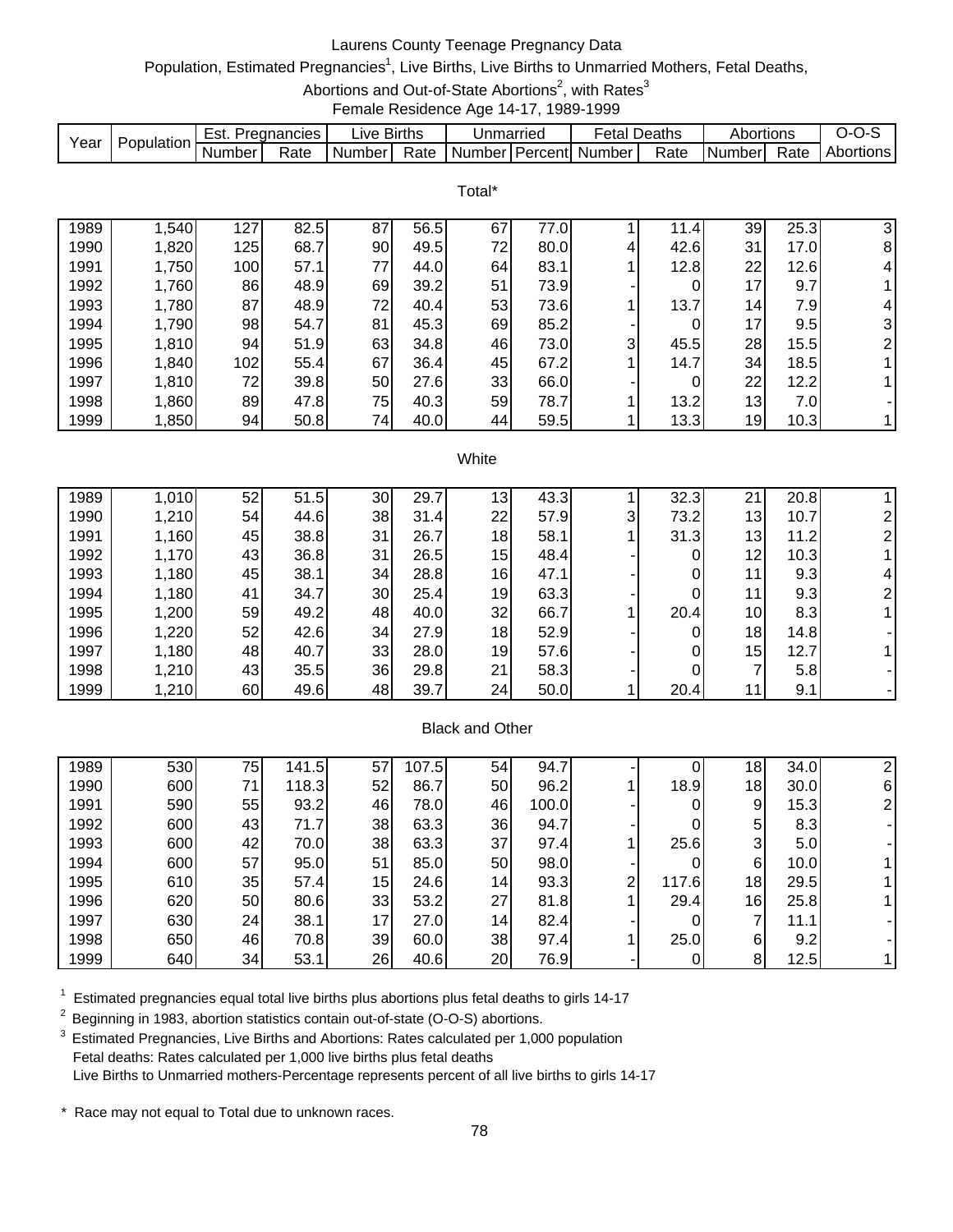# Lee County Teenage Pregnancy Data

# Population, Estimated Pregnancies<sup>1</sup>, Live Births, Live Births to Unmarried Mothers, Fetal Deaths,

Abortions and Out-of-State Abortions<sup>2</sup>, with Rates<sup>3</sup>

Female Residence Age 14-17, 1989-1999

|              |            |                         |              |                         |              |                        | . ,<br>$\sim$ |                         |                     |                         |                     |           |
|--------------|------------|-------------------------|--------------|-------------------------|--------------|------------------------|---------------|-------------------------|---------------------|-------------------------|---------------------|-----------|
| Year         | Population | Est. Pregnancies        |              | Live Births             |              | Unmarried              |               | <b>Fetal Deaths</b>     |                     | Abortions               |                     | $O-O-S$   |
|              |            | Number                  | Rate         | Number                  | Rate         |                        |               | Number Percent Number   | Rate                | Number                  | Rate                | Abortions |
|              |            |                         |              |                         |              | Total*                 |               |                         |                     |                         |                     |           |
|              |            |                         |              |                         |              |                        |               |                         |                     |                         |                     |           |
| 1989         | 620        | 30                      | 48.4         | 24                      | 38.7         | 19                     | 79.2          |                         | 0                   | 6                       | 9.7                 |           |
| 1990         | 630        | 22                      | 34.9         | 16                      | 25.4         | 14                     | 87.5          | 1                       | 58.8                | 5                       | 7.9                 |           |
| 1991         | 610        | 26                      | 42.6         | 20                      | 32.8         | 18                     | 90.0          |                         | 0                   | 6                       | 9.8                 |           |
| 1992         | 620        | 29                      | 46.8         | 21                      | 33.9         | 18                     | 85.7          |                         | 0                   | 8                       | 12.9                |           |
| 1993         | 610        | 29                      | 47.5         | 21                      | 34.4         | 19                     | 90.5          | $\overline{\mathbf{c}}$ | 87.0                | 6                       | 9.8                 |           |
| 1994         | 620        | 31                      | 50.0         | 25                      | 40.3         | 22                     | 88.0          | 5                       | 166.7               | 1                       | 1.6                 |           |
| 1995<br>1996 | 620<br>610 | 30<br>37                | 48.4<br>60.7 | 26<br>27                | 41.9<br>44.3 | 25<br>20               | 96.2<br>74.1  |                         | 0<br>0              | 4<br>10                 | 6.5<br>16.4         |           |
| 1997         | 610        | 31                      | 50.8         | 27                      | 44.3         | 23                     | 85.2          |                         | 0                   | 4                       | 6.6                 | 1         |
| 1998         | 610        | 28                      | 45.9         | 26                      | 42.6         | 21                     | 80.8          | 1                       | 37.0                | 1                       | 1.6                 |           |
| 1999         | 600        | 23                      | 38.3         | 19                      | 31.7         | 17                     | 89.5          |                         | 0                   | 4                       | 6.7                 | 1         |
|              |            |                         |              |                         |              |                        |               |                         |                     |                         |                     |           |
|              |            |                         |              |                         |              | White                  |               |                         |                     |                         |                     |           |
|              |            |                         |              |                         |              |                        |               |                         |                     |                         |                     |           |
| 1989         | 190        | 5                       | 26.3         | $\mathbf{3}$            | 15.8         |                        | 33.3          |                         | 0                   | $\boldsymbol{2}$        | 10.5                |           |
| 1990<br>1991 | 160<br>150 | $\overline{\mathbf{c}}$ | 12.5<br>20.0 | $\mathbf{1}$            | 6.3<br>20.0  | 2                      | 0<br>66.7     | 1                       | 500.0               |                         | 0<br>0              |           |
| 1992         | 150        | 3<br>5                  | 33.3         | 3<br>3                  | 20.0         |                        | 0             |                         | 0<br>0              | $\overline{\mathbf{c}}$ | 13.3                |           |
| 1993         | 150        | 3                       | 20.0         | 1                       | 6.7          |                        | 0             |                         | 0                   | $\overline{c}$          | 13.3                |           |
| 1994         | 150        | 3                       | 20.0         | 3                       | 20.0         | 1                      | 33.3          |                         | 0                   |                         | 0                   |           |
| 1995         | 150        | 3                       | 20.0         | $\overline{\mathbf{c}}$ | 13.3         | $\overline{c}$         | 100.0         |                         | 0                   | 1                       | 6.7                 |           |
| 1996         | 150        | 4                       | 26.7         | 3                       | 20.0         | $\overline{2}$         | 66.7          |                         | 0                   | 1                       | 6.7                 |           |
| 1997         | 140        | 6                       | 42.9         | 5                       | 35.7         | 4                      | 80.0          |                         | 0                   | 1                       | 7.1                 |           |
| 1998         | 140        | 4                       | 28.6         | 3                       | 21.4         | 3                      | 100.0         | 1                       | 250.0               |                         | 0                   |           |
| 1999         | 140        |                         | 0            |                         | 0            |                        | $\pmb{0}$     |                         | $\mathbf 0$         |                         | $\mathsf{O}\xspace$ |           |
|              |            |                         |              |                         |              | <b>Black and Other</b> |               |                         |                     |                         |                     |           |
|              |            |                         |              |                         |              |                        |               |                         |                     |                         |                     |           |
| 1989         | 430        | 25                      | 58.1         | 21                      | 48.8         | 18                     | 85.7          |                         | $\pmb{0}$           | 4                       | 9.3                 |           |
| 1990         | 480        | 20                      | 41.7         | 15                      | 31.3         | 14                     | 93.3          |                         | $\pmb{0}$           | 5                       | 10.4                |           |
| 1991         | 470        | 23                      | 48.9         | 17                      | 36.2         | 16                     | 94.1          |                         | $\overline{0}$      | 6 <sup>1</sup>          | 12.8                | 1         |
| 1992         | 470        | 24                      | 51.1         | 18                      | 38.3         | 18                     | 100.0         |                         | 0                   | 6                       | 12.8                |           |
| 1993         | 460        | 26                      | 56.5         | 20                      | 43.5         | 19                     | 95.0          | 2                       | 90.9                | 4                       | 8.7                 |           |
| 1994         | 470        | 28                      | 59.6         | 22                      | 46.8         | 21                     | 95.5          | 5                       | 185.2               | 1                       | 2.1                 |           |
| 1995         | 470        | 27                      | 57.4         | 24                      | 51.1         | 23                     | 95.8          |                         | $\mathbf 0$         | 3                       | 6.4                 |           |
| 1996<br>1997 | 460<br>470 | 33<br>25                | 71.7<br>53.2 | 24<br>22                | 52.2<br>46.8 | 18                     | 75.0<br>86.4  |                         | 0<br>$\mathbf 0$    | 9<br>3                  | 19.6<br>6.4         |           |
| 1998         | 470        | 24                      | 51.1         | 23                      | 48.9         | 19<br>18               | 78.3          |                         | $\pmb{0}$           | 1                       | 2.1                 |           |
| 1999         | 460        | 23                      | 50.0         | 19                      | 41.3         | 17                     | 89.5          |                         | $\mathsf{O}\xspace$ | 4                       | 8.7                 | 1         |
|              |            |                         |              |                         |              |                        |               |                         |                     |                         |                     |           |

 $1$  Estimated pregnancies equal total live births plus abortions plus fetal deaths to girls 14-17

2 Beginning in 1983, abortion statistics contain out-of-state (O-O-S) abortions.

<sup>3</sup> Estimated Pregnancies, Live Births and Abortions: Rates calculated per 1,000 population Fetal deaths: Rates calculated per 1,000 live births plus fetal deaths Live Births to Unmarried mothers-Percentage represents percent of all live births to girls 14-17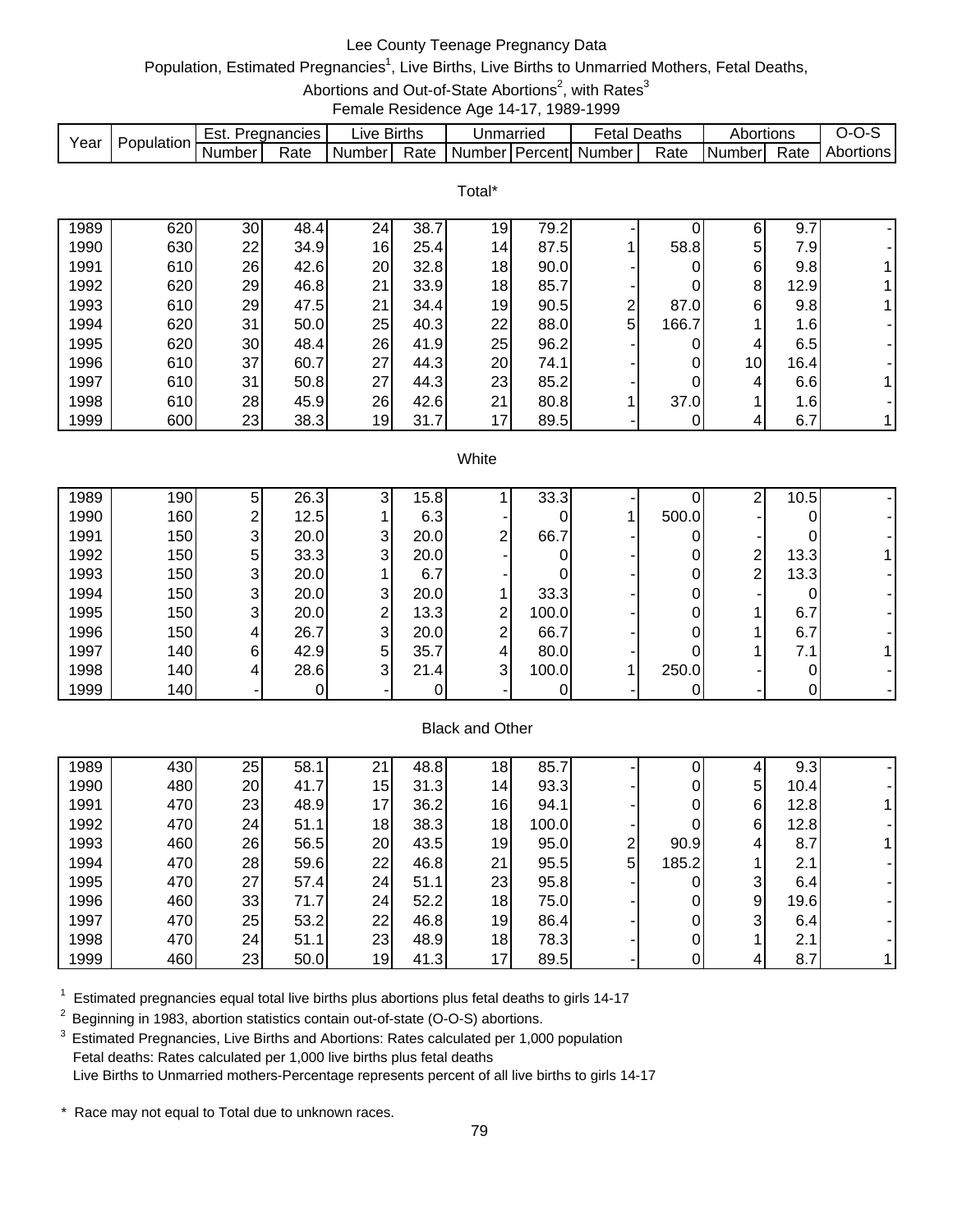# Lexington County Teenage Pregnancy Data

# Population, Estimated Pregnancies<sup>1</sup>, Live Births, Live Births to Unmarried Mothers, Fetal Deaths,

Abortions and Out of State Abortions<sup>2</sup>, with Rates<sup>3</sup>

Female Residence Age 14-17, 1989-1999

|      |            | Est.   | Pregnancies | _ive   | <b>Births</b> | Unmarriec |         | ∙etal  | Deaths | Abortions |      | ,,,,      |
|------|------------|--------|-------------|--------|---------------|-----------|---------|--------|--------|-----------|------|-----------|
| Year | Population | Number | Rate        | Number | Rate          | . Number: | Percent | Number | Rate   | Number    | Rate | Abortions |

Total\*

| 1989 | 5,180 | 217 | 41.9 | 123 | 23.7 | 71 | 57.7 | ົ           | 16.0  | 92 | 17.8 | 6        |
|------|-------|-----|------|-----|------|----|------|-------------|-------|----|------|----------|
| 1990 | 4,850 | 230 | 47.4 | 155 | 32.0 | 91 | 58.7 | ົ           | 12.7  | 73 | 15.1 | 9        |
| 1991 | 4,760 | 207 | 43.5 | 130 | 27.3 | 84 | 64.6 |             | 7.61  | 76 | 16.0 | 8        |
| 1992 | 4,900 | 182 | 37.1 | 122 | 24.9 | 65 | 53.3 | ⌒           | 16.1  | 58 | 11.8 | 8        |
| 1993 | 4,960 | 160 | 32.3 | 111 | 22.4 | 77 | 69.4 | ⌒           | 17.7  | 47 | 9.5  | 8        |
| 1994 | 5,160 | 157 | 30.4 | 104 | 20.2 | 56 | 53.8 | 4           | 37.0I | 49 | 9.5  | $6 \mid$ |
| 1995 | 5,290 | 163 | 30.8 | 109 | 20.6 | 68 | 62.4 | ົ           | 18.0  | 52 | 9.8  |          |
| 1996 | 5,390 | 171 | 31.7 | 117 | 21.7 | 68 | 58.1 | ົ<br>$\sim$ | 16.8  | 52 | 9.6  | $6 \mid$ |
| 1997 | 5,340 | 152 | 28.5 | 104 | 19.5 | 57 | 54.8 | ົ           | 18.9  | 46 | 8.6  | $6 \mid$ |
| 1998 | 5,500 | 175 | 31.8 | 129 | 23.5 | 74 | 57.4 |             | 7.7   | 45 | 8.2  |          |
| 1999 | 5,550 | 166 | 29.9 | 119 | 21.4 | 73 | 61.3 |             | 32.5  | 43 | 7.7  | 9        |

#### **White**

| 1989 | 4,520 | 163 | 36.1 | 87   | 19.2 | 40 | 46.0 |   | 11.4 | 75 | 16.6 | 4              |
|------|-------|-----|------|------|------|----|------|---|------|----|------|----------------|
| 1990 | 4,150 | 164 | 39.5 | 1041 | 25.1 | 46 | 44.2 |   | 9.5  | 59 | 14.2 |                |
| 1991 | 4,060 | 135 | 33.3 | 77   | 19.0 | 37 | 48.1 |   | 12.8 | 57 | 14.0 | 5.             |
| 1992 | 4,180 | 122 | 29.2 | 84   | 20.1 | 32 | 38.1 | ⌒ | 23.3 | 36 | 8.6  |                |
| 1993 | 4,220 | 97  | 23.0 | 61   | 14.5 | 35 | 57.4 |   | 16.1 | 35 | 8.3  | 6              |
| 1994 | 4,400 | 104 | 23.6 | 70   | 15.9 | 28 | 40.0 | 3 | 41.1 | 31 | 7.0I | 4              |
| 1995 | 4,510 | 109 | 24.2 | 72   | 16.0 | 37 | 51.4 |   |      | 37 | 8.2  |                |
| 1996 | 4,600 | 126 | 27.4 | 88   | 19.1 | 45 | 51.1 |   |      | 38 | 8.3  | 4              |
| 1997 | 4,520 | 105 | 23.2 | 67   | 14.8 | 25 | 37.3 |   | 14.7 | 37 | 8.2  | 5 <sub>l</sub> |
| 1998 | 4,650 | 126 | 27.1 | 87   | 18.7 | 39 | 44.8 |   |      | 39 | 8.4  |                |
| 1999 | 4,700 | 104 | 22.1 | 70   | 14.9 | 31 | 44.3 | 3 | 41.1 | 31 | 6.6  | 5              |

## Black and Other

| 1989 | 660 | 54 | 81.8  | 36 | 54.5 | 31 | 86.1 |   | 27.0 | ⇁               | 25.8 |   |
|------|-----|----|-------|----|------|----|------|---|------|-----------------|------|---|
| 1990 | 700 | 66 | 94.3  | 51 | 72.9 | 45 | 88.2 |   | 19.2 | 14 <sub>1</sub> | 20.0 | 5 |
| 1991 | 700 | 72 | 102.9 | 53 | 75.7 | 47 | 88.7 |   |      | 19              | 27.1 |   |
| 1992 | 720 | 60 | 83.3  | 38 | 52.8 | 33 | 86.8 |   | 0    | 22 <sub>1</sub> | 30.6 |   |
| 1993 | 730 | 63 | 86.3  | 50 | 68.5 | 42 | 84.0 |   | 19.6 | 12 <sub>1</sub> | 16.4 |   |
| 1994 | 760 | 53 | 69.7  | 34 | 44.7 | 28 | 82.4 |   | 28.6 | 18              | 23.7 |   |
| 1995 | 780 | 54 | 69.2  | 37 | 47.4 | 31 | 83.8 | ົ | 51.3 | 15              | 19.2 |   |
| 1996 | 800 | 44 | 55.0  | 29 | 36.3 | 23 | 79.3 | ◠ | 64.5 | 13              | 16.3 |   |
| 1997 | 830 | 47 | 56.6  | 37 | 44.6 | 32 | 86.5 |   | 26.3 | 9               | 10.8 |   |
| 1998 | 850 | 49 | 57.6  | 42 | 49.4 | 35 | 83.3 |   | 23.3 | 6               | 7.1  |   |
| 1999 | 850 | 62 | 72.9  | 49 | 57.6 | 42 | 85.7 |   | 20.0 | 12 <sub>1</sub> | 14.1 |   |

 $1$  Estimated pregnancies equal total live births plus abortions plus fetal deaths to girls 14-17

<sup>2</sup> Beginning in 1983, abortion statistics contain out-of-state (O-O-S) abortions.

<sup>3</sup> Estimated Pregnancies, Live Births and Abortions: Rates calculated per 1,000 population Fetal deaths: Rates calculated per 1,000 live births plus fetal deaths Live Births to Unmarried mothers-Percentage represents percent of all live births to girls 14-17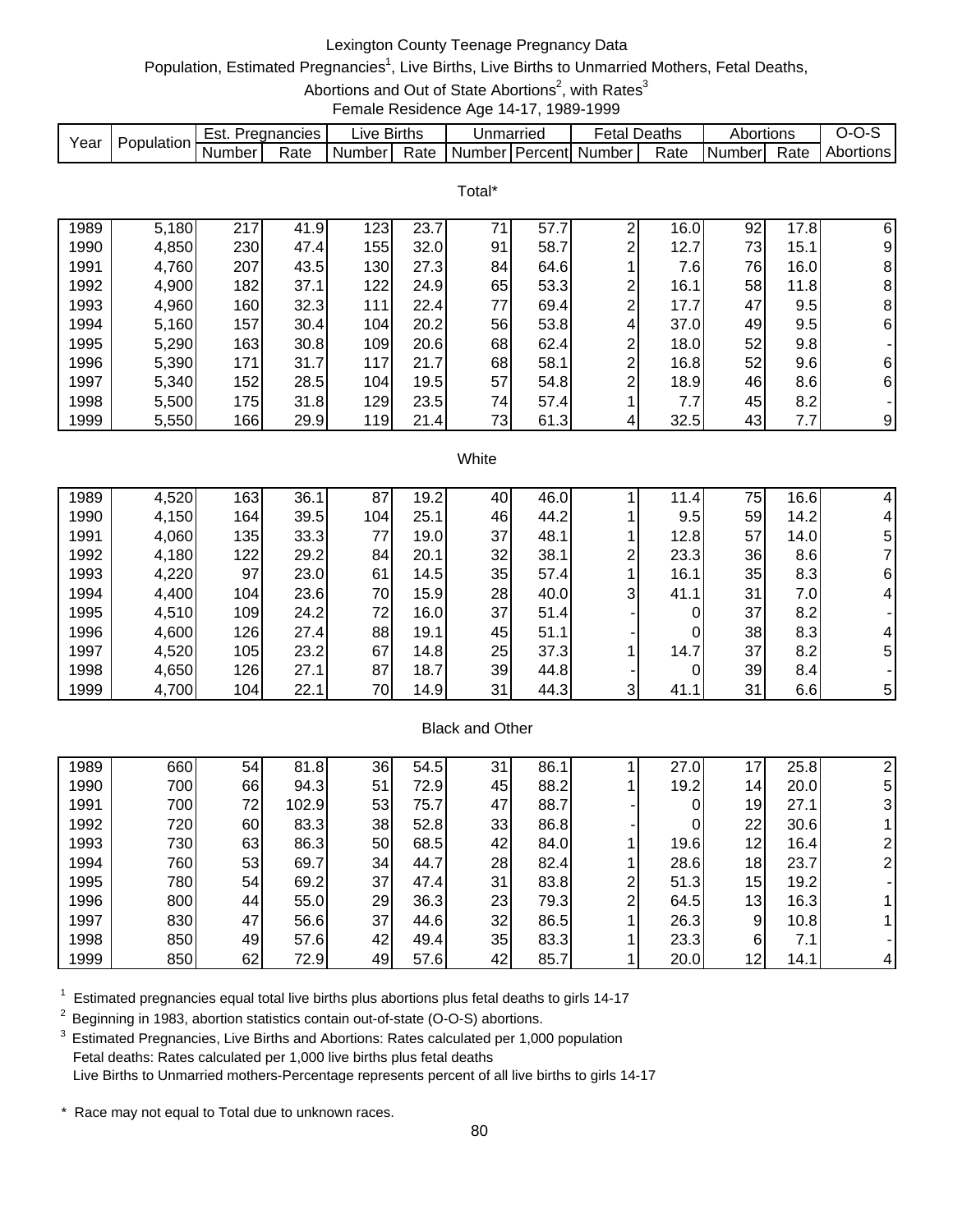# McCormick County Teenage Pregnancy Data

# Population, Estimated Pregnancies<sup>1</sup>, Live Births, Live Births to Unmarried Mothers, Fetal Deaths,

Abortions and Out-of-State Abortions<sup>2</sup>, with Rates<sup>3</sup>

Female Residence Age 14-17, 1989-1999

|      | Population | Est.   | Pregnancies | _ive   | <b>Births</b> | Unmarried |         | ∙etal  | Deaths | Abortions |      | ۰SI<br>- 17 |
|------|------------|--------|-------------|--------|---------------|-----------|---------|--------|--------|-----------|------|-------------|
| Year |            | Number | Rate        | Number | Rate          | Number    | Percent | Number | Rate   | Number    | Rate | Abortionsl  |

|      |     |                 |      |    |      | Total*          |       |       |   |      |                |
|------|-----|-----------------|------|----|------|-----------------|-------|-------|---|------|----------------|
| 1989 | 230 |                 | 47.8 | 6  | 26.1 | 6               | 100.0 | 142.9 |   | 17.4 |                |
| 1990 | 250 | 15              | 60.0 | 11 | 44.0 | 8               | 72.7  |       | 4 | 16.0 | $\overline{2}$ |
| 1991 | 240 | 12 <sub>1</sub> | 50.0 | 10 | 41.7 | 9               | 90.0  | 0     | 2 | 8.3  |                |
| 1992 | 250 | 10 <sub>1</sub> | 40.0 | 7  | 28.0 | 6               | 85.7  |       | 3 | 12.0 |                |
| 1993 | 250 | 12 <sub>1</sub> | 48.0 | 5  | 20.0 | 5               | 100.0 |       | 7 | 28.0 | 4              |
| 1994 | 250 | 19              | 76.0 | 12 | 48.0 | 12              | 100.0 |       | 7 | 28.0 | 5              |
| 1995 | 250 | 9               | 36.0 | 7  | 28.0 | 7               | 100.0 | 0     | ⌒ | 8.0  |                |
| 1996 | 260 | 13              | 50.0 | 10 | 38.5 | 10 <sup>1</sup> | 100.0 | 0     | 3 | 11.5 |                |
| 1997 | 250 | 6               | 24.0 | 6  | 24.0 | 6               | 100.0 | 0     | - |      |                |
| 1998 | 250 | 5               | 20.0 | 4  | 16.0 | 4               | 100.0 |       |   | 4.0  |                |
| 1999 | 240 | 10 <sub>1</sub> | 41.7 | 10 | 41.7 | 8 <sup>1</sup>  | 80.0  |       |   | 0    | ۰.             |

#### **White**

| 1989 | 60  |   | 66.7 | ⌒ | 33.3 | ⌒ | 100.0 |  | ⌒ | 33.3 |  |
|------|-----|---|------|---|------|---|-------|--|---|------|--|
|      |     |   |      |   |      |   |       |  |   |      |  |
| 1990 | 70  |   | 14.3 |   | 14.3 |   |       |  |   |      |  |
| 1991 | 70  | 3 | 42.9 |   | 14.3 |   |       |  | ⌒ | 28.6 |  |
| 1992 | 70  | ົ | 28.6 |   | 14.3 |   | 100.0 |  |   | 14.3 |  |
| 1993 | 70  | 3 | 42.9 |   | 14.3 |   | 100.0 |  | ⌒ | 28.6 |  |
| 1994 | 70  | 3 | 42.9 |   | 14.3 |   | 100.0 |  | ⌒ | 28.6 |  |
| 1995 | 70  |   | 14.3 |   | 14.3 |   | 100.0 |  |   |      |  |
| 1996 | 70  | 3 | 42.9 | 3 | 42.9 | 3 | 100.0 |  |   |      |  |
| 1997 | 60  | ົ | 33.3 | ົ | 33.3 | ົ | 100.0 |  |   |      |  |
| 1998 | 70I |   |      |   |      |   |       |  |   | 01   |  |
| 1999 | 70  |   |      |   | 0    |   |       |  |   | 01   |  |

## Black and Other

| 1989 | 170 |             | 41.2 |    | 23.5 | 41             | 100.0 | 200.0 | ◠              | 11.8 |   |
|------|-----|-------------|------|----|------|----------------|-------|-------|----------------|------|---|
| 1990 | 180 | 14          | 77.8 | 10 | 55.6 | 8              | 80.0  |       | 4              | 22.2 |   |
| 1991 | 170 | 9           | 52.9 | 9  | 52.9 | 91             | 100.0 |       |                |      |   |
| 1992 | 180 | 8           | 44.4 | 6  | 33.3 | 5              | 83.3  |       | 2              | 11.1 |   |
| 1993 | 180 | 9           | 50.0 | 4  | 22.2 | 41             | 100.0 |       | 5 <sup>1</sup> | 27.8 | 4 |
| 1994 | 180 | 16          | 88.9 | 11 | 61.1 | 11             | 100.0 |       | 5 <sup>1</sup> | 27.8 | 3 |
| 1995 | 180 | 8           | 44.4 | 6  | 33.3 | 6              | 100.0 |       | 2              | 11.1 |   |
| 1996 | 180 | 10          | 55.6 |    | 38.9 |                | 100.0 |       | $\overline{3}$ | 16.7 |   |
| 1997 | 180 | 4           | 22.2 |    | 22.2 | $\overline{4}$ | 100.0 |       |                |      |   |
| 1998 | 180 | $5^{\circ}$ | 27.8 |    | 22.2 | $\overline{4}$ | 100.0 |       |                | 5.6  |   |
| 1999 | 180 | 10          | 55.6 | 10 | 55.6 | 8              | 80.0  |       |                |      |   |

 $1$  Estimated pregnancies equal total live births plus abortions plus fetal deaths to girls 14-17

<sup>2</sup> Beginning in 1983, abortion statistics contain out-of-state (O-O-S) abortions.

<sup>3</sup> Estimated Pregnancies, Live Births and Abortions: Rates calculated per 1,000 population Fetal deaths: Rates calculated per 1,000 live births plus fetal deaths Live Births to Unmarried mothers-Percentage represents percent of all live births to girls 14-17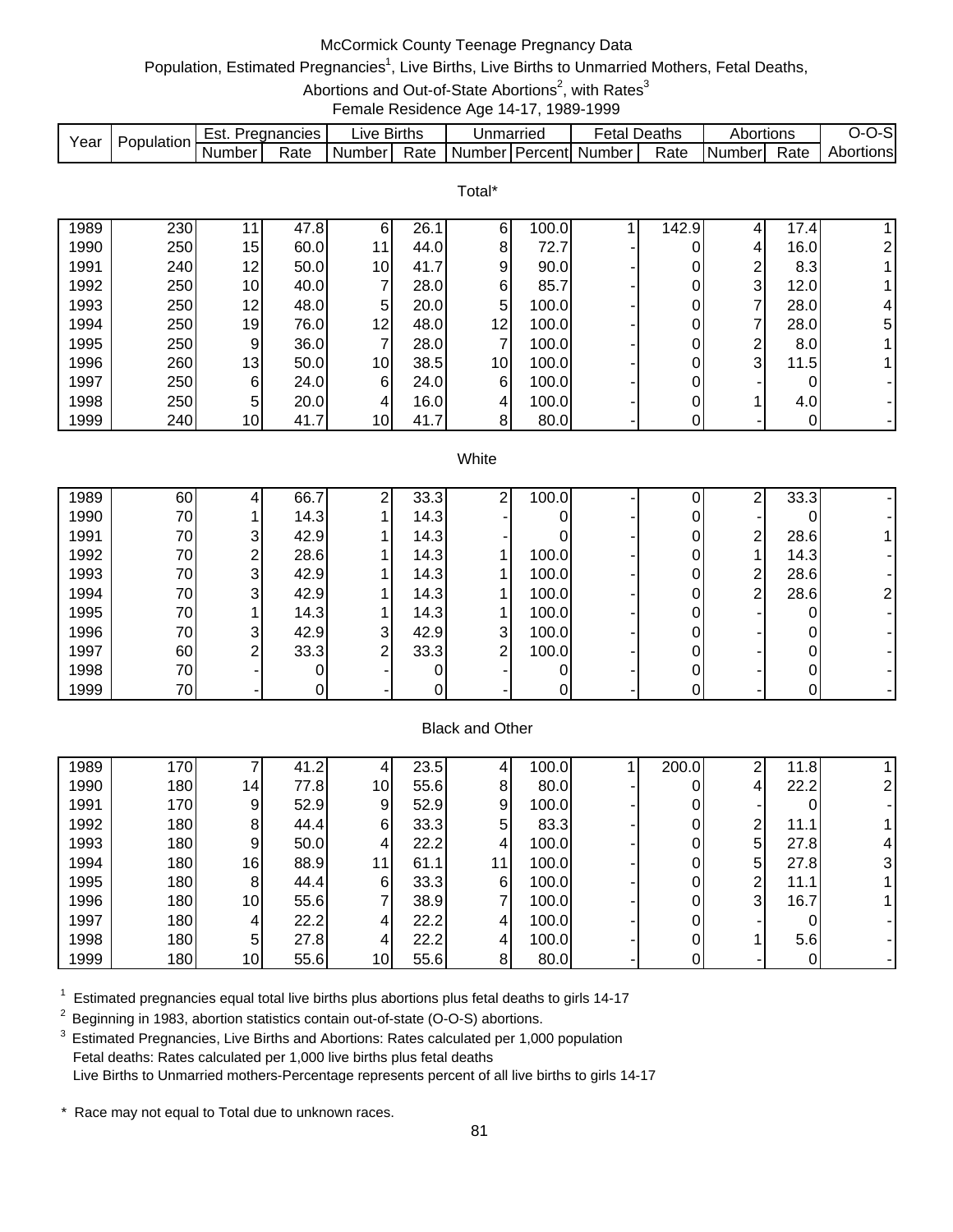# Marion County Teenage Pregnancy Data

# Population, Estimated Pregnancies<sup>1</sup>, Live Births, Live Births to Unmarried Mothers, Fetal Deaths,

Abortions and Out-of-State Abortions<sup>2</sup>, with Rates<sup>3</sup>

Female Residence Age 14-17, 1989-1999

|      |            | ESI.   | Pregnancies | _ive   | <b>Births</b> | Unmarriec |         | ∹etal l | Deaths | Abortions      |           | ,,,,      |
|------|------------|--------|-------------|--------|---------------|-----------|---------|---------|--------|----------------|-----------|-----------|
| Year | Population | Number | Rate        | Number | Rate          | Numberl   | Percent | Number  | Rate   | <b>Numberl</b> | -<br>Rate | Abortions |

Total\*

| 1989 | ,190  | 63 | 52.9 | 55 | 46.2 | 43 | 78.2 |        |      | 8  | 6.7  |                |
|------|-------|----|------|----|------|----|------|--------|------|----|------|----------------|
| 1990 | 1,210 | 57 | 47.1 | 47 | 38.8 | 38 | 80.9 |        | 20.8 | 9  | 7.4  |                |
| 1991 | 1,180 | 69 | 58.5 | 57 | 48.3 | 41 | 71.9 | ◠      | 33.9 | 10 | 8.5  | $\overline{2}$ |
| 1992 | 1,190 | 75 | 63.0 | 66 | 55.5 | 54 | 81.8 |        | 14.9 | 8  | 6.7  | 3 <sup>1</sup> |
| 1993 | 1,180 | 52 | 44.1 | 47 | 39.8 | 35 | 74.5 | ົ<br>∠ | 40.8 | 3  | 2.5  |                |
| 1994 | 1,210 | 62 | 51.2 | 53 | 43.8 | 41 | 77.4 | ⌒      | 36.4 | 7  | 5.8  | 4              |
| 1995 | 1,210 | 48 | 39.7 | 38 | 31.4 | 28 | 73.7 |        | 25.6 | 9  | 7.41 | $\overline{3}$ |
| 1996 | 1,200 | 50 | 41.7 | 45 | 37.5 | 30 | 66.7 |        | 21.7 | 4  | 3.3  | 2 <sub>l</sub> |
| 1997 | 1,180 | 63 | 53.4 | 59 | 50.0 | 50 | 84.7 |        |      | 4  | 3.4  |                |
| 1998 | 1,170 | 46 | 39.3 | 41 | 35.0 | 31 | 75.6 | ◠      | 46.5 | 3  | 2.6I | $\overline{3}$ |
| 1999 | ,150  | 43 | 37.4 | 38 | 33.0 | 29 | 76.3 | ົ      | 50.0 | 3  | 2.6  |                |

#### **White**

| 1989 | 480 | 13             | 27.1 | ິ               | 16.7 |   | 62.5 |       | 5 | 10.4 |  |
|------|-----|----------------|------|-----------------|------|---|------|-------|---|------|--|
| 1990 | 440 | 11             | 25.0 |                 | 15.9 |   | 14.3 |       | 4 | 9.1  |  |
| 1991 | 420 | 13             | 31.0 | 13              | 31.0 | 3 | 23.1 |       |   |      |  |
| 1992 | 420 | 13             | 31.0 | 10              | 23.8 | ົ | 20.0 |       | 3 | 7.1  |  |
| 1993 | 420 | 17             | 40.5 | 15              | 35.7 | 5 | 33.3 | 62.5  |   | 2.4  |  |
| 1994 | 430 | 11             | 25.6 | 6               | 14.0 | ◠ | 33.3 | 142.9 | 4 | 9.3  |  |
| 1995 | 430 | 8              | 18.6 | 6               | 14.0 |   | 16.7 |       | ົ | 4.7  |  |
| 1996 | 420 | 11             | 26.2 | 10 <sup>1</sup> | 23.8 | ົ | 20.0 |       |   | 2.4  |  |
| 1997 | 400 | 13             | 32.5 | 12              | 30.0 | 8 | 66.7 |       |   | 2.5  |  |
| 1998 | 400 | 12             | 30.0 |                 | 27.5 | 3 | 27.3 |       |   | 2.5  |  |
| 1999 | 400 | 8 <sup>1</sup> | 20.0 |                 | 17.5 | 3 | 42.9 |       |   | 2.5  |  |

## Black and Other

| 1989 | 710 | 50 | 70.4 | 47 | 66.2 | 38 | 80.9 |   |      | ⌒  | 4.2  |  |
|------|-----|----|------|----|------|----|------|---|------|----|------|--|
| 1990 | 780 | 46 | 59.0 | 40 | 51.3 | 37 | 92.5 |   | 24.4 | 5  | 6.4  |  |
| 1991 | 760 | 56 | 73.7 | 44 | 57.9 | 38 | 86.4 | ⌒ | 43.5 | 10 | 13.2 |  |
| 1992 | 770 | 62 | 80.5 | 56 | 72.7 | 52 | 92.9 |   | 17.5 | 5  | 6.5  |  |
| 1993 | 760 | 35 | 46.1 | 32 | 42.1 | 30 | 93.8 |   | 30.3 | ⌒  | 2.6  |  |
| 1994 | 780 | 51 | 65.4 | 47 | 60.3 | 39 | 83.0 |   | 20.8 | 3  | 3.8  |  |
| 1995 | 780 | 40 | 51.3 | 32 | 41.0 | 27 | 84.4 |   | 30.3 |    | 9.0  |  |
| 1996 | 780 | 39 | 50.0 | 35 | 44.9 | 28 | 80.0 |   | 27.8 | 3  | 3.8  |  |
| 1997 | 770 | 49 | 63.6 | 47 | 61.0 | 42 | 89.4 |   |      | ⌒  | 2.6  |  |
| 1998 | 770 | 34 | 44.2 | 30 | 39.0 | 28 | 93.3 | ົ | 62.5 | ◠  | 2.6  |  |
| 1999 | 750 | 35 | 46.7 | 31 | 41.3 | 26 | 83.9 | ⌒ | 60.6 | ◠  | 2.7  |  |

 $1$  Estimated pregnancies equal total live births plus abortions plus fetal deaths to girls 14-17

<sup>2</sup> Beginning in 1983, abortion statistics contain out-of-state (O-O-S) abortions.

<sup>3</sup> Estimated Pregnancies, Live Births and Abortions: Rates calculated per 1,000 population Fetal deaths: Rates calculated per 1,000 live births plus fetal deaths Live Births to Unmarried mothers-Percentage represents percent of all live births to girls 14-17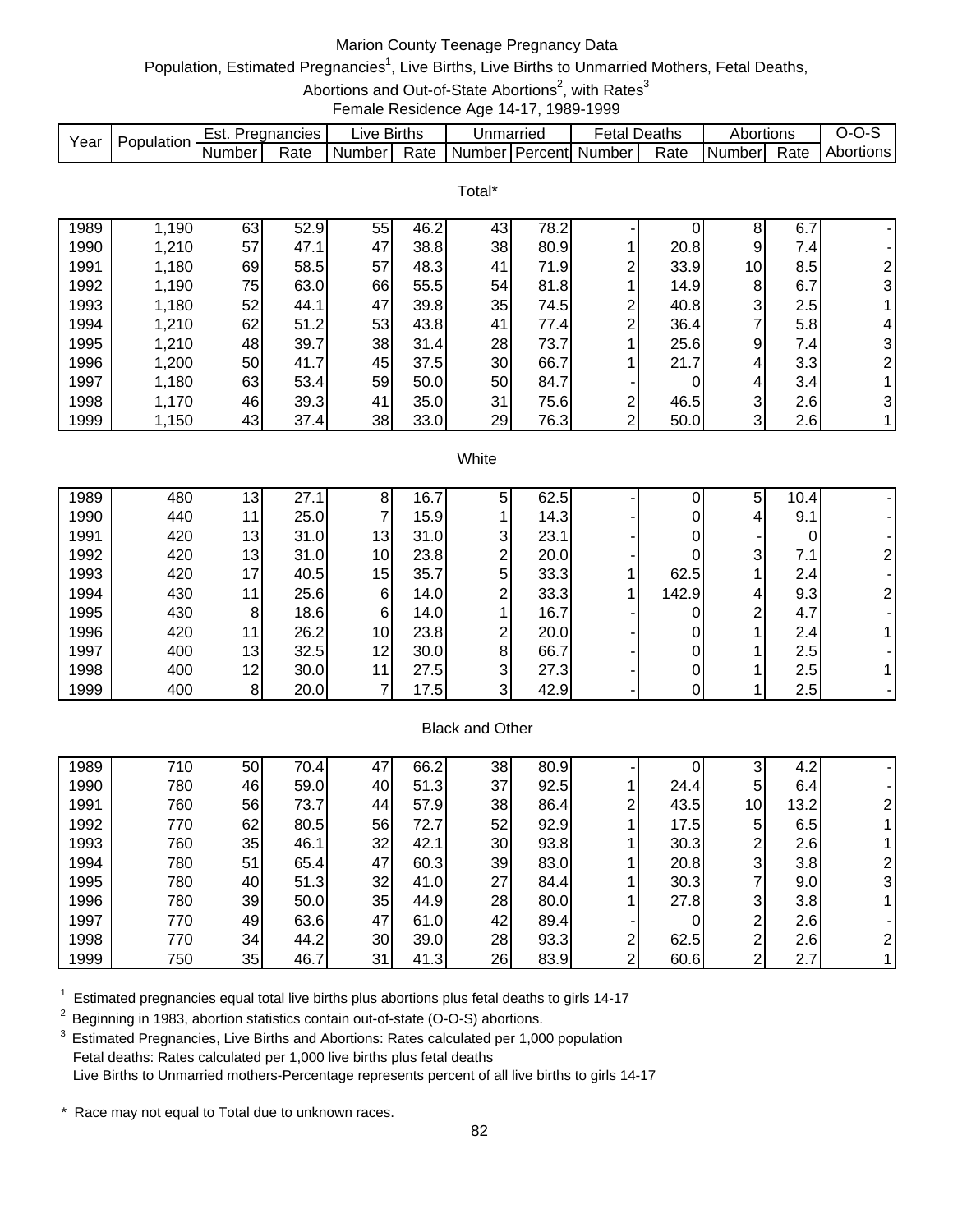# Marlboro County Teenage Pregnancy Data

# Population, Estimated Pregnancies<sup>1</sup>, Live Births, Live Births to Unmarried Mothers, Fetal Deaths,

Abortions and Out-of -State Abortions<sup>2</sup>, with Rates<sup>3</sup>

Female Residence Age 14-17, 1989-1999

|      | Population. | Est.   | Pregnancies | ∟ive F | <b>Births</b> | Unmarried     |          | Fetal  | Deaths | Abortions     |      | v-.<br>-- |
|------|-------------|--------|-------------|--------|---------------|---------------|----------|--------|--------|---------------|------|-----------|
| Year |             | Number | Rate        | Number | Rate          | <b>Number</b> | Percentl | Number | Rate   | <b>Number</b> | Rate | Abortions |

Total\*

| 1989 | 1,040 | 61  | 58.7 | 49 | 47.1 | 40 | 81.6  |   | 20.0 |                 | 10.6             | 8              |
|------|-------|-----|------|----|------|----|-------|---|------|-----------------|------------------|----------------|
| 1990 | 1,000 | 60  | 60.0 | 48 | 48.0 | 34 | 70.8  | ◠ | 40.0 | 10 <sub>1</sub> | 10.0             | 6              |
| 1991 | 960   | 58  | 60.4 | 50 | 52.1 | 43 | 86.0  |   |      | 8               | 8.3              | 2              |
| 1992 | 960   | 741 | 77.1 | 61 | 63.5 | 50 | 82.0  |   | 16.1 | 12              | 12.5             | 9              |
| 1993 | 940   | 75  | 79.8 | 68 | 72.3 | 54 | 79.4  | ⌒ | 28.6 | 5               | 5.3 <sub>l</sub> | 4              |
| 1994 | 980   | 60  | 61.2 | 56 | 57.1 | 43 | 76.8  |   |      | 4               | 4.1              |                |
| 1995 | 980   | 50  | 51.0 | 44 | 44.9 | 36 | 81.8  |   |      | 6               | 6.1              | 5 <sub>l</sub> |
| 1996 | 970   | 541 | 55.7 | 49 | 50.5 | 46 | 93.9  |   | 20.0 | 4               | 4.1              | $\overline{4}$ |
| 1997 | 920   | 53  | 57.6 | 49 | 53.3 | 37 | 75.51 |   |      | 4               | 4.3              | $\overline{4}$ |
| 1998 | 930   | 47  | 50.5 | 44 | 47.3 | 31 | 70.5  |   |      | 3               | 3.2              | $\overline{3}$ |
| 1999 | 920   | 34  | 37.0 | 30 | 32.6 | 24 | 80.0  |   |      | 4               | 4.3              | 4              |

#### **White**

| 1989 | 460 | 22 | 47.8 | 19 | 41.3 | 12 | 63.2 |      |   | 6.5  |   |
|------|-----|----|------|----|------|----|------|------|---|------|---|
| 1990 | 400 | 22 | 55.0 | 18 | 45.0 | 8  | 44.4 |      | 4 | 10.0 |   |
| 1991 | 380 | 17 | 44.7 | 15 | 39.5 | 8  | 53.3 |      | ⌒ | 5.3  |   |
| 1992 | 380 | 23 | 60.5 | 21 | 55.3 | 13 | 61.9 |      | ົ | 5.3  |   |
| 1993 | 370 | 24 | 64.9 | 22 | 59.5 | 15 | 68.2 |      | ⌒ | 5.4  |   |
| 1994 | 380 | 21 | 55.3 | 19 | 50.0 | 11 | 57.9 |      | ⌒ | 5.3  |   |
| 1995 | 380 | 19 | 50.0 | 16 | 42.1 | 11 | 68.8 |      | 3 | 7.9  |   |
| 1996 | 380 | 14 | 36.8 | 11 | 28.9 | 9  | 81.8 | 83.3 | ົ | 5.3  |   |
| 1997 | 350 | 16 | 45.7 | 13 | 37.1 | 5  | 38.5 |      | 3 | 8.6  | 3 |
| 1998 | 360 | 19 | 52.8 | 18 | 50.0 | 9  | 50.0 |      |   | 2.8  |   |
| 1999 | 350 | 9  | 25.7 | 8  | 22.9 | 6  | 75.0 |      |   | 2.9  |   |

# Black and Other

| 1989 | 580 | 39 | 67.2 | 30 | 51.7 | 28 | 93.3  |   | 32.3 | 8 | 13.8 | 6 |
|------|-----|----|------|----|------|----|-------|---|------|---|------|---|
| 1990 | 600 | 38 | 63.3 | 30 | 50.0 | 26 | 86.7  | ົ | 62.5 | 6 | 10.0 | 6 |
| 1991 | 580 | 41 | 70.7 | 35 | 60.3 | 35 | 100.0 |   |      | 6 | 10.3 |   |
| 1992 | 580 | 50 | 86.2 | 40 | 69.0 | 37 | 92.5  |   | 24.4 | 9 | 15.5 | 6 |
| 1993 | 570 | 51 | 89.5 | 46 | 80.7 | 39 | 84.8  | ົ | 41.7 | 3 | 5.3  | ◠ |
| 1994 | 590 | 39 | 66.1 | 37 | 62.7 | 32 | 86.5  |   | 0    | っ | 3.4  |   |
| 1995 | 590 | 31 | 52.5 | 28 | 47.5 | 25 | 89.3  |   |      | 3 | 5.1  |   |
| 1996 | 590 | 40 | 67.8 | 38 | 64.4 | 37 | 97.4  |   |      | ົ | 3.4  |   |
| 1997 | 570 | 37 | 64.9 | 36 | 63.2 | 32 | 88.9  |   |      |   | 1.8  |   |
| 1998 | 570 | 28 | 49.1 | 26 | 45.6 | 22 | 84.6  |   |      | ◠ | 3.5  |   |
| 1999 | 570 | 25 | 43.9 | 22 | 38.6 | 18 | 81.8  |   |      | 3 | 5.3  | 3 |

 $1$  Estimated pregnancies equal total live births plus abortions plus fetal deaths to girls 14-17

<sup>2</sup> Beginning in 1983, abortion statistics contain out-of-state (O-O-S) abortions.

<sup>3</sup> Estimated Pregnancies, Live Births and Abortions: Rates calculated per 1,000 population Fetal deaths: Rates calculated per 1,000 live births plus fetal deaths Live Births to Unmarried mothers-Percentage represents percent of all live births to girls 14-17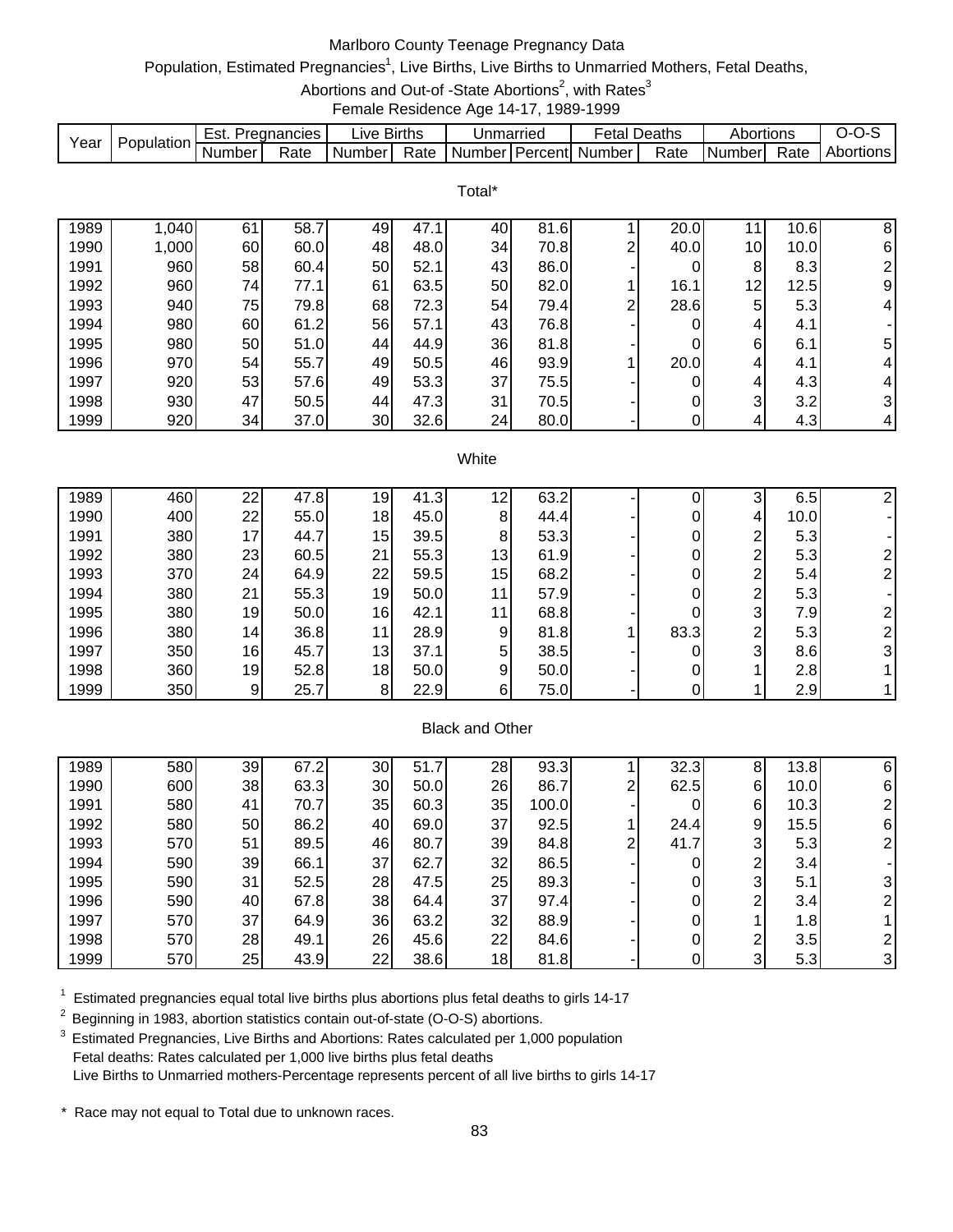# Newberry County Teenage Pregnancy Data

Population, Estimated Pregnancies<sup>1</sup>, Live Births, Live Births to Unmarried Mothers, Fetal Deaths,

Abortions and Out-of-State Abortions<sup>2</sup>, with Rates<sup>3</sup>

Female Residence Age 14-17, 1989-1999

|      | Population. | Est.   | Pregnancies | IVA.   | <b>Births</b> | Unmarried |         | etal   | Deaths | Abortions |      | J-0       |
|------|-------------|--------|-------------|--------|---------------|-----------|---------|--------|--------|-----------|------|-----------|
| Year |             | Number | Rate        | Number | Rate          | Number    | Percent | Number | Rate   | INumberl  | Rate | Abortions |

Total\*

| 1989 | 890   | 58 | 65.2 | 37 | 41.6 | 26 | 70.3 |   | 26.3 | 20              | 22.5             | 4              |
|------|-------|----|------|----|------|----|------|---|------|-----------------|------------------|----------------|
| 1990 | 1,040 | 42 | 40.4 | 26 | 25.0 | 20 | 76.9 | ົ | 71.4 | 14 <sub>1</sub> | 13.5             | 2              |
| 1991 | 1,000 | 60 | 60.0 | 46 | 46.0 | 38 | 82.6 |   | 21.3 | 13              | 13.0             | $\overline{2}$ |
| 1992 | 1,000 | 52 | 52.0 | 34 | 34.0 | 28 | 82.4 |   |      | 18              | 18.0             | 6              |
| 1993 | 1,000 | 36 | 36.0 | 29 | 29.0 | 23 | 79.3 |   |      | 7               | 7.0              |                |
| 1994 | 1,010 | 51 | 50.5 | 37 | 36.6 | 31 | 83.8 |   | 26.3 | 13 <sub>1</sub> | 12.9             | 4              |
| 1995 | 1,020 | 52 | 51.0 | 44 | 43.1 | 40 | 90.9 |   |      | 8               | 7.8              | $\overline{2}$ |
| 1996 | 1,020 | 34 | 33.3 | 19 | 18.6 | 18 | 94.7 |   |      | 15              | 14.7             | $\overline{4}$ |
| 1997 | 980   | 50 | 51.0 | 34 | 34.7 | 27 | 79.4 |   |      | 16              | 16.3             | $\overline{2}$ |
| 1998 | 1,000 | 46 | 46.0 | 38 | 38.0 | 29 | 76.3 |   |      | 8               | 8.0 <sub>l</sub> |                |
| 1999 | 990   | 58 | 58.6 | 45 | 45.5 | 26 | 57.8 |   |      | 13 <sub>1</sub> | 13.1             | 2              |

#### **White**

| 1989 | 560 | 20              | 35.7 | 12              | 21.4 | 6 | 50.0 |       | 8  | 14.3 |   |
|------|-----|-----------------|------|-----------------|------|---|------|-------|----|------|---|
| 1990 | 590 | 17              | 28.8 | 8               | 13.6 | 4 | 50.0 | 111.1 | 8  | 13.6 |   |
| 1991 | 560 | 22              | 39.3 | 14 <sub>l</sub> | 25.0 |   | 50.0 | 66.7  |    | 12.5 |   |
| 1992 | 560 | 23              | 41.1 | 12              | 21.4 |   | 58.3 |       | 11 | 19.6 | 5 |
| 1993 | 570 | 14              | 24.6 | 10 <sub>l</sub> | 17.5 | 5 | 50.0 |       | 4  | 7.0  |   |
| 1994 | 570 | 21              | 36.8 | 12              | 21.1 | 6 | 50.0 |       | 9  | 15.8 |   |
| 1995 | 580 | 10 <sup>1</sup> | 17.2 | 9               | 15.5 | 5 | 55.6 |       |    | 1.7  |   |
| 1996 | 580 | 10 <sub>l</sub> | 17.2 | 6               | 10.3 | 5 | 83.3 |       | 4  | 6.9  |   |
| 1997 | 540 | 18              | 33.3 | 10              | 18.5 | 6 | 60.0 |       | 8  | 14.8 |   |
| 1998 | 550 | 16              | 29.1 | 14 <sub>1</sub> | 25.5 | 6 | 42.9 |       | ⌒  | 3.6  |   |
| 1999 | 540 | 22              | 40.7 | 16              | 29.6 | 8 | 50.0 |       | 6  | 11.1 |   |

#### Black and Other

| 1989 | 330 | 38 | 115.2 | 25              | 75.8 | 20 | 80.0  | 38.5 | 12 | 36.4 |   |
|------|-----|----|-------|-----------------|------|----|-------|------|----|------|---|
| 1990 | 440 | 25 | 56.8  | 18 <sub>1</sub> | 40.9 | 16 | 88.9  | 52.6 | 6  | 13.6 |   |
| 1991 | 440 | 38 | 86.4  | 32              | 72.7 | 31 | 96.9  |      | 6  | 13.6 |   |
| 1992 | 430 | 29 | 67.4  | 22              | 51.2 | 21 | 95.5  |      |    | 16.3 |   |
| 1993 | 440 | 22 | 50.0  | 19              | 43.2 | 18 | 94.7  |      | 3  | 6.8  |   |
| 1994 | 440 | 29 | 65.9  | 25              | 56.8 | 25 | 100.0 |      |    | 9.1  |   |
| 1995 | 440 | 42 | 95.5  | 35              | 79.5 | 35 | 100.0 |      |    | 15.9 |   |
| 1996 | 440 | 23 | 52.3  | 13              | 29.5 | 13 | 100.0 |      | 10 | 22.7 | 3 |
| 1997 | 440 | 32 | 72.7  | 24              | 54.5 | 21 | 87.5  |      | 8  | 18.2 |   |
| 1998 | 450 | 30 | 66.7  | 24              | 53.3 | 23 | 95.8  |      | 6  | 13.3 |   |
| 1999 | 450 | 36 | 80.0  | 29              | 64.4 | 18 | 62.1  |      |    | 15.6 |   |

 $1$  Estimated pregnancies equal total live births plus abortions plus fetal deaths to girls 14-17

<sup>2</sup> Beginning in 1983, abortion statistics contain out-of-state (O-O-S) abortions.

<sup>3</sup> Estimated Pregnancies, Live Births and Abortions: Rates calculated per 1,000 population Fetal deaths: Rates calculated per 1,000 live births plus fetal deaths Live Births to Unmarried mothers-Percentage represents percent of all live births to girls 14-17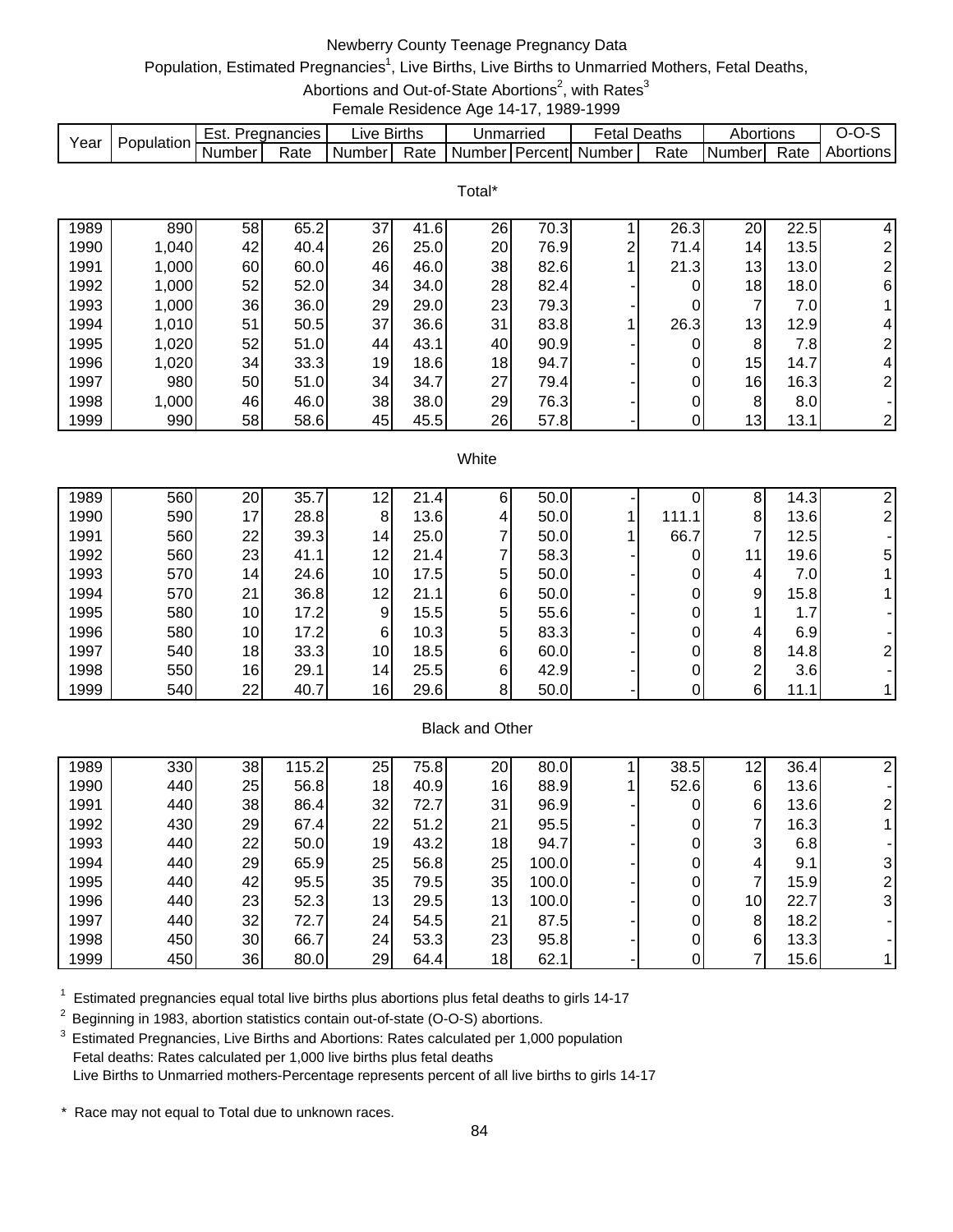# Oconee County Teenage Pregnancy Data

# Population, Estimated Pregnancies<sup>1</sup>, Live Births, Live Births to Unmarried Mothers, Fetal Deaths,

Abortions and Out-of-State Abortions<sup>2</sup>, with Rates<sup>3</sup>

Female Residence Age 14-17, 1989-1999

|      |            | Est.   | Pregnancies | _ive   | <b>Births</b> | Unmarried |            | Fetal  | Deaths | Abortions  |      | J-1       |
|------|------------|--------|-------------|--------|---------------|-----------|------------|--------|--------|------------|------|-----------|
| Year | Population | Number | Rate        | Number | Rate          | Number    | ∃PercentL. | Number | Rate   | I Number I | Rate | Abortions |

Total\*

| 1989 | ,580  | 68 | 43.0 | 40 | 25.3 | 17 | 42.5 |      | 28              | 17.7 | 4                        |
|------|-------|----|------|----|------|----|------|------|-----------------|------|--------------------------|
| 1990 | 1,560 | 60 | 38.5 | 43 | 27.6 | 20 | 46.5 |      | 17              | 10.9 | $\overline{2}$           |
| 1991 | 1,500 | 51 | 34.0 | 38 | 25.3 | 18 | 47.4 | 0    | 13              | 8.7  | $\overline{2}$           |
| 1992 | 1,530 | 59 | 38.6 | 41 | 26.8 | 15 | 36.6 | 23.8 | 17 <sub>1</sub> | 11.1 | 2                        |
| 1993 | 1,550 | 57 | 36.8 | 45 | 29.0 | 17 | 37.8 |      | 12              | 7.7  | 3                        |
| 1994 | 1,570 | 60 | 38.2 | 48 | 30.6 | 17 | 35.4 | 0    | 12              | 7.6  | $\overline{\phantom{a}}$ |
| 1995 | 1,590 | 71 | 44.7 | 54 | 34.0 | 26 | 48.1 | 18.2 | 16              | 10.1 | 3                        |
| 1996 | 1,620 | 59 | 36.4 | 43 | 26.5 | 13 | 30.2 |      | 16              | 9.9  |                          |
| 1997 | ,580  | 72 | 45.6 | 48 | 30.4 | 13 | 27.1 | 0    | 24 I            | 15.2 |                          |
| 1998 | 1,580 | 63 | 39.9 | 49 | 31.0 | 21 | 42.9 |      | 14 <sup>1</sup> | 8.9  |                          |
| 1999 | 1,590 | 59 | 37.1 | 48 | 30.2 | 22 | 45.8 |      | 11              | 6.9  | 3 <sup>1</sup>           |

#### **White**

| 1989 | .360  | 54 | 39.7 | 32 | 23.5 |                 | 34.4 |      | 22              | 16.2 |  |
|------|-------|----|------|----|------|-----------------|------|------|-----------------|------|--|
| 1990 | 1,370 | 46 | 33.6 | 32 | 23.4 | 12              | 37.5 |      | 14 <sub>1</sub> | 10.2 |  |
| 1991 | 1,310 | 42 | 32.1 | 31 | 23.7 | 13              | 41.9 |      | 11              | 8.4  |  |
| 1992 | 1,330 | 51 | 38.3 | 36 | 27.1 | 11              | 30.6 |      | 15              | 11.3 |  |
| 1993 | 1,350 | 44 | 32.6 | 36 | 26.7 | 10 <sup>1</sup> | 27.8 |      | 8               | 5.9  |  |
| 1994 | 1,370 | 49 | 35.8 | 37 | 27.0 | 9               | 24.3 |      | 12              | 8.8  |  |
| 1995 | 1,390 | 54 | 38.8 | 42 | 30.2 | 20              | 47.6 | 23.3 | 11              | 7.9  |  |
| 1996 | 1,410 | 50 | 35.5 | 34 | 24.1 | 8               | 23.5 |      | 16              | 11.3 |  |
| 1997 | 1,370 | 66 | 48.2 | 44 | 32.1 | 10 <sub>1</sub> | 22.7 |      | 22              | 16.1 |  |
| 1998 | 1,370 | 52 | 38.0 | 40 | 29.2 | 13              | 32.5 |      | 12 <sub>1</sub> | 8.8  |  |
| 1999 | 1,380 | 47 | 34.1 | 37 | 26.8 | 14              | 37.8 |      | 10              | 7.2  |  |

## Black and Other

| 1989 | 220 | 14. | 63.6 | 8               | 36.4 | 61             | 75.0 |       | 6 | 27.3 |  |
|------|-----|-----|------|-----------------|------|----------------|------|-------|---|------|--|
| 1990 | 200 | 14  | 70.0 | 11 <sub>1</sub> | 55.0 | 8 <sup>1</sup> | 72.7 |       | 3 | 15.0 |  |
| 1991 | 190 | 9   | 47.4 |                 | 36.8 | 5              | 71.4 |       | 2 | 10.5 |  |
| 1992 | 200 | 8   | 40.0 | 5               | 25.0 | 4              | 80.0 | 166.7 | 2 | 10.0 |  |
| 1993 | 200 | 13  | 65.0 | 9               | 45.0 |                | 77.8 |       | 4 | 20.0 |  |
| 1994 | 200 | 11  | 55.0 | 11              | 55.0 | 8 <sup>1</sup> | 72.7 |       |   |      |  |
| 1995 | 200 | 17  | 85.0 | 12              | 60.0 | 61             | 50.0 |       | 5 | 25.0 |  |
| 1996 | 210 | 9   | 42.9 | 9               | 42.9 | 51             | 55.6 |       |   |      |  |
| 1997 | 210 | 6   | 28.6 |                 | 19.0 | 3              | 75.0 |       | 2 | 9.5  |  |
| 1998 | 210 | 11  | 52.4 | 9               | 42.9 | 8 <sup>1</sup> | 88.9 |       | 2 | 9.5  |  |
| 1999 | 210 | 12  | 57.1 | 11              | 52.4 | 8              | 72.7 |       |   | 4.8  |  |

 $1$  Estimated pregnancies equal total live births plus abortions plus fetal deaths to girls 14-17

<sup>2</sup> Beginning in 1983, abortion statistics contain out-of-state (O-O-S) abortions.

<sup>3</sup> Estimated Pregnancies, Live Births and Abortions: Rates calculated per 1,000 population Fetal deaths: Rates calculated per 1,000 live births plus fetal deaths Live Births to Unmarried mothers-Percentage represents percent of all live births to girls 14-17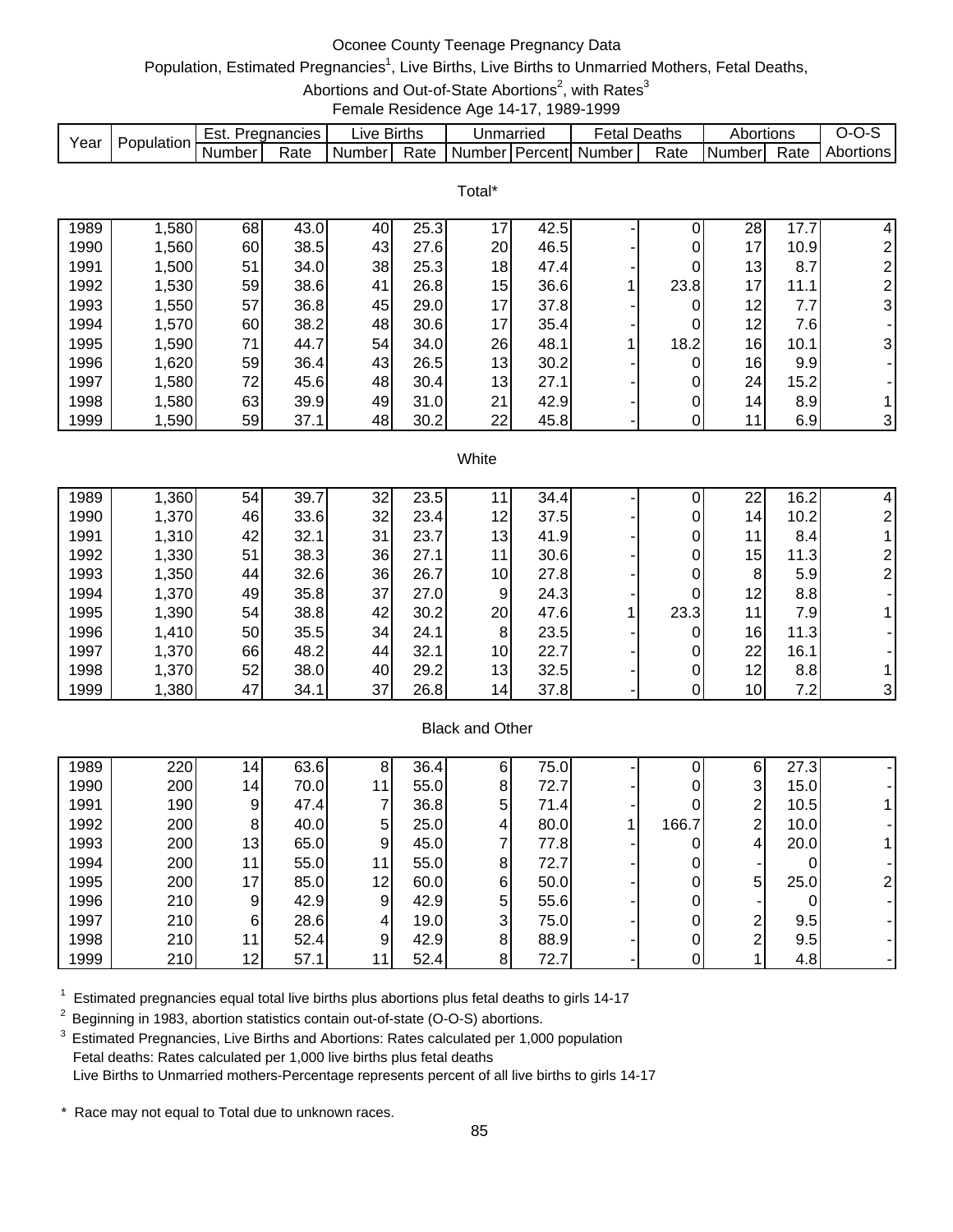# Orangeburg County Teenage Pregnancy Data

# Population, Estimated Pregnancies<sup>1</sup>, Live Births, Live Births to Unmarried Mothers, Fetal Deaths,

Abortions and Out-of-State Abortions<sup>2</sup>, with Rates<sup>3</sup>

Female Residence Age 14-17, 1989-1999

|      |            | Est.   | Pregnancies | _ive   | <b>Births</b> | Unmarriec |         | -etal  | Deaths | Abortions |      | J-0       |
|------|------------|--------|-------------|--------|---------------|-----------|---------|--------|--------|-----------|------|-----------|
| Year | Population | Number | Rate        | Number | Rate          | Numberl   | Percent | Number | Rate   | Number    | Rate | Abortions |

Total\*

| 1989 | 2,830 | 156 | 55.1 | 103 | 36.4 | 83 | 80.6 |   | 37.4 | 49 | 17.3 | 11             |
|------|-------|-----|------|-----|------|----|------|---|------|----|------|----------------|
| 1990 | 3,080 | 157 | 51.0 | 102 | 33.1 | 89 | 87.3 | ⌒ | 19.2 | 53 | 17.2 | 8              |
| 1991 | 3,000 | 158 | 52.7 | 107 | 35.7 | 86 | 80.4 | ⌒ | 18.3 | 49 | 16.3 |                |
| 1992 | 3,030 | 136 | 44.9 | 99  | 32.7 | 87 | 87.9 |   | 10.0 | 36 | 11.9 | $\overline{7}$ |
| 1993 | 3,020 | 146 | 48.3 | 101 | 33.4 | 83 | 82.2 | ົ | 19.4 | 43 | 14.2 | $\overline{c}$ |
| 1994 | 3,060 | 153 | 50.0 | 112 | 36.6 | 79 | 70.5 |   | 0    | 41 | 13.4 | 6              |
| 1995 | 3,050 | 146 | 47.9 | 113 | 37.0 | 86 | 76.1 | ົ | 17.4 | 31 | 10.2 | 4              |
| 1996 | 3,040 | 118 | 38.8 | 95  | 31.3 | 57 | 60.0 | 3 | 30.6 | 20 | 6.6  | 4              |
| 1997 | 3,030 | 116 | 38.3 | 94  | 31.0 | 60 | 63.8 |   | 10.5 | 21 | 6.9  | 2              |
| 1998 | 3,040 | 147 | 48.4 | 105 | 34.5 | 64 | 61.0 | 3 | 27.8 | 39 | 12.8 | $\overline{4}$ |
| 1999 | 3,000 | 153 | 51.0 | 130 | 43.3 | 90 | 69.2 |   | 7.6  | 22 | 7.3  | 4              |

#### **White**

| 1989 | 1,080 | 36              | 33.3 | 19 | 17.6 |                 | 47.4 |      | 7               | 15.7 | 5 |
|------|-------|-----------------|------|----|------|-----------------|------|------|-----------------|------|---|
| 1990 | 870   | 30              | 34.5 | 18 | 20.7 | 9               | 50.0 |      | 12              | 13.8 |   |
| 1991 | 830   | 37              | 44.6 | 26 | 31.3 | 14              | 53.8 |      | 11 <sub>1</sub> | 13.3 |   |
| 1992 | 840   | 22              | 26.2 | 13 | 15.5 |                 | 53.8 |      | 9               | 10.7 |   |
| 1993 | 840   | 27              | 32.1 | 16 | 19.0 | 8               | 50.0 |      | '1.             | 13.1 |   |
| 1994 | 850   | 36              | 42.4 | 26 | 30.6 | 12              | 46.2 |      | 10 <sub>1</sub> | 11.8 |   |
| 1995 | 850   | 35              | 41.2 | 25 | 29.4 | 11              | 44.0 |      | 10 <sub>l</sub> | 11.8 |   |
| 1996 | 850   | 27              | 31.8 | 22 | 25.9 | 6               | 27.3 |      | 5               | 5.9  |   |
| 1997 | 800   | 27 <sub>l</sub> | 33.8 | 18 | 22.5 | 10 <sup>1</sup> | 55.6 |      | 9               | 11.3 |   |
| 1998 | 810   | 39              | 48.1 | 28 | 34.6 | 8               | 28.6 | 34.5 | 10 <sup>1</sup> | 12.3 |   |
| 1999 | 800   | 30              | 37.5 | 27 | 33.8 | 10 <sup>1</sup> | 37.0 |      | 3               | 3.8  |   |

## Black and Other

| 1989 | 1,750 | 120 | 68.6 | 84  | 48.0 | 74 <sub>1</sub> | 88.1 |   | 45.5 | 32 | 18.3 | 6 |
|------|-------|-----|------|-----|------|-----------------|------|---|------|----|------|---|
| 1990 | 2,210 | 127 | 57.5 | 84  | 38.0 | 80              | 95.2 | ົ | 23.3 | 41 | 18.6 | 6 |
| 1991 | 2,170 | 121 | 55.8 | 81  | 37.3 | 72              | 88.9 | ⌒ | 24.1 | 38 | 17.5 |   |
| 1992 | 2,180 | 114 | 52.3 | 86  | 39.4 | 80              | 93.0 |   | 11.5 | 27 | 12.4 | 5 |
| 1993 | 2,180 | 119 | 54.6 | 85  | 39.0 | 75              | 88.2 | ົ | 23.0 | 32 | 14.7 |   |
| 1994 | 2,210 | 117 | 52.9 | 86  | 38.9 | 67              | 77.9 |   | 0    | 31 | 14.0 | 5 |
| 1995 | 2,200 | 111 | 50.5 | 88  | 40.0 | 75              | 85.2 | ົ | 22.2 | 21 | 9.5  |   |
| 1996 | 2,190 | 91  | 41.6 | 73  | 33.3 | 51              | 69.9 | 3 | 39.5 | 15 | 6.8  | 3 |
| 1997 | 2,220 | 89  | 40.1 | 76  | 34.2 | 50              | 65.8 |   | 13.0 | 12 | 5.4  |   |
| 1998 | 2,230 | 108 | 48.4 | 77  | 34.5 | 56              | 72.7 | ົ | 25.3 | 29 | 13.0 |   |
| 1999 | 2,200 | 123 | 55.9 | 103 | 46.8 | 80              | 77.7 |   | 9.6  | 19 | 8.6  | 3 |

 $1$  Estimated pregnancies equal total live births plus abortions plus fetal deaths to girls 14-17

<sup>2</sup> Beginning in 1983, abortion statistics contain out-of-state (O-O-S) abortions.

<sup>3</sup> Estimated Pregnancies, Live Births and Abortions: Rates calculated per 1,000 population Fetal deaths: Rates calculated per 1,000 live births plus fetal deaths Live Births to Unmarried mothers-Percentage represents percent of all live births to girls 14-17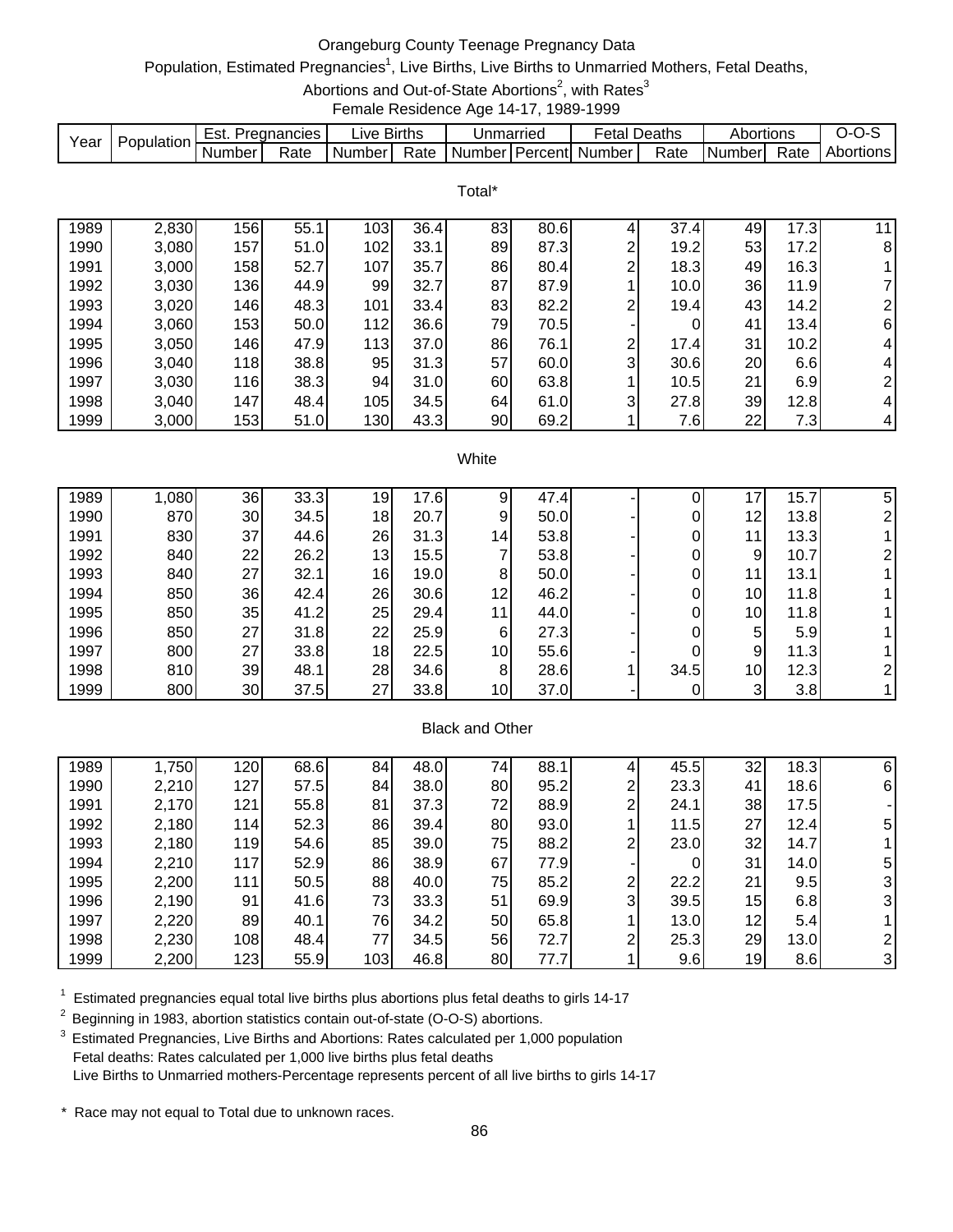# Pickens County Teenage Pregnancy Data

# Population, Estimated Pregnancies<sup>1</sup>, Live Births, Live Births to Unmarried Mothers, Fetal Deaths,

Abortions and Out-of-State Abortions<sup>2</sup>, with Rates<sup>3</sup>

Female Residence Age 14-17, 1989-1999

|      |            | Est.   | Pregnancies | _ive   | <b>Births</b> | Unmarried |             | Fetal  | Deaths | Abortions     |      | J-1       |
|------|------------|--------|-------------|--------|---------------|-----------|-------------|--------|--------|---------------|------|-----------|
| Year | Population | Number | Rate        | Number | Rate          | Number    | ∶I PercentI | Number | Rate   | <b>Number</b> | Rate | Abortions |

Total\*

| 1989 | 2,820 | 95  | 33.7 | 60 | 21.3 | 28 | 46.7 |   | 16.4 | 34  | 12.  | 31             |
|------|-------|-----|------|----|------|----|------|---|------|-----|------|----------------|
| 1990 | 3,460 | 97  | 28.0 | 73 | 21.1 | 34 | 46.6 |   |      | 24  | 6.9  | 8              |
| 1991 | 3,380 | 111 | 32.8 | 81 | 24.0 | 44 | 54.3 | 3 | 35.7 | 27  | 8.0  | 4              |
| 1992 | 3,440 | 89  | 25.9 | 66 | 19.2 | 32 | 48.5 |   | 14.9 | 22  | 6.4  | 6              |
| 1993 | 3,470 | 103 | 29.7 | 82 | 23.6 | 39 | 47.6 | ົ | 23.8 | 19  | 5.5  | 5              |
| 1994 | 3,520 | 115 | 32.7 | 81 | 23.0 | 46 | 56.8 | ົ | 24.1 | 32  | 9.1  | 8              |
| 1995 | 3,570 | 114 | 31.9 | 88 | 24.6 | 50 | 56.8 |   |      | 26  | 7.31 | 5 <sub>l</sub> |
| 1996 | 3,630 | 78  | 21.5 | 60 | 16.5 | 26 | 43.3 | ົ | 32.3 | 16  | 4.4  |                |
| 1997 | 3,460 | 76  | 22.0 | 60 | 17.3 | 23 | 38.3 | ົ | 32.3 | 14. | 4.0  | 4              |
| 1998 | 3,550 | 102 | 28.7 | 80 | 22.5 | 33 | 41.3 |   |      | 22  | 6.2  | 51             |
| 1999 | 3,550 | 85  | 23.9 | 72 | 20.3 | 26 | 36.1 |   |      | 13  | 3.7  |                |

#### **White**

| 1989 | 2,620 | 88  | 33.6 | 58 | 22.7 | 26 | 44.8 |   | 16.9 | 29 | 11.1 | 3  |
|------|-------|-----|------|----|------|----|------|---|------|----|------|----|
| 1990 | 3,120 | 82  | 26.3 | 60 | 19.2 | 23 | 38.3 |   |      | 22 | 7.1  |    |
| 1991 | 3,040 | 92  | 30.3 | 68 | 22.4 | 31 | 45.6 | ⌒ | 28.6 | 22 | 7.2I |    |
| 1992 | 3,090 | 78  | 25.2 | 57 | 18.4 | 23 | 40.4 |   |      | 21 | 6.8  | 6  |
| 1993 | 3,120 | 94  | 30.1 | 75 | 24.0 | 32 | 42.7 |   | 13.2 | 18 | 5.8  | 5. |
| 1994 | 3,170 | 102 | 32.2 | 74 | 23.3 | 39 | 52.7 |   | 13.3 | 27 | 8.5  |    |
| 1995 | 3,210 | 96  | 29.9 | 71 | 22.1 | 34 | 47.9 |   |      | 25 | 7.8  | 5  |
| 1996 | 3,260 | 65  | 19.9 | 51 | 15.6 | 19 | 37.3 | ⌒ | 38   | 12 | 3.7  |    |
| 1997 | 3,080 | 63  | 20.5 | 50 | 16.2 | 16 | 32.0 |   | 19.6 | 12 | 3.9  | 3  |
| 1998 | 3,170 | 88  | 27.8 | 69 | 21.8 | 23 | 33.3 |   |      | 19 | 6.0  | 5  |
| 1999 | 3,170 | 77  | 24.3 | 66 | 20.8 | 23 | 34.8 |   |      | 11 | 3.5  |    |

## Black and Other

| 1989 | 200 |    | 35.0 | ົ               | 10.0 | ◠               | 0.00  |       | 5 | 25.0             |  |
|------|-----|----|------|-----------------|------|-----------------|-------|-------|---|------------------|--|
| 1990 | 340 | 15 | 44.1 | 13 <sub>1</sub> | 38.2 | 11 <sub>1</sub> | 84.6  |       | ◠ | 5.9              |  |
| 1991 | 340 | 19 | 55.9 | 13              | 38.2 | 13 <sub>l</sub> | 100.0 | 71.4  | 5 | 14.7             |  |
| 1992 | 350 | 11 | 31.4 | 9               | 25.7 | 9               | 100.0 | 100.0 |   | 2.9 <sub>l</sub> |  |
| 1993 | 350 | 9  | 25.7 | –               | 20.0 |                 | 100.0 | 125.0 |   | 2.9              |  |
| 1994 | 360 | 13 | 36.1 |                 | 19.4 |                 | 100.0 | 125.0 | 5 | 13.9             |  |
| 1995 | 360 | 18 | 50.0 | 17              | 47.2 | 16              | 94.1  |       |   | 2.8 <sub>l</sub> |  |
| 1996 | 370 | 13 | 35.1 | 9               | 24.3 |                 | 77.8  |       | 4 | 10.8             |  |
| 1997 | 380 | 13 | 34.2 | 10              | 26.3 |                 | 70.0  | 90.9  | 2 | 5.3              |  |
| 1998 | 380 | 14 | 36.8 | 11              | 28.9 | 10              | 90.9  |       | 3 | 7.91             |  |
| 1999 | 380 | 8  | 21.1 | 6               | 15.8 | 3               | 50.0  |       | 2 | 5.3              |  |

 $1$  Estimated pregnancies equal total live births plus abortions plus fetal deaths to girls 14-17

<sup>2</sup> Beginning in 1983, abortion statistics contain out-of-state (O-O-S) abortions.

<sup>3</sup> Estimated Pregnancies, Live Births and Abortions: Rates calculated per 1,000 population Fetal deaths: Rates calculated per 1,000 live births plus fetal deaths Live Births to Unmarried mothers-Percentage represents percent of all live births to girls 14-17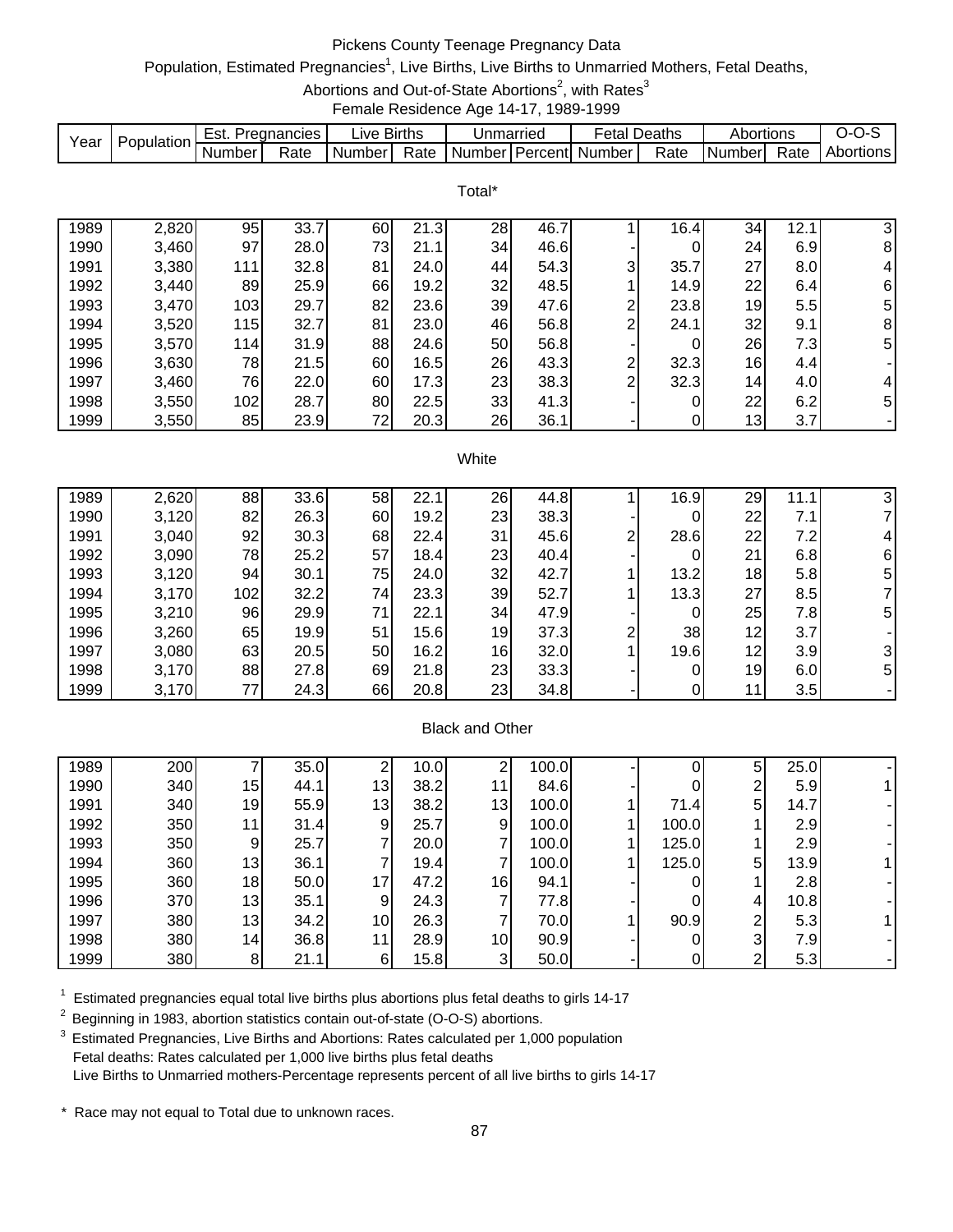# Richland County Teenage Pregnancy Data

# Population, Estimated Pregnancies<sup>1</sup>, Live Births, Live Births to Unmarried Mothers, Fetal Deaths,

Abortions and Out-of-State Abortions<sup>2</sup>, with Rates<sup>3</sup>

Female Residence Age 14-17, 1989-1999

| Year | Population. | '=St.    | Pregnancies | ∟ive Births |      | Jnmarried           | etal   | Deaths | Abortions |      | J-1<br>- 750 |
|------|-------------|----------|-------------|-------------|------|---------------------|--------|--------|-----------|------|--------------|
|      |             | . Number | Rate        | Number      | Rate | l Number I Percentl | Number | Rate   | Number    | Rate | Abortions    |

Total\*

| 1989 | 7,760 | 503 | 64.8 | 280 | 36.1 | 236 | 84.3 |   | 14.1 | 219 | 28.2 | 30              |
|------|-------|-----|------|-----|------|-----|------|---|------|-----|------|-----------------|
| 1990 | 9,180 | 462 | 50.3 | 260 | 28.3 | 214 | 82.3 | 3 | 11.4 | 199 | 21.7 | 35              |
| 1991 | 8,920 | 440 | 49.3 | 284 | 31.8 | 247 | 87.0 | ⌒ | 7.0I | 154 | 17.3 | 14 <sub>1</sub> |
| 1992 | 9,010 | 397 | 44.1 | 244 | 27.1 | 203 | 83.2 | 6 | 24.0 | 147 | 16.3 | 15              |
| 1993 | 9,000 | 363 | 40.3 | 234 | 26.0 | 197 | 84.2 | 5 | 20.9 | 124 | 13.8 | 18              |
| 1994 | 9,170 | 405 | 44.2 | 254 | 27.7 | 226 | 89.0 | 8 | 30.5 | 143 | 15.6 | 17              |
| 1995 | 8,880 | 326 | 36.7 | 208 | 23.4 | 162 | 77.9 |   | 4.8  | 117 | 13.2 | 15              |
| 1996 | 8,970 | 329 | 36.7 | 221 | 24.6 | 183 | 82.8 | 4 | 17.8 | 104 | 11.6 | 20              |
| 1997 | 9,270 | 326 | 35.2 | 216 | 23.3 | 159 | 73.6 | 4 | 18.2 | 106 | 11.4 | 15              |
| 1998 | 9,420 | 287 | 30.5 | 191 | 20.3 | 147 | 77.0 | ⌒ | 10.4 | 94  | 10.0 | 5               |
| 1999 | 9,350 | 306 | 32.7 | 212 | 22.7 | 161 | 75.9 |   | 4.7  | 93  | 9.9  | 22              |

#### **White**

| 1989 | 3,390 | 113 <sub>1</sub> | 33.3 | 46              | 13.6 | 24 | 52.2 |   | 21.3 | 66 | 19.5 |          |
|------|-------|------------------|------|-----------------|------|----|------|---|------|----|------|----------|
| 1990 | 4,390 | 97               | 22.1 | 41              | 9.3  | 21 | 51.2 | ⌒ | 46.5 | 54 | 12.3 | 6        |
| 1991 | 4,200 | 89               | 21.2 | 41              | 9.8  | 22 | 53.7 |   | 23.8 | 47 | 11.2 |          |
| 1992 | 4,250 | 93               | 21.9 | 45              | 10.6 | 23 | 51.1 |   |      | 48 | 11.3 | 6        |
| 1993 | 4,240 | 63               | 14.9 | 33              | 7.81 | 21 | 63.6 |   | 29.4 | 29 | 6.8  |          |
| 1994 | 4,320 | 91               | 21.1 | 47              | 10.9 | 34 | 72.3 | ◠ | 40.8 | 42 | 9.7  |          |
| 1995 | 4,180 | 69               | 16.5 | 31              | 7.41 | 15 | 48.4 |   |      | 38 | 9.1  | 5        |
| 1996 | 4,220 | 66               | 15.6 | 31              | 7.3  | 19 | 61.3 |   |      | 35 | 8.3  |          |
| 1997 | 4,360 | 59               | 13.5 | 33              | 7.61 | 18 | 54.5 |   | 29.4 | 25 | 5.7  |          |
| 1998 | 4,410 | 64               | 14.5 | 24 <sub>l</sub> | 5.4  | 14 | 58.3 |   |      | 40 | 9.1  |          |
| 1999 | 4,380 | 64               | 14.6 | 37              | 8.4  | 20 | 54.1 |   |      | 27 | 6.2  | $6\vert$ |

## Black and Other

| 1989 | 4,370 | 390 | 89.2 | 234              | 53.5 | 212 | 90.6 | ົ              | 12.7  | 153 <sub>1</sub> | 35.0 | 23 |
|------|-------|-----|------|------------------|------|-----|------|----------------|-------|------------------|------|----|
| 1990 | 4,790 | 364 | 76.0 | 219              | 45.7 | 193 | 88.1 |                | 4.5I  | 144              | 30.1 | 29 |
| 1991 | 4,720 | 351 | 74.4 | 243              | 51.5 | 225 | 92.6 |                | 4.1   | 107              | 22.7 | 10 |
| 1992 | 4,760 | 304 | 63.9 | 199              | 41.8 | 180 | 90.5 | 6              | 29.3  | 99               | 20.8 | 9  |
| 1993 | 4,760 | 299 | 62.8 | 201              | 42.2 | 176 | 87.6 | 4              | 19.5l | 94               | 19.7 | 16 |
| 1994 | 4,850 | 314 | 64.7 | 207              | 42.7 | 192 | 92.8 | 6              | 28.2  | 101              | 20.8 | 13 |
| 1995 | 4,700 | 257 | 54.7 | 177              | 37.7 | 147 | 83.1 |                | 5.6   | 79               | 16.8 | 10 |
| 1996 | 4,740 | 263 | 55.5 | 190 <sub>1</sub> | 40.1 | 164 | 86.3 | 4              | 20.6  | 69               | 14.6 | 16 |
| 1997 | 4,920 | 267 | 54.3 | 183              | 37.2 | 141 | 77.0 | $\overline{3}$ | 16.1  | 81               | 16.5 | 11 |
| 1998 | 5,010 | 223 | 44.5 | 167              | 33.3 | 133 | 79.6 | ົ              | 11.8  | 54               | 10.8 |    |
| 1999 | 4,970 | 242 | 48.7 | 175              | 35.2 | 141 | 80.6 |                | 5.7   | 66               | 13.3 | 16 |

 $1$  Estimated pregnancies equal total live births plus abortions plus fetal deaths to girls 14-17

<sup>2</sup> Beginning in 1983, abortion statistics contain out-of-state (O-O-S) abortions.

<sup>3</sup> Estimated Pregnancies, Live Births and Abortions: Rates calculated per 1,000 population Fetal deaths: Rates calculated per 1,000 live births plus fetal deaths Live Births to Unmarried mothers-Percentage represents percent of all live births to girls 14-17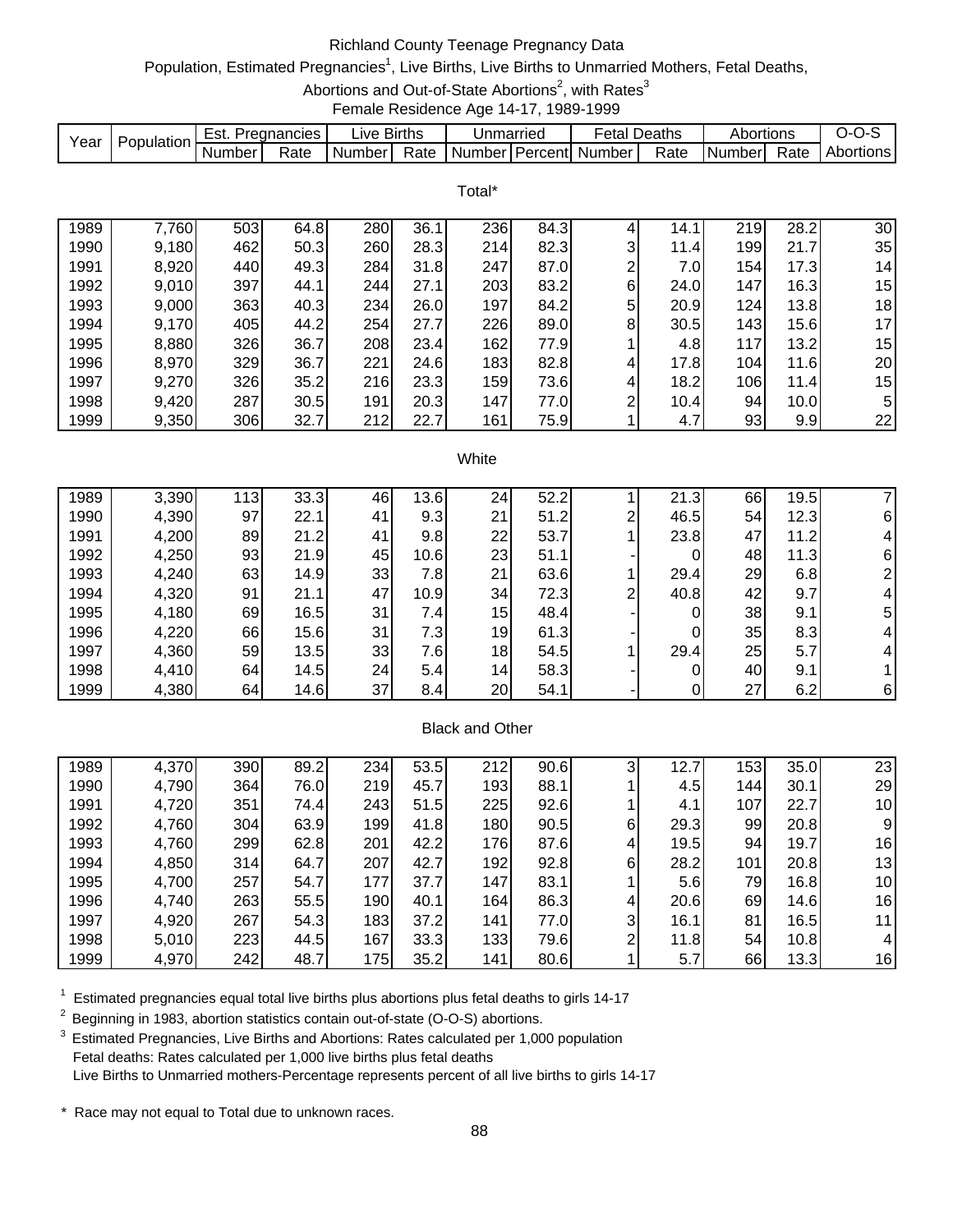# Saluda County Teenage Pregnancy Data

# Population, Estimated Pregnancies<sup>1</sup>, Live Births, Live Births to Unmarried Mothers, Fetal Deaths,

Abortions and Out-of-State Abortions<sup>2</sup>, with Rates<sup>3</sup>

Female Residence Age 14-17, 1989-1999

|      |            | Est.     | Pregnancies | IV <sub>e</sub> | <b>Births</b> | Unmarried |                  | Fetal  | Deaths | Abortions     |      | . J-1     |
|------|------------|----------|-------------|-----------------|---------------|-----------|------------------|--------|--------|---------------|------|-----------|
| Year | Population | . Number | Rate        | . Number        | Rate          | Number    | <b>I</b> Percent | Number | Rate   | <b>Number</b> | Rate | Abortions |

Total\*

| 1989 | 480 | 22 <sub>1</sub> | 45.8 | 16              | 33.3 | 12 | 75.0 |      | 6               | 12.5 |                |
|------|-----|-----------------|------|-----------------|------|----|------|------|-----------------|------|----------------|
| 1990 | 470 | 21              | 44.7 | 14 <sub>1</sub> | 29.8 | 13 | 92.9 | 0    | 7               | 14.9 |                |
| 1991 | 450 | 27              | 60.0 | 21              | 46.7 | 13 | 61.9 | 45.5 | 5               | 11.1 | ⌒              |
| 1992 | 450 | 29              | 64.4 | 17              | 37.8 | 15 | 88.2 |      | 12 <sub>1</sub> | 26.7 | $\overline{2}$ |
| 1993 | 450 | 19              | 42.2 | 14 <sub>1</sub> | 31.1 | 10 | 71.4 | 0    | 5               | 11.1 |                |
| 1994 | 460 | 17 <sub>1</sub> | 37.0 | 12              | 26.1 | 8  | 66.7 | 76.9 | 4               | 8.7  |                |
| 1995 | 460 | 19              | 41.3 | 14 <sub>1</sub> | 30.4 | 11 | 78.6 | 66.7 | 4               | 8.7  |                |
| 1996 | 460 | 17              | 37.0 | 14 <sub>1</sub> | 30.4 | 11 | 78.6 |      | 3               | 6.5  |                |
| 1997 | 440 | 19              | 43.2 | 16              | 36.4 | 11 | 68.8 | 0    | 3               | 6.8  |                |
| 1998 | 450 | 13              | 28.9 | 11              | 24.4 | 9  | 81.8 | 0    | ົ               | 4.4  |                |
| 1999 | 450 | 21              | 46.7 | 18              | 40.0 | 9  | 50.0 | 0    | 3               | 6.7  | $\mathsf{2}$   |

#### **White**

| 1989 | 260 |    | 42.3 |                 | 26.9  |   | 42.9 |  |   | 15.4 |  |
|------|-----|----|------|-----------------|-------|---|------|--|---|------|--|
| 1990 | 270 | 5  | 18.5 |                 | 3.7   |   |      |  |   | 14.8 |  |
| 1991 | 250 | 9  | 36.0 | 8               | 32.0  |   |      |  |   | 4.0  |  |
| 1992 | 260 | 8  | 30.8 | 5               | 19.2  | 4 | 80.0 |  | 3 | 11.5 |  |
| 1993 | 250 | 8  | 32.0 |                 | 16.0  |   |      |  | 4 | 16.0 |  |
| 1994 | 260 |    | 15.4 |                 | 15.41 |   | 25.0 |  |   |      |  |
| 1995 | 260 | 9  | 34.6 | 5               | 19.2  | 3 | 60.0 |  | 4 | 15.4 |  |
| 1996 | 260 | 9  | 34.6 |                 | 26.9  | 4 | 57.1 |  | ົ | 7.7  |  |
| 1997 | 250 | 9  | 36.0 | 8               | 32.0  | 3 | 37.5 |  |   | 4.0  |  |
| 1998 | 250 | 6  | 24.0 |                 | 16.0  | ◠ | 50.0 |  | ົ | 8.0  |  |
| 1999 | 250 | 11 | 44.0 | 10 <sub>l</sub> | 40.0  | 3 | 30.0 |  |   | 4.0  |  |

## Black and Other

| 1989 | 210 |    | 52.4  | 9               | 42.9 | 91              | 100.0  |       | ົ              | 9.5  |   |
|------|-----|----|-------|-----------------|------|-----------------|--------|-------|----------------|------|---|
| 1990 | 200 | 16 | 80.0  | 13              | 65.0 | 13              | 100.0  |       | 3              | 15.0 |   |
| 1991 | 200 | 18 | 90.0  | 13 <sub>l</sub> | 65.0 | 13              | 100.01 | 71.4  | 4              | 20.0 |   |
| 1992 | 200 | 21 | 105.0 | 12 <sub>1</sub> | 60.0 | 11 <sub>1</sub> | 91.7   |       | 9              | 45.0 |   |
| 1993 | 190 | 11 | 57.9  | 10 <sub>l</sub> | 52.6 | 10              | 100.0  |       |                | 5.3  |   |
| 1994 | 200 | 13 | 65.0  | 8               | 40.0 |                 | 87.5   | 111.1 | 4              | 20.0 |   |
| 1995 | 200 | 10 | 50.0  | 9               | 45.0 | 8 <sup>1</sup>  | 88.9   | 100.0 |                |      |   |
| 1996 | 200 | 8  | 40.0  |                 | 35.0 |                 | 100.0  |       |                | 5.0  |   |
| 1997 | 200 | 10 | 50.0  | 8               | 40.0 | 8               | 100.0  |       | 2 <sub>1</sub> | 10.0 |   |
| 1998 | 200 |    | 35.0  |                 | 35.0 |                 | 100.0  |       |                |      |   |
| 1999 | 200 | 10 | 50.0  | 8               | 40.0 | 6               | 75.0   |       | $\overline{2}$ | 10.0 | 2 |

 $1$  Estimated pregnancies equal total live births plus abortions plus fetal deaths to girls 14-17

<sup>2</sup> Beginning in 1983, abortion statistics contain out-of-state (O-O-S) abortions.

<sup>3</sup> Estimated Pregnancies, Live Births and Abortions: Rates calculated per 1,000 population Fetal deaths: Rates calculated per 1,000 live births plus fetal deaths Live Births to Unmarried mothers-Percentage represents percent of all live births to girls 14-17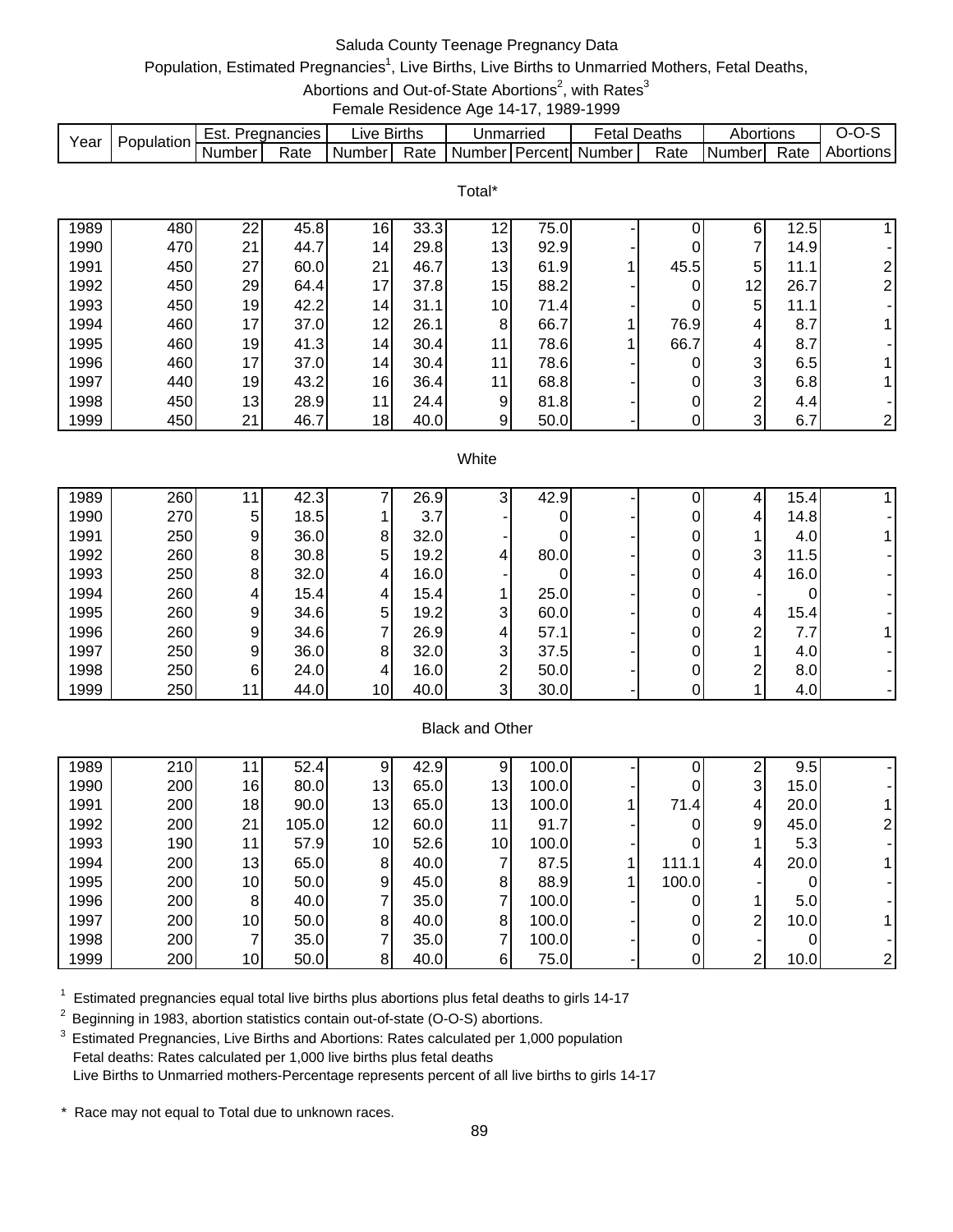# Spartanburg County Teenage Pregnancy Data

# Population, Estimated Pregnancies<sup>1</sup>, Live Births, Live Births to Unmarried Mothers, Fetal Deaths,

Abortions and Out-of-State Abortions<sup>2</sup>, with Rates<sup>3</sup>

Female Residence Age 14-17, 1989-1999

| Year | Population | Est.   | Pregnancies | ∟ive   | <b>Births</b> | Unmarriec           |         | ∙etal  | Deaths | Abortions |      | $I - 1$   |
|------|------------|--------|-------------|--------|---------------|---------------------|---------|--------|--------|-----------|------|-----------|
|      |            | Number | Rate        | Number | Rate          | Number <sup>1</sup> | Percent | Number | Rate   | Number    | Rate | Abortions |

Total\*

| 1989 | 6,090 | 451 | 74.1 | 296 | 48.6 | 200 | 67.6 | 3  | 10.0 | 152 | 25.0 | 27              |
|------|-------|-----|------|-----|------|-----|------|----|------|-----|------|-----------------|
| 1990 | 6,710 | 405 | 60.4 | 290 | 43.2 | 226 | 77.9 | 4. | 13.6 | 111 | 16.5 | 25              |
| 1991 | 6,500 | 345 | 53.1 | 247 | 38.0 | 193 | 78.1 | ⌒  | 8.0  | 96  | 14.8 | 21              |
| 1992 | 6,560 | 311 | 47.4 | 225 | 34.3 | 175 | 77.8 | 3  | 13.2 | 83  | 12.7 | 23              |
| 1993 | 6,630 | 300 | 45.2 | 221 | 33.3 | 172 | 77.8 |    |      | 79  | 11.9 | 20              |
| 1994 | 6,690 | 331 | 49.5 | 228 | 34.1 | 173 | 75.9 | 5  | 21.5 | 98  | 14.6 | 28              |
| 1995 | 6,770 | 317 | 46.8 | 250 | 36.9 | 168 | 67.2 | ົ  | 7.9  | 65  | 9.6  | 13              |
| 1996 | 6,840 | 316 | 46.2 | 237 | 34.6 | 148 | 62.4 | 3  | 12.5 | 76  | 11.1 | 17 <sub>l</sub> |
| 1997 | 6,650 | 325 | 48.9 | 245 | 36.8 | 136 | 55.5 | 4  | 16.1 | 76  | 11.4 | 14              |
| 1998 | 6,820 | 299 | 43.8 | 249 | 36.5 | 162 | 65.1 |    | 4.0  | 49  | 7.2  | $\overline{3}$  |
| 1999 | 6,820 | 240 | 35.2 | 188 | 27.6 | 100 | 53.2 | ⌒  | 10.5 | 50  | 7.3  | 8               |

#### **White**

| 1989 | 4,470 | 237 | 53.0 | 127              | 28.4 | 49 | 38.6 |   | 15.5           | 108             | 24.2 | 18              |
|------|-------|-----|------|------------------|------|----|------|---|----------------|-----------------|------|-----------------|
| 1990 | 4,900 | 204 | 41.6 | 140              | 28.6 | 81 | 57.9 | 3 | 21.0           | 61              | 12.4 | 9               |
| 1991 | 4,700 | 172 | 36.6 | 117              | 24.9 | 69 | 59.0 |   |                | 55              | 11.7 | 15              |
| 1992 | 4,750 | 161 | 33.9 | 102              | 21.5 | 56 | 54.9 |   | 9.7            | 58              | 12.2 | 20              |
| 1993 | 4,800 | 166 | 34.6 | 112              | 23.3 | 66 | 58.9 |   | $\overline{0}$ | 54              | 11.3 | 17              |
| 1994 | 4,840 | 188 | 38.8 | <b>119</b>       | 24.6 | 70 | 58.8 | ◠ | 16.5           | 67              | 13.8 | 17              |
| 1995 | 4,900 | 183 | 37.3 | 138              | 28.2 | 68 | 49.3 |   | $\overline{0}$ | 45              | 9.2  | 9               |
| 1996 | 4,950 | 176 | 35.6 | 120 <sub>1</sub> | 24.2 | 55 | 45.8 |   | 8.3            | 55              | 11.1 | 13              |
| 1997 | 4,720 | 198 | 41.9 | 149              | 31.6 | 58 | 38.9 |   | $\overline{0}$ | 49              | 10.4 | 10 <sub>1</sub> |
| 1998 | 4,860 | 163 | 33.5 | 136              | 28.0 | 72 | 52.9 |   |                | 27 <sub>1</sub> | 5.6  |                 |
| 1999 | 4,870 | 145 | 29.8 | 109              | 22.4 | 43 | 39.4 |   | 9.1            | 35              | 7.2  | 6               |

#### Black and Other

| 1989 | 1,610 | 214 | 132.9 | 169  | 105.0 | 151 | 89.3 |   | 5.9            | 44      | 27.3  | 9               |
|------|-------|-----|-------|------|-------|-----|------|---|----------------|---------|-------|-----------------|
| 1990 | 1,820 | 201 | 110.4 | 150  | 82.4  | 145 | 96.7 |   | 6.6            | 50      | 27.5  | 16              |
| 1991 | 1,790 | 173 | 96.6  | 130  | 72.6I | 124 | 95.4 | ◠ | 15.2           | 41'     | 22.9  | 6 <sub>1</sub>  |
| 1992 | 1,810 | 150 | 82.9  | 123  | 68.0  | 119 | 96.7 | ົ | 16.0           | 25      | 13.8  | 3 <sub>l</sub>  |
| 1993 | 1,830 | 133 | 72.7  | 109  | 59.6  | 106 | 97.2 |   | $\overline{0}$ | 24 I    | 13.1  |                 |
| 1994 | 1,850 | 142 | 76.8  | 109  | 58.9  | 103 | 94.5 | 3 | 26.8           | 30      | 16.2  | 10 <sub>1</sub> |
| 1995 | 1,870 | 134 | 71.7  | 112  | 59.9  | 100 | 89.3 | ົ | 17.5           | 20      | 10.7  | 4               |
| 1996 | 1,890 | 140 | 74.1  | 117  | 61.9  | 93  | 79.5 | ົ | 16.8           | 21      | 11.1  | 4               |
| 1997 | 1,940 | 127 | 65.5  | 96   | 49.5  | 78  | 81.3 | 4 | 40.0           | 27      | 13.9  | 4               |
| 1998 | 1,960 | 136 | 69.4  | 1131 | 57.7  | 90  | 79.6 |   | 8.8            | $22 \,$ | 11.21 |                 |
| 1999 | 1,950 | 95  | 48.7  | 79   | 40.5  | 57  | 72.2 |   | 12.5           | 15      | 7.7I  | 2               |

 $1$  Estimated pregnancies equal total live births plus abortions plus fetal deaths to girls 14-17

<sup>2</sup> Beginning in 1983, abortion statistics contain out-of-state (O-O-S) abortions.

<sup>3</sup> Estimated Pregnancies, Live Births and Abortions: Rates calculated per 1,000 population Fetal deaths: Rates calculated per 1,000 live births plus fetal deaths Live Births to Unmarried mothers-Percentage represents percent of all live births to girls 14-17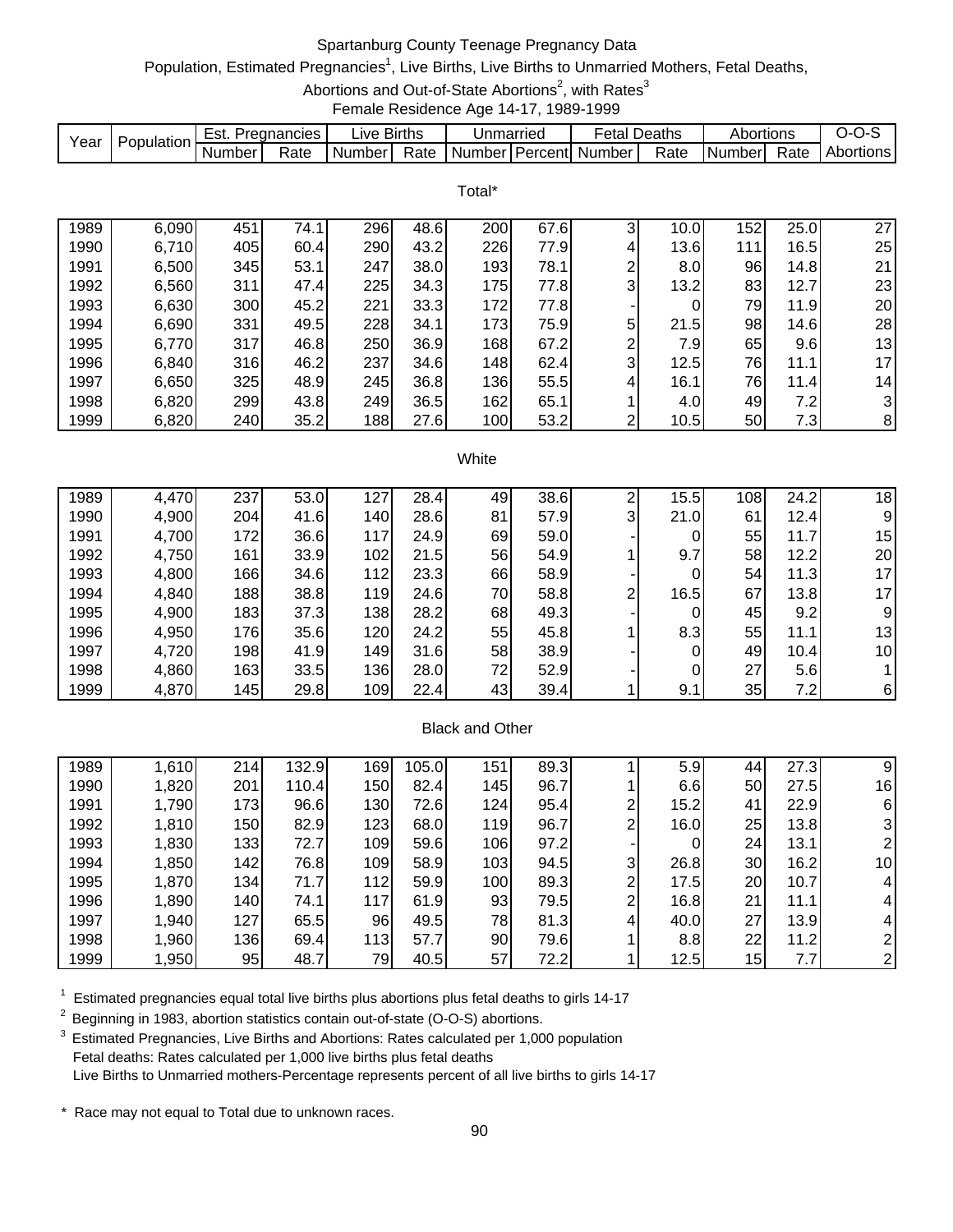# Sumter County Teenage Pregnancy Data

# Population, Estimated Pregnancies<sup>1</sup>, Live Births, Live Births to Unmarried Mothers, Fetal Deaths,

Abortions and Out-of-State Abortions<sup>2</sup>, with Rates<sup>3</sup>

Female Residence Age 14-17, 1989-1999

|      | Population | ESI.   | Pregnancies | ∟lve i   | <b>Births</b> | Unmarried |                | etal   | Deaths | Abortions |      | ,,,              |
|------|------------|--------|-------------|----------|---------------|-----------|----------------|--------|--------|-----------|------|------------------|
| Year |            | Number | Rate        | Number I | Rate          | Number    | <b>Percent</b> | Number | Rate   | I Numberl | Rate | <b>Abortions</b> |

|      |       |     |      |     |      | Total* |      |   |      |     |      |    |
|------|-------|-----|------|-----|------|--------|------|---|------|-----|------|----|
| 1989 | 3,040 | 163 | 53.6 | 117 | 38.5 | 90     | 76.9 |   | 8.5  | 45  | 14.8 | 11 |
| 1990 | 3,100 | 153 | 49.4 | 106 | 34.2 | 82     | 77.4 | 3 | 27.5 | 441 | 14.2 | 8  |
| 1991 | 3,030 | 137 | 45.2 | 107 | 35.3 | 92     | 86.0 |   | 0    | 30  | 9.9  | 5  |
| 1992 | 3,050 | 136 | 44.6 | 106 | 34.8 | 88     | 83.0 |   | 9.3  | 29  | 9.5  | 3  |
| 1993 | 3,090 | 136 | 44.0 | 104 | 33.7 | 94     | 90.4 | ⌒ | 18.9 | 30  | 9.7  | 3  |
| 1994 | 3,090 | 154 | 49.8 | 115 | 37.2 | 90     | 78.3 | 4 | 33.6 | 35  | 11.3 | 5  |
| 1995 | 3,090 | 144 | 46.6 | 106 | 34.3 | 87     | 82.1 | 3 | 27.5 | 35  | 11.3 | 3  |
| 1996 | 3,100 | 144 | 46.5 | 117 | 37.7 | 94     | 80.3 |   | 0    | 27  | 8.7  | 6  |
| 1997 | 3,090 | 149 | 48.2 | 119 | 38.5 | 99     | 83.2 |   | 8.3  | 29  | 9.4  | 3  |
| 1998 | 3,070 | 122 | 39.7 | 104 | 33.9 | 89     | 85.6 | ⌒ | 18.9 | 16  | 5.2  | 3  |
| 1999 | 3,210 | 148 | 46.1 | 120 | 37.4 | 104    | 86.7 |   | 8.3  | 27  | 8.4  | 7  |

#### **White**

| 1989 | 1,430 | 45 | 31.5 | 30 | 21.0 | 10 <sub>1</sub> | 33.3 |      | 15              | 10.5 |   |
|------|-------|----|------|----|------|-----------------|------|------|-----------------|------|---|
| 1990 | 1,460 | 57 | 39.0 | 37 | 25.3 | 19              | 51.4 | 26.3 | 19              | 13.0 |   |
| 1991 | 1,400 | 44 | 31.4 | 34 | 24.3 | 20              | 58.8 |      | 10              | 7.1  | 3 |
| 1992 | 1,410 | 40 | 28.4 | 31 | 22.0 | 15              | 48.4 |      | 9               | 6.4  |   |
| 1993 | 1,440 | 35 | 24.3 | 21 | 14.6 | 14 <sub>1</sub> | 66.7 | 45.5 | 13              | 9.0  |   |
| 1994 | 1,430 | 42 | 29.4 | 30 | 21.0 | 12              | 40.0 | 32.3 | 11              | 7.7  | 3 |
| 1995 | 1,430 | 42 | 29.4 | 31 | 21.7 | 18              | 58.1 | 31.3 | 10 <sub>l</sub> | 7.0  |   |
| 1996 | 1,440 | 38 | 26.4 | 32 | 22.2 | 15              | 46.9 |      | 6               | 4.2  |   |
| 1997 | 1,390 | 38 | 27.3 | 28 | 20.1 | 23              | 82.1 |      | 10              | 7.2  |   |
| 1998 | 1,380 | 29 | 21.0 | 23 | 16.7 | 13 <sub>l</sub> | 56.5 |      | 6               | 4.3  |   |
| 1999 | 1,460 | 35 | 24.0 | 28 | 19.2 | 17              | 60.7 |      |                 | 4.8  |   |

## Black and Other

| 1989 | 1,620 | 118 | 72.8 | 87 | 53.7 | 80  | 92.0 |   | 11.4 | 30              | 18.5 | 9 |
|------|-------|-----|------|----|------|-----|------|---|------|-----------------|------|---|
| 1990 | 1,640 | 96  | 58.5 | 69 | 42.1 | 63  | 91.3 | ົ | 28.2 | 25              | 15.2 | 6 |
| 1991 | 1,620 | 93  | 57.4 | 73 | 45.1 | 72  | 98.6 |   | 0    | 20              | 12.3 |   |
| 1992 | 1,630 | 96  | 58.9 | 75 | 46.0 | 73  | 97.3 |   | 13.2 | 20 <sub>1</sub> | 12.3 |   |
| 1993 | 1,660 | 101 | 60.8 | 83 | 50.0 | 80  | 96.4 |   | 11.9 | 17              | 10.2 | 3 |
| 1994 | 1,650 | 111 | 67.3 | 85 | 51.5 | 78  | 91.8 | 3 | 34.1 | 23              | 13.9 |   |
| 1995 | 1,660 | 102 | 61.4 | 75 | 45.2 | 69  | 92.0 | ົ | 26.0 | 25              | 15.1 |   |
| 1996 | 1,660 | 106 | 63.9 | 85 | 51.2 | 79  | 92.9 |   |      | 21              | 12.7 | 5 |
| 1997 | 1,700 | 111 | 65.3 | 91 | 53.5 | 76  | 83.5 |   | 10.9 | 19              | 11.2 |   |
| 1998 | 1,690 | 93  | 55.0 | 81 | 47.9 | 761 | 93.8 | ົ | 24.1 | 10 <sub>1</sub> | 5.9  |   |
| 1999 | 1,750 | 113 | 64.6 | 92 | 52.6 | 87  | 94.6 |   | 10.8 | 20              | 11.4 | 5 |

 $1$  Estimated pregnancies equal total live births plus abortions plus fetal deaths to girls 14-17

<sup>2</sup> Beginning in 1983, abortion statistics contain out-of-state (O-O-S) abortions.

<sup>3</sup> Estimated Pregnancies, Live Births and Abortions: Rates calculated per 1,000 population Fetal deaths: Rates calculated per 1,000 live births plus fetal deaths Live Births to Unmarried mothers-Percentage represents percent of all live births to girls 14-17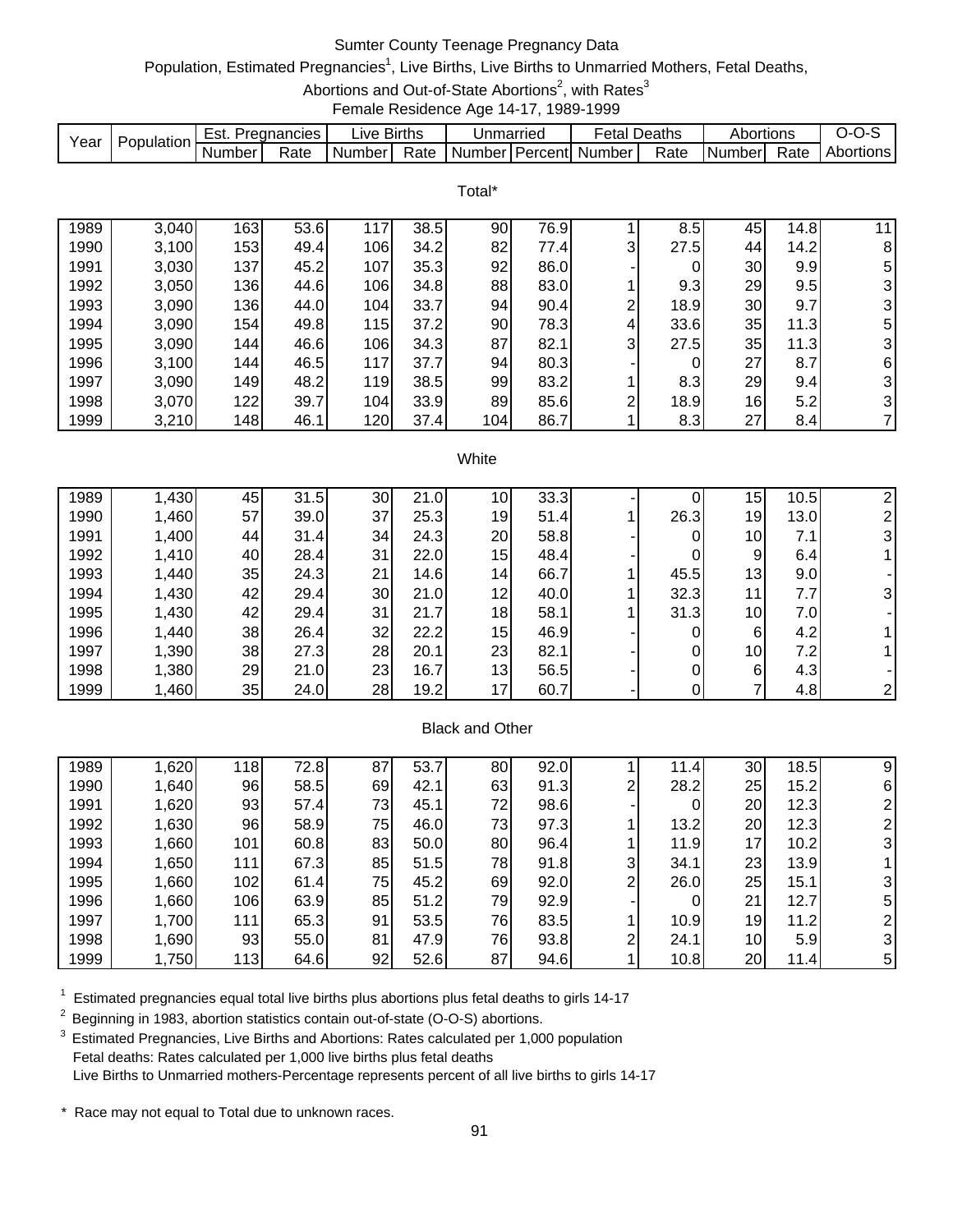# Union County Teenage Pregnancy Data

# Population, Estimated Pregnancies<sup>1</sup>, Live Births, Live Births to Unmarried Mothers, Fetal Deaths,

Abortions and Out-of-State Abortions<sup>2</sup>, with Rates<sup>3</sup>

Female Residence Age 14-17, 1989-1999

|      | Population | Est.   | Pregnancies | ∟ive '   | <b>Births</b> | Unmarried |            | Fetal  | Deaths | Abortions |      | ∵~∪<br>-- |
|------|------------|--------|-------------|----------|---------------|-----------|------------|--------|--------|-----------|------|-----------|
| Year |            | Number | Rate        | l Number | Rate          | Number    | l Percentl | Number | Rate   | Number    | Rate | Abortions |

Total\*

| 1989 | 850 | 50 | 58.8 | 40 | 47.1 | 29 | 72.5 |   |      | 10 <sub>1</sub> | 11.8 | 31             |
|------|-----|----|------|----|------|----|------|---|------|-----------------|------|----------------|
| 1990 | 910 | 45 | 49.5 | 32 | 35.2 | 20 | 62.5 |   | 0    | 13              | 14.3 |                |
| 1991 | 870 | 39 | 44.8 | 27 | 31.0 | 20 | 74.1 |   | 0    | 12              | 13.8 | 6              |
| 1992 | 880 | 43 | 48.9 | 28 | 31.8 | 22 | 78.6 |   | 0    | 15              | 17.0 | 6              |
| 1993 | 870 | 54 | 62.1 | 38 | 43.7 | 28 | 73.7 |   | 25.6 | 15              | 17.2 | 5 <sub>l</sub> |
| 1994 | 880 | 55 | 62.5 | 45 | 51.1 | 37 | 82.2 |   |      | 10              | 11.4 |                |
| 1995 | 880 | 47 | 53.4 | 34 | 38.6 | 27 | 79.4 |   | 28.6 | 12              | 13.6 | 4              |
| 1996 | 880 | 41 | 46.6 | 26 | 29.5 | 19 | 73.1 |   | 37.0 | 14              | 15.9 |                |
| 1997 | 840 | 48 | 57.1 | 35 | 41.7 | 18 | 51.4 |   | 27.8 | 12              | 14.3 | ົ              |
| 1998 | 850 | 40 | 47.1 | 29 | 34.1 | 16 | 55.2 | ົ | 64.5 | 9               | 10.6 |                |
| 1999 | 830 | 43 | 51.8 | 35 | 42.2 | 21 | 60.0 |   | 27.8 |                 | 8.4  |                |

#### **White**

| 1989 | 530 | 21 | 39.6 |                 | 32.7 | ь  | 35.3 |      |                 | 7.5  |   |
|------|-----|----|------|-----------------|------|----|------|------|-----------------|------|---|
| 1990 | 570 | 26 | 45.6 | 20              | 35.1 | 8  | 40.0 |      | 6               | 10.5 |   |
| 1991 | 540 | 20 | 37.0 | 13              | 24.1 |    | 53.8 |      |                 | 13.0 | 6 |
| 1992 | 550 | 25 | 45.5 | 15              | 27.3 | 9  | 60.0 |      | 10 <sub>l</sub> | 18.2 | 5 |
| 1993 | 540 | 28 | 51.9 | 16              | 29.6 | 9  | 56.3 | 58.8 | 11              | 20.4 | 4 |
| 1994 | 550 | 26 | 47.3 | 23              | 41.8 | 15 | 65.2 |      | 3               | 5.5  |   |
| 1995 | 550 | 22 | 40.0 | 16              | 29.1 | 9  | 56.3 |      | 6               | 10.9 |   |
| 1996 | 550 | 22 | 40.0 | 13              | 23.6 | 6  | 46.2 |      | 9               | 16.4 |   |
| 1997 | 510 | 25 | 49.0 | 18              | 35.3 |    | 38.9 |      |                 | 13.7 |   |
| 1998 | 520 | 20 | 38.5 | 14 <sub>1</sub> | 26.9 | 5  | 35.7 | 66.7 | 5               | 9.6  |   |
| 1999 | 510 | 20 | 39.2 | 15              | 29.4 | 5  | 33.3 |      | 5               | 9.8  |   |

## Black and Other

| 1989 | 330 | 29 | 87.9 | 23              | 69.7 | 23              | 100.0 |      | 6              | 18.2 |  |
|------|-----|----|------|-----------------|------|-----------------|-------|------|----------------|------|--|
| 1990 | 340 | 19 | 55.9 | 12              | 35.3 | 12 <sup>1</sup> | 100.0 |      | 7              | 20.6 |  |
| 1991 | 330 | 19 | 57.6 | 14 <sup>1</sup> | 42.4 | 13              | 92.9  |      | 5 <sup>1</sup> | 15.2 |  |
| 1992 | 330 | 18 | 54.5 | 13              | 39.4 | 13              | 100.0 |      | 5 <sup>1</sup> | 15.2 |  |
| 1993 | 330 | 26 | 78.8 | 22              | 66.7 | 19              | 86.4  |      | 4              | 12.1 |  |
| 1994 | 330 | 29 | 87.9 | 22              | 66.7 | 22              | 100.0 |      | 7              | 21.2 |  |
| 1995 | 330 | 25 | 75.8 | 18              | 54.5 | 18              | 100.0 | 52.6 | 6              | 18.2 |  |
| 1996 | 330 | 19 | 57.6 | 13              | 39.4 | 13              | 100.0 | 71.4 | 5              | 15.2 |  |
| 1997 | 330 | 23 | 69.7 | 17              | 51.5 | 11              | 64.7  | 55.6 | 5 <sup>1</sup> | 15.2 |  |
| 1998 | 330 | 20 | 60.6 | 15              | 45.5 | 11 <sub>1</sub> | 73.3  | 62.5 | 4              | 12.1 |  |
| 1999 | 320 | 23 | 71.9 | 20              | 62.5 | 16              | 80.0  | 47.6 | $\overline{2}$ | 6.3  |  |

 $1$  Estimated pregnancies equal total live births plus abortions plus fetal deaths to girls 14-17

<sup>2</sup> Beginning in 1983, abortion statistics contain out-of-state (O-O-S) abortions.

<sup>3</sup> Estimated Pregnancies, Live Births and Abortions: Rates calculated per 1,000 population Fetal deaths: Rates calculated per 1,000 live births plus fetal deaths Live Births to Unmarried mothers-Percentage represents percent of all live births to girls 14-17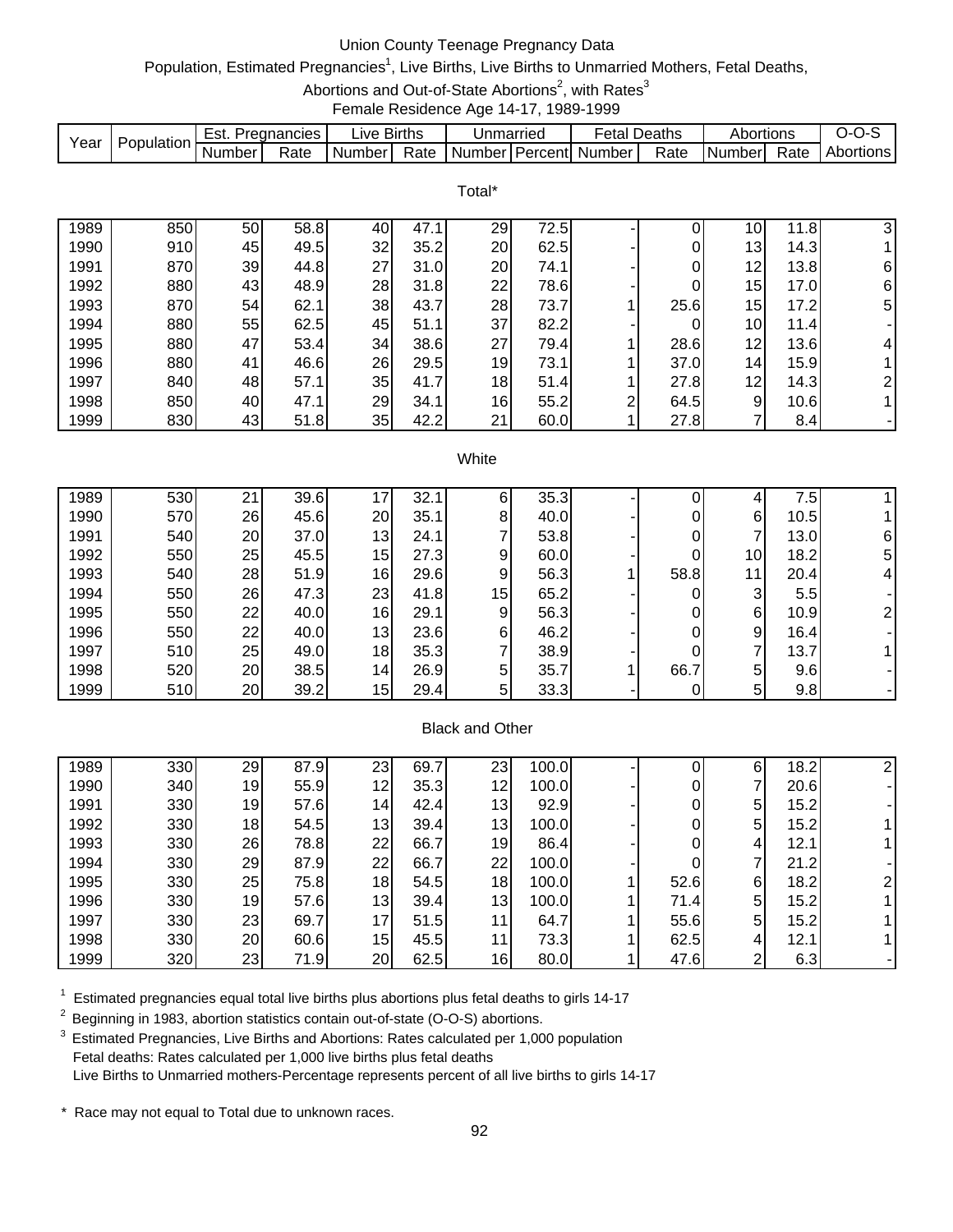# Williamsburg County Teenage Pregnancy Data

# Population, Estimated Pregnancies<sup>1</sup>, Live Births, Live Births to Unmarried Mothers, Fetal Deaths,

Abortions and Out-of-State Abortions<sup>2</sup>, with Rates<sup>3</sup>

Female Residence Age 14-17, 1989-1999

|      | Population | ESL.   | Pregnancies | ∟ive   | <b>Births</b> | Unmarriec          | -etal  | Deaths | Abortions |      | $\overline{ }$ |
|------|------------|--------|-------------|--------|---------------|--------------------|--------|--------|-----------|------|----------------|
| Year |            | Number | Rate        | Number | Rate          | Number I Percent I | Number | Rate   | Numberl   | Rate | Abortions      |

Total\*

| 1989 | ,310  | 69 | 52.7 | 53 | 40.5 | 43 | 81.1 | 36.4 | 14 <sub>1</sub> | 10.7<br>$\overline{7}$ | 2              |
|------|-------|----|------|----|------|----|------|------|-----------------|------------------------|----------------|
| 1990 | 1,370 | 55 | 40.1 | 45 | 32.8 | 36 | 80.0 | 21.7 | 9               | 6.6                    | 2              |
| 1991 | 1,330 | 65 | 48.9 | 58 | 43.6 | 51 | 87.9 |      | 7               | 5.3                    |                |
| 1992 | 1,330 | 69 | 51.9 | 61 | 45.9 | 49 | 80.3 |      | 8               | 6.0                    | $\overline{2}$ |
| 1993 | 1,320 | 53 | 40.2 | 44 | 33.3 | 38 | 86.4 | 22.2 | 8               | 6.1                    | $\overline{2}$ |
| 1994 | 1,350 | 54 | 40.0 | 48 | 35.6 | 40 | 83.3 |      | 6               | 4.4                    |                |
| 1995 | 1,340 | 61 | 45.5 | 51 | 38.1 | 44 | 86.3 | 19.2 | 9               | 6.7                    |                |
| 1996 | 1,330 | 54 | 40.6 | 45 | 33.8 | 36 | 80.0 |      | 9               | 6.8                    | 3              |
| 1997 | 1,320 | 32 | 24.2 | 27 | 20.5 | 21 | 77.8 | 35.7 | 4               | 3.0                    |                |
| 1998 | 1,310 | 37 | 28.2 | 29 | 22.1 | 27 | 93.1 |      | 8               | 6.1                    |                |
| 1999 | ,280  | 38 | 29.7 | 33 | 25.8 | 25 | 75.8 |      | 5               | 3.9                    |                |

#### **White**

| 1989 | 360 | 14 <sub>l</sub> | 38.9 |    | 25.0 |   | 11.1  |  | 5 | 13.9 |  |
|------|-----|-----------------|------|----|------|---|-------|--|---|------|--|
| 1990 | 360 | 11              | 30.6 | 10 | 27.8 | 3 | 30.0  |  |   | 2.8  |  |
| 1991 | 340 | 11              | 32.4 |    | 20.6 | ◠ | 28.6  |  | 4 | 11.8 |  |
| 1992 | 340 | 10 <sup>1</sup> | 29.4 | 10 | 29.4 | 3 | 30.0  |  |   |      |  |
| 1993 | 340 | 81              | 23.5 |    | 20.6 | 3 | 42.9  |  |   | 2.9  |  |
| 1994 | 340 | 10 <sub>l</sub> | 29.4 | 6  | 17.6 | ົ | 33.3  |  | 4 | 11.8 |  |
| 1995 | 340 | 10 <sup>1</sup> | 29.4 |    | 20.6 | 5 | 71.4  |  | 3 | 8.8  |  |
| 1996 | 340 | 4               | 11.8 | 3  | 8.8  |   | 33.3  |  |   | 2.9  |  |
| 1997 | 320 | 81              | 25.0 |    | 21.9 | 3 | 42.9  |  |   | 3.1  |  |
| 1998 | 320 |                 | 21.9 | 3  | 9.4  | 3 | 100.0 |  | 4 | 12.5 |  |
| 1999 | 320 | 41              | 12.5 |    | 12.5 |   | 25.0  |  |   |      |  |

## Black and Other

| 1989 | 960   | 55  | 57.3 | 44 | 45.8 | 42 | 95.5 | ⌒ | 43.5 | 9 | 9.4              |  |
|------|-------|-----|------|----|------|----|------|---|------|---|------------------|--|
| 1990 | 1,020 | 44  | 43.1 | 35 | 34.3 | 33 | 94.3 |   | 27.8 | 8 | 7.81             |  |
| 1991 | 990   | 541 | 54.5 | 51 | 51.5 | 49 | 96.1 |   |      | 3 | 3.0 <sub>l</sub> |  |
| 1992 | 990   | 59  | 59.6 | 51 | 51.5 | 46 | 90.2 |   |      | 8 | 8.1              |  |
| 1993 | 980   | 45  | 45.9 | 37 | 37.8 | 35 | 94.6 |   | 26.3 |   | 7.1              |  |
| 1994 | 1,000 | 441 | 44.0 | 42 | 42.0 | 38 | 90.5 |   |      | ◠ | 2.0              |  |
| 1995 | 1,000 | 51  | 51.0 | 44 | 44.0 | 39 | 88.6 |   | 22.2 | 6 | 6.0              |  |
| 1996 | 990   | 50  | 50.5 | 42 | 42.4 | 35 | 83.3 |   |      | 8 | 8.1              |  |
| 1997 | 1,000 | 24  | 24.0 | 20 | 20.0 | 18 | 90.0 |   | 47.6 | 3 | 3.0 <sub>l</sub> |  |
| 1998 | 990   | 30  | 30.3 | 26 | 26.3 | 24 | 92.3 |   |      |   | 4.0              |  |
| 1999 | 960   | 34  | 35.4 | 29 | 30.2 | 24 | 82.8 |   |      | 5 | 5.2              |  |

 $1$  Estimated pregnancies equal total live births plus abortions plus fetal deaths to girls 14-17

<sup>2</sup> Beginning in 1983, abortion statistics contain out-of-state (O-O-S) abortions.

<sup>3</sup> Estimated Pregnancies, Live Births and Abortions: Rates calculated per 1,000 population Fetal deaths: Rates calculated per 1,000 live births plus fetal deaths Live Births to Unmarried mothers-Percentage represents percent of all live births to girls 14-17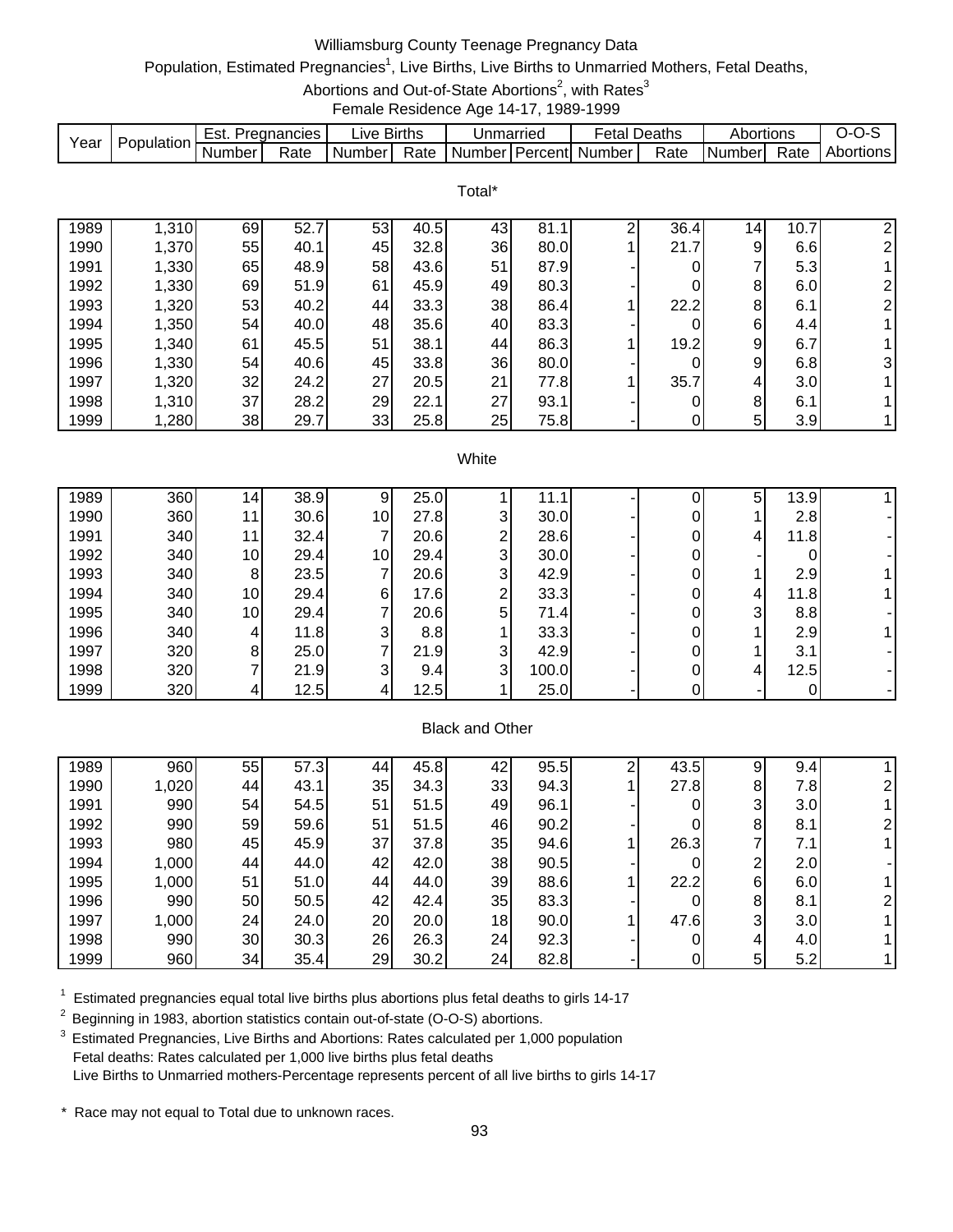# York County Teenage Pregnancy Data

# Population, Estimated Pregnancies<sup>1</sup>, Live Births, Live Births to Unmarried Mothers, Fetal Deaths,

Abortions and Out-of-State Abortions<sup>2</sup>, with Rates<sup>3</sup>

Female Residence Age 14-17, 1989-1999

|      |            | =st.   | Pregnancies | ∟ive Births |      | Jnmarried |                  | etal   | Deaths | Abortions |      |           |
|------|------------|--------|-------------|-------------|------|-----------|------------------|--------|--------|-----------|------|-----------|
| Year | Population | Number | Rate        | Number      | Rate | Number I  | <b>I</b> Percent | Number | Rate   | I Numberl | Rate | Abortions |

Total\*

| 1989 | 3,930 | 220 | 56.0 | 140 | 35.6 | 101 | 72.1 |   | 27.8 | 76 | 19.3 | 65 |
|------|-------|-----|------|-----|------|-----|------|---|------|----|------|----|
| 1990 | 4,240 | 230 | 54.2 | 151 | 35.6 | 115 | 76.2 | 3 | 19.5 | 76 | 17.9 | 65 |
| 1991 | 4,140 | 208 | 50.2 | 145 | 35.0 | 115 | 79.3 | 3 | 20.3 | 60 | 14.5 | 52 |
| 1992 | 4,210 | 184 | 43.7 | 137 | 32.5 | 107 | 78.1 | ⌒ | 14.4 | 45 | 10.7 | 44 |
| 1993 | 4,310 | 162 | 37.6 | 112 | 26.0 | 91  | 81.3 | 6 | 50.8 | 44 | 10.2 | 41 |
| 1994 | 4,340 | 185 | 42.6 | 132 | 30.4 | 105 | 79.5 |   | 0    | 53 | 12.2 | 52 |
| 1995 | 4,420 | 163 | 36.9 | 132 | 29.9 | 110 | 83.3 |   | 0    | 31 | 7.0  | 28 |
| 1996 | 4,520 | 165 | 36.5 | 119 | 26.3 | 98  | 82.4 | 3 | 24.6 | 43 | 9.5  | 40 |
| 1997 | 4,440 | 175 | 39.4 | 138 | 31.1 | 106 | 76.8 |   | 0    | 37 | 8.3  | 32 |
| 1998 | 4,620 | 155 | 33.5 | 124 | 26.8 | 105 | 84.7 | ⌒ | 15.9 | 29 | 6.3  | 29 |
| 1999 | 4,700 | 149 | 31.7 | 119 | 25.3 | 95  | 79.8 |   | 8.3  | 29 | 6.2  | 26 |

#### **White**

| 1989 | 2,870 | 118 | 41.1 | 74 | 25.8 | 37 | 50.0 |   |      | 44 | 15.3 | 37 |
|------|-------|-----|------|----|------|----|------|---|------|----|------|----|
| 1990 | 3,120 | 117 | 37.5 | 72 | 23.1 | 36 | 50.0 |   |      | 45 | 14.4 | 39 |
| 1991 | 3,020 | 110 | 36.4 | 68 | 22.5 | 42 | 61.8 |   | 14.5 | 41 | 13.6 | 37 |
| 1992 | 3,070 | 101 | 32.9 | 69 | 22.5 | 40 | 58.0 |   | 14.3 | 31 | 10.1 | 30 |
| 1993 | 3,140 | 97  | 30.9 | 60 | 19.1 | 39 | 65.0 | 3 | 47.6 | 34 | 10.8 | 31 |
| 1994 | 3,170 | 108 | 34.1 | 72 | 22.7 | 45 | 62.5 |   |      | 36 | 11.4 | 35 |
| 1995 | 3,220 | 97  | 30.1 | 77 | 23.9 | 56 | 72.7 |   |      | 20 | 6.2  | 18 |
| 1996 | 3,300 | 88  | 26.7 | 61 | 18.5 | 44 | 72.1 | ⌒ | 31.7 | 25 | 7.6  | 22 |
| 1997 | 3,170 | 116 | 36.6 | 84 | 26.5 | 55 | 65.5 |   |      | 32 | 10.1 | 27 |
| 1998 | 3,310 | 79  | 23.9 | 62 | 18.7 | 46 | 74.2 |   |      | 17 | 5.1  | 17 |
| 1999 | 3,370 | 88  | 26.1 | 69 | 20.5 | 48 | 69.6 |   | 14.3 | 18 | 5.3  | 16 |

#### Black and Other

| 1989 | 1,050 | 101 | 96.2 | 66 | 62.9 | 64 | 97.0  |    | 57.1 | 3 <sup>1</sup>  | 29.5 | 27 |
|------|-------|-----|------|----|------|----|-------|----|------|-----------------|------|----|
| 1990 | 1,130 | 112 | 99.1 | 79 | 69.9 | 79 | 100.0 | 3  | 36.6 | 30              | 26.5 | 25 |
| 1991 | 1,120 | 96  | 85.7 | 77 | 68.8 | 73 | 94.8  | ⌒  | 25.3 | 17              | 15.2 | 13 |
| 1992 | 1,140 | 83  | 72.8 | 68 | 59.6 | 67 | 98.5  |    | 14.5 | 14 <sub>1</sub> | 12.3 | 14 |
| 1993 | 1,170 | 65  | 55.6 | 52 | 44.4 | 52 | 100.0 | 31 | 54.5 | 10 <sub>1</sub> | 8.5  | 10 |
| 1994 | 1,170 | 76  | 65.0 | 60 | 51.3 | 60 | 100.0 |    |      | 16              | 13.7 | 16 |
| 1995 | 1,190 | 66  | 55.5 | 55 | 46.2 | 54 | 98.2  |    | 0    | 11              | 9.2  | 10 |
| 1996 | 1,220 | 76  | 62.3 | 58 | 47.5 | 54 | 93.1  |    | 16.9 | 17              | 13.9 | 17 |
| 1997 | 1,270 | 58  | 45.7 | 54 | 42.5 | 51 | 94.4  |    |      |                 | 3.1  |    |
| 1998 | 1,310 | 76  | 58.0 | 62 | 47.3 | 59 | 95.2  | ົ  | 31.3 | 12              | 9.2  | 12 |
| 1999 | 1,330 | 61  | 45.9 | 50 | 37.6 | 47 | 94.0  |    |      |                 | 8.3  | 10 |

 $1$  Estimated pregnancies equal total live births plus abortions plus fetal deaths to girls 14-17

<sup>2</sup> Beginning in 1983, abortion statistics contain out-of-state (O-O-S) abortions.

<sup>3</sup> Estimated Pregnancies, Live Births and Abortions: Rates calculated per 1,000 population Fetal deaths: Rates calculated per 1,000 live births plus fetal deaths Live Births to Unmarried mothers-Percentage represents percent of all live births to girls 14-17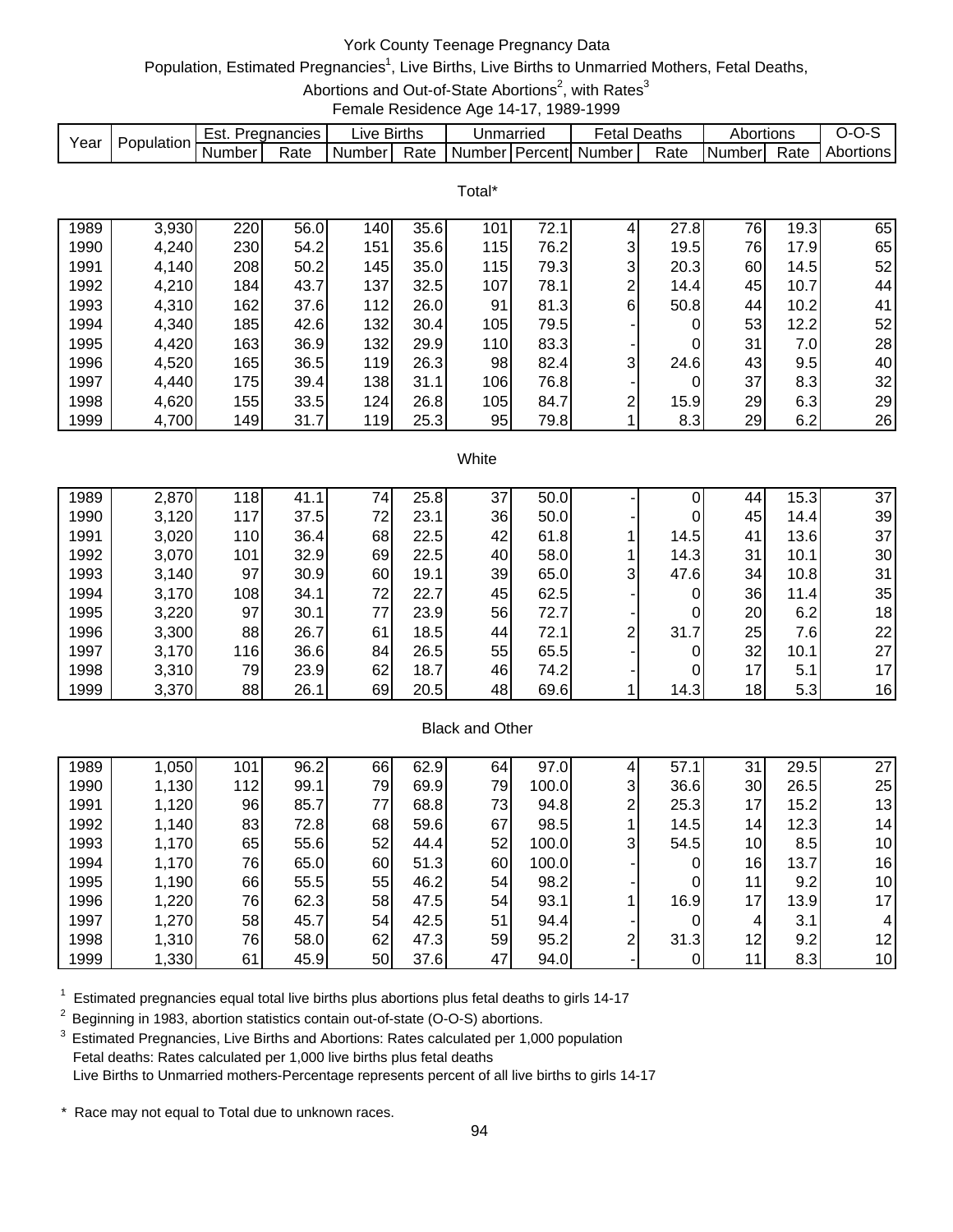# South Carolina Teenage Pregnancy Data

# Population, Estimated Pregnancies<sup>1</sup>, Live Births to Unmarried Mothers, Fetal Deaths

Abortions and Out-of-State Abortions<sup>2</sup>, with Rates<sup>3</sup>

Female Residents Age 15-17, 1989-1999

| Year |                   | Est.   | Pregnancies | ive Births |      | Unmarriec | Fetal Deaths                |      | Abortions |      | J-1              |
|------|-------------------|--------|-------------|------------|------|-----------|-----------------------------|------|-----------|------|------------------|
|      | <b>Population</b> | Number | Rate        | Number I   | Rate |           | I Number I Percent I Number | Rate | Numberl   | Rate | <b>Abortions</b> |

|      |        |      |      |      |      | Total* |      |    |      |      |      |     |
|------|--------|------|------|------|------|--------|------|----|------|------|------|-----|
| 1989 | 78,440 | 5335 | 68.0 | 3590 | 45.8 | 2595   | 72.3 | 46 | 12.7 | 1699 | 21.7 | 321 |
| 1990 | 81,790 | 5099 | 62.3 | 3533 | 43.2 | 2582   | 73.1 | 49 | 13.7 | 1517 | 18.5 | 370 |
| 1991 | 78,360 | 4885 | 62.3 | 3565 | 45.5 | 2687   | 75.4 | 41 | 11.4 | 1279 | 16.3 | 281 |
| 1992 | 79,300 | 4625 | 58.3 | 3424 | 43.2 | 2626   | 76.7 | 46 | 13.3 | 1155 | 14.6 | 295 |
| 1993 | 79,840 | 4424 | 55.4 | 3271 | 41.0 | 2485   | 76.0 | 60 | 18.0 | 1093 | 13.7 | 275 |
| 1994 | 80,640 | 4772 | 59.2 | 3500 | 43.4 | 2643   | 75.5 | 64 | 18.0 | 1208 | 15.0 | 303 |
| 1995 | 80,750 | 4478 | 55.5 | 3386 | 41.9 | 2471   | 73.0 | 40 | 11.7 | 1052 | 13.0 | 210 |
| 1996 | 81,370 | 4311 | 53.0 | 3257 | 40.0 | 2213   | 67.9 | 48 | 14.5 | 1006 | 12.4 | 232 |
| 1997 | 81,470 | 4241 | 52.1 | 3238 | 39.7 | 2199   | 67.9 | 52 | 15.8 | 951  | 11.7 | 222 |
| 1998 | 83,350 | 4041 | 48.5 | 3222 | 38.7 | 2205   | 68.4 | 44 | 13.5 | 775  | 9.3  | 112 |
| 1999 | 83,510 | 3882 | 46.5 | 3048 | 36.5 | 2058   | 67.5 | 42 | 13.6 | 792  | 9.5  | 219 |
|      |        |      |      |      |      |        |      |    |      |      |      |     |

#### White

| 1989 | 48,900 | 2441 | 49.9 | 1443 | 29.5 | 626 | 43.4 |     | 6.2  | 989 | 20.2 | 179 |
|------|--------|------|------|------|------|-----|------|-----|------|-----|------|-----|
| 1990 | 50,800 | 2320 | 45.7 | 1477 | 29.1 | 699 | 47.3 | 20  | 13.4 | 823 | 16.2 | 202 |
| 1991 | 48,160 | 2175 | 45.2 | 1470 | 30.5 | 742 | 50.5 | 16  | 10.8 | 689 | 14.3 | 178 |
| 1992 | 48,790 | 1972 | 40.4 | 1324 | 27.1 | 674 | 50.9 | 13  | 9.7  | 635 | 13.0 | 180 |
| 1993 | 49,200 | 1898 | 38.6 | 1291 | 26.2 | 658 | 51.0 | 17  | 13.0 | 590 | 12.0 | 159 |
| 1994 | 49,700 | 2073 | 41.7 | 1419 | 28.6 | 746 | 52.6 | 23  | 16.0 | 631 | 12.7 | 171 |
| 1995 | 49,860 | 2000 | 40.1 | 1453 | 29.1 | 759 | 52.2 | 11  | 7.51 | 536 | 10.8 | 93  |
| 1996 | 50,330 | 1942 | 38.6 | 1372 | 27.3 | 645 | 47.0 | 17  | 12.2 | 553 | 11.0 | 115 |
| 1997 | 49,050 | 1952 | 39.8 | 1410 | 28.7 | 685 | 48.6 | 131 | 9.1  | 529 | 10.8 | 125 |
| 1998 | 50,300 | 1878 | 37.3 | 1430 | 28.4 | 700 | 49.0 | 9   | 6.3  | 439 | 8.7  | 61  |
| 1999 | 50,700 | 1772 | 35.0 | 1338 | 26.4 | 635 | 47.5 | 14  | 10.4 | 420 | 8.3  | 104 |

#### Black and Other

| 1989 | 29,530 | 2891 | 97.9 | 2147 | 72.7 | 1969 | 91.7 | 37 | 16.9 | 707 | 23.9 | 140 |
|------|--------|------|------|------|------|------|------|----|------|-----|------|-----|
| 1990 | 30,990 | 2776 | 89.6 | 2056 | 66.3 | 1883 | 91.6 | 29 | 13.9 | 691 | 22.3 | 166 |
| 1991 | 30,210 | 2707 | 89.6 | 2095 | 69.3 | 1945 | 92.8 | 25 | 11.8 | 587 | 19.4 | 100 |
| 1992 | 30,520 | 2649 | 86.8 | 2100 | 68.8 | 1952 | 93.0 | 33 | 15.5 | 516 | 16.9 | 111 |
| 1993 | 30,640 | 2523 | 82.3 | 1980 | 64.6 | 1827 | 92.3 | 43 | 21.3 | 500 | 16.3 | 113 |
| 1994 | 30,940 | 2690 | 86.9 | 2080 | 67.2 | 1896 | 91.2 | 40 | 18.9 | 570 | 18.4 | 125 |
| 1995 | 30,880 | 2476 | 80.2 | 1932 | 62.6 | 1711 | 88.6 | 29 | 14.8 | 515 | 16.7 | 116 |
| 1996 | 31,040 | 2366 | 76.2 | 1885 | 60.7 | 1568 | 83.2 | 31 | 16.2 | 450 | 14.5 | 114 |
| 1997 | 32,410 | 2288 | 70.6 | 1828 | 56.4 | 1514 | 82.8 | 39 | 20.9 | 421 | 13.0 | 96  |
| 1998 | 33,050 | 2160 | 65.4 | 1792 | 54.2 | 1505 | 84.0 | 35 | 19.2 | 333 | 10.1 | 48  |
| 1999 | 32,810 | 2105 | 64.2 | 1708 | 52.1 | 1422 | 83.3 | 28 | 16.1 | 369 | 11.2 | 112 |

 $1$  Estimated pregnancies equal total live births plus abortions plus fetal deaths to girls 15-17

<sup>2</sup> Beginning in 1983, abortion statistics contain out-of-state (O-O-S) abortions.

<sup>3</sup> Estimated Pregnancies, Live Births and Abortions: Rates calculated per 1,000 population Fetal deaths: Rates calculated per 1,000 live births plus fetal deaths Live Births to Unmarried mothers-Percentage represents percent of all live births to girls 15-17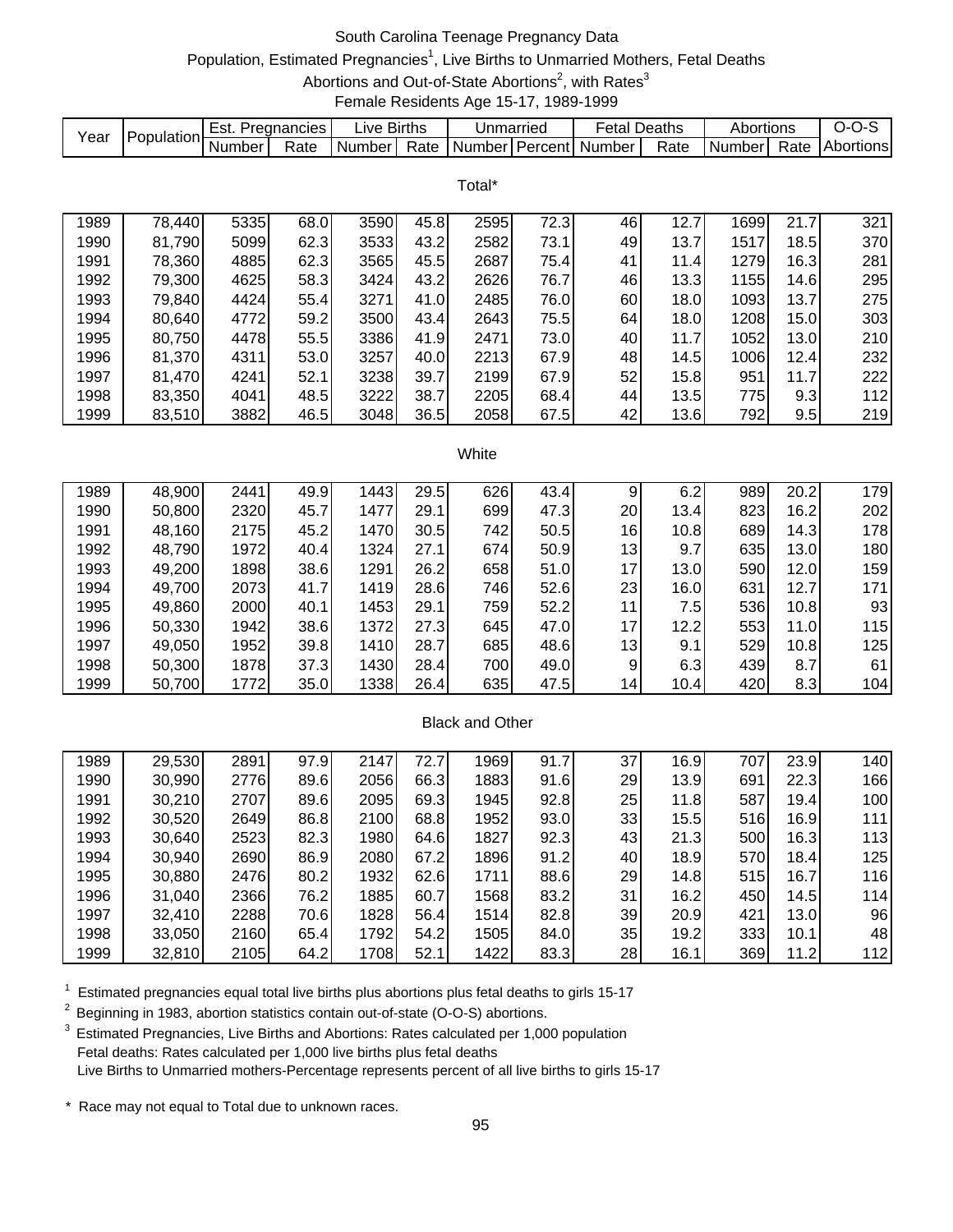# Abbeville County Teenage Pregnancy Data Population, Estimated Pregnancies<sup>1</sup>, Live Births to Unmarried Mothers, Fetal Deaths Abortions and Out-of-State Abortions<sup>2</sup>, with Rates<sup>3</sup> Female Residents Age 15-17, 1989-1999

| Year | Population | Est. Pregnancies |      | <b>Live Births</b> |      | Unmarried               |       | <b>Fetal Deaths</b> |                  | Abortions                                  |      | $O-O-S$                  |
|------|------------|------------------|------|--------------------|------|-------------------------|-------|---------------------|------------------|--------------------------------------------|------|--------------------------|
|      |            | Number           | Rate | Number             | Rate | Number                  |       | Percent Number      | Rate             | Number                                     | Rate | Abortions                |
|      |            |                  |      |                    |      |                         |       |                     |                  |                                            |      |                          |
|      |            |                  |      |                    |      | Total*                  |       |                     |                  |                                            |      |                          |
| 1989 | 590        | 34               | 57.6 | 30                 | 50.8 | 22                      | 73.3  |                     | 0                | 4                                          | 6.8  |                          |
| 1990 | 570        | 25               | 43.9 | 21                 | 36.8 | 15                      | 71.4  |                     | 0                | 4                                          | 7.0  | 1                        |
| 1991 | 540        | 30               | 55.6 | 25                 | 46.3 | 17                      | 68.0  |                     | 0                | 5                                          | 9.3  |                          |
| 1992 | 540        | 25               | 46.3 | 17                 | 31.5 | 16                      | 94.1  | 1                   | 55.6             | $\overline{7}$                             | 13.0 | 3                        |
| 1993 | 540        | 31               | 57.4 | 18                 | 33.3 | 16                      | 88.9  | 1                   | 52.6             | 12                                         | 22.2 | 4                        |
| 1994 | 540        | 34               | 63.0 | 26                 | 48.1 | 20                      | 76.9  | 1                   | 37.0             | $\overline{7}$                             | 13.0 | $\overline{c}$           |
| 1995 | 550        | 37               | 67.3 | 30                 | 54.5 | 22                      | 73.3  | 1                   | 32.3             | 6                                          | 10.9 | $\overline{\phantom{a}}$ |
| 1996 | 540        | 24               | 44.4 | 19                 | 35.2 | 13                      | 68.4  |                     | 0                | 5                                          | 9.3  |                          |
| 1997 | 540        | 32               | 59.3 | 24                 | 44.4 | 19                      | 79.2  |                     | 0                | 8                                          | 14.8 | $\overline{\mathbf{c}}$  |
| 1998 | 560        | 32               | 57.1 | 24                 | 42.9 | 20                      | 83.3  |                     | 0                | 8                                          | 14.3 | $\mathbf{1}$             |
| 1999 | 550        | 32               | 58.2 | 27                 | 49.1 | 16                      | 59.3  | 1                   | 35.7             | 4                                          | 7.3  |                          |
|      |            |                  |      |                    |      |                         |       |                     |                  |                                            |      |                          |
|      |            |                  |      |                    |      | White                   |       |                     |                  |                                            |      |                          |
|      |            |                  |      |                    |      |                         |       |                     |                  |                                            |      |                          |
| 1989 | 340        | 19               | 55.9 | 16                 | 47.1 | 8                       | 50.0  |                     | 0                | $\ensuremath{\mathsf{3}}$                  | 8.8  |                          |
| 1990 | 340        | 11               | 32.4 | $\boldsymbol{9}$   | 26.5 | 5                       | 55.6  |                     | 0                | $\overline{c}$                             | 5.9  | $\mathbf{1}$             |
| 1991 | 320        | 14               | 43.8 | 11                 | 34.4 | 3                       | 27.3  |                     | 0                | 3                                          | 9.4  |                          |
| 1992 | 320        | $\overline{7}$   | 21.9 | 3                  | 9.4  | $\overline{\mathbf{c}}$ | 66.7  |                     | 0                | 4                                          | 12.5 | $\overline{\mathbf{c}}$  |
| 1993 | 320        | 13               | 40.6 | 6                  | 18.8 | 4                       | 66.7  | 1                   | 142.9            | 6                                          | 18.8 | $\mathbf{1}$             |
| 1994 | 320        | 13               | 40.6 | 13                 | 40.6 | 7                       | 53.8  |                     | 0                |                                            | 0    |                          |
| 1995 | 320        | 19               | 59.4 | 17                 | 53.1 | 9                       | 52.9  | 1                   | 55.6             | 1                                          | 3.1  |                          |
| 1996 | 320        | 11               | 34.4 | 8                  | 25.0 | 3                       | 37.5  |                     | 0                | 3                                          | 9.4  |                          |
| 1997 | 320        | 15               | 46.9 | 12                 | 37.5 | 7                       | 58.3  |                     | 0                | 3                                          | 9.4  | $\mathbf 1$              |
| 1998 | 320        | 12               | 37.5 | 10                 | 31.3 | $\,6$                   | 60.0  |                     | 0                | $\overline{\mathbf{c}}$                    | 6.3  | $\mathbf 1$              |
| 1999 | 320        | 15               | 46.9 | 14                 | 43.8 | 6                       | 42.9  |                     | $\boldsymbol{0}$ | 1                                          | 3.1  |                          |
|      |            |                  |      |                    |      |                         |       |                     |                  |                                            |      |                          |
|      |            |                  |      |                    |      | <b>Black and Other</b>  |       |                     |                  |                                            |      |                          |
| 1989 | 250        | 15               | 60.0 | 14                 | 56.0 | 14                      | 100.0 |                     | 0                | 1                                          | 4.0  |                          |
| 1990 | 230        | 14               | 60.9 | 12                 | 52.2 | 10                      | 83.3  |                     | 0                |                                            | 8.7  |                          |
| 1991 | 220        | 16               | 72.7 | 14                 | 63.6 | 14                      | 100.0 |                     | 0                |                                            | 9.1  |                          |
| 1992 | 220        | 18               | 81.8 | 14                 | 63.6 | 14                      | 100.0 | 1                   | 66.7             | $\begin{array}{c} 2 \\ 2 \\ 3 \end{array}$ | 13.6 |                          |
| 1993 | 220        | 18               | 81.8 | 12                 | 54.5 | 12                      | 100.0 |                     | $\mathbf 0$      | $\,6$                                      | 27.3 | 3                        |
| 1994 | 220        | 21               | 95.5 | 13                 | 59.1 | 13                      | 100.0 |                     | 71.4             | $\overline{7}$                             | 31.8 | $\overline{\mathbf{c}}$  |
| 1995 | 220        | 18               | 81.8 | 13                 | 59.1 | 13                      | 100.0 |                     | 0                | 5                                          | 22.7 |                          |
| 1996 | 220        | 13               | 59.1 | 11                 | 50.0 | 10                      | 90.9  |                     | 0                | $\overline{\mathbf{c}}$                    | 9.1  |                          |
| 1997 | 230        | 17               | 73.9 | 12                 | 52.2 | 12                      | 100.0 |                     | 0                | 5                                          | 21.7 |                          |
| 1998 | 230        | 20               | 87.0 | 14                 | 60.9 | 14                      | 100.0 |                     | 0                | $\,6$                                      | 26.1 |                          |
| 1999 | 230        | 17               | 73.9 | 13                 | 56.5 | 10                      | 76.9  | 1                   | 71.4             | 3 <sup>1</sup>                             | 13.0 |                          |
|      |            |                  |      |                    |      |                         |       |                     |                  |                                            |      |                          |

 $1$  Estimated pregnancies equal total live births plus abortions plus fetal deaths to girls 15-17

<sup>2</sup> Beginning in 1983, abortion statistics contain out-of-state (O-O-S) abortions.

<sup>3</sup> Estimated Pregnancies, Live Births and Abortions: Rates calculated per 1,000 population Fetal deaths: Rates calculated per 1,000 live births plus fetal deaths Live Births to Unmarried mothers-Percentage represents percent of all live births to girls 15-17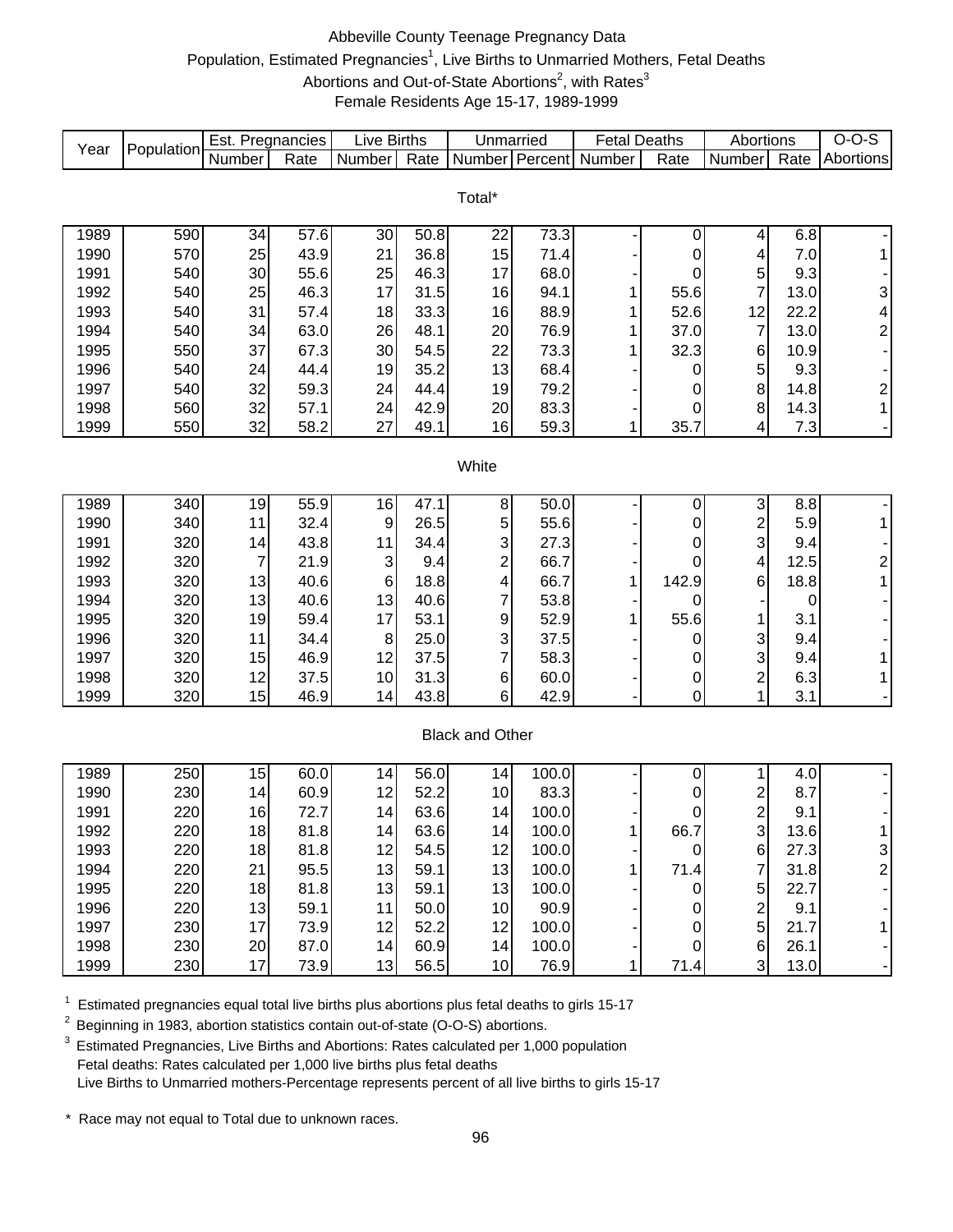# Aiken County Teenage Pregnancy Data Population, Estimated Pregnancies<sup>1</sup>, Live Births to Unmarried Mothers, Fetal Deaths Abortions and Out-of-State Abortions<sup>2</sup>, with Rates<sup>3</sup> Female Residents Age 15-17, 1989-1999

| Year         | Population     | Est. Pregnancies |              | <b>Live Births</b> |                  | Unmarried              |              | <b>Fetal Deaths</b>     |             | Abortions            |              | $O-O-S$                       |
|--------------|----------------|------------------|--------------|--------------------|------------------|------------------------|--------------|-------------------------|-------------|----------------------|--------------|-------------------------------|
|              |                | Number           | Rate         | Number             | Rate             | Number                 | Percent      | Number                  | Rate        | Number               | Rate         | Abortions                     |
|              |                |                  |              |                    |                  |                        |              |                         |             |                      |              |                               |
|              |                |                  |              |                    |                  | Total*                 |              |                         |             |                      |              |                               |
|              |                |                  |              |                    |                  |                        | 73.2         |                         |             |                      | 12.1         | 23                            |
| 1989         | 2,720          | 148              | 54.4         | 112<br>101         | 41.2<br>38.4     | 82<br>71               |              | 3                       | 26.1<br>9.8 | 33<br>54             |              | 37                            |
| 1990         | 2,630          | 156              | 59.3         | 132                | 51.4             |                        | 70.3         | 1                       |             |                      | 20.5         | 31                            |
| 1991<br>1992 | 2,570<br>2,630 | 179<br>142       | 69.6<br>54.0 | 106                | 40.3             | 93<br>77               | 70.5<br>72.6 |                         | 0<br>0      | 47<br>36             | 18.3<br>13.7 | 27                            |
| 1993         |                | 147              | 55.7         |                    |                  |                        |              |                         |             |                      |              |                               |
| 1994         | 2,640          |                  |              | 104<br>124         | 39.4             | 79                     | 76.0         | $\overline{c}$          | 18.9<br>8.0 | 41                   | 15.5         | 29                            |
|              | 2,700          | 150              | 55.6         | 137                | 45.9             | 94<br>99               | 75.8<br>72.3 | 1                       |             | 25                   | 9.3          | 16                            |
| 1995         | 2,720          | 176<br>141       | 64.7<br>51.8 |                    | 50.4             |                        | 72.5         | 3                       | 21.4        | 36                   | 13.2         | 20<br>19                      |
| 1996         | 2,720          | 162              | 60.2         | 109<br>137         | 40.1             | 79                     |              | $\overline{c}$          | 18.0        | 30                   | 11.0         |                               |
| 1997<br>1998 | 2,690          |                  |              |                    | 50.9             | 99                     | 72.3         | 3                       | 21.4        | 22<br>$\overline{7}$ | 8.2          | 11<br>$\overline{\mathbf{c}}$ |
| 1999         | 2,690<br>2,680 | 136<br>130       | 50.6<br>48.5 | 128<br>100         | 47.6<br>37.3     | 83<br>74               | 64.8<br>74.0 | 1<br>$\overline{2}$     | 7.8<br>19.6 | 28                   | 2.6<br>10.4  | 24                            |
|              |                |                  |              |                    |                  |                        |              |                         |             |                      |              |                               |
|              |                |                  |              |                    |                  | White                  |              |                         |             |                      |              |                               |
|              |                |                  |              |                    |                  |                        |              |                         |             |                      |              |                               |
| 1989         | 1,820          | 84               | 46.2         | 62                 | 34.1             | 32                     | 51.6         | 1                       | 15.9        | 21                   | 11.5         | 15                            |
| 1990         | 1,800          | 101              | 56.1         | 61                 | 33.9             | 35                     | 57.4         | 1                       | 16.1        | 39                   | 21.7         | 26                            |
| 1991         | 1,740          | 98               | 56.3         | 68                 | 39.1             | 35                     | 51.5         |                         | 0           | 30                   | 17.2         | 21                            |
| 1992         | 1,780          | 88               | 49.4         | 67                 | 37.6             | 39                     | 58.2         |                         | 0           | 21                   | 11.8         | 15                            |
| 1993         | 1,790          | 73               | 40.8         | 58                 | 32.4             | 35                     | 60.3         |                         | $\mathbf 0$ | 15                   | 8.4          | 10                            |
| 1994         | 1,820          | 79               | 43.4         | 61                 | 33.5             | 33                     | 54.1         | 1                       | 16.1        | 17                   | 9.3          | 12                            |
| 1995         | 1,840          | 101              | 54.9         | 80                 | 43.5             | 47                     | 58.8         | 1                       | 12.3        | 20                   | 10.9         | 11                            |
| 1996         | 1,840          | 83               | 45.1         | 65                 | 35.3             | 40                     | 61.5         |                         | 15.2        | 17                   | 9.2          | $10$                          |
| 1997         | 1,780          | 89               | 50.0         | 80                 | 44.9             | 47                     | 58.8         |                         | 0           | 9                    | 5.1          | 5                             |
| 1998         | 1,780          | 79               | 44.4         | 74                 | 41.6             | 34                     | 45.9         |                         | 0           | 5                    | 2.8          | $\overline{\mathbf{c}}$       |
| 1999         | 1,780          | 60               | 33.7         | 45                 | 25.3             | 25                     | 55.6         | 1                       | 21.7        | 14                   | 7.9          | 13                            |
|              |                |                  |              |                    |                  |                        |              |                         |             |                      |              |                               |
|              |                |                  |              |                    |                  | <b>Black and Other</b> |              |                         |             |                      |              |                               |
|              |                |                  |              |                    |                  |                        |              |                         |             |                      |              |                               |
| 1989         | 900            | 64               | 71.1         | 50                 | $\frac{1}{55.6}$ | 50                     | 100.0        | $\overline{\mathbf{c}}$ | 38.5        | 12                   | 13.3         | $\overline{8}$                |
| 1990         | 830            | 55               | 66.3         | 40                 | 48.2             | 36                     | 90.0         |                         | 0           | 15                   | 18.1         | 11                            |
| 1991         | 830            | 81               | 97.6         | 64                 | 77.1             | 58                     | 90.6         |                         | 0           | 17                   | 20.5         | $10$                          |
| 1992         | 850            | 54               | 63.5         | 39                 | 45.9             | 38                     | 97.4         |                         | $\pmb{0}$   | 15                   | 17.6         | 12                            |
| 1993         | 860            | 74               | 86.0         | 46                 | 53.5             | 44                     | 95.7         | $\boldsymbol{2}$        | 41.7        | 26                   | 30.2         | 19                            |
| 1994         | 870            | 71               | 81.6         | 63                 | 72.4             | 61                     | 96.8         |                         | 0           | 8                    | 9.2          | $\overline{\mathbf{4}}$       |
| 1995         | 880            | 74               | 84.1         | 56                 | 63.6             | 51                     | 91.1         | 2                       | 34.5        | 16                   | 18.2         | $\boldsymbol{9}$              |
| 1996         | 880            | 58               | 65.9         | 44                 | 50.0             | 39                     | 88.6         | 1                       | 22.2        | 13                   | 14.8         | $\boldsymbol{9}$              |
| 1997         | 910            | 73               | 80.2         | 57                 | 62.6             | 52                     | 91.2         | 3                       | 50.0        | 13                   | 14.3         | $\,6$                         |
| 1998         | 910            | 57               | 62.6         | 54                 | 59.3             | 49                     | 90.7         | 1                       | 18.2        | $\overline{c}$       | 2.2          |                               |
| 1999         | 900            | 67               | 74.4         | 53                 | 58.9             | 48                     | 90.6         | 1                       | 18.5        | 13                   | 14.4         | $10$                          |

 $1$  Estimated pregnancies equal total live births plus abortions plus fetal deaths to girls 15-17

2 Beginning in 1983, abortion statistics contain out-of-state (O-O-S) abortions.

 $3$  Estimated Pregnancies, Live Births and Abortions: Rates calculated per 1,000 population Fetal deaths: Rates calculated per 1,000 live births plus fetal deaths Live Births to Unmarried mothers-Percentage represents percent of all live births to girls 15-17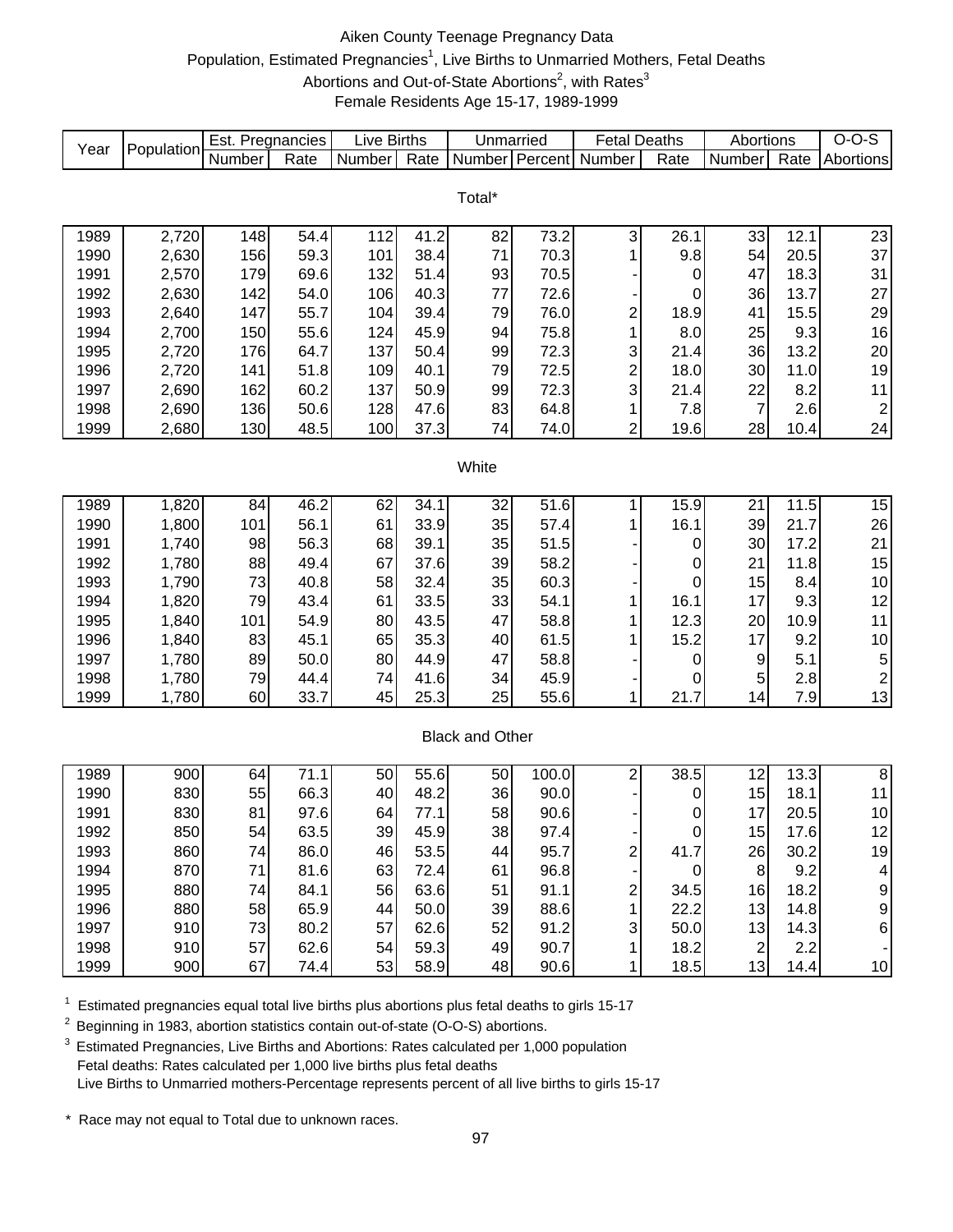# Allendale County Teenage Pregnancy Data Population, Estimated Pregnancies<sup>1</sup>, Live Births to Unmarried Mothers, Fetal Deaths Abortions and Out-of-State Abortions<sup>2</sup>, with Rates<sup>3</sup> Female Residents Age 15-17, 1989-1999

| Year         | Population | Est. Pregnancies |                | <b>Live Births</b> |               | Unmarried              |              | <b>Fetal Deaths</b>   |             | Abortions                                 |                  | $O-O-S$                 |
|--------------|------------|------------------|----------------|--------------------|---------------|------------------------|--------------|-----------------------|-------------|-------------------------------------------|------------------|-------------------------|
|              |            | Number           | Rate           | Number             | Rate          |                        |              | Number Percent Number | Rate        | Number                                    | Rate             | Abortions               |
|              |            |                  |                |                    |               |                        |              |                       |             |                                           |                  |                         |
|              |            |                  |                |                    |               | Total*                 |              |                       |             |                                           |                  |                         |
| 1989         | 240        | 28               | 116.7          | 19                 | 79.2          | 17                     | 89.5         | 1                     | 50.0        | $\bf 8$                                   | 33.3             |                         |
| 1990         | 280        | 19               | 67.9           | 14                 | 50.0          | 12                     | 85.7         |                       | 66.7        | 4                                         | 14.3             | 1                       |
| 1991         | 260        | 24               | 92.3           | 20                 | 76.9          | 16                     | 80.0         | 1                     | 47.6        | 3                                         | 11.5             |                         |
| 1992         | 260        | 27               | 103.8          | 18                 | 69.2          | 17                     | 94.4         |                       | 0           | 9                                         | 34.6             | 3                       |
| 1993         | 270        | 28               | 103.7          | 23                 | 85.2          | 23                     | 100.0        |                       | 0           | 5                                         | 18.5             | 1                       |
| 1994         | 260        | 26               | 100.0          | 19                 | 73.1          | 18                     | 94.7         | 1                     | 50.0        | 6                                         | 23.1             |                         |
| 1995         | 260        | 26               | 100.0          | 20                 | 76.9          | 18                     | 90.0         |                       | 0           | 6                                         | 23.1             | $\overline{\mathbf{c}}$ |
| 1996         | 260        | 30               | 115.4          | 26                 | 100.0         | 16                     | 61.5         | 1                     | 37.0        | 3                                         | 11.5             | $\overline{\mathbf{c}}$ |
| 1997         | 250        | 23               | 92.0           | 22                 | 88.0          | 15                     | 68.2         |                       | 0           | 1                                         | 4.0              | $\mathbf{1}$            |
| 1998         | 250        | 14               | 56.0           | 13                 | 52.0          | 12                     | 92.3         | 1                     | 71.4        |                                           | 0                |                         |
| 1999         | 250        | 25               | 100.0          | 18                 | 72.0          | 15                     | 83.3         |                       | 0           | 7                                         | 28.0             | 1                       |
|              |            |                  |                |                    |               |                        |              |                       |             |                                           |                  |                         |
|              |            |                  |                |                    |               | White                  |              |                       |             |                                           |                  |                         |
|              |            |                  |                |                    |               |                        |              |                       |             |                                           |                  |                         |
| 1989         | 60         | 1                | 16.7           |                    | 0             |                        | 0            |                       | 0           | 1                                         | 16.7             |                         |
| 1990         | 70         | 4                | 57.1           |                    | 14.3          | 1                      | 100.0        |                       | 0           | 3                                         | 42.9             | $\mathbf{1}$            |
| 1991         | 70         | 5                | 71.4           | 3                  | 42.9          |                        | 0            | 1                     | 250.0       | 1                                         | 14.3             |                         |
| 1992         | 60         | 1                | 16.7           |                    | 16.7          |                        | 0            |                       | 0           |                                           | 0                |                         |
| 1993         | 70         | 3                | 42.9           | 2                  | 28.6          | 2                      | 100.0        |                       | 0           | 1                                         | 14.3             | 1                       |
| 1994         | 60         |                  | 0              |                    | 0             |                        | 0            |                       | 0           |                                           | 0                |                         |
| 1995         | 60         |                  | 16.7           |                    | 16.7          | 1                      | 100.0        |                       | 0           |                                           | 0                |                         |
| 1996         | 60         |                  | 16.7           | 1                  | 16.7          |                        | 0            |                       | 0           |                                           | 0                |                         |
| 1997         | 60         | 3                | 50.0           | 3                  | 50.0          |                        | 33.3         |                       | 0           |                                           | 0                |                         |
| 1998         | 60         |                  | 0              |                    | 0             |                        | 0            |                       | 0           |                                           | 0                |                         |
| 1999         | 60         | $\overline{2}$   | 33.3           | $\overline{2}$     | 33.3          |                        | 0            |                       | $\mathbf 0$ |                                           | $\boldsymbol{0}$ |                         |
|              |            |                  |                |                    |               |                        |              |                       |             |                                           |                  |                         |
|              |            |                  |                |                    |               | <b>Black and Other</b> |              |                       |             |                                           |                  |                         |
|              |            |                  |                |                    |               |                        |              |                       |             |                                           |                  |                         |
| 1989         | 180        | 27               | 150.0<br>71.4  | 19                 | 105.6         | 17                     | 89.5         | 1                     | 50.0        | 7                                         | 38.9             | 1                       |
| 1990<br>1991 | 210        | 15               | 95.0           | 13<br>17           | 61.9<br>85.0  | 11                     | 84.6<br>94.1 | 1                     | 71.4        | 1                                         | 4.8              |                         |
|              | 200        | 19               |                | 17                 |               | 16<br>17               |              |                       | 0<br>∩      | $\overline{\mathbf{c}}$<br>$\overline{9}$ | 10.0             | へ                       |
| 1992         | 200        | 26               | 130.0          |                    | 85.0          |                        | 100.0        |                       |             |                                           | 45.0             |                         |
| 1993<br>1994 | 200        | 25               | 125.0<br>130.0 | 21                 | 105.0         | 21                     | 100.0        |                       | 0           | 4                                         | 20.0<br>30.0     |                         |
|              | 200<br>190 | 26<br>25         | 131.6          | 19                 | 95.0<br>100.0 | 18<br>17               | 94.7<br>89.5 | 1                     | 50.0        | 6                                         | 31.6             |                         |
| 1995         | 190        | 29               | 152.6          | 19                 | 131.6         | 16                     | 64.0         |                       | 0<br>38.5   | 6<br>3                                    | 15.8             | 2<br>2                  |
| 1996         |            | 20               | 105.3          | 25                 | 100.0         |                        | 73.7         |                       |             |                                           | 5.3              |                         |
| 1997         | 190        |                  |                | 19                 | 68.4          | 14                     |              |                       | 0           |                                           |                  | 1                       |
| 1998         | 190        | 14               | 73.7           | 13                 |               | 12                     | 92.3         | 1                     | 71.4        |                                           | $\mathbf 0$      |                         |
| 1999         | 180        | 23               | 127.8          | 16                 | 88.9          | 15                     | 93.8         |                       | $\mathbf 0$ | 7                                         | 38.9             | 1                       |

 $1$  Estimated pregnancies equal total live births plus abortions plus fetal deaths to girls 15-17

<sup>2</sup> Beginning in 1983, abortion statistics contain out-of-state (O-O-S) abortions.

<sup>3</sup> Estimated Pregnancies, Live Births and Abortions: Rates calculated per 1,000 population Fetal deaths: Rates calculated per 1,000 live births plus fetal deaths Live Births to Unmarried mothers-Percentage represents percent of all live births to girls 15-17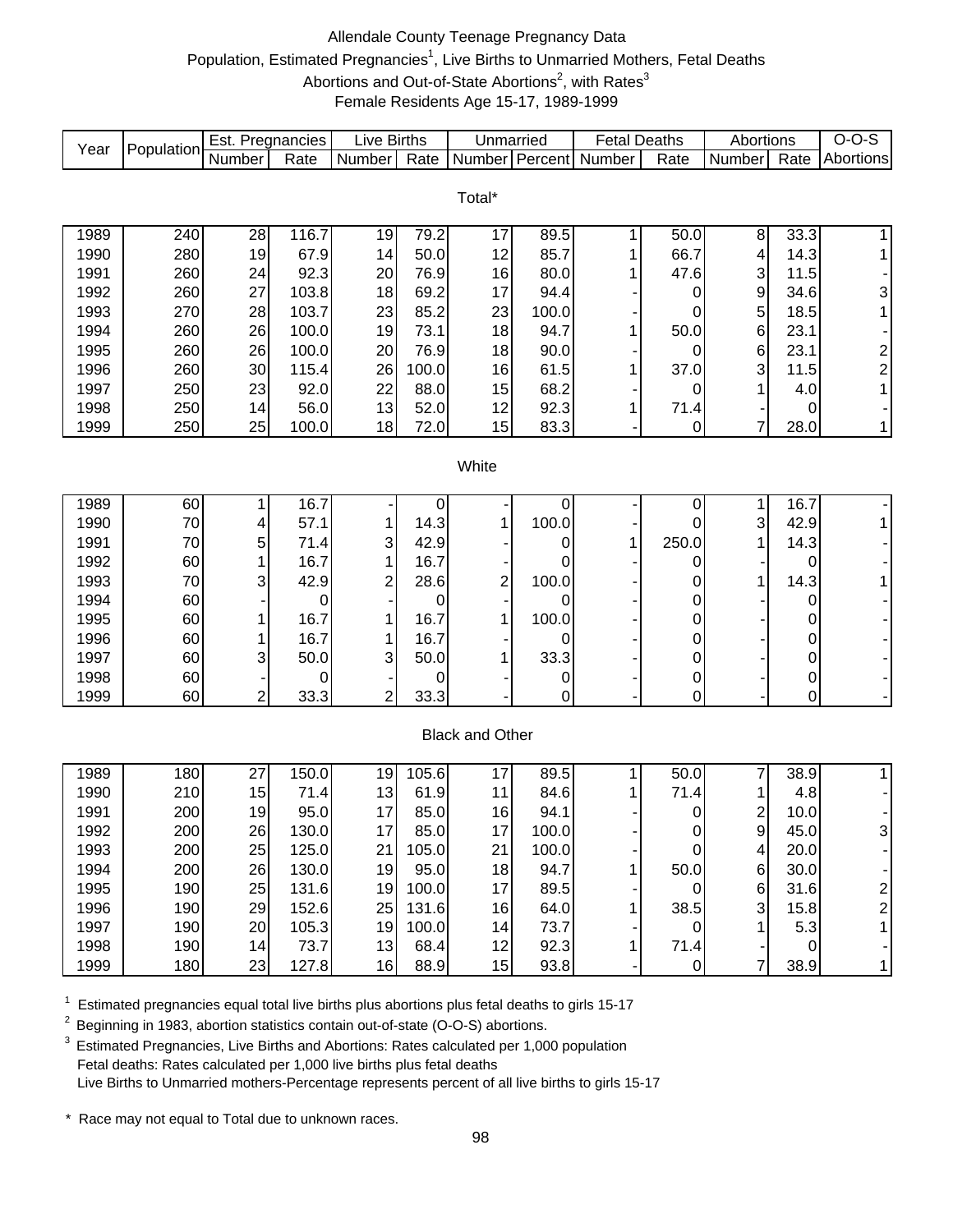# Anderson County Teenage Pregnancy Data Population, Estimated Pregnancies<sup>1</sup>, Live Births to Unmarried Mothers, Fetal Deaths Abortions and Out-of-State Abortions<sup>2</sup>, with Rates<sup>3</sup> Female Residents Age 15-17, 1989-1999

| Year | Population | Est. Pregnancies |       | <b>Live Births</b> |      | Unmarried              |      | <b>Fetal Deaths</b> |                  | Abortions        |      | $O-O-S$                 |
|------|------------|------------------|-------|--------------------|------|------------------------|------|---------------------|------------------|------------------|------|-------------------------|
|      |            | Number           | Rate  | Number             | Rate | Number Percent         |      | Number              | Rate             | Number           | Rate | Abortions               |
|      |            |                  |       |                    |      |                        |      |                     |                  |                  |      |                         |
|      |            |                  |       |                    |      | Total*                 |      |                     |                  |                  |      |                         |
| 1989 | 3,290      | 191              | 58.1  | 137                | 41.6 | 70                     | 51.1 |                     | $\pmb{0}$        | 54               | 16.4 | 4                       |
| 1990 | 3,250      | 202              | 62.2  | 144                | 44.3 | 82                     | 56.9 | 1                   | 6.9              | 57               | 17.5 | 9                       |
| 1991 | 3,060      | 177              | 57.8  | 136                | 44.4 | 71                     | 52.2 |                     | $\mathbf 0$      | 41               | 13.4 | 3                       |
| 1992 | 3,100      | 191              | 61.6  | 157                | 50.6 | 84                     | 53.5 | 1                   | 6.3              | 33               | 10.6 | 5                       |
| 1993 | 3,120      | 195              | 62.5  | 157                | 50.3 | 71                     | 45.2 | 1                   | 6.3              | 37               | 11.9 | $\overline{\mathbf{c}}$ |
| 1994 | 3,200      | 189              | 59.1  | 142                | 44.4 | 74                     | 52.1 | 3                   | 20.7             | 44               | 13.8 | 9                       |
| 1995 | 3,230      | 222              | 68.7  | 167                | 51.7 | 80                     | 47.9 |                     | 0                | 55               | 17.0 | 4                       |
| 1996 | 3,280      | 194              | 59.1  | 139                | 42.4 | 62                     | 44.6 |                     | 0                | 55               | 16.8 | 3                       |
| 1997 | 3,180      | 174              | 54.7  | 137                | 43.1 | 63                     | 46.0 |                     | 0                | 37               | 11.6 | 5                       |
| 1998 | 3,270      | 198              | 60.6  | 160                | 48.9 | 80                     | 50.0 | 1                   | 6.2              | 37               | 11.3 | $\overline{c}$          |
| 1999 | 3,280      | 163              | 49.7  | 136                | 41.5 | 59                     | 43.4 |                     | $\pmb{0}$        | 27               | 8.2  | $\overline{c}$          |
|      |            |                  |       |                    |      |                        |      |                     |                  |                  |      |                         |
|      |            |                  |       |                    |      | White                  |      |                     |                  |                  |      |                         |
|      |            |                  |       |                    |      |                        |      |                     |                  |                  |      |                         |
| 1989 | 2,550      | 134              | 52.5  | 93                 | 36.5 | 29                     | 31.2 |                     | 0                | 41               | 16.1 | 1                       |
| 1990 | 2,520      | 127              | 50.4  | 91                 | 36.1 | 39                     | 42.9 | 1                   | 10.9             | 35               | 13.9 | 4                       |
| 1991 | 2,360      | 113              | 47.9  | 86                 | 36.4 | 29                     | 33.7 |                     | 0                | 27               | 11.4 |                         |
| 1992 | 2,390      | 120              | 50.2  | 94                 | 39.3 | 40                     | 42.6 | 1                   | 10.5             | 25               | 10.5 | $\frac{2}{2}$           |
| 1993 | 2,400      | 135              | 56.3  | 113                | 47.1 | 41                     | 36.3 |                     | 0                | 22               | 9.2  |                         |
| 1994 | 2,460      | 122              | 49.6  | 88                 | 35.8 | 34                     | 38.6 | 2                   | 22.2             | 32               | 13.0 | 6                       |
| 1995 | 2,490      | 158              | 63.5  | 117                | 47.0 | 40                     | 34.2 |                     | 0                | 41               | 16.5 |                         |
| 1996 | 2,530      | 133              | 52.6  | 87                 | 34.4 | 26                     | 29.9 |                     | 0                | 46               | 18.2 | 3                       |
| 1997 | 2,410      | 111              | 46.1  | 83                 | 34.4 | 28                     | 33.7 |                     | $\boldsymbol{0}$ | 28               | 11.6 | 5                       |
| 1998 | 2,480      | 124              | 50.0  | 96                 | 38.7 | 34                     | 35.4 |                     | $\pmb{0}$        | 28               | 11.3 | $\overline{c}$          |
| 1999 | 2,490      | 115              | 46.2  | 93                 | 37.3 | 31                     | 33.3 |                     | 0                | 22               | 8.8  | $\overline{c}$          |
|      |            |                  |       |                    |      |                        |      |                     |                  |                  |      |                         |
|      |            |                  |       |                    |      | <b>Black and Other</b> |      |                     |                  |                  |      |                         |
|      |            |                  |       |                    |      |                        |      |                     |                  |                  |      |                         |
| 1989 | 730        | 57               | 78.1  | 44                 | 60.3 | 41                     | 93.2 |                     | $\boldsymbol{0}$ | 13               | 17.8 | $\overline{3}$          |
| 1990 | 720        | 75               | 104.2 | 53                 | 73.6 | 43                     | 81.1 |                     | $\pmb{0}$        | 22               | 30.6 | 5                       |
| 1991 | 700        | 64               | 91.4  | 50                 | 71.4 | 42                     | 84.0 |                     | $\boldsymbol{0}$ | 14               | 20.0 | 1                       |
| 1992 | 710        | 70               | 98.6  | 63                 | 88.7 | 44                     | 69.8 |                     | $\cup$           | $\sqrt{ }$       | 9.9  | 2                       |
| 1993 | 710        | 60               | 84.5  | 44                 | 62.0 | 30                     | 68.2 | 1                   | 22.2             | 15               | 21.1 | $\overline{2}$          |
| 1994 | 730        | 67               | 91.8  | 54                 | 74.0 | 40                     | 74.1 |                     | 18.2             | 12               | 16.4 | 3                       |
| 1995 | 740        | 64               | 86.5  | 50                 | 67.6 | 40                     | 80.0 |                     | $\pmb{0}$        | 14               | 18.9 | 4                       |
| 1996 | 750        | 61               | 81.3  | 52                 | 69.3 | 36                     | 69.2 |                     | 0                | $\boldsymbol{9}$ | 12.0 |                         |
| 1997 | 770        | 63               | 81.8  | 54                 | 70.1 | 35                     | 64.8 |                     | 0                | 9                | 11.7 |                         |
| 1998 | 790        | 74               | 93.7  | 64                 | 81.0 | 46                     | 71.9 | 1.                  | 15.4             | 9                | 11.4 |                         |
| 1999 | 790        | 48               | 60.8  | 43                 | 54.4 | 28                     | 65.1 |                     | $\mathbf 0$      | 5                | 6.3  |                         |

 $1$  Estimated pregnancies equal total live births plus abortions plus fetal deaths to girls 15-17

<sup>2</sup> Beginning in 1983, abortion statistics contain out-of-state (O-O-S) abortions.

<sup>3</sup> Estimated Pregnancies, Live Births and Abortions: Rates calculated per 1,000 population Fetal deaths: Rates calculated per 1,000 live births plus fetal deaths Live Births to Unmarried mothers-Percentage represents percent of all live births to girls 15-17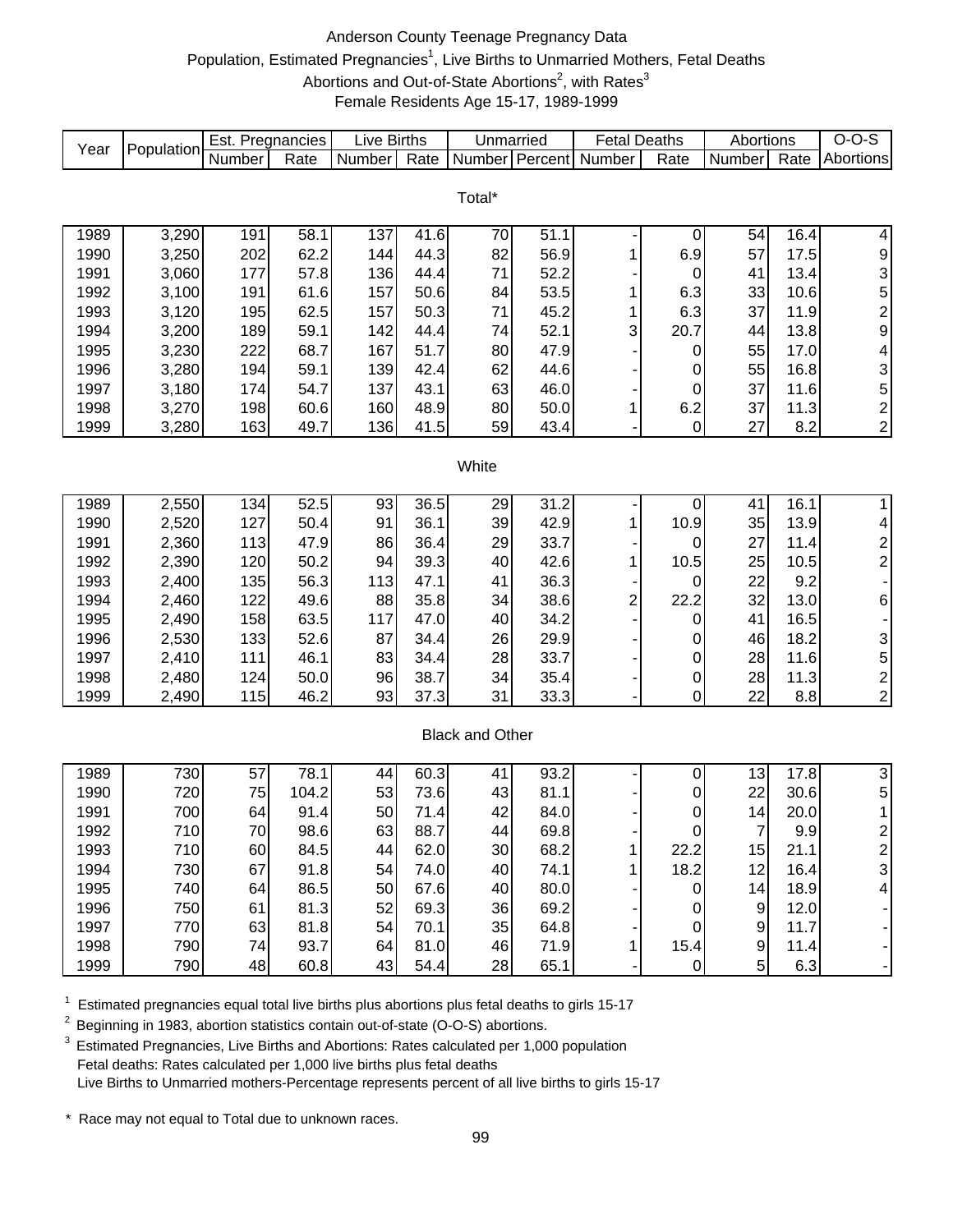# Bamberg County Teenage Pregnancy Data Population, Estimated Pregnancies<sup>1</sup>, Live Births to Unmarried Mothers, Fetal Deaths Abortions and Out-of-State Abortions<sup>2</sup>, with Rates<sup>3</sup> Female Residents Age 15-17, 1989-1999

| Year         | Population | Est. Pregnancies |              | <b>Live Births</b>      |             | Unmarried              |               | <b>Fetal Deaths</b>     |                       | Abortions               |          | $O-O-S$                 |
|--------------|------------|------------------|--------------|-------------------------|-------------|------------------------|---------------|-------------------------|-----------------------|-------------------------|----------|-------------------------|
|              |            | Number           | Rate         | Number                  | Rate        |                        |               | Number Percent Number   | Rate                  | Number                  | Rate     | Abortions               |
|              |            |                  |              |                         |             |                        |               |                         |                       |                         |          |                         |
|              |            |                  |              |                         |             | Total*                 |               |                         |                       |                         |          |                         |
| 1989         | 470        | 29               | 61.7         | 15                      | 31.9        | 13                     | 86.7          |                         | 0                     | 14                      | 29.8     | $\mathbf{1}$            |
| 1990         | 570        | 28               | 49.1         | 21                      | 36.8        | 17                     | 81.0          | 1                       | 45.5                  | 6                       | 10.5     | $\overline{\mathbf{c}}$ |
| 1991         | 540        | 36               | 66.7         | 29                      | 53.7        | 24                     | 82.8          |                         | 0                     | 7                       | 13.0     | $\mathbf{1}$            |
| 1992         | 540        | 27               | 50.0         | 24                      | 44.4        | 20                     | 83.3          |                         | 0                     | 3                       | 5.6      | $\mathbf 1$             |
| 1993         | 530        | 16               | 30.2         | 10                      | 18.9        | $\overline{7}$         | 70.0          | $\overline{\mathbf{c}}$ | 166.7                 | 4                       | 7.5      | 1                       |
| 1994         | 530        | 26               | 49.1         | 18                      | 34.0        | 17                     | 94.4          | 1                       | 52.6                  | $\overline{7}$          | 13.2     | $\overline{\mathbf{c}}$ |
| 1995         | 530        | 24               | 45.3         | 21                      | 39.6        | 17                     | 81.0          |                         | 0                     | 3                       | 5.7      |                         |
| 1996         | 530        | 25               | 47.2         | 18                      | 34.0        | 13                     | 72.2          | 1                       | 52.6                  | 6                       | 11.3     |                         |
| 1997         | 520        | 21               | 40.4         | 14                      | 26.9        | 12                     | 85.7          | 2                       | 125.0                 | 5                       | 9.6      |                         |
| 1998         | 530        | 22               | 41.5         | 18                      | 34.0        | 13                     | 72.2          |                         | 0                     | 4                       | 7.5      | $\mathbf{1}$            |
| 1999         | 520        | 22               | 42.3         | 15                      | 28.8        | 12                     | 80.0          | 2                       | 117.6                 | 5                       | 9.6      |                         |
|              |            |                  |              |                         |             |                        |               |                         |                       |                         |          |                         |
|              |            |                  |              |                         |             | White                  |               |                         |                       |                         |          |                         |
|              |            |                  |              |                         |             |                        |               |                         |                       |                         |          |                         |
| 1989         | 150        | 5                | 33.3         | 3                       | 20.0        |                        | 33.3          |                         | 0                     | $\overline{\mathbf{c}}$ | 13.3     |                         |
| 1990         | 130        | 5                | 38.5         | $\overline{\mathbf{c}}$ | 15.4        |                        | 0             |                         | 0                     | 3                       | 23.1     | $\mathbf 1$             |
| 1991         | 120        | 8                | 66.7         | 6                       | 50.0        | 3                      | 50.0          |                         | 0                     | $\overline{c}$          | 16.7     |                         |
| 1992         | 120        | 5                | 41.7         | 3                       | 25.0        |                        | 0             |                         | 0                     | $\overline{c}$          | 16.7     |                         |
| 1993         | 120        | 4                | 33.3         | 3                       | 25.0        |                        | 0             |                         | 0                     | 1                       | 8.3      |                         |
| 1994         | 120        | 6                | 50.0         | 4                       | 33.3        | 3                      | 75.0          | 1                       | 200.0                 |                         | 8.3      | 1                       |
| 1995         | 120        | 3                | 25.0         | 3                       | 25.0        | $\overline{c}$         | 66.7          |                         | 0                     |                         | 0        |                         |
| 1996         | 120        | 3                | 25.0         | 3                       | 25.0        |                        | 0             |                         | 0                     |                         | 0        |                         |
| 1997<br>1998 | 110<br>120 | 3<br>5           | 27.3<br>41.7 | 1                       | 9.1<br>33.3 | 1<br>1                 | 100.0<br>25.0 |                         | 0                     | $\overline{c}$<br>1     | 18.2     | $\mathbf{1}$            |
| 1999         | 110        | $\mathbf{1}$     | 9.1          | 4                       | 9.1         | 1                      | 100.0         |                         | 0<br>$\boldsymbol{0}$ |                         | 8.3<br>0 |                         |
|              |            |                  |              |                         |             |                        |               |                         |                       |                         |          |                         |
|              |            |                  |              |                         |             | <b>Black and Other</b> |               |                         |                       |                         |          |                         |
|              |            |                  |              |                         |             |                        |               |                         |                       |                         |          |                         |
| 1989         | 320        | 24               | 75.0         | 12                      | 37.5        | 12                     | 100.0         |                         | 0                     | 12                      | 37.5     | $\mathbf{1}$            |
| 1990         | 430        | 23               | 53.5         | 19                      | 44.2        | 17                     | 89.5          | 1                       | 50.0                  | 3                       | 7.0      | 1                       |
| 1991         | 420        | 28               | 66.7         | 23                      | 54.8        | 21                     | 91.3          |                         | 0                     | 5                       | 11.9     | $\mathbf{1}$            |
| 1992         | 420        | 22               | 52.4         | 21                      | 50.0        | 20                     | 95.2          |                         | O                     |                         | 2.4      |                         |
| 1993         | 410        | 12               | 29.3         | 7                       | 17.1        | $\overline{7}$         | 100.0         | 2                       | 222.2                 | 3                       | 7.3      |                         |
| 1994         | 410        | 20               | 48.8         | 14                      | 34.1        | 14                     | 100.0         |                         | 0                     | 6                       | 14.6     | 1                       |
| 1995         | 410        | 21               | 51.2         | 18                      | 43.9        | 15                     | 83.3          |                         | 0                     | 3                       | 7.3      |                         |
| 1996         | 410        | 22               | 53.7         | 15                      | 36.6        | 13                     | 86.7          | 1                       | 62.5                  | 6                       | 14.6     |                         |
| 1997         | 410        | 18               | 43.9         | 13                      | 31.7        | 11                     | 84.6          | $\overline{2}$          | 133.3                 | 3                       | 7.3      |                         |
| 1998         | 420        | 17               | 40.5         | 14                      | 33.3        | 12                     | 85.7          |                         | 0                     | 3                       | 7.1      |                         |
| 1999         | 410        | 21               | 51.2         | 14                      | 34.1        | 11                     | 78.6          | $\overline{c}$          | 125.0                 | 5 <sup>1</sup>          | 12.2     |                         |

 $1$  Estimated pregnancies equal total live births plus abortions plus fetal deaths to girls 15-17

<sup>2</sup> Beginning in 1983, abortion statistics contain out-of-state (O-O-S) abortions.

<sup>3</sup> Estimated Pregnancies, Live Births and Abortions: Rates calculated per 1,000 population Fetal deaths: Rates calculated per 1,000 live births plus fetal deaths Live Births to Unmarried mothers-Percentage represents percent of all live births to girls 15-17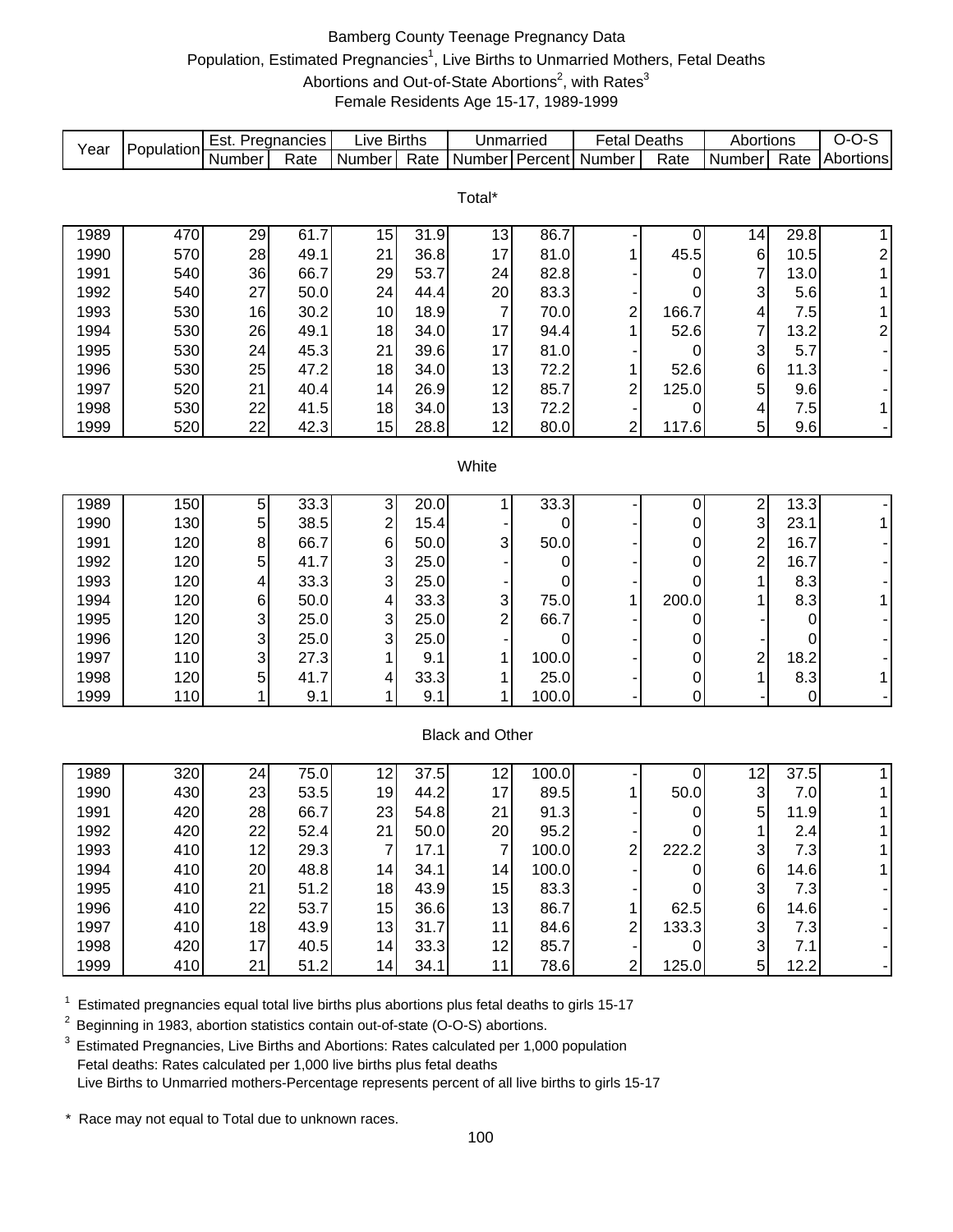# Barnwell County Teenage Pregnancy Data Population, Estimated Pregnancies<sup>1</sup>, Live Births to Unmarried Mothers, Fetal Deaths Abortions and Out-of-State Abortions<sup>2</sup>, with Rates<sup>3</sup> Female Residents Age 15-17, 1989-1999

| Year | Population | Est. Pregnancies |       | <b>Live Births</b> |       | Unmarried               |       | <b>Fetal Deaths</b> |                  | Abortions               |      | $O-O-S$                                         |
|------|------------|------------------|-------|--------------------|-------|-------------------------|-------|---------------------|------------------|-------------------------|------|-------------------------------------------------|
|      |            | Number           | Rate  | Number             | Rate  | Number Percent          |       | Number              | Rate             | Number                  | Rate | Abortions                                       |
|      |            |                  |       |                    |       |                         |       |                     |                  |                         |      |                                                 |
|      |            |                  |       |                    |       | Total*                  |       |                     |                  |                         |      |                                                 |
| 1989 | 500        | 37               | 74.0  | 29                 | 58.0  | 21                      | 72.4  |                     | 0                | 8                       | 16.0 | $\overline{2}$                                  |
| 1990 | 470        | 38               | 80.9  | 27                 | 57.4  | 18                      | 66.7  |                     | 0                | 11                      | 23.4 |                                                 |
| 1991 | 450        | 31               | 68.9  | 22                 | 48.9  | 18                      | 81.8  |                     | 0                | 9                       | 20.0 | $\frac{2}{2}$                                   |
| 1992 | 460        | 36               | 78.3  | 29                 | 63.0  | 25                      | 86.2  | 1                   | 33.3             | 6                       | 13.0 | $\overline{\mathbf{4}}$                         |
| 1993 | 460        | 45               | 97.8  | 34                 | 73.9  | 27                      | 79.4  |                     | 0                | 11                      | 23.9 | 6                                               |
| 1994 | 470        | 44               | 93.6  | 32                 | 68.1  | 25                      | 78.1  | 1                   | 30.3             | 11                      | 23.4 | $\mathbf 1$                                     |
| 1995 | 470        | 28               | 59.6  | 20                 | 42.6  | 16                      | 80.0  |                     | 0                | 8                       | 17.0 | 3                                               |
| 1996 | 470        | 25               | 53.2  | 21                 | 44.7  | 16                      | 76.2  |                     | 0                | 4                       | 8.5  | $\overline{\mathbf{c}}$                         |
| 1997 | 480        | 41               | 85.4  | 28                 | 58.3  | 21                      | 75.0  | 1                   | 34.5             | 12                      | 25.0 | $\mathbf{1}$                                    |
| 1998 | 490        | 36               | 73.5  | 31                 | 63.3  | 21                      | 67.7  | 1                   | 31.3             | 4                       | 8.2  | $\overline{\mathbf{c}}$                         |
| 1999 | 480        | 32               | 66.7  | 29                 | 60.4  | 19                      | 65.5  |                     | $\pmb{0}$        | $\mathbf{3}$            | 6.3  | $\mathbf{1}$                                    |
|      |            |                  |       |                    |       |                         |       |                     |                  |                         |      |                                                 |
|      |            |                  |       |                    |       | White                   |       |                     |                  |                         |      |                                                 |
|      |            |                  |       |                    |       |                         |       |                     |                  |                         |      |                                                 |
| 1989 | 210        | 16               | 76.2  | 12                 | 57.1  | 5                       | 41.7  |                     | 0                | 4                       | 19.0 | $\mathbf{1}$                                    |
| 1990 | 230        | 18               | 78.3  | 12                 | 52.2  | 3                       | 25.0  |                     | 0                | 6                       | 26.1 |                                                 |
| 1991 | 210        | 12               | 57.1  | $\, 8$             | 38.1  | 4                       | 50.0  |                     | 0                | 4                       | 19.0 | $\begin{array}{c} 2 \\ 3 \\ 2 \\ 1 \end{array}$ |
| 1992 | 220        | 12               | 54.5  | 9                  | 40.9  | 5                       | 55.6  |                     | $\mathbf 0$      | 3                       | 13.6 |                                                 |
| 1993 | 220        | 14               | 63.6  | 8                  | 36.4  | 3                       | 37.5  |                     | 0                | $\,6$                   | 27.3 |                                                 |
| 1994 | 220        | 15               | 68.2  | 11                 | 50.0  | 6                       | 54.5  |                     | 0                | 4                       | 18.2 |                                                 |
| 1995 | 220        | 14               | 63.6  | $\boldsymbol{9}$   | 40.9  | $\,6$                   | 66.7  |                     | 0                | 5                       | 22.7 | $\begin{array}{c} 2 \\ 1 \end{array}$           |
| 1996 | 220        | $6\phantom{1}6$  | 27.3  | 4                  | 18.2  | $\overline{\mathbf{c}}$ | 50.0  |                     | 0                | $\overline{\mathbf{c}}$ | 9.1  |                                                 |
| 1997 | 220        | 14               | 63.6  | 7                  | 31.8  | $\overline{\mathbf{c}}$ | 28.6  |                     | $\Omega$         | $\overline{7}$          | 31.8 | $\mathbf{1}$                                    |
| 1998 | 220        | 19               | 86.4  | 16                 | 72.7  | $\overline{7}$          | 43.8  | 1                   | 58.8             | $\overline{\mathbf{c}}$ | 9.1  |                                                 |
| 1999 | 220        | 12               | 54.5  | 11                 | 50.0  | 5                       | 45.5  |                     | 0                | 1                       | 4.5  | $\mathbf{1}$                                    |
|      |            |                  |       |                    |       |                         |       |                     |                  |                         |      |                                                 |
|      |            |                  |       |                    |       | <b>Black and Other</b>  |       |                     |                  |                         |      |                                                 |
| 1989 | 290        | 21               | 72.4  | 17                 | 58.6  | 16                      | 94.1  |                     | 0                | $\overline{\mathbf{4}}$ | 13.8 | $\mathbf{1}$                                    |
| 1990 | 250        | 20               | 80.0  | 15                 | 60.0  | 15                      | 100.0 |                     | 0                | 5                       | 20.0 | $\overline{\mathbf{c}}$                         |
| 1991 | 240        | 19               | 79.2  | 14                 | 58.3  | 14                      | 100.0 |                     | 0                | 5                       | 20.8 |                                                 |
| 1992 | 250        | 24               | 96.0  | 20                 | 80.0  | 20                      | 100.0 |                     | 47.6             | 3                       | 12.0 |                                                 |
| 1993 | 240        | 31               | 129.2 | 26                 | 108.3 | 24                      | 92.3  |                     | 0                | 5                       | 20.8 | 4                                               |
| 1994 | 250        | 29               | 116.0 | 21                 | 84.0  | 19                      | 90.5  | 1                   | 45.5             | $\overline{7}$          | 28.0 |                                                 |
| 1995 | 250        | 14               | 56.0  | 11                 | 44.0  | 10                      | 90.9  |                     | 0                | 3                       | 12.0 | 1                                               |
| 1996 | 250        | 19               | 76.0  | 17                 | 68.0  | 14                      | 82.4  |                     | 0                | $\overline{c}$          | 8.0  | 1                                               |
| 1997 | 260        | 27               | 103.8 | 21                 | 80.8  | 19                      | 90.5  | 1                   | 45.5             | 5                       | 19.2 |                                                 |
| 1998 | 260        | 17               | 65.4  | 15                 | 57.7  | 14                      | 93.3  |                     | $\pmb{0}$        | $\overline{\mathbf{c}}$ | 7.7  | 2                                               |
| 1999 | 260        | 20               | 76.9  | 18                 | 69.2  | 14                      | 77.8  |                     | $\boldsymbol{0}$ | $\overline{2}$          | 7.7  |                                                 |
|      |            |                  |       |                    |       |                         |       |                     |                  |                         |      |                                                 |

 $1$  Estimated pregnancies equal total live births plus abortions plus fetal deaths to girls 15-17

<sup>2</sup> Beginning in 1983, abortion statistics contain out-of-state (O-O-S) abortions.

<sup>3</sup> Estimated Pregnancies, Live Births and Abortions: Rates calculated per 1,000 population Fetal deaths: Rates calculated per 1,000 live births plus fetal deaths Live Births to Unmarried mothers-Percentage represents percent of all live births to girls 15-17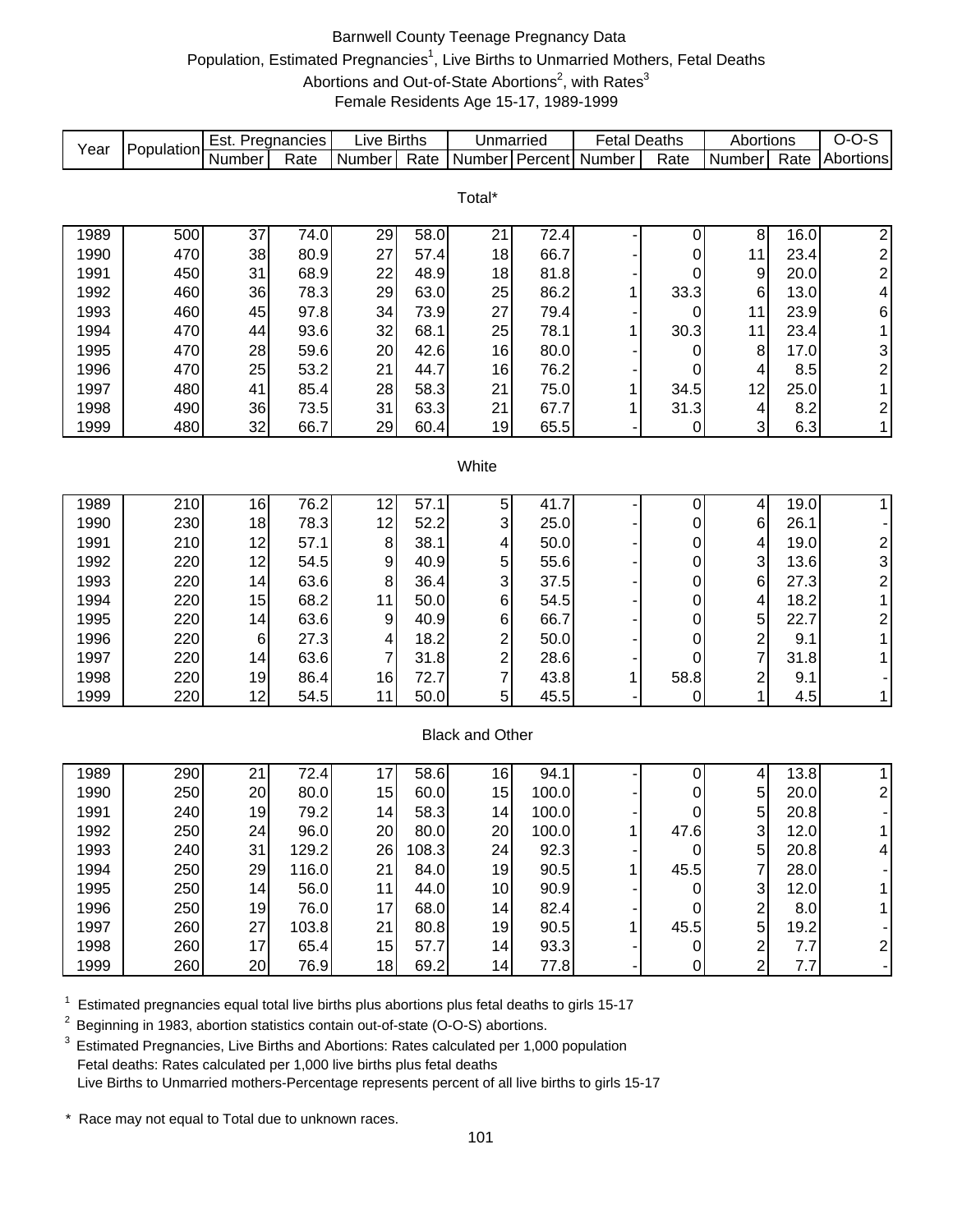# Beaufort County Teenage Pregnancy Data Population, Estimated Pregnancies<sup>1</sup>, Live Births to Unmarried Mothers, Fetal Deaths Abortions and Out-of-State Abortions<sup>2</sup>, with Rates<sup>3</sup> Female Residents Age 15-17, 1989-1999

| Year | Population | Est. Pregnancies |       | Live Births |      | Unmarried              |      | <b>Fetal Deaths</b>     |           | Abortions |      | $O-O-S$                                      |
|------|------------|------------------|-------|-------------|------|------------------------|------|-------------------------|-----------|-----------|------|----------------------------------------------|
|      |            | Number           | Rate  | Number      | Rate | Number Percent         |      | Number                  | Rate      | Number    | Rate | Abortions                                    |
|      |            |                  |       |             |      |                        |      |                         |           |           |      |                                              |
|      |            |                  |       |             |      | Total*                 |      |                         |           |           |      |                                              |
|      |            |                  |       |             |      |                        |      |                         |           |           |      |                                              |
| 1989 | 1,520      | 99               | 65.1  | 71          | 46.7 | 57                     | 80.3 |                         | 0         | 28        | 18.4 | $\overline{6}$                               |
| 1990 | 1,690      | 119              | 70.4  | 74          | 43.8 | 53                     | 71.6 |                         | $\pmb{0}$ | 45        | 26.6 | 13                                           |
| 1991 | 1,650      | 81               | 49.1  | 60          | 36.4 | 49                     | 81.7 |                         | 0         | 21        | 12.7 | $\overline{\mathbf{4}}$                      |
| 1992 | 1,690      | 121              | 71.6  | 85          | 50.3 | 68                     | 80.0 | 1                       | 11.6      | 35        | 20.7 | $\sqrt{5}$                                   |
| 1993 | 1,710      | 88               | 51.5  | 60          | 35.1 | 50                     | 83.3 | $\overline{\mathbf{c}}$ | 32.3      | 26        | 15.2 | 10                                           |
| 1994 | 1,790      | 125              | 69.8  | 91          | 50.8 | 72                     | 79.1 | $\overline{c}$          | 21.5      | 32        | 17.9 | $\overline{\mathbf{4}}$                      |
| 1995 | 1,830      | 103              | 56.3  | 77          | 42.1 | 60                     | 77.9 | 1                       | 12.8      | 25        | 13.7 |                                              |
| 1996 | 1,890      | 90               | 47.6  | 54          | 28.6 | 35                     | 64.8 | 4                       | 69.0      | 32        | 16.9 | $\begin{array}{c}\n8 \\ 5 \\ 7\n\end{array}$ |
| 1997 | 1,880      | 108              | 57.4  | 74          | 39.4 | 54                     | 73.0 | 4                       | 51.3      | 30        | 16.0 |                                              |
| 1998 | 1,870      | 95               | 50.8  | 73          | 39.0 | 46                     | 63.0 | 2                       | 26.7      | 20        | 10.7 |                                              |
| 1999 | 1,980      | 113              | 57.1  | 76          | 38.4 | 50                     | 65.8 |                         | 0         | 37        | 18.7 | 15                                           |
|      |            |                  |       |             |      |                        |      |                         |           |           |      |                                              |
|      |            |                  |       |             |      | White                  |      |                         |           |           |      |                                              |
| 1989 | 810        | 35               | 43.2  | 17          | 21.0 | 7                      | 41.2 |                         | 0         | 18        | 22.2 | $\overline{\mathbf{4}}$                      |
| 1990 | 990        | 52               | 52.5  | 27          | 27.3 | 11                     | 40.7 |                         | 0         | 25        | 25.3 | 9                                            |
| 1991 | 950        | 28               | 29.5  | 18          | 18.9 | 9                      | 50.0 |                         | $\pmb{0}$ | 10        | 10.5 | $\mathbf 1$                                  |
| 1992 | 980        | 44               | 44.9  | 23          | 23.5 | 10                     | 43.5 |                         | 0         | 21        | 21.4 | $\overline{\mathbf{4}}$                      |
| 1993 | 990        | 22               | 22.2  | 11          | 11.1 | 5                      | 45.5 | 1                       | 83.3      | 10        | 10.1 |                                              |
| 1994 | 1,030      | 46               | 44.7  | 25          | 24.3 | 12                     | 48.0 |                         | $\pmb{0}$ | 21        | 20.4 | 5<br>3<br>5<br>3<br>5<br>3                   |
| 1995 | 1,060      | 45               | 42.5  | 31          | 29.2 | 16                     | 51.6 |                         | 31.3      | 13        | 12.3 |                                              |
| 1996 | 1,090      | 48               | 44.0  | 25          | 22.9 | 11                     | 44.0 | 1                       | 38.5      | 22        | 20.2 |                                              |
| 1997 | 1,060      | 42               | 39.6  | 24          | 22.6 | 11                     | 45.8 | 1                       | 40.0      | 17        | 16.0 |                                              |
| 1998 | 1,060      | 40               | 37.7  | 26          | 24.5 | 8                      | 30.8 | 2                       | 71.4      | 12        | 11.3 | ۰                                            |
| 1999 | 1,140      | 56               | 49.1  | 38          | 33.3 | 20                     | 52.6 |                         | 0         | 18        | 15.8 | 5                                            |
|      |            |                  |       |             |      |                        |      |                         |           |           |      |                                              |
|      |            |                  |       |             |      | <b>Black and Other</b> |      |                         |           |           |      |                                              |
|      |            |                  |       |             |      |                        |      |                         |           |           |      |                                              |
| 1989 | 710        | 64               | 90.1  | 54          | 76.1 | 50                     | 92.6 |                         | 0         | 10        | 14.1 | $\overline{2}$                               |
| 1990 | 700        | 67               | 95.7  | 47          | 67.1 | 42                     | 89.4 |                         | 0         | 20        | 28.6 | $\frac{4}{3}$                                |
| 1991 | 690        | 53               | 76.8  | 42          | 60.9 | 40                     | 95.2 |                         | 0         | 11        | 15.9 | $\overline{1}$                               |
| 1992 | 710        | $77 \,$          | 108.5 | 62          | 87.3 | 58                     | 93.5 | 1                       | 15.9      | 14        | 19.7 |                                              |
| 1993 | 720        | 66               | 91.7  | 49          | 68.1 | 45                     | 91.8 | 1.                      | 20.0      | 16        | 22.2 | 5                                            |
| 1994 | 750        | 79               | 105.3 | 66          | 88.0 | 60                     | 90.9 | 2                       | 29.4      | 11        | 14.7 | $\boldsymbol{2}$                             |
| 1995 | 770        | 58               | 75.3  | 46          | 59.7 | 44                     | 95.7 |                         | 0         | 12        | 15.6 | 5                                            |
| 1996 | 800        | 42               | 52.5  | 29          | 36.3 | 24                     | 82.8 | 3                       | 93.8      | 10        | 12.5 |                                              |
| 1997 | 820        | 66               | 80.5  | 50          | 61.0 | 43                     | 86.0 | 3                       | 56.6      | 13        | 15.9 | $\overline{\mathbf{4}}$                      |
| 1998 | 810        | 55               | 67.9  | 47          | 58.0 | 38                     | 80.9 |                         | 0         | 8         | 9.9  |                                              |
| 1999 | 840        | 57               | 67.9  | 38          | 45.2 | 30                     | 78.9 |                         | 0         | 19        | 22.6 | 10                                           |

 $1$  Estimated pregnancies equal total live births plus abortions plus fetal deaths to girls 15-17

<sup>2</sup> Beginning in 1983, abortion statistics contain out-of-state (O-O-S) abortions.

<sup>3</sup> Estimated Pregnancies, Live Births and Abortions: Rates calculated per 1,000 population Fetal deaths: Rates calculated per 1,000 live births plus fetal deaths Live Births to Unmarried mothers-Percentage represents percent of all live births to girls 15-17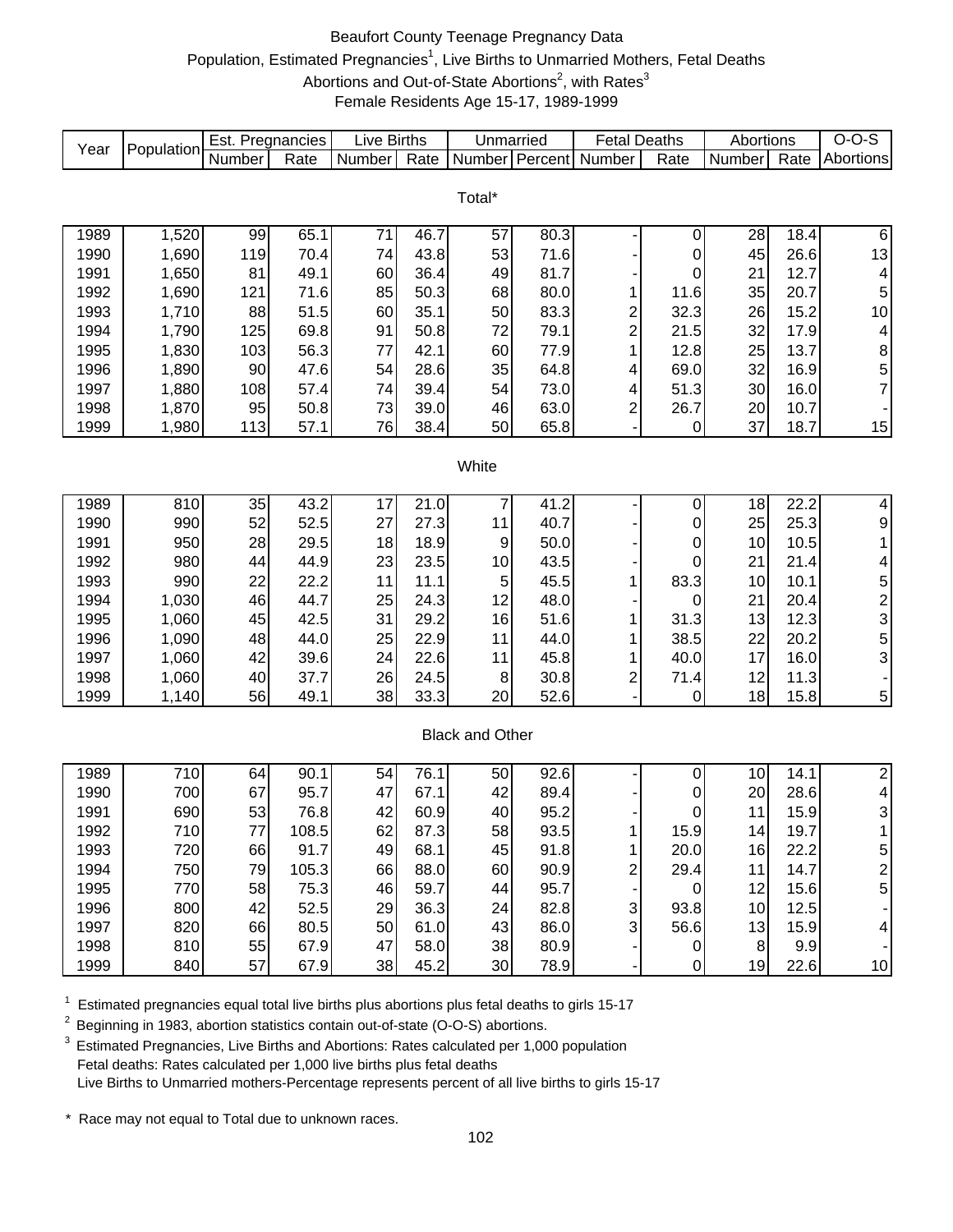# Berkeley County Teenage Pregnancy Data Population, Estimated Pregnancies<sup>1</sup>, Live Births to Unmarried Mothers, Fetal Deaths Abortions and Out-of-State Abortions<sup>2</sup>, with Rates<sup>3</sup> Female Residents Age 15-17, 1989-1999

| Year                   | Population | Est. Pregnancies |              | Live Births |              | Unmarried      |      | <b>Fetal Deaths</b>     |      | Abortions |      | $O-O-S$                                         |
|------------------------|------------|------------------|--------------|-------------|--------------|----------------|------|-------------------------|------|-----------|------|-------------------------------------------------|
|                        |            | Number           | Rate         | Number      | Rate         | Number Percent |      | Number                  | Rate | Number    | Rate | Abortions                                       |
|                        |            |                  |              |             |              |                |      |                         |      |           |      |                                                 |
| Total*                 |            |                  |              |             |              |                |      |                         |      |           |      |                                                 |
| 1989                   | 3,170      | 209              | 65.9         | 118         | 37.2         | 77             | 65.3 | $\boldsymbol{2}$        | 16.7 | 89        | 28.1 |                                                 |
| 1990                   | 2,900      | 174              | 60.0         | 115         | 39.7         | 79             | 68.7 |                         | 0    | 59        | 20.3 | 9                                               |
| 1991                   | 2,820      | 179              | 63.5         | 119         | 42.2         | 80             | 67.2 |                         | 0    | 60        | 21.3 | 5<br>$\overline{6}$                             |
|                        | 2,880      | 151              | 52.4         | 99          | 34.4         |                |      |                         |      | 50        | 17.4 |                                                 |
| 1992                   |            |                  |              |             |              | 72<br>78       | 72.7 | 2                       | 19.8 |           |      | 4                                               |
| 1993<br>1994           | 2,960      | 187<br>170       | 63.2<br>58.0 | 114         | 38.5<br>37.2 | 91             | 68.4 | 1                       | 8.7  | 72<br>59  | 24.3 | 10                                              |
|                        | 2,930      |                  |              | 109         |              |                | 83.5 | $\overline{c}$          | 18.0 |           | 20.1 | 4                                               |
| 1995                   | 2,860      | 146              | 51.0         | 96          | 33.6         | 60             | 62.5 | 1                       | 10.3 | 49        | 17.1 | 3                                               |
| 1996                   | 2,800      | 167              | 59.6         | 117         | 41.8         | 71             | 60.7 | 1                       | 8.5  | 49        | 17.5 | 8                                               |
| 1997                   | 2,830      | 156              | 55.1         | 118         | 41.7         | 80             | 67.8 | 4                       | 32.8 | 34        | 12.0 | $\overline{\mathbf{c}}$                         |
| 1998                   | 2,870      | 147              | 51.2         | 108         | 37.6         | 82             | 75.9 | $\overline{\mathbf{c}}$ | 18.2 | 37        | 12.9 | $\mathbf{1}$                                    |
| 1999                   | 2,940      | 145              | 49.3         | 99          | 33.7         | 70             | 70.7 | $\overline{2}$          | 19.8 | 44        | 15.0 | $\overline{\mathbf{c}}$                         |
|                        |            |                  |              |             |              |                |      |                         |      |           |      |                                                 |
|                        |            |                  |              |             |              | White          |      |                         |      |           |      |                                                 |
| 1989                   | 2,280      | 132              | 57.9         | 69          | 30.3         | 32             | 46.4 |                         | 0    | 63        | 27.6 | 6                                               |
| 1990                   | 2,010      | 123              | 61.2         | 82          | 40.8         | 49             | 59.8 |                         | 0    | 41        | 20.4 |                                                 |
| 1991                   | 1,940      | 120              | 61.9         | 80          | 41.2         | 44             | 55.0 |                         | 0    | 40        | 20.6 |                                                 |
| 1992                   | 1,980      | 100              | 50.5         | 58          | 29.3         | 34             | 58.6 | 1                       | 16.9 | 41        | 20.7 |                                                 |
| 1993                   | 2,030      | 120              | 59.1         | 71          | 35.0         | 41             | 57.7 | 1                       | 13.9 | 48        | 23.6 | $\begin{array}{c} 2 \\ 5 \\ 2 \\ 5 \end{array}$ |
| 1994                   | 2,020      | 106              | 52.5         | 67          | 33.2         | 52             | 77.6 | 1                       | 14.7 | 38        | 18.8 | $\mathbf 1$                                     |
| 1995                   | 1,970      | 88               | 44.7         | 56          | 28.4         | 26             | 46.4 |                         | 0    | 32        | 16.2 |                                                 |
| 1996                   | 1,920      | 100              | 52.1         | 72          | 37.5         | 36             | 50.0 | 1                       | 13.7 | 27        | 14.1 |                                                 |
| 1997                   | 1,900      | 101              | 53.2         | 77          | 40.5         | 46             | 59.7 | 2                       | 25.3 | 22        | 11.6 | $\begin{array}{c} 2 \\ 2 \\ 1 \end{array}$      |
| 1998                   | 1,920      | 87               | 45.3         | 62          | 32.3         | 45             | 72.6 |                         | 0    | 25        | 13.0 |                                                 |
| 1999                   | 1,980      | 81               | 40.9         | 49          | 24.7         | 27             | 55.1 | 1                       | 20.0 | 31        | 15.7 |                                                 |
|                        |            |                  |              |             |              |                |      |                         |      |           |      |                                                 |
| <b>Black and Other</b> |            |                  |              |             |              |                |      |                         |      |           |      |                                                 |
|                        |            |                  |              |             |              |                |      |                         |      |           |      |                                                 |
| 1989                   | 890        | 77               | 86.5         | 49          | 55.1         | 45             | 91.8 | 2                       | 39.2 | 26        | 29.2 | $\overline{3}$                                  |
| 1990                   | 890        | 51               | 57.3         | 33          | 37.1         | 30             | 90.9 |                         | 0    | 18        | 20.2 | 3                                               |
| 1991                   | 880        | 59               | 67.0         | 39          | 44.3         | 36             | 92.3 |                         | 0    | 20        | 22.7 | $\mathbf{1}$                                    |
| 1992                   | 900        | 51               | 56.7         | 41          | 45.6         | 38             | 92.7 |                         | 23.8 | 9         | 10.0 | $\overline{\mathbf{c}}$                         |
| 1993                   | 920        | 66               | 71.7         | 43          | 46.7         | 37             | 86.0 |                         | 0    | 23        | 25.0 | 4                                               |
| 1994                   | 920        | 63               | 68.5         | 42          | 45.7         | 39             | 92.9 | 1                       | 23.3 | 20        | 21.7 | $\overline{\mathbf{c}}$                         |
| 1995                   | 900        | 58               | 64.4         | 40          | 44.4         | 34             | 85.0 |                         | 24.4 | 17        | 18.9 | 1                                               |
| 1996                   | 880        | 67               | 76.1         | 45          | 51.1         | 35             | 77.8 |                         | 0    | 22        | 25.0 | 6                                               |
| 1997                   | 930        | 55               | 59.1         | 41          | 44.1         | 34             | 82.9 | 2                       | 46.5 | 12        | 12.9 | 1                                               |
| 1998                   | 940        | 60               | 63.8         | 46          | 48.9         | 37             | 80.4 | 2                       | 41.7 | 12        | 12.8 | 1                                               |
| 1999                   | 960        | 64               | 66.7         | 50          | 52.1         | 43             | 86.0 | 1                       | 19.6 | 13        | 13.5 | $\overline{\mathbf{c}}$                         |
|                        |            |                  |              |             |              |                |      |                         |      |           |      |                                                 |

 $1$  Estimated pregnancies equal total live births plus abortions plus fetal deaths to girls 15-17

<sup>2</sup> Beginning in 1983, abortion statistics contain out-of-state (O-O-S) abortions.

<sup>3</sup> Estimated Pregnancies, Live Births and Abortions: Rates calculated per 1,000 population Fetal deaths: Rates calculated per 1,000 live births plus fetal deaths Live Births to Unmarried mothers-Percentage represents percent of all live births to girls 15-17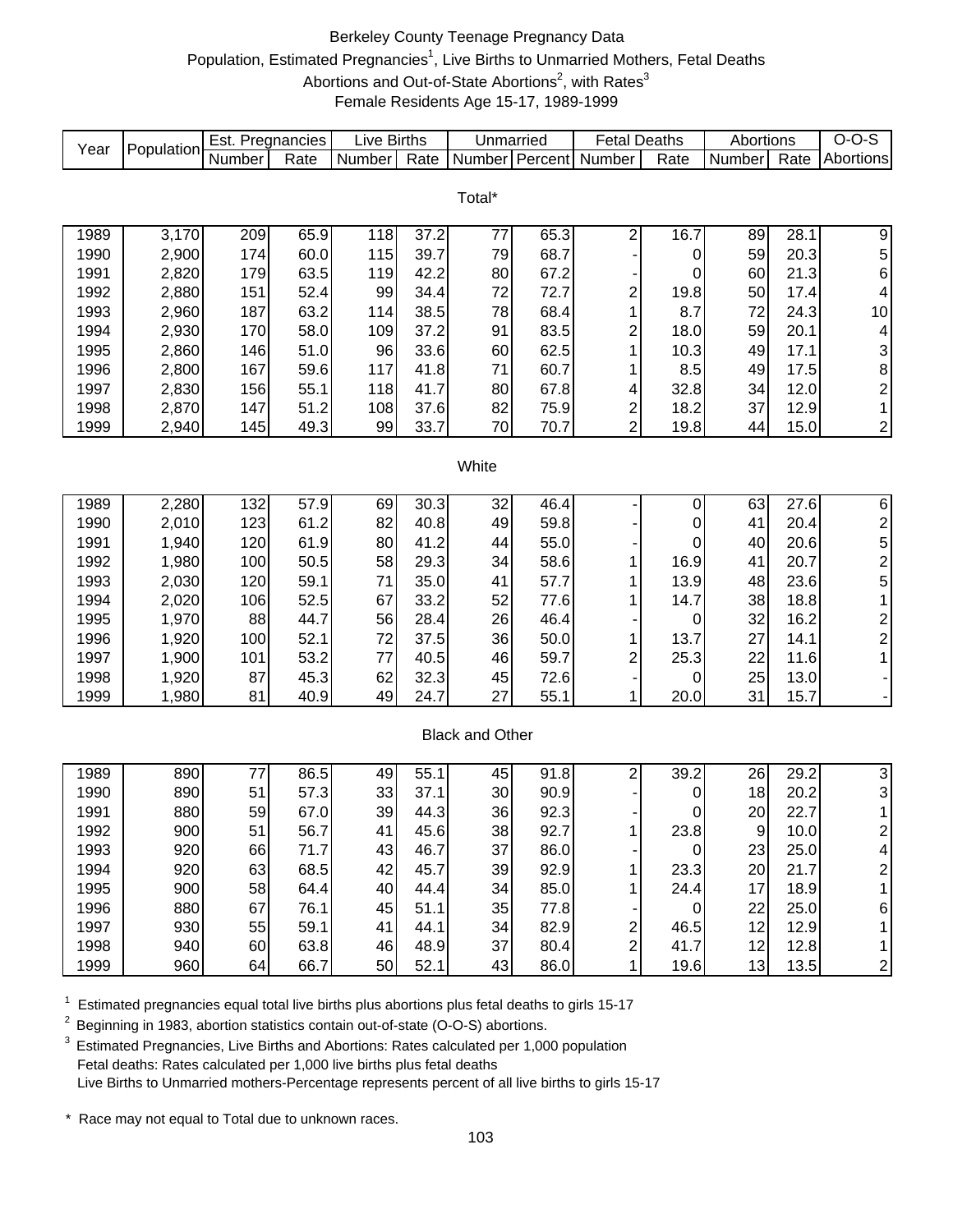# Calhoun County Teenage Pregnancy Data Population, Estimated Pregnancies<sup>1</sup>, Live Births to Unmarried Mothers, Fetal Deaths Abortions and Out-of-State Abortions<sup>2</sup>, with Rates<sup>3</sup> Female Residents Age 15-17, 1989-1999

| Year                   | Population | Est. Pregnancies |                   | <b>Live Births</b> |              | Unmarried            |              | <b>Fetal Deaths</b>   |               | Abortions                    |              | $O-O-S$                  |
|------------------------|------------|------------------|-------------------|--------------------|--------------|----------------------|--------------|-----------------------|---------------|------------------------------|--------------|--------------------------|
|                        |            | Number           | Rate              | Number             | Rate         |                      |              | Number Percent Number | Rate          | Number                       | Rate         | Abortions                |
|                        |            |                  |                   |                    |              |                      |              |                       |               |                              |              |                          |
| Total*                 |            |                  |                   |                    |              |                      |              |                       |               |                              |              |                          |
|                        |            |                  |                   |                    |              |                      |              |                       |               |                              |              |                          |
| 1989                   | 270        | 17               | 63.0<br>53.3      | 12<br>13           | 44.4<br>43.3 | 11<br>12             | 91.7<br>92.3 |                       | 0             | 5<br>3 <sup>1</sup>          | 18.5         |                          |
| 1990                   | 300        | 16               | 82.8              | 17                 | 58.6         | 12                   | 70.6         |                       | 0             | $\overline{7}$               | 10.0<br>24.1 | $\mathbf{1}$             |
| 1991                   | 290        | 24<br>17         |                   | 15                 | 51.7         | 15                   | 100.0        |                       | 0             |                              |              | $\overline{\phantom{a}}$ |
| 1992                   | 290        |                  | 58.6              |                    | 51.7         |                      |              |                       | 0             | $\overline{\mathbf{c}}$<br>6 | 6.9          | ÷,                       |
| 1993                   | 290        | 21<br>27         | 72.4              | 15                 |              | 12                   | 80.0         |                       | 0             |                              | 20.7         | $\mathbf{1}$             |
| 1994                   | 300        |                  | 90.0              | 22<br>$9\,$        | 73.3         | 14                   | 63.6         |                       | 0             | 5<br>$\overline{7}$          | 16.7         | ÷,                       |
| 1995                   | 300        | 16               | 53.3              |                    | 30.0<br>51.6 | 6                    | 66.7         |                       | 0             |                              | 23.3         | ÷,                       |
| 1996                   | 310        | 18               | 58.1              | 16                 |              | 10                   | 62.5         |                       | 0             | $\overline{c}$               | 6.5          | $\overline{\phantom{a}}$ |
| 1997                   | 310        | 18               | 58.1              | 13                 | 41.9         | 8                    | 61.5         |                       | 0             | 5<br>3                       | 16.1         | ÷,                       |
| 1998<br>1999           | 320<br>320 | 18<br>10         | 56.3<br>31.3      | 15<br>10           | 46.9         | 10<br>$\overline{7}$ | 66.7         |                       | 0<br>0        |                              | 9.4          | ÷                        |
|                        |            |                  |                   |                    | 31.3         |                      | 70.0         |                       |               |                              | 0            | $\blacksquare$           |
| White                  |            |                  |                   |                    |              |                      |              |                       |               |                              |              |                          |
|                        |            |                  |                   |                    |              |                      |              |                       |               |                              |              |                          |
| 1989                   | 120        | 2                | $\overline{16.7}$ | 1                  | 8.3          |                      | 0            |                       | 0             | 1                            | 8.3          |                          |
| 1990                   | 120        | $\boldsymbol{2}$ | 16.7              | 1                  | 8.3          |                      | 0            |                       | 0             | 1                            | 8.3          |                          |
| 1991                   | 110        | 6                | 54.5              | 3                  | 27.3         | 1                    | 33.3         |                       | 0             | 3                            | 27.3         |                          |
| 1992                   | 110        | 1                | 9.1               | 1                  | 9.1          | 1                    | 100.0        |                       | 0             |                              | 0            |                          |
| 1993                   | 110        | 3                | 27.3              | 2                  | 18.2         |                      | 0            |                       | 0             | 1                            | 9.1          |                          |
| 1994                   | 120        | 5                | 41.7              | 3                  | 25.0         |                      | 33.3         |                       | 0             | $\overline{\mathbf{c}}$      | 16.7         |                          |
| 1995                   | 120        |                  | 8.3               |                    | $\pmb{0}$    |                      | 0            |                       | 0             | 1                            | 8.3          |                          |
| 1996                   | 120        | 3                | 25.0              | 3                  | 25.0         |                      | 33.3         |                       | 0             |                              | 0            |                          |
| 1997                   | 110        | 4                | 36.4              | 3                  | 27.3         |                      | 33.3         |                       | 0             | 1                            | 9.1          | $\overline{\phantom{a}}$ |
| 1998                   | 120        | 4                | 33.3              | 2                  | 16.7         |                      | 0            |                       | 0             | $\overline{c}$               | 16.7         | ÷,                       |
| 1999                   | 120        | $\overline{2}$   | 16.7              | $\overline{2}$     | 16.7         | 1                    | 50.0         |                       | 0             |                              | 0            | ٠                        |
|                        |            |                  |                   |                    |              |                      |              |                       |               |                              |              |                          |
| <b>Black and Other</b> |            |                  |                   |                    |              |                      |              |                       |               |                              |              |                          |
| 1989                   | 150        | 15               | 100.0             | 11                 | 73.3         | 11                   | 100.0        |                       |               |                              | 26.7         |                          |
| 1990                   | 190        | 14               | 73.7              | 12                 | 63.2         | 12                   | 100.0        |                       | 0             | 4<br>$\overline{\mathbf{c}}$ | 10.5         | $\mathbf{1}$             |
| 1991                   | 180        | 18               | 100.0             | 14                 | 77.8         | 11                   | 78.6         |                       | 0             |                              |              |                          |
|                        |            | 16               | 88.9              | 14                 |              | 14                   | 100.0        |                       | 0<br>$\Omega$ | 4<br>$\overline{c}$          | 22.2         | $\overline{\phantom{a}}$ |
| 1992                   | 180        |                  |                   |                    | 77.8         |                      |              |                       |               |                              | 11.1         |                          |
| 1993<br>1994           | 180        | 18               | 100.0<br>115.8    | 13                 | 72.2         | 12<br>13             | 92.3         |                       | 0             | 5<br>3                       | 27.8         | 1                        |
|                        | 190        | 22<br>15         |                   | 19                 | 100.0        |                      | 68.4         |                       | 0             |                              | 15.8<br>31.6 |                          |
| 1995                   | 190        |                  | 78.9              | $\boldsymbol{9}$   | 47.4         | 6                    | 66.7         |                       | 0             | 6                            |              |                          |
| 1996                   | 190        | 15               | 78.9              | 13                 | 68.4         | $\boldsymbol{9}$     | 69.2         |                       | 0             | 2                            | 10.5         |                          |
| 1997                   | 190        | 14               | 73.7              | 10                 | 52.6         | $\overline{7}$       | 70.0         |                       | 0             | 4                            | 21.1         |                          |
| 1998                   | 200        | 14               | 70.0              | 13                 | 65.0         | 10                   | 76.9         |                       | 0             |                              | 5.0          |                          |
| 1999                   | 200        | 8 <sup>1</sup>   | 40.0              | 8                  | 40.0         | $\,6$                | 75.0         |                       | 0             |                              | $\pmb{0}$    |                          |

 $1$  Estimated pregnancies equal total live births plus abortions plus fetal deaths to girls 15-17

<sup>2</sup> Beginning in 1983, abortion statistics contain out-of-state (O-O-S) abortions.

<sup>3</sup> Estimated Pregnancies, Live Births and Abortions: Rates calculated per 1,000 population Fetal deaths: Rates calculated per 1,000 live births plus fetal deaths Live Births to Unmarried mothers-Percentage represents percent of all live births to girls 15-17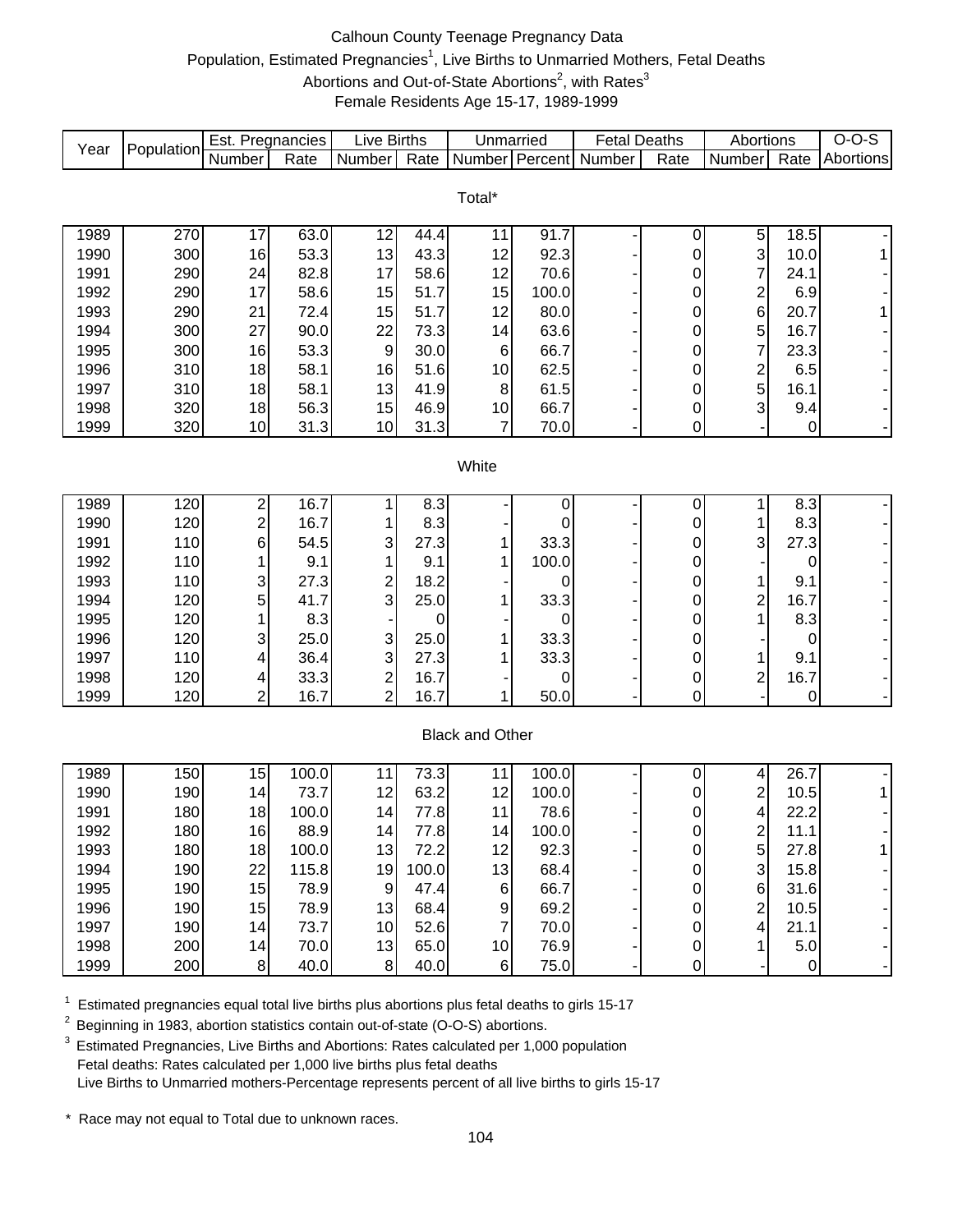# Charleston County Teenage Pregnancy Data Population, Estimated Pregnancies<sup>1</sup>, Live Births to Unmarried Mothers, Fetal Deaths Abortions and Out-of-State Abortions<sup>2</sup>, with Rates<sup>3</sup> Female Residents Age 15-17, 1989-1999

| Year                   | Population | Est. Pregnancies |       | <b>Live Births</b> |      | Unmarried      |      | <b>Fetal Deaths</b>     |                  | Abortions |      | $O-O-S$                 |
|------------------------|------------|------------------|-------|--------------------|------|----------------|------|-------------------------|------------------|-----------|------|-------------------------|
|                        |            | Number           | Rate  | Number             | Rate | Number Percent |      | Number                  | Rate             | Number    | Rate | Abortions               |
|                        |            |                  |       |                    |      |                |      |                         |                  |           |      |                         |
| Total*                 |            |                  |       |                    |      |                |      |                         |                  |           |      |                         |
|                        |            |                  |       |                    |      |                |      |                         |                  |           |      |                         |
| 1989                   | 5,780      | 450              | 77.9  | 276                | 47.8 | 243            | 88.0 | $\mathsf 3$             | 10.8             | 171       | 29.6 | 20                      |
| 1990                   | 6,270      | 410              | 65.4  | 252                | 40.2 | 216            | 85.7 | 5<br>7                  | 19.5             | 153       | 24.4 | 18                      |
| 1991                   | 6,060      | 401              | 66.2  | 280                | 46.2 | 242            | 86.4 |                         | 24.4             | 114       | 18.8 | 10                      |
| 1992                   | 6,080      | 419              | 68.9  | 302                | 49.7 | 261            | 86.4 |                         | 0                | 117       | 19.2 | 14                      |
| 1993                   | 6,080      | 373              | 61.3  | 257                | 42.3 | 220            | 85.6 | $\overline{\mathbf{c}}$ | 7.7              | 114       | 18.8 | 9                       |
| 1994                   | 5,860      | 367              | 62.6  | 237                | 40.4 | 200            | 84.4 | 3                       | 12.5             | 127       | 21.7 | 22                      |
| 1995                   | 5,630      | 337              | 59.9  | 219                | 38.9 | 169            | 77.2 | 3                       | 13.5             | 115       | 20.4 | 11                      |
| 1996                   | 5,540      | 323              | 58.3  | 220                | 39.7 | 165            | 75.0 | $\overline{\mathbf{c}}$ | 9.0              | 101       | 18.2 | 14                      |
| 1997                   | 5,830      | 305              | 52.3  | 212                | 36.4 | 173            | 81.6 | 4                       | 18.5             | 89        | 15.3 | 10                      |
| 1998                   | 6,350      | 307              | 48.3  | 218                | 34.3 | 178            | 81.7 | 6                       | 26.8             | 83        | 13.1 | $\overline{c}$          |
| 1999                   | 6,370      | 289              | 45.4  | 201                | 31.6 | 176            | 87.6 | 1                       | 5.0              | 87        | 13.7 | 12                      |
|                        |            |                  |       |                    |      |                |      |                         |                  |           |      |                         |
| White                  |            |                  |       |                    |      |                |      |                         |                  |           |      |                         |
| 1989                   | 2,940      | 159              | 54.1  | 72                 | 24.5 | 48             | 66.7 |                         | 0                | 87        | 29.6 | $\overline{7}$          |
| 1990                   | 3,600      | 147              | 40.8  | 73                 | 20.3 | 43             | 58.9 | 1                       | 13.5             | 73        | 20.3 | 8                       |
| 1991                   | 3,430      | 139              | 40.5  | 81                 | 23.6 | 54             | 66.7 | 1                       | 12.2             | 57        | 16.6 | $\overline{\mathbf{c}}$ |
| 1992                   | 3,440      | 115              | 33.4  | 65                 | 18.9 | 40             | 61.5 |                         | 0                | 50        | 14.5 | 6                       |
| 1993                   | 3,440      | 118              | 34.3  | 64                 | 18.6 | 40             | 62.5 | $\overline{\mathbf{c}}$ | 30.3             | 52        | 15.1 | 4                       |
| 1994                   | 3,320      | 119              | 35.8  | 65                 | 19.6 | 36             | 55.4 | 1                       | 15.2             | 53        | 16.0 | 9                       |
| 1995                   | 3,190      | 124              | 38.9  | 72                 | 22.6 | 41             | 56.9 |                         | 0                | 52        | 16.3 | $\overline{7}$          |
| 1996                   | 3,140      | 96               | 30.6  | 52                 | 16.6 | 28             | 53.8 |                         | 0                | 44        | 14.0 | 4                       |
| 1997                   | 3,210      | 90               | 28.0  | 46                 | 14.3 | 28             | 60.9 | 1                       | 21.3             | 43        | 13.4 | 3                       |
| 1998                   | 3,480      | 90               | 25.9  | 54                 | 15.5 | 32             | 59.3 |                         | 0                | 36        | 10.3 | 1                       |
| 1999                   | 3,520      | 80               | 22.7  | 39                 | 11.1 | 26             | 66.7 |                         | 0                | 41        | 11.6 | 5                       |
|                        |            |                  |       |                    |      |                |      |                         |                  |           |      |                         |
| <b>Black and Other</b> |            |                  |       |                    |      |                |      |                         |                  |           |      |                         |
|                        |            |                  |       |                    |      |                |      |                         |                  |           |      |                         |
| 1989                   | 2,850      | 290              | 101.8 | 204                | 71.6 | 195            | 95.6 | 3                       | 14.5             | 83        | 29.1 | 13                      |
| 1990                   | 2,670      | 263              | 98.5  | 179                | 67.0 | 173            | 96.6 | 4                       | 21.9             | 80        | 30.0 | 10                      |
| 1991                   | 2,630      | 261              | 99.2  | 199                | 75.7 | 188            | 94.5 | 6                       | 29.3             | 56        | 21.3 | $\overline{7}$          |
| 1992                   | 2,640      | 303              | 114.8 | 237                | 89.8 | 221            | 93.2 |                         | U                | 66        | 25.0 | $\overline{7}$          |
| 1993                   | 2,640      | 255              | 96.6  | 193                | 73.1 | 180            | 93.3 |                         | $\boldsymbol{0}$ | 62        | 23.5 | 5                       |
| 1994                   | 2,540      | 247              | 97.2  | 171                | 67.3 | 163            | 95.3 | 2                       | 11.6             | 74        | 29.1 | 13                      |
| 1995                   | 2,440      | 212              | 86.9  | 147                | 60.2 | 128            | 87.1 | 3                       | 20.0             | 62        | 25.4 | 3                       |
| 1996                   | 2,400      | 227              | 94.6  | 168                | 70.0 | 137            | 81.5 | $\boldsymbol{2}$        | 11.8             | 57        | 23.8 | 10                      |
| 1997                   | 2,620      | 215              | 82.1  | 166                | 63.4 | 145            | 87.3 | 3                       | 17.8             | 46        | 17.6 | $\overline{7}$          |
| 1998                   | 2,870      | 217              | 75.6  | 164                | 57.1 | 146            | 89.0 | 6                       | 35.3             | 47        | 16.4 | 1                       |
| 1999                   | 2,850      | 209              | 73.3  | 162                | 56.8 | 150            | 92.6 | 1                       | 6.1              | 46        | 16.1 | $\overline{7}$          |

 $1$  Estimated pregnancies equal total live births plus abortions plus fetal deaths to girls 15-17

<sup>2</sup> Beginning in 1983, abortion statistics contain out-of-state (O-O-S) abortions.

<sup>3</sup> Estimated Pregnancies, Live Births and Abortions: Rates calculated per 1,000 population Fetal deaths: Rates calculated per 1,000 live births plus fetal deaths Live Births to Unmarried mothers-Percentage represents percent of all live births to girls 15-17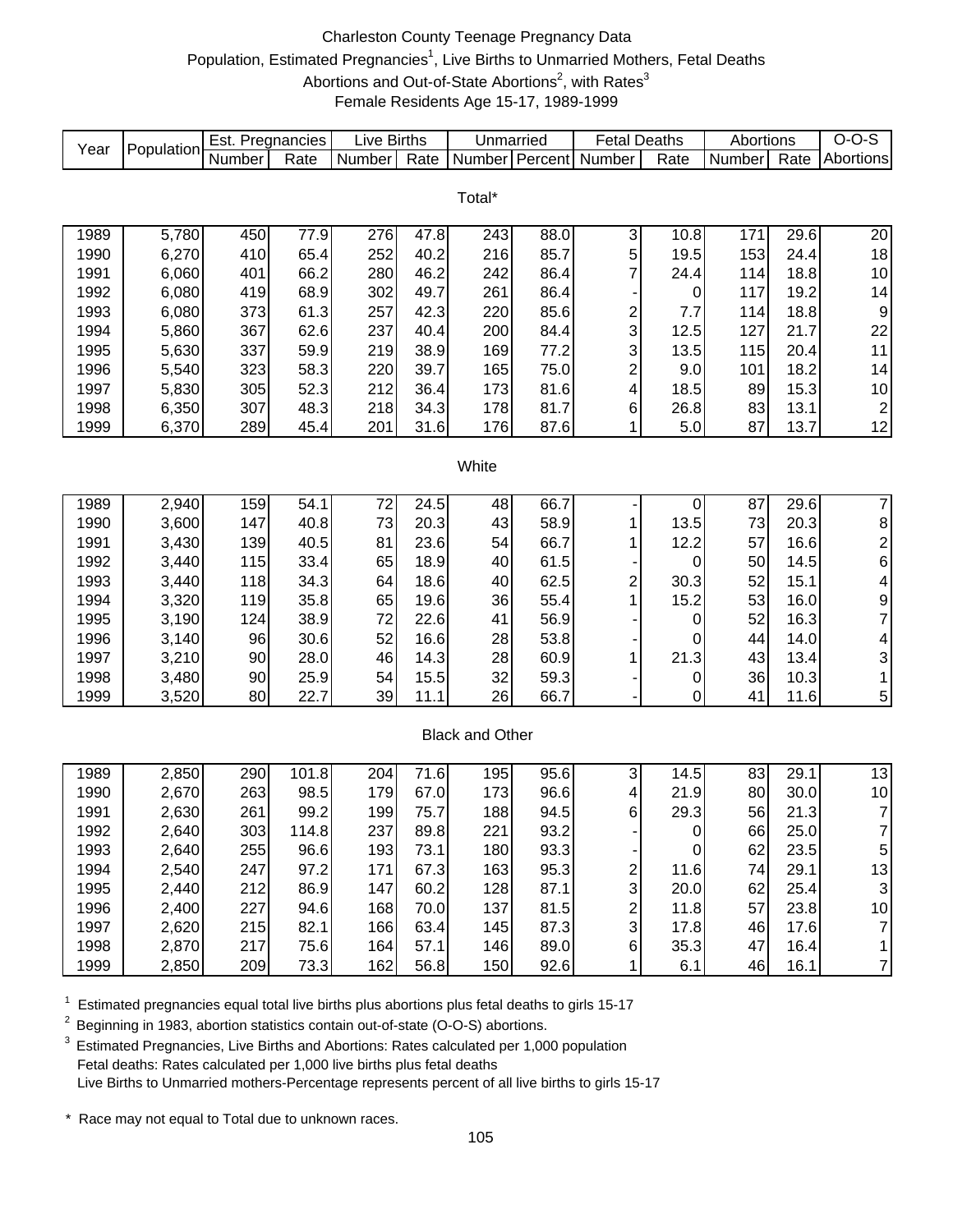# Cherokee County Teenage Pregnancy Data Population, Estimated Pregnancies<sup>1</sup>, Live Births to Unmarried Mothers, Fetal Deaths Abortions and Out-of-State Abortions<sup>2</sup>, with Rates<sup>3</sup> Female Residents Age 15-17, 1989-1999

| Year | Population | Est. Pregnancies |       | <b>Live Births</b> |       | Unmarried              |               | <b>Fetal Deaths</b>     |                  | Abortions           |                    | $O-O-S$                 |
|------|------------|------------------|-------|--------------------|-------|------------------------|---------------|-------------------------|------------------|---------------------|--------------------|-------------------------|
|      |            | Number           | Rate  | Number             | Rate  | Number Percent         |               | Number                  | Rate             | Number              | Rate               | Abortions               |
|      |            |                  |       |                    |       |                        |               |                         |                  |                     |                    |                         |
|      |            |                  |       |                    |       | Total*                 |               |                         |                  |                     |                    |                         |
| 1989 | 1,070      | 99               | 92.5  | 73                 | 68.2  | 45                     | 61.6          |                         | 0                | 26                  | $\overline{2}$ 4.3 | 5                       |
| 1990 | 1,100      | 101              | 91.8  | 82                 | 74.5  | 47                     | 57.3          |                         | 0                | 19                  | 17.3               | 5                       |
| 1991 | 1,050      | 98               | 93.3  | 74                 | 70.5  | 42                     | 56.8          | 1                       | 13.3             | 23                  | 21.9               | 8                       |
| 1992 | 1,050      | 68               | 64.8  | 56                 | 53.3  | 37                     | 66.1          |                         | $\mathbf 0$      | 12                  | 11.4               | 5                       |
| 1993 | 1,060      | 66               | 62.3  | 50                 | 47.2  | 36                     | 72.0          |                         | 0                | 16                  | 15.1               | 6                       |
| 1994 | 1,080      | 80               | 74.1  | 64                 | 59.3  | 41                     | 64.1          | 3                       | 44.8             | 13                  | 12.0               | 6                       |
| 1995 | 1,090      | 70               | 64.2  | 61                 | 56.0  | 38                     | 62.3          | $\overline{\mathbf{c}}$ | 31.7             | $\overline{7}$      | 6.4                | 1                       |
| 1996 | 1,110      | 78               | 70.3  | 65                 | 58.6  | 44                     | 67.7          | 1                       | 15.2             | 12                  | 10.8               | 4                       |
| 1997 | 1,100      | 79               | 71.8  | 67                 | 60.9  | 41                     | 61.2          | $\overline{\mathbf{c}}$ | 29.0             | 10                  | 9.1                | $\overline{\mathbf{c}}$ |
| 1998 | 1,130      | 78               | 69.0  | 65                 | 57.5  | 37                     | 56.9          | 1                       | 15.2             | 12                  | 10.6               | $\overline{\mathbf{c}}$ |
| 1999 | 1,150      | 72               | 62.6  | 58                 | 50.4  | 37                     | 63.8          | 1                       | 16.9             | 13                  | 11.3               | 5                       |
|      |            |                  |       |                    |       |                        |               |                         |                  |                     |                    |                         |
|      |            |                  |       |                    |       | White                  |               |                         |                  |                     |                    |                         |
|      |            |                  |       |                    |       |                        |               |                         |                  |                     |                    |                         |
| 1989 | 820        | 60               | 73.2  | 39                 | 47.6  | 15                     | 38.5          |                         | 0                | 21                  | 25.6               | 5                       |
| 1990 | 760        | 57               | 75.0  | 46                 | 60.5  | 18                     | 39.1          |                         | 0                | 11                  | 14.5               | 3                       |
| 1991 | 720        | 61               | 84.7  | 44                 | 61.1  | 17                     | 38.6          | 1                       | 22.2             | 16                  | 22.2               | 5                       |
| 1992 | 730        | 38               | 52.1  | 31                 | 42.5  | 14                     | 45.2          |                         | 0                | $\overline{7}$      | 9.6                | 1                       |
| 1993 | 730        | 36               | 49.3  | 27                 | 37.0  | 13                     | 48.1          |                         | 0                | 9                   | 12.3               | $\frac{3}{3}$           |
| 1994 | 740        | 44               | 59.5  | 34                 | 45.9  | 18                     | 52.9          |                         | 0                | 10                  | 13.5               |                         |
| 1995 | 750        | 42               | 56.0  | 38                 | 50.7  | 18                     | 47.4          | $\overline{\mathbf{c}}$ | 50.0             | $\overline{c}$      | 2.7                |                         |
| 1996 | 760        | 48               | 63.2  | 37                 | 48.7  | 19                     | 51.4          | 1                       | 26.3             | 10                  | 13.2               | 3                       |
| 1997 | 740        | 51               | 68.9  | 40                 | 54.1  | 17                     | 42.5          | 1                       | 24.4             | 10                  | 13.5               | $\overline{\mathbf{c}}$ |
| 1998 | 760        | 51               | 67.1  | 45                 | 59.2  | 21                     | 46.7          |                         | 0                | 6                   | 7.9                | 1                       |
| 1999 | 770        | 41               | 53.2  | 33                 | 42.9  | 16                     | 48.5          | 1                       | 29.4             | $\overline{7}$      | 9.1                | 3                       |
|      |            |                  |       |                    |       |                        |               |                         |                  |                     |                    |                         |
|      |            |                  |       |                    |       | <b>Black and Other</b> |               |                         |                  |                     |                    |                         |
| 1989 | 250        | 39               | 156.0 | 34                 | 136.0 |                        | 88.2          |                         |                  | $\sqrt{5}$          |                    |                         |
| 1990 | 330        | 44               | 133.3 | 36                 | 109.1 | 30<br>29               | 80.6          |                         | 0<br>$\mathbf 0$ | $\bf 8$             | 20.0<br>24.2       | $\overline{\mathbf{c}}$ |
| 1991 | 330        | 37               | 112.1 | 30                 | 90.9  | 25                     | 83.3          |                         | 0                | 7                   | 21.2               | 3                       |
| 1992 | 330        | 29               | 87.9  | 25                 | 75.8  | 23                     |               |                         |                  |                     | 12.1               | 3                       |
| 1993 | 330        | 30               | 90.9  | 23                 | 69.7  | 23                     | 92.0<br>100.0 |                         | O<br>0           | 4<br>$\overline{7}$ | 21.2               | 3                       |
| 1994 | 340        | 36               | 105.9 | 30                 | 88.2  | 23                     | 76.7          | 3                       | 90.9             | 3                   | 8.8                | 3                       |
| 1995 | 340        | 28               | 82.4  | 23                 | 67.6  | 20                     | 87.0          |                         | $\mathbf 0$      | 5                   | 14.7               | 1                       |
| 1996 | 350        | 30               | 85.7  | 28                 | 80.0  | 25                     | 89.3          |                         | 0                | $\overline{2}$      | 5.7                | 1                       |
| 1997 | 360        | 28               | 77.8  | 27                 | 75.0  | 24                     | 88.9          | 1                       | 35.7             |                     | $\pmb{0}$          |                         |
| 1998 | 370        | 27               | 73.0  | 20                 | 54.1  | 16                     | 80.0          | 1                       | 47.6             | 6                   | 16.2               | 1                       |
| 1999 | 370        | 31               | 83.8  | 25                 | 67.6  | 21                     | 84.0          |                         | $\pmb{0}$        | $\,6$               | 16.2               | $\overline{\mathbf{c}}$ |
|      |            |                  |       |                    |       |                        |               |                         |                  |                     |                    |                         |

 $1$  Estimated pregnancies equal total live births plus abortions plus fetal deaths to girls 15-17

<sup>2</sup> Beginning in 1983, abortion statistics contain out-of-state (O-O-S) abortions.

<sup>3</sup> Estimated Pregnancies, Live Births and Abortions: Rates calculated per 1,000 population Fetal deaths: Rates calculated per 1,000 live births plus fetal deaths Live Births to Unmarried mothers-Percentage represents percent of all live births to girls 15-17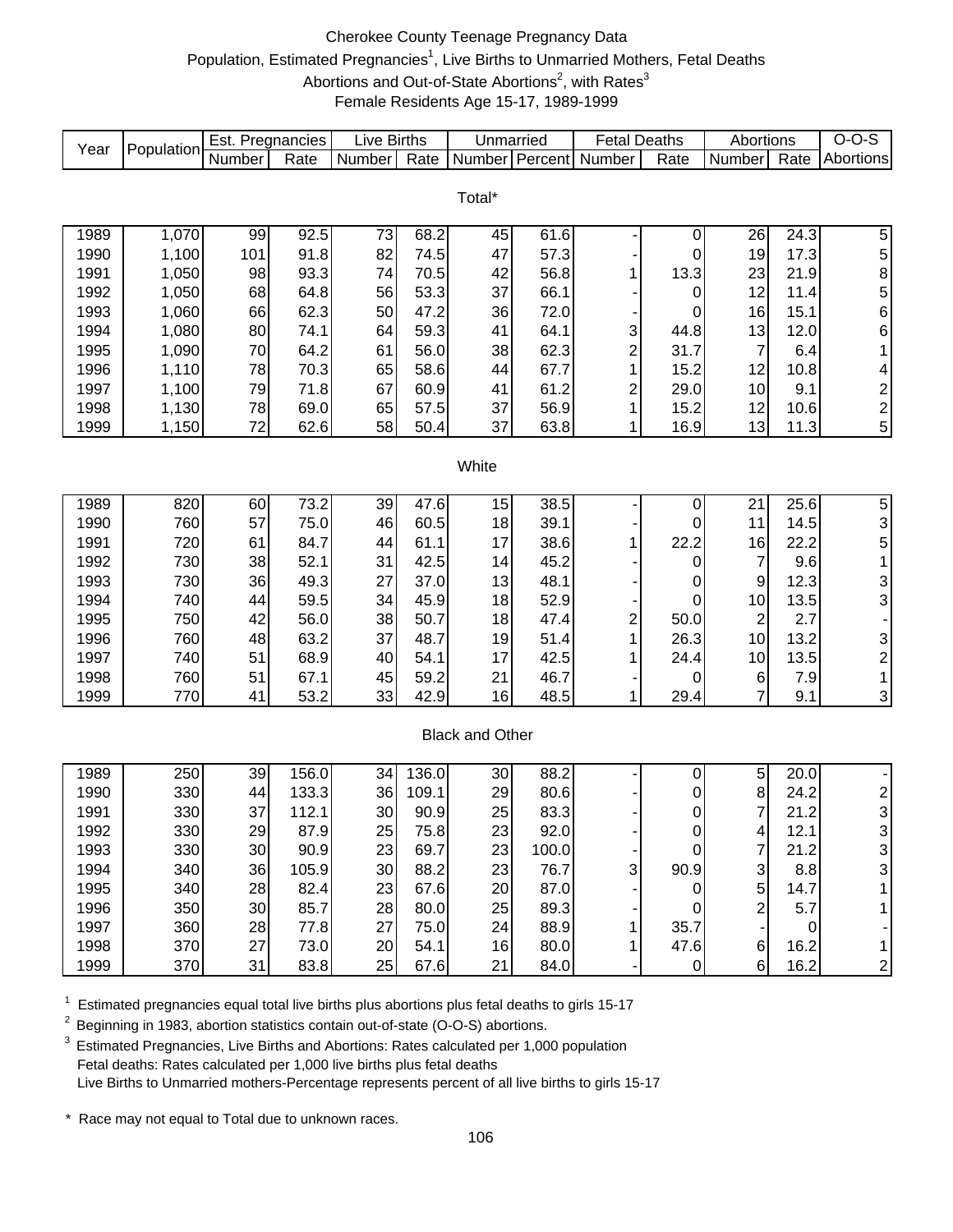# Chester County Teenage Pregnancy Data Population, Estimated Pregnancies<sup>1</sup>, Live Births to Unmarried Mothers, Fetal Deaths Abortions and Out-of-State Abortions<sup>2</sup>, with Rates<sup>3</sup> Female Residents Age 15-17, 1989-1999

| Year         | Population | Est. Pregnancies |              | <b>Live Births</b> |              | Unmarried              |              | <b>Fetal Deaths</b> |           | Abortions           |              | $O-O-S$                 |
|--------------|------------|------------------|--------------|--------------------|--------------|------------------------|--------------|---------------------|-----------|---------------------|--------------|-------------------------|
|              |            | Number           | Rate         | Number             | Rate         | <b>Number</b>          | Percent      | Number              | Rate      | Number              | Rate         | Abortions               |
|              |            |                  |              |                    |              |                        |              |                     |           |                     |              |                         |
|              |            |                  |              |                    |              | Total*                 |              |                     |           |                     |              |                         |
| 1989         | 720        | 55               | 76.4         | 41                 | 56.9         | 22                     | 53.7         |                     | 0         | 14                  | 19.4         | $\, 8$                  |
| 1990         | 740        | 58               | 78.4         | 41                 | 55.4         | 28                     | 68.3         | $\overline{c}$      | 46.5      | 15                  | 20.3         | $10$                    |
| 1991         | 700        | 66               | 94.3         | 44                 | 62.9         | 34                     | 77.3         |                     | 0         | 22                  | 31.4         | $\overline{7}$          |
| 1992         | 700        | 61               | 87.1         | 44                 | 62.9         | 35                     | 79.5         |                     | 0         | 17                  | 24.3         | $10$                    |
| 1993         | 710        | 52               | 73.2         | 37                 | 52.1         | 30                     | 81.1         |                     | 0         | 15                  | 21.1         | $\boldsymbol{9}$        |
| 1994         | 710        | 66               | 93.0         | 55                 | 77.5         | 46                     | 83.6         |                     | 0         | 11                  | 15.5         | $10$                    |
| 1995         | 710        | 47               | 66.2         | 43                 | 60.6         | 38                     | 88.4         | 1                   | 22.7      | 3                   | 4.2          | $\overline{\mathbf{c}}$ |
| 1996         | 720        | 49               | 68.1         | 44                 | 61.1         | 34                     | 77.3         |                     | 0         | 5                   | 6.9          | 4                       |
| 1997         | 720        | 60               | 83.3         | 53                 | 73.6         | 43                     | 81.1         |                     | 0         | $\overline{7}$      | 9.7          | $\overline{7}$          |
| 1998         | 750        | 50               | 66.7         | 46                 | 61.3         | 38                     | 82.6         |                     | 0         | 4                   | 5.3          | $\overline{\mathbf{4}}$ |
| 1999         | 750        | 50               | 66.7         | 39                 | 52.0         | 31                     | 79.5         | 1                   | 25.0      | 10                  | 13.3         | 8                       |
|              |            |                  |              |                    |              |                        |              |                     |           |                     |              |                         |
|              |            |                  |              |                    |              | White                  |              |                     |           |                     |              |                         |
|              |            |                  |              |                    |              |                        |              |                     |           |                     |              |                         |
| 1989         | 410        | 17               | 41.5         | 12                 | 29.3         | 1                      | 8.3          |                     | $\pmb{0}$ | 5                   | 12.2         | 4                       |
| 1990         | 360        | 26               | 72.2         | 15                 | 41.7         | 6                      | 40.0         | 1                   | 62.5      | 10                  | 27.8         | 8568421                 |
| 1991         | 340        | 35               | 102.9        | 22                 | 64.7         | 13                     | 59.1         |                     | 0         | 13                  | 38.2         |                         |
| 1992         | 340        | 25               | 73.5         | 14                 | 41.2         | 8                      | 57.1         |                     | 0         | 11                  | 32.4         |                         |
| 1993<br>1994 | 340<br>340 | 25<br>21         | 73.5<br>61.8 | 13<br>17           | 38.2<br>50.0 | 6                      | 46.2<br>47.1 |                     | 0<br>0    | 12                  | 35.3<br>11.8 |                         |
| 1995         | 340        | 16               | 47.1         | 13                 | 38.2         | 8<br>8                 | 61.5         | 1                   | 71.4      | 4<br>$\overline{c}$ | 5.9          |                         |
| 1996         | 350        | 17               | 48.6         | 16                 | 45.7         | 8                      | 50.0         |                     | 0         | 1                   | 2.9          |                         |
| 1997         | 330        | 21               | 63.6         | 19                 | 57.6         | 11                     | 57.9         |                     | 0         | $\overline{2}$      | 6.1          | $\overline{2}$          |
| 1998         | 350        | 8                | 22.9         | 8                  | 22.9         | 3                      | 37.5         |                     | 0         |                     | 0            |                         |
| 1999         | 350        | 18               | 51.4         | 14                 | 40.0         | 7                      | 50.0         |                     | 0         | 4                   | 11.4         | -<br>$\overline{2}$     |
|              |            |                  |              |                    |              |                        |              |                     |           |                     |              |                         |
|              |            |                  |              |                    |              | <b>Black and Other</b> |              |                     |           |                     |              |                         |
|              |            |                  |              |                    |              |                        |              |                     |           |                     |              |                         |
| 1989         | 310        | 38               | 122.6        | 29                 | 93.5         | 21                     | 72.4         |                     | 0         | 9                   | 29.0         | 4                       |
| 1990         | 370        | 32               | 86.5         | 26                 | 70.3         | 22                     | 84.6         | 1                   | 37.0      | 5                   | 13.5         | $\frac{2}{2}$           |
| 1991         | 360        | 31               | 86.1         | 22                 | 61.1         | 21                     | 95.5         |                     | 0         | $\boldsymbol{9}$    | 25.0         |                         |
| 1992         | 360        | 36               | 100.0        | 30                 | 83.3         | 27                     | 90.0         |                     | 0         | 6                   | 16.7         | 4'                      |
| 1993         | 360        | 27               | 75.0         | 24                 | 66.7         | 24                     | 100.0        |                     | 0         | 3                   | 8.3          | 1                       |
| 1994         | 370        | 45               | 121.6        | 38                 | 102.7        | 38                     | 100.0        |                     | 0         | $\overline{7}$      | 18.9         | 6                       |
| 1995         | 370        | 31               | 83.8         | 30                 | 81.1         | 30                     | 100.0        |                     | 0         | 1                   | 2.7          |                         |
| 1996         | 370        | 32               | 86.5         | 28                 | 75.7         | 26                     | 92.9         |                     | 0         | 4                   | 10.8         | 3                       |
| 1997         | 380        | 39               | 102.6        | 34                 | 89.5         | 32                     | 94.1         |                     | 0         | 5                   | 13.2         | 5                       |
| 1998         | 400        | 42               | 105.0        | 38                 | 95.0         | 35                     | 92.1         |                     | 0         | 4                   | 10.0         | 4                       |
| 1999         | 400        | 32               | 80.0         | 25                 | 62.5         | 24                     | 96.0         | 1                   | 38.5      | 6 <sup>1</sup>      | 15.0         | 6                       |

 $1$  Estimated pregnancies equal total live births plus abortions plus fetal deaths to girls 15-17

<sup>2</sup> Beginning in 1983, abortion statistics contain out-of-state (O-O-S) abortions.

 $3$  Estimated Pregnancies, Live Births and Abortions: Rates calculated per 1,000 population Fetal deaths: Rates calculated per 1,000 live births plus fetal deaths Live Births to Unmarried mothers-Percentage represents percent of all live births to girls 15-17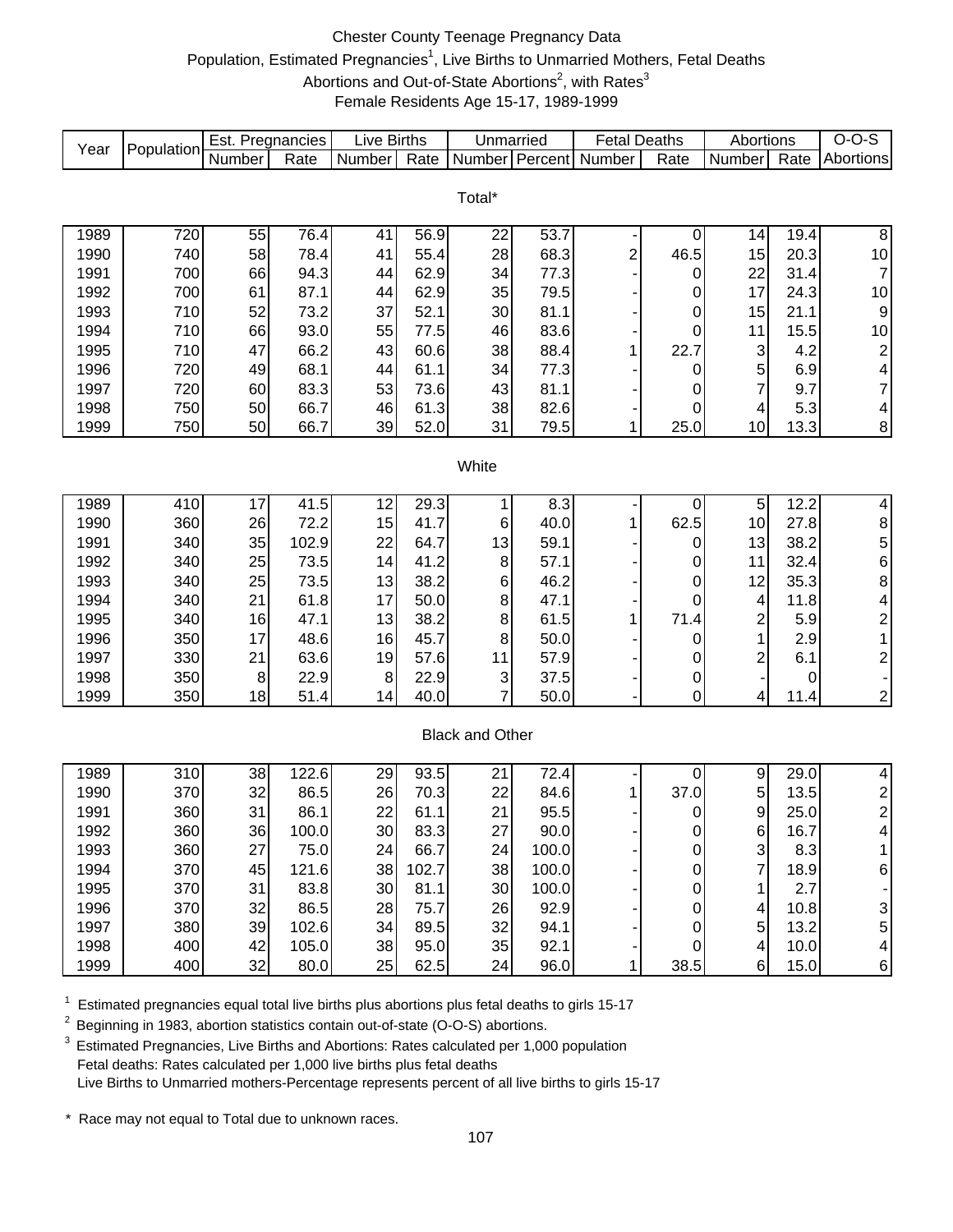# Chesterfield County Teenage Pregnancy Data Population, Estimated Pregnancies<sup>1</sup>, Live Births to Unmarried Mothers, Fetal Deaths Abortions and Out-of-State Abortions<sup>2</sup>, with Rates<sup>3</sup> Female Residents Age 15-17, 1989-1999

| Year         | Population | Est. Pregnancies |              | <b>Live Births</b> |              | Unmarried              |              | <b>Fetal Deaths</b> |             | Abortions               |              | $O-O-S$                                         |
|--------------|------------|------------------|--------------|--------------------|--------------|------------------------|--------------|---------------------|-------------|-------------------------|--------------|-------------------------------------------------|
|              |            | Number           | Rate         | Number             | Rate         | Number Percent         |              | Number              | Rate        | Number                  | Rate         | Abortions                                       |
|              |            |                  |              |                    |              |                        |              |                     |             |                         |              |                                                 |
|              |            |                  |              |                    |              | Total*                 |              |                     |             |                         |              |                                                 |
| 1989         | 850        | 46               | 54.1         | 38                 | 44.7         | 29                     | 76.3         |                     | 0           | 8                       | 9.4          | 4                                               |
| 1990         | 880        | 58               | 65.9         | 48                 | 54.5         | 36                     | 75.0         |                     | 20.4        | 9                       | 10.2         | 9                                               |
| 1991         | 840        | 54               | 64.3         | 43                 | 51.2         | 32                     | 74.4         | 1                   | 22.7        | 10                      | 11.9         | 8                                               |
| 1992         | 840        | 51               | 60.7         | 42                 | 50.0         | 37                     | 88.1         |                     | 0           | $\boldsymbol{9}$        | 10.7         | 4                                               |
| 1993         | 840        | 54               | 64.3         | 46                 | 54.8         | 37                     | 80.4         | 1                   | 21.3        | $\overline{7}$          | 8.3          | 5                                               |
| 1994         | 850        | 70               | 82.4         | 54                 | 63.5         | 43                     | 79.6         | $\overline{c}$      | 35.7        | 14                      | 16.5         | 12                                              |
| 1995         | 860        | 58               | 67.4         | 46                 | 53.5         | 32                     | 69.6         | 1                   | 21.3        | 11                      | 12.8         | 9                                               |
| 1996         | 860        | 64               | 74.4         | 50                 | 58.1         | 30                     | 60.0         |                     | 0           | 14                      | 16.3         | 12                                              |
| 1997         | 840        | 58               | 69.0         | 48                 | 57.1         | 26                     | 54.2         | 1                   | 20.4        | 9                       | 10.7         | $\overline{\mathbf{7}}$                         |
| 1998         | 880        | 47               | 53.4         | 43                 | 48.9         | 23                     | 53.5         |                     | 0           | 4                       | 4.5          | 3                                               |
| 1999         | 880        | 53               | 60.2         | 46                 | 52.3         | 36                     | 78.3         | 1                   | 21.3        | 6                       | 6.8          | 5                                               |
|              |            |                  |              |                    |              |                        |              |                     |             |                         |              |                                                 |
|              |            |                  |              |                    |              | White                  |              |                     |             |                         |              |                                                 |
|              |            |                  |              |                    |              |                        |              |                     |             |                         |              |                                                 |
| 1989         | 470        | 16               | 34.0         | 12                 | 25.5         | 5                      | 41.7         |                     | 0           | 4                       | 8.5          | $\frac{2}{7}$                                   |
| 1990         | 520        | 23               | 44.2         | 16                 | 30.8         | 5                      | 31.3         |                     | 0           | $\overline{7}$          | 13.5         |                                                 |
| 1991         | 490        | 24               | 49.0         | 17                 | 34.7         | 8                      | 47.1         | 1                   | 55.6        | $\,6$                   | 12.2         |                                                 |
| 1992         | 490        | 16               | 32.7         | 12                 | 24.5         | 9                      | 75.0         |                     | 0           | 4                       | 8.2          | $\begin{array}{c} 4 \\ 2 \\ 3 \\ 7 \end{array}$ |
| 1993         | 490        | 25               | 51.0         | 21                 | 42.9         | 13                     | 61.9         |                     | 0           | 4<br>$\overline{7}$     | 8.2          |                                                 |
| 1994<br>1995 | 490<br>500 | 29<br>20         | 59.2<br>40.0 | 20<br>15           | 40.8<br>30.0 | 10                     | 50.0<br>26.7 | 2                   | 90.9        | 5                       | 14.3<br>10.0 |                                                 |
| 1996         | 500        | 25               | 50.0         | 16                 | 32.0         | 4<br>4                 | 25.0         |                     | 0<br>0      | 9                       | 18.0         | $\frac{3}{8}$                                   |
| 1997         | 470        | 28               | 59.6         | 25                 | 53.2         | $\boldsymbol{9}$       | 36.0         |                     | 0           | 3                       | 6.4          | $\mathbf 1$                                     |
| 1998         | 500        | 25               | 50.0         | 21                 | 42.0         | $\bf 8$                | 38.1         |                     | 0           | 4                       | 8.0          | 3                                               |
| 1999         | 500        | 19               | 38.0         | 17                 | 34.0         | 8 <sup>1</sup>         | 47.1         |                     | $\mathbf 0$ | $\overline{2}$          | 4.0          | $\boldsymbol{2}$                                |
|              |            |                  |              |                    |              |                        |              |                     |             |                         |              |                                                 |
|              |            |                  |              |                    |              | <b>Black and Other</b> |              |                     |             |                         |              |                                                 |
|              |            |                  |              |                    |              |                        |              |                     |             |                         |              |                                                 |
| 1989         | 380        | 30               | 78.9         | 26                 | 68.4         | 24                     | 92.3         |                     | 0           | 4                       | 10.5         | $\overline{2}$                                  |
| 1990         | 360        | 35               | 97.2         | 32                 | 88.9         | 31                     | 96.9         | 1                   | 30.3        | $\overline{\mathbf{c}}$ | 5.6          | $\overline{\mathbf{c}}$                         |
| 1991         | 350        | 30               | 85.7         | 26                 | 74.3         | 24                     | 92.3         |                     | 0           | 4                       | 11.4         | 4                                               |
| 1992         | 350        | 35               | 100.0        | 30                 | 85.7         | 28                     | 93.3         |                     | 0           | 5                       | 14.3         | 2                                               |
| 1993         | 350        | 29               | 82.9         | 25                 | 71.4         | 24                     | 96.0         |                     | 38.5        | 3                       | 8.6          | $\overline{\mathbf{c}}$                         |
| 1994         | 350        | 41               | 117.1        | 34                 | 97.1         | 33                     | 97.1         |                     | 0           | 7                       | 20.0         | 5                                               |
| 1995         | 360        | 38               | 105.6        | 31                 | 86.1         | 28                     | 90.3         |                     | 31.3        | $\,6$                   | 16.7         | 6                                               |
| 1996         | 360        | 39               | 108.3        | 34                 | 94.4         | 26                     | 76.5         |                     | 0           | 5                       | 13.9         | 4                                               |
| 1997         | 370        | 30               | 81.1         | 23                 | 62.2         | 17                     | 73.9         |                     | 41.7        | 6                       | 16.2         | 6                                               |
| 1998         | 390        | 22               | 56.4         | 22                 | 56.4         | 15                     | 68.2         |                     | 0           |                         | $\pmb{0}$    |                                                 |
| 1999         | 380        | 34               | 89.5         | 29                 | 76.3         | 28                     | 96.6         | 1                   | 33.3        | 4                       | 10.5         | 3                                               |

 $1$  Estimated pregnancies equal total live births plus abortions plus fetal deaths to girls 15-17

<sup>2</sup> Beginning in 1983, abortion statistics contain out-of-state (O-O-S) abortions.

<sup>3</sup> Estimated Pregnancies, Live Births and Abortions: Rates calculated per 1,000 population Fetal deaths: Rates calculated per 1,000 live births plus fetal deaths Live Births to Unmarried mothers-Percentage represents percent of all live births to girls 15-17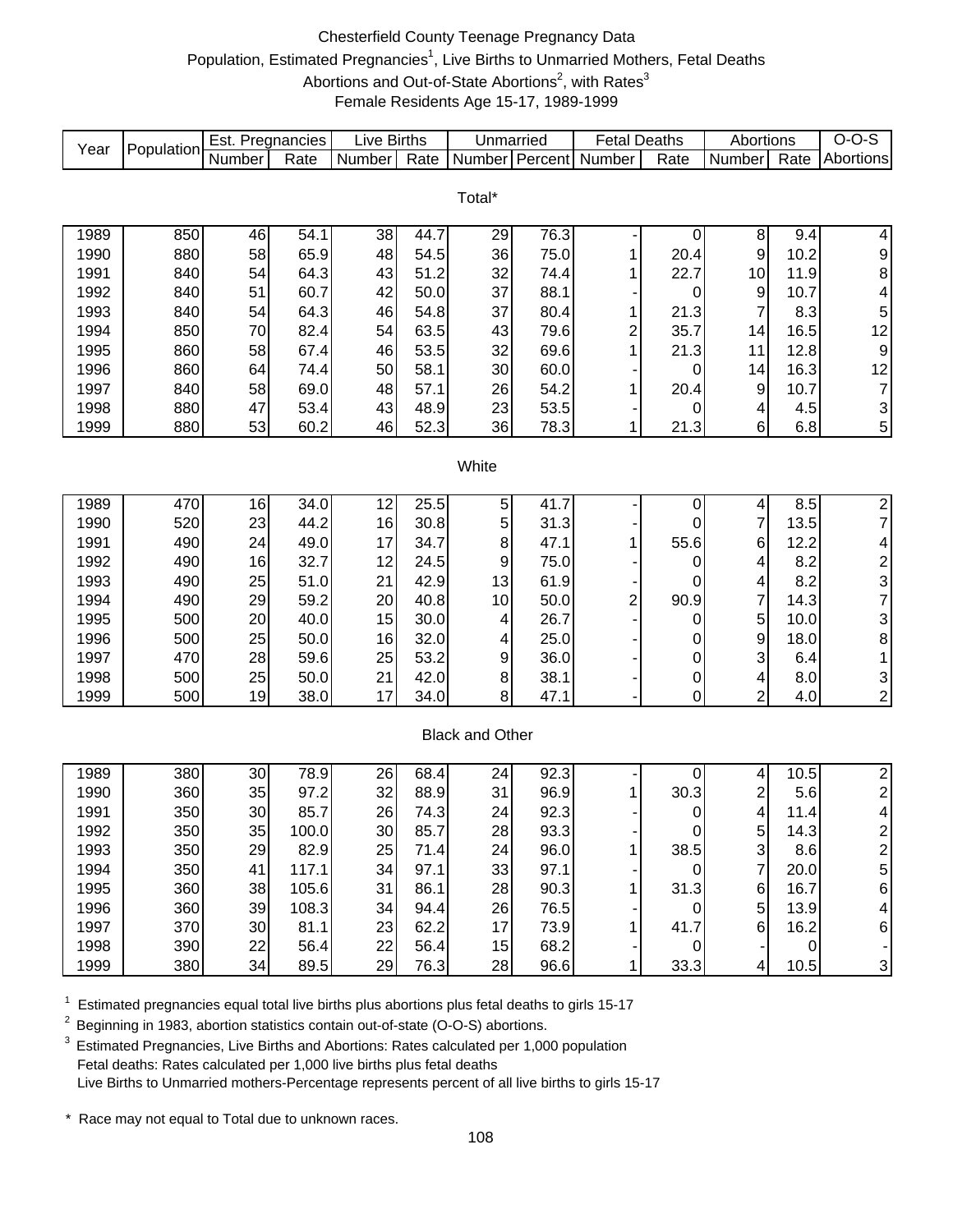### Clarendon County Teenage Pregnancy Data Population, Estimated Pregnancies<sup>1</sup>, Live Births to Unmarried Mothers, Fetal Deaths Abortions and Out-of-State Abortions<sup>2</sup>, with Rates<sup>3</sup> Female Residents Age 15-17, 1989-1999

| Year | Population | Est. Pregnancies |       | <b>Live Births</b> |      | Unmarried               |       | <b>Fetal Deaths</b>     |                  | Abortions               |                   | $O-O-S$                 |
|------|------------|------------------|-------|--------------------|------|-------------------------|-------|-------------------------|------------------|-------------------------|-------------------|-------------------------|
|      |            | Number           | Rate  | Number             | Rate | Number Percent          |       | Number                  | Rate             | Number                  | Rate              | Abortions               |
|      |            |                  |       |                    |      |                         |       |                         |                  |                         |                   |                         |
|      |            |                  |       |                    |      | Total*                  |       |                         |                  |                         |                   |                         |
| 1989 | 650        | 57               | 87.7  | 41                 | 63.1 | 35                      | 85.4  | 1                       | 23.8             | 15                      | 23.1              | $\mathbf{1}$            |
| 1990 | 630        | 55               | 87.3  | 44                 | 69.8 | 31                      | 70.5  |                         | 0                | 11                      | 17.5              | 4                       |
| 1991 | 600        | 44               | 73.3  | 33                 | 55.0 | 29                      | 87.9  | 1                       | 29.4             | 10                      | 16.7              | $\mathbf{1}$            |
| 1992 | 600        | 41               | 68.3  | 36                 | 60.0 | 27                      | 75.0  | 2                       | 52.6             | 3                       | 5.0               |                         |
| 1993 | 600        | 35               | 58.3  | 26                 | 43.3 | 23                      | 88.5  |                         | 0                | 9                       | 15.0              |                         |
| 1994 | 610        | 46               | 75.4  | 31                 | 50.8 | 29                      | 93.5  |                         | 31.3             | 14                      | 23.0              | $\frac{2}{5}$           |
| 1995 | 610        | 35               | 57.4  | 30                 | 49.2 | 26                      | 86.7  |                         | 0                | 5                       | 8.2               |                         |
| 1996 | 610        | 43               | 70.5  | 38                 | 62.3 | 34                      | 89.5  |                         | 0                | 5                       | 8.2               | 1                       |
| 1997 | 610        | 36               | 59.0  | 24                 | 39.3 | 18                      | 75.0  | 1                       | 40.0             | 11                      | 18.0              | $\overline{\mathbf{c}}$ |
| 1998 | 620        | 39               | 62.9  | 36                 | 58.1 | 33                      | 91.7  | 1                       | 27.0             | 2                       | 3.2               |                         |
| 1999 | 610        | 42               | 68.9  | 39                 | 63.9 | 30                      | 76.9  | $\overline{2}$          | 48.8             | 1                       | 1.6               |                         |
|      |            |                  |       |                    |      |                         |       |                         |                  |                         |                   |                         |
|      |            |                  |       |                    |      | White                   |       |                         |                  |                         |                   |                         |
|      |            |                  |       |                    |      |                         |       |                         |                  |                         |                   |                         |
| 1989 | 280        | 8                | 28.6  | 7                  | 25.0 | $\mathbf{3}$            | 42.9  |                         | 0                | 1                       | 3.6               |                         |
| 1990 | 240        | 14               | 58.3  | 13                 | 54.2 | 2                       | 15.4  |                         | 0                | 1                       | 4.2               | $\mathbf{1}$            |
| 1991 | 220        | 9                | 40.9  | $\overline{7}$     | 31.8 | 3                       | 42.9  |                         | 0                | $\overline{c}$          | 9.1               | $\mathbf{1}$            |
| 1992 | 230        | 11               | 47.8  | 8                  | 34.8 | $\overline{\mathbf{c}}$ | 25.0  | $\overline{\mathbf{c}}$ | 200.0            | 1                       | 4.3               |                         |
| 1993 | 220        | 8                | 36.4  | 6                  | 27.3 | 3                       | 50.0  |                         | 0                | $\overline{\mathbf{c}}$ | 9.1               |                         |
| 1994 | 230        | 17               | 73.9  | 14                 | 60.9 | 12                      | 85.7  |                         | 0                | 3                       | 13.0              | 1                       |
| 1995 | 230        | 9                | 39.1  | 7                  | 30.4 | 4                       | 57.1  |                         | 0                | $\overline{c}$          | 8.7               |                         |
| 1996 | 230        | 6                | 26.1  | 5                  | 21.7 | 4                       | 80.0  |                         | 0                | 1                       | 4.3               | $\mathbf{1}$            |
| 1997 | 220        | 8                | 36.4  | 5                  | 22.7 | 2                       | 40.0  |                         | 0                | 3                       | 13.6              |                         |
| 1998 | 220        | 8                | 36.4  | 8                  | 36.4 | 6                       | 75.0  |                         | 0<br>$\mathbf 0$ |                         | 0                 |                         |
| 1999 | 220        | 9                | 40.9  | 9                  | 40.9 | 4                       | 44.4  |                         |                  |                         | 0                 |                         |
|      |            |                  |       |                    |      | <b>Black and Other</b>  |       |                         |                  |                         |                   |                         |
|      |            |                  |       |                    |      |                         |       |                         |                  |                         |                   |                         |
| 1989 | 370        | 49               | 132.4 | 34                 | 91.9 | 32                      | 94.1  | 1                       | 28.6             | 14                      | $\overline{37.8}$ | $\mathbf{1}$            |
| 1990 | 390        | 41               | 105.1 | 31                 | 79.5 | 29                      | 93.5  |                         | 0                | 10                      | 25.6              | 3                       |
| 1991 | 380        | 35               | 92.1  | 26                 | 68.4 | 26                      | 100.0 | 1                       | 37.0             | 8                       | 21.1              |                         |
| 1992 | 380        | 30               | 78.9  | 28                 | 73.7 | 25                      | 89.3  |                         | 0                | $\overline{\mathbf{c}}$ | 5.3               |                         |
| 1993 | 380        | 27               | 71.1  | 20                 | 52.6 | 20                      | 100.0 |                         | 0                | $\overline{7}$          | 18.4              | 2                       |
| 1994 | 380        | 28               | 73.7  | 17                 | 44.7 | 17                      | 100.0 |                         | 55.6             | 10                      | 26.3              | 3                       |
| 1995 | 380        | 26               | 68.4  | 23                 | 60.5 | 22                      | 95.7  |                         | 0                | 3                       | 7.9               |                         |
| 1996 | 390        | 37               | 94.9  | 33                 | 84.6 | 30                      | 90.9  |                         | 0                | 4                       | 10.3              |                         |
| 1997 | 400        | 28               | 70.0  | 19                 | 47.5 | 16                      | 84.2  |                         | 50.0             | 8                       | 20.0              | $\overline{\mathbf{c}}$ |
| 1998 | 400        | 31               | 77.5  | 28                 | 70.0 | 27                      | 96.4  |                         | 34.5             | $\overline{\mathbf{c}}$ | 5.0               |                         |
| 1999 | 390        | 33               | 84.6  | 30                 | 76.9 | 26                      | 86.7  | 2                       | 62.5             | 1                       | 2.6               |                         |

 $1$  Estimated pregnancies equal total live births plus abortions plus fetal deaths to girls 15-17

<sup>2</sup> Beginning in 1983, abortion statistics contain out-of-state (O-O-S) abortions.

<sup>3</sup> Estimated Pregnancies, Live Births and Abortions: Rates calculated per 1,000 population Fetal deaths: Rates calculated per 1,000 live births plus fetal deaths Live Births to Unmarried mothers-Percentage represents percent of all live births to girls 15-17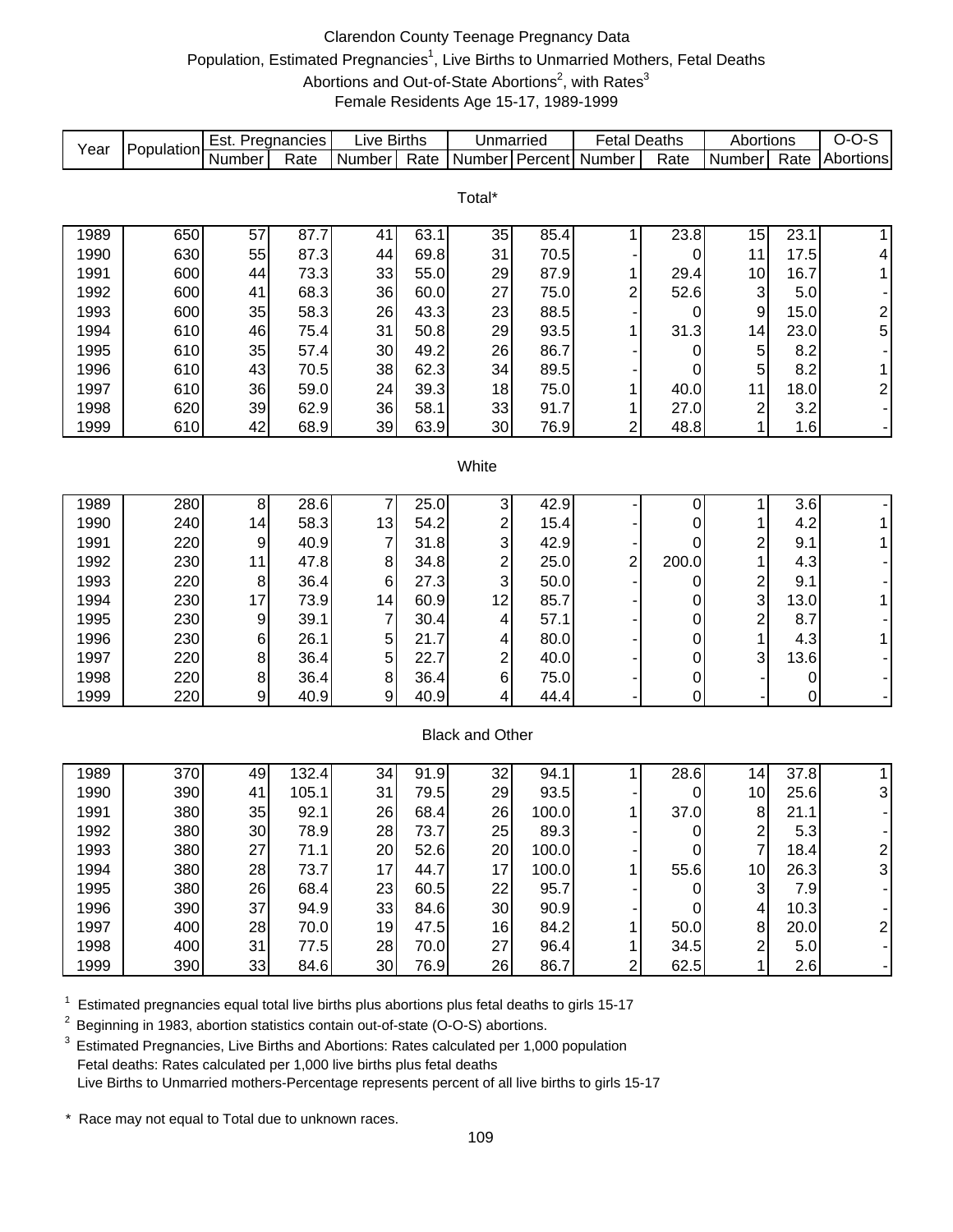# Colleton County Teenage Pregnancy Data Population, Estimated Pregnancies<sup>1</sup>, Live Births to Unmarried Mothers, Fetal Deaths Abortions and Out-of-State Abortions<sup>2</sup>, with Rates<sup>3</sup> Female Residents Age 15-17, 1989-1999

| Year         | Population | Est. Pregnancies |                   | Live Births |              | Unmarried              |              | <b>Fetal Deaths</b> |                  | Abortions        |             | $O-O-S$      |
|--------------|------------|------------------|-------------------|-------------|--------------|------------------------|--------------|---------------------|------------------|------------------|-------------|--------------|
|              |            | Number           | Rate              | Number      | Rate         | Number                 | Percent      | Number              | Rate             | Number           | Rate        | Abortions    |
|              |            |                  |                   |             |              |                        |              |                     |                  |                  |             |              |
|              |            |                  |                   |             |              | Total*                 |              |                     |                  |                  |             |              |
| 1989         | 820        | 63               | 76.8              | 43          | 52.4         | 30                     | 69.8         |                     | 0                | 20               | 24.4        |              |
| 1990         | 830        | 58               | 69.9              | 36          | 43.4         | 29                     | 80.6         |                     | 0                | 22               | 26.5        | 4            |
| 1991         | 800        | 59               | 73.8              | 45          | 56.3         | 34                     | 75.6         |                     | 0                | 14               | 17.5        |              |
| 1992         | 810        | 64               | 79.0              | 47          | 58.0         | 39                     | 83.0         |                     | 0                | 17               | 21.0        | 1            |
| 1993         | 820        | 58               | 70.7              | 47          | 57.3         | 36                     | 76.6         |                     | 0                | 11               | 13.4        | $\mathbf{1}$ |
| 1994         | 830        | 64               | 77.1              | 49          | 59.0         | 35                     | 71.4         | 1                   | 20.0             | 14               | 16.9        | 1            |
| 1995         | 840        | 66               | 78.6              | 54          | 64.3         | 42                     | 77.8         |                     | 0                | 12               | 14.3        |              |
| 1996         | 840        | 55               | 65.5              | 43          | 51.2         | 22                     | 51.2         |                     | 0                | 12               | 14.3        | 1            |
| 1997         | 840        | 53               | 63.1              | 36          | 42.9         | 27                     | 75.0         | 1                   | 27.0             | 16               | 19.0        | 4            |
| 1998         | 850        | 39               | 45.9              | 35          | 41.2         | 25                     | 71.4         | 1                   | 27.8             | 3                | 3.5         |              |
| 1999         | 850        | 44               | 51.8              | 34          | 40.0         | 18                     | 52.9         |                     | $\pmb{0}$        | 10               | 11.8        | $\mathbf{1}$ |
|              |            |                  |                   |             |              |                        |              |                     |                  |                  |             |              |
|              |            |                  |                   |             |              | White                  |              |                     |                  |                  |             |              |
|              |            |                  |                   |             |              |                        |              |                     |                  |                  |             |              |
| 1989         | 400        | 30               | 75.0              | 17          | 42.5         | 7                      | 41.2         |                     | 0                | 13               | 32.5        |              |
| 1990         | 380        | 14               | 36.8              | 5           | 13.2         | 3                      | 60.0         |                     | 0                | 9                | 23.7        | $\mathbf 1$  |
| 1991         | 360        | 26               | 72.2              | 17          | 47.2         | 7                      | 41.2         |                     | 0                | $\boldsymbol{9}$ | 25.0        |              |
| 1992         | 360        | 28               | 77.8              | 16          | 44.4         | 9                      | 56.3         |                     | 0                | 12               | 33.3        | 1            |
| 1993         | 360        | 20               | 55.6              | 12          | 33.3         | 5                      | 41.7         |                     | 0                | 8                | 22.2        | $\mathbf{1}$ |
| 1994         | 370        | 24               | 64.9              | 17          | 45.9         | 7                      | 41.2         | 1                   | 55.6             | 6                | 16.2        |              |
| 1995         | 370        | 27               | 73.0              | 20          | 54.1         | 12                     | 60.0         |                     | 0                | $\overline{7}$   | 18.9        |              |
| 1996         | 370        | 24<br>18         | 64.9              | 19<br>13    | 51.4         | 3<br>7                 | 15.8<br>53.8 |                     | 0<br>71.4        | 5<br>4           | 13.5        | 1            |
| 1997<br>1998 | 360<br>370 | 17               | 50.0<br>45.9      | 14          | 36.1<br>37.8 | $\,6$                  | 42.9         | 1                   |                  | 3                | 11.1<br>8.1 |              |
| 1999         | 370        | 25               | 67.6              | 19          | 51.4         | 5                      | 26.3         |                     | 0<br>0           | 6                | 16.2        |              |
|              |            |                  |                   |             |              |                        |              |                     |                  |                  |             |              |
|              |            |                  |                   |             |              | <b>Black and Other</b> |              |                     |                  |                  |             |              |
|              |            |                  |                   |             |              |                        |              |                     |                  |                  |             |              |
| 1989         | 420        | 33               | $\overline{78.6}$ | 26          | 61.9         | 23                     | 88.5         |                     | 0                | 7                | 16.7        |              |
| 1990         | 460        | 44               | 95.7              | 31          | 67.4         | 26                     | 83.9         |                     | 0                | 13               | 28.3        | 3            |
| 1991         | 450        | 33               | 73.3              | 28          | 62.2         | 27                     | 96.4         |                     | $\pmb{0}$        | 5                | 11.1        |              |
| 1992         | 450        | 36               | 80.0              | 31          | 68.9         | 30                     | 96.8         |                     |                  | 5                | 11.1        |              |
| 1993         | 450        | 38               | 84.4              | 35          | 77.8         | 31                     | 88.6         |                     | $\pmb{0}$        | 3                | 6.7         |              |
| 1994         | 460        | 40               | 87.0              | 32          | 69.6         | 28                     | 87.5         |                     | 0                | 8                | 17.4        | 1            |
| 1995         | 470        | 39               | 83.0              | 34          | 72.3         | 30                     | 88.2         |                     | 0                | 5                | 10.6        |              |
| 1996         | 470        | 31               | 66.0              | 24          | 51.1         | 19                     | 79.2         |                     | 0                | $\overline{7}$   | 14.9        |              |
| 1997         | 480        | 35               | 72.9              | 23          | 47.9         | 20                     | 87.0         |                     | 0                | 12               | 25.0        | 4            |
| 1998         | 490        | 22               | 44.9              | 21          | 42.9         | 19                     | 90.5         | 1                   | 45.5             |                  | 0           |              |
| 1999         | 480        | 19               | 39.6              | 15          | 31.3         | 13                     | 86.7         |                     | $\boldsymbol{0}$ | 4                | 8.3         | $\mathbf{1}$ |

 $1$  Estimated pregnancies equal total live births plus abortions plus fetal deaths to girls 15-17

<sup>2</sup> Beginning in 1983, abortion statistics contain out-of-state (O-O-S) abortions.

<sup>3</sup> Estimated Pregnancies, Live Births and Abortions: Rates calculated per 1,000 population Fetal deaths: Rates calculated per 1,000 live births plus fetal deaths Live Births to Unmarried mothers-Percentage represents percent of all live births to girls 15-17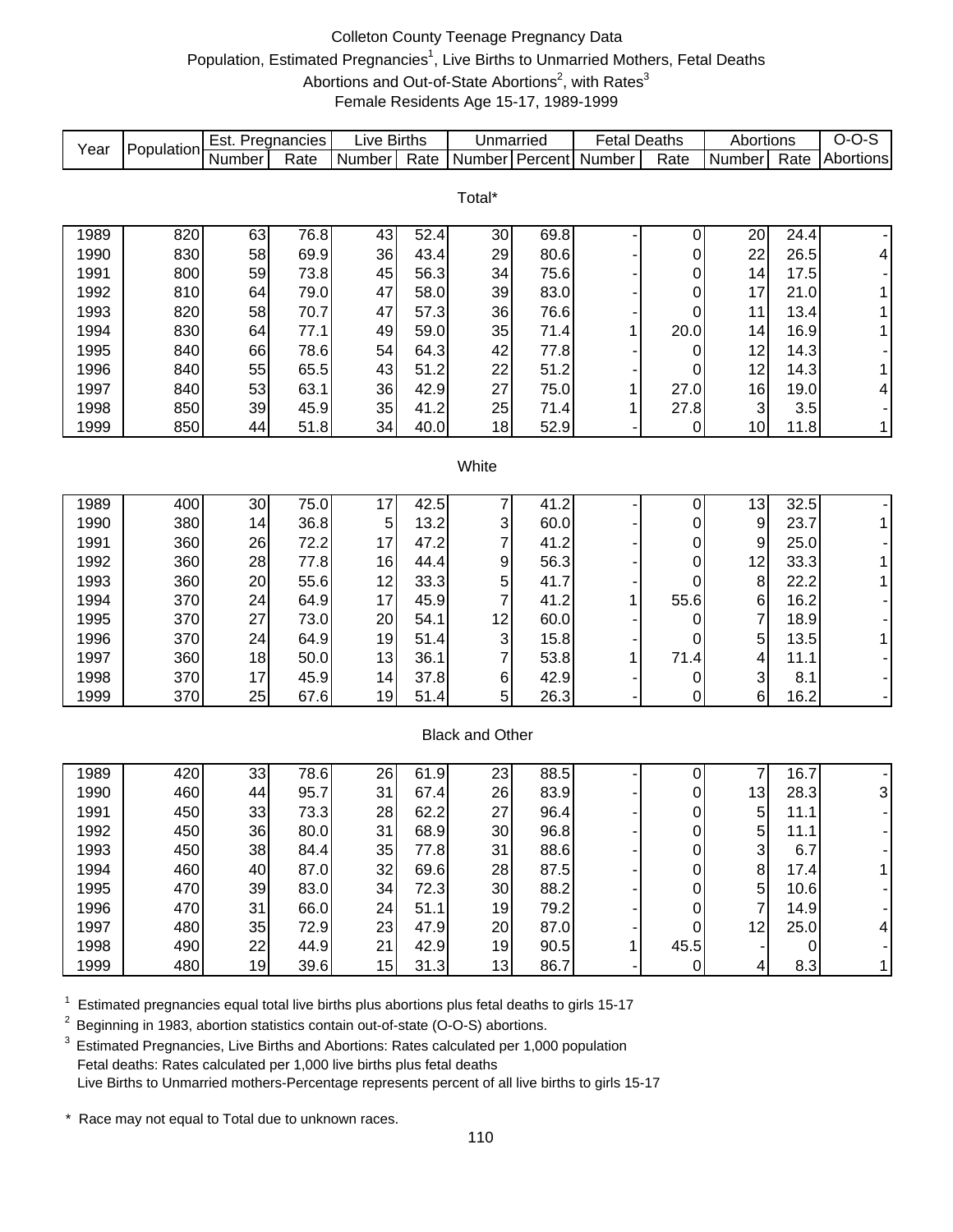# Darlington County Teenage Pregnancy Data Population, Estimated Pregnancies<sup>1</sup>, Live Births to Unmarried Mothers, Fetal Deaths Abortions and Out-of-State Abortions<sup>2</sup>, with Rates<sup>3</sup> Female Residents Age 15-17, 1989-1999

| Number Percent<br>Number<br>Abortions<br>Total*<br>112<br>1989<br>1,590<br>70.4<br>95<br>59.7<br>79<br>83.2<br>10.4<br>16<br>10.1<br>4<br>1<br>1,630<br>91<br>73<br>44.8<br>59<br>80.8<br>$\overline{c}$<br>26.7<br>16<br>9.8<br>1990<br>55.8<br>4<br>1991<br>1,550<br>93<br>51.0<br>81.0<br>12.5<br>60.0<br>79<br>64<br>1<br>13<br>8.4<br>1<br>92.2<br>8.3<br>1992<br>1,570<br>103<br>65.6<br>90<br>57.3<br>83<br>13<br>4<br>0<br>$\overline{\mathbf{c}}$<br>97<br>83.3<br>5.8<br>1993<br>1,550<br>62.6<br>84<br>54.2<br>70<br>45.5<br>9<br>4<br>$\overline{\mathbf{c}}$<br>63.1<br>89<br>55.6<br>7.5<br>1994<br>1,600<br>101<br>71<br>79.8<br>12<br>0<br>67<br>88.2<br>12<br>$\overline{\mathcal{L}}$<br>1995<br>1,610<br>89<br>55.3<br>76<br>47.2<br>13.0<br>7.5<br>1<br>8<br>$\overline{\mathbf{c}}$<br>1996<br>1,610<br>80<br>49.7<br>71<br>44.1<br>51<br>71.8<br>13.9<br>5.0<br>$\overline{\mathbf{c}}$<br>3<br>80.0<br>1997<br>1,620<br>79<br>48.8<br>75<br>46.3<br>60<br>13.2<br>1.9<br>1<br>$\mathbf 5$<br>$\overline{\mathbf{c}}$<br>1998<br>1,650<br>83<br>50.3<br>77<br>46.7<br>57<br>74.0<br>12.8<br>3.0<br>1<br>$\overline{2}$<br>1999<br>1,630<br>68<br>41.7<br>65<br>39.9<br>53<br>81.5<br>15.2<br>1.2<br>$\mathbf{1}$<br>1<br>White<br>38<br>46.2<br>3<br>1989<br>850<br>44.7<br>26<br>30.6<br>12<br>12<br>14.1<br>$\boldsymbol{0}$<br>840<br>24<br>28.6<br>17<br>20.2<br>58.8<br>55.6<br>6<br>1990<br>10<br>7.1<br>1<br>$\mathbf 1$<br>790<br>32<br>5<br>27<br>34.2<br>66.7<br>6.3<br>1991<br>40.5<br>18<br>0<br>5<br>800<br>1992<br>30.0<br>6.3<br>29<br>36.3<br>24<br>18<br>75.0<br>1<br>0<br>5<br>780<br>15<br>19.2<br>33.3<br>1993<br>20<br>25.6<br>5<br>6.4<br>1<br>0<br>$\overline{\mathbf{c}}$<br>810<br>29.6<br>12<br>50.0<br>6<br>1994<br>30<br>37.0<br>24<br>$\mathbf 0$<br>7.4<br>$\mathbf{1}$<br>810<br>27<br>23<br>28.4<br>17<br>1995<br>33.3<br>73.9<br>0<br>4.9<br>4<br>$\overline{c}$<br>820<br>20<br>1996<br>22<br>26.8<br>24.4<br>10<br>50.0<br>0<br>2.4<br>1<br>810<br>28<br>27<br>33.3<br>1.2<br>1997<br>34.6<br>16<br>59.3<br>$\mathbf 0$<br>1<br>3<br>810<br>25<br>30.9<br>22<br>45.5<br>1998<br>27.2<br>10<br>$\boldsymbol{0}$<br>3.7<br>1<br>1999<br>810<br>17<br>16<br>19.8<br>$\boldsymbol{9}$<br>56.3<br>0<br>1.2<br>21.0<br>1<br>$\mathbf{1}$<br><b>Black and Other</b><br>100.0<br>93.2<br>5.4<br>1989<br>740<br>74<br>97.1<br>14.3<br>1<br>69<br>67<br>1<br>4<br>790<br>67<br>56<br>70.9<br>3<br>1990<br>84.8<br>49<br>87.5<br>17.5<br>10<br>12.7<br>770<br>79.2<br>52<br>67.5<br>46<br>88.5<br>1<br>1991<br>61<br>18.9<br>8<br>10.4<br>1<br>780<br>66<br>84.6<br>1992<br>74<br>94.9<br>65<br>98.5<br>8<br>10.3<br>3<br>0<br>760<br>90.8<br>94.2<br>5.3<br>1993<br>77<br>101.3<br>69<br>65<br>54.8<br>4<br>4 | Year | Population | Est. Pregnancies |      | <b>Live Births</b> |      | Unmarried |      | <b>Fetal Deaths</b> |      | Abortions |      | $O-O-S$ |
|--------------------------------------------------------------------------------------------------------------------------------------------------------------------------------------------------------------------------------------------------------------------------------------------------------------------------------------------------------------------------------------------------------------------------------------------------------------------------------------------------------------------------------------------------------------------------------------------------------------------------------------------------------------------------------------------------------------------------------------------------------------------------------------------------------------------------------------------------------------------------------------------------------------------------------------------------------------------------------------------------------------------------------------------------------------------------------------------------------------------------------------------------------------------------------------------------------------------------------------------------------------------------------------------------------------------------------------------------------------------------------------------------------------------------------------------------------------------------------------------------------------------------------------------------------------------------------------------------------------------------------------------------------------------------------------------------------------------------------------------------------------------------------------------------------------------------------------------------------------------------------------------------------------------------------------------------------------------------------------------------------------------------------------------------------------------------------------------------------------------------------------------------------------------------------------------------------------------------------------------------------------------------------------------------------------------------------------------------------------------------------------------------------------------------------------------------------------------------------------------------------------------------------------------------------------------------------------------------------------------------------------------------------------------------------------------------------------------------------------------------------------|------|------------|------------------|------|--------------------|------|-----------|------|---------------------|------|-----------|------|---------|
|                                                                                                                                                                                                                                                                                                                                                                                                                                                                                                                                                                                                                                                                                                                                                                                                                                                                                                                                                                                                                                                                                                                                                                                                                                                                                                                                                                                                                                                                                                                                                                                                                                                                                                                                                                                                                                                                                                                                                                                                                                                                                                                                                                                                                                                                                                                                                                                                                                                                                                                                                                                                                                                                                                                                                              |      |            |                  | Rate | Number             | Rate |           |      | Number              | Rate | Number    | Rate |         |
|                                                                                                                                                                                                                                                                                                                                                                                                                                                                                                                                                                                                                                                                                                                                                                                                                                                                                                                                                                                                                                                                                                                                                                                                                                                                                                                                                                                                                                                                                                                                                                                                                                                                                                                                                                                                                                                                                                                                                                                                                                                                                                                                                                                                                                                                                                                                                                                                                                                                                                                                                                                                                                                                                                                                                              |      |            |                  |      |                    |      |           |      |                     |      |           |      |         |
|                                                                                                                                                                                                                                                                                                                                                                                                                                                                                                                                                                                                                                                                                                                                                                                                                                                                                                                                                                                                                                                                                                                                                                                                                                                                                                                                                                                                                                                                                                                                                                                                                                                                                                                                                                                                                                                                                                                                                                                                                                                                                                                                                                                                                                                                                                                                                                                                                                                                                                                                                                                                                                                                                                                                                              |      |            |                  |      |                    |      |           |      |                     |      |           |      |         |
|                                                                                                                                                                                                                                                                                                                                                                                                                                                                                                                                                                                                                                                                                                                                                                                                                                                                                                                                                                                                                                                                                                                                                                                                                                                                                                                                                                                                                                                                                                                                                                                                                                                                                                                                                                                                                                                                                                                                                                                                                                                                                                                                                                                                                                                                                                                                                                                                                                                                                                                                                                                                                                                                                                                                                              |      |            |                  |      |                    |      |           |      |                     |      |           |      |         |
|                                                                                                                                                                                                                                                                                                                                                                                                                                                                                                                                                                                                                                                                                                                                                                                                                                                                                                                                                                                                                                                                                                                                                                                                                                                                                                                                                                                                                                                                                                                                                                                                                                                                                                                                                                                                                                                                                                                                                                                                                                                                                                                                                                                                                                                                                                                                                                                                                                                                                                                                                                                                                                                                                                                                                              |      |            |                  |      |                    |      |           |      |                     |      |           |      |         |
|                                                                                                                                                                                                                                                                                                                                                                                                                                                                                                                                                                                                                                                                                                                                                                                                                                                                                                                                                                                                                                                                                                                                                                                                                                                                                                                                                                                                                                                                                                                                                                                                                                                                                                                                                                                                                                                                                                                                                                                                                                                                                                                                                                                                                                                                                                                                                                                                                                                                                                                                                                                                                                                                                                                                                              |      |            |                  |      |                    |      |           |      |                     |      |           |      |         |
|                                                                                                                                                                                                                                                                                                                                                                                                                                                                                                                                                                                                                                                                                                                                                                                                                                                                                                                                                                                                                                                                                                                                                                                                                                                                                                                                                                                                                                                                                                                                                                                                                                                                                                                                                                                                                                                                                                                                                                                                                                                                                                                                                                                                                                                                                                                                                                                                                                                                                                                                                                                                                                                                                                                                                              |      |            |                  |      |                    |      |           |      |                     |      |           |      |         |
|                                                                                                                                                                                                                                                                                                                                                                                                                                                                                                                                                                                                                                                                                                                                                                                                                                                                                                                                                                                                                                                                                                                                                                                                                                                                                                                                                                                                                                                                                                                                                                                                                                                                                                                                                                                                                                                                                                                                                                                                                                                                                                                                                                                                                                                                                                                                                                                                                                                                                                                                                                                                                                                                                                                                                              |      |            |                  |      |                    |      |           |      |                     |      |           |      |         |
|                                                                                                                                                                                                                                                                                                                                                                                                                                                                                                                                                                                                                                                                                                                                                                                                                                                                                                                                                                                                                                                                                                                                                                                                                                                                                                                                                                                                                                                                                                                                                                                                                                                                                                                                                                                                                                                                                                                                                                                                                                                                                                                                                                                                                                                                                                                                                                                                                                                                                                                                                                                                                                                                                                                                                              |      |            |                  |      |                    |      |           |      |                     |      |           |      |         |
|                                                                                                                                                                                                                                                                                                                                                                                                                                                                                                                                                                                                                                                                                                                                                                                                                                                                                                                                                                                                                                                                                                                                                                                                                                                                                                                                                                                                                                                                                                                                                                                                                                                                                                                                                                                                                                                                                                                                                                                                                                                                                                                                                                                                                                                                                                                                                                                                                                                                                                                                                                                                                                                                                                                                                              |      |            |                  |      |                    |      |           |      |                     |      |           |      |         |
|                                                                                                                                                                                                                                                                                                                                                                                                                                                                                                                                                                                                                                                                                                                                                                                                                                                                                                                                                                                                                                                                                                                                                                                                                                                                                                                                                                                                                                                                                                                                                                                                                                                                                                                                                                                                                                                                                                                                                                                                                                                                                                                                                                                                                                                                                                                                                                                                                                                                                                                                                                                                                                                                                                                                                              |      |            |                  |      |                    |      |           |      |                     |      |           |      |         |
|                                                                                                                                                                                                                                                                                                                                                                                                                                                                                                                                                                                                                                                                                                                                                                                                                                                                                                                                                                                                                                                                                                                                                                                                                                                                                                                                                                                                                                                                                                                                                                                                                                                                                                                                                                                                                                                                                                                                                                                                                                                                                                                                                                                                                                                                                                                                                                                                                                                                                                                                                                                                                                                                                                                                                              |      |            |                  |      |                    |      |           |      |                     |      |           |      |         |
|                                                                                                                                                                                                                                                                                                                                                                                                                                                                                                                                                                                                                                                                                                                                                                                                                                                                                                                                                                                                                                                                                                                                                                                                                                                                                                                                                                                                                                                                                                                                                                                                                                                                                                                                                                                                                                                                                                                                                                                                                                                                                                                                                                                                                                                                                                                                                                                                                                                                                                                                                                                                                                                                                                                                                              |      |            |                  |      |                    |      |           |      |                     |      |           |      |         |
|                                                                                                                                                                                                                                                                                                                                                                                                                                                                                                                                                                                                                                                                                                                                                                                                                                                                                                                                                                                                                                                                                                                                                                                                                                                                                                                                                                                                                                                                                                                                                                                                                                                                                                                                                                                                                                                                                                                                                                                                                                                                                                                                                                                                                                                                                                                                                                                                                                                                                                                                                                                                                                                                                                                                                              |      |            |                  |      |                    |      |           |      |                     |      |           |      |         |
|                                                                                                                                                                                                                                                                                                                                                                                                                                                                                                                                                                                                                                                                                                                                                                                                                                                                                                                                                                                                                                                                                                                                                                                                                                                                                                                                                                                                                                                                                                                                                                                                                                                                                                                                                                                                                                                                                                                                                                                                                                                                                                                                                                                                                                                                                                                                                                                                                                                                                                                                                                                                                                                                                                                                                              |      |            |                  |      |                    |      |           |      |                     |      |           |      |         |
|                                                                                                                                                                                                                                                                                                                                                                                                                                                                                                                                                                                                                                                                                                                                                                                                                                                                                                                                                                                                                                                                                                                                                                                                                                                                                                                                                                                                                                                                                                                                                                                                                                                                                                                                                                                                                                                                                                                                                                                                                                                                                                                                                                                                                                                                                                                                                                                                                                                                                                                                                                                                                                                                                                                                                              |      |            |                  |      |                    |      |           |      |                     |      |           |      |         |
|                                                                                                                                                                                                                                                                                                                                                                                                                                                                                                                                                                                                                                                                                                                                                                                                                                                                                                                                                                                                                                                                                                                                                                                                                                                                                                                                                                                                                                                                                                                                                                                                                                                                                                                                                                                                                                                                                                                                                                                                                                                                                                                                                                                                                                                                                                                                                                                                                                                                                                                                                                                                                                                                                                                                                              |      |            |                  |      |                    |      |           |      |                     |      |           |      |         |
|                                                                                                                                                                                                                                                                                                                                                                                                                                                                                                                                                                                                                                                                                                                                                                                                                                                                                                                                                                                                                                                                                                                                                                                                                                                                                                                                                                                                                                                                                                                                                                                                                                                                                                                                                                                                                                                                                                                                                                                                                                                                                                                                                                                                                                                                                                                                                                                                                                                                                                                                                                                                                                                                                                                                                              |      |            |                  |      |                    |      |           |      |                     |      |           |      |         |
|                                                                                                                                                                                                                                                                                                                                                                                                                                                                                                                                                                                                                                                                                                                                                                                                                                                                                                                                                                                                                                                                                                                                                                                                                                                                                                                                                                                                                                                                                                                                                                                                                                                                                                                                                                                                                                                                                                                                                                                                                                                                                                                                                                                                                                                                                                                                                                                                                                                                                                                                                                                                                                                                                                                                                              |      |            |                  |      |                    |      |           |      |                     |      |           |      |         |
|                                                                                                                                                                                                                                                                                                                                                                                                                                                                                                                                                                                                                                                                                                                                                                                                                                                                                                                                                                                                                                                                                                                                                                                                                                                                                                                                                                                                                                                                                                                                                                                                                                                                                                                                                                                                                                                                                                                                                                                                                                                                                                                                                                                                                                                                                                                                                                                                                                                                                                                                                                                                                                                                                                                                                              |      |            |                  |      |                    |      |           |      |                     |      |           |      |         |
|                                                                                                                                                                                                                                                                                                                                                                                                                                                                                                                                                                                                                                                                                                                                                                                                                                                                                                                                                                                                                                                                                                                                                                                                                                                                                                                                                                                                                                                                                                                                                                                                                                                                                                                                                                                                                                                                                                                                                                                                                                                                                                                                                                                                                                                                                                                                                                                                                                                                                                                                                                                                                                                                                                                                                              |      |            |                  |      |                    |      |           |      |                     |      |           |      |         |
|                                                                                                                                                                                                                                                                                                                                                                                                                                                                                                                                                                                                                                                                                                                                                                                                                                                                                                                                                                                                                                                                                                                                                                                                                                                                                                                                                                                                                                                                                                                                                                                                                                                                                                                                                                                                                                                                                                                                                                                                                                                                                                                                                                                                                                                                                                                                                                                                                                                                                                                                                                                                                                                                                                                                                              |      |            |                  |      |                    |      |           |      |                     |      |           |      |         |
|                                                                                                                                                                                                                                                                                                                                                                                                                                                                                                                                                                                                                                                                                                                                                                                                                                                                                                                                                                                                                                                                                                                                                                                                                                                                                                                                                                                                                                                                                                                                                                                                                                                                                                                                                                                                                                                                                                                                                                                                                                                                                                                                                                                                                                                                                                                                                                                                                                                                                                                                                                                                                                                                                                                                                              |      |            |                  |      |                    |      |           |      |                     |      |           |      |         |
|                                                                                                                                                                                                                                                                                                                                                                                                                                                                                                                                                                                                                                                                                                                                                                                                                                                                                                                                                                                                                                                                                                                                                                                                                                                                                                                                                                                                                                                                                                                                                                                                                                                                                                                                                                                                                                                                                                                                                                                                                                                                                                                                                                                                                                                                                                                                                                                                                                                                                                                                                                                                                                                                                                                                                              |      |            |                  |      |                    |      |           |      |                     |      |           |      |         |
|                                                                                                                                                                                                                                                                                                                                                                                                                                                                                                                                                                                                                                                                                                                                                                                                                                                                                                                                                                                                                                                                                                                                                                                                                                                                                                                                                                                                                                                                                                                                                                                                                                                                                                                                                                                                                                                                                                                                                                                                                                                                                                                                                                                                                                                                                                                                                                                                                                                                                                                                                                                                                                                                                                                                                              |      |            |                  |      |                    |      |           |      |                     |      |           |      |         |
|                                                                                                                                                                                                                                                                                                                                                                                                                                                                                                                                                                                                                                                                                                                                                                                                                                                                                                                                                                                                                                                                                                                                                                                                                                                                                                                                                                                                                                                                                                                                                                                                                                                                                                                                                                                                                                                                                                                                                                                                                                                                                                                                                                                                                                                                                                                                                                                                                                                                                                                                                                                                                                                                                                                                                              |      |            |                  |      |                    |      |           |      |                     |      |           |      |         |
|                                                                                                                                                                                                                                                                                                                                                                                                                                                                                                                                                                                                                                                                                                                                                                                                                                                                                                                                                                                                                                                                                                                                                                                                                                                                                                                                                                                                                                                                                                                                                                                                                                                                                                                                                                                                                                                                                                                                                                                                                                                                                                                                                                                                                                                                                                                                                                                                                                                                                                                                                                                                                                                                                                                                                              |      |            |                  |      |                    |      |           |      |                     |      |           |      |         |
|                                                                                                                                                                                                                                                                                                                                                                                                                                                                                                                                                                                                                                                                                                                                                                                                                                                                                                                                                                                                                                                                                                                                                                                                                                                                                                                                                                                                                                                                                                                                                                                                                                                                                                                                                                                                                                                                                                                                                                                                                                                                                                                                                                                                                                                                                                                                                                                                                                                                                                                                                                                                                                                                                                                                                              |      |            |                  |      |                    |      |           |      |                     |      |           |      |         |
|                                                                                                                                                                                                                                                                                                                                                                                                                                                                                                                                                                                                                                                                                                                                                                                                                                                                                                                                                                                                                                                                                                                                                                                                                                                                                                                                                                                                                                                                                                                                                                                                                                                                                                                                                                                                                                                                                                                                                                                                                                                                                                                                                                                                                                                                                                                                                                                                                                                                                                                                                                                                                                                                                                                                                              |      |            |                  |      |                    |      |           |      |                     |      |           |      |         |
|                                                                                                                                                                                                                                                                                                                                                                                                                                                                                                                                                                                                                                                                                                                                                                                                                                                                                                                                                                                                                                                                                                                                                                                                                                                                                                                                                                                                                                                                                                                                                                                                                                                                                                                                                                                                                                                                                                                                                                                                                                                                                                                                                                                                                                                                                                                                                                                                                                                                                                                                                                                                                                                                                                                                                              |      |            |                  |      |                    |      |           |      |                     |      |           |      |         |
|                                                                                                                                                                                                                                                                                                                                                                                                                                                                                                                                                                                                                                                                                                                                                                                                                                                                                                                                                                                                                                                                                                                                                                                                                                                                                                                                                                                                                                                                                                                                                                                                                                                                                                                                                                                                                                                                                                                                                                                                                                                                                                                                                                                                                                                                                                                                                                                                                                                                                                                                                                                                                                                                                                                                                              |      |            |                  |      |                    |      |           |      |                     |      |           |      |         |
|                                                                                                                                                                                                                                                                                                                                                                                                                                                                                                                                                                                                                                                                                                                                                                                                                                                                                                                                                                                                                                                                                                                                                                                                                                                                                                                                                                                                                                                                                                                                                                                                                                                                                                                                                                                                                                                                                                                                                                                                                                                                                                                                                                                                                                                                                                                                                                                                                                                                                                                                                                                                                                                                                                                                                              |      |            |                  |      |                    |      |           |      |                     |      |           |      |         |
|                                                                                                                                                                                                                                                                                                                                                                                                                                                                                                                                                                                                                                                                                                                                                                                                                                                                                                                                                                                                                                                                                                                                                                                                                                                                                                                                                                                                                                                                                                                                                                                                                                                                                                                                                                                                                                                                                                                                                                                                                                                                                                                                                                                                                                                                                                                                                                                                                                                                                                                                                                                                                                                                                                                                                              |      |            |                  |      |                    |      |           |      |                     |      |           |      |         |
|                                                                                                                                                                                                                                                                                                                                                                                                                                                                                                                                                                                                                                                                                                                                                                                                                                                                                                                                                                                                                                                                                                                                                                                                                                                                                                                                                                                                                                                                                                                                                                                                                                                                                                                                                                                                                                                                                                                                                                                                                                                                                                                                                                                                                                                                                                                                                                                                                                                                                                                                                                                                                                                                                                                                                              |      |            |                  |      |                    |      |           |      |                     |      |           |      |         |
|                                                                                                                                                                                                                                                                                                                                                                                                                                                                                                                                                                                                                                                                                                                                                                                                                                                                                                                                                                                                                                                                                                                                                                                                                                                                                                                                                                                                                                                                                                                                                                                                                                                                                                                                                                                                                                                                                                                                                                                                                                                                                                                                                                                                                                                                                                                                                                                                                                                                                                                                                                                                                                                                                                                                                              |      |            |                  |      |                    |      |           |      |                     |      |           |      |         |
|                                                                                                                                                                                                                                                                                                                                                                                                                                                                                                                                                                                                                                                                                                                                                                                                                                                                                                                                                                                                                                                                                                                                                                                                                                                                                                                                                                                                                                                                                                                                                                                                                                                                                                                                                                                                                                                                                                                                                                                                                                                                                                                                                                                                                                                                                                                                                                                                                                                                                                                                                                                                                                                                                                                                                              | 1994 | 790        | 71               | 89.9 | 65                 | 82.3 | 59        | 90.8 |                     | 0    | 6         | 7.6  |         |
| 53<br>1995<br>790<br>94.3<br>62<br>78.5<br>67.1<br>50<br>18.5<br>8<br>10.1<br>3                                                                                                                                                                                                                                                                                                                                                                                                                                                                                                                                                                                                                                                                                                                                                                                                                                                                                                                                                                                                                                                                                                                                                                                                                                                                                                                                                                                                                                                                                                                                                                                                                                                                                                                                                                                                                                                                                                                                                                                                                                                                                                                                                                                                                                                                                                                                                                                                                                                                                                                                                                                                                                                                              |      |            |                  |      |                    |      |           |      |                     |      |           |      |         |
| 800<br>58<br>72.5<br>63.8<br>80.4<br>$\overline{\mathbf{c}}$<br>1996<br>51<br>19.2<br>6<br>7.5<br>41                                                                                                                                                                                                                                                                                                                                                                                                                                                                                                                                                                                                                                                                                                                                                                                                                                                                                                                                                                                                                                                                                                                                                                                                                                                                                                                                                                                                                                                                                                                                                                                                                                                                                                                                                                                                                                                                                                                                                                                                                                                                                                                                                                                                                                                                                                                                                                                                                                                                                                                                                                                                                                                         |      |            |                  |      |                    |      |           |      |                     |      |           |      |         |
| 820<br>51<br>62.2<br>48<br>91.7<br>20.4<br>2<br>1997<br>58.5<br>2.4<br>44<br>1                                                                                                                                                                                                                                                                                                                                                                                                                                                                                                                                                                                                                                                                                                                                                                                                                                                                                                                                                                                                                                                                                                                                                                                                                                                                                                                                                                                                                                                                                                                                                                                                                                                                                                                                                                                                                                                                                                                                                                                                                                                                                                                                                                                                                                                                                                                                                                                                                                                                                                                                                                                                                                                                               |      |            |                  |      |                    |      |           |      |                     |      |           |      |         |
| $\overline{c}$<br>840<br>55<br>69.0<br>65.5<br>85.5<br>1998<br>58<br>47<br>17.9<br>2.4<br>1                                                                                                                                                                                                                                                                                                                                                                                                                                                                                                                                                                                                                                                                                                                                                                                                                                                                                                                                                                                                                                                                                                                                                                                                                                                                                                                                                                                                                                                                                                                                                                                                                                                                                                                                                                                                                                                                                                                                                                                                                                                                                                                                                                                                                                                                                                                                                                                                                                                                                                                                                                                                                                                                  |      |            |                  |      |                    |      |           |      |                     |      |           |      |         |
| 49<br>1999<br>830<br>51<br>59.0<br>89.8<br>20.0<br>1.2<br>61.4<br>44<br>1                                                                                                                                                                                                                                                                                                                                                                                                                                                                                                                                                                                                                                                                                                                                                                                                                                                                                                                                                                                                                                                                                                                                                                                                                                                                                                                                                                                                                                                                                                                                                                                                                                                                                                                                                                                                                                                                                                                                                                                                                                                                                                                                                                                                                                                                                                                                                                                                                                                                                                                                                                                                                                                                                    |      |            |                  |      |                    |      |           |      |                     |      |           |      |         |

 $1$  Estimated pregnancies equal total live births plus abortions plus fetal deaths to girls 15-17

<sup>2</sup> Beginning in 1983, abortion statistics contain out-of-state (O-O-S) abortions.

 $3$  Estimated Pregnancies, Live Births and Abortions: Rates calculated per 1,000 population Fetal deaths: Rates calculated per 1,000 live births plus fetal deaths Live Births to Unmarried mothers-Percentage represents percent of all live births to girls 15-17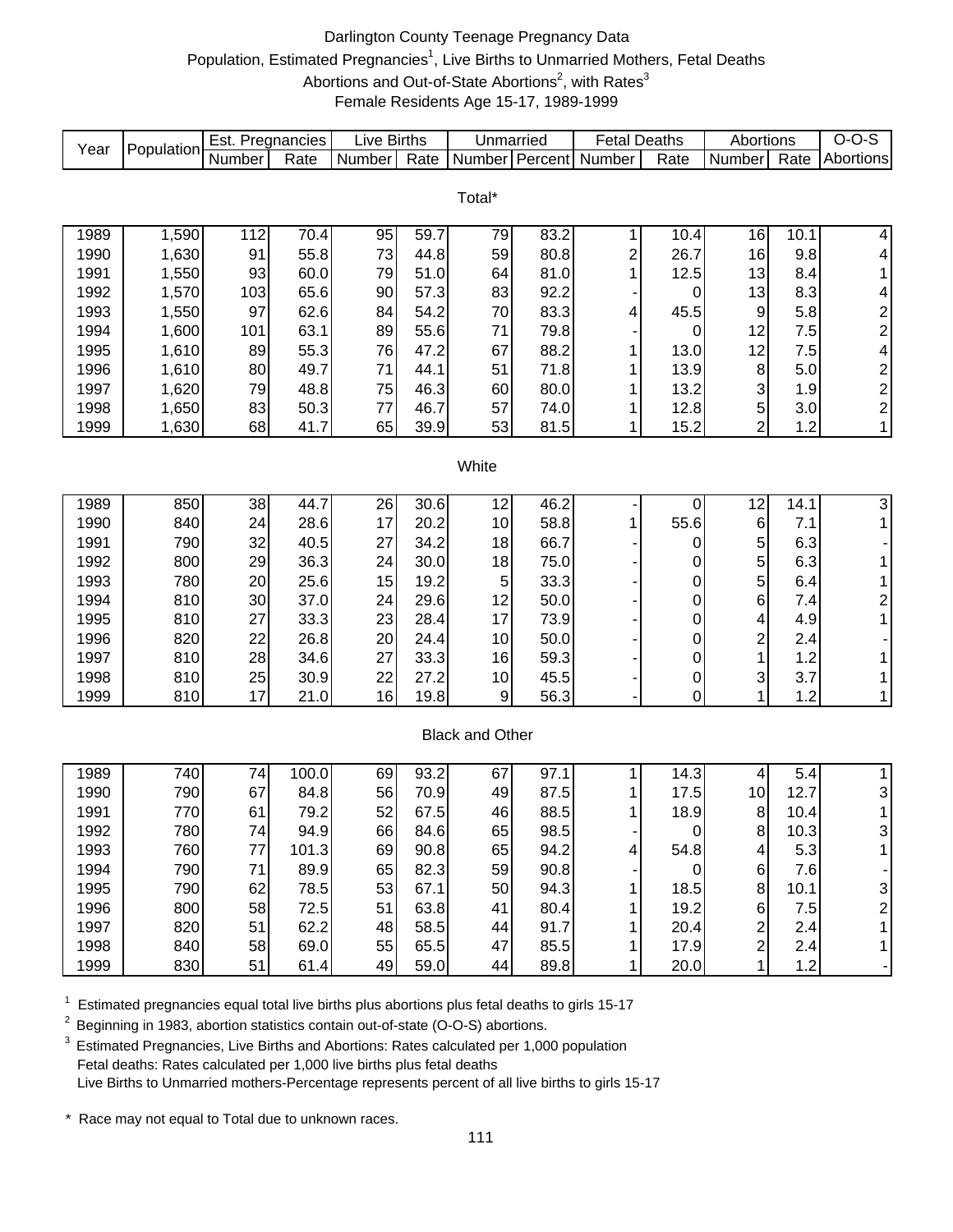### Dillon County Teenage Pregnancy Data Population, Estimated Pregnancies<sup>1</sup>, Live Births to Unmarried Mothers, Fetal Deaths Abortions and Out-of-State Abortions<sup>2</sup>, with Rates<sup>3</sup> Female Residents Age 15-17, 1989-1999

| Year         | Population | Est. Pregnancies |                | <b>Live Births</b> |                | Unmarried              |              | <b>Fetal Deaths</b>   |                  | Abortions                    |            | $O-O-S$                                      |
|--------------|------------|------------------|----------------|--------------------|----------------|------------------------|--------------|-----------------------|------------------|------------------------------|------------|----------------------------------------------|
|              |            | Number           | Rate           | Number             | Rate           |                        |              | Number Percent Number | Rate             | Number                       | Rate       | Abortions                                    |
|              |            |                  |                |                    |                |                        |              |                       |                  |                              |            |                                              |
|              |            |                  |                |                    |                | Total*                 |              |                       |                  |                              |            |                                              |
| 1989         | 870        | 53               | 60.9           | 48                 | 55.2           | 39                     | 81.3         |                       | 0                | $\mathbf 5$                  | 5.7        | 2                                            |
| 1990         | 750        | 68               | 90.7           | 61                 | 81.3           | 53                     | 86.9         | 1                     | 16.1             | 6                            | 8.0        | 4                                            |
| 1991         | 710        | 58               | 81.7           | 54                 | 76.1           | 41                     | 75.9         | 1                     | 18.2             | 3                            | 4.2        |                                              |
| 1992         | 710        | 65               | 91.5           | 56                 | 78.9           | 51                     | 91.1         | 5                     | 82.0             | 4                            | 5.6        | $\frac{2}{3}$                                |
| 1993         | 700        | 67               | 95.7           | 62                 | 88.6           | 52                     | 83.9         |                       | 0                | 5                            | 7.1        |                                              |
| 1994         | 720        | 74               | 102.8          | 69                 | 95.8           | 62                     | 89.9         | 1                     | 14.3             | 4                            | 5.6        |                                              |
| 1995         | 720        | 58               | 80.6           | 51                 | 70.8           | 44                     | 86.3         |                       | 0                | $\overline{7}$               | 9.7        | $\begin{array}{c}\n2 \\ 2 \\ 3\n\end{array}$ |
| 1996         | 710        | 53               | 74.6           | 50                 | 70.4           | 47                     | 94.0         | 1                     | 19.6             | $\overline{\mathbf{c}}$      | 2.8        |                                              |
| 1997         | 710        | 48               | 67.6           | 44                 | 62.0           | 36                     | 81.8         | 1                     | 22.2             | 3                            | 4.2        |                                              |
| 1998         | 720        | 47               | 65.3           | 46                 | 63.9           | 38                     | 82.6         |                       | 0                | 1                            | 1.4        | $\mathbf{1}$                                 |
| 1999         | 720        | 41               | 56.9           | 40                 | 55.6           | 37                     | 92.5         |                       | $\boldsymbol{0}$ | 1                            | 1.4        |                                              |
|              |            |                  |                |                    |                |                        |              |                       |                  |                              |            |                                              |
|              |            |                  |                |                    |                | White                  |              |                       |                  |                              |            |                                              |
|              |            |                  |                |                    |                |                        |              |                       |                  |                              |            |                                              |
| 1989         | 390        | 15               | 38.5           | 13                 | 33.3           | 7                      | 53.8         |                       | 0                |                              | 5.1        | $\mathbf{1}$                                 |
| 1990         | 350        | 16               | 45.7           | 13                 | 37.1           | 7                      | 53.8         |                       | 0                | $\frac{2}{3}$                | 8.6        | $\overline{\mathbf{c}}$                      |
| 1991         | 330        | 20               | 60.6           | 16                 | 48.5           | 5                      | 31.3         | 1                     | 58.8             | 3                            | 9.1        | $\overline{\mathbf{c}}$                      |
| 1992         | 330        | 11               | 33.3           | $\bf 8$            | 24.2           | 5                      | 62.5         |                       | 0                | 3                            | 9.1        | $\overline{2}$                               |
| 1993         | 330        | 22               | 66.7           | 19                 | 57.6           | 14                     | 73.7         |                       | 0                | 3                            | 9.1        |                                              |
| 1994         | 330        | 22               | 66.7           | 20                 | 60.6           | 15                     | 75.0         |                       | 0                | $\overline{c}$               | 6.1        | 1                                            |
| 1995         | 340        | 19               | 55.9           | 15                 | 44.1           | 10                     | 66.7         |                       | 0                | 4                            | 11.8       | 1                                            |
| 1996         | 330        | 14               | 42.4           | 13                 | 39.4           | 11                     | 84.6         | 1                     | 71.4             |                              | 0          |                                              |
| 1997         | 320        | 16               | 50.0           | 14                 | 43.8           | 8                      | 57.1         |                       | 0                | $\overline{\mathbf{c}}$      | 6.3        | $\overline{\mathbf{c}}$                      |
| 1998         | 330        | 19               | 57.6           | 18                 | 54.5           | 13                     | 72.2         |                       | 0                | 1                            | 3.0        | $\overline{1}$                               |
| 1999         | 320        | 9                | 28.1           | 8                  | 25.0           | 6                      | 75.0         |                       | 0                | 1                            | 3.1        | $\blacksquare$                               |
|              |            |                  |                |                    |                |                        |              |                       |                  |                              |            |                                              |
|              |            |                  |                |                    |                | <b>Black and Other</b> |              |                       |                  |                              |            |                                              |
|              |            |                  |                |                    |                |                        |              |                       |                  |                              |            |                                              |
| 1989         | 480        | 38               | 79.2           | 35                 | 72.9           | 32                     | 91.4         |                       | 0                | 3                            | 6.3        | $\mathbf{1}$                                 |
| 1990         | 390        | 52               | 133.3          | 48                 | 123.1          | 46                     | 95.8         | 1                     | 20.4             | 3                            | 7.7        | $\overline{\mathbf{c}}$                      |
| 1991         | 380        | 38               | 100.0          | 38                 | 100.0          | 36                     | 94.7         |                       | 0                | $\overline{1}$               | 0.0        | 1                                            |
| 1992         | 380        | 54               | 142.1          | 48                 | 126.3          | 46                     | 95.8         | 5                     | 94.3             |                              | 2.6        |                                              |
| 1993<br>1994 | 370<br>380 | 45<br>52         | 121.6<br>136.8 | 43<br>49           | 116.2<br>128.9 | 38<br>47               | 88.4<br>95.9 |                       | 0<br>20.0        | 2<br>$\overline{\mathbf{c}}$ | 5.4<br>5.3 |                                              |
| 1995         | 380        | 39               | 102.6          | 36                 | 94.7           | 34                     | 94.4         |                       | 0                | 3                            | 7.9        |                                              |
| 1996         | 380        | 39               | 102.6          | 37                 | 97.4           | 36                     | 97.3         |                       | 0                | 2                            | 5.3        | 2                                            |
| 1997         | 400        | 32               | 80.0           | 30                 | 75.0           | 28                     | 93.3         |                       | 32.3             |                              | 2.5        | 1                                            |
| 1998         | 400        | 28               | 70.0           | 28                 | 70.0           | 25                     | 89.3         |                       | 0                |                              | 0          |                                              |
| 1999         | 390        | 32               | 82.1           | 32                 | 82.1           | 31                     | 96.9         |                       |                  |                              |            |                                              |
|              |            |                  |                |                    |                |                        |              |                       | 0                |                              | 0          |                                              |

 $1$  Estimated pregnancies equal total live births plus abortions plus fetal deaths to girls 15-17

<sup>2</sup> Beginning in 1983, abortion statistics contain out-of-state (O-O-S) abortions.

 $3$  Estimated Pregnancies, Live Births and Abortions: Rates calculated per 1,000 population Fetal deaths: Rates calculated per 1,000 live births plus fetal deaths Live Births to Unmarried mothers-Percentage represents percent of all live births to girls 15-17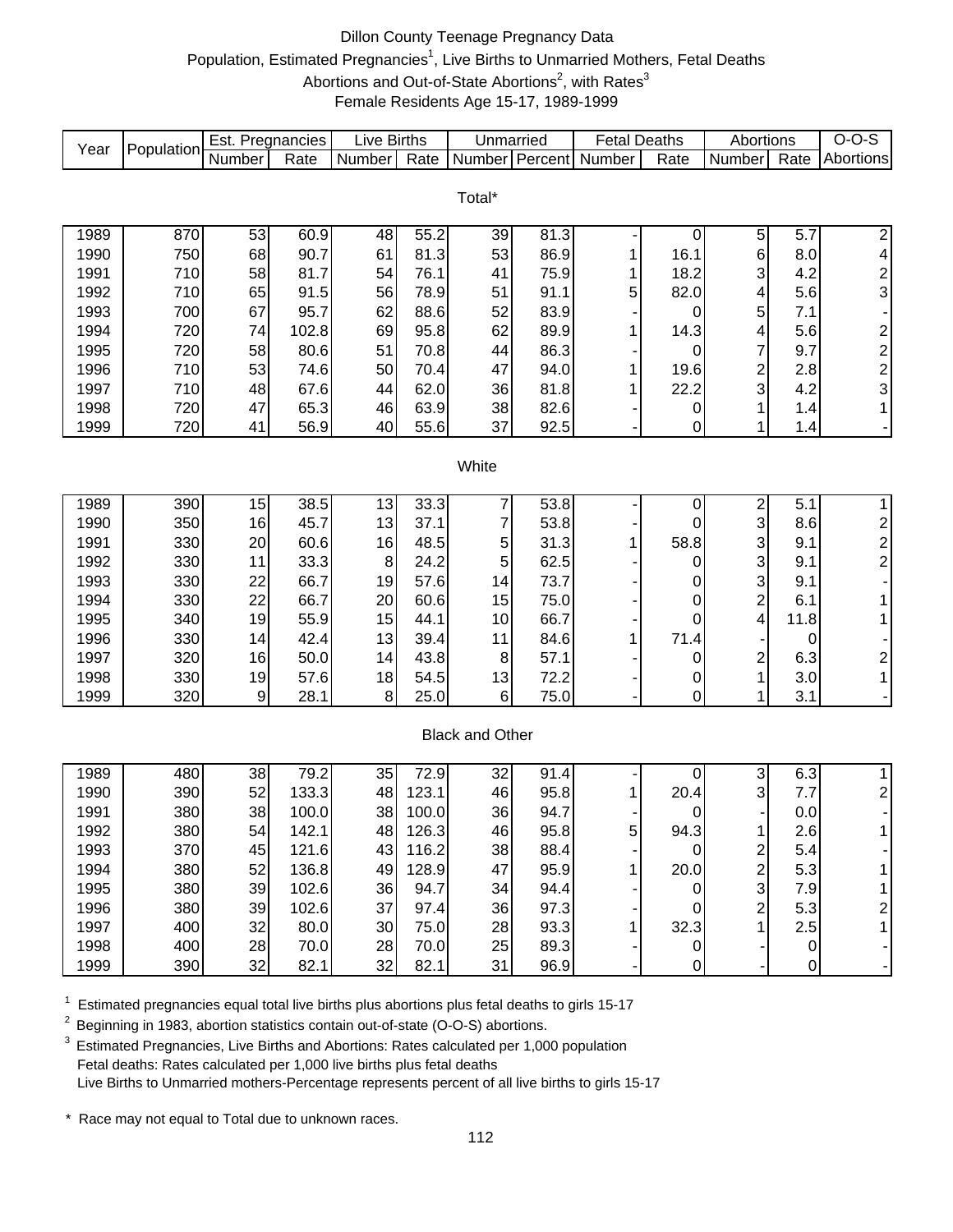#### Dorchester County Teenage Pregnancy Data Population, Estimated Pregnancies<sup>1</sup>, Live Births to Unmarried Mothers, Fetal Deaths Abortions and Out-of-State Abortions<sup>2</sup>, with Rates<sup>3</sup> Female Residents Age 15-17, 1989-1999

| Year | Population | Est. Pregnancies |      | Live Births |      | Unmarried              |      | <b>Fetal Deaths</b>     |             | Abortions |      | $O-O-S$                 |
|------|------------|------------------|------|-------------|------|------------------------|------|-------------------------|-------------|-----------|------|-------------------------|
|      |            | Number           | Rate | Number      | Rate | Number Percent         |      | Number                  | Rate        | Number    | Rate | Abortions               |
|      |            |                  |      |             |      |                        |      |                         |             |           |      |                         |
|      |            |                  |      |             |      | Total*                 |      |                         |             |           |      |                         |
| 1989 | 2,110      | $11\overline{1}$ | 52.6 | 67          | 31.8 | 55                     | 82.1 |                         | 0           | 44        | 20.9 | $\mathbf 1$             |
| 1990 | 1,800      | 106              | 58.9 | 66          | 36.7 | 41                     | 62.1 | 1                       | 14.9        | 39        | 21.7 | 5                       |
| 1991 | 1,760      | 107              | 60.8 | 63          | 35.8 | 40                     | 63.5 | 1                       | 15.6        | 43        | 24.4 | 11                      |
| 1992 | 1,780      | 86               | 48.3 | 48          | 27.0 | 39                     | 81.3 |                         | 0           | 38        | 21.3 | $\overline{\mathbf{c}}$ |
| 1993 | 1,850      | 80               | 43.2 | 55          | 29.7 | 45                     | 81.8 |                         | 0           | 25        | 13.5 | 3                       |
| 1994 | 1,830      | 85               | 46.4 | 51          | 27.9 | 32                     | 62.7 |                         | 0           | 34        | 18.6 | 5                       |
| 1995 | 1,730      | 93               | 53.8 | 66          | 38.2 | 44                     | 66.7 |                         | 0           | 27        | 15.6 | $\overline{\mathbf{c}}$ |
| 1996 | 1,730      | 89               | 51.4 | 66          | 38.2 | 32                     | 48.5 | 1                       | 14.9        | 22        | 12.7 | 5                       |
| 1997 | 1,830      | 76               | 41.5 | 48          | 26.2 | 30                     | 62.5 |                         | 0.0         | 28        | 15.3 | 8                       |
| 1998 | 1,780      | 86               | 48.3 | 59          | 33.1 | 46                     | 78.0 | $\overline{\mathbf{c}}$ | 33          | 25        | 14.0 | $\overline{\mathbf{c}}$ |
| 1999 | 1,810      | 68               | 37.6 | 42          | 23.2 | 31                     | 73.8 | $\overline{2}$          | 45.5        | 24        | 13.3 | $\overline{\mathbf{c}}$ |
|      |            |                  |      |             |      |                        |      |                         |             |           |      |                         |
|      |            |                  |      |             |      | White                  |      |                         |             |           |      |                         |
|      |            |                  |      |             |      |                        |      |                         |             |           |      |                         |
| 1989 | 1,490      | 74               | 49.7 | 40          | 26.8 | 29                     | 72.5 |                         | 0           | 34        | 22.8 | $\mathbf{1}$            |
| 1990 | 1,280      | 64               | 50.0 | 37          | 28.9 | 16                     | 43.2 |                         | 0           | 27        | 21.1 | 4                       |
| 1991 | 1,240      | 74               | 59.7 | 44          | 35.5 | 25                     | 56.8 |                         | 0           | 30        | 24.2 | 10                      |
| 1992 | 1,260      | 52               | 41.3 | 25          | 19.8 | 17                     | 68.0 |                         | 0           | 27        | 21.4 | $\overline{c}$          |
| 1993 | 1,300      | 55               | 42.3 | 36          | 27.7 | 27                     | 75.0 |                         | 0           | 19        | 14.6 | 1                       |
| 1994 | 1,290      | 49               | 38.0 | 28          | 21.7 | 15                     | 53.6 |                         | 0           | 21        | 16.3 | $\overline{\mathbf{c}}$ |
| 1995 | 1,220      | 45               | 36.9 | 26          | 21.3 | 15                     | 57.7 |                         | 0           | 19        | 15.6 | 1                       |
| 1996 | 1,220      | 57               | 46.7 | 41          | 33.6 | 13                     | 31.7 |                         | 0           | 16        | 13.1 | 3                       |
| 1997 | 1,260      | 46               | 36.5 | 28          | 22.2 | 15                     | 53.6 |                         | $\mathbf 0$ | 18        | 14.3 | 3                       |
| 1998 | 1,230      | 51               | 41.5 | 36          | 29.3 | 25                     | 69.4 | 1                       | 27.0        | 14        | 11.4 | $\mathbf{1}$            |
| 1999 | 1,260      | 41               | 32.5 | 21          | 16.7 | 13                     | 61.9 | $\overline{2}$          | 87.0        | 18        | 14.3 | $\mathbf{1}$            |
|      |            |                  |      |             |      |                        |      |                         |             |           |      |                         |
|      |            |                  |      |             |      | <b>Black and Other</b> |      |                         |             |           |      |                         |
| 1989 | 620        | 37               | 59.7 | 27          | 43.5 | 26                     | 96.3 |                         | 0           | 10        | 16.1 |                         |
| 1990 | 520        | 42               | 80.8 | 29          | 55.8 | 25                     | 86.2 | 1                       | 33.3        | 12        | 23.1 | 1                       |
| 1991 | 520        | 33               | 63.5 | 19          | 36.5 | 15                     | 78.9 | 1                       | 50.0        | 13        | 25.0 | 1                       |
| 1992 | 520        | 34               | 65.4 | 23          | 44.2 | 22                     | 95.7 |                         | 0           | 11        | 21.2 |                         |
| 1993 | 540        | 24               | 44.4 | 19          | 35.2 | 18                     | 94.7 |                         | 0           | 5         | 9.3  | 1                       |
| 1994 | 540        | 35               | 64.8 | 23          | 42.6 | 17                     | 73.9 |                         | 0           | 12        | 22.2 | $\overline{\mathbf{c}}$ |
| 1995 | 510        | 48               | 94.1 | 40          | 78.4 | 29                     | 72.5 |                         | $\mathbf 0$ | 8         | 15.7 | 1                       |
| 1996 | 510        | 32               | 62.7 | 25          | 49.0 | 19                     | 76.0 | 1                       | 38.5        | 6         | 11.8 | $\overline{\mathbf{c}}$ |
| 1997 | 570        | 30               | 52.6 | 20          | 35.1 | 15                     | 75.0 |                         | $\mathbf 0$ | 10        | 17.5 | 5                       |
| 1998 | 550        | 34               | 61.8 | 23          | 41.8 | 21                     | 91.3 | 1                       | 41.7        | 10        | 18.2 |                         |
| 1999 | 550        | 27               | 49.1 | 21          | 38.2 | 18                     | 85.7 |                         | $\pmb{0}$   | $\,6$     | 10.9 | 1                       |
|      |            |                  |      |             |      |                        |      |                         |             |           |      |                         |

 $1$  Estimated pregnancies equal total live births plus abortions plus fetal deaths to girls 15-17

<sup>2</sup> Beginning in 1983, abortion statistics contain out-of-state (O-O-S) abortions.

 $3$  Estimated Pregnancies, Live Births and Abortions: Rates calculated per 1,000 population Fetal deaths: Rates calculated per 1,000 live births plus fetal deaths Live Births to Unmarried mothers-Percentage represents percent of all live births to girls 15-17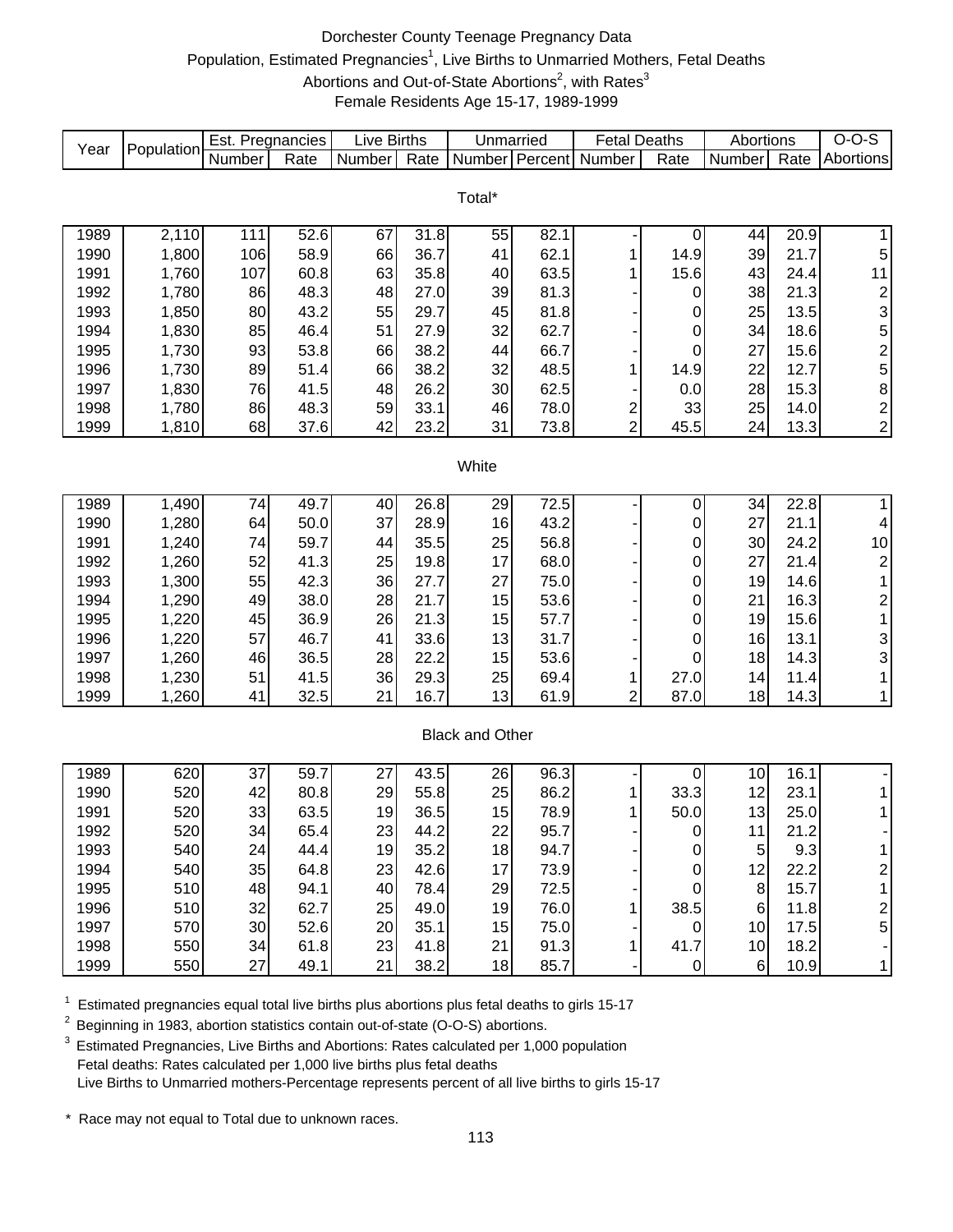# Edgefield County Teenage Pregnancy Data Population, Estimated Pregnancies<sup>1</sup>, Live Births to Unmarried Mothers, Fetal Deaths Abortions and Out-of-State Abortions<sup>2</sup>, with Rates<sup>3</sup> Female Residents Age 15-17, 1989-1999

| Year | Population | Est. Pregnancies |      | <b>Live Births</b> |      | Unmarried              |       | <b>Fetal Deaths</b>   |           | Abortions                 |      | $O-O-S$           |
|------|------------|------------------|------|--------------------|------|------------------------|-------|-----------------------|-----------|---------------------------|------|-------------------|
|      |            | Number           | Rate | Number             | Rate |                        |       | Number Percent Number | Rate      | Number                    | Rate | Abortions         |
|      |            |                  |      |                    |      |                        |       |                       |           |                           |      |                   |
|      |            |                  |      |                    |      | Total*                 |       |                       |           |                           |      |                   |
| 1989 | 470        | 27               | 57.4 | 20                 | 42.6 |                        | 65.0  |                       |           | 7                         | 14.9 |                   |
| 1990 | 400        | 25               | 62.5 | 18                 | 45.0 | 13<br>17               | 94.4  |                       | 0<br>0    | $\overline{7}$            | 17.5 | $\overline{2}$    |
| 1991 | 380        | 22               | 57.9 | 19                 | 50.0 | 16                     | 84.2  |                       | 0         | 3                         | 7.9  | 6                 |
| 1992 | 390        | 24               | 61.5 | 19                 | 48.7 | 17                     | 89.5  |                       | 0         | 5                         | 12.8 | $\frac{2}{3}$     |
| 1993 | 390        | 23               | 59.0 | 20                 | 51.3 | 18                     | 90.0  |                       | 0         | 3                         | 7.7  | $\mathbf{1}$      |
| 1994 | 400        | 28               | 70.0 | 25                 | 62.5 | 25                     | 100.0 | 1                     | 38.5      | $\overline{\mathbf{c}}$   | 5.0  | $\mathbf{1}$      |
| 1995 | 400        | 21               | 52.5 | 16                 | 40.0 | 12                     | 75.0  |                       | 0         | 5                         | 12.5 |                   |
| 1996 | 390        | 20               | 51.3 | 17                 | 43.6 | 14                     | 82.4  | 1                     | 55.6      | $\overline{c}$            | 5.1  | 5<br>$\mathbf{1}$ |
| 1997 | 400        | 25               | 62.5 | 16                 | 40.0 | 12                     | 75.0  |                       | 0         | 9                         | 22.5 |                   |
| 1998 | 410        | 24               | 58.5 | 22                 | 53.7 | 18                     | 81.8  |                       | 43.5      | 1                         | 2.4  | 4                 |
| 1999 | 400        | 19               | 47.5 | 15                 | 37.5 | 13                     | 86.7  | 1                     | 0         | 4                         | 10.0 | 4                 |
|      |            |                  |      |                    |      |                        |       |                       |           |                           |      |                   |
|      |            |                  |      |                    |      | White                  |       |                       |           |                           |      |                   |
|      |            |                  |      |                    |      |                        |       |                       |           |                           |      |                   |
| 1989 | 200        | 11               | 55.0 | 8 <sup>1</sup>     | 40.0 |                        | 12.5  |                       | 0         | $\ensuremath{\mathsf{3}}$ | 15.0 | $\overline{2}$    |
| 1990 | 180        | 6                | 33.3 | $\overline{4}$     | 22.2 | 3                      | 75.0  |                       | 0         | $\overline{c}$            | 11.1 | $\mathbf{1}$      |
| 1991 | 160        | 6                | 37.5 | 4                  | 25.0 |                        | 25.0  |                       | 0         | $\overline{c}$            | 12.5 | $\overline{c}$    |
| 1992 | 170        | 5                | 29.4 | 5                  | 29.4 | 3                      | 60.0  |                       | 0         |                           | 0.0  |                   |
| 1993 | 170        | 4                | 23.5 | 4                  | 23.5 | $\overline{c}$         | 50.0  |                       | 0         |                           | 0.0  |                   |
| 1994 | 170        | 6                | 35.3 | 4                  | 23.5 | 4                      | 100.0 | 1                     | 200.0     | 1                         | 5.9  |                   |
| 1995 | 170        | 7                | 41.2 | 6                  | 35.3 | 3                      | 50.0  |                       | 0         | 1                         | 5.9  | $\mathbf{1}$      |
| 1996 | 170        | 7                | 41.2 | 6                  | 35.3 | 4                      | 66.7  | 1                     | 142.9     |                           | 0.0  |                   |
| 1997 | 160        | 9                | 56.3 | $\,6$              | 37.5 | 3                      | 50.0  |                       | 0         | 3                         | 18.8 | $\mathbf{1}$      |
| 1998 | 170        | 10               | 58.8 | $\boldsymbol{9}$   | 52.9 | 5                      | 55.6  |                       | 0         | 1                         | 5.9  |                   |
| 1999 | 170        | 8                | 47.1 | 5                  | 29.4 | 3                      | 60.0  |                       | 0         | 3                         | 17.6 | 3                 |
|      |            |                  |      |                    |      |                        |       |                       |           |                           |      |                   |
|      |            |                  |      |                    |      | <b>Black and Other</b> |       |                       |           |                           |      |                   |
|      |            |                  |      |                    |      |                        |       |                       |           |                           |      |                   |
| 1989 | 260        | 16               | 61.5 | 12                 | 46.2 | 12                     | 100.0 |                       | 0         | 4                         | 15.4 |                   |
| 1990 | 230        | 19               | 82.6 | 14                 | 60.9 | 14                     | 100.0 |                       | 0         | 5                         | 21.7 | 5                 |
| 1991 | 220        | 16               | 72.7 | 15                 | 68.2 | 15                     | 100.0 |                       | 0         | $\mathbf{1}$              | 4.5  |                   |
| 1992 | 220        | 19               | 86.4 | 14                 | 63.6 | 14                     | 100.0 |                       | 0         | 5 <sup>1</sup>            | 22.7 | 3                 |
| 1993 | 220        | 19               | 86.4 | 16                 | 72.7 | 16                     | 100.0 |                       | $\pmb{0}$ | 3                         | 13.6 | 1                 |
| 1994 | 230        | 22               | 95.7 | 21                 | 91.3 | 21                     | 100.0 |                       | 0         | 1                         | 4.3  | 1                 |
| 1995 | 230        | 14               | 60.9 | 10                 | 43.5 | 9                      | 90.0  |                       | 0         | 4                         | 17.4 | 4                 |
| 1996 | 230        | 13               | 56.5 | 11                 | 47.8 | 10                     | 90.9  |                       | 0         | $\overline{c}$            | 8.7  | 1                 |
| 1997 | 230        | 16               | 69.6 | 10                 | 43.5 | 9                      | 90.0  |                       | 0         | $6\phantom{1}$            | 26.1 | 3                 |
| 1998 | 240        | 14               | 58.3 | 13                 | 54.2 | 13                     | 100.0 | 1                     | 71.4      |                           | 0.0  |                   |
| 1999 | 240        | 11               | 45.8 | 10                 | 41.7 | 10 <sub>1</sub>        | 100.0 |                       | $\pmb{0}$ | 1                         | 4.2  | $\mathbf{1}$      |

 $1$  Estimated pregnancies equal total live births plus abortions plus fetal deaths to girls 15-17

<sup>2</sup> Beginning in 1983, abortion statistics contain out-of-state (O-O-S) abortions.

<sup>3</sup> Estimated Pregnancies, Live Births and Abortions: Rates calculated per 1,000 population Fetal deaths: Rates calculated per 1,000 live births plus fetal deaths Live Births to Unmarried mothers-Percentage represents percent of all live births to girls 15-17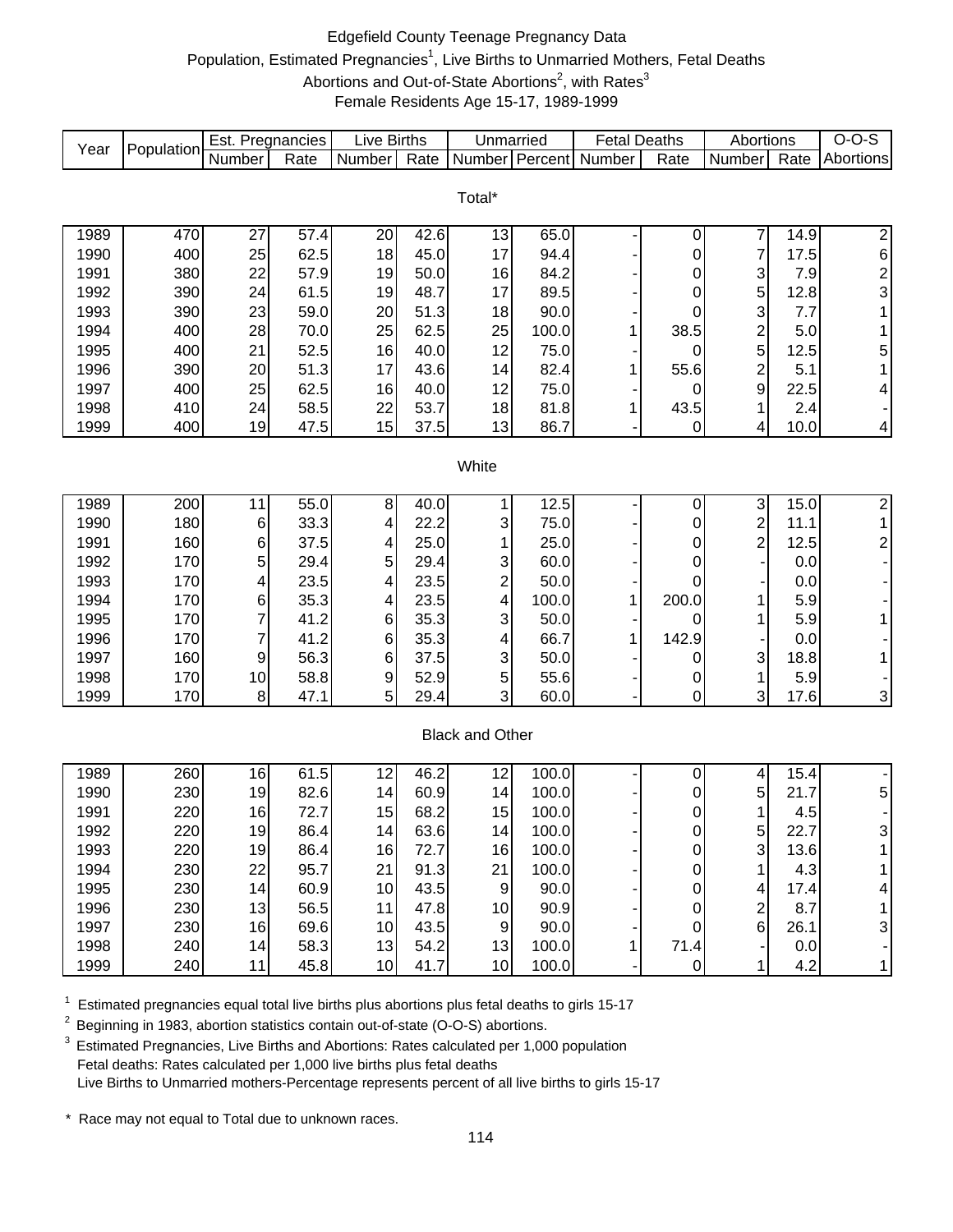# Fairfield County Teenage Pregnancy Data Population, Estimated Pregnancies<sup>1</sup>, Live Births to Unmarried Mothers, Fetal Deaths Abortions and Out-of-State Abortions<sup>2</sup>, with Rates<sup>3</sup> Female Residents Age 15-17, 1989-1999

| Population<br>Year<br>Number Percent<br>Number<br>Rate<br>Number<br>Rate<br>Number<br>Rate<br>Number |                |      | $O-O-S$                                         |
|------------------------------------------------------------------------------------------------------|----------------|------|-------------------------------------------------|
|                                                                                                      |                | Rate | Abortions                                       |
|                                                                                                      |                |      |                                                 |
| Total*                                                                                               |                |      |                                                 |
| 72.9<br>47.5<br>82.1<br>1989<br>590<br>43<br>28<br>23                                                | 15             | 25.4 | $\mathbf{1}$                                    |
| 0<br>570<br>45<br>78.9<br>27<br>25<br>92.6<br>1990<br>47.4<br>0                                      | 18             | 31.6 |                                                 |
| 540<br>63.0<br>22<br>91.7<br>1991<br>34<br>24<br>44.4<br>0                                           | 10             | 18.5 |                                                 |
| 1992<br>540<br>39<br>72.2<br>32<br>59.3<br>28<br>87.5<br>0                                           | $\overline{7}$ | 13.0 | $\begin{array}{c} 3 \\ 3 \\ 2 \\ 1 \end{array}$ |
| 550<br>27<br>49.1<br>19<br>34.5<br>16<br>84.2<br>1993<br>0                                           | 8              | 14.5 |                                                 |
| 1994<br>540<br>45<br>83.3<br>32<br>59.3<br>26<br>81.3<br>0                                           | 13             | 24.1 | $\mathbf{1}$                                    |
| 1995<br>540<br>42<br>33<br>61.1<br>27<br>81.8<br>77.8<br>0                                           | 9              | 16.7 |                                                 |
| 1996<br>540<br>51.9<br>24<br>44.4                                                                    |                | 7.4  | 3                                               |
| 28<br>19<br>79.2<br>0<br>540<br>38<br>25<br>46.3                                                     | 4<br>10        |      | $\overline{\phantom{a}}$                        |
| 3<br>107.1<br>1997<br>70.4<br>22<br>88.0                                                             |                | 18.5 | $\mathbf{1}$                                    |
| 33<br>17<br>1998<br>540<br>61.1<br>22<br>40.7<br>77.3<br>0                                           | 11             | 20.4 | $\begin{array}{c} 2 \\ 1 \end{array}$           |
| 1999<br>540<br>28<br>85.7<br>51.9<br>21<br>38.9<br>18<br>0                                           | 7              | 13.0 |                                                 |
| White                                                                                                |                |      |                                                 |
|                                                                                                      |                |      |                                                 |
| 12<br>60.0<br>1989<br>200<br>$\bf 8$<br>40.0<br>50.0<br>4<br>0                                       | 4              | 20.0 | $\mathbf 1$                                     |
| 160<br>$\, 8$<br>$\,6$<br>66.7<br>1990<br>50.0<br>37.5<br>0<br>4                                     | $\overline{c}$ | 12.5 | $\mathbf 1$                                     |
| 7<br>150<br>66.7<br>1991<br>46.7<br>5<br>71.4<br>10<br>0                                             | 3              | 20.0 | $\boldsymbol{2}$                                |
| 140<br>9<br>5<br>55.6<br>1992<br>9<br>64.3<br>64.3<br>0                                              |                | 0    | $\blacksquare$                                  |
| $\overline{\mathbf{c}}$<br>150<br>$\sqrt{3}$<br>13.3<br>1993<br>20.0<br>0<br>0                       | 1              | 6.7  | $\overline{\phantom{a}}$                        |
| 9<br>140<br>64.3<br>64.3<br>1994<br>$\boldsymbol{9}$<br>44.4<br>0<br>4                               |                | 0    | $\overline{\phantom{a}}$                        |
| 7<br>1995<br>140<br>10<br>50.0<br>57.1<br>71.4<br>0<br>4                                             | 3              | 21.4 | $\mathbf 1$                                     |
| 5<br>140<br>42.9<br>35.7<br>80.0<br>1996<br>6<br>0<br>4                                              | 1              | 7.1  | ÷                                               |
| 5<br>1997<br>140<br>35.7<br>60.0<br>8<br>57.1<br>3<br>0                                              | 3              | 21.4 | $\overline{\phantom{a}}$                        |
| 1998<br>140<br>75.0<br>50.0<br>28.6<br>3<br>4<br>0<br>7                                              | 3              | 21.4 | $\overline{\phantom{a}}$                        |
| 5<br>35.7<br>5<br>0<br>1999<br>140<br>10<br>71.4<br>100.0                                            | 5              | 35.7 | $\mathbf{1}$                                    |
|                                                                                                      |                |      |                                                 |
| <b>Black and Other</b>                                                                               |                |      |                                                 |
|                                                                                                      |                |      |                                                 |
| 79.5<br>$\overline{51}$ .3<br>1989<br>390<br>31<br>20<br>95.0<br>0<br>19                             | 11             | 28.2 | $\overline{\phantom{a}}$                        |
| 410<br>37<br>90.2<br>100.0<br>1990<br>21<br>51.2<br>21<br>0                                          | 16             | 39.0 | $\begin{array}{c} 2 \\ 1 \end{array}$           |
| 1991<br>400<br>42.5<br>17<br>24<br>60.0<br>17<br>100.0<br>0                                          | 7              | 17.5 |                                                 |
| 30<br>23<br>23<br>100.0<br>1992<br>400<br>75.0<br>57.5<br>$\Omega$                                   | $\overline{7}$ | 17.5 | $\overline{2}$                                  |
| 400<br>60.0<br>17<br>42.5<br>1993<br>24<br>16<br>94.1<br>0                                           | $\overline{7}$ | 17.5 | 1                                               |
| 1994<br>400<br>90.0<br>57.5<br>95.7<br>36<br>23<br>22<br>0                                           | 13             | 32.5 | 1                                               |
| 400<br>32<br>26<br>65.0<br>23<br>88.5<br>1995<br>80.0<br>0                                           | 6              | 15.0 | $\overline{\mathbf{c}}$                         |
| 390<br>1996<br>22<br>56.4<br>19<br>48.7<br>15<br>78.9<br>0                                           | 3              | 7.7  |                                                 |
| 1997<br>400<br>30<br>75.0<br>20<br>50.0<br>19<br>95.0<br>3<br>130.4                                  | 7              | 17.5 | $\mathbf{1}$                                    |
| 400<br>26<br>65.0<br>18<br>45.0<br>1998<br>14<br>77.8<br>0                                           | 8              | 20.0 | $\overline{\mathbf{c}}$                         |
| 1999<br>400<br>18<br>45.0<br>16<br>40.0<br>13<br>0<br>81.3                                           | $\overline{2}$ | 5.0  | $\blacksquare$                                  |

 $1$  Estimated pregnancies equal total live births plus abortions plus fetal deaths to girls 15-17

<sup>2</sup> Beginning in 1983, abortion statistics contain out-of-state (O-O-S) abortions.

 $3$  Estimated Pregnancies, Live Births and Abortions: Rates calculated per 1,000 population Fetal deaths: Rates calculated per 1,000 live births plus fetal deaths Live Births to Unmarried mothers-Percentage represents percent of all live births to girls 15-17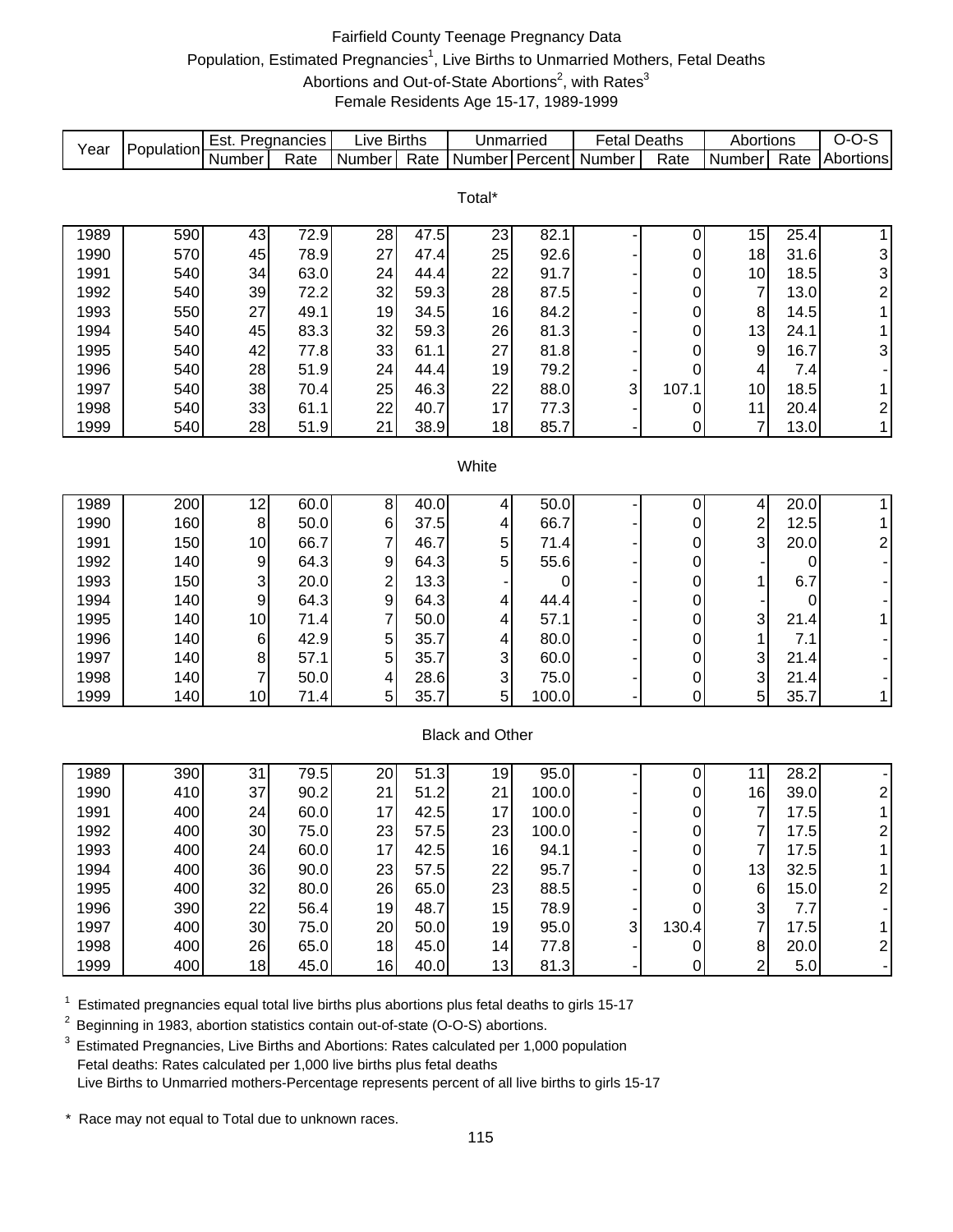#### Florence County Teenage Pregnancy Data Population, Estimated Pregnancies<sup>1</sup>, Live Births to Unmarried Mothers, Fetal Deaths Abortions and Out-of-State Abortions<sup>2</sup>, with Rates<sup>3</sup> Female Residents Age 15-17, 1989-1999

| Year | Population | Est. Pregnancies |      | <b>Live Births</b> |      | Unmarried              |      | <b>Fetal Deaths</b>     |             | Abortions                |      | $O-O-S$                                    |
|------|------------|------------------|------|--------------------|------|------------------------|------|-------------------------|-------------|--------------------------|------|--------------------------------------------|
|      |            | Number           | Rate | Number             | Rate | Number Percent         |      | Number                  | Rate        | Number                   | Rate | Abortions                                  |
|      |            |                  |      |                    |      |                        |      |                         |             |                          |      |                                            |
|      |            |                  |      |                    |      | Total*                 |      |                         |             |                          |      |                                            |
| 1989 | 2,850      | 176              | 61.8 | 151                | 53.0 | 117                    | 77.5 |                         | 0           | 25                       | 8.8  | $\ensuremath{\mathsf{3}}$                  |
| 1990 | 2,860      | 170              | 59.4 | 152                | 53.1 | 115                    | 75.7 |                         | 0           | 18                       | 6.3  |                                            |
| 1991 | 2,750      | 164              | 59.6 | 146                | 53.1 | 118                    | 80.8 | 5                       | 33.1        | 13                       | 4.7  | $\begin{array}{c} 6 \\ 2 \\ 3 \end{array}$ |
| 1992 | 2,790      | 139              | 49.8 | 124                | 44.4 | 103                    | 83.1 | 1                       | 8.0         | 14                       | 5.0  |                                            |
| 1993 | 2,770      | 143              | 51.6 | 128                | 46.2 | 99                     | 77.3 | 3                       | 22.9        | 12                       | 4.3  | 4                                          |
| 1994 | 2,850      | 137              | 48.1 | 110                | 38.6 | 84                     | 76.4 | $\overline{\mathbf{c}}$ | 17.9        | 25                       | 8.8  | 6                                          |
| 1995 | 2,890      | 153              | 52.9 | 137                | 47.4 | 112                    | 81.8 | $\overline{c}$          | 14.4        | 14                       | 4.8  | 5                                          |
| 1996 | 2,900      | 136              | 46.9 | 124                | 42.8 | 103                    | 83.1 | 3                       | 23.6        | 9                        | 3.1  | 3                                          |
| 1997 | 2,900      | 132              | 45.5 | 117                | 40.3 | 92                     | 78.6 | 1                       | 8.5         | 14                       | 4.8  | 6                                          |
| 1998 | 2,930      | 114              | 38.9 | 102                | 34.8 | 77                     | 75.5 | $\overline{\mathbf{c}}$ | 19.2        | 10                       | 3.4  | 4                                          |
| 1999 | 2,890      | 111              | 38.4 | 97                 | 33.6 | 75                     | 77.3 | 3 <sub>l</sub>          | 30.0        | 11                       | 3.8  | 9                                          |
|      |            |                  |      |                    |      |                        |      |                         |             |                          |      |                                            |
|      |            |                  |      |                    |      | White                  |      |                         |             |                          |      |                                            |
|      |            |                  |      |                    |      |                        |      |                         |             |                          |      |                                            |
| 1989 | 1,590      | 58               | 36.5 | 41                 | 25.8 | 17                     | 41.5 |                         | 0           | 17                       | 10.7 | $\overline{2}$                             |
| 1990 | 1,520      | 70               | 46.1 | 58                 | 38.2 | 30                     | 51.7 |                         | 0           | 12                       | 7.9  | 5                                          |
| 1991 | 1,440      | 47               | 32.6 | 41                 | 28.5 | 22                     | 53.7 |                         | 0           | 6                        | 4.2  | $\mathbf 1$                                |
| 1992 | 1,460      | 38               | 26.0 | 29                 | 19.9 | 12                     | 41.4 |                         | 0           | 9                        | 6.2  | 3                                          |
| 1993 | 1,450      | 47               | 32.4 | 40                 | 27.6 | 18                     | 45.0 |                         | $\mathbf 0$ | 7                        | 4.8  | $\mathbf{1}$                               |
| 1994 | 1,490      | 46               | 30.9 | 32                 | 21.5 | 14                     | 43.8 |                         | $\mathbf 0$ | 14                       | 9.4  |                                            |
| 1995 | 1,510      | 46               | 30.5 | 39                 | 25.8 | 22                     | 56.4 |                         | 0           | 7                        | 4.6  | $\begin{array}{c} 2 \\ 3 \\ 3 \end{array}$ |
| 1996 | 1,520      | 44               | 28.9 | 39                 | 25.7 | 25                     | 64.1 | 1                       | 25.0        | 4                        | 2.6  |                                            |
| 1997 | 1,460      | 44               | 30.1 | 34                 | 23.3 | 19                     | 55.9 |                         | 0           | 10                       | 6.8  | 6                                          |
| 1998 | 1,480      | 41               | 27.7 | 37                 | 25.0 | 19                     | 51.4 |                         | 0           | $\overline{\mathcal{A}}$ | 2.7  | 3                                          |
| 1999 | 1,470      | 34               | 23.1 | 31                 | 21.1 | 13                     | 41.9 |                         | 0           | 3                        | 2.0  | 3                                          |
|      |            |                  |      |                    |      |                        |      |                         |             |                          |      |                                            |
|      |            |                  |      |                    |      | <b>Black and Other</b> |      |                         |             |                          |      |                                            |
|      |            |                  |      |                    |      |                        |      |                         |             |                          |      |                                            |
| 1989 | 1,260      | 118              | 93.7 | 110                | 87.3 | 100                    | 90.9 |                         | 0           | $\bf{8}$                 | 6.3  | $\mathbf{1}$                               |
| 1990 | 1,340      | 100              | 74.6 | 94                 | 70.1 | 85                     | 90.4 |                         | 0           | 6                        | 4.5  | 1                                          |
| 1991 | 1,310      | 117              | 89.3 | 105                | 80.2 | 96                     | 91.4 | 5                       | 45.5        | 7                        | 5.3  | 1                                          |
| 1992 | 1,330      | 101              | 75.9 | 95                 | 71.4 | 91                     | 95.8 | 1                       | 10.4        | 5                        | 3.8  |                                            |
| 1993 | 1,320      | 96               | 72.7 | 88                 | 66.7 | 81                     | 92.0 | 3                       | 33.0        | $\overline{5}$           | 3.8  | 3                                          |
| 1994 | 1,360      | 91               | 66.9 | 78                 | 57.4 | 70                     | 89.7 | $\overline{\mathbf{c}}$ | 25.0        | 11                       | 8.1  | 4                                          |
| 1995 | 1,380      | 107              | 77.5 | 98                 | 71.0 | 90                     | 91.8 | 2                       | 20.0        | $\overline{7}$           | 5.1  | $\overline{\mathbf{c}}$                    |
| 1996 | 1,380      | 92               | 66.7 | 85                 | 61.6 | 78                     | 91.8 | $\overline{\mathbf{c}}$ | 23.0        | 5                        | 3.6  |                                            |
| 1997 | 1,430      | 88               | 61.5 | 83                 | 58.0 | 73                     | 88.0 | 1                       | 11.9        | 4                        | 2.8  |                                            |
| 1998 | 1,450      | 73               | 50.3 | 65                 | 44.8 | 58                     | 89.2 | $\overline{\mathbf{c}}$ | 29.9        | $\,6$                    | 4.1  | 1                                          |
| 1999 | 1,420      | 77               | 54.2 | 66                 | 46.5 | 62                     | 93.9 | 3                       | 43.5        | 8                        | 5.6  | 6                                          |

 $1$  Estimated pregnancies equal total live births plus abortions plus fetal deaths to girls 15-17

<sup>2</sup> Beginning in 1983, abortion statistics contain out-of-state (O-O-S) abortions.

<sup>3</sup> Estimated Pregnancies, Live Births and Abortions: Rates calculated per 1,000 population Fetal deaths: Rates calculated per 1,000 live births plus fetal deaths Live Births to Unmarried mothers-Percentage represents percent of all live births to girls 15-17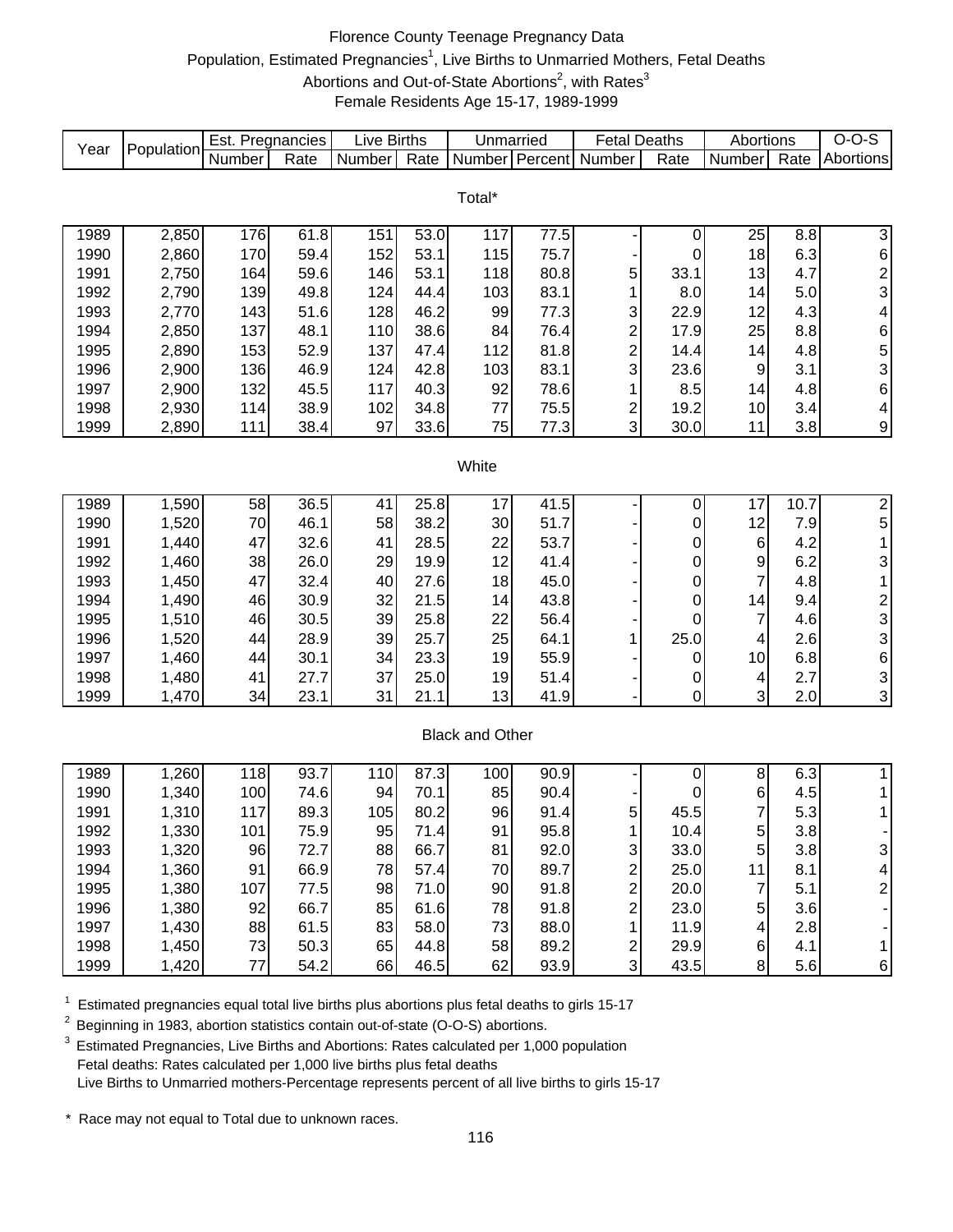# Georgetown County Teenage Pregnancy Data Population, Estimated Pregnancies<sup>1</sup>, Live Births to Unmarried Mothers, Fetal Deaths Abortions and Out-of-State Abortions<sup>2</sup>, with Rates<sup>3</sup> Female Residents Age 15-17, 1989-1999

| Year | Population | Est. Pregnancies |      | Live Births |      | Unmarried              |         | <b>Fetal Deaths</b> |                  | Abortions        |      | $O-O-S$                 |
|------|------------|------------------|------|-------------|------|------------------------|---------|---------------------|------------------|------------------|------|-------------------------|
|      |            | Number           | Rate | Number      | Rate | Number                 | Percent | Number              | Rate             | Number           | Rate | Abortions               |
|      |            |                  |      |             |      |                        |         |                     |                  |                  |      |                         |
|      |            |                  |      |             |      | Total*                 |         |                     |                  |                  |      |                         |
| 1989 | 1,250      | 75               | 60.0 | 54          | 43.2 | 42                     | 77.8    |                     | 0                | 21               | 16.8 |                         |
| 1990 | 1,080      | 83               | 76.9 | 55          | 50.9 | 37                     | 67.3    |                     | 0                | 28               | 25.9 | 3                       |
| 1991 | 1,050      | 81               | 77.1 | 53          | 50.5 | 38                     | 71.7    |                     | 0                | 28               | 26.7 |                         |
| 1992 | 1,080      | 55               | 50.9 | 44          | 40.7 | 35                     | 79.5    |                     | 0                | 11               | 10.2 | $\frac{5}{2}$           |
| 1993 | 1,070      | 64               | 59.8 | 53          | 49.5 | 39                     | 73.6    | 1                   | 18.5             | 10               | 9.3  | $\mathbf{1}$            |
| 1994 | 1,100      | 78               | 70.9 | 56          | 50.9 | 42                     | 75.0    |                     | 0                | 22               | 20.0 | 1                       |
| 1995 | 1,120      | 69               | 61.6 | 60          | 53.6 | 43                     | 71.7    |                     | 0                | 9                | 8.0  |                         |
| 1996 | 1,140      | 56               | 49.1 | 45          | 39.5 | 32                     | 71.1    |                     | 0                | 11               | 9.6  | 3                       |
| 1997 | 1,150      | 75               | 65.2 | 57          | 49.6 | 38                     | 66.7    |                     | 0                | 18               | 15.7 | $\mathbf{1}$            |
| 1998 | 1,140      | 58               | 50.9 | 48          | 42.1 | 33                     | 68.8    | 1                   | 20.4             | $\boldsymbol{9}$ | 7.9  | $\mathbf{1}$            |
| 1999 | 1,140      | 55               | 48.2 | 48          | 42.1 | 34                     | 70.8    | 1                   | 20.4             | 6                | 5.3  | $\mathbf{1}$            |
|      |            |                  |      |             |      |                        |         |                     |                  |                  |      |                         |
|      |            |                  |      |             |      | White                  |         |                     |                  |                  |      |                         |
|      |            |                  |      |             |      |                        |         |                     |                  |                  |      |                         |
| 1989 | 580        | 22               | 37.9 | 11          | 19.0 | 1                      | 9.1     |                     | 0                | 11               | 19.0 |                         |
| 1990 | 490        | 35               | 71.4 | 21          | 42.9 | 6                      | 28.6    |                     | 0                | 14               | 28.6 | $\frac{2}{2}$           |
| 1991 | 470        | 32               | 68.1 | 18          | 38.3 | 6                      | 33.3    |                     | 0                | 14               | 29.8 |                         |
| 1992 | 480        | 19               | 39.6 | 13          | 27.1 | 8                      | 61.5    |                     | 0                | 6                | 12.5 |                         |
| 1993 | 470        | 22               | 46.8 | 18          | 38.3 | 6                      | 33.3    |                     | 0                | 4                | 8.5  |                         |
| 1994 | 490        | 33               | 67.3 | 25          | 51.0 | 16                     | 64.0    |                     | 0                | 8                | 16.3 | $\mathbf{1}$            |
| 1995 | 500        | 25               | 50.0 | 21          | 42.0 | 7                      | 33.3    |                     | 0                | 4                | 8.0  |                         |
| 1996 | 500        | 20               | 40.0 | 14          | 28.0 | 4                      | 28.6    |                     | 0                | 6                | 12.0 | $\mathbf{1}$            |
| 1997 | 480        | 17               | 35.4 | 12          | 25.0 | 4                      | 33.3    |                     | 0                | 5                | 10.4 |                         |
| 1998 | 480        | 19               | 39.6 | 13          | 27.1 | 7                      | 53.8    | 1                   | 71.4             | 5                | 10.4 |                         |
| 1999 | 490        | 19               | 38.8 | 16          | 32.7 | 10                     | 62.5    | 1                   | 58.8             | $\overline{2}$   | 4.1  | $\mathbf{1}$            |
|      |            |                  |      |             |      | <b>Black and Other</b> |         |                     |                  |                  |      |                         |
|      |            |                  |      |             |      |                        |         |                     |                  |                  |      |                         |
| 1989 | 670        | 53               | 79.1 | 43          | 64.2 | 41                     | 95.3    |                     | 0                | 10               | 14.9 |                         |
| 1990 | 600        | 48               | 80.0 | 34          | 56.7 | 31                     | 91.2    |                     | 0                | 14               | 23.3 | 1                       |
| 1991 | 590        | 49               | 83.1 | 35          | 59.3 | 32                     | 91.4    |                     | 0                | 14               | 23.7 | 3                       |
| 1992 | 600        | 36               | 60.0 | 31          | 51.7 | 27                     | 87.1    |                     | U                | 5                | 8.3  | $\overline{2}$          |
| 1993 | 600        | 42               | 70.0 | 35          | 58.3 | 33                     | 94.3    | 1                   | 27.8             | $\,6$            | 10.0 | 1                       |
| 1994 | 610        | 45               | 73.8 | 31          | 50.8 | 26                     | 83.9    |                     | 0                | 14               | 23.0 |                         |
| 1995 | 630        | 44               | 69.8 | 39          | 61.9 | 36                     | 92.3    |                     | 0                | 5                | 7.9  |                         |
| 1996 | 630        | 36               | 57.1 | 31          | 49.2 | 28                     | 90.3    |                     | 0                | 5                | 7.9  | $\overline{\mathbf{c}}$ |
| 1997 | 660        | 58               | 87.9 | 45          | 68.2 | 34                     | 75.6    |                     | 0                | 13               | 19.7 | 1                       |
| 1998 | 650        | 39               | 60.0 | 35          | 53.8 | 26                     | 74.3    |                     | $\boldsymbol{0}$ | 4                | 6.2  | $\mathbf{1}$            |
| 1999 | 650        | 36               | 55.4 | 32          | 49.2 | 24                     | 75.0    |                     | $\boldsymbol{0}$ | 4                | 6.2  |                         |

 $1$  Estimated pregnancies equal total live births plus abortions plus fetal deaths to girls 15-17

<sup>2</sup> Beginning in 1983, abortion statistics contain out-of-state (O-O-S) abortions.

 $3$  Estimated Pregnancies, Live Births and Abortions: Rates calculated per 1,000 population Fetal deaths: Rates calculated per 1,000 live births plus fetal deaths Live Births to Unmarried mothers-Percentage represents percent of all live births to girls 15-17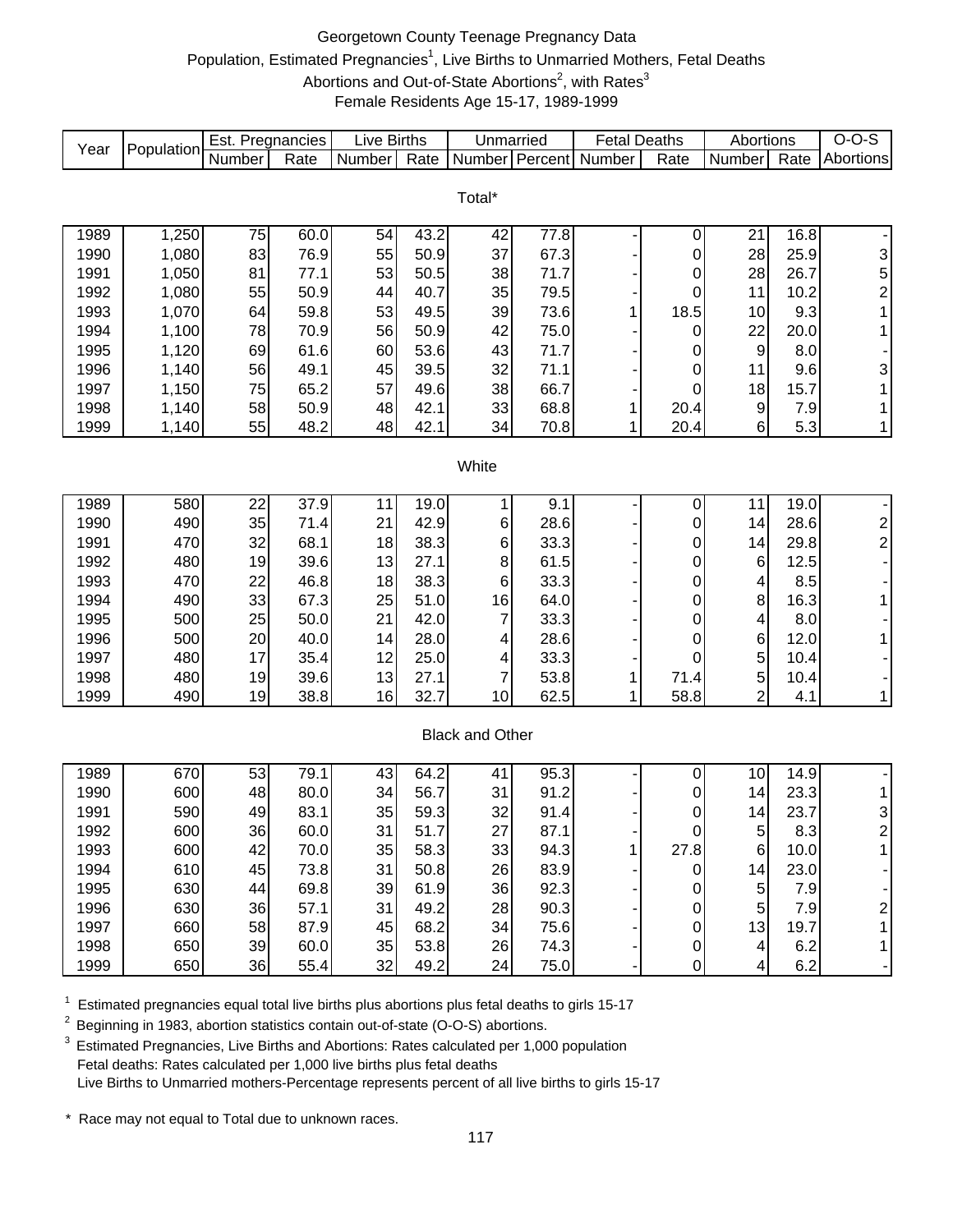# Greenville County Teenage Pregnancy Data Population, Estimated Pregnancies<sup>1</sup>, Live Births to Unmarried Mothers, Fetal Deaths Abortions and Out-of-State Abortions<sup>2</sup>, with Rates<sup>3</sup> Female Residents Age 15-17, 1989-1999

| Year | Population | Est. Pregnancies |       | Live Births |      | Unmarried              |      | <b>Fetal Deaths</b>     |           | Abortions |      | $O-O-S$                 |
|------|------------|------------------|-------|-------------|------|------------------------|------|-------------------------|-----------|-----------|------|-------------------------|
|      |            | Number           | Rate  | Number      | Rate | Number Percent         |      | Number                  | Rate      | Number    | Rate | Abortions               |
|      |            |                  |       |             |      |                        |      |                         |           |           |      |                         |
|      |            |                  |       |             |      | Total*                 |      |                         |           |           |      |                         |
| 1989 | 6,650      | 416              | 62.6  | 263         | 39.5 | 157                    | 59.7 | $\mathbf 5$             | 18.7      | 148       | 22.3 | 11                      |
| 1990 | 7,090      | 398              | 56.1  | 274         | 38.6 | 192                    | 70.1 | $\overline{\mathbf{c}}$ | 7.2       | 122       | 17.2 | 13                      |
| 1991 | 6,700      | 349              | 52.1  | 261         | 39.0 | 182                    | 69.7 | 1                       | 3.8       | 87        | 13.0 | $\overline{7}$          |
| 1992 | 6,780      | 368              | 54.3  | 272         | 40.1 | 182                    | 66.9 | 7                       | 25.1      | 89        | 13.1 | 14                      |
| 1993 | 6,850      | 333              | 48.6  | 240         | 35.0 | 177                    | 73.8 | 8                       | 32.3      | 85        | 12.4 | 18                      |
| 1994 | 6,940      | 349              | 50.3  | 254         | 36.6 | 165                    | 65.0 |                         | 3.9       | 94        | 13.5 | 16                      |
| 1995 | 7,040      |                  | 47.6  | 232         | 33.0 | 147                    | 63.4 | 1                       | 12.8      |           | 14.2 | 14                      |
| 1996 |            | 335              | 47.4  | 246         | 34.4 | 152                    | 61.8 | 3<br>$\overline{c}$     | 8.1       | 100<br>91 | 12.7 |                         |
| 1997 | 7,150      | 339              | 45.7  |             | 33.8 | 133                    | 55.9 | 7                       | 28.6      | 77        | 10.9 | $10$                    |
|      | 7,050      | 322              |       | 238         |      |                        |      |                         |           |           |      | 12                      |
| 1998 | 7,260      | 297              | 40.9  | 221         | 30.4 | 120                    | 54.3 | 4<br>3                  | 17.8      | 72        | 9.9  | $\boldsymbol{2}$        |
| 1999 | 7,300      | 288              | 39.5  | 231         | 31.6 | 134                    | 58.0 |                         | 12.8      | 54        | 7.4  | 5                       |
|      |            |                  |       |             |      | White                  |      |                         |           |           |      |                         |
|      |            |                  |       |             |      |                        |      |                         |           |           |      |                         |
| 1989 | 5,240      | 250              | 47.7  | 145         | 27.7 | 49                     | 33.8 | 1                       | 6.8       | 104       | 19.8 | $\overline{6}$          |
| 1990 | 5,470      | 224              | 41.0  | 134         | 24.5 | 61                     | 45.5 | 1                       | 7.4       | 89        | 16.3 | 12                      |
| 1991 | 5,140      | 195              | 37.9  | 139         | 27.0 | 66                     | 47.5 | 1                       | 7.1       | 55        | 10.7 | $\overline{\mathbf{4}}$ |
| 1992 | 5,200      | 204              | 39.2  | 141         | 27.1 | 62                     | 44.0 | 6                       | 40.8      | 57        | 11.0 | $\boldsymbol{9}$        |
| 1993 | 5,250      | 162              | 30.9  | 102         | 19.4 | 47                     | 46.1 | 3                       | 28.6      | 57        | 10.9 | 13                      |
| 1994 | 5,320      | 199              | 37.4  | 139         | 26.1 | 64                     | 46.0 | 1                       | 7.1       | 59        | 11.1 | 11                      |
| 1995 | 5,390      | 162              | 30.1  | 109         | 20.2 | 45                     | 41.3 |                         | 9.1       | 52        | 9.6  | 3                       |
| 1996 | 5,480      | 195              | 35.6  | 133         | 24.3 | 62                     | 46.6 |                         | 0         | 62        | 11.3 | 5                       |
| 1997 | 5,310      | 180              | 33.9  | 123         | 23.2 | 42                     | 34.1 | 3                       | 23.8      | 54        | 10.2 | 10                      |
| 1998 | 5,470      | 174              | 31.8  | 125         | 22.9 | 45                     | 36.0 | $\overline{\mathbf{c}}$ | 15.7      | 47        | 8.6  | 1                       |
| 1999 | 5,510      | 174              | 31.6  | 139         | 25.2 | 66                     | 47.5 |                         | $\pmb{0}$ | 35        | 6.4  | 3                       |
|      |            |                  |       |             |      |                        |      |                         |           |           |      |                         |
|      |            |                  |       |             |      | <b>Black and Other</b> |      |                         |           |           |      |                         |
|      |            |                  |       |             |      |                        |      |                         |           |           |      |                         |
| 1989 | 1,420      | 166              | 116.9 | 118         | 83.1 | 108                    | 91.5 | 4                       | 32.8      | 44        | 31.0 | 5                       |
| 1990 | 1,620      | 174              | 107.4 | 140         | 86.4 | 131                    | 93.6 | 1                       | 7.1       | 33        | 20.4 | $\mathbf{1}$            |
| 1991 | 1,570      | 154              | 98.1  | 122         | 77.7 | 116                    | 95.1 |                         | $\pmb{0}$ | 32        | 20.4 | 3                       |
| 1992 | 1,580      | 164              | 103.8 | 131         | 82.9 | 120                    | 91.6 |                         | 7.6       | 32        | 20.3 | 5                       |
| 1993 | 1,600      | 170              | 106.3 | 138         | 86.3 | 130                    | 94.2 | 5                       | 35.0      | 27        | 16.9 | 4                       |
| 1994 | 1,620      | 150              | 92.6  | 115         | 71.0 | 101                    | 87.8 |                         | 0.0       | 35        | 21.6 | 5                       |
| 1995 | 1,640      | 173              | 105.5 | 123         | 75.0 | 102                    | 82.9 | 2                       | 16.0      | 48        | 29.3 | 11                      |
| 1996 | 1,670      | 144              | 86.2  | 113         | 67.7 | 90                     | 79.6 | 2                       | 17.4      | 29        | 17.4 | 5                       |
| 1997 | 1,750      | 142              | 81.1  | 115         | 65.7 | 91                     | 79.1 | 4                       | 33.6      | 23        | 13.1 | $\overline{\mathbf{c}}$ |
| 1998 | 1,800      | 123              | 68.3  | 96          | 53.3 | 75                     | 78.1 | $\boldsymbol{2}$        | 20.4      | 25        | 13.9 | $\mathbf{1}$            |
| 1999 | 1,780      | 113              | 63.5  | 92          | 51.7 | 68                     | 73.9 | 3                       | 31.6      | 18        | 10.1 | $\mathbf{1}$            |

 $1$  Estimated pregnancies equal total live births plus abortions plus fetal deaths to girls 15-17

<sup>2</sup> Beginning in 1983, abortion statistics contain out-of-state (O-O-S) abortions.

<sup>3</sup> Estimated Pregnancies, Live Births and Abortions: Rates calculated per 1,000 population Fetal deaths: Rates calculated per 1,000 live births plus fetal deaths Live Births to Unmarried mothers-Percentage represents percent of all live births to girls 15-17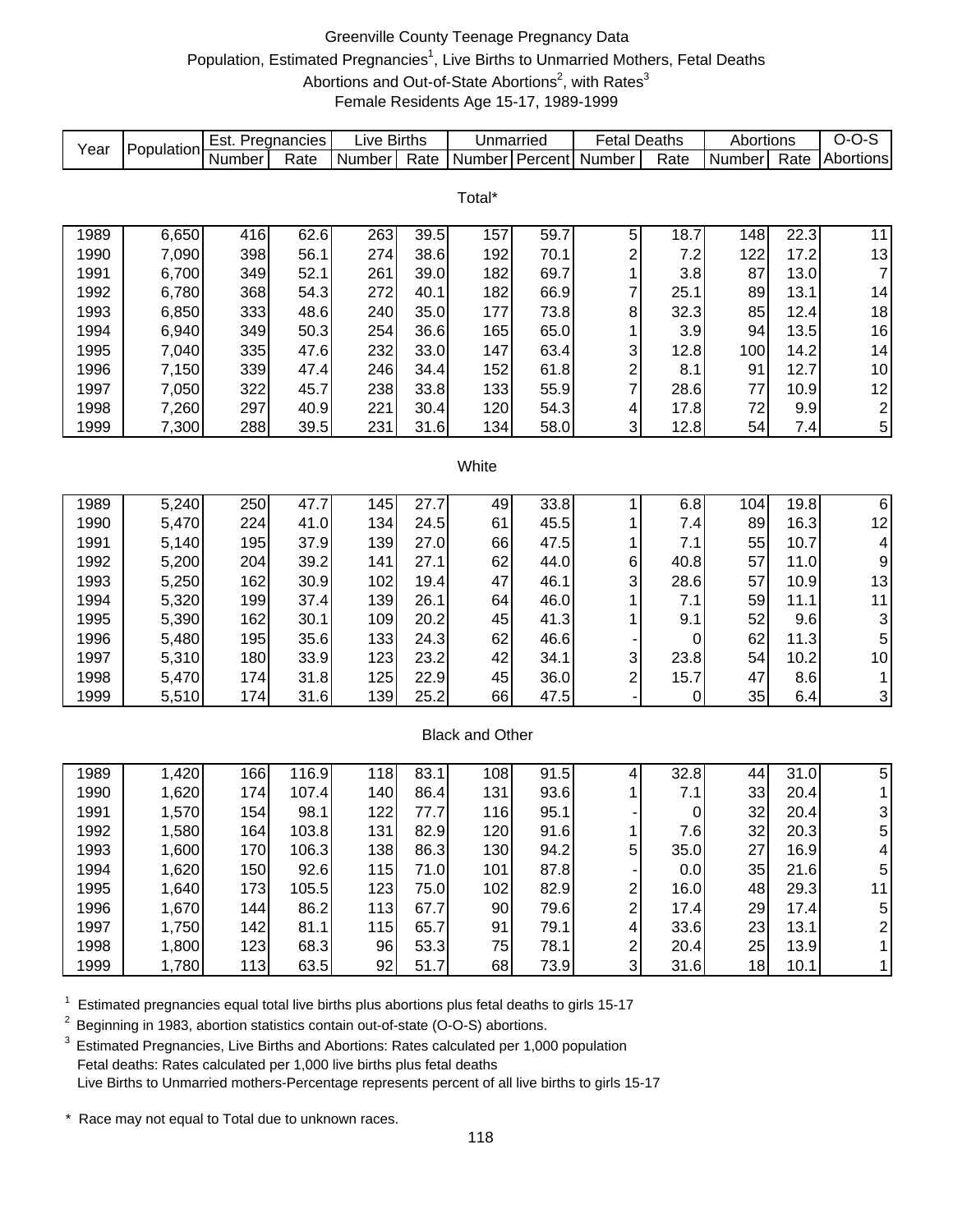# Greenwood County Teenage Pregnancy Data Population, Estimated Pregnancies<sup>1</sup>, Live Births to Unmarried Mothers, Fetal Deaths Abortions and Out-of-State Abortions<sup>2</sup>, with Rates<sup>3</sup> Female Residents Age 15-17, 1989-1999

| Year | Population | Est. Pregnancies |       | <b>Live Births</b> |       | Unmarried              |       | <b>Fetal Deaths</b> |             | Abortions      |      | $O-O-S$                  |
|------|------------|------------------|-------|--------------------|-------|------------------------|-------|---------------------|-------------|----------------|------|--------------------------|
|      |            | Number           | Rate  | Number             | Rate  | Number Percent         |       | Number              | Rate        | Number         | Rate | Abortions                |
|      |            |                  |       |                    |       |                        |       |                     |             |                |      |                          |
|      |            |                  |       |                    |       | Total*                 |       |                     |             |                |      |                          |
| 1989 | 1,310      | 114              | 87.0  | 72                 | 55.0  | 57                     | 79.2  | 3                   | 40.0        | 39             | 29.8 | 5                        |
| 1990 | 1,470      | 117              | 79.6  | 80                 | 54.4  | 68                     | 85.0  |                     | 0           | 37             | 25.2 |                          |
| 1991 | 1,400      | 105              | 75.0  | 76                 | 54.3  | 62                     | 81.6  | 1                   | 13.0        | 28             | 20.0 | 5<br>5                   |
| 1992 | 1,410      | 86               | 61.0  | 61                 | 43.3  | 53                     | 86.9  | 1                   | 16.1        | 24             | 17.0 | 4                        |
| 1993 | 1,410      | 113              | 80.1  | 78                 | 55.3  | 66                     | 84.6  |                     | 0           | 35             | 24.8 | 6                        |
| 1994 | 1,420      | 115              | 81.0  | 92                 | 64.8  | 79                     | 85.9  | $\overline{c}$      | 21.3        | 21             | 14.8 | 1                        |
| 1995 | 1,440      | 125              | 86.8  | 99                 | 68.8  | 88                     | 88.9  |                     | $\mathbf 0$ | 26             | 18.1 | 3                        |
| 1996 | 1,460      | 109              | 74.7  | 83                 | 56.8  | 60                     | 72.3  | 1                   | 11.9        | 25             | 17.1 | 1                        |
| 1997 | 1,460      | 107              | 73.3  | 88                 | 60.3  | 77                     | 87.5  |                     | 0           | 19             | 13.0 | $\overline{\mathbf{c}}$  |
| 1998 | 1,470      | 97               | 66.0  | 75                 | 51.0  | 63                     | 84.0  | 1                   | 13.2        | 21             | 14.3 | $\overline{c}$           |
| 1999 | 1,460      | 78               | 53.4  | 64                 | 43.8  | 50                     | 78.1  | 1                   | 15.4        | 13             | 8.9  | 1                        |
|      |            |                  |       |                    |       |                        |       |                     |             |                |      |                          |
|      |            |                  |       |                    |       | White                  |       |                     |             |                |      |                          |
|      |            |                  |       |                    |       |                        |       |                     |             |                |      |                          |
| 1989 | 800        | 54               | 67.5  | 29                 | 36.3  | 17                     | 58.6  | 1                   | 33.3        | 24             | 30.0 | $\overline{2}$           |
| 1990 | 940        | 47               | 50.0  | 26                 | 27.7  | 17                     | 65.4  |                     | 0           | 21             | 22.3 | 3                        |
| 1991 | 880        | 44               | 50.0  | 27                 | 30.7  | 16                     | 59.3  | 1                   | 35.7        | 16             | 18.2 | $\overline{\mathcal{L}}$ |
| 1992 | 890        | 33               | 37.1  | 23                 | 25.8  | 15                     | 65.2  |                     | 0           | 10             | 11.2 | $\frac{3}{3}$            |
| 1993 | 890        | 44               | 49.4  | 29                 | 32.6  | 18                     | 62.1  |                     | 0           | 15             | 16.9 |                          |
| 1994 | 900        | 39               | 43.3  | 28                 | 31.1  | 16                     | 57.1  | 1                   | 34.5        | 10             | 11.1 | 1                        |
| 1995 | 910        | 43               | 47.3  | 31                 | 34.1  | 20                     | 64.5  |                     | 0           | 12             | 13.2 | $\overline{\mathbf{c}}$  |
| 1996 | 920        | 46               | 50.0  | 36                 | 39.1  | 18                     | 50.0  | 1                   | 27          | 9              | 9.8  |                          |
| 1997 | 900        | 45               | 50.0  | 39                 | 43.3  | 29                     | 74.4  |                     | $\mathbf 0$ | 6              | 6.7  |                          |
| 1998 | 910        | 47               | 51.6  | 36                 | 39.6  | 25                     | 69.4  |                     | 0           | 11             | 12.1 | 1                        |
| 1999 | 910        | 42               | 46.2  | 34                 | 37.4  | 22                     | 64.7  | 1                   | 28.6        | $\overline{7}$ | 7.7  | 1                        |
|      |            |                  |       |                    |       | <b>Black and Other</b> |       |                     |             |                |      |                          |
|      |            |                  |       |                    |       |                        |       |                     |             |                |      |                          |
| 1989 | 510        | 60               | 117.6 | 43                 | 84.3  | 40                     | 93.0  | $\overline{c}$      | 44.4        | 15             | 29.4 | 3                        |
| 1990 | 530        | 70               | 132.1 | 54                 | 101.9 | 51                     | 94.4  |                     | $\mathbf 0$ | 16             | 30.2 | $\boldsymbol{2}$         |
| 1991 | 510        | 61               | 119.6 | 49                 | 96.1  | 46                     | 93.9  |                     | 0           | 12             | 23.5 | $\mathbf 1$              |
| 1992 | 520        | 53               | 101.9 | 38                 | 73.1  | 38                     | 100.0 |                     | 25.6        | 14             | 26.9 |                          |
| 1993 | 520        | 69               | 132.7 | 49                 | 94.2  | 48                     | 98.0  |                     | 0           | 20             | 38.5 | 3                        |
| 1994 | 520        | 76               | 146.2 | 64                 | 123.1 | 63                     | 98.4  | 1                   | 15.4        | 11             | 21.2 |                          |
| 1995 | 530        | 82               | 154.7 | 68                 | 128.3 | 68                     | 100.0 |                     | 0           | 14             | 26.4 |                          |
| 1996 | 530        | 63               | 118.9 | 47                 | 88.7  | 42                     | 89.4  |                     | 0           | 16             | 30.2 |                          |
| 1997 | 560        | 62               | 110.7 | 49                 | 87.5  | 48                     | 98.0  |                     | $\mathbf 0$ | 13             | 23.2 | $\overline{c}$           |
| 1998 | 560        | 50               | 89.3  | 39                 | 69.6  | 38                     | 97.4  | 1                   | 25.0        | 10             | 17.9 | 1                        |
| 1999 | 550        | 36               | 65.5  | 30                 | 54.5  | 28                     | 93.3  |                     | $\pmb{0}$   | $6\phantom{1}$ | 10.9 |                          |

 $1$  Estimated pregnancies equal total live births plus abortions plus fetal deaths to girls 15-17

<sup>2</sup> Beginning in 1983, abortion statistics contain out-of-state (O-O-S) abortions.

 $3$  Estimated Pregnancies, Live Births and Abortions: Rates calculated per 1,000 population Fetal deaths: Rates calculated per 1,000 live births plus fetal deaths Live Births to Unmarried mothers-Percentage represents percent of all live births to girls 15-17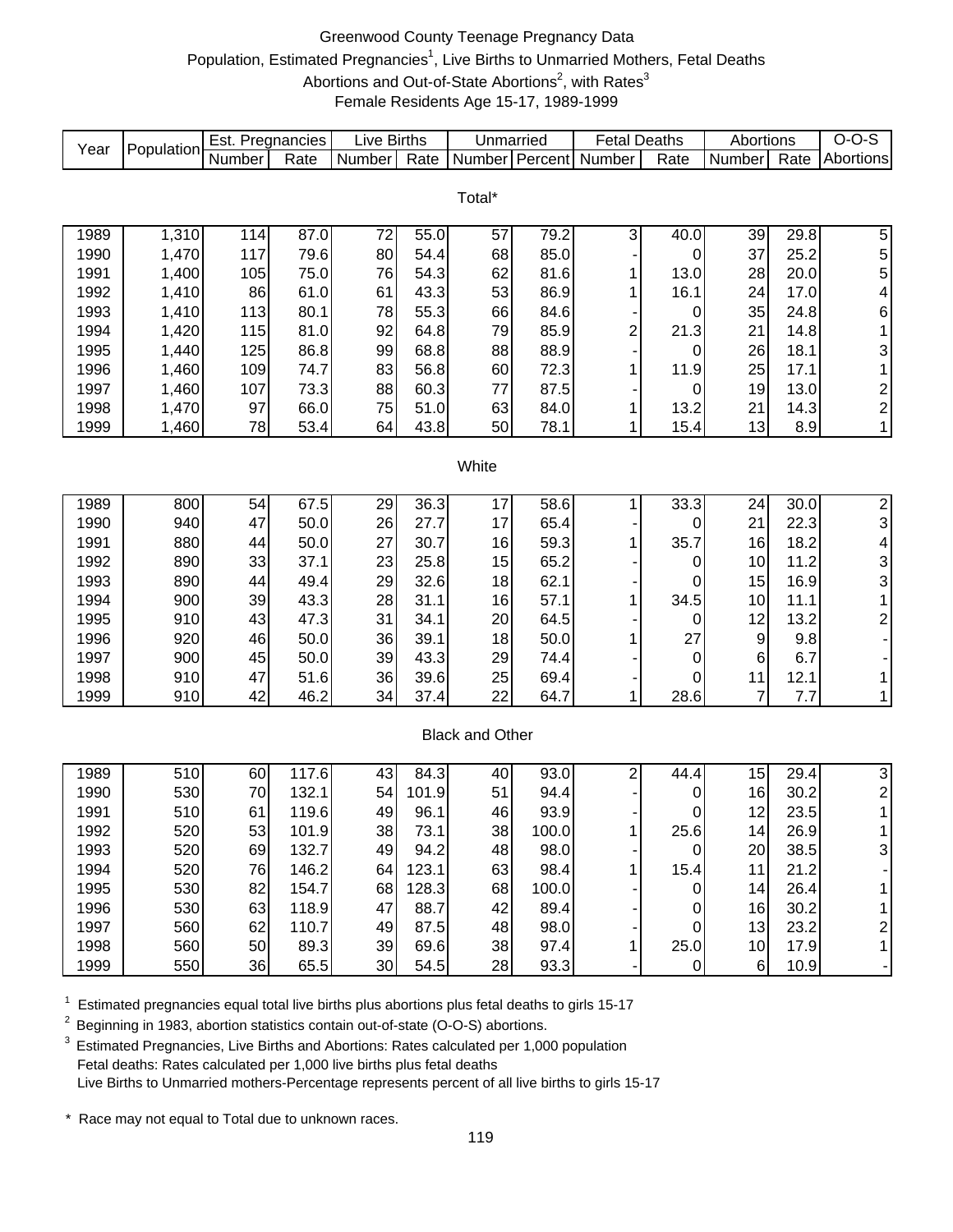# Hampton County Teenage Pregnancy Data Population, Estimated Pregnancies<sup>1</sup>, Live Births to Unmarried Mothers, Fetal Deaths Abortions and Out-of-State Abortions<sup>2</sup>, with Rates<sup>3</sup> Female Residents Age 15-17, 1989-1999

| Year | Population | Est. Pregnancies |       | Live Births    |      | Unmarried               |       | <b>Fetal Deaths</b>     |             | Abortions               |           | $O-O-S$                 |
|------|------------|------------------|-------|----------------|------|-------------------------|-------|-------------------------|-------------|-------------------------|-----------|-------------------------|
|      |            | Number           | Rate  | Number         | Rate |                         |       | Number Percent Number   | Rate        | Number                  | Rate      | Abortions               |
|      |            |                  |       |                |      |                         |       |                         |             |                         |           |                         |
|      |            |                  |       |                |      | Total*                  |       |                         |             |                         |           |                         |
| 1989 | 450        | 41               | 91.1  | 32             | 71.1 | 21                      | 65.6  | $\overline{\mathbf{c}}$ | 58.8        | 7                       | 15.6      | 1                       |
| 1990 | 470        | 23               | 48.9  | 22             | 46.8 | 17                      | 77.3  |                         | 0           | 1                       | 2.1       |                         |
| 1991 | 450        | 38               | 84.4  | 32             | 71.1 | 29                      | 90.6  |                         | 0           | 6                       | 13.3      | $\overline{\mathbf{c}}$ |
| 1992 | 450        | 44               | 97.8  | 33             | 73.3 | 27                      | 81.8  | 1                       | 29.4        | 10                      | 22.2      | $\overline{c}$          |
| 1993 | 450        | 27               | 60.0  | 24             | 53.3 | 20                      | 83.3  |                         | 0           | 3                       | 6.7       | 1                       |
| 1994 | 460        | 31               | 67.4  | 21             | 45.7 | 16                      | 76.2  | 1                       | 45.5        | 9                       | 19.6      | 1                       |
| 1995 | 470        | 33               | 70.2  | 30             | 63.8 | 28                      | 93.3  |                         | 0           | 3                       | 6.4       | 3                       |
| 1996 | 470        | 28               | 59.6  | 22             | 46.8 | 13                      | 59.1  |                         | 0           | 6                       | 12.8      |                         |
| 1997 | 460        | 20               | 43.5  | 16             | 34.8 | 12                      | 75.0  |                         | 0           | 4                       | 8.7       |                         |
| 1998 | 470        | 25               | 53.2  | 22             | 46.8 | 10                      | 45.5  |                         | 0           | 3                       | 6.4       |                         |
| 1999 | 460        | 30               | 65.2  | 26             | 56.5 | 16                      | 61.5  | 1                       | 37.0        | 3                       | 6.5       | $\overline{\mathbf{c}}$ |
|      |            |                  |       |                |      |                         |       |                         |             |                         |           |                         |
|      |            |                  |       |                |      | White                   |       |                         |             |                         |           |                         |
|      |            |                  |       |                |      |                         |       |                         |             |                         |           |                         |
| 1989 | 170        | 13               | 76.5  | 12             | 70.6 | 4                       | 33.3  |                         | 0           | 1                       | 5.9       |                         |
| 1990 | 170        | 5                | 29.4  | 5              | 29.4 |                         | 20.0  |                         | 0           |                         | 0         |                         |
| 1991 | 150        | 6                | 40.0  | 4              | 26.7 | 3                       | 75.0  |                         | 0           | $\overline{\mathbf{c}}$ | 13.3      |                         |
| 1992 | 160        | 9                | 56.3  | 6              | 37.5 | $\overline{\mathbf{c}}$ | 33.3  |                         | 0           | 3                       | 18.8      |                         |
| 1993 | 150        | 4                | 26.7  | 4              | 26.7 | $\overline{\mathbf{c}}$ | 50.0  |                         | 0           |                         | 0         |                         |
| 1994 | 160        | 8                | 50.0  | 4              | 25.0 | 1                       | 25.0  |                         | 0           | 4                       | 25.0      |                         |
| 1995 | 160        | 7                | 43.8  | 7              | 43.8 | 5                       | 71.4  |                         | 0           |                         | 0         |                         |
| 1996 | 160        | 14               | 87.5  | 10             | 62.5 | 3                       | 30.0  |                         | 0           | 4                       | 25.0      |                         |
| 1997 | 150        | 6                | 40.0  | $\,$ 5 $\,$    | 33.3 | 2                       | 40.0  |                         | 0           | 1                       | 6.7       |                         |
| 1998 | 150        | 10               | 66.7  | $\overline{7}$ | 46.7 |                         | 0.0   |                         | 0           | 3                       | 20.0      |                         |
| 1999 | 150        | 10               | 66.7  | 10             | 66.7 | 2                       | 20.0  |                         | $\mathbf 0$ |                         | 0         |                         |
|      |            |                  |       |                |      |                         |       |                         |             |                         |           |                         |
|      |            |                  |       |                |      | <b>Black and Other</b>  |       |                         |             |                         |           |                         |
|      |            |                  |       |                |      |                         |       |                         |             |                         |           |                         |
| 1989 | 290        | 28               | 96.6  | 20             | 69.0 | 17                      | 85.0  | $\overline{c}$          | 90.9        | 6                       | 20.7      | 1                       |
| 1990 | 300        | 18               | 60.0  | 17             | 56.7 | 16                      | 94.1  |                         | 0           | 1                       | 3.3       |                         |
| 1991 | 290        | 32               | 110.3 | 28             | 96.6 | 26                      | 92.9  |                         | 0           | 4                       | 13.8      | $\overline{\mathbf{c}}$ |
| 1992 | 300        | 35               | 116.7 | 27             | 90.0 | 25                      | 92.6  | 1                       | 35.7        | $\overline{7}$          | 23.3      | $\overline{2}$          |
| 1993 | 290        | 23               | 79.3  | 20             | 69.0 | 18                      | 90.0  |                         | $\mathbf 0$ | 3                       | 10.3      |                         |
| 1994 | 300        | 23               | 76.7  | 17             | 56.7 | 15                      | 88.2  | 1                       | 55.6        | 5                       | 16.7      |                         |
| 1995 | 310        | 26               | 83.9  | 23             | 74.2 | 23                      | 100.0 |                         | 0           | 3                       | 9.7       | 3                       |
| 1996 | 310        | 14               | 45.2  | 12             | 38.7 | 10                      | 83.3  |                         | 0           | $\overline{c}$          | 6.5       |                         |
| 1997 | 310        | 14               | 45.2  | 11             | 35.5 | 10                      | 90.9  |                         | 0           | 3                       | 9.7       |                         |
| 1998 | 310        | 15               | 48.4  | 15             | 48.4 | 10                      | 66.7  |                         | $\mathbf 0$ |                         | $\pmb{0}$ |                         |
| 1999 | 300        | 20               | 66.7  | 16             | 53.3 | 14                      | 87.5  | 1                       | 58.8        | $\overline{3}$          | 10.0      | $\overline{\mathbf{c}}$ |

 $1$  Estimated pregnancies equal total live births plus abortions plus fetal deaths to girls 15-17

<sup>2</sup> Beginning in 1983, abortion statistics contain out-of-state (O-O-S) abortions.

 $3$  Estimated Pregnancies, Live Births and Abortions: Rates calculated per 1,000 population Fetal deaths: Rates calculated per 1,000 live births plus fetal deaths Live Births to Unmarried mothers-Percentage represents percent of all live births to girls 15-17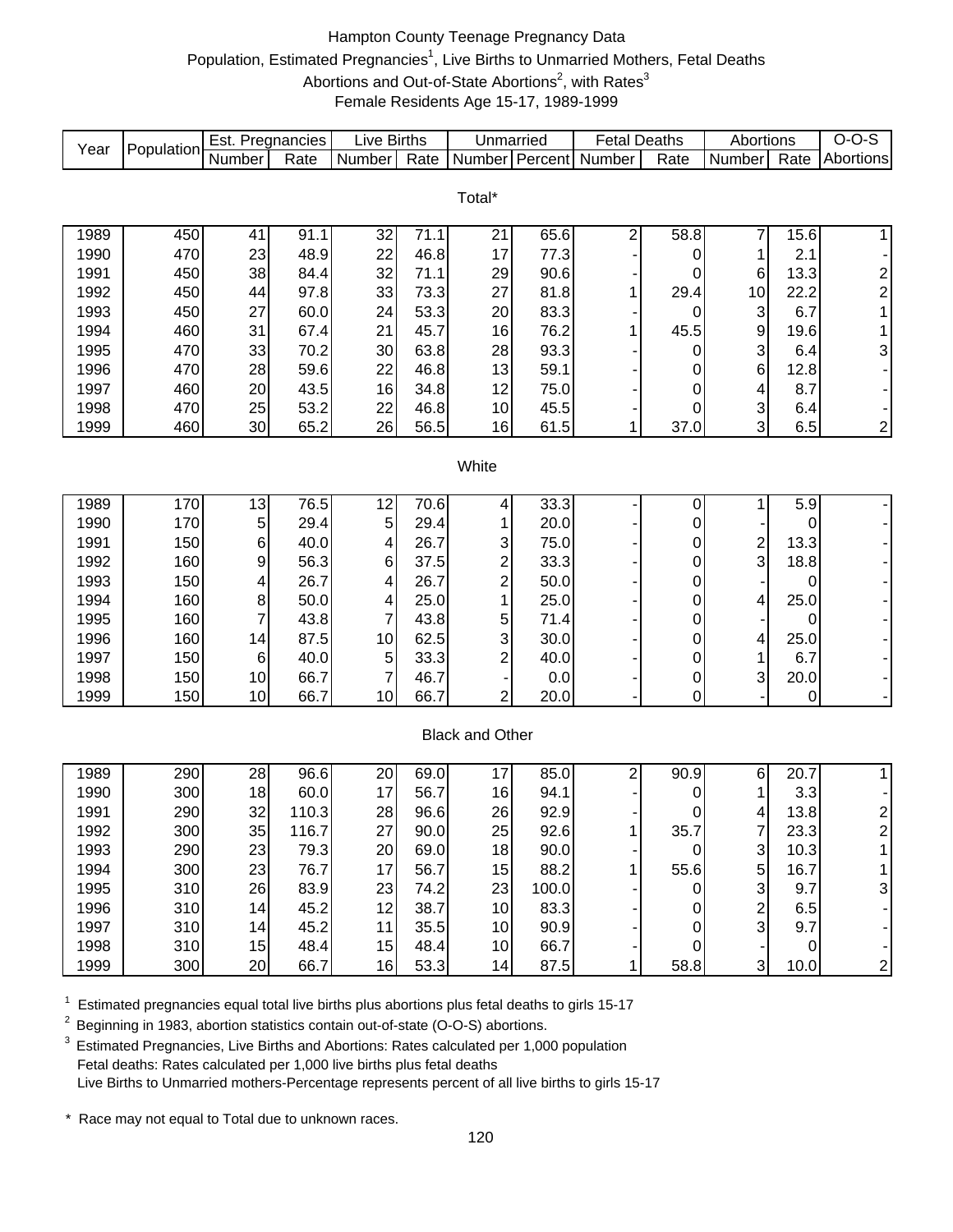# Horry County Teenage Pregnancy Data Population, Estimated Pregnancies<sup>1</sup>, Live Births to Unmarried Mothers, Fetal Deaths Abortions and Out-of-State Abortions<sup>2</sup>, with Rates<sup>3</sup> Female Residents Age 15-17, 1989-1999

| Year | Population | Est. Pregnancies |       | <b>Live Births</b> |       | Unmarried              |      | <b>Fetal Deaths</b>     |                  | Abortions      |      | $O-O-S$                 |
|------|------------|------------------|-------|--------------------|-------|------------------------|------|-------------------------|------------------|----------------|------|-------------------------|
|      |            | Number           | Rate  | Number             | Rate  |                        |      | Number Percent Number   | Rate             | Number         | Rate | Abortions               |
|      |            |                  |       |                    |       |                        |      |                         |                  |                |      |                         |
|      |            |                  |       |                    |       | Total*                 |      |                         |                  |                |      |                         |
| 1989 | 2,720      | 209              | 76.8  | 136                | 50.0  | 99                     | 72.8 |                         | $\boldsymbol{0}$ | 73             | 26.8 | 21                      |
| 1990 | 2,920      | 185              | 63.4  | 133                | 45.5  | 92                     | 69.2 | $\overline{c}$          | 14.8             | 50             | 17.1 | 16                      |
| 1991 | 2,830      | 174              | 61.5  | 125                | 44.2  | 97                     | 77.6 |                         | 0                | 49             | 17.3 | 15                      |
| 1992 | 2,890      | 170              | 58.8  | 131                | 45.3  | 104                    | 79.4 | $\overline{\mathbf{c}}$ | 15.0             | 37             | 12.8 | $18\,$                  |
| 1993 | 2,990      | 152              | 50.8  | 108                | 36.1  | 81                     | 75.0 | $\overline{c}$          | 18.2             | 42             | 14.0 | 15                      |
| 1994 | 2,900      | 180              | 62.1  | 128                | 44.1  | 102                    | 79.7 | 1                       | 7.8              | 51             | 17.6 | 21                      |
| 1995 | 3,000      | 171              | 57.0  | 130                | 43.3  | 90                     | 69.2 | 3                       | 22.6             | 38             | 12.7 | 5                       |
| 1996 | 3,110      | 167              | 53.7  | 122                | 39.2  | 82                     | 67.2 | 4                       | 31.7             | 41             | 13.2 | 12                      |
| 1997 | 3,150      | 174              | 55.2  | 125                | 39.7  | 95                     | 76.0 |                         |                  | 49             | 15.6 |                         |
| 1998 | 3,210      | 174              | 54.2  | 142                | 44.2  | 87                     | 61.3 |                         | 0                | 32             | 10.0 | 22<br>11                |
| 1999 | 3,250      | 148              | 45.5  | 109                | 33.5  | 56                     | 51.4 | $\overline{2}$          | 0<br>18.0        | 37             | 11.4 | 17                      |
|      |            |                  |       |                    |       |                        |      |                         |                  |                |      |                         |
|      |            |                  |       |                    |       | White                  |      |                         |                  |                |      |                         |
|      |            |                  |       |                    |       |                        |      |                         |                  |                |      |                         |
| 1989 | 1,900      | 115              | 60.5  | 65                 | 34.2  | 34                     | 52.3 |                         | $\pmb{0}$        | 50             | 26.3 | $\overline{14}$         |
| 1990 | 2,150      | 107              | 49.8  | 67                 | 31.2  | 34                     | 50.7 | 1                       | 14.7             | 39             | 18.1 | 13                      |
| 1991 | 2,060      | 88               | 42.7  | 56                 | 27.2  | 32                     | 57.1 |                         | 0                | 32             | 15.5 | 11                      |
| 1992 | 2,110      | 83               | 39.3  | 53                 | 25.1  | 30                     | 56.6 |                         | 0                | 30             | 14.2 | 16                      |
| 1993 | 2,180      | 79               | 36.2  | 47                 | 21.6  | 23                     | 48.9 |                         | $\mathbf 0$      | 32             | 14.7 | 14                      |
| 1994 | 2,120      | 87               | 41.0  | 52                 | 24.5  | 33                     | 63.5 |                         | 0                | 35             | 16.5 | 17                      |
| 1995 | 2,190      | 89               | 40.6  | 67                 | 30.6  | 38                     | 56.7 | 1                       | 14.7             | 21             | 9.6  |                         |
| 1996 | 2,270      | 92               | 40.5  | 58                 | 25.6  | 27                     | 46.6 | $\overline{c}$          | 33.3             | 32             | 14.1 | $\frac{2}{9}$           |
| 1997 | 2,240      | 106              | 47.3  | 67                 | 29.9  | 48                     | 71.6 |                         | 0                | 39             | 17.4 | $16\,$                  |
| 1998 | 2,290      | 102              | 44.5  | 73                 | 31.9  | 42                     | 57.5 |                         | 0                | 29             | 12.7 | $\boldsymbol{9}$        |
| 1999 | 2,330      | 98               | 42.1  | 71                 | 30.5  | 29                     | 40.8 |                         | 0                | 27             | 11.6 | 12                      |
|      |            |                  |       |                    |       |                        |      |                         |                  |                |      |                         |
|      |            |                  |       |                    |       | <b>Black and Other</b> |      |                         |                  |                |      |                         |
|      |            |                  |       |                    |       |                        |      |                         |                  |                |      |                         |
| 1989 | 820        | 93               | 113.4 | 71                 | 86.6  | 65                     | 91.5 |                         | 0                | 22             | 26.8 | $\boldsymbol{6}$        |
| 1990 | 770        | 78               | 101.3 | 66                 | 85.7  | 58                     | 87.9 | 1                       | 14.9             | 11             | 14.3 | 3                       |
| 1991 | 770        | 86               | 111.7 | 69                 | 89.6  | 65                     | 94.2 |                         | 0                | 17             | 22.1 | $\overline{\mathbf{4}}$ |
| 1992 | 780        | 87               | 111.5 | 78                 | 100.0 | 74                     | 94.9 | $\overline{2}$          | 25.0             | $\overline{7}$ | 9.0  | $\overline{2}$          |
| 1993 | 810        | 73               | 90.1  | 61                 | 75.3  | 58                     | 95.1 | 2                       | 31.7             | 10             | 12.3 | 1                       |
| 1994 | 790        | 93               | 117.7 | 76                 | 96.2  | 69                     | 90.8 | 1                       | 13.0             | 16             | 20.3 | $\overline{\mathbf{4}}$ |
| 1995 | 810        | 82               | 101.2 | 63                 | 77.8  | 52                     | 82.5 | $\overline{c}$          | 30.8             | 17             | 21.0 | 3                       |
| 1996 | 840        | 75               | 89.3  | 64                 | 76.2  | 55                     | 85.9 | $\overline{2}$          | 30.3             | 9              | 10.7 | 3                       |
| 1997 | 910        | 68               | 74.7  | 58                 | 63.7  | 47                     | 81.0 |                         | 0                | 10             | 11.0 | $\,6$                   |
| 1998 | 920        | 71               | 77.2  | 69                 | 75.0  | 45                     | 65.2 |                         | 0                | $\mathbf{2}$   | 2.2  | $\mathbf 1$             |
| 1999 | 930        | 50               | 53.8  | 38                 | 40.9  | 27                     | 71.1 | $\overline{2}$          | 50.0             | 10             | 10.8 | 5                       |

 $1$  Estimated pregnancies equal total live births plus abortions plus fetal deaths to girls 15-17

<sup>2</sup> Beginning in 1983, abortion statistics contain out-of-state (O-O-S) abortions.

 $3$  Estimated Pregnancies, Live Births and Abortions: Rates calculated per 1,000 population Fetal deaths: Rates calculated per 1,000 live births plus fetal deaths Live Births to Unmarried mothers-Percentage represents percent of all live births to girls 15-17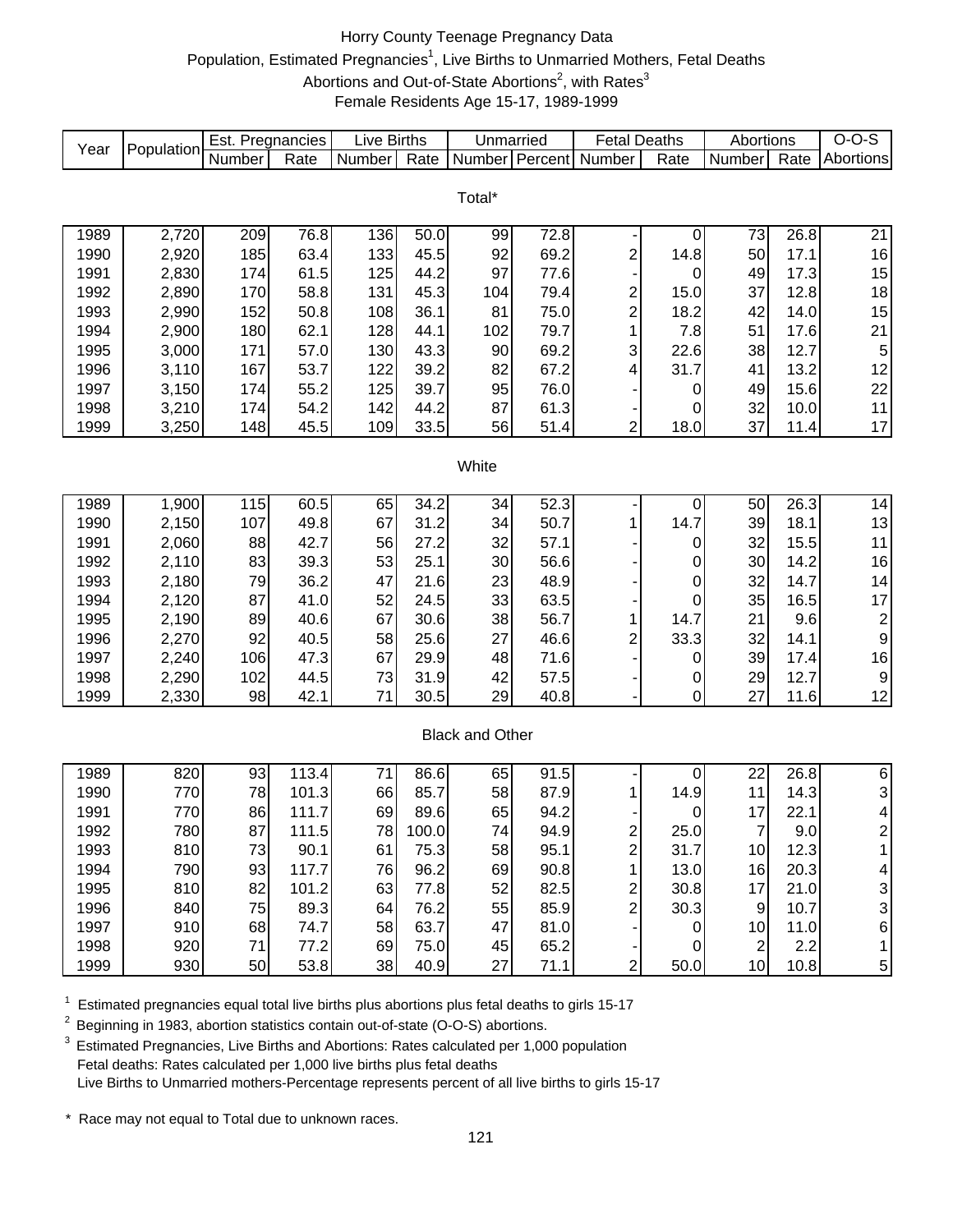# Jasper County Teenage Pregnancy Data Population, Estimated Pregnancies<sup>1</sup>, Live Births to Unmarried Mothers, Fetal Deaths Abortions and Out-of-State Abortions<sup>2</sup>, with Rates<sup>3</sup> Female Residents Age 15-17, 1989-1999

| Year | Population | Est. Pregnancies |                   | <b>Live Births</b> |       | Unmarried              |       | <b>Fetal Deaths</b> |                  | Abortions               |      | $O-O-S$                                         |
|------|------------|------------------|-------------------|--------------------|-------|------------------------|-------|---------------------|------------------|-------------------------|------|-------------------------------------------------|
|      |            | Number           | Rate              | Number             | Rate  | Number                 |       | Percent Number      | Rate             | Number                  | Rate | Abortions                                       |
|      |            |                  |                   |                    |       |                        |       |                     |                  |                         |      |                                                 |
|      |            |                  |                   |                    |       | Total*                 |       |                     |                  |                         |      |                                                 |
| 1989 | 360        | 30               | 83.3              | 23                 | 63.9  | 17                     | 73.9  |                     | 0                | 7                       | 19.4 | $\mathbf{1}$                                    |
| 1990 | 360        | 41               | 113.9             | 30                 | 83.3  | 22                     | 73.3  | 2                   | 62.5             | 9                       | 25.0 | $\overline{\mathbf{c}}$                         |
| 1991 | 350        | 33               | 94.3              | 27                 | 77.1  | 21                     | 77.8  | 1                   | 35.7             | 5                       | 14.3 | $\mathbf{1}$                                    |
| 1992 | 350        | 30               | 85.7              | 23                 | 65.7  | 21                     | 91.3  | 1                   | 41.7             | $\,6$                   | 17.1 |                                                 |
| 1993 | 350        | 25               | 71.4              | 15                 | 42.9  | 11                     | 73.3  |                     | 0                | 10                      | 28.6 | $\begin{array}{c} 2 \\ 3 \\ 5 \\ 3 \end{array}$ |
| 1994 | 360        | 31               | 86.1              | 23                 | 63.9  | 19                     | 82.6  |                     | 0                | 8                       | 22.2 |                                                 |
| 1995 | 360        | 29               | 80.6              | 22                 | 61.1  | 21                     | 95.5  |                     | 0                | $\overline{7}$          | 19.4 |                                                 |
| 1996 | 360        | 26               | 72.2              | 26                 | 72.2  | 17                     | 65.4  |                     | 0                |                         | 0    |                                                 |
| 1997 | 370        | 29               | 78.4              | 23                 | 62.2  | 14                     | 60.9  |                     | 0                | 6                       | 16.2 | 4                                               |
| 1998 | 370        | 35               | 94.6              | 31                 | 83.8  | 23                     | 74.2  |                     | $\boldsymbol{0}$ | 4                       | 10.8 | $\mathbf{1}$                                    |
| 1999 | 370        | 22               | 59.5              | 16                 | 43.2  | 14                     | 87.5  |                     | $\boldsymbol{0}$ | 6                       | 16.2 | $\overline{\mathbf{c}}$                         |
|      |            |                  |                   |                    |       |                        |       |                     |                  |                         |      |                                                 |
|      |            |                  |                   |                    |       | White                  |       |                     |                  |                         |      |                                                 |
|      |            |                  |                   |                    |       |                        |       |                     |                  |                         |      |                                                 |
| 1989 | 130        | 12               | 92.3              | 9                  | 69.2  | 3                      | 33.3  |                     | 0                | 3                       | 23.1 | $\mathbf{1}$                                    |
| 1990 | 130        | $\, 8$           | 61.5              | 5                  | 38.5  |                        | 0     |                     | 0                | 3                       | 23.1 | $\mathbf 1$                                     |
| 1991 | 120        | 13               | 108.3             | 9                  | 75.0  | 4                      | 44.4  | 1                   | 100.0            | 3                       | 25.0 | 1                                               |
| 1992 | 120        | 11               | 91.7              | 7                  | 58.3  | 5                      | 71.4  |                     | 0                | 4                       | 33.3 | $\mathbf 1$                                     |
| 1993 | 120        | $\,6$            | 50.0              | 4                  | 33.3  | 1                      | 25.0  |                     | 0                | $\overline{\mathbf{c}}$ | 16.7 |                                                 |
| 1994 | 120        | 7                | 58.3              | 4                  | 33.3  | 1                      | 25.0  |                     | 0                | 3                       | 25.0 | $\overline{\mathbf{c}}$                         |
| 1995 | 120        | 7                | 58.3              | 4                  | 33.3  | 3                      | 75.0  |                     | 0                | 3                       | 25.0 |                                                 |
| 1996 | 120        | 6                | 50.0              | 6                  | 50.0  | $\overline{c}$         | 33.3  |                     | 0                |                         | 0.0  |                                                 |
| 1997 | 120        | 6                | 50.0              | 4                  | 33.3  |                        | 0     |                     | 0                | $\overline{\mathbf{c}}$ | 16.7 | $\mathbf{1}$                                    |
| 1998 | 120        | 10               | 83.3              | 9                  | 75.0  | 5                      | 55.6  |                     | 0                | 1                       | 8.3  | $\mathbf 1$                                     |
| 1999 | 120        | $\overline{3}$   | 25.0              | 3                  | 25.0  | 1                      | 33.3  |                     | $\mathbf 0$      |                         | 0    | $\overline{\phantom{a}}$                        |
|      |            |                  |                   |                    |       |                        |       |                     |                  |                         |      |                                                 |
|      |            |                  |                   |                    |       | <b>Black and Other</b> |       |                     |                  |                         |      |                                                 |
|      |            |                  |                   |                    |       |                        |       |                     |                  |                         |      |                                                 |
| 1989 | 230        | 18               | $\overline{78.3}$ | 14                 | 60.9  | 14                     | 100.0 |                     | 0                | 4                       | 17.4 |                                                 |
| 1990 | 240        | 33               | 137.5             | 25                 | 104.2 | 22                     | 88.0  | 2                   | 74.1             | 6                       | 25.0 | 1                                               |
| 1991 | 230        | 20               | 87.0              | 18                 | 78.3  | 17                     | 94.4  |                     | 0                | $\frac{2}{2}$           | 8.7  |                                                 |
| 1992 | 230        | 19               | 82.6              | 16                 | 69.6  | 16                     | 100.0 | 1                   | 58.8             |                         | 8.7  | 1                                               |
| 1993 | 230        | 19               | 82.6              | 11                 | 47.8  | 10                     | 90.9  |                     | 0                | $\bf 8$                 | 34.8 | 3                                               |
| 1994 | 230        | 24               | 104.3             | 19                 | 82.6  | 18                     | 94.7  |                     | 0                | $\overline{5}$          | 21.7 | 3                                               |
| 1995 | 240        | 22               | 91.7              | 18                 | 75.0  | 18                     | 100.0 |                     | 0                | 4                       | 16.7 | 3                                               |
| 1996 | 240        | 20               | 83.3              | 20                 | 83.3  | 15                     | 75.0  |                     | 0                |                         | 0    |                                                 |
| 1997 | 250        | 23               | 92.0              | 19                 | 76.0  | 14                     | 73.7  |                     | 0                | 4                       | 16.0 | 3                                               |
| 1998 | 250        | 25               | 100.0             | 22                 | 88.0  | 18                     | 81.8  |                     | $\pmb{0}$        | $\mathbf{3}$            | 12.0 |                                                 |
| 1999 | 250        | 19               | 76.0              | 13                 | 52.0  | 13                     | 100.0 |                     | $\boldsymbol{0}$ | $6\phantom{1}$          | 24.0 | $\overline{\mathbf{c}}$                         |

 $1$  Estimated pregnancies equal total live births plus abortions plus fetal deaths to girls 15-17

<sup>2</sup> Beginning in 1983, abortion statistics contain out-of-state (O-O-S) abortions.

 $3$  Estimated Pregnancies, Live Births and Abortions: Rates calculated per 1,000 population Fetal deaths: Rates calculated per 1,000 live births plus fetal deaths Live Births to Unmarried mothers-Percentage represents percent of all live births to girls 15-17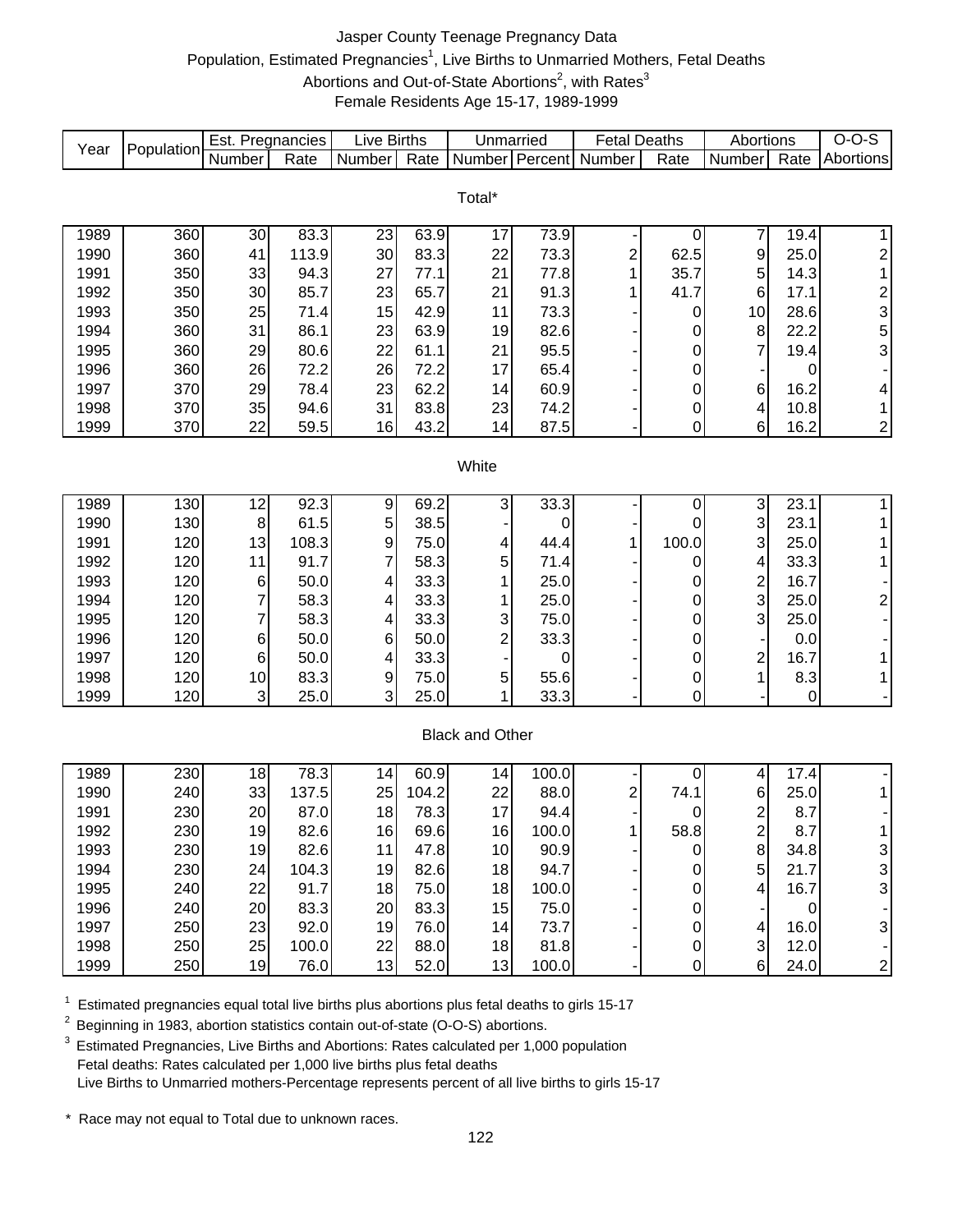# Kershaw County Teenage Pregnancy Data Population, Estimated Pregnancies<sup>1</sup>, Live Births to Unmarried Mothers, Fetal Deaths Abortions and Out-of-State Abortions<sup>2</sup>, with Rates<sup>3</sup> Female Residents Age 15-17, 1989-1999

| Number Percent<br>Number<br>Number<br>Number<br>Rate<br>Rate<br>Number<br>Rate<br>Rate<br>Abortions<br>Total*<br>1,060<br>56<br>52.8<br>19<br>5<br>1989<br>37<br>34.9<br>73.0<br>0<br>17.9<br>27<br>33<br>970<br>51<br>52.6<br>23<br>69.7<br>18<br>1990<br>34.0<br>18.6<br>0<br>1<br>$\frac{3}{3}$<br>920<br>55.4<br>32<br>20<br>62.5<br>1991<br>51<br>34.8<br>19<br>20.7<br>0<br>35<br>930<br>58.1<br>37.6<br>1992<br>54<br>26<br>74.3<br>0<br>19<br>20.4<br>$\overline{c}$<br>940<br>49<br>52.1<br>63.3<br>23.4<br>1993<br>71<br>75.5<br>31<br>22<br>0<br>$\overline{\mathbf{c}}$<br>960<br>45.8<br>1994<br>59<br>61.5<br>44<br>31<br>70.5<br>22.2<br>14<br>14.6<br>1<br>970<br>52<br>53.6<br>1<br>1995<br>40<br>41.2<br>29<br>72.5<br>12<br>12.4<br>0<br>$\overline{\mathbf{c}}$<br>980<br>67<br>60.8<br>1996<br>68.4<br>51<br>52.0<br>31<br>19.2<br>15<br>15.3<br>1<br>3<br>980<br>41.8<br>23.8<br>1997<br>59<br>60.2<br>15<br>36.6<br>17<br>17.3<br>41<br>1<br>1,000<br>42.0<br>28.0<br>35.7<br>1998<br>42<br>28<br>14.0<br>4<br>10<br>14<br>0<br>5<br>1999<br>1,000<br>63<br>50<br>50.0<br>27<br>54.0<br>13<br>13.0<br>63.0<br>0<br>White<br>55.0<br>3<br>1989<br>710<br>47.9<br>28.2<br>19.7<br>34<br>20<br>11<br>0<br>14<br>660<br>32<br>18<br>27.3<br>44.4<br>1990<br>48.5<br>8<br>14<br>21.2<br>$\mathbf{1}$<br>0<br>620<br>20<br>32.3<br>45.0<br>1<br>1991<br>29<br>46.8<br>14.5<br>9<br>0<br>9<br>$\begin{array}{c} 3 \\ 2 \\ 2 \end{array}$<br>630<br>32<br>1992<br>19<br>30.2<br>13<br>50.8<br>11<br>57.9<br>0<br>20.6<br>630<br>1993<br>36<br>25<br>39.7<br>32.0<br>57.1<br>8<br>11<br>17.5<br>0<br>650<br>31<br>22<br>33.8<br>43.5<br>1994<br>47.7<br>9<br>40.9<br>12.3<br>8<br>1<br>$\mathbf 1$<br>660<br>26<br>19<br>28.8<br>7<br>1995<br>39.4<br>10<br>52.6<br>10.6<br>0<br>$\overline{c}$<br>660<br>28<br>42.4<br>12<br>42.9<br>7<br>1996<br>36<br>54.5<br>34.5<br>10.6<br>1<br>650<br>25<br>16<br>25.0<br>58.8<br>8<br>1997<br>38.5<br>24.6<br>12.3<br>4<br>1<br>$\overline{\mathbf{c}}$<br>660<br>25<br>2<br>9<br>1998<br>37.9<br>16<br>24.2<br>12.5<br>13.6<br>0<br>37<br>7<br>$\overline{c}$<br>1999<br>660<br>30<br>45.5<br>13<br>43.3<br>56.1<br>10.6<br>0<br><b>Black and Other</b><br>$\overline{2}$<br>350<br>22<br>62.9<br>5<br>1989<br>48.6<br>16<br>94.1<br>$\boldsymbol{0}$<br>14.3<br>17<br>310<br>19<br>48.4<br>15<br>1990<br>61.3<br>15<br>100.0<br>12.9<br>4<br>0<br>300<br>22<br>73.3<br>12<br>40.0<br>91.7<br>33.3<br>$\overline{\mathbf{c}}$<br>1991<br>11<br>10<br>$\pmb{0}$<br>53.3<br>300<br>22<br>73.3<br>15<br>93.8<br>1992<br>16<br>20.0<br>6<br>U<br>310<br>35<br>23<br>95.8<br>35.5<br>1993<br>112.9<br>24<br>77.4<br>11<br>$\pmb{0}$<br>310<br>28<br>22<br>71.0<br>22<br>100.0<br>1994<br>90.3<br>$\,6$<br>19.4<br>0<br>320<br>1995<br>26<br>21<br>65.6<br>90.5<br>5<br>81.3<br>19<br>15.6<br>0<br>320<br>23<br>31<br>96.9<br>71.9<br>82.6<br>8<br>25.0<br>1996<br>19<br>0<br>330<br>25<br>34<br>103.0<br>75.8<br>44.0<br>9<br>27.3<br>1997<br>11<br>$\mathbf 0$<br>3<br>$\overline{c}$<br>12<br>340<br>17<br>35.3<br>66.7<br>5<br>1998<br>50.0<br>8<br>14.7<br>$\pmb{0}$<br>20<br>58.8<br>$\boldsymbol{0}$<br>$6\overline{6}$<br>17.6 | Year | Population | Est. Pregnancies |      | <b>Live Births</b> | Unmarried |      | <b>Fetal Deaths</b> | Abortions | $O-O-S$ |
|-----------------------------------------------------------------------------------------------------------------------------------------------------------------------------------------------------------------------------------------------------------------------------------------------------------------------------------------------------------------------------------------------------------------------------------------------------------------------------------------------------------------------------------------------------------------------------------------------------------------------------------------------------------------------------------------------------------------------------------------------------------------------------------------------------------------------------------------------------------------------------------------------------------------------------------------------------------------------------------------------------------------------------------------------------------------------------------------------------------------------------------------------------------------------------------------------------------------------------------------------------------------------------------------------------------------------------------------------------------------------------------------------------------------------------------------------------------------------------------------------------------------------------------------------------------------------------------------------------------------------------------------------------------------------------------------------------------------------------------------------------------------------------------------------------------------------------------------------------------------------------------------------------------------------------------------------------------------------------------------------------------------------------------------------------------------------------------------------------------------------------------------------------------------------------------------------------------------------------------------------------------------------------------------------------------------------------------------------------------------------------------------------------------------------------------------------------------------------------------------------------------------------------------------------------------------------------------------------------------------------------------------------------------------------------------------------------------------------------------------------------------------------------------------------------------------------------------------------------------------------------------------------------------------------------------------------------------------------------------------------------------------------------------------------------------------------------------------------------------------------------------------------------------------------------------------|------|------------|------------------|------|--------------------|-----------|------|---------------------|-----------|---------|
|                                                                                                                                                                                                                                                                                                                                                                                                                                                                                                                                                                                                                                                                                                                                                                                                                                                                                                                                                                                                                                                                                                                                                                                                                                                                                                                                                                                                                                                                                                                                                                                                                                                                                                                                                                                                                                                                                                                                                                                                                                                                                                                                                                                                                                                                                                                                                                                                                                                                                                                                                                                                                                                                                                                                                                                                                                                                                                                                                                                                                                                                                                                                                                                         |      |            |                  |      |                    |           |      |                     |           |         |
|                                                                                                                                                                                                                                                                                                                                                                                                                                                                                                                                                                                                                                                                                                                                                                                                                                                                                                                                                                                                                                                                                                                                                                                                                                                                                                                                                                                                                                                                                                                                                                                                                                                                                                                                                                                                                                                                                                                                                                                                                                                                                                                                                                                                                                                                                                                                                                                                                                                                                                                                                                                                                                                                                                                                                                                                                                                                                                                                                                                                                                                                                                                                                                                         |      |            |                  |      |                    |           |      |                     |           |         |
|                                                                                                                                                                                                                                                                                                                                                                                                                                                                                                                                                                                                                                                                                                                                                                                                                                                                                                                                                                                                                                                                                                                                                                                                                                                                                                                                                                                                                                                                                                                                                                                                                                                                                                                                                                                                                                                                                                                                                                                                                                                                                                                                                                                                                                                                                                                                                                                                                                                                                                                                                                                                                                                                                                                                                                                                                                                                                                                                                                                                                                                                                                                                                                                         |      |            |                  |      |                    |           |      |                     |           |         |
|                                                                                                                                                                                                                                                                                                                                                                                                                                                                                                                                                                                                                                                                                                                                                                                                                                                                                                                                                                                                                                                                                                                                                                                                                                                                                                                                                                                                                                                                                                                                                                                                                                                                                                                                                                                                                                                                                                                                                                                                                                                                                                                                                                                                                                                                                                                                                                                                                                                                                                                                                                                                                                                                                                                                                                                                                                                                                                                                                                                                                                                                                                                                                                                         |      |            |                  |      |                    |           |      |                     |           |         |
|                                                                                                                                                                                                                                                                                                                                                                                                                                                                                                                                                                                                                                                                                                                                                                                                                                                                                                                                                                                                                                                                                                                                                                                                                                                                                                                                                                                                                                                                                                                                                                                                                                                                                                                                                                                                                                                                                                                                                                                                                                                                                                                                                                                                                                                                                                                                                                                                                                                                                                                                                                                                                                                                                                                                                                                                                                                                                                                                                                                                                                                                                                                                                                                         |      |            |                  |      |                    |           |      |                     |           |         |
|                                                                                                                                                                                                                                                                                                                                                                                                                                                                                                                                                                                                                                                                                                                                                                                                                                                                                                                                                                                                                                                                                                                                                                                                                                                                                                                                                                                                                                                                                                                                                                                                                                                                                                                                                                                                                                                                                                                                                                                                                                                                                                                                                                                                                                                                                                                                                                                                                                                                                                                                                                                                                                                                                                                                                                                                                                                                                                                                                                                                                                                                                                                                                                                         |      |            |                  |      |                    |           |      |                     |           |         |
|                                                                                                                                                                                                                                                                                                                                                                                                                                                                                                                                                                                                                                                                                                                                                                                                                                                                                                                                                                                                                                                                                                                                                                                                                                                                                                                                                                                                                                                                                                                                                                                                                                                                                                                                                                                                                                                                                                                                                                                                                                                                                                                                                                                                                                                                                                                                                                                                                                                                                                                                                                                                                                                                                                                                                                                                                                                                                                                                                                                                                                                                                                                                                                                         |      |            |                  |      |                    |           |      |                     |           |         |
|                                                                                                                                                                                                                                                                                                                                                                                                                                                                                                                                                                                                                                                                                                                                                                                                                                                                                                                                                                                                                                                                                                                                                                                                                                                                                                                                                                                                                                                                                                                                                                                                                                                                                                                                                                                                                                                                                                                                                                                                                                                                                                                                                                                                                                                                                                                                                                                                                                                                                                                                                                                                                                                                                                                                                                                                                                                                                                                                                                                                                                                                                                                                                                                         |      |            |                  |      |                    |           |      |                     |           |         |
|                                                                                                                                                                                                                                                                                                                                                                                                                                                                                                                                                                                                                                                                                                                                                                                                                                                                                                                                                                                                                                                                                                                                                                                                                                                                                                                                                                                                                                                                                                                                                                                                                                                                                                                                                                                                                                                                                                                                                                                                                                                                                                                                                                                                                                                                                                                                                                                                                                                                                                                                                                                                                                                                                                                                                                                                                                                                                                                                                                                                                                                                                                                                                                                         |      |            |                  |      |                    |           |      |                     |           |         |
|                                                                                                                                                                                                                                                                                                                                                                                                                                                                                                                                                                                                                                                                                                                                                                                                                                                                                                                                                                                                                                                                                                                                                                                                                                                                                                                                                                                                                                                                                                                                                                                                                                                                                                                                                                                                                                                                                                                                                                                                                                                                                                                                                                                                                                                                                                                                                                                                                                                                                                                                                                                                                                                                                                                                                                                                                                                                                                                                                                                                                                                                                                                                                                                         |      |            |                  |      |                    |           |      |                     |           |         |
|                                                                                                                                                                                                                                                                                                                                                                                                                                                                                                                                                                                                                                                                                                                                                                                                                                                                                                                                                                                                                                                                                                                                                                                                                                                                                                                                                                                                                                                                                                                                                                                                                                                                                                                                                                                                                                                                                                                                                                                                                                                                                                                                                                                                                                                                                                                                                                                                                                                                                                                                                                                                                                                                                                                                                                                                                                                                                                                                                                                                                                                                                                                                                                                         |      |            |                  |      |                    |           |      |                     |           |         |
|                                                                                                                                                                                                                                                                                                                                                                                                                                                                                                                                                                                                                                                                                                                                                                                                                                                                                                                                                                                                                                                                                                                                                                                                                                                                                                                                                                                                                                                                                                                                                                                                                                                                                                                                                                                                                                                                                                                                                                                                                                                                                                                                                                                                                                                                                                                                                                                                                                                                                                                                                                                                                                                                                                                                                                                                                                                                                                                                                                                                                                                                                                                                                                                         |      |            |                  |      |                    |           |      |                     |           |         |
|                                                                                                                                                                                                                                                                                                                                                                                                                                                                                                                                                                                                                                                                                                                                                                                                                                                                                                                                                                                                                                                                                                                                                                                                                                                                                                                                                                                                                                                                                                                                                                                                                                                                                                                                                                                                                                                                                                                                                                                                                                                                                                                                                                                                                                                                                                                                                                                                                                                                                                                                                                                                                                                                                                                                                                                                                                                                                                                                                                                                                                                                                                                                                                                         |      |            |                  |      |                    |           |      |                     |           |         |
|                                                                                                                                                                                                                                                                                                                                                                                                                                                                                                                                                                                                                                                                                                                                                                                                                                                                                                                                                                                                                                                                                                                                                                                                                                                                                                                                                                                                                                                                                                                                                                                                                                                                                                                                                                                                                                                                                                                                                                                                                                                                                                                                                                                                                                                                                                                                                                                                                                                                                                                                                                                                                                                                                                                                                                                                                                                                                                                                                                                                                                                                                                                                                                                         |      |            |                  |      |                    |           |      |                     |           |         |
|                                                                                                                                                                                                                                                                                                                                                                                                                                                                                                                                                                                                                                                                                                                                                                                                                                                                                                                                                                                                                                                                                                                                                                                                                                                                                                                                                                                                                                                                                                                                                                                                                                                                                                                                                                                                                                                                                                                                                                                                                                                                                                                                                                                                                                                                                                                                                                                                                                                                                                                                                                                                                                                                                                                                                                                                                                                                                                                                                                                                                                                                                                                                                                                         |      |            |                  |      |                    |           |      |                     |           |         |
|                                                                                                                                                                                                                                                                                                                                                                                                                                                                                                                                                                                                                                                                                                                                                                                                                                                                                                                                                                                                                                                                                                                                                                                                                                                                                                                                                                                                                                                                                                                                                                                                                                                                                                                                                                                                                                                                                                                                                                                                                                                                                                                                                                                                                                                                                                                                                                                                                                                                                                                                                                                                                                                                                                                                                                                                                                                                                                                                                                                                                                                                                                                                                                                         |      |            |                  |      |                    |           |      |                     |           |         |
|                                                                                                                                                                                                                                                                                                                                                                                                                                                                                                                                                                                                                                                                                                                                                                                                                                                                                                                                                                                                                                                                                                                                                                                                                                                                                                                                                                                                                                                                                                                                                                                                                                                                                                                                                                                                                                                                                                                                                                                                                                                                                                                                                                                                                                                                                                                                                                                                                                                                                                                                                                                                                                                                                                                                                                                                                                                                                                                                                                                                                                                                                                                                                                                         |      |            |                  |      |                    |           |      |                     |           |         |
|                                                                                                                                                                                                                                                                                                                                                                                                                                                                                                                                                                                                                                                                                                                                                                                                                                                                                                                                                                                                                                                                                                                                                                                                                                                                                                                                                                                                                                                                                                                                                                                                                                                                                                                                                                                                                                                                                                                                                                                                                                                                                                                                                                                                                                                                                                                                                                                                                                                                                                                                                                                                                                                                                                                                                                                                                                                                                                                                                                                                                                                                                                                                                                                         |      |            |                  |      |                    |           |      |                     |           |         |
|                                                                                                                                                                                                                                                                                                                                                                                                                                                                                                                                                                                                                                                                                                                                                                                                                                                                                                                                                                                                                                                                                                                                                                                                                                                                                                                                                                                                                                                                                                                                                                                                                                                                                                                                                                                                                                                                                                                                                                                                                                                                                                                                                                                                                                                                                                                                                                                                                                                                                                                                                                                                                                                                                                                                                                                                                                                                                                                                                                                                                                                                                                                                                                                         |      |            |                  |      |                    |           |      |                     |           |         |
|                                                                                                                                                                                                                                                                                                                                                                                                                                                                                                                                                                                                                                                                                                                                                                                                                                                                                                                                                                                                                                                                                                                                                                                                                                                                                                                                                                                                                                                                                                                                                                                                                                                                                                                                                                                                                                                                                                                                                                                                                                                                                                                                                                                                                                                                                                                                                                                                                                                                                                                                                                                                                                                                                                                                                                                                                                                                                                                                                                                                                                                                                                                                                                                         |      |            |                  |      |                    |           |      |                     |           |         |
|                                                                                                                                                                                                                                                                                                                                                                                                                                                                                                                                                                                                                                                                                                                                                                                                                                                                                                                                                                                                                                                                                                                                                                                                                                                                                                                                                                                                                                                                                                                                                                                                                                                                                                                                                                                                                                                                                                                                                                                                                                                                                                                                                                                                                                                                                                                                                                                                                                                                                                                                                                                                                                                                                                                                                                                                                                                                                                                                                                                                                                                                                                                                                                                         |      |            |                  |      |                    |           |      |                     |           |         |
|                                                                                                                                                                                                                                                                                                                                                                                                                                                                                                                                                                                                                                                                                                                                                                                                                                                                                                                                                                                                                                                                                                                                                                                                                                                                                                                                                                                                                                                                                                                                                                                                                                                                                                                                                                                                                                                                                                                                                                                                                                                                                                                                                                                                                                                                                                                                                                                                                                                                                                                                                                                                                                                                                                                                                                                                                                                                                                                                                                                                                                                                                                                                                                                         |      |            |                  |      |                    |           |      |                     |           |         |
|                                                                                                                                                                                                                                                                                                                                                                                                                                                                                                                                                                                                                                                                                                                                                                                                                                                                                                                                                                                                                                                                                                                                                                                                                                                                                                                                                                                                                                                                                                                                                                                                                                                                                                                                                                                                                                                                                                                                                                                                                                                                                                                                                                                                                                                                                                                                                                                                                                                                                                                                                                                                                                                                                                                                                                                                                                                                                                                                                                                                                                                                                                                                                                                         |      |            |                  |      |                    |           |      |                     |           |         |
|                                                                                                                                                                                                                                                                                                                                                                                                                                                                                                                                                                                                                                                                                                                                                                                                                                                                                                                                                                                                                                                                                                                                                                                                                                                                                                                                                                                                                                                                                                                                                                                                                                                                                                                                                                                                                                                                                                                                                                                                                                                                                                                                                                                                                                                                                                                                                                                                                                                                                                                                                                                                                                                                                                                                                                                                                                                                                                                                                                                                                                                                                                                                                                                         |      |            |                  |      |                    |           |      |                     |           |         |
|                                                                                                                                                                                                                                                                                                                                                                                                                                                                                                                                                                                                                                                                                                                                                                                                                                                                                                                                                                                                                                                                                                                                                                                                                                                                                                                                                                                                                                                                                                                                                                                                                                                                                                                                                                                                                                                                                                                                                                                                                                                                                                                                                                                                                                                                                                                                                                                                                                                                                                                                                                                                                                                                                                                                                                                                                                                                                                                                                                                                                                                                                                                                                                                         |      |            |                  |      |                    |           |      |                     |           |         |
|                                                                                                                                                                                                                                                                                                                                                                                                                                                                                                                                                                                                                                                                                                                                                                                                                                                                                                                                                                                                                                                                                                                                                                                                                                                                                                                                                                                                                                                                                                                                                                                                                                                                                                                                                                                                                                                                                                                                                                                                                                                                                                                                                                                                                                                                                                                                                                                                                                                                                                                                                                                                                                                                                                                                                                                                                                                                                                                                                                                                                                                                                                                                                                                         |      |            |                  |      |                    |           |      |                     |           |         |
|                                                                                                                                                                                                                                                                                                                                                                                                                                                                                                                                                                                                                                                                                                                                                                                                                                                                                                                                                                                                                                                                                                                                                                                                                                                                                                                                                                                                                                                                                                                                                                                                                                                                                                                                                                                                                                                                                                                                                                                                                                                                                                                                                                                                                                                                                                                                                                                                                                                                                                                                                                                                                                                                                                                                                                                                                                                                                                                                                                                                                                                                                                                                                                                         |      |            |                  |      |                    |           |      |                     |           |         |
|                                                                                                                                                                                                                                                                                                                                                                                                                                                                                                                                                                                                                                                                                                                                                                                                                                                                                                                                                                                                                                                                                                                                                                                                                                                                                                                                                                                                                                                                                                                                                                                                                                                                                                                                                                                                                                                                                                                                                                                                                                                                                                                                                                                                                                                                                                                                                                                                                                                                                                                                                                                                                                                                                                                                                                                                                                                                                                                                                                                                                                                                                                                                                                                         |      |            |                  |      |                    |           |      |                     |           |         |
|                                                                                                                                                                                                                                                                                                                                                                                                                                                                                                                                                                                                                                                                                                                                                                                                                                                                                                                                                                                                                                                                                                                                                                                                                                                                                                                                                                                                                                                                                                                                                                                                                                                                                                                                                                                                                                                                                                                                                                                                                                                                                                                                                                                                                                                                                                                                                                                                                                                                                                                                                                                                                                                                                                                                                                                                                                                                                                                                                                                                                                                                                                                                                                                         |      |            |                  |      |                    |           |      |                     |           |         |
|                                                                                                                                                                                                                                                                                                                                                                                                                                                                                                                                                                                                                                                                                                                                                                                                                                                                                                                                                                                                                                                                                                                                                                                                                                                                                                                                                                                                                                                                                                                                                                                                                                                                                                                                                                                                                                                                                                                                                                                                                                                                                                                                                                                                                                                                                                                                                                                                                                                                                                                                                                                                                                                                                                                                                                                                                                                                                                                                                                                                                                                                                                                                                                                         |      |            |                  |      |                    |           |      |                     |           |         |
|                                                                                                                                                                                                                                                                                                                                                                                                                                                                                                                                                                                                                                                                                                                                                                                                                                                                                                                                                                                                                                                                                                                                                                                                                                                                                                                                                                                                                                                                                                                                                                                                                                                                                                                                                                                                                                                                                                                                                                                                                                                                                                                                                                                                                                                                                                                                                                                                                                                                                                                                                                                                                                                                                                                                                                                                                                                                                                                                                                                                                                                                                                                                                                                         |      |            |                  |      |                    |           |      |                     |           |         |
|                                                                                                                                                                                                                                                                                                                                                                                                                                                                                                                                                                                                                                                                                                                                                                                                                                                                                                                                                                                                                                                                                                                                                                                                                                                                                                                                                                                                                                                                                                                                                                                                                                                                                                                                                                                                                                                                                                                                                                                                                                                                                                                                                                                                                                                                                                                                                                                                                                                                                                                                                                                                                                                                                                                                                                                                                                                                                                                                                                                                                                                                                                                                                                                         |      |            |                  |      |                    |           |      |                     |           |         |
|                                                                                                                                                                                                                                                                                                                                                                                                                                                                                                                                                                                                                                                                                                                                                                                                                                                                                                                                                                                                                                                                                                                                                                                                                                                                                                                                                                                                                                                                                                                                                                                                                                                                                                                                                                                                                                                                                                                                                                                                                                                                                                                                                                                                                                                                                                                                                                                                                                                                                                                                                                                                                                                                                                                                                                                                                                                                                                                                                                                                                                                                                                                                                                                         |      |            |                  |      |                    |           |      |                     |           |         |
|                                                                                                                                                                                                                                                                                                                                                                                                                                                                                                                                                                                                                                                                                                                                                                                                                                                                                                                                                                                                                                                                                                                                                                                                                                                                                                                                                                                                                                                                                                                                                                                                                                                                                                                                                                                                                                                                                                                                                                                                                                                                                                                                                                                                                                                                                                                                                                                                                                                                                                                                                                                                                                                                                                                                                                                                                                                                                                                                                                                                                                                                                                                                                                                         |      |            |                  |      |                    |           |      |                     |           |         |
|                                                                                                                                                                                                                                                                                                                                                                                                                                                                                                                                                                                                                                                                                                                                                                                                                                                                                                                                                                                                                                                                                                                                                                                                                                                                                                                                                                                                                                                                                                                                                                                                                                                                                                                                                                                                                                                                                                                                                                                                                                                                                                                                                                                                                                                                                                                                                                                                                                                                                                                                                                                                                                                                                                                                                                                                                                                                                                                                                                                                                                                                                                                                                                                         |      |            |                  |      |                    |           |      |                     |           |         |
|                                                                                                                                                                                                                                                                                                                                                                                                                                                                                                                                                                                                                                                                                                                                                                                                                                                                                                                                                                                                                                                                                                                                                                                                                                                                                                                                                                                                                                                                                                                                                                                                                                                                                                                                                                                                                                                                                                                                                                                                                                                                                                                                                                                                                                                                                                                                                                                                                                                                                                                                                                                                                                                                                                                                                                                                                                                                                                                                                                                                                                                                                                                                                                                         |      |            |                  |      |                    |           |      |                     |           |         |
|                                                                                                                                                                                                                                                                                                                                                                                                                                                                                                                                                                                                                                                                                                                                                                                                                                                                                                                                                                                                                                                                                                                                                                                                                                                                                                                                                                                                                                                                                                                                                                                                                                                                                                                                                                                                                                                                                                                                                                                                                                                                                                                                                                                                                                                                                                                                                                                                                                                                                                                                                                                                                                                                                                                                                                                                                                                                                                                                                                                                                                                                                                                                                                                         |      |            |                  |      |                    |           |      |                     |           |         |
|                                                                                                                                                                                                                                                                                                                                                                                                                                                                                                                                                                                                                                                                                                                                                                                                                                                                                                                                                                                                                                                                                                                                                                                                                                                                                                                                                                                                                                                                                                                                                                                                                                                                                                                                                                                                                                                                                                                                                                                                                                                                                                                                                                                                                                                                                                                                                                                                                                                                                                                                                                                                                                                                                                                                                                                                                                                                                                                                                                                                                                                                                                                                                                                         |      |            |                  |      |                    |           |      |                     |           |         |
|                                                                                                                                                                                                                                                                                                                                                                                                                                                                                                                                                                                                                                                                                                                                                                                                                                                                                                                                                                                                                                                                                                                                                                                                                                                                                                                                                                                                                                                                                                                                                                                                                                                                                                                                                                                                                                                                                                                                                                                                                                                                                                                                                                                                                                                                                                                                                                                                                                                                                                                                                                                                                                                                                                                                                                                                                                                                                                                                                                                                                                                                                                                                                                                         |      |            |                  |      |                    |           |      |                     |           |         |
|                                                                                                                                                                                                                                                                                                                                                                                                                                                                                                                                                                                                                                                                                                                                                                                                                                                                                                                                                                                                                                                                                                                                                                                                                                                                                                                                                                                                                                                                                                                                                                                                                                                                                                                                                                                                                                                                                                                                                                                                                                                                                                                                                                                                                                                                                                                                                                                                                                                                                                                                                                                                                                                                                                                                                                                                                                                                                                                                                                                                                                                                                                                                                                                         |      |            |                  |      |                    |           |      |                     |           |         |
|                                                                                                                                                                                                                                                                                                                                                                                                                                                                                                                                                                                                                                                                                                                                                                                                                                                                                                                                                                                                                                                                                                                                                                                                                                                                                                                                                                                                                                                                                                                                                                                                                                                                                                                                                                                                                                                                                                                                                                                                                                                                                                                                                                                                                                                                                                                                                                                                                                                                                                                                                                                                                                                                                                                                                                                                                                                                                                                                                                                                                                                                                                                                                                                         | 1999 | 340        | 26               | 76.5 |                    | 14        | 70.0 |                     |           | 3       |

 $1$  Estimated pregnancies equal total live births plus abortions plus fetal deaths to girls 15-17

<sup>2</sup> Beginning in 1983, abortion statistics contain out-of-state (O-O-S) abortions.

<sup>3</sup> Estimated Pregnancies, Live Births and Abortions: Rates calculated per 1,000 population Fetal deaths: Rates calculated per 1,000 live births plus fetal deaths Live Births to Unmarried mothers-Percentage represents percent of all live births to girls 15-17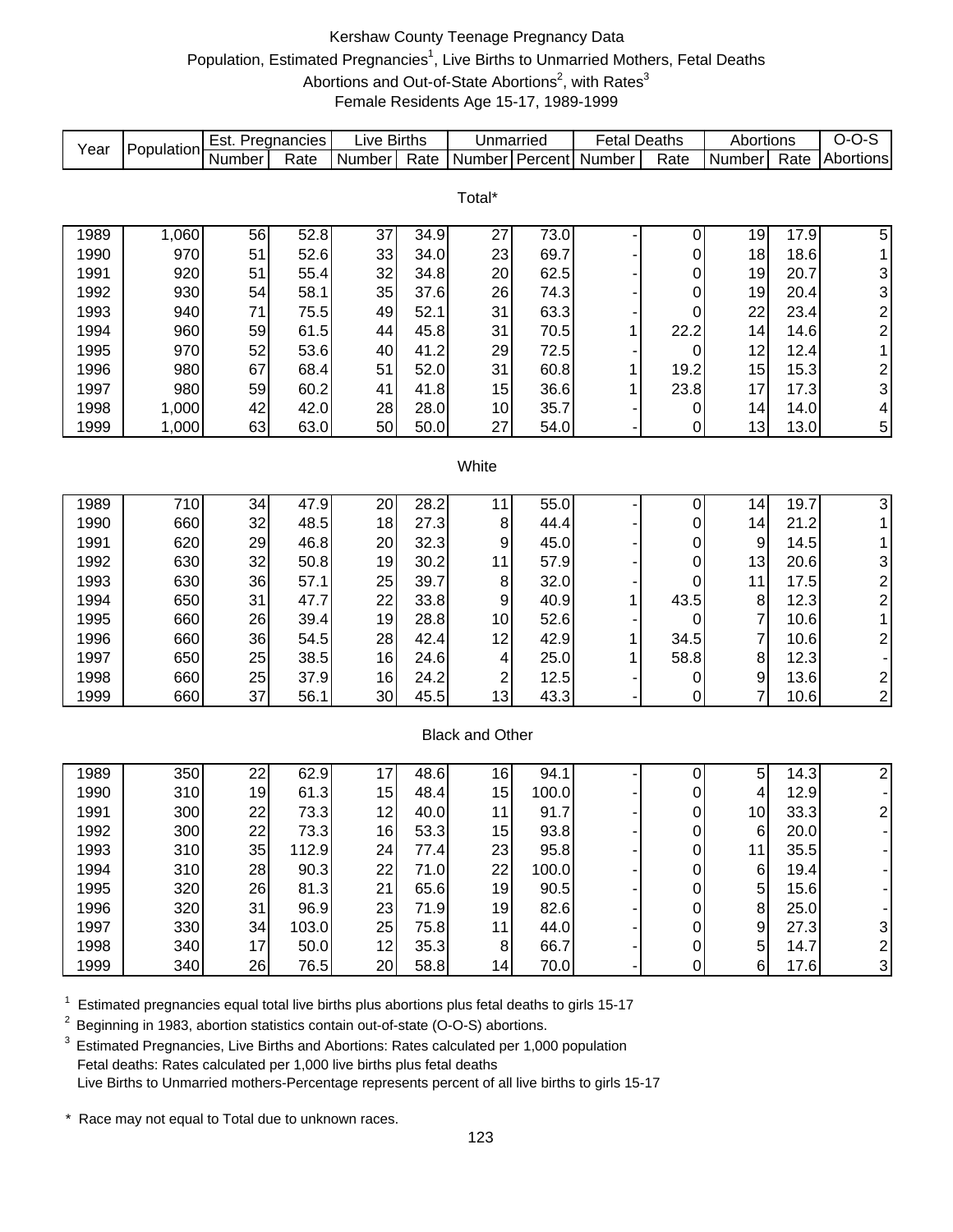# Lancaster County Teenage Pregnancy Data Population, Estimated Pregnancies<sup>1</sup>, Live Births to Unmarried Mothers, Fetal Deaths Abortions and Out-of-State Abortions<sup>2</sup>, with Rates<sup>3</sup> Female Residents Age 15-17, 1989-1999

| Year | Population     | Est. Pregnancies |       | Live Births |       | Unmarried              |      | <b>Fetal Deaths</b>     |           | Abortions           |      | $O-O-S$                 |
|------|----------------|------------------|-------|-------------|-------|------------------------|------|-------------------------|-----------|---------------------|------|-------------------------|
|      |                | Number           | Rate  | Number      | Rate  | Number Percent         |      | Number                  | Rate      | Number              | Rate | Abortions               |
|      |                |                  |       |             |       |                        |      |                         |           |                     |      |                         |
|      |                |                  |       |             |       | Total*                 |      |                         |           |                     |      |                         |
| 1989 |                | 94               | 66.7  | 64          | 45.4  | 38                     | 59.4 | 1                       | 15.4      |                     | 20.6 |                         |
| 1990 | 1,410<br>1,290 | 95               | 73.6  | 70          | 54.3  | 48                     | 68.6 | 1                       | 14.1      | 29<br>24            | 18.6 | 22<br>20                |
| 1991 | 1,230          | 98               | 79.7  | 72          | 58.5  | 45                     | 62.5 | $\overline{c}$          | 27.0      | 24                  | 19.5 | 19                      |
| 1992 | 1,230          | 82               | 66.7  | 61          | 49.6  | 43                     | 70.5 | $\overline{c}$          | 31.7      | 19                  | 15.4 | 17                      |
| 1993 | 1,230          | 71               | 57.7  | 59          | 48.0  | 39                     | 66.1 | $\overline{c}$          | 32.8      | 10                  | 8.1  | 9                       |
| 1994 | 1,240          | 81               | 65.3  | 63          | 50.8  | 41                     | 65.1 | $\overline{c}$          | 30.8      | 16                  | 12.9 | 16                      |
| 1995 | 1,250          | 77               | 61.6  | 66          | 52.8  | 46                     | 69.7 |                         |           | 11                  | 8.8  | $10$                    |
| 1996 | 1,270          | 88               | 69.3  | 76          | 59.8  | 44                     | 57.9 |                         | 0         | 12                  | 9.4  | 10                      |
| 1997 | 1,260          | 64               | 50.8  | 59          | 46.8  | 34                     | 57.6 |                         | 0         |                     | 4.0  | 4                       |
| 1998 | 1,290          | 66               | 51.2  | 59          | 45.7  | 43                     | 72.9 |                         | 0<br>0    | 5<br>$\overline{7}$ | 5.4  | 6                       |
| 1999 | 1,300          | 60               | 46.2  | 53          | 40.8  | 33                     | 62.3 | 1                       | 18.5      | 6                   | 4.6  | 4                       |
|      |                |                  |       |             |       |                        |      |                         |           |                     |      |                         |
|      |                |                  |       |             |       | White                  |      |                         |           |                     |      |                         |
|      |                |                  |       |             |       |                        |      |                         |           |                     |      |                         |
| 1989 | 1,030          | 48               | 46.6  | 29          | 28.2  | 7                      | 24.1 |                         | 0         | 19                  | 18.4 | 14                      |
| 1990 | 890            | 44               | 49.4  | 28          | 31.5  | 9                      | 32.1 | 1                       | 34.5      | 15                  | 16.9 | 13                      |
| 1991 | 830            | 49               | 59.0  | 32          | 38.6  | 14                     | 43.8 | 1                       | 30.3      | 16                  | 19.3 | 13                      |
| 1992 | 830            | 40               | 48.2  | 29          | 34.9  | 19                     | 65.5 |                         | 0         | 11                  | 13.3 | 10                      |
| 1993 | 830            | 34               | 41.0  | 27          | 32.5  | 12                     | 44.4 |                         | 0         | 7                   | 8.4  | $\overline{7}$          |
| 1994 | 840            | 40               | 47.6  | 29          | 34.5  | 9                      | 31.0 |                         | 0         | 11                  | 13.1 | 11                      |
| 1995 | 850            | 31               | 36.5  | 26          | 30.6  | 11                     | 42.3 |                         | 0         | 5                   | 5.9  | 4                       |
| 1996 | 860            | 42               | 48.8  | 36          | 41.9  | 15                     | 41.7 |                         | 0         | $\,6\,$             | 7.0  | $\,6$                   |
| 1997 | 830            | 36               | 43.4  | 33          | 39.8  | 13                     | 39.4 |                         | 0         | 3                   | 3.6  |                         |
| 1998 | 860            | 37               | 43.0  | 34          | 39.5  | 21                     | 61.8 |                         | 0         | 3                   | 3.5  | $\frac{3}{3}$           |
| 1999 | 860            | 33               | 38.4  | 27          | 31.4  | 13                     | 48.1 | 1                       | 35.7      | 5                   | 5.8  | 3                       |
|      |                |                  |       |             |       |                        |      |                         |           |                     |      |                         |
|      |                |                  |       |             |       | <b>Black and Other</b> |      |                         |           |                     |      |                         |
|      |                |                  |       |             |       |                        |      |                         |           |                     |      |                         |
| 1989 | 390            | 46               | 117.9 | 35          | 89.7  | 31                     | 88.6 | 1                       | 27.8      | 10                  | 25.6 | $\overline{8}$          |
| 1990 | 410            | 50               | 122.0 | 42          | 102.4 | 39                     | 92.9 |                         | 0         | 8                   | 19.5 | $\,6$                   |
| 1991 | 390            | 49               | 125.6 | 40          | 102.6 | 31                     | 77.5 | 1                       | 24.4      | $\bf 8$             | 20.5 | 6                       |
| 1992 | 390            | 42               | 107.7 | 32          | 82.1  | 24                     | 75.0 | $\overline{\mathbf{c}}$ | 58.8      | 8                   | 20.5 | $\overline{7}$          |
| 1993 | 390            | 37               | 94.9  | 32          | 82.1  | 27                     | 84.4 | $\overline{\mathbf{c}}$ | 58.8      | 3                   | 7.7  | 2                       |
| 1994 | 400            | 41               | 102.5 | 34          | 85.0  | 32                     | 94.1 | $\overline{c}$          | 55.6      | 5                   | 12.5 | 5                       |
| 1995 | 400            | 46               | 115.0 | 40          | 100.0 | 35                     | 87.5 |                         | 0         | $\,6$               | 15.0 | 6                       |
| 1996 | 410            | 46               | 112.2 | 40          | 97.6  | 29                     | 72.5 |                         | 0         | 6                   | 14.6 | 4                       |
| 1997 | 430            | 28               | 65.1  | 26          | 60.5  | 21                     | 80.8 |                         | 0         | $\overline{c}$      | 4.7  | 1                       |
| 1998 | 440            | 28               | 63.6  | 25          | 56.8  | 22                     | 88.0 |                         | $\pmb{0}$ | 3                   | 6.8  | $\overline{\mathbf{c}}$ |
| 1999 | 430            | 27               | 62.8  | 26          | 60.5  | 20                     | 76.9 |                         | $\pmb{0}$ | 1                   | 2.3  | $\mathbf{1}$            |

 $1$  Estimated pregnancies equal total live births plus abortions plus fetal deaths to girls 15-17

<sup>2</sup> Beginning in 1983, abortion statistics contain out-of-state (O-O-S) abortions.

 $3$  Estimated Pregnancies, Live Births and Abortions: Rates calculated per 1,000 population Fetal deaths: Rates calculated per 1,000 live births plus fetal deaths Live Births to Unmarried mothers-Percentage represents percent of all live births to girls 15-17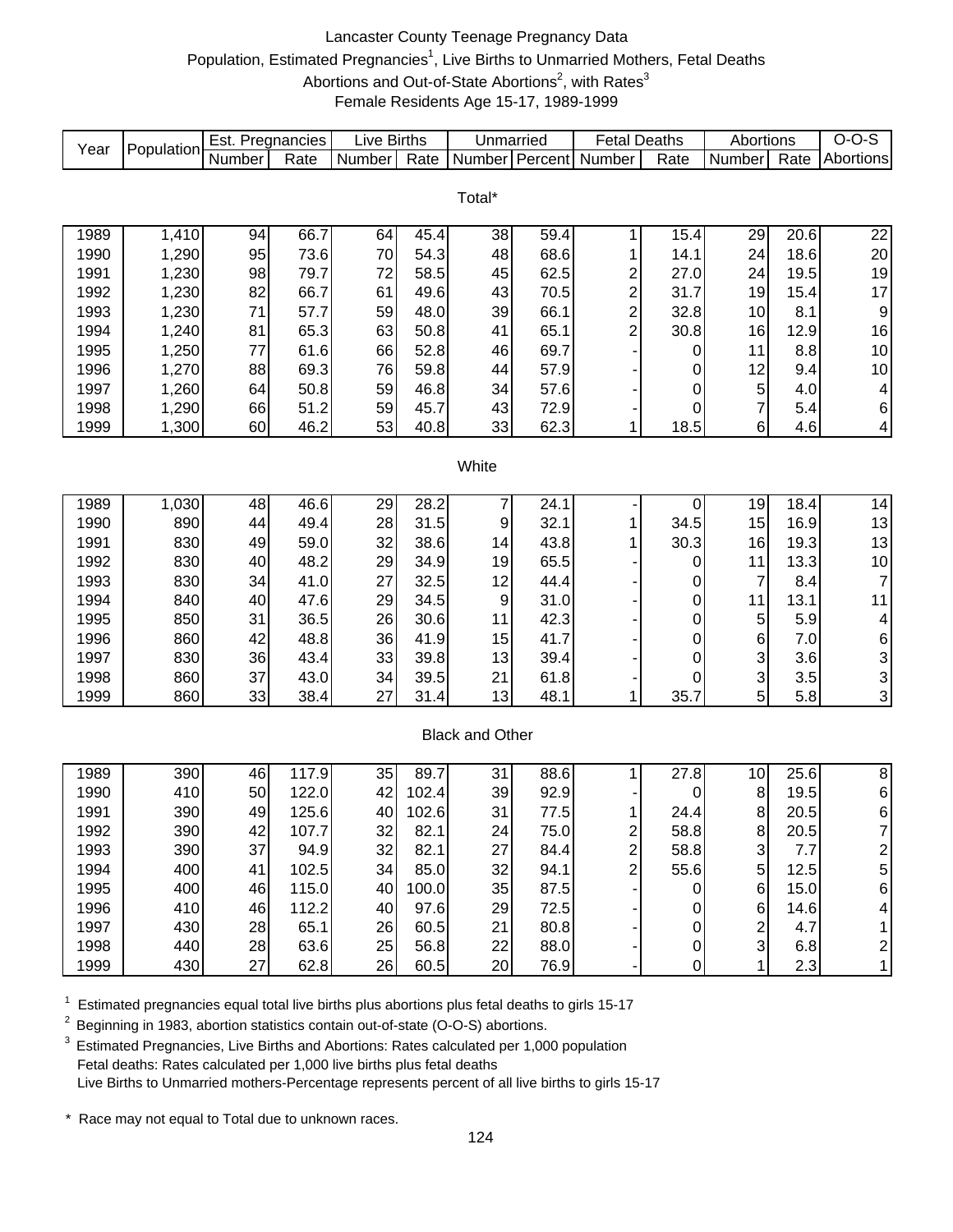# Laurens County Teenage Pregnancy Data Population, Estimated Pregnancies<sup>1</sup>, Live Births to Unmarried Mothers, Fetal Deaths Abortions and Out-of-State Abortions<sup>2</sup>, with Rates<sup>3</sup> Female Residents Age 15-17, 1989-1999

| Year | Population | Est. Pregnancies |       | Live Births |       | Unmarried              |       | <b>Fetal Deaths</b> |             | Abortions  |      | $O-O-S$                 |
|------|------------|------------------|-------|-------------|-------|------------------------|-------|---------------------|-------------|------------|------|-------------------------|
|      |            | Number           | Rate  | Number      | Rate  | Number Percent         |       | Number              | Rate        | Number     | Rate | Abortions               |
|      |            |                  |       |             |       |                        |       |                     |             |            |      |                         |
|      |            |                  |       |             |       | Total*                 |       |                     |             |            |      |                         |
| 1989 | 1,190      | 120              | 100.8 | 81          | 68.1  | 61                     | 75.3  | 1                   | 12.2        | 38         | 31.9 | $\overline{3}$          |
| 1990 | 1,430      | 113              | 79.0  | 81          | 56.6  | 63                     | 77.8  | 4                   | 47.1        | 28         | 19.6 | 5                       |
| 1991 | 1,360      | 95               | 69.9  | 76          | 55.9  | 63                     | 82.9  | 1                   | 13.0        | 18         | 13.2 | 4                       |
| 1992 | 1,370      | 79               | 57.7  | 64          | 46.7  | 46                     | 71.9  |                     | 0           | 15         | 10.9 | 1                       |
| 1993 | 1,380      | 82               | 59.4  | 68          | 49.3  | 49                     | 72.1  | 1                   | 14.5        | 13         | 9.4  | 3                       |
| 1994 | 1,390      | 88               | 63.3  | 72          | 51.8  | 61                     | 84.7  |                     | 0           | 16         | 11.5 | $\overline{\mathbf{c}}$ |
| 1995 | 1,410      | 88               | 62.4  | 59          | 41.8  | 42                     | 71.2  | 3                   | 48.4        | 26         | 18.4 | $\overline{\mathbf{c}}$ |
| 1996 | 1,430      | 94               | 65.7  | 63          | 44.1  | 42                     | 66.7  | 1                   | 15.6        | 30         | 21.0 |                         |
| 1997 | 1,420      | 64               | 45.1  | 46          | 32.4  | 32                     | 69.6  |                     | 0           | 18         | 12.7 | 1                       |
| 1998 | 1,460      | 82               | 56.2  | 70          | 47.9  | 55                     | 78.6  | 1                   | 14.1        | 11         | 7.5  |                         |
| 1999 | 1,450      | 90               | 62.1  | 71          | 49.0  | 42                     | 59.2  | 1                   | 13.9        | 18         | 12.4 | $\mathbf{1}$            |
|      |            |                  |       |             |       |                        |       |                     |             |            |      |                         |
|      |            |                  |       |             |       | White                  |       |                     |             |            |      |                         |
|      |            |                  |       |             |       |                        |       |                     |             |            |      |                         |
| 1989 | 770        | 50               | 64.9  | 29          | 37.7  | 12                     | 41.4  | 1                   | 33.3        | 20         | 26.0 | $\mathbf{1}$            |
| 1990 | 960        | 53               | 55.2  | 37          | 38.5  | 21                     | 56.8  | 3                   | 75.0        | 13         | 13.5 | $\overline{\mathbf{c}}$ |
| 1991 | 900        | 42               | 46.7  | 31          | 34.4  | 18                     | 58.1  | 1                   | 31.3        | 10         | 11.1 | $\overline{c}$          |
| 1992 | 910        | 40               | 44.0  | 30          | 33.0  | 14                     | 46.7  |                     | 0           | 10         | 11.0 | 1                       |
| 1993 | 920        | 43               | 46.7  | 33          | 35.9  | 15                     | 45.5  |                     | 0           | 10         | 10.9 | 3                       |
| 1994 | 920        | 38               | 41.3  | 27          | 29.3  | 17                     | 63.0  |                     | 0           | 11         | 12.0 | $\overline{\mathbf{c}}$ |
| 1995 | 930        | 56               | 60.2  | 45          | 48.4  | 29                     | 64.4  | 1                   | 21.7        | 10         | 10.8 | $\mathbf{1}$            |
| 1996 | 940        | 50               | 53.2  | 33          | 35.1  | 17                     | 51.5  |                     | 0           | 17         | 18.1 |                         |
| 1997 | 920        | 45               | 48.9  | 31          | 33.7  | 18                     | 58.1  |                     | 0           | 14         | 15.2 | 1                       |
| 1998 | 950        | 42               | 44.2  | 36          | 37.9  | 21                     | 58.3  |                     | 0           | 6          | 6.3  |                         |
| 1999 | 940        | 56               | 59.6  | 45          | 47.9  | 22                     | 48.9  | 1                   | 21.7        | 10         | 10.6 |                         |
|      |            |                  |       |             |       |                        |       |                     |             |            |      |                         |
|      |            |                  |       |             |       | <b>Black and Other</b> |       |                     |             |            |      |                         |
|      |            |                  |       |             |       |                        |       |                     |             |            |      |                         |
| 1989 | 420        | 70               | 166.7 | 52          | 123.8 | 49                     | 94.2  |                     | 0           | 18         | 42.9 | $\overline{2}$          |
| 1990 | 470        | 60               | 127.7 | 44          | 93.6  | 42                     | 95.5  | 1                   | 22.2        | 15         | 31.9 | 3                       |
| 1991 | 460        | 53               | 115.2 | 45          | 97.8  | 45                     | 100.0 |                     | 0           | 8          | 17.4 | $\overline{2}$          |
| 1992 | 460        | 39               | 84.8  | 34          | 73.9  | 32                     | 94.1  |                     | 0           | 5          | 10.9 |                         |
| 1993 | 470        | 39               | 83.0  | 35          | 74.5  | 34                     | 97.1  | 1                   | 27.8        | 3          | 6.4  |                         |
| 1994 | 470        | 50               | 106.4 | 45          | 95.7  | 44                     | 97.8  |                     | 0           | $\sqrt{5}$ | 10.6 |                         |
| 1995 | 470        | 32               | 68.1  | 14          | 29.8  | 13                     | 92.9  | 2                   | 125.0       | 16         | 34.0 |                         |
| 1996 | 480        | 44               | 91.7  | 30          | 62.5  | 25                     | 83.3  |                     | 32.3        | 13         | 27.1 |                         |
| 1997 | 500        | 19               | 38.0  | 15          | 30.0  | 14                     | 93.3  |                     | 0           | 4          | 8.0  |                         |
| 1998 | 510        | 40               | 78.4  | 34          | 66.7  | 34                     | 100.0 | 1                   | 28.6        | 5          | 9.8  |                         |
| 1999 | 510        | 34               | 66.7  | 26          | 51.0  | 20                     | 76.9  |                     | $\mathbf 0$ | $\bf 8$    | 15.7 | 1                       |

 $1$  Estimated pregnancies equal total live births plus abortions plus fetal deaths to girls 15-17

<sup>2</sup> Beginning in 1983, abortion statistics contain out-of-state (O-O-S) abortions.

 $3$  Estimated Pregnancies, Live Births and Abortions: Rates calculated per 1,000 population Fetal deaths: Rates calculated per 1,000 live births plus fetal deaths Live Births to Unmarried mothers-Percentage represents percent of all live births to girls 15-17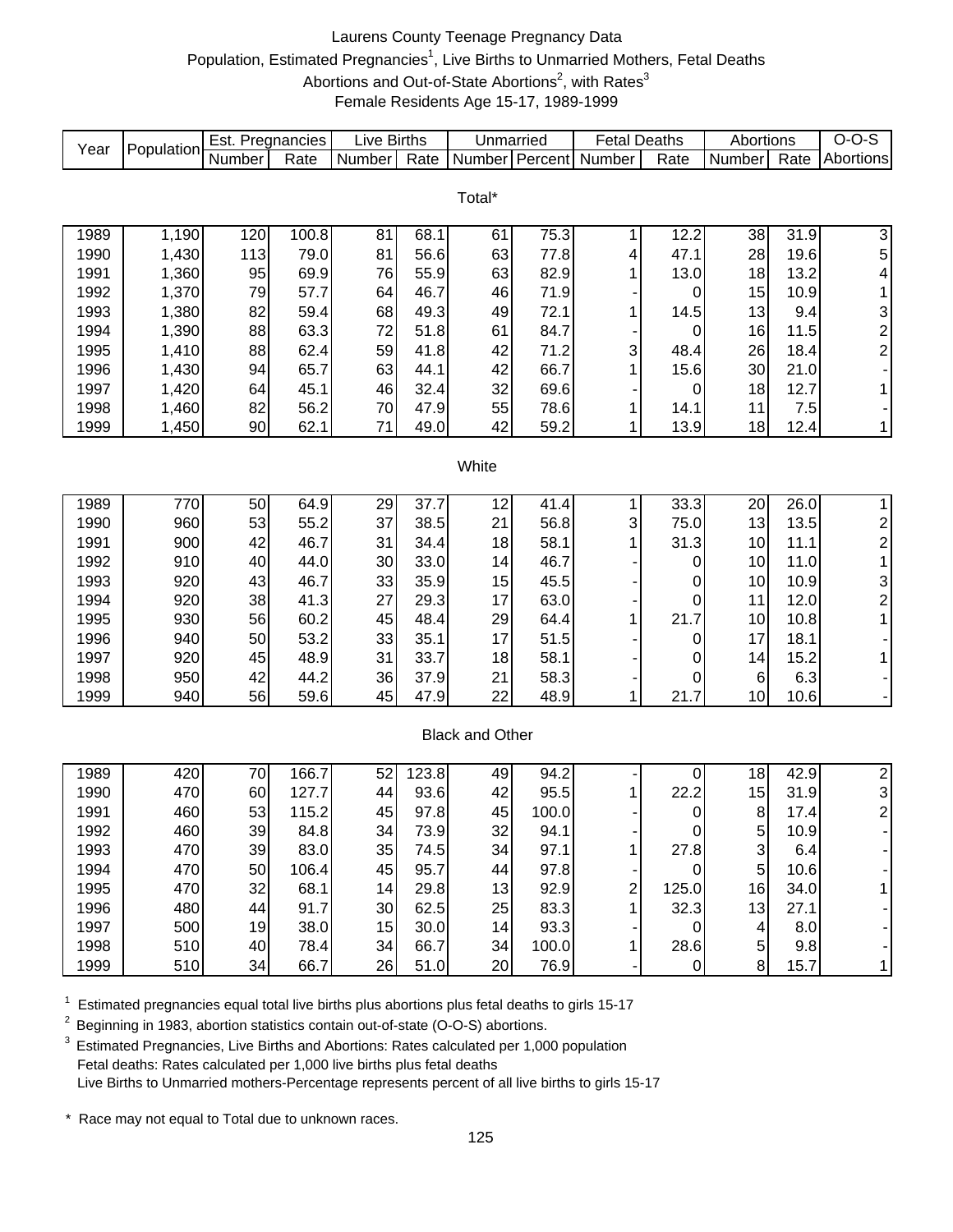### Lee County Teenage Pregnancy Data Population, Estimated Pregnancies<sup>1</sup>, Live Births to Unmarried Mothers, Fetal Deaths Abortions and Out-of-State Abortions<sup>2</sup>, with Rates<sup>3</sup> Female Residents Age 15-17, 1989-1999

| Year | Population | Est. Pregnancies        |      | <b>Live Births</b>      |      | Unmarried               |       | <b>Fetal Deaths</b>     |                  | Abortions               |      | $O-O-S$      |
|------|------------|-------------------------|------|-------------------------|------|-------------------------|-------|-------------------------|------------------|-------------------------|------|--------------|
|      |            | Number                  | Rate | Number                  | Rate |                         |       | Number Percent Number   | Rate             | Number                  | Rate | Abortions    |
|      |            |                         |      |                         |      |                         |       |                         |                  |                         |      |              |
|      |            |                         |      |                         |      | Total*                  |       |                         |                  |                         |      |              |
| 1989 | 460        | 27                      | 58.7 | 22                      | 47.8 | 17                      | 77.3  |                         | $\pmb{0}$        | 5                       | 10.9 |              |
| 1990 | 470        | 17                      | 36.2 | 13                      | 27.7 | 11                      | 84.6  | 1                       | 71.4             | 3                       | 6.4  |              |
| 1991 | 440        | 25                      | 56.8 | 19                      | 43.2 | 17                      | 89.5  |                         | 0                | 6                       | 13.6 | 1            |
| 1992 | 450        | 27                      | 60.0 | 20                      | 44.4 | 17                      | 85.0  |                         | 0                | $\overline{7}$          | 15.6 | 1            |
| 1993 | 440        | 28                      | 63.6 | 20                      | 45.5 | 18                      | 90.0  | $\overline{\mathbf{c}}$ | 90.9             | 6                       | 13.6 | $\mathbf{1}$ |
| 1994 | 450        | 31                      | 68.9 | 25                      | 55.6 | 22                      | 88.0  | 5                       | 166.7            | 1                       | 2.2  |              |
| 1995 | 450        | 27                      | 60.0 | 23                      | 51.1 | 22                      | 95.7  |                         | 0                | 4                       | 8.9  |              |
| 1996 | 440        | 36                      | 81.8 | 26                      | 59.1 | 19                      | 73.1  |                         | 0                | 10                      | 22.7 |              |
| 1997 | 450        | 30                      | 66.7 | 26                      | 57.8 | 22                      | 84.6  |                         | 0                | 4                       | 8.9  | $\mathbf{1}$ |
| 1998 | 450        | 25                      | 55.6 | 24                      | 53.3 | 19                      | 79.2  |                         | 0                | 1                       | 2.2  |              |
| 1999 | 440        | 21                      | 47.7 | 18                      | 40.9 | 16                      | 88.9  |                         | $\boldsymbol{0}$ | 3                       | 6.8  | $\mathbf{1}$ |
|      |            |                         |      |                         |      |                         |       |                         |                  |                         |      |              |
|      |            |                         |      |                         |      | White                   |       |                         |                  |                         |      |              |
|      |            |                         |      |                         |      |                         |       |                         |                  |                         |      |              |
| 1989 | 140        | 5                       | 35.7 | 3                       | 21.4 |                         | 33.3  |                         | 0                | 2                       | 14.3 |              |
| 1990 | 120        | $\overline{\mathbf{c}}$ | 16.7 | 1                       | 8.3  |                         | 0.0   | 1                       | 500.0            |                         | 0    |              |
| 1991 | 110        | 3                       | 27.3 | 3                       | 27.3 | 2                       | 66.7  |                         | 0                |                         | 0    |              |
| 1992 | 110        | 5                       | 45.5 | 3                       | 27.3 |                         | 0     |                         | 0                | $\overline{\mathbf{c}}$ | 18.2 | $\mathbf{1}$ |
| 1993 | 110        | 3                       | 27.3 | 1                       | 9.1  |                         | 0     |                         | 0                | $\overline{c}$          | 18.2 |              |
| 1994 | 110        | 3                       | 27.3 | 3                       | 27.3 | 1                       | 33.3  |                         | 0                |                         | 0    |              |
| 1995 | 110        | 3                       | 27.3 | $\overline{\mathbf{c}}$ | 18.2 | $\overline{\mathbf{c}}$ | 100.0 |                         | 0                | 1                       | 9.1  |              |
| 1996 | 110        | 4                       | 36.4 | 3                       | 27.3 | 2                       | 66.7  |                         | 0                | 1                       | 9.1  |              |
| 1997 | 100        | 6                       | 60.0 | 5                       | 50.0 | 4                       | 80.0  |                         | 0                | 1                       | 10.0 | 1            |
| 1998 | 100        | 3                       | 30.0 | 3                       | 30.0 | 3                       | 100.0 |                         | 0                |                         | 0    |              |
| 1999 | 110        |                         | 0    |                         | 0    |                         | 0     |                         | $\mathbf 0$      |                         | 0    |              |
|      |            |                         |      |                         |      |                         |       |                         |                  |                         |      |              |
|      |            |                         |      |                         |      | <b>Black and Other</b>  |       |                         |                  |                         |      |              |
|      |            |                         |      |                         |      |                         |       |                         |                  |                         |      |              |
| 1989 | 320        | 22                      | 68.8 | 19                      | 59.4 | 16                      | 84.2  |                         | 0                | 3                       | 9.4  |              |
| 1990 | 350        | 15                      | 42.9 | 12                      | 34.3 | 11                      | 91.7  |                         | 0                | 3                       | 8.6  |              |
| 1991 | 330        | 22                      | 66.7 | 16                      | 48.5 | 15                      | 93.8  |                         | 0<br>$\Omega$    | 6                       | 18.2 | 1            |
| 1992 | 340        | 22                      | 64.7 | 17                      | 50.0 | 17                      | 100.0 |                         |                  | 5                       | 14.7 |              |
| 1993 | 330        | 25                      | 75.8 | 19                      | 57.6 | 18                      | 94.7  | 2                       | 95.2             | 4                       | 12.1 | 1            |
| 1994 | 340        | 28                      | 82.4 | 22                      | 64.7 | 21                      | 95.5  | 5                       | 185.2            |                         | 2.9  |              |
| 1995 | 340        | 24                      | 70.6 | 21                      | 61.8 | 20                      | 95.2  |                         | 0                | 3                       | 8.8  |              |
| 1996 | 330        | 32                      | 97.0 | 23                      | 69.7 | 17                      | 73.9  |                         | 0                | 9                       | 27.3 |              |
| 1997 | 350        | 24                      | 68.6 | 21                      | 60.0 | 18                      | 85.7  |                         | 0                | 3                       | 8.6  |              |
| 1998 | 350        | 22                      | 62.9 | 21                      | 60.0 | 16                      | 76.2  |                         | 0                | 1                       | 2.9  |              |
| 1999 | 340        | 21                      | 61.8 | 18                      | 52.9 | 16                      | 88.9  |                         | 0                | 3                       | 8.8  | $\mathbf{1}$ |

 $1$  Estimated pregnancies equal total live births plus abortions plus fetal deaths to girls 15-17

<sup>2</sup> Beginning in 1983, abortion statistics contain out-of-state (O-O-S) abortions.

 $3$  Estimated Pregnancies, Live Births and Abortions: Rates calculated per 1,000 population Fetal deaths: Rates calculated per 1,000 live births plus fetal deaths Live Births to Unmarried mothers-Percentage represents percent of all live births to girls 15-17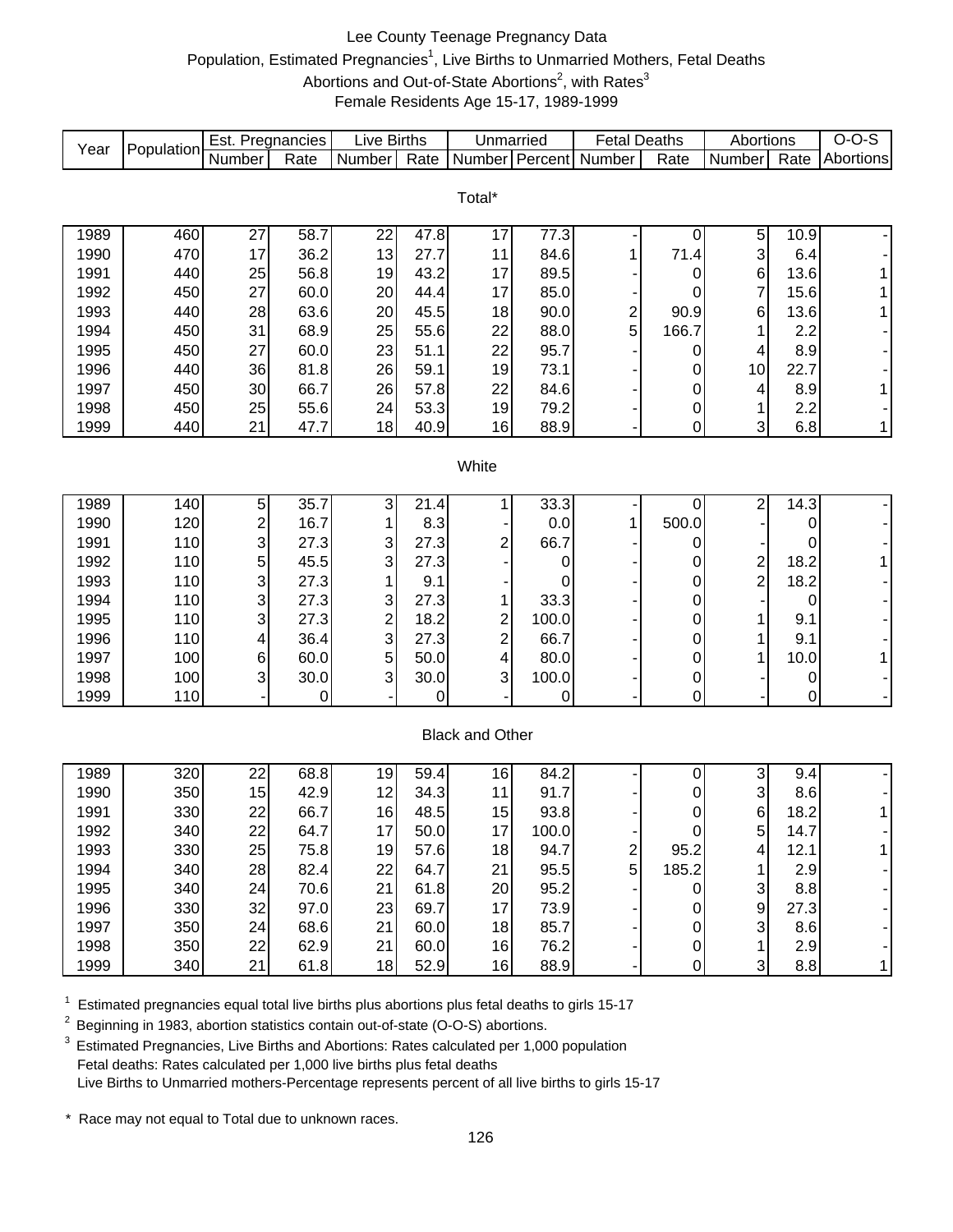# Lexington County Teenage Pregnancy Data Population, Estimated Pregnancies<sup>1</sup>, Live Births to Unmarried Mothers, Fetal Deaths Abortions and Out-of-State Abortions<sup>2</sup>, with Rates<sup>3</sup> Female Residents Age 15-17, 1989-1999

| Year | Population | Est. Pregnancies |       | <b>Live Births</b> |      | Unmarried              |      | <b>Fetal Deaths</b>     |      | Abortions |      | $O-O-S$                  |
|------|------------|------------------|-------|--------------------|------|------------------------|------|-------------------------|------|-----------|------|--------------------------|
|      |            | Number           | Rate  | Number             | Rate | Number Percent         |      | Number                  | Rate | Number    | Rate | Abortions                |
|      |            |                  |       |                    |      |                        |      |                         |      |           |      |                          |
|      |            |                  |       |                    |      | Total*                 |      |                         |      |           |      |                          |
|      |            |                  |       |                    |      |                        |      |                         |      |           |      |                          |
| 1989 | 3,950      | 210              | 53.2  | 121                | 30.6 | 69                     | 57.0 | 2                       | 16.3 | 87        | 22.0 | $\,6$                    |
| 1990 | 3,670      | 220              | 59.9  | 147                | 40.1 | 83                     | 56.5 | 2                       | 13.4 | 71        | 19.3 | 9                        |
| 1991 | 3,540      | 199              | 56.2  | 128                | 36.2 | 82                     | 64.1 | 1                       | 7.8  | 70        | 19.8 | 8                        |
| 1992 | 3,640      | 172              | 47.3  | 116                | 31.9 | 61                     | 52.6 | 1                       | 8.5  | 55        | 15.1 | $\overline{7}$           |
| 1993 | 3,680      | 152              | 41.3  | 105                | 28.5 | 73                     | 69.5 | 2                       | 18.7 | 45        | 12.2 | 8                        |
| 1994 | 3,840      | 150              | 39.1  | 102                | 26.6 | 54                     | 52.9 | 4                       | 37.7 | 44        | 11.5 | 4                        |
| 1995 | 3,930      | 151              | 38.4  | 102                | 26.0 | 64                     | 62.7 | 2                       | 19.2 | 47        | 12.0 |                          |
| 1996 | 4,010      | 160              | 39.9  | 112                | 27.9 | 64                     | 57.1 | $\overline{\mathbf{c}}$ | 17.5 | 46        | 11.5 | 4                        |
| 1997 | 3,980      | 146              | 36.7  | 100                | 25.1 | 55                     | 55.0 | 2                       | 19.6 | 44        | 11.1 | 6                        |
| 1998 | 4,110      | 168              | 40.9  | 124                | 30.2 | 69                     | 55.6 | 1                       | 8.0  | 43        | 10.5 |                          |
| 1999 | 4,150      | 159              | 38.3  | 114                | 27.5 | 69                     | 60.5 | 4                       | 33.9 | 41        | 9.9  | 9                        |
|      |            |                  |       |                    |      | White                  |      |                         |      |           |      |                          |
|      |            |                  |       |                    |      |                        |      |                         |      |           |      |                          |
| 1989 | 3,460      | 159              | 46.0  | 86                 | 24.9 | 39                     | 45.3 | 1                       | 11.5 | 72        | 20.8 | 4                        |
| 1990 | 3,150      | 159              | 50.5  | 100                | 31.7 | 42                     | 42.0 | 1                       | 9.9  | 58        | 18.4 | $\overline{\mathcal{A}}$ |
| 1991 | 3,020      | 130              | 43.0  | 77                 | 25.5 | 37                     | 48.1 | 1                       | 12.8 | 52        | 17.2 | 5                        |
| 1992 | 3,100      | 116              | 37.4  | 80                 | 25.8 | 30                     | 37.5 | 1                       | 12.3 | 35        | 11.3 | 6                        |
| 1993 | 3,140      | 94               | 29.9  | 59                 | 18.8 | 34                     | 57.6 | 1                       | 16.7 | 34        | 10.8 | 6                        |
| 1994 | 3,270      | 100              | 30.6  | 69                 | 21.1 | 27                     | 39.1 | 3                       | 41.7 | 28        | 8.6  | $\overline{c}$           |
| 1995 | 3,350      | 102              | 30.4  | 68                 | 20.3 | 36                     | 52.9 |                         | 0    | 34        | 10.1 |                          |
| 1996 | 3,410      | 116              | 34.0  | 84                 | 24.6 | 42                     | 50.0 |                         | 0    | 32        | 9.4  | $\overline{c}$           |
| 1997 | 3,350      | 102              | 30.4  | 65                 | 19.4 | 24                     | 36.9 | 1                       | 15.2 | 36        | 10.7 | 5                        |
| 1998 | 3,460      | 121              | 35.0  | 84                 | 24.3 | 36                     | 42.9 |                         | 0    | 37        | 10.7 |                          |
| 1999 | 3,500      | 101              | 28.9  | 68                 | 19.4 | 30                     | 44.1 | 3                       | 42.3 | 30        | 8.6  | 5                        |
|      |            |                  |       |                    |      |                        |      |                         |      |           |      |                          |
|      |            |                  |       |                    |      | <b>Black and Other</b> |      |                         |      |           |      |                          |
|      |            |                  |       |                    |      |                        |      |                         |      |           |      |                          |
| 1989 | 490        | 51               | 104.1 | 35                 | 71.4 | 30                     | 85.7 | 1                       | 27.8 | 15        | 30.6 | $\overline{2}$           |
| 1990 | 530        | 61               | 115.1 | 47                 | 88.7 | 41                     | 87.2 | 1                       | 20.8 | 13        | 24.5 | 5                        |
| 1991 | 520        | 69               | 132.7 | 51                 | 98.1 | 45                     | 88.2 |                         | 0    | 18        | 34.6 | 3                        |
| 1992 | 540        | 56               | 103.7 | 36                 | 66.7 | 31                     | 86.1 |                         | 0    | 20        | 37.0 |                          |
| 1993 | 540        | 58               | 107.4 | 46                 | 85.2 | 39                     | 84.8 |                         | 21.3 | 11        | 20.4 | $\overline{\mathbf{c}}$  |
| 1994 | 570        | 50               | 87.7  | 33                 | 57.9 | 27                     | 81.8 |                         | 29.4 | 16        | 28.1 | $\overline{c}$           |
| 1995 | 580        | 49               | 84.5  | 34                 | 58.6 | 28                     | 82.4 | 2                       | 55.6 | 13        | 22.4 |                          |
| 1996 | 590        | 43               | 72.9  | 28                 | 47.5 | 22                     | 78.6 | 2                       | 66.7 | 13        | 22.0 | 1                        |
| 1997 | 630        | 44               | 69.8  | 35                 | 55.6 | 31                     | 88.6 | 1                       | 27.8 | $\bf 8$   | 12.7 | 1                        |
| 1998 | 650        | 47               | 72.3  | 40                 | 61.5 | 33                     | 82.5 | 1                       | 24.4 | 6         | 9.2  |                          |
| 1999 | 650        | 58               | 89.2  | 46                 | 70.8 | 39                     | 84.8 | $1 \mid$                | 21.3 | 11        | 16.9 | 4                        |

 $1$  Estimated pregnancies equal total live births plus abortions plus fetal deaths to girls 15-17

<sup>2</sup> Beginning in 1983, abortion statistics contain out-of-state (O-O-S) abortions.

 $3$  Estimated Pregnancies, Live Births and Abortions: Rates calculated per 1,000 population Fetal deaths: Rates calculated per 1,000 live births plus fetal deaths Live Births to Unmarried mothers-Percentage represents percent of all live births to girls 15-17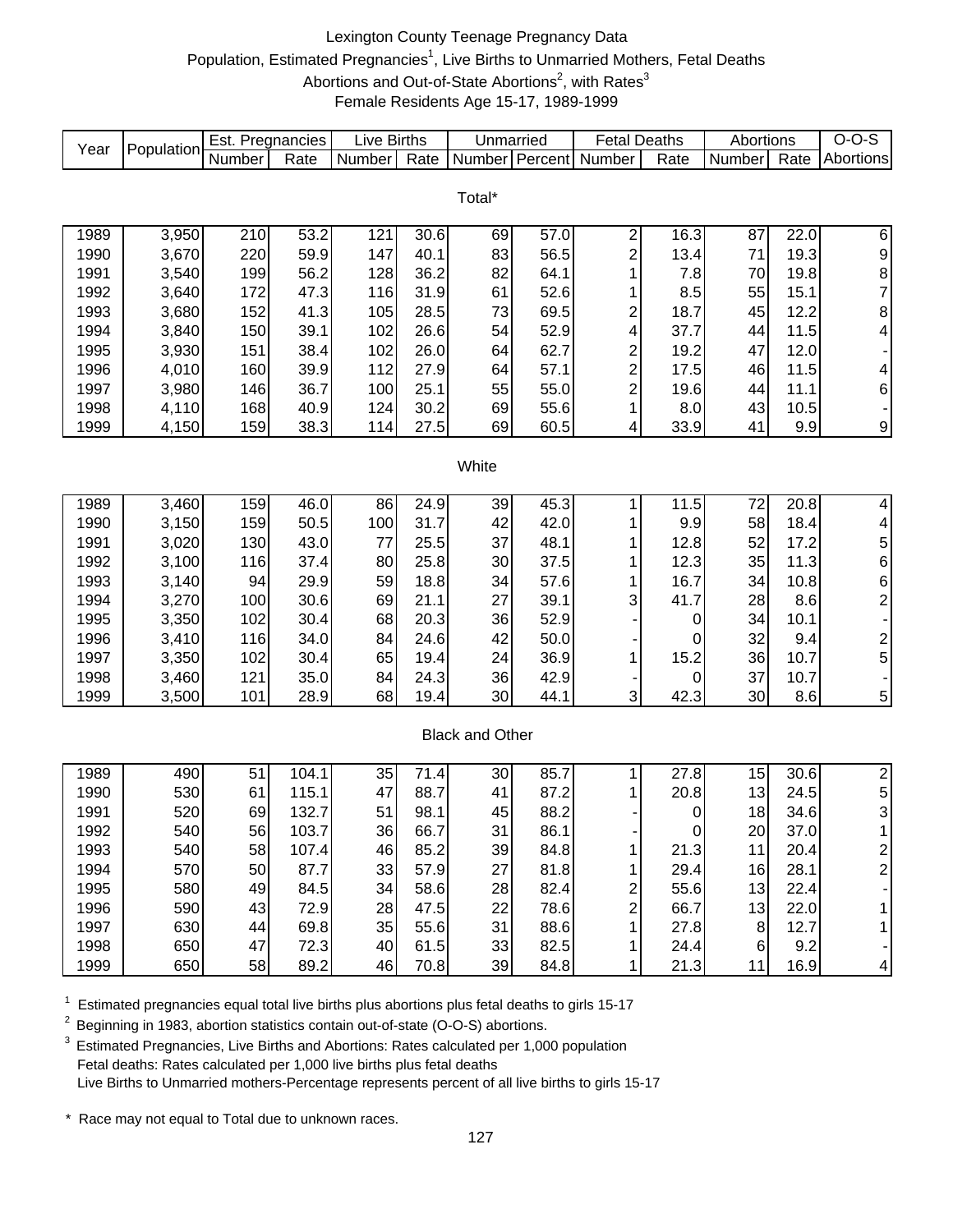# McCormick County Teenage Pregnancy Data Population, Estimated Pregnancies<sup>1</sup>, Live Births to Unmarried Mothers, Fetal Deaths Abortions and Out-of-State Abortions<sup>2</sup>, with Rates<sup>3</sup> Female Residents Age 15-17, 1989-1999

| Year | Population | Est. Pregnancies |       | Live Births               |      | Unmarried              |       | <b>Fetal Deaths</b> |       | Abortions               |           | $O-O-S$   |
|------|------------|------------------|-------|---------------------------|------|------------------------|-------|---------------------|-------|-------------------------|-----------|-----------|
|      |            | Number           | Rate  | Number                    | Rate | Number Percent Number  |       |                     | Rate  | Number                  | Rate      | Abortions |
|      |            |                  |       |                           |      |                        |       |                     |       |                         |           |           |
|      |            |                  |       |                           |      | Total*                 |       |                     |       |                         |           |           |
| 1989 | 180        | 11               | 61.1  | $\,6$                     | 33.3 | 6                      | 100.0 | 1                   | 142.9 | 4                       | 22.2      |           |
| 1990 | 190        | 13               | 68.4  | 10                        | 52.6 | 7                      | 70.0  |                     | 0     | 3                       | 15.8      |           |
| 1991 | 180        | 12               | 66.7  | 10                        | 55.6 | 9                      | 90.0  |                     | 0     | $\overline{\mathbf{c}}$ | 11.1      |           |
| 1992 | 180        | 10               | 55.6  | $\overline{7}$            | 38.9 | 6                      | 85.7  |                     | 0     | 3                       | 16.7      |           |
| 1993 | 180        | 10               | 55.6  | 4                         | 22.2 | 4                      | 100.0 |                     | 0     | $6\phantom{1}6$         | 33.3      | 3         |
| 1994 | 180        | 18               | 100.0 | 12                        | 66.7 | 12                     | 100.0 |                     | 0     | $\,6$                   | 33.3      | 4         |
| 1995 | 180        | 8                | 44.4  | $\,6$                     | 33.3 | 6                      | 100.0 |                     | 0     | $\overline{\mathbf{c}}$ | 11.1      |           |
| 1996 | 190        | 11               | 57.9  | 9                         | 47.4 | 9                      | 100.0 |                     | 0     | $\overline{2}$          | 10.5      |           |
| 1997 | 180        | 6                | 33.3  | 6                         | 33.3 | 6                      | 100.0 |                     | 0     |                         | 0         |           |
| 1998 | 180        | 4                | 22.2  | 3                         | 16.7 | 3                      | 100.0 |                     | 0     | 1                       | 5.6       |           |
| 1999 | 180        | 9                | 50.0  | 9                         | 50.0 | 7                      | 77.8  |                     | 0     |                         | 0         |           |
|      |            |                  |       |                           |      |                        |       |                     |       |                         |           |           |
|      |            |                  |       |                           |      | White                  |       |                     |       |                         |           |           |
| 1989 | 40         | 4                | 100.0 | 2                         | 50.0 | 2                      | 100.0 |                     | 0     | $\overline{c}$          | 50.0      |           |
| 1990 | 50         | 1                | 20.0  | 1                         | 20.0 |                        | 0     |                     | 0     |                         | 0.0       |           |
| 1991 | 50         | 3                | 60.0  | 1                         | 20.0 |                        | 0     |                     | 0     | $\overline{\mathbf{c}}$ | 40.0      |           |
| 1992 | 50         | $\overline{c}$   | 40.0  | 1                         | 20.0 |                        | 100.0 |                     | 0     | 1                       | 20.0      |           |
| 1993 | 50         | 3                | 60.0  | 1                         | 20.0 | 1                      | 100.0 |                     | 0     | $\overline{\mathbf{c}}$ | 40.0      |           |
| 1994 | 50         | 2                | 40.0  | 1                         | 20.0 |                        | 100.0 |                     | 0     | 1                       | 20.0      |           |
| 1995 | 50         |                  | 20.0  | 1                         | 20.0 | 1                      | 100.0 |                     | 0     |                         | 0         |           |
| 1996 | 50         | 2                | 40.0  | $\overline{c}$            | 40.0 | 2                      | 100.0 |                     | 0     |                         | 0         |           |
| 1997 | 50         | $\overline{2}$   | 40.0  | $\overline{2}$            | 40.0 | $\overline{2}$         | 100.0 |                     | 0     |                         | 0         |           |
| 1998 | 50         |                  | 0     |                           | 0    |                        | 0     |                     | 0     |                         | 0         |           |
| 1999 | 50         |                  | 0     |                           | 0    |                        | 0     |                     | 0     |                         | 0         |           |
|      |            |                  |       |                           |      | <b>Black and Other</b> |       |                     |       |                         |           |           |
|      |            |                  |       |                           |      |                        |       |                     |       |                         |           |           |
| 1989 | 140        | 7                | 50.0  | 4                         | 28.6 | 4                      | 100.0 | 1                   | 200.0 | $\overline{\mathbf{c}}$ | 14.3      | 1         |
| 1990 | 130        | 12               | 92.3  | 9                         | 69.2 | 7                      | 77.8  |                     | 0     | 3                       | 23.1      |           |
| 1991 | 130        | 9                | 69.2  | 9                         | 69.2 | 9                      | 100.0 |                     | 0     |                         | 0         |           |
| 1992 | 130        | 8                | 61.5  | $\,$ 6 $\,$               | 46.2 | 5                      | 83.3  |                     | U     | $\overline{\mathbf{c}}$ | 15.4      | 1         |
| 1993 | 130        | 7                | 53.8  | $\mathbf{3}$              | 23.1 | 3                      | 100.0 |                     | 0     | 4                       | 30.8      | 3         |
| 1994 | 130        | 16               | 123.1 | 11                        | 84.6 | 11                     | 100.0 |                     | 0     | $\mathbf 5$             | 38.5      | 3         |
| 1995 | 130        | 7                | 53.8  | $\sqrt{5}$                | 38.5 | 5                      | 100.0 |                     | 0     | $\overline{\mathbf{c}}$ | 15.4      |           |
| 1996 | 140        | 9                | 64.3  | 7                         | 50.0 |                        | 100.0 |                     | 0     | $\overline{2}$          | 14.3      |           |
| 1997 | 140        | 4                | 28.6  | 4                         | 28.6 | 4                      | 100.0 |                     | 0     |                         | 0         |           |
| 1998 | 130        | 4                | 30.8  | $\ensuremath{\mathsf{3}}$ | 23.1 | 3                      | 100.0 |                     | 0     |                         | 7.7       |           |
| 1999 | 130        | $\mathsf 9$      | 69.2  | 9                         | 69.2 |                        | 77.8  |                     | 0     |                         | $\pmb{0}$ |           |

 $1$  Estimated pregnancies equal total live births plus abortions plus fetal deaths to girls 15-17

<sup>2</sup> Beginning in 1983, abortion statistics contain out-of-state (O-O-S) abortions.

 $3$  Estimated Pregnancies, Live Births and Abortions: Rates calculated per 1,000 population Fetal deaths: Rates calculated per 1,000 live births plus fetal deaths Live Births to Unmarried mothers-Percentage represents percent of all live births to girls 15-17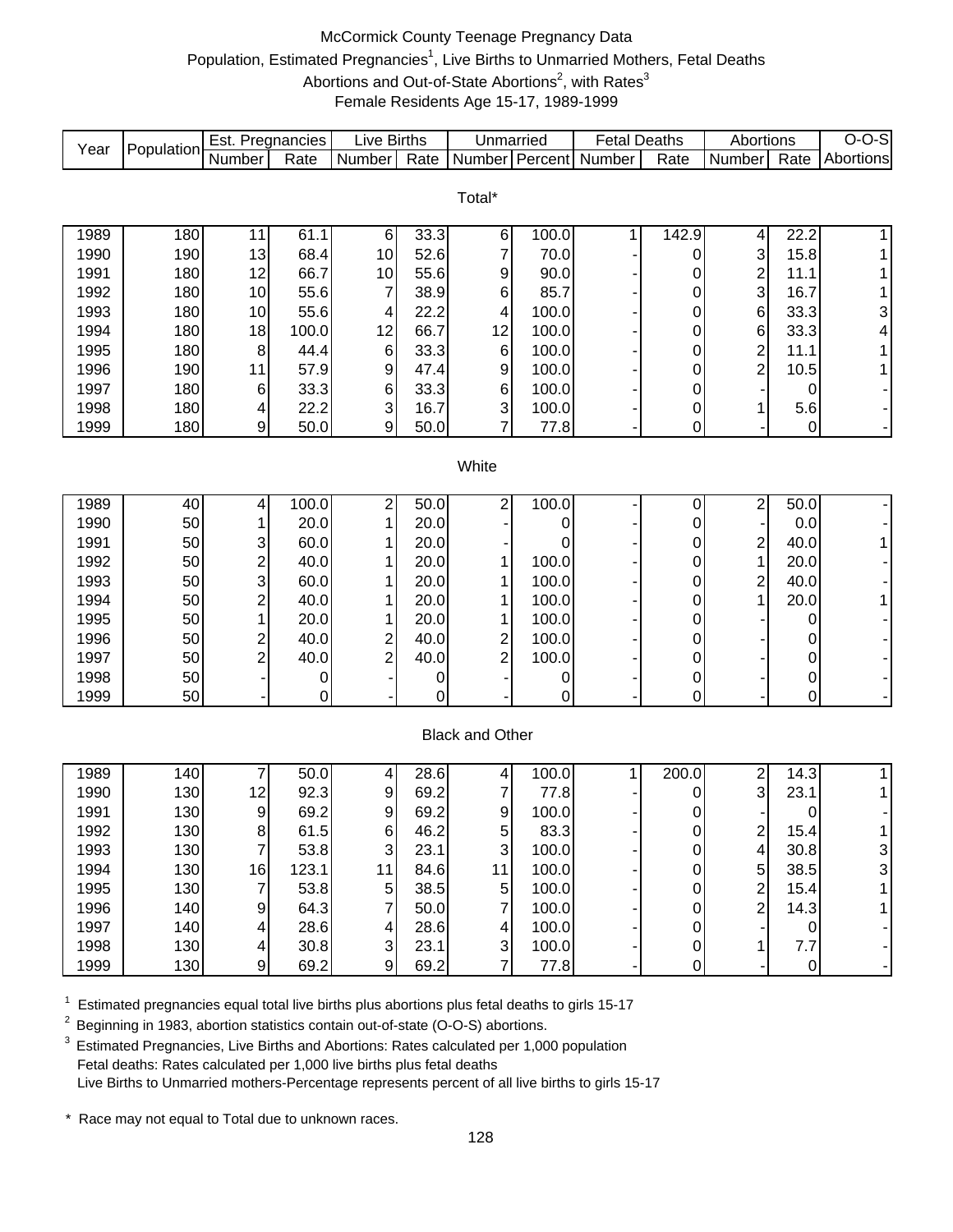# Marion County Teenage Pregnancy Data Population, Estimated Pregnancies<sup>1</sup>, Live Births to Unmarried Mothers, Fetal Deaths Abortions and Out-of-State Abortions<sup>2</sup>, with Rates<sup>3</sup> Female Residents Age 15-17, 1989-1999

| Year         | Population | Est. Pregnancies |              | <b>Live Births</b> |              | Unmarried               |              | <b>Fetal Deaths</b>     |             | Abortions                    |             | $O-O-S$                 |
|--------------|------------|------------------|--------------|--------------------|--------------|-------------------------|--------------|-------------------------|-------------|------------------------------|-------------|-------------------------|
|              |            | Number           | Rate         | Number             | Rate         | Number Percent          |              | Number                  | Rate        | Number                       | Rate        | Abortions               |
|              |            |                  |              |                    |              |                         |              |                         |             |                              |             |                         |
|              |            |                  |              |                    |              | Total*                  |              |                         |             |                              |             |                         |
| 1989         | 870        | 58               | 66.7         | 51                 | 58.6         | 39                      | 76.5         |                         | 0           | 7                            | 8.0         |                         |
| 1990         | 890        | 52               | 58.4         | 42                 | 47.2         | 33                      | 78.6         | 1                       | 23.3        | 9                            | 10.1        |                         |
| 1991         | 850        | 64               | 75.3         | 54                 | 63.5         | 39                      | 72.2         | $\overline{c}$          | 35.7        | 8                            | 9.4         |                         |
| 1992         | 860        | 73               | 84.9         | 64                 | 74.4         | 52                      | 81.3         | 1                       | 15.4        | 8                            | 9.3         | $\frac{2}{3}$           |
| 1993         | 850        | 50               | 58.8         | 45                 | 52.9         | 33                      | 73.3         | $\overline{\mathbf{c}}$ | 42.6        | 3                            | 3.5         | $\mathbf{1}$            |
| 1994         | 870        | 55               | 63.2         | 46                 | 52.9         | 34                      | 73.9         | $\overline{c}$          | 41.7        | $\overline{7}$               | 8.0         | 4                       |
| 1995         | 870        | 46               | 52.9         | 36                 | 41.4         | 26                      | 72.2         | 1                       | 27.0        | 9                            | 10.3        |                         |
| 1996         | 860        | 49               | 57.0         | 44                 | 51.2         | 30                      | 68.2         | 1                       | 22.2        | 4                            | 4.7         | $\frac{3}{2}$           |
| 1997         | 860        | 58               | 67.4         | 55                 | 64.0         | 47                      | 85.5         |                         | 0           | 3                            | 3.5         |                         |
| 1998         | 860        | 42               | 48.8         | 37                 | 43.0         | 28                      | 75.7         | $\overline{\mathbf{c}}$ | 51.3        | 3                            | 3.5         | 3                       |
| 1999         | 840        | 40               | 47.6         | 35                 | 41.7         | 27                      | 77.1         | $\overline{2}$          | 54.1        | 3                            | 3.6         | $\mathbf{1}$            |
|              |            |                  |              |                    |              |                         |              |                         |             |                              |             |                         |
|              |            |                  |              |                    |              | White                   |              |                         |             |                              |             |                         |
|              |            |                  |              |                    |              |                         |              |                         |             |                              |             |                         |
| 1989         | 360        | 11               | 30.6         | 7                  | 19.4         | 4                       | 57.1         |                         | 0           | 4                            | 11.1        |                         |
| 1990         | 320        | 11               | 34.4         | 7                  | 21.9         |                         | 14.3         |                         | 0           | 4                            | 12.5        |                         |
| 1991         | 300        | 13               | 43.3         | 13                 | 43.3         | 3                       | 23.1         |                         | 0           |                              | 0           |                         |
| 1992         | 300        | 13               | 43.3         | 10                 | 33.3         | $\overline{c}$          | 20.0         |                         | 0           | 3                            | 10.0        | $\overline{\mathbf{c}}$ |
| 1993         | 300        | 17               | 56.7         | 15                 | 50.0         | 5                       | 33.3         | 1                       | 62.5        | 1                            | 3.3         |                         |
| 1994<br>1995 | 310<br>310 | 11<br>8          | 35.5<br>25.8 | 6                  | 19.4<br>19.4 | $\overline{c}$<br>1     | 33.3<br>16.7 | 1                       | 142.9       | 4<br>$\overline{\mathbf{c}}$ | 12.9<br>6.5 | $\overline{\mathbf{c}}$ |
| 1996         | 310        | 11               | 35.5         | 6<br>10            | 32.3         | $\overline{\mathbf{c}}$ | 20.0         |                         | 0<br>0      | 1                            | 3.2         | $\mathbf{1}$            |
| 1997         | 290        | 13               | 44.8         | 12                 | 41.4         | 8                       | 66.7         |                         | 0           | 1                            | 3.4         |                         |
| 1998         | 290        | 11               | 37.9         | 10                 | 34.5         | 3                       | 30.0         |                         | 0           | 1                            | 3.4         | $\mathbf{1}$            |
| 1999         | 290        | $\overline{7}$   | 24.1         | 6                  | 20.7         | 3                       | 50.0         |                         | $\mathbf 0$ | 1                            | 3.4         |                         |
|              |            |                  |              |                    |              |                         |              |                         |             |                              |             |                         |
|              |            |                  |              |                    |              | <b>Black and Other</b>  |              |                         |             |                              |             |                         |
|              |            |                  |              |                    |              |                         |              |                         |             |                              |             |                         |
| 1989         | 510        | 47               | 92.2         | 44                 | 86.3         | 35                      | 79.5         |                         | 0           | $\ensuremath{\mathsf{3}}$    | 5.9         |                         |
| 1990         | 570        | 41               | 71.9         | 35                 | 61.4         | 32                      | 91.4         | 1                       | 27.8        | 5                            | 8.8         |                         |
| 1991         | 550        | 51               | 92.7         | 41                 | 74.5         | 36                      | 87.8         | 2                       | 46.5        | 8                            | 14.5        | $\overline{\mathbf{c}}$ |
| 1992         | 550        | 60               | 109.1        | 54                 | 98.2         | 50                      | 92.6         |                         | 18.2        | 5                            | 9.1         | $\overline{A}$          |
| 1993         | 550        | 33               | 60.0         | 30                 | 54.5         | 28                      | 93.3         | 1                       | 32.3        | $\overline{\mathbf{c}}$      | 3.6         | 1                       |
| 1994         | 560        | 44               | 78.6         | 40                 | 71.4         | 32                      | 80.0         |                         | 24.4        | $\mathsf 3$                  | 5.4         | 2                       |
| 1995         | 560        | 38               | 67.9         | 30                 | 53.6         | 25                      | 83.3         |                         | 32.3        | 7                            | 12.5        | 3                       |
| 1996         | 560        | 38               | 67.9         | 34                 | 60.7         | 28                      | 82.4         |                         | 28.6        | 3                            | 5.4         | 1                       |
| 1997         | 570        | 45               | 78.9         | 43                 | 75.4         | 39                      | 90.7         |                         | $\pmb{0}$   | $\overline{\mathbf{c}}$      | 3.5         |                         |
| 1998         | 570        | 31               | 54.4         | 27                 | 47.4         | 25                      | 92.6         | $\boldsymbol{2}$        | 69.0        | $\overline{c}$               | 3.5         | $\overline{\mathbf{c}}$ |
| 1999         | 550        | 33               | 60.0         | 29                 | 52.7         | 24                      | 82.8         | $\overline{2}$          | 64.5        | $\overline{2}$               | 3.6         | $\mathbf{1}$            |

 $1$  Estimated pregnancies equal total live births plus abortions plus fetal deaths to girls 15-17

<sup>2</sup> Beginning in 1983, abortion statistics contain out-of-state (O-O-S) abortions.

 $3$  Estimated Pregnancies, Live Births and Abortions: Rates calculated per 1,000 population Fetal deaths: Rates calculated per 1,000 live births plus fetal deaths Live Births to Unmarried mothers-Percentage represents percent of all live births to girls 15-17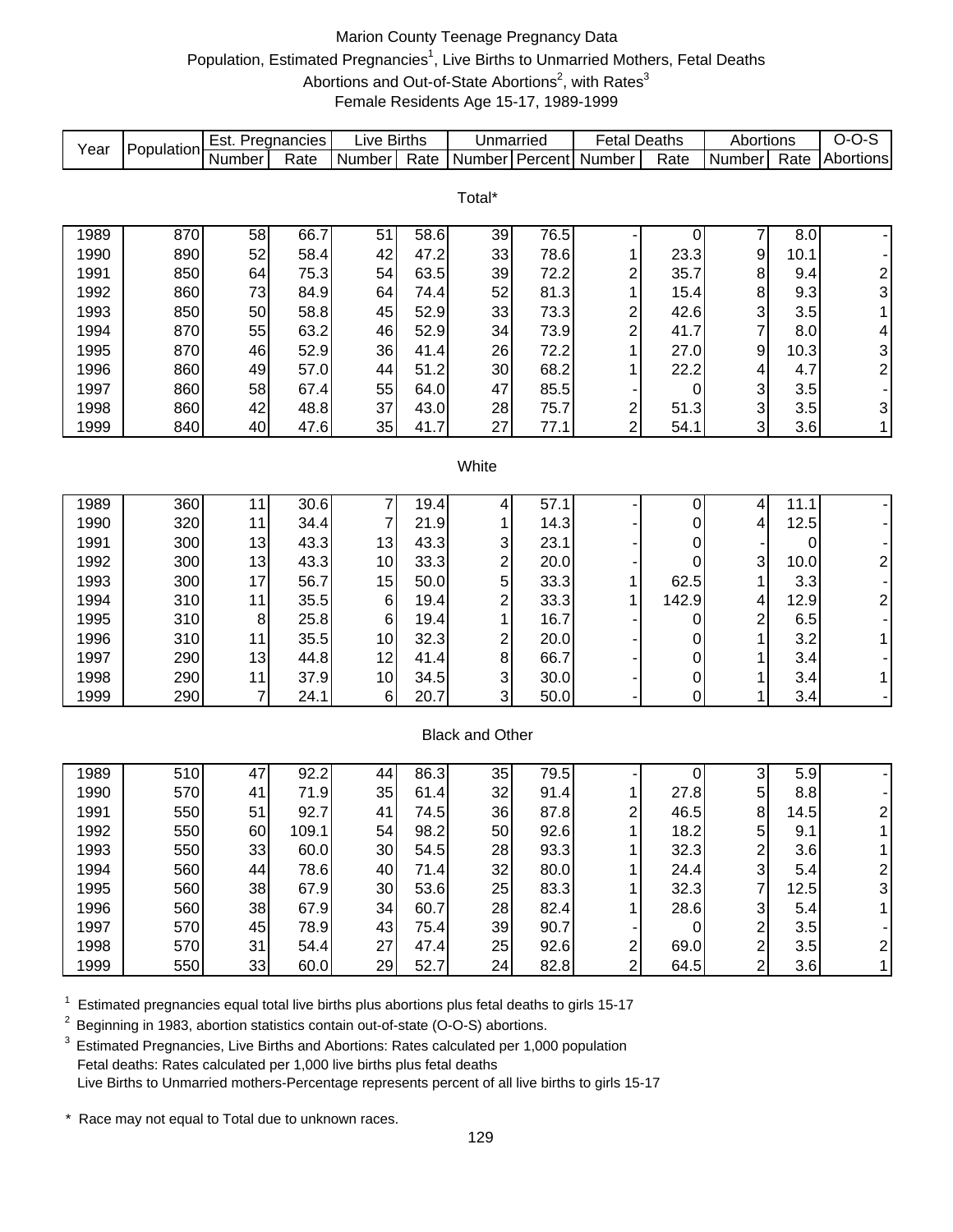# Marlboro County Teenage Pregnancy Data Population, Estimated Pregnancies<sup>1</sup>, Live Births to Unmarried Mothers, Fetal Deaths Abortions and Out-of-State Abortions<sup>2</sup>, with Rates<sup>3</sup> Female Residents Age 15-17, 1989-1999

| Number Percent<br>Number<br>Rate<br>Number<br>Rate<br>Rate<br>Abortions<br>Rate<br>Total*<br>56<br>72.7<br>20.8<br>1989<br>770<br>47<br>61.0<br>38<br>80.9<br>8<br>10.4<br>$\,6$<br>1<br>750<br>56<br>46<br>33<br>8<br>$\frac{5}{2}$<br>1990<br>74.7<br>61.3<br>71.7<br>2<br>41.7<br>10.7<br>710<br>69.0<br>85.7<br>1991<br>57<br>80.3<br>49<br>42<br>8<br>11.3<br>0<br>8<br>710<br>68<br>95.8<br>78.9<br>45<br>80.4<br>1992<br>56<br>17.5<br>11<br>15.5<br>1<br>3<br>700<br>72<br>94.3<br>78.8<br>2<br>29.4<br>1993<br>102.9<br>66<br>52<br>5.7<br>4<br>720<br>59<br>55<br>76.4<br>42<br>1994<br>81.9<br>76.4<br>5.6<br>0<br>4<br>1995<br>720<br>42<br>58.3<br>81.0<br>5<br>47<br>65.3<br>34<br>6.9<br>4<br>0<br>720<br>68.1<br>93.9<br>20.0<br>1996<br>75.0<br>49<br>46<br>1<br>5.6<br>4<br>54<br>4<br>690<br>52<br>69.6<br>1997<br>75.4<br>48<br>36<br>75.0<br>5.8<br>4<br>4<br>0<br>3<br>700<br>62.9<br>3<br>1998<br>47<br>67.1<br>44<br>31<br>70.5<br>4.3<br>0<br>3<br>3<br>690<br>29<br>42.0<br>26<br>37.7<br>20<br>76.9<br>4.3<br>1999<br>0<br>White<br>61.1<br>$\overline{\mathbf{c}}$<br>1989<br>350<br>20<br>57.1<br>18<br>51.4<br>11<br>$\overline{\mathbf{c}}$<br>5.7<br>0<br>3<br>310<br>20<br>17<br>54.8<br>47.1<br>9.7<br>1990<br>64.5<br>8<br>0<br>$\overline{\phantom{a}}$<br>$\overline{\mathbf{c}}$<br>290<br>17<br>51.7<br>53.3<br>1991<br>58.6<br>15<br>8<br>6.9<br>0<br>$\overline{c}$<br>$\frac{2}{2}$<br>290<br>23<br>13<br>$\mathbf 0$<br>1992<br>79.3<br>21<br>72.4<br>61.9<br>6.9<br>$\overline{2}$<br>280<br>23<br>82.1<br>75.0<br>$\mathbf 0$<br>1993<br>21<br>14<br>66.7<br>7.1<br>$\overline{2}$<br>290<br>21<br>65.5<br>1994<br>72.4<br>19<br>11<br>57.9<br>0<br>6.9<br>$\blacksquare$<br>3<br>$\overline{\mathbf{c}}$<br>290<br>19<br>65.5<br>55.2<br>68.8<br>1995<br>16<br>11<br>0<br>10.3<br>$\overline{\mathbf{c}}$<br>$\overline{\mathbf{c}}$<br>290<br>83.3<br>1996<br>48.3<br>37.9<br>9<br>81.8<br>6.9<br>14<br>11<br>1<br>3<br>3<br>260<br>5<br>1997<br>16<br>61.5<br>13<br>50.0<br>38.5<br>11.5<br>0<br>66.7<br>$\boldsymbol{9}$<br>1998<br>270<br>19<br>70.4<br>18<br>50.0<br>3.7<br>1<br>0<br>1<br>270<br>1999<br>$\bf{8}$<br>29.6<br>8<br>29.6<br>6<br>75.0<br>0<br>$\pmb{0}$<br><b>Black and Other</b><br>85.7<br>33.3<br>1989<br>420<br>36<br>69.0<br>93.1<br>14.3<br>4<br>29<br>1<br>6<br>27<br>440<br>36<br>29<br>65.9<br>86.2<br>64.5<br>5<br>1990<br>81.8<br>25<br>2<br>5<br>11.4<br>$\overline{c}$<br>420<br>1991<br>40<br>81.0<br>34<br>95.2<br>34<br>100.0<br>6<br>14.3<br>0<br>1992<br>420<br>44<br>104.8<br>35<br>83.3<br>32<br>91.4<br>1<br>27.8<br>8<br>19.0<br>5<br>420<br>$\mathbf{2}$<br>49<br>116.7<br>107.1<br>38<br>2<br>42.6<br>4.8<br>1993<br>45<br>84.4<br>$\overline{c}$<br>430<br>38<br>36<br>83.7<br>31<br>86.1<br>4.7<br>1994<br>88.4<br>0<br>$\overline{\mathbf{c}}$<br>430<br>26<br>65.1<br>60.5<br>88.5<br>1995<br>28<br>23<br>4.7<br>$\overline{\mathbf{c}}$<br>0<br>$\overline{2}$<br>38<br>$\overline{c}$<br>430<br>93.0<br>88.4<br>37<br>1996<br>40<br>97.4<br>4.7<br>0<br>35<br>$\mathbf{1}$<br>430<br>83.7<br>88.6<br>2.3<br>1997<br>36<br>81.4<br>31<br>0<br>1<br>$\frac{2}{3}$<br>$\overline{\mathbf{c}}$<br>430<br>26<br>60.5<br>4.7<br>1998<br>28<br>65.1<br>22<br>84.6<br>$\boldsymbol{0}$ | Year | Population | Est. Pregnancies |      | <b>Live Births</b> |      | Unmarried |      | <b>Fetal Deaths</b> |                  | Abortions |     | $O-O-S$ |
|--------------------------------------------------------------------------------------------------------------------------------------------------------------------------------------------------------------------------------------------------------------------------------------------------------------------------------------------------------------------------------------------------------------------------------------------------------------------------------------------------------------------------------------------------------------------------------------------------------------------------------------------------------------------------------------------------------------------------------------------------------------------------------------------------------------------------------------------------------------------------------------------------------------------------------------------------------------------------------------------------------------------------------------------------------------------------------------------------------------------------------------------------------------------------------------------------------------------------------------------------------------------------------------------------------------------------------------------------------------------------------------------------------------------------------------------------------------------------------------------------------------------------------------------------------------------------------------------------------------------------------------------------------------------------------------------------------------------------------------------------------------------------------------------------------------------------------------------------------------------------------------------------------------------------------------------------------------------------------------------------------------------------------------------------------------------------------------------------------------------------------------------------------------------------------------------------------------------------------------------------------------------------------------------------------------------------------------------------------------------------------------------------------------------------------------------------------------------------------------------------------------------------------------------------------------------------------------------------------------------------------------------------------------------------------------------------------------------------------------------------------------------------------------------------------------------------------------------------------------------------------------------------------------------------------------------------------------------------------------------------------------------------------------------------------------------------------------------------------------------------------------------------------------------------------------------------------------------------------------------------------------------------------|------|------------|------------------|------|--------------------|------|-----------|------|---------------------|------------------|-----------|-----|---------|
|                                                                                                                                                                                                                                                                                                                                                                                                                                                                                                                                                                                                                                                                                                                                                                                                                                                                                                                                                                                                                                                                                                                                                                                                                                                                                                                                                                                                                                                                                                                                                                                                                                                                                                                                                                                                                                                                                                                                                                                                                                                                                                                                                                                                                                                                                                                                                                                                                                                                                                                                                                                                                                                                                                                                                                                                                                                                                                                                                                                                                                                                                                                                                                                                                                                                                |      |            | Number           |      |                    |      |           |      |                     |                  | Number    |     |         |
|                                                                                                                                                                                                                                                                                                                                                                                                                                                                                                                                                                                                                                                                                                                                                                                                                                                                                                                                                                                                                                                                                                                                                                                                                                                                                                                                                                                                                                                                                                                                                                                                                                                                                                                                                                                                                                                                                                                                                                                                                                                                                                                                                                                                                                                                                                                                                                                                                                                                                                                                                                                                                                                                                                                                                                                                                                                                                                                                                                                                                                                                                                                                                                                                                                                                                |      |            |                  |      |                    |      |           |      |                     |                  |           |     |         |
|                                                                                                                                                                                                                                                                                                                                                                                                                                                                                                                                                                                                                                                                                                                                                                                                                                                                                                                                                                                                                                                                                                                                                                                                                                                                                                                                                                                                                                                                                                                                                                                                                                                                                                                                                                                                                                                                                                                                                                                                                                                                                                                                                                                                                                                                                                                                                                                                                                                                                                                                                                                                                                                                                                                                                                                                                                                                                                                                                                                                                                                                                                                                                                                                                                                                                |      |            |                  |      |                    |      |           |      |                     |                  |           |     |         |
|                                                                                                                                                                                                                                                                                                                                                                                                                                                                                                                                                                                                                                                                                                                                                                                                                                                                                                                                                                                                                                                                                                                                                                                                                                                                                                                                                                                                                                                                                                                                                                                                                                                                                                                                                                                                                                                                                                                                                                                                                                                                                                                                                                                                                                                                                                                                                                                                                                                                                                                                                                                                                                                                                                                                                                                                                                                                                                                                                                                                                                                                                                                                                                                                                                                                                |      |            |                  |      |                    |      |           |      |                     |                  |           |     |         |
|                                                                                                                                                                                                                                                                                                                                                                                                                                                                                                                                                                                                                                                                                                                                                                                                                                                                                                                                                                                                                                                                                                                                                                                                                                                                                                                                                                                                                                                                                                                                                                                                                                                                                                                                                                                                                                                                                                                                                                                                                                                                                                                                                                                                                                                                                                                                                                                                                                                                                                                                                                                                                                                                                                                                                                                                                                                                                                                                                                                                                                                                                                                                                                                                                                                                                |      |            |                  |      |                    |      |           |      |                     |                  |           |     |         |
|                                                                                                                                                                                                                                                                                                                                                                                                                                                                                                                                                                                                                                                                                                                                                                                                                                                                                                                                                                                                                                                                                                                                                                                                                                                                                                                                                                                                                                                                                                                                                                                                                                                                                                                                                                                                                                                                                                                                                                                                                                                                                                                                                                                                                                                                                                                                                                                                                                                                                                                                                                                                                                                                                                                                                                                                                                                                                                                                                                                                                                                                                                                                                                                                                                                                                |      |            |                  |      |                    |      |           |      |                     |                  |           |     |         |
|                                                                                                                                                                                                                                                                                                                                                                                                                                                                                                                                                                                                                                                                                                                                                                                                                                                                                                                                                                                                                                                                                                                                                                                                                                                                                                                                                                                                                                                                                                                                                                                                                                                                                                                                                                                                                                                                                                                                                                                                                                                                                                                                                                                                                                                                                                                                                                                                                                                                                                                                                                                                                                                                                                                                                                                                                                                                                                                                                                                                                                                                                                                                                                                                                                                                                |      |            |                  |      |                    |      |           |      |                     |                  |           |     |         |
|                                                                                                                                                                                                                                                                                                                                                                                                                                                                                                                                                                                                                                                                                                                                                                                                                                                                                                                                                                                                                                                                                                                                                                                                                                                                                                                                                                                                                                                                                                                                                                                                                                                                                                                                                                                                                                                                                                                                                                                                                                                                                                                                                                                                                                                                                                                                                                                                                                                                                                                                                                                                                                                                                                                                                                                                                                                                                                                                                                                                                                                                                                                                                                                                                                                                                |      |            |                  |      |                    |      |           |      |                     |                  |           |     |         |
|                                                                                                                                                                                                                                                                                                                                                                                                                                                                                                                                                                                                                                                                                                                                                                                                                                                                                                                                                                                                                                                                                                                                                                                                                                                                                                                                                                                                                                                                                                                                                                                                                                                                                                                                                                                                                                                                                                                                                                                                                                                                                                                                                                                                                                                                                                                                                                                                                                                                                                                                                                                                                                                                                                                                                                                                                                                                                                                                                                                                                                                                                                                                                                                                                                                                                |      |            |                  |      |                    |      |           |      |                     |                  |           |     |         |
|                                                                                                                                                                                                                                                                                                                                                                                                                                                                                                                                                                                                                                                                                                                                                                                                                                                                                                                                                                                                                                                                                                                                                                                                                                                                                                                                                                                                                                                                                                                                                                                                                                                                                                                                                                                                                                                                                                                                                                                                                                                                                                                                                                                                                                                                                                                                                                                                                                                                                                                                                                                                                                                                                                                                                                                                                                                                                                                                                                                                                                                                                                                                                                                                                                                                                |      |            |                  |      |                    |      |           |      |                     |                  |           |     |         |
|                                                                                                                                                                                                                                                                                                                                                                                                                                                                                                                                                                                                                                                                                                                                                                                                                                                                                                                                                                                                                                                                                                                                                                                                                                                                                                                                                                                                                                                                                                                                                                                                                                                                                                                                                                                                                                                                                                                                                                                                                                                                                                                                                                                                                                                                                                                                                                                                                                                                                                                                                                                                                                                                                                                                                                                                                                                                                                                                                                                                                                                                                                                                                                                                                                                                                |      |            |                  |      |                    |      |           |      |                     |                  |           |     |         |
|                                                                                                                                                                                                                                                                                                                                                                                                                                                                                                                                                                                                                                                                                                                                                                                                                                                                                                                                                                                                                                                                                                                                                                                                                                                                                                                                                                                                                                                                                                                                                                                                                                                                                                                                                                                                                                                                                                                                                                                                                                                                                                                                                                                                                                                                                                                                                                                                                                                                                                                                                                                                                                                                                                                                                                                                                                                                                                                                                                                                                                                                                                                                                                                                                                                                                |      |            |                  |      |                    |      |           |      |                     |                  |           |     |         |
|                                                                                                                                                                                                                                                                                                                                                                                                                                                                                                                                                                                                                                                                                                                                                                                                                                                                                                                                                                                                                                                                                                                                                                                                                                                                                                                                                                                                                                                                                                                                                                                                                                                                                                                                                                                                                                                                                                                                                                                                                                                                                                                                                                                                                                                                                                                                                                                                                                                                                                                                                                                                                                                                                                                                                                                                                                                                                                                                                                                                                                                                                                                                                                                                                                                                                |      |            |                  |      |                    |      |           |      |                     |                  |           |     |         |
|                                                                                                                                                                                                                                                                                                                                                                                                                                                                                                                                                                                                                                                                                                                                                                                                                                                                                                                                                                                                                                                                                                                                                                                                                                                                                                                                                                                                                                                                                                                                                                                                                                                                                                                                                                                                                                                                                                                                                                                                                                                                                                                                                                                                                                                                                                                                                                                                                                                                                                                                                                                                                                                                                                                                                                                                                                                                                                                                                                                                                                                                                                                                                                                                                                                                                |      |            |                  |      |                    |      |           |      |                     |                  |           |     |         |
|                                                                                                                                                                                                                                                                                                                                                                                                                                                                                                                                                                                                                                                                                                                                                                                                                                                                                                                                                                                                                                                                                                                                                                                                                                                                                                                                                                                                                                                                                                                                                                                                                                                                                                                                                                                                                                                                                                                                                                                                                                                                                                                                                                                                                                                                                                                                                                                                                                                                                                                                                                                                                                                                                                                                                                                                                                                                                                                                                                                                                                                                                                                                                                                                                                                                                |      |            |                  |      |                    |      |           |      |                     |                  |           |     |         |
|                                                                                                                                                                                                                                                                                                                                                                                                                                                                                                                                                                                                                                                                                                                                                                                                                                                                                                                                                                                                                                                                                                                                                                                                                                                                                                                                                                                                                                                                                                                                                                                                                                                                                                                                                                                                                                                                                                                                                                                                                                                                                                                                                                                                                                                                                                                                                                                                                                                                                                                                                                                                                                                                                                                                                                                                                                                                                                                                                                                                                                                                                                                                                                                                                                                                                |      |            |                  |      |                    |      |           |      |                     |                  |           |     |         |
|                                                                                                                                                                                                                                                                                                                                                                                                                                                                                                                                                                                                                                                                                                                                                                                                                                                                                                                                                                                                                                                                                                                                                                                                                                                                                                                                                                                                                                                                                                                                                                                                                                                                                                                                                                                                                                                                                                                                                                                                                                                                                                                                                                                                                                                                                                                                                                                                                                                                                                                                                                                                                                                                                                                                                                                                                                                                                                                                                                                                                                                                                                                                                                                                                                                                                |      |            |                  |      |                    |      |           |      |                     |                  |           |     |         |
|                                                                                                                                                                                                                                                                                                                                                                                                                                                                                                                                                                                                                                                                                                                                                                                                                                                                                                                                                                                                                                                                                                                                                                                                                                                                                                                                                                                                                                                                                                                                                                                                                                                                                                                                                                                                                                                                                                                                                                                                                                                                                                                                                                                                                                                                                                                                                                                                                                                                                                                                                                                                                                                                                                                                                                                                                                                                                                                                                                                                                                                                                                                                                                                                                                                                                |      |            |                  |      |                    |      |           |      |                     |                  |           |     |         |
|                                                                                                                                                                                                                                                                                                                                                                                                                                                                                                                                                                                                                                                                                                                                                                                                                                                                                                                                                                                                                                                                                                                                                                                                                                                                                                                                                                                                                                                                                                                                                                                                                                                                                                                                                                                                                                                                                                                                                                                                                                                                                                                                                                                                                                                                                                                                                                                                                                                                                                                                                                                                                                                                                                                                                                                                                                                                                                                                                                                                                                                                                                                                                                                                                                                                                |      |            |                  |      |                    |      |           |      |                     |                  |           |     |         |
|                                                                                                                                                                                                                                                                                                                                                                                                                                                                                                                                                                                                                                                                                                                                                                                                                                                                                                                                                                                                                                                                                                                                                                                                                                                                                                                                                                                                                                                                                                                                                                                                                                                                                                                                                                                                                                                                                                                                                                                                                                                                                                                                                                                                                                                                                                                                                                                                                                                                                                                                                                                                                                                                                                                                                                                                                                                                                                                                                                                                                                                                                                                                                                                                                                                                                |      |            |                  |      |                    |      |           |      |                     |                  |           |     |         |
|                                                                                                                                                                                                                                                                                                                                                                                                                                                                                                                                                                                                                                                                                                                                                                                                                                                                                                                                                                                                                                                                                                                                                                                                                                                                                                                                                                                                                                                                                                                                                                                                                                                                                                                                                                                                                                                                                                                                                                                                                                                                                                                                                                                                                                                                                                                                                                                                                                                                                                                                                                                                                                                                                                                                                                                                                                                                                                                                                                                                                                                                                                                                                                                                                                                                                |      |            |                  |      |                    |      |           |      |                     |                  |           |     |         |
|                                                                                                                                                                                                                                                                                                                                                                                                                                                                                                                                                                                                                                                                                                                                                                                                                                                                                                                                                                                                                                                                                                                                                                                                                                                                                                                                                                                                                                                                                                                                                                                                                                                                                                                                                                                                                                                                                                                                                                                                                                                                                                                                                                                                                                                                                                                                                                                                                                                                                                                                                                                                                                                                                                                                                                                                                                                                                                                                                                                                                                                                                                                                                                                                                                                                                |      |            |                  |      |                    |      |           |      |                     |                  |           |     |         |
|                                                                                                                                                                                                                                                                                                                                                                                                                                                                                                                                                                                                                                                                                                                                                                                                                                                                                                                                                                                                                                                                                                                                                                                                                                                                                                                                                                                                                                                                                                                                                                                                                                                                                                                                                                                                                                                                                                                                                                                                                                                                                                                                                                                                                                                                                                                                                                                                                                                                                                                                                                                                                                                                                                                                                                                                                                                                                                                                                                                                                                                                                                                                                                                                                                                                                |      |            |                  |      |                    |      |           |      |                     |                  |           |     |         |
|                                                                                                                                                                                                                                                                                                                                                                                                                                                                                                                                                                                                                                                                                                                                                                                                                                                                                                                                                                                                                                                                                                                                                                                                                                                                                                                                                                                                                                                                                                                                                                                                                                                                                                                                                                                                                                                                                                                                                                                                                                                                                                                                                                                                                                                                                                                                                                                                                                                                                                                                                                                                                                                                                                                                                                                                                                                                                                                                                                                                                                                                                                                                                                                                                                                                                |      |            |                  |      |                    |      |           |      |                     |                  |           |     |         |
|                                                                                                                                                                                                                                                                                                                                                                                                                                                                                                                                                                                                                                                                                                                                                                                                                                                                                                                                                                                                                                                                                                                                                                                                                                                                                                                                                                                                                                                                                                                                                                                                                                                                                                                                                                                                                                                                                                                                                                                                                                                                                                                                                                                                                                                                                                                                                                                                                                                                                                                                                                                                                                                                                                                                                                                                                                                                                                                                                                                                                                                                                                                                                                                                                                                                                |      |            |                  |      |                    |      |           |      |                     |                  |           |     |         |
|                                                                                                                                                                                                                                                                                                                                                                                                                                                                                                                                                                                                                                                                                                                                                                                                                                                                                                                                                                                                                                                                                                                                                                                                                                                                                                                                                                                                                                                                                                                                                                                                                                                                                                                                                                                                                                                                                                                                                                                                                                                                                                                                                                                                                                                                                                                                                                                                                                                                                                                                                                                                                                                                                                                                                                                                                                                                                                                                                                                                                                                                                                                                                                                                                                                                                |      |            |                  |      |                    |      |           |      |                     |                  |           |     |         |
|                                                                                                                                                                                                                                                                                                                                                                                                                                                                                                                                                                                                                                                                                                                                                                                                                                                                                                                                                                                                                                                                                                                                                                                                                                                                                                                                                                                                                                                                                                                                                                                                                                                                                                                                                                                                                                                                                                                                                                                                                                                                                                                                                                                                                                                                                                                                                                                                                                                                                                                                                                                                                                                                                                                                                                                                                                                                                                                                                                                                                                                                                                                                                                                                                                                                                |      |            |                  |      |                    |      |           |      |                     |                  |           |     |         |
|                                                                                                                                                                                                                                                                                                                                                                                                                                                                                                                                                                                                                                                                                                                                                                                                                                                                                                                                                                                                                                                                                                                                                                                                                                                                                                                                                                                                                                                                                                                                                                                                                                                                                                                                                                                                                                                                                                                                                                                                                                                                                                                                                                                                                                                                                                                                                                                                                                                                                                                                                                                                                                                                                                                                                                                                                                                                                                                                                                                                                                                                                                                                                                                                                                                                                |      |            |                  |      |                    |      |           |      |                     |                  |           |     |         |
|                                                                                                                                                                                                                                                                                                                                                                                                                                                                                                                                                                                                                                                                                                                                                                                                                                                                                                                                                                                                                                                                                                                                                                                                                                                                                                                                                                                                                                                                                                                                                                                                                                                                                                                                                                                                                                                                                                                                                                                                                                                                                                                                                                                                                                                                                                                                                                                                                                                                                                                                                                                                                                                                                                                                                                                                                                                                                                                                                                                                                                                                                                                                                                                                                                                                                |      |            |                  |      |                    |      |           |      |                     |                  |           |     |         |
|                                                                                                                                                                                                                                                                                                                                                                                                                                                                                                                                                                                                                                                                                                                                                                                                                                                                                                                                                                                                                                                                                                                                                                                                                                                                                                                                                                                                                                                                                                                                                                                                                                                                                                                                                                                                                                                                                                                                                                                                                                                                                                                                                                                                                                                                                                                                                                                                                                                                                                                                                                                                                                                                                                                                                                                                                                                                                                                                                                                                                                                                                                                                                                                                                                                                                |      |            |                  |      |                    |      |           |      |                     |                  |           |     |         |
|                                                                                                                                                                                                                                                                                                                                                                                                                                                                                                                                                                                                                                                                                                                                                                                                                                                                                                                                                                                                                                                                                                                                                                                                                                                                                                                                                                                                                                                                                                                                                                                                                                                                                                                                                                                                                                                                                                                                                                                                                                                                                                                                                                                                                                                                                                                                                                                                                                                                                                                                                                                                                                                                                                                                                                                                                                                                                                                                                                                                                                                                                                                                                                                                                                                                                |      |            |                  |      |                    |      |           |      |                     |                  |           |     |         |
|                                                                                                                                                                                                                                                                                                                                                                                                                                                                                                                                                                                                                                                                                                                                                                                                                                                                                                                                                                                                                                                                                                                                                                                                                                                                                                                                                                                                                                                                                                                                                                                                                                                                                                                                                                                                                                                                                                                                                                                                                                                                                                                                                                                                                                                                                                                                                                                                                                                                                                                                                                                                                                                                                                                                                                                                                                                                                                                                                                                                                                                                                                                                                                                                                                                                                |      |            |                  |      |                    |      |           |      |                     |                  |           |     |         |
|                                                                                                                                                                                                                                                                                                                                                                                                                                                                                                                                                                                                                                                                                                                                                                                                                                                                                                                                                                                                                                                                                                                                                                                                                                                                                                                                                                                                                                                                                                                                                                                                                                                                                                                                                                                                                                                                                                                                                                                                                                                                                                                                                                                                                                                                                                                                                                                                                                                                                                                                                                                                                                                                                                                                                                                                                                                                                                                                                                                                                                                                                                                                                                                                                                                                                |      |            |                  |      |                    |      |           |      |                     |                  |           |     |         |
|                                                                                                                                                                                                                                                                                                                                                                                                                                                                                                                                                                                                                                                                                                                                                                                                                                                                                                                                                                                                                                                                                                                                                                                                                                                                                                                                                                                                                                                                                                                                                                                                                                                                                                                                                                                                                                                                                                                                                                                                                                                                                                                                                                                                                                                                                                                                                                                                                                                                                                                                                                                                                                                                                                                                                                                                                                                                                                                                                                                                                                                                                                                                                                                                                                                                                |      |            |                  |      |                    |      |           |      |                     |                  |           |     |         |
|                                                                                                                                                                                                                                                                                                                                                                                                                                                                                                                                                                                                                                                                                                                                                                                                                                                                                                                                                                                                                                                                                                                                                                                                                                                                                                                                                                                                                                                                                                                                                                                                                                                                                                                                                                                                                                                                                                                                                                                                                                                                                                                                                                                                                                                                                                                                                                                                                                                                                                                                                                                                                                                                                                                                                                                                                                                                                                                                                                                                                                                                                                                                                                                                                                                                                |      |            |                  |      |                    |      |           |      |                     |                  |           |     |         |
|                                                                                                                                                                                                                                                                                                                                                                                                                                                                                                                                                                                                                                                                                                                                                                                                                                                                                                                                                                                                                                                                                                                                                                                                                                                                                                                                                                                                                                                                                                                                                                                                                                                                                                                                                                                                                                                                                                                                                                                                                                                                                                                                                                                                                                                                                                                                                                                                                                                                                                                                                                                                                                                                                                                                                                                                                                                                                                                                                                                                                                                                                                                                                                                                                                                                                |      |            |                  |      |                    |      |           |      |                     |                  |           |     |         |
|                                                                                                                                                                                                                                                                                                                                                                                                                                                                                                                                                                                                                                                                                                                                                                                                                                                                                                                                                                                                                                                                                                                                                                                                                                                                                                                                                                                                                                                                                                                                                                                                                                                                                                                                                                                                                                                                                                                                                                                                                                                                                                                                                                                                                                                                                                                                                                                                                                                                                                                                                                                                                                                                                                                                                                                                                                                                                                                                                                                                                                                                                                                                                                                                                                                                                |      |            |                  |      |                    |      |           |      |                     |                  |           |     |         |
|                                                                                                                                                                                                                                                                                                                                                                                                                                                                                                                                                                                                                                                                                                                                                                                                                                                                                                                                                                                                                                                                                                                                                                                                                                                                                                                                                                                                                                                                                                                                                                                                                                                                                                                                                                                                                                                                                                                                                                                                                                                                                                                                                                                                                                                                                                                                                                                                                                                                                                                                                                                                                                                                                                                                                                                                                                                                                                                                                                                                                                                                                                                                                                                                                                                                                |      |            |                  |      |                    |      |           |      |                     |                  |           |     |         |
|                                                                                                                                                                                                                                                                                                                                                                                                                                                                                                                                                                                                                                                                                                                                                                                                                                                                                                                                                                                                                                                                                                                                                                                                                                                                                                                                                                                                                                                                                                                                                                                                                                                                                                                                                                                                                                                                                                                                                                                                                                                                                                                                                                                                                                                                                                                                                                                                                                                                                                                                                                                                                                                                                                                                                                                                                                                                                                                                                                                                                                                                                                                                                                                                                                                                                |      |            |                  |      |                    |      |           |      |                     |                  |           |     |         |
|                                                                                                                                                                                                                                                                                                                                                                                                                                                                                                                                                                                                                                                                                                                                                                                                                                                                                                                                                                                                                                                                                                                                                                                                                                                                                                                                                                                                                                                                                                                                                                                                                                                                                                                                                                                                                                                                                                                                                                                                                                                                                                                                                                                                                                                                                                                                                                                                                                                                                                                                                                                                                                                                                                                                                                                                                                                                                                                                                                                                                                                                                                                                                                                                                                                                                |      |            |                  |      |                    |      |           |      |                     |                  |           |     |         |
|                                                                                                                                                                                                                                                                                                                                                                                                                                                                                                                                                                                                                                                                                                                                                                                                                                                                                                                                                                                                                                                                                                                                                                                                                                                                                                                                                                                                                                                                                                                                                                                                                                                                                                                                                                                                                                                                                                                                                                                                                                                                                                                                                                                                                                                                                                                                                                                                                                                                                                                                                                                                                                                                                                                                                                                                                                                                                                                                                                                                                                                                                                                                                                                                                                                                                | 1999 | 420        | 21               | 50.0 | 18                 | 42.9 | 14        | 77.8 |                     | $\boldsymbol{0}$ |           | 7.1 | 3       |

 $1$  Estimated pregnancies equal total live births plus abortions plus fetal deaths to girls 15-17

<sup>2</sup> Beginning in 1983, abortion statistics contain out-of-state (O-O-S) abortions.

<sup>3</sup> Estimated Pregnancies, Live Births and Abortions: Rates calculated per 1,000 population Fetal deaths: Rates calculated per 1,000 live births plus fetal deaths Live Births to Unmarried mothers-Percentage represents percent of all live births to girls 15-17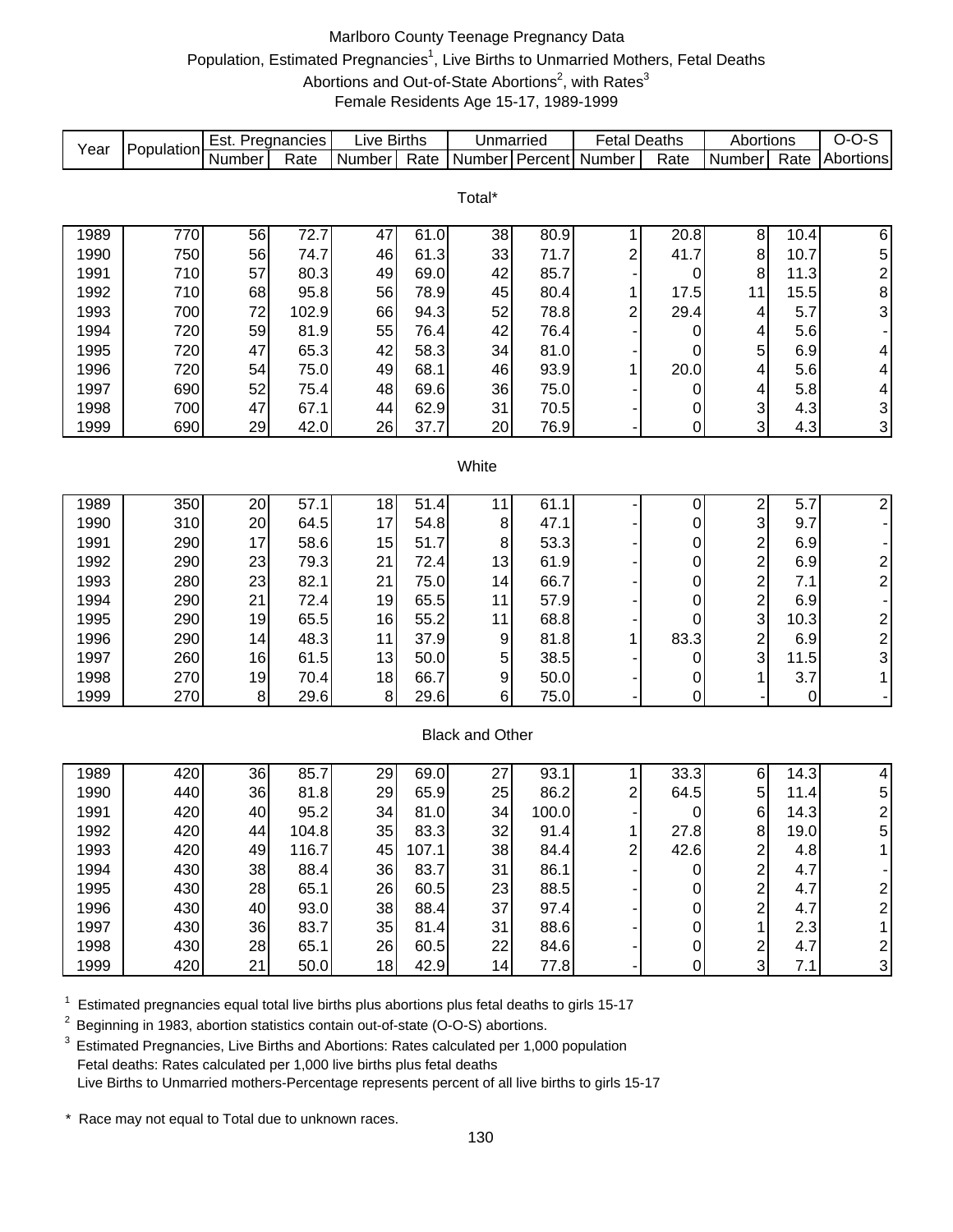# Newberry County Teenage Pregnancy Data Population, Estimated Pregnancies<sup>1</sup>, Live Births to Unmarried Mothers, Fetal Deaths Abortions and Out-of-State Abortions<sup>2</sup>, with Rates<sup>3</sup> Female Residents Age 15-17, 1989-1999

| Year         | Population | Est. Pregnancies |               | <b>Live Births</b> |              | Unmarried              |              | <b>Fetal Deaths</b> |                       | Abortions                    |              | $O-O-S$                      |
|--------------|------------|------------------|---------------|--------------------|--------------|------------------------|--------------|---------------------|-----------------------|------------------------------|--------------|------------------------------|
|              |            | Number           | Rate          | Number             | Rate         | Number Percent         |              | Number              | Rate                  | Number                       | Rate         | Abortions                    |
|              |            |                  |               |                    |              |                        |              |                     |                       |                              |              |                              |
|              |            |                  |               |                    |              | Total*                 |              |                     |                       |                              |              |                              |
| 1989         | 690        | 56               | 81.2          | 36                 | 52.2         | 26                     | 72.2         | 1                   | 27.0                  | 19                           | 27.5         | $\overline{\mathbf{4}}$      |
| 1990         | 800        | 40               | 50.0          | 25                 | 31.3         | 19                     | 76.0         | $\overline{c}$      | 74.1                  | 13                           | 16.3         | $\overline{\mathbf{c}}$      |
| 1991         | 760        | 58               | 76.3          | 44                 | 57.9         | 36                     | 81.8         | 1                   | 22.2                  | 13                           | 17.1         | $\overline{\mathbf{c}}$      |
| 1992         | 760        | 48               | 63.2          | 31                 | 40.8         | 26                     | 83.9         |                     | $\boldsymbol{0}$      | 17                           | 22.4         | 6                            |
| 1993         | 770        | 35               | 45.5          | 29                 | 37.7         | 23                     | 79.3         |                     | 0                     | $\,6$                        | 7.8          | 1                            |
| 1994         | 770        | 49               | 63.6          | 36                 | 46.8         | 31                     | 86.1         | 1                   | 27.0                  | 12                           | 15.6         | 4                            |
| 1995         | 780        | 47               | 60.3          | 40                 | 51.3         | 36                     | 90.0         |                     | 0                     | $\overline{7}$               | 9.0          | $\overline{\mathbf{c}}$      |
| 1996         | 780        | 31               | 39.7          | 17                 | 21.8         | 16                     | 94.1         |                     | 0                     | 14                           | 17.9         | 4                            |
| 1997         | 750        | 44               | 58.7          | 32                 | 42.7         | 27                     | 84.4         |                     | 0                     | 12                           | 16.0         | $\overline{\mathbf{c}}$      |
| 1998         | 770        | 45               | 58.4          | 37                 | 48.1         | 28                     | 75.7         |                     | $\pmb{0}$             | 8                            | 10.4         |                              |
| 1999         | 760        | 55               | 72.4          | 43                 | 56.6         | 24                     | 55.8         |                     | 0                     | 12                           | 15.8         | 1                            |
|              |            |                  |               |                    |              |                        |              |                     |                       |                              |              |                              |
|              |            |                  |               |                    |              | White                  |              |                     |                       |                              |              |                              |
|              |            |                  |               |                    |              |                        |              |                     |                       |                              |              |                              |
| 1989         | 440        | 19               | 43.2          | 11                 | 25.0         | 6                      | 54.5         |                     | 0                     | 8                            | 18.2         | $\overline{c}$               |
| 1990         | 460        | 15               | 32.6          | $\overline{7}$     | 15.2         | 3                      | 42.9         | 1                   | 125.0                 | $\overline{7}$               | 15.2         | $\overline{c}$               |
| 1991         | 430        | 21               | 48.8          | 13                 | 30.2         | 6                      | 46.2         | 1                   | 71.4                  | 7                            | 16.3         |                              |
| 1992         | 430        | 22               | 51.2          | 11                 | 25.6         | 7                      | 63.6         |                     | 0                     | 11                           | 25.6         | 5                            |
| 1993         | 430        | 14               | 32.6          | 10                 | 23.3         | 5                      | 50.0         |                     | 0                     | 4                            | 9.3          | 1                            |
| 1994         | 430        | 19               | 44.2          | 11                 | 25.6         | 6                      | 54.5         |                     | 0                     | 8                            | 18.6         | 1                            |
| 1995         | 440        | 10               | 22.7          | 9                  | 20.5         | 5                      | 55.6         |                     | 0                     | 1                            | 2.3          |                              |
| 1996         | 440        | $\boldsymbol{9}$ | 20.5          | 5                  | 11.4         | 4                      | 80.0         |                     | 0                     | 4                            | 9.1          |                              |
| 1997         | 410        | 15               | 36.6          | 8                  | 19.5         | 6                      | 75.0         |                     | $\mathbf 0$           | 7                            | 17.1         | $\overline{\mathbf{c}}$      |
| 1998         | 420        | 16               | 38.1          | 14                 | 33.3         | 6                      | 42.9         |                     | 0                     | $\overline{\mathbf{c}}$      | 4.8          |                              |
| 1999         | 410        | 22               | 53.7          | 16                 | 39.0         | 8                      | 50.0         |                     | 0                     | 6                            | 14.6         | 1                            |
|              |            |                  |               |                    |              |                        |              |                     |                       |                              |              |                              |
|              |            |                  |               |                    |              | <b>Black and Other</b> |              |                     |                       |                              |              |                              |
|              |            |                  |               |                    |              |                        |              |                     |                       |                              |              |                              |
| 1989         | 250        | 37               | 148.0         | 25                 | 100.0        | 20                     | 80.0         | 1                   | 38.5                  | 11                           | 44.0         | $\overline{2}$               |
| 1990         | 350<br>340 | 25<br>37         | 71.4          | 18<br>31           | 51.4<br>91.2 | 16<br>30               | 88.9<br>96.8 |                     | 52.6                  | 6                            | 17.1<br>17.6 | $\overline{\mathbf{c}}$      |
| 1991         | 330        | 26               | 108.8<br>78.8 | 20                 | 60.6         | 19                     | 95.0         |                     | 0                     | 6                            |              |                              |
| 1992         | 340        | 21               |               |                    | 55.9         |                        | 94.7         |                     | U<br>$\boldsymbol{0}$ | 6                            | 18.2         |                              |
| 1993<br>1994 | 340        | 29               | 61.8<br>85.3  | 19<br>25           | 73.5         | 18<br>25               | 100.0        |                     | 0                     | $\overline{\mathbf{c}}$<br>4 | 5.9<br>11.8  |                              |
| 1995         | 340        | 37               | 108.8         | 31                 | 91.2         | 31                     | 100.0        |                     | 0                     | 6                            | 17.6         | 3<br>$\overline{\mathbf{c}}$ |
| 1996         | 340        | 21               | 61.8          | 12                 | 35.3         | 12                     | 100.0        |                     | 0                     | 9                            | 26.5         | 3                            |
| 1997         | 350        | 29               | 82.9          | 24                 | 68.6         | 21                     | 87.5         |                     | 0                     | 5                            | 14.3         |                              |
| 1998         | 350        | 29               | 82.9          | 23                 | 65.7         | 22                     | 95.7         |                     | $\boldsymbol{0}$      | $\,6$                        | 17.1         |                              |
| 1999         | 350        | 33               | 94.3          | 27                 | 77.1         | 16                     | 59.3         |                     | $\pmb{0}$             | $\,6$                        | 17.1         |                              |
|              |            |                  |               |                    |              |                        |              |                     |                       |                              |              |                              |

 $1$  Estimated pregnancies equal total live births plus abortions plus fetal deaths to girls 15-17

<sup>2</sup> Beginning in 1983, abortion statistics contain out-of-state (O-O-S) abortions.

<sup>3</sup> Estimated Pregnancies, Live Births and Abortions: Rates calculated per 1,000 population Fetal deaths: Rates calculated per 1,000 live births plus fetal deaths Live Births to Unmarried mothers-Percentage represents percent of all live births to girls 15-17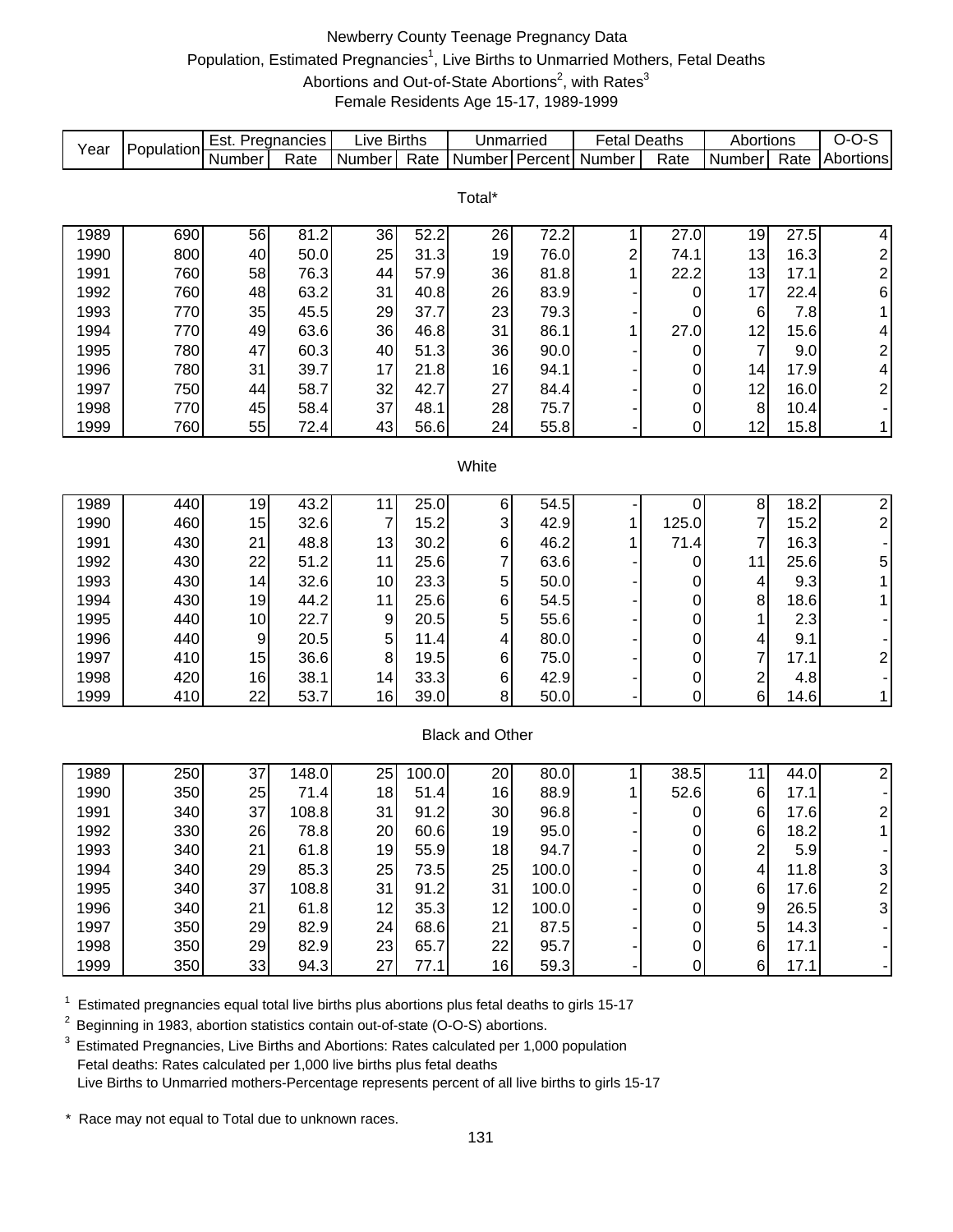# Oconee County Teenage Pregnancy Data Population, Estimated Pregnancies<sup>1</sup>, Live Births to Unmarried Mothers, Fetal Deaths Abortions and Out-of-State Abortions<sup>2</sup>, with Rates<sup>3</sup> Female Residents Age 15-17, 1989-1999

| Year | Population | Est. Pregnancies |       | <b>Live Births</b> |      | Unmarried              |      | <b>Fetal Deaths</b> |             | Abortions                                 |           | $O-O-S$                  |
|------|------------|------------------|-------|--------------------|------|------------------------|------|---------------------|-------------|-------------------------------------------|-----------|--------------------------|
|      |            | Number           | Rate  | Number             | Rate | Number Percent         |      | Number              | Rate        | Number                                    | Rate      | Abortions                |
|      |            |                  |       |                    |      |                        |      |                     |             |                                           |           |                          |
|      |            |                  |       |                    |      | Total*                 |      |                     |             |                                           |           |                          |
| 1989 | 1,180      | 56               | 47.5  | 33                 | 28.0 | 12                     | 36.4 |                     | $\pmb{0}$   | 23                                        | 19.5      | $\overline{3}$           |
| 1990 | 1,170      | 59               | 50.4  | 42                 | 35.9 | 19                     | 45.2 |                     | 0           | 17                                        | 14.5      | $\overline{\mathbf{c}}$  |
| 1991 | 1,110      | 47               | 42.3  | 35                 | 31.5 | 16                     | 45.7 |                     | 0           | 12                                        | 10.8      | $\mathbf{1}$             |
| 1992 | 1,120      | 53               | 47.3  | 38                 | 33.9 | 12                     | 31.6 | 1                   | 25.6        | 14                                        | 12.5      |                          |
| 1993 | 1,140      | 55               | 48.2  | 44                 | 38.6 | 17                     | 38.6 |                     | 0           | 11                                        | 9.6       | $\frac{2}{2}$            |
| 1994 | 1,160      | 57               | 49.1  | 45                 | 38.8 | 16                     | 35.6 |                     | 0           | 12                                        | 10.3      |                          |
| 1995 | 1,170      | 67               | 57.3  | 53                 | 45.3 | 26                     | 49.1 | 1                   | 18.5        | 13                                        | 11.1      | $\overline{\mathbf{c}}$  |
| 1996 | 1,190      | 59               | 49.6  | 43                 | 36.1 | 13                     | 30.2 |                     | 0           | 16                                        | 13.4      | $\overline{\phantom{a}}$ |
| 1997 | 1,170      | 69               | 59.0  | 46                 | 39.3 | 12                     | 26.1 |                     | 0           | 23                                        | 19.7      |                          |
| 1998 | 1,170      | 59               | 50.4  | 45                 | 38.5 | 19                     | 42.2 |                     | 0           | 14                                        | 12.0      | 1                        |
| 1999 | 1,180      | 55               | 46.6  | 46                 | 39.0 | 21                     | 45.7 |                     | $\mathbf 0$ | $\boldsymbol{9}$                          | 7.6       | 3                        |
|      |            |                  |       |                    |      |                        |      |                     |             |                                           |           |                          |
|      |            |                  |       |                    |      | White                  |      |                     |             |                                           |           |                          |
|      |            |                  |       |                    |      |                        |      |                     |             |                                           |           |                          |
| 1989 | 1,010      | 45               | 44.6  | 26                 | 25.7 | 7                      | 26.9 |                     | 0           | 19                                        | 18.8      | $\overline{3}$           |
| 1990 | 1,030      | 45               | 43.7  | 31                 | 30.1 | 11                     | 35.5 |                     | $\pmb{0}$   | 14                                        | 13.6      | $\overline{c}$           |
| 1991 | 970        | 41               | 42.3  | 30                 | 30.9 | 13                     | 43.3 |                     | 0           | 11                                        | 11.3      | $\mathbf{1}$             |
| 1992 | 980        | 47               | 48.0  | 34                 | 34.7 | $9\,$                  | 26.5 |                     | $\pmb{0}$   | 13                                        | 13.3      | $\boldsymbol{2}$         |
| 1993 | 1,000      | 43               | 43.0  | 35                 | 35.0 | 10                     | 28.6 |                     | $\pmb{0}$   | 8                                         | 8.0       | $\overline{c}$           |
| 1994 | 1,010      | 47               | 46.5  | 35                 | 34.7 | 9                      | 25.7 |                     | 0           | 12                                        | 11.9      |                          |
| 1995 | 1,020      | 52               | 51.0  | 42                 | 41.2 | 20                     | 47.6 | 1                   | 23.3        | 9                                         | 8.8       |                          |
| 1996 | 1,040      | 50               | 48.1  | 34                 | 32.7 | 8                      | 23.5 |                     | 0           | 16                                        | 15.4      |                          |
| 1997 | 1,010      | 63               | 62.4  | 42                 | 41.6 | 9                      | 21.4 |                     | 0           | 21                                        | 20.8      |                          |
| 1998 | 1,020      | 49               | 48.0  | 37                 | 36.3 | 12                     | 32.4 |                     | 0           | 12                                        | 11.8      | $\mathbf 1$              |
| 1999 | 1,020      | 44               | 43.1  | 35                 | 34.3 | 13                     | 37.1 |                     | $\mathbf 0$ | $9\,$                                     | 8.8       | 3                        |
|      |            |                  |       |                    |      |                        |      |                     |             |                                           |           |                          |
|      |            |                  |       |                    |      | <b>Black and Other</b> |      |                     |             |                                           |           |                          |
|      |            |                  |       |                    |      |                        |      |                     |             |                                           |           |                          |
| 1989 | 170        | 11               | 64.7  | $\overline{7}$     | 41.2 | 5                      | 71.4 |                     | 0           | 4                                         | 23.5      |                          |
| 1990 | 150        | 14               | 93.3  | 11                 | 73.3 | 8                      | 72.7 |                     | 0           | 3                                         | 20.0      |                          |
| 1991 | 140        | 6                | 42.9  | 5                  | 35.7 | 3                      | 60.0 | 1                   | 0           | 1                                         | 7.1       |                          |
| 1992 | 140        | $6 \mid$         | 42.9  | 4                  | 28.6 | $\overline{3}$         | 75.0 |                     | 200.0       | 1                                         | $7.1$     |                          |
| 1993 | 150        | 12               | 80.0  | $\boldsymbol{9}$   | 60.0 | $\overline{7}$         | 77.8 |                     | 0           | 3                                         | 20.0      |                          |
| 1994 | 150        | 10               | 66.7  | 10                 | 66.7 | 7                      | 70.0 |                     | 0           |                                           | 0         |                          |
| 1995 | 150        | 15               | 100.0 | 11                 | 73.3 | $\,6$                  | 54.5 |                     | 0           | 4                                         | 26.7      | 2                        |
| 1996 | 150        | 9                | 60.0  | 9                  | 60.0 | 5                      | 55.6 |                     | 0           |                                           | 0         |                          |
| 1997 | 160        | 6                | 37.5  | 4                  | 25.0 | 3                      | 75.0 |                     | 0           | $\overline{\mathbf{c}}$<br>$\overline{c}$ | 12.5      |                          |
| 1998 | 160        | 10               | 62.5  | 8                  | 50.0 | 7                      | 87.5 |                     | 0           |                                           | 12.5      |                          |
| 1999 | 160        | 11               | 68.8  | 11                 | 68.8 | 8 <sup>1</sup>         | 72.7 |                     | $\pmb{0}$   |                                           | $\pmb{0}$ |                          |

 $1$  Estimated pregnancies equal total live births plus abortions plus fetal deaths to girls 15-17

<sup>2</sup> Beginning in 1983, abortion statistics contain out-of-state (O-O-S) abortions.

 $3$  Estimated Pregnancies, Live Births and Abortions: Rates calculated per 1,000 population Fetal deaths: Rates calculated per 1,000 live births plus fetal deaths Live Births to Unmarried mothers-Percentage represents percent of all live births to girls 15-17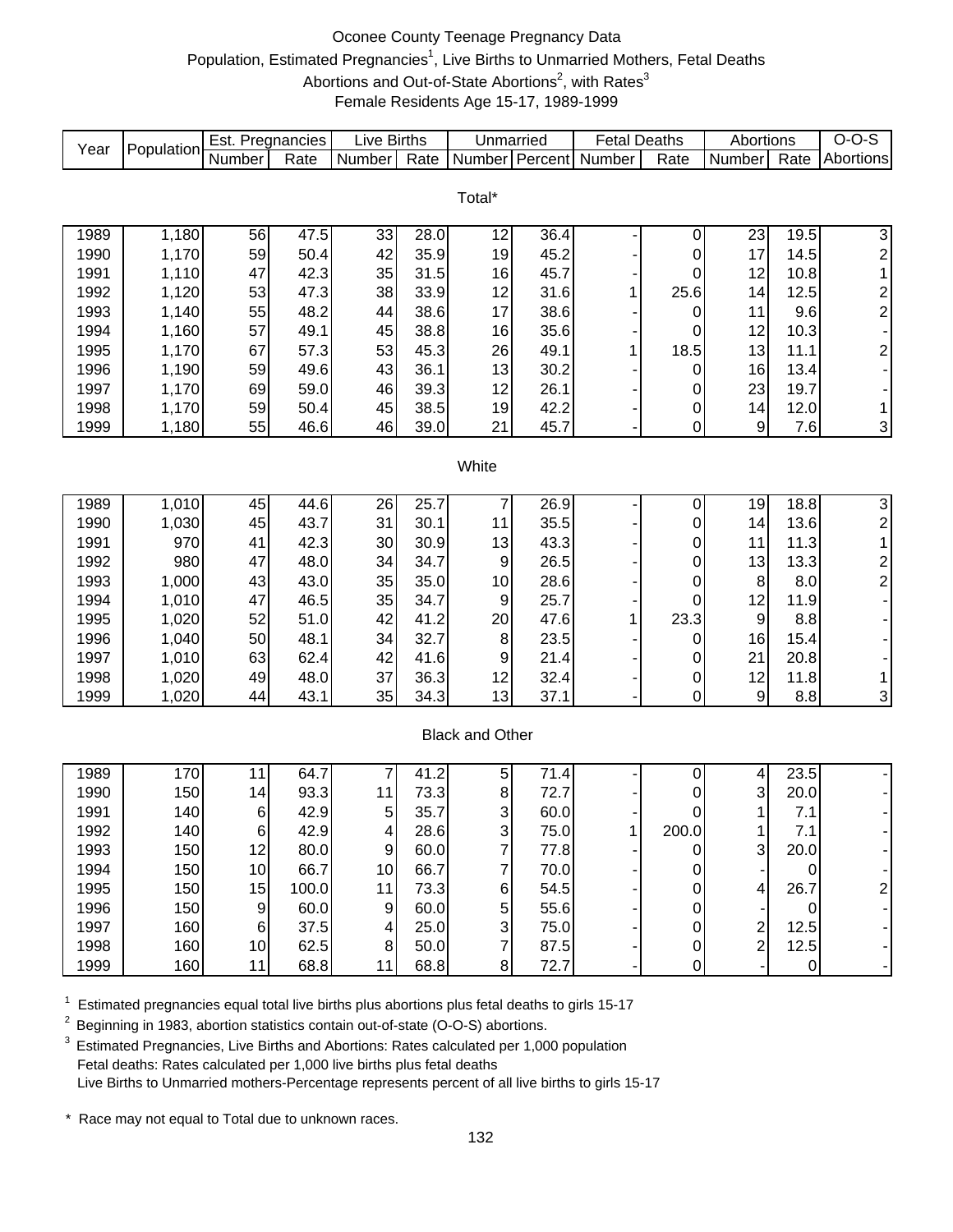# Orangeburg County Teenage Pregnancy Data Population, Estimated Pregnancies<sup>1</sup>, Live Births to Unmarried Mothers, Fetal Deaths Abortions and Out-of-State Abortions<sup>2</sup>, with Rates<sup>3</sup> Female Residents Age 15-17, 1989-1999

| Year         | Population     | Est. Pregnancies |              | <b>Live Births</b> |              | Unmarried              |              | <b>Fetal Deaths</b>                       |                  | Abortions      |              | $O-O-S$                 |
|--------------|----------------|------------------|--------------|--------------------|--------------|------------------------|--------------|-------------------------------------------|------------------|----------------|--------------|-------------------------|
|              |                | Number           | Rate         | Number             | Rate         | Number Percent         |              | Number                                    | Rate             | Number         | Rate         | Abortions               |
|              |                |                  |              |                    |              |                        |              |                                           |                  |                |              |                         |
|              |                |                  |              |                    |              | Total*                 |              |                                           |                  |                |              |                         |
| 1989         | 2,180          | 146              | 67.0         | 99                 | 45.4         | 79                     | 79.8         | 4                                         | 38.8             | 43             | 19.7         | 10                      |
| 1990         | 2,430          | 141              | 58.0         | 88                 | 36.2         | 75                     | 85.2         | $\overline{\mathbf{c}}$                   | 22.2             | 51             | 21.0         | $\boldsymbol{7}$        |
| 1991         | 2,330          | 150              | 64.4         | 101                | 43.3         | 81                     | 80.2         | $\overline{c}$                            | 19.4             | 47             | 20.2         | 1                       |
| 1992         | 2,350          | 126              | 53.6         | 92                 | 39.1         | 80                     | 87.0         | 1                                         | 10.8             | 33             | 14.0         | 6                       |
| 1993         | 2,350          | 135              | 57.4         | 96                 | 40.9         | 79                     | 82.3         | $\overline{c}$                            | 20.4             | 37             | 15.7         | $\overline{\mathbf{c}}$ |
| 1994         | 2,380          | 146              | 61.3         | 108                | 45.4         | 75                     | 69.4         |                                           | 0.0              | 38             | 16.0         | 6                       |
| 1995         | 2,370          | 137              | 57.8         | 105                | 44.3         | 78                     | 74.3         | $\overline{\mathbf{c}}$                   | 18.7             | 30             | 12.7         | 4                       |
| 1996         | 2,360          | 110              | 46.6         | 88                 | 37.3         | 50                     | 56.8         | 3                                         | 33.0             | 19             | 8.1          | 4                       |
| 1997         | 2,390          | 107              | 44.8         | 88                 | 36.8         | 55                     | 62.5         | 1                                         | 11.2             | 18             | 7.5          | 1                       |
| 1998         | 2,400          | 136              | 56.7         | 99                 | 41.3         | 60                     | 60.6         | 3                                         | 29.4             | 34             | 14.2         | 4                       |
| 1999         | 2,370          | 142              | 59.9         | 121                | 51.1         | 81                     | 66.9         | 1                                         | 8.2              | 20             | 8.4          | 4                       |
|              |                |                  |              |                    |              |                        |              |                                           |                  |                |              |                         |
|              |                |                  |              |                    |              | White                  |              |                                           |                  |                |              |                         |
|              |                |                  |              |                    |              |                        |              |                                           |                  |                |              |                         |
| 1989         | 820            | 33               | 40.2         | 19                 | 23.2         | 9                      | 47.4         |                                           | 0                | 14             | 17.1         | 4                       |
| 1990         | 660            | 29               | 43.9         | 17                 | 25.8         | 8                      | 47.1         |                                           | 0                | 12             | 18.2         | $\overline{\mathbf{c}}$ |
| 1991         | 620            | 35               | 56.5         | 25                 | 40.3         | 14                     | 56.0         |                                           | 0                | 10             | 16.1         | $\mathbf 1$             |
| 1992         | 630            | 21               | 33.3         | 13                 | 20.6         | 7                      | 53.8         |                                           | $\boldsymbol{0}$ | 8              | 12.7         | $\overline{\mathbf{c}}$ |
| 1993         | 620            | 25               | 40.3         | 15                 | 24.2         | 7                      | 46.7         |                                           | $\boldsymbol{0}$ | 10             | 16.1         | 1                       |
| 1994         | 630            | 32               | 50.8         | 25                 | 39.7         | 11                     | 44.0         |                                           | 0                | $\overline{7}$ | 11.1         | 1                       |
| 1995         | 630            | 34               | 54.0         | 24                 | 38.1         | 10                     | 41.7         |                                           | 0                | 10             | 15.9         | 1                       |
| 1996         | 630            | 27               | 42.9         | 22                 | 34.9         | 6                      | 27.3         |                                           | 0                | 5              | 7.9          | $\mathbf{1}$            |
| 1997         | 600            | 23               | 38.3         | 17                 | 28.3         | 9                      | 52.9         |                                           | 0                | 6              | 10.0         |                         |
| 1998         | 600            | 38               | 63.3         | 28                 | 46.7         | 8                      | 28.6         | 1                                         | 34.5             | 9              | 15.0         | $\overline{\mathbf{c}}$ |
| 1999         | 600            | 30               | 50.0         | 27                 | 45.0         | 10                     | 37.0         |                                           | 0                | 3              | 5.0          | $\mathbf{1}$            |
|              |                |                  |              |                    |              |                        |              |                                           |                  |                |              |                         |
|              |                |                  |              |                    |              | <b>Black and Other</b> |              |                                           |                  |                |              |                         |
|              |                |                  |              |                    |              |                        |              |                                           |                  |                |              |                         |
| 1989         | 1,360          | 113              | 83.1         | 80                 | 58.8         | 70                     | 87.5         | 4                                         | 47.6             | 29             | 21.3         | 6                       |
| 1990         | 1,770          | 112              | 63.3         | 71                 | 40.1         | 67                     | 94.4         | 2                                         | 27.4             | 39             | 22.0         | 5                       |
| 1991         | 1,710          | 115<br>105       | 67.3         | 76                 | 44.4<br>45.7 | 67                     | 88.2         | $\overline{\mathbf{c}}$<br>$\overline{A}$ | 25.6             | 37             | 21.6         |                         |
| 1992         | 1,730          |                  | 60.7         | 79                 |              | 73                     | 92.4         |                                           | 12.5             | 25             | 14.5         |                         |
| 1993         | 1,720          | 110<br>114       | 64.0<br>65.1 | 81<br>83           | 47.1<br>47.4 | 72<br>64               | 88.9<br>77.1 | 2                                         | 24.1             | 27<br>31       | 15.7<br>17.7 | 1                       |
| 1994<br>1995 | 1,750<br>1,740 | 103              | 59.2         | 81                 | 46.6         | 68                     | 84.0         |                                           | 0<br>24.1        | 20             | 11.5         | 5                       |
| 1996         | 1,740          | 83               | 47.7         | 66                 | 37.9         | 44                     | 66.7         | 2<br>3                                    | 43.5             | 14             | 8.0          | 3<br>3                  |
| 1997         | 1,790          | 84               | 46.9         | 71                 | 39.7         | 46                     | 64.8         | 1                                         | 13.9             | 12             | 6.7          | 1                       |
| 1998         | 1,800          | 98               | 54.4         | 71                 | 39.4         | 52                     | 73.2         | $\boldsymbol{2}$                          | 27.4             | 25             | 13.9         | $\boldsymbol{2}$        |
| 1999         | 1,770          | 112              | 63.3         | 94                 | 53.1         | 71                     | 75.5         | $\mathbf{1}$                              | 10.5             | 17             | 9.6          | 3                       |
|              |                |                  |              |                    |              |                        |              |                                           |                  |                |              |                         |

 $1$  Estimated pregnancies equal total live births plus abortions plus fetal deaths to girls 15-17

<sup>2</sup> Beginning in 1983, abortion statistics contain out-of-state (O-O-S) abortions.

 $3$  Estimated Pregnancies, Live Births and Abortions: Rates calculated per 1,000 population Fetal deaths: Rates calculated per 1,000 live births plus fetal deaths Live Births to Unmarried mothers-Percentage represents percent of all live births to girls 15-17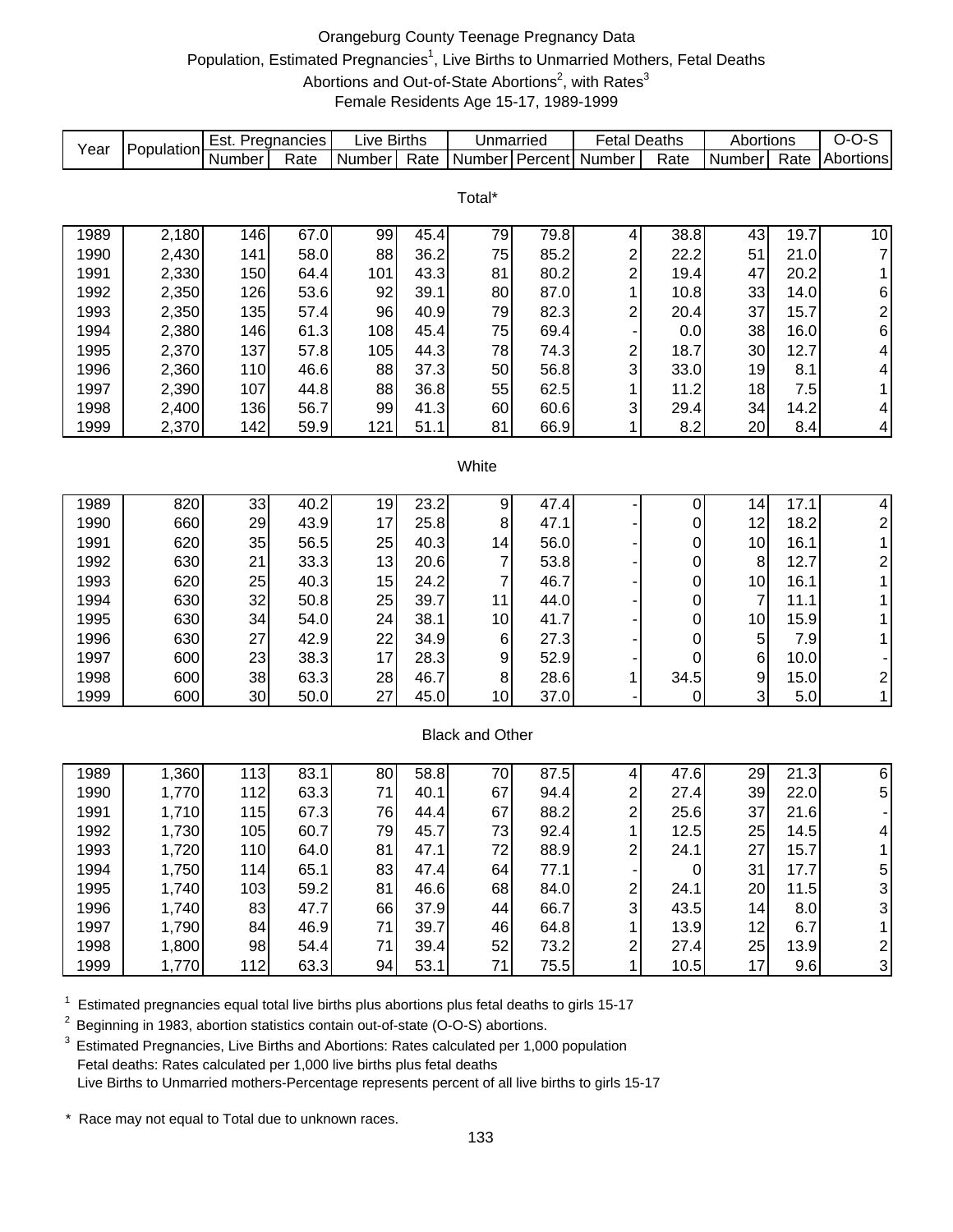### Pickens County Teenage Pregnancy Data Population, Estimated Pregnancies<sup>1</sup>, Live Births to Unmarried Mothers, Fetal Deaths Abortions and Out-of-State Abortions<sup>2</sup>, with Rates<sup>3</sup> Female Residents Age 15-17, 1989-1999

| Year | Population | Est. Pregnancies |      | <b>Live Births</b> |      | Unmarried              |       | <b>Fetal Deaths</b>                       |                   | Abortions               |      | $O-O-S$                 |
|------|------------|------------------|------|--------------------|------|------------------------|-------|-------------------------------------------|-------------------|-------------------------|------|-------------------------|
|      |            | Number           | Rate | Number             | Rate | Number Percent         |       | Number                                    | Rate              | Number                  | Rate | Abortions               |
|      |            |                  |      |                    |      |                        |       |                                           |                   |                         |      |                         |
|      |            |                  |      |                    |      | Total*                 |       |                                           |                   |                         |      |                         |
| 1989 | 2,290      | 89               | 38.9 | 57                 | 24.9 | 25                     | 43.9  | 1                                         | $\overline{17.2}$ | 31                      | 13.5 | 3                       |
| 1990 | 2,880      | 90               | 31.3 | 69                 | 24.0 | 30                     | 43.5  |                                           | 0                 | 21                      | 7.3  | 6                       |
| 1991 | 2,780      | 107              | 38.5 | 79                 | 28.4 | 42                     | 53.2  | 3                                         | 36.6              | 25                      | 9.0  | $\overline{\mathbf{4}}$ |
| 1992 | 2,830      | 84               | 29.7 | 63                 | 22.3 | 31                     | 49.2  | 1                                         | 15.6              | 20                      | 7.1  |                         |
| 1993 | 2,850      | 95               | 33.3 | 76                 | 26.7 | 35                     | 46.1  | $\overline{c}$                            | 25.6              | 17                      | 6.0  | 6<br>5<br>7             |
| 1994 | 2,890      | 110              | 38.1 | 79                 | 27.3 | 44                     | 55.7  | $\overline{c}$                            | 24.7              | 29                      | 10.0 |                         |
| 1995 | 2,940      | 109              | 37.1 | 84                 | 28.6 | 47                     | 56.0  |                                           | 0                 | 25                      | 8.5  | 5                       |
| 1996 | 2,980      | 77               | 25.8 | 59                 | 19.8 | 25                     | 42.4  |                                           | 32.8              | 16                      | 5.4  |                         |
| 1997 | 2,830      | 71               | 25.1 | 56                 | 19.8 | 20                     | 35.7  | $\overline{\mathbf{c}}$<br>$\overline{c}$ | 34.5              | 13                      | 4.6  |                         |
| 1998 | 2,900      | 96               | 33.1 | 76                 | 26.2 | 32                     | 42.1  |                                           |                   | 20                      | 6.9  | 4<br>4                  |
| 1999 | 2,890      | 82               | 28.4 | 70                 | 24.2 | 25                     | 35.7  |                                           | 0<br>0            | 12                      | 4.2  |                         |
|      |            |                  |      |                    |      |                        |       |                                           |                   |                         |      |                         |
|      |            |                  |      |                    |      | White                  |       |                                           |                   |                         |      |                         |
|      |            |                  |      |                    |      |                        |       |                                           |                   |                         |      |                         |
| 1989 | 2,130      | 83               | 39.0 | 55                 | 25.8 | 23                     | 41.8  | 1                                         | 17.9              | 27                      | 12.7 | $\overline{3}$          |
| 1990 | 2,590      | 75               | 29.0 | 56                 | 21.6 | 19                     | 33.9  |                                           | 0                 | 19                      | 7.3  | 5                       |
| 1991 | 2,490      | 89               | 35.7 | 67                 | 26.9 | 30                     | 44.8  | $\overline{\mathbf{c}}$                   | 29.0              | 20                      | 8.0  | 4                       |
| 1992 | 2,530      | 73               | 28.9 | 54                 | 21.3 | 22                     | 40.7  |                                           | 0                 | 19                      | 7.5  | 6                       |
| 1993 | 2,560      | 87               | 34.0 | 70                 | 27.3 | 29                     | 41.4  | 1                                         | 14.1              | 16                      | 6.3  |                         |
| 1994 | 2,590      | 99               | 38.2 | 72                 | 27.8 | 37                     | 51.4  | 1                                         | 13.7              | 26                      | 10.0 | $\frac{5}{7}$           |
| 1995 | 2,630      | 93               | 35.4 | 69                 | 26.2 | 33                     | 47.8  |                                           | 0                 | 24                      | 9.1  | 5                       |
| 1996 | 2,670      | 64               | 24.0 | 50                 | 18.7 | 18                     | 36.0  | $\overline{\mathbf{c}}$                   | 38.5              | 12                      | 4.5  |                         |
| 1997 | 2,500      | 59               | 23.6 | 47                 | 18.8 | 13                     | 27.7  | 1                                         | 20.8              | 11                      | 4.4  | 3                       |
| 1998 | 2,570      | 83               | 32.3 | 66                 | 25.7 | 23                     | 34.8  |                                           | 0                 | 17                      | 6.6  | 4                       |
| 1999 | 2,570      | 74               | 28.8 | 64                 | 24.9 | 22                     | 34.4  |                                           | 0                 | 10                      | 3.9  | -                       |
|      |            |                  |      |                    |      |                        |       |                                           |                   |                         |      |                         |
|      |            |                  |      |                    |      | <b>Black and Other</b> |       |                                           |                   |                         |      |                         |
|      |            |                  |      |                    |      |                        |       |                                           |                   |                         |      |                         |
| 1989 | 170        | 6                | 35.3 | $\mathbf 2$        | 11.8 | $\overline{c}$         | 100.0 |                                           | 0                 | 4                       | 23.5 |                         |
| 1990 | 290        | 15               | 51.7 | 13                 | 44.8 | 11                     | 84.6  |                                           | 0                 | $\overline{\mathbf{c}}$ | 6.9  | $\mathbf{1}$            |
| 1991 | 290        | 18               | 62.1 | 12                 | 41.4 | 12                     | 100.0 | 1                                         | 76.9              | 5                       | 17.2 |                         |
| 1992 | 300        | 11               | 36.7 | $\boldsymbol{9}$   | 30.0 | 9                      | 100.0 | 1                                         | 100.0             | $\overline{A}$          | 3.3  |                         |
| 1993 | 300        | 8                | 26.7 | $6 \mid$           | 20.0 | 6                      | 100.0 | 1                                         | 142.9             | 1                       | 3.3  |                         |
| 1994 | 300        | 11               | 36.7 | 7                  | 23.3 | $\overline{7}$         | 100.0 |                                           | 125.0             | 3                       | 10.0 |                         |
| 1995 | 310        | 16               | 51.6 | 15                 | 48.4 | 14                     | 93.3  |                                           | 0                 | 1                       | 3.2  |                         |
| 1996 | 310        | 13               | 41.9 | 9                  | 29.0 | 7                      | 77.8  |                                           | 0                 | 4                       | 12.9 |                         |
| 1997 | 320        | 12               | 37.5 | 9                  | 28.1 | 7                      | 77.8  |                                           | 100.0             | $\overline{\mathbf{c}}$ | 6.3  |                         |
| 1998 | 330        | 13               | 39.4 | 10                 | 30.3 | $\overline{9}$         | 90.0  |                                           | 0                 | 3                       | 9.1  |                         |
| 1999 | 320        | 8 <sup>1</sup>   | 25.0 | $\,6$              | 18.8 | 3 <sup>1</sup>         | 50.0  |                                           | $\mathbf 0$       | $\overline{2}$          | 6.3  |                         |

 $1$  Estimated pregnancies equal total live births plus abortions plus fetal deaths to girls 15-17

<sup>2</sup> Beginning in 1983, abortion statistics contain out-of-state (O-O-S) abortions.

 $3$  Estimated Pregnancies, Live Births and Abortions: Rates calculated per 1,000 population Fetal deaths: Rates calculated per 1,000 live births plus fetal deaths Live Births to Unmarried mothers-Percentage represents percent of all live births to girls 15-17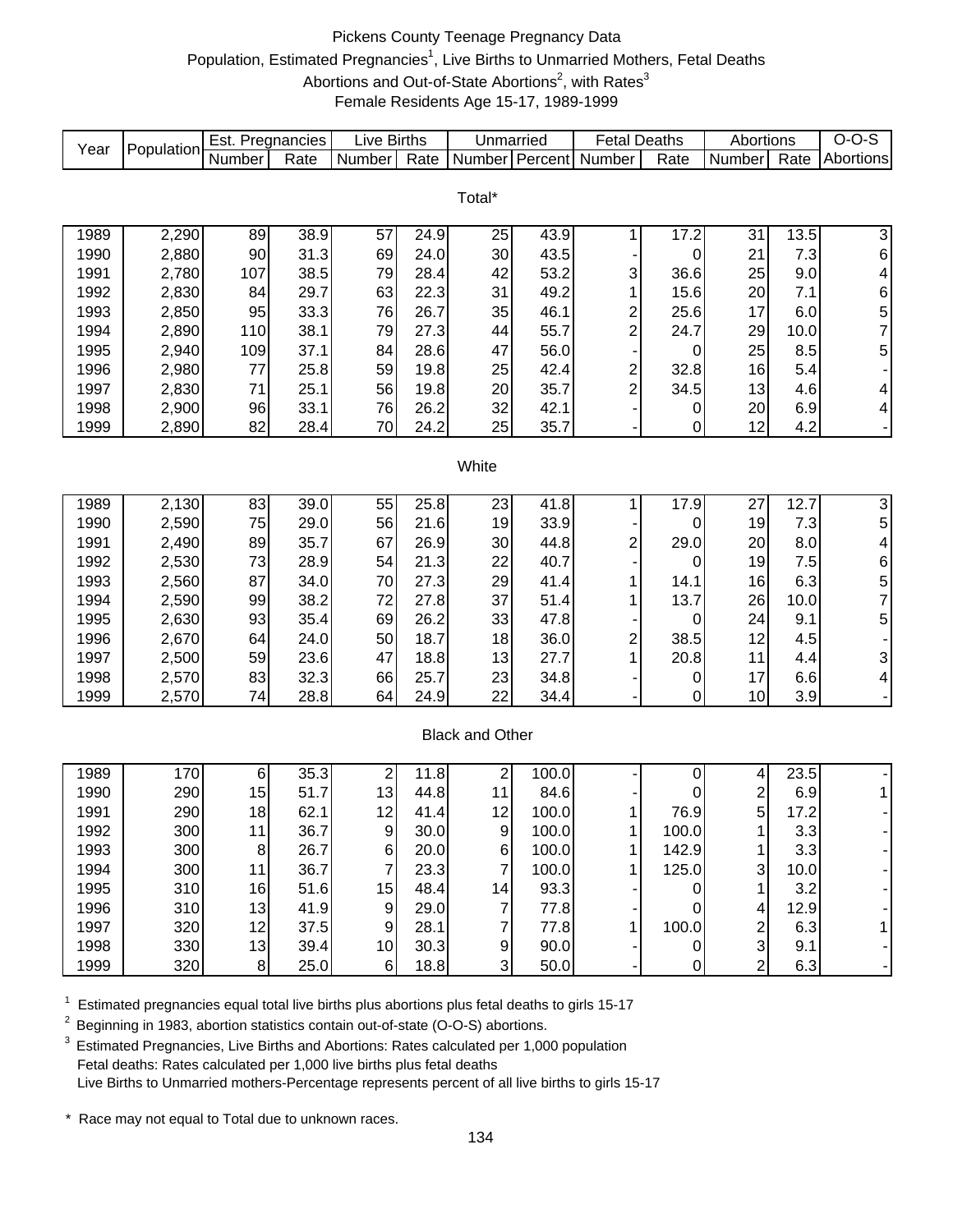# Richland County Teenage Pregnancy Data Population, Estimated Pregnancies<sup>1</sup>, Live Births to Unmarried Mothers, Fetal Deaths Abortions and Out-of-State Abortions<sup>2</sup>, with Rates<sup>3</sup> Female Residents Age 15-17, 1989-1999

| Year | Population | Est. Pregnancies |       | Live Births |      | Unmarried              |         | <b>Fetal Deaths</b>     |      | Abortions |      | $O-O-S$                 |
|------|------------|------------------|-------|-------------|------|------------------------|---------|-------------------------|------|-----------|------|-------------------------|
|      |            | Number           | Rate  | Number      | Rate | Number                 | Percent | Number                  | Rate | Number    | Rate | Abortions               |
|      |            |                  |       |             |      |                        |         |                         |      |           |      |                         |
|      |            |                  |       |             |      | Total*                 |         |                         |      |           |      |                         |
|      |            |                  |       |             |      |                        |         |                         |      |           |      |                         |
| 1989 | 6,230      | 470              | 75.4  | 265         | 42.5 | 221                    | 83.4    | 4                       | 14.9 | 201       | 32.3 | 24                      |
| 1990 | 7,390      | 425              | 57.5  | 238         | 32.2 | 193                    | 81.1    | 3                       | 12.4 | 184       | 24.9 | 33                      |
| 1991 | 7,090      | 407              | 57.4  | 260         | 36.7 | 223                    | 85.8    | $\overline{\mathbf{c}}$ | 7.6  | 145       | 20.5 | 13                      |
| 1992 | 7,160      | 372              | 52.0  | 226         | 31.6 | 185                    | 81.9    | 6                       | 25.9 | 140       | 19.6 | 15                      |
| 1993 | 7,150      | 338              | 47.3  | 222         | 31.0 | 188                    | 84.7    | 5                       | 22.0 | 111       | 15.5 | 13                      |
| 1994 | 7,290      | 379              | 52.0  | 242         | 33.2 | 214                    | 88.4    | 7                       | 28.1 | 130       | 17.8 | 16                      |
| 1995 | 7,060      | 309              | 43.8  | 197         | 27.9 | 152                    | 77.2    | 1                       | 5.1  | 111       | 15.7 | 15                      |
| 1996 | 7,130      | 309              | 43.3  | 209         | 29.3 | 171                    | 81.8    | 4                       | 18.8 | 96        | 13.5 | 19                      |
| 1997 | 7,460      | 306              | 41.0  | 204         | 27.3 | 147                    | 72.1    | 4                       | 19.2 | 98        | 13.1 | 15                      |
| 1998 | 7,590      | 268              | 35.3  | 177         | 23.3 | 135                    | 76.3    | $\overline{\mathbf{c}}$ | 11.2 | 89        | 11.7 | 5                       |
| 1999 | 7,510      | 288              | 38.3  | 203         | 27.0 | 152                    | 74.9    | 1                       | 4.9  | 84        | 11.2 | 21                      |
|      |            |                  |       |             |      |                        |         |                         |      |           |      |                         |
|      |            |                  |       |             |      | White                  |         |                         |      |           |      |                         |
| 1989 | 2,780      | 111              | 39.9  | 45          | 16.2 | 23                     | 51.1    | 1                       | 21.7 | 65        | 23.4 | $\overline{7}$          |
| 1990 | 3,620      | 90               | 24.9  | 38          | 10.5 | 19                     | 50.0    | $\overline{\mathbf{c}}$ | 50.0 | 50        | 13.8 | 6                       |
| 1991 | 3,420      | 83               | 24.3  | 39          | 11.4 | 20                     | 51.3    | 1                       | 25.0 | 43        | 12.6 | 4                       |
| 1992 | 3,450      | 91               | 26.4  | 45          | 13.0 | 23                     | 51.1    |                         | 0    | 46        | 13.3 | 6                       |
| 1993 | 3,450      | 61               | 17.7  | 31          | 9.0  | 21                     | 67.7    | 1                       | 31.3 | 29        | 8.4  | $\overline{\mathbf{c}}$ |
| 1994 | 3,510      | 88               | 25.1  | 46          | 13.1 | 33                     | 71.7    | $\overline{\mathbf{c}}$ | 41.7 | 40        | 11.4 | 4                       |
| 1995 | 3,400      | 65               | 19.1  | 31          | 9.1  | 15                     | 48.4    |                         | 0    | 34        | 10.0 |                         |
| 1996 | 3,430      | 62               | 18.1  | 31          | 9.0  | 19                     | 61.3    |                         | 0    | 31        | 9.0  | 5<br>3                  |
| 1997 | 3,570      | 58               | 16.2  | 33          | 9.2  | 18                     | 54.5    | 1                       | 29.4 | 24        | 6.7  | 4                       |
| 1998 | 3,610      | 60               | 16.6  | 22          | 6.1  | 13                     | 59.1    |                         | 0    | 38        | 10.5 | 1                       |
| 1999 | 3,580      | 63               | 17.6  | 36          | 10.1 | 19                     | 52.8    |                         | 0    | 27        | 7.5  | 6                       |
|      |            |                  |       |             |      |                        |         |                         |      |           |      |                         |
|      |            |                  |       |             |      | <b>Black and Other</b> |         |                         |      |           |      |                         |
|      |            |                  |       |             |      |                        |         |                         |      |           |      |                         |
| 1989 | 3,450      | 359              | 104.1 | 220         | 63.8 | 198                    | 90.0    | 3                       | 13.5 | 136       | 39.4 | 17                      |
| 1990 | 3,780      | 334              | 88.4  | 200         | 52.9 | 174                    | 87.0    | 1                       | 5.0  | 133       | 35.2 | 27                      |
| 1991 | 3,680      | 324              | 88.0  | 221         | 60.1 | 203                    | 91.9    | 1                       | 4.5  | 102       | 27.7 | 9                       |
| 1992 | 3,710      | 281              | 75.7  | 181         | 48.8 | 162                    | 89.5    | $\,6$                   | 32.1 | 94        | 25.3 | $\boldsymbol{9}$        |
| 1993 | 3,710      | 277              | 74.7  | 191         | 51.5 | 167                    | 87.4    | 4                       | 20.5 | 82        | 22.1 | 11                      |
| 1994 | 3,780      | 291              | 77.0  | 196         | 51.9 | 181                    | 92.3    | 5                       | 24.9 | 90        | 23.8 | 12                      |
| 1995 | 3,660      | 244              | 66.7  | 166         | 45.4 | 137                    | 82.5    | 1                       | 6.0  | 77        | 21.0 | 10                      |
| 1996 | 3,690      | 247              | 66.9  | 178         | 48.2 | 152                    | 85.4    | 4                       | 22.0 | 65        | 17.6 | 16                      |
| 1997 | 3,890      | 248              | 63.8  | 171         | 44.0 | 129                    | 75.4    | 3                       | 17.2 | 74        | 19.0 | 11                      |
| 1998 | 3,980      | 208              | 52.3  | 155         | 38.9 | 122                    | 78.7    | $\overline{\mathbf{c}}$ | 12.7 | 51        | 12.8 | 4                       |
| 1999 | 3,930      | 225              | 57.3  | 167         | 42.5 | 133                    | 79.6    | 1                       | 6.0  | 57        | 14.5 | 15                      |

 $1$  Estimated pregnancies equal total live births plus abortions plus fetal deaths to girls 15-17

<sup>2</sup> Beginning in 1983, abortion statistics contain out-of-state (O-O-S) abortions.

<sup>3</sup> Estimated Pregnancies, Live Births and Abortions: Rates calculated per 1,000 population Fetal deaths: Rates calculated per 1,000 live births plus fetal deaths Live Births to Unmarried mothers-Percentage represents percent of all live births to girls 15-17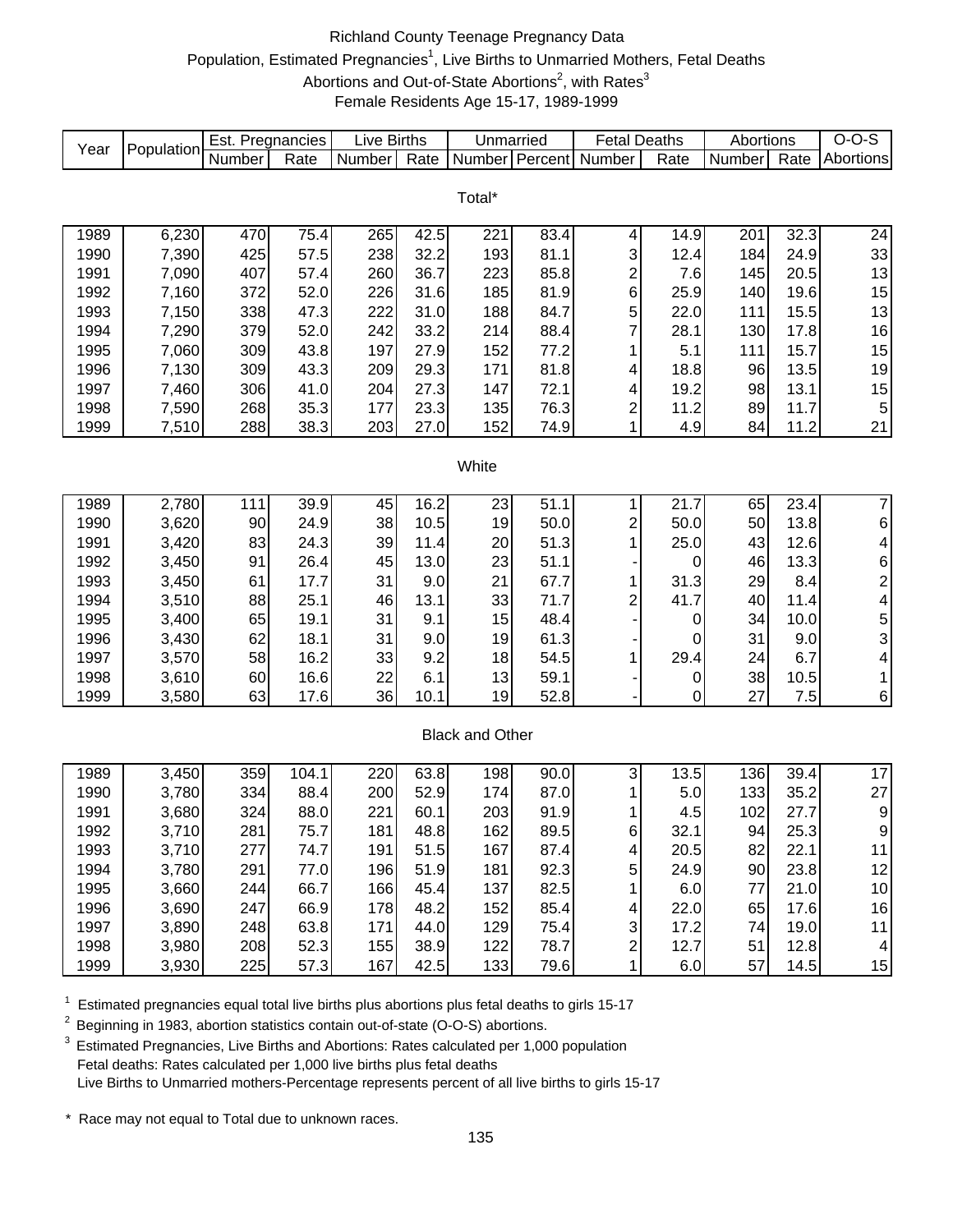# Saluda County Teenage Pregnancy Data Population, Estimated Pregnancies<sup>1</sup>, Live Births to Unmarried Mothers, Fetal Deaths Abortions and Out-of-State Abortions<sup>2</sup>, with Rates<sup>3</sup> Female Residents Age 15-17, 1989-1999

| Year | Population | Est. Pregnancies |       | <b>Live Births</b> |      | Unmarried               |             | <b>Fetal Deaths</b>   |             | Abortions               |      | $O-O-S$                 |
|------|------------|------------------|-------|--------------------|------|-------------------------|-------------|-----------------------|-------------|-------------------------|------|-------------------------|
|      |            | Number           | Rate  | Number             | Rate |                         |             | Number Percent Number | Rate        | Number                  | Rate | Abortions               |
|      |            |                  |       |                    |      |                         |             |                       |             |                         |      |                         |
|      |            |                  |       |                    |      | Total*                  |             |                       |             |                         |      |                         |
|      |            |                  |       |                    |      |                         |             |                       |             |                         |      |                         |
| 1989 | 340        | 20               | 58.8  | 14                 | 41.2 | 11                      | 78.6        |                       | $\pmb{0}$   | $\,6$                   | 17.6 | $\mathbf{1}$            |
| 1990 | 350        | 21               | 60.0  | 14                 | 40.0 | 13                      | 92.9        |                       | 0           | 7                       | 20.0 |                         |
| 1991 | 330        | 27               | 81.8  | 21                 | 63.6 | 13                      | 61.9        | 1                     | 45.5        | $\mathbf 5$             | 15.2 | $\overline{\mathbf{c}}$ |
| 1992 | 330        | 26               | 78.8  | 15                 | 45.5 | 13                      | 86.7        |                       | 0           | 11                      | 33.3 | $\mathbf{1}$            |
| 1993 | 320        | 16               | 50.0  | 11                 | 34.4 | $\overline{7}$          | 63.6        |                       | 0           | 5                       | 15.6 |                         |
| 1994 | 340        | 16               | 47.1  | 12                 | 35.3 | 8                       | 66.7        |                       | 76.9        | 3                       | 8.8  |                         |
| 1995 | 340        | 19               | 55.9  | 14                 | 41.2 | 11                      | 78.6        |                       | 66.7        | 4                       | 11.8 |                         |
| 1996 | 330        | 17               | 51.5  | 14                 | 42.4 | 11                      | 78.6        |                       | 0           | 3                       | 9.1  | $\mathbf{1}$            |
| 1997 | 330        | 17               | 51.5  | 14                 | 42.4 | 10                      | 71.4        |                       | 0           | 3                       | 9.1  | $\mathbf{1}$            |
| 1998 | 330        | 13               | 39.4  | 11                 | 33.3 | 9                       | 81.8        |                       | 0           | $\overline{\mathbf{c}}$ | 6.1  |                         |
| 1999 | 330        | 21               | 63.6  | 18                 | 54.5 | 9                       | 50.0        |                       | $\pmb{0}$   | 3                       | 9.1  | $\boldsymbol{2}$        |
|      |            |                  |       |                    |      |                         |             |                       |             |                         |      |                         |
|      |            |                  |       |                    |      | White                   |             |                       |             |                         |      |                         |
| 1989 | 190        | 10               | 52.6  | 6                  | 31.6 | 3                       | 50.0        |                       | 0           | 4                       | 21.1 | $\mathbf{1}$            |
| 1990 | 200        | 5                | 25.0  | 1                  | 5.0  |                         | 0           |                       | 0           | 4                       | 20.0 |                         |
| 1991 | 190        | 9                | 47.4  | 8                  | 42.1 |                         | 0           |                       | 0           | 1                       | 5.3  | $\mathbf{1}$            |
| 1992 | 190        | 8                | 42.1  | 5                  | 26.3 | 4                       | 80.0        |                       | 0           | 3                       | 15.8 |                         |
| 1993 | 190        | 8                | 42.1  | 4                  | 21.1 |                         | $\mathbf 0$ |                       | $\pmb{0}$   | 4                       | 21.1 |                         |
| 1994 | 190        | 4                | 21.1  | 4                  | 21.1 |                         | 25.0        |                       | 0           |                         | 0    |                         |
| 1995 | 190        | 9                | 47.4  | 5                  | 26.3 | 3                       | 60.0        |                       | 0           | 4                       | 21.1 |                         |
| 1996 | 190        | 9                | 47.4  | 7                  | 36.8 | 4                       | 57.1        |                       | 0           | $\overline{\mathbf{c}}$ | 10.5 | $\mathbf{1}$            |
| 1997 | 180        | 8                | 44.4  | 7                  | 38.9 | 3                       | 42.9        |                       | 0           | 1                       | 5.6  |                         |
| 1998 | 180        | 6                | 33.3  | 4                  | 22.2 | $\overline{\mathbf{c}}$ | 50.0        |                       | 0           | $\overline{\mathbf{c}}$ | 11.1 |                         |
| 1999 | 180        | 11               | 61.1  | 10                 | 55.6 | 3                       | 30.0        |                       | 0           | 1                       | 5.6  | -                       |
|      |            |                  |       |                    |      |                         |             |                       |             |                         |      |                         |
|      |            |                  |       |                    |      | <b>Black and Other</b>  |             |                       |             |                         |      |                         |
|      |            |                  |       |                    |      |                         |             |                       |             |                         |      |                         |
| 1989 | 160        | 10               | 62.5  | 8                  | 50.0 | 8                       | 100.0       |                       | 0           | 2                       | 12.5 |                         |
| 1990 | 150        | 16               | 106.7 | 13                 | 86.7 | 13                      | 100.0       |                       | 0           | 3                       | 20.0 |                         |
| 1991 | 140        | 18               | 128.6 | 13                 | 92.9 | 13                      | 100.0       | 1                     | 71.4        | 4                       | 28.6 | 1                       |
| 1992 | 140        | 18               | 128.6 | 10 <sub>1</sub>    | 71.4 | $\boldsymbol{9}$        | 90.0        |                       | $\mathbf 0$ | $\bf8$                  | 57.1 | $\overline{1}$          |
| 1993 | 140        | $\,8\,$          | 57.1  | $\boldsymbol{7}$   | 50.0 | 7                       | 100.0       |                       | 0           | 1                       | 7.1  |                         |
| 1994 | 140        | 12               | 85.7  | 8                  | 57.1 | 7                       | 87.5        |                       | 111.1       | 3                       | 21.4 |                         |
| 1995 | 140        | 10               | 71.4  | $\boldsymbol{9}$   | 64.3 | 8                       | 88.9        |                       | 100.0       |                         | 0    |                         |
| 1996 | 140        | 8                | 57.1  | 7                  | 50.0 | $\overline{7}$          | 100.0       |                       | 0           | 1                       | 7.1  |                         |
| 1997 | 140        | 9                | 64.3  | 7                  | 50.0 | 7                       | 100.0       |                       | 0           | 2                       | 14.3 | 1                       |
| 1998 | 150        |                  | 46.7  | 7                  | 46.7 | 7                       | 100.0       |                       | 0           |                         | 0    |                         |
| 1999 | 150        | 10 <sub>1</sub>  | 66.7  | 8                  | 53.3 | 6 <sup>1</sup>          | 75.0        |                       | $\pmb{0}$   | $\overline{2}$          | 13.3 | $\mathbf{2}$            |

 $1$  Estimated pregnancies equal total live births plus abortions plus fetal deaths to girls 15-17

<sup>2</sup> Beginning in 1983, abortion statistics contain out-of-state (O-O-S) abortions.

 $3$  Estimated Pregnancies, Live Births and Abortions: Rates calculated per 1,000 population Fetal deaths: Rates calculated per 1,000 live births plus fetal deaths Live Births to Unmarried mothers-Percentage represents percent of all live births to girls 15-17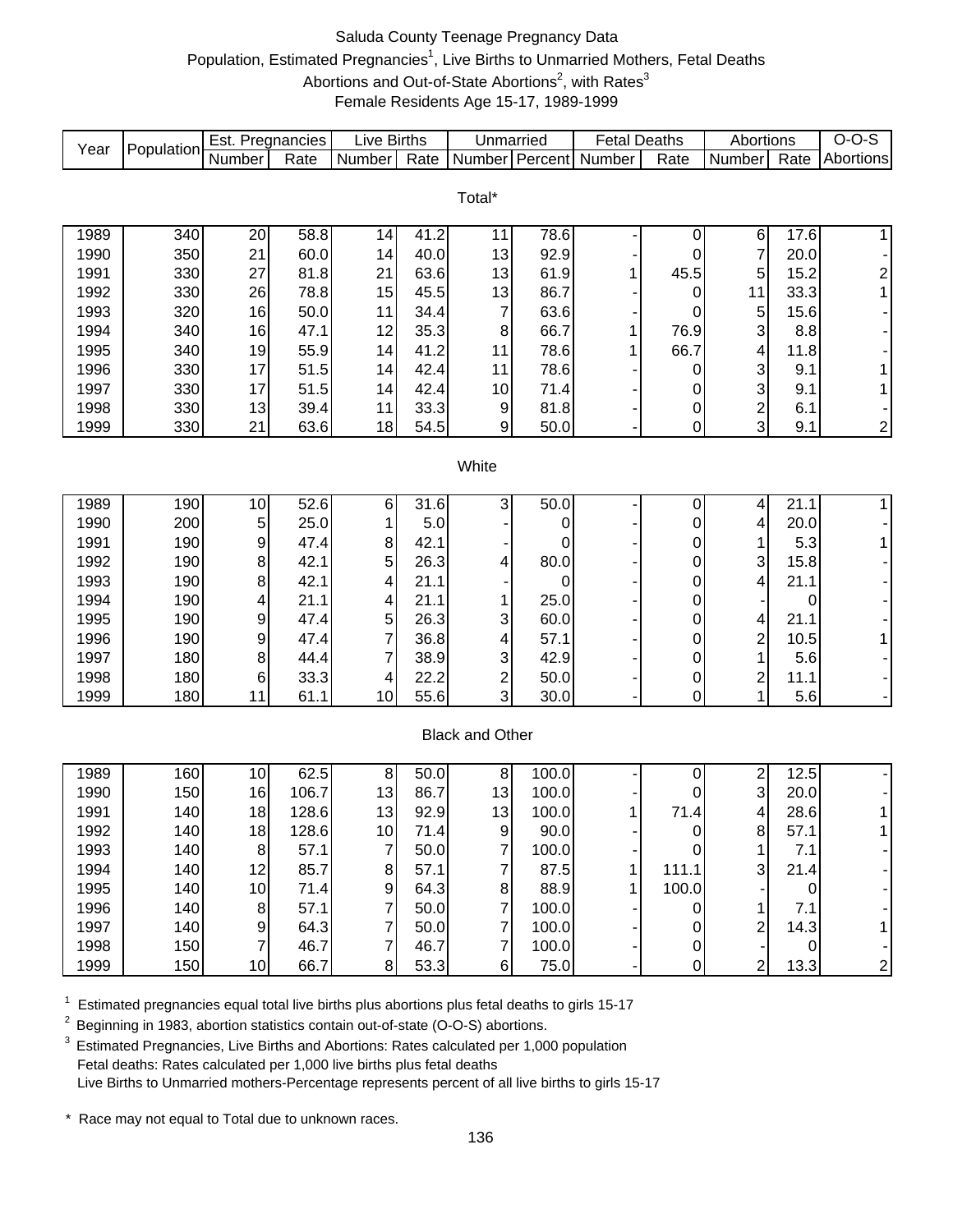# Spartanburg County Teenage Pregnancy Data Population, Estimated Pregnancies<sup>1</sup>, Live Births to Unmarried Mothers, Fetal Deaths Abortions and Out-of-State Abortions<sup>2</sup>, with Rates<sup>3</sup> Female Residents Age 15-17, 1989-1999

| Year | Population | Est. Pregnancies |       | Live Births |       | Unmarried              |      | <b>Fetal Deaths</b>     |           | Abortions |      | $O-O-S$                 |
|------|------------|------------------|-------|-------------|-------|------------------------|------|-------------------------|-----------|-----------|------|-------------------------|
|      |            | Number           | Rate  | Number      | Rate  | Number Percent         |      | Number                  | Rate      | Number    | Rate | Abortions               |
|      |            |                  |       |             |       |                        |      |                         |           |           |      |                         |
|      |            |                  |       |             |       | Total*                 |      |                         |           |           |      |                         |
| 1989 | 4,720      | 426              | 90.3  | 280         | 59.3  | 187                    | 66.8 | 3                       | 10.6      | 143       | 30.3 | 25                      |
| 1990 | 5,210      | 386              | 74.1  | 277         | 53.2  | 213                    | 76.9 | 4                       | 14.2      | 105       | 20.2 | 22                      |
| 1991 | 4,960      | 327              | 65.9  | 235         | 47.4  | 181                    | 77.0 | 1                       | 4.2       | 91        | 18.3 | 20                      |
| 1992 | 5,000      | 292              | 58.4  | 210         | 42.0  | 160                    | 76.2 | 3                       | 14.1      | 79        | 15.8 | 23                      |
| 1993 | 5,050      | 283              | 56.0  | 211         | 41.8  | 163                    | 77.3 |                         | 0         | 72        | 14.3 | 19                      |
| 1994 | 5,100      | 309              | 60.6  | 212         | 41.6  | 158                    | 74.5 | 5                       | 23.0      | 92        | 18.0 | 26                      |
| 1995 | 5,160      | 293              | 56.8  | 230         | 44.6  | 152                    | 66.1 | $\overline{\mathbf{c}}$ | 8.6       | 61        | 11.8 | 13                      |
| 1996 | 5,220      | 304              | 58.2  | 230         | 44.1  | 143                    | 62.2 | 3                       | 12.9      | 71        | 13.6 | 16                      |
| 1997 | 5,090      | 310              | 60.9  | 235         | 46.2  | 131                    | 55.7 | 4                       | 16.7      | 71        | 13.9 | 14                      |
| 1998 | 5,240      | 283              | 54.0  | 239         | 45.6  | 153                    | 64.0 | 1                       | 4.2       | 43        | 8.2  | $\overline{\mathbf{c}}$ |
| 1999 | 5,240      | 230              | 43.9  | 180         | 34.4  | 95                     | 52.8 | $\overline{\mathbf{c}}$ | 11.0      | 48        | 9.2  | 8                       |
|      |            |                  |       |             |       |                        |      |                         |           |           |      |                         |
|      |            |                  |       |             |       | White                  |      |                         |           |           |      |                         |
|      |            |                  |       |             |       |                        |      |                         |           |           |      |                         |
| 1989 | 3,470      | 224              | 64.6  | 120         | 34.6  | 45                     | 37.5 | $\overline{\mathbf{c}}$ | 16.4      | 102       | 29.4 | $\overline{17}$         |
| 1990 | 3,810      | 198              | 52.0  | 137         | 36.0  | 78                     | 56.9 | 3                       | 21.4      | 58        | 15.2 | 8                       |
| 1991 | 3,590      | 167              | 46.5  | 115         | 32.0  | 67                     | 58.3 |                         | 0         | 52        | 14.5 | 14                      |
| 1992 | 3,630      | 153              | 42.1  | 97          | 26.7  | 51                     | 52.6 | 1                       | 10.2      | 55        | 15.2 | 20                      |
| 1993 | 3,660      | 159              | 43.4  | 107         | 29.2  | 62                     | 57.9 |                         | 0         | 52        | 14.2 | 17                      |
| 1994 | 3,700      | 178              | 48.1  | 115         | 31.1  | 66                     | 57.4 | $\overline{\mathbf{c}}$ | 17.1      | 61        | 16.5 | 15                      |
| 1995 | 3,740      | 173              | 46.3  | 131         | 35.0  | 65                     | 49.6 |                         | 0         | 42        | 11.2 | $\boldsymbol{9}$        |
| 1996 | 3,780      | 171              | 45.2  | 118         | 31.2  | 55                     | 46.6 | 1                       | 8.4       | 52        | 13.8 | 12                      |
| 1997 | 3,590      | 191              | 53.2  | 145         | 40.4  | 57                     | 39.3 |                         | 0         | 46        | 12.8 | $10$                    |
| 1998 | 3,720      | 155              | 41.7  | 132         | 35.5  | 69                     | 52.3 |                         | 0         | 23        | 6.2  | $\mathbf{1}$            |
| 1999 | 3,730      | 141              | 37.8  | 107         | 28.7  | 42                     | 39.3 | 1                       | 9.3       | 33        | 8.8  | 6                       |
|      |            |                  |       |             |       |                        |      |                         |           |           |      |                         |
|      |            |                  |       |             |       | <b>Black and Other</b> |      |                         |           |           |      |                         |
|      |            |                  |       |             |       |                        |      |                         |           |           |      |                         |
| 1989 | 1,260      | 202              | 160.3 | 160         | 127.0 | 142                    | 88.8 | 1                       | 6.2       | 41        | 32.5 | 8                       |
| 1990 | 1,400      | 188              | 134.3 | 140         | 100.0 | 135                    | 96.4 |                         | 7.1       | 47        | 33.6 | 14                      |
| 1991 | 1,360      | 160              | 117.6 | 120         | 88.2  | 114                    | 95.0 | 1                       | 8.3       | 39        | 28.7 | $\,6$                   |
| 1992 | 1,380      | 139              | 100.7 | 113         | 81.9  | 109                    | 96.5 | $\overline{\mathbf{c}}$ | 17.4      | 24        | 17.4 | 3                       |
| 1993 | 1,390      | 124              | 89.2  | 104         | 74.8  | 101                    | 97.1 |                         | $\pmb{0}$ | 20        | 14.4 | $\overline{\mathbf{c}}$ |
| 1994 | 1,410      | 130              | 92.2  | 97          | 68.8  | 92                     | 94.8 | 3                       | 30.0      | 30        | 21.3 | 10                      |
| 1995 | 1,420      | 120              | 84.5  | 99          | 69.7  | 87                     | 87.9 | 2                       | 19.8      | 19        | 13.4 | 4                       |
| 1996 | 1,440      | 133              | 92.4  | 112         | 77.8  | 88                     | 78.6 | 2                       | 17.5      | 19        | 13.2 | 4                       |
| 1997 | 1,500      | 119              | 79.3  | 90          | 60.0  | 74                     | 82.2 | 4                       | 42.6      | 25        | 16.7 | 4                       |
| 1998 | 1,520      | 128              | 84.2  | 107         | 70.4  | 84                     | 78.5 | 1                       | 9.3       | 20        | 13.2 | $\mathbf{1}$            |
| 1999 | 1,510      | 89               | 58.9  | 73          | 48.3  | 53                     | 72.6 | 1                       | 13.5      | 15        | 9.9  | $\overline{\mathbf{c}}$ |

 $1$  Estimated pregnancies equal total live births plus abortions plus fetal deaths to girls 15-17

<sup>2</sup> Beginning in 1983, abortion statistics contain out-of-state (O-O-S) abortions.

 $3$  Estimated Pregnancies, Live Births and Abortions: Rates calculated per 1,000 population Fetal deaths: Rates calculated per 1,000 live births plus fetal deaths Live Births to Unmarried mothers-Percentage represents percent of all live births to girls 15-17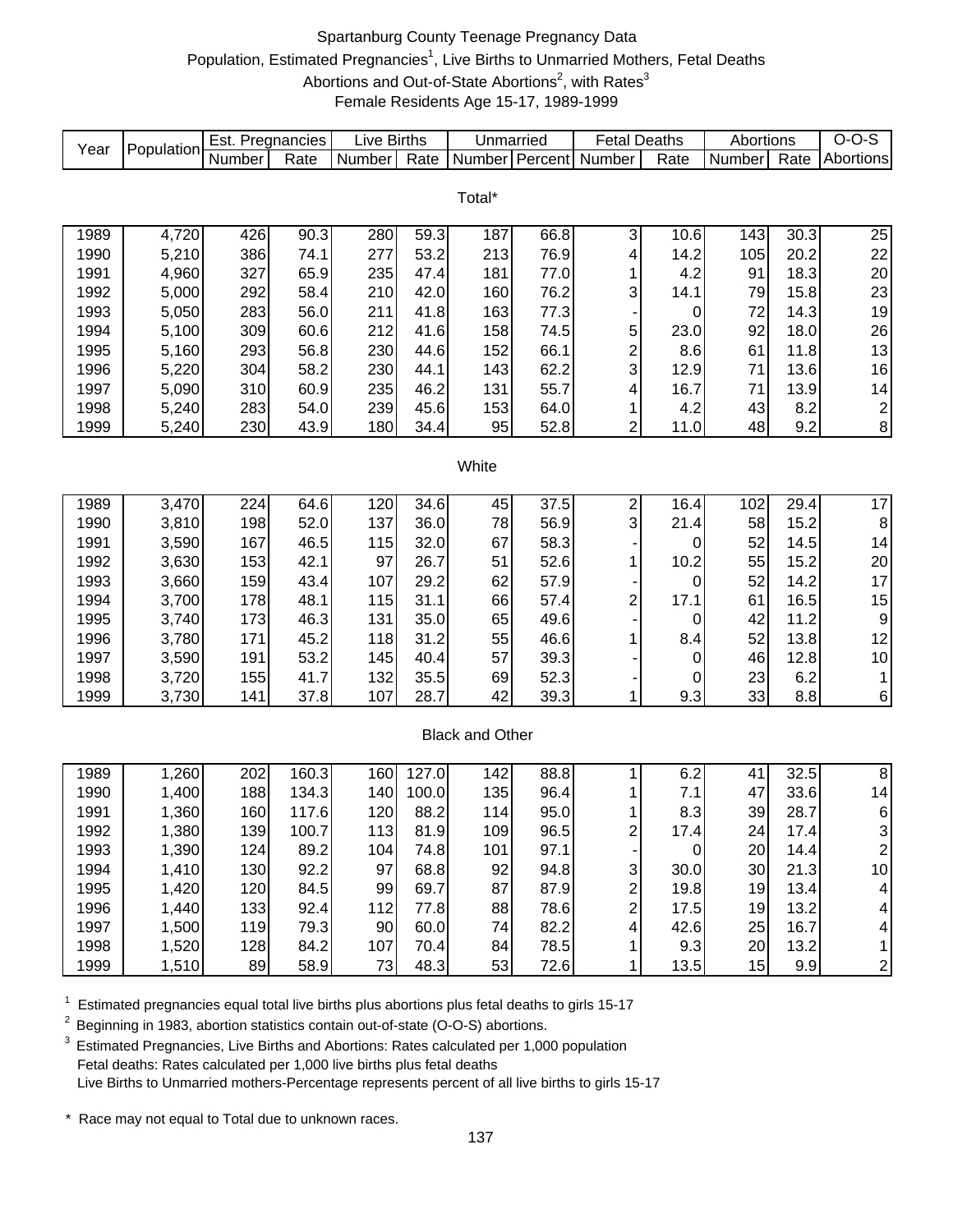# Sumter County Teenage Pregnancy Data Population, Estimated Pregnancies<sup>1</sup>, Live Births to Unmarried Mothers, Fetal Deaths Abortions and Out-of-State Abortions<sup>2</sup>, with Rates<sup>3</sup> Female Residents Age 15-17, 1989-1999

| Year         | Population     | Est. Pregnancies |              | <b>Live Births</b> |      | Unmarried              |              | <b>Fetal Deaths</b>     |             | Abortions        |      | $O-O-S$                 |
|--------------|----------------|------------------|--------------|--------------------|------|------------------------|--------------|-------------------------|-------------|------------------|------|-------------------------|
|              |                | Number           | Rate         | Number             | Rate | Number Percent         |              | Number                  | Rate        | Number           | Rate | Abortions               |
|              |                |                  |              |                    |      |                        |              |                         |             |                  |      |                         |
|              |                |                  |              |                    |      | Total*                 |              |                         |             |                  |      |                         |
|              |                |                  |              |                    |      |                        |              |                         |             |                  |      |                         |
| 1989         | 2,300          | 150              | 65.2<br>60.3 | 109<br>97          | 47.4 | 82                     | 75.2         |                         | 0           | 41<br>42         | 17.8 | 9                       |
| 1990<br>1991 | 2,340          | 141              |              | 101                | 41.5 | 73                     | 75.3<br>85.1 | $\overline{\mathbf{c}}$ | 20.2        | 29               | 17.9 | 8                       |
|              | 2,250          | 130<br>127       | 57.8         |                    | 44.9 | 86                     |              |                         | 0           | 27               | 12.9 | $\frac{5}{3}$           |
| 1992         | 2,260<br>2,300 |                  | 56.2         | 99                 | 43.8 | 81                     | 81.8         | 1                       | 10.0        |                  | 11.9 |                         |
| 1993         |                | 126              | 54.8         | 96                 | 41.7 | 86                     | 89.6         | $\frac{2}{3}$           | 20.4        | 28               | 12.2 | 3                       |
| 1994         | 2,290          | 144              | 62.9         | 108                | 47.2 | 83                     | 76.9         |                         | 27.0        | 33               | 14.4 | 5                       |
| 1995         | 2,290          | 133              | 58.1         | 100                | 43.7 | 81                     | 81.0         | 3                       | 29.1        | 30               | 13.1 | $\overline{\mathbf{c}}$ |
| 1996         | 2,300          | 139              | 60.4         | 114                | 49.6 | 91                     | 79.8         |                         | 0           | 25               | 10.9 | 6                       |
| 1997         | 2,330          | 143              | 61.4         | 115                | 49.4 | 95                     | 82.6         |                         | 0           | 28               | 12.0 | 3                       |
| 1998         | 2,310          | 116              | 50.2         | 100                | 43.3 | 85                     | 85.0         | 1                       | 9.9         | 15               | 6.5  | $\overline{c}$          |
| 1999         | 2,410          | 137              | 56.8         | 111                | 46.1 | 95                     | 85.6         | 1                       | 8.9         | 25               | 10.4 | 6                       |
|              |                |                  |              |                    |      | White                  |              |                         |             |                  |      |                         |
|              |                |                  |              |                    |      |                        |              |                         |             |                  |      |                         |
| 1989         | 1,080          | 43               | 39.8         | 30                 | 27.8 | 10                     | 33.3         |                         | 0           | 13               | 12.0 | $\overline{2}$          |
| 1990         | 1,100          | 55               | 50.0         | 35                 | 31.8 | 17                     | 48.6         | 1                       | 27.8        | 19               | 17.3 |                         |
| 1991         | 1,040          | 43               | 41.3         | 33                 | 31.7 | 19                     | 57.6         |                         | 0           | 10               | 9.6  | $\frac{2}{3}$           |
| 1992         | 1,050          | 40               | 38.1         | 31                 | 29.5 | 15                     | 48.4         |                         | 0           | 9                | 8.6  | $\mathbf{1}$            |
| 1993         | 1,060          | 34               | 32.1         | 20                 | 18.9 | 13                     | 65.0         | 1                       | 47.6        | 13               | 12.3 |                         |
| 1994         | 1,060          | 41               | 38.7         | 30                 | 28.3 | 12                     | 40.0         | 1                       | 32.3        | 10               | 9.4  | 3                       |
| 1995         | 1,060          | 39               | 36.8         | 29                 | 27.4 | 16                     | 55.2         | 1                       | 33.3        | 9                | 8.5  |                         |
| 1996         | 1,070          | 37               | 34.6         | 31                 | 29.0 | 14                     | 45.2         |                         | 0           | 6                | 5.6  | 1                       |
| 1997         | 1,040          | 38               | 36.5         | 28                 | 26.9 | 23                     | 82.1         |                         | 0           | 10               | 9.6  | 1                       |
| 1998         | 1,030          | 28               | 27.2         | 22                 | 21.4 | 12                     | 54.5         |                         | 0           | 6                | 5.8  |                         |
| 1999         | 1,090          | 34               | 31.2         | 28                 | 25.7 | 17                     | 60.7         |                         | $\mathbf 0$ | 6                | 5.5  | 1                       |
|              |                |                  |              |                    |      |                        |              |                         |             |                  |      |                         |
|              |                |                  |              |                    |      | <b>Black and Other</b> |              |                         |             |                  |      |                         |
|              |                |                  |              |                    |      |                        |              |                         |             |                  |      |                         |
| 1989         | 1,210          | 107              | 88.4         | 79                 | 65.3 | 72                     | 91.1         |                         | 0           | 28               | 23.1 | $\overline{7}$          |
| 1990         | 1,240          | 86               | 69.4         | 62                 | 50.0 | 56                     | 90.3         | 1                       | 15.9        | 23               | 18.5 | 6                       |
| 1991         | 1,200          | 87               | 72.5         | 68                 | 56.7 | 67                     | 98.5         |                         | 0           | 19               | 15.8 | $\overline{c}$          |
| 1992         | 1,210          | 87               | 71.9         | 68                 | 56.2 | 66                     | 97.1         |                         | 14.5        | 18               | 14.9 | 2                       |
| 1993         | 1,230          | 92               | 74.8         | 76                 | 61.8 | 73                     | 96.1         | 1                       | 13.0        | 15               | 12.2 | 3                       |
| 1994         | 1,230          | 102              | 82.9         | 78                 | 63.4 | 71                     | 91.0         | $\overline{\mathbf{c}}$ | 25.0        | 22               | 17.9 | 1                       |
| 1995         | 1,230          | 94               | 76.4         | 71                 | 57.7 | 65                     | 91.5         | $\overline{2}$          | 27.4        | 21               | 17.1 | 2                       |
| 1996         | 1,230          | 102              | 82.9         | 83                 | 67.5 | 77                     | 92.8         |                         | $\mathbf 0$ | 19               | 15.4 | 5                       |
| 1997         | 1,290          | 105              | 81.4         | 87                 | 67.4 | 72                     | 82.8         |                         | 0           | 18               | 14.0 | $\overline{\mathbf{c}}$ |
| 1998         | 1,280          | 88               | 68.8         | 78                 | 60.9 | 73                     | 93.6         | 1                       | 12.7        | $\boldsymbol{9}$ | 7.0  | $\overline{\mathbf{c}}$ |
| 1999         | 1,320          | 103              | 78.0         | 83                 | 62.9 | 78                     | 94.0         | 1                       | 11.9        | 19               | 14.4 | 5                       |

 $1$  Estimated pregnancies equal total live births plus abortions plus fetal deaths to girls 15-17

<sup>2</sup> Beginning in 1983, abortion statistics contain out-of-state (O-O-S) abortions.

<sup>3</sup> Estimated Pregnancies, Live Births and Abortions: Rates calculated per 1,000 population Fetal deaths: Rates calculated per 1,000 live births plus fetal deaths Live Births to Unmarried mothers-Percentage represents percent of all live births to girls 15-17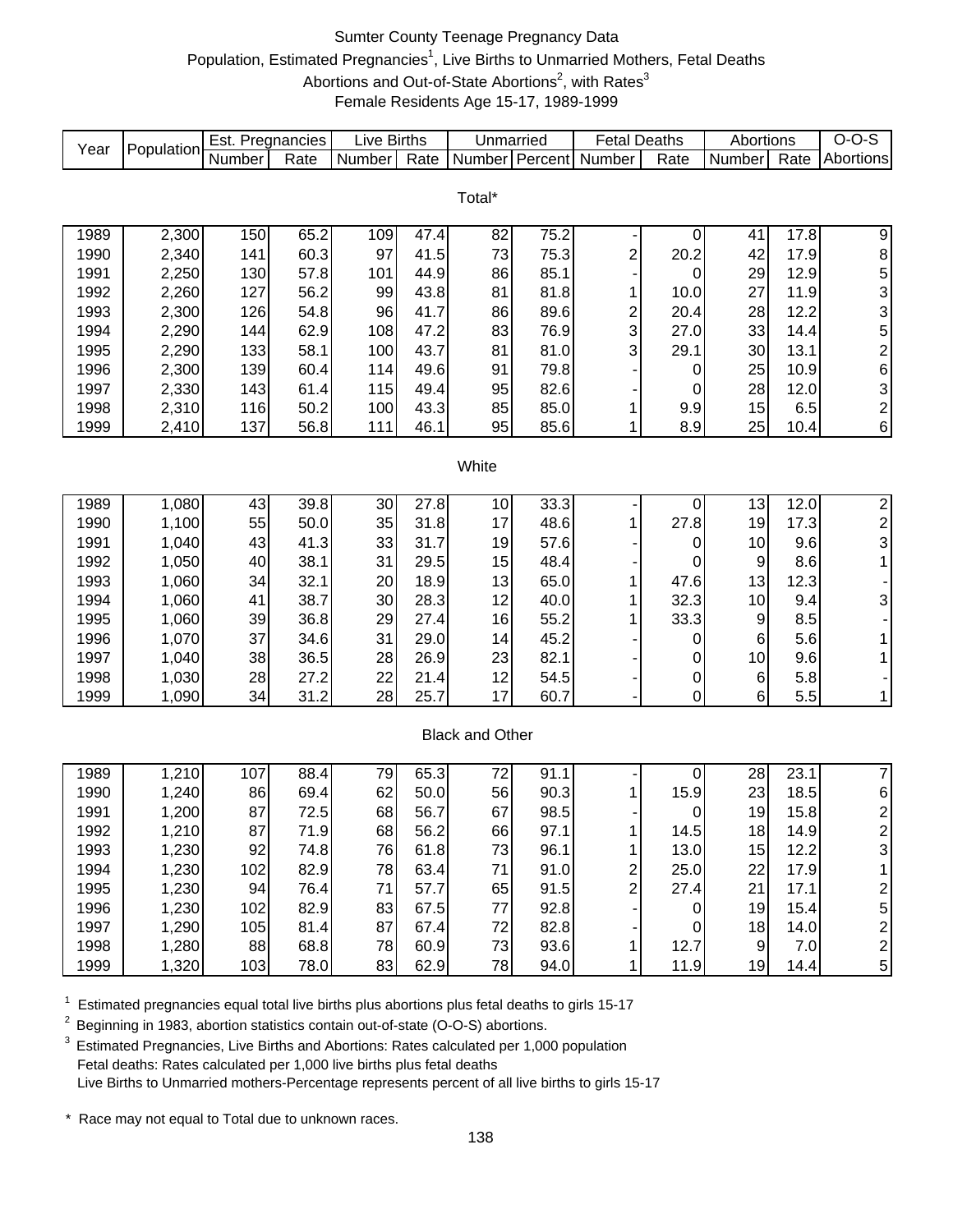# Union County Teenage Pregnancy Data Population, Estimated Pregnancies<sup>1</sup>, Live Births to Unmarried Mothers, Fetal Deaths Abortions and Out-of-State Abortions<sup>2</sup>, with Rates<sup>3</sup> Female Residents Age 15-17, 1989-1999

| Year         | Population | Est. Pregnancies |              | <b>Live Births</b> |      | Unmarried              |       | <b>Fetal Deaths</b> |           | Abortions                 |             | $O-O-S$                               |
|--------------|------------|------------------|--------------|--------------------|------|------------------------|-------|---------------------|-----------|---------------------------|-------------|---------------------------------------|
|              |            | Number           | Rate         | Number             | Rate | Number Percent         |       | Number              | Rate      | Number                    | Rate        | Abortions                             |
|              |            |                  |              |                    |      |                        |       |                     |           |                           |             |                                       |
|              |            |                  |              |                    |      | Total*                 |       |                     |           |                           |             |                                       |
| 1989         | 650        | 47               | 72.3         | 38                 | 58.5 | 27                     | 71.1  |                     |           | 9                         | 13.8        | $\overline{3}$                        |
| 1990         | 690        | 44               | 63.8         | 31                 | 44.9 | 20                     | 64.5  |                     | 0<br>0    | 13                        | 18.8        | $\mathbf{1}$                          |
| 1991         | 650        | 38               | 58.5         | 27                 | 41.5 | 20                     | 74.1  |                     | 0         | 11                        | 16.9        | 5                                     |
| 1992         | 650        | 42               | 64.6         | 27                 | 41.5 | 21                     | 77.8  |                     | $\pmb{0}$ | 15                        | 23.1        |                                       |
| 1993         | 650        | 49               | 75.4         | 35                 | 53.8 | 25                     | 71.4  |                     | 27.8      | 13                        | 20.0        | 6<br>5                                |
| 1994         | 650        | 53               | 81.5         | 43                 | 66.2 | 36                     | 83.7  |                     | 0         | 10                        | 15.4        |                                       |
| 1995         | 660        | 43               | 65.2         | 32                 | 48.5 | 26                     | 81.3  |                     | 30.3      | 10                        | 15.2        | $\overline{\phantom{a}}$              |
| 1996         | 650        | 39               | 60.0         | 24                 | 36.9 | 18                     | 75.0  |                     | 40.0      |                           |             | 4                                     |
| 1997         | 630        |                  |              | 35                 | 55.6 |                        |       |                     | 27.8      | 14                        | 21.5        | $\mathbf{1}$                          |
|              |            | 48               | 76.2         |                    |      | 18                     | 51.4  |                     |           | 12                        | 19.0        | $\begin{array}{c} 2 \\ 1 \end{array}$ |
| 1998<br>1999 | 640        | 36<br>41         | 56.3<br>65.1 | 25<br>34           | 39.1 | 13<br>20               | 52.0  | 2                   | 74.1      | 9<br>6                    | 14.1<br>9.5 |                                       |
|              | 630        |                  |              |                    | 54.0 |                        | 58.8  |                     | 28.6      |                           |             | $\blacksquare$                        |
|              |            |                  |              |                    |      | White                  |       |                     |           |                           |             |                                       |
|              |            |                  |              |                    |      |                        |       |                     |           |                           |             |                                       |
| 1989         | 400        | 19               | 47.5         | 15                 | 37.5 | 4                      | 26.7  |                     | 0         | 4                         | 10.0        | $\mathbf{1}$                          |
| 1990         | 440        | 25               | 56.8         | 19                 | 43.2 | 8                      | 42.1  |                     | 0         | 6                         | 13.6        | 1                                     |
| 1991         | 410        | 19               | 46.3         | 13                 | 31.7 | 7                      | 53.8  |                     | 0         | $\,6$                     | 14.6        |                                       |
| 1992         | 410        | 25               | 61.0         | 15                 | 36.6 | 9                      | 60.0  |                     | 0         | 10                        | 24.4        | $\frac{5}{5}$                         |
| 1993         | 400        | 26               | 65.0         | 15                 | 37.5 | 8                      | 53.3  | 1                   | 62.5      | 10                        | 25.0        | $\overline{\mathbf{4}}$               |
| 1994         | 410        | 25               | 61.0         | 22                 | 53.7 | 15                     | 68.2  |                     | 0         | 3                         | 7.3         | ۰                                     |
| 1995         | 410        | 20               | 48.8         | 15                 | 36.6 | 9                      | 60.0  |                     | 0         | 5                         | 12.2        | $\overline{\mathbf{c}}$               |
| 1996         | 410        | 21               | 51.2         | 12                 | 29.3 | 6                      | 50.0  |                     | 0         | 9                         | 22.0        | $\blacksquare$                        |
| 1997         | 380        | 25               | 65.8         | 18                 | 47.4 | $\overline{7}$         | 38.9  |                     | 0         | $\overline{7}$            | 18.4        | $\mathbf 1$                           |
| 1998         | 390        | 20               | 51.3         | 14                 | 35.9 | 5                      | 35.7  |                     | 66.7      | 5                         | 12.8        | $\overline{\phantom{a}}$              |
| 1999         | 380        | 19               | 50.0         | 15                 | 39.5 | 5                      | 33.3  |                     | 0         | 4                         | 10.5        | ۰                                     |
|              |            |                  |              |                    |      |                        |       |                     |           |                           |             |                                       |
|              |            |                  |              |                    |      | <b>Black and Other</b> |       |                     |           |                           |             |                                       |
|              |            |                  |              |                    |      |                        |       |                     |           |                           |             |                                       |
| 1989         | 250        | 28               | 112.0        | 23                 | 92.0 | 23                     | 100.0 |                     | 0         | 5                         | 20.0        | $\overline{2}$                        |
| 1990         | 250        | 19               | 76.0         | 12                 | 48.0 | 12                     | 100.0 |                     | 0         | $\overline{7}$            | 28.0        | $\blacksquare$                        |
| 1991         | 240        | 19               | 79.2         | 14                 | 58.3 | 13                     | 92.9  |                     | 0         | 5                         | 20.8        | $\overline{\phantom{a}}$              |
| 1992         | 240        | 17               | 70.8         | 12                 | 50.0 | 12                     | 100.0 |                     | $\Omega$  | 5                         | 20.8        | $\blacktriangleleft$                  |
| 1993         | 240        | 23               | 95.8         | 20                 | 83.3 | 17                     | 85.0  |                     | 0         | $\ensuremath{\mathsf{3}}$ | 12.5        | 1                                     |
| 1994         | 240        | 28               | 116.7        | 21                 | 87.5 | 21                     | 100.0 |                     | 0         | $\overline{7}$            | 29.2        |                                       |
| 1995         | 240        | 23               | 95.8         | 17                 | 70.8 | 17                     | 100.0 |                     | 55.6      | $\mathbf 5$               | 20.8        | $\overline{\mathbf{c}}$               |
| 1996         | 240        | 18               | 75.0         | 12                 | 50.0 | 12                     | 100.0 |                     | 76.9      | 5                         | 20.8        | $\mathbf{1}$                          |
| 1997         | 250        | 23               | 92.0         | 17                 | 68.0 | 11                     | 64.7  |                     | 55.6      | 5                         | 20.0        | 1                                     |
| 1998         | 250        | 16               | 64.0         | 11                 | 44.0 | 8                      | 72.7  |                     | 83.3      | 4                         | 16.0        | $\mathbf{1}$                          |
| 1999         | 240        | 22               | 91.7         | 19                 | 79.2 | 15                     | 78.9  |                     | 50.0      | $\overline{2}$            | 8.3         | ۰                                     |

 $1$  Estimated pregnancies equal total live births plus abortions plus fetal deaths to girls 15-17

<sup>2</sup> Beginning in 1983, abortion statistics contain out-of-state (O-O-S) abortions.

 $3$  Estimated Pregnancies, Live Births and Abortions: Rates calculated per 1,000 population Fetal deaths: Rates calculated per 1,000 live births plus fetal deaths Live Births to Unmarried mothers-Percentage represents percent of all live births to girls 15-17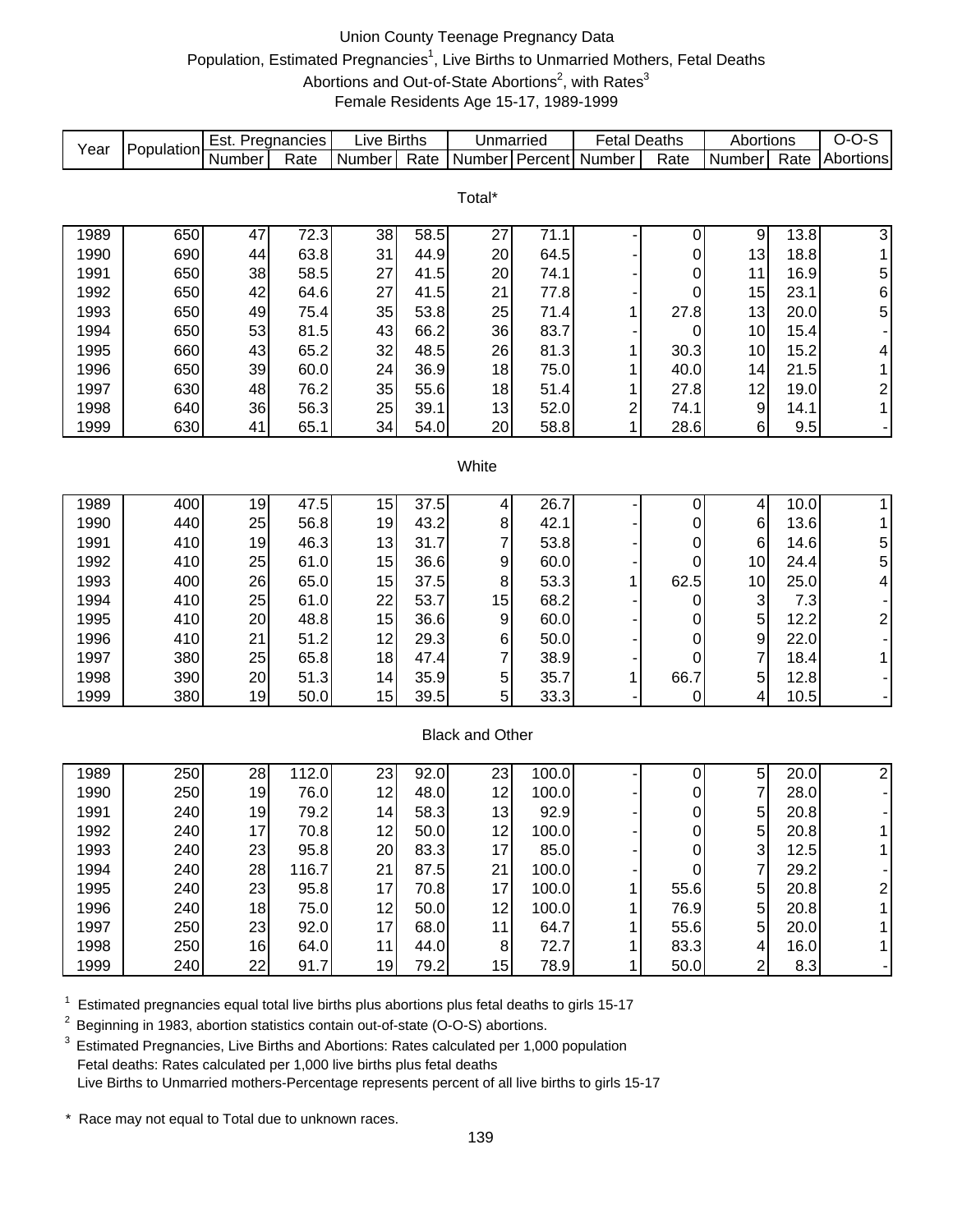# Williamsburg County Teenage Pregnancy Data Population, Estimated Pregnancies<sup>1</sup>, Live Births to Unmarried Mothers, Fetal Deaths Abortions and Out-of-State Abortions<sup>2</sup>, with Rates<sup>3</sup> Female Residents Age 15-17, 1989-1999

| Year         | Population   | Est. Pregnancies |                   | Live Births    |      | Unmarried               |              | <b>Fetal Deaths</b>          |                  | Abortions     |                   | $O-O-S$                 |
|--------------|--------------|------------------|-------------------|----------------|------|-------------------------|--------------|------------------------------|------------------|---------------|-------------------|-------------------------|
|              |              | Number           | Rate              | Number         | Rate |                         |              | Number Percent Number        | Rate             | Number        | Rate              | Abortions               |
|              |              |                  |                   |                |      |                         |              |                              |                  |               |                   |                         |
|              |              |                  |                   |                |      | Total*                  |              |                              |                  |               |                   |                         |
|              |              | 65               | 66.3              |                | 51.0 |                         |              |                              | 38.5             |               |                   | $\overline{2}$          |
| 1989<br>1990 | 980<br>1,020 | 51               | 50.0              | 50<br>42       | 41.2 | 40<br>33                | 80.0<br>78.6 | $\overline{\mathbf{c}}$<br>1 | 23.3             | 13<br>$\bf 8$ | 13.3<br>7.8       | 1                       |
| 1991         | 970          | 60               | 61.9              | 54             | 55.7 | 47                      | 87.0         |                              |                  | 6             | 6.2               |                         |
| 1992         | 970          | 66               | 68.0              | 58             | 59.8 | 46                      | 79.3         |                              | 0<br>0           | 8             | 8.2               |                         |
| 1993         | 960          | 51               | 53.1              | 44             | 45.8 | 38                      | 86.4         | 1                            | 22.2             | 6             | 6.3               | $\overline{\mathbf{c}}$ |
| 1994         | 980          | 53               | 54.1              | 47             | 48.0 | 39                      | 83.0         |                              |                  | 6             | 6.1               | 1<br>1                  |
| 1995         |              | 59               | 60.2              | 49             | 50.0 |                         | 85.7         |                              | 0                | 9             | 9.2               |                         |
|              | 980          |                  |                   |                | 45.4 | 42                      |              | 1                            | 20.0             |               |                   | 1                       |
| 1996         | 970          | 53               | 54.6              | 44             |      | 35                      | 79.5         |                              | 0                | 9             | 9.3               | 3                       |
| 1997         | 980          | 30               | 30.6<br>36.1      | 26             | 26.5 | 20                      | 76.9         | 1                            | 37.0             | 3<br>8        | 3.1               | 1                       |
| 1998         | 970          | 35<br>37         |                   | 27<br>32       | 27.8 | 25                      | 92.6         |                              | 0                |               | 8.2               | 1                       |
| 1999         | 950          |                  | 38.9              |                | 33.7 | 24                      | 75.0         |                              | 0                | 5             | 5.3               | 1                       |
|              |              |                  |                   |                |      | White                   |              |                              |                  |               |                   |                         |
|              |              |                  |                   |                |      |                         |              |                              |                  |               |                   |                         |
| 1989         | 260          | 14               | 53.8              | 9              | 34.6 |                         | 11.1         |                              | 0                | 5             | $19.\overline{2}$ | 1                       |
| 1990         | 270          | 11               | 40.7              | 10             | 37.0 | 3                       | 30.0         |                              | 0                | 1             | 3.7               |                         |
| 1991         | 250          | 11               | 44.0              | $\overline{7}$ | 28.0 | $\overline{\mathbf{c}}$ | 28.6         |                              | 0                | 4             | 16.0              |                         |
| 1992         | 250          | 10               | 40.0              | 10             | 40.0 | 3                       | 30.0         |                              | 0                |               | 0                 |                         |
| 1993         | 250          | 7                | 28.0              | $\overline{7}$ | 28.0 | 3                       | 42.9         |                              | 0                |               | 0                 |                         |
| 1994         | 250          | 10               | 40.0              | $\,6$          | 24.0 | 2                       | 33.3         |                              | 0                | 4             | 16.0              | 1                       |
| 1995         | 250          | 10               | 40.0              | 7              | 28.0 | 5                       | 71.4         |                              | 0                | 3             | 12.0              |                         |
| 1996         | 250          | 4                | 16.0              | 3              | 12.0 | 1                       | 33.3         |                              | 0                | 1             | 4.0               | 1                       |
| 1997         | 240          | 7                | 29.2              | 7              | 29.2 | 3                       | 42.9         |                              | 0                |               | 0                 |                         |
| 1998         | 240          | 5                | 20.8              |                | 4.2  | 1                       | 100.0        |                              | 0                | 4             | 16.7              |                         |
| 1999         | 230          | 4                | 17.4              | 4              | 17.4 | 1                       | 25.0         |                              | 0                |               | 0                 |                         |
|              |              |                  |                   |                |      |                         |              |                              |                  |               |                   |                         |
|              |              |                  |                   |                |      | <b>Black and Other</b>  |              |                              |                  |               |                   |                         |
|              |              |                  |                   |                |      |                         |              |                              |                  |               |                   |                         |
| 1989         | 710          | 51               | $\overline{71.8}$ | 41             | 57.7 | 39                      | 95.1         | $\overline{\mathbf{c}}$      | 46.5             | 8             | 11.3              | 1                       |
| 1990         | 750          | 40               | 53.3              | 32             | 42.7 | 30                      | 93.8         | 1                            | 30.3             | 7             | 9.3               | 1                       |
| 1991         | 720          | 49               | 68.1              | 47             | 65.3 | 45                      | 95.7         |                              | 0                | $\frac{2}{8}$ | 2.8               |                         |
| 1992         | 720          | 56               | 77.8              | 48             | 66.7 | 43                      | 89.6         |                              | ∩                |               | 11.1              | っ                       |
| 1993         | 710          | 44               | 62.0              | 37             | 52.1 | 35                      | 94.6         | 1                            | 26.3             | 6             | 8.5               |                         |
| 1994         | 730          | 43               | 58.9              | 41             | 56.2 | 37                      | 90.2         |                              | 0                | 2             | 2.7               |                         |
| 1995         | 730          | 49               | 67.1              | 42             | 57.5 | 37                      | 88.1         |                              | 23.3             | 6             | 8.2               |                         |
| 1996         | 720          | 49               | 68.1              | 41             | 56.9 | 34                      | 82.9         |                              | 0                | 8             | 11.1              | 2                       |
| 1997         | 740          | 23               | 31.1              | 19             | 25.7 | 17                      | 89.5         |                              | 50.0             | 3             | 4.1               |                         |
| 1998         | 740          | 30               | 40.5              | 26             | 35.1 | 24                      | 92.3         |                              | 0                | 4             | 5.4               |                         |
| 1999         | 710          | 33               | 46.5              | 28             | 39.4 | 23                      | 82.1         |                              | $\boldsymbol{0}$ | 5             | 7.0               | 1                       |

 $1$  Estimated pregnancies equal total live births plus abortions plus fetal deaths to girls 15-17

<sup>2</sup> Beginning in 1983, abortion statistics contain out-of-state (O-O-S) abortions.

<sup>3</sup> Estimated Pregnancies, Live Births and Abortions: Rates calculated per 1,000 population Fetal deaths: Rates calculated per 1,000 live births plus fetal deaths Live Births to Unmarried mothers-Percentage represents percent of all live births to girls 15-17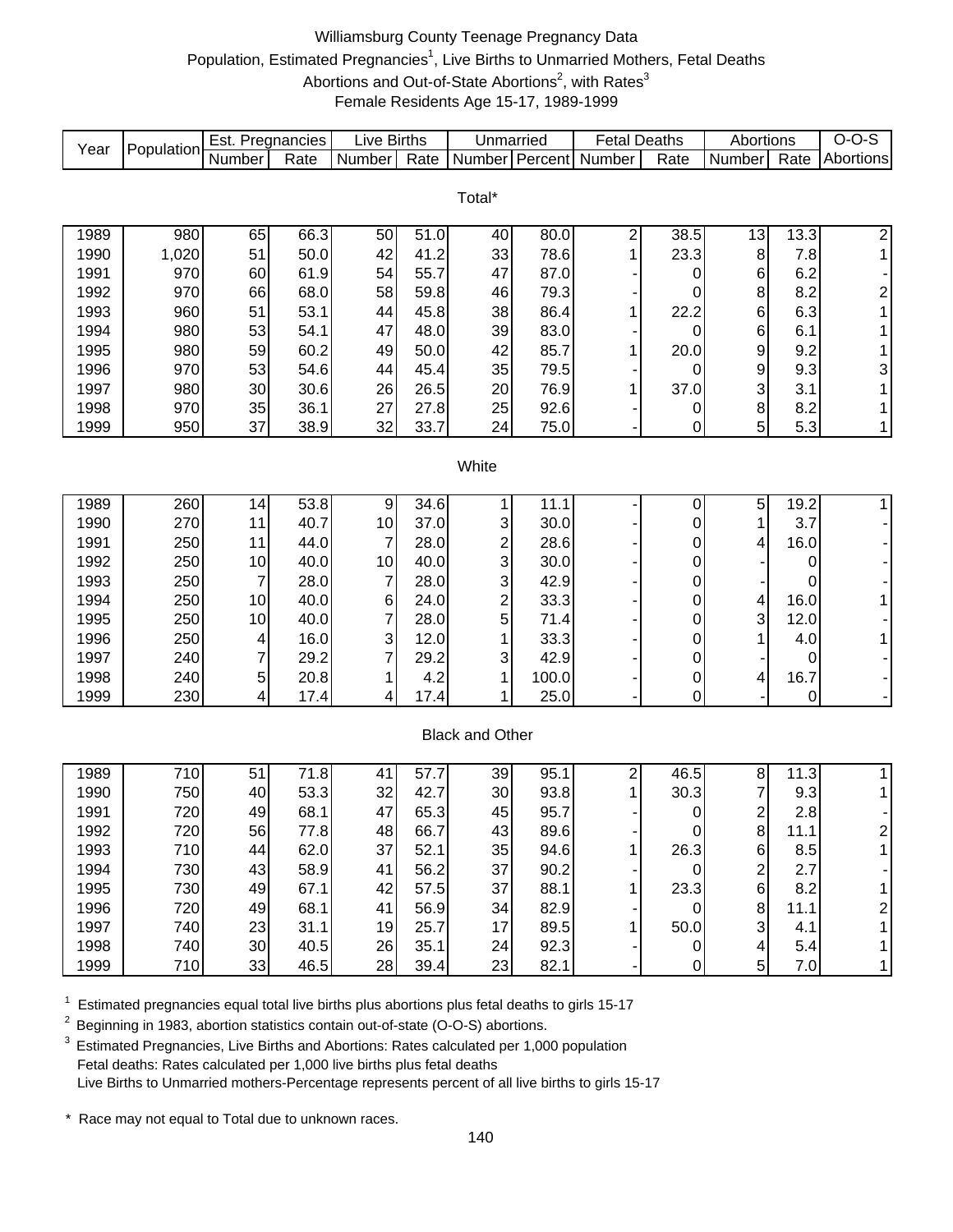# York County Teenage Pregnancy Data Population, Estimated Pregnancies<sup>1</sup>, Live Births to Unmarried Mothers, Fetal Deaths Abortions and Out-of-State Abortions<sup>2</sup>, with Rates<sup>3</sup> Female Residents Age 15-17, 1989-1999

| Year | Population | Est. Pregnancies |                   | Live Births |      | Unmarried              |       | <b>Fetal Deaths</b>       |                | Abortions        |      | $O-O-S$          |
|------|------------|------------------|-------------------|-------------|------|------------------------|-------|---------------------------|----------------|------------------|------|------------------|
|      |            | Number           | Rate              | Number      | Rate | Number Percent         |       | Number                    | Rate           | Number           | Rate | Abortions        |
|      |            |                  |                   |             |      |                        |       |                           |                |                  |      |                  |
|      |            |                  |                   |             |      | Total*                 |       |                           |                |                  |      |                  |
|      |            |                  |                   |             |      |                        |       |                           |                |                  |      |                  |
| 1989 | 3,100      | 209              | 67.4              | 136         | 43.9 | 97                     | 71.3  | 4                         | 28.6           | 69               | 22.3 | 58               |
| 1990 | 3,340      | 215              | 64.4              | 144         | 43.1 | 109                    | 75.7  | $\overline{\mathbf{c}}$   | 13.7           | 69               | 20.7 | 59               |
| 1991 | 3,220      | 192              | 59.6              | 130         | 40.4 | 102                    | 78.5  | 3                         | 22.6           | 59               | 18.3 | 51               |
| 1992 | 3,270      | 174              | 53.2              | 132         | 40.4 | 102                    | 77.3  | $\overline{c}$            | 14.9           | 40               | 12.2 | 39               |
| 1993 | 3,340      | 156              | 46.7              | 107         | 32.0 | 86                     | 80.4  | 6                         | 53.1           | 43               | 12.9 | 41               |
| 1994 | 3,370      | 176              | 52.2              | 126         | 37.4 | 100                    | 79.4  |                           | 0              | 50               | 14.8 | 49               |
| 1995 | 3,430      | 155              | 45.2              | 126         | 36.7 | 105                    | 83.3  |                           | 0              | 29               | 8.5  | 27               |
| 1996 | 3,510      | 154              | 43.9              | 110         | 31.3 | 89                     | 80.9  | 3                         | 26.5           | 41               | 11.7 | 38               |
| 1997 | 3,440      | 163              | 47.4              | 127         | 36.9 | 97                     | 76.4  |                           | 0              | 36               | 10.5 | 31               |
| 1998 | 3,600      | 144              | 40.0              | 117         | 32.5 | 98                     | 83.8  | $\overline{\mathbf{c}}$   | 16.8           | 25               | 6.9  | 25               |
| 1999 | 3,660      | 142              | 38.8              | 113         | 30.9 | 90                     | 79.6  | 1                         | 8.8            | 28               | 7.7  | 25               |
|      |            |                  |                   |             |      |                        |       |                           |                |                  |      |                  |
|      |            |                  |                   |             |      | White                  |       |                           |                |                  |      |                  |
|      |            |                  |                   |             |      |                        |       |                           |                |                  |      |                  |
| 1989 | 2,270      | 117              | $\overline{51.5}$ | 74          | 32.6 | 37                     | 50.0  |                           | 0              | 43               | 18.9 | $\overline{36}$  |
| 1990 | 2,450      | 112              | 45.7              | 70          | 28.6 | 35                     | 50.0  |                           | 0              | 42               | 17.1 | 37               |
| 1991 | 2,340      | 106              | 45.3              | 65          | 27.8 | 40                     | 61.5  | 1                         | 15.2           | 40               | 17.1 | 36               |
| 1992 | 2,380      | 97               | 40.8              | 68          | 28.6 | 39                     | 57.4  | 1                         | 14.5           | 28               | 11.8 | 27               |
| 1993 | 2,430      | 94               | 38.7              | 58          | 23.9 | 37                     | 63.8  | 3                         | 49.2           | 33               | 13.6 | 31               |
| 1994 | 2,450      | 103              | 42.0              | 69          | 28.2 | 43                     | 62.3  |                           | 0              | 34               | 13.9 | 33               |
| 1995 | 2,490      | 94               | 37.8              | 74          | 29.7 | 54                     | 73.0  |                           | 0              | 20               | 8.0  | 18               |
| 1996 | 2,550      | 84               | 32.9              | 58          | 22.7 | 41                     | 70.7  | $\overline{\mathbf{c}}$   | 33.3           | 24               | 9.4  | 21               |
| 1997 | 2,430      | 110              | 45.3              | 79          | 32.5 | 52                     | 65.8  |                           | 0              | 31               | 12.8 | 26               |
| 1998 | 2,550      | 76               | 29.8              | 60          | 23.5 | 44                     | 73.3  |                           | 0              | 16               | 6.3  | 16               |
| 1999 | 2,600      | 86               | 33.1              | 67          | 25.8 | 47                     | 70.1  | 1                         | 14.7           | 18               | 6.9  | 16               |
|      |            |                  |                   |             |      |                        |       |                           |                |                  |      |                  |
|      |            |                  |                   |             |      | <b>Black and Other</b> |       |                           |                |                  |      |                  |
|      |            |                  |                   |             |      |                        |       |                           |                |                  |      |                  |
| 1989 | 830        | 91               | 109.6             | 62          | 74.7 | 60                     | 96.8  | 4                         | 60.6           | 25               | 30.1 | 21               |
| 1990 | 890        | 102              | 114.6             | 74          | 83.1 | 74                     | 100.0 | $\overline{\mathbf{c}}$   | 26.3           | 26               | 29.2 | 21               |
| 1991 | 880        | 84               | 95.5              | 65          | 73.9 | 62                     | 95.4  | $\overline{\mathbf{c}}$   | 29.9           | 17               | 19.3 | 13               |
| 1992 | 890        | $77 \,$          | 86.5              | 64          | 71.9 | 63                     | 98.4  | 1                         | 15.4           | 12               | 13.5 | 12               |
| 1993 | 910        | 62               | 68.1              | 49          | 53.8 | 49                     | 100.0 | $\ensuremath{\mathsf{3}}$ | 57.7           | 10               | 11.0 | 10               |
| 1994 | 920        | 72               | 78.3              | 57          | 62.0 | 57                     | 100.0 |                           | 0              | 15               | 16.3 | 15               |
| 1995 | 940        | 61               | 64.9              | 52          | 55.3 | 51                     | 98.1  |                           | 0              | $\boldsymbol{9}$ | 9.6  | $\boldsymbol{9}$ |
| 1996 | 960        | 69               | 71.9              | 52          | 54.2 | 48                     | 92.3  | 1                         | 18.9           | 16               | 16.7 | 16               |
| 1997 | 1,010      | 52               | 51.5              | 48          | 47.5 | 45                     | 93.8  |                           | $\pmb{0}$      | 4                | 4.0  | 4                |
| 1998 | 1,040      | 68               | 65.4              | 57          | 54.8 | 54                     | 94.7  | 2                         | 33.9           | $\boldsymbol{9}$ | 8.7  | $\boldsymbol{9}$ |
| 1999 | 1,050      | 56               | 53.3              | 46          | 43.8 | 43                     | 93.5  |                           | $\overline{0}$ | 10               | 9.5  | 9                |

 $1$  Estimated pregnancies equal total live births plus abortions plus fetal deaths to girls 15-17

<sup>2</sup> Beginning in 1983, abortion statistics contain out-of-state (O-O-S) abortions.

<sup>3</sup> Estimated Pregnancies, Live Births and Abortions: Rates calculated per 1,000 population Fetal deaths: Rates calculated per 1,000 live births plus fetal deaths Live Births to Unmarried mothers-Percentage represents percent of all live births to girls 15-17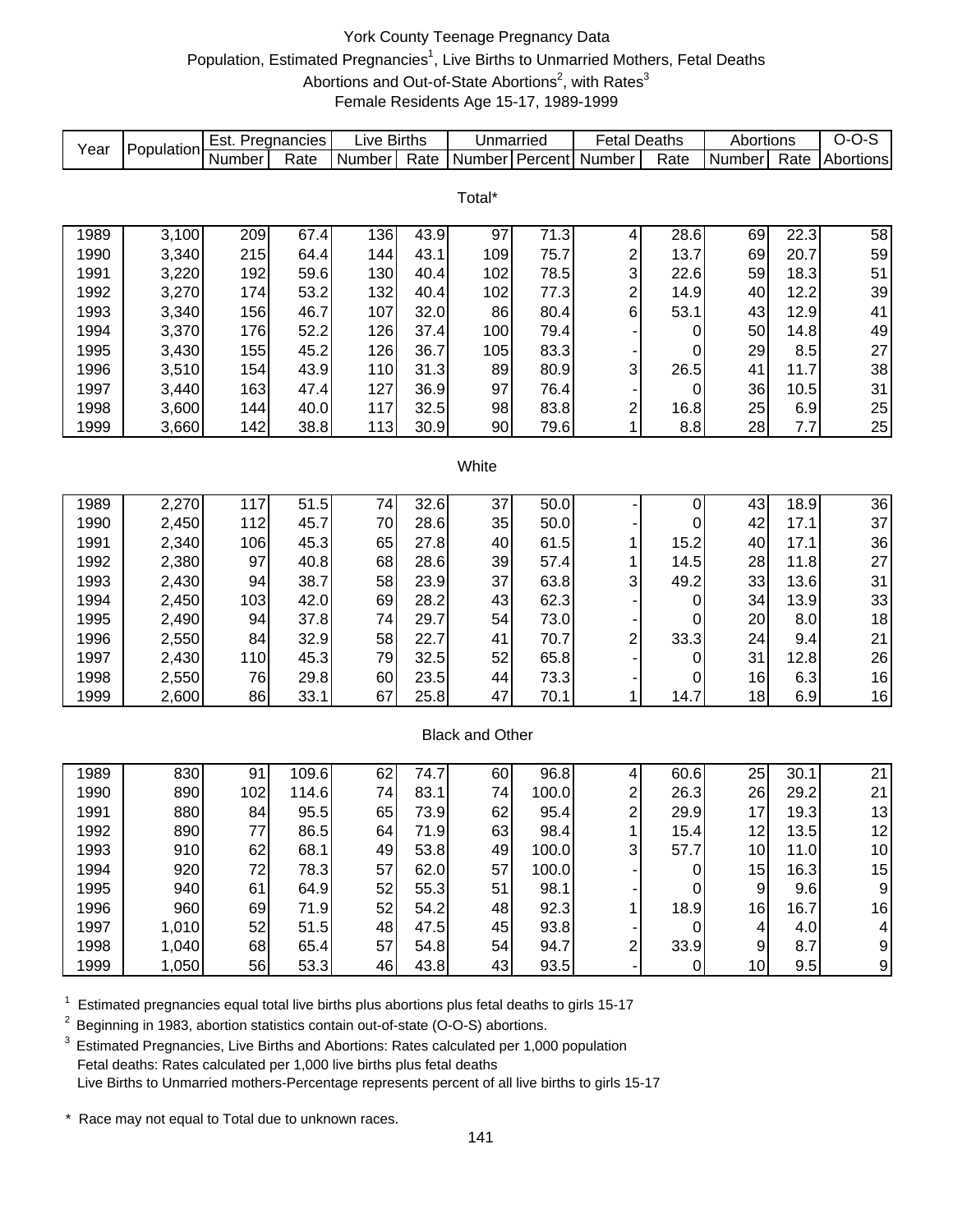# South Carolina Teenage Pregnancy Data Population, Estimated Pregnancies<sup>1</sup>, Live Births to Unmarried Mothers, Fetal Deaths, Abortions and Out-of-State Abortions<sup>2</sup>, with Rates<sup>3</sup>

Female Residents Age 18-19, 1989-1999

| Year | Population | Est. Pregnancies |       | Live Births |       | Unmarried              |                | <b>Fetal Deaths</b> |      | Abortions |      | $O-O-S$          |
|------|------------|------------------|-------|-------------|-------|------------------------|----------------|---------------------|------|-----------|------|------------------|
|      |            | Number           | Rate  | Number      | Rate  |                        | Number Percent | Number              | Rate | Number    | Rate | <b>Abortions</b> |
|      |            |                  |       |             |       |                        |                |                     |      |           |      |                  |
|      |            |                  |       |             |       | Total*                 |                |                     |      |           |      |                  |
|      |            |                  |       |             |       |                        |                |                     |      |           |      |                  |
| 1989 | 52,290     | 8409             | 160.8 | 5887        | 112.6 | 3320                   | 56.4           | 81                  | 13.6 | 2441      | 46.7 | 405              |
| 1990 | 54,520     | 8611             | 157.9 | 6168        | 113.1 | 3460                   | 56.1           | 72                  | 11.5 | 2371      | 43.5 | 429              |
| 1991 | 52,240     | 8088             | 154.8 | 5942        | 113.7 | 3456                   | 58.2           | 73                  | 12.1 | 2073      | 39.7 | 350              |
| 1992 | 52,870     | 7318             | 138.4 | 5604        | 106.0 | 3311                   | 59.1           | 70                  | 12.3 | 1644      | 31.1 | 326              |
| 1993 | 53,220     | 6847             | 128.7 | 5152        | 96.8  | 3022                   | 58.7           | 56                  | 10.8 | 1639      | 30.8 | 297              |
| 1994 | 53,760     | 6608             | 122.9 | 5067        | 94.3  | 3064                   | 60.5           | 58                  | 11.3 | 1483      | 27.6 | 274              |
| 1995 | 53,830     | 6594             | 122.5 | 5127        | 95.2  | 2936                   | 57.3           | 61                  | 11.8 | 1406      | 26.1 | 249              |
| 1996 | 54,250     | 6552             | 120.8 | 5098        | 94.0  | 2730                   | 53.6           | 62                  | 12.0 | 1392      | 25.7 | 318              |
| 1997 | 54,310     | 6630             | 122.1 | 5099        | 93.9  | 2744                   | 53.8           | 68                  | 13.2 | 1463      | 26.9 | 339              |
| 1998 | 55,570     | 6387             | 114.9 | 5164        | 92.9  | 2829                   | 54.8           | 60                  | 11.5 | 1163      | 20.9 | 200              |
| 1999 | 55,670     | 6714             | 120.6 | 5391        | 96.8  | 2834                   | 52.6           | 60                  | 11.0 | 1263      | 22.7 | 389              |
|      |            |                  |       |             |       |                        |                |                     |      |           |      |                  |
|      |            |                  |       |             |       | White                  |                |                     |      |           |      |                  |
| 1990 | 33,870     | 4546             | 134.2 | 3108        | 91.8  | 945                    | 30.4           | 28                  | 8.9  | 1410      | 41.6 | 254              |
| 1991 | 32,100     | 4115             | 128.2 | 2905        | 90.5  | 897                    | 30.9           | 30                  | 10.2 | 1180      | 36.8 | 205              |
| 1992 | 32,520     | 3707             | 114.0 | 2719        | 83.6  | 865                    | 31.8           | 26                  | 9.5  | 962       | 29.6 | 213              |
| 1993 | 32,800     | 3520             | 107.3 | 2595        | 79.1  | 897                    | 34.6           | 16                  | 6.1  | 909       | 27.7 | 180              |
| 1994 | 33,130     | 3318             | 100.2 | 2460        | 74.3  | 909                    | 37.0           | 20                  | 8.1  | 838       | 25.3 | 156              |
| 1995 | 33,240     | 3373             | 101.5 | 2579        | 77.6  | 923                    | 35.8           | 19                  | 7.3  | 775       | 23.3 | 161              |
| 1996 | 33,560     | 3325             | 99.1  | 2511        | 74.8  | 794                    | 31.6           | 23                  | 9.1  | 791       | 23.6 | 187              |
| 1997 | 32,700     | 3364             | 102.9 | 2535        | 77.5  | 817                    | 32.2           | 18                  | 7.1  | 811       | 24.8 | 173              |
| 1998 | 33,540     | 3244             | 96.7  | 2597        | 77.4  | 915                    | 35.2           | 14                  | 5.4  | 633       | 18.9 | 115              |
| 1999 | 33,800     | 3510             | 103.8 | 2780        | 82.2  | 942                    | 33.9           | 17                  | 6.1  | 713       | 21.1 | 196              |
|      |            |                  |       |             |       |                        |                |                     |      |           |      |                  |
|      |            |                  |       |             |       |                        |                |                     |      |           |      |                  |
|      |            |                  |       |             |       | <b>Black and Other</b> |                |                     |      |           |      |                  |
| 1990 | 20,660     | 4057             | 196.4 | 3059        | 148.1 | 2515                   | 82.2           | 44                  | 14.2 | 954       | 46.2 | 171              |
| 1991 | 20,140     | 3970             | 197.1 | 3036        | 150.7 | 2559                   | 84.3           | 43                  | 14.0 | 891       | 44.2 | 143              |
| 1992 | 20,340     | 3609             | 177.4 | 2884        | 141.8 | 2446                   | 84.8           | 44                  | 15.0 | 681       | 33.5 | 112              |
| 1993 | 20,430     | 3324             | 162.7 | 2557        | 125.2 | 2125                   | 83.1           | 40                  | 15.4 | 727       | 35.6 | 114              |
| 1994 | 20,630     | 3285             | 159.2 | 2607        | 126.4 | 2155                   | 82.7           | 38                  | 14.4 | 640       | 31.0 | 115              |
| 1995 | 20,590     | 3219             | 156.3 | 2547        | 123.7 | 2013                   | 79.0           | 42                  | 16.2 | 630       | 30.6 | 87               |
| 1996 | 20,690     | 3219             | 155.6 | 2587        | 125.0 | 1936                   | 74.8           | 39                  | 14.9 | 593       | 28.7 | 123              |
| 1997 | 21,610     | 3253             | 150.5 | 2564        | 118.6 | 1927                   | 75.2           | 50                  | 19.1 | 639       | 29.6 | 153              |
| 1998 | 22,030     | 3135             | 142.3 | 2565        | 116.4 | 1914                   | 74.6           | 46                  | 17.6 | 524       | 23.8 | 79               |
| 1999 | 21,880     | 3203             | 146.4 | 2611        | 119.3 | 1892                   | 72.5           | 43                  | 16.2 | 549       | 25.1 | 192              |
|      |            |                  |       |             |       |                        |                |                     |      |           |      |                  |

 $1$  Estimated pregnancies equal total live births plus abortions plus fetal deaths to girls 18-19

<sup>2</sup> Beginning in 1983, abortion statistics contain out-of-state (O-O-S) abortions.

<sup>3</sup> Estimated Pregnancies, Live Births and Abortions: Rates calculated per 1,000 population Fetal deaths: Rates calculated per 1,000 live births plus fetal deaths Live Births to Unmarried mothers-Percentage represents percent of all live births to girls 18-19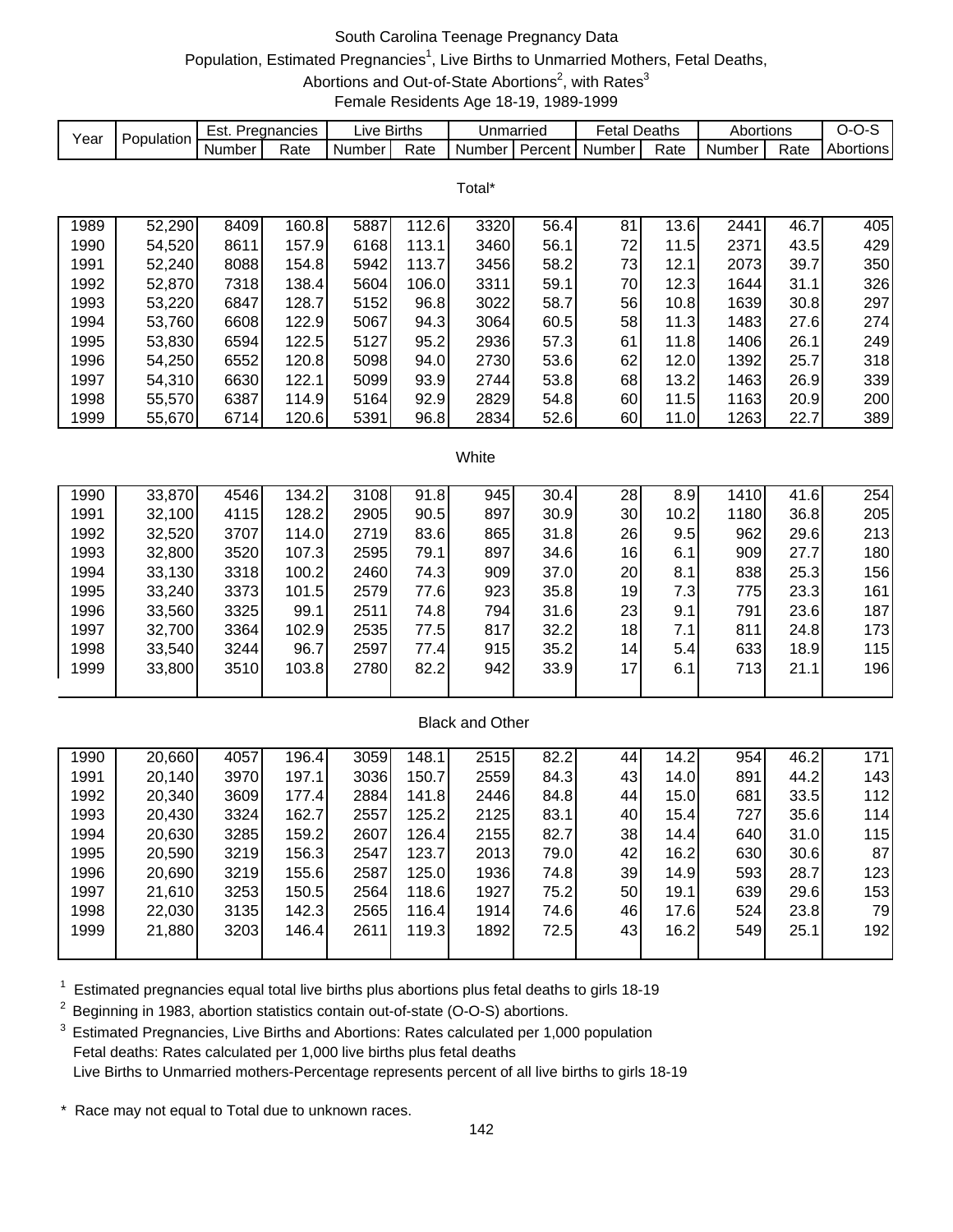# Abbeville County Teenage Pregnancy Data Population, Estimated Pregnancies<sup>1</sup>, Live Births to Unmarried Mothers, Fetal Deaths, Abortions and Out-of-State Abortions<sup>2</sup>, with Rates<sup>3</sup>

Female Residents Age 18-19, 1989-1999

| Year | Population |        | Est. Pregnancies | <b>Live Births</b> |       | Unmarried              |         | <b>Fetal Deaths</b> |      | Abortions                        |      | $O-O-S$                 |
|------|------------|--------|------------------|--------------------|-------|------------------------|---------|---------------------|------|----------------------------------|------|-------------------------|
|      |            | Number | Rate             | Number             | Rate  | Number                 | Percent | Number              | Rate | Number                           | Rate | Abortions               |
|      |            |        |                  |                    |       |                        |         |                     |      |                                  |      |                         |
|      |            |        |                  |                    |       | Total*                 |         |                     |      |                                  |      |                         |
|      |            |        |                  |                    |       |                        |         |                     |      |                                  |      |                         |
| 1989 | 390        | 51     | 130.8            | 45                 | 115.4 | 27                     | 60.0    |                     | 0    | 6                                | 15.4 | $\overline{\mathbf{c}}$ |
| 1990 | 380        | 56     | 147.4            | 39                 | 102.6 | 24                     | 61.5    | 1                   | 25.0 | 16                               | 42.1 | $\overline{\mathbf{c}}$ |
| 1991 | 360        | 28     | 77.8             | 23                 | 63.9  | 16                     | 69.6    | 1                   | 41.7 | $\vert 4 \vert$                  | 11.1 |                         |
| 1992 | 360        | 57     | 158.3            | 50                 | 138.9 | 38<br>21               | 76.0    |                     | 0    | $\overline{7}$<br>$\overline{7}$ | 19.4 | 1                       |
| 1993 | 360        | 40     | 111.1            | 33                 | 91.7  |                        | 63.6    |                     | 0    |                                  | 19.4 | 1                       |
| 1994 | 360        | 37     | 102.8            | 29                 | 80.6  | 16                     | 55.2    |                     | 0    | 8 <sup>1</sup>                   | 22.2 | 1                       |
| 1995 | 360        | 49     | 136.1            | 41                 | 113.9 | 24                     | 58.5    | 1                   | 23.8 | $\overline{7}$                   | 19.4 | $\overline{\mathbf{c}}$ |
| 1996 | 360        | 45     | 125.0            | 39                 | 108.3 | 29                     | 74.4    |                     | 25.0 | $\overline{5}$                   | 13.9 |                         |
| 1997 | 360        | 44     | 122.2            | 34                 | 94.4  | 17                     | 50.0    |                     | 28.6 | $\overline{9}$                   | 25.0 | $\overline{\mathbf{c}}$ |
| 1998 | 370        | 43     | 116.2            | 39                 | 105.4 | 21                     | 53.8    |                     | 0    | 4                                | 10.8 |                         |
| 1999 | 370        | 46     | 124.3            | 38                 | 102.7 | 26                     | 68.4    |                     | 0    | 8 <sup>1</sup>                   | 21.6 | 1                       |
|      |            |        |                  |                    |       |                        |         |                     |      |                                  |      |                         |
|      |            |        |                  |                    |       | White                  |         |                     |      |                                  |      |                         |
| 1989 | 220        | 28     | 127.3            | 24                 | 109.1 | 9                      | 37.5    |                     | 0    | 4                                | 18.2 | 1                       |
| 1990 | 230        | 21     | 91.3             | 17                 | 73.9  | 3                      | 17.6    | 1                   | 55.6 | 3                                | 13.0 |                         |
| 1991 | 210        | 12     | 57.1             | 10                 | 47.6  | 4                      | 40.0    |                     | 0    | $\overline{\mathbf{c}}$          | 9.5  |                         |
| 1992 | 210        | 22     | 104.8            | 17                 | 81.0  | 6                      | 35.3    |                     | 0    | $\overline{5}$                   | 23.8 |                         |
| 1993 | 210        | 22     | 104.8            | 19                 | 90.5  | 9                      | 47.4    |                     | 0    | $\overline{3}$                   | 14.3 |                         |
| 1994 | 210        | 23     | 109.5            | 17                 | 81.0  | $\,6$                  | 35.3    |                     | 0    | $6 \mid$                         | 28.6 | 1                       |
| 1995 | 210        | 32     | 152.4            | 27                 | 128.6 | 11                     | 40.7    | 1                   | 35.7 | $\vert 4 \vert$                  | 19.0 | $\overline{\mathbf{c}}$ |
| 1996 | 210        | 20     | 95.2             | 19                 | 90.5  | 10                     | 52.6    | 1                   | 50.0 |                                  | 0    |                         |
| 1997 | 210        | 27     | 128.6            | 22                 | 104.8 | 6                      | 27.3    |                     | 43.5 | $\vert 4 \vert$                  | 19.0 | 1                       |
| 1998 | 210        | 26     | 123.8            | 24                 | 114.3 | 6                      | 25.0    |                     | 0    |                                  | 9.5  |                         |
| 1999 | 210        | 21     | 100.0            | 18                 | 85.7  | 8                      | 44.4    |                     | 0    | $\frac{2}{3}$                    | 14.3 |                         |
|      |            |        |                  |                    |       |                        |         |                     |      |                                  |      |                         |
|      |            |        |                  |                    |       | <b>Black and Other</b> |         |                     |      |                                  |      |                         |
|      |            |        |                  |                    |       |                        |         |                     |      |                                  |      |                         |
| 1989 | 170        | 23     | 135.3            | 21                 | 123.5 | 18                     | 85.7    |                     | 0    | $\mathbf{2}$                     | 11.8 | $\mathbf{1}$            |
| 1990 | 150        | 35     | 233.3            | 22                 | 146.7 | 21                     | 95.5    |                     | 0    | 13                               | 86.7 | $\overline{\mathbf{c}}$ |
| 1991 | 150        | 16     | 106.7            | 13                 | 86.7  | 12                     | 92.3    | 1                   | 71.4 | $\mathbf{Z}$                     | 13.3 |                         |
| 1992 | 150        | 35     | 233.3            | 33                 | 220.0 | 32                     | 97.0    |                     | 0    | $\overline{2}$                   | 13.3 | $\mathbf{1}$            |
| 1993 | 150        | 18     | 120.0            | 14                 | 93.3  | 12                     | 85.7    |                     | 0    | $\vert 4 \vert$                  | 26.7 |                         |
| 1994 | 150        | 14     | 93.3             | 12                 | 80.0  | 10                     | 83.3    |                     | 0    | $\overline{c}$                   | 13.3 |                         |
| 1995 | 150        | 17     | 113.3            | 14                 | 93.3  | 13                     | 92.9    |                     | 0    | $\overline{3}$                   | 20.0 |                         |
| 1996 | 150        | 25     | 166.7            | 20                 | 133.3 | 19                     | 95.0    |                     | 0    | 5 <sup>1</sup>                   | 33.3 |                         |
| 1997 | 150        | 17     | 113.3            | 12                 | 80.0  | 11                     | 91.7    |                     | 0    | 5 <sup>1</sup>                   | 33.3 |                         |
| 1998 | 160        | 17     | 106.3            | 15                 | 93.8  | 15                     | 100.0   |                     | 0    | $\mathbf{2}$                     | 12.5 |                         |
| 1999 | 150        | 25     | 166.7            | 20                 | 133.3 | 18                     | 90.0    |                     | 0    | 5 <sup>1</sup>                   | 33.3 | 1                       |

 $1$  Estimated pregnancies equal total live births plus abortions plus fetal deaths to girls 18-19

<sup>2</sup> Beginning in 1983, abortion statistics contain out-of-state (O-O-S) abortions.

<sup>3</sup> Estimated Pregnancies, Live Births and Abortions: Rates calculated per 1,000 population Fetal deaths: Rates calculated per 1,000 live births plus fetal deaths Live Births to Unmarried mothers-Percentage represents percent of all live births to girls 18-19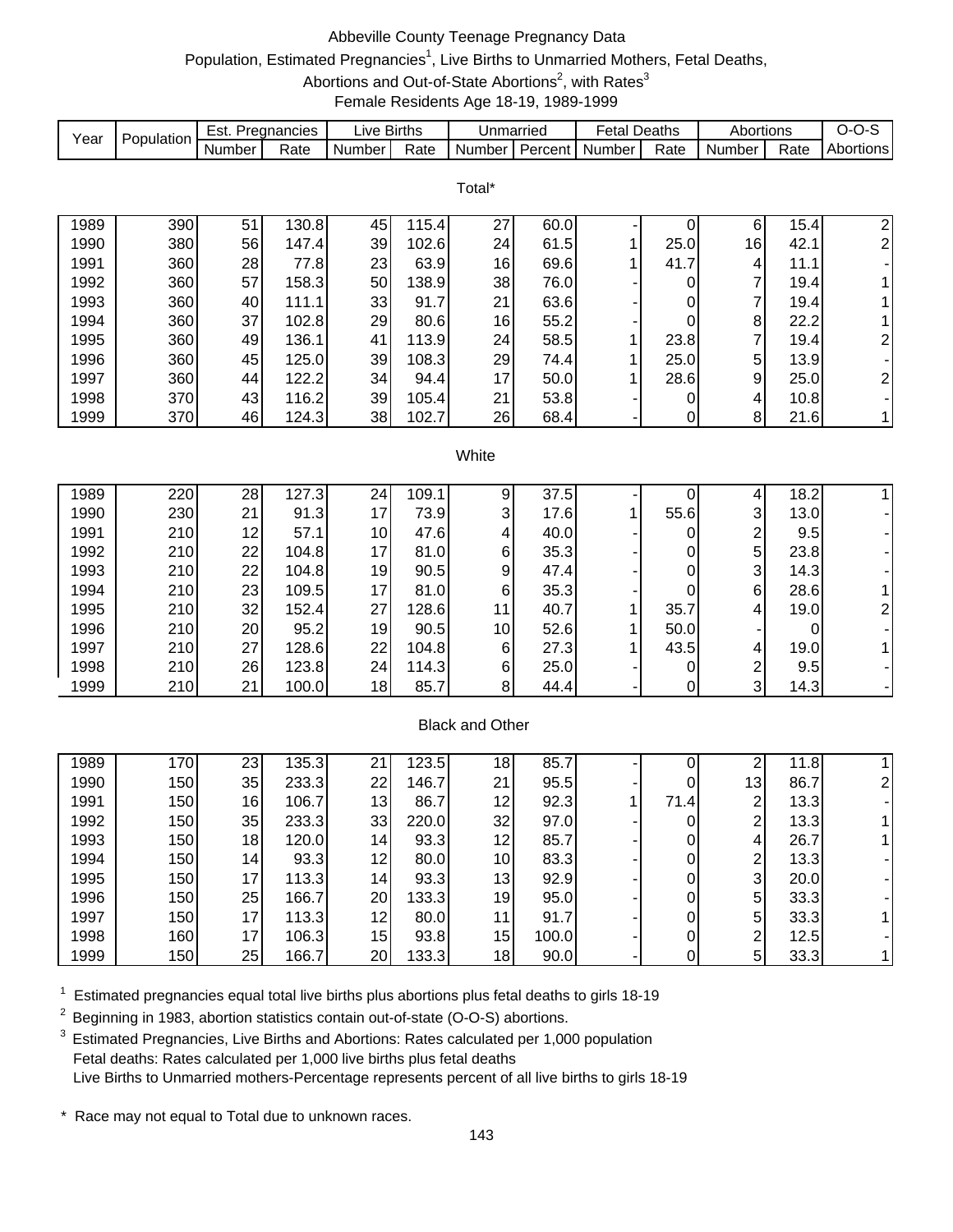# Aiken County Teenage Pregnancy Data

## Population, Estimated Pregnancies<sup>1</sup>, Live Births to Unmarried Mothers, Fetal Deaths,

Abortions and Out-of-State Abortions<sup>2</sup>, with Rates<sup>3</sup>

|      |            |        |                  |             |      | Female Residents Age 18-19, 1989-1999 |           |                     |      |           |      |                  |
|------|------------|--------|------------------|-------------|------|---------------------------------------|-----------|---------------------|------|-----------|------|------------------|
| Year | Population |        | Est. Pregnancies | Live Births |      |                                       | Unmarried | <b>Fetal Deaths</b> |      | Abortions |      | $O-O-S$          |
|      |            | Number | Rate             | Number      | Rate | Number   Percent   Number             |           |                     | Rate | Number    | Rate | <b>Abortions</b> |

Total\*

| 1989 | 1,810 | 268 | 148.1 | 195              | 107.7 | 109        | 55.9 | 4 | 20.1             | 69 | 38.1 | 49 |
|------|-------|-----|-------|------------------|-------|------------|------|---|------------------|----|------|----|
| 1990 | 1,760 | 280 | 159.1 | 212              | 120.5 | 115        | 54.2 | 2 | 9.3              | 66 | 37.5 | 44 |
| 1991 | 1,710 | 290 | 169.6 | 218              | 127.5 | <b>119</b> | 54.6 |   | 31.1             | 65 | 38.0 | 48 |
| 1992 | 1,750 | 259 | 148.0 | 198              | 113.1 | 119        | 60.1 | 2 | 10.0             | 59 | 33.7 | 41 |
| 1993 | 1,760 | 207 | 117.6 | 150              | 85.2  | 97         | 64.7 | 3 | 19.6             | 54 | 30.7 | 41 |
| 1994 | 1,800 | 249 | 138.3 | 201              | 111.7 | 130        | 64.7 |   | 5.0 <sub>1</sub> | 47 | 26.1 | 28 |
| 1995 | 1,810 | 233 | 128.7 | 174              | 96.1  | 112        | 64.4 | 3 | 16.9             | 56 | 30.9 | 30 |
| 1996 | 1,810 | 247 | 136.5 | 196              | 108.3 | 111        | 56.6 | ⇁ | 34.5             | 44 | 24.3 | 26 |
| 1997 | 1,790 | 221 | 123.5 | 169              | 94.4  | 95         | 56.2 | 2 | 11.7             | 50 | 27.9 | 34 |
| 1998 | 1,790 | 188 | 105.0 | 167 <sub>1</sub> | 93.3  | 89         | 53.3 | 2 | 11.8             | 19 | 10.6 | 6  |
| 1999 | 1,790 | 228 | 127.4 | 175              | 97.8  | 81         | 46.3 | ົ | 11.3             | 51 | 28.5 | 47 |
|      |       |     |       |                  |       |            |      |   |                  |    |      |    |

#### **White**

| 1990                 | 1,200 | 169 | 140.8                | 128           | 106.7 | 42                     | 32.8          |   | 7.8      | 40            | 33.3   | 24            |
|----------------------|-------|-----|----------------------|---------------|-------|------------------------|---------------|---|----------|---------------|--------|---------------|
| 1991                 | 1,160 | 174 | 150.0                | 131           | 112.9 | 50                     | 38.2          | 3 | 22.4     | 40            | 34.5   | 31            |
| 1992                 | 1,180 | 157 | 133.1                | 118           | 100.0 | 51                     | 43.2          | 2 | 16.7     | 37            | 31.4   | 26            |
| 1993                 | 1,190 | 122 | 102.5                | 91            | 76.5  | 46                     | 50.5          | 2 | 21.5     | 29            | 24.4   | 20            |
| 1994                 | 1,220 | 132 | 108.2                | 109           | 89.3  | 46                     | 42.2          |   | 9.1      | 22            | 18.0   | 9             |
| 1995                 | 1,230 | 122 | 99.2                 | 93            | 75.6  | 41                     | 44.1          |   | 10.6     | 28            | 22.8   | 19            |
| 1996                 | 1,230 | 128 | 104.1                | 103           | 83.7  | 37                     | 35.9          | 3 | 28.3     | 22            | 17.9   | 14            |
| 1997                 | 1,190 | 124 | 104.2                | 101           | 84.9  | 44                     | 43.6          |   | 0        | 23            | 19.3   | 16            |
| 1998                 | 1,190 | 107 | 89.9                 | 96            | 80.7  | 35                     | 36.5          |   | 10.3     | 10            | 8.4    | 3             |
| 1999                 | 1,190 | 136 | 114.3                | 109           | 91.6  | 37                     | 33.9          | 2 | 18.0     | 25            | 21.0   | 25            |
|                      |       |     |                      |               |       | <b>Black and Other</b> |               |   |          |               |        |               |
| 1989                 | 600   | 107 | 178.3                | 81            | 135   | 69                     | 85.2          | 3 | 35.7     | 23            | 38.3   | 18            |
| $\sim$ $\sim$ $\sim$ | $ -$  | .   | $\sim$ $\sim$ $\sim$ | $\sim$ $\sim$ | $ -$  | --                     | $\sim$ $\sim$ |   | $\cdots$ | $\sim$ $\sim$ | $\sim$ | $\sim$ $\sim$ |

| 1989 | 600 | 107 | 178.3 | 81 | 135   | 69 | 85.2 | 3 | 35.7 | 23 | 38.3 | 18 |
|------|-----|-----|-------|----|-------|----|------|---|------|----|------|----|
| 1990 | 560 | 111 | 198.2 | 84 | 150.0 | 73 | 86.9 |   | 11.8 | 26 | 46.4 | 20 |
| 1991 | 550 | 116 | 210.9 | 87 | 158.2 | 69 | 79.3 |   | 44.0 | 25 | 45.5 | 17 |
| 1992 | 570 | 102 | 178.9 | 80 | 140.4 | 68 | 85.0 |   | 0    | 22 | 38.6 | 15 |
| 1993 | 570 | 85  | 149.1 | 59 | 103.5 | 51 | 86.4 |   | 16.7 | 25 | 43.9 | 21 |
| 1994 | 580 | 117 | 201.7 | 92 | 158.6 | 84 | 91.3 |   | 0    | 25 | 43.1 | 19 |
| 1995 | 590 | 111 | 188.1 | 81 | 137.3 | 71 | 87.7 |   | 24.1 | 28 | 47.5 | 11 |
| 1996 | 590 | 119 | 201.7 | 93 | 157.6 | 74 | 79.6 |   | 41.2 | 22 | 37.3 | 12 |
| 1997 | 610 | 97  | 159.0 | 68 | 111.5 | 51 | 75.0 |   | 28.6 | 27 | 44.3 | 18 |
| 1998 | 610 | 81  | 132.8 | 71 | 116.4 | 54 | 76.1 |   | 13.9 | 9  | 14.8 |    |
| 1999 | 600 | 92  | 153.3 | 66 | 110.0 | 44 | 66.7 |   |      | 26 | 43.3 | 22 |

 $1$  Estimated pregnancies equal total live births plus abortions plus fetal deaths to girls 18-19

<sup>3</sup> Estimated Pregnancies, Live Births and Abortions: Rates calculated per 1,000 population Fetal deaths: Rates calculated per 1,000 live births plus fetal deaths Live Births to Unmarried mothers-Percentage represents percent of all live births to girls 18-19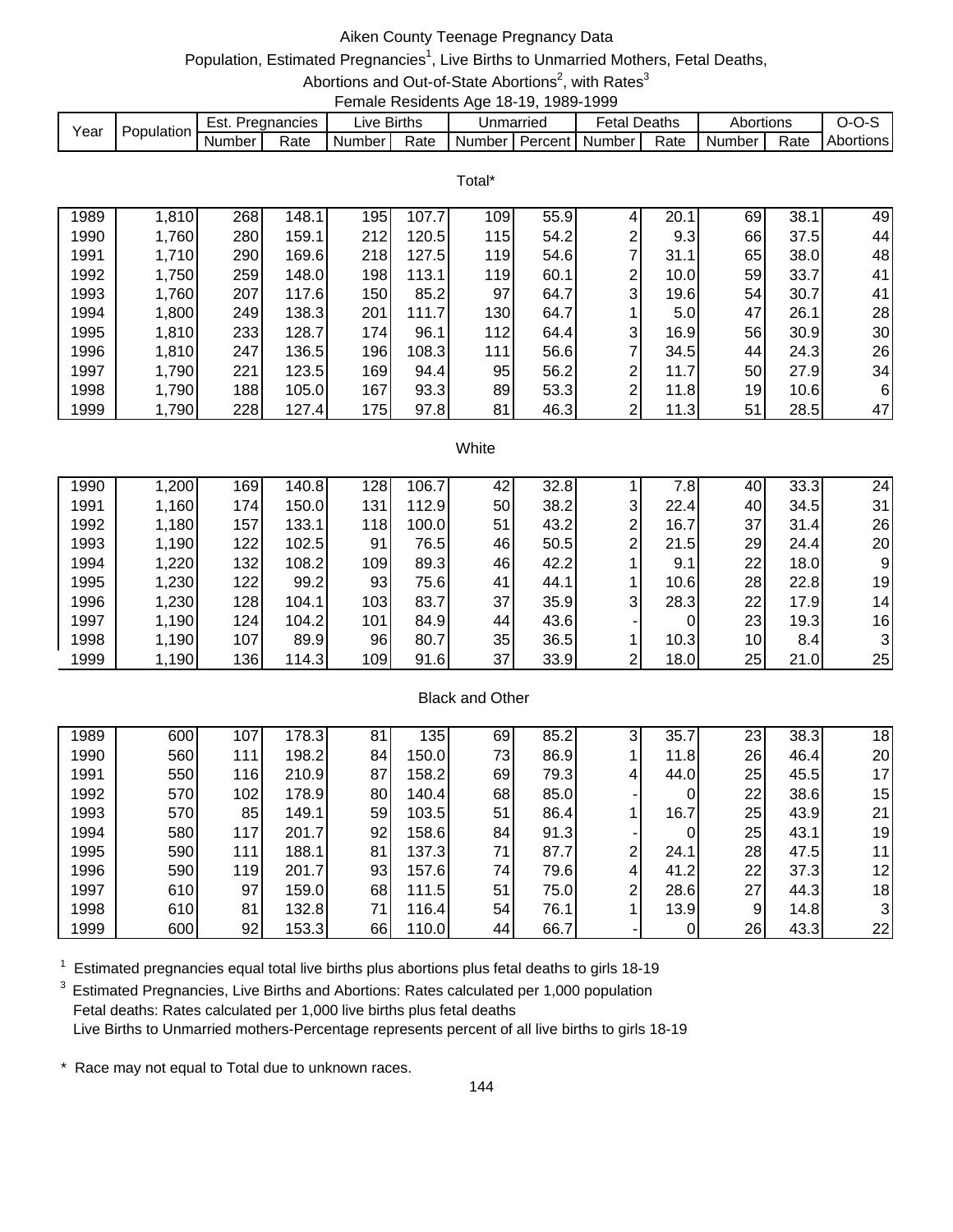## Allendale County Teenage Pregnancy Data

# Population, Estimated Pregnancies<sup>1</sup>, Live Births to Unmarried Mothers, Fetal Deaths,

#### Abortions and Out-of-State Abortions<sup>2</sup>, with Rates<sup>3</sup> Female Residents Age 18-19, 1989-1999

|      |            |               |             |                        |      |                               |           | .                   |      |           |      |                  |
|------|------------|---------------|-------------|------------------------|------|-------------------------------|-----------|---------------------|------|-----------|------|------------------|
| Year | Population | Est. I        | Pregnancies | $\lrcorner$ ive Births |      |                               | Jnmarried | <b>Fetal Deaths</b> |      | Abortions |      | リーリー・            |
|      |            | <b>Number</b> | Rate        | Number I               | Rate | I Number I Percent I Number I |           |                     | Rate | Number.   | Rate | <b>Abortions</b> |

Total\*

| 1989 | 160 | 25 | 156.3 | <b>20</b>       | 125.0  | 16              | 80.0 |                | 47.6  |   | 25.0 |                |
|------|-----|----|-------|-----------------|--------|-----------------|------|----------------|-------|---|------|----------------|
| 1990 | 180 | 38 | 211.1 | 32              | 177.81 | 24              | 75.0 |                | 30.3  | 5 | 27.8 | 21             |
| 1991 | 180 | 41 | 227.8 | 38              | 211.1  | 27              | 71.1 | 2 <sub>1</sub> | 50.0  |   | 5.6  |                |
| 1992 | 170 | 38 | 223.5 | 29              | 170.61 | 21              | 72.4 |                |       | 9 | 52.9 | 2              |
| 1993 | 180 | 33 | 183.3 | 30              | 166.7  | 22              | 73.3 |                | 0     | 3 | 16.7 |                |
| 1994 | 170 | 24 | 141.2 | 22              | 129.4  | 19              | 86.4 |                | 0     | ົ | 11.8 |                |
| 1995 | 170 | 23 | 135.3 | 17              | 100.0  | 13 <sub>l</sub> | 76.5 |                | 0     | 6 | 35.3 | $\overline{2}$ |
| 1996 | 170 | 27 | 158.8 | 22              | 129.4  | 14 <sub>1</sub> | 63.6 |                |       | 5 | 29.4 | 31             |
| 1997 | 170 | 23 | 135.3 | 18              | 105.9  | 16              | 88.9 | 2              | 100.0 | 3 | 17.6 |                |
| 1998 | 170 | 36 | 211.8 | 32 <sub>1</sub> | 188.2  | 26              | 81.3 | $\overline{2}$ | 58.8  | ົ | 11.8 |                |
| 1999 | 160 | 25 | 156.3 | 24              | 150.0  | 13              | 54.2 |                | 0     |   | 6.3  |                |

#### **White**

| 1989 | 40 | ◠              | 75.0  | ◠ | 50.0  |   |       |  |   | 25.0 |  |
|------|----|----------------|-------|---|-------|---|-------|--|---|------|--|
| 1990 | 50 | 61             | 120.0 |   | 80.0  |   |       |  | 2 | 40.0 |  |
| 1991 | 40 |                | 175.0 |   | 175.0 |   |       |  |   |      |  |
| 1992 | 40 | 61             | 150.0 | 5 | 125.0 |   | 20.0  |  |   | 25.0 |  |
| 1993 | 40 |                | 175.0 | 6 | 150.0 | ⌒ | 33.3  |  |   | 25.0 |  |
| 1994 | 40 | 4              | 100.0 | 3 | 75.0  |   | 33.3  |  |   | 25.0 |  |
| 1995 | 40 | 41             | 100.0 | 3 | 75.0  |   | 33.3  |  |   | 25.0 |  |
| 1996 | 40 |                |       |   | 0.0   |   |       |  |   |      |  |
| 1997 | 40 | ົ              | 50.0  | າ | 50.0  | ⌒ | 100.0 |  |   |      |  |
| 1998 | 40 | 31             | 75.0  | 3 | 75.0  |   | 33.3  |  |   |      |  |
| 1999 | 40 | 5 <sub>l</sub> | 125.0 |   | 100.0 |   | 25.0  |  |   | 25.0 |  |

### Black and Other

| 1989 | 120 <sub>1</sub> | 22 | 183.3 | 18 | 150.0 | 16              | 88.9 |                | 52.6  | 3 | 25.0 |    |
|------|------------------|----|-------|----|-------|-----------------|------|----------------|-------|---|------|----|
| 1990 | 140              | 32 | 228.6 | 28 | 200.0 | 24              | 85.7 |                | 34.5  | 3 | 21.4 |    |
| 1991 | 130              | 34 | 261.5 | 31 | 238.5 | 27 <sub>l</sub> | 87.1 | 2              | 60.6  |   | 7.7  |    |
| 1992 | 130              | 32 | 246.2 | 24 | 184.6 | <b>20</b>       | 83.3 |                | 0     | 8 | 61.5 |    |
| 1993 | 130              | 26 | 200.0 | 24 | 184.6 | 20              | 83.3 |                | 0     | ົ | 15.4 |    |
| 1994 | 130              | 20 | 153.8 | 19 | 146.2 | 18              | 94.7 |                | 0     |   | 7.7  |    |
| 1995 | 130              | 19 | 146.2 | 14 | 107.7 | 12              | 85.7 |                | 0     | 5 | 38.5 |    |
| 1996 | 130              | 27 | 207.7 | 22 | 169.2 | 14              | 63.6 |                |       | 5 | 38.5 | 31 |
| 1997 | 130              | 21 | 161.5 | 16 | 123.1 | 14              | 87.5 | っ              | 111.1 | 3 | 23.1 |    |
| 1998 | 130              | 33 | 253.8 | 29 | 223.1 | 25              | 86.2 | $\overline{2}$ | 64.5  | ⌒ | 15.4 |    |
| 1999 | 120              | 20 | 166.7 | 20 | 166.7 | 12              | 60.0 |                |       |   |      |    |

 $1$  Estimated pregnancies equal total live births plus abortions plus fetal deaths to girls 18-19

 $2$  Beginning in 1983, abortion statistics contain out-of-state (O-O-S) abortions.

<sup>3</sup> Estimated Pregnancies, Live Births and Abortions: Rates calculated per 1,000 population Fetal deaths: Rates calculated per 1,000 live births plus fetal deaths Live Births to Unmarried mothers-Percentage represents percent of all live births to girls 18-19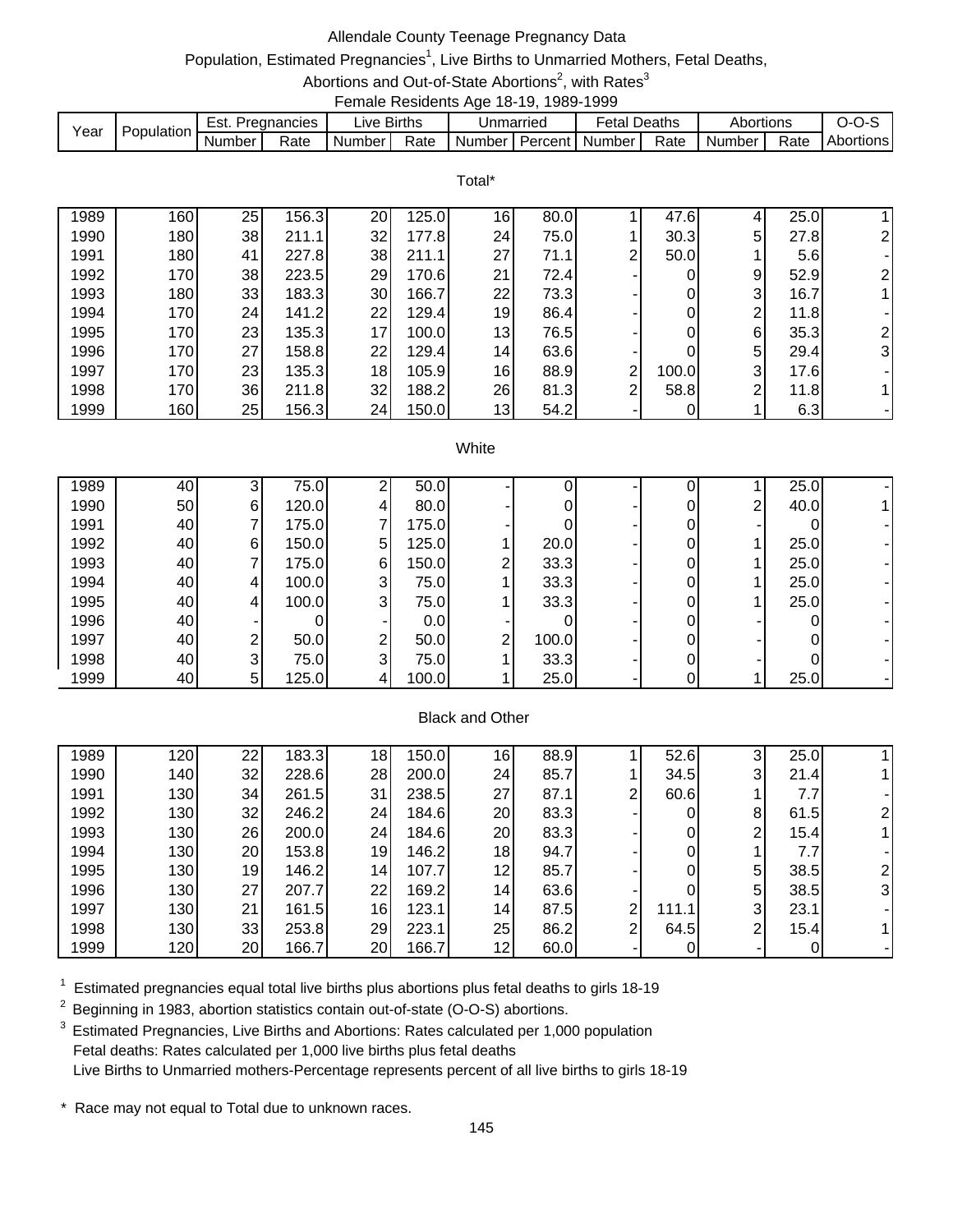## Anderson County Teenage Pregnancy Data

# Population, Estimated Pregnancies<sup>1</sup>, Live Births to Unmarried Mothers, Fetal Deaths,

Abortions and Out-of-State Abortions<sup>2</sup>, with Rates<sup>3</sup> Female Residents Age 18-19, 1989-1999

|      |            |        |             |             | --------------------- |           |         |        |        |           |      |           |
|------|------------|--------|-------------|-------------|-----------------------|-----------|---------|--------|--------|-----------|------|-----------|
| Year | Population | Est.   | Pregnancies | ive Births. |                       | Jnmarried |         | ∓etal  | Deaths | Abortions |      | J-U-7     |
|      |            | Number | Rate        | Number      | Rate                  | Number I  | Percent | Number | Rate   | Number    | Rate | Abortions |

Total\*

| 1989 | 2,190 | 324 | 147.9 | 249 | 113.7 | 12 | 45.0 | ⌒ | 8.0  | 73 | 33.3 | 31                      |
|------|-------|-----|-------|-----|-------|----|------|---|------|----|------|-------------------------|
| 1990 | 2,170 | 306 | 141.0 | 235 | 108.3 | 83 | 35.3 |   | 4.2  | 70 | 32.3 | 61                      |
| 1991 | 2,040 | 292 | 143.1 | 224 | 109.8 | 79 | 35.3 |   | 30.3 | 61 | 29.9 | 4                       |
| 1992 | 2,070 | 258 | 124.6 | 206 | 99.5  | 75 | 36.4 |   |      | 52 | 25.1 |                         |
| 1993 | 2,080 | 280 | 134.6 | 220 | 105.8 | 74 | 33.6 | 2 | 9.0  | 58 | 27.9 | 61                      |
| 1994 | 2,130 | 248 | 116.4 | 192 | 90.1  | 79 | 41.1 | 2 | 10.3 | 54 | 25.4 | $\overline{\mathbf{3}}$ |
| 1995 | 2,160 | 277 | 128.2 | 219 | 101.4 | 83 | 37.9 |   | 4.5  | 57 | 26.4 | 61                      |
| 1996 | 2,180 | 273 | 125.2 | 235 | 107.8 | 81 | 34.5 |   |      | 38 | 17.4 | 4                       |
| 1997 | 2,120 | 278 | 131.1 | 225 | 106.1 | 72 | 32.0 | 2 | 8.8  | 51 | 24.1 | 61                      |
| 1998 | 2,180 | 267 | 122.5 | 209 | 95.9  | 77 | 36.8 | າ | 9.5  | 56 | 25.7 | 21                      |
| 1999 | 2,190 | 272 | 124.2 | 210 | 95.9  | 73 | 34.8 | 3 | 14.1 | 59 | 26.9 | 10 <sub>1</sub>         |

#### **White**

| 1989 | 1,700 | 208        | 122.4 | 153 <sub>1</sub> | 90.0  | 40 | 26.1 |                | 6.5  | 54 | 31.8 |   |
|------|-------|------------|-------|------------------|-------|----|------|----------------|------|----|------|---|
| 1990 | 1,680 | 228        | 135.7 | 169              | 100.6 | 33 | 19.5 |                | 5.9  | 58 | 34.5 | 5 |
| 1991 | 1,570 | 210        | 133.8 | 158              | 100.6 | 27 | 17.1 | $\overline{2}$ | 12.5 | 50 | 31.8 |   |
| 1992 | 1,600 | <b>176</b> | 110.0 | 139              | 86.9  | 31 | 22.3 |                | 0    | 37 | 23.1 |   |
| 1993 | 1,600 | 199        | 124.4 | 156              | 97.5  | 33 | 21.2 |                | 6.4  | 42 | 26.3 | 6 |
| 1994 | 1,640 | 181        | 110.4 | 138              | 84.1  | 43 | 31.2 |                | 7.2  | 42 | 25.6 |   |
| 1995 | 1,660 | 201        | 121.1 | 158              | 95.2  | 44 | 27.8 |                | 6.3  | 42 | 25.3 | 5 |
| 1996 | 1,680 | 185        | 110.1 | 165              | 98.2  | 42 | 25.5 |                | 0    | 20 | 11.9 |   |
| 1997 | 1,610 | 196        | 121.7 | 158              | 98.1  | 25 | 15.8 |                | 0    | 38 | 23.6 |   |
| 1998 | 1,650 | 187        | 113.3 | 142              | 86.1  | 40 | 28.2 | $\overline{2}$ | 13.9 | 43 | 26.1 |   |
| 1999 | 1,660 | 192        | 115.7 | 150              | 90.4  | 36 | 24.0 |                | 6.6  | 41 | 24.7 | 5 |

### Black and Other

| 1989 | 490 | 116 | 236.7 | 96 | 195.9 | 72  | 75.0 |   | 10.3 | 19              | 38.8 |                |
|------|-----|-----|-------|----|-------|-----|------|---|------|-----------------|------|----------------|
| 1990 | 480 | 78  | 162.5 | 66 | 137.5 | 50  | 75.8 |   | 0    | 12              | 25.0 |                |
| 1991 | 470 | 82  | 174.5 | 66 | 140.4 | 52  | 78.8 | 5 | 70.4 | 11              | 23.4 |                |
| 1992 | 470 | 82  | 174.5 | 67 | 142.6 | 441 | 65.7 |   | 0    | 15              | 31.9 | 31             |
| 1993 | 470 | 81  | 172.3 | 64 | 136.2 | 41  | 64.1 |   | 15.4 | 16              | 34.0 |                |
| 1994 | 490 | 67  | 136.7 | 54 | 110.2 | 36  | 66.7 |   | 18.2 | 12              | 24.5 |                |
| 1995 | 490 | 76  | 155.1 | 61 | 124.5 | 39  | 63.9 |   | 0    | 15 <sub>l</sub> | 30.6 |                |
| 1996 | 500 | 88  | 176.0 | 70 | 140.0 | 39  | 55.7 |   | 0    | 18              | 36.0 | 31             |
| 1997 | 520 | 82  | 157.7 | 67 | 128.8 | 47  | 70.1 | 2 | 29.0 | 13              | 25.0 |                |
| 1998 | 530 | 80  | 150.9 | 67 | 126.4 | 37  | 55.2 |   | 0    | 13              | 24.5 |                |
| 1999 | 530 | 80  | 150.9 | 60 | 113.2 | 37  | 61.7 | ⌒ | 32.3 | 18              | 34.0 | 5 <sup>1</sup> |

 $1$  Estimated pregnancies equal total live births plus abortions plus fetal deaths to girls 18-19

 $2$  Beginning in 1983, abortion statistics contain out-of-state (O-O-S) abortions.

<sup>3</sup> Estimated Pregnancies, Live Births and Abortions: Rates calculated per 1,000 population Fetal deaths: Rates calculated per 1,000 live births plus fetal deaths Live Births to Unmarried mothers-Percentage represents percent of all live births to girls 18-19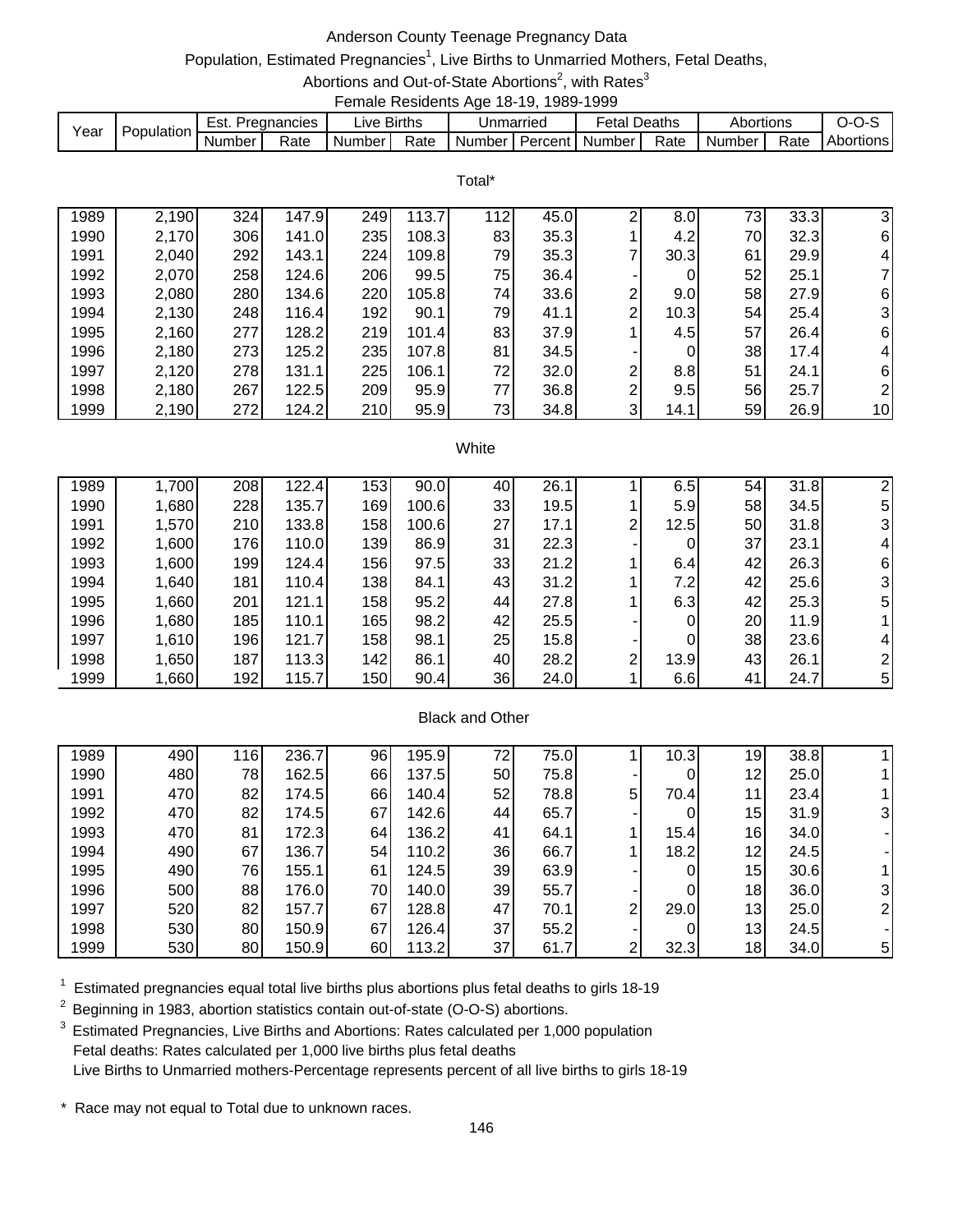## Bamberg County Teenage Pregnancy Data

# Population, Estimated Pregnancies<sup>1</sup>, Live Births to Unmarried Mothers, Fetal Deaths,

Abortions and Out-of-State Abortions<sup>2</sup>, with Rates<sup>3</sup> Female Residents Age 18-19, 1989-1999

|      |            |        |             |             | ------------------------- |           |         |         |        |           |      |           |
|------|------------|--------|-------------|-------------|---------------------------|-----------|---------|---------|--------|-----------|------|-----------|
|      | Population | Est.   | Pregnancies | Live Births |                           | Unmarried |         | Fetal I | Deaths | Abortions |      | ,,        |
| Year |            | Number | Rate        | Number      | Rate                      | Number    | Percent | Number  | Rate   | Number    | Rate | Abortions |

Total\*

| 1989 | 310 | 36 | 16.1  | 25 | 80.6  | 17              | 68.0 |   | 0    |                 | 35.5 |                |
|------|-----|----|-------|----|-------|-----------------|------|---|------|-----------------|------|----------------|
| 1990 | 380 | 50 | 131.6 | 38 | 100.0 | 23              | 60.5 |   | 0    | 12 <sub>1</sub> | 31.6 | 3              |
| 1991 | 360 | 41 | 113.9 | 28 | 77.8  | 19              | 67.9 | 3 | 96.8 | 10 <sub>l</sub> | 27.8 |                |
| 1992 | 360 | 43 | 119.4 | 32 | 88.9  | 19              | 59.4 |   | 30.3 | 10 <sup>1</sup> | 27.8 |                |
| 1993 | 350 | 44 | 125.7 | 33 | 94.3  | 27              | 81.8 |   | 29.4 | 10 <sub>l</sub> | 28.6 |                |
| 1994 | 350 | 30 | 85.7  | 25 | 71.4  | 16 <sub>1</sub> | 64.0 | - | 0    | 5               | 14.3 |                |
| 1995 | 350 | 27 | 77.1  | 21 | 60.0  | 16              | 76.2 | - | 0    | 6               | 17.1 |                |
| 1996 | 350 | 34 | 97.1  | 27 | 77.1  | 18              | 66.7 |   | 0    | ⇁               | 20.0 | $\overline{2}$ |
| 1997 | 350 | 45 | 128.6 | 38 | 108.6 | 14              | 36.8 |   | 25.6 | 6               | 17.1 | $\overline{2}$ |
| 1998 | 360 | 31 | 86.1  | 25 | 69.4  | 16              | 64.0 | - | 0    | 6               | 16.7 |                |
| 1999 | 350 | 29 | 82.9  | 27 | 77.1  | 13 <sub>l</sub> | 48.1 | ۰ | 0    | 2               | 5.7  |                |

#### **White**

| 1989 | 100 |                | 70.0  | 5  | 50.0  |    |      |  | ົ              | 20.0 |  |
|------|-----|----------------|-------|----|-------|----|------|--|----------------|------|--|
| 1990 | 90  | 91             | 100.0 | 8  | 88.9  | ⌒  | 25.0 |  |                | 11.1 |  |
| 1991 | 80  |                | 87.5  |    | 87.5  | ົ  | 28.6 |  |                |      |  |
| 1992 | 80  | 13             | 162.5 |    | 137.5 |    | 9.1  |  | 2              | 25.0 |  |
| 1993 | 80  | 9              | 112.5 | 6  | 75.0  | 31 | 50.0 |  | 3 <sup>l</sup> | 37.5 |  |
| 1994 | 80  |                | 87.5  | 6  | 75.0  | ⌒  | 33.3 |  |                | 12.5 |  |
| 1995 | 80  | 5              | 62.5  |    | 50.0  |    |      |  |                | 12.5 |  |
| 1996 | 80  | 41             | 50.0  | 3  | 37.5  |    |      |  |                | 12.5 |  |
| 1997 | 70  | 16             | 228.6 | 15 | 214.3 |    | 6.7  |  |                | 14.3 |  |
| 1998 | 80  | 4 <sup>1</sup> | 50.0  |    | 50.0  | ⌒  | 50.0 |  |                |      |  |
| 1999 | 80  | 6              | 75.0  | 6  | 75.0  | ⌒  | 33.3 |  |                |      |  |

### Black and Other

| 1989 | 210 | 29 | 138.1 | 20 | 95.2  | ⇁               | 85.0 |              |       | 9               | 42.9 |    |
|------|-----|----|-------|----|-------|-----------------|------|--------------|-------|-----------------|------|----|
| 1990 | 290 | 41 | 141.4 | 30 | 103.4 | 21              | 70.0 |              | 0     | 11              | 37.9 | 31 |
| 1991 | 280 | 34 | 121.4 | 21 | 75.0  | 17              | 81.0 | $\mathbf{3}$ | 125.0 | 10 <sub>l</sub> | 35.7 |    |
| 1992 | 280 | 30 | 107.1 | 21 | 75.0  | 18              | 85.7 |              | 45.5  | 8               | 28.6 |    |
| 1993 | 270 | 35 | 129.6 | 27 | 100.0 | 24              | 88.9 |              | 35.7  |                 | 25.9 |    |
| 1994 | 270 | 23 | 85.2  | 19 | 70.4  | 14              | 73.7 |              | 0     | 4               | 14.8 |    |
| 1995 | 270 | 22 | 81.5  | 17 | 63.0  | 16              | 94.1 |              | 0     | 5               | 18.5 |    |
| 1996 | 270 | 30 | 111.1 | 24 | 88.9  | 18              | 75.0 |              | 0     | 6               | 22.2 |    |
| 1997 | 270 | 29 | 107.4 | 23 | 85.2  | 13              | 56.5 |              | 41.7  | 5               | 18.5 |    |
| 1998 | 280 | 27 | 96.4  | 21 | 75.0  | 14 <sub>1</sub> | 66.7 |              | 0     | 6               | 21.4 |    |
| 1999 | 270 | 23 | 85.2  | 21 | 77.8  | 11              | 52.4 |              | 0     | ົ               | 7.4  |    |

 $1$  Estimated pregnancies equal total live births plus abortions plus fetal deaths to girls 18-19

 $2$  Beginning in 1983, abortion statistics contain out-of-state (O-O-S) abortions.

<sup>3</sup> Estimated Pregnancies, Live Births and Abortions: Rates calculated per 1,000 population Fetal deaths: Rates calculated per 1,000 live births plus fetal deaths Live Births to Unmarried mothers-Percentage represents percent of all live births to girls 18-19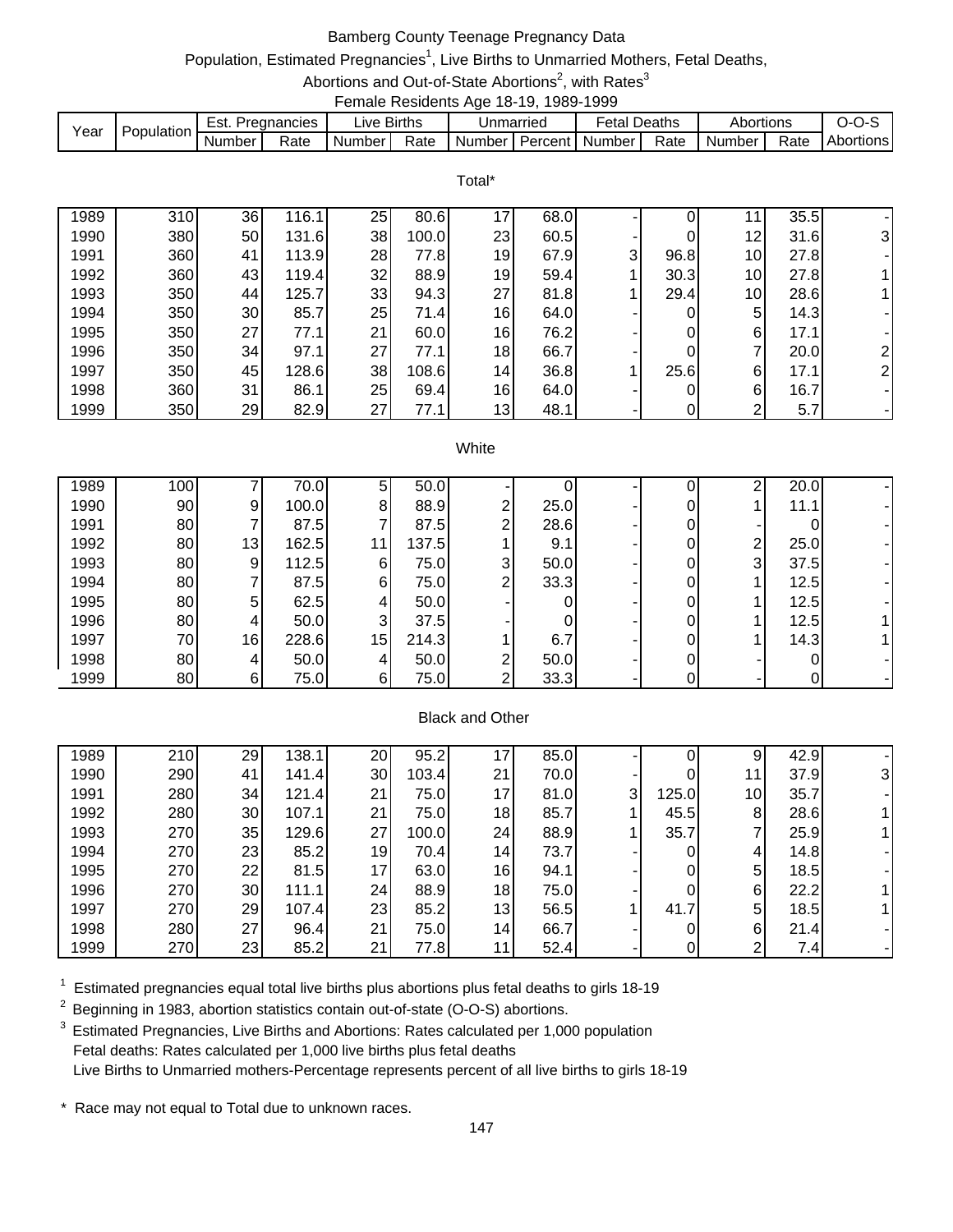# Barnwell County Teenage Pregnancy Data

# Population, Estimated Pregnancies<sup>1</sup>, Live Births to Unmarried Mothers, Fetal Deaths,

Abortions and Out-of-State Abortions<sup>2</sup>, with Rates<sup>3</sup> Female Residents Age 18-19, 1989-1999

|      |            |        |               |             |      |                             | . |              |      |                     |      |           |
|------|------------|--------|---------------|-------------|------|-----------------------------|---|--------------|------|---------------------|------|-----------|
| Year | Population | Est.   | . Pregnancies | ∟ive Births |      | Unmarried                   |   | Fetal Deaths |      | Abortions           |      | $O-O-S$   |
|      |            | Number | Rate          | Number I    | Rate | I Number I Percent I Number |   |              | Rate | Number <sub>1</sub> | Rate | Abortions |

|      | Total* |    |       |    |       |    |      |   |      |    |      |                |  |  |  |
|------|--------|----|-------|----|-------|----|------|---|------|----|------|----------------|--|--|--|
| 1989 | 330    | 43 | 130.3 | 34 | 103.0 | 21 | 61.8 | 2 | 55.6 |    | 21.2 |                |  |  |  |
| 1990 | 320    | 59 | 184.4 | 47 | 146.9 | 30 | 63.8 |   | 20.8 | 11 | 34.4 |                |  |  |  |
| 1991 | 300    | 62 | 206.7 | 43 | 143.3 | 27 | 62.8 |   | 22.7 | 18 | 60.0 | 3 <sup>l</sup> |  |  |  |
| 1992 | 310    | 44 | 141.9 | 36 | 116.1 | 20 | 55.6 |   | 0    | 8  | 25.8 | 3              |  |  |  |
| 1993 | 310    | 36 | 116.1 | 26 | 83.9  | 19 | 73.1 |   | 37.0 | 9  | 29.0 |                |  |  |  |
| 1994 | 310    | 52 | 167.7 | 49 | 158.1 | 34 | 69.4 |   |      | 3  | 9.7  |                |  |  |  |
| 1995 | 310    | 52 | 167.7 | 45 | 145.2 | 30 | 66.7 |   | 0    |    | 22.6 | $\overline{2}$ |  |  |  |
| 1996 | 320    | 53 | 165.6 | 44 | 137.5 | 27 | 61.4 |   | 22.2 | 8  | 25.0 | $\overline{4}$ |  |  |  |
| 1997 | 320    | 45 | 140.6 | 37 | 115.6 | 20 | 54.1 |   | 0    | 8  | 25.0 |                |  |  |  |
| 1998 | 320    | 44 | 137.5 | 41 | 128.1 | 19 | 46.3 |   | 0    | 3  | 9.4  |                |  |  |  |
| 1999 | 320    | 57 | 178.1 | 52 | 162.5 | 32 | 61.5 |   | 18.9 | 4  | 12.5 | 2 <sub>l</sub> |  |  |  |

#### **White**

| 1989 | 140 <sub>1</sub> | 19              | 135.7  | 13 <sub>1</sub> | 92.9  | 3              | 23.1 |      | 6              | 42.9 |  |
|------|------------------|-----------------|--------|-----------------|-------|----------------|------|------|----------------|------|--|
| 1990 | 150              | 26              | 173.3  | 20              | 133.3 | 6              | 30.0 |      | 6              | 40.0 |  |
| 1991 | 140              | 23              | 164.3  | 15              | 107.1 | 3              | 20.0 | 62.5 |                | 50.0 |  |
| 1992 | 140              | 23              | 164.3  | 18              | 128.6 | 5 <sup>1</sup> | 27.8 | 0    | 5              | 35.7 |  |
| 1993 | 140              | 15              | 107.11 | 13              | 92.9  | 6              | 46.2 |      | ⌒              | 14.3 |  |
| 1994 | 150              | 20              | 133.3  | 17              | 113.3 | 5              | 29.4 |      | 3 <sub>l</sub> | 20.0 |  |
| 1995 | 150              | 20 <sup>1</sup> | 133.3  | 17 <sub>1</sub> | 113.3 | 3              | 17.6 |      | $\mathbf{3}$   | 20.0 |  |
| 1996 | 150              | 20              | 133.3  | 17 <sub>1</sub> | 113.3 | 4              | 23.5 |      | $\mathbf{3}$   | 20.0 |  |
| 1997 | 140              | 16              | 114.3  | 13              | 92.9  |                | 7.7  |      | 3 <sub>l</sub> | 21.4 |  |
| 1998 | 150              | 19              | 126.7  | 18              | 120.0 | 3              | 16.7 |      |                | 6.7  |  |
| 1999 | 150              | 23              | 153.3  | 20              | 133.3 | 8              | 40.0 |      | 3              | 20.0 |  |

### Black and Other

| 1989 | 190 | 24 | 126.3 | 21 | 110.5 | 18 | 85.7  | ົ | 87.0 |    | 5.3  |    |
|------|-----|----|-------|----|-------|----|-------|---|------|----|------|----|
| 1990 | 170 | 33 | 194.1 | 27 | 158.8 | 24 | 88.9  |   | 35.7 | 5  | 29.4 |    |
| 1991 | 160 | 39 | 243.8 | 28 | 175.0 | 24 | 85.7  |   | 0    | 11 | 68.8 |    |
| 1992 | 160 | 21 | 131.3 | 18 | 112.5 | 15 | 83.3  |   | 0    | 3  | 18.8 |    |
| 1993 | 160 | 21 | 131.3 | 13 | 81.3  | 13 | 100.0 |   | 71.4 |    | 43.8 |    |
| 1994 | 170 | 32 | 188.2 | 32 | 188.2 | 29 | 90.6  |   |      |    | 0.0  |    |
| 1995 | 170 | 32 | 188.2 | 28 | 164.7 | 27 | 96.4  |   | 0    | 4  | 23.5 |    |
| 1996 | 170 | 33 | 194.1 | 27 | 158.8 | 23 | 85.2  |   | 35.7 | 5  | 29.4 | 31 |
| 1997 | 180 | 29 | 161.1 | 24 | 133.3 | 19 | 79.2  |   | 0    | 5  | 27.8 |    |
| 1998 | 180 | 24 | 133.3 | 22 | 122.2 | 16 | 72.7  |   | 0    | ◠  | 11.1 |    |
| 1999 | 170 | 34 | 200.0 | 32 | 188.2 | 24 | 75.0  |   | 30.3 |    | 5.9  |    |

 $1$  Estimated pregnancies equal total live births plus abortions plus fetal deaths to girls 18-19

 $2$  Beginning in 1983, abortion statistics contain out-of-state (O-O-S) abortions.

<sup>3</sup> Estimated Pregnancies, Live Births and Abortions: Rates calculated per 1,000 population Fetal deaths: Rates calculated per 1,000 live births plus fetal deaths Live Births to Unmarried mothers-Percentage represents percent of all live births to girls 18-19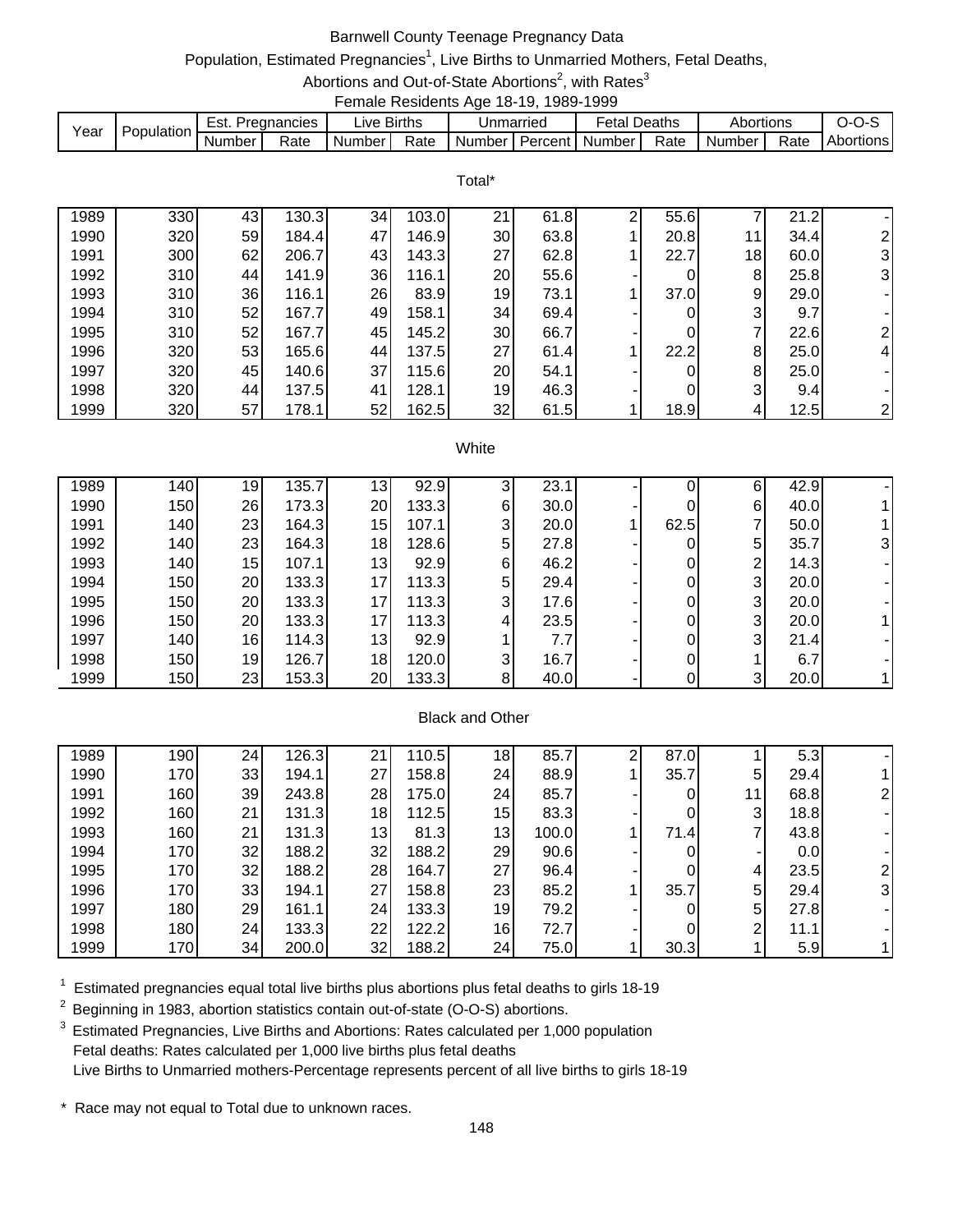## Beaufort County Teenage Pregnancy Data

# Population, Estimated Pregnancies<sup>1</sup>, Live Births to Unmarried Mothers, Fetal Deaths,

Abortions and Out-of-State Abortions<sup>2</sup>, with Rates<sup>3</sup> Female Residents Age 18-19, 1989-1999

|      |            |        |               |             |      |                             | . |              |      |                     |      |           |
|------|------------|--------|---------------|-------------|------|-----------------------------|---|--------------|------|---------------------|------|-----------|
| Year | Population | Est.   | . Pregnancies | ∟ive Births |      | Unmarried                   |   | Fetal Deaths |      | Abortions           |      | $O-O-S$   |
|      |            | Number | Rate          | Number I    | Rate | I Number I Percent I Number |   |              | Rate | Number <sub>1</sub> | Rate | Abortions |

Total\*

| 1989 | 1,020 | 188 | 184.3  | 129 | 126.5 | 63 | 48.8 |                |      | 59 | 57.8 | 11 |
|------|-------|-----|--------|-----|-------|----|------|----------------|------|----|------|----|
| 1990 | 1,120 | 207 | 184.8I | 158 | 141.1 | 69 | 43.7 |                | 6.3  | 48 | 42.9 | 18 |
| 1991 | 1,100 | 185 | 168.2  | 136 | 123.6 | 76 | 55.9 |                | 7.3  | 48 | 43.6 | 10 |
| 1992 | 1,130 | 200 | 177.0  | 161 | 142.5 | 71 | 44.1 |                | 0    | 39 | 34.5 | 9  |
| 1993 | 1,140 | 144 | 126.3  | 105 | 92.1  | 61 | 58.1 |                | 9.4  | 38 | 33.3 | 9  |
| 1994 | 1,190 | 184 | 154.6  | 151 | 126.9 | 80 | 53.0 |                | 0    | 33 | 27.7 | 8  |
| 1995 | 1,220 | 204 | 167.2  | 163 | 133.6 | 86 | 52.8 | 4              | 24.0 | 37 | 30.3 | 18 |
| 1996 | 1,260 | 193 | 153.2  | 147 | 116.7 | 69 | 46.9 | 2 <sub>1</sub> | 13.4 | 44 | 34.9 | 13 |
| 1997 | 1,250 | 190 | 152.0  | 143 | 114.4 | 67 | 46.9 | 2              | 13.8 | 45 | 36.0 | 13 |
| 1998 | 1,250 | 163 | 130.4  | 139 | 111.2 | 60 | 43.2 |                |      | 24 | 19.2 |    |
| 1999 | 1,320 | 201 | 152.3  | 166 | 125.8 | 79 | 47.6 | 2 <sub>1</sub> | 11.9 | 33 | 25.0 | 12 |

#### **White**

| 164.8<br>58 | 107.4<br>13                                                                   | 22.4 |                                               | 0    | 31 | 57.4 | 6    |
|-------------|-------------------------------------------------------------------------------|------|-----------------------------------------------|------|----|------|------|
| 76<br>153.0 | 115.2<br>11                                                                   | 14.5 |                                               | 13.0 | 24 | 36.4 | 12   |
| 53          | 82.8                                                                          | 22.6 |                                               | 0    | 33 | 51.6 | 8    |
| 88          | 135.4                                                                         | 17.0 |                                               | 0    | 25 | 38.5 | 8    |
| 45          | 68.2                                                                          | 24.4 |                                               | 21.7 | 24 | 36.4 | 8    |
| 80          | 115.9                                                                         | 31.3 |                                               | 0    | 22 | 31.9 |      |
| 85          | 119.7                                                                         | 25.9 | 3 <sup>l</sup>                                | 34.1 | 27 | 38.0 | 15   |
| 77          | 105.5                                                                         | 22.1 |                                               | 0    | 32 | 43.8 | 10   |
| 64          | 90.1<br>11                                                                    | 17.2 |                                               | 0    | 27 |      |      |
| 71          | 101.4                                                                         | 19.7 |                                               | 0    | 9  | 12.9 |      |
| 89          | 117.1<br>21                                                                   | 23.6 |                                               | 11.1 | 20 | 26.3 | 6    |
|             | 134.4<br>173.8<br>106.1<br>147.8<br>162.0<br>149.3<br>128.2<br>114.3<br>144.7 | 11   | 12<br>15<br>25<br>22<br>17<br>14 <sub>1</sub> |      |    |      | 38.0 |

## Black and Other

| 1989 | 470 | 99  | 210.6 | 71 | 151.1 | 50 | 70.4 |   | 0    | 28                | 59.6 | 5        |
|------|-----|-----|-------|----|-------|----|------|---|------|-------------------|------|----------|
| 1990 | 470 | 106 | 225.5 | 82 | 174.5 | 58 | 70.7 |   | 0    | 24                | 51.1 | 61       |
| 1991 | 460 | 99  | 215.2 | 83 | 180.4 | 64 | 77.1 |   | 11.9 | 15                | 32.6 |          |
| 1992 | 470 | 86  | 183.0 | 72 | 153.2 | 56 | 77.8 |   | 0    | 14 <sub>l</sub>   | 29.8 |          |
| 1993 | 480 | 74  | 154.2 | 60 | 125.0 | 50 | 83.3 |   | 0    | 14 <sub>1</sub>   | 29.2 |          |
| 1994 | 500 | 82  | 164.0 | 71 | 142.0 | 55 | 77.5 |   | 0    | 11                | 22.0 |          |
| 1995 | 520 | 89  | 171.2 | 78 | 150.0 | 64 | 82.1 |   | 12.7 | 10 <sub>l</sub>   | 19.2 | 31       |
| 1996 | 530 | 84  | 158.5 | 70 | 132.1 | 52 | 74.3 | ⌒ | 27.8 | $12 \overline{)}$ | 22.6 | 31       |
| 1997 | 540 | 99  | 183.3 | 79 | 146.3 | 56 | 70.9 | 2 | 24.7 | 18                | 33.3 | -61      |
| 1998 | 540 | 83  | 153.7 | 68 | 125.9 | 46 | 67.6 |   | 0    | 15 <sub>l</sub>   | 27.8 |          |
| 1999 | 560 | 91  | 162.5 | 77 | 137.5 | 58 | 75.3 |   | 12.8 | 13                | 23.2 | $6 \mid$ |

 $1$  Estimated pregnancies equal total live births plus abortions plus fetal deaths to girls 18-19

 $2$  Beginning in 1983, abortion statistics contain out-of-state (O-O-S) abortions.

<sup>3</sup> Estimated Pregnancies, Live Births and Abortions: Rates calculated per 1,000 population Fetal deaths: Rates calculated per 1,000 live births plus fetal deaths Live Births to Unmarried mothers-Percentage represents percent of all live births to girls 18-19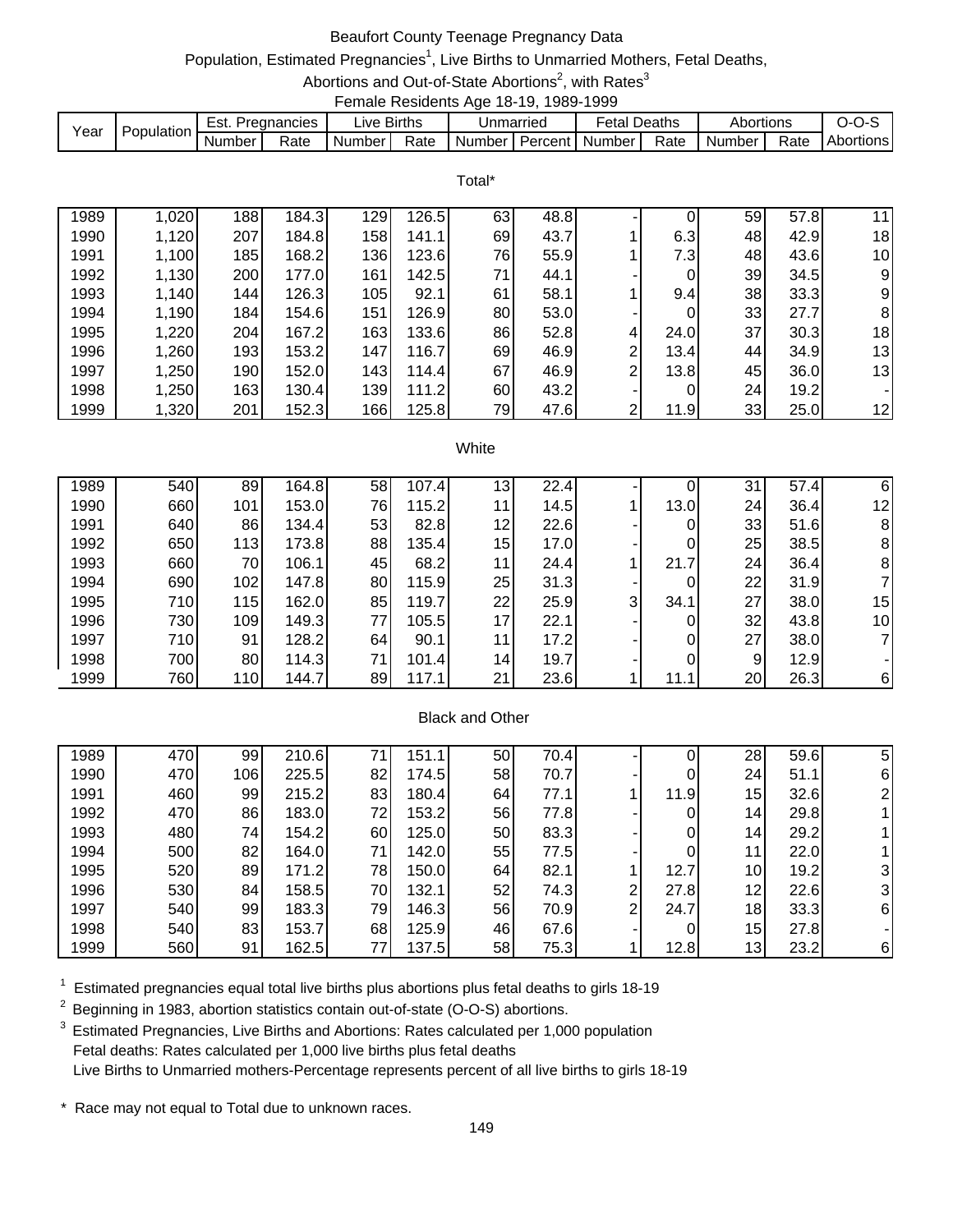# Berkeley County Teenage Pregnancy Data

# Population, Estimated Pregnancies<sup>1</sup>, Live Births to Unmarried Mothers, Fetal Deaths,

Abortions and Out-of-State Abortions<sup>2</sup>, with Rates<sup>3</sup> Female Residents Age 18-19, 1989-1999

|      |            |        |             |                        | ------------------------ |           |         |                   |        |           |      |           |
|------|------------|--------|-------------|------------------------|--------------------------|-----------|---------|-------------------|--------|-----------|------|-----------|
| Year | Population | Est.   | Pregnancies | $\lrcorner$ ive Births |                          | Unmarried |         | <sup>∓</sup> etal | Deaths | Abortions |      |           |
|      |            | Number | Rate        | Number I               | Rate                     | Number I  | Percent | Number            | Rate   | Number    | Rate | Abortions |

Total\*

| 1989 | 2,110 | 297 | 140.8 | 205 | 97.2  | 92              | 44.9 |   | 4.9  | 91 | 43.1 | 5  |
|------|-------|-----|-------|-----|-------|-----------------|------|---|------|----|------|----|
| 1990 | ,930  | 323 | 167.4 | 238 | 123.3 | 125             | 52.5 | 3 | 12.4 | 82 | 42.5 | 6  |
| 1991 | ,880  | 298 | 158.5 | 218 | 116.0 | 113             | 51.8 | っ | 9.1  | 78 | 41.5 | 7  |
| 1992 | ,920  | 282 | 146.9 | 209 | 108.9 | 97              | 46.4 | ⌒ | 9.5  | 71 | 37.0 | 4  |
| 1993 | ,970  | 298 | 151.3 | 216 | 109.6 | 105             | 48.6 |   | 0    | 82 | 41.6 | 5  |
| 1994 | ,960  | 262 | 133.7 | 208 | 106.1 | 86              | 41.3 |   | 4.8  | 53 | 27.0 | 2  |
| 1995 | .910  | 260 | 136.1 | 202 | 105.8 | 88              | 43.6 | 3 | 14.6 | 55 | 28.8 | ۰. |
| 1996 | 1,870 | 251 | 134.2 | 191 | 102.1 | 72 <sub>1</sub> | 37.7 | 3 | 15.5 | 57 | 30.5 | 6  |
| 1997 | ,890  | 261 | 138.1 | 185 | 97.9  | 94              | 50.8 | 3 | 16.0 | 73 | 38.6 | 6  |
| 1998 | 1,910 | 225 | 117.8 | 181 | 94.8  | 101             | 55.8 | 3 | 16.3 | 41 | 21.5 | 4  |
| 1999 | ,960  | 276 | 140.8 | 221 | 112.8 | 109             | 49.3 | 3 | 13.4 | 52 | 26.5 | 7  |

#### White

| 1989 | 1,520 | 218 | 143.4 | 149 | 98.0  | 49 | 32.9 |   | 6.7  | 68 | 44.7 | 5 |
|------|-------|-----|-------|-----|-------|----|------|---|------|----|------|---|
| 1990 | 1,340 | 213 | 159.0 | 156 | 116.4 | 57 | 36.5 | ⌒ | 12.7 | 55 | 41.0 |   |
| 1991 | 1,290 | 219 | 169.8 | 156 | 120.9 | 64 | 41.0 | 2 | 12.7 | 61 | 47.3 | 5 |
| 1992 | 1,320 | 198 | 150.0 | 146 | 110.6 | 49 | 33.6 |   |      | 52 | 39.4 |   |
| 1993 | 1,350 | 208 | 154.1 | 149 | 110.4 | 52 | 34.9 |   | 0    | 59 | 43.7 |   |
| 1994 | 1,340 | 191 | 142.5 | 151 | 112.7 | 49 | 32.5 |   |      | 40 | 29.9 |   |
| 1995 | 1,310 | 171 | 130.5 | 135 | 103.1 | 43 | 31.9 | 3 | 21.7 | 33 | 25.2 |   |
| 1996 | 1,280 | 161 | 125.8 | 120 | 93.8  | 30 | 25.0 |   |      | 41 | 32.0 |   |
| 1997 | 1,270 | 167 | 131.5 | 116 | 91.3  | 43 | 37.1 | 2 | 16.9 | 49 | 38.6 |   |
| 1998 | 1,280 | 156 | 121.9 | 124 | 96.9  | 55 | 44.4 |   | 0    | 32 | 25.0 |   |
| 1999 | 1,320 | 197 | 149.2 | 158 | 119.7 | 64 | 40.5 |   | 6.3  | 38 | 28.8 | 6 |

#### Black and Other

| 1989 | 590 | 79. | 133.9 | 56 | 94.9  | 43 | 76.8 |   | 0    | 23              | 39.0 |   |
|------|-----|-----|-------|----|-------|----|------|---|------|-----------------|------|---|
| 1990 | 590 | 110 | 186.4 | 82 | 139.0 | 68 | 82.9 |   | 12.0 | 27              | 45.8 |   |
| 1991 | 590 | 79  | 133.9 | 62 | 105.1 | 49 | 79.0 |   | 0    | 17              | 28.8 |   |
| 1992 | 600 | 84  | 140.0 | 63 | 105.0 | 48 | 76.2 | ົ | 30.8 | 19              | 31.7 |   |
| 1993 | 620 | 90  | 145.2 | 67 | 108.1 | 53 | 79.1 |   | 0.0  | 23              | 37.1 |   |
| 1994 | 610 | 71  | 116.4 | 57 | 93.4  | 37 | 64.9 |   | 17.2 | 13 <sup>l</sup> | 21.3 |   |
| 1995 | 600 | 89  | 148.3 | 67 | 111.7 | 45 | 67.2 |   | 0    | 22              | 36.7 |   |
| 1996 | 580 | 90  | 155.2 | 71 | 122.4 | 42 | 59.2 | 3 | 40.5 | 16              | 27.6 |   |
| 1997 | 620 | 94  | 151.6 | 69 | 111.3 | 51 | 73.9 |   | 14.3 | 24              | 38.7 | 5 |
| 1998 | 630 | 69  | 109.5 | 57 | 90.5  | 46 | 80.7 | 3 | 50.0 | $\overline{9}$  | 14.3 |   |
| 1999 | 640 | 79  | 123.4 | 63 | 98.4  | 45 | 71.4 | ⌒ | 30.8 | 14              | 21.9 |   |

 $1$  Estimated pregnancies equal total live births plus abortions plus fetal deaths to girls 18-19

 $2$  Beginning in 1983, abortion statistics contain out-of-state (O-O-S) abortions.

<sup>3</sup> Estimated Pregnancies, Live Births and Abortions: Rates calculated per 1,000 population Fetal deaths: Rates calculated per 1,000 live births plus fetal deaths Live Births to Unmarried mothers-Percentage represents percent of all live births to girls 18-19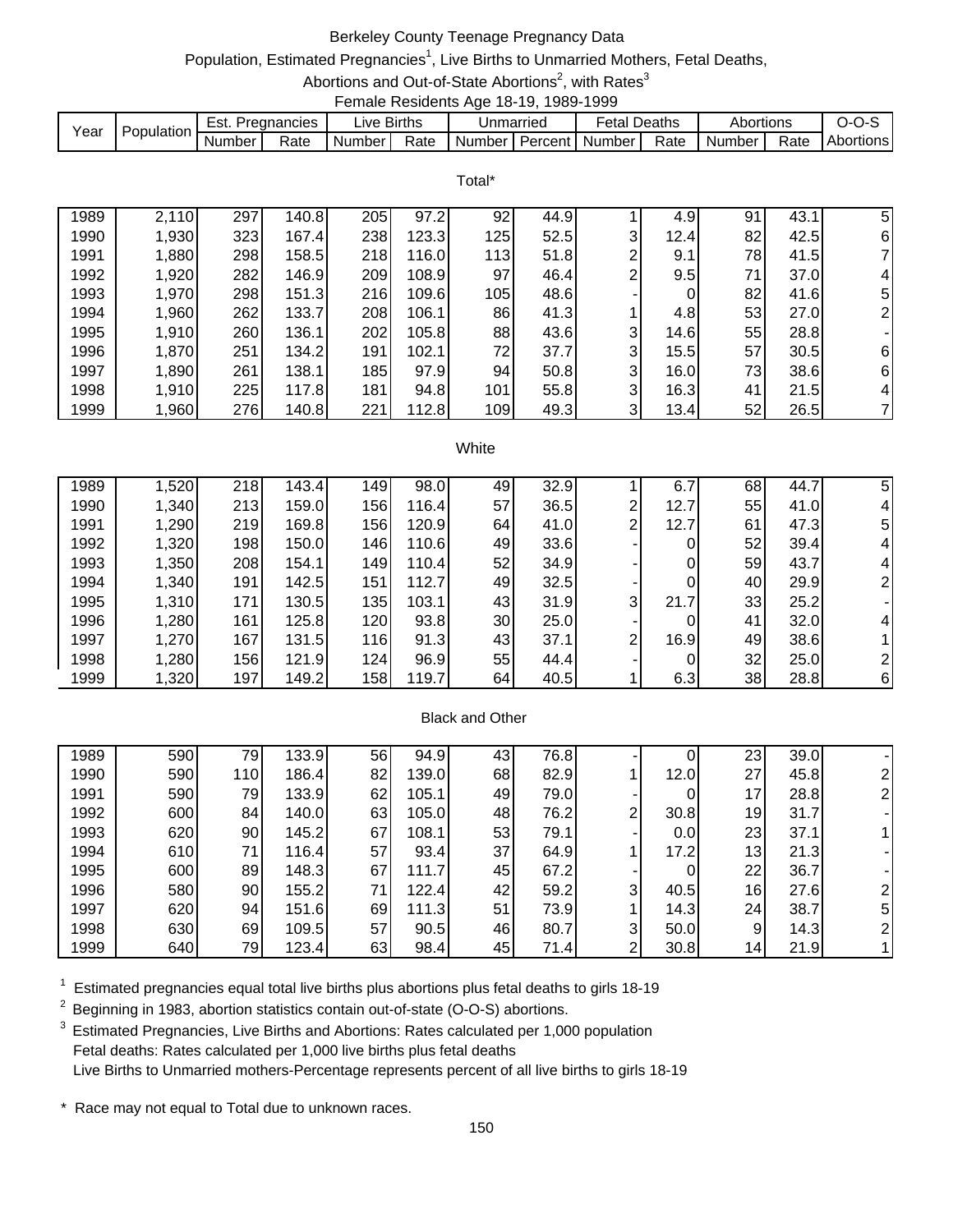## Calhoun County Teenage Pregnancy Data

# Population, Estimated Pregnancies<sup>1</sup>, Live Births to Unmarried Mothers, Fetal Deaths,

Abortions and Out-of-State Abortions<sup>2</sup>, with Rates<sup>3</sup> Female Residents Age 18-19, 1989-1999

| Year | Population | Est. .   | Pregnancies | Live Births         |      | Unmarried                          | <b>Fetal Deaths</b> |      | Abortions |      |                  |
|------|------------|----------|-------------|---------------------|------|------------------------------------|---------------------|------|-----------|------|------------------|
|      |            | Number I | Rate        | Number <sup>1</sup> | Rate | <b>I</b> Number   Percent   Number |                     | Rate | Number I  | Rate | <b>Abortions</b> |

Total\*

| 1989 | 180 | 32 | 177.8 | 26              | 144.4 | 18              | 69.2 |   |      | 6 | 33.3             |  |
|------|-----|----|-------|-----------------|-------|-----------------|------|---|------|---|------------------|--|
| 1990 | 200 | 23 | 115.0 | 17              | 85.0  | 11              | 64.7 |   |      | 6 | 30.0             |  |
| 1991 | 190 | 33 | 173.7 | 24I             | 126.3 | 17              | 70.8 |   | 40.0 | 8 | 42.1             |  |
| 1992 | 190 | 21 | 110.5 | 15 <sub>l</sub> | 78.9  | 9               | 60.0 | - |      | 6 | 31.6             |  |
| 1993 | 190 | 19 | 100.0 | 17              | 89.5  | 9               | 52.9 |   | 0    | ⌒ | 10.5             |  |
| 1994 | 200 | 23 | 115.0 | 22              | 110.0 | 14 <sub>l</sub> | 63.6 |   | 0    |   | 5.0 <sub>l</sub> |  |
| 1995 | 200 | 23 | 115.0 | 18              | 90.0  | 13              | 72.2 |   |      | 5 | 25.0             |  |
| 1996 | 210 | 25 | 119.0 | 21              | 100.0 | 11              | 52.4 |   | 45.5 | 3 | 14.3             |  |
| 1997 | 200 | 21 | 105.0 | 19              | 95.0  | 10 <sup>1</sup> | 52.6 |   |      | ⌒ | 10.0             |  |
| 1998 | 210 | 20 | 95.2  | 17              | 81.0  | 13              | 76.5 |   | 0    | 3 | 14.3             |  |
| 1999 | 210 | 25 | 119.0 | 24              | 114.3 | 10 <sup>1</sup> | 41.7 |   |      |   | 4.8              |  |

#### **White**

| 1989 | 80 | 12 <sub>l</sub> | 150.0 | 8 | 100.0 | ົ | 25.0 |       | 4              | 50.0 |  |
|------|----|-----------------|-------|---|-------|---|------|-------|----------------|------|--|
| 1990 | 80 | 51              | 62.5  | 3 | 37.5  |   |      |       | ⌒              | 25.0 |  |
| 1991 | 70 | 91              | 128.6 | 5 | 71.4  |   | 20.0 | 166.7 | 3 <sup>1</sup> | 42.9 |  |
| 1992 | 70 | 31              | 42.9  | 3 | 42.9  |   |      |       |                |      |  |
| 1993 | 70 | 61              | 85.7  | 6 | 85.7  |   | 16.7 |       |                |      |  |
| 1994 | 80 | ⌒               | 25.0  | っ | 25.0  |   |      |       |                |      |  |
| 1995 | 80 | 61              | 75.0  |   | 50.0  |   | 25.0 |       | ⌒              | 25.0 |  |
| 1996 | 80 | 8               | 100.0 | 6 | 75.0  |   | 16.7 |       | ⌒              | 25.0 |  |
| 1997 | 70 | 41              | 57.1  |   | 57.1  |   | 25.0 |       |                |      |  |
| 1998 | 80 | 41              | 50.0  |   | 50.0  |   | 25.0 |       |                |      |  |
| 1999 | 80 | 81              | 100.0 | 8 | 100.0 |   | 12.5 |       |                |      |  |

### Black and Other

| 1989 | 100 <sub>1</sub> | 20 | 200.0 | 18 | 180.0 | 16              | 88.9 |      | C | 20.0 |  |
|------|------------------|----|-------|----|-------|-----------------|------|------|---|------|--|
| 1990 | 120              | 18 | 150.0 | 14 | 116.7 | 11              | 78.6 | 0    | 4 | 33.3 |  |
| 1991 | 120              | 24 | 200.0 | 19 | 158.3 | 16              | 84.2 | 0    | 5 | 41.7 |  |
| 1992 | 120              | 18 | 150.0 | 12 | 100.0 | 9.              | 75.0 | 0    | 6 | 50.0 |  |
| 1993 | 120              | 13 | 108.3 | 11 | 91.7  | 8               | 72.7 | 0    | ົ | 16.7 |  |
| 1994 | 120              | 21 | 175.0 | 20 | 166.7 | 14 <sub>1</sub> | 70.0 | 0    |   | 8.3  |  |
| 1995 | 120              | 17 | 141.7 | 14 | 116.7 | 12              | 85.7 |      | 3 | 25.0 |  |
| 1996 | 130              | 17 | 130.8 | 15 | 115.4 | 10 <sup>1</sup> | 66.7 | 62.5 |   | 7.7  |  |
| 1997 | 130              | 17 | 130.8 | 15 | 115.4 | 9               | 60.0 | 0    | ⌒ | 15.4 |  |
| 1998 | 130              | 16 | 123.1 | 13 | 100.0 | 12              | 92.3 | 0    | 3 | 23.1 |  |
| 1999 | 130              | 17 | 130.8 | 16 | 123.1 | 9               | 56.3 |      |   | 7.7  |  |

 $1$  Estimated pregnancies equal total live births plus abortions plus fetal deaths to girls 18-19

 $2$  Beginning in 1983, abortion statistics contain out-of-state (O-O-S) abortions.

<sup>3</sup> Estimated Pregnancies, Live Births and Abortions: Rates calculated per 1,000 population Fetal deaths: Rates calculated per 1,000 live births plus fetal deaths Live Births to Unmarried mothers-Percentage represents percent of all live births to girls 18-19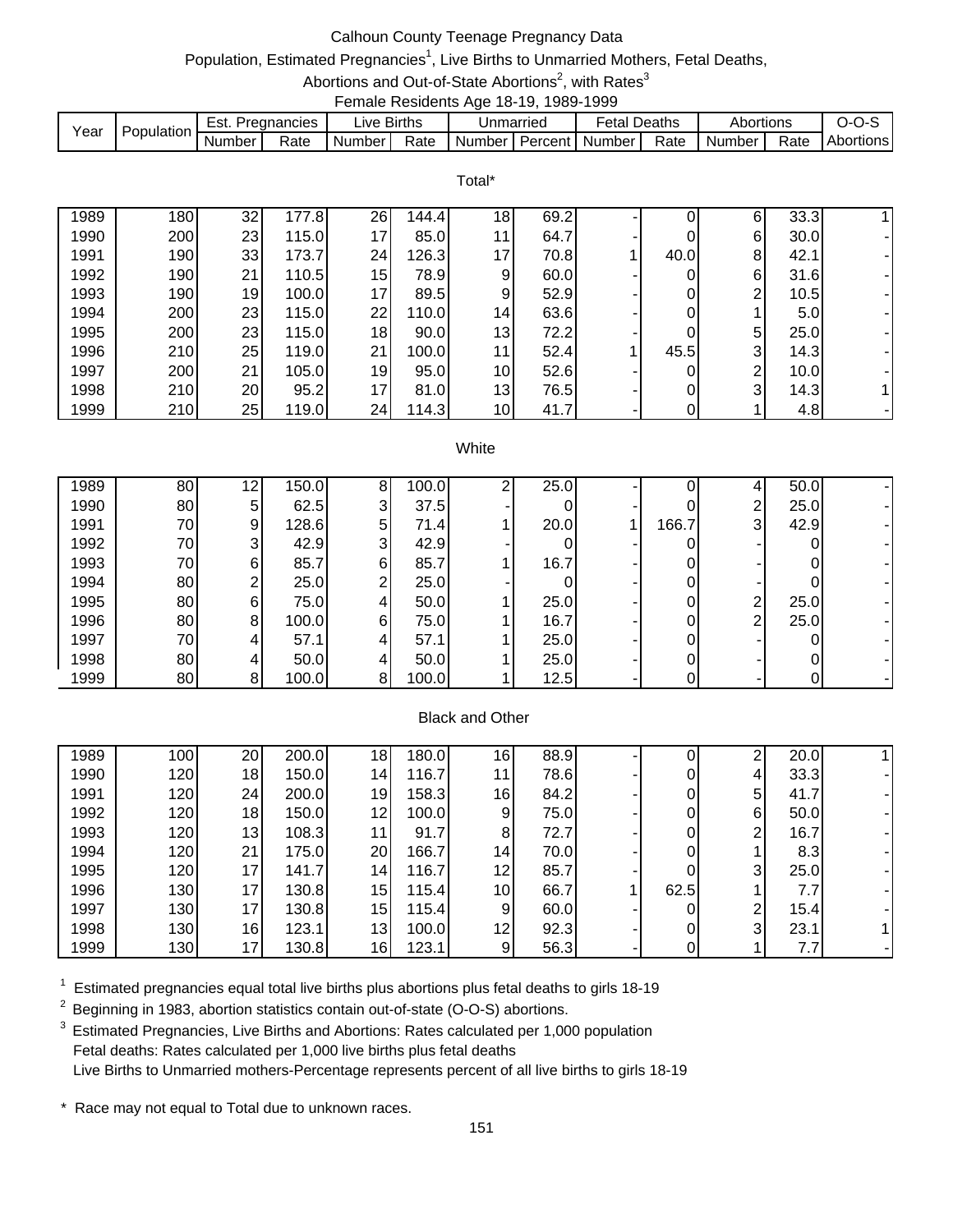## Charleston County Teenage Pregnancy Data

# Population, Estimated Pregnancies<sup>1</sup>, Live Births to Unmarried Mothers, Fetal Deaths,

Abortions and Out-of-State Abortions<sup>2</sup>, with Rates<sup>3</sup> Female Residents Age 18-19, 1989-1999

| Year | Population | Est.   | Pregnancies | ∟ive Births         |      | Unmarried                     | Fetal. | <b>Deaths</b> | Abortions |      | J-1       |
|------|------------|--------|-------------|---------------------|------|-------------------------------|--------|---------------|-----------|------|-----------|
|      |            | Number | Rate        | Number <sub>1</sub> | Rate | I Number I Percent I Number I |        | Rate          | Number,   | Rate | Abortions |

Total\*

| 1989 | 3,860 | 860        | 222.8 | 541 | 140.2 | 378 | 69.9 | 14              | 25.2  | 305 | 79.0 | 17              |
|------|-------|------------|-------|-----|-------|-----|------|-----------------|-------|-----|------|-----------------|
| 1990 | 4,180 | 809        | 193.5 | 483 | 115.6 | 309 | 64.0 | 10 <sub>l</sub> | 20.3  | 316 | 75.6 | 21              |
| 1991 | 4,040 | <b>716</b> | 177.2 | 495 | 122.5 | 320 | 64.6 | $6 \mid$        | 12.0  | 215 | 53.2 | 14 <sup>1</sup> |
| 1992 | 4,050 | 605        | 149.4 | 405 | 100.0 | 271 | 66.9 | 8 <sup>1</sup>  | 19.4  | 192 | 47.4 | 14 <sup>1</sup> |
| 1993 | 4,050 | 529        | 130.6 | 355 | 87.7  | 205 | 57.7 | 2               | 5.6   | 172 | 42.5 | 11 <sub>1</sub> |
| 1994 | 3,910 | 553        | 141.4 | 406 | 103.8 | 274 | 67.5 | $\overline{4}$  | 9.8   | 143 | 36.6 | 8               |
| 1995 | 3,750 | 515        | 137.3 | 353 | 94.1  | 236 | 66.9 | $\overline{4}$  | 11.2  | 158 | 42.1 | 14 <sup>1</sup> |
| 1996 | 3,690 | 483        | 130.9 | 303 | 82.1  | 195 | 64.4 | $6 \mid$        | 19.4  | 174 | 47.2 | 23              |
| 1997 | 3,890 | 488        | 125.4 | 331 | 85.1  | 222 | 67.1 | $6 \mid$        | 17.8l | 151 | 38.8 | 11              |
| 1998 | 4,230 | 544        | 128.6 | 378 | 89.4  | 237 | 62.7 | $\overline{9}$  | 23.3  | 157 | 37.1 | 13              |
| 1999 | 4,240 | 519        | 122.4 | 374 | 88.2  | 277 | 74.1 | 5               | 13.2  | 140 | 33.0 | 16              |

#### White

| 1989 | 1,960 | 373 | 190.3 | 200 | 102.0 | 83 | 41.5 |                | 19.6 | 169 | 86.2 | 11 |
|------|-------|-----|-------|-----|-------|----|------|----------------|------|-----|------|----|
| 1990 | 2,400 | 392 | 163.3 | 207 | 86.3  | 64 | 30.9 | $\overline{2}$ | 9.6  | 183 | 76.3 | 12 |
| 1991 | 2,290 | 323 | 141.0 | 204 | 89.1  | 66 | 32.4 |                | 4.9  | 118 | 51.5 | 9  |
| 1992 | 2,290 | 249 | 108.7 | 143 | 62.4  | 49 | 34.3 | 2              | 13.8 | 104 | 45.4 | 9  |
| 1993 | 2,300 | 254 | 110.4 | 159 | 69.1  | 52 | 32.7 |                | 0    | 95  | 41.3 |    |
| 1994 | 2,210 | 236 | 106.8 | 156 | 70.6  | 62 | 39.7 |                | 6.4  | 79  | 35.7 |    |
| 1995 | 2,120 | 210 | 99.1  | 127 | 59.9  | 50 | 39.4 | 2              | 15.5 | 81  | 38.2 | 10 |
| 1996 | 2,090 | 204 | 97.6  | 99  | 47.4  | 33 | 33.3 | 2              | 19.8 | 103 | 49.3 | 12 |
| 1997 | 2,140 | 188 | 87.9  | 99  | 46.3  | 43 | 43.4 |                | 10.0 | 88  | 41.1 |    |
| 1998 | 2,320 | 214 | 92.2  | 120 | 51.7  | 48 | 40.0 |                | 0    | 94  | 40.5 | 8  |
| 1999 | 2,340 | 194 | 82.9  | 108 | 46.2  | 53 | 49.1 |                | 9.2  | 85  | 36.3 | 6  |

### Black and Other

| 1989 | 1,900 | 486 | 255.8 | 340 | 178.9 | 295              | 86.8 | 10.            | 28.6 | 136 | 71.6 | 6               |
|------|-------|-----|-------|-----|-------|------------------|------|----------------|------|-----|------|-----------------|
| 1990 | 1,780 | 417 | 234.3 | 276 | 155.1 | 245              | 88.8 | 8              | 28.2 | 133 | 74.7 | 91              |
| 1991 | 1,750 | 393 | 224.6 | 291 | 166.3 | 254              | 87.3 | 5              | 16.9 | 97  | 55.4 | 5               |
| 1992 | 1,760 | 356 | 202.3 | 262 | 148.9 | 222              | 84.7 | 6              | 22.4 | 88  | 50.0 | 51              |
| 1993 | 1,760 | 275 | 156.3 | 196 | 111.4 | 153              | 78.1 | 2              | 10.1 | 77  | 43.8 | 41              |
| 1994 | 1,690 | 317 | 187.6 | 250 | 147.9 | 212              | 84.8 | $\mathbf{3}$   | 11.9 | 64  | 37.9 |                 |
| 1995 | 1,630 | 304 | 186.5 | 225 | 138.0 | 186              | 82.7 | 2              | 8.8  | 77  | 47.2 | 4               |
| 1996 | 1,600 | 278 | 173.8 | 204 | 127.5 | 162 <sub>1</sub> | 79.4 | 4              | 19.2 | 70  | 43.8 | 10 <sub>l</sub> |
| 1997 | 1,750 | 299 | 170.9 | 232 | 132.6 | 179              | 77.2 | 5 <sup>5</sup> | 21.1 | 62  | 35.4 | 31              |
| 1998 | 1,910 | 330 | 172.8 | 258 | 135.1 | 189              | 73.3 | 9              | 33.7 | 63  | 33.0 | 5               |
| 1999 | 1,900 | 325 | 171.1 | 266 | 140.0 | 224              | 84.2 | 4              | 14.8 | 55  | 28.9 | 10 <sub>l</sub> |

 $1$  Estimated pregnancies equal total live births plus abortions plus fetal deaths to girls 18-19

 $2$  Beginning in 1983, abortion statistics contain out-of-state (O-O-S) abortions.

<sup>3</sup> Estimated Pregnancies, Live Births and Abortions: Rates calculated per 1,000 population Fetal deaths: Rates calculated per 1,000 live births plus fetal deaths Live Births to Unmarried mothers-Percentage represents percent of all live births to girls 18-19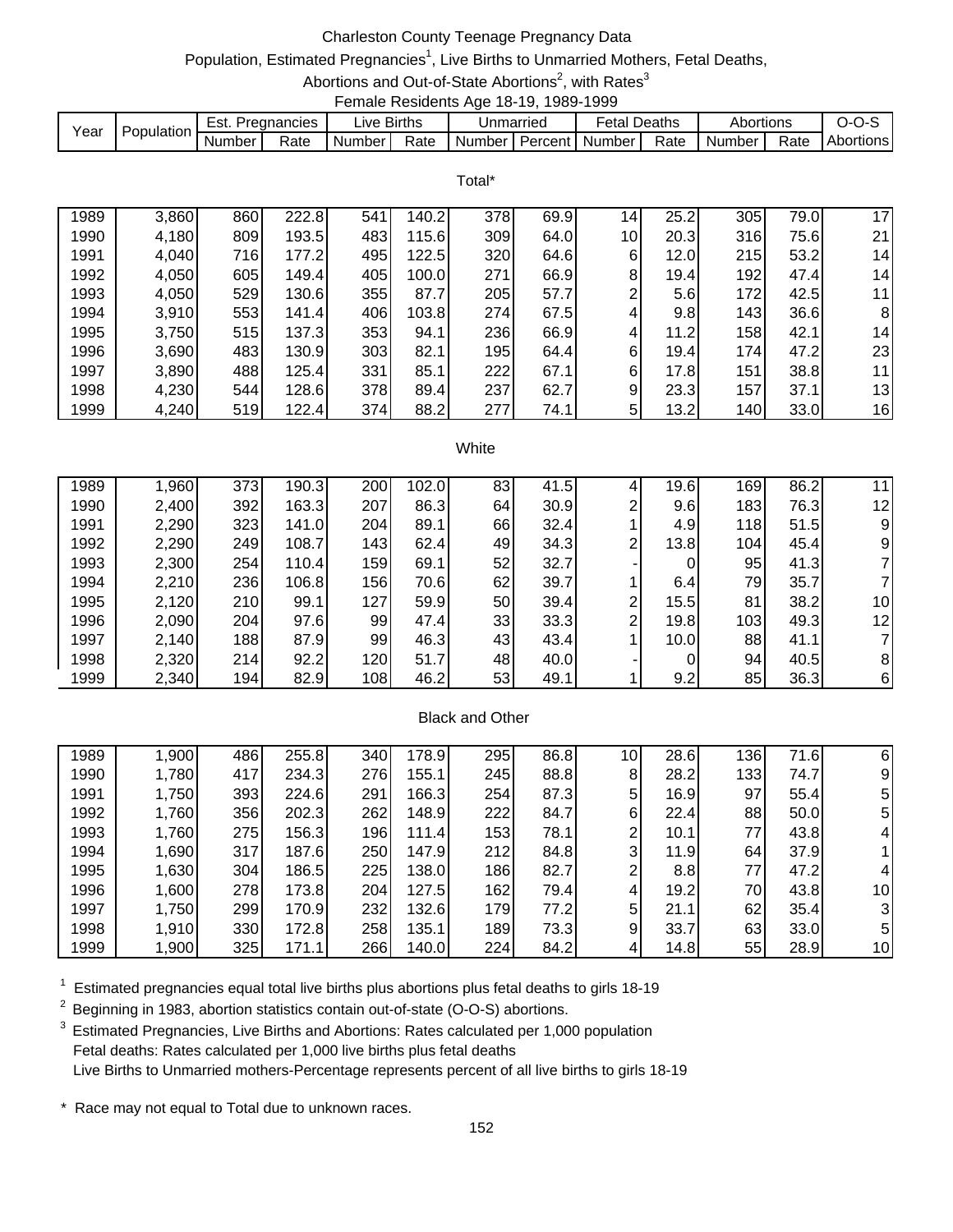## Cherokee County Teenage Pregnancy Data

# Population, Estimated Pregnancies<sup>1</sup>, Live Births to Unmarried Mothers, Fetal Deaths,

Abortions and Out-of-State Abortions<sup>2</sup>, with Rates<sup>3</sup> Female Residents Age 18-19, 1989-1999

| Year | Population | Est.   | Pregnancies | ∟ive Births         |      | Unmarried                     | Fetal. | <b>Deaths</b> | Abortions |      | J-1       |
|------|------------|--------|-------------|---------------------|------|-------------------------------|--------|---------------|-----------|------|-----------|
|      |            | Number | Rate        | Number <sub>1</sub> | Rate | I Number I Percent I Number I |        | Rate          | Number,   | Rate | Abortions |

|      |     |     |       |     |       | Total* |      |   |      |    |      |                 |
|------|-----|-----|-------|-----|-------|--------|------|---|------|----|------|-----------------|
| 1989 | 710 | 129 | 181.7 | 99  | 139.4 | 49     | 49.5 |   | 10.0 | 29 | 40.8 | 10              |
| 1990 | 730 | 130 | 178.1 | 94  | 128.8 | 41     | 43.6 |   | 0    | 36 | 49.3 | 13              |
| 1991 | 700 | 164 | 234.3 | 128 | 182.9 | 63     | 49.2 | 2 | 15.4 | 34 | 48.6 | 21              |
| 1992 | 700 | 116 | 165.7 | 101 | 144.3 | 61     | 60.4 |   |      | 15 | 21.4 | 9               |
| 1993 | 710 | 114 | 160.6 | 107 | 150.7 | 49     | 45.8 |   | 0    | 7  | 9.9  |                 |
| 1994 | 720 | 102 | 141.7 | 84  | 116.7 | 40     | 47.6 |   | 11.8 | 17 | 23.6 | 51              |
| 1995 | 730 | 111 | 152.1 | 94  | 128.8 | 51     | 54.3 | 2 | 20.8 | 15 | 20.5 | 4               |
| 1996 | 740 | 97  | 131.1 | 89  | 120.3 | 42     | 47.2 |   | 11.1 | ⇁  | 9.5  | 4               |
| 1997 | 730 | 93  | 127.4 | 83  | 113.7 | 36     | 43.4 | 2 | 23.5 | 8  | 11.0 |                 |
| 1998 | 760 | 94  | 123.7 | 87  | 114.5 | 37     | 42.5 |   | 11.4 | 6  | 7.9  | 31              |
| 1999 | 760 | 87  | 114.5 | 79  | 103.9 | 32     | 40.5 |   |      | 8  | 10.5 | $\vert 4 \vert$ |

#### White

| 1989 | 540 | 76I | 140.7 | 57 | 105.6 | 17              | 29.8 | 17.2 | 18              | 33.3 | 5  |
|------|-----|-----|-------|----|-------|-----------------|------|------|-----------------|------|----|
| 1990 | 510 | 89  | 174.5 | 62 | 121.6 | 16              | 25.8 | 0    | 27              | 52.9 | 8  |
| 1991 | 480 | 92  | 191.7 | 71 | 147.9 | 21              | 29.6 | 13.9 | 20              | 41.7 | 13 |
| 1992 | 480 | 69  | 143.8 | 57 | 118.8 | 24              | 42.1 | 0    | 12              | 25.0 |    |
| 1993 | 490 | 70  | 142.9 | 64 | 130.6 | 18              | 28.1 | 0    | 6               | 12.2 |    |
| 1994 | 500 | 69  | 138.0 | 59 | 118.0 | 21              | 35.6 | 0    | 10 <sub>l</sub> | 20.0 |    |
| 1995 | 500 | 73  | 146.0 | 58 | 116.0 | 22              | 37.9 | 0    | 15              | 30.0 |    |
| 1996 | 510 | 63  | 123.5 | 56 | 109.8 | 16              | 28.6 | 17.5 | 6               | 11.8 |    |
| 1997 | 490 | 65  | 132.7 | 59 | 120.4 | 17              | 28.8 | 16.7 | 5               | 10.2 |    |
| 1998 | 510 | 62  | 121.6 | 55 | 107.8 | 14 <sub>1</sub> | 25.5 | 17.9 | 6               | 11.8 | 3  |
| 1999 | 510 | 57  | 111.8 | 52 | 102.0 | 14 <sub>1</sub> | 26.9 | 0    | 5               | 9.8  | 3  |
|      |     |     |       |    |       |                 |      |      |                 |      |    |

## Black and Other

| 1989 | 170 | 53 | 311.8 | 42 | 247.1 | 32 | 76.2 |   |      |                 | 64.7 | 5              |
|------|-----|----|-------|----|-------|----|------|---|------|-----------------|------|----------------|
| 1990 | 220 | 41 | 186.4 | 32 | 145.5 | 25 | 78.1 |   |      | 9               | 40.9 | 51             |
| 1991 | 220 | 72 | 327.3 | 57 | 259.1 | 42 | 73.7 |   | 17.2 | 14 <sub>1</sub> | 63.6 | 81             |
| 1992 | 220 | 47 | 213.6 | 44 | 200.0 | 37 | 84.1 |   |      | 3               | 13.6 | $\overline{2}$ |
| 1993 | 220 | 44 | 200.0 | 43 | 195.5 | 31 | 72.1 |   |      |                 | 4.5I |                |
| 1994 | 220 | 33 | 150.0 | 25 | 113.6 | 19 | 76.0 |   | 38.5 |                 | 31.8 | $\overline{2}$ |
| 1995 | 230 | 38 | 165.2 | 36 | 156.5 | 29 | 80.6 | ົ | 52.6 |                 |      |                |
| 1996 | 230 | 34 | 147.8 | 33 | 143.5 | 26 | 78.8 |   |      |                 | 4.3  |                |
| 1997 | 240 | 28 | 116.7 | 24 | 100.0 | 19 | 79.2 |   | 40.0 | 3               | 12.5 |                |
| 1998 | 250 | 32 | 128.0 | 32 | 128.0 | 23 | 71.9 |   |      |                 |      |                |
| 1999 | 250 | 30 | 120.0 | 27 | 108.0 | 18 | 66.7 |   |      | 3               | 12.0 | 11             |

 $1$  Estimated pregnancies equal total live births plus abortions plus fetal deaths to girls 18-19

 $2$  Beginning in 1983, abortion statistics contain out-of-state (O-O-S) abortions.

<sup>3</sup> Estimated Pregnancies, Live Births and Abortions: Rates calculated per 1,000 population Fetal deaths: Rates calculated per 1,000 live births plus fetal deaths Live Births to Unmarried mothers-Percentage represents percent of all live births to girls 18-19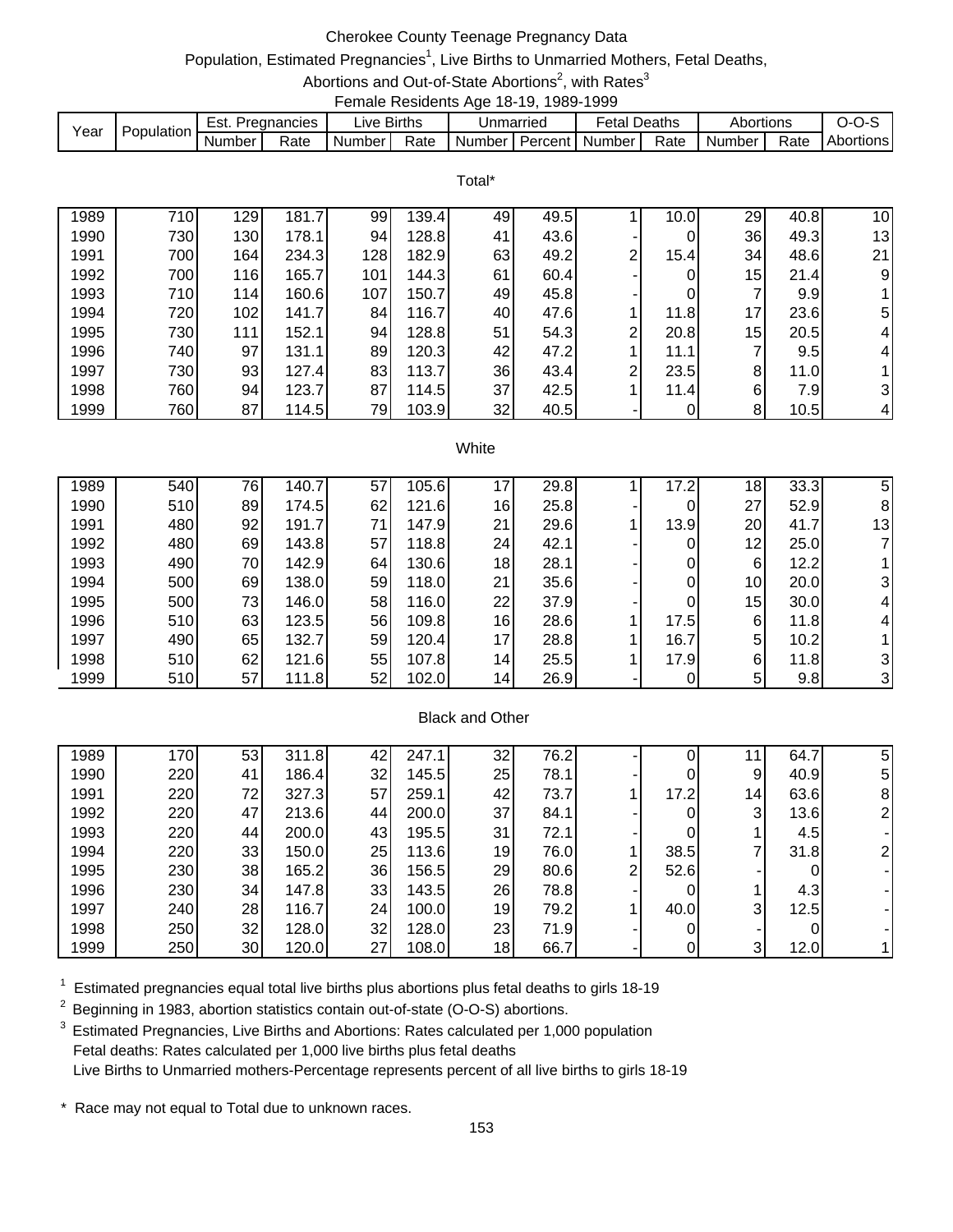## Chester County Teenage Pregnancy Data

# Population, Estimated Pregnancies<sup>1</sup>, Live Births to Unmarried Mothers, Fetal Deaths,

Abortions and Out-of-State Abortions<sup>2</sup>, with Rates<sup>3</sup> Female Residents Age 18-19, 1989-1999

|      |            |        |               |             |      |                             | . |              |      |                     |      |           |
|------|------------|--------|---------------|-------------|------|-----------------------------|---|--------------|------|---------------------|------|-----------|
|      | Population | Est.   | . Pregnancies | ∟ive Births |      | Unmarried                   |   | Fetal Deaths |      | Abortions           |      | $O-O-S$   |
| Year |            | Number | Rate          | Number I    | Rate | I Number I Percent I Number |   |              | Rate | Number <sub>1</sub> | Rate | Abortions |

|      |     |    |       |    |       | Total* |      |              |      |    |      |                |
|------|-----|----|-------|----|-------|--------|------|--------------|------|----|------|----------------|
| 1989 | 480 | 96 | 200.0 | 77 | 160.4 | 46     | 59.7 | $\mathbf{3}$ | 37.5 | 16 | 33.3 | 8              |
| 1990 | 490 | 92 | 187.8 | 77 | 157.1 | 52     | 67.5 |              | 12.8 | 14 | 28.6 | 8              |
| 1991 | 470 | 81 | 172.3 | 59 | 125.5 | 33     | 55.9 |              | 0    | 22 | 46.8 | 11             |
| 1992 | 470 | 87 | 185.1 | 75 | 159.6 | 51     | 68.0 |              | 13.2 | 11 | 23.4 | 8              |
| 1993 | 470 | 84 | 178.7 | 76 | 161.7 | 44     | 57.9 |              |      | 8  | 17.0 | 6              |
| 1994 | 470 | 66 | 140.4 | 51 | 108.5 | 33     | 64.7 | 2            | 37.7 | 13 | 27.7 | 9 <sub>l</sub> |
| 1995 | 470 | 68 | 144.7 | 62 | 131.9 | 42     | 67.7 |              |      | 6  | 12.8 | $\overline{4}$ |
| 1996 | 480 | 55 | 114.6 | 45 | 93.8  | 31     | 68.9 |              | 0    | 10 | 20.8 | 9              |
| 1997 | 480 | 74 | 154.2 | 62 | 129.2 | 30     | 48.4 |              | 15.9 | 11 | 22.9 | 10             |
| 1998 | 500 | 57 | 114.0 | 47 | 94.0  | 32     | 68.1 |              |      | 10 | 20.0 | 71             |
| 1999 | 500 | 79 | 158.0 | 69 | 138.0 | 47     | 68.1 | ⌒<br>ے       | 28.2 | 8  | 16.0 | 5 <sub>l</sub> |

#### White

|                                                                           | 1989 | 270 | 38 | 140.7 | 31              | 114.8 |                        | 22.6 |   | 31.3 | 6  | 22.2                 |                         |
|---------------------------------------------------------------------------|------|-----|----|-------|-----------------|-------|------------------------|------|---|------|----|----------------------|-------------------------|
|                                                                           | 1990 | 240 | 31 | 129.2 | 25              | 104.2 | 9                      | 36.0 |   | 0    | 6  | 25.0                 | 4                       |
|                                                                           | 1991 | 230 | 46 | 200.0 | 34              | 147.8 | 13                     | 38.2 |   | 0    | 12 | 52.2                 | 6                       |
|                                                                           | 1992 | 230 | 35 | 152.2 | 29              | 126.1 |                        | 24.1 |   |      | 6  | 26.1                 | 4                       |
|                                                                           | 1993 | 230 | 43 | 187.0 | 39              | 169.6 | 10                     | 25.6 |   |      | 4  | 17.4                 | $\overline{3}$          |
|                                                                           | 1994 | 230 | 27 | 117.4 | 19 <sub>l</sub> | 82.6  | 6                      | 31.6 | 2 | 95.2 | 6  | 26.1                 | 4                       |
|                                                                           | 1995 | 230 | 33 | 143.5 | 30 <sup>1</sup> | 130.4 | 10 <sup>1</sup>        | 33.3 |   | 0    | 3  | 13.0                 | 3 <sub>l</sub>          |
|                                                                           | 1996 | 230 | 21 | 91.3  | 17              | 73.9  | 9                      | 52.9 |   |      | 4  | 17.4                 | $\overline{\mathbf{3}}$ |
|                                                                           | 1997 | 220 | 43 | 195.5 | 37              | 168.2 | 12                     | 32.4 |   | 26.3 | 5  | 22.7                 | 4                       |
|                                                                           | 1998 | 230 | 26 | 113.0 | 21              | 91.3  | 9                      | 42.9 |   |      | 5  | 21.7                 | 31                      |
| 32<br>1999<br>240<br>29<br>120.8<br>13 <sub>l</sub><br>133.3<br>44.8<br>0 |      |     |    |       |                 |       |                        |      |   |      |    | $\mathbf{3}$<br>12.5 | າ                       |
|                                                                           |      |     |    |       |                 |       |                        |      |   |      |    |                      |                         |
|                                                                           |      |     |    |       |                 |       | <b>Black and Other</b> |      |   |      |    |                      |                         |

#### Black and Other

| 1989 | 210 | 58 | 276.2 | 46 | 219.0 | 39 | 84.8  | ⌒              | 41.7 | 10 <sub>1</sub> | 47.6 | 6              |
|------|-----|----|-------|----|-------|----|-------|----------------|------|-----------------|------|----------------|
| 1990 | 250 | 61 | 244.0 | 52 | 208.0 | 43 | 82.7  |                | 18.9 | 8               | 32.0 |                |
| 1991 | 240 | 35 | 145.8 | 25 | 104.2 | 20 | 80.0  |                | 0    | 10 <sup>1</sup> | 41.7 | 5              |
| 1992 | 240 | 52 | 216.7 | 46 | 191.7 | 44 | 95.7  |                | 21.3 | 5               | 20.8 | 4              |
| 1993 | 240 | 41 | 170.8 | 37 | 154.2 | 34 | 91.9  |                |      | 4               | 16.7 | 31             |
| 1994 | 240 | 39 | 162.5 | 32 | 133.3 | 27 | 84.4  |                | 0    |                 | 29.2 | 51             |
| 1995 | 240 | 35 | 145.8 | 32 | 133.3 | 32 | 100.0 |                |      | 3               | 12.5 |                |
| 1996 | 250 | 34 | 136.0 | 28 | 112.0 | 22 | 78.6  |                |      | 6               | 24.0 | 61             |
| 1997 | 260 | 31 | 119.2 | 25 | 96.2  | 18 | 72.0  |                | 0    | 6               | 23.1 | 6              |
| 1998 | 270 | 30 | 111.1 | 26 | 96.3  | 23 | 88.5  |                | 0    | 4               | 14.8 | 31             |
| 1999 | 260 | 47 | 180.8 | 40 | 153.8 | 34 | 85.0  | $\overline{2}$ | 47.6 | 5               | 19.2 | 3 <sup>l</sup> |

 $1$  Estimated pregnancies equal total live births plus abortions plus fetal deaths to girls 18-19

 $2$  Beginning in 1983, abortion statistics contain out-of-state (O-O-S) abortions.

<sup>3</sup> Estimated Pregnancies, Live Births and Abortions: Rates calculated per 1,000 population Fetal deaths: Rates calculated per 1,000 live births plus fetal deaths Live Births to Unmarried mothers-Percentage represents percent of all live births to girls 18-19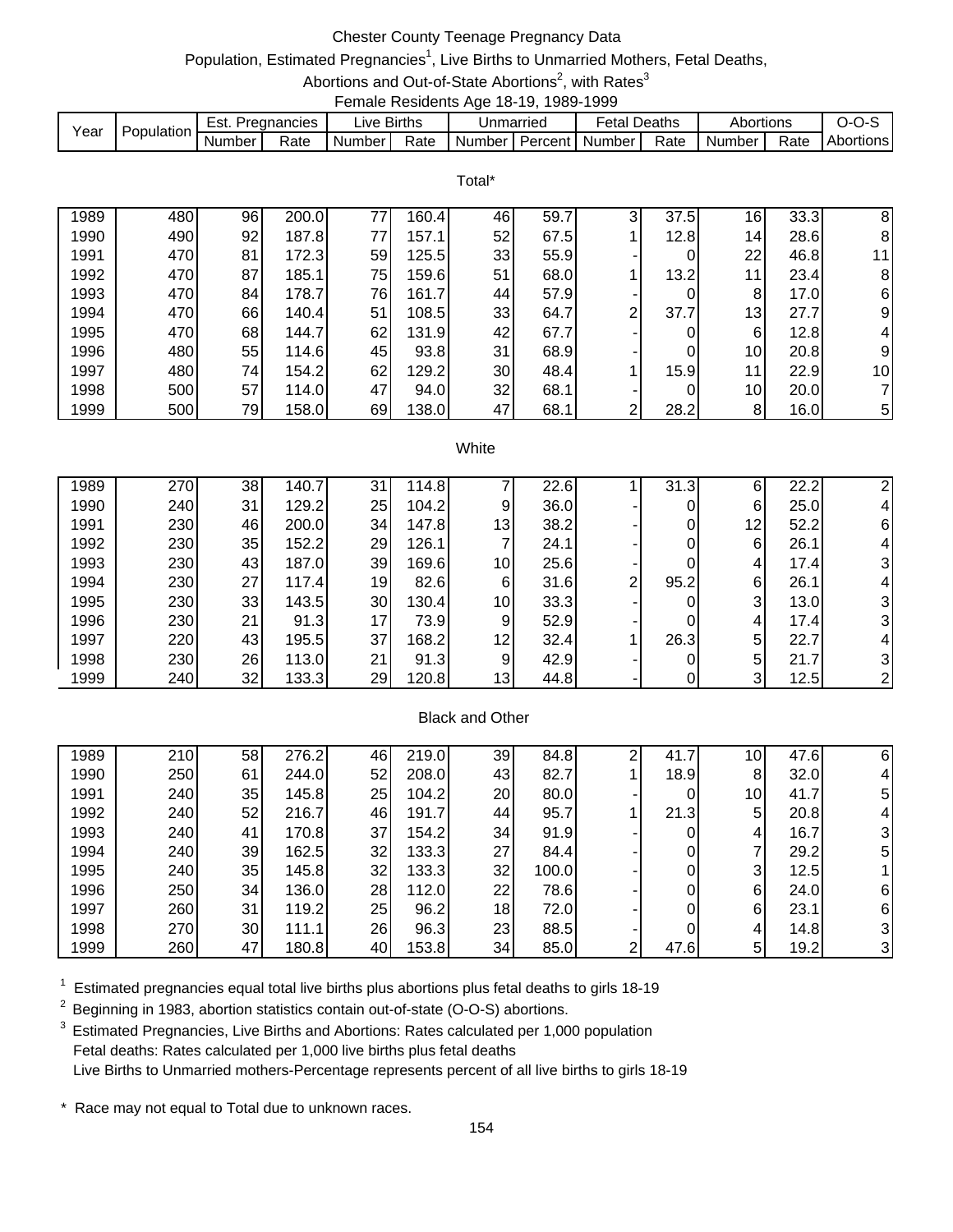## Chesterfield County Teenage Pregnancy Data

# Population, Estimated Pregnancies<sup>1</sup>, Live Births to Unmarried Mothers, Fetal Deaths,

Abortions and Out-of-State Abortions<sup>2</sup>, with Rates<sup>3</sup> Female Residents Age 18-19, 1989-1999

|      |            |        |             |                        | ------------------------ |           |         |                   |        |           |      |           |
|------|------------|--------|-------------|------------------------|--------------------------|-----------|---------|-------------------|--------|-----------|------|-----------|
|      | Population | Est.   | Pregnancies | $\lrcorner$ ive Births |                          | Unmarried |         | <sup>∓</sup> etal | Deaths | Abortions |      |           |
| Year |            | Number | Rate        | Number I               | Rate                     | Number I  | Percent | Number            | Rate   | Number    | Rate | Abortions |

|      |     |    |       |    |       | Total* |      |   |      |    |      |    |
|------|-----|----|-------|----|-------|--------|------|---|------|----|------|----|
| 1989 | 570 | 71 | 124.6 | 66 | 115.8 | 37     | 56.1 |   |      | 5  | 8.8  | 4  |
| 1990 | 590 | 70 | 118.6 | 58 | 98.3  | 36     | 62.1 | ⌒ | 33.3 | 10 | 16.9 | 6  |
| 1991 | 560 | 84 | 150.0 | 73 | 130.4 | 41     | 56.2 | C | 26.7 | 9  | 16.1 | 5  |
| 1992 | 560 | 86 | 153.6 | 77 | 137.5 | 49     | 63.6 |   | 12.8 | 8  | 14.3 | 6  |
| 1993 | 560 | 80 | 142.9 | 69 | 123.2 | 45     | 65.2 |   |      | 11 | 19.6 | 4  |
| 1994 | 560 | 76 | 135.7 | 62 | 110.7 | 37     | 59.7 | 4 | 60.6 | 10 | 17.9 | 71 |
| 1995 | 570 | 78 | 136.8 | 68 | 119.3 | 42     | 61.8 |   |      | 10 | 17.5 | 5  |
| 1996 | 570 | 80 | 140.4 | 70 | 122.8 | 35     | 50.0 |   | 0    | 10 | 17.5 | 8  |
| 1997 | 560 | 76 | 135.7 | 69 | 123.2 | 39     | 56.5 |   |      | ⇁  | 12.5 | 71 |
| 1998 | 590 | 75 | 127.1 | 66 | 111.9 | 41     | 62.1 |   | 14.9 | 8  | 13.6 | 71 |
| 1999 | 590 | 89 | 150.8 | 80 | 135.6 | 40     | 50.0 |   | 12.3 | 8  | 13.6 |    |

#### White

| 1989 | 320 | 35 | 109.4 | 31 | 96.9  |    | 22.6 |                |      |   | 12.5 |   |
|------|-----|----|-------|----|-------|----|------|----------------|------|---|------|---|
| 1990 | 350 | 28 | 80.0  | 23 | 65.7  | ⌒  | 8.7  |                |      | 5 | 14.3 |   |
| 1991 | 330 | 35 | 106.1 | 30 | 90.9  | 8  | 26.7 | 2 <sub>1</sub> | 62.5 | 3 | 9.1  |   |
| 1992 | 330 | 43 | 130.3 | 38 | 115.2 | 13 | 34.2 |                | 0    | 5 | 15.2 |   |
| 1993 | 330 | 35 | 106.1 | 27 | 81.8  | 7  | 25.9 |                | 0    | 8 | 24.2 |   |
| 1994 | 330 | 37 | 112.1 | 32 | 97.0  | 11 | 34.4 |                |      | 5 | 15.2 |   |
| 1995 | 330 | 36 | 109.1 | 31 | 93.9  | 11 | 35.5 |                |      | 5 | 15.2 |   |
| 1996 | 330 | 43 | 130.3 | 38 | 115.2 | 12 | 31.6 |                |      | 5 | 15.2 | 5 |
| 1997 | 320 | 40 | 125.0 | 37 | 115.6 | 12 | 32.4 |                |      | 3 | 9.4  |   |
| 1998 | 330 | 35 | 106.1 | 28 | 84.8  | 11 | 39.3 |                |      |   | 21.2 | 6 |
| 1999 | 330 | 45 | 136.4 | 40 | 121.2 | 14 | 35.0 |                |      | 5 | 15.2 |   |

### Black and Other

| 1989 | 250 | 36 | 144.0 | 35 | 140.0 | 30 | 85.7 |   |       |                | 4.0  |   |
|------|-----|----|-------|----|-------|----|------|---|-------|----------------|------|---|
| 1990 | 240 | 42 | 175.0 | 35 | 145.8 | 34 | 97.1 | ⌒ | 54.1  | 5 <sub>l</sub> | 20.8 |   |
| 1991 | 230 | 49 | 213.0 | 43 | 187.0 | 33 | 76.7 |   | 0     | 6              | 26.1 |   |
| 1992 | 230 | 43 | 187.0 | 39 | 169.6 | 36 | 92.3 |   | 25.0  | 3 <sup>l</sup> | 13.0 |   |
| 1993 | 230 | 45 | 195.7 | 42 | 182.6 | 38 | 90.5 |   | 0     | 3 <sup>l</sup> | 13.0 |   |
| 1994 | 240 | 39 | 162.5 | 30 | 125.0 | 26 | 86.7 | 4 | 117.6 | 5 <sub>l</sub> | 20.8 |   |
| 1995 | 240 | 42 | 175.0 | 37 | 154.2 | 31 | 83.8 |   | 0     | 5 <sup>1</sup> | 20.8 |   |
| 1996 | 240 | 37 | 154.2 | 32 | 133.3 | 23 | 71.9 |   | 0     | 5 <sub>l</sub> | 20.8 | 3 |
| 1997 | 240 | 36 | 150.0 | 32 | 133.3 | 27 | 84.4 |   | 0     | 4              | 16.7 |   |
| 1998 | 260 | 40 | 153.8 | 38 | 146.2 | 30 | 78.9 |   | 25.6  |                | 3.8  |   |
| 1999 | 250 | 44 | 176.0 | 40 | 160.0 | 26 | 65.0 |   | 24.4  | 3              | 12.0 | 3 |

 $1$  Estimated pregnancies equal total live births plus abortions plus fetal deaths to girls 18-19

 $2$  Beginning in 1983, abortion statistics contain out-of-state (O-O-S) abortions.

<sup>3</sup> Estimated Pregnancies, Live Births and Abortions: Rates calculated per 1,000 population Fetal deaths: Rates calculated per 1,000 live births plus fetal deaths Live Births to Unmarried mothers-Percentage represents percent of all live births to girls 18-19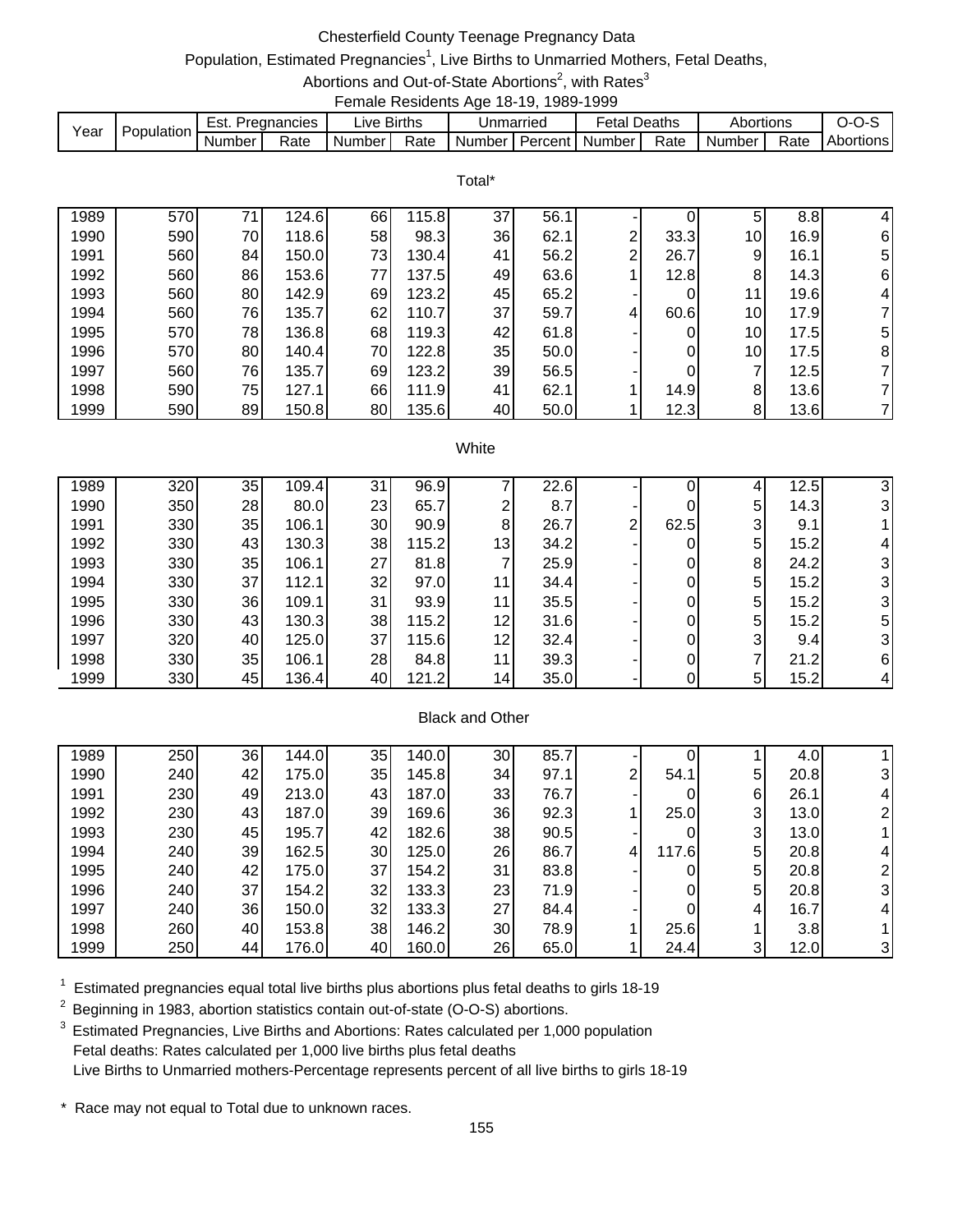## Clarendon County Teenage Pregnancy Data

# Population, Estimated Pregnancies<sup>1</sup>, Live Births to Unmarried Mothers, Fetal Deaths,

Abortions and Out-of-State Abortions<sup>2</sup>, with Rates<sup>3</sup> Female Residents Age 18-19, 1989-1999

| Year | <b>Population</b> | Est.   | . Pregnancies | ive Births. |      |                           | Jnmarried | Fetal Deaths |      | Abortions           |      | ---              |
|------|-------------------|--------|---------------|-------------|------|---------------------------|-----------|--------------|------|---------------------|------|------------------|
|      |                   | Number | Rate          | Number      | Rate | Number   Percent   Number |           |              | Rate | Number <sub>1</sub> | Rate | <b>Abortions</b> |

Total\*

| 1989 | 440 | 74 | 168.2 | 64 | 145.5 | 43 | 67.2 | ົ | 30.3 | 8               | 18.2 |                |
|------|-----|----|-------|----|-------|----|------|---|------|-----------------|------|----------------|
| 1990 | 420 | 78 | 185.7 | 61 | 145.2 | 41 | 67.2 | 3 | 46.9 | 14 <sub>1</sub> | 33.3 |                |
| 1991 | 400 | 55 | 137.5 | 48 | 120.0 | 30 | 62.5 |   |      |                 | 17.5 |                |
| 1992 | 400 | 57 | 142.5 | 46 | 115.0 | 32 | 69.6 |   |      | 11              | 27.5 |                |
| 1993 | 400 | 47 | 117.5 | 36 | 90.0  | 27 | 75.0 |   |      | 11              | 27.5 |                |
| 1994 | 410 | 46 | 112.2 | 36 | 87.8  | 27 | 75.0 |   |      | 10              | 24.4 |                |
| 1995 | 410 | 55 | 134.1 | 49 | 119.5 | 35 | 71.4 | ⌒ | 39.2 | 4               | 9.8  |                |
| 1996 | 410 | 45 | 109.8 | 37 | 90.2  | 22 | 59.5 |   | 26.3 | ⇁               | 17.1 |                |
| 1997 | 410 | 49 | 119.5 | 46 | 112.2 | 32 | 69.6 |   |      | 3               | 7.31 |                |
| 1998 | 410 | 59 | 143.9 | 48 | 117.1 | 30 | 62.5 | ⌒ | 40.0 | 9               | 22.0 | $\overline{2}$ |
| 1999 | 410 | 57 | 139.0 | 49 | 119.5 | 32 | 65.3 |   | 20.0 |                 | 17.1 | $\overline{2}$ |

#### **White**

| 1989 | 190 | 22              | 115.8 | 47 | 89.5  | 3              | 17.6 |   | 5              | 26.3 |  |
|------|-----|-----------------|-------|----|-------|----------------|------|---|----------------|------|--|
| 1990 | 160 | 22              | 137.5 | 18 | 112.5 | 5              | 27.8 | 0 | 4              | 25.0 |  |
| 1991 | 150 | 19              | 126.7 | 17 | 113.3 |                | 5.9  | 0 | 2              | 13.3 |  |
| 1992 | 150 | 17 <sub>l</sub> | 113.3 | 13 | 86.7  | 3              | 23.1 | 0 | 4              | 26.7 |  |
| 1993 | 150 | 18              | 120.0 | 13 | 86.7  | 6              | 46.2 | 0 | 5 <sub>l</sub> | 33.3 |  |
| 1994 | 150 | 9               | 60.0  | 8  | 53.3  | ⌒              | 25.0 | 0 |                | 6.7  |  |
| 1995 | 150 | 18              | 120.0 | 16 | 106.7 | 5 <sup>1</sup> | 31.3 | 0 | ົ              | 13.3 |  |
| 1996 | 150 | 18              | 120.0 | 15 | 100.0 | 5              | 33.3 | 0 | $\overline{3}$ | 20.0 |  |
| 1997 | 140 | 14              | 100.0 | 14 | 100.0 | 5              | 35.7 | 0 |                | 0.0  |  |
| 1998 | 150 | 19              | 126.7 | 16 | 106.7 | 6              | 37.5 | 0 | $\overline{3}$ | 20.0 |  |
| 1999 | 150 | 16              | 106.7 | 15 | 100.0 | 5              | 33.3 |   |                | 6.7  |  |

### Black and Other

| 1989 | 250 | 52 | 208.0 | 47 | 188.0 | 40 | 85.1 | ົ | 40.8 | 3               | 12.0              |  |
|------|-----|----|-------|----|-------|----|------|---|------|-----------------|-------------------|--|
| 1990 | 260 | 56 | 215.4 | 43 | 165.4 | 36 | 83.7 | 3 | 65.2 | 10 <sup>1</sup> | 38.5              |  |
| 1991 | 250 | 36 | 144.0 | 31 | 124.0 | 29 | 93.5 |   |      | 5               | 20.0              |  |
| 1992 | 250 | 40 | 160.0 | 33 | 132.0 | 29 | 87.9 |   | 0    |                 | 28.0              |  |
| 1993 | 250 | 29 | 116.0 | 23 | 92.0  | 21 | 91.3 |   | 0    | 6               | 24.0              |  |
| 1994 | 260 | 36 | 138.5 | 28 | 107.7 | 25 | 89.3 |   |      | 8               | 30.8              |  |
| 1995 | 260 | 37 | 142.3 | 33 | 126.9 | 30 | 90.9 | ⌒ | 57.1 | 2               | 7.7               |  |
| 1996 | 260 | 27 | 103.8 | 22 | 84.6  | 17 | 77.3 |   | 43.5 | 4               | 15.4 <sub>1</sub> |  |
| 1997 | 260 | 35 | 134.6 | 32 | 123.1 | 27 | 84.4 |   |      | 3               | 11.5              |  |
| 1998 | 270 | 40 | 148.1 | 32 | 118.5 | 24 | 75.0 | ⌒ | 58.8 | $6 \mid$        | 22.2              |  |
| 1999 | 260 | 41 | 157.7 | 34 | 130.8 | 27 | 79.4 |   | 28.6 | 6               | 23.1              |  |

 $1$  Estimated pregnancies equal total live births plus abortions plus fetal deaths to girls 18-19

 $2$  Beginning in 1983, abortion statistics contain out-of-state (O-O-S) abortions.

<sup>3</sup> Estimated Pregnancies, Live Births and Abortions: Rates calculated per 1,000 population Fetal deaths: Rates calculated per 1,000 live births plus fetal deaths Live Births to Unmarried mothers-Percentage represents percent of all live births to girls 18-19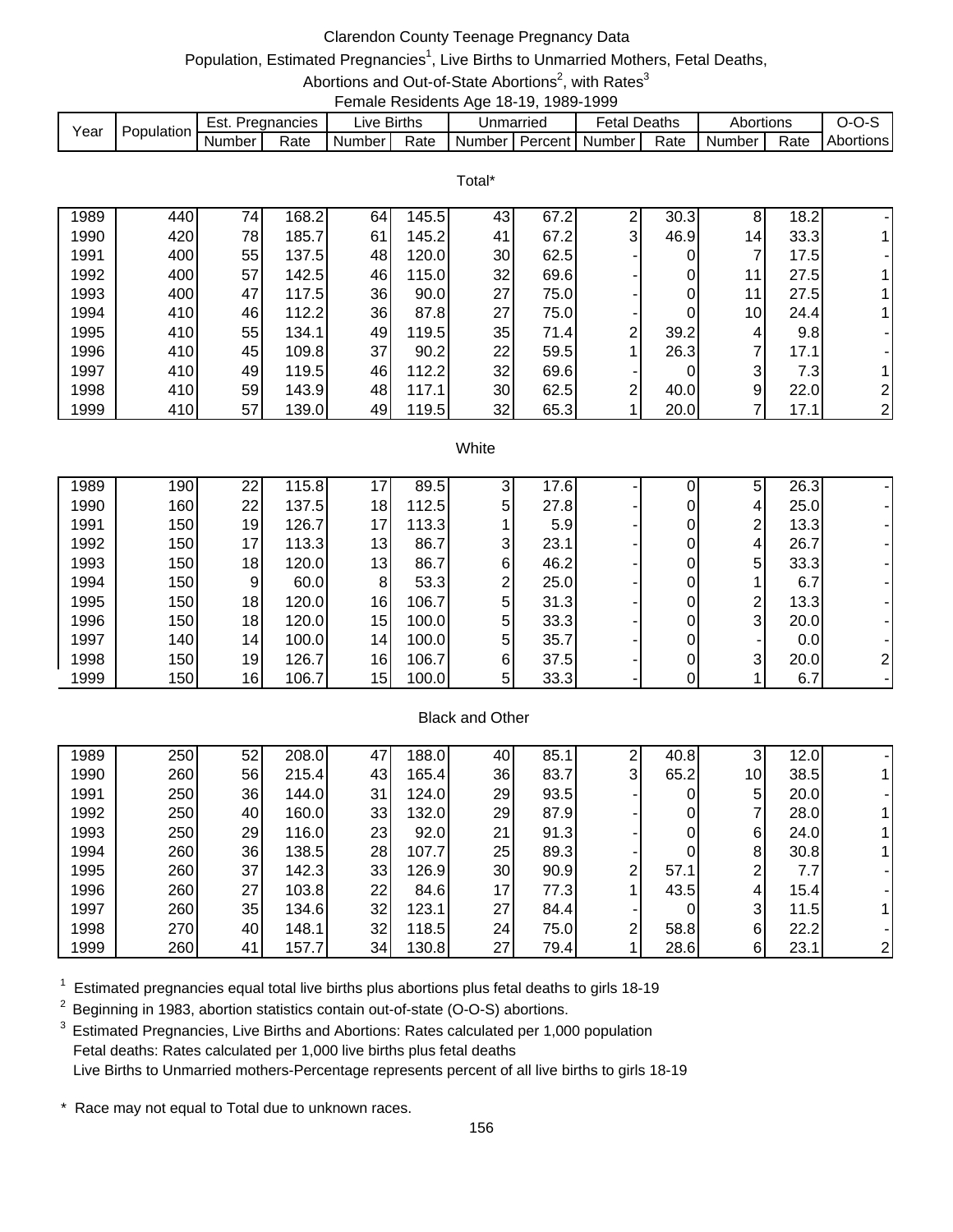## Colleton County Teenage Pregnancy Data

# Population, Estimated Pregnancies<sup>1</sup>, Live Births to Unmarried Mothers, Fetal Deaths,

Abortions and Out-of-State Abortions<sup>2</sup>, with Rates<sup>3</sup> Female Residents Age 18-19, 1989-1999

| Year | Population | Est. .   | Pregnancies | ∟ive Births |      | Unmarried                                                 | <b>Fetal Deaths</b> |      | Abortions |      |                  |
|------|------------|----------|-------------|-------------|------|-----------------------------------------------------------|---------------------|------|-----------|------|------------------|
|      |            | Number I | Rate        | Number      | Rate | <b>I</b> Number <i>I</i> Percent <i>I</i> Number <i>I</i> |                     | Rate | Number I  | Rate | <b>Abortions</b> |

|      |     |    |       |    |       | Total* |      |   |      |    |      |                |
|------|-----|----|-------|----|-------|--------|------|---|------|----|------|----------------|
| 1989 | 550 | 70 | 127.3 | 50 | 90.9  | 33     | 66.0 |   |      | 20 | 36.4 | $\overline{2}$ |
| 1990 | 550 | 74 | 134.5 | 55 | 100.0 | 32     | 58.2 |   | 17.9 | 18 | 32.7 |                |
| 1991 | 530 | 58 | 109.4 | 44 | 83.0  | 25     | 56.8 |   |      | 14 | 26.4 |                |
| 1992 | 540 | 74 | 137.0 | 65 | 120.4 | 43     | 66.2 |   | 15.2 | 8  | 14.8 |                |
| 1993 | 540 | 85 | 157.4 | 66 | 122.2 | 34     | 51.5 | 2 | 29.4 | 17 | 31.5 |                |
| 1994 | 550 | 82 | 149.1 | 63 | 114.5 | 46     | 73.0 |   |      | 19 | 34.5 |                |
| 1995 | 560 | 75 | 133.9 | 58 | 103.6 | 38     | 65.5 |   | 0    | 17 | 30.4 | $\overline{2}$ |
| 1996 | 560 | 80 | 142.9 | 71 | 126.8 | 39     | 54.9 |   | 13.9 | 8  | 14.3 |                |
| 1997 | 560 | 64 | 114.3 | 55 | 98.2  | 25     | 45.5 |   |      | 9  | 16.1 | 3              |
| 1998 | 570 | 86 | 150.9 | 63 | 110.5 | 27     | 42.9 |   | 15.6 | 22 | 38.6 |                |
| 1999 | 570 | 90 | 157.9 | 86 | 150.9 | 39     | 45.3 |   |      | 4  | 7.0  |                |

#### **White**

| 1989 | 270 | 27 | 100.0 | 19 | 70.4  | 6              | 31.6 |  | 8  | 29.6 |  |
|------|-----|----|-------|----|-------|----------------|------|--|----|------|--|
| 1990 | 250 | 33 | 132.0 | 22 | 88.0  | 4              | 18.2 |  | 11 | 44.0 |  |
| 1991 | 240 | 18 | 75.0  | 15 | 62.5  | 3              | 20.0 |  | 3  | 12.5 |  |
| 1992 | 240 | 27 | 112.5 | 24 | 100.0 | 9              | 37.5 |  | 3  | 12.5 |  |
| 1993 | 240 | 34 | 141.7 | 26 | 108.3 | 5 <sup>1</sup> | 19.2 |  | 8  | 33.3 |  |
| 1994 | 240 | 27 | 112.5 | 21 | 87.5  | 8              | 38.1 |  | 6  | 25.0 |  |
| 1995 | 250 | 31 | 124.0 | 20 | 80.0  | 5              | 25.0 |  | 11 | 44.0 |  |
| 1996 | 250 | 30 | 120.0 | 26 | 104.0 | ⇁              | 26.9 |  | 4  | 16.0 |  |
| 1997 | 240 | 32 | 133.3 | 26 | 108.3 | 6              | 23.1 |  | 6  | 25.0 |  |
| 1998 | 240 | 48 | 200.0 | 39 | 162.5 | 11             | 28.2 |  | 9  | 37.5 |  |
| 1999 | 240 | 53 | 220.8 | 51 | 212.5 | 13             | 25.5 |  | ົ  | 8.3  |  |

### Black and Other

| 1989 | 280 | 43 | 153.6 | 31  | 110.7 | 27              | 87.1 |   |      | 12 | 42.9 |  |
|------|-----|----|-------|-----|-------|-----------------|------|---|------|----|------|--|
| 1990 | 300 | 40 | 133.3 | 32  | 106.7 | 28              | 87.5 |   | 30.3 |    | 23.3 |  |
| 1991 | 300 | 40 | 133.3 | 29  | 96.7  | 22              | 75.9 |   | 0    | 11 | 36.7 |  |
| 1992 | 300 | 47 | 156.7 | 41  | 136.7 | 34              | 82.9 |   | 23.8 | 5  | 16.7 |  |
| 1993 | 300 | 51 | 170.0 | 40  | 133.3 | 29              | 72.5 | 2 | 47.6 | 9  | 30.0 |  |
| 1994 | 310 | 55 | 177.4 | 42  | 135.5 | 38              | 90.5 |   | 0    | 13 | 41.9 |  |
| 1995 | 310 | 44 | 141.9 | 38  | 122.6 | 33              | 86.8 |   | 0    | 6  | 19.4 |  |
| 1996 | 310 | 50 | 161.3 | 45  | 145.2 | 32              | 71.1 |   | 21.7 | 4  | 12.9 |  |
| 1997 | 320 | 32 | 100.0 | 29  | 90.6  | 19              | 65.5 |   | 0    | 3  | 9.4  |  |
| 1998 | 320 | 38 | 118.8 | 24I | 75.0  | 16 <sub>l</sub> | 66.7 |   | 40.0 | 13 | 40.6 |  |
| 1999 | 320 | 37 | 115.6 | 35  | 109.4 | 26              | 74.3 |   |      | ⌒  | 6.3  |  |

 $1$  Estimated pregnancies equal total live births plus abortions plus fetal deaths to girls 18-19

 $2$  Beginning in 1983, abortion statistics contain out-of-state (O-O-S) abortions.

<sup>3</sup> Estimated Pregnancies, Live Births and Abortions: Rates calculated per 1,000 population Fetal deaths: Rates calculated per 1,000 live births plus fetal deaths Live Births to Unmarried mothers-Percentage represents percent of all live births to girls 18-19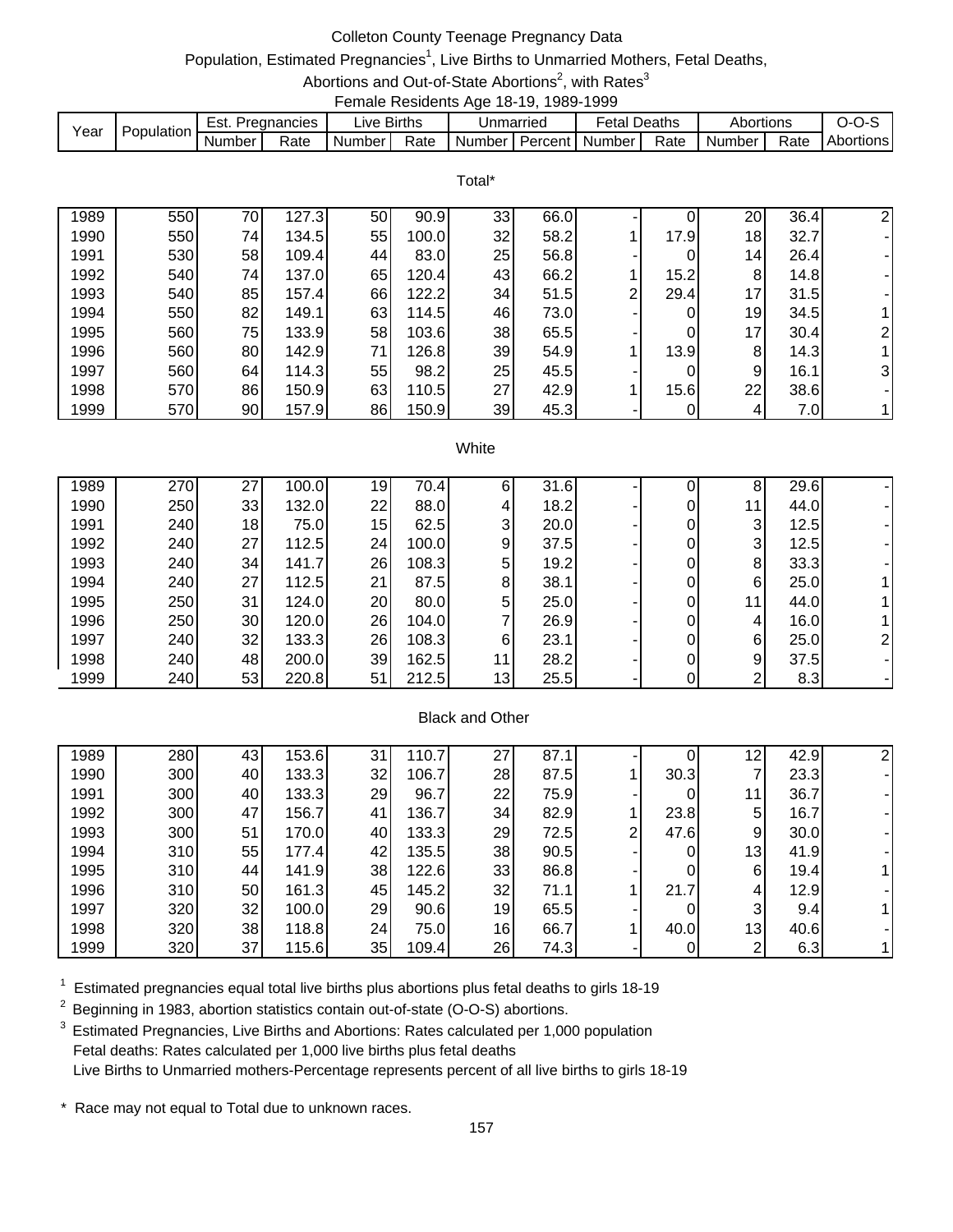## Darlington County Teenage Pregnancy Data

# Population, Estimated Pregnancies<sup>1</sup>, Live Births to Unmarried Mothers, Fetal Deaths,

Abortions and Out-of-State Abortions<sup>2</sup>, with Rates<sup>3</sup> Female Residents Age 18-19, 1989-1999

| Year | Population. | Est.   | Pregnancies | uve I  | <b>Births</b> | Unmarried | <sup>⊧</sup> etal     | Deaths | Abortions |      | . .       |
|------|-------------|--------|-------------|--------|---------------|-----------|-----------------------|--------|-----------|------|-----------|
|      |             | Number | Rate        | Number | Rate          | Number I  | <b>Percent Number</b> | Rate   | Number    | Rate | Abortions |

Total\*

| 1989 | 1,060 | 139 | 131.11 | 1201             | 113.2 | 73  | 60.8 | ⌒              | 16.4 | 17              | 16.0 | 2              |
|------|-------|-----|--------|------------------|-------|-----|------|----------------|------|-----------------|------|----------------|
| 1990 | 1,080 | 145 | 134.3  | 123 <sub>l</sub> | 113.9 | 77  | 62.6 |                | 8.1  | 21              | 19.4 | $\overline{4}$ |
| 1991 | 1,030 | 170 | 165.0  | 148              | 143.7 | 99  | 66.9 | $\overline{2}$ | 13.3 | 20              | 19.4 |                |
| 1992 | 1,050 | 148 | 141.0  | 1371             | 130.5 | 90  | 65.7 | 3 <sup>l</sup> | 21.4 | 8               | 7.6I | $\mathbf{3}$   |
| 1993 | 1,030 | 146 | 141.7  | 128 <sub>l</sub> | 124.3 | 92  | 71.9 | 3I             | 22.9 | 15              | 14.6 | $\overline{2}$ |
| 1994 | 1,070 | 159 | 148.6  | 142              | 132.7 | 105 | 73.9 | 3I             | 20.7 | 14 <sub>1</sub> | 13.1 | 3              |
| 1995 | 1,070 | 114 | 106.5  | 104              | 97.2  | 73  | 70.2 | 2              | 18.9 | 8               | 7.51 |                |
| 1996 | 1,080 | 138 | 127.8  | 126              | 116.7 | 63  | 50.0 | $\overline{4}$ | 30.8 | 8               | 7.41 | $\mathbf{3}$   |
| 1997 | 1,080 | 131 | 121.3  | $1221$           | 113.0 | 88  | 72.1 | 3I             | 24.0 | 6               | 5.6  | $\overline{2}$ |
| 1998 | 1,100 | 117 | 106.4  | 110 <sub>l</sub> | 100.0 | 70  | 63.6 | ۰.             |      | ⇁               | 6.4  | $\overline{2}$ |
| 1999 | 1,090 | 121 | 111.0  | 111l             | 101.8 | 69  | 62.2 | 2 <sub>1</sub> | 17.7 | 8               | 7.31 | 6              |

#### **White**

| 1989 | 570 | 52              | 91.2  | 41 | 71.9  | 9               | 22.0 |      |    | 19.3 |  |
|------|-----|-----------------|-------|----|-------|-----------------|------|------|----|------|--|
| 1990 | 560 | 60              | 107.1 | 48 | 85.7  | 14              | 29.2 | 20.4 | 11 | 19.6 |  |
| 1991 | 520 | 64              | 123.1 | 52 | 100.0 | 15              | 28.8 | 18.9 | 11 | 21.2 |  |
| 1992 | 530 | 57              | 107.5 | 52 | 98.1  | 17              | 32.7 |      | 5  | 9.4  |  |
| 1993 | 520 | 53              | 101.9 | 45 | 86.5  | 15              | 33.3 | 0    | 8  | 15.4 |  |
| 1994 | 540 | 45              | 83.3  | 44 | 81.5  | 18              | 40.9 |      |    | 1.9  |  |
| 1995 | 540 | 32 <sub>2</sub> | 59.3  | 30 | 55.6  | 14              | 46.7 |      | ົ  | 3.7  |  |
| 1996 | 550 | 49              | 89.1  | 45 | 81.8  | 12              | 26.7 |      | 4  | 7.3  |  |
| 1997 | 540 | 46              | 85.2  | 42 | 77.8  | 18              | 42.9 | 23.3 | 3  | 5.6  |  |
| 1998 | 540 | 41              | 75.9  | 36 | 66.7  | 12 <sub>1</sub> | 33.3 |      | 5  | 9.3  |  |
| 1999 | 540 | 45              | 83.3  | 40 | 74.1  | 10 <sub>l</sub> | 25.0 |      | 5  | 9.3  |  |

### Black and Other

| 1989 | 490 | 87  | 177.6 | 79 | 161.2 | 64 | 81.0 |              | 24.7 | 6               | 12.2 |    |
|------|-----|-----|-------|----|-------|----|------|--------------|------|-----------------|------|----|
| 1990 | 530 | 85  | 160.4 | 75 | 141.5 | 63 | 84.0 |              | 0    | 10 <sub>l</sub> | 18.9 |    |
| 1991 | 510 | 106 | 207.8 | 96 | 188.2 | 84 | 87.5 |              | 10.3 | 9               | 17.6 |    |
| 1992 | 520 | 91  | 175.0 | 85 | 163.5 | 73 | 85.9 | $\mathbf{3}$ | 34.1 | 3               | 5.8  |    |
| 1993 | 510 | 93  | 182.4 | 83 | 162.7 | 77 | 92.8 | 3            | 34.9 |                 | 13.7 |    |
| 1994 | 530 | 114 | 215.1 | 98 | 184.9 | 87 | 88.8 | 3            | 29.7 | 13              | 24.5 | 31 |
| 1995 | 530 | 82  | 154.7 | 74 | 139.6 | 59 | 79.7 | C            | 26.3 | 6               | 11.3 |    |
| 1996 | 530 | 89  | 167.9 | 81 | 152.8 | 51 | 63.0 | 4            | 47.1 | 4               | 7.5  |    |
| 1997 | 540 | 85  | 157.4 | 80 | 148.1 | 70 | 87.5 | 2            | 24.4 | 3               | 5.6  |    |
| 1998 | 560 | 76  | 135.7 | 74 | 132.1 | 58 | 78.4 |              | 0    | ົ               | 3.6  |    |
| 1999 | 550 | 76  | 138.2 | 71 | 129.1 | 59 | 83.1 | ⌒            | 27.4 | 3               | 5.5  | 3  |

 $1$  Estimated pregnancies equal total live births plus abortions plus fetal deaths to girls 18-19

 $2$  Beginning in 1983, abortion statistics contain out-of-state (O-O-S) abortions.

<sup>3</sup> Estimated Pregnancies, Live Births and Abortions: Rates calculated per 1,000 population Fetal deaths: Rates calculated per 1,000 live births plus fetal deaths Live Births to Unmarried mothers-Percentage represents percent of all live births to girls 18-19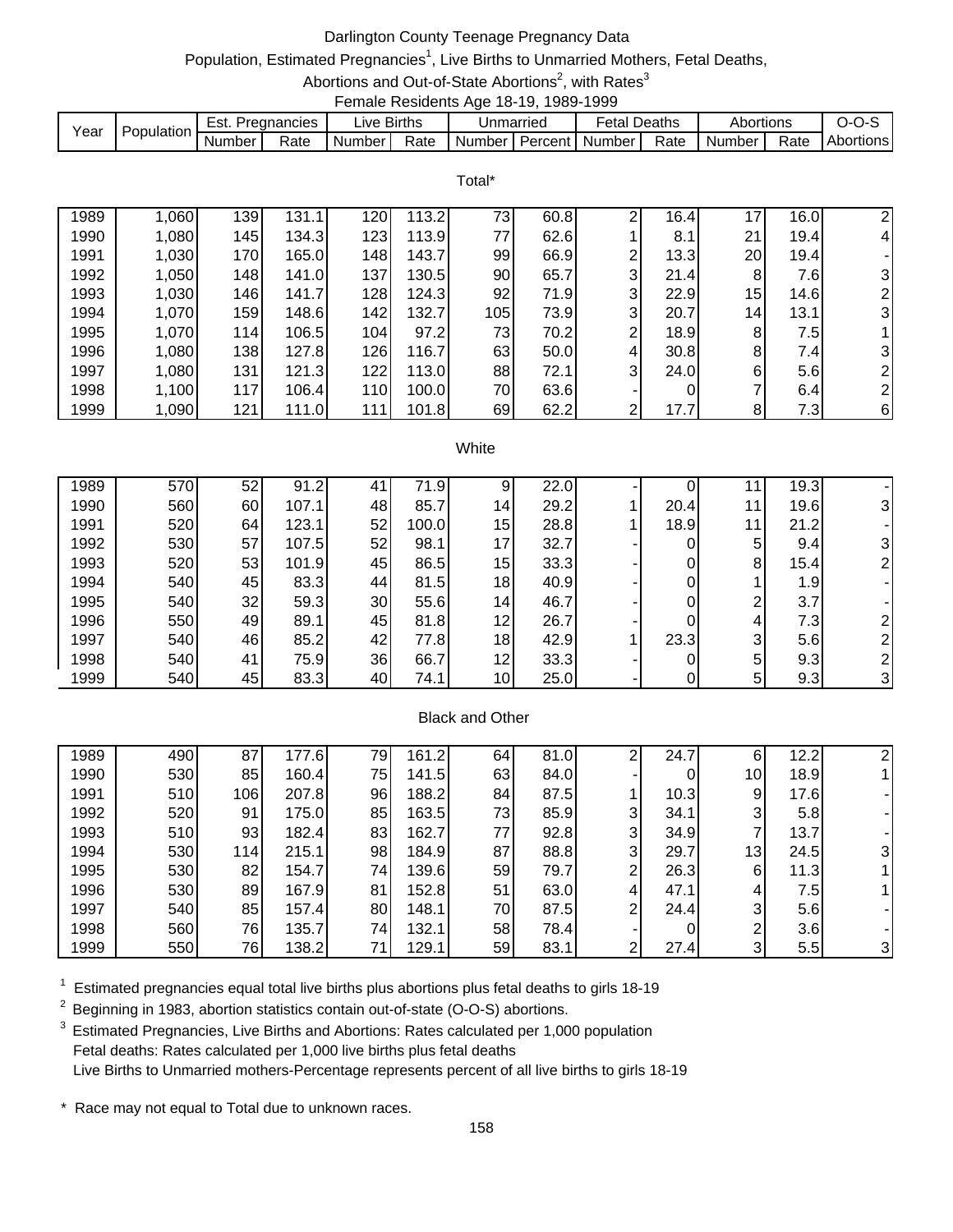# Dillon County Teenage Pregnancy Data

# Population, Estimated Pregnancies<sup>1</sup>, Live Births to Unmarried Mothers, Fetal Deaths,

Abortions and Out-of-State Abortions<sup>2</sup>, with Rates<sup>3</sup> Female Residents Age 18-19, 1989-1999

| Year | Population | Est.   | Pregnancies | ive Births. |      | Unmarried |           | ∹etal  | Deaths | Abortions |      |           |
|------|------------|--------|-------------|-------------|------|-----------|-----------|--------|--------|-----------|------|-----------|
|      |            | Number | Rate        | Number      | Rate | Numberl   | Percent I | Number | Rate   | Number    | Rate | Abortions |

|      |     |     |       |    |       | Total* |      |   |      |    |      |                |
|------|-----|-----|-------|----|-------|--------|------|---|------|----|------|----------------|
| 1989 | 580 | 98  | 169.0 | 86 | 148.3 | 46     | 53.5 |   | 0    | 12 | 20.7 | 6              |
| 1990 | 500 | 85  | 170.0 | 72 | 144.0 | 43     | 59.7 |   | 0    | 13 | 26.0 | 6              |
| 1991 | 470 | 98  | 208.5 | 89 | 189.4 | 67     | 75.3 |   | 11.1 | 8  | 17.0 | 2              |
| 1992 | 470 | 103 | 219.1 | 94 | 200.0 | 72     | 76.6 | 4 | 40.8 | 5  | 10.6 | $\overline{2}$ |
| 1993 | 460 | 86  | 187.0 | 76 | 165.2 | 54 I   | 71.1 |   | 13.0 | 9  | 19.6 | 4              |
| 1994 | 480 | 78  | 162.5 | 74 | 154.2 | 55     | 74.3 |   | 13.3 | 3  | 6.3  |                |
| 1995 | 480 | 82  | 170.8 | 73 | 152.1 | 58     | 79.5 |   | 13.5 | 8  | 16.7 | $\overline{4}$ |
| 1996 | 470 | 76  | 161.7 | 68 | 144.7 | 53     | 77.9 | 3 | 42.3 | 5  | 10.6 | 3              |
| 1997 | 480 | 88  | 183.3 | 79 | 164.6 | 60     | 75.9 |   | 0    | 9  | 18.8 | 5              |
| 1998 | 480 | 72  | 150.0 | 66 | 137.5 | 42     | 63.6 |   | 14.9 | 5  | 10.4 | 4              |
| 1999 | 480 | 74  | 154.2 | 72 | 150.0 | 42     | 58.3 |   | 0    | ⌒  | 4.2  | $\overline{2}$ |

#### **White**

| 1989 | 260 | 52 | 200.0 | 42 | 161.5 | 14.             | 33.3 |                |      | 10 <sup>1</sup> | 38.5 | 5 |
|------|-----|----|-------|----|-------|-----------------|------|----------------|------|-----------------|------|---|
| 1990 | 240 | 39 | 162.5 | 29 | 120.8 | 6               | 20.7 |                | 0    | 10 <sub>l</sub> | 41.7 |   |
| 1991 | 220 | 40 | 181.8 | 33 | 150.0 | 14              | 42.4 |                | 29.4 | 6               | 27.3 |   |
| 1992 | 220 | 30 | 136.4 | 27 | 122.7 | 14              | 51.9 |                | 35.7 | ⌒               | 9.1  |   |
| 1993 | 220 | 36 | 163.6 | 31 | 140.9 | 12              | 38.7 |                | 0    | 5               | 22.7 |   |
| 1994 | 220 | 19 | 86.4  | 17 | 77.3  | 7               | 41.2 |                | 55.6 |                 | 4.5  |   |
| 1995 | 220 | 34 | 154.5 | 29 | 131.8 | 15 <sub>l</sub> | 51.7 |                | 0    | 5               | 22.7 |   |
| 1996 | 220 | 23 | 104.5 | 21 | 95.5  | 14              | 66.7 | 2 <sub>1</sub> | 87.0 |                 | 0.0  |   |
| 1997 | 210 | 28 | 133.3 | 23 | 109.5 | 10 <sup>1</sup> | 43.5 |                | 0    | 5 <sup>1</sup>  | 23.8 |   |
| 1998 | 220 | 31 | 140.9 | 27 | 122.7 | 8               | 29.6 |                | 0    | 4               | 18.2 |   |
| 1999 | 220 | 25 | 113.6 | 24 | 109.1 | 6               | 25.0 |                |      |                 | 4.5  |   |

### Black and Other

| 1989 | 320 | 46 | 143.8 | 44 | 137.5 | 32 | 72.7 |   |      | ົ | 6.3  |    |
|------|-----|----|-------|----|-------|----|------|---|------|---|------|----|
| 1990 | 260 | 46 | 176.9 | 43 | 165.4 | 37 | 86.0 |   | 0    | 3 | 11.5 | 31 |
| 1991 | 250 | 58 | 232.0 | 56 | 224.0 | 53 | 94.6 |   | 0    | ⌒ | 8.0  |    |
| 1992 | 250 | 73 | 292.0 | 67 | 268.0 | 58 | 86.6 | 3 | 42.9 | 3 | 12.0 |    |
| 1993 | 250 | 50 | 200.0 | 45 | 180.0 | 42 | 93.3 |   | 21.7 | 4 | 16.0 |    |
| 1994 | 250 | 59 | 236.0 | 57 | 228.0 | 48 | 84.2 |   |      | ⌒ | 8.0  |    |
| 1995 | 250 | 48 | 192.0 | 44 | 176.0 | 43 | 97.7 |   | 22.2 | 3 | 12.0 |    |
| 1996 | 250 | 53 | 212.0 | 47 | 188.0 | 39 | 83.0 |   | 20.8 | 5 | 20.0 | 31 |
| 1997 | 260 | 60 | 230.8 | 56 | 215.4 | 50 | 89.3 |   | 0    | 4 | 15.4 | 31 |
| 1998 | 270 | 41 | 151.9 | 39 | 144.4 | 34 | 87.2 |   | 25.0 |   | 3.7  |    |
| 1999 | 260 | 49 | 188.5 | 48 | 184.6 | 36 | 75.0 |   | 0    |   | 3.8  |    |

 $1$  Estimated pregnancies equal total live births plus abortions plus fetal deaths to girls 18-19

 $2$  Beginning in 1983, abortion statistics contain out-of-state (O-O-S) abortions.

<sup>3</sup> Estimated Pregnancies, Live Births and Abortions: Rates calculated per 1,000 population Fetal deaths: Rates calculated per 1,000 live births plus fetal deaths Live Births to Unmarried mothers-Percentage represents percent of all live births to girls 18-19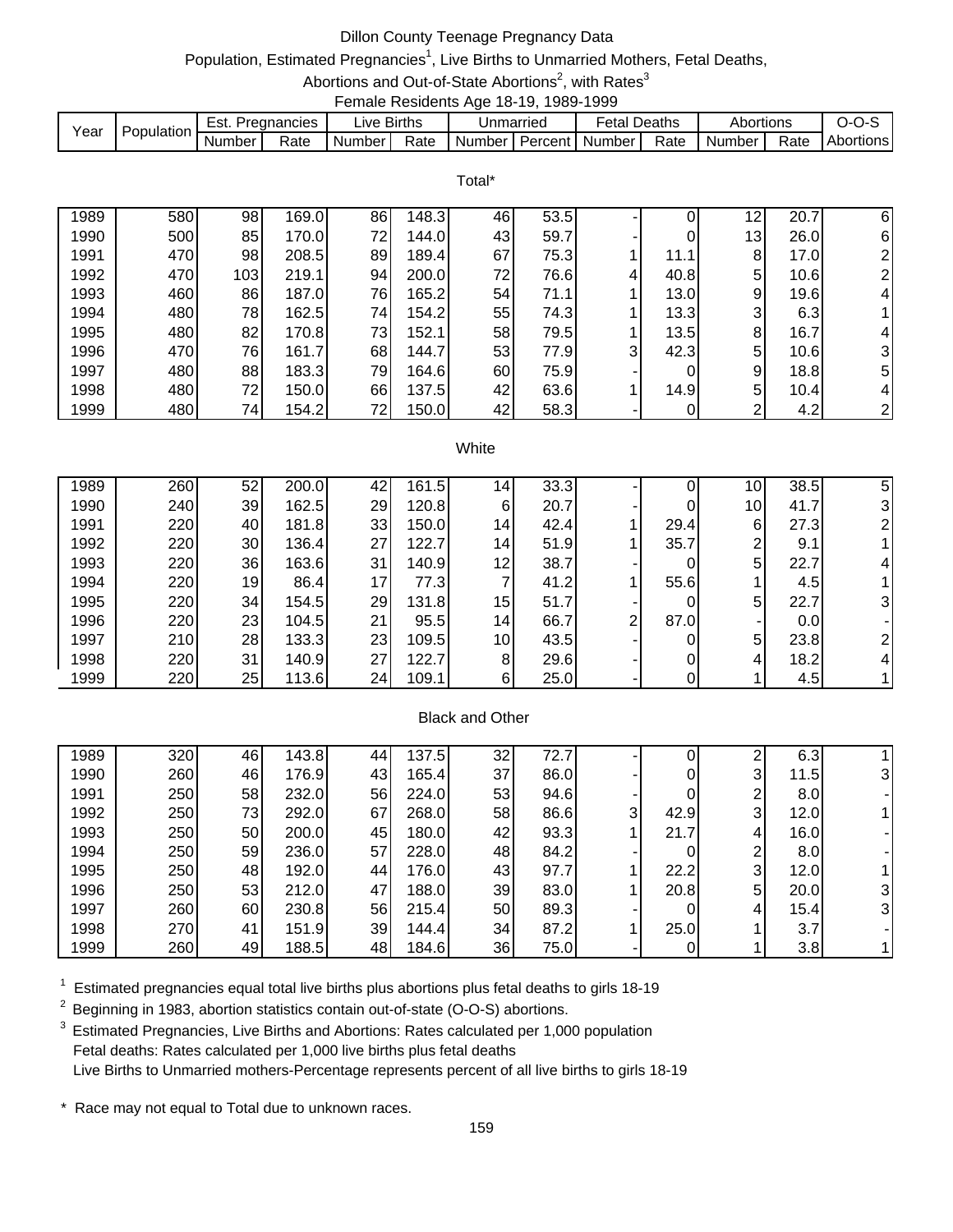## Dorchester County Teenage Pregnancy Data

# Population, Estimated Pregnancies<sup>1</sup>, Live Births to Unmarried Mothers, Fetal Deaths,

Abortions and Out-of-State Abortions<sup>2</sup>, with Rates<sup>3</sup> Female Residents Age 18-19, 1989-1999

|           |             |        |                    |             | -------------------------- |           |                |                     |      |           |      |           |
|-----------|-------------|--------|--------------------|-------------|----------------------------|-----------|----------------|---------------------|------|-----------|------|-----------|
| $v_{ear}$ | Population. | Est.   | <b>Pregnancies</b> | ∟ive Births |                            | Unmarried |                | <b>Fetal Deaths</b> |      | Abortions |      | ,         |
|           |             | Number | Rate               | Number      | Rate                       | Number I  | <b>Percent</b> | Number              | Rate | Number    | Rate | Abortions |

Total\*

| 1989 | 1,410 | 196        | 139.0 | 132 <sub>1</sub> | 93.6  | 74 | 56.1 |   |      | 64 | 45.4 | 6              |
|------|-------|------------|-------|------------------|-------|----|------|---|------|----|------|----------------|
| 1990 | 1,200 | 197        | 164.2 | 128              | 106.7 | 65 | 50.8 | 2 | 15.4 | 67 | 55.8 | $\overline{4}$ |
| 1991 | 1,170 | <b>204</b> | 174.4 | 145              | 123.9 | 67 | 46.2 | ⌒ | 13.6 | 57 | 48.7 | $\mathbf{3}$   |
| 1992 | 1,190 | 173        | 145.4 | 130 <sub>l</sub> | 109.2 | 62 | 47.7 |   |      | 43 | 36.1 | $\mathbf{3}$   |
| 1993 | 1,230 | 150        | 122.0 | 103              | 83.7  | 55 | 53.4 | 2 | 19.0 | 45 | 36.6 | 5              |
| 1994 | 1,220 | 150        | 123.0 | 105              | 86.1  | 57 | 54.3 | 3 | 27.8 | 42 | 34.4 | 5              |
| 1995 | 1,150 | 150        | 130.4 | 111              | 96.5  | 53 | 47.7 | ⌒ | 17.7 | 37 | 32.2 |                |
| 1996 | 1,150 | 138        | 120.0 | 102              | 88.7  | 48 | 47.1 |   |      | 36 | 31.3 |                |
| 1997 | 1,220 | 139        | 113.9 | 115              | 94.3  | 59 | 51.3 |   | 8.6  | 23 | 18.9 | $\overline{2}$ |
| 1998 | 1,180 | 103        | 87.3  | 86               | 72.9  | 45 | 52.3 |   |      | 17 | 14.4 |                |
| 1999 | 1,210 | 135        | 111.6 | 106              | 87.6  | 64 | 60.4 | ົ | 19   | 27 | 22.3 | 5 <sub>l</sub> |

#### White

| 1989 | 1,000 | 130 | 130.0 | 83 | 83.0  | 36 | 43.4 |                | 0    | 47 | 47.0 | 5 |
|------|-------|-----|-------|----|-------|----|------|----------------|------|----|------|---|
| 1990 | 860   | 135 | 157.0 | 83 | 96.5  | 32 | 38.6 |                | 11.9 | 51 | 59.3 | 3 |
| 1991 | 830   | 127 | 153.0 | 88 | 106.0 | 27 | 30.7 |                | 11.2 | 38 | 45.8 |   |
| 1992 | 840   | 113 | 134.5 | 84 | 100.0 | 24 | 28.6 |                | 0    | 29 | 34.5 |   |
| 1993 | 870   | 98  | 112.6 | 70 | 80.5  | 29 | 41.4 |                | 0    | 28 | 32.2 |   |
| 1994 | 860   | 96  | 111.6 | 69 | 80.2  | 27 | 39.1 | $\overline{3}$ | 41.7 | 24 | 27.9 | ⌒ |
| 1995 | 810   | 88  | 108.6 | 63 | 77.8  | 22 | 34.9 |                | 0    | 25 | 30.9 |   |
| 1996 | 810   | 82  | 101.2 | 60 | 74.1  | 22 | 36.7 |                | 0    | 22 | 27.2 |   |
| 1997 | 840   | 83  | 98.8  | 64 | 76.2  | 23 | 35.9 |                | 15.4 | 18 | 21.4 |   |
| 1998 | 820   | 58  | 70.7  | 50 | 61.0  | 16 | 32.0 |                | 0    | 8  | 9.8  |   |
| 1999 | 840   | 84  | 100.0 | 64 | 76.2  | 34 | 53.1 |                | 15.4 | 19 | 22.6 | 3 |
|      |       |     |       |    |       |    |      |                |      |    |      |   |

## Black and Other

| 1989 | 410 | 66 | 161.0 | 49 | 119.5 | 38 | 77.6 |   |                  | 17              | 41.5 |                |
|------|-----|----|-------|----|-------|----|------|---|------------------|-----------------|------|----------------|
| 1990 | 340 | 62 | 182.4 | 45 | 132.4 | 33 | 73.3 |   | 21.7             | 16              | 47.1 |                |
| 1991 | 340 | 77 | 226.5 | 57 | 167.6 | 40 | 70.2 |   | 17.2             | 19              | 55.9 |                |
| 1992 | 350 | 60 | 171.4 | 46 | 131.4 | 38 | 82.6 |   | 0.0 <sub>1</sub> | 14 <sub>1</sub> | 40.0 |                |
| 1993 | 360 | 52 | 144.4 | 33 | 91.7  | 26 | 78.8 | ◠ | 57.1             | 17              | 47.2 | 31             |
| 1994 | 360 | 54 | 150.0 | 36 | 100.0 | 30 | 83.3 |   |                  | 18              | 50.0 | 31             |
| 1995 | 340 | 62 | 182.4 | 48 | 141.2 | 31 | 64.6 | ◠ | 40.0             | 12              | 35.3 |                |
| 1996 | 340 | 56 | 164.7 | 42 | 123.5 | 26 | 61.9 |   |                  | 14 <sub>1</sub> | 41.2 |                |
| 1997 | 380 | 56 | 147.4 | 51 | 134.2 | 36 | 70.6 |   |                  | 5               | 13.2 |                |
| 1998 | 360 | 45 | 125.0 | 36 | 100.0 | 29 | 80.6 |   |                  | 9               | 25.0 |                |
| 1999 | 370 | 51 | 137.8 | 42 | 113.5 | 30 | 71.4 |   | 23.3             | 8               | 21.6 | $\overline{2}$ |

 $1$  Estimated pregnancies equal total live births plus abortions plus fetal deaths to girls 18-19

 $2$  Beginning in 1983, abortion statistics contain out-of-state (O-O-S) abortions.

<sup>3</sup> Estimated Pregnancies, Live Births and Abortions: Rates calculated per 1,000 population Fetal deaths: Rates calculated per 1,000 live births plus fetal deaths Live Births to Unmarried mothers-Percentage represents percent of all live births to girls 18-19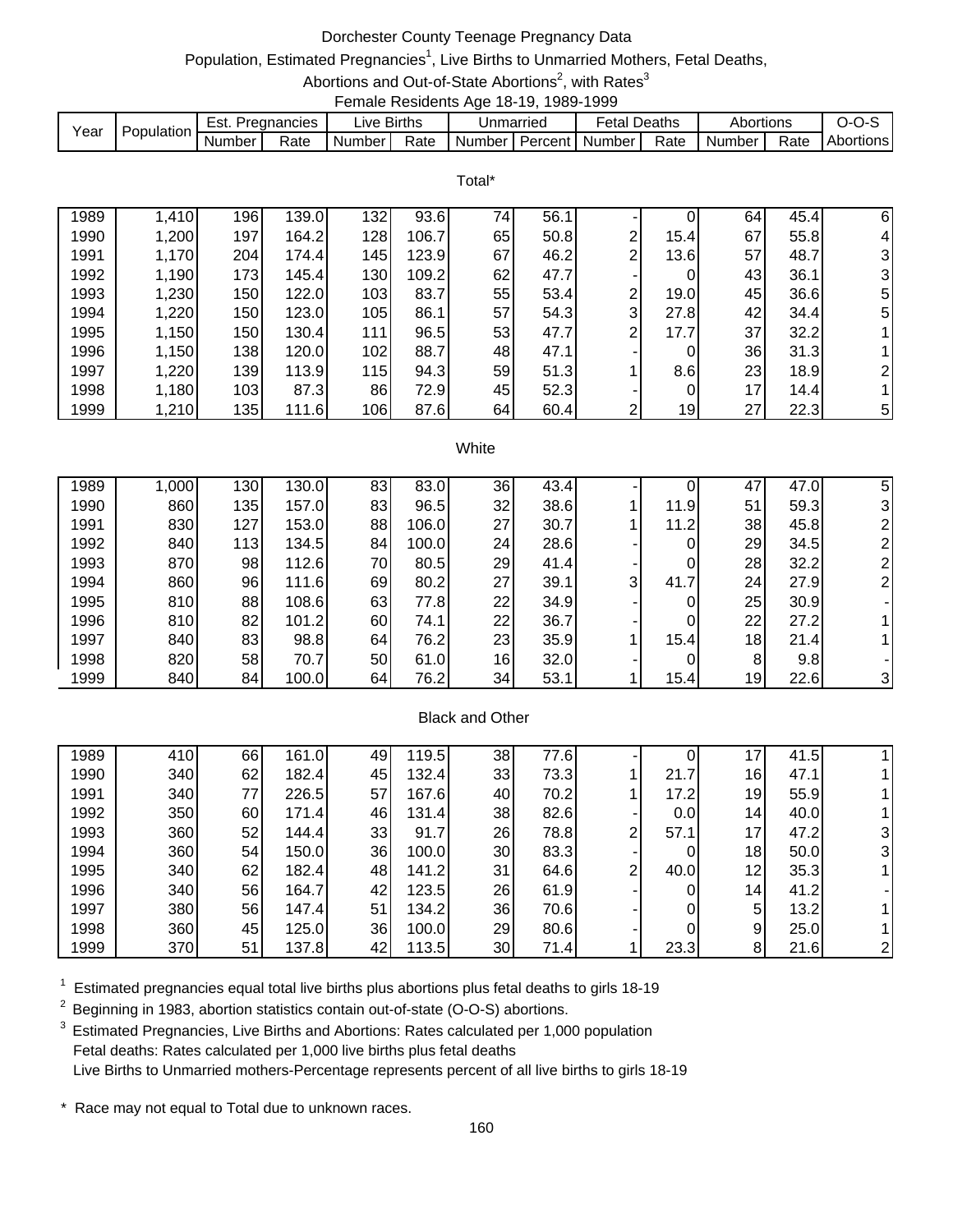# Edgefield County Teenage Pregnancy Data

# Population, Estimated Pregnancies<sup>1</sup>, Live Births to Unmarried Mothers, Fetal Deaths,

#### Abortions and Out-of-State Abortions<sup>2</sup>, with Rates<sup>3</sup> Female Residents Age 18-19, 1989-1999

|      |            |        |                  |             | bindio i tooldonto i igo i o i of i ooo i ooo |           |                     |           |                                                              |
|------|------------|--------|------------------|-------------|-----------------------------------------------|-----------|---------------------|-----------|--------------------------------------------------------------|
| Year | Population |        | Est. Pregnancies | Live Births |                                               | Unmarried | <b>Fetal Deaths</b> | Abortions | $O-O-S$                                                      |
|      |            | Number | Rate             |             |                                               |           |                     |           | Number Rate Number Percent Number Rate Number Rate Abortions |

|      |     |    |       |    |       | Total* |      |   |    |      |                         |
|------|-----|----|-------|----|-------|--------|------|---|----|------|-------------------------|
| 1989 | 310 | 44 | 141.9 | 36 | 116.1 | 22     | 61.1 |   | 8  | 25.8 | 5                       |
| 1990 | 270 | 38 | 140.7 | 29 | 107.4 | 20     | 69.0 |   | 9  | 33.3 | 81                      |
| 1991 | 260 | 35 | 134.6 | 30 | 115.4 | 19     | 63.3 |   | 5  | 19.2 | $\overline{\mathbf{3}}$ |
| 1992 | 260 | 38 | 146.2 | 25 | 96.2  | 20     | 80.0 | 0 | 13 | 50.0 | 10 <sup>1</sup>         |
| 1993 | 260 | 33 | 126.9 | 25 | 96.2  | 19     | 76.0 |   | 8  | 30.8 |                         |
| 1994 | 260 | 39 | 150.0 | 34 | 130.8 | 28     | 82.4 |   | 5  | 19.2 | $\overline{2}$          |
| 1995 | 270 | 31 | 114.8 | 26 | 96.3  | 21     | 80.8 | 0 | 5  | 18.5 | $\overline{\mathbf{3}}$ |
| 1996 | 260 | 31 | 119.2 | 24 | 92.3  | 17     | 70.8 | 0 | ⇁  | 26.9 | $\overline{2}$          |
| 1997 | 270 | 36 | 133.3 | 34 | 125.9 | 21     | 61.8 | 0 | ⌒  | 7.4  |                         |
| 1998 | 270 | 27 | 100.0 | 26 | 96.3  | 18     | 69.2 |   |    | 3.7  |                         |
| 1999 | 270 | 44 | 163.0 | 39 | 144.4 | 28     | 71.8 |   | 5  | 18.5 | 4                       |

#### **White**

| 1989 | 140 | 19              | 135.7 | 16              | 114.3 | 5              | 31.3 |  | 3              | 21.4 |  |
|------|-----|-----------------|-------|-----------------|-------|----------------|------|--|----------------|------|--|
| 1990 | 120 | 10 <sup>1</sup> | 83.3  |                 | 58.3  |                | 0.0  |  | 3 <sub>l</sub> | 25.0 |  |
| 1991 | 110 | 10 <sub>1</sub> | 90.9  | 9               | 81.8  | 3              | 33.3 |  |                | 9.1  |  |
| 1992 | 110 | 14              | 127.3 | 8               | 72.7  | 4              | 50.0 |  | 6              | 54.5 |  |
| 1993 | 110 | 81              | 72.7  | 61              | 54.5  | 3              | 50.0 |  | ົ              | 18.2 |  |
| 1994 | 110 | 12              | 109.1 | 12 <sub>1</sub> | 109.1 | 6              | 50.0 |  |                |      |  |
| 1995 | 110 |                 | 63.6  | 5               | 45.5  | 3              | 60.0 |  | ົ              | 18.2 |  |
| 1996 | 110 | 14              | 127.3 | 12 <sub>1</sub> | 109.1 | ⇁              | 58.3 |  | ົ              | 18.2 |  |
| 1997 | 110 | $\overline{9}$  | 81.8  | 8               | 72.7  |                | 12.5 |  |                | 9.1  |  |
| 1998 | 110 | 9               | 81.8  | 9               | 81.8  | 4              | 44.4 |  |                |      |  |
| 1999 | 110 | 15              | 136.4 | 15              | 136.4 | 8 <sup>1</sup> | 53.3 |  |                |      |  |

### Black and Other

| 1989 | 170 | 25 | 147.1 | 20 | 117.6 | 17              | 85.0  |  | 5 | 29.4 | 3              |
|------|-----|----|-------|----|-------|-----------------|-------|--|---|------|----------------|
| 1990 | 150 | 28 | 186.7 | 22 | 146.7 | 20              | 90.9  |  | 6 | 40.0 | 5              |
| 1991 | 150 | 25 | 166.7 | 21 | 140.0 | 16              | 76.2  |  | 4 | 26.7 | $\overline{2}$ |
| 1992 | 150 | 24 | 160.0 | 17 | 113.3 | 16              | 94.1  |  |   | 46.7 | 6              |
| 1993 | 150 | 25 | 166.7 | 19 | 126.7 | 16              | 84.2  |  | 6 | 40.0 | 5              |
| 1994 | 150 | 27 | 180.0 | 22 | 146.7 | 22              | 100.0 |  | 5 | 33.3 | $\overline{2}$ |
| 1995 | 150 | 24 | 160.0 | 21 | 140.0 | 18              | 85.7  |  | 3 | 20.0 |                |
| 1996 | 150 | 17 | 113.3 | 12 | 80.0  | 10 <sub>l</sub> | 83.3  |  | 5 | 33.3 |                |
| 1997 | 160 | 27 | 168.8 | 26 | 162.5 | 20              | 76.9  |  |   | 6.3  |                |
| 1998 | 160 | 18 | 112.5 | 17 | 106.3 | 14 <sub>1</sub> | 82.4  |  |   | 6.3  |                |
| 1999 | 160 | 29 | 181.3 | 24 | 150.0 | 20              | 83.3  |  | 5 | 31.3 | 41             |

 $1$  Estimated pregnancies equal total live births plus abortions plus fetal deaths to girls 18-19

 $2$  Beginning in 1983, abortion statistics contain out-of-state (O-O-S) abortions.

<sup>3</sup> Estimated Pregnancies, Live Births and Abortions: Rates calculated per 1,000 population Fetal deaths: Rates calculated per 1,000 live births plus fetal deaths Live Births to Unmarried mothers-Percentage represents percent of all live births to girls 18-19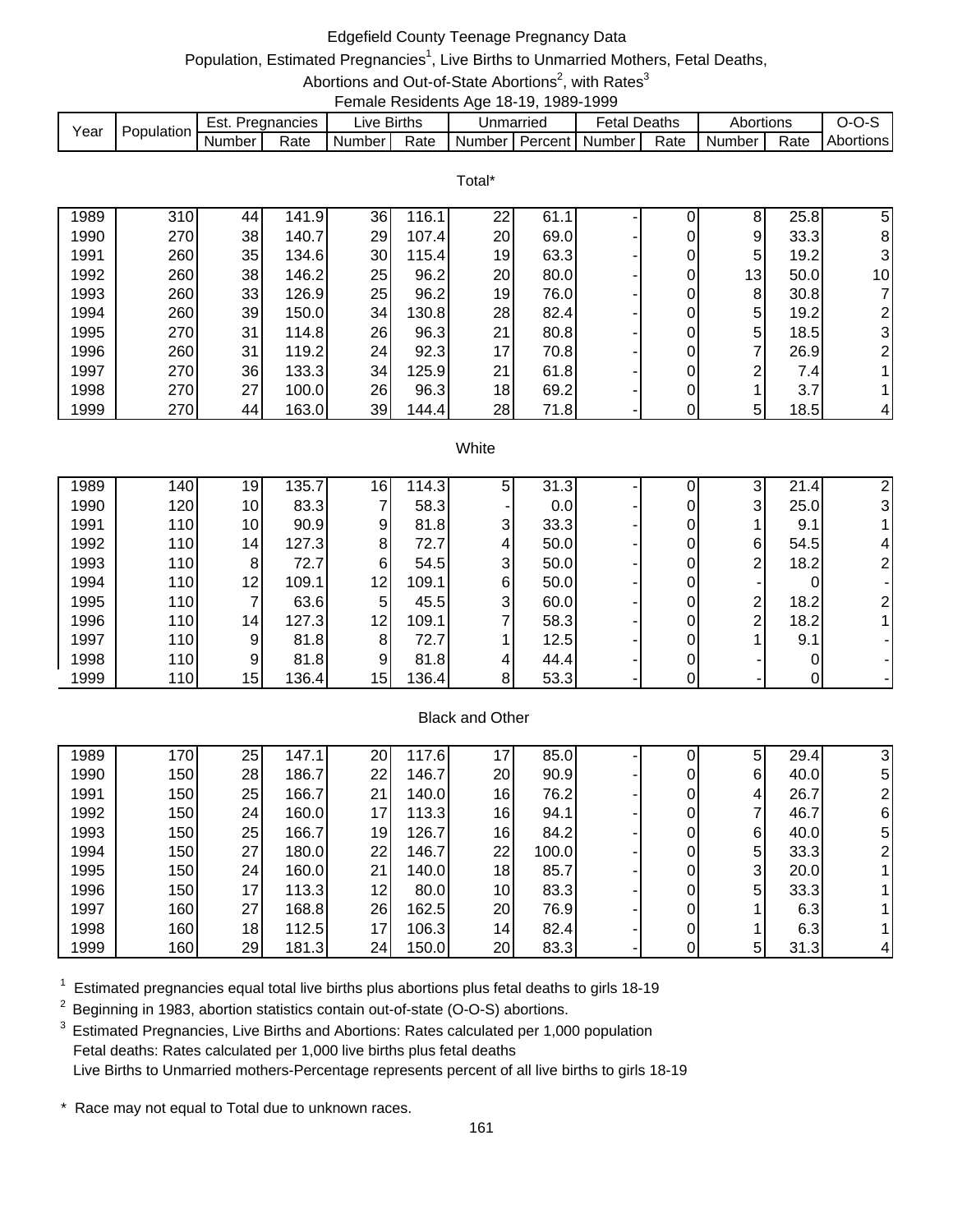## Fairfield County Teenage Pregnancy Data

# Population, Estimated Pregnancies<sup>1</sup>, Live Births to Unmarried Mothers, Fetal Deaths,

Abortions and Out-of-State Abortions<sup>2</sup>, with Rates<sup>3</sup> Female Residents Age 18-19, 1989-1999

|      |            |        |               |             |      |                             | . |              |      |                     |      |           |
|------|------------|--------|---------------|-------------|------|-----------------------------|---|--------------|------|---------------------|------|-----------|
| Year | Population | Est.   | . Pregnancies | ∟ive Births |      | Unmarried                   |   | Fetal Deaths |      | Abortions           |      | $O-O-S$   |
|      |            | Number | Rate          | Number I    | Rate | I Number I Percent I Number |   |              | Rate | Number <sub>1</sub> | Rate | Abortions |

Total\*

| 1989 | 390 | 79  | 202.6 | 53  | 135.9 | 39 | 73.6 | ⌒              | 36.4 | 24 | 61.5 | 4              |
|------|-----|-----|-------|-----|-------|----|------|----------------|------|----|------|----------------|
| 1990 | 380 | 60  | 157.9 | 491 | 128.9 | 34 | 69.4 |                | 20.0 | 10 | 26.3 |                |
| 1991 | 360 | 61  | 169.4 | 42  | 116.7 | 33 | 78.6 |                | 23.3 | 18 | 50.0 | 2 <sub>1</sub> |
| 1992 | 360 | 55  | 152.8 | 45  | 125.0 | 28 | 62.2 |                |      | 10 | 27.8 |                |
| 1993 | 370 | 47  | 127.0 | 37  | 100.0 | 23 | 62.2 |                | 0    | 10 | 27.0 |                |
| 1994 | 360 | 51  | 141.7 | 38  | 105.6 | 33 | 86.8 |                | 0    | 13 | 36.1 | $\overline{2}$ |
| 1995 | 360 | 39  | 108.3 | 27  | 75.0  | 11 | 40.7 |                | 0    | 12 | 33.3 |                |
| 1996 | 360 | 54I | 150.0 | 46  | 127.8 | 30 | 65.2 |                |      | 8  | 22.2 | $\overline{4}$ |
| 1997 | 360 | 57  | 158.3 | 49  | 136.1 | 29 | 59.2 |                | 20.0 |    | 19.4 |                |
| 1998 | 360 | 45  | 125.0 | 37  | 102.8 | 18 | 48.6 | 3 <sub>l</sub> | 75.0 | 5  | 13.9 |                |
| 1999 | 360 | 43  | 119.4 | 37  | 102.8 | 27 | 73.0 |                | 26.3 | 5  | 13.9 |                |

#### **White**

| 1989 | 130 | 24              | 184.6 | 16 | 123.1 |   | 25.0 |       | 8              | 61.5 |  |
|------|-----|-----------------|-------|----|-------|---|------|-------|----------------|------|--|
| 1990 | 100 | 20 <sup>1</sup> | 200.0 | 15 | 150.0 | 8 | 53.3 | 62.5  | 4              | 40.0 |  |
| 1991 | 100 | 10 <sup>1</sup> | 100.0 | 6  | 60.0  |   |      | 142.9 | 3 <sub>l</sub> | 30.0 |  |
| 1992 | 100 | 13              | 130.0 | 13 | 130.0 | 3 | 23.1 |       |                |      |  |
| 1993 | 100 | 10 <sup>1</sup> | 100.0 | 8  | 80.0  | 3 | 37.5 |       | ⌒              | 20.0 |  |
| 1994 | 100 | 9               | 90.0  | 8  | 80.0  | 6 | 75.0 |       |                | 10.0 |  |
| 1995 | 100 | 11              | 110.0 | 10 | 100.0 | 3 | 30.0 |       |                | 10.0 |  |
| 1996 | 100 | 16              | 160.0 | 14 | 140.0 | 5 | 35.7 |       | ົ              | 20.0 |  |
| 1997 | 90  | 14              | 155.6 | 14 | 155.6 | 3 | 21.4 |       |                |      |  |
| 1998 | 90  | 13              | 144.4 | 13 | 144.4 | 5 | 38.5 |       |                |      |  |
| 1999 | 90  | 9 <sup>1</sup>  | 100.0 |    | 88.9  | 4 | 50.0 |       |                | 11.1 |  |

### Black and Other

| 1989 | 260 | 55 | 211.5 | 37  | 142.3 | 35              | 94.6 | ⌒ | 51.3  | 16              | 61.5 |  |
|------|-----|----|-------|-----|-------|-----------------|------|---|-------|-----------------|------|--|
| 1990 | 280 | 40 | 142.9 | 34  | 121.4 | <b>26</b>       | 76.5 |   | 0     | 6               | 21.4 |  |
| 1991 | 270 | 51 | 188.9 | 36  | 133.3 | 33              | 91.7 |   | 0     | 15              | 55.6 |  |
| 1992 | 260 | 42 | 161.5 | 32  | 123.1 | 25              | 78.1 |   | 0     | 10 <sup>1</sup> | 38.5 |  |
| 1993 | 270 | 37 | 137.0 | 29  | 107.4 | <b>20</b>       | 69.0 |   | 0     | 8               | 29.6 |  |
| 1994 | 270 | 41 | 151.9 | 30  | 111.1 | 27 <sub>1</sub> | 90.0 |   | 0     |                 | 40.7 |  |
| 1995 | 270 | 28 | 103.7 | 17  | 63.0  | 8               | 47.1 |   | 0     | 11              | 40.7 |  |
| 1996 | 260 | 38 | 146.2 | 32  | 123.1 | 25              | 78.1 |   | 0     | 6               | 23.1 |  |
| 1997 | 270 | 43 | 159.3 | 35  | 129.6 | 26              | 74.3 |   | 27.8  |                 | 25.9 |  |
| 1998 | 270 | 32 | 118.5 | 24I | 88.9  | 13              | 54.2 | 3 | 111.1 | 5               | 18.5 |  |
| 1999 | 270 | 34 | 125.9 | 29  | 107.4 | 23              | 79.3 |   | 33.3  | 4               | 14.8 |  |

 $1$  Estimated pregnancies equal total live births plus abortions plus fetal deaths to girls 18-19

 $2$  Beginning in 1983, abortion statistics contain out-of-state (O-O-S) abortions.

<sup>3</sup> Estimated Pregnancies, Live Births and Abortions: Rates calculated per 1,000 population Fetal deaths: Rates calculated per 1,000 live births plus fetal deaths Live Births to Unmarried mothers-Percentage represents percent of all live births to girls 18-19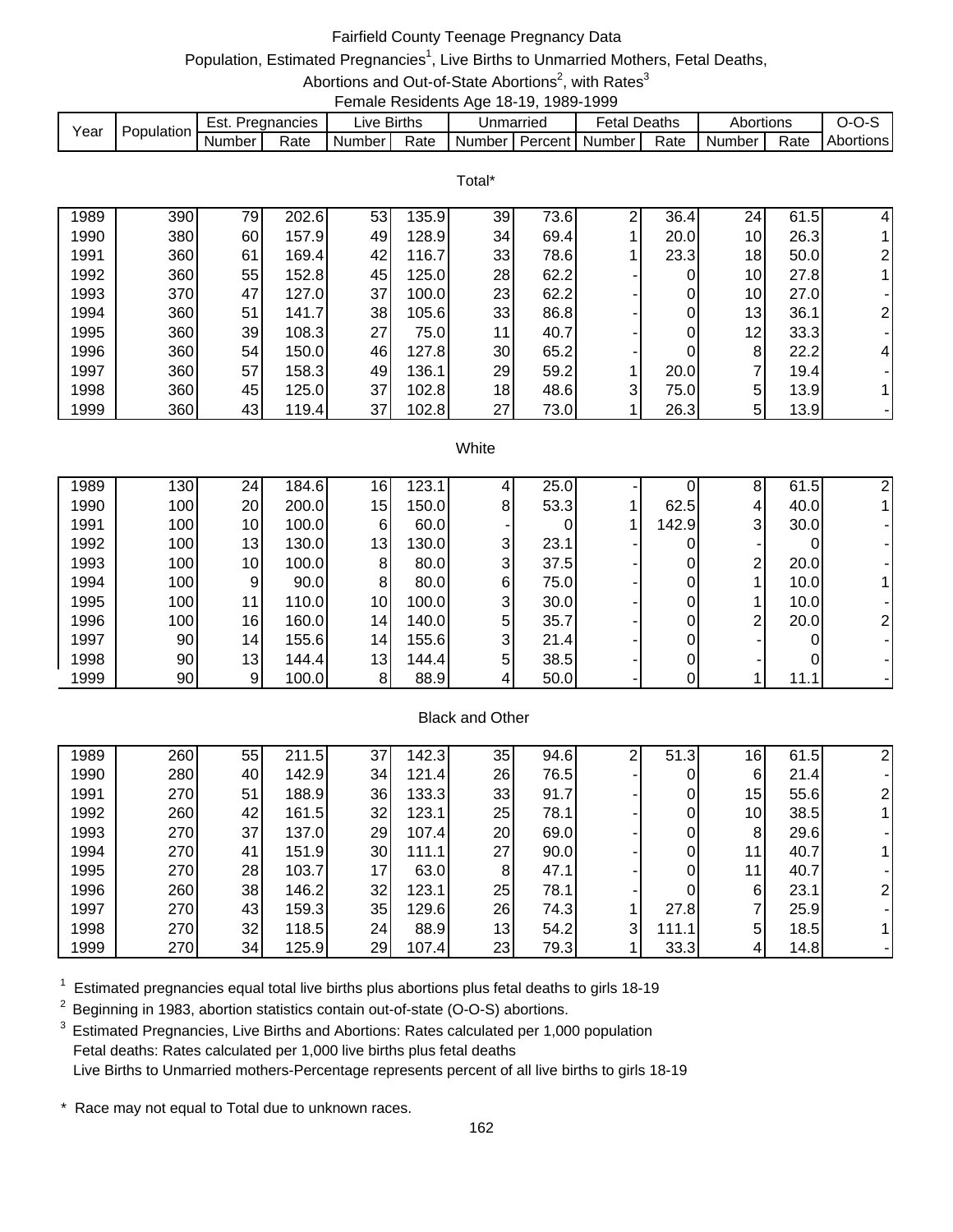# Florence County Teenage Pregnancy Data

# Population, Estimated Pregnancies<sup>1</sup>, Live Births to Unmarried Mothers, Fetal Deaths,

Abortions and Out-of-State Abortions<sup>2</sup>, with Rates<sup>3</sup> Female Residents Age 18-19, 1989-1999

| Year | Population | Est. I | . Pregnancies | ∟ive Births   |      | Unmarried             | <b>Fetal Deaths</b> |      | Abortions |      | $O-O-5$   |
|------|------------|--------|---------------|---------------|------|-----------------------|---------------------|------|-----------|------|-----------|
|      |            | Number | Rate          | <b>Number</b> | Rate | Number Percent Number |                     | Rate | Number I  | Rate | Abortions |

Total\*

| 1989 | ,900  | 266 | 140.0 | 226  | 118.9 | $13\overline{4}$ | 59.3 |                | 8.8  | 38 | 20.0 | 8                       |
|------|-------|-----|-------|------|-------|------------------|------|----------------|------|----|------|-------------------------|
| 1990 | 1,910 | 273 | 142.9 | 232  | 121.5 | 152              | 65.5 |                | 4.3  | 40 | 20.9 | 10 <sup>1</sup>         |
| 1991 | 1,840 | 261 | 141.8 | 222  | 120.7 | 156              | 70.3 | 2              | 8.9  | 37 | 20.1 | 31                      |
| 1992 | 1,860 | 225 | 121.0 | 207  | 111.3 | 141              | 68.1 | 3              | 14.3 | 15 | 8.1  | $\overline{\mathbf{3}}$ |
| 1993 | 1,850 | 210 | 113.5 | 185  | 100.0 | 118              | 63.8 | 3              | 16.0 | 22 | 11.9 | $\overline{\mathbf{3}}$ |
| 1994 | 1,900 | 212 | 111.6 | 185  | 97.4  | 130              | 70.3 | $\overline{2}$ | 10.7 | 25 | 13.2 | 5                       |
| 1995 | 1,920 | 229 | 119.3 | 1921 | 100.0 | 129              | 67.2 | 3              | 15.4 | 34 | 17.7 | 4                       |
| 1996 | 1,930 | 213 | 110.4 | 187) | 96.9  | 113              | 60.4 |                | 5.3  | 25 | 13.0 | 61                      |
| 1997 | 1,930 | 202 | 104.7 | 177  | 91.7  | 118              | 66.7 |                | 0    | 25 | 13.0 | 8                       |
| 1998 | 1,950 | 197 | 101.0 | 180  | 92.3  | 124              | 68.9 |                | 5.5  | 16 | 8.2  | 61                      |
| 1999 | ,930  | 196 | 101.6 | 175  | 90.7  | 115              | 65.7 |                | 5.7  | 20 | 10.4 | 11 <sub>1</sub>         |

#### White

| 1989 | 1,060 | 1061 | 100.0 | 84 | 79.2 | 30 | 35.7 |      | 22 | 20.8 | 6 |
|------|-------|------|-------|----|------|----|------|------|----|------|---|
| 1990 | 1,010 | 104  | 103.0 | 78 | 77.2 | 24 | 30.8 | 0    | 26 | 25.7 | 5 |
| 1991 | 960   | 97   | 101.0 | 72 | 75.0 | 21 | 29.2 | 13.7 | 24 | 25.0 |   |
| 1992 | 970   | 68   | 70.1  | 59 | 60.8 | 17 | 28.8 | 16.7 | 8  | 8.2  |   |
| 1993 | 970   | 96   | 99.0  | 80 | 82.5 | 25 | 31.3 | 0    | 16 | 16.5 |   |
| 1994 | 990   | 85   | 85.9  | 68 | 68.7 | 29 | 42.6 | 14.5 | 16 | 16.2 |   |
| 1995 | 1,010 | 82   | 81.2  | 62 | 61.4 | 22 | 35.5 | 0    | 20 | 19.8 |   |
| 1996 | 1,010 | 86   | 85.1  | 71 | 70.3 | 21 | 29.6 | 0    | 15 | 14.9 |   |
| 1997 | 980   | 89   | 90.8  | 73 | 74.5 | 31 | 42.5 | 0    | 16 | 16.3 | 5 |
| 1998 | 980   | 76   | 77.6  | 69 | 70.4 | 33 | 47.8 | 0    |    | 7.1  |   |
| 1999 | 980   | 74   | 75.5  | 63 | 64.3 | 25 | 39.7 |      |    | 11.2 | 5 |

### Black and Other

| 1989 | 840 | 160 | 190.5 | 142 | 169.0 | 104 | 73.2 |   | 13.9  | 16              | 19.0 |   |
|------|-----|-----|-------|-----|-------|-----|------|---|-------|-----------------|------|---|
| 1990 | 890 | 169 | 189.9 | 154 | 173.0 | 128 | 83.1 |   | 6.5   | 14 <sub>l</sub> | 15.7 | 5 |
| 1991 | 870 | 163 | 187.4 | 149 | 171.3 | 135 | 90.6 |   | 6.7   | 13 <sub>l</sub> | 14.9 |   |
| 1992 | 890 | 157 | 176.4 | 148 | 166.3 | 124 | 83.8 | ⌒ | 13.3  | ⇁               | 7.9  |   |
| 1993 | 880 | 114 | 129.5 | 105 | 119.3 | 93  | 88.6 | 3 | 27.8I | 6               | 6.8  |   |
| 1994 | 910 | 127 | 139.6 | 117 | 128.6 | 101 | 86.3 |   | 8.5   | 9               | 9.9  |   |
| 1995 | 920 | 147 | 159.8 | 130 | 141.3 | 107 | 82.3 | 3 | 22.6  | 14              | 15.2 |   |
| 1996 | 920 | 127 | 138.0 | 116 | 126.1 | 92  | 79.3 |   | 8.5   | 10 <sup>1</sup> | 10.9 |   |
| 1997 | 950 | 113 | 118.9 | 104 | 109.5 | 87  | 83.7 |   | 0     | 9               | 9.5  |   |
| 1998 | 970 | 121 | 124.7 | 111 | 114.4 | 91  | 82.0 |   | 8.9   | 9               | 9.3  |   |
| 1999 | 950 | 122 | 128.4 | 112 | 117.9 | 90  | 80.4 |   | 8.8   | 9 <sub>l</sub>  | 9.5  | 6 |

 $1$  Estimated pregnancies equal total live births plus abortions plus fetal deaths to girls 18-19

 $2$  Beginning in 1983, abortion statistics contain out-of-state (O-O-S) abortions.

<sup>3</sup> Estimated Pregnancies, Live Births and Abortions: Rates calculated per 1,000 population Fetal deaths: Rates calculated per 1,000 live births plus fetal deaths Live Births to Unmarried mothers-Percentage represents percent of all live births to girls 18-19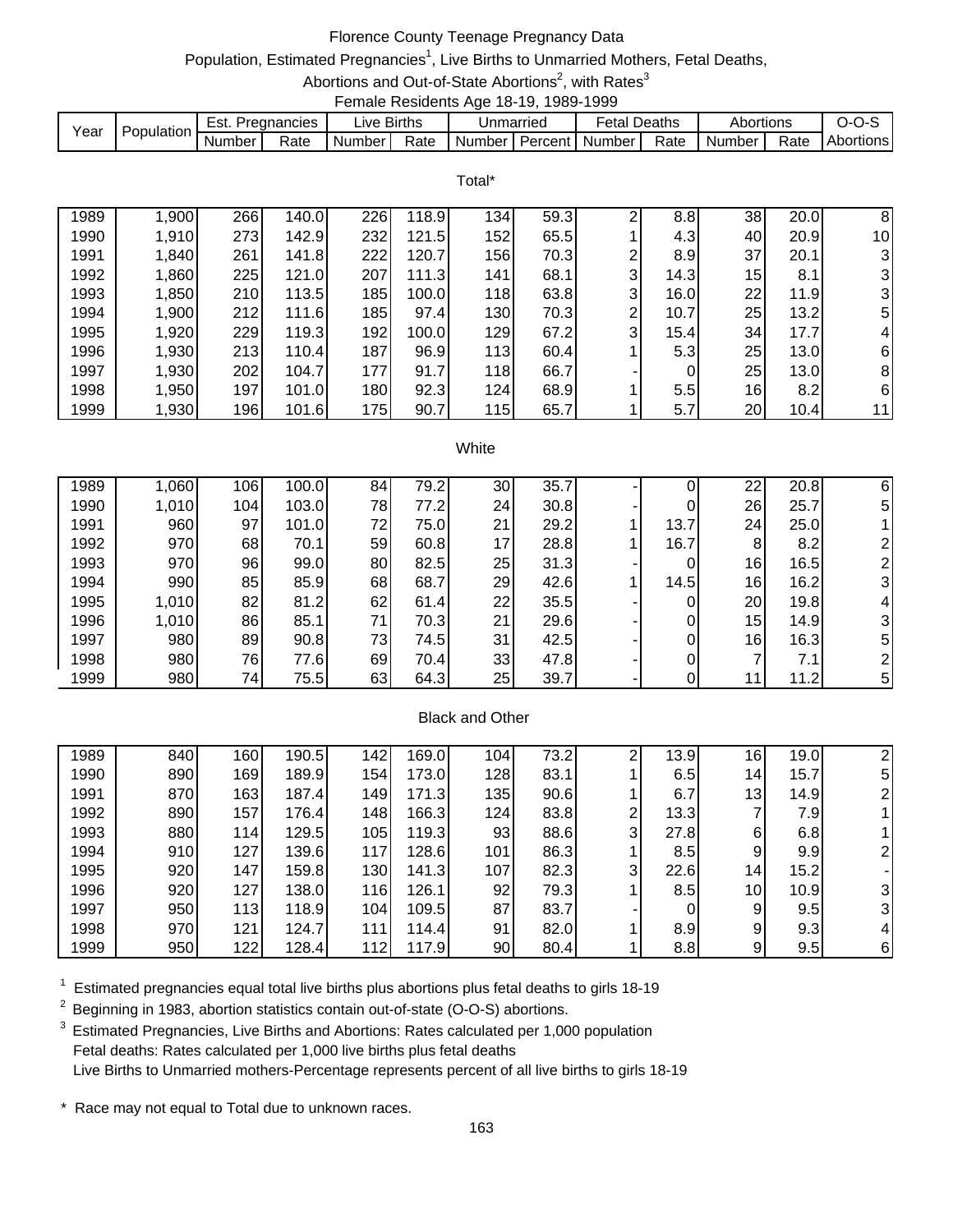## Georgetown County Teenage Pregnancy Data

# Population, Estimated Pregnancies<sup>1</sup>, Live Births to Unmarried Mothers, Fetal Deaths,

Abortions and Out-of-State Abortions<sup>2</sup>, with Rates<sup>3</sup> Female Residents Age 18-19, 1989-1999

| Year | Population |        | Est. Pregnancies | ∟ive Births |      | Unmarried                 | <b>Fetal Deaths</b> |      | Abortions |      | $0 - 0 - 5$      |
|------|------------|--------|------------------|-------------|------|---------------------------|---------------------|------|-----------|------|------------------|
|      |            | Number | Rate             | Number I    | Rate | Number   Percent   Number |                     | Rate | Number I  | Rate | <b>Abortions</b> |

|      |     |     |       |    |       | Total* |      |                |      |    |      |                         |
|------|-----|-----|-------|----|-------|--------|------|----------------|------|----|------|-------------------------|
| 1989 | 840 | 117 | 139.3 | 92 | 109.5 | 49     | 53.3 | 4              | 41.7 | 21 | 25.0 |                         |
| 1990 | 720 | 103 | 143.1 | 80 | 111.1 | 54     | 67.5 | 3              | 36.1 | 20 | 27.8 | 61                      |
| 1991 | 700 | 110 | 157.1 | 87 | 124.3 | 52     | 59.8 |                | 11.4 | 22 | 31.4 |                         |
| 1992 | 720 | 109 | 151.4 | 89 | 123.6 | 57     | 64.0 |                | 0    | 20 | 27.8 | 4                       |
| 1993 | 720 | 99  | 137.5 | 76 | 105.6 | 44     | 57.9 | 3              | 38.0 | 20 | 27.8 | 4                       |
| 1994 | 730 | 111 | 152.1 | 88 | 120.5 | 51     | 58.0 |                | 11.2 | 22 | 30.1 | $\overline{\mathbf{3}}$ |
| 1995 | 750 | 102 | 136.0 | 80 | 106.7 | 48     | 60.0 | 3              | 36.1 | 19 | 25.3 | $\overline{2}$          |
| 1996 | 760 | 95  | 125.0 | 73 | 96.1  | 36     | 49.3 | $\overline{2}$ | 26.7 | 20 | 26.3 | $\overline{3}$          |
| 1997 | 760 | 106 | 139.5 | 89 | 117.1 | 55     | 61.8 |                | 11.1 | 16 | 21.1 |                         |
| 1998 | 760 | 114 | 150.0 | 92 | 121.1 | 61     | 66.3 | 2              | 21.3 | 20 | 26.3 | 3                       |
| 1999 | 760 | 89  | 117.1 | 74 | 97.4  | 38     | 51.4 |                |      | 15 | 19.7 | $6 \mid$                |

#### **White**

| 1989 | 390 | 46 | 117.9 | 31 | 79.5  | 6              | 19.4 | 31.3 | 14 <sub>1</sub> | 35.9 |  |
|------|-----|----|-------|----|-------|----------------|------|------|-----------------|------|--|
| 1990 | 320 | 33 | 103.1 | 27 | 84.4  | 9              | 33.3 | 0    | 61              | 18.8 |  |
| 1991 | 310 | 43 | 138.7 | 32 | 103.2 | 6              | 18.8 | 0    | 11 <sub>1</sub> | 35.5 |  |
| 1992 | 320 | 41 | 128.1 | 29 | 90.6  | 4              | 13.8 | 0    | 12              | 37.5 |  |
| 1993 | 320 | 35 | 109.4 | 28 | 87.5  | 7              | 25.0 | 0    | ⇁               | 21.9 |  |
| 1994 | 320 | 35 | 109.4 | 26 | 81.3  | 5              | 19.2 | 0    | 9               | 28.1 |  |
| 1995 | 330 | 40 | 121.2 | 33 | 100.0 | 8              | 24.2 | 29.4 | 6               | 18.2 |  |
| 1996 | 330 | 41 | 124.2 | 30 | 90.9  | 6              | 20.0 | 0    | 11 <sub>1</sub> | 33.3 |  |
| 1997 | 320 | 38 | 118.8 | 32 | 100.0 | 11             | 34.4 | 30.3 | 5               | 15.6 |  |
| 1998 | 320 | 40 | 125.0 | 32 | 100.0 | 12             | 37.5 | 0    | 8               | 25.0 |  |
| 1999 | 330 | 41 | 124.2 | 34 | 103.0 | 9 <sub>l</sub> | 26.5 | 0    |                 | 21.2 |  |

### Black and Other

| 1989 | 450 |    | 157.8 | 61 | 135.6 | 43  | 70.5 | ົ            | 46.9 |                 | 15.6 |                |
|------|-----|----|-------|----|-------|-----|------|--------------|------|-----------------|------|----------------|
| 1990 | 400 | 70 | 175.0 | 53 | 132.5 | 45  | 84.9 | 3            | 53.6 | 14 <sub>1</sub> | 35.0 | 5 <sub>l</sub> |
| 1991 | 390 | 67 | 171.8 | 55 | 141.0 | 46  | 83.6 |              | 17.9 | 11              | 28.2 |                |
| 1992 | 400 | 68 | 170.0 | 60 | 150.0 | 53  | 88.3 |              | 0    | 8               | 20.0 |                |
| 1993 | 400 | 64 | 160.0 | 48 | 120.0 | 37  | 77.1 | $\mathbf{3}$ | 58.8 | 13              | 32.5 | 4              |
| 1994 | 410 | 76 | 185.4 | 62 | 151.2 | 46  | 74.2 |              | 15.9 | 13              | 31.7 |                |
| 1995 | 420 | 62 | 147.6 | 47 | 111.9 | 40  | 85.1 | 2            | 40.8 | 13              | 31.0 |                |
| 1996 | 420 | 54 | 128.6 | 43 | 102.4 | 30  | 69.8 | 2            | 44.4 | 9               | 21.4 |                |
| 1997 | 440 | 67 | 152.3 | 57 | 129.5 | 441 | 77.2 |              | 0    | 10 <sup>1</sup> | 22.7 |                |
| 1998 | 440 | 74 | 168.2 | 60 | 136.4 | 49  | 81.7 | ົ            | 32.3 | 12              | 27.3 |                |
| 1999 | 440 | 48 | 109.1 | 40 | 90.9  | 29  | 72.5 |              | 0    | 8               | 18.2 | 3 <sup>l</sup> |

 $1$  Estimated pregnancies equal total live births plus abortions plus fetal deaths to girls 18-19

 $2$  Beginning in 1983, abortion statistics contain out-of-state (O-O-S) abortions.

<sup>3</sup> Estimated Pregnancies, Live Births and Abortions: Rates calculated per 1,000 population Fetal deaths: Rates calculated per 1,000 live births plus fetal deaths Live Births to Unmarried mothers-Percentage represents percent of all live births to girls 18-19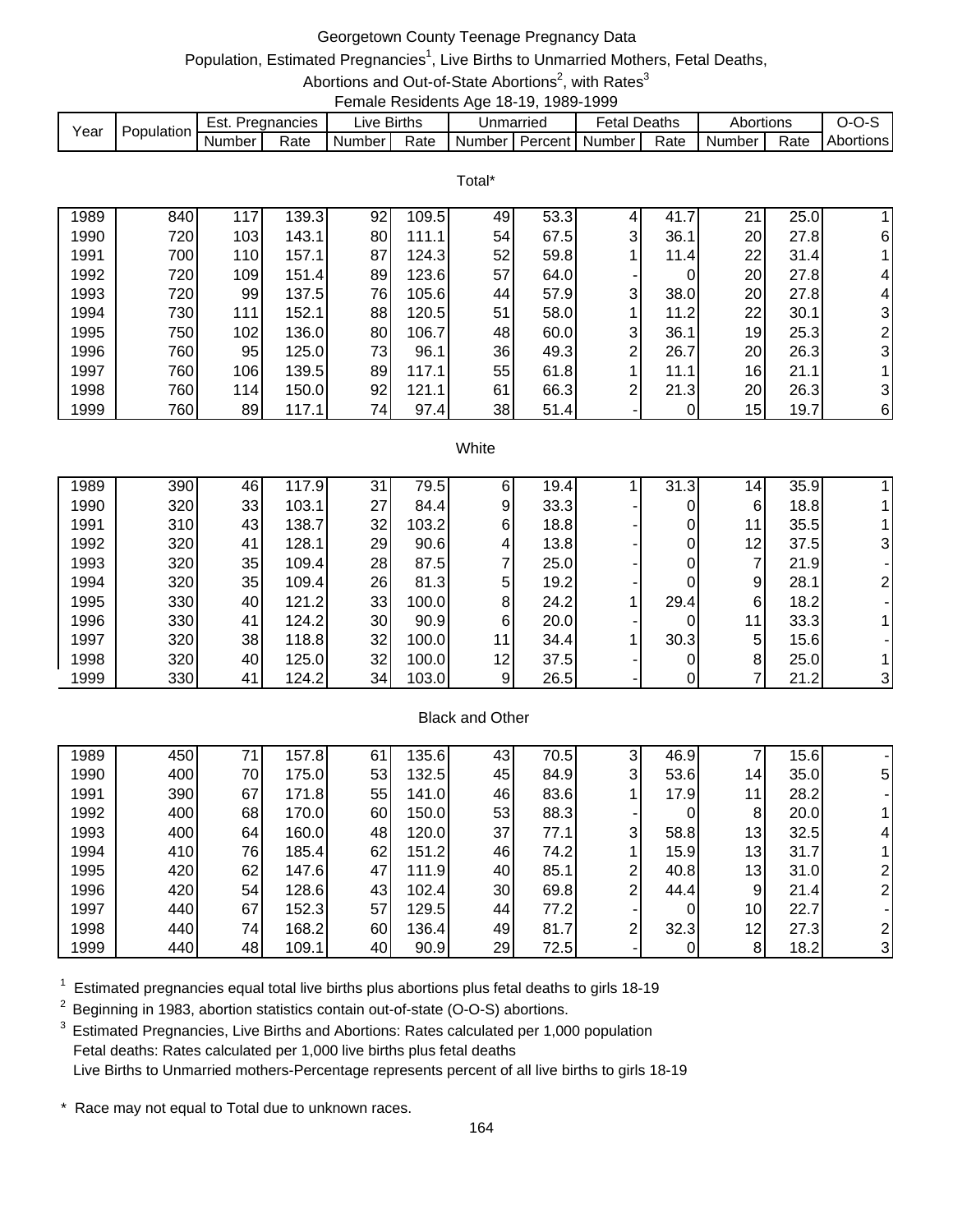## Greenville County Teenage Pregnancy Data

# Population, Estimated Pregnancies<sup>1</sup>, Live Births to Unmarried Mothers, Fetal Deaths,

Abortions and Out-of-State Abortions<sup>2</sup>, with Rates<sup>3</sup> Female Residents Age 18-19, 1989-1999

|      |            |        |             |        | ----------------------- |           |               |                     |        |           |      |           |
|------|------------|--------|-------------|--------|-------------------------|-----------|---------------|---------------------|--------|-----------|------|-----------|
| Year | Population | Est.   | Pregnancies | _ive   | <b>Births</b>           | Jnmarried |               | <sup>⊂</sup> etal . | Deaths | Abortions |      |           |
|      |            | Number | Rate        | Number | Rate                    | Number    | ∴ Percent I ™ | Number              | Rate   | Number    | Rate | Abortions |

Total\*

| 1989 | 4,440 | 688  | 155.0 | 474 | 106.8 | 249 | 52.5 | 3              | 6.3  | 211 | 47.5 | 15 |
|------|-------|------|-------|-----|-------|-----|------|----------------|------|-----|------|----|
| 1990 | 4,720 | 677  | 143.4 | 490 | 103.8 | 277 | 56.5 | 5              | 10.1 | 182 | 38.6 | 20 |
| 1991 | 4,470 | 587  | 131.3 | 439 | 98.2  | 234 | 53.3 | 3              | 6.8  | 145 | 32.4 | 8  |
| 1992 | 4,520 | 510  | 112.8 | 404 | 89.4  | 201 | 49.8 | 9              | 21.8 | 97  | 21.5 | 9  |
| 1993 | 4,570 | 5431 | 118.8 | 402 | 88.0  | 208 | 51.7 |                | 2.5  | 140 | 30.6 | 13 |
| 1994 | 4,630 | 480  | 103.7 | 354 | 76.5  | 181 | 51.1 | 5              | 13.9 | 121 | 26.1 | 13 |
| 1995 | 4,690 | 521  | 111.1 | 394 | 84.0  | 181 | 45.9 |                | 2.5  | 126 | 26.9 | 12 |
| 1996 | 4,760 | 515  | 108.2 | 399 | 83.8  | 197 | 49.4 | $\overline{2}$ | 5.0  | 114 | 23.9 | 9  |
| 1997 | 4,700 | 481  | 102.3 | 341 | 72.6  | 144 | 42.2 | 5              | 14.5 | 135 | 28.7 | 13 |
| 1998 | 4,840 | 521  | 107.6 | 413 | 85.3  | 176 | 42.6 | 4              | 9.6  | 104 | 21.5 | 9  |
| 1999 | 4,860 | 557  | 114.6 | 437 | 89.9  | 165 | 37.8 | 6              | 13.5 | 114 | 23.5 | 14 |

#### White

| 1989 | 3,490 | 423 | 121.2 | 267 | 76.5 | 84  | 31.5 |                | 0    | 156 | 44.7 | 13 |
|------|-------|-----|-------|-----|------|-----|------|----------------|------|-----|------|----|
| 1990 | 3,650 | 432 | 118.4 | 297 | 81.4 | 112 | 37.7 |                | 3.4  | 134 | 36.7 | 13 |
| 1991 | 3,420 | 345 | 100.9 | 254 | 74.3 | 67  | 26.4 |                | 3.9  | 90  | 26.3 |    |
| 1992 | 3,470 | 326 | 93.9  | 257 | 74.1 | 74  | 28.8 | 2              | 7.7  | 67  | 19.3 | 5  |
| 1993 | 3,500 | 353 | 100.9 | 258 | 73.7 | 84  | 32.6 |                | 3.9  | 94  | 26.9 | 11 |
| 1994 | 3,550 | 290 | 81.7  | 202 | 56.9 | 67  | 33.2 | 3              | 14.6 | 85  | 23.9 | 10 |
| 1995 | 3,600 | 332 | 92.2  | 245 | 68.1 | 73  | 29.8 |                | 4.1  | 86  | 23.9 |    |
| 1996 | 3,650 | 333 | 91.2  | 251 | 68.8 | 80  | 31.9 |                | 4.0  | 81  | 22.2 |    |
| 1997 | 3,540 | 311 | 87.9  | 222 | 62.7 | 64  | 28.8 | $\overline{2}$ | 8.9  | 87  | 24.6 |    |
| 1998 | 3,650 | 353 | 96.7  | 277 | 75.9 | 85  | 30.7 |                | 3.6  | 75  | 20.5 | 9  |
| 1999 | 3,680 | 357 | 97.0  | 279 | 75.8 | 79  | 28.3 | 3              | 10.6 | 75  | 20.4 | 8  |

### Black and Other

| 1989 | 950   | 265 | 278.9 | 207              | 217.9 | 165        | 79.7 | 3              | 14.3 | 55 | 57.9 |          |
|------|-------|-----|-------|------------------|-------|------------|------|----------------|------|----|------|----------|
| 1990 | 1,080 | 243 | 225.0 | 193 <sub>1</sub> | 178.7 | 165        | 85.5 | 4              | 20.3 | 46 | 42.6 | 61       |
| 1991 | 1,040 | 242 | 232.7 | 185              | 177.9 | 167        | 90.3 | 2              | 10.7 | 55 | 52.9 |          |
| 1992 | 1,060 | 184 | 173.6 | 147              | 138.7 | 127        | 86.4 |                | 45.5 | 30 | 28.3 | 4        |
| 1993 | 1,070 | 190 | 177.6 | 144              | 134.6 | 124        | 86.1 |                | 0    | 46 | 43.0 | 2        |
| 1994 | 1,080 | 190 | 175.9 | 152              | 140.7 | <b>114</b> | 75.0 | 2              | 13.0 | 36 | 33.3 | 31       |
| 1995 | 1,100 | 189 | 171.8 | 149              | 135.5 | 108        | 72.5 |                | 0    | 40 | 36.4 | 51       |
| 1996 | 1,110 | 181 | 163.1 | 148              | 133.3 | 117        | 79.1 |                | 6.7  | 32 | 28.8 |          |
| 1997 | 1,160 | 170 | 146.6 | 119              | 102.6 | 80         | 67.2 | 3              | 24.6 | 48 | 41.4 | -61      |
| 1998 | 1,200 | 168 | 140.0 | 136              | 113.3 | 91         | 66.9 | $\overline{3}$ | 21.6 | 29 | 24.2 |          |
| 1999 | 1,190 | 200 | 168.1 | 1581             | 132.8 | 86         | 54.4 | 3              | 18.6 | 39 | 32.8 | $6 \mid$ |

 $1$  Estimated pregnancies equal total live births plus abortions plus fetal deaths to girls 18-19

 $2$  Beginning in 1983, abortion statistics contain out-of-state (O-O-S) abortions.

<sup>3</sup> Estimated Pregnancies, Live Births and Abortions: Rates calculated per 1,000 population Fetal deaths: Rates calculated per 1,000 live births plus fetal deaths Live Births to Unmarried mothers-Percentage represents percent of all live births to girls 18-19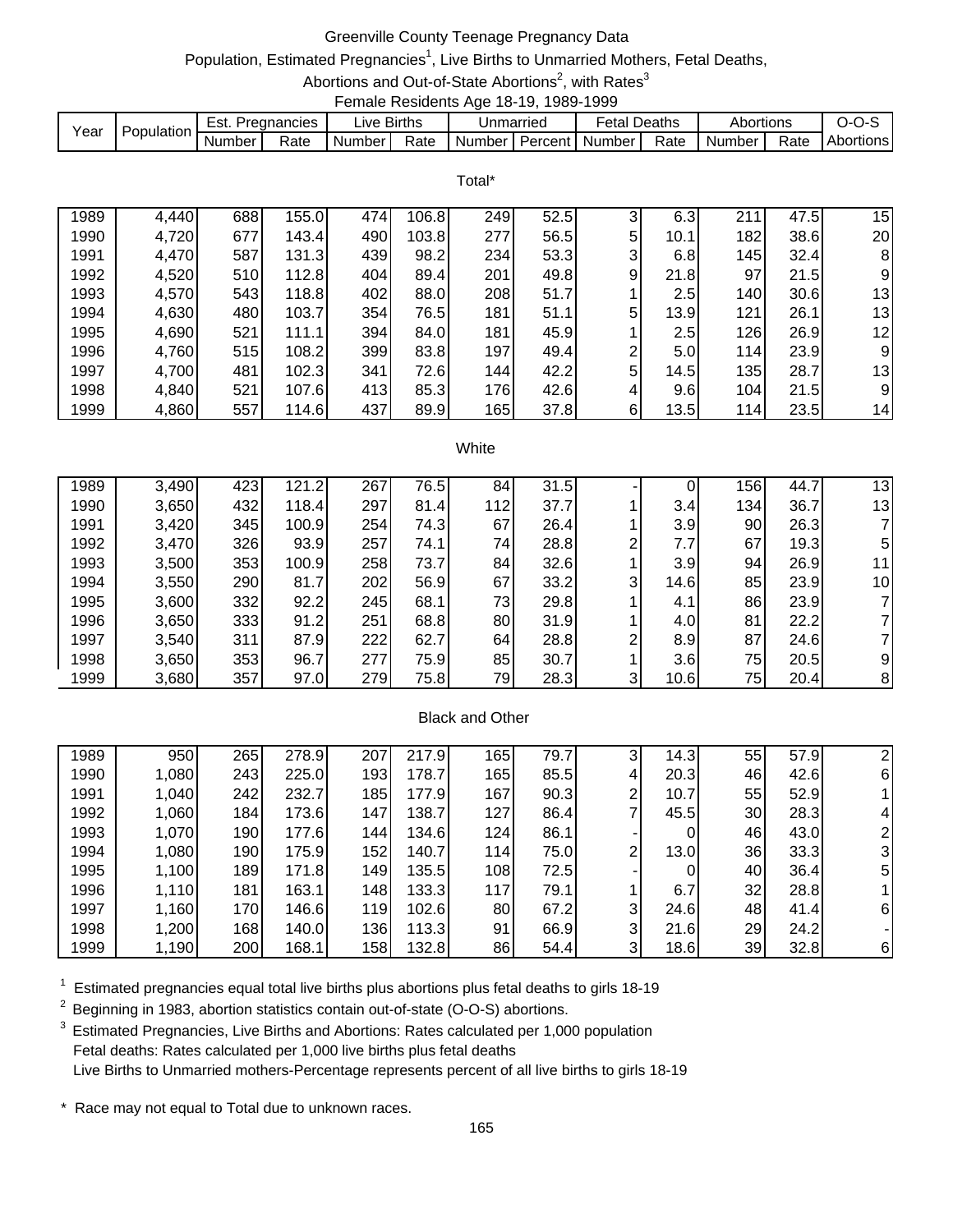## Greenwood County Teenage Pregnancy Data

# Population, Estimated Pregnancies<sup>1</sup>, Live Births to Unmarried Mothers, Fetal Deaths,

Abortions and Out-of-State Abortions<sup>2</sup>, with Rates<sup>3</sup> Female Residents Age 18-19, 1989-1999

| Year | Population | Est.   | Pregnancies | ive Births. |      | Jnmarried |           | ∹etal  | Deaths | Abortions |      |           |
|------|------------|--------|-------------|-------------|------|-----------|-----------|--------|--------|-----------|------|-----------|
|      |            | Number | Rate        | Number      | Rate | Number    | Percent I | Number | Rate   | Number    | Rate | Abortions |

Total\*

| 1989 | 870 | 157 | 180.5 | 115  | 132.2 | 78 | 67.8 |                |      | 42 | 48.3 | 4              |
|------|-----|-----|-------|------|-------|----|------|----------------|------|----|------|----------------|
| 1990 | 980 | 159 | 162.2 | 103  | 105.1 | 64 | 62.1 | 2              | 19.0 | 54 | 55.1 | 31             |
| 1991 | 930 | 138 | 148.4 | 110I | 118.3 | 79 | 71.8 |                | 9.0  | 27 | 29.0 | 21             |
| 1992 | 940 | 147 | 156.4 | 110I | 117.0 | 75 | 68.2 | 2 <sub>1</sub> | 17.9 | 35 | 37.2 | $\overline{4}$ |
| 1993 | 940 | 132 | 140.4 | 98   | 104.3 | 70 | 71.4 |                | 10.1 | 33 | 35.1 |                |
| 1994 | 950 | 128 | 134.7 | 96   | 101.1 | 76 | 79.2 |                | 10.3 | 31 | 32.6 | 31             |
| 1995 | 960 | 138 | 143.8 | 102  | 106.3 | 63 | 61.8 |                | 9.7  | 35 | 36.5 | 2 <sub>1</sub> |
| 1996 | 970 | 127 | 130.9 | 104  | 107.2 | 72 | 69.2 |                | 0    | 23 | 23.7 | 2 <sub>1</sub> |
| 1997 | 980 | 126 | 128.6 | 92   | 93.9  | 72 | 78.3 | $\mathbf{2}$   | 21.3 | 32 | 32.7 | 31             |
| 1998 | 980 | 134 | 136.7 | 101  | 103.1 | 71 | 70.3 |                |      | 33 | 33.7 |                |
| 1999 | 970 | 136 | 140.2 | 116  | 119.6 | 78 | 67.2 |                | 0    | 20 | 20.6 | $\overline{3}$ |

#### White

| 1989 | 540 | 63  | 116.7 | 38 | 70.4  | 10 <sub>1</sub> | 26.3 |   |      | 25 | 46.3 |  |
|------|-----|-----|-------|----|-------|-----------------|------|---|------|----|------|--|
| 1990 | 630 | 76  | 120.6 | 45 | 71.4  | 17              | 37.8 | 2 | 42.6 | 29 | 46.0 |  |
| 1991 | 590 | 58  | 98.3  | 41 | 69.5  | 14              | 34.1 |   | 0    | 17 | 28.8 |  |
| 1992 | 590 | 66  | 111.9 | 47 | 79.7  | 16              | 34.0 |   | 20.8 | 18 | 30.5 |  |
| 1993 | 590 | 70  | 118.6 | 49 | 83.1  | 26              | 53.1 |   | 20.0 | 20 | 33.9 |  |
| 1994 | 600 | 59  | 98.3  | 46 | 76.7  | 27              | 58.7 |   | 0    | 13 | 21.7 |  |
| 1995 | 610 | 69  | 113.1 | 53 | 86.9  | 21              | 39.6 |   | 0    | 16 | 26.2 |  |
| 1996 | 610 | 57  | 93.4  | 44 | 72.1  | 16              | 36.4 |   | 0    | 13 | 21.3 |  |
| 1997 | 600 | 54  | 90.0  | 43 | 71.7  | 25              | 58.1 |   | 0    | 11 | 18.3 |  |
| 1998 | 610 | 67  | 109.8 | 54 | 88.5  | 26              | 48.1 |   | 0    | 13 | 21.3 |  |
| 1999 | 600 | 78I | 130.0 | 65 | 108.3 | 32              | 49.2 |   |      | 13 | 21.7 |  |

### Black and Other

| 1989 | 340 | 94 | 276.5 | 77 | 226.5 | 68  | 88.3 |   |      | 17.             | 50.0 |  |
|------|-----|----|-------|----|-------|-----|------|---|------|-----------------|------|--|
| 1990 | 350 | 83 | 237.1 | 58 | 165.7 | 47  | 81.0 |   | 0    | 25              | 71.4 |  |
| 1991 | 340 | 80 | 235.3 | 69 | 202.9 | 65  | 94.2 |   | 14.3 | 10 <sup>1</sup> | 29.4 |  |
| 1992 | 340 | 81 | 238.2 | 63 | 185.3 | 59  | 93.7 |   | 15.6 | 17 <sub>l</sub> | 50.0 |  |
| 1993 | 340 | 62 | 182.4 | 49 | 144.1 | 441 | 89.8 |   | 0    | 13              | 38.2 |  |
| 1994 | 350 | 69 | 197.1 | 50 | 142.9 | 49  | 98.0 |   | 19.6 | 18              | 51.4 |  |
| 1995 | 350 | 69 | 197.1 | 49 | 140.0 | 42  | 85.7 |   | 20.0 | 19              | 54.3 |  |
| 1996 | 360 | 70 | 194.4 | 60 | 166.7 | 56  | 93.3 |   | 0    | 10              | 27.8 |  |
| 1997 | 370 | 72 | 194.6 | 49 | 132.4 | 47  | 95.9 | 2 | 39.2 | 21              | 56.8 |  |
| 1998 | 370 | 67 | 181.1 | 47 | 127.0 | 45  | 95.7 |   | 0    | 20              | 54.1 |  |
| 1999 | 370 | 58 | 156.8 | 51 | 137.8 | 46  | 90.2 |   | 0    |                 | 18.9 |  |

 $1$  Estimated pregnancies equal total live births plus abortions plus fetal deaths to girls 18-19

 $2$  Beginning in 1983, abortion statistics contain out-of-state (O-O-S) abortions.

<sup>3</sup> Estimated Pregnancies, Live Births and Abortions: Rates calculated per 1,000 population Fetal deaths: Rates calculated per 1,000 live births plus fetal deaths Live Births to Unmarried mothers-Percentage represents percent of all live births to girls 18-19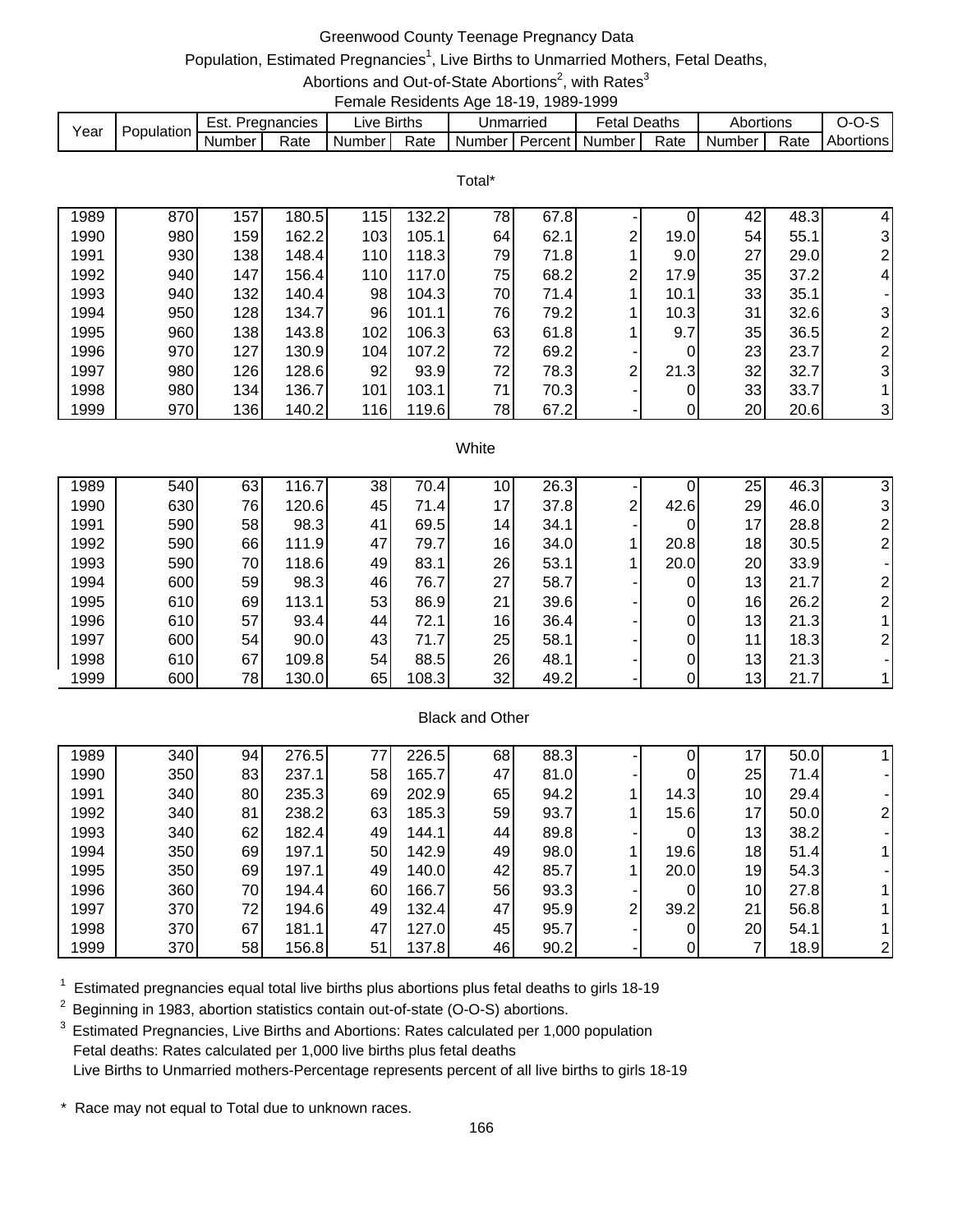## Hampton County Teenage Pregnancy Data

# Population, Estimated Pregnancies<sup>1</sup>, Live Births to Unmarried Mothers, Fetal Deaths,

Abortions and Out-of-State Abortions<sup>2</sup>, with Rates<sup>3</sup> Female Residents Age 18-19, 1989-1999

|      |            |        |               |             |      |                             | . |              |      |                     |      |           |
|------|------------|--------|---------------|-------------|------|-----------------------------|---|--------------|------|---------------------|------|-----------|
| Year | Population | Est.   | . Pregnancies | ∟ive Births |      | Unmarried                   |   | Fetal Deaths |      | Abortions           |      | $O-O-S$   |
|      |            | Number | Rate          | Number I    | Rate | I Number I Percent I Number |   |              | Rate | Number <sub>1</sub> | Rate | Abortions |

Total\*

| 1989 | 300 | 57 | 190.0 | 51 | 170.0 | 36 | 70.6 | ⌒ | 37.7 |                 | 13.3 |                |
|------|-----|----|-------|----|-------|----|------|---|------|-----------------|------|----------------|
| 1990 | 310 | 51 | 164.5 | 40 | 129.0 | 19 | 47.5 |   | 0    | 11              | 35.5 | 21             |
| 1991 | 300 | 53 | 176.7 | 45 | 150.0 | 36 | 80.0 |   | 0    | 8               | 26.7 |                |
| 1992 | 300 | 55 | 183.3 | 41 | 136.7 | 32 | 78.0 |   | 0    | 14 <sub>1</sub> | 46.7 |                |
| 1993 | 300 | 55 | 183.3 | 46 | 153.3 | 35 | 76.1 |   | 0    | 9               | 30.0 | 31             |
| 1994 | 310 | 43 | 138.7 | 36 | 116.1 | 24 | 66.7 | 3 | 76.9 | 4               | 12.9 |                |
| 1995 | 310 | 46 | 148.4 | 40 | 129.0 | 32 | 80.0 |   |      | 6               | 19.4 |                |
| 1996 | 310 | 45 | 145.2 | 39 | 125.8 | 24 | 61.5 |   | 0    | 6               | 19.4 |                |
| 1997 | 310 | 47 | 151.6 | 40 | 129.0 | 29 | 72.5 |   | 24.4 | 6               | 19.4 | 31             |
| 1998 | 310 | 42 | 135.5 | 41 | 132.3 | 25 | 61.0 |   |      |                 | 3.2  |                |
| 1999 | 300 | 34 | 113.3 | 28 | 93.3  | 20 | 71.4 |   | 0    | 6               | 20.0 | $\overline{2}$ |

#### **White**

| 1989 | 110 | 16              | 145.5 | 14 <sub>1</sub> | 127.3 |                | 50.0 |   | C | 18.2 |  |
|------|-----|-----------------|-------|-----------------|-------|----------------|------|---|---|------|--|
| 1990 | 110 | 17 <sub>l</sub> | 154.5 | 16              | 145.5 | 3              | 18.8 |   |   | 9.1  |  |
| 1991 | 100 | 15              | 150.0 | 10              | 100.0 | 3              | 30.0 |   | 5 | 50.0 |  |
| 1992 | 100 | 11              | 110.0 |                 | 70.0  |                | 14.3 |   | 4 | 40.0 |  |
| 1993 | 100 | 13              | 130.0 |                 | 110.0 | 5 <sup>1</sup> | 45.5 |   | ⌒ | 20.0 |  |
| 1994 | 110 |                 | 63.6  | 6               | 54.5  |                | 16.7 |   |   | 9.1  |  |
| 1995 | 110 | 10 <sup>1</sup> | 90.9  | 8               | 72.7  | 3              | 37.5 |   | ົ | 18.2 |  |
| 1996 | 110 | 81              | 72.7  | 61              | 54.5  |                |      |   | ⌒ | 18.2 |  |
| 1997 | 100 | 9               | 90.0  | 8               | 80.0  | 4              | 50.0 | 0 |   | 10.0 |  |
| 1998 | 100 | 14              | 140.0 | 14 <sup>1</sup> | 140.0 | 4              | 28.6 |   |   |      |  |
| 1999 | 100 |                 | 70.0  | 6               | 60.0  | ⌒              | 33.3 |   |   | 10.0 |  |

### Black and Other

| 1989 | 190 | 41 | 215.8 | 37 | 194.7 | 29 <sub>1</sub> | 78.4 | ⌒            | 51.3 | ົ               | 10.5 |              |
|------|-----|----|-------|----|-------|-----------------|------|--------------|------|-----------------|------|--------------|
| 1990 | 200 | 34 | 170.0 | 24 | 120.0 | 16              | 66.7 |              | 0    | 10 <sub>l</sub> | 50.0 |              |
| 1991 | 200 | 38 | 190.0 | 35 | 175.0 | 33              | 94.3 |              | 0    | 3               | 15.0 |              |
| 1992 | 200 | 44 | 220.0 | 34 | 170.0 | 31              | 91.2 |              | 0    | 10 <sub>l</sub> | 50.0 |              |
| 1993 | 200 | 42 | 210.0 | 35 | 175.0 | 30              | 85.7 |              | 0    |                 | 35.0 |              |
| 1994 | 200 | 36 | 180.0 | 30 | 150.0 | 23              | 76.7 | $\mathbf{3}$ | 90.9 | 3               | 15.0 |              |
| 1995 | 200 | 36 | 180.0 | 32 | 160.0 | 29              | 90.6 |              | 0    | 4               | 20.0 |              |
| 1996 | 200 | 37 | 185.0 | 33 | 165.0 | 24 <sub>l</sub> | 72.7 |              | 0    | 4               | 20.0 |              |
| 1997 | 210 | 38 | 181.0 | 32 | 152.4 | 25              | 78.1 |              | 30.3 | 5               | 23.8 |              |
| 1998 | 210 | 28 | 133.3 | 27 | 128.6 | 21              | 77.8 |              | 0    |                 | 4.8  |              |
| 1999 | 200 | 27 | 135.0 | 22 | 110.0 | 18              | 81.8 |              | 0    | 5               | 25.0 | $\mathsf{2}$ |

 $1$  Estimated pregnancies equal total live births plus abortions plus fetal deaths to girls 18-19

 $2$  Beginning in 1983, abortion statistics contain out-of-state (O-O-S) abortions.

<sup>3</sup> Estimated Pregnancies, Live Births and Abortions: Rates calculated per 1,000 population Fetal deaths: Rates calculated per 1,000 live births plus fetal deaths Live Births to Unmarried mothers-Percentage represents percent of all live births to girls 18-19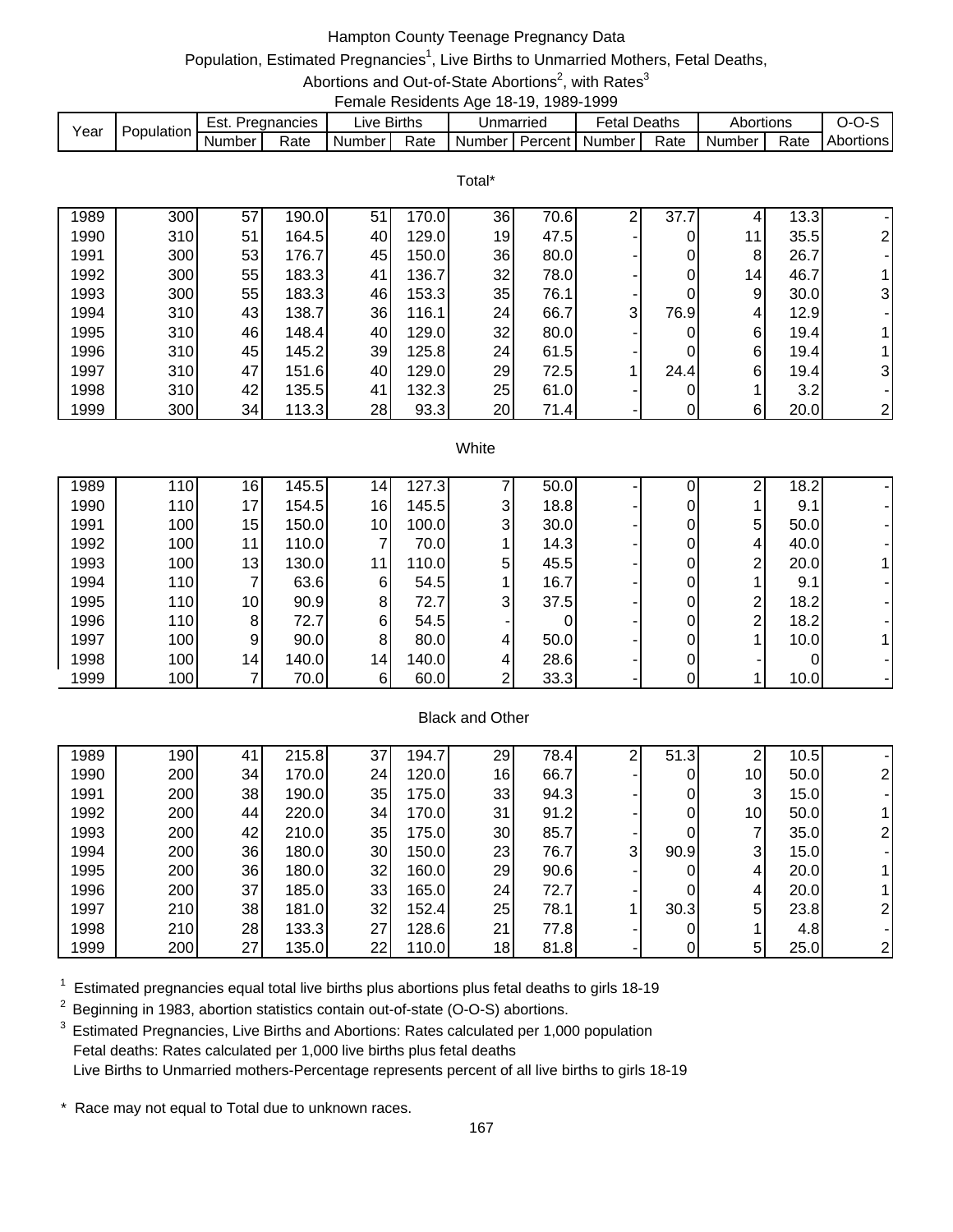# Horry County Teenage Pregnancy Data

# Population, Estimated Pregnancies<sup>1</sup>, Live Births to Unmarried Mothers, Fetal Deaths,

Abortions and Out-of-State Abortions<sup>2</sup>, with Rates<sup>3</sup> Female Residents Age 18-19, 1989-1999

| Year | Population | Est.   | Pregnancies | _ive F   | <b>Births</b> |          | Jnmarried | Fetal          | Deaths | Abortions |      | J-U-J     |
|------|------------|--------|-------------|----------|---------------|----------|-----------|----------------|--------|-----------|------|-----------|
|      |            | Number | Rate        | Number l | Rate          | Number I |           | Percent Number | Rate   | Number    | Rate | Abortions |

Total\*

| 1989 | 1,820 | 311 | 170.9 | 206 | 13.2  | 109 | 52.9 |                | 4.8  | 104 | 57.1 | 32              |
|------|-------|-----|-------|-----|-------|-----|------|----------------|------|-----|------|-----------------|
| 1990 | 1,950 | 346 | 177.4 | 235 | 120.5 | 127 | 54.0 | $\overline{3}$ | 12.6 | 108 | 55.4 | 26              |
| 1991 | 1,880 | 342 | 181.9 | 228 | 121.3 | 135 | 59.2 | 4              | 17.2 | 110 | 58.5 | 28              |
| 1992 | 1,930 | 279 | 144.6 | 197 | 102.1 | 111 | 56.3 |                |      | 82  | 42.5 | 25              |
| 1993 | 2,000 | 253 | 126.5 | 175 | 87.5  | 112 | 64.0 | 4              | 22.3 | 74  | 37.0 | 24              |
| 1994 | 1,940 | 246 | 126.8 | 171 | 88.1  | 114 | 66.7 | 3              | 17.2 | 72  | 37.1 | 21              |
| 1995 | 2,000 | 248 | 124.0 | 201 | 100.5 | 103 | 51.2 |                |      | 47  | 23.5 | 11              |
| 1996 | 2,070 | 267 | 129.0 | 197 | 95.2  | 117 | 59.4 |                | 5.1  | 69  | 33.3 | 22              |
| 1997 | 2,100 | 290 | 138.1 | 204 | 97.1  | 120 | 58.8 | ⌒              | 9.7  | 84  | 40.0 | 29              |
| 1998 | 2,140 | 252 | 117.8 | 212 | 99.1  | 107 | 50.5 |                | 4.7  | 39  | 18.2 | 10 <sup>1</sup> |
| 1999 | 2,170 | 274 | 126.3 | 197 | 90.8  | 89  | 45.2 | 3              | 15.0 | 74  | 34.1 | 40              |

#### **White**

| 1989 | 1,270 | 208        | 163.8 | 117 | 92.1  | 40                     | 34.2 |                | 0    | 91 | 71.7 | 29 |
|------|-------|------------|-------|-----|-------|------------------------|------|----------------|------|----|------|----|
| 1990 | 1,430 | 241        | 168.5 | 150 | 104.9 | 59                     | 39.3 | $\overline{2}$ | 13.2 | 89 | 62.2 | 17 |
| 1991 | 1,370 | 220        | 160.6 | 129 | 94.2  | 46                     | 35.7 | $\overline{3}$ | 22.7 | 88 | 64.2 | 22 |
| 1992 | 1,410 | 182        | 129.1 | 117 | 83.0  | 43                     | 36.8 |                | 0    | 65 | 46.1 | 19 |
| 1993 | 1,450 | 167        | 115.2 | 99  | 68.3  | 42                     | 42.4 |                | 0    | 68 | 46.9 | 22 |
| 1994 | 1,410 | <b>154</b> | 109.2 | 93  | 66.0  | 47                     | 50.5 |                | 10.6 | 60 | 42.6 | 15 |
| 1995 | 1,460 | 159        | 108.9 | 124 | 84.9  | 45                     | 36.3 |                | 0    | 35 | 24.0 | 6  |
| 1996 | 1,510 | 171        | 113.2 | 117 | 77.5  | 50                     | 42.7 |                | 8.5  | 53 | 35.1 | 15 |
| 1997 | 1,490 | 180        | 120.8 | 111 | 74.5  | 46                     | 41.4 |                | 8.9  | 68 | 45.6 | 22 |
| 1998 | 1,530 | 163        | 106.5 | 129 | 84.3  | 47                     | 36.4 |                | 0    | 34 | 22.2 | 8  |
| 1999 | 1,550 | 198        | 127.7 | 135 | 87.1  | 48                     | 35.6 |                | 7.4  | 62 | 40.0 | 32 |
|      |       |            |       |     |       |                        |      |                |      |    |      |    |
|      |       |            |       |     |       | <b>Black and Other</b> |      |                |      |    |      |    |

| 1989 | 550 | 101 | 183.6 | 89 | 161.8 | 69 | 77.5 |   | 11.1 |    | 20.0 | 2              |
|------|-----|-----|-------|----|-------|----|------|---|------|----|------|----------------|
| 1990 | 520 | 104 | 200.0 | 85 | 163.5 | 68 | 80.0 |   | 11.6 | 18 | 34.6 | 8              |
| 1991 | 510 | 122 | 239.2 | 99 | 194.1 | 89 | 89.9 |   | 10.0 | 22 | 43.1 | 6              |
| 1992 | 520 | 96  | 184.6 | 80 | 153.8 | 68 | 85.0 |   |      | 16 | 30.8 | 5              |
| 1993 | 540 | 86  | 159.3 | 76 | 140.7 | 70 | 92.1 | 4 | 50.0 | 6  | 11.1 | $\overline{2}$ |
| 1994 | 520 | 92  | 176.9 | 78 | 150.0 | 67 | 85.9 | ⌒ | 25.0 | 12 | 23.1 | 6              |
| 1995 | 540 | 88  | 163.0 | 77 | 142.6 | 58 | 75.3 |   |      | 11 | 20.4 | $\vert$        |
| 1996 | 560 | 93  | 166.1 | 80 | 142.9 | 67 | 83.8 |   |      | 13 | 23.2 | $\overline{4}$ |
| 1997 | 610 | 107 | 175.4 | 93 | 152.5 | 74 | 79.6 |   | 10.6 | 13 | 21.3 | $\overline{4}$ |
| 1998 | 610 | 89  | 145.9 | 83 | 136.1 | 60 | 72.3 |   | 11.9 | 5  | 8.2  | $\overline{2}$ |
| 1999 | 620 | 76  | 122.6 | 62 | 100.0 | 41 | 66.1 | ົ | 31.3 | 12 | 19.4 | 8              |

 $1$  Estimated pregnancies equal total live births plus abortions plus fetal deaths to girls 18-19

 $2$  Beginning in 1983, abortion statistics contain out-of-state (O-O-S) abortions.

<sup>3</sup> Estimated Pregnancies, Live Births and Abortions: Rates calculated per 1,000 population Fetal deaths: Rates calculated per 1,000 live births plus fetal deaths Live Births to Unmarried mothers-Percentage represents percent of all live births to girls 18-19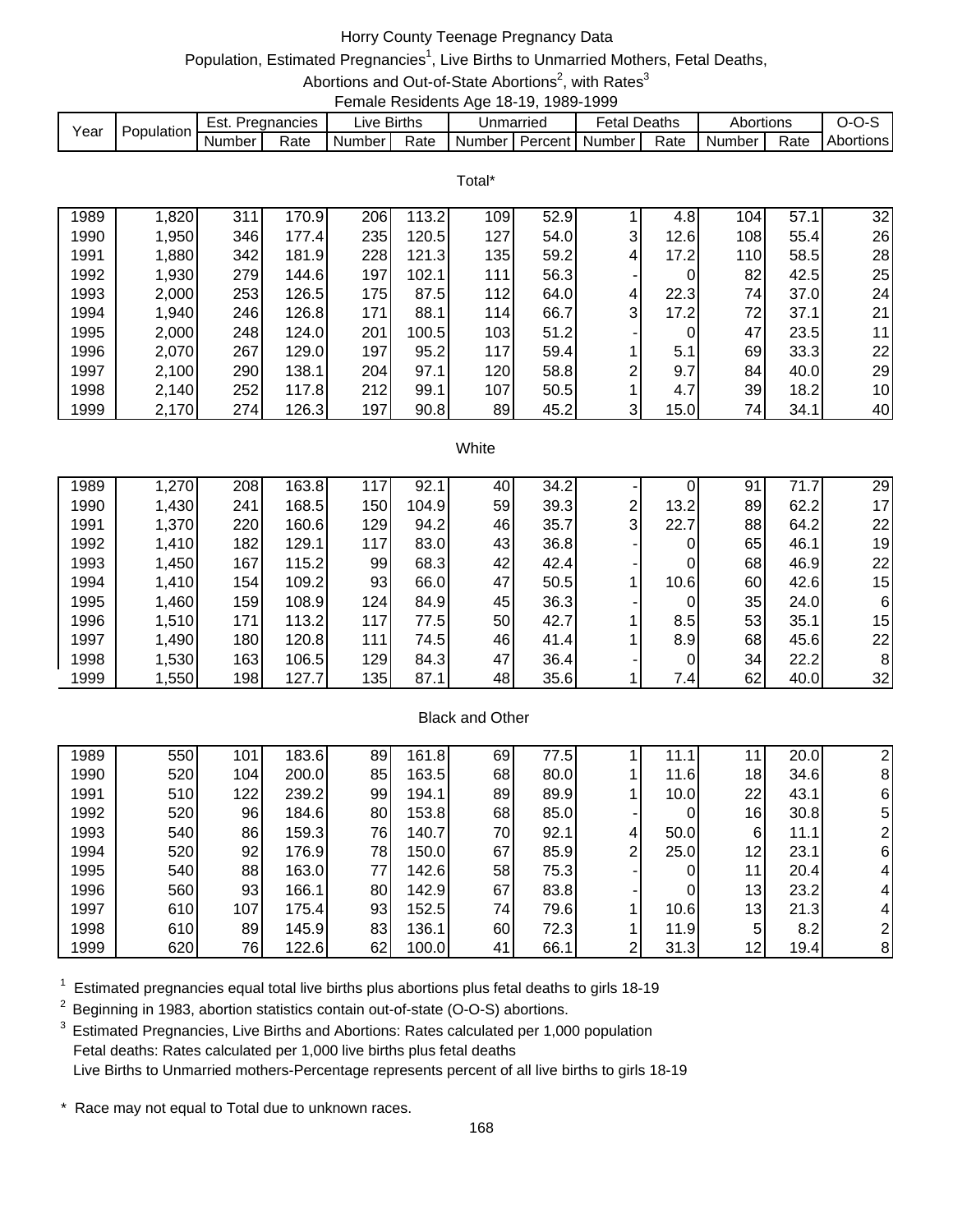## Jasper County Teenage Pregnancy Data

# Population, Estimated Pregnancies<sup>1</sup>, Live Births to Unmarried Mothers, Fetal Deaths,

#### Abortions and Out-of-State Abortions<sup>2</sup>, with Rates<sup>3</sup> Female Residents Age 18-19, 1989-1999

|      |            |        |             |             |      |           | .       | .       |        |           |      |           |
|------|------------|--------|-------------|-------------|------|-----------|---------|---------|--------|-----------|------|-----------|
| Year | Population | Est.   | Pregnancies | Live Births |      | Unmarried |         | Fetal L | Deaths | Abortions |      | --        |
|      |            | Number | Rate        | Number      | Rate | Number    | Percent | Number  | Rate   | Number    | Rate | Abortions |

Total\*

| 1989 | 240 | 39              | 162.5  | 30 | 125.0 | 18 <sub>l</sub> | 60.0 | 32.3 | 8 | 33.3 | 4                       |
|------|-----|-----------------|--------|----|-------|-----------------|------|------|---|------|-------------------------|
| 1990 | 240 | 50              | 208.3  | 44 | 183.3 | 30              | 68.2 | 22.2 | 5 | 20.8 | າ                       |
| 1991 | 230 | 49              | 213.0  | 42 | 182.6 | 29              | 69.0 | 0    |   | 30.4 | $\mathbf{2}$            |
| 1992 | 230 | 56              | 243.5  | 53 | 230.4 | 38              | 71.7 | 0    | 3 | 13.0 |                         |
| 1993 | 230 | 50 <sub>l</sub> | 217.4  | 43 | 187.0 | 32              | 74.4 | 0    | ⇁ | 30.4 |                         |
| 1994 | 240 | 41              | 170.8  | 35 | 145.8 | 25              | 71.4 | 0    | 6 | 25.0 | $\overline{\mathbf{3}}$ |
| 1995 | 240 | 37              | 154.2I | 33 | 137.5 | 24              | 72.7 | 29.4 | 3 | 12.5 | 21                      |
| 1996 | 240 | 39              | 162.5  | 37 | 154.2 | 21              | 56.8 | 26.3 |   | 4.2  |                         |
| 1997 | 250 | 49              | 196.0  | 44 | 176.0 | 23              | 52.3 | 0    | 5 | 20.0 | 41                      |
| 1998 | 250 | 37              | 148.0  | 36 | 144.0 | 21              | 58.3 | 0    |   | 4.0  |                         |
| 1999 | 250 | 50              | 200.0  | 44 | 176.0 | 27              | 61.4 | 0    | 6 | 24.0 | $5\vert$                |

#### **White**

| 1989 | 90 | 14 <sub>1</sub> | 155.6 | 8  | 88.9  |              | 12.5 |      | 6              | 66.7 |  |
|------|----|-----------------|-------|----|-------|--------------|------|------|----------------|------|--|
| 1990 | 80 | 14              | 175.0 | 11 | 137.5 | 4            | 36.4 | 83.3 | $\mathbf{2}$   | 25.0 |  |
| 1991 | 80 | 15              | 187.5 | 12 | 150.0 | 4            | 33.3 | 0    | 3 <sub>l</sub> | 37.5 |  |
| 1992 | 80 | 13              | 162.5 | 12 | 150.0 | 4            | 33.3 | 0    |                | 12.5 |  |
| 1993 | 80 | 14              | 175.0 | 12 | 150.0 | $\mathbf{3}$ | 25.0 | 0    | 2              | 25.0 |  |
| 1994 | 80 | 12              | 150.0 | 9  | 112.5 | ⌒            | 22.2 | 0    | 3              | 37.5 |  |
| 1995 | 80 | 15              | 187.5 | 13 | 162.5 | 6            | 46.2 | 71.4 |                | 12.5 |  |
| 1996 | 80 | 15              | 187.5 | 15 | 187.5 | ⌒            | 13.3 | 0    |                |      |  |
| 1997 | 80 | 22              | 275.0 | 18 | 225.0 | 6            | 33.3 | 0    | 4              | 50.0 |  |
| 1998 | 80 | 13              | 162.5 | 13 | 162.5 | ⌒            | 15.4 | 0    |                |      |  |
| 1999 | 80 | 19              | 237.5 | 17 | 212.5 |              | 41.2 | 0    | $\mathbf{2}$   | 25.0 |  |

### Black and Other

| 1989 | 150 | 25 | 166.7 | 22 | 146.7 | 17 | 77.3 | 43.5 | ົ | 13.3 |    |
|------|-----|----|-------|----|-------|----|------|------|---|------|----|
|      |     |    |       |    |       |    |      |      |   |      |    |
| 1990 | 160 | 36 | 225.0 | 33 | 206.3 | 26 | 78.8 |      | 3 | 18.8 | 21 |
| 1991 | 150 | 34 | 226.7 | 30 | 200.0 | 25 | 83.3 |      | 4 | 26.7 |    |
| 1992 | 150 | 43 | 286.7 | 41 | 273.3 | 34 | 82.9 |      | ົ | 13.3 |    |
| 1993 | 150 | 36 | 240.0 | 31 | 206.7 | 29 | 93.5 |      | 5 | 33.3 |    |
| 1994 | 160 | 29 | 181.3 | 26 | 162.5 | 23 | 88.5 |      | 3 | 18.8 | 21 |
| 1995 | 160 | 22 | 137.5 | 20 | 125.0 | 18 | 90.0 |      | ົ | 12.5 |    |
| 1996 | 160 | 24 | 150.0 | 22 | 137.5 | 19 | 86.4 | 43.5 |   | 6.3  |    |
| 1997 | 170 | 27 | 158.8 | 26 | 152.9 | 17 | 65.4 |      |   | 5.9  |    |
| 1998 | 170 | 24 | 141.2 | 23 | 135.3 | 19 | 82.6 |      |   | 5.9  |    |
| 1999 | 170 | 31 | 182.4 | 27 | 158.8 | 20 | 74.1 |      | 4 | 23.5 | 41 |

 $1$  Estimated pregnancies equal total live births plus abortions plus fetal deaths to girls 18-19

 $2$  Beginning in 1983, abortion statistics contain out-of-state (O-O-S) abortions.

<sup>3</sup> Estimated Pregnancies, Live Births and Abortions: Rates calculated per 1,000 population Fetal deaths: Rates calculated per 1,000 live births plus fetal deaths Live Births to Unmarried mothers-Percentage represents percent of all live births to girls 18-19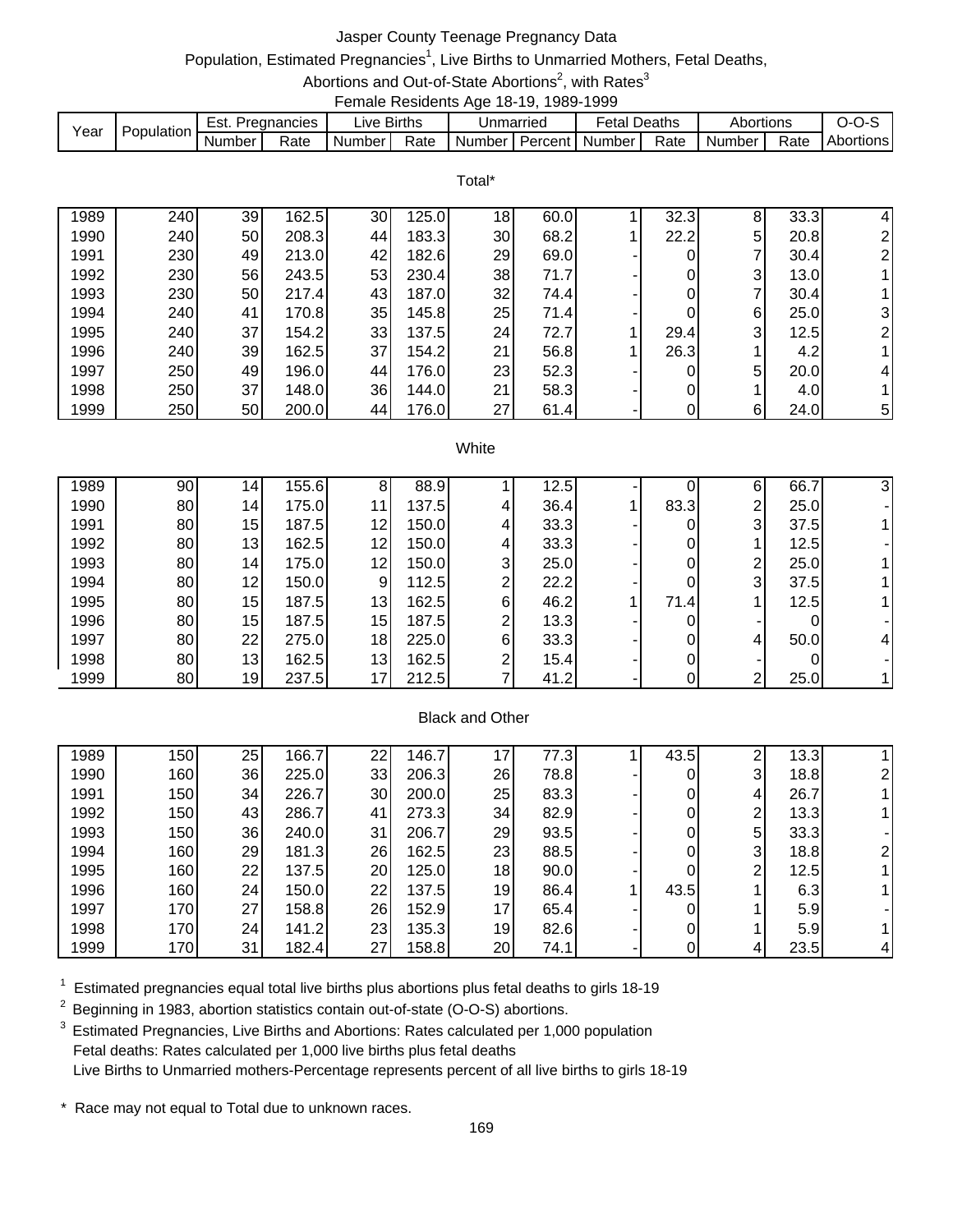## Kershaw County Teenage Pregnancy Data

# Population, Estimated Pregnancies<sup>1</sup>, Live Births to Unmarried Mothers, Fetal Deaths,

Abortions and Out-of-State Abortions<sup>2</sup>, with Rates<sup>3</sup> Female Residents Age 18-19, 1989-1999

|      |            |        |               |             |      |                             | . |              |      |                     |      |           |
|------|------------|--------|---------------|-------------|------|-----------------------------|---|--------------|------|---------------------|------|-----------|
| Year | Population | Est.   | . Pregnancies | ∟ive Births |      | Unmarried                   |   | Fetal Deaths |      | Abortions           |      | $O-O-S$   |
|      |            | Number | Rate          | Number I    | Rate | I Number I Percent I Number |   |              | Rate | Number <sub>1</sub> | Rate | Abortions |

|      |     |     |       |    |       | Total* |      |   |      |                 |      |                |
|------|-----|-----|-------|----|-------|--------|------|---|------|-----------------|------|----------------|
| 1989 | 710 | 95  | 133.8 | 64 | 90.1  | 35     | 54.7 |   | 0.0  | 31              | 43.7 | 4              |
| 1990 | 640 | 94  | 146.9 | 70 | 109.4 | 33     | 47.1 | 2 | 27.8 | 22              | 34.4 |                |
| 1991 | 610 | 108 | 177.0 | 71 | 116.4 | 33     | 46.5 |   | 13.9 | 36              | 59.0 | 2              |
| 1992 | 620 | 91  | 146.8 | 69 | 111.3 | 39     | 56.5 | 2 | 28.2 | 20              | 32.3 | 6              |
| 1993 | 630 | 75  | 119.0 | 58 | 92.1  | 29     | 50.0 |   | 0.0  | 17 <sub>1</sub> | 27.0 | $\mathbf{3}$   |
| 1994 | 640 | 72  | 112.5 | 53 | 82.8  | 24     | 45.3 |   | 0.0  | 19              | 29.7 | $\overline{2}$ |
| 1995 | 650 | 85  | 130.8 | 66 | 101.5 | 36     | 54.5 |   | 14.9 | 18              | 27.7 | 5              |
| 1996 | 660 | 68  | 103.0 | 49 | 74.2I | 26     | 53.1 |   | 20.0 | 18              | 27.3 |                |
| 1997 | 650 | 91  | 140.0 | 70 | 107.7 | 24     | 34.3 |   | 14.1 | 20              | 30.8 | $\overline{2}$ |
| 1998 | 670 | 88  | 131.3 | 74 | 110.4 | 29     | 39.2 |   | 13.3 | 13              | 19.4 | $\overline{2}$ |
| 1999 | 670 | 92  | 137.3 | 76 | 113.4 | 32     | 42.1 | ົ | 25.6 | 14              | 20.9 | 5              |

#### **White**

| 1989 | 470 | 54  | 114.9 | 35 | 74.5  | 12 | 34.3 |                |      | 19              | 40.4 |   |
|------|-----|-----|-------|----|-------|----|------|----------------|------|-----------------|------|---|
| 1990 | 440 | 54  | 122.7 | 43 | 97.7  | 12 | 27.9 |                |      | 11              | 25.0 |   |
| 1991 | 410 | 78I | 190.2 | 53 | 129.3 | 20 | 37.7 |                | 0    | 25              | 61.0 |   |
| 1992 | 420 | 60  | 142.9 | 41 | 97.6  | 16 | 39.0 | $\overline{2}$ | 46.5 | 17 <sub>l</sub> | 40.5 | 6 |
| 1993 | 420 | 41  | 97.6  | 34 | 81.0  | 9  | 26.5 |                | 0    |                 | 16.7 |   |
| 1994 | 430 | 50  | 116.3 | 36 | 83.7  | 11 | 30.6 |                | 0    | 14              | 32.6 |   |
| 1995 | 440 | 49  | 111.4 | 40 | 90.9  | 17 | 42.5 |                | 0    | 9               | 20.5 | 5 |
| 1996 | 440 | 42  | 95.5  | 28 | 63.6  | 8  | 28.6 |                | 34.5 | 13              | 29.5 |   |
| 1997 | 430 | 51  | 118.6 | 39 | 90.7  |    | 17.9 |                | 0    | 12              | 27.9 |   |
| 1998 | 440 | 46  | 104.5 | 37 | 84.1  | 10 | 27.0 |                | 26.3 | 8               | 18.2 |   |
| 1999 | 440 | 48  | 109.1 | 40 | 90.9  | 12 | 30.0 |                | 0    | 8               | 18.2 |   |

### Black and Other

| 1989 | 230 | 41 | 178.3 | 29 | 126.1 | 23              | 79.3 |   |      | 12 | 52.2 | 21             |
|------|-----|----|-------|----|-------|-----------------|------|---|------|----|------|----------------|
| 1990 | 210 | 40 | 190.5 | 27 | 128.6 | 21              | 77.8 | ົ | 69.0 | 11 | 52.4 |                |
| 1991 | 200 | 30 | 150.0 | 18 | 90.0  | 13              | 72.2 |   | 52.6 | 11 | 55.0 |                |
| 1992 | 200 | 31 | 155.0 | 28 | 140.0 | 23              | 82.1 |   |      | 3  | 15.0 |                |
| 1993 | 200 | 33 | 165.0 | 24 | 120.0 | 20              | 83.3 |   |      | 9  | 45.0 |                |
| 1994 | 210 | 22 | 104.8 | 17 | 81.0  | 13              | 76.5 |   |      | 5  | 23.8 |                |
| 1995 | 210 | 36 | 171.4 | 26 | 123.8 | 19              | 73.1 |   | 37.0 | 9  | 42.9 |                |
| 1996 | 210 | 26 | 123.8 | 21 | 100.0 | 18              | 85.7 |   |      | 5  | 23.8 |                |
| 1997 | 220 | 40 | 181.8 | 31 | 140.9 | 17 <sub>1</sub> | 54.8 |   | 31.3 | 8  | 36.4 | 11             |
| 1998 | 230 | 42 | 182.6 | 37 | 160.9 | 19              | 51.4 |   |      | 5  | 21.7 |                |
| 1999 | 220 | 44 | 200.0 | 36 | 163.6 | 20              | 55.6 | ົ | 52.6 | 6  | 27.3 | $\overline{2}$ |

 $1$  Estimated pregnancies equal total live births plus abortions plus fetal deaths to girls 18-19

 $2$  Beginning in 1983, abortion statistics contain out-of-state (O-O-S) abortions.

<sup>3</sup> Estimated Pregnancies, Live Births and Abortions: Rates calculated per 1,000 population Fetal deaths: Rates calculated per 1,000 live births plus fetal deaths Live Births to Unmarried mothers-Percentage represents percent of all live births to girls 18-19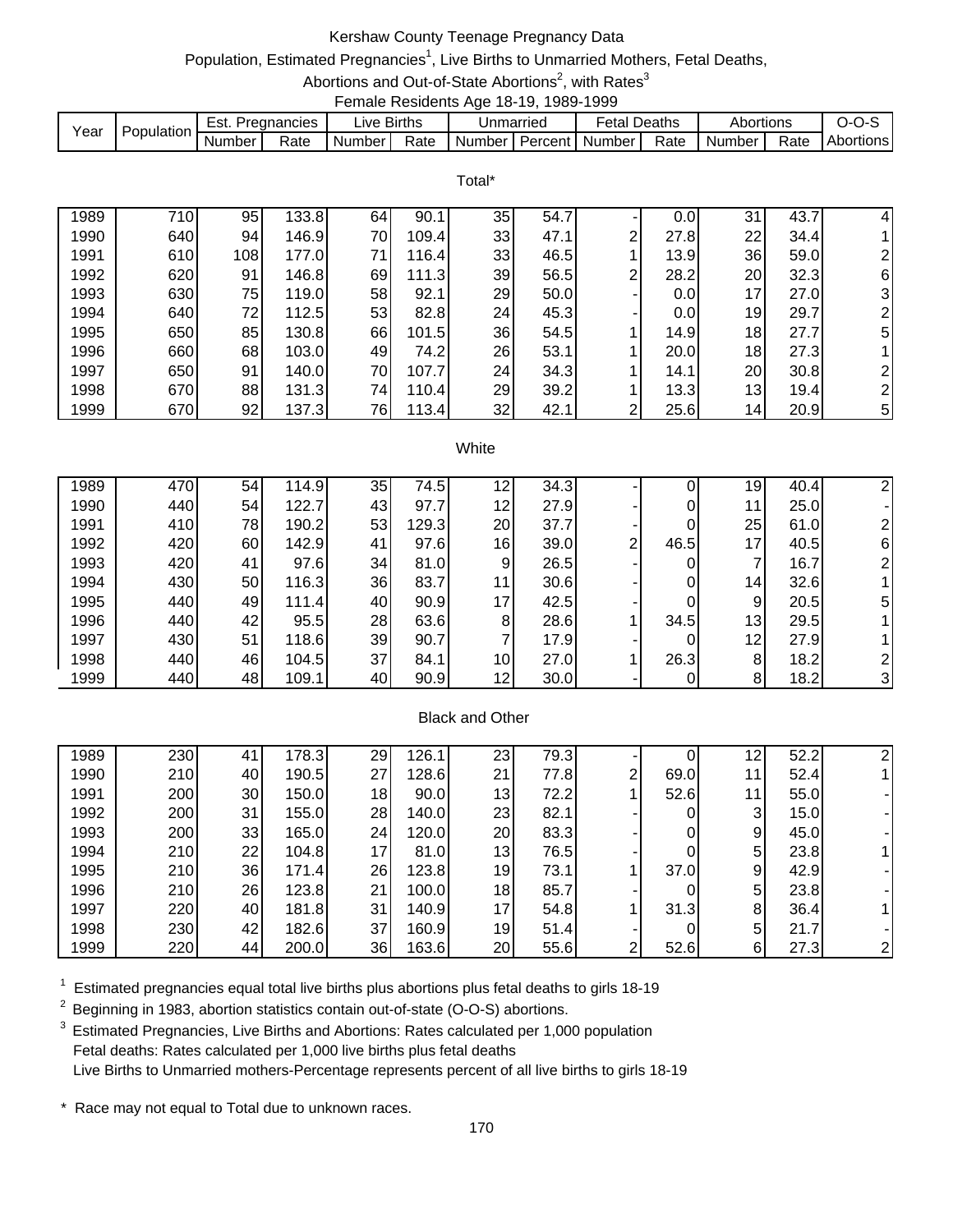## Lancaster County Teenage Pregnancy Data

# Population, Estimated Pregnancies<sup>1</sup>, Live Births to Unmarried Mothers, Fetal Deaths,

Abortions and Out-of-State Abortions<sup>2</sup>, with Rates<sup>3</sup> Female Residents Age 18-19, 1989-1999

|      |            |        |             |                        | ------------------------ |           |         |                   |        |           |      |           |
|------|------------|--------|-------------|------------------------|--------------------------|-----------|---------|-------------------|--------|-----------|------|-----------|
| Year | Population | Est.   | Pregnancies | $\lrcorner$ ive Births |                          | Unmarried |         | <sup>∓</sup> etal | Deaths | Abortions |      |           |
|      |            | Number | Rate        | Number I               | Rate                     | Number I  | Percent | Number            | Rate   | Number    | Rate | Abortions |

|      |     |     |       |     |       | Total* |      |                |      |                 |      |                 |
|------|-----|-----|-------|-----|-------|--------|------|----------------|------|-----------------|------|-----------------|
| 1989 | 940 | 134 | 142.6 | 111 | 118.1 | 46     | 41.4 |                | 0    | 23              | 24.5 | 19              |
| 1990 | 860 | 159 | 184.9 | 129 | 150.0 | 60     | 46.5 |                | 0    | 30              | 34.9 | 24              |
| 1991 | 820 | 152 | 185.4 | 123 | 150.0 | 53     | 43.1 |                | 0    | 29              | 35.4 | 27              |
| 1992 | 820 | 116 | 141.5 | 101 | 123.2 | 56     | 55.4 |                | 0    | 15              | 18.3 | 13              |
| 1993 | 820 | 94  | 114.6 | 79  | 96.3  | 41     | 51.9 |                | 12.5 | 14 <sub>1</sub> | 17.1 | 10 <sup>1</sup> |
| 1994 | 830 | 104 | 125.3 | 84  | 101.2 | 47     | 56.0 |                | 11.8 | 19              | 22.9 | 15              |
| 1995 | 830 | 100 | 120.5 | 92  | 110.8 | 43     | 46.7 | $\overline{2}$ | 21.3 | 6               | 7.2  | 5 <sub>l</sub>  |
| 1996 | 850 | 99  | 116.5 | 86  | 101.2 | 38     | 44.2 | $\overline{2}$ | 22.7 | 11              | 12.9 | 9               |
| 1997 | 840 | 85  | 101.2 | 79  | 94.0  | 26     | 32.9 |                | 12.5 | 5               | 6.0  | 4               |
| 1998 | 860 | 102 | 118.6 | 89  | 103.5 | 51     | 57.3 |                | 0    | 13              | 15.1 | 12              |
| 1999 | 860 | 99  | 115.1 | 91  | 105.8 | 38     | 41.8 |                | 0    | 8               | 9.3  |                 |

#### **White**

| 1989 | 680 | 83 | 122.1 | 64 | 94.1  | 10 <sub>1</sub> | 15.6 |      | 19              | 27.9 | 17              |
|------|-----|----|-------|----|-------|-----------------|------|------|-----------------|------|-----------------|
| 1990 | 590 | 89 | 150.8 | 72 | 122.0 | 15              | 20.8 | 0    | 17 <sub>1</sub> | 28.8 | 16              |
| 1991 | 550 | 83 | 150.9 | 68 | 123.6 | 14              | 20.6 | 0    | 15              | 27.3 | 14 <sub>1</sub> |
| 1992 | 560 | 60 | 107.1 | 50 | 89.3  | 17              | 34.0 | 0    | 10 <sup>1</sup> | 17.9 | 9               |
| 1993 | 560 | 55 | 98.2  | 41 | 73.2  | 13              | 31.7 | 23.8 | 13              | 23.2 | 10              |
| 1994 | 560 | 54 | 96.4  | 39 | 69.6  | 12              | 30.8 | 0    | 15              | 26.8 | 12              |
| 1995 | 570 | 63 | 110.5 | 60 | 105.3 | 22              | 36.7 | 0    | 3 <sub>l</sub>  | 5.3  |                 |
| 1996 | 570 | 60 | 105.3 | 52 | 91.2  | 13              | 25.0 | 18.9 | ⇁               | 12.3 | 6               |
| 1997 | 550 | 55 | 100.0 | 50 | 90.9  | 9               | 18.0 | 19.6 | 4               | 7.3  |                 |
| 1998 | 570 | 59 | 103.5 | 49 | 86.0  | 21              | 42.9 | 0    | 10 <sup>1</sup> | 17.5 | 9               |
| 1999 | 580 | 56 | 96.6  | 49 | 84.5  | 15              | 30.6 | 0    |                 | 12.1 | 6               |

### Black and Other

| 1989 | 260 | 51 | 196.2 | 47 | 180.8 | 36 | 76.6 |   |      |                 | 15.4 |    |
|------|-----|----|-------|----|-------|----|------|---|------|-----------------|------|----|
| 1990 | 270 | 70 | 259.3 | 57 | 211.1 | 45 | 78.9 |   | 0    | 13 <sub>l</sub> | 48.1 | 8  |
| 1991 | 260 | 69 | 265.4 | 55 | 211.5 | 39 | 70.9 |   | 0    | 14 <sub>1</sub> | 53.8 | 13 |
| 1992 | 260 | 56 | 215.4 | 51 | 196.2 | 39 | 76.5 |   | 0    | 5 <sup>1</sup>  | 19.2 | 41 |
| 1993 | 260 | 39 | 150.0 | 38 | 146.2 | 28 | 73.7 |   | 0    |                 | 3.8  |    |
| 1994 | 270 | 49 | 181.5 | 45 | 166.7 | 35 | 77.8 |   | 21.7 | 3               | 11.1 |    |
| 1995 | 270 | 37 | 137.0 | 32 | 118.5 | 21 | 65.6 | 2 | 58.8 | 3               | 11.1 | 31 |
| 1996 | 270 | 39 | 144.4 | 34 | 125.9 | 25 | 73.5 |   | 28.6 | 4               | 14.8 | 31 |
| 1997 | 280 | 30 | 107.1 | 29 | 103.6 | 17 | 58.6 |   | 0    |                 | 3.6  |    |
| 1998 | 290 | 43 | 148.3 | 40 | 137.9 | 30 | 75.0 |   | 0    | 3               | 10.3 | 31 |
| 1999 | 290 | 43 | 148.3 | 42 | 144.8 | 23 | 54.8 |   |      |                 | 3.4  |    |

 $1$  Estimated pregnancies equal total live births plus abortions plus fetal deaths to girls 18-19

 $2$  Beginning in 1983, abortion statistics contain out-of-state (O-O-S) abortions.

<sup>3</sup> Estimated Pregnancies, Live Births and Abortions: Rates calculated per 1,000 population Fetal deaths: Rates calculated per 1,000 live births plus fetal deaths Live Births to Unmarried mothers-Percentage represents percent of all live births to girls 18-19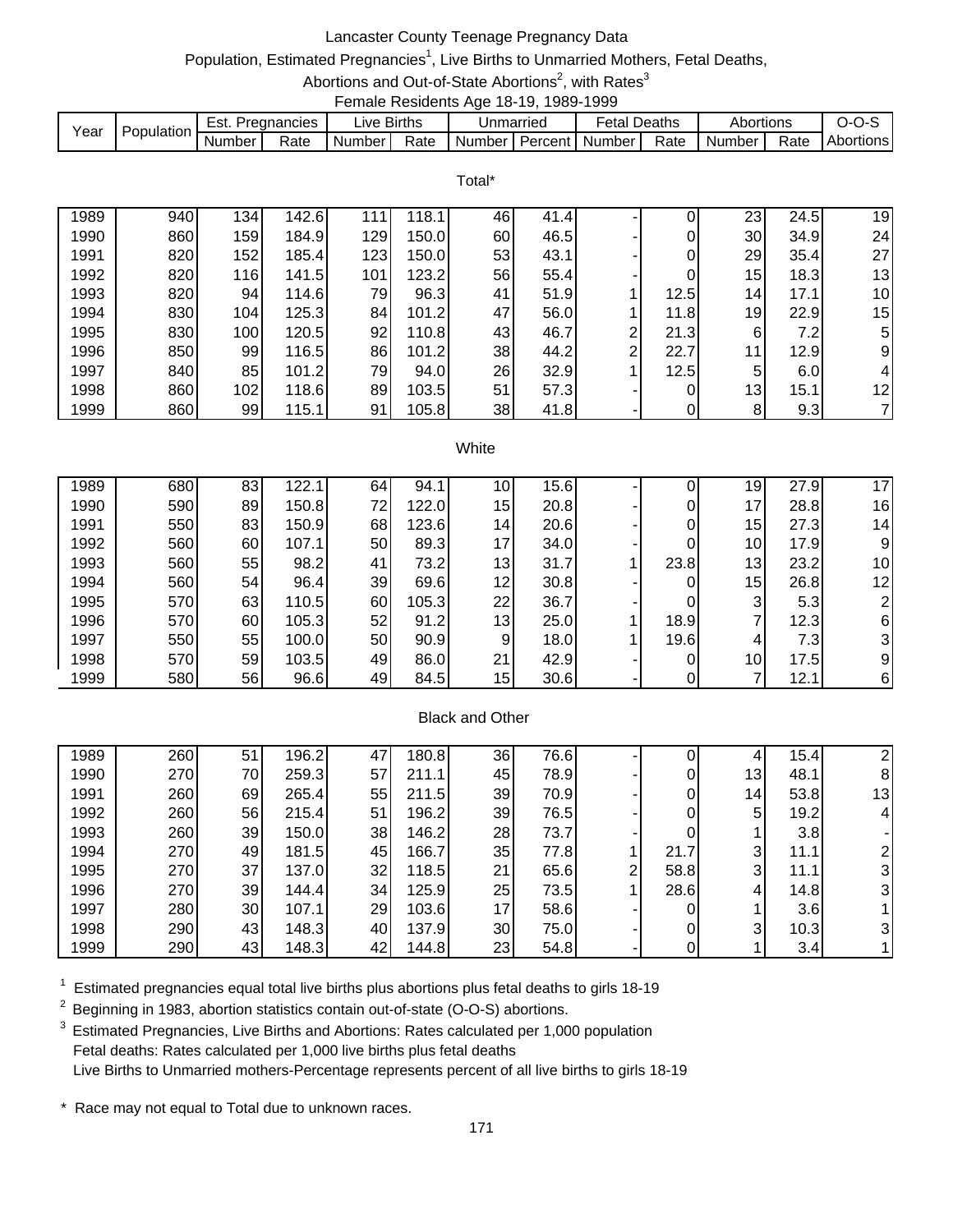### Laurens County Teenage Pregnancy Data

# Population, Estimated Pregnancies<sup>1</sup>, Live Births to Unmarried Mothers, Fetal Deaths,

Abortions and Out-of-State Abortions<sup>2</sup>, with Rates<sup>3</sup> Female Residents Age 18-19, 1989-1999

| Year | Population | Est.   | Pregnancies | _ive F   | <b>Births</b> |          | Jnmarried | Fetal          | Deaths | Abortions |      | J-U-J     |
|------|------------|--------|-------------|----------|---------------|----------|-----------|----------------|--------|-----------|------|-----------|
|      |            | Number | Rate        | Number l | Rate          | Number I |           | Percent Number | Rate   | Number    | Rate | Abortions |

Total\*

| 1989 | 790 | 130 | 164.6 | 91  | 15.2  | 48 | 52.7 |   | 10.9 | 38 | 48.1 | 2              |
|------|-----|-----|-------|-----|-------|----|------|---|------|----|------|----------------|
| 1990 | 960 | 139 | 144.8 | 116 | 120.8 | 72 | 62.1 | າ | 16.9 | 21 | 21.9 | $\mathbf{3}$   |
| 1991 | 900 | 136 | 151.1 | 105 | 116.7 | 56 | 53.3 | 2 | 18.7 | 29 | 32.2 | $\mathbf{3}$   |
| 1992 | 910 | 164 | 180.2 | 139 | 152.7 | 84 | 60.4 |   | 7.1  | 24 | 26.4 | 2              |
| 1993 | 920 | 139 | 151.1 | 102 | 110.9 | 55 | 53.9 | 2 | 19.2 | 35 | 38.0 | $\overline{2}$ |
| 1994 | 930 | 125 | 134.4 | 102 | 109.7 | 63 | 61.8 |   | 0    | 23 | 24.7 |                |
| 1995 | 940 | 133 | 141.5 | 104 | 110.6 | 68 | 65.4 |   | 9.5  | 28 | 29.8 |                |
| 1996 | 950 | 114 | 120.0 | 93  | 97.9  | 39 | 41.9 |   | 10.6 | 20 | 21.1 | $\overline{2}$ |
| 1997 | 950 | 133 | 140.0 | 114 | 120.0 | 55 | 48.2 |   | 8.7  | 18 | 18.9 |                |
| 1998 | 970 | 112 | 115.5 | 99  | 102.1 | 63 | 63.6 |   | 0    | 13 | 13.4 |                |
| 1999 | 960 | 138 | 143.8 | 111 | 115.6 | 55 | 49.5 |   | 8.9  | 26 | 27.1 | 5 <sub>l</sub> |

#### White

| 1989 | 510 | 74  | 145.1 | 51 | 100.0 | 13 <sub>1</sub> | 25.5 |                | 19.2 | 22              | 43.1 |  |
|------|-----|-----|-------|----|-------|-----------------|------|----------------|------|-----------------|------|--|
| 1990 | 640 | 70  | 109.4 | 55 | 85.9  | 15 <sub>l</sub> | 27.3 |                | 17.9 | 14              | 21.9 |  |
| 1991 | 600 | 711 | 118.3 | 56 | 93.3  | 13              | 23.2 |                | 17.5 | 14 <sub>1</sub> | 23.3 |  |
| 1992 | 610 | 96  | 157.4 | 78 | 127.9 | 28              | 35.9 |                | 12.7 | 17              | 27.9 |  |
| 1993 | 610 | 91  | 149.2 | 69 | 113.1 | 24              | 34.8 | $\overline{2}$ | 28.2 | 20              | 32.8 |  |
| 1994 | 610 | 85  | 139.3 | 67 | 109.8 | 34              | 50.7 |                | 0    | 18              | 29.5 |  |
| 1995 | 620 | 81  | 130.6 | 59 | 95.2  | 28              | 47.5 |                | 16.7 | 21              | 33.9 |  |
| 1996 | 630 | 73  | 115.9 | 60 | 95.2  | 18              | 30.0 |                | 0    | 13              | 20.6 |  |
| 1997 | 610 | 78  | 127.9 | 66 | 108.2 | 20              | 30.3 |                | 14.9 | 11              | 18.0 |  |
| 1998 | 630 | 67  | 106.3 | 60 | 95.2  | 27              | 45.0 |                | 0    |                 | 11.1 |  |
| 1999 | 630 | 87  | 138.1 | 76 | 120.6 | 31              | 40.8 |                |      |                 | 17.5 |  |

### Black and Other

| 1989 | 280 | 56 | 200.0 | 40 | 142.9 | 35 | 87.5 |      | 16              | 57.1 |    |
|------|-----|----|-------|----|-------|----|------|------|-----------------|------|----|
| 1990 | 320 | 69 | 215.6 | 61 | 190.6 | 57 | 93.4 | 16.1 | ⇁               | 21.9 |    |
| 1991 | 300 | 65 | 216.7 | 49 | 163.3 | 43 | 87.8 | 20.0 | 15              | 50.0 | 31 |
| 1992 | 310 | 68 | 219.4 | 61 | 196.8 | 56 | 91.8 | 0    |                 | 22.6 |    |
| 1993 | 310 | 48 | 154.8 | 33 | 106.5 | 31 | 93.9 | 0    | 15 <sub>l</sub> | 48.4 |    |
| 1994 | 310 | 40 | 129.0 | 35 | 112.9 | 29 | 82.9 | 0    | 5               | 16.1 |    |
| 1995 | 320 | 52 | 162.5 | 45 | 140.6 | 40 | 88.9 | 0    |                 | 21.9 |    |
| 1996 | 320 | 41 | 128.1 | 33 | 103.1 | 21 | 63.6 | 29.4 |                 | 21.9 |    |
| 1997 | 330 | 55 | 166.7 | 48 | 145.5 | 35 | 72.9 | 0    |                 | 21.2 |    |
| 1998 | 340 | 45 | 132.4 | 39 | 114.7 | 36 | 92.3 | 0    | 6               | 17.6 |    |
| 1999 | 340 | 51 | 150.0 | 35 | 102.9 | 24 | 68.6 | 27.8 | 15              | 44.1 |    |

 $1$  Estimated pregnancies equal total live births plus abortions plus fetal deaths to girls 18-19

 $2$  Beginning in 1983, abortion statistics contain out-of-state (O-O-S) abortions.

<sup>3</sup> Estimated Pregnancies, Live Births and Abortions: Rates calculated per 1,000 population Fetal deaths: Rates calculated per 1,000 live births plus fetal deaths Live Births to Unmarried mothers-Percentage represents percent of all live births to girls 18-19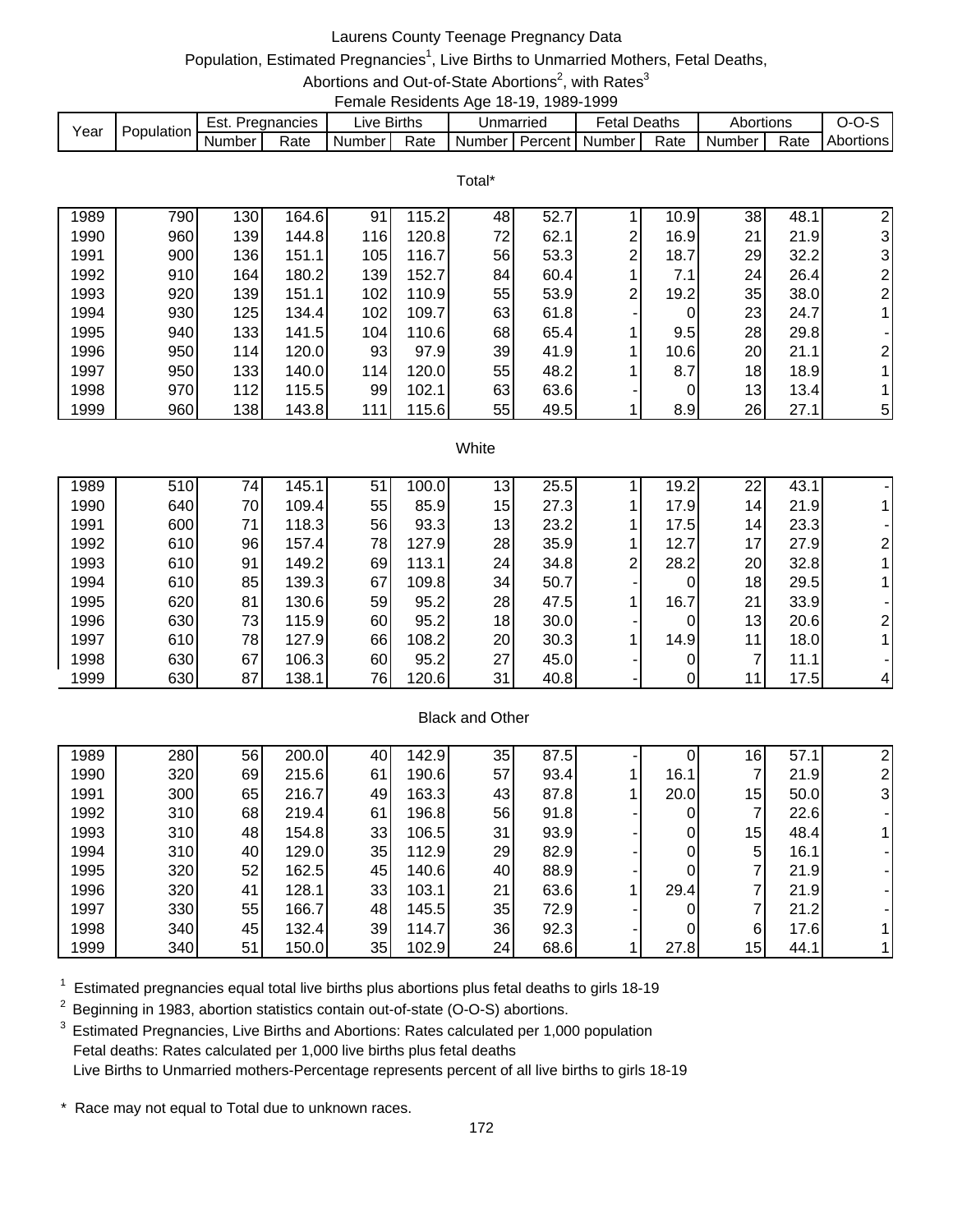### Lee County Teenage Pregnancy Data

# Population, Estimated Pregnancies<sup>1</sup>, Live Births to Unmarried Mothers, Fetal Deaths,

Abortions and Out-of-State Abortions<sup>2</sup>, with Rates<sup>3</sup>

|                        |             | Female Residents Age 18-19, 1989-1999 |                     |           |
|------------------------|-------------|---------------------------------------|---------------------|-----------|
| <b>Est Pregnancies</b> | Live Rirths | l Inmarried                           | <b>Fetal Deaths</b> | Ahortions |

| Year | Population | $ -$<br>Lol. | Pregnancies | $-$<br>IVA. | <b>Births</b> | Unmarried |         | ∙etal  | Deaths | Abortions |      |           |
|------|------------|--------------|-------------|-------------|---------------|-----------|---------|--------|--------|-----------|------|-----------|
|      |            | Number       | Rate        | Number      | Rate          | Number    | Percent | Number | Rate   | Number    | Rate | Abortions |
|      |            |              |             |             |               |           |         |        |        |           |      |           |

Total\*

| 1989 | 300 | 46   | 153.3 | 34 | 13.3  | 23 | 67.6 | 28.6 |   | 36.7 |  |
|------|-----|------|-------|----|-------|----|------|------|---|------|--|
| 1990 | 310 | 52   | 167.7 | 45 | 145.2 | 32 | 71.1 | 21.7 | 6 | 19.4 |  |
| 1991 | 300 | 49   | 163.3 | 39 | 130.0 | 29 | 74.4 | 25.0 | 9 | 30.0 |  |
| 1992 | 300 | 39   | 130.0 | 30 | 100.0 | 23 | 76.7 | 32.3 | 8 | 26.7 |  |
| 1993 | 290 | 36   | 124.1 | 32 | 110.3 | 29 | 90.6 |      | 4 | 13.8 |  |
| 1994 | 300 | 34 I | 113.3 | 25 | 83.3  | 22 | 88.0 |      | 9 | 30.0 |  |
| 1995 | 300 | 41   | 136.7 | 32 | 106.7 | 27 | 84.4 | 30.3 | 8 | 26.7 |  |
| 1996 | 300 | 37   | 123.3 | 31 | 103.3 | 21 | 67.7 |      | 6 | 20.0 |  |
| 1997 | 300 | 41   | 136.7 | 34 | 113.3 | 25 | 73.5 | 28.6 | 6 | 20.0 |  |
| 1998 | 300 | 37   | 123.3 | 33 | 110.0 | 29 | 87.9 |      | 4 | 13.3 |  |
| 1999 | 300 | 33   | 110.0 | 28 | 93.3  | 20 | 71.4 |      | 5 | 16.7 |  |

#### White

| 1989 | 90              |                 | 122.2 |    | 88.9  |   | 12.5  |       | ◠              | 33.3 |  |
|------|-----------------|-----------------|-------|----|-------|---|-------|-------|----------------|------|--|
| 1990 | 80              | 10 <sub>1</sub> | 125.0 | 81 | 100.0 | ⌒ | 25.0  | 111.1 |                | 12.5 |  |
| 1991 | 70              | 81              | 114.3 |    | 100.0 |   | 14.3  |       |                | 14.3 |  |
| 1992 | 70              |                 | 100.0 | 5  | 71.4  | ⌒ | 40.0  |       | 2 <sub>1</sub> | 28.6 |  |
| 1993 | 70              | 41              | 57.1  |    | 57.1  | ⌒ | 50.0  |       |                |      |  |
| 1994 | 70              | 5               | 71.4  | 3  | 42.9  |   | 33.3  |       | ⌒              | 28.6 |  |
| 1995 | 70 <sup> </sup> | 4               | 57.1  | ⌒  | 28.6  | ⌒ | 100.0 |       | C              | 28.6 |  |
| 1996 | 70              | 61              | 85.7  | 5  | 71.4  |   | 20.0  |       |                | 14.3 |  |
| 1997 | 70              | 61              | 85.7  | 5  | 71.4  | ⌒ | 40.0  |       |                | 14.3 |  |
| 1998 | 70 <sup> </sup> | 3               | 42.9  | ີ  | 42.9  |   | 33.3  |       |                |      |  |
| 1999 | 70              | 61              | 85.7  |    | 57.1  | ⌒ | 50.0  |       | ົ              | 28.6 |  |

### Black and Other

| 1989 | 210 | 35 | 166.7 | 26 | 123.8 | 22 | 84.6 | 37.0 | 8 | 38.1 |  |
|------|-----|----|-------|----|-------|----|------|------|---|------|--|
| 1990 | 230 | 42 | 182.6 | 37 | 160.9 | 30 | 81.1 |      | 5 | 21.7 |  |
| 1991 | 220 | 41 | 186.4 | 32 | 145.5 | 28 | 87.5 | 30.3 | 8 | 36.4 |  |
| 1992 | 220 | 32 | 145.5 | 25 | 113.6 | 21 | 84.0 | 38.5 | 6 | 27.3 |  |
| 1993 | 220 | 32 | 145.5 | 28 | 127.3 | 27 | 96.4 |      | 4 | 18.2 |  |
| 1994 | 220 | 29 | 131.8 | 22 | 100.0 | 21 | 95.5 |      |   | 31.8 |  |
| 1995 | 220 | 37 | 168.2 | 30 | 136.4 | 25 | 83.3 | 32.3 | 6 | 27.3 |  |
| 1996 | 220 | 31 | 140.9 | 26 | 118.2 | 20 | 76.9 |      | 5 | 22.7 |  |
| 1997 | 230 | 35 | 152.2 | 29 | 126.1 | 23 | 79.3 | 33.3 | 5 | 21.7 |  |
| 1998 | 230 | 34 | 147.8 | 30 | 130.4 | 28 | 93.3 |      | 4 | 17.4 |  |
| 1999 | 230 | 27 | 117.4 | 24 | 104.3 | 18 | 75.0 |      | ⌒ | 13.0 |  |

 $1$  Estimated pregnancies equal total live births plus abortions plus fetal deaths to girls 18-19

 $2$  Beginning in 1983, abortion statistics contain out-of-state (O-O-S) abortions.

<sup>3</sup> Estimated Pregnancies, Live Births and Abortions: Rates calculated per 1,000 population Fetal deaths: Rates calculated per 1,000 live births plus fetal deaths Live Births to Unmarried mothers-Percentage represents percent of all live births to girls 18-19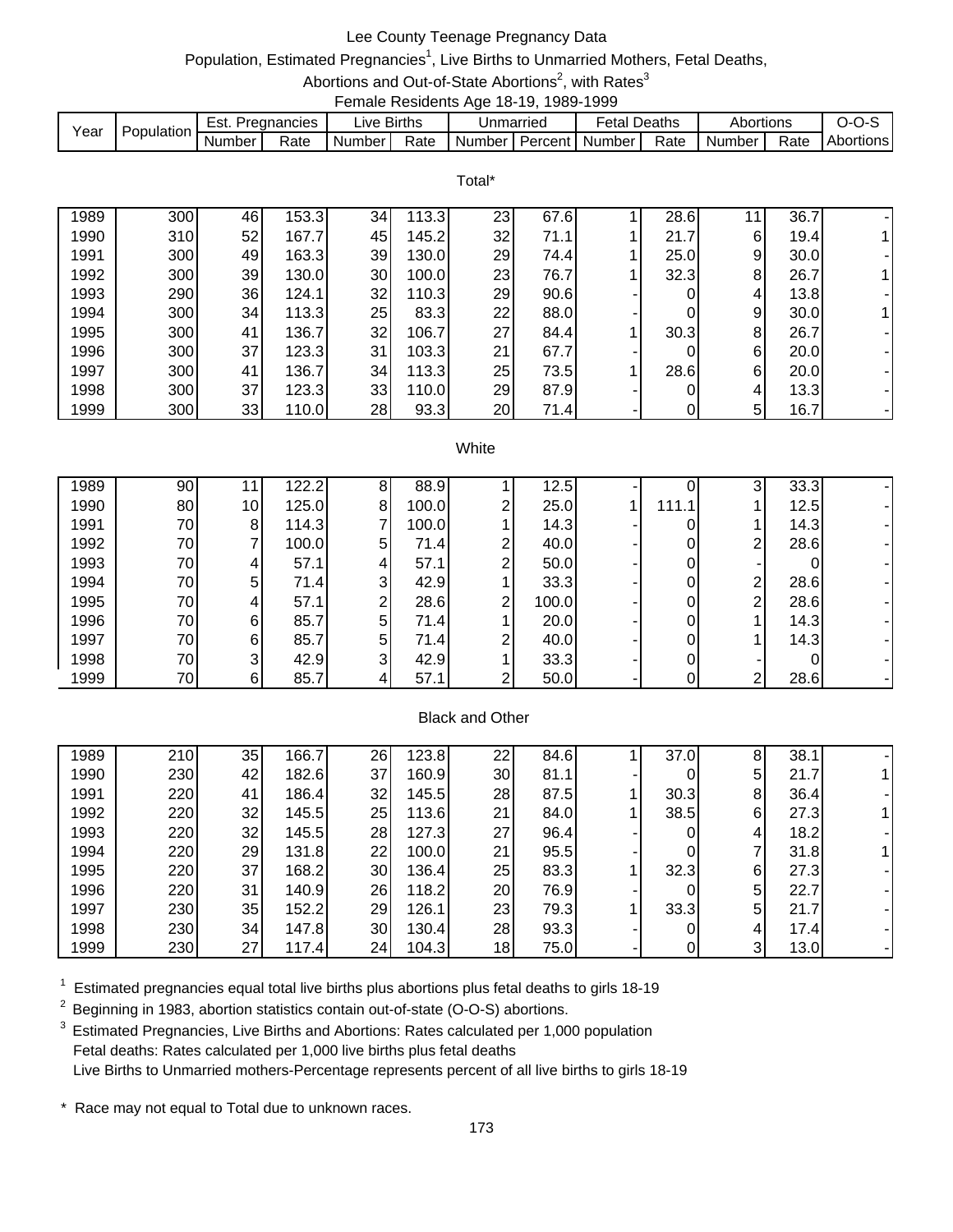## Lexington County Teenage Pregnancy Data

# Population, Estimated Pregnancies<sup>1</sup>, Live Births to Unmarried Mothers, Fetal Deaths,

Abortions and Out-of-State Abortions<sup>2</sup>, with Rates<sup>3</sup> Female Residents Age 18-19, 1989-1999

|      |             |        |             |        | ------------------------ |               |           |                   |        |           |      |           |
|------|-------------|--------|-------------|--------|--------------------------|---------------|-----------|-------------------|--------|-----------|------|-----------|
| Year | Population, | Est.   | Pregnancies | ∟ive   | <b>Births</b>            |               | Jnmarried | <sup>⊂</sup> etal | Deaths | Abortions |      |           |
|      |             | Number | Rate        | Number | Rate                     | <b>Number</b> |           | Percent Number    | Rate   | Number    | Rate | Abortions |

Total\*

| 1989 | 2,630 | 346 | 131.6 | 224 | 85.2 | 87  | 38.8 | 5 | 21.8 | 117 | 44.5 | 6  |
|------|-------|-----|-------|-----|------|-----|------|---|------|-----|------|----|
| 1990 | 2,450 | 362 | 147.8 | 239 | 97.6 | 103 | 43.1 | 2 | 8.3  | 121 | 49.4 | 9  |
| 1991 | 2,360 | 328 | 139.0 | 226 | 95.8 | 92  | 40.7 | 3 | 13.1 | 99  | 41.9 | 51 |
| 1992 | 2,430 | 294 | 121.0 | 216 | 88.9 | 85  | 39.4 |   | 4.6  | 77  | 31.7 | 8  |
| 1993 | 2,450 | 279 | 113.9 | 210 | 85.7 | 90  | 42.9 |   | 4.7  | 68  | 27.8 | 8  |
| 1994 | 2,560 | 258 | 100.8 | 187 | 73.0 | 78  | 41.7 | 5 | 26.0 | 66  | 25.8 | 5  |
| 1995 | 2,620 | 244 | 93.1  | 188 | 71.8 | 92  | 48.9 |   | 5.3  | 55  | 21.0 | 6  |
| 1996 | 2,670 | 273 | 102.2 | 213 | 79.8 | 94  | 44.1 |   | 4.7  | 59  | 22.1 | 51 |
| 1997 | 2,650 | 233 | 87.9  | 182 | 68.7 | 73  | 40.1 | 2 | 10.9 | 49  | 18.5 | 11 |
| 1998 | 2,740 | 244 | 89.1  | 196 | 71.5 | 92  | 46.9 |   | 5.1  | 47  | 17.2 | 31 |
| 1999 | 2,760 | 274 | 99.3  | 214 | 77.5 | 97  | 45.3 | ົ | 9.3  | 58  | 21.0 | 17 |

#### **White**

| 1989 | 2,300 | 263        | 114.3 | 165              | 71.7 | 45 | 27.3 |                | 23.7 | 94 | 40.9 | 5  |
|------|-------|------------|-------|------------------|------|----|------|----------------|------|----|------|----|
| 1990 | 2,100 | <b>275</b> | 131.0 | 176              | 83.8 | 54 | 30.7 |                | 5.6  | 98 | 46.7 | 8  |
| 1991 | 2,010 | 274        | 136.3 | 188              | 93.5 | 61 | 32.4 | 2              | 10.5 | 84 | 41.8 |    |
| 1992 | 2,070 | 225        | 108.7 | 160              | 77.3 | 44 | 27.5 |                | 6.2  | 64 | 30.9 | 8  |
| 1993 | 2,090 | 197        | 94.3  | 149              | 71.3 | 45 | 30.2 |                | 0    | 48 | 23.0 | 5  |
| 1994 | 2,180 | 185        | 84.9  | 129              | 59.2 | 35 | 27.1 | 3 <sup>l</sup> | 22.7 | 53 | 24.3 |    |
| 1995 | 2,230 | 173        | 77.6  | 138              | 61.9 | 54 | 39.1 |                | 0    | 35 | 15.7 |    |
| 1996 | 2,280 | 200        | 87.7  | 159              | 69.7 | 53 | 33.3 |                | 6.3  | 40 | 17.5 |    |
| 1997 | 2,230 | 160        | 71.7  | 135              | 60.5 | 42 | 31.1 |                | 0    | 25 | 11.2 |    |
| 1998 | 2,310 | 175        | 75.8  | 147              | 63.6 | 58 | 39.5 |                | 6.8  | 27 | 11.7 |    |
| 1999 | 2,330 | 203        | 87.1  | 157 <sub>1</sub> | 67.4 | 53 | 33.8 | ◠              | 12.6 | 44 | 18.9 | 13 |

#### Black and Other

| 1989 | 330 | 83 | 251.5 | 59 | 178.8 | 42 | 71.2 |   | 16.7 | 23              | 69.7 |    |
|------|-----|----|-------|----|-------|----|------|---|------|-----------------|------|----|
| 1990 | 350 | 86 | 245.7 | 63 | 180.0 | 49 | 77.8 |   | 15.6 | 22              | 62.9 |    |
| 1991 | 350 | 53 | 151.4 | 38 | 108.6 | 31 | 81.6 |   | 25.6 | 14 <sub>1</sub> | 40.0 |    |
| 1992 | 360 | 69 | 191.7 | 56 | 155.6 | 41 | 73.2 |   | 0    | 13              | 36.1 |    |
| 1993 | 360 | 82 | 227.8 | 61 | 169.4 | 45 | 73.8 |   | 16.1 | 20              | 55.6 | 31 |
| 1994 | 380 | 73 | 192.1 | 58 | 152.6 | 43 | 74.1 | 2 | 33.3 | 13              | 34.2 |    |
| 1995 | 390 | 71 | 182.1 | 50 | 128.2 | 38 | 76.0 |   | 19.6 | 20              | 51.3 | 4  |
| 1996 | 390 | 72 | 184.6 | 54 | 138.5 | 41 | 75.9 |   | 0    | 18              | 46.2 |    |
| 1997 | 420 | 73 | 173.8 | 47 | 111.9 | 31 | 66.0 | 2 | 40.8 | 24              | 57.1 |    |
| 1998 | 430 | 68 | 158.1 | 49 | 114.0 | 34 | 69.4 |   | 0    | 19              | 44.2 |    |
| 1999 | 430 | 71 | 165.1 | 57 | 132.6 | 44 | 77.2 |   | 0    | 14              | 32.6 | 41 |

 $1$  Estimated pregnancies equal total live births plus abortions plus fetal deaths to girls 18-19

 $2$  Beginning in 1983, abortion statistics contain out-of-state (O-O-S) abortions.

<sup>3</sup> Estimated Pregnancies, Live Births and Abortions: Rates calculated per 1,000 population Fetal deaths: Rates calculated per 1,000 live births plus fetal deaths Live Births to Unmarried mothers-Percentage represents percent of all live births to girls 18-19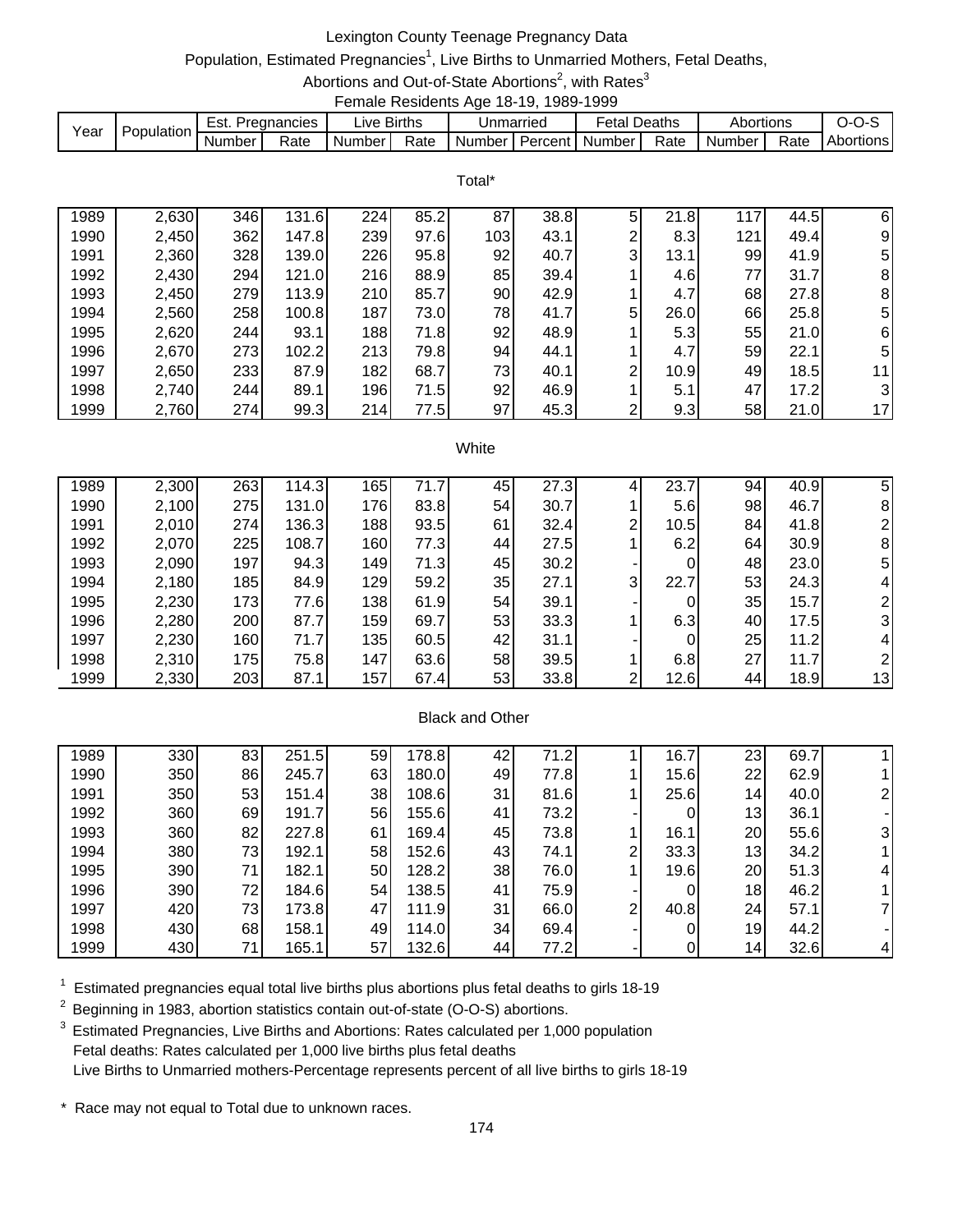## McCormick County Teenage Pregnancy Data

# Population, Estimated Pregnancies<sup>1</sup>, Live Births to Unmarried Mothers, Fetal Deaths,

#### Abortions and Out-of-State Abortions<sup>2</sup>, with Rates<sup>3</sup> Female Residents Age 18-19, 1989-1999

| Year | Population | Est.   | <b>Pregnancies</b> | ∟ive Births |      | Jnmarried                            | <b>Fetal Deaths</b> |      | Abortions |      | ؟-0-ر     |
|------|------------|--------|--------------------|-------------|------|--------------------------------------|---------------------|------|-----------|------|-----------|
|      |            | Number | Rate               | Number      | Rate | <b>I</b> Number I Percent I Number I |                     | Rate | Number    | Rate | Abortions |

Total\*

| 1989 | 120 | 17              | 141.7 | 15 <sup>1</sup> | 125.0 | 91              | 60.0 |   | ົ        | 16.7 |                |
|------|-----|-----------------|-------|-----------------|-------|-----------------|------|---|----------|------|----------------|
| 1990 | 130 | 19 <sub>l</sub> | 146.2 | 171             | 130.8 | 15              | 88.2 |   | ົ        | 15.4 | 21             |
| 1991 | 120 | 17              | 141.7 | 16              | 133.3 | 13              | 81.3 | 0 |          | 8.3  |                |
| 1992 | 120 | 13 <sub>l</sub> | 108.3 | 10              | 83.3  | 9               | 90.0 | 0 | 3        | 25.0 |                |
| 1993 | 120 | 13 <sub>l</sub> | 108.3 | 61              | 50.0  | 5 <sub>l</sub>  | 83.3 | 0 |          | 58.3 | 31             |
| 1994 | 120 | 11              | 91.7  | 10              | 83.3  | $\overline{9}$  | 90.0 | 0 |          | 8.3  |                |
| 1995 | 120 | 24              | 200.0 | 15              | 125.0 | 12              | 80.0 | 0 | 9        | 75.0 | $6 \mid$       |
| 1996 | 130 | 20              | 153.8 | 15              | 115.4 | 14 <sub>l</sub> | 93.3 | 0 | 5        | 38.5 | $\overline{4}$ |
| 1997 | 120 | 20              | 166.7 | 17              | 141.7 | 13              | 76.5 | 0 | 3        | 25.0 |                |
| 1998 | 120 | 15              | 125.0 | 13              | 108.3 | 10 <sub>1</sub> | 76.9 | 0 | ⌒        | 16.7 |                |
| 1999 | 120 | 13 <sub>l</sub> | 108.3 |                 | 58.3  | 4               | 57.1 | 0 | $6 \mid$ | 50.0 | $\overline{2}$ |

#### **White**

| 1989 | 30 <sub>1</sub> | 5 <sub>l</sub> | 166.7 |   | 133.3 |   |       |  |              | 33.3 |  |
|------|-----------------|----------------|-------|---|-------|---|-------|--|--------------|------|--|
| 1990 | 40              | ◠              | 50.0  |   | 25.0  |   | 100.0 |  |              | 25.0 |  |
| 1991 | 30              |                | 233.3 |   | 233.3 | 4 | 57.1  |  |              |      |  |
| 1992 | 30              | 41             | 133.3 | 4 | 133.3 | 3 | 75.0  |  |              |      |  |
| 1993 | 30              | 3 <sup>l</sup> | 100.0 | ⌒ | 66.7  |   | 50.0  |  |              | 33.3 |  |
| 1994 | 30              | 3              | 100.0 | 3 | 100.0 | っ | 66.7  |  |              |      |  |
| 1995 | 30              | 5 <sub>l</sub> | 166.7 |   | 133.3 | ⌒ | 50.0  |  |              | 33.3 |  |
| 1996 | 30              | 31             | 100.0 | ⌒ | 66.7  | ົ | 100.0 |  |              | 33.3 |  |
| 1997 | 30              | ⌒              | 66.7  | ∩ | 66.7  |   |       |  |              |      |  |
| 1998 | 30              |                | 33.3  |   | 33.3  |   |       |  |              |      |  |
| 1999 | 30              | 41             | 133.3 |   | 66.7  |   |       |  | $\mathbf{2}$ | 66.7 |  |

### Black and Other

| 1989 | 90 | 12              | 133.3 | -4 | 122.2 | 9               | 81.8  |   |   | 11.  |    |
|------|----|-----------------|-------|----|-------|-----------------|-------|---|---|------|----|
| 1990 | 90 | 17              | 188.9 | 16 | 177.8 | 14              | 87.5  | 0 |   | 11.1 |    |
| 1991 | 90 | 10 <sub>l</sub> | 111.1 | 9. | 100.0 | 9               | 100.0 | 0 |   | 11.1 |    |
| 1992 | 90 | 9               | 100.0 | 6  | 66.7  | 6               | 100.0 | 0 | 3 | 33.3 |    |
| 1993 | 90 | 10 <sub>l</sub> | 111.1 | 4  | 44.4  | 4               | 100.0 | 0 | 6 | 66.7 | 31 |
| 1994 | 90 | 8               | 88.9  |    | 77.8  | 7               | 100.0 | 0 |   | 11.1 |    |
| 1995 | 90 | 19              | 211.1 | 11 | 122.2 | 10 <sub>l</sub> | 90.9  | 0 | 8 | 88.9 | 5  |
| 1996 | 90 | 17              | 188.9 | 13 | 144.4 | 12              | 92.3  | 0 | 4 | 44.4 | 31 |
| 1997 | 90 | 18              | 200.0 | 15 | 166.7 | 13              | 86.7  | 0 | 3 | 33.3 |    |
| 1998 | 90 | 14 <sub>1</sub> | 155.6 | 12 | 133.3 | 10 <sub>l</sub> | 83.3  | 0 | ົ | 22.2 |    |
| 1999 | 90 | 9               | 100.0 | 5  | 55.6  | 41              | 80.0  | 0 | 4 | 44.4 |    |

 $1$  Estimated pregnancies equal total live births plus abortions plus fetal deaths to girls 18-19

 $2$  Beginning in 1983, abortion statistics contain out-of-state (O-O-S) abortions.

<sup>3</sup> Estimated Pregnancies, Live Births and Abortions: Rates calculated per 1,000 population Fetal deaths: Rates calculated per 1,000 live births plus fetal deaths Live Births to Unmarried mothers-Percentage represents percent of all live births to girls 18-19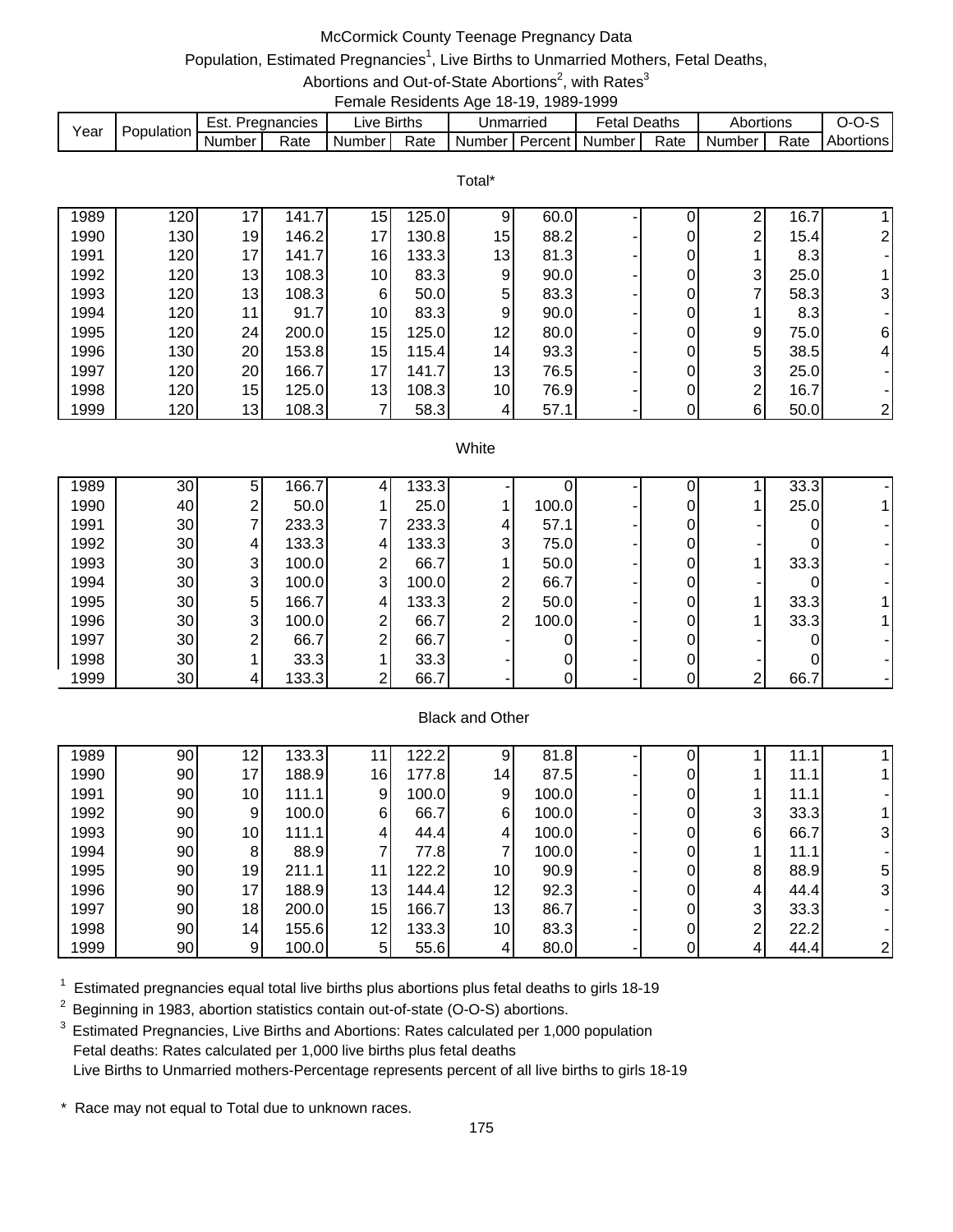# Marion County Teenage Pregnancy Data

# Population, Estimated Pregnancies<sup>1</sup>, Live Births to Unmarried Mothers, Fetal Deaths,

Abortions and Out-of-State Abortions<sup>2</sup>, with Rates<sup>3</sup> Female Residents Age 18-19, 1989-1999

| Year | Population | Est. .   | Pregnancies | ∟ive Births |      | Unmarried                                                 | <b>Fetal Deaths</b> |      | Abortions |      |                  |
|------|------------|----------|-------------|-------------|------|-----------------------------------------------------------|---------------------|------|-----------|------|------------------|
|      |            | Number I | Rate        | Number      | Rate | <b>I</b> Number <i>I</i> Percent <i>I</i> Number <i>I</i> |                     | Rate | Number I  | Rate | <b>Abortions</b> |

|      |     |    |       |    |       | Total* |      |                |      |    |      |                |
|------|-----|----|-------|----|-------|--------|------|----------------|------|----|------|----------------|
| 1989 | 580 | 77 | 132.8 | 63 | 108.6 | 37     | 58.7 |                |      | 14 | 24.1 | 2              |
| 1990 | 590 | 94 | 159.3 | 86 | 145.8 | 56     | 65.1 |                | 11.5 | ⇁  | 11.9 |                |
| 1991 | 570 | 94 | 164.9 | 86 | 150.9 | 56     | 65.1 | $\overline{2}$ | 22.7 | 6  | 10.5 | $\overline{2}$ |
| 1992 | 570 | 91 | 159.6 | 82 | 143.9 | 58     | 70.7 | $\overline{2}$ | 23.8 | 7  | 12.3 |                |
| 1993 | 570 | 92 | 161.4 | 85 | 149.1 | 70     | 82.4 | $\overline{2}$ | 23.0 | 5  | 8.8  |                |
| 1994 | 580 | 81 | 139.7 | 77 | 132.8 | 52     | 67.5 | ۰.             | 0    | 4  | 6.9  |                |
| 1995 | 580 | 73 | 125.9 | 66 | 113.8 | 47     | 71.2 | $\overline{2}$ | 29.4 | 5  | 8.6  |                |
| 1996 | 580 | 71 | 122.4 | 61 | 105.2 | 38     | 62.3 |                | 0    | 10 | 17.2 | $\overline{2}$ |
| 1997 | 570 | 77 | 135.1 | 65 | 114.0 | 39     | 60.0 |                | 15   | 11 | 19.3 | 5              |
| 1998 | 570 | 67 | 117.5 | 59 | 103.5 | 36     | 61.0 | 2 <sub>1</sub> | 32.8 | 6  | 10.5 | 4              |
| 1999 | 560 | 80 | 142.9 | 74 | 132.1 | 50     | 67.6 |                | 0    | 6  | 10.7 | 5 <sup>1</sup> |

#### White

| 1989 | 240 | 26 | 108.3 | 20 | 83.3  | 5               | 25.0 |      | 6              | 25.0  |  |
|------|-----|----|-------|----|-------|-----------------|------|------|----------------|-------|--|
| 1990 | 210 | 23 | 109.5 | 17 | 81.0  | 4               | 23.5 | 0    | 61             | 28.6  |  |
| 1991 | 200 | 26 | 130.0 | 23 | 115.0 |                 | 30.4 | 0    | 3              | 15.01 |  |
| 1992 | 200 | 23 | 115.0 | 17 | 85.0  | 6               | 35.3 | 55.6 | 5 <sub>l</sub> | 25.0  |  |
| 1993 | 200 | 16 | 80.0  | 16 | 80.0  | 10 <sup>1</sup> | 62.5 | 0    |                |       |  |
| 1994 | 210 | 23 | 109.5 | 22 | 104.8 | 3               | 13.6 | 0    |                | 4.8   |  |
| 1995 | 210 | 25 | 119.0 | 21 | 100.0 | 8               | 38.1 | 0    | 4              | 19.0  |  |
| 1996 | 200 | 16 | 80.0  | 12 | 60.0  |                 | 8.3  | 0    | 4              | 20.0  |  |
| 1997 | 190 | 28 | 147.4 | 24 | 126.3 | 9               | 37.5 |      | 4              | 21.1  |  |
| 1998 | 190 | 20 | 105.3 | 16 | 84.2  | 5               | 31.3 | 58.8 | 3              | 15.8  |  |
| 1999 | 190 | 24 | 126.3 | 23 | 121.1 | 8               | 34.8 |      |                | 5.3   |  |

### Black and Other

| 1989 | 340 | 51 | 150.0 | 43 | 126.5 | 32 | 74.4 |   |      | 8 | 23.5 |   |
|------|-----|----|-------|----|-------|----|------|---|------|---|------|---|
| 1990 | 380 | 71 | 186.8 | 69 | 181.6 | 52 | 75.4 |   | 14.3 |   | 2.6  |   |
| 1991 | 370 | 68 | 183.8 | 63 | 170.3 | 49 | 77.8 | 2 | 30.8 | 3 | 8.1  |   |
| 1992 | 370 | 68 | 183.8 | 65 | 175.7 | 52 | 80.0 |   | 15.2 | ົ | 5.4  |   |
| 1993 | 360 | 76 | 211.1 | 69 | 191.7 | 60 | 87.0 | 2 | 28.2 | 5 | 13.9 |   |
| 1994 | 370 | 58 | 156.8 | 55 | 148.6 | 49 | 89.1 |   | 0    | 3 | 8.1  |   |
| 1995 | 370 | 48 | 129.7 | 45 | 121.6 | 39 | 86.7 | 2 | 42.6 |   | 2.7  |   |
| 1996 | 370 | 54 | 145.9 | 49 | 132.4 | 37 | 75.5 |   |      | 5 | 13.5 |   |
| 1997 | 380 | 49 | 128.9 | 41 | 107.9 | 30 | 73.2 |   | 23.8 |   | 18.4 | 4 |
| 1998 | 380 | 47 | 123.7 | 43 | 113.2 | 31 | 72.1 |   | 22.7 | 3 | 7.9  |   |
| 1999 | 370 | 56 | 151.4 | 51 | 137.8 | 42 | 82.4 |   | 0    | 5 | 13.5 | 4 |

 $1$  Estimated pregnancies equal total live births plus abortions plus fetal deaths to girls 18-19

 $2$  Beginning in 1983, abortion statistics contain out-of-state (O-O-S) abortions.

<sup>3</sup> Estimated Pregnancies, Live Births and Abortions: Rates calculated per 1,000 population Fetal deaths: Rates calculated per 1,000 live births plus fetal deaths Live Births to Unmarried mothers-Percentage represents percent of all live births to girls 18-19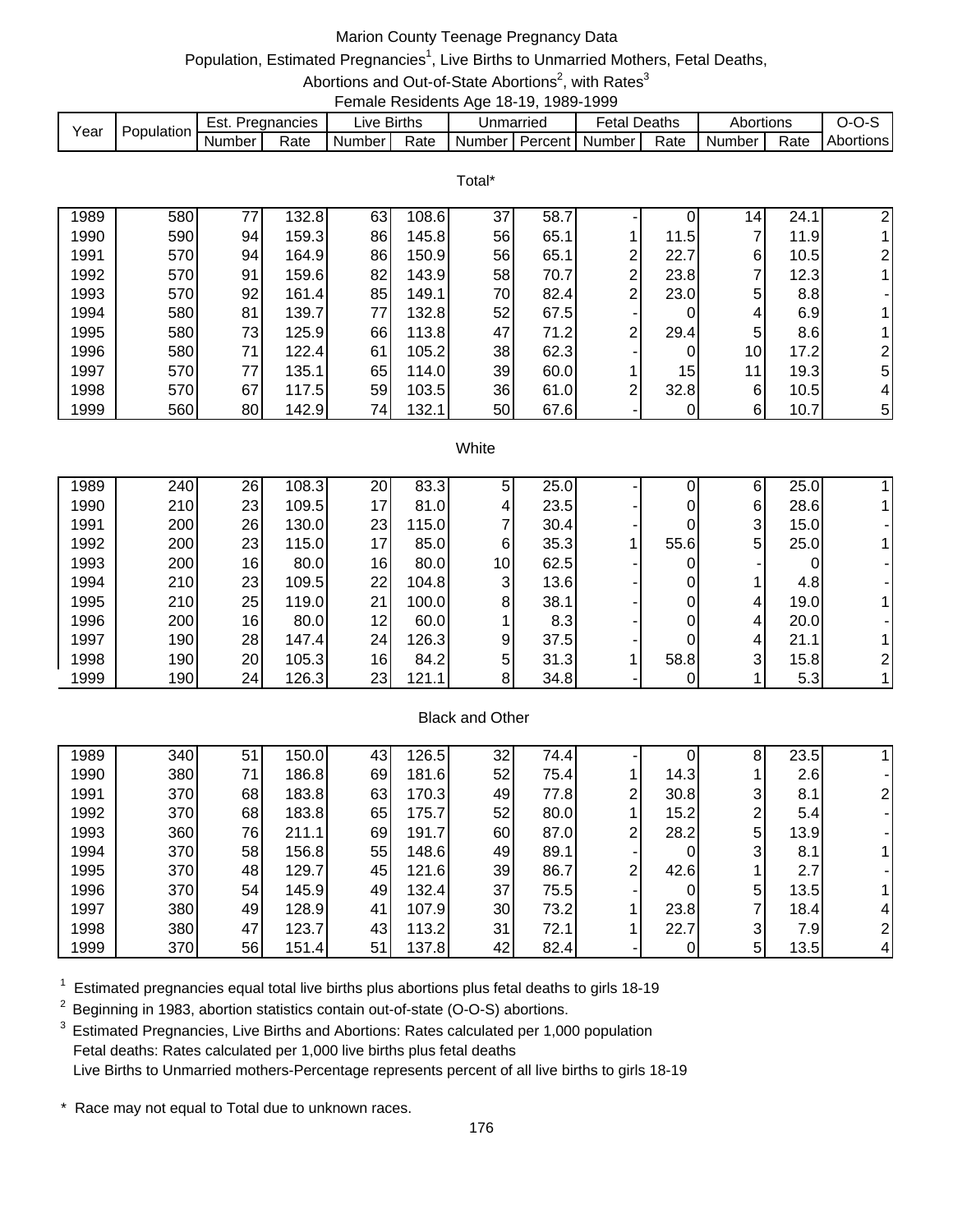## Marlboro County Teenage Pregnancy Data

# Population, Estimated Pregnancies<sup>1</sup>, Live Births to Unmarried Mothers, Fetal Deaths,

Abortions and Out-of-State Abortions<sup>2</sup>, with Rates<sup>3</sup> Female Residents Age 18-19, 1989-1999

| Year | Population | Est. .<br>Pregnancies |      | ∟ive Births |      | Unmarried                                                 |  | <b>Fetal Deaths</b> |      | Abortions |      |                  |  |  |
|------|------------|-----------------------|------|-------------|------|-----------------------------------------------------------|--|---------------------|------|-----------|------|------------------|--|--|
|      |            | Number I              | Rate | Number      | Rate | <b>I</b> Number <i>I</i> Percent <i>I</i> Number <i>I</i> |  |                     | Rate | Number I  | Rate | <b>Abortions</b> |  |  |

|      |     |    |       |    |       | Total* |      |                |      |                 |      |                |
|------|-----|----|-------|----|-------|--------|------|----------------|------|-----------------|------|----------------|
| 1989 | 510 | 77 | 151.0 | 71 | 139.2 | 53     | 74.6 |                | 13.9 | 5               | 9.8  | 3              |
| 1990 | 500 | 91 | 182.0 | 79 | 158.0 | 51     | 64.6 |                | 12.5 | 11              | 22.0 | 8              |
| 1991 | 470 | 76 | 161.7 | 63 | 134.0 | 35     | 55.6 | 2              | 30.8 | 11              | 23.4 | 71             |
| 1992 | 470 | 89 | 189.4 | 73 | 155.3 | 51     | 69.9 | 2 <sub>1</sub> | 26.7 | 14 <sub>1</sub> | 29.8 | 9              |
| 1993 | 460 | 87 | 189.1 | 76 | 165.2 | 56     | 73.7 |                | 13.0 | 10 <sup>1</sup> | 21.7 | $\overline{7}$ |
| 1994 | 480 | 87 | 181.3 | 82 | 170.8 | 58     | 70.7 |                | 12.0 | 4               | 8.3  | $\overline{2}$ |
| 1995 | 480 | 73 | 152.1 | 67 | 139.6 | 40     | 59.7 | 2              | 29.0 | 4               | 8.3  | $\overline{4}$ |
| 1996 | 480 | 67 | 139.6 | 62 | 129.2 | 29     | 46.8 |                | 15.9 | 4               | 8.3  | 3              |
| 1997 | 460 | 60 | 130.4 | 50 | 108.7 | 30     | 60.0 |                | 19.6 | 9               | 19.6 | 9              |
| 1998 | 470 | 61 | 129.8 | 54 | 114.9 | 36     | 66.7 |                | 0    | ⇁               | 14.9 | 71             |
| 1999 | 460 | 74 | 160.9 | 72 | 156.5 | 30     | 41.7 |                | 13.7 |                 | 2.2  |                |
|      |     |    |       |    |       |        |      |                |      |                 |      |                |

#### **White**

| 1989 | 240              | 28  | 116.7 | 24 <sub>l</sub> | 100.0 | 13              | 54.2 |   | 40.0 | ົ<br>C. | 12.5 |    |
|------|------------------|-----|-------|-----------------|-------|-----------------|------|---|------|---------|------|----|
| 1990 | 210 <sub>1</sub> | 34I | 161.9 | 30              | 142.9 | 12              | 40.0 |   |      | 4       | 19.0 | 31 |
| 1991 | 190 <sup>1</sup> | 30  | 157.9 | 26              | 136.8 | 5               | 19.2 |   | 37.0 | 3       | 15.8 |    |
| 1992 | 190              | 34  | 178.9 | 26              | 136.8 | 10              | 38.5 | ◠ | 71.4 | 6       | 31.6 | 5  |
| 1993 | 190              | 211 | 110.5 | 19 <sup>l</sup> | 100.0 | 8               | 42.1 |   |      | ⌒       | 10.5 |    |
| 1994 | 190 <sup>1</sup> | 39  | 205.3 | 38              | 200.0 | 22              | 57.9 |   | 25.6 |         |      |    |
| 1995 | 190              | 27  | 142.1 | 25              | 131.6 | 9               | 36.0 |   |      | ⌒       | 10.5 |    |
| 1996 | 190              | 29  | 152.6 | 28              | 147.4 | 9 <sub>l</sub>  | 32.1 |   | 34.5 |         |      |    |
| 1997 | 180              | 24  | 133.3 | 22              | 122.2 | 10              | 45.5 |   |      | ົ       | 11.1 |    |
| 1998 | 180 <sup>1</sup> | 20  | 111.1 | 18              | 100.0 | 10 <sub>l</sub> | 55.6 |   |      | ົ       | 11.1 |    |
| 1999 | 180              | 24  | 133.3 | 24              | 133.3 |                 | 29.2 |   |      |         |      |    |

### Black and Other

| 1989 | 280 | 49 | 175.0 | 47 | 167.9 | 40 | 85.1 |   |      | ⌒ |      |   |
|------|-----|----|-------|----|-------|----|------|---|------|---|------|---|
| 1990 | 290 | 56 | 193.1 | 49 | 169.0 | 39 | 79.6 |   | 20.0 | 6 | 20.7 |   |
| 1991 | 280 | 46 | 164.3 | 37 | 132.1 | 30 | 81.1 |   | 26.3 | 8 | 28.6 | 5 |
| 1992 | 280 | 55 | 196.4 | 47 | 167.9 | 41 | 87.2 |   |      | 8 | 28.6 |   |
| 1993 | 280 | 66 | 235.7 | 57 | 203.6 | 48 | 84.2 |   | 17.2 | 8 | 28.6 | 5 |
| 1994 | 290 | 48 | 165.5 | 44 | 151.7 | 36 | 81.8 |   |      | 4 | 13.8 |   |
| 1995 | 290 | 46 | 158.6 | 42 | 144.8 | 31 | 73.8 | っ | 45.5 | 2 | 6.9  |   |
| 1996 | 280 | 38 | 135.7 | 34 | 121.4 | 20 | 58.8 |   |      | 4 | 14.3 | 3 |
| 1997 | 280 | 36 | 128.6 | 28 | 100.0 | 20 | 71.4 |   | 34.5 | ⇁ | 25.0 |   |
| 1998 | 290 | 41 | 141.4 | 36 | 124.1 | 26 | 72.2 |   |      | 5 | 17.2 | 5 |
| 1999 | 280 | 50 | 178.6 | 48 | 171.4 | 23 | 47.9 |   | 20.4 |   | 3.6  |   |

 $1$  Estimated pregnancies equal total live births plus abortions plus fetal deaths to girls 18-19

 $2$  Beginning in 1983, abortion statistics contain out-of-state (O-O-S) abortions.

<sup>3</sup> Estimated Pregnancies, Live Births and Abortions: Rates calculated per 1,000 population Fetal deaths: Rates calculated per 1,000 live births plus fetal deaths Live Births to Unmarried mothers-Percentage represents percent of all live births to girls 18-19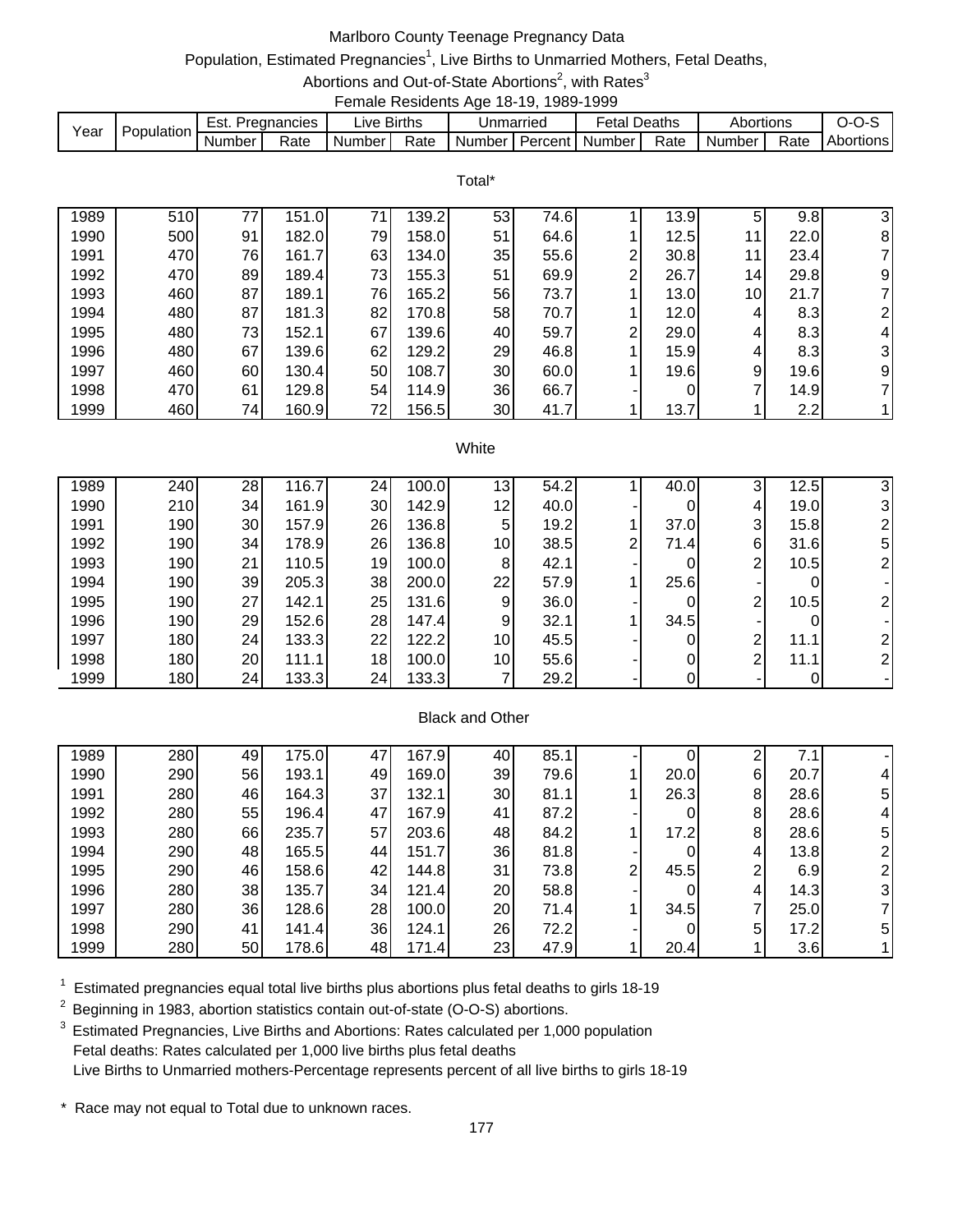# Newberry County Teenage Pregnancy Data

# Population, Estimated Pregnancies<sup>1</sup>, Live Births to Unmarried Mothers, Fetal Deaths,

Abortions and Out-of-State Abortions<sup>2</sup>, with Rates<sup>3</sup> Female Residents Age 18-19, 1989-1999

| Year | <b>Population</b> | Est.   | . Pregnancies | ive Births. |      |                           | Jnmarried | Fetal Deaths |      | Abortions |      | ---              |
|------|-------------------|--------|---------------|-------------|------|---------------------------|-----------|--------------|------|-----------|------|------------------|
|      |                   | Number | Rate          | Number      | Rate | Number   Percent   Number |           |              | Rate | Number i  | Rate | <b>Abortions</b> |

|      | Total* |    |       |    |       |    |      |                |      |                 |      |                           |  |  |
|------|--------|----|-------|----|-------|----|------|----------------|------|-----------------|------|---------------------------|--|--|
| 1989 | 460    | 59 | 128.3 | 41 | 89.   | 26 | 63.4 |                |      | 18              | 39.1 |                           |  |  |
| 1990 | 540    | 87 | 161.1 | 57 | 105.6 | 33 | 57.9 |                | 17.2 | 29              | 53.7 | 31                        |  |  |
| 1991 | 510    | 97 | 190.2 | 72 | 141.2 | 54 | 75.0 | $\overline{2}$ | 27.0 | 23              | 45.1 | 2 <sub>1</sub>            |  |  |
| 1992 | 510    | 69 | 135.3 | 47 | 92.2  | 28 | 59.6 | 3 <sub>l</sub> | 60.0 | 19              | 37.3 |                           |  |  |
| 1993 | 510    | 61 | 119.6 | 45 | 88.2  | 28 | 62.2 |                | 0    | 16              | 31.4 |                           |  |  |
| 1994 | 510    | 44 | 86.3  | 34 | 66.7  | 21 | 61.8 |                | 0    | 10 <sup>1</sup> | 19.6 |                           |  |  |
| 1995 | 520    | 66 | 126.9 | 59 | 113.5 | 46 | 78.0 | 2 <sub>1</sub> | 32.8 | 5               | 9.6  |                           |  |  |
| 1996 | 520    | 50 | 96.2  | 38 | 73.1  | 22 | 57.9 |                | 25.6 | 11              | 21.2 | $\overline{2}$            |  |  |
| 1997 | 500    | 69 | 138.0 | 52 | 104.0 | 37 | 71.2 |                | 0    | 17              | 34.0 |                           |  |  |
| 1998 | 510    | 69 | 135.3 | 56 | 109.8 | 42 | 75.0 |                | 17.5 | 12              | 23.5 |                           |  |  |
| 1999 | 510    | 57 | 111.8 | 46 | 90.2  | 22 | 47.8 |                |      |                 | 21.6 | $\mathbf{2}_{\mathsf{I}}$ |  |  |

#### **White**

| 1989 | 290 | 19              | 65.5  | 14.             | 48.3  |                | 28.6 |                |       | 5  | 17.2 |  |
|------|-----|-----------------|-------|-----------------|-------|----------------|------|----------------|-------|----|------|--|
| 1990 | 300 | 37              | 123.3 | 19              | 63.3  | 3              | 15.8 |                |       | 18 | 60.0 |  |
| 1991 | 290 | 38              | 131.0 | 26              | 89.7  | 10             | 38.5 |                |       | 12 | 41.4 |  |
| 1992 | 290 | 20              | 69.0  | 11              | 37.9  |                | 9.1  | 2 <sub>1</sub> | 153.8 |    | 24.1 |  |
| 1993 | 290 | 30 <sup>1</sup> | 103.4 | 19              | 65.5  | ⇁              | 36.8 |                | 0     | 11 | 37.9 |  |
| 1994 | 290 | 24              | 82.8  | 20              | 69.0  | 10             | 50.0 |                |       | 4  | 13.8 |  |
| 1995 | 290 | 20              | 69.0  | 18              | 62.1  | 11             | 61.1 |                |       | ⌒  | 6.9  |  |
| 1996 | 290 | 26              | 89.7  | 18 <sub>l</sub> | 62.1  | 6              | 33.3 |                |       | 8  | 27.6 |  |
| 1997 | 270 | 34              | 125.9 | 23              | 85.2  | 10             | 43.5 |                | 0     | 11 | 40.7 |  |
| 1998 | 280 | 28              | 100.0 | 22              | 78.6  | 12             | 54.5 |                |       | 6  | 21.4 |  |
| 1999 | 280 | 35              | 125.0 | 29              | 103.6 | 9 <sub>l</sub> | 31.0 |                |       | 6  | 21.4 |  |

### Black and Other

| 1989 | 170 <sub>1</sub> | 40 | 235.3 | 27              | 158.8 | 22 <sub>1</sub> | 81.5 |   |      | 13              | 76.5 |  |
|------|------------------|----|-------|-----------------|-------|-----------------|------|---|------|-----------------|------|--|
| 1990 | 230              | 50 | 217.4 | 38              | 165.2 | 30              | 78.9 |   | 25.6 | 11              | 47.8 |  |
| 1991 | 220              | 59 | 268.2 | 46              | 209.1 | 441             | 95.7 | 2 | 41.7 | 11              | 50.0 |  |
| 1992 | 220              | 49 | 222.7 | 36              | 163.6 | 27              | 75.0 |   | 27.0 | 12 <sub>1</sub> | 54.5 |  |
| 1993 | 220              | 31 | 140.9 | 26              | 118.2 | 21              | 80.8 |   | 0    | 5               | 22.7 |  |
| 1994 | 230              | 20 | 87.0  | 14 <sub>1</sub> | 60.9  | 11              | 78.6 |   |      | 6               | 26.1 |  |
| 1995 | 230              | 46 | 200.0 | 41              | 178.3 | 35              | 85.4 | っ | 46.5 | 3               | 13.0 |  |
| 1996 | 230              | 24 | 104.3 | 20              | 87.0  | 16              | 80.0 |   | 47.6 | 3               | 13.0 |  |
| 1997 | 230              | 35 | 152.2 | 29              | 126.1 | 27              | 93.1 |   |      | 6               | 26.1 |  |
| 1998 | 240              | 41 | 170.8 | 34              | 141.7 | 30              | 88.2 |   | 28.6 | 6               | 25.0 |  |
| 1999 | 230              | 22 | 95.7  | 17              | 73.9  | 13              | 76.5 |   | 0    | 5               | 21.7 |  |

 $1$  Estimated pregnancies equal total live births plus abortions plus fetal deaths to girls 18-19

 $2$  Beginning in 1983, abortion statistics contain out-of-state (O-O-S) abortions.

<sup>3</sup> Estimated Pregnancies, Live Births and Abortions: Rates calculated per 1,000 population Fetal deaths: Rates calculated per 1,000 live births plus fetal deaths Live Births to Unmarried mothers-Percentage represents percent of all live births to girls 18-19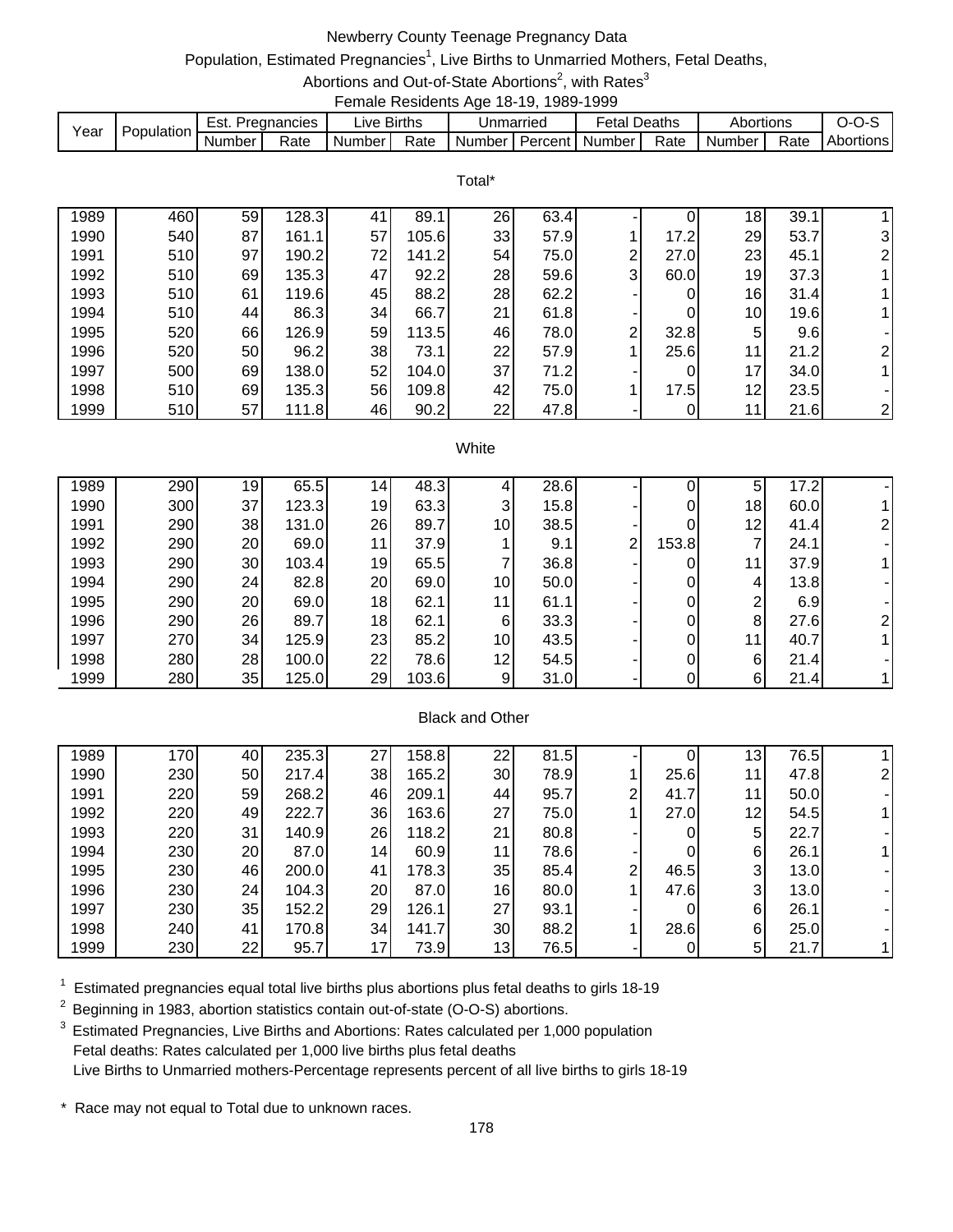# Oconee County Teenage Pregnancy Data

# Population, Estimated Pregnancies<sup>1</sup>, Live Births to Unmarried Mothers, Fetal Deaths,

Abortions and Out-of-State Abortions<sup>2</sup>, with Rates<sup>3</sup> Female Residents Age 18-19, 1989-1999

| Year | Population | Est. .   | Pregnancies | ∟ive Births |      | Unmarried                                                 | <b>Fetal Deaths</b> |      | Abortions |      |                  |
|------|------------|----------|-------------|-------------|------|-----------------------------------------------------------|---------------------|------|-----------|------|------------------|
|      |            | Number I | Rate        | Number      | Rate | <b>I</b> Number <i>I</i> Percent <i>I</i> Number <i>I</i> |                     | Rate | Number I  | Rate | <b>Abortions</b> |

Total\*

| 1989 | 790 | 163 | 206.3 | 105 | 132.9 | 24 <sub>l</sub> | 22.9 | $\overline{3}$ | 27.8 | 55 | 69.6 | 3              |
|------|-----|-----|-------|-----|-------|-----------------|------|----------------|------|----|------|----------------|
| 1990 | 780 | 148 | 189.7 | 122 | 156.4 | 38              | 31.1 |                |      | 26 | 33.3 | $\overline{2}$ |
| 1991 | 740 | 114 | 154.1 | 93  | 125.7 | 19              | 20.4 |                | 10.6 | 20 | 27.0 |                |
| 1992 | 750 | 104 | 138.7 | 801 | 106.7 | 20              | 25.0 |                |      | 24 | 32.0 | 2 <sub>1</sub> |
| 1993 | 760 | 116 | 152.6 | 87  | 114.5 | 36              | 41.4 |                |      | 29 | 38.2 | 3              |
| 1994 | 770 | 88  | 114.3 | 64  | 83.1  | 17              | 26.6 |                | 15.4 | 23 | 29.9 |                |
| 1995 | 780 | 91  | 116.7 | 79  | 101.3 | 34              | 43.0 |                | 12.5 | 11 | 14.1 |                |
| 1996 | 800 | 108 | 135.0 | 86  | 107.5 | 18 <sub>l</sub> | 20.9 |                | 11.5 | 21 | 26.3 | $\overline{2}$ |
| 1997 | 780 | 98  | 125.6 | 78  | 100.0 | 17              | 21.8 |                |      | 20 | 25.6 |                |
| 1998 | 780 | 107 | 137.2 | 861 | 110.3 | 25              | 29.1 |                |      | 21 | 26.9 |                |
| 1999 | 790 | 106 | 134.2 | 88  | 111.4 | 25              | 28.4 |                |      | 18 | 22.8 | $\overline{2}$ |

#### **White**

| 1989 | 670 | 136 | 203.0 | 85  | 126.9 | 13              | 15.3 | 11.6 | 50              | 74.6 |   |
|------|-----|-----|-------|-----|-------|-----------------|------|------|-----------------|------|---|
| 1990 | 690 | 126 | 182.6 | 106 | 153.6 | 29              | 27.4 | 0    | 20              | 29.0 |   |
| 1991 | 650 | 95  | 146.2 | 81  | 124.6 | 15              | 18.5 | 12.2 | 13              | 20.0 |   |
| 1992 | 650 | 88  | 135.4 | 68  | 104.6 | 14 <sub>1</sub> | 20.6 | 0    | 20              | 30.8 |   |
| 1993 | 670 | 95  | 141.8 | 70  | 104.5 | 23              | 32.9 | 0    | 25              | 37.3 | 3 |
| 1994 | 670 | 79  | 117.9 | 57  | 85.1  | 11              | 19.3 | 17.2 | 21              | 31.3 |   |
| 1995 | 680 | 67  | 98.5  | 61  | 89.7  | 26              | 42.6 | 16.1 | 5               | 7.4  |   |
| 1996 | 690 | 86  | 124.6 | 67  | 97.1  | 7               | 10.4 | 14.7 | 18              | 26.1 |   |
| 1997 | 670 | 84  | 125.4 | 67  | 100.0 | 9               | 13.4 | 0    | 17 <sub>l</sub> | 25.4 |   |
| 1998 | 680 | 87  | 127.9 | 69  | 101.5 | 17              | 24.6 | 0    | 18              | 26.5 |   |
| 1999 | 680 | 91  | 133.8 | 74  | 108.8 | 16              | 21.6 | 0    | 17              | 25.0 |   |

### Black and Other

| 1989 | 110 | 27 | 245.5 | 20 | 181.8 |    | 55.0 | ົ | 90.9 | 5            | 45.5 |  |
|------|-----|----|-------|----|-------|----|------|---|------|--------------|------|--|
| 1990 | 100 | 22 | 220.0 | 16 | 160.0 | 9  | 56.3 |   | 0    | 6            | 60.0 |  |
| 1991 | 90  | 19 | 211.1 | 12 | 133.3 | 4  | 33.3 |   | 0    |              | 77.8 |  |
| 1992 | 100 | 16 | 160.0 | 12 | 120.0 | 61 | 50.0 |   | 0    | 4            | 40.0 |  |
| 1993 | 100 | 21 | 210.0 | 17 | 170.0 | 13 | 76.5 |   | 0    | 4            | 40.0 |  |
| 1994 | 100 | 9  | 90.0  |    | 70.0  | 61 | 85.7 |   | 0    | ⌒            | 20.0 |  |
| 1995 | 100 | 24 | 240.0 | 18 | 180.0 | 8  | 44.4 |   | 0    | 6            | 60.0 |  |
| 1996 | 100 | 22 | 220.0 | 19 | 190.0 | 11 | 57.9 |   | 0    | 3            | 30.0 |  |
| 1997 | 110 | 14 | 127.3 | 11 | 100.0 | 8  | 72.7 |   | 0    | $\mathbf{3}$ | 27.3 |  |
| 1998 | 110 | 20 | 181.8 | 17 | 154.5 | 8  | 47.1 |   | 0    | 3            | 27.3 |  |
| 1999 | 110 | 15 | 136.4 | 14 | 127.3 | 9  | 64.3 |   |      |              | 9.1  |  |

 $1$  Estimated pregnancies equal total live births plus abortions plus fetal deaths to girls 18-19

 $2$  Beginning in 1983, abortion statistics contain out-of-state (O-O-S) abortions.

<sup>3</sup> Estimated Pregnancies, Live Births and Abortions: Rates calculated per 1,000 population Fetal deaths: Rates calculated per 1,000 live births plus fetal deaths Live Births to Unmarried mothers-Percentage represents percent of all live births to girls 18-19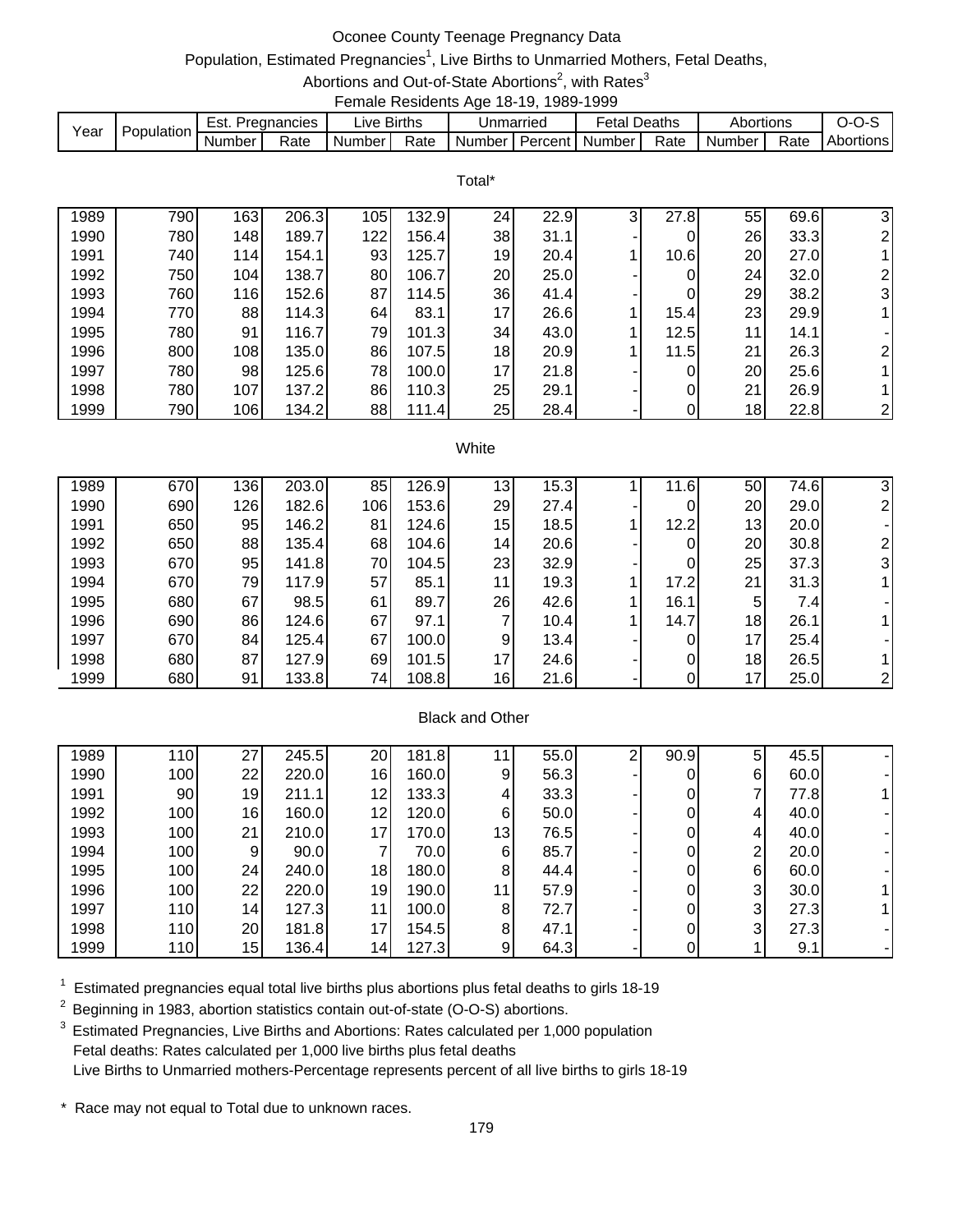## Orangeburg County Teenage Pregnancy Data

# Population, Estimated Pregnancies<sup>1</sup>, Live Births to Unmarried Mothers, Fetal Deaths,

Abortions and Out-of-State Abortions<sup>2</sup>, with Rates<sup>3</sup> Female Residents Age 18-19, 1989-1999

| Year | Population |        | Est. Pregnancies | ∟ive Births |      | Unmarried                 | <b>Fetal Deaths</b> |      | Abortions |      | $0 - 0 - 5$      |
|------|------------|--------|------------------|-------------|------|---------------------------|---------------------|------|-----------|------|------------------|
|      |            | Number | Rate             | Number I    | Rate | Number   Percent   Number |                     | Rate | Number I  | Rate | <b>Abortions</b> |

Total\*

| 1989 | 1,450 | 225 | 155.2 | 146 | 100.7 | 104 | 71.2 | $\mathbf{3}$   | 20.1 | 76 | 52.4 | 8              |
|------|-------|-----|-------|-----|-------|-----|------|----------------|------|----|------|----------------|
| 1990 | 1,620 | 222 | 137.0 | 145 | 89.5  | 89  | 61.4 |                | 6.8  | 76 | 46.9 | 5              |
| 1991 | 1,550 | 240 | 154.8 | 169 | 109.0 | 118 | 69.8 | ົ              | 11.7 | 69 | 44.5 | 8              |
| 1992 | 1,570 | 220 | 140.1 | 151 | 96.2  | 98  | 64.9 | 2              | 13.1 | 67 | 42.7 |                |
| 1993 | 1,560 | 197 | 126.3 | 134 | 85.9  | 84  | 62.7 |                | 7.4  | 62 | 39.7 | 6              |
| 1994 | 1,590 | 179 | 112.6 | 131 | 82.4  | 77  | 58.8 |                | 7.6  | 47 | 29.6 | 8              |
| 1995 | 1,580 | 187 | 118.4 | 130 | 82.3  | 75  | 57.7 |                |      | 57 | 36.1 |                |
| 1996 | 1,580 | 181 | 114.6 | 139 | 88.0  | 74  | 53.2 | $\mathbf{3}$   | 21.1 | 39 | 24.7 |                |
| 1997 | 1,590 | 192 | 120.8 | 146 | 91.8  | 75  | 51.4 | 5 <sup>1</sup> | 33.1 | 41 | 25.8 | 51             |
| 1998 | 1,600 | 182 | 113.8 | 144 | 90.0  | 86  | 59.7 | 4              | 27.0 | 34 | 21.3 | $\overline{3}$ |
| 1999 | 1,580 | 191 | 120.9 | 151 | 95.6  | 84  | 55.6 | 3              | 19.5 | 37 | 23.4 | 13             |

#### **White**

| 1989 | 540 | 51 | 94.4  | 37 | 68.5  | 15              | 40.5 |   |      | 14 | 25.9 |                |
|------|-----|----|-------|----|-------|-----------------|------|---|------|----|------|----------------|
| 1990 | 440 | 73 | 165.9 | 49 | 111.4 | 12              | 24.5 |   |      | 24 | 54.5 |                |
| 1991 | 410 | 48 | 117.1 | 36 | 87.8  | 12 <sub>1</sub> | 33.3 |   |      | 12 | 29.3 |                |
| 1992 | 420 | 63 | 150.0 | 46 | 109.5 | 12              | 26.1 |   |      | 17 | 40.5 |                |
| 1993 | 420 | 45 | 107.1 | 36 | 85.7  | 10 <sub>1</sub> | 27.8 |   |      | 9  | 21.4 | $\overline{3}$ |
| 1994 | 420 | 34 | 81.0  | 29 | 69.0  | 6               | 20.7 |   |      | 5  | 11.9 |                |
| 1995 | 420 | 35 | 83.3  | 24 | 57.1  | 4               | 16.7 |   |      | 11 | 26.2 |                |
| 1996 | 420 | 31 | 73.8  | 29 | 69.0  | 8               | 27.6 |   |      | ⌒  | 4.8  |                |
| 1997 | 400 | 44 | 110.0 | 33 | 82.5  | 8               | 24.2 | ົ | 57.1 | 9  | 22.5 |                |
| 1998 | 400 | 44 | 110.0 | 38 | 95.0  | 13 <sub>1</sub> | 34.2 |   | 25.6 | 5  | 12.5 |                |
| 1999 | 400 | 52 | 130.0 | 47 | 117.5 | 18              | 38.3 |   | 20.8 | 4  | 10.0 |                |

### Black and Other

| 1989 | 910   | 174 | 191.2 | 109 <sub>1</sub> | 119.8 | 89  | 81.7 |   | 26.8 | 62              | 68.1 |    |
|------|-------|-----|-------|------------------|-------|-----|------|---|------|-----------------|------|----|
| 1990 | 1,180 | 149 | 126.3 | 96               | 81.4  | 77  | 80.2 |   | 10.3 | 52              | 44.1 |    |
| 1991 | 1,140 | 192 | 168.4 | 133              | 116.7 | 106 | 79.7 | 2 | 14.8 | 57              | 50.0 | 8  |
| 1992 | 1,150 | 157 | 136.5 | 105              | 91.3  | 86  | 81.9 | າ | 18.7 | 50              | 43.5 | 5  |
| 1993 | 1,150 | 152 | 132.2 | 98               | 85.2  | 74  | 75.5 |   | 10.1 | 53              | 46.1 | 3  |
| 1994 | 1,170 | 145 | 123.9 | 102              | 87.2  | 71  | 69.6 |   | 9.7  | 42              | 35.9 |    |
| 1995 | 1,160 | 152 | 131.0 | 106              | 91.4  | 71  | 67.0 |   | 0    | 46              | 39.7 | 5  |
| 1996 | 1,160 | 150 | 129.3 | 110              | 94.8  | 66  | 60.0 | 3 | 26.5 | 37              | 31.9 |    |
| 1997 | 1,200 | 148 | 123.3 | 113              | 94.2  | 67  | 59.3 | 3 | 25.9 | 32 <sub>2</sub> | 26.7 |    |
| 1998 | 1,200 | 138 | 115.0 | 106              | 88.3  | 73  | 68.9 | 3 | 27.5 | 29              | 24.2 |    |
| 1999 | 1,180 | 139 | 117.8 | 104              | 88.1  | 66  | 63.5 | ົ | 18.9 | 33              | 28.0 | 11 |

 $1$  Estimated pregnancies equal total live births plus abortions plus fetal deaths to girls 18-19

 $2$  Beginning in 1983, abortion statistics contain out-of-state (O-O-S) abortions.

<sup>3</sup> Estimated Pregnancies, Live Births and Abortions: Rates calculated per 1,000 population Fetal deaths: Rates calculated per 1,000 live births plus fetal deaths Live Births to Unmarried mothers-Percentage represents percent of all live births to girls 18-19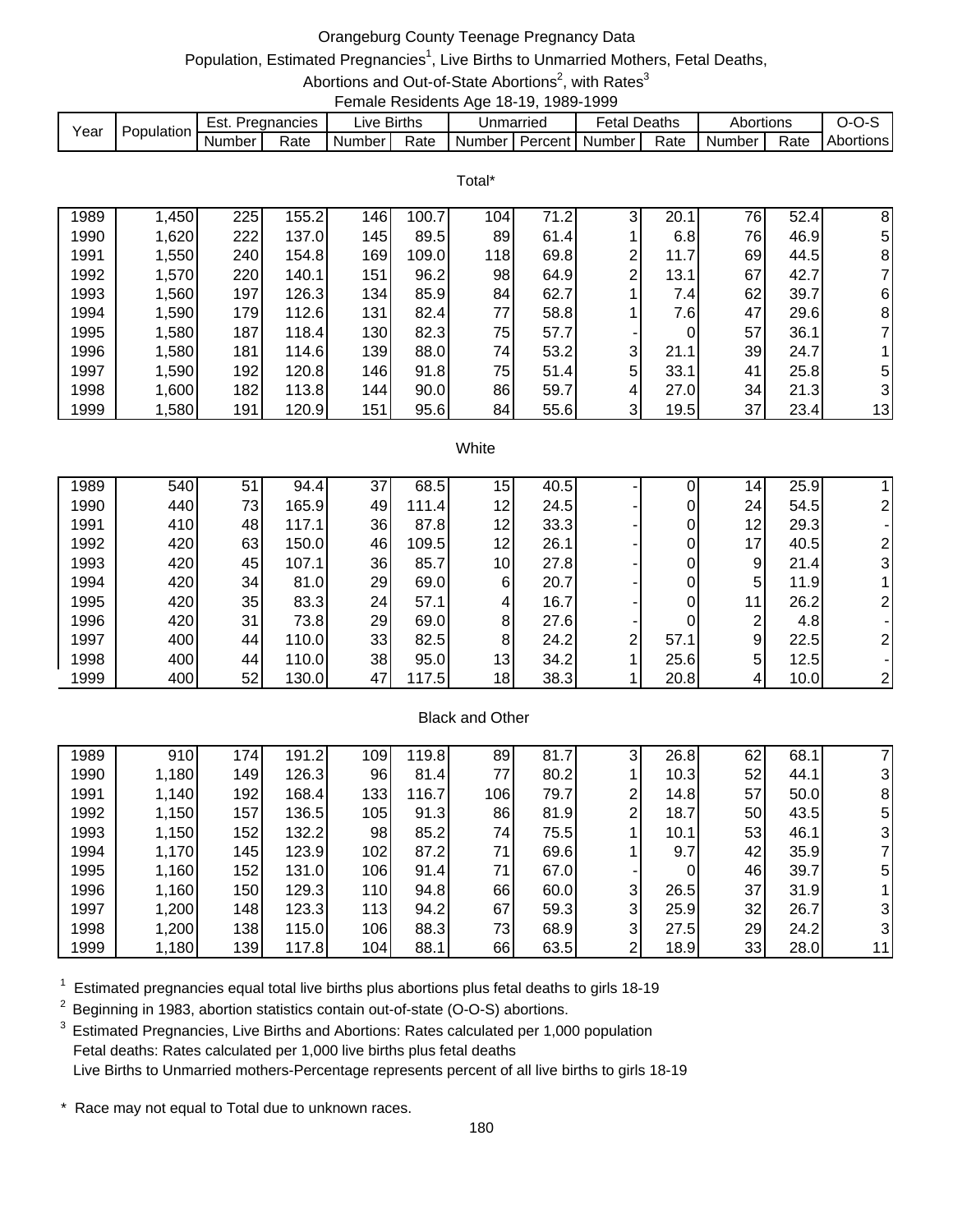# Pickens County Teenage Pregnancy Data

## Population, Estimated Pregnancies<sup>1</sup>, Live Births to Unmarried Mothers, Fetal Deaths,

Abortions and Out-of-State Abortions<sup>2</sup>, with Rates<sup>3</sup> Female Residents Age 18-19, 1989-1999

|      |            |        |               |             |      |                             | . |              |      |                     |      |           |
|------|------------|--------|---------------|-------------|------|-----------------------------|---|--------------|------|---------------------|------|-----------|
| Year | Population | Est.   | . Pregnancies | ∟ive Births |      | Unmarried                   |   | Fetal Deaths |      | Abortions           |      | $O-O-S$   |
|      |            | Number | Rate          | Number I    | Rate | I Number I Percent I Number |   |              | Rate | Number <sub>1</sub> | Rate | Abortions |

Total\*

| 1989 | 1,530 | 201 | 131.4 | 130 | 85.0 | 42 | 32.3 |   |            | 71 | 46.4 | 5              |
|------|-------|-----|-------|-----|------|----|------|---|------------|----|------|----------------|
| 1990 | 1,920 | 189 | 98.4  | 121 | 63.0 | 43 | 35.5 | 3 | 24.2       | 65 | 33.9 | 71             |
| 1991 | 1,850 | 190 | 102.7 | 122 | 65.9 | 35 | 28.7 |   | 8.1        | 67 | 36.2 | 5              |
| 1992 | 1,890 | 167 | 88.4  | 110 | 58.2 | 37 | 33.6 | 2 | 17.9       | 55 | 29.1 |                |
| 1993 | 1,900 | 169 | 88.9  | 104 | 54.7 | 41 | 39.4 | 2 | 18.9       | 63 | 33.2 |                |
| 1994 | 1,930 | 179 | 92.7  | 131 | 67.9 | 51 | 38.9 |   | $\sqrt{6}$ | 47 | 24.4 | 3              |
| 1995 | 1,960 | 174 | 88.8  | 119 | 60.7 | 32 | 26.9 |   | 8.3        | 54 | 27.6 | 8              |
| 1996 | 1,990 | 184 | 92.5  | 135 | 67.8 | 40 | 29.6 |   | 7.4        | 48 | 24.1 | $\overline{2}$ |
| 1997 | 1,880 | 177 | 94.1  | 134 | 71.3 | 34 | 25.4 |   |            | 43 | 22.9 | $\mathbf{3}$   |
| 1998 | 1,930 | 165 | 85.5  | 131 | 67.9 | 44 | 33.6 |   | 0          | 34 | 17.6 |                |
| 1999 | 1,930 | 141 | 73.1  | 113 | 58.5 | 31 | 27.4 |   |            | 28 | 14.5 | 3              |

#### White

| 1989 | ,420  | 176              | 123.9 | 113              | 79.6 | 30 | 26.5 |   |       | 63 | 44.4 | 4              |
|------|-------|------------------|-------|------------------|------|----|------|---|-------|----|------|----------------|
| 1990 | 1,720 | 169              | 98.3  | 110 <sub>l</sub> | 64.0 | 34 | 30.9 | ົ | 17.91 | 57 | 33.1 | 4              |
| 1991 | 1,660 | 169              | 101.8 | 113              | 68.1 | 26 | 23.0 |   | 8.8   | 55 | 33.1 | 4              |
| 1992 | 1,690 | 150              | 88.8  | 98               | 58.0 | 27 | 27.6 | 2 | 20.0  | 50 | 29.6 |                |
| 1993 | 1,700 | 143              | 84.1  | 91               | 53.5 | 32 | 35.2 |   | 10.9  | 51 | 30.0 | 51             |
| 1994 | 1,730 | 154              | 89.0  | 114              | 65.9 | 35 | 30.7 |   | 8.7   | 39 | 22.5 | 31             |
| 1995 | 1,750 | 155              | 88.6  | <b>110</b>       | 62.9 | 25 | 22.7 |   | 9.0   | 44 | 25.1 | 6              |
| 1996 | 1,780 | 157              | 88.2  | 119              | 66.9 | 30 | 25.2 |   | 8.3   | 37 | 20.8 |                |
| 1997 | 1,670 | 157 <sub>1</sub> | 94.0  | 120              | 71.9 | 24 | 20.0 |   |       | 37 | 22.2 | 31             |
| 1998 | 1,710 | 144              | 84.2  | 115              | 67.3 | 35 | 30.4 |   |       | 29 | 17.0 |                |
| 1999 | 1,710 | 122              | 71.3  | 97               | 56.7 | 20 | 20.6 |   |       | 25 | 14.6 | 3 <sup>1</sup> |

### Black and Other

| 1989 | 110 | 25 | 227.3 | 17 | 154.5 | 12              | 70.6  |      | 8               | 72.7 |  |
|------|-----|----|-------|----|-------|-----------------|-------|------|-----------------|------|--|
| 1990 | 200 | 19 | 95.0  | 11 | 55.0  | 9               | 81.8  | 83.3 |                 | 35.0 |  |
| 1991 | 190 | 21 | 110.5 | 9  | 47.4  | 9               | 100.0 | 0    | 12              | 63.2 |  |
| 1992 | 200 | 17 | 85.0  | 12 | 60.0  | 10 <sup>1</sup> | 83.3  | 0    | 5               | 25.0 |  |
| 1993 | 200 | 26 | 130.0 | 13 | 65.0  | 9               | 69.2  | 71.4 | 12              | 60.0 |  |
| 1994 | 200 | 25 | 125.0 | 17 | 85.0  | 16              | 94.1  | 0    | 8               | 40.0 |  |
| 1995 | 210 | 19 | 90.5  | 9  | 42.9  |                 | 77.8  | 0    | 10 <sub>l</sub> | 47.6 |  |
| 1996 | 210 | 27 | 128.6 | 16 | 76.2  | 10 <sub>l</sub> | 62.5  | 0    | 11              | 52.4 |  |
| 1997 | 210 | 20 | 95.2  | 14 | 66.7  | 10 <sup>1</sup> | 71.4  | 0    | 6               | 28.6 |  |
| 1998 | 220 | 21 | 95.5  | 16 | 72.7  | 9               | 56.3  | 0    | 5               | 22.7 |  |
| 1999 | 210 | 19 | 90.5  | 16 | 76.2  | 11              | 68.8  |      | 3               | 14.3 |  |

 $1$  Estimated pregnancies equal total live births plus abortions plus fetal deaths to girls 18-19

 $2$  Beginning in 1983, abortion statistics contain out-of-state (O-O-S) abortions.

<sup>3</sup> Estimated Pregnancies, Live Births and Abortions: Rates calculated per 1,000 population Fetal deaths: Rates calculated per 1,000 live births plus fetal deaths Live Births to Unmarried mothers-Percentage represents percent of all live births to girls 18-19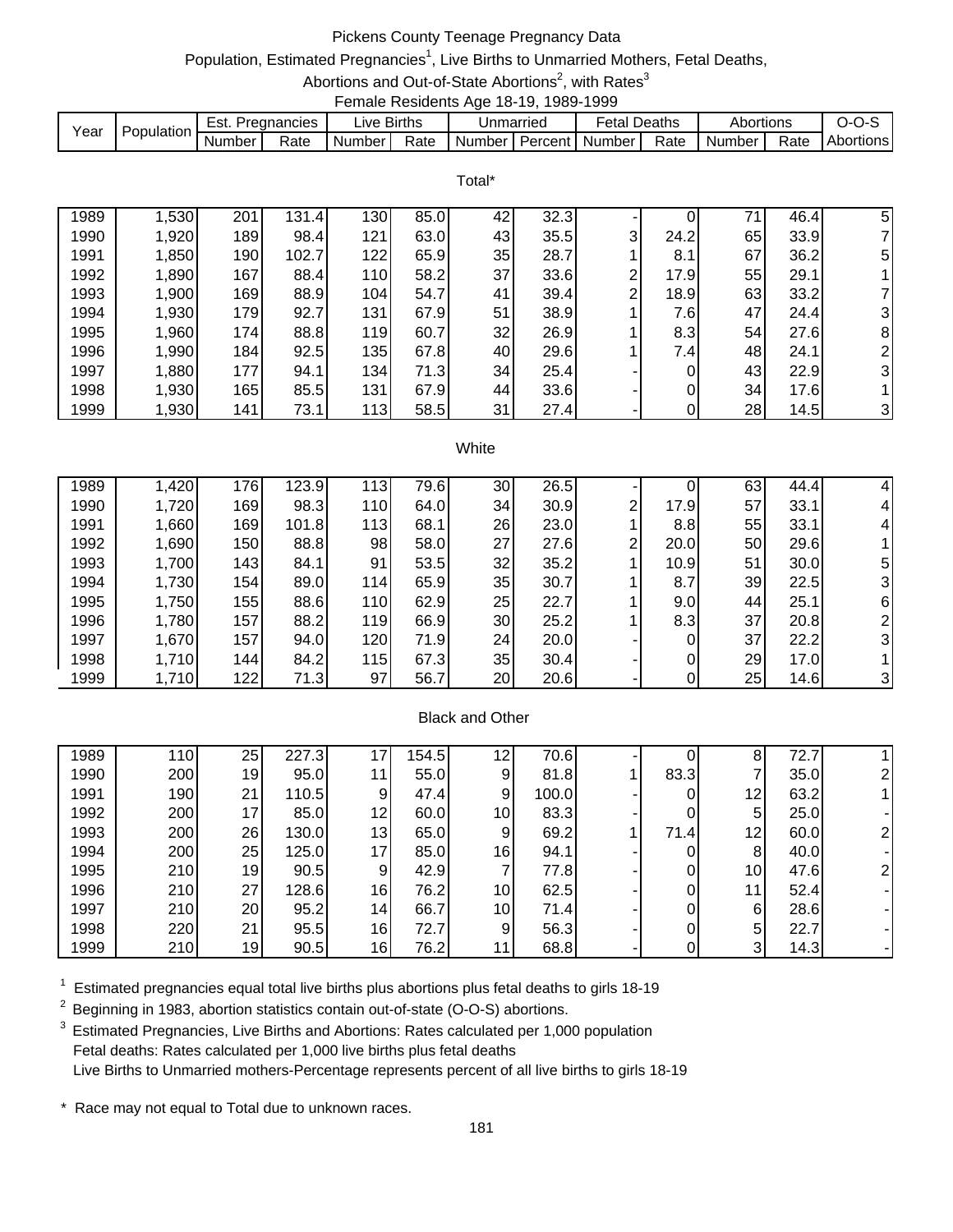# Richland County Teenage Pregnancy Data

## Population, Estimated Pregnancies<sup>1</sup>, Live Births to Unmarried Mothers, Fetal Deaths,

Abortions and Out-of-State Abortions<sup>2</sup>, with Rates<sup>3</sup> Female Residents Age 18-19, 1989-1999

|      |            |        |             | .             |      |           |                  |        |           |      |           |
|------|------------|--------|-------------|---------------|------|-----------|------------------|--------|-----------|------|-----------|
| Year | Population | Est.   | Pregnancies | ive Births.   |      | Jnmarried | Fetal            | Deaths | Abortions |      | J-U-J     |
|      |            | Number | Rate        | <b>Number</b> | Rate | Number I  | Percent I Number | Rate   | Number    | Rate | Abortions |

Total\*

| 1989 | 4,150 | 719 | 173.3 | 375 | 90.4 | 248              | 66.1 |                | 2.7  | 343 | 82.7 | 29              |
|------|-------|-----|-------|-----|------|------------------|------|----------------|------|-----|------|-----------------|
| 1990 | 4,930 | 775 | 157.2 | 437 | 88.6 | 292              | 66.8 | $\overline{2}$ | 4.6  | 336 | 68.2 | 25              |
| 1991 | 4,730 | 705 | 149.0 | 384 | 81.2 | 267              | 69.5 | 2              | 5.2  | 319 | 67.4 | 15              |
| 1992 | 4,770 | 606 | 127.0 | 380 | 79.7 | 280              | 73.7 | $\overline{9}$ | 23.1 | 217 | 45.5 | 15 <sub>l</sub> |
| 1993 | 4,770 | 601 | 126.0 | 386 | 80.9 | 263              | 68.1 |                | 17.8 | 208 | 43.6 | 11              |
| 1994 | 4,860 | 549 | 113.0 | 335 | 68.9 | 238              | 71.0 | $\overline{4}$ | 11.8 | 210 | 43.2 | 18              |
| 1995 | 4,710 | 494 | 104.9 | 320 | 67.9 | 196              | 61.3 |                | 3.1  | 173 | 36.7 | 16              |
| 1996 | 4,750 | 500 | 105.3 | 330 | 69.5 | 209              | 63.3 | 3 <sub>l</sub> | 9.0  | 167 | 35.2 | 22              |
| 1997 | 4,970 | 554 | 111.5 | 353 | 71.0 | 220              | 62.3 | $6 \mid$       | 16.7 | 195 | 39.2 | 34              |
| 1998 | 5,060 | 536 | 105.9 | 366 | 72.3 | 205              | 56.0 | 5 <sup>1</sup> | 13.5 | 165 | 32.6 | 22              |
| 1999 | 5,010 | 518 | 103.4 | 334 | 66.7 | 191 <sub>1</sub> | 57.2 | $\overline{2}$ | 6.0  | 182 | 36.3 | 46              |

#### **White**

| 1989 | 1,850 | 238        | 128.6 | 90 | 48.6 | 37 | 41.1 |   | 11.0 | 147 | 79.5 | 10 |
|------|-------|------------|-------|----|------|----|------|---|------|-----|------|----|
| 1990 | 2,410 | 214        | 88.8  | 91 | 37.8 | 27 | 29.7 |   | 0    | 123 | 51.0 | 8  |
| 1991 | 2,280 | 208        | 91.2  | 98 | 43.0 | 35 | 35.7 |   | 0    | 110 | 48.2 |    |
| 1992 | 2,300 | <b>170</b> | 73.9  | 87 | 37.8 | 34 | 39.1 | 2 | 22.5 | 81  | 35.2 |    |
| 1993 | 2,300 | 161        | 70.0  | 97 | 42.2 | 33 | 34.0 |   | 10.2 | 63  | 27.4 |    |
| 1994 | 2,340 | 152        | 65.0  | 75 | 32.1 | 35 | 46.7 |   | 0    | 77  | 32.9 |    |
| 1995 | 2,270 | 146        | 64.3  | 85 | 37.4 | 29 | 34.1 |   | 0    | 61  | 26.9 |    |
| 1996 | 2,290 | 125        | 54.6  | 65 | 28.4 | 30 | 46.2 |   | 0    | 60  | 26.2 |    |
| 1997 | 2,380 | 165        | 69.3  | 78 | 32.8 | 29 | 37.2 |   | 0    | 87  | 36.6 | 11 |
| 1998 | 2,410 | 159        | 66.0  | 99 | 41.1 | 34 | 34.3 |   | 10.0 | 59  | 24.5 | 9  |
| 1999 | 2,390 | 143        | 59.8  | 76 | 31.8 | 23 | 30.3 |   | 0    | 67  | 28.0 | 14 |

### Black and Other

| 1989 | 2,300 | 481 | 209.1 | 285 | 123.9 | 211              | 74.0 |   | 0    | 1961 | 85.2 | 19 |
|------|-------|-----|-------|-----|-------|------------------|------|---|------|------|------|----|
| 1990 | 2,520 | 560 | 222.2 | 346 | 137.3 | 265              | 76.6 | າ | 5.7  | 212  | 84.1 | 17 |
| 1991 | 2,450 | 497 | 202.9 | 286 | 116.7 | 232              | 81.1 | 2 | 6.9  | 209  | 85.3 | 11 |
| 1992 | 2,470 | 436 | 176.5 | 293 | 118.6 | 246              | 84.0 |   | 23.3 | 136  | 55.1 | 11 |
| 1993 | 2,470 | 440 | 178.1 | 289 | 117.0 | 230              | 79.6 | 6 | 20.3 | 145  | 58.7 | 9  |
| 1994 | 2,520 | 397 | 157.5 | 260 | 103.2 | 203              | 78.1 | 4 | 15.2 | 133  | 52.8 | 11 |
| 1995 | 2,440 | 348 | 142.6 | 235 | 96.3  | 167              | 71.1 |   | 4.2  | 112  | 45.9 | 9  |
| 1996 | 2,460 | 375 | 152.4 | 265 | 107.7 | 179              | 67.5 | 3 | 11.2 | 107  | 43.5 | 15 |
| 1997 | 2,590 | 389 | 150.2 | 275 | 106.2 | 191              | 69.5 | 6 | 21.4 | 108  | 41.7 | 23 |
| 1998 | 2,650 | 376 | 141.9 | 267 | 100.8 | 171 <sub>1</sub> | 64.0 | 4 | 14.8 | 105  | 39.6 | 12 |
| 1999 | 2,620 | 374 | 142.7 | 258 | 98.5  | 168              | 65.1 | ົ | 7.7  | 114  | 43.5 | 31 |

 $1$  Estimated pregnancies equal total live births plus abortions plus fetal deaths to girls 18-19

 $2$  Beginning in 1983, abortion statistics contain out-of-state (O-O-S) abortions.

<sup>3</sup> Estimated Pregnancies, Live Births and Abortions: Rates calculated per 1,000 population Fetal deaths: Rates calculated per 1,000 live births plus fetal deaths Live Births to Unmarried mothers-Percentage represents percent of all live births to girls 18-19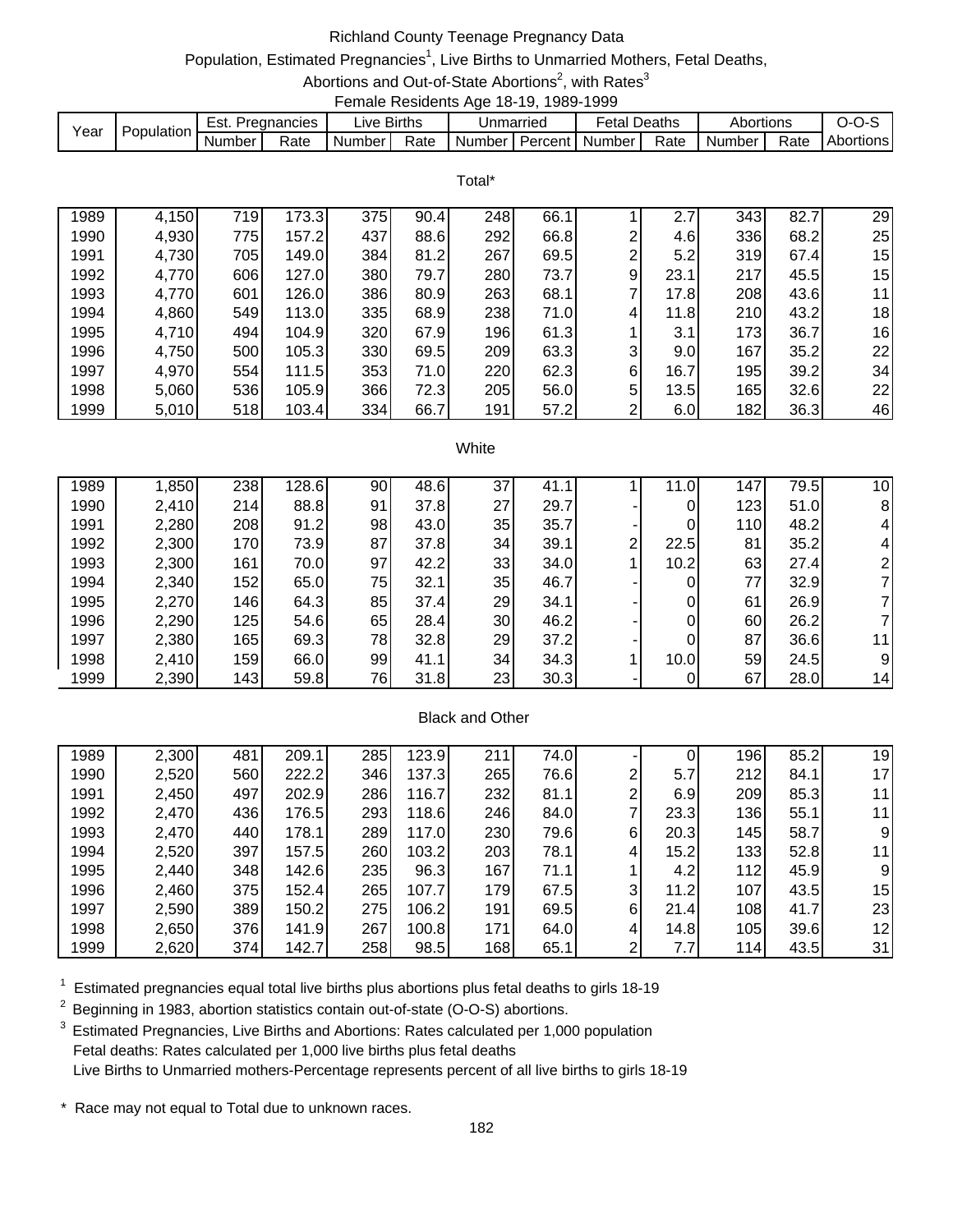# Saluda County Teenage Pregnancy Data

# Population, Estimated Pregnancies<sup>1</sup>, Live Births to Unmarried Mothers, Fetal Deaths,

Abortions and Out-of-State Abortions<sup>2</sup>, with Rates<sup>3</sup>

|      |            |                  |      |             |      | Female Residents Age 18-19, 1989-1999 |           |                     |      |           |      |                  |
|------|------------|------------------|------|-------------|------|---------------------------------------|-----------|---------------------|------|-----------|------|------------------|
| Year | Population | Est. Pregnancies |      | Live Births |      |                                       | Unmarried | <b>Fetal Deaths</b> |      | Abortions |      | $O-O-S$          |
|      |            | Number I         | Rate | Number      | Rate | Number   Percent   Number             |           |                     | Rate | Number I  | Rate | <b>Abortions</b> |

|      |     |    |       |    |       | Total*          |      |      |   |      |   |
|------|-----|----|-------|----|-------|-----------------|------|------|---|------|---|
| 1989 | 230 | 32 | 139.1 | 23 | 100.0 | 13 <sub>l</sub> | 56.5 |      | 9 | 39.1 |   |
| 1990 | 230 | 37 | 160.9 | 32 | 139.1 | 17              | 53.1 |      | 5 | 21.7 |   |
| 1991 | 220 | 31 | 140.9 | 22 | 100.0 | 15              | 68.2 |      | 9 | 40.9 |   |
| 1992 | 220 | 31 | 140.9 | 23 | 104.5 | 16              | 69.6 |      | 8 | 36.4 |   |
| 1993 | 220 | 36 | 163.6 | 28 | 127.3 | 19              | 67.9 | 34.5 | ⇁ | 31.8 |   |
| 1994 | 220 | 40 | 181.8 | 36 | 163.6 | 24              | 66.7 |      | 4 | 18.2 |   |
| 1995 | 220 | 33 | 150.0 | 29 | 131.8 | 15              | 51.7 |      | 4 | 18.2 |   |
| 1996 | 220 | 23 | 104.5 | 20 | 90.9  | 16              | 80.0 |      | 3 | 13.6 |   |
| 1997 | 220 | 31 | 140.9 | 22 | 100.0 | 10 <sup>1</sup> | 45.5 | 43.5 | 8 | 36.4 | 3 |
| 1998 | 220 | 30 | 136.4 | 27 | 122.7 | 20              | 74.1 |      | 3 | 13.6 |   |
| 1999 | 220 | 44 | 200.0 | 36 | 163.6 | 27              | 75.0 | 27.0 |   | 31.8 |   |

#### **White**

| 1989 | 120 | 14 <sup>1</sup> | 116.7 |     | 75.0  |   | 11.1 |      | 5              | 41.7 |  |
|------|-----|-----------------|-------|-----|-------|---|------|------|----------------|------|--|
| 1990 | 130 | 18              | 138.5 | 16  | 123.1 | 3 | 18.8 |      | ⌒              | 15.4 |  |
| 1991 | 120 | 14              | 116.7 | 8   | 66.7  | ⌒ | 25.0 |      | 6              | 50.0 |  |
| 1992 | 130 | 10 <sup>1</sup> | 76.9  | 81  | 61.5  | ⌒ | 25.0 |      | 2              | 15.4 |  |
| 1993 | 120 | 14              | 116.7 | 10I | 83.3  | 3 | 30.0 | 90.9 | 3 <sub>l</sub> | 25.0 |  |
| 1994 | 130 | 20 <sup>1</sup> | 153.8 | 16  | 123.1 | 6 | 37.5 |      | 4              | 30.8 |  |
| 1995 | 130 | 18              | 138.5 | 16  | 123.1 | 3 | 18.8 |      | ⌒              | 15.4 |  |
| 1996 | 130 | 9               | 69.2  | 8   | 61.5  | 4 | 50.0 |      |                | 7.7  |  |
| 1997 | 120 | 16              | 133.3 | 15  | 125.0 | 3 | 20.0 |      |                | 8.3  |  |
| 1998 | 120 | 14              | 116.7 | 13  | 108.3 | 6 | 46.2 |      |                | 8.3' |  |
| 1999 | 120 | 18              | 150.0 | 15  | 125.0 | 9 | 60.0 |      | 3              | 25.0 |  |

### Black and Other

| 1989 | 110 <sub>1</sub> | 18 | 163.6 | 14 | 127.3 | 12 | 85.7  |       | 4            | 36.4 |    |
|------|------------------|----|-------|----|-------|----|-------|-------|--------------|------|----|
|      |                  |    |       |    |       |    |       |       |              |      |    |
| 1990 | 100              | 19 | 190.0 | 16 | 160.0 | 14 | 87.5  | 0     | 3            | 30.0 |    |
| 1991 | 90               | 17 | 188.9 | 14 | 155.6 | 13 | 92.9  | 0     | $\mathbf{3}$ | 33.3 |    |
| 1992 | 90               | 21 | 233.3 | 15 | 166.7 | 14 | 93.3  | 0     | 6            | 66.7 |    |
| 1993 | 90               | 22 | 244.4 | 18 | 200.0 | 16 | 88.9  | 0     | 4            | 44.4 |    |
| 1994 | 100              | 20 | 200.0 | 20 | 200.0 | 18 | 90.0  | 0     |              | 0.0  |    |
| 1995 | 100              | 15 | 150.0 | 13 | 130.0 | 12 | 92.3  | 0     | ⌒            | 20.0 |    |
| 1996 | 100              | 14 | 140.0 | 12 | 120.0 | 12 | 100.0 | 0     | ົ            | 20.0 |    |
| 1997 | 100              | 15 | 150.0 |    | 70.0  |    | 100.0 | 125.0 |              | 70.0 | 31 |
| 1998 | 100              | 16 | 160.0 | 14 | 140.0 | 14 | 100.0 |       | ⌒            | 20.0 |    |
| 1999 | 100              | 26 | 260.0 | 21 | 210.0 | 18 | 85.7  | 45.5  | 4            | 40.0 |    |

 $1$  Estimated pregnancies equal total live births plus abortions plus fetal deaths to girls 18-19

 $2$  Beginning in 1983, abortion statistics contain out-of-state (O-O-S) abortions.

<sup>3</sup> Estimated Pregnancies, Live Births and Abortions: Rates calculated per 1,000 population Fetal deaths: Rates calculated per 1,000 live births plus fetal deaths Live Births to Unmarried mothers-Percentage represents percent of all live births to girls 18-19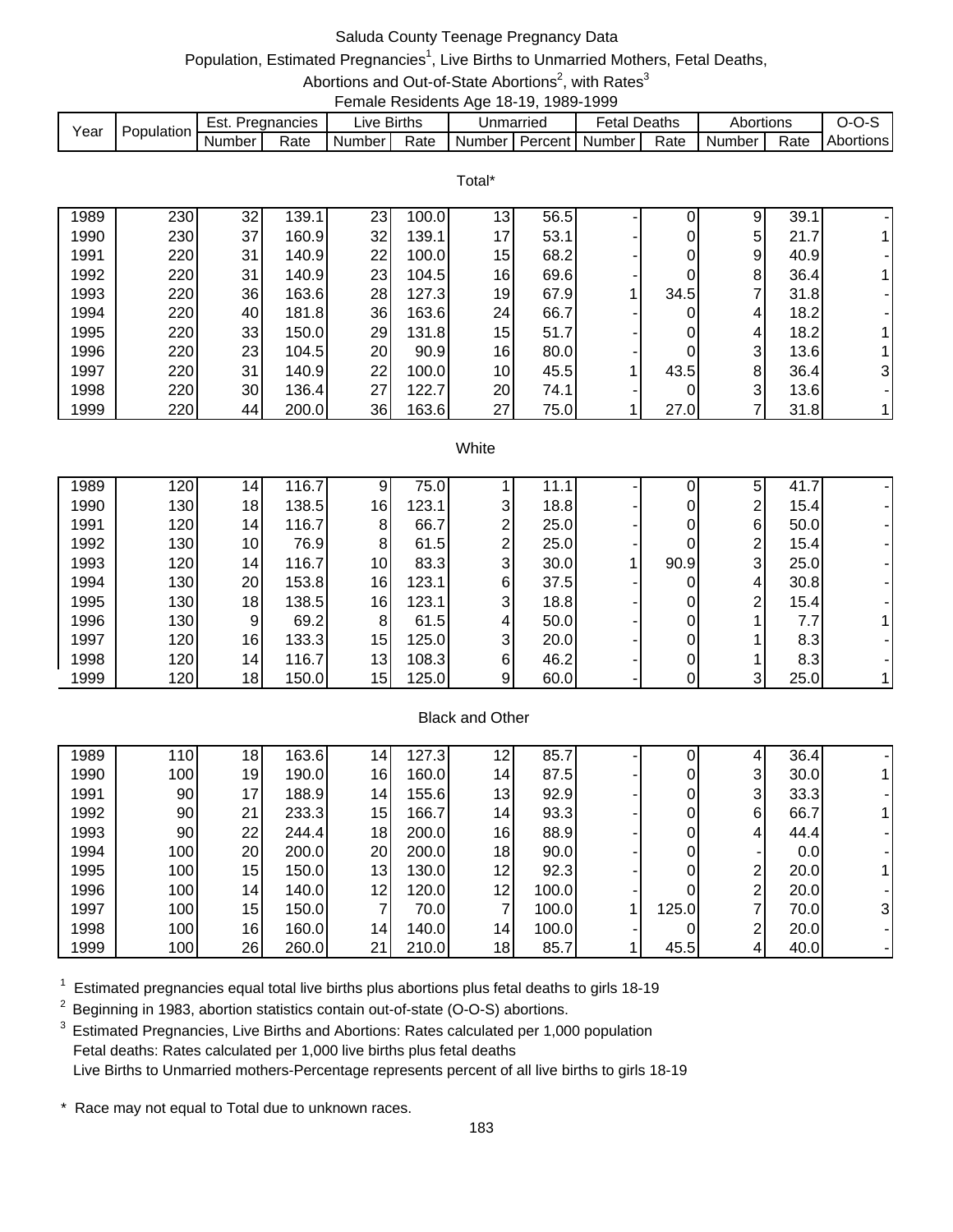## Spartanburg County Teenage Pregnancy Data

# Population, Estimated Pregnancies<sup>1</sup>, Live Births to Unmarried Mothers, Fetal Deaths,

Abortions and Out-of-State Abortions<sup>2</sup>, with Rates<sup>3</sup> Female Residents Age 18-19, 1989-1999

|      |            |        |             |          | ------------------------- |               |           |        |        |           |      |           |
|------|------------|--------|-------------|----------|---------------------------|---------------|-----------|--------|--------|-----------|------|-----------|
| Year | Population | Est.   | Pregnancies | uve.     | <b>Births</b>             |               | Jnmarried | Fetal. | Deaths | Abortions |      | J-U-,     |
|      |            | Number | Rate        | Number I | Rate                      | <b>Number</b> | Percent I | Number | Rate   | Number    | Rate | Abortions |

Total\*

| 1989 | 3,150 | 544 | 172.7 | 370 | 117.5 | 196 | 53.0 | 6 | 16.0 | 168 | 53.3 | 21 |
|------|-------|-----|-------|-----|-------|-----|------|---|------|-----|------|----|
| 1990 | 3,470 | 579 | 166.9 | 412 | 118.7 | 209 | 50.7 | 3 | 7.2  | 164 | 47.3 | 22 |
| 1991 | 3,300 | 540 | 163.6 | 409 | 123.9 | 237 | 57.9 | 2 | 4.9  | 129 | 39.1 | 19 |
| 1992 | 3,340 | 482 | 144.3 | 361 | 108.1 | 224 | 62.0 | 5 | 13.7 | 116 | 34.7 | 31 |
| 1993 | 3,370 | 429 | 127.3 | 328 | 97.3  | 193 | 58.8 | 3 | 9.1  | 98  | 29.1 | 27 |
| 1994 | 3,400 | 396 | 116.5 | 290 | 85.3  | 182 | 62.8 | 3 | 10.2 | 103 | 30.3 | 17 |
| 1995 | 3,440 | 437 | 127.0 | 345 | 100.3 | 164 | 47.5 | 4 | 11.5 | 88  | 25.6 | 19 |
| 1996 | 3,480 | 431 | 123.9 | 340 | 97.7  | 157 | 46.2 | 2 | 5.8  | 89  | 25.6 | 23 |
| 1997 | 3,390 | 425 | 125.4 | 321 | 94.7  | 145 | 45.2 | 3 | 9.3  | 101 | 29.8 | 19 |
| 1998 | 3,490 | 399 | 114.3 | 309 | 88.5  | 151 | 48.9 | 4 | 12.8 | 86  | 24.6 | 18 |
| 1999 | 3,490 | 409 | 117.2 | 328 | 94.0  | 133 | 40.5 | 3 | 9.1  | 78  | 22.3 | 13 |

#### **White**

| 1989 | 2,310 | 340 | 147.2 | 220 | 95.2  | 74 | 33.6 |   | 9.0  | 118 | 51.1 | 15 |
|------|-------|-----|-------|-----|-------|----|------|---|------|-----|------|----|
| 1990 | 2,540 | 375 | 147.6 | 261 | 102.8 | 81 | 31.0 | 3 | 11.4 | 111 | 43.7 | 15 |
| 1991 | 2,390 | 323 | 135.1 | 236 | 98.7  | 87 | 36.9 | 2 | 8.4  | 85  | 35.6 | 11 |
| 1992 | 2,420 | 294 | 121.5 | 211 | 87.2  | 81 | 38.4 |   | 4.7  | 82  | 33.9 | 25 |
| 1993 | 2,440 | 259 | 106.1 | 195 | 79.9  | 75 | 38.5 |   | 5.1  | 63  | 25.8 | 18 |
| 1994 | 2,470 | 244 | 98.8  | 176 | 71.3  | 85 | 48.3 |   | 0    | 68  | 27.5 | 11 |
| 1995 | 2,490 | 280 | 112.4 | 217 | 87.1  | 72 | 33.2 |   | 4.6  | 62  | 24.9 | 15 |
| 1996 | 2,520 | 276 | 109.5 | 214 | 84.9  | 71 | 33.2 | 2 | 9.3  | 60  | 23.8 | 20 |
| 1997 | 2,400 | 272 | 113.3 | 210 | 87.5  | 66 | 31.4 |   | 0    | 62  | 25.8 | 11 |
| 1998 | 2,480 | 236 | 95.2  | 186 | 75.0  | 61 | 32.8 | 2 | 10.6 | 48  | 19.4 | 11 |
| 1999 | 2,490 | 262 | 105.2 | 216 | 86.7  | 62 | 28.7 |   | 4.6  | 45  | 18.1 | 6  |

### Black and Other

| 1989 | 840   | 204 | 242.9 | 150 <sub>1</sub> | 178.6 | 122        | 81.3 |              | 26.0 | 50 | 59.5 | 6              |
|------|-------|-----|-------|------------------|-------|------------|------|--------------|------|----|------|----------------|
| 1990 | 930   | 204 | 219.4 | 151              | 162.4 | 128        | 84.8 |              | 0    | 53 | 57.0 |                |
| 1991 | 910   | 217 | 238.5 | 173              | 190.1 | 150        | 86.7 |              | 0    | 44 | 48.4 | 8              |
| 1992 | 920   | 188 | 204.3 | 150              | 163.0 | 143        | 95.3 | 4            | 26.0 | 34 | 37.0 | 61             |
| 1993 | 930   | 170 | 182.8 | 133 <sub>1</sub> | 143.0 | <b>118</b> | 88.7 | 2            | 14.8 | 35 | 37.6 | 9 <sub>l</sub> |
| 1994 | 940   | 152 | 161.7 | 114              | 121.3 | 97         | 85.1 | $\mathbf{3}$ | 25.6 | 35 | 37.2 | 6              |
| 1995 | 950   | 157 | 165.3 | 128              | 134.7 | 92         | 71.9 | 3            | 22.9 | 26 | 27.4 | 4              |
| 1996 | 960   | 155 | 161.5 | 126              | 131.3 | 86         | 68.3 |              | 0    | 29 | 30.2 | 31             |
| 1997 | 1,000 | 152 | 152.0 | 111              | 111.0 | 79         | 71.2 | $\mathbf{3}$ | 26.3 | 38 | 38.0 |                |
| 1998 | 1,010 | 162 | 160.4 | 122              | 120.8 | 90         | 73.8 | 2            | 16.1 | 38 | 37.6 |                |
| 1999 | 1,000 | 147 | 147.0 | 112              | 112.0 | 71         | 63.4 | ⌒            | 17.5 | 33 | 33.0 |                |

 $1$  Estimated pregnancies equal total live births plus abortions plus fetal deaths to girls 18-19

 $2$  Beginning in 1983, abortion statistics contain out-of-state (O-O-S) abortions.

<sup>3</sup> Estimated Pregnancies, Live Births and Abortions: Rates calculated per 1,000 population Fetal deaths: Rates calculated per 1,000 live births plus fetal deaths Live Births to Unmarried mothers-Percentage represents percent of all live births to girls 18-19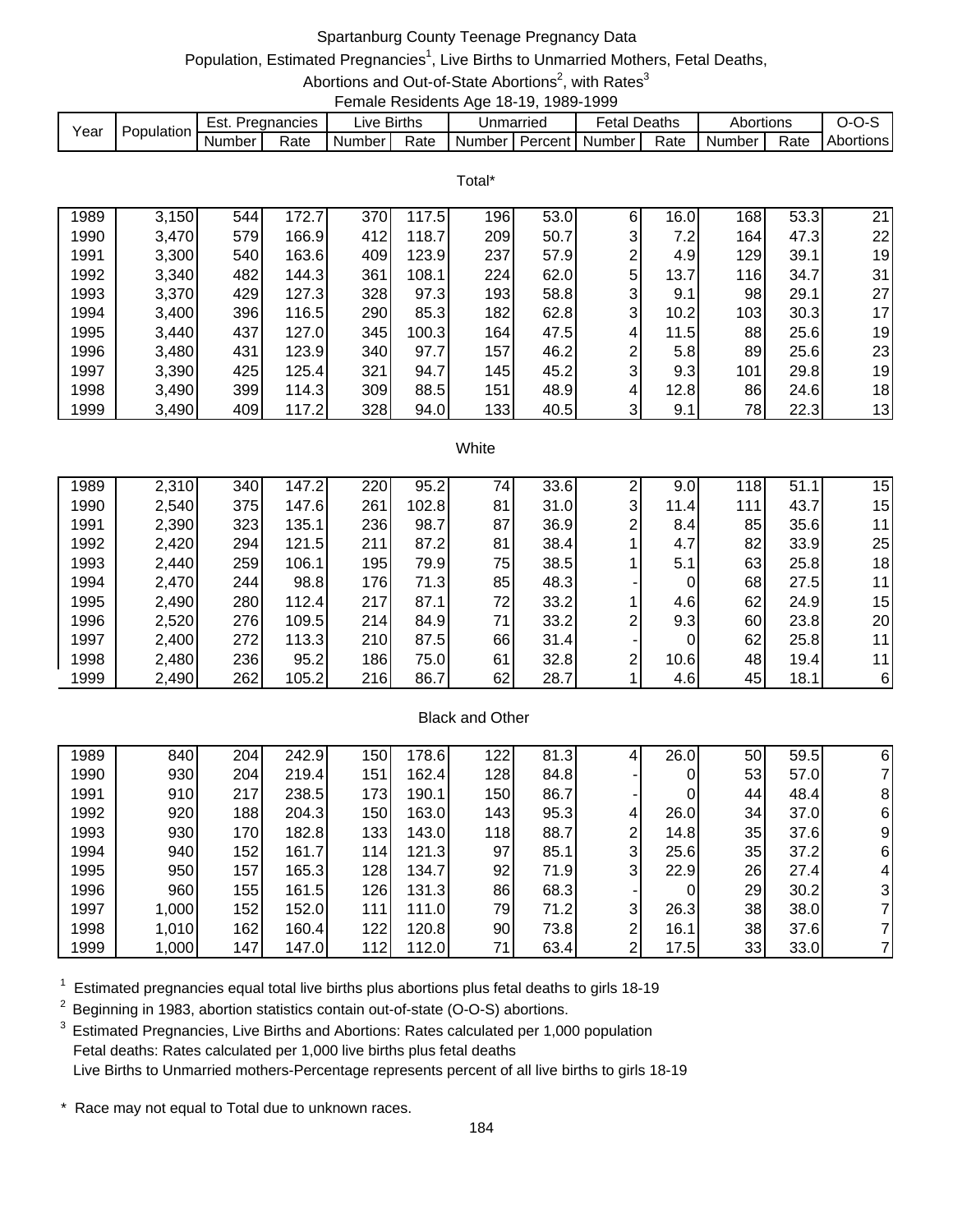# Sumter County Teenage Pregnancy Data

## Population, Estimated Pregnancies<sup>1</sup>, Live Births to Unmarried Mothers, Fetal Deaths,

Abortions and Out-of-State Abortions<sup>2</sup>, with Rates<sup>3</sup> Female Residents Age 18-19, 1989-1999

|      |            |        |             |                        | ------------------------ |           |         |                   |        |           |      |           |
|------|------------|--------|-------------|------------------------|--------------------------|-----------|---------|-------------------|--------|-----------|------|-----------|
| Year | Population | Est.   | Pregnancies | $\lrcorner$ ive Births |                          | Unmarried |         | <sup>∓</sup> etal | Deaths | Abortions |      |           |
|      |            | Number | Rate        | Number I               | Rate                     | Number I  | Percent | Number            | Rate   | Number    | Rate | Abortions |

Total\*

| 1989 | 1,530 | 272 | 177.8 | 205              | 134.0 | 125 | 61.0 | 6            | 28.4 | 61 | 39.9 | 9              |
|------|-------|-----|-------|------------------|-------|-----|------|--------------|------|----|------|----------------|
| 1990 | 1,560 | 252 | 161.5 | 189              | 121.2 | 108 | 57.1 | 4            | 20.7 | 59 | 37.8 | 8              |
| 1991 | 1,500 | 217 | 144.7 | 168              | 112.0 | 105 | 62.5 |              |      | 49 | 32.7 | $\overline{4}$ |
| 1992 | 1,510 | 207 | 137.1 | 166              | 109.9 | 86  | 51.8 |              |      | 41 | 27.2 | 6              |
| 1993 | 1,530 | 211 | 137.9 | 162 <sub>1</sub> | 105.9 | 95  | 58.6 | ⌒            | 12.2 | 47 | 30.7 | 6              |
| 1994 | 1,530 | 203 | 132.7 | 173              | 113.1 | 103 | 59.5 |              |      | 30 | 19.6 | $\mathbf{3}$   |
| 1995 | 1,530 | 199 | 130.1 | 155              | 101.3 | 103 | 66.5 | ⌒            | 12.7 | 42 | 27.5 | 4              |
| 1996 | 1,530 | 216 | 141.2 | 180              | 117.6 | 133 | 73.9 |              | 5.5' | 35 | 22.9 | 4              |
| 1997 | 1,550 | 221 | 142.6 | 169              | 109.0 | 109 | 64.5 | ⌒            | 11.7 | 50 | 32.3 | 11             |
| 1998 | 1,540 | 216 | 140.3 | 179              | 116.2 | 121 | 67.6 | $\mathbf{3}$ | 16.5 | 34 | 22.1 | $\overline{4}$ |
| 1999 | 006,1 | 233 | 145.6 | 194              | 121.3 | 139 | 71.6 | 4            | 20.2 | 35 | 21.9 | 11             |

#### White

| 1989 | 7201             | 110 | 152.8 | 78I | 108.3 | 22 | 28.2 |      | 32              | 44.4 |    |
|------|------------------|-----|-------|-----|-------|----|------|------|-----------------|------|----|
| 1990 | 740              | 112 | 151.4 | 85  | 114.9 | 27 | 31.8 | 11.6 | 26              | 35.1 | 31 |
| 1991 | 690              | 84  | 121.7 | 62  | 89.9  | 21 | 33.9 |      | 22              | 31.9 |    |
| 1992 | 700 l            | 100 | 142.9 | 841 | 120.0 | 22 | 26.2 |      | 16              | 22.9 | 61 |
| 1993 | 710 <sub>I</sub> | 88  | 123.9 | 70  | 98.6  | 20 | 28.6 | 14.1 | 17              | 23.9 |    |
| 1994 | 710 <sub>I</sub> | 84  | 118.3 | 69  | 97.2  | 18 | 26.1 |      | 15              | 21.1 | 31 |
| 1995 | 710 <sub>l</sub> | 81  | 114.1 | 63  | 88.7  | 30 | 47.6 | 15.6 | 17              | 23.9 | 31 |
| 1996 | 710 <sub>I</sub> | 72  | 101.4 | 55  | 77.5  | 19 | 34.5 | 17.9 | 16              | 22.5 |    |
| 1997 | 690              | 70  | 101.4 | 58  | 84.1  | 17 | 29.3 |      | 12              | 17.4 |    |
| 1998 | 690              | 79  | 114.5 | 69  | 100.0 | 28 | 40.6 |      | 10 <sup>1</sup> | 14.5 | 31 |
| 1999 | 7201             | 81  | 112.5 | 66  | 91.7  | 27 | 40.9 | 14.9 | 14 <sub>1</sub> | 19.4 |    |

### Black and Other

| 1989 | 810 | 161 | 198.8 | 126 | 155.6 | 103 | 81.7 | 6 | 45.5 | 29 | 35.8 | 8              |
|------|-----|-----|-------|-----|-------|-----|------|---|------|----|------|----------------|
| 1990 | 820 | 140 | 170.7 | 104 | 126.8 | 81  | 77.9 | 3 | 28.0 | 33 | 40.2 | 5              |
| 1991 | 800 | 133 | 166.3 | 106 | 132.5 | 84  | 79.2 |   | 0    | 27 | 33.8 | 31             |
| 1992 | 810 | 107 | 132.1 | 82  | 101.2 | 64  | 78.0 |   | 0    | 25 | 30.9 |                |
| 1993 | 820 | 123 | 150.0 | 92  | 112.2 | 75  | 81.5 |   | 10.8 | 30 | 36.6 | 5 <sub>l</sub> |
| 1994 | 820 | 119 | 145.1 | 104 | 126.8 | 85  | 81.7 |   | 0    | 15 | 18.3 |                |
| 1995 | 820 | 118 | 143.9 | 92  | 112.2 | 73  | 79.3 |   | 10.8 | 25 | 30.5 |                |
| 1996 | 820 | 144 | 175.6 | 125 | 152.4 | 114 | 91.2 |   | 0    | 19 | 23.2 |                |
| 1997 | 860 | 151 | 175.6 | 111 | 129.1 | 92  | 82.9 | 2 | 17.7 | 38 | 44.2 | 9              |
| 1998 | 850 | 137 | 161.2 | 110 | 129.4 | 93  | 84.5 | 3 | 26.5 | 24 | 28.2 |                |
| 1999 | 880 | 152 | 172.7 | 128 | 145.5 | 112 | 87.5 | 3 | 22.9 | 21 | 23.9 |                |

 $1$  Estimated pregnancies equal total live births plus abortions plus fetal deaths to girls 18-19

 $2$  Beginning in 1983, abortion statistics contain out-of-state (O-O-S) abortions.

<sup>3</sup> Estimated Pregnancies, Live Births and Abortions: Rates calculated per 1,000 population Fetal deaths: Rates calculated per 1,000 live births plus fetal deaths Live Births to Unmarried mothers-Percentage represents percent of all live births to girls 18-19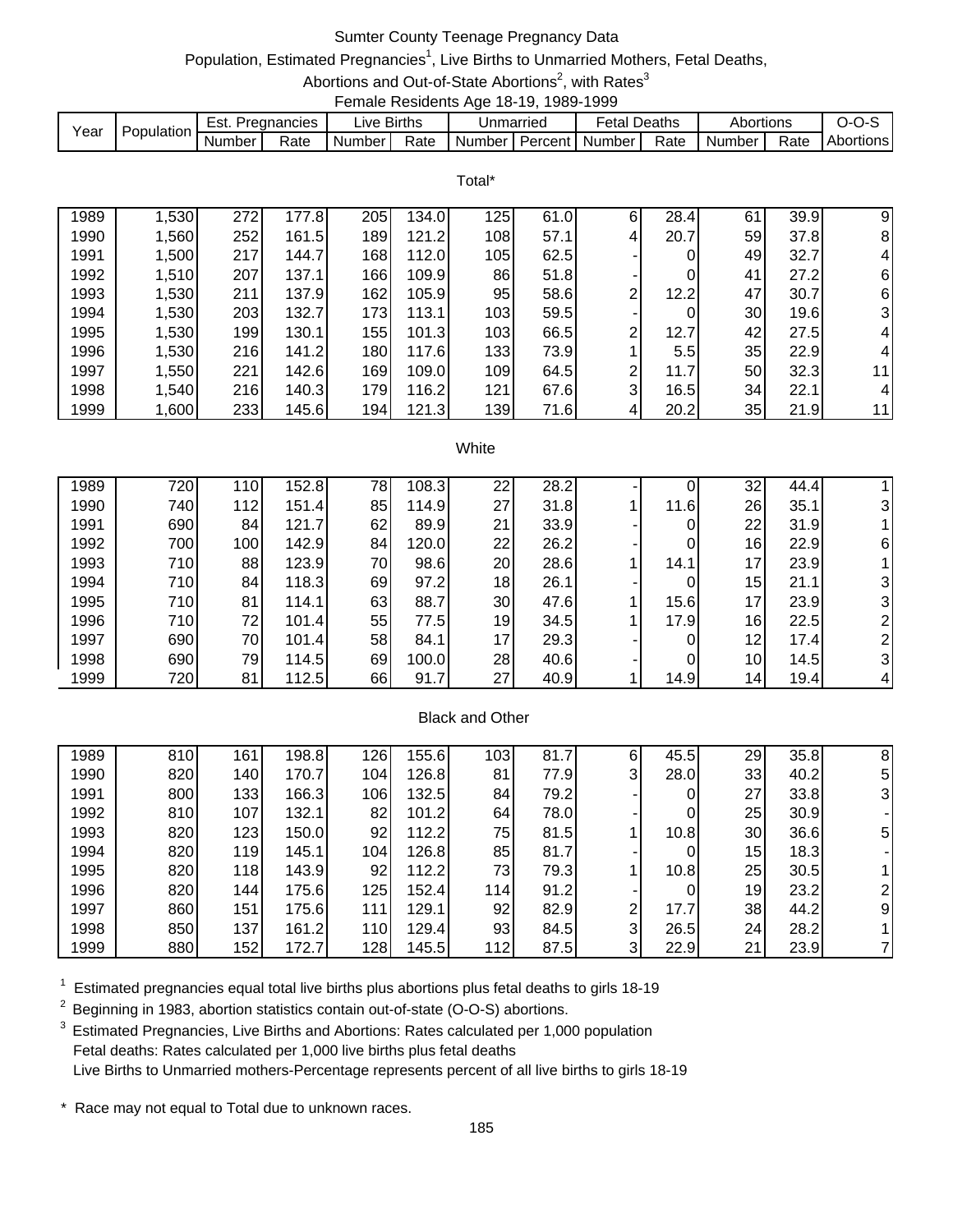# Union County Teenage Pregnancy Data

## Population, Estimated Pregnancies<sup>1</sup>, Live Births to Unmarried Mothers, Fetal Deaths,

#### Abortions and Out-of-State Abortions<sup>2</sup>, with Rates<sup>3</sup> Female Residents Age 18-19, 1989-1999

|      |            |        |             |                     |      |           | .                           |      |           |      |           |
|------|------------|--------|-------------|---------------------|------|-----------|-----------------------------|------|-----------|------|-----------|
| Year | Population | Est.   | Pregnancies | Live Births         |      | Jnmarried | <b>Fetal Deaths</b>         |      | Abortions |      | $O-O$     |
|      |            | Number | Rate        | Number <sup>1</sup> | Rate |           | Number I Percent I Number I | Rate | Number    | Rate | Abortions |

|      | Total* |    |       |    |       |    |      |                |      |                 |      |                |  |  |  |
|------|--------|----|-------|----|-------|----|------|----------------|------|-----------------|------|----------------|--|--|--|
| 1989 | 430    | 63 | 146.5 | 50 | 116.3 | 26 | 52.0 |                |      | 13              | 30.2 | 2              |  |  |  |
| 1990 | 460    | 90 | 195.7 | 77 | 167.4 | 41 | 53.2 |                | 0    | 13              | 28.3 | $\mathbf{3}$   |  |  |  |
| 1991 | 430    | 59 | 137.2 | 47 | 109.3 | 29 | 61.7 |                | 0    | 12              | 27.9 |                |  |  |  |
| 1992 | 430    | 66 | 153.5 | 55 | 127.9 | 30 | 54.5 |                | 0    | 11              | 25.6 |                |  |  |  |
| 1993 | 430    | 46 | 107.0 | 37 | 86.0  | 22 | 59.5 |                | 0    | 9               | 20.9 |                |  |  |  |
| 1994 | 430    | 66 | 153.5 | 54 | 125.6 | 31 | 57.4 |                | 0    | 12              | 27.9 |                |  |  |  |
| 1995 | 440    | 50 | 113.6 | 37 | 84.1  | 26 | 70.3 |                | 26.3 | 12              | 27.3 |                |  |  |  |
| 1996 | 440    | 65 | 147.7 | 54 | 122.7 | 25 | 46.3 |                | 0    | 11              | 25.0 | $\overline{2}$ |  |  |  |
| 1997 | 420    | 66 | 157.1 | 56 | 133.3 | 28 | 50.0 |                | 0    | 10 <sub>l</sub> | 23.8 |                |  |  |  |
| 1998 | 420    | 59 | 140.5 | 48 | 114.3 | 18 | 37.5 |                | 20.4 | 10 <sup>1</sup> | 23.8 | 21             |  |  |  |
| 1999 | 420    | 64 | 152.4 | 57 | 135.7 | 29 | 50.9 | 2 <sub>1</sub> | 33.9 | 5               | 11.9 |                |  |  |  |

#### **White**

| 1989 | 270 | 33 | 122.2 | 26 | 96.3  | 8               | 30.8 |      |   | 25.9 |    |
|------|-----|----|-------|----|-------|-----------------|------|------|---|------|----|
| 1990 | 290 | 56 | 193.1 | 50 | 172.4 | 17              | 34.0 |      | 6 | 20.7 | 31 |
| 1991 | 270 | 28 | 103.7 | 22 | 81.5  | 8               | 36.4 |      | 6 | 22.2 |    |
| 1992 | 270 | 38 | 140.7 | 30 | 111.1 |                 | 23.3 |      | 8 | 29.6 |    |
| 1993 | 270 | 26 | 96.3  | 23 | 85.2  | 9               | 39.1 |      | 3 | 11.1 |    |
| 1994 | 270 | 32 | 118.5 | 30 | 111.1 | 8               | 26.7 |      | ⌒ | 7.4  |    |
| 1995 | 270 | 23 | 85.2  | 19 | 70.4  | 9               | 47.4 |      | 4 | 14.8 |    |
| 1996 | 270 | 33 | 122.2 | 30 | 111.1 | 6               | 20.0 |      | 3 | 11.1 |    |
| 1997 | 260 | 38 | 146.2 | 34 | 130.8 | 12 <sub>1</sub> | 35.3 |      | 4 | 15.4 |    |
| 1998 | 260 | 36 | 138.5 | 31 | 119.2 | 9               | 29.0 | 31.3 | 4 | 15.4 |    |
| 1999 | 260 | 33 | 126.9 | 29 | 111.5 | 9 <sub>l</sub>  | 31.0 |      | 4 | 15.4 |    |

### Black and Other

| 1989 | 170 | 30 | 176.5 | 24 | 141.2 | 18              | 75.0 |   |      | 6  | 35.3 |  |
|------|-----|----|-------|----|-------|-----------------|------|---|------|----|------|--|
| 1990 | 170 | 34 | 200.0 | 27 | 158.8 | 24 <sub>l</sub> | 88.9 |   |      |    | 41.2 |  |
| 1991 | 160 | 31 | 193.8 | 25 | 156.3 | 21              | 84.0 |   |      | 6  | 37.5 |  |
| 1992 | 160 | 28 | 175.0 | 25 | 156.3 | 23              | 92.0 |   |      | 3  | 18.8 |  |
| 1993 | 160 | 20 | 125.0 | 14 | 87.5  | 13              | 92.9 |   |      | 6  | 37.5 |  |
| 1994 | 160 | 34 | 212.5 | 24 | 150.0 | 23              | 95.8 |   |      | 10 | 62.5 |  |
| 1995 | 160 | 27 | 168.8 | 18 | 112.5 | 17              | 94.4 |   | 52.6 | 8  | 50.0 |  |
| 1996 | 160 | 32 | 200.0 | 24 | 150.0 | 19              | 79.2 |   |      | 8  | 50.0 |  |
| 1997 | 170 | 28 | 164.7 | 22 | 129.4 | 16              | 72.7 |   |      | 6  | 35.3 |  |
| 1998 | 170 | 23 | 135.3 | 17 | 100.0 | 9               | 52.9 |   |      | 6  | 35.3 |  |
| 1999 | 160 | 31 | 193.8 | 28 | 175.0 | 20              | 71.4 | ົ | 66.7 |    | 6.3  |  |

 $1$  Estimated pregnancies equal total live births plus abortions plus fetal deaths to girls 18-19

 $2$  Beginning in 1983, abortion statistics contain out-of-state (O-O-S) abortions.

<sup>3</sup> Estimated Pregnancies, Live Births and Abortions: Rates calculated per 1,000 population Fetal deaths: Rates calculated per 1,000 live births plus fetal deaths Live Births to Unmarried mothers-Percentage represents percent of all live births to girls 18-19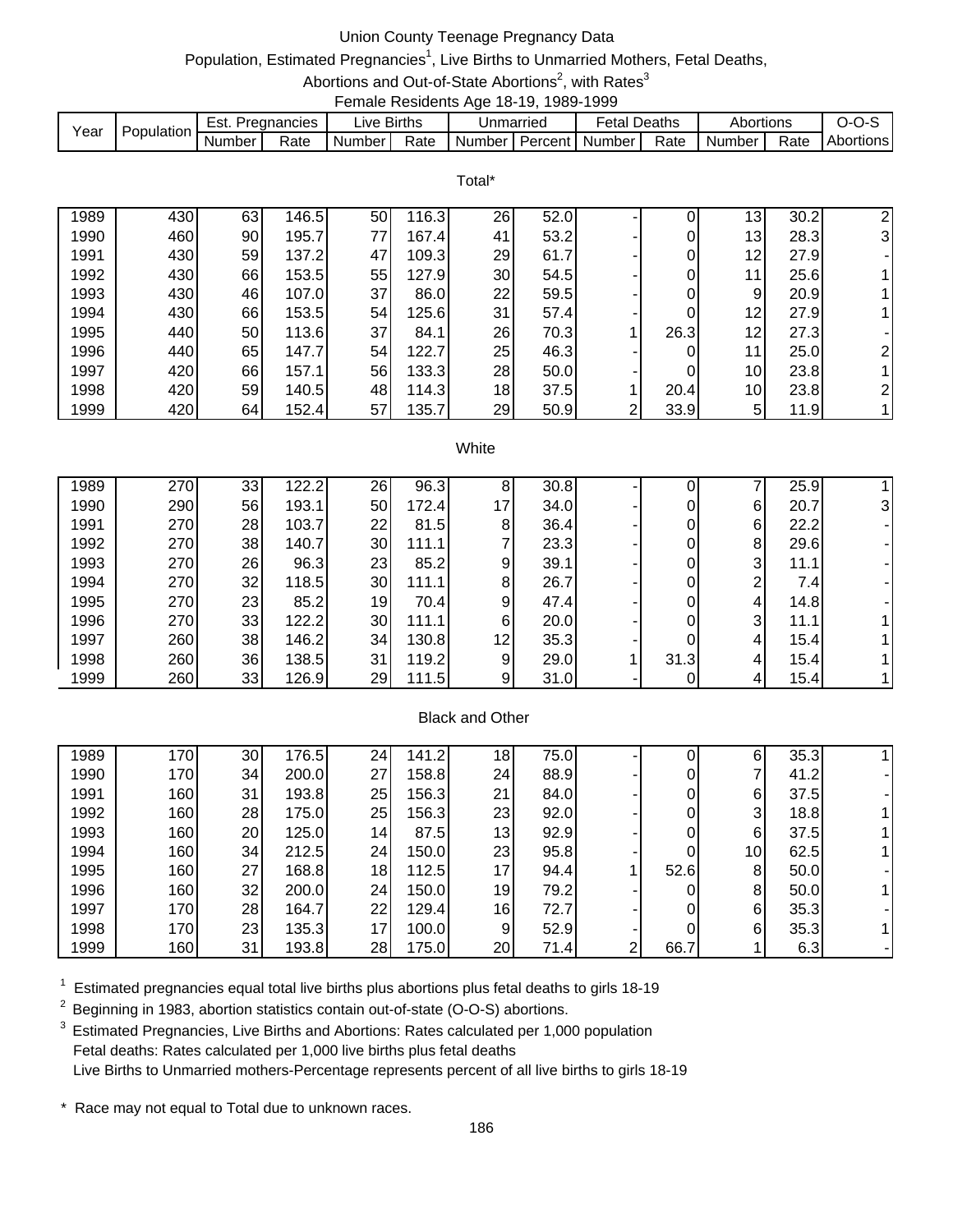## Williamsburg County Teenage Pregnancy Data

# Population, Estimated Pregnancies<sup>1</sup>, Live Births to Unmarried Mothers, Fetal Deaths,

Abortions and Out-of-State Abortions<sup>2</sup>, with Rates<sup>3</sup> Female Residents Age 18-19, 1989-1999

| Year | Population | Pregnancies<br>Est. |      | ive Births. |      | Jnmarried |           | Deaths<br>Fetal |      | Abortions |      | J-U-J     |
|------|------------|---------------------|------|-------------|------|-----------|-----------|-----------------|------|-----------|------|-----------|
|      |            | Number              | Rate | Number.     | Rate | Number    | Percent I | Number          | Rate | Number    | Rate | Abortions |

|      | Total* |     |       |    |       |    |      |                |      |    |      |               |
|------|--------|-----|-------|----|-------|----|------|----------------|------|----|------|---------------|
| 1989 | 650    | 106 | 163.1 | 90 | 138.5 | 60 | 66.7 | 3 <sub>l</sub> | 32.3 | 13 | 20.0 |               |
| 1990 | 680    | 88  | 129.4 | 75 | 110.3 | 58 | 77.3 |                |      | 13 | 19.1 |               |
| 1991 | 640    | 92  | 143.8 | 80 | 125.0 | 65 | 81.3 |                |      | 12 | 18.8 |               |
| 1992 | 650    | 88  | 135.4 | 78 | 120.0 | 63 | 80.8 |                | 0    | 10 | 15.4 | 2             |
| 1993 | 640    | 80  | 125.0 | 69 | 107.8 | 52 | 75.4 |                |      | 11 | 17.2 | $\mathbf{3}$  |
| 1994 | 650    | 71  | 109.2 | 62 | 95.4  | 47 | 75.8 |                | 15.9 | 8  | 12.3 |               |
| 1995 | 650    | 66  | 101.5 | 59 | 90.8  | 43 | 72.9 | 2              | 32.8 | 5  | 7.7  |               |
| 1996 | 650    | 75  | 115.4 | 64 | 98.5  | 48 | 75.0 |                | 15.4 | 10 | 15.4 |               |
| 1997 | 650    | 78  | 120.0 | 67 | 103.1 | 47 | 70.1 |                | 14.7 | 10 | 15.4 | $\frac{4}{ }$ |
| 1998 | 650    | 78  | 120.0 | 74 | 113.8 | 49 | 66.2 |                |      | 4  | 6.2  |               |
| 1999 | 630    | 70  | 111.1 | 65 | 103.2 | 44 | 67.7 |                | 15.2 | 4  | 6.3  |               |

#### **White**

| 1989 | 180              | 23              | 127.8 | 20             | 111.1 | 5 | 25.0 | 47.6  | ົ | 11.1 |  |
|------|------------------|-----------------|-------|----------------|-------|---|------|-------|---|------|--|
| 1990 | 180 <sup>1</sup> | 17 <sub>l</sub> | 94.4  | 15             | 83.3  | 5 | 33.3 |       | ົ | 11.1 |  |
| 1991 | 170              | 13              | 76.5  | 81             | 47.1  | 4 | 50.0 |       | 5 | 29.4 |  |
| 1992 | 170 <sup> </sup> | 13              | 76.5  | 111            | 64.7  |   | 9.1  |       | ົ | 11.8 |  |
| 1993 | 160              | 14              | 87.5  | 13             | 81.3  |   | 53.8 |       |   | 6.3  |  |
| 1994 | 170I             | 9               | 52.9  | 9 <sub>l</sub> | 52.9  |   | 11.1 |       |   |      |  |
| 1995 | 170 <sup> </sup> | 14              | 82.4  | 12             | 70.6  | 4 | 33.3 |       | ົ | 11.8 |  |
| 1996 | 170 <sup> </sup> | 14              | 82.4  | 9              | 52.9  |   | 11.1 | 100.0 | 4 | 23.5 |  |
| 1997 | 160              | 10 <sup>1</sup> | 62.5  | 9              | 56.3  | 3 | 33.3 |       |   | 6.3  |  |
| 1998 | 160              | 18              | 112.5 | 15             | 93.8  | 4 | 26.7 |       | 3 | 18.8 |  |
| 1999 | 160              | 15              | 93.8  | 13             | 81.3  | ົ | 15.4 |       | ົ | 12.5 |  |

### Black and Other

| 1989 | 470 | 83 | 176.6 | 70 | 148.9 | 55 | 78.6 | ົ              | 27.8 |                 | 23.4 |    |
|------|-----|----|-------|----|-------|----|------|----------------|------|-----------------|------|----|
| 1990 | 500 | 71 | 142.0 | 60 | 120.0 | 53 | 88.3 |                |      | -1              | 22.0 |    |
| 1991 | 480 | 79 | 164.6 | 72 | 150.0 | 61 | 84.7 |                | 0    |                 | 14.6 |    |
| 1992 | 480 | 75 | 156.3 | 67 | 139.6 | 62 | 92.5 |                | 0    | 8               | 16.7 |    |
| 1993 | 480 | 66 | 137.5 | 56 | 116.7 | 45 | 80.4 |                | 0    | 10 <sup>1</sup> | 20.8 | ЗI |
| 1994 | 490 | 62 | 126.5 | 53 | 108.2 | 46 | 86.8 |                | 18.5 | 8               | 16.3 |    |
| 1995 | 480 | 52 | 108.3 | 47 | 97.9  | 39 | 83.0 | $\overline{2}$ | 40.8 | 3               | 6.3  |    |
| 1996 | 480 | 61 | 127.1 | 55 | 114.6 | 47 | 85.5 |                |      | 6               | 12.5 |    |
| 1997 | 490 | 68 | 138.8 | 58 | 118.4 | 44 | 75.9 |                | 16.9 | 9               | 18.4 | 41 |
| 1998 | 490 | 60 | 122.4 | 59 | 120.4 | 45 | 76.3 |                |      |                 | 2.0  |    |
| 1999 | 470 | 55 | 117.0 | 52 | 110.6 | 42 | 80.8 |                | 18.9 | ⌒               | 4.3  |    |

 $1$  Estimated pregnancies equal total live births plus abortions plus fetal deaths to girls 18-19

 $2$  Beginning in 1983, abortion statistics contain out-of-state (O-O-S) abortions.

<sup>3</sup> Estimated Pregnancies, Live Births and Abortions: Rates calculated per 1,000 population Fetal deaths: Rates calculated per 1,000 live births plus fetal deaths Live Births to Unmarried mothers-Percentage represents percent of all live births to girls 18-19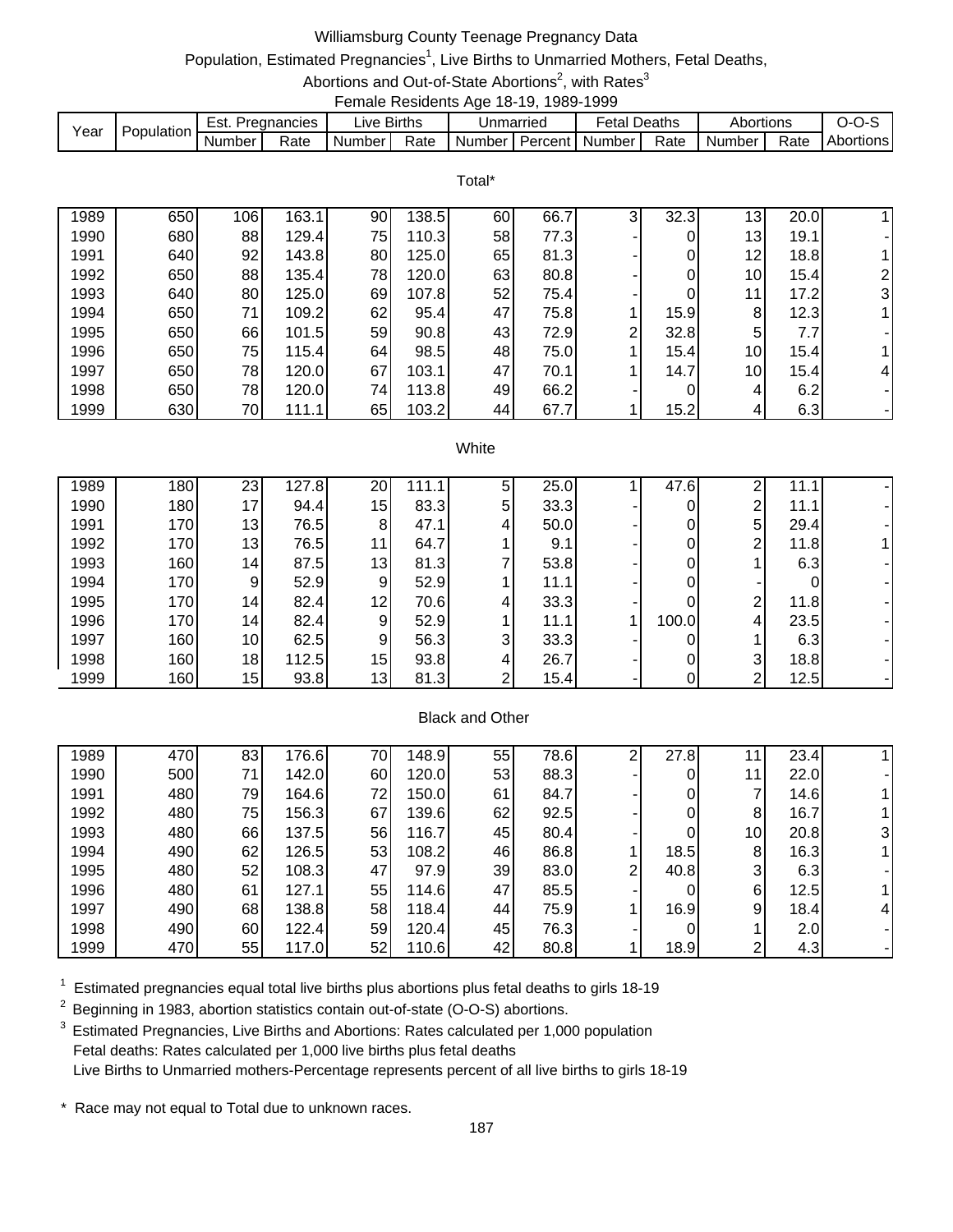# York County Teenage Pregnancy Data Population, Estimated Pregnancies<sup>1</sup>, Live Births to Unmarried Mothers, Fetal Deaths, Abortions and Out-of-State Abortions<sup>2</sup>, with Rates<sup>3</sup> Female Residents Age 18-19, 1989-1999

| Year | Population | Est. Pregnancies |       | Live Births |       | Unmarried              |                   | <b>Fetal Deaths</b>     |                | Abortions      |      | $O-O-S$        |
|------|------------|------------------|-------|-------------|-------|------------------------|-------------------|-------------------------|----------------|----------------|------|----------------|
|      |            | Number           | Rate  | Number      | Rate  | Number                 | Percent           | Number                  | Rate           | Number         | Rate | Abortions      |
|      |            |                  |       |             |       |                        |                   |                         |                |                |      |                |
|      |            |                  |       |             |       | Total*                 |                   |                         |                |                |      |                |
| 1989 | 2,070      | 348              | 168.1 | 233         | 112.6 | 130                    | $\overline{55.8}$ | 4                       | 16.9           | 111            | 53.6 | 89             |
| 1990 | 2,230      | 355              | 159.2 | 251         | 112.6 | 133                    | 53.0              | 3                       | 11.8           | 101            | 45.3 | 80             |
| 1991 | 2,140      | 307              | 143.5 | 221         | 103.3 | 134                    | 60.6              |                         | 0              | 86             | 40.2 | 72             |
| 1992 | 2,180      | 256              | 117.4 | 196         | 89.9  | 121                    | 61.7              | 3                       | 15.1           | 57             | 26.1 | 46             |
| 1993 | 2,230      | 242              | 108.5 | 191         | 85.7  | 113                    | 59.2              | 3                       | 15.5           | 48             | 21.5 | 46             |
| 1994 | 2,240      | 247              | 110.3 | 178         | 79.5  | 110                    | 61.8              | 3                       | 16.6           | 66             | 29.5 | 58             |
| 1995 | 2,280      | 236              | 103.5 | 198         | 86.8  | 132                    | 66.7              | 3                       | 14.9           | 35             | 15.4 | 34             |
| 1996 | 2,340      | 242              | 103.4 | 161         | 68.8  | 102                    | 63.4              | 5                       | 30.1           | 76             | 32.5 | 72             |
| 1997 | 2,290      | 254              | 110.9 | 190         | 83.0  | 130                    | 68.4              | 4                       | 20.6           | 60             | 26.2 | 57             |
| 1998 | 2,400      | 224              | 93.3  | 188         | 78.3  | 118                    | 62.8              | 3                       | 15.7           | 33             | 13.8 | 32             |
| 1999 | 2,440      | 241              | 98.8  | 196         | 80.3  | 118                    | 60.2              | 3                       | 15.1           | 42             | 17.2 | 39             |
|      |            |                  |       |             |       |                        |                   |                         |                |                |      |                |
|      |            |                  |       |             |       | White                  |                   |                         |                |                |      |                |
|      |            |                  |       |             |       |                        |                   |                         |                |                |      |                |
| 1989 | 1,510      | 227              | 150.3 | 146         | 96.7  | 56                     | 38.4              | 1                       | 6.8            | 80             | 53.0 | 67             |
| 1990 | 1,630      | 238              | 146.0 | 160         | 98.2  | 50                     | 31.3              | $\overline{\mathbf{c}}$ | 12.3           | 76             | 46.6 | 60             |
| 1991 | 1,560      | 194              | 124.4 | 136         | 87.2  | 57                     | 41.9              |                         | 0              | 58             | 37.2 | 47             |
| 1992 | 1,580      | 167              | 105.7 | 123         | 77.8  | 53                     | 43.1              | 3                       | 23.8           | 41             | 25.9 | 31             |
| 1993 | 1,620      | 152              | 93.8  | 121         | 74.7  | 51                     | 42.1              | $\overline{c}$          | 16.3           | 29             | 17.9 | 28             |
| 1994 | 1,630      | 151              | 92.6  | 110         | 67.5  | 45                     | 40.9              |                         | $\pmb{0}$      | 41             | 25.2 | 34             |
| 1995 | 1,660      | 150              | 90.4  | 122         | 73.5  | 64                     | 52.5              |                         | 0              | 28             | 16.9 | 27             |
| 1996 | 1,700      | 157              | 92.4  | 103         | 60.6  | 49                     | 47.6              | $\overline{\mathbf{c}}$ | 19.0           | 52             | 30.6 | 49             |
| 1997 | 1,620      | 161              | 99.4  | 120         | 74.1  | 66                     | 55.0              | $\overline{c}$          | 16.4           | 39             | 24.1 | 36             |
| 1998 | 1,700      | 139              | 81.8  | 121         | 71.2  | 54                     | 44.6              | 1                       | 8.2            | 17             | 10.0 | 16             |
| 1999 | 1,740      | 158              | 90.8  | 136         | 78.2  | 65                     | 47.8              | 1                       | 7.3            | 21             | 12.1 | 19             |
|      |            |                  |       |             |       |                        |                   |                         |                |                |      |                |
|      |            |                  |       |             |       | <b>Black and Other</b> |                   |                         |                |                |      |                |
|      |            |                  |       |             |       |                        |                   |                         |                |                |      |                |
| 1989 | 550        | 120              | 218.2 | 87          | 158.2 | 74                     | 85.1              | 3                       | 33.3           | 30             | 54.5 | 21             |
| 1990 | 600        | 117              | 195.0 | 91          | 151.7 | 83                     | 91.2              | 1                       | 10.9           | 25             | 41.7 | 20             |
| 1991 | 590        | 112              | 189.8 | 85          | 144.1 | 77                     | 90.6              |                         | 0              | 27             | 45.8 | 24             |
| 1992 | 600        | 89               | 148.3 | 73          | 121.7 | 68                     | 93.2              |                         | $\overline{0}$ | 16             | 26.7 | 15             |
| 1993 | 610        | 88               | 144.3 | 70          | 114.8 | 62                     | 88.6              | $\mathbf{1}$            | 14.1           | 17             | 27.9 | 16             |
| 1994 | 610        | 94               | 154.1 | 68          | 111.5 | 65                     | 95.6              | 3                       | 42.3           | 23             | 37.7 | 22             |
| 1995 | 620        | 86               | 138.7 | 76          | 122.6 | 68                     | 89.5              | 3                       | 38.0           | $\overline{7}$ | 11.3 | $\overline{7}$ |
| 1996 | 640        | 84               | 131.3 | 58          | 90.6  | 53                     | 91.4              | 3                       | 49.2           | 23             | 35.9 | 22             |
| 1997 | 670        | 86               | 128.4 | 70          | 104.5 | 64                     | 91.4              | $\overline{\mathbf{c}}$ | 27.8           | 14             | 20.9 | 14             |
| 1998 | 700        | 82               | 117.1 | 67          | 95.7  | 64                     | 95.5              | $\overline{c}$          | 29.0           | 13             | 18.6 | 13             |
| 1999 | 700        | 83               | 118.6 | 60          | 85.7  | 53                     | 88.3              | $\overline{2}$          | 32.3           | 21             | 30.0 | 20             |

 $1$  Estimated pregnancies equal total live births plus abortions plus fetal deaths to girls 18-19

<sup>2</sup> Beginning in 1983, abortion statistics contain out-of-state (O-O-S) abortions.

<sup>3</sup> Estimated Pregnancies, Live Births and Abortions: Rates calculated per 1,000 population Fetal deaths: Rates calculated per 1,000 live births plus fetal deaths Live Births to Unmarried mothers-Percentage represents percent of all live births to girls 18-19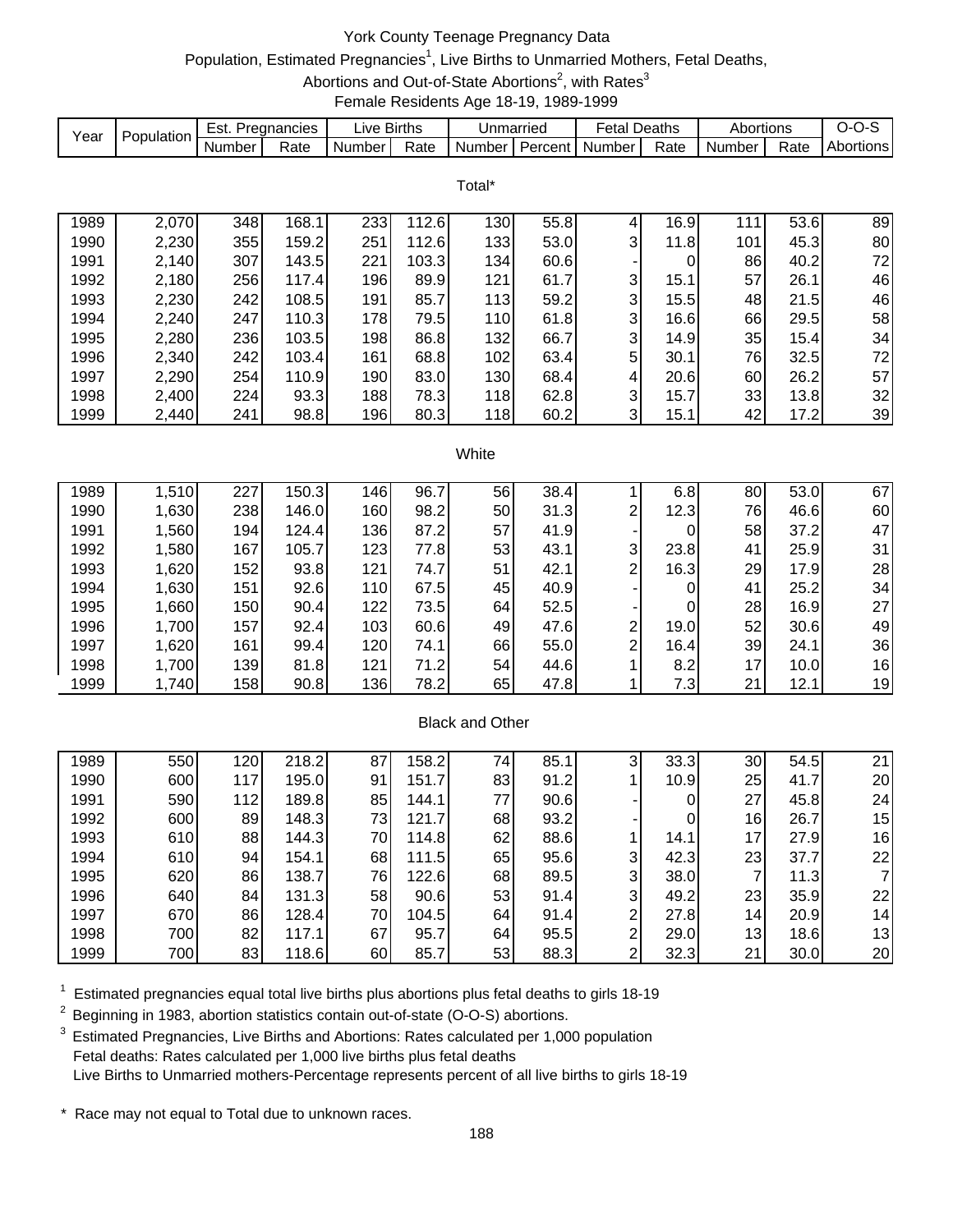# **Definition of Terms**

**Abortion**: Purposeful termination of pregnancy with intention other than to produce a live born infant or to remove a dead fetus,

**Age of Mother**: The age of the mother in years at her last birthday.

**Estimated Pregnancy**: The number of live births plus the number of abortions plus the number of fetal deaths.

**Fetal Deaths**: Death prior to the complete expulsion or extraction from its mother of a product of human conception, irrespective of the duration of pregnancy; the death is indicated by the fact that after such expulsion or extraction, the fetus does not breath or show any other evidence of life, such as beating of the heart, pulsation of the umbilical cord or definite movement of voluntary muscles. A fetal death is required to be reported if the fetus has completed the twentieth week or more of gestation or weighs 350 grams or more.

**Live Birth**: The complete expulsion or extraction of a product of human conception from its mother, irrespective of the duration of pregnancy, which after such expulsion or extraction, breaths or shows any other evidence of life, such as beating of the heart, pulsation of the umbilical cord or definite movement of voluntary muscles, whether or not the umbilical cord has been cut or the placenta is attached.

# **Marital Status**:

**Unmarried** - a woman who has never been married or who has been widowed or legally divorced in excess of 280 days.

**Married** - A woman who is married or has been married within 280 days from conception. **Paternity Acknowledgement** - gives authorization to list the name of the father and mother by means of an affidavit as required by South Carolina Law, Section 44-63-165. For statistical purposes, paternity acknowledgements are included in the married category.

**Residence Data**: Data allocated to the place in South Carolina where the person normally resides, regardless of where the event occurred.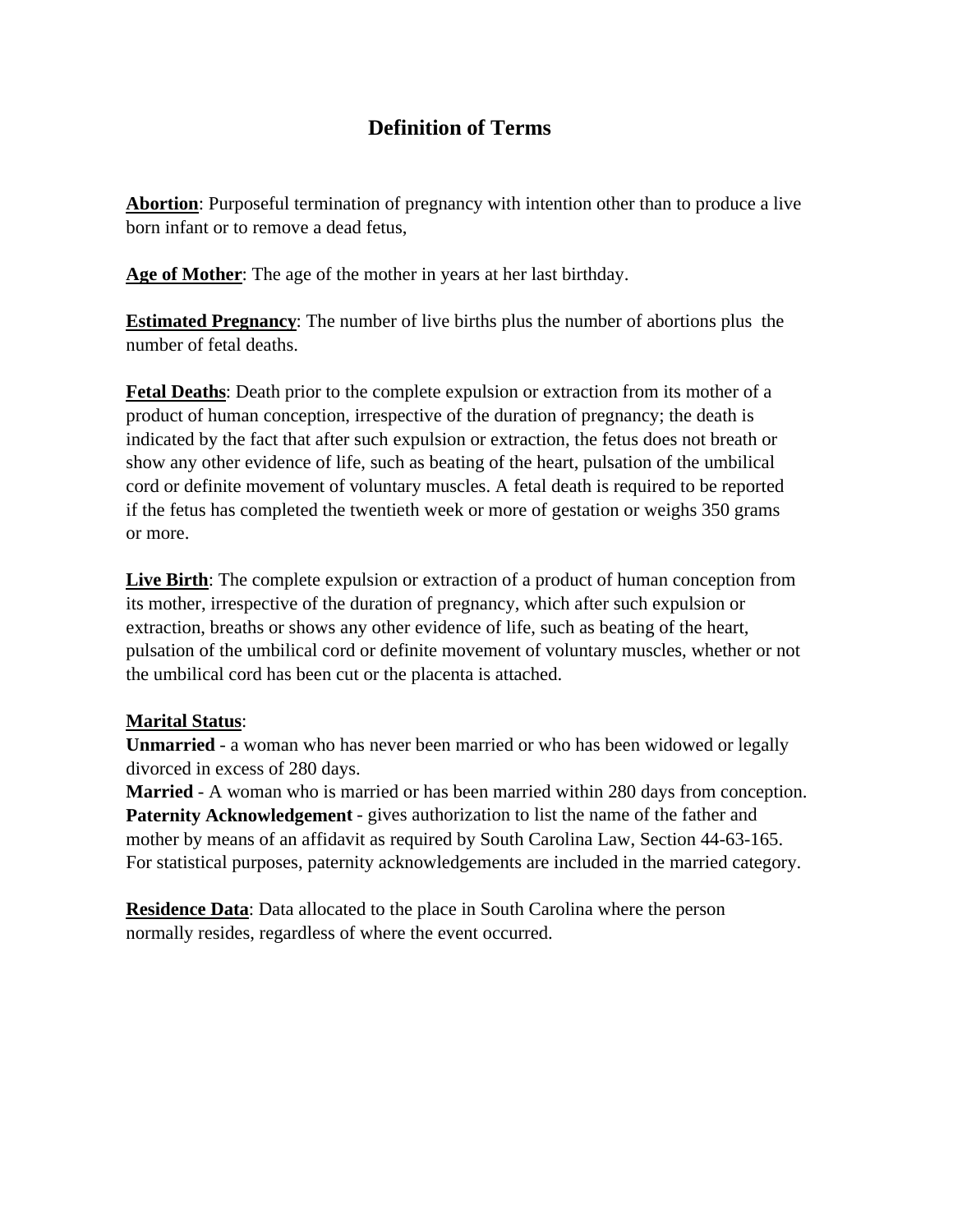# **Formulae**

# **Estimated Pregnancy Rates**

| Number of pregnancies (specific age group)     | x 1000 |
|------------------------------------------------|--------|
| Total population of girls (specific age group) |        |

# **Live Birth Rate**

| Number of live births (specific age group)     |        |
|------------------------------------------------|--------|
| Total population of girls (specific age group) | x 1000 |

# **Abortion Rates**

| Number of abortions (specific age group)       | x 1000 |
|------------------------------------------------|--------|
| Total population of girls (specific age group) |        |

# **Fetal Death Rates**

| Number of fetal deaths (specific age groups) |        |
|----------------------------------------------|--------|
| Total number of live births plus number of   | x 1000 |
| fetal deaths (specific age group)            |        |

# **Percent of Births to Unmarried Girls**

| Number of live births to unmarried girls (specific age group) |       |
|---------------------------------------------------------------|-------|
| Total number of live births to girls (specific age group)     | x 100 |